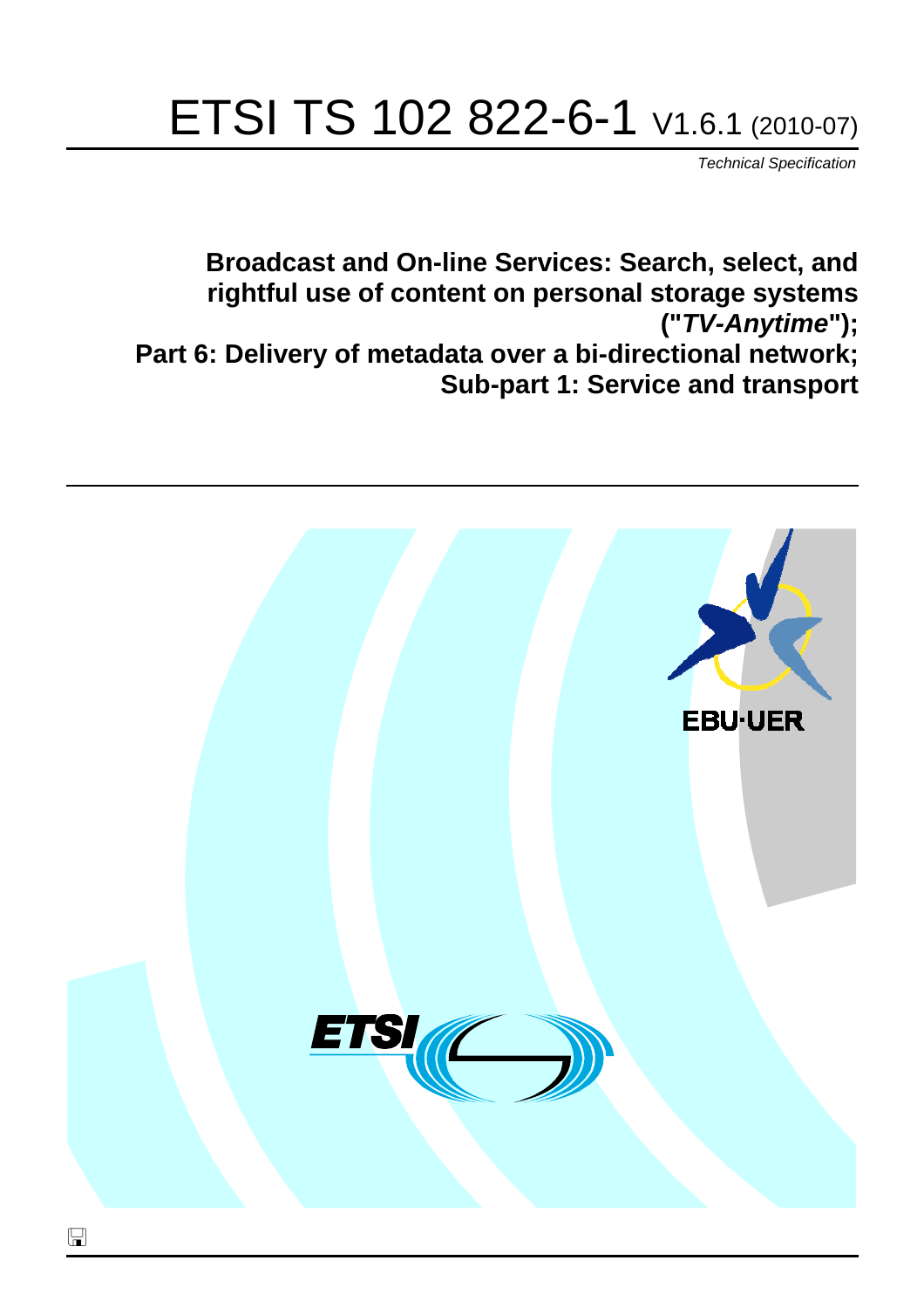Reference

RTS/JTC-TVA-51-06-01

Keywords

broadcasting, content, service, transport, TV, video

#### *ETSI*

#### 650 Route des Lucioles F-06921 Sophia Antipolis Cedex - FRANCE

Tel.: +33 4 92 94 42 00 Fax: +33 4 93 65 47 16

Siret N° 348 623 562 00017 - NAF 742 C Association à but non lucratif enregistrée à la Sous-Préfecture de Grasse (06) N° 7803/88

#### *Important notice*

Individual copies of the present document can be downloaded from: [http://www.etsi.org](http://www.etsi.org/)

The present document may be made available in more than one electronic version or in print. In any case of existing or perceived difference in contents between such versions, the reference version is the Portable Document Format (PDF). In case of dispute, the reference shall be the printing on ETSI printers of the PDF version kept on a specific network drive within ETSI Secretariat.

Users of the present document should be aware that the document may be subject to revision or change of status. Information on the current status of this and other ETSI documents is available at <http://portal.etsi.org/tb/status/status.asp>

If you find errors in the present document, please send your comment to one of the following services: [http://portal.etsi.org/chaircor/ETSI\\_support.asp](http://portal.etsi.org/chaircor/ETSI_support.asp)

#### *Copyright Notification*

No part may be reproduced except as authorized by written permission. The copyright and the foregoing restriction extend to reproduction in all media.

> © European Telecommunications Standards Institute 2010. © European Broadcasting Union 2010. All rights reserved.

**DECT**TM, **PLUGTESTS**TM, **UMTS**TM, **TIPHON**TM, the TIPHON logo and the ETSI logo are Trade Marks of ETSI registered for the benefit of its Members. **3GPP**TM is a Trade Mark of ETSI registered for the benefit of its Members and of the 3GPP Organizational Partners.

**LTE**™ is a Trade Mark of ETSI currently being registered

for the benefit of its Members and of the 3GPP Organizational Partners.

**GSM**® and the GSM logo are Trade Marks registered and owned by the GSM Association.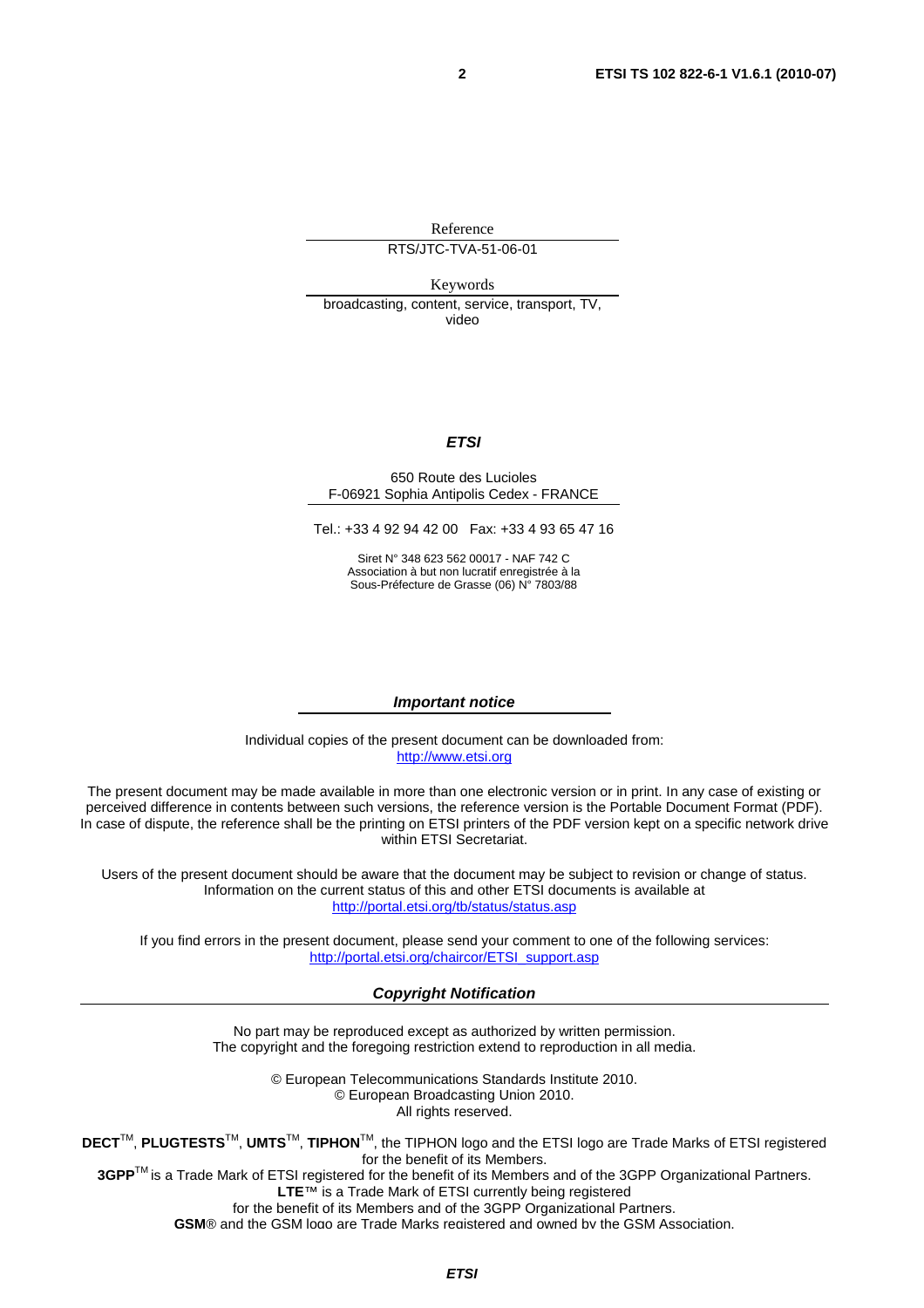## Contents

| 1                |  |  |
|------------------|--|--|
| 2                |  |  |
| 2.1              |  |  |
| 2.2              |  |  |
|                  |  |  |
| 3<br>3.1         |  |  |
| 3.2              |  |  |
|                  |  |  |
| $\overline{4}$   |  |  |
| 4.1              |  |  |
| 4.1.1            |  |  |
| 4.1.2            |  |  |
| 4.1.3            |  |  |
| 4.2              |  |  |
| 4.3              |  |  |
| 4.3.1            |  |  |
| 4.3.2            |  |  |
| 4.3.3            |  |  |
| 5                |  |  |
| 5.1              |  |  |
| 5.1.1            |  |  |
| 5.1.1.1          |  |  |
| 5.1.1.1.1        |  |  |
| 5.1.1.1.2        |  |  |
| 5.1.1.1.3        |  |  |
| 5.1.1.1.4        |  |  |
| 5.1.1.1.5        |  |  |
| 5.1.1.2          |  |  |
| 5.1.1.2.1        |  |  |
| 5.1.1.2.2        |  |  |
| 5.1.1.3          |  |  |
| 5.1.1.4          |  |  |
| 5.1.1.5          |  |  |
| 5.1.2<br>5.1.2.1 |  |  |
| 5.1.2.2          |  |  |
| 5.1.2.3          |  |  |
| 5.1.2.4          |  |  |
| 5.1.2.5          |  |  |
| 5.1.2.6          |  |  |
| 5.2              |  |  |
| 5.2.1            |  |  |
| 5.2.2            |  |  |
| 5.2.3            |  |  |
| 5.3              |  |  |
| 5.3.1            |  |  |
| 5.3.2            |  |  |
| 5.4              |  |  |
| 5.4.1            |  |  |
| 5.4.2            |  |  |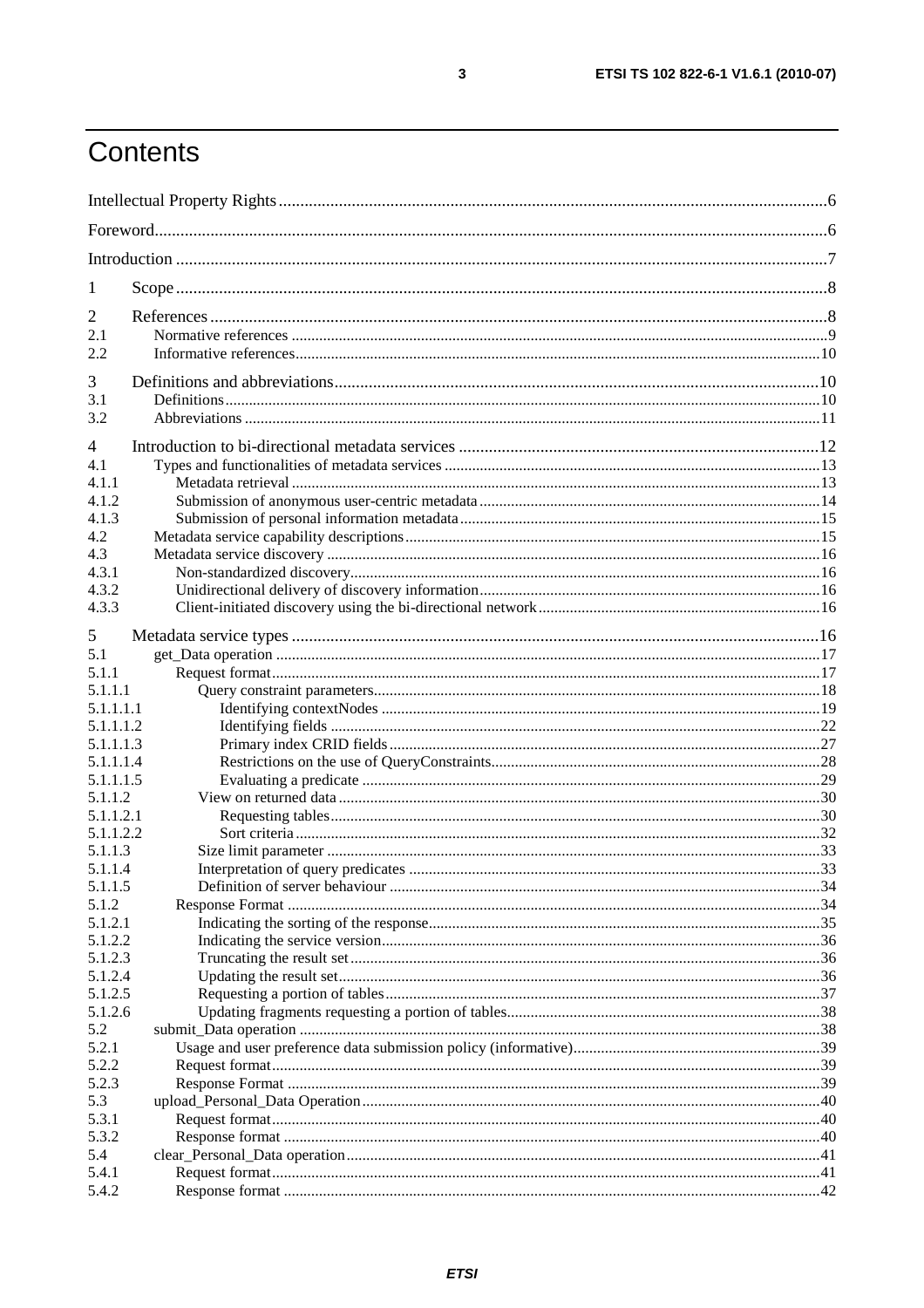| 6                  |                                                                                                    |  |
|--------------------|----------------------------------------------------------------------------------------------------|--|
| 6.1                |                                                                                                    |  |
| 6.2<br>6.2.1       |                                                                                                    |  |
| 6.2.2              |                                                                                                    |  |
| 6.3                |                                                                                                    |  |
| 6.4<br>6.4.1       |                                                                                                    |  |
| 6.4.2              |                                                                                                    |  |
| 6.5                |                                                                                                    |  |
| 6.6                |                                                                                                    |  |
| 7<br>7.1           |                                                                                                    |  |
| 7.1.1              |                                                                                                    |  |
| 7.1.2              |                                                                                                    |  |
| 7.1.2.1<br>7.1.2.2 |                                                                                                    |  |
| 7.1.3              |                                                                                                    |  |
| 7.1.4              |                                                                                                    |  |
| 7.2<br>7.3         |                                                                                                    |  |
| 7.4                |                                                                                                    |  |
|                    | <b>Annex A (normative):</b>                                                                        |  |
|                    | <b>Annex B</b> (normative):<br>TV Anytime defined metadata transport scheme, field identifiers and |  |
|                    |                                                                                                    |  |
| B.1                |                                                                                                    |  |
| B.2                |                                                                                                    |  |
| B.3                |                                                                                                    |  |
|                    | <b>Annex C</b> (informative):                                                                      |  |
| C.1                |                                                                                                    |  |
| C.2                |                                                                                                    |  |
| C.3                |                                                                                                    |  |
| C.4                |                                                                                                    |  |
| C.5                |                                                                                                    |  |
| C.6                |                                                                                                    |  |
| C.7                |                                                                                                    |  |
| C.8                |                                                                                                    |  |
| C.9                |                                                                                                    |  |
|                    |                                                                                                    |  |
|                    |                                                                                                    |  |
|                    | <b>Annex D</b> (informative):<br><b>Examples of get_Data Operation's capability description232</b> |  |
| D.1                |                                                                                                    |  |
| D.2                |                                                                                                    |  |
| D.3                |                                                                                                    |  |
|                    |                                                                                                    |  |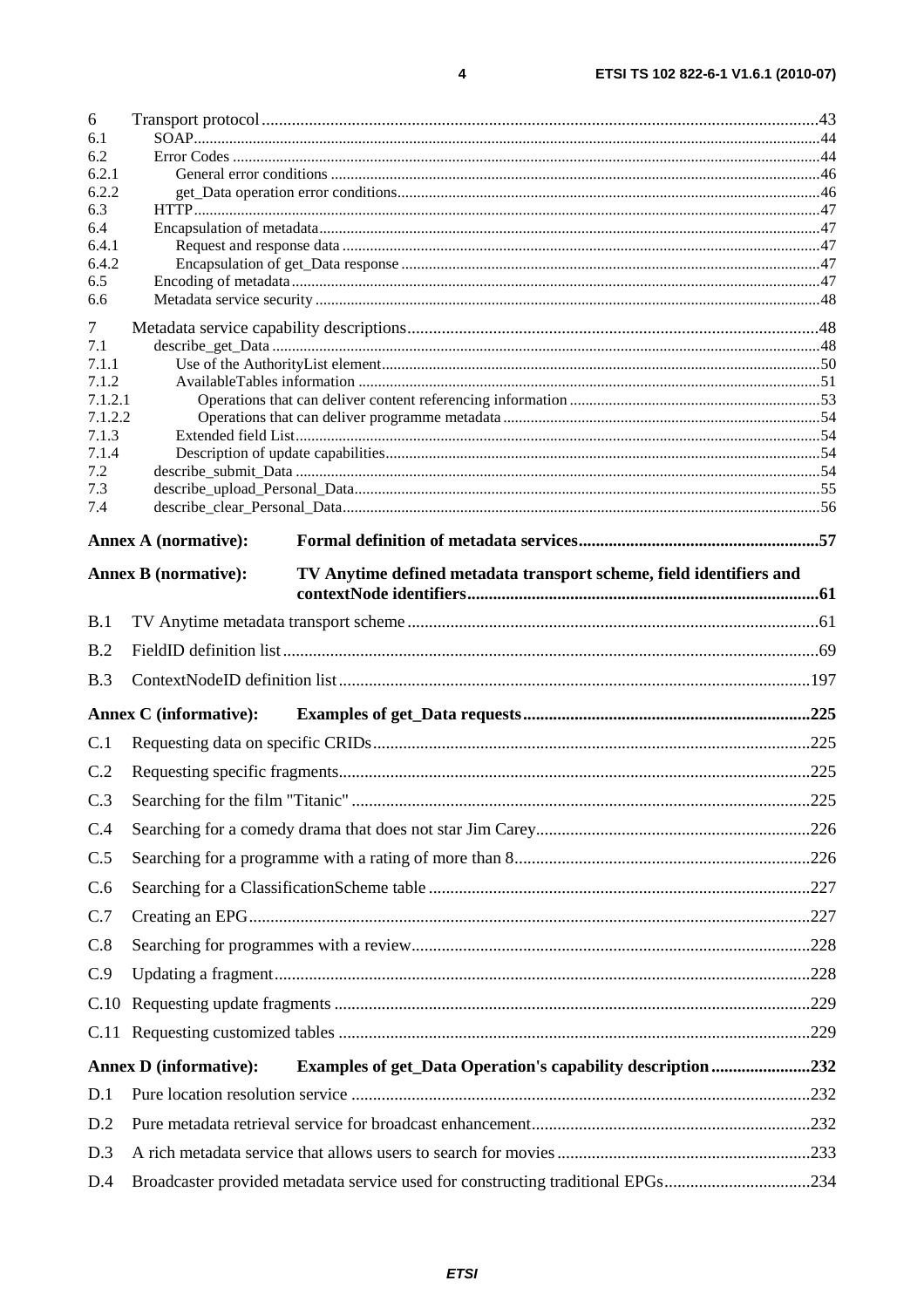|                               |                             | Annex E (informative): Use of BiM encoded metadata in bi-directional transport236 |  |
|-------------------------------|-----------------------------|-----------------------------------------------------------------------------------|--|
|                               |                             |                                                                                   |  |
|                               |                             |                                                                                   |  |
|                               | <b>Annex F</b> (normative): | TV-Anytime description schemes and classification schemes237                      |  |
| <b>Annex G (informative):</b> |                             |                                                                                   |  |
|                               |                             |                                                                                   |  |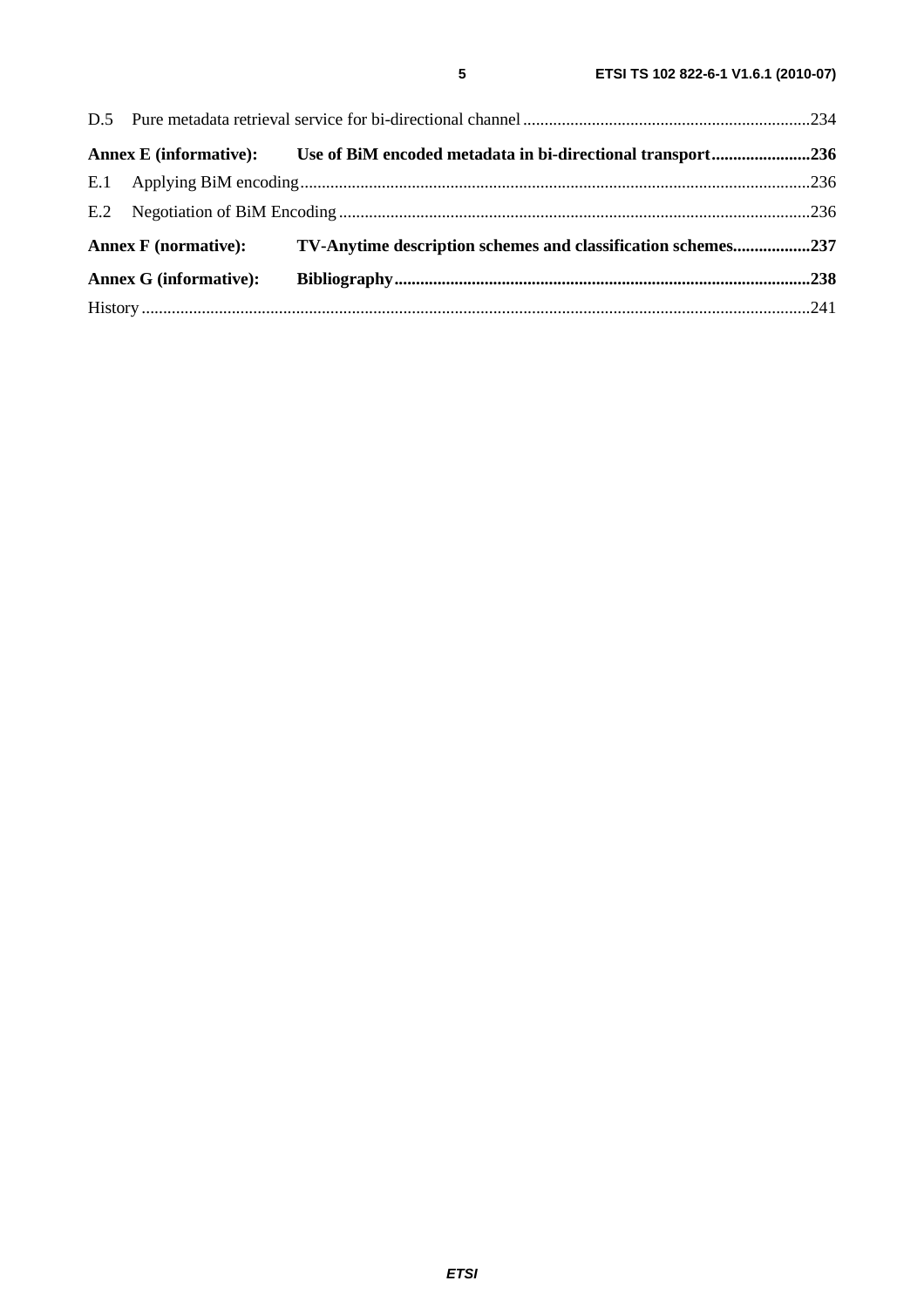IPRs essential or potentially essential to the present document may have been declared to ETSI. The information pertaining to these essential IPRs, if any, is publicly available for **ETSI members and non-members**, and can be found in ETSI SR 000 314: *"Intellectual Property Rights (IPRs); Essential, or potentially Essential, IPRs notified to ETSI in respect of ETSI standards"*, which is available from the ETSI Secretariat. Latest updates are available on the ETSI Web server [\(http://webapp.etsi.org/IPR/home.asp\)](http://webapp.etsi.org/IPR/home.asp).

Pursuant to the ETSI IPR Policy, no investigation, including IPR searches, has been carried out by ETSI. No guarantee can be given as to the existence of other IPRs not referenced in ETSI SR 000 314 (or the updates on the ETSI Web server) which are, or may be, or may become, essential to the present document.

## Foreword

This Technical Specification (TS) has been produced by Joint Technical Committee (JTC) Broadcast of the European Broadcasting Union (EBU), Comité Européen de Normalisation ELECtrotechnique (CENELEC) and the European Telecommunications Standards Institute (ETSI).

NOTE: The EBU/ETSI JTC Broadcast was established in 1990 to co-ordinate the drafting of standards in the specific field of broadcasting and related fields. Since 1995 the JTC Broadcast became a tripartite body by including in the Memorandum of Understanding also CENELEC, which is responsible for the standardization of radio and television receivers. The EBU is a professional association of broadcasting organizations whose work includes the co-ordination of its members' activities in the technical, legal, programme-making and programme-exchange domains. The EBU has active members in about 60 countries in the European broadcasting area; its headquarters is in Geneva.

European Broadcasting Union CH-1218 GRAND SACONNEX (Geneva) Switzerland Tel: +41 22 717 21 11 Fax: +41 22 717 24 81

The present document is part 6, sub-part 1 of a multi-part deliverable covering Broadcast and On-line Services: Search, select, and rightful use of content on personal storage systems ("*TV-Anytime*"), as identified below:

- Part 1: "Benchmark Features";
- Part 2: "Phase 1 System description";
- Part 3: "Metadata";
- Part 4: "Phase 1 Content referencing":
- Part 5: "Rights Management and Protection (RMP)";
- **Part 6: "Delivery of metadata over a bi-directional network":**

**Sub-part 1: "Service and transport";** 

Sub-part 2: "Phase 1 - Service discovery";

- Sub-part 3: "Phase 2 Exchange of Personal Profile";
- Part 7: "Bi-directional metadata delivery protection";
- Part 8: "Phase 2 Interchange Data Format";
- Part 9: "Phase 2 Remote Programming".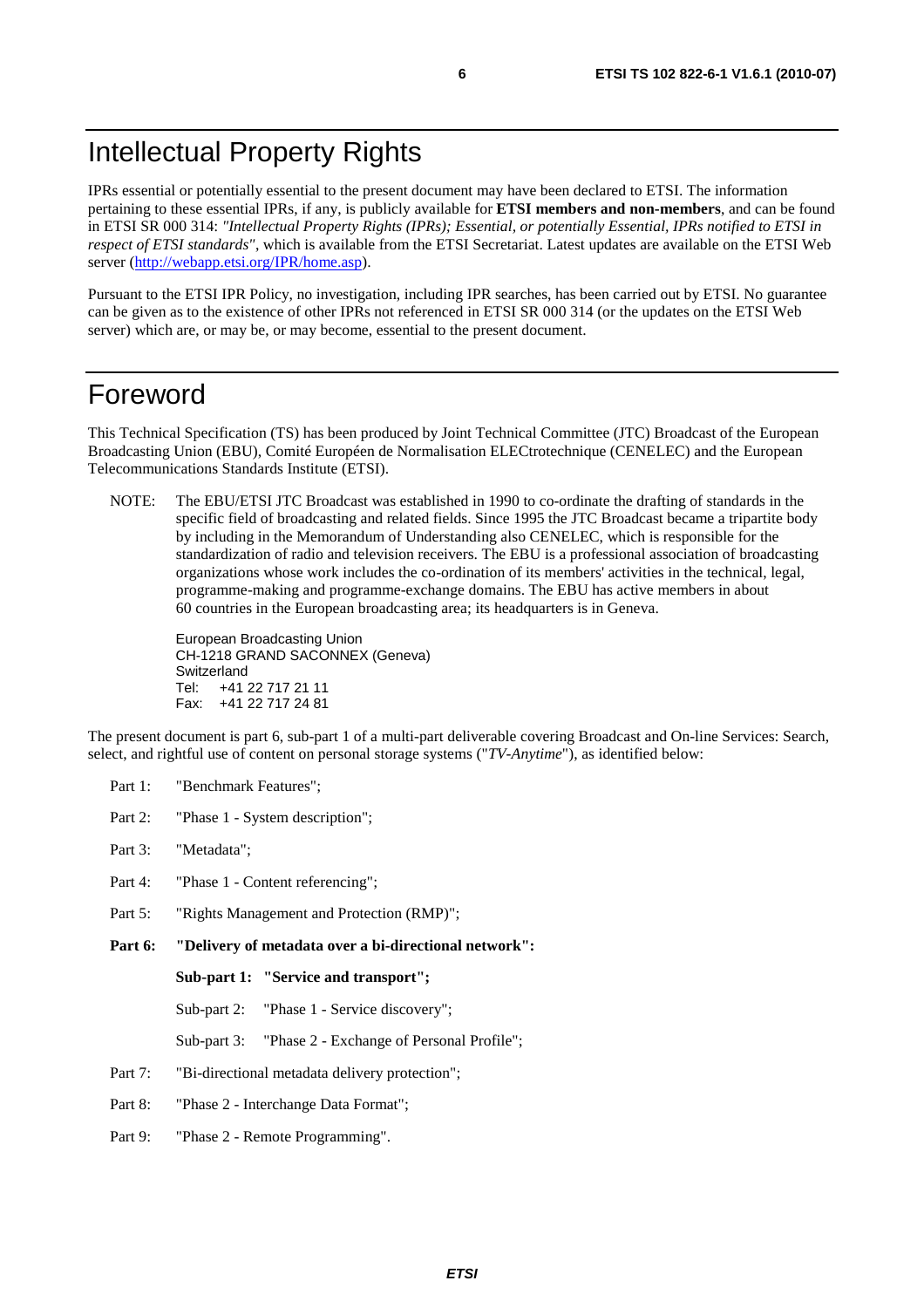"*TV-Anytime*" (TVA) is a synchronized set of specifications established by the *TV-Anytime* Forum. TVA features enable the search, selection, acquisition and rightful use of content on local and/or remote personal storage systems from both broadcast and online services.

TS 102 822-1 [6] and TS 102 822-2 [7] set the context and system architecture in which the standards for Metadata, Content referencing, Bi-directional metadata and Metadata protection are to be implemented in the *TV-Anytime* environment. TS 102 822-1 [6] provides benchmark business models against which the *TV-Anytime* system architecture is evaluated to ensure that the specification enable key business applications. TS 102 822-2 [7] presents the *TV-Anytime* System Architecture. These two documents are placed ahead of the others for their obvious introductory value. Note that these first two documents are largely informative, while the remainder of the series is normative.

The features are supported and enabled by the specifications for Metadata (TS 102 822-3 sub-parts 1 [8], 2 [9], 3 [10] and 4 [11]), Content Referencing (TS 102 822-4 [12]), Rights Management (TS 102 822-5 sub-parts 1 [13] and 2 [14]), Bi-directional Metadata Delivery (TS 102 822-6 sub-parts 1 (the present document), 2 [15] and 3 [16]) and Protection (TS 102 822-7 [17]), Interchange Data Format (TS 102 822-8 [18]) and Remote Programming (TS 102 822-9 [19]). This list of Features is to be used as guidance to manufacturers, service providers and content providers regarding the implementation of the Phase 1 and Phase 2 *TV-Anytime* specifications.

*ETSI*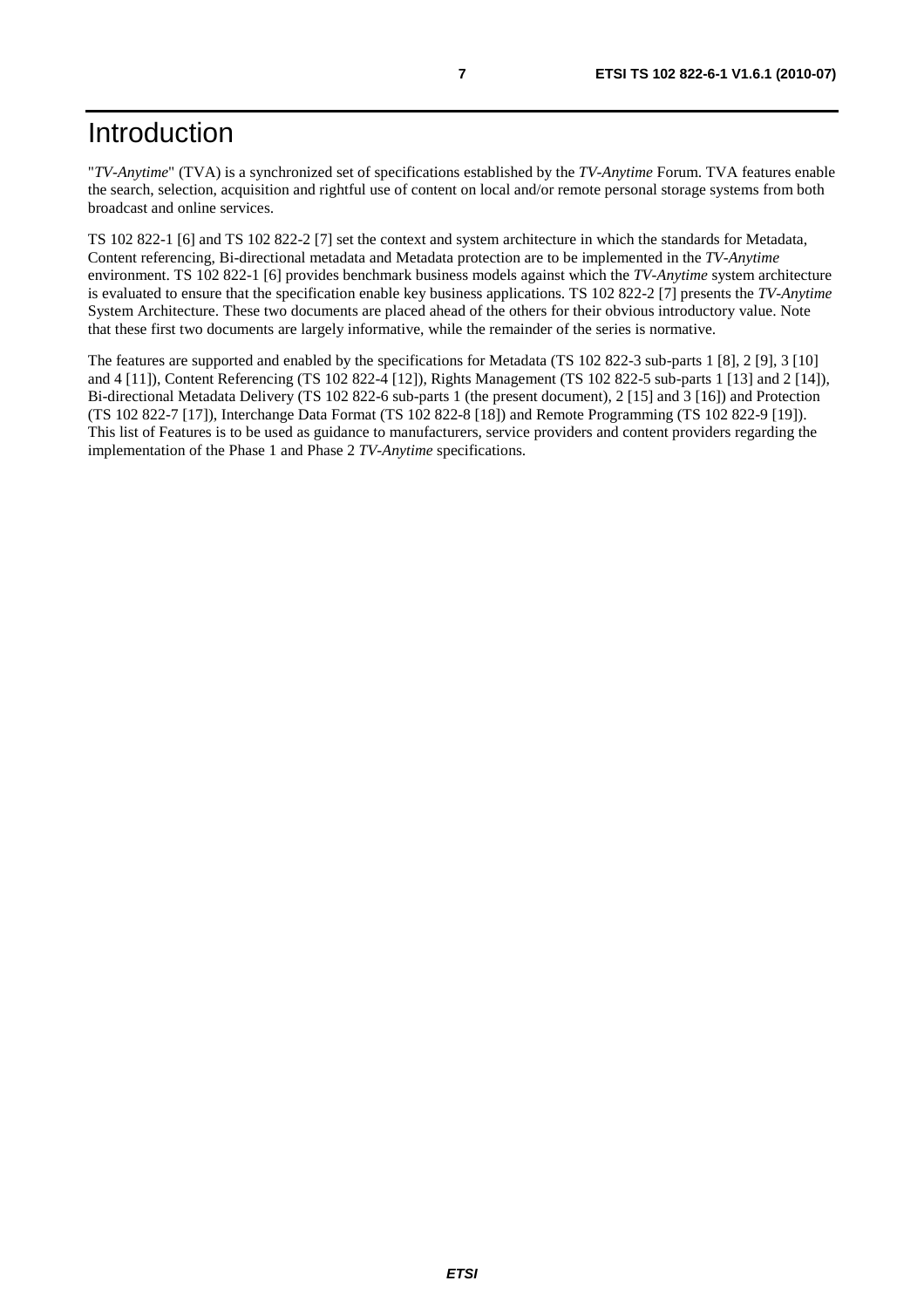## 1 Scope

The present document is the sixth in a series of specification documents produced by the *TV-Anytime* Forum. These documents establish the fundamental specifications for the services, systems and devices that will conform to the *TV-Anytime* standard, to a level of detail that is implementable for compliant products and services.

Congruent with the structure initially defined by *TV-Anytime*, these specifications are parsed into three major areas: Metadata, Content Referencing, and Rights Management and Protection. Within these general areas, the following specifications have been developed: TS 102 822-3-1 [8], TS 102 822-3-2 [9], TS 102 822-3-3 [10], TS 102 822-3-4 [11], TS 102 822-4 [12], TS 102 822-5-1 [13], TS 102 822-5-2 [14], TS 102 822-6-1 (the present document), TS 102 822-6-2 [15], TS 102 822-6-3 [16], TS 102 822-7 [17], TS 102 822-8 [18] and TS 102 822-9 [19].

TS 102 822-1 [6] and TS 102 822-2 [7] define the context and system architecture in which these specification shall be implemented. TS 102 822-1 [6] provides benchmark business models against which the *TV-Anytime* system architecture is evaluated to ensure that the specification enable key business applications. TS 102 822-2 [7]) presents the *TV-Anytime* System Architecture. These two documents are largely informative documents, while the others in the series are normative.

The scope of the present document comprises the delivery of *TV-Anytime* metadata and content referencing information via a bi-directional network using a PDR's return path.

The requirements for this technology are outlined in TS 102 822-1 [6]. The following is an overview of the return path's use:

- "The consumer can get more information about the programme from either the content provider or from a programme information service offered by a third party. This could include programme specifications (such as source, duration, format, storage location, etc.), programme schedules, commentary, critiques, liner notes from the provider or third parties, etc."
- "A Return Path is a data connection from a consumer's home digital storage system (e.g. PDR) to one or more service providers. The return path gives the consumer access to interactive content, such as the Internet and interactive television. It also allows service providers to access consumer profile/preference information in order to make business decisions regarding content that is provided to the consumer."

The present document describes a client-initiated means for requesting metadata from, and submitting user-centric data to, IP based web services. In the present document, these web services are termed "metadata services". The present document also defines a means for describing and discovering such metadata services, but does not address the unidirectional delivery of metadata over IP networks, or the delivery of content over IP networks.

## 2 References

References are either specific (identified by date of publication and/or edition number or version number) or non-specific. For specific references, only the cited version applies. For non-specific references, the latest version of the reference document (including any amendments) applies.

Referenced documents which are not found to be publicly available in the expected location might be found at [http://docbox.etsi.org/Reference.](http://docbox.etsi.org/Reference)

NOTE: While any hyperlinks included in this clause were valid at the time of publication ETSI cannot guarantee their long term validity.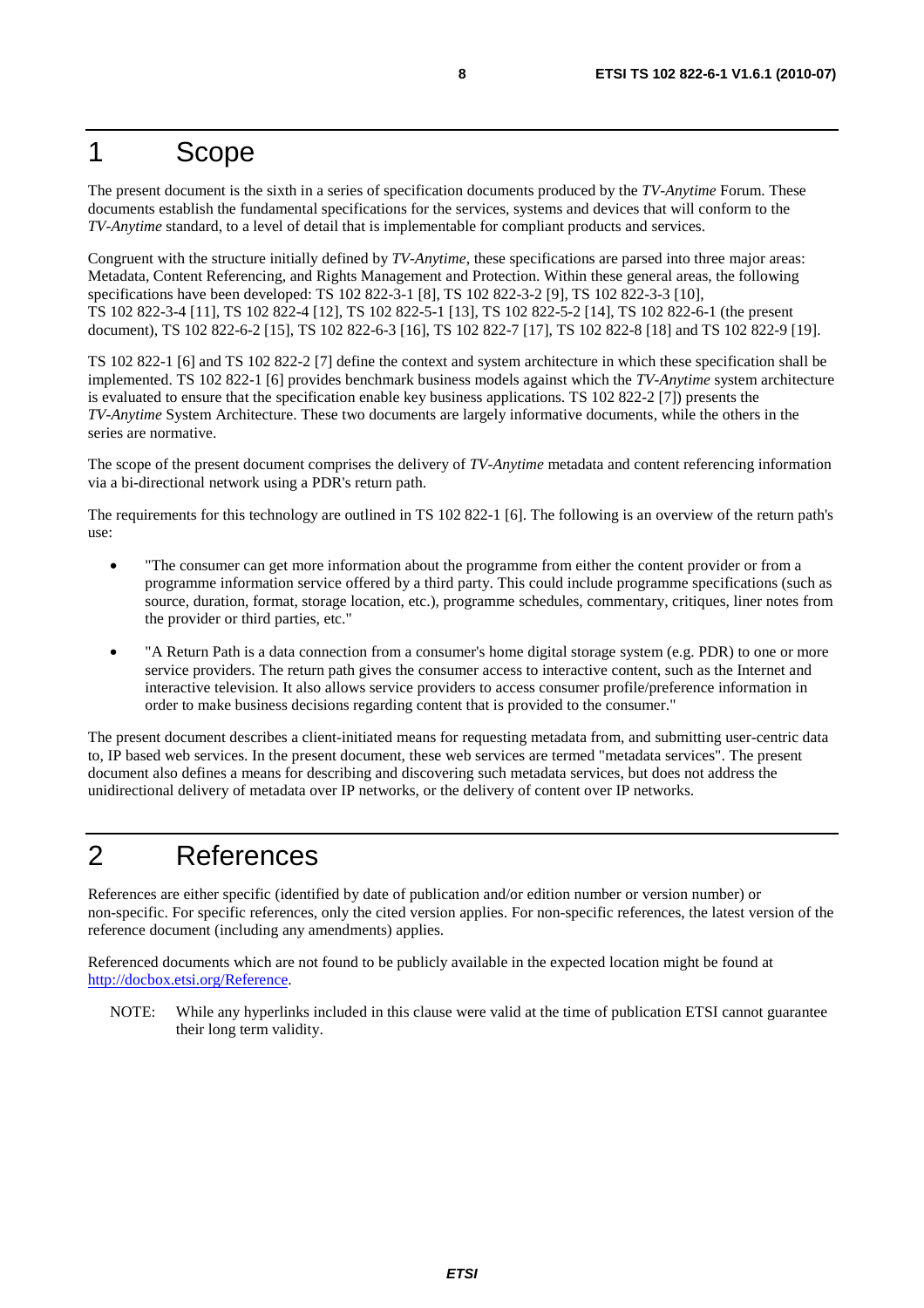## 2.1 Normative references

The following referenced documents are necessary for the application of the present document.

| NOTE:  | Available at:<br>http://www.w3.org/TR/2001/REC-xmlschema-0-20010502,<br>http://www.w3.org/TR/2001/REC-xmlschema-1-20010502,<br>http://www.w3.org/TR/2001/REC-xmlschema-2-20010502.                                                                                   |  |
|--------|----------------------------------------------------------------------------------------------------------------------------------------------------------------------------------------------------------------------------------------------------------------------|--|
| $[2]$  | Namespaces in XML, W3C Recommendation, 14 January 1999.                                                                                                                                                                                                              |  |
| NOTE:  | Available at: http://www.w3.org/TR/REC-xml-names/.                                                                                                                                                                                                                   |  |
| $[3]$  | IETF RFC 1945: "Hypertext Transfer Protocol - HTTP/1.0".                                                                                                                                                                                                             |  |
| $[4]$  | IETF RFC 2616: "Hypertext Transfer Protocol - HTTP/1.1".                                                                                                                                                                                                             |  |
| $[5]$  | Simple Object Access Protocol (SOAP) 1.1, W3C Note, 8 May 2000. D. Box, et. al.                                                                                                                                                                                      |  |
| NOTE:  | Available at: http://www.w3.org/TR/2000/NOTE-SOAP-20000508/.                                                                                                                                                                                                         |  |
| [6]    | ETSI TS 102 822-1: "Broadcast and On-line Services: Search, select, and rightful use of content<br>on personal storage systems ("TV-Anytime"); Part 1: Benchmark Features".                                                                                          |  |
| $[7]$  | ETSI TS 102 822-2: "Broadcast and On-line Services: Search, select, and rightful use of content<br>on personal storage systems ("TV-Anytime"); Part 2: Phase 1 - System description".                                                                                |  |
| [8]    | ETSI TS 102 822-3-1: "Broadcast and On-line Services: Search, select, and rightful use of content<br>on personal storage systems ("TV-Anytime"); Part 3: Metadata; Sub-part 1: Phase 1 - Metadata<br>schemas".                                                       |  |
| [9]    | ETSI TS 102 822-3-2: "Broadcast and On-line Services: Search, select, and rightful use of content<br>on personal storage systems ("TV-Anytime"); Part 3: Metadata; Sub-part 2: System aspects in a<br>uni-directional environment".                                  |  |
| $[10]$ | ETSI TS 102 822-3-3: "Broadcast and On-line Services: Search, select, and rightful use of content<br>on personal storage systems ("TV-Anytime"); Part 3: Metadata; Sub-part 3: Phase 2 - Extended<br>Metadata Schema".                                               |  |
| $[11]$ | ETSI TS 102 822-3-4: "Broadcast and On-line Services: Search, select, and rightful use of content<br>on personal storage systems ("TV-Anytime"); Part 3: Metadata; Sub-part 4: Phase 2 - Interstitial<br>metadata".                                                  |  |
| $[12]$ | ETSI TS 102 822-4: "Broadcast and On-line Services: Search, select, and rightful use of content<br>on personal storage systems ("TV-Anytime"); Part 4: Phase 1 - Content referencing".                                                                               |  |
| $[13]$ | ETSI TS 102 822-5-1: "Broadcast and On-line Services: Search, select, and rightful use of content<br>on personal storage systems ("TV-Anytime"); Part 5: Rights Management and Protection (RMP)<br>Sub-part 1: Information for Broadcast Applications".              |  |
| $[14]$ | ETSI TS 102 822-5-2: "Broadcast and On-line Services: Search, select, and rightful use of content<br>on personal storage systems ("TV-Anytime"); Part 5: Rights Management and Protection (RMP)<br>Sub-part 2: RMPI binding".                                        |  |
| $[15]$ | ETSI TS 102 822-6-2: "Broadcast and On-line Services: Search, select, and rightful use of content<br>on personal storage systems ("TV-Anytime"); Part 6: Delivery of metadata over a bi-directional<br>network; Sub-part 2: Phase 1 - Service discovery".            |  |
| $[16]$ | ETSI TS 102 822-6-3: "Broadcast and On-line Services: Search, select, and rightful use of content<br>on personal storage systems ("TV-Anytime"); Part 6: Delivery of metadata over a bi-directional<br>network; Sub-part 3: Phase 2 - Exchange of Personal Profile". |  |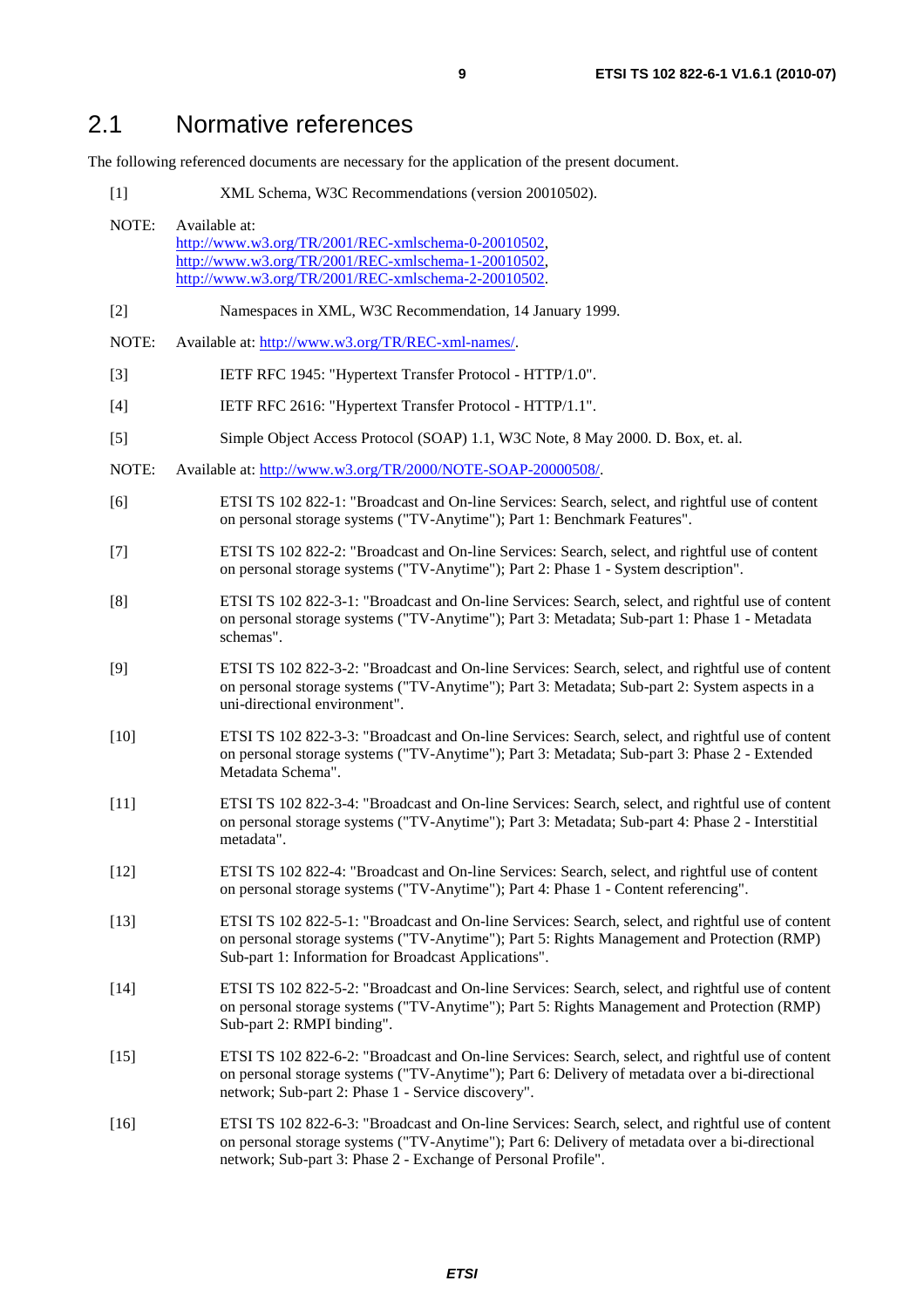- [18] ETSI TS 102 822-8: "Broadcast and On-line Services: Search, select, and rightful use of content on personal storage systems ("TV-Anytime"); Part 8: Phase 2 - Interchange Data Format".
- [19] ETSI TS 102 822-9: "Broadcast and On-line Services: Search, select, and rightful use of content on personal storage systems ("TV-Anytime"); Part 9: Phase 2 - Remote Programming".
- [20] Unicode Collation Algorithm, Unicode Technical Report #10. M. Davis, K. Whistler.
- NOTE: Available at: [http://www.unicode.org/unicode/reports/tr10.](http://www.unicode.org/unicode/reports/tr10)
- [21] Unicode Normalization Forms, Unicode Standard Annex #15. M. Davis, M. Dürst.
- NOTE: Available at: [http://www.unicode.org/unicode/reports/tr15.](http://www.unicode.org/unicode/reports/tr15)
- [22] Universal Description Discovery & Integration, Version 3.0, T. Bellwood, et. al.
- NOTE: Available at: [http://uddi.org/pubs/uddi-v3.00-published-20020719.htm.](http://uddi.org/pubs/uddi-v3.00-published-20020719.htm)
- [23] Web Services Description Language (WSDL), Version 1.1, W3C Note 15 March 2001, E. Christensen, F. Curbera, G. Meredith, S. Weerawarana.
- NOTE: Available at:<http://www.w3.org/TR/2001/NOTE-wsdl-20010315>.
- [24] Web Services Inspection Language, Version 1.0, K. Ballinger, P. Brittenham, A. Malhotra, W. A. Nagy, S. Pharies.
- NOTE: Available at:<http://www.ibm.com/developerworks/library/specification/ws-wsilspec/>
- [25] The Platform for Privacy Preferences 1.0 (P3P1.0) Specification, M. Marchiori et. al.
- NOTE: Available at:<http://www.w3.org/TR/P3P/>.
- [26] ISO/IEC 15938-1: "Information technology Multimedia content description interface Part 1: Systems".

## 2.2 Informative references

The following referenced documents are not necessary for the application of the present document but they assist the user with regard to a particular subject area.

Not applicable.

## 3 Definitions and abbreviations

## 3.1 Definitions

For the purposes of the present document, the following terms and definitions apply:

**acquisition:** retrieval of content

**application:** specific set of functions running on the PDR. Some applications use metadata, either automatically or under consumer control

**authority:** organization that creates CRIDs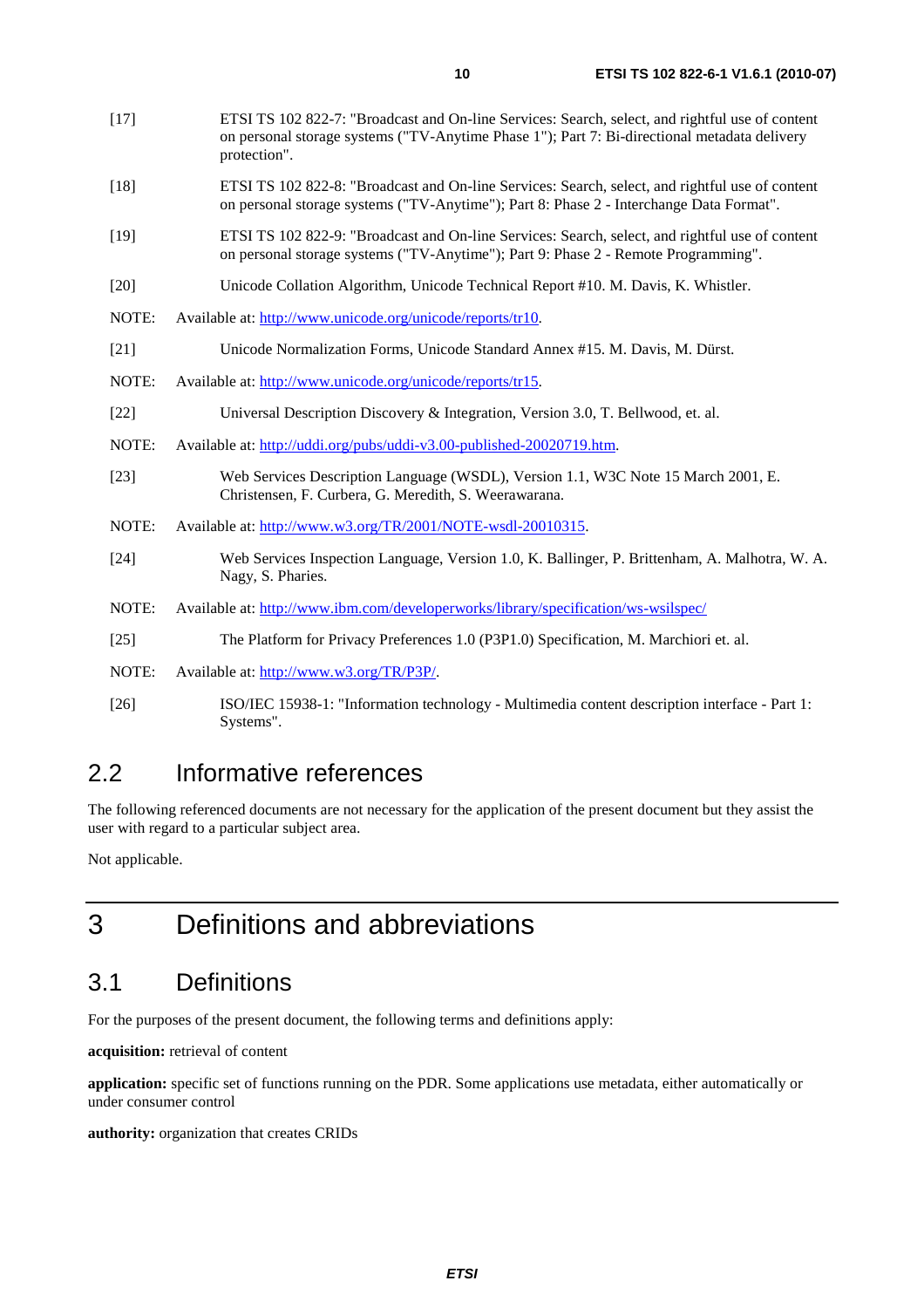**bi-directional network:** network that supports two way, point-to-point, one-to-many, and many-to-many data delivery

NOTE: The Internet is an example of such a network. A PDR may access a bi-directional network using its return path.

**capture:** storing the acquired content (e.g. to local storage)

**content:** anything the viewer would like to access (movies, games, TV programmes, radio programmes, etc.)

**content creator:** producers of the content

**content provider:** entity that acts as the agent for and is the prime exploiter of the content

**content reference:** pointer to a specific content item

**location resolution:** process of establishing the address (location and time) of a specific content instance from its CRID **locator:** time and place where a content item can be acquired

**metadata:** generally, data about content, such as the title, genre, and summary of a television programme

NOTE: In the context of *TV-Anytime*, metadata also includes consumer profile and history data.

**metadata service:** service that provides *TV-Anytime* data using a server on a bi-directional network

NOTE: The formats of the data and the protocols used to deliver that data are defined by the present document.

**programme:** editorially coherent piece of content

NOTE: Typically, a programme is acquired by the PDR as a whole.

**resolving authority:** body which provides location resolution

**Resolving Authority Record (RAR):** information needed for retrieving the location resolution data for the given authority

**return path:** part of the bi-directional distribution system from the consumer to service provider

**segment:** continuous portion of a piece of content, for example a single news topic in a news programme

**service provider:** aggregator and supplier of content which may include gateway and management roles

## 3.2 Abbreviations

For the purposes of the present document, the following abbreviations apply:

| <b>ARIB</b> | Association of Radio Industries and Businesses                                                                                                               |
|-------------|--------------------------------------------------------------------------------------------------------------------------------------------------------------|
| NOTE:       | A Japanese standards organization.                                                                                                                           |
| ATSC        | <b>Advanced Television Systems Committee</b>                                                                                                                 |
| NOTE:       | American based standards organization for establishing technical standards for advanced television<br>systems, including digital high definition television. |
| BiM         | Binary format for Multimedia description streams                                                                                                             |
| NOTE:       | Defined in ISO/IEC 15938-1 [26] (MPEG-7 Systems part).                                                                                                       |
| <b>CRID</b> | Content Reference IDentifier                                                                                                                                 |
| NOTE:       | Identifier for content that is independent of its location.                                                                                                  |
| <b>DNS</b>  | Domain Naming System                                                                                                                                         |
| NOTE:       | System used on the Internet to register names that can then be mapped into IP addresses using a DNS<br>server.                                               |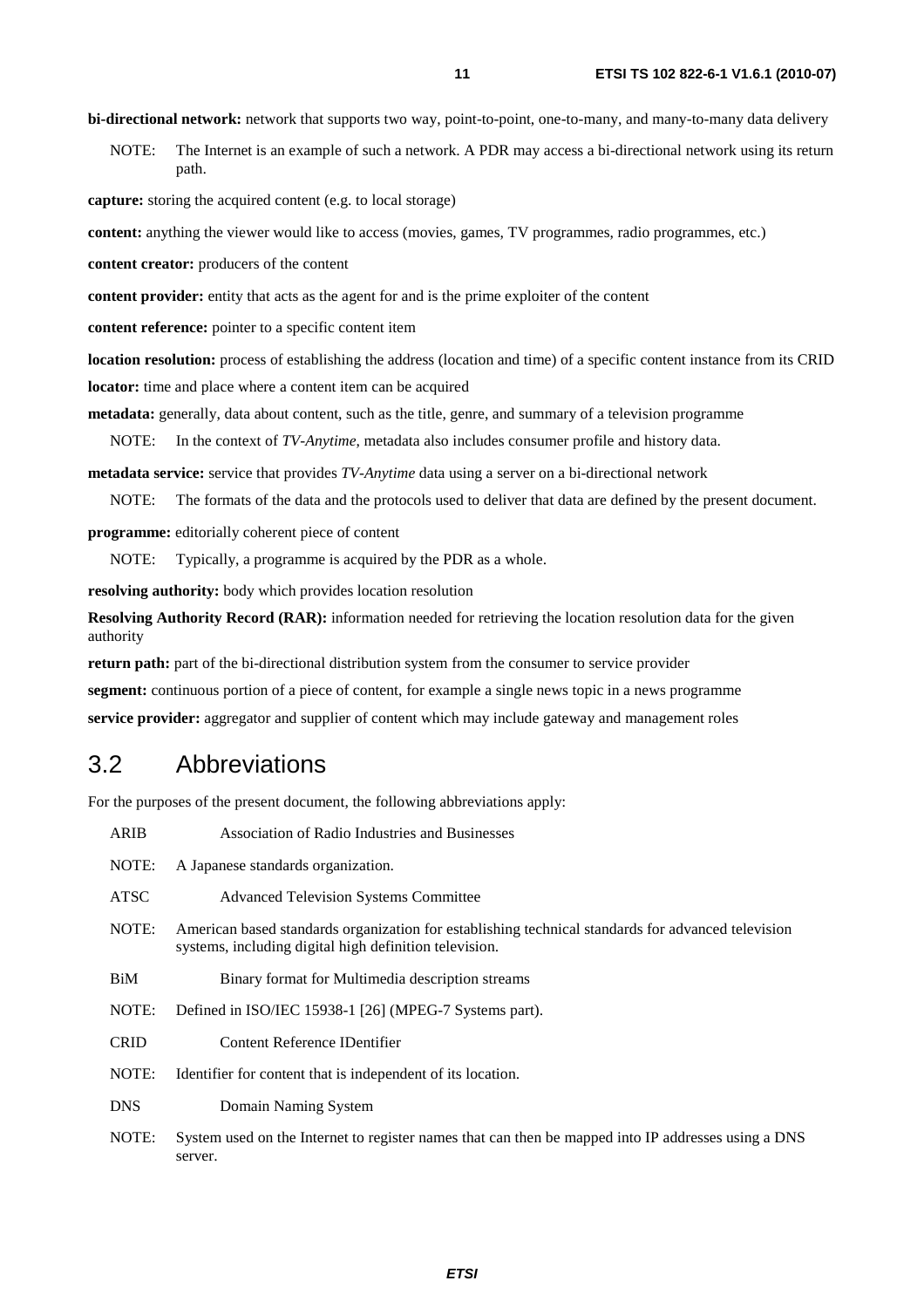| <b>DVB</b>                                                                                                                                                   | Digital Video Broadcasting                                                                                                                                                                                                                                                                                                                                                                                                                                                           |  |
|--------------------------------------------------------------------------------------------------------------------------------------------------------------|--------------------------------------------------------------------------------------------------------------------------------------------------------------------------------------------------------------------------------------------------------------------------------------------------------------------------------------------------------------------------------------------------------------------------------------------------------------------------------------|--|
| NOTE:                                                                                                                                                        | Set of standards used for European digital TV broadcasting.                                                                                                                                                                                                                                                                                                                                                                                                                          |  |
| <b>EPG</b>                                                                                                                                                   | Electronic Programme Guide                                                                                                                                                                                                                                                                                                                                                                                                                                                           |  |
| NOTE:                                                                                                                                                        | Means of presenting content to the consumer, allowing selection of desired content.                                                                                                                                                                                                                                                                                                                                                                                                  |  |
| <b>HTTP</b><br><b>HTTPS</b><br><b>IP</b>                                                                                                                     | <b>HyperText Transfer Protocol</b><br><b>Secure HTTP</b><br><b>Internet Protocol</b>                                                                                                                                                                                                                                                                                                                                                                                                 |  |
| NOTE:                                                                                                                                                        | Generic name for the network protocols used on the Internet.                                                                                                                                                                                                                                                                                                                                                                                                                         |  |
| <b>IPR</b><br><b>PDR</b><br>RAR<br>SOAP<br>SQL<br>SSL<br><b>TCP</b><br><b>TVA</b><br><b>UDDI</b><br>URI<br><b>URL</b><br>W3C<br><b>WSDL</b><br>WS-Inspection | <b>Intellectual Property Rights</b><br>Personal Digital Recorder<br><b>Resolving Authority Record</b><br>Simple Object Access Protocol<br><b>Structured Query Language</b><br>Secure Socket Layer<br><b>Transmission Control Protocol</b><br>"TV Anytime"<br>Universal Description Discovery and Integration<br>Uniform Resource Identifier<br><b>Uniform Resource Locator</b><br>World Wide Web Consortium<br>Web Services Description Language<br>Web Services-Inspection language |  |
| <b>XML</b>                                                                                                                                                   | eXtensible Markup Language                                                                                                                                                                                                                                                                                                                                                                                                                                                           |  |

## 4 Introduction to bi-directional metadata services

The *TV-Anytime* Forum has defined a number of data types that can be exchanged between *TV-Anytime* devices. These include programme metadata, content referencing information, and user-centric metadata. The present document is concerned with data exchange between *TV-Anytime* clients and metadata servers over a bi-directional network using the return path. A *TV-Anytime* client is typically a PDR, although in the present document the client can be any Internet connected device. These devices do not necessarily need to have the ability to display or store content, since many types of devices can exploit *TV-Anytime* metadata services (e.g. a mobile phone displaying an EPG).

Programme metadata and content referencing information can be delivered unidirectionally (e.g. via traditional broadcast or IP multicast) or via a bi-directional network. The reasons a *TV-Anytime* provider might choose to deliver data via a bi-directional network are as follows:

- It allows a richer set of metadata to be delivered, since there are much lower bandwidth constraints.
- It allows *TV-Anytime* data providers without access to a broadcast system to deliver metadata to clients.
- It allows *TV-Anytime* data providers to personalize the metadata they offer according to the source of the request.
- It allows a range of client devices, which are not necessarily able to receive broadcast data, to access and exploit *TV-Anytime* data. For example, a mobile phone or personal organizer could use the metadata service to show the user an EPG.

User-centric metadata can only be delivered from a PDR to a *TV-Anytime* metadata service when a return path is available and the user authorizes it. The submission of such user data allows the metadata service to provide a variety of value adding services, which are more completely described in clause 6.5 of TS 102 822-3-1 [8].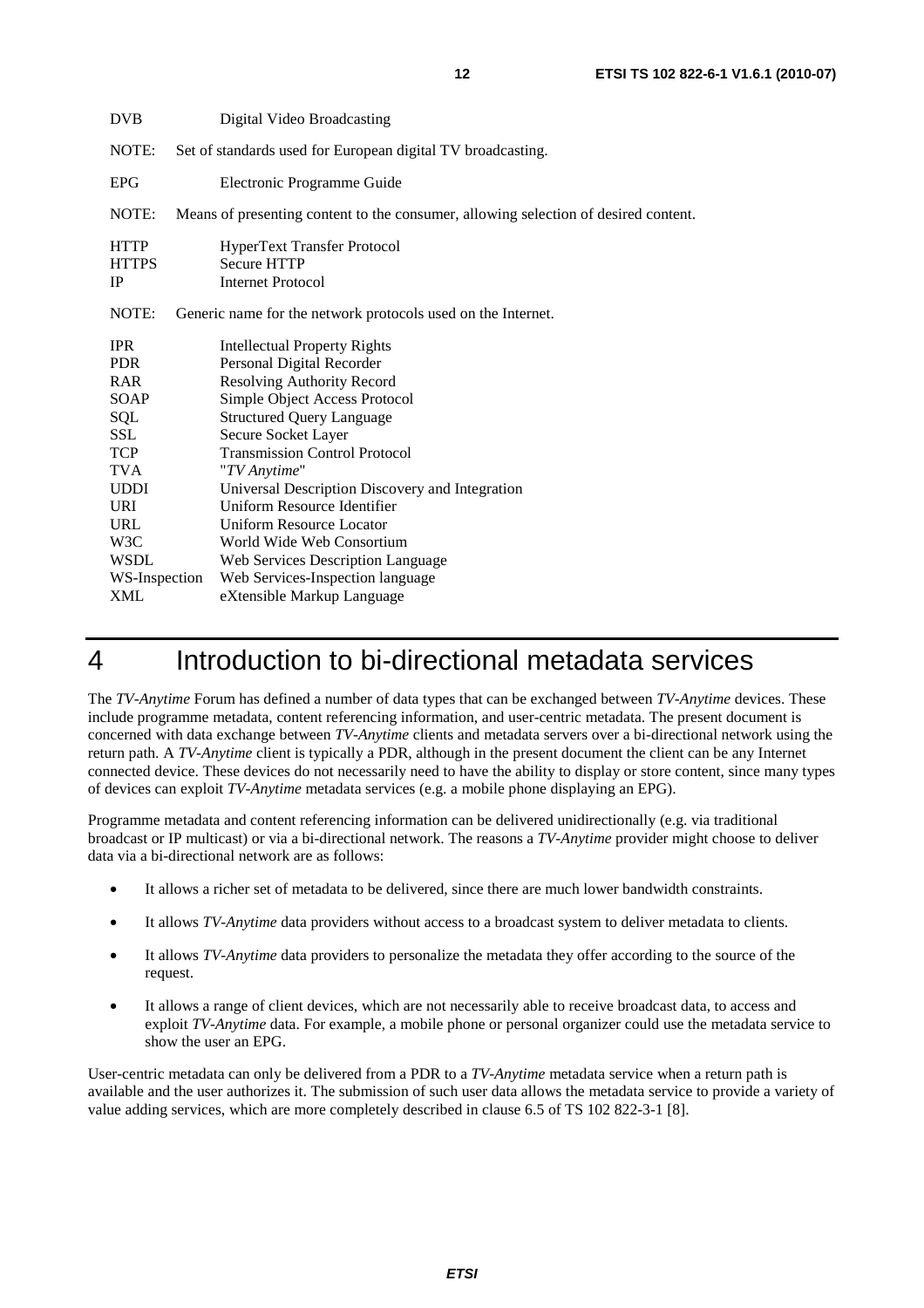The present document defines the protocols that allow these transactions to take place in an interoperable fashion. Note that, due to the widespread nature and mass penetration of the Internet, the *TV-Anytime* Forum has completely specified the transport and network layer protocols (TCP/IP) necessary for end-to-end interoperability. This is in contrast to unidirectional transport mechanisms, which are not completely specified by the *TV-Anytime* Forum, but instead defined individually by the bodies responsible for the various broadcast standards used around the world (e.g. ARIB, ATSC, DVB, etc.).

To use a *TV-Anytime* metadata service a client takes the steps illustrated in figure 1.



**Figure 1: The steps in using a** *TV-Anytime* **metadata service** 

These steps are described in more detail in the following three clauses (in reverse order). Note that a metadata service must provide a description capability (see clause 7), but the support for metadata service discovery (see TS 102 822-6-2 [15]) is optional. The middle step typically will only occur when a metadata service is first discovered or updated, and not each time the metadata service is used.

## 4.1 Types and functionalities of metadata services

*TV-Anytime* metadata services can be broken into two basic types, which are shown in figures 2 and 3. The metadata services specified are all request-response based. This can be seen in the two figures - the network transaction is always point-to-point (client to server), and the transaction is always initiated by the client.

### 4.1.1 Metadata retrieval

Metadata retrieval occurs when a client wishes to obtain certain metadata from a metadata service (figure 2) that it has previously discovered and obtained a capability description for. The following list gives some examples of metadata retrieval:

- A client wishes to obtain programme reviews for a CRID. The client sends a request specifying the CRID and type of metadata required, and the metadata service responds with the appropriate ProgramReviewTable.
- A client wishes to obtain the schedule information for a particular channel over the next week. The client sends a request specifying the channel, date range, and type of metadata required. The metadata service returns a ProgramLocationTable and ProgramInformationTable corresponding to the programmes on that channel.
- A client wishes to search a metadata service that specializes in movie information. The client sends a request specifying the type of movie (e.g. the genre is "Western", and the star is "John Wayne"), and the type of metadata required. The metadata service returns a number of matching movies, using a ProgramInformationTable and ProgramReviewTable.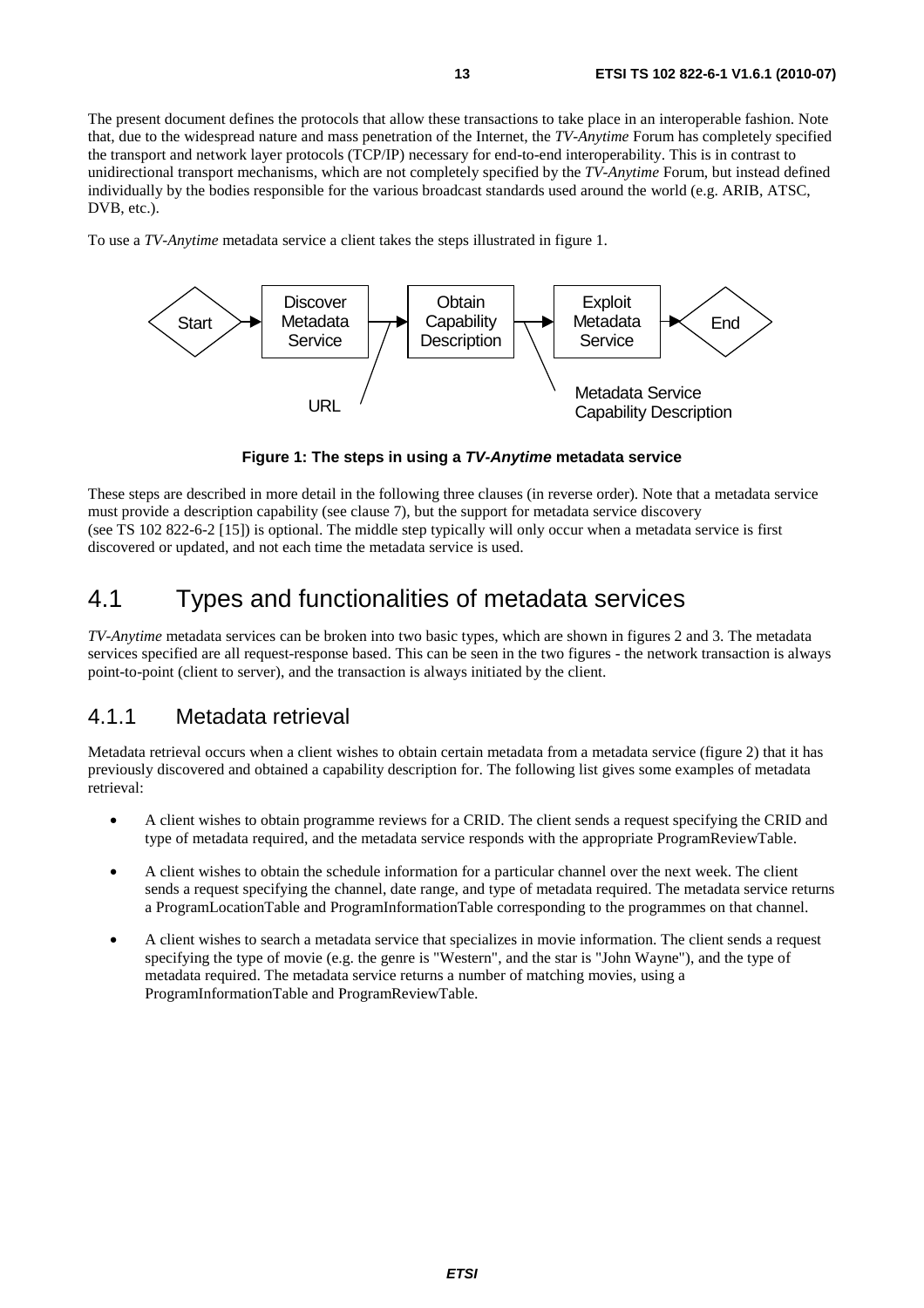

- NOTE 1: Any party capable of delivering compliant *TV-Anytime* data could provide a metadata service. Examples include: content creators, content providers, service providers, consumer electronics manufacturers and third parties aggregation services.
- NOTE 2: The request contains parameters that specify the type of metadata required by the client.
- NOTE 3: The types of metadata returned could be any of the non user-centric data specified in the TS 102 822-3-1 [8] (i.e. the fragments defined in clause 4.3.1.1 of TS 102 822-3-2 [9]), along with content referencing information.

#### **Figure 2: Client requesting metadata from a metadata service**

### 4.1.2 Submission of anonymous user-centric metadata

Submission of user-centric metadata (figure 3) offers a number of possible benefits to both consumers and metadata service providers. These are described in clause 6.5 of the TS 102 822-3-1 [8]. Ensuring the privacy of these transactions and that the metadata service provider is trustworthy is essential to the submission of user-centric metadata. The means by which this is ensured is not defined by the present document.



- NOTE 1: In this case, the metadata service is a user data aggregator. For example content creators, content providers, service providers, consumer electronics manufacturers and third parties aggregation services, or any other party capable of usefully exploiting *TV-Anytime* usage information in a trustworthy fashion, could provide the metadata service.
- NOTE 2: In principle, the user-centric data may be any of the types defined in the Metadata Specification (TS 102 822-3-1 [8] (e.g. UserPreferences and UsageHistory). This applies only to a submission of carefully constrained, anonymous UsageHistory instances.

#### **Figure 3: Client submitting user-centric data to a service provider**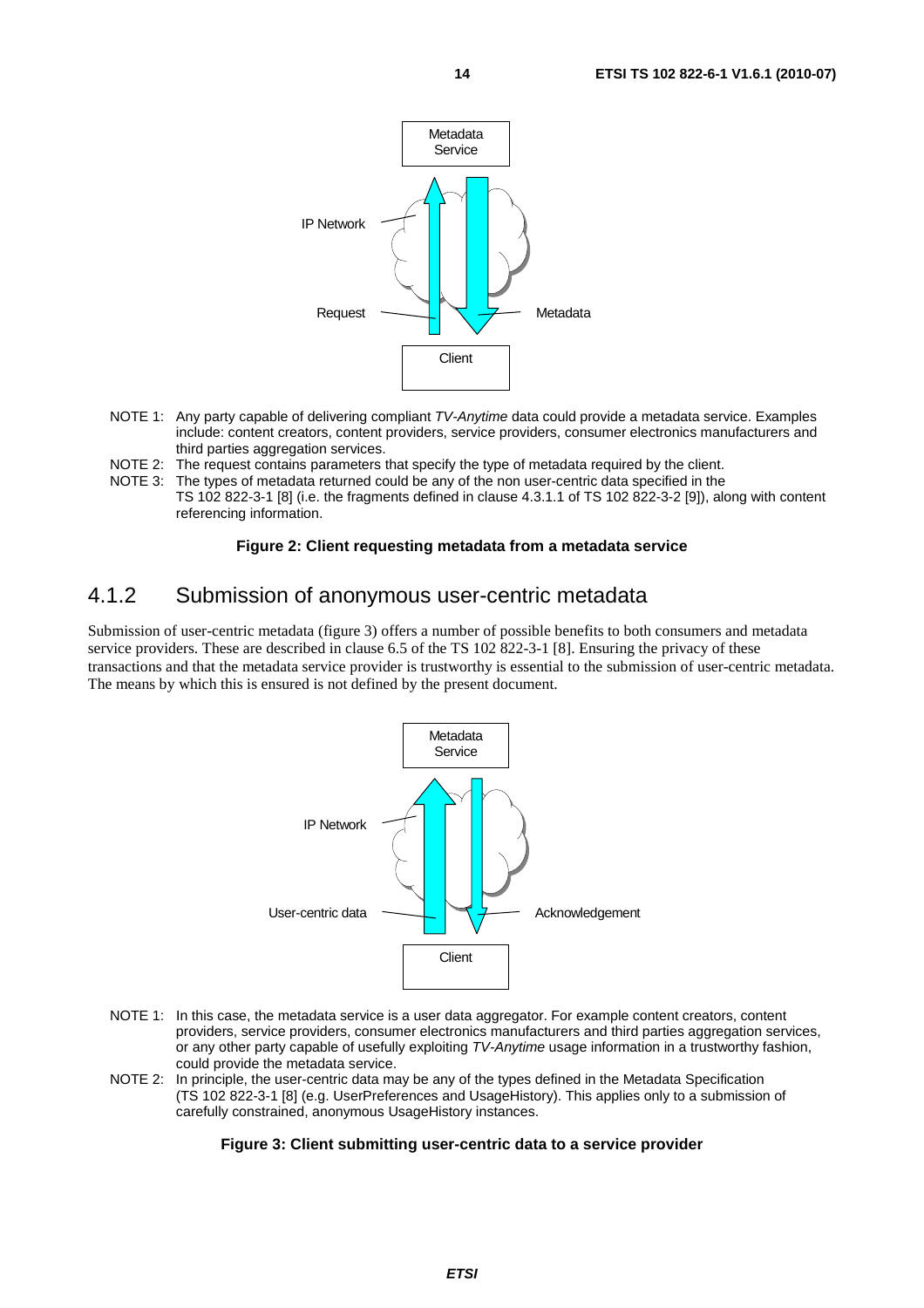## 4.1.3 Submission of personal information metadata

Submission of personal information metadata (figure 4) offers a number of possible benefits to both consumers and metadata service providers. These are described in clause 6.5 of the TS 102 822-3-1 [8]. Ensuring the privacy of these transactions and that the metadata service provider is trustworthy is essential to the submission of personal information metadata. The means by which this is ensured is not defined by the present document.



- NOTE 1: In this case, the metadata service is a metadata provider capable of usefully exploiting TV-Anytime extended user description tables (user preferences, usage history, user information and usage environment) in a trustworthy fashion to customize responses to client metadata queries.
- NOTE 2: The submitted personal information may contain private data in opposition to the submitted anonymous user-centric data in the previous clause.

**Figure 4: Client submitting personal information to a service provider** 

## 4.2 Metadata service capability descriptions

In order to exploit usefully the metadata services described in the previous clause, the client needs information about the nature of the metadata service being offered. This is because different metadata services will provide different types of metadata and can be queried in different ways. For example, some metadata services may offer just content referencing information, whilst others may provide programme metadata but no segmentation information. Similarly, whereas one server may only be able to accept simple requests for metadata based on a CRID, another server may offer much more sophisticated querying and sorting capabilities. Moreover, different types of queries are only useful if a client is able to establish sensible values with which to query. An example of this is a query for scheduling data

(ProgramLocationTable). In order to query for scheduling information on a particular content delivery service, the client needs to know the content delivery services for which that metadata service has data.

To address this issue, each metadata service provides, on request from a client, a capability description. This capability description allows a client to flexibly query a metadata service, without making requests that will not be supported by that metadata service. Furthermore, it allows metadata service providers to flexibly implement the server in a way that is appropriate to the data that they have available.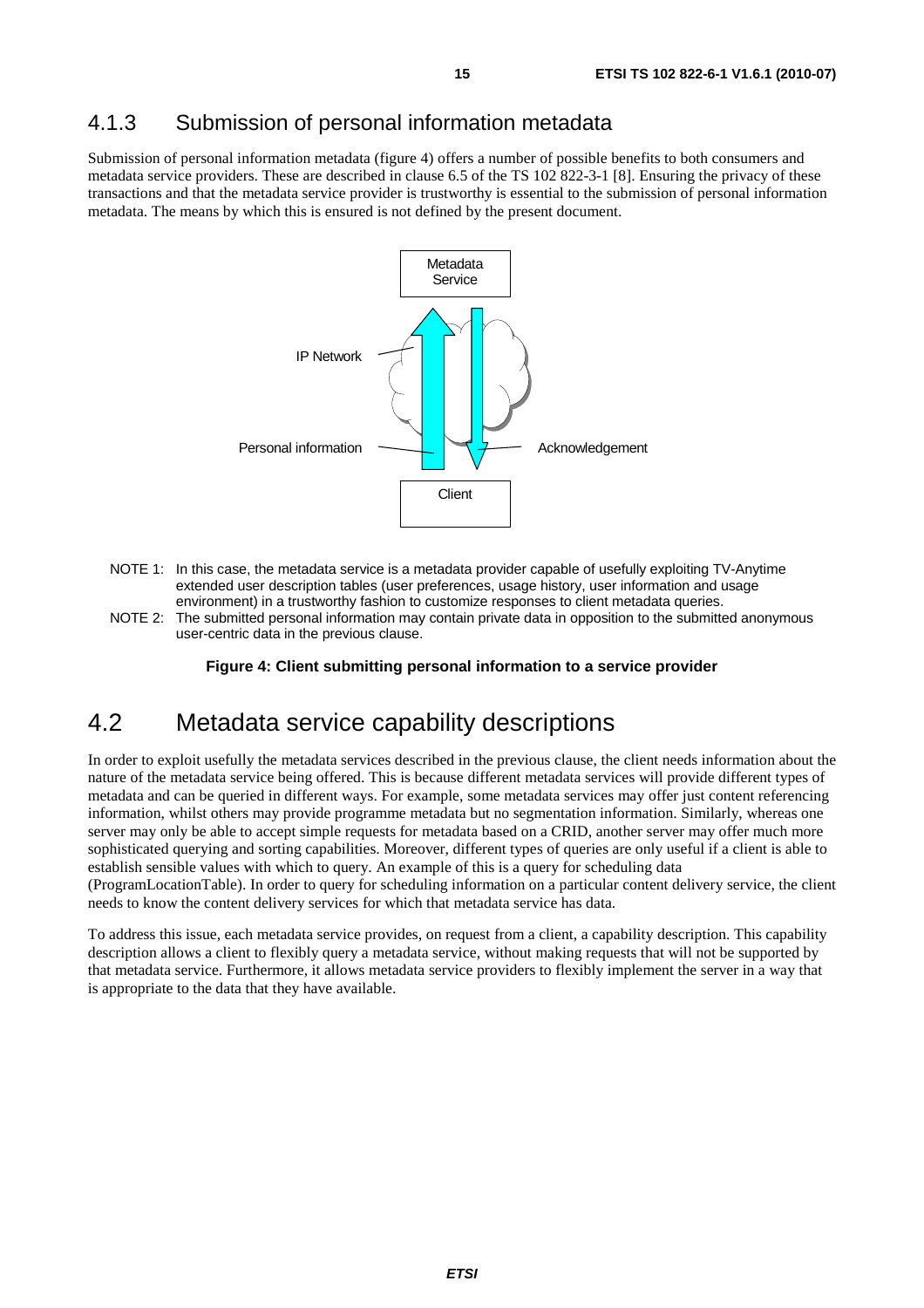## 4.3 Metadata service discovery

Metadata service discovery is the process by which a client establishes a URL where a *TV-Anytime* metadata service can be found. There are a number of ways this process can occur, but only the third method (see clause 4.3.3) is addressed by the present document.

## 4.3.1 Non-standardized discovery

A number of methods exist for discovering the URLs of metadata services that will not be standardized by the *TV-Anytime* Forum. The following list gives some examples:

- The client might be pre-programmed with a set of URLs that refer to one or more metadata services. This will typically be useful in a vertical market, or tightly controlled horizontal market.
- A user might manually enter a URL of a new metadata service he is interested in, using some means of text input.
- The software on a client may be updated using software updates delivered via a unidirectional broadcast, or over the return channel.

## 4.3.2 Unidirectional delivery of discovery information

TS 102 822-2 [7] and TS 102 822-4 [12] define ways, or requirements on the underlying transport, in which the URL of a bi-directional metadata and/or content referencing service can be discovered from *TV-Anytime* information inserted in a unidirectional stream. The present document defines how a client can usefully exploit the discovered service using the resulting URL.

## 4.3.3 Client-initiated discovery using the bi-directional network

This mode of metadata service discovery involves using the bi-directional network to access a "Yellow Pages" of *TV-Anytime* metadata services. The mechanism is based upon W3C standards for web service discovery (UDDI [22] and WS-Inspection [24], the use of which is standardized by the *TV-Anytime* Forum, according to the rules given in clause 5 in TS 102 822-6-2 [15]. Support for these discovery techniques by clients and servers is optional.

## 5 Metadata service types

The *TV-Anytime* Forum defines several types of metadata web service. Each type of web service can be thought of as a remote procedure with a well-defined set of inputs and outputs and a well-defined behaviour. In WSDL [23] terminology, this remote procedure is known as an operation (see annex A). The metadata retrieval operation (see clause 4.1.1) is called the get\_Data operation, and the user description submission operation (see clause 4.1.2) is called the submit\_Data operation.

The types used in the requests and responses to *TV-Anytime* metadata services are defined in the target namespace: "urn:tva:transport:2008". This allows Schema aware tools to validate the various messages. The types defined in TS 102 822-3-1 [8] and TS 102 822-4 [12] schemas are referenced in the transport namespace (using XML Schema's import mechanism [1]).

The Schema fragments in the following clauses are all defined within this namespace. The corresponding namespace qualifier used in these Schema fragments is "tns:" The complete XML Schema file ("tva\_transport\_6-1\_v141.xsd") may be found in annex B.

The following namespaces qualifiers are used in these Schema fragments:

| <b>Qualifier</b> | Namespace prefix                    |
|------------------|-------------------------------------|
| tva2             | i:tva:metadata:extended:2010        |
| p3p              | //www.w3.org/2002/01/p3pv1<br>http: |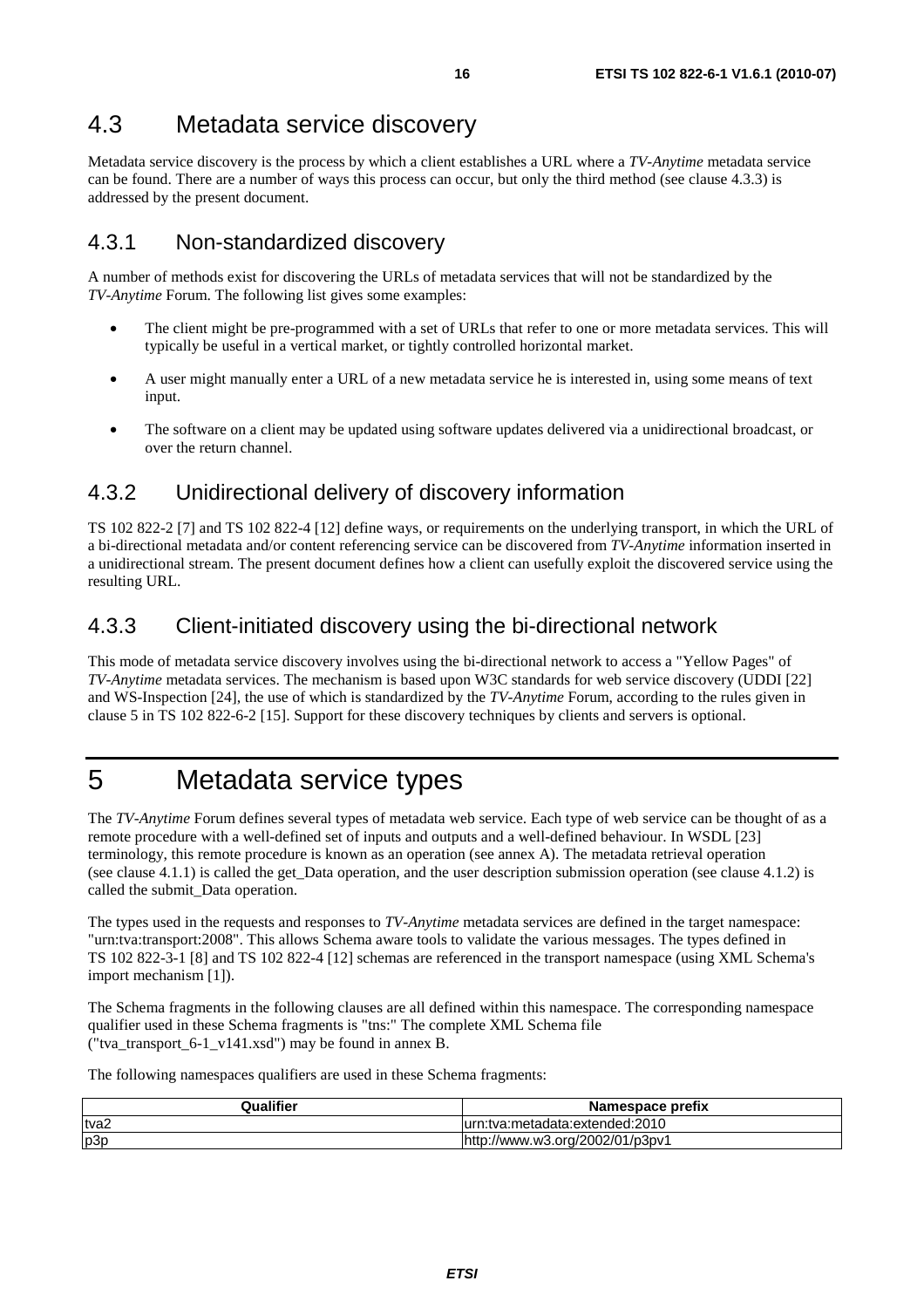The get\_Data operation allows a client to query a server in order to retrieve *TV-Anytime* data for a set of programmes or programme groups. The following list gives a few examples of the types of functionality that a *TV-Anytime* metadata provider can offer using a get\_Data operation:

- Operation that takes a list of CRIDs and returns content referencing data for those CRIDs.
- Operation that takes a list of CRIDs and returns *TV-Anytime* metadata for those CRIDs.
- Operation that accepts a query for programmes with particular metadata attributes (e.g. with a particular genre, or starring a certain actor, etc.) and returns matching programmes.
- Operation that accepts a query for programmes broadcast at a certain time or on a certain channel and returns matching programmes.

A get\_Data operation can, in principle, support all these types of queries, as well as more complex queries, involving a wide range of metadata constraints, and logical combinations of those constraints.

NOTE: This operation may require secure and trusted connection to the service provider such as HTTPS/SSL when it involves personal Information transfer.

## 5.1.1 Request format

The request format allows the client to specify three types of parameters. The semantics and structure of these three parameters are explained in more detail in the subsequent clauses.

```
<complexType name="ResourceIDType"> 
    <simpleContent> 
      <extension base="anyURI"> 
         <attribute name="id" type="ID"/> 
       </extension> 
    </simpleContent> 
</complexType> 
 <complexType name="get_DataType"> 
   <sequence> 
     <element name="ResourceID" type="tns:ResourceIDType" minOccurs="0"/> 
       <element name="QueryConstraints"> 
       <complexType> 
         <choice> 
           <element name="PredicateBag" type="tns:PredicateBagType"/> 
           <element name="BinaryPredicate" type="tns:BinaryPredicateType"/> 
           <element name="UnaryPredicate" type="tns:UnaryPredicateType"/> 
         </choice> 
       </complexType> 
     </element> 
     <element name="PersonalInformation" type="tva2:ExtendedUserDescriptionType" 
     minOccurs="0"/> 
     <element name="RequestedTables" type="tns:RequestedTablesType"/> 
   </sequence> 
   <attribute name="maxPrograms" type="unsignedInt"/> 
   <attribute name="personalInfoUse" type="boolean" default="true"/> 
</complexType> 
<element name="get_Data" type="tns:get_DataType"/>
```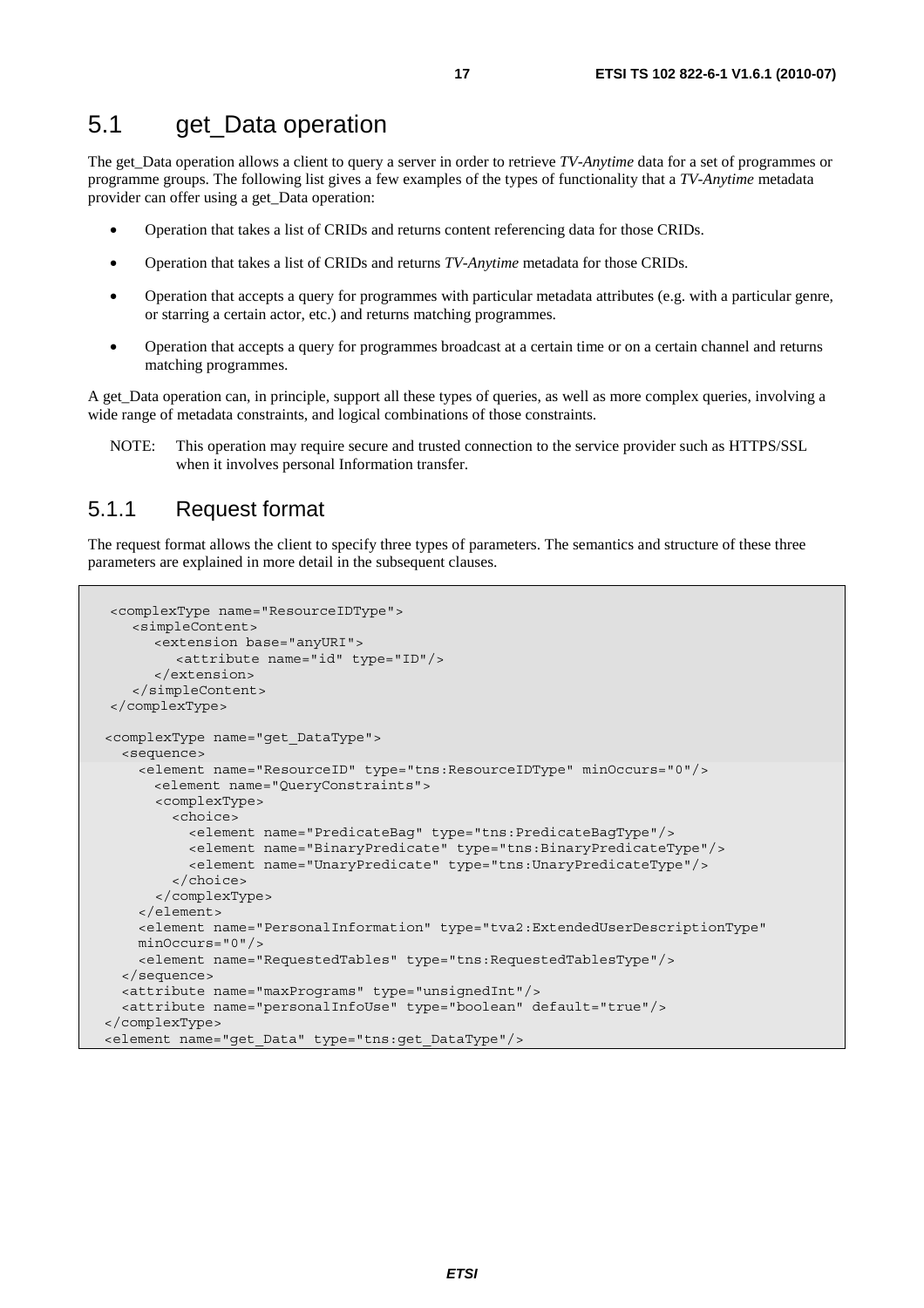| <b>Name</b>            | <b>Definition</b>                                                                                                                                                                                                                                                                                                                                                                                                                          |
|------------------------|--------------------------------------------------------------------------------------------------------------------------------------------------------------------------------------------------------------------------------------------------------------------------------------------------------------------------------------------------------------------------------------------------------------------------------------------|
| ResourceID             | This optional element identifies a resource containing personal<br>information to be used to customize the response to this query.                                                                                                                                                                                                                                                                                                         |
| QueryConstraints       | A required parameter that defines, by means of one or more logical<br>predicates the set of "result records" that the client is interested in.<br>See clause 5.1.1.4 for a definition of "result record". For example, this<br>set could be specified using a list of CRIDs, the programmes that<br>have the keyword "Thriller" in their metadata, or the programmes that<br>correspond to a BroadcastEvent on Channel 2 on Saturday, etc. |
| PersonalInformation    | This optional element allows the end-user to provide, in the request,<br>user information to be used by the metadata provider to personalize<br>its response, but not for further requests.                                                                                                                                                                                                                                                |
| <b>RequestedTables</b> | A required parameter that specifies the view of the metadata required<br>by the client. This parameter determines the types of metadata that<br>are returned for each result, and also allows the client to specify<br>simple sort criteria to be applied to the result.                                                                                                                                                                   |
| maxPrograms            | An optional upper limit on the number of programmes that will be<br>returned. This is to prevent the client being overloaded by very large<br>result sets. If this attribute is not there the server should return all the<br>matching results.                                                                                                                                                                                            |
| personalInfoUse        | This attribute gives the user the possibility to turn-on and turn-off the<br>use of submitted consumer profile data in processing the query. By<br>setting the personalInfoUse attribute to false, user can signal the<br>service provider not to use the consumer profile metadata in<br>processing his/her request, i.e. signal the service provider not to<br>personalize the response to the get_Data request.                         |

### 5.1.1.1 Query constraint parameters

This parameter consists of a set of logical predicates, which can be nested together (according to the rules of first order predicate logic) and together define the set of results that a client is interested in. (Using SQL terminology, this parameter plays a similar role to the WHERE clause in an SQL SELECT statement.) Unlike SQL, the interpretation of the logical constraints does not have to be strict - the results returned do not need to precisely match the criteria specified in the query. This provides opportunity for metadata service providers to offer value adding search algorithms.

```
 <complexType name="PredicateBagType"> 
   <sequence maxOccurs="unbounded"> 
     <choice> 
       <element name="PredicateBag" type="tns:PredicateBagType"/> 
       <element name="BinaryPredicate" type="tns:BinaryPredicateType"/> 
       <element name="UnaryPredicate" type="tns:UnaryPredicateType"/> 
     </choice> 
   </sequence> 
   <attribute name="contextNode" type="tns:contextNodeIDType"/> 
   <attribute name="negate" type="boolean" default="false"/> 
   <attribute name="type" type="tns:PredicateBagTypeType"/> 
 </complexType> 
 <simpleType name="PredicateBagTypeType"> 
   <restriction base="string"> 
     <enumeration value="AND"/> 
     <enumeration value="OR"/> 
   </restriction> 
 </simpleType> 
 <complexType name="BinaryPredicateType"> 
   <attribute name="fieldID" type="tns:fieldIDType" use="required"/> 
   <attribute name="fieldValue" type="string" use="required"/> 
   <attribute name="test" default="equals" 
      type="tns:BinaryPredicateTestType"/> 
 </complexType> 
 <complexType name="UnaryPredicateType"> 
   <attribute name="fieldID" type="tns:fieldIDType" use="required"/> 
   <attribute name="test" default="exists" 
      type="tns:UnaryPredicateTestType"/> 
 </complexType> 
 <simpleType name="BinaryPredicateTestType">
```

```
 <restriction base="string">
```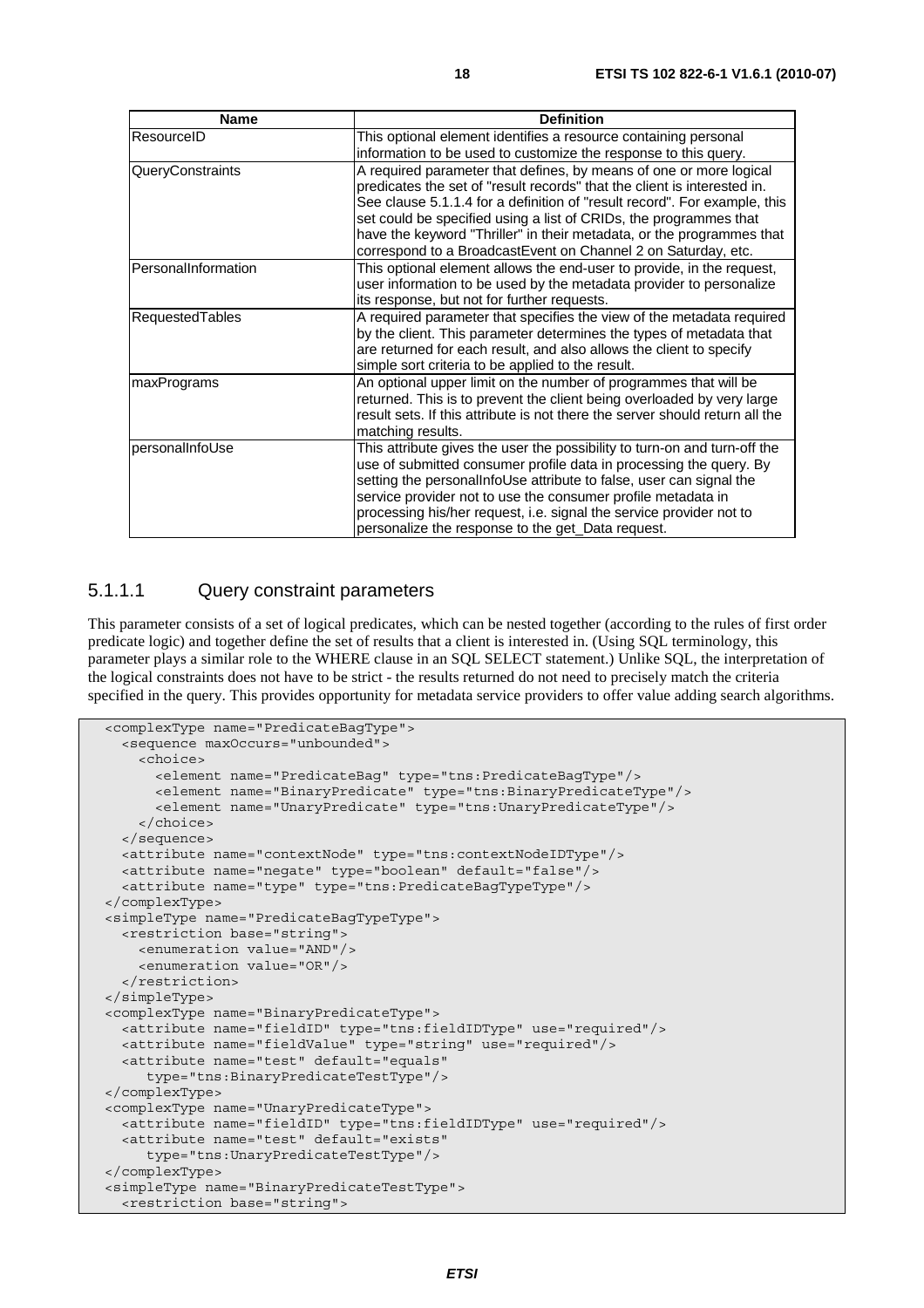```
 <enumeration value="equals"/> 
     <enumeration value="not_equals"/> 
     <enumeration value="contains"/> 
     <enumeration value="greater_than"/> 
     <enumeration value="greater_than_or_equals"/> 
     <enumeration value="less_than"/> 
     <enumeration value="less_than_or_equals"/> 
   </restriction> 
 </simpleType> 
 <simpleType name="UnaryPredicateTestType"> 
   <restriction base="string"> 
     <enumeration value="exists"/> 
   </restriction>
```

| <b>Name</b>                                | <b>Definition</b>                                                                                                                                                                                                                                                                                                                                                                                                                                                                                                                                                                                                                                                                                                                                                                                                 |
|--------------------------------------------|-------------------------------------------------------------------------------------------------------------------------------------------------------------------------------------------------------------------------------------------------------------------------------------------------------------------------------------------------------------------------------------------------------------------------------------------------------------------------------------------------------------------------------------------------------------------------------------------------------------------------------------------------------------------------------------------------------------------------------------------------------------------------------------------------------------------|
| PredicateBagType                           | A PredicateBagType contains one or more BinaryPredicate,<br>UnaryPredicate or PredicateBag children, and is used to express logical<br>relationships between these children.                                                                                                                                                                                                                                                                                                                                                                                                                                                                                                                                                                                                                                      |
| type                                       | This attribute expresses the logical relationship between the children of<br>this PredicateBag. It can take the values "AND" or "OR". The attribute is<br>required when there are two or more children. The attribute is<br>meaningless if the PredicateBag contains a single element.                                                                                                                                                                                                                                                                                                                                                                                                                                                                                                                            |
| negate                                     | This attribute reverses the Boolean evaluation (true/false) of the<br>PredicateBag. If there are two or more children predicates, it is evaluated<br>after the children predicates have been combined; i.e. the type attribute<br>has tighter precedence.                                                                                                                                                                                                                                                                                                                                                                                                                                                                                                                                                         |
| contextNode                                | If present, this attribute restricts the way in which fragments are matched<br>with this PredicateBag. Specifically, the predicates contained within this<br>PredicateBag must all be satisfied by the fields in a single XML element<br>within the fragment. The root node of this XML element is defined by the<br>contextNodeID value of the contextNode attribute. The contextNodeID<br>values used here may have a definition that uses a multiple XPath<br>expression (i.e. the contextNodeID may refer to multiple nodes, but the<br>actual node is given by the Requested Table element). When used, all<br>the contextNodeID values referenced in the predicates that are<br>descendants of this PredicateBag must refer to fields that are<br>descendants of the contextNode element in the XML Schema. |
| UnaryPredicateType/BinaryPr<br>edicateType | A Boolean test that can be evaluated on a field stored by a metadata<br>service. See clause 5.1.1.1.1 for a definition of field.                                                                                                                                                                                                                                                                                                                                                                                                                                                                                                                                                                                                                                                                                  |
| fieldID                                    | A required fieldID value (see clause 5.1.1.1.1) that defines the field being<br>tested (e.g. CRID, Title, etc.).                                                                                                                                                                                                                                                                                                                                                                                                                                                                                                                                                                                                                                                                                                  |
| test                                       | The relationship between the fieldID and the fieldValue. This attribute<br>can take the value "equals", "not_equals", "contains", "greater_than",<br>"greater_than_or_equal", "less_than", "less_than_or_equals", or "exists".                                                                                                                                                                                                                                                                                                                                                                                                                                                                                                                                                                                    |
| fieldValue                                 | The value being tested. This attribute is not present in predicates of the<br>type UnaryPredicateType.                                                                                                                                                                                                                                                                                                                                                                                                                                                                                                                                                                                                                                                                                                            |

Annex C provides some examples that illustrate the types of queries a client can issue.

#### 5.1.1.1.1 Identifying contextNodes

A contextNode is an XML node of the following type: element.

• Element contextNode can correspond to nodes with an XML Schema complexType model (an element containing other elements or attributes).

ContextNodes are defined using an XPath expression based on a subset of XPath (for a definition of this XPath subset, see TS 102 822-3-1 [8]). Instead of using this verbose XPath expression directly in every predicate, all fields used in a query must be assigned a contextNode. A contextNode is just a syntactic shortcut that provides a consistent alias for the full XPath expression that identifies a node. The *TV-Anytime* Forum defines a normative subset of nodes with predefined contextNode values.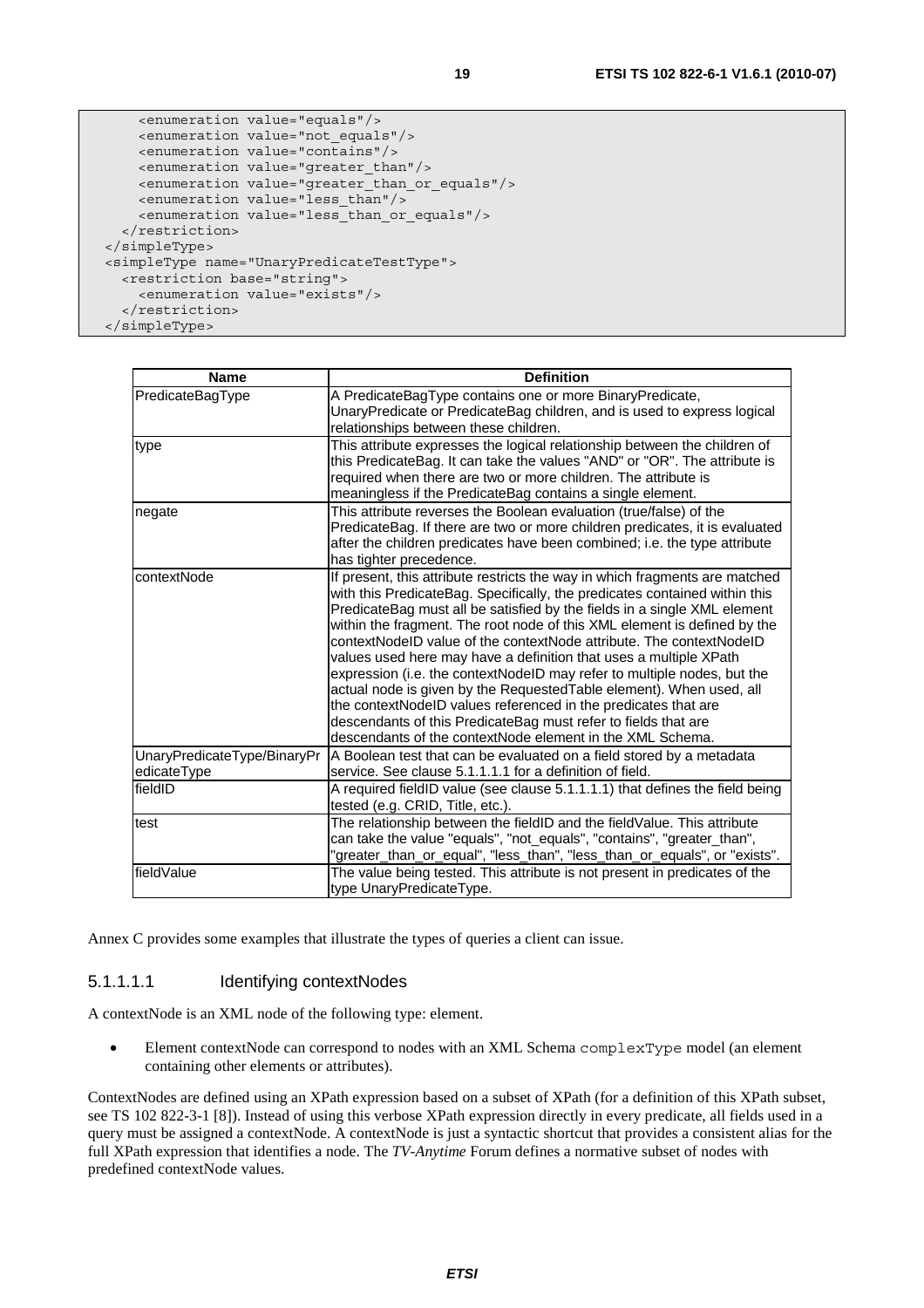In order to define a list of contextNode definitions the following piece of XML Schema is used.

```
 <element name="ContextNodeIDDefinitionList" 
            type="tns:ContextNodeIDDefinitionListType"> 
     <key name="UniqueContextNode"> 
       <selector xpath="tns:ContextNodeIDDefinition"/> 
       <field xpath="@contextNodeID"/> 
     </key> 
   </element> 
 <complexType name="ContextNodeIDDefinitionListType"> 
     <sequence> 
       <element name="ContextNodeIDDefinition" maxOccurs="unbounded"> 
         <complexType> 
           <attribute name="contextNode" type="NCName"/> 
           <attribute name="contextNodeDefinition" 
            type="tns:contextNodeDefinitionListType"/> 
         </complexType> 
       </element> 
     </sequence> 
     <attribute name="targetNamespace" type="anyURI" use="required"/> 
  </complexType> 
   <simpleType name="contextNodeDefinitionType"> 
     <restriction base="token"> 
      \langle <pattern value="(/(\langle i\cdot\rangle)?(\i\c*:)?(\i\c*)))*((/text\(\))|(/@((\i\c*:)?(\i\c*))))?"/>
     </restriction> 
  </simpleType> 
   <simpleType name="contextNodeDefinitionListType"> 
     <list itemType="tns:contextNodeDefinitionType"/> 
   </simpleType> 
   <simpleType name="contextNodeIDType"> 
     <restriction base="QName"/> 
</simpleType>
```

| Name                            | <b>Definition</b>                                                                                                                                                                                                                                                                                                                                                                                                            |
|---------------------------------|------------------------------------------------------------------------------------------------------------------------------------------------------------------------------------------------------------------------------------------------------------------------------------------------------------------------------------------------------------------------------------------------------------------------------|
| ContextNodeIDDefinitionListType | Provides a uniform structure for defining a map of<br>contextNode values to XPath expressions.                                                                                                                                                                                                                                                                                                                               |
| targetNamespace                 | The field definition namespace to which this contextNode<br>map belongs. The namespace can be used to<br>unambiguously reference contextNode values from<br>multiple namespaces. The use of namespaces here is<br>similar to, but distinct from, the use of namespaces to<br>identify XML Schema, and is in accordance with<br>Namespaces in XML [2].                                                                        |
| ContextNodeIDDefinition         | Contains a single contextNode map.                                                                                                                                                                                                                                                                                                                                                                                           |
| ContextNodeld                   | A name used to identify this field. All the contextNode<br>values defined in a particular namespace must be unique.                                                                                                                                                                                                                                                                                                          |
| ContextNodeDescription          | A list of XPath expressions that defines the fields that may<br>be searched when this contextNode is used. Each item in<br>the list is a regular expression that corresponds to the<br>XPath subset defined in TS 102 822-3-1 [8],<br>clause 4.8.5.1.2. The XPath namespace context consists<br>of the namespace declarations that are in scope in the<br>XML instance document at the point that this attribute<br>appears. |
| contextNodeIDType               | The simple type that all contextNode values are based on.<br>Note that the use of QName ensures that contextNode<br>values are always namespace qualified.                                                                                                                                                                                                                                                                   |

Element instances based upon the ContextNodeIDDefinitionListType are used to specify the *TV-Anytime* Forum's predefined subset of contextNode values.

The predefined subset of contextNode allocations, which belong in the urn:tva:transport:contextNodeIDs:2002 field definition namespace, can be found in annex B. Within the present document the prefix "tvac" is used to denote this namespace.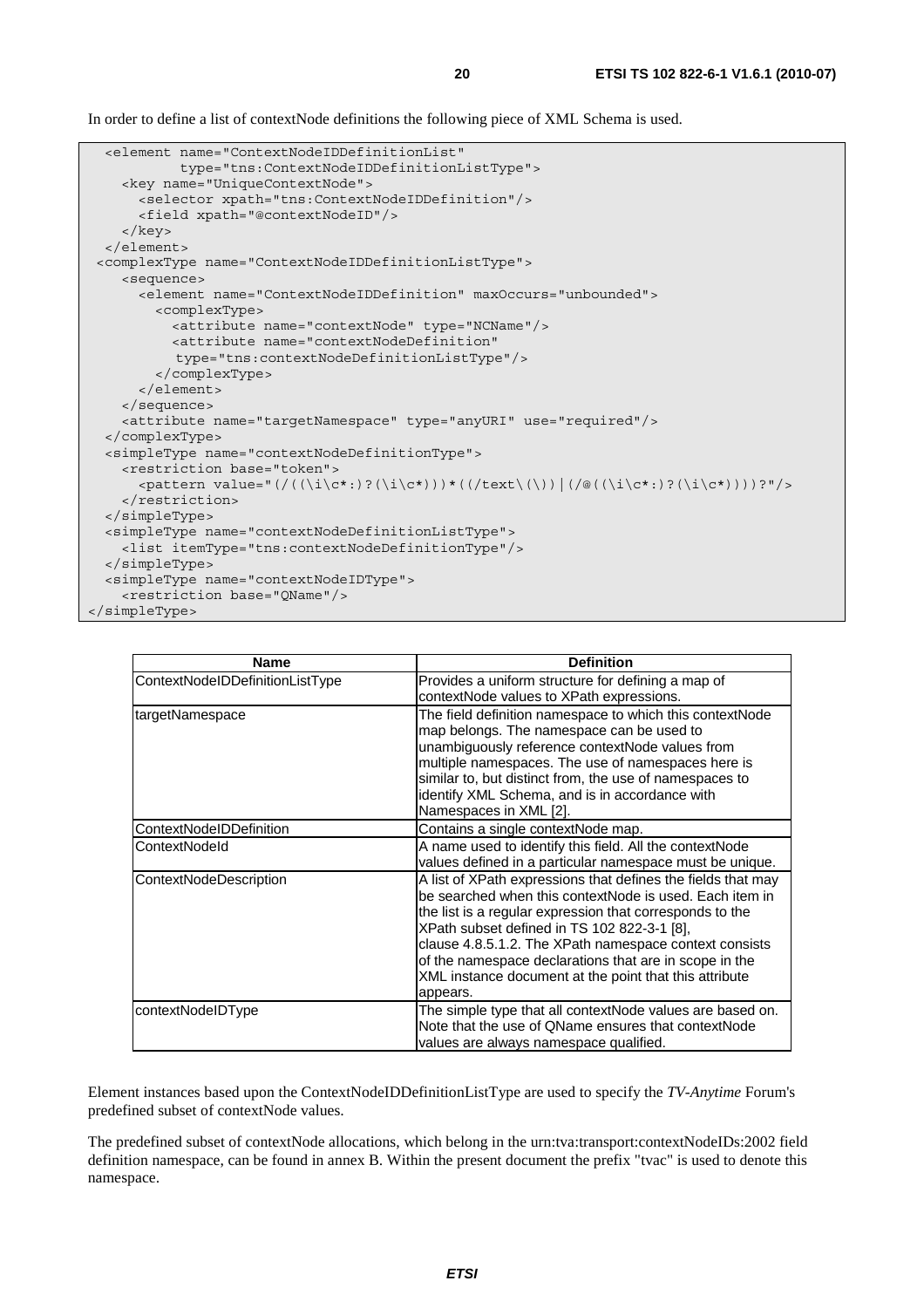Within this same namespace, some contextNode identifiers contain multiple XPath statements. A server HAS to use the specific Xpath statement relevant to the considered RequestedTable when performing a query based on these contextNodes as it does for the CRID field. Table 1 defines some additional special case contextNode identifiers, along with a semantic description of their meaning. These special case contextNodes are those that cannot be identified using single XPath expressions.

| <b>ContextNodelD</b>     | <b>Comment</b>                                                     |
|--------------------------|--------------------------------------------------------------------|
| CreditsItem              | The CreditsItem element of the CreditsList element within the      |
|                          | ProgramInformation or GroupInformation table.                      |
| <b>AudioAttributes</b>   | The AudioAttributes element of the AVAtrributes element within     |
|                          | the ProgramInformation or ProgramLocation tables.                  |
| <b>VideoAttributes</b>   | The VideoAttributes element of the AVAtrributes element within     |
|                          | the ProgramInformation or ProgramLocation tables.                  |
| AwardsListItem           | The AwardsListItem element of the AwardsList element within the    |
|                          | ProgramInformation or GroupInformation tables.                     |
| ProgramInformation       | The ProgramInformation element of the ProgramInformation table.    |
| GroupInformation         | The GroupInformation element of the GroupInformation table.        |
| <b>BroadcastEvent</b>    | The BroadcastEvent element of the ProgramLocation table.           |
| Schedule                 | The Schedule element of the ProgramLocation table.                 |
| OnDemandProgram          | The OnDemandProgram element of the ProgramLocation table.          |
| ServiceInformation       | The ServiceInformation element of the ServiceInformation table.    |
| PersonName               | The PersonName element of the CreditsInformation table.            |
| OrganizationName         | The OrganizationName element of the CreditsInformation table.      |
| SegmentInformation       | The SegmentInformation element of the SegmentInformation<br>table. |
|                          | The SegmentGroupInformation element of the                         |
| SegmentGroupInformation  | SegmentInformation table.                                          |
| <b>Review</b>            | The Review element of the ProgramReview table.                     |
|                          | The ExtendRights element within the RMPIDescription in the         |
| ExtendRights             | RMPI table or in the ExtendedPurchaseItem.                         |
|                          | The AnyDomainRights element within the RMPIDescription in the      |
| AnyDomainRights          | RMPI table or in the ExtendedPurchaseItem.                         |
| ReceivingDomainRights    | The ReceivingDomainRights element within the RMPIDescription       |
|                          | in the RMPI table or in the ExtendedPurchaseItem.                  |
| Package                  | The Package element of the PackageTable.                           |
| Item                     | The Item element of the Package.                                   |
| CouponDescription        | The CouponDescription element of the CouponTable.                  |
| <b>ContentProperties</b> | ContentProperties In ExtendedContentDescription or                 |
|                          | ContentDescription.                                                |
| <b>AudioContent</b>      | AudioAttributes of ContentPropertiesType.                          |
| VideoContent             | VideoAttributes of ContentPropertiesType.                          |
| StillImageContent        | StillImageAttributes of ContentPropertiesType.                     |
| <b>TextContent</b>       | TextContentAttributes of ContentPropertiesType.                    |
| DataBroadcastingContent  | DataBroadcastingContextAttributes of ContentPropertiesType.        |
| InterstitialContent      | InterstitialContextAttributes of ContentPropertiesType.            |
| EducationalContent       | EducationalContextAttributes of ContentPropertiesType.             |
| ApplicationContent       | ApplicationContextAttributes of ContentPropertiesType.             |
| GameContent              | GameContextAttributes of ContentPropertiesType.                    |
| UserInformation          | UserInformation in TargetingInformation or                         |
|                          | ExtendedUserDescription.                                           |
| TerminalInformation      | The TerminalInformation in TargetingInformation or                 |
|                          | ExtendedUserDescription.                                           |
| NetworkInformation       | NetworkInformation in TargetingInformation or                      |
|                          | ExtendedUserDescription.                                           |
| NaturalEnvironment       | NaturalEnvironment in TargetingInformation (2) or                  |
|                          | ExtendedUserDescription (1).                                       |

**Table 1: Description of special case contextNodeID values (informative)**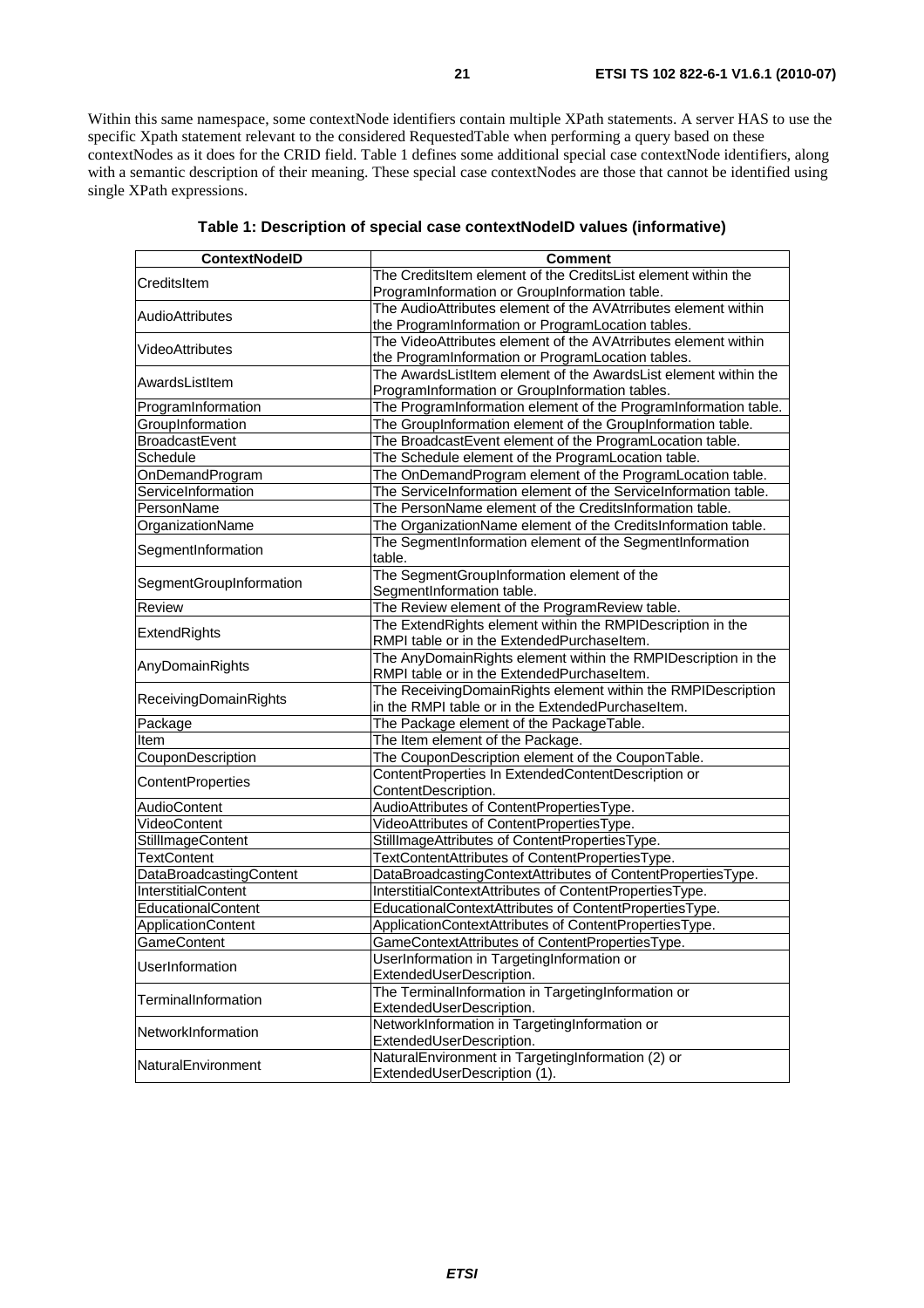A field is an XML node of the following type: attribute, text or element:

- Attribute fields and text fields (the contents of an element's text node) have no structure, so can be represented as a string whose value can be tested against the fieldValue given in a predicate.
- Element fields can correspond to nodes with an XML Schema complexType model (an element containing other elements or attributes). Fields of this type can only be used in a predicate if the test is "exists". An example of why this might be useful is given in annex C, example 8. Sorts cannot be based upon an element field.

Fields are defined using an XPath expression based on a subset of XPath (for a definition of this XPath subset, see TS 102 822-3-1 [8]). Instead of using this verbose XPath expression directly in every predicate, all fields used in a query must be assigned a fieldID. A fieldID is just a syntactic shortcut that provides a consistent alias for the full XPath expression that identifies a field. The *TV-Anytime* Forum defines a normative subset of fields with predefined fieldID values.

In order to define a list of fieldID definitions the following piece of XML Schema is used.

```
 <element name="FieldIDDefinitionList" 
          type="tns:FieldIDDefinitionListType"> 
   <key name="UniqueField"> 
     <selector xpath="tns:FieldIDDefinition"/> 
     <field xpath="@fieldID"/> 
   </key> 
 </element> 
 <complexType name="FieldIDDefinitionListType"> 
   <sequence> 
     <element name="FieldIDDefinition" maxOccurs="unbounded"> 
       <complexType> 
         <attribute name="fieldID" type="NCName"/> 
         <attribute name="fieldDefinition" 
                     type="tns:fieldDefinitionListType"/> 
       </complexType> 
     </element> 
   </sequence> 
   <attribute name="targetNamespace" type="anyURI" use="required"/> 
 </complexType> 
 <simpleType name="fieldDefinitionType"> 
   <restriction base="token"> 
     <pattern value="(/((\i\c*:)?(\i\c*)))*((/text\(\))|(/@((\i\c*:)?(\i\c*))))?"/> 
  </restriction>
 </simpleType> 
 <simpleType name="fieldDefinitionListType"> 
   <list itemType="tns:fieldDefinitionType"/> 
 </simpleType> 
 <simpleType name="fieldIDType"> 
   <restriction base="QName"/> 
 </simpleType> 
 <simpleType name="fieldIDListType"> 
   <list itemType="tns:fieldIDType"/> 
 </simpleType>
```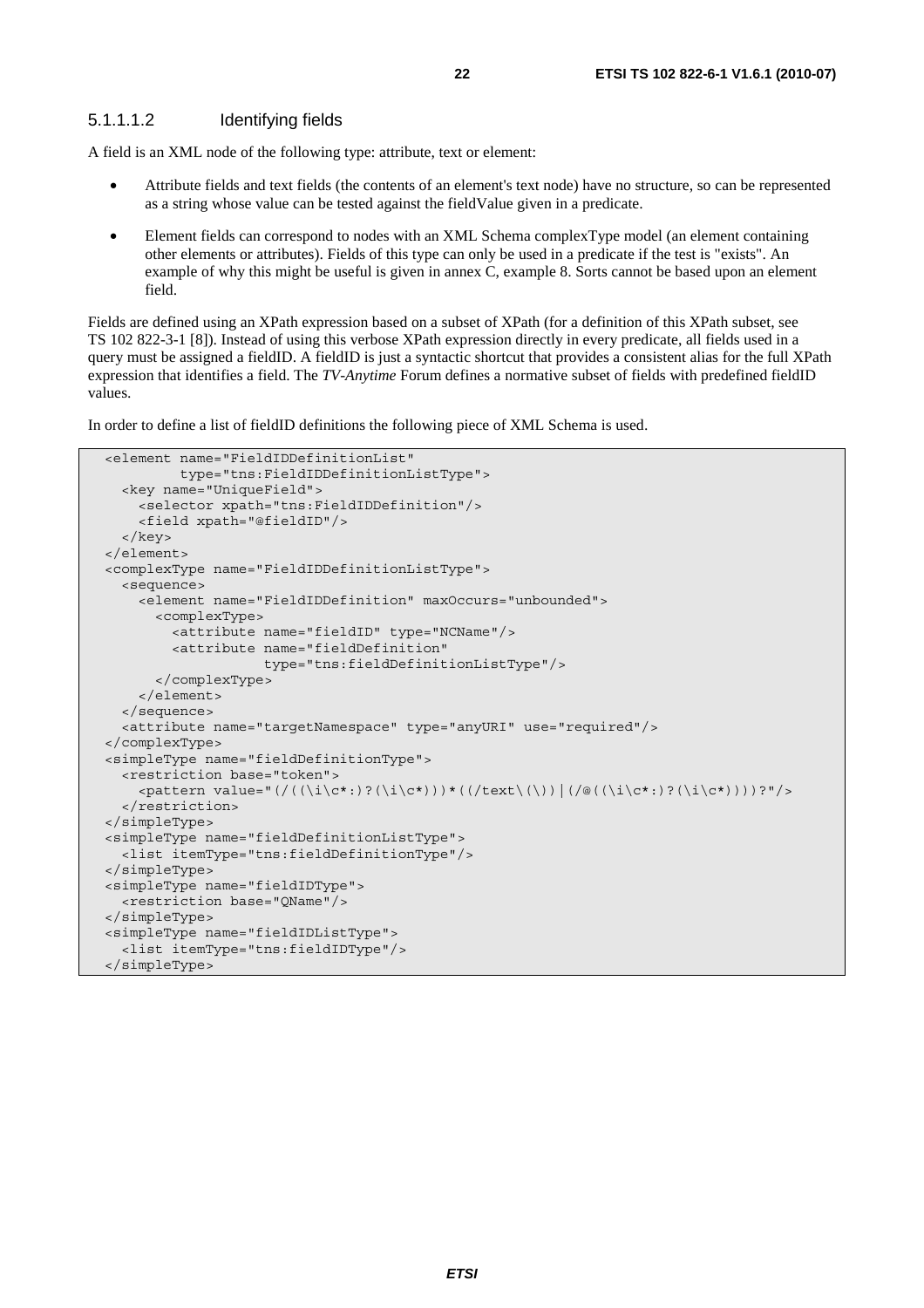| <b>Name</b>               | <b>Definition</b>                                                                                                                                                                                                                                                                                                                                                                                                     |
|---------------------------|-----------------------------------------------------------------------------------------------------------------------------------------------------------------------------------------------------------------------------------------------------------------------------------------------------------------------------------------------------------------------------------------------------------------------|
| FieldIDDefinitionListType | Provides a uniform structure for defining a map of fieldID<br>values to XPath expressions.                                                                                                                                                                                                                                                                                                                            |
| targetNamespace           | The field definition namespace to which this fieldID map<br>belongs. The namespace can be used to unambiguously<br>reference fieldID values from multiple namespaces. The use<br>of namespaces here is similar to, but distinct from, the use of<br>namespaces to identify XML Schema, and is in accordance<br>with "Namespaces in XML" [2].                                                                          |
| FieldIDDefinition         | Contains a single fieldID map.                                                                                                                                                                                                                                                                                                                                                                                        |
| fieldID                   | A name used to identify this field. All the fieldID values defined<br>in a particular namespace must be unique.                                                                                                                                                                                                                                                                                                       |
| <b>fieldDefinition</b>    | A list of XPath expressions that defines the fields that may be<br>searched when this fieldID is used. Each item in the list is a<br>regular expression that corresponds to the XPath subset<br>defined in TS 102 822-3-1 [8], clause 4.8.5.1.2. The XPath<br>namespace context consists of the namespace declarations<br>that are in scope in the XML instance document at the point<br>that this attribute appears. |
| fieldIDType               | The simple type that all fieldID values are based on. Note that<br>the use of QName ensures that fieldID values are always<br>namespace qualified.                                                                                                                                                                                                                                                                    |
| fieldIDListType           | A whitespace-separated list of fieldID values.                                                                                                                                                                                                                                                                                                                                                                        |

Element instances based upon the FieldIDDefinitionListType are used in two places in the present document. Firstly, it is used to specify the *TV-Anytime* Forum's predefined subset of fieldID values. Secondly, it may appear in a get\_Data operation's capability description, where it is used to allocate fieldID values to fields not in the normative subset. See clause 7.1.3 for an explanation of how this is done. In this, way servers can extend their metadata services to flexibly support querying or sorting on any field in the *TV-Anytime* metadata and content referencing Schema.

The predefined subset of fieldID allocations, which are defined in the urn:tva:transport:fieldIDs:2005 field definition namespace, can be found in annex B. Within the present document the prefix "tvaf" is used to denote this namespace.

Within this same namespace, some field identifiers contain multiple XPath statements. A server may use any of these XPath statements when performing a query based on these fields. Table 2 defines some additional special case field identifiers, along with a semantic description of their meaning. These special case fields are those that cannot be identified using single XPath expressions.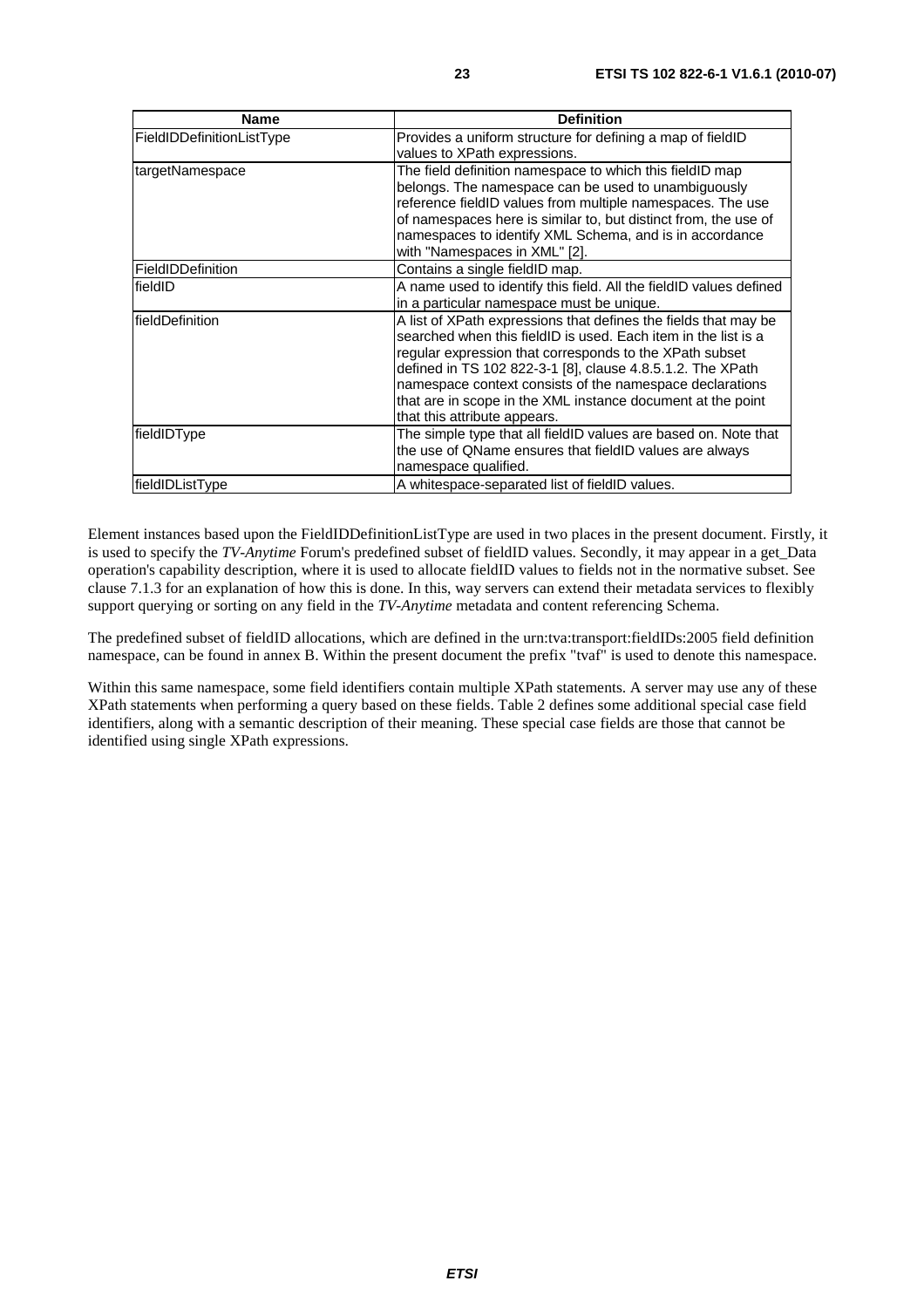| <b>FieldID</b>    | <b>Comment</b>                                                                                                                  |
|-------------------|---------------------------------------------------------------------------------------------------------------------------------|
|                   | The CRID when it is used in the context of identifying the CRID                                                                 |
| <b>CRID</b>       | with which a fragment is associated.                                                                                            |
|                   | Details of this fieldID can be found in table 3.                                                                                |
| Start             | The Start attribute of the DecomposedLocator element from the                                                                   |
|                   | LocationResult element within the content referencing table.                                                                    |
| Title             | Any title element (Title or ShortTitle) from the ProgramInformation,<br>GroupInformation, ProgramLocation or SegmentInformation |
|                   | tables.                                                                                                                         |
|                   | The language attribute of the Title element from the relevant                                                                   |
| TitleLanguage     | ProgramInformation, GroupInformation, ProgramLocation or                                                                        |
|                   | SegmentInformation table.                                                                                                       |
|                   | Any Synopsis element from the ProgramInformation,                                                                               |
| Synopsis          | GroupInformation, ProgramLocation or SegmentInformation                                                                         |
|                   | tables.                                                                                                                         |
|                   | The language attribute of the Synopsis element from the                                                                         |
| SynopsisLanguage  | ProgramInformation, GroupInformation, ProgramLocation or                                                                        |
|                   | SegmentInformation tables.                                                                                                      |
|                   | The Published Time element of any items of type<br>ScheduleEventType, and the StartOfAvailability element of a                  |
| PublishedStart    | OnDemandProgram item. If the StartOfAvailability element is not                                                                 |
|                   | present, it is assumed to be the current time (i.e. available now).                                                             |
|                   | The PublishedDuration element of any items of type                                                                              |
| PublishedDuration | ScheduleEventType.                                                                                                              |
|                   | Any fragmentId attribute. See annex C for an example of how this                                                                |
| FragmentID        | fieldID may be used to retrieve a specific fragment.                                                                            |
|                   | Any fragmentVersion attribute. See annex C for an example of                                                                    |
| fragmentVersion   | how this fieldID may be used to update a specific fragment.                                                                     |
| AudioCoding       | The coding element from the AudioAttributes element from the                                                                    |
|                   | ProgramInformation or ProgramLocation tables.                                                                                   |
| AudioChannels     | The NumOfChannels element from the AudioAttributes element                                                                      |
|                   | within the ProgramInformation or ProgramLocation tables.                                                                        |
| VideoAspectRatio  | The AspectRatio element from the VideoAttributes element within                                                                 |
|                   | the ProgramInformation or ProgramLocation tables.<br>The Keyword element within the ProgramInformation or                       |
| Keyword           | GroupInformation tables.                                                                                                        |
|                   | The language attribute from the Keyword element within the                                                                      |
| KeywordLanguage   | ProgramInformation or GroupInformation tables.                                                                                  |
|                   | The Genre element within the ProgramInformation or                                                                              |
| Genre             | GroupInformation tables.                                                                                                        |
| Language          | The Language element from the ProgramInformation or                                                                             |
|                   | GroupInformation tables.                                                                                                        |
| ParentalGuidance  | The ParentalGuidance element from the ProgramInformation or                                                                     |
|                   | GroupInformation tables.                                                                                                        |
|                   | The Role element from the cast list item that relates to cast                                                                   |
| Role              | member associated with the ProgramInformation or                                                                                |
|                   | GroupInformation tables.<br>The FamilyName element from the cast list item that relates to                                      |
| FamilyName        | cast member associated with the ProgramInformation or                                                                           |
|                   | GroupInformation tables.                                                                                                        |
|                   | The GivenName element from the cast list item that relates to cast                                                              |
| GivenName         | member associated with the ProgramInformation or                                                                                |
|                   | GroupInformation tables.                                                                                                        |
| AwardTitle        | The Title element from an awards list item within the                                                                           |
|                   | ProgramInformation or GroupInformation tables.                                                                                  |
| AwardYear         | The Year element from an awards list item within the                                                                            |
|                   | ProgramInformation or GroupInformation tables.                                                                                  |
| AwardNominee      | The Nominee element from an awards list item within the                                                                         |
|                   | ProgramInformation or GroupInformation tables.                                                                                  |
| AwardRecipient    | The Recipient element from an awards list item within the                                                                       |
|                   | ProgramInformation or GroupInformation tables.                                                                                  |
| RatingValue       | The RatingValue element from Review element within the<br>ProgramReview table.                                                  |
|                   | The RatingScheme element from Review element within the                                                                         |
| RatingScheme      | ProgramReview table.                                                                                                            |
|                   |                                                                                                                                 |

### **Table 2: Description of special case fieldID values (informative)**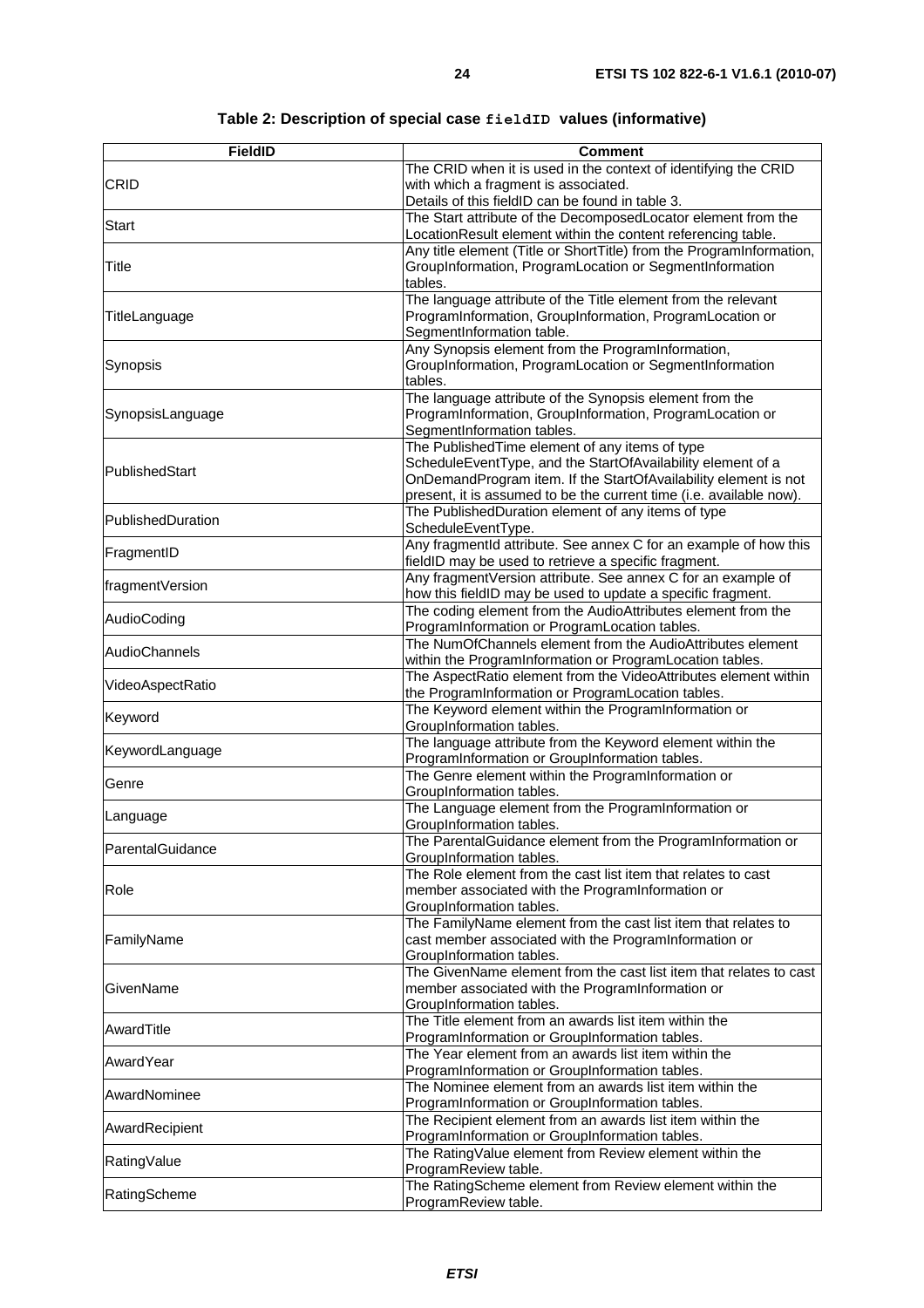| <b>FieldID</b>                          | <b>Comment</b>                                                                                                                                                                      |
|-----------------------------------------|-------------------------------------------------------------------------------------------------------------------------------------------------------------------------------------|
| ProductionDate                          | The ProductionDate element from BasicDescription element within<br>the ProgramInformation or GroupInformation tables.                                                               |
| CreditName                              | Any name element (FamilyName or GivenName) form the<br>ProgramInformation, GroupInformation or ProgramReviews<br>tables.                                                            |
| ProgramURL                              | The ProgramURL element from the BroadcastEvent Schedule, or<br>OnDemandProgram element within the ProgramLocation table.                                                            |
| FreeToView                              | The Free element from the BroadcastEvent or Schedule element<br>within the ProgramLocation table.                                                                                   |
| EpisodeOf                               | The EpisodeOf element from the ProgramInformation element<br>within the ProgramInformation table.                                                                                   |
| GroupType                               | The value attribute of the GroupType element within the<br>GroupInformation table.                                                                                                  |
| ServiceURL                              | The ServiceURL element of the ServiceInformation element within<br>the ServiceInformation table.                                                                                    |
| <b>ServiceName</b>                      | The ServiceName element of the ServiceInformation element<br>within the ServiceInformation table.                                                                                   |
| CreditsItem                             | The CreditsItem element of the CreditsList element within the<br>ProgramInformation or GroupInformation table.                                                                      |
| <b>AudioAttributes</b>                  | The AudioAttributes element of the AVAtrributes element within<br>the ProgramInformation or ProgramLocation tables.                                                                 |
| VideoAttributes                         | The VideoAttributes element of the AVAtrributes element within<br>the ProgramInformation or ProgramLocation tables.                                                                 |
| AwardsListItem                          | The AwardsListItem element of the AwardsList element within the<br>ProgramInformation or GroupInformation tables.                                                                   |
| ProgramInformation                      | The ProgramInformation element of the ProgramInformation table.                                                                                                                     |
| GroupInformation                        | The GroupInformation element of the GroupInformation table.                                                                                                                         |
| <b>BroadcastEvent</b>                   | The BroadcastEvent element of the ProgramLocation table.                                                                                                                            |
| Schedule                                | The Schedule element of the ProgramLocation table.                                                                                                                                  |
| OnDemandProgram                         | The OnDemandProgram element of the ProgramLocation table.                                                                                                                           |
| ServiceInformation                      | The ServiceInformation element of the ServiceInformation table.                                                                                                                     |
| PersonName                              | The PersonName element of the CreditsInformation table.                                                                                                                             |
| OrganizationName                        | The OrganizationName element of the CreditsInformation table.                                                                                                                       |
| SegmentInformation                      | The SegmentInformation element of the SegmentInformation<br>table.                                                                                                                  |
| SegmentGroupInformation                 | The SegmentGroupInformation element of the<br>SegmentInformation table.                                                                                                             |
| Review                                  | The Review element of the ProgramReview table.                                                                                                                                      |
| <b>CSUri</b>                            | The uri attribute of the ClassificationScheme element within the<br>ClassificationSchemeTable.                                                                                      |
| <b>CSAlias</b>                          | The mpeg7:alias attribute of the CSAlias element within the<br>ClassificationSchemeTable.                                                                                           |
| GenreCS                                 | The href attribute of the Genre element within the<br>ProgramInformationTable and GroupInformationTable.                                                                            |
| Price                                   | The Price element of the Purchaseltem of the PurchaseList of the<br>BasicDescription element within the ProgramInformation or<br>GroupInformation tables.                           |
| Currency                                | The currency attribute of the Price element of the Purchaseltem of<br>the PurchaseList of the BasicDescription element within the<br>ProgramInformation or GroupInformation tables. |
| Cipher                                  | The Cipher element of the AncillaryRMPI element of the<br>RMPIDescription in the RMPITable or in a Purchaseltem.                                                                    |
| ExtendRightsSecurityLevel               | The SecurityLevel element of the ExtendRights element of the<br>RMPIDescription in the RMPITable or in a Purchaseltem.                                                              |
| ExtendRightsSourceOfAdditionalRights    | The SourceOfAdditionalRights element of the ExtendRights<br>element of the RMPIDescription in the RMPITable or in a<br>Purchaseltem.                                                |
| AnyDomainRightsPlayRightFlag            | The PlayRightFlag element of the AnyDomainRights element of<br>the RMPIDescription in the RMPITable or in a Purchaseltem.                                                           |
| AnyDomainRightsAnalogueExportSignalling | The AnalogueExportSignalling element of the AnyDomainRights<br>element of the RMPIDescription in the RMPITable or in a<br>Purchaseltem.                                             |
| AnyDomainRightsAnalogueExportSDControl  | The AnalogueExportSDControl element of the AnyDomainRights<br>element of the RMPIDescription in the RMPITable or in a<br>Purchaseltem.                                              |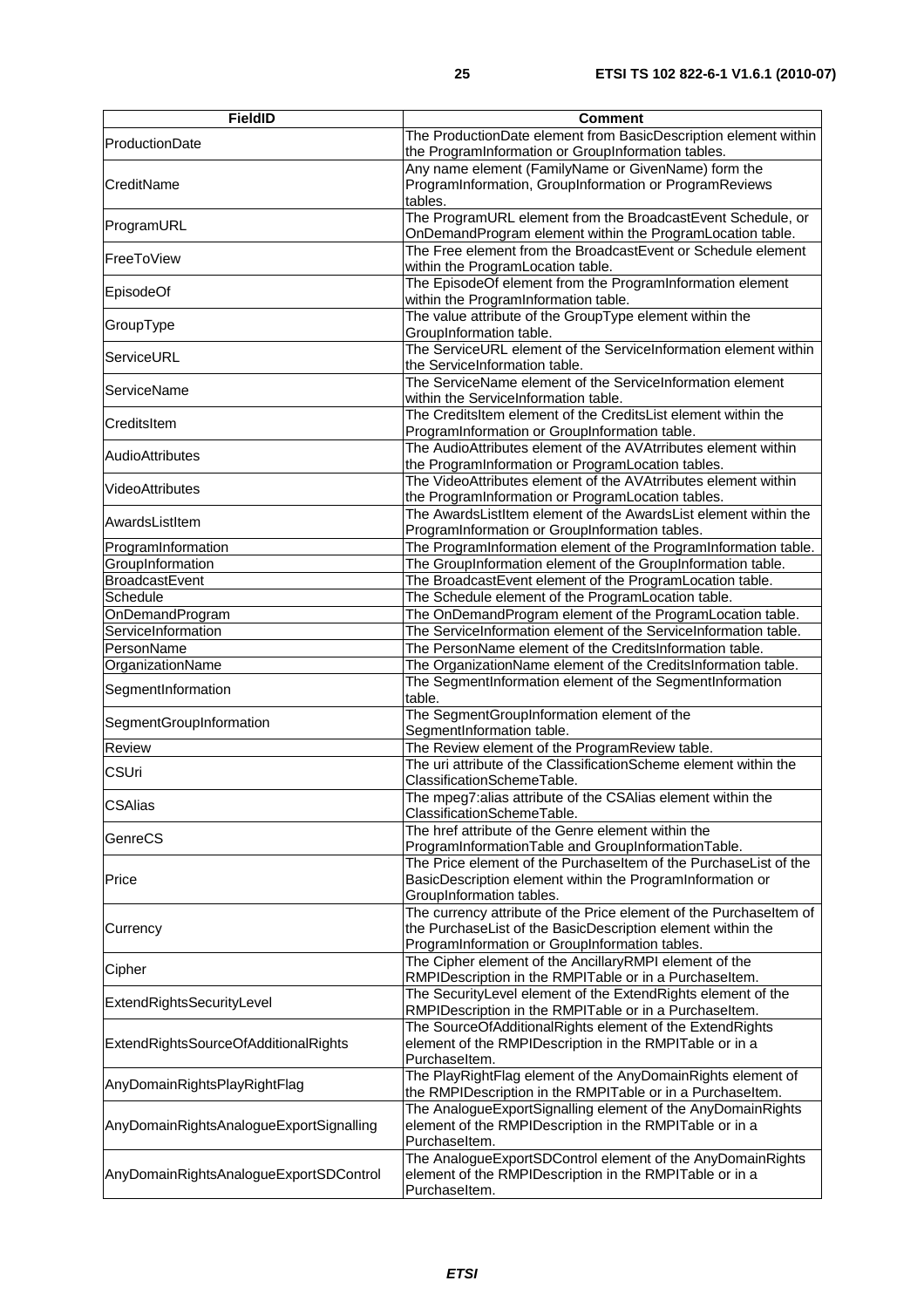| <b>FieldID</b>                                      | <b>Comment</b>                                                                                                                                                                    |
|-----------------------------------------------------|-----------------------------------------------------------------------------------------------------------------------------------------------------------------------------------|
| AnyDomainRightsDigitalExportSDControl               | The DigitalExportSDControl element of the AnyDomainRights<br>element of the RMPIDescription in the RMPITable or in a<br>Purchaseltem.                                             |
| AnyDomainRightsDigitalExportHDControl               | The DigitalExportHDControl element of the AnyDomainRights<br>element of the RMPIDescription in the RMPITable or in a<br>Purchaseltem.                                             |
| AnyDomainRightsSecurityLevel                        | The SecurityLevel element of the AnyDomainRights element of<br>the RMPIDescription in the RMPITable or in a PurchaseItem.                                                         |
| AnyDomainRightsBufferDuration                       | The BufferDuration element in the AnyDomainRights or in the<br>ReceivingDomainRights.                                                                                             |
| AnyDomainRightsTimeWindowStartDate                  | The StartDate element of the TimeWindow element in the<br>AnyDomainRights element of the RMPIDescription in the<br>RMPITable or in a Purchaseltem.                                |
| AnyDomainRightsTimeWindowEndDate                    | The EndDate element of the TimeWindow element in the<br>AnyDomainRights element of the RMPIDescription in the<br>RMPITable or in a Purchaseltem.                                  |
| AnyDomainRightsGeographicalControl                  | The GeographicalControl element of the TimeWindow element in<br>the AnyDomainRights element of the RMPIDescription in the<br>RMPITable or in a Purchaseltem.                      |
| ReceivingDomainRightsPlayRightFlag                  | The PlayRightFlag element of the ReceivingDomainRights<br>element of the RMPIDescription in the RMPITable or in a<br>Purchaseltem.                                                |
| ReceivingDomainRightsAnalogueExportSignalli<br>Ing  | The AnalogueExportSignalling element of the<br>ReceivingDomainRights element of the RMPIDescription in the<br>RMPITable or in a Purchaseltem.                                     |
| ReceivingDomainRightsAnalogueExportSDCon<br>trol    | The AnalogueExportSDControl element of the<br>ReceivingDomainRights element of the RMPIDescription in the<br>RMPITable or in a Purchaseltem.                                      |
| ReceivingDomainRightsDigitalExportSDControl         | The DigitalExportSDControl element of the<br>ReceivingDomainRights element of the RMPIDescription in the<br>RMPITable or in a Purchaseltem.                                       |
| ReceivingDomainRightsDigitalExportHDControl         | The DigitalExportHDControl element of the<br>ReceivingDomainRights element of the RMPIDescription in the<br>RMPITable or in a Purchaseltem.                                       |
| ReceivingDomainRightsSecurityLevel                  | The SecurityLevel element of the ReceivingDomainRights element<br>of the RMPIDescription in the RMPITable or in a Purchaseltem.                                                   |
| ReceivingDomainRightsBufferDuration                 | The BufferDuration element in the AnyDomainRights or in the<br>ReceivingDomainRights.                                                                                             |
| ReceivingDomainRightsTimeWindowStartDate            | The StartDate element of the TimeWindow element in the<br>ReceivingDomainRights element of the RMPIDescription in the<br>RMPITable or in a Purchaseltem.                          |
| ReceivingDomainRightsTimeWindowEndDate              | The EndDate element of the TimeWindow element in the<br>ReceivingDomainRights element of the RMPIDescription in the<br>RMPITable or in a Purchaseltem.                            |
| ReceivingDomainRightsGeographicalControl            | The GeographicalControl element of the TimeWindow element in<br>the ReceivingDomainRights element of the RMPIDescription in<br>the RMPITable or in a Purchaseltem.                |
| ReceivingDomainRightsPhysicalProximityFlag          | The PhysicalProximityFlag element of the SinglePointOfControl<br>element in the ReceivingDomainRights element.                                                                    |
| ReceivingDomainRightsSimultaneousRenderin<br>gCount | The SimultaneousRenderingCount element in the<br>SimultaneousRendering element of the ReceivingDomainRights<br>element.                                                           |
| RewardCouponId                                      | The CouponIdRef element in the CouponRef element of the<br>RewardCoupon element in ExtendePurchaseItem element.                                                                   |
| <b>RewardCouponAuthority</b>                        | The AuthorityName element in the CouponRef element of the<br>RewardCoupon element in ExtendePurchaseltem element.                                                                 |
| TVAMainPublisher                                    | The Publisher attribute in the TVAMain element.                                                                                                                                   |
| MetadataOriginPublisher                             | The Publisher element in any MetadataOriginationInformation<br>element in the MetadataOriginationInformationTable element of<br>the TVAMain element.                              |
| MetadataOriginPublisherLanguage                     | The language attribute of the Publisher element in any<br>MetadataOriginationInformation element in the<br>MetadataOriginationInformationTable element of the TVAMain<br>element. |
| ContentType                                         | ContentType element of ContentPropertiesType.                                                                                                                                     |
| FileFormat                                          | FileFormat element of FilePropertiesType.                                                                                                                                         |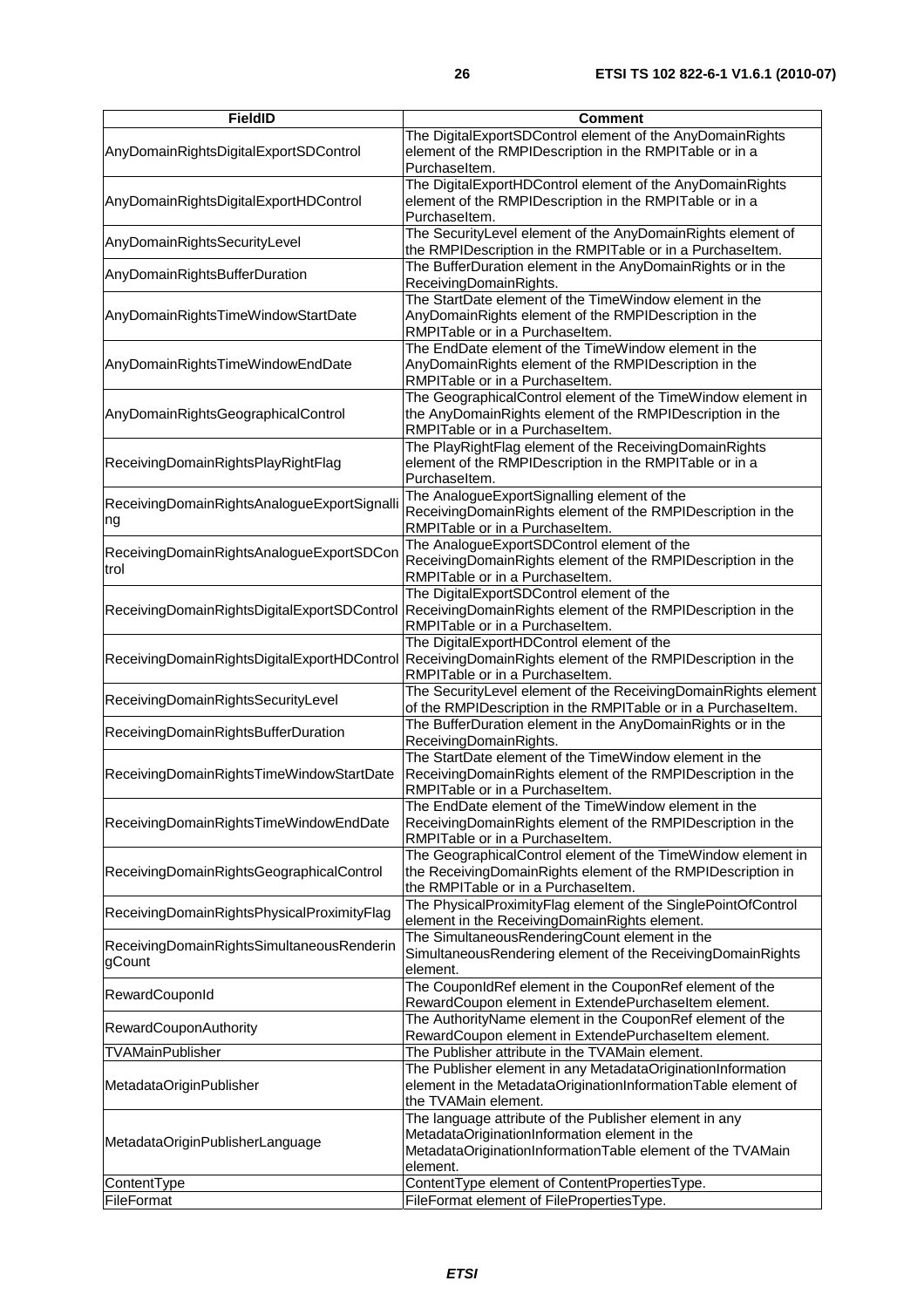| <b>FieldID</b>             | Comment                                                      |
|----------------------------|--------------------------------------------------------------|
| FileSize                   | FileSize element of FilePropertiesType.                      |
| <b>AudioContent</b>        | AudioAttributes of ContentPropertiesType.                    |
| VideoContent               | VideoAttributes of ContentPropertiesType.                    |
| <b>StillImageContent</b>   | StillImageAttributes of ContentPropertiesType.               |
| StillImageWidth            | Width element of StillImageAttributes.                       |
| StillImageHeight           | Height element of StillImageAttributes.                      |
| <b>TextContent</b>         | TextContentAttributes of ContentPropertiesType.              |
| <b>TextLanguage</b>        | TextLanguage of TextContentAttributes.                       |
| DataBroadcastingContent    | DataBroadcastingContextAttributes of ContentPropertiesType.  |
| FullScreenRendering        | fullScreen attribute of DataBroadcastingContextAttributes.   |
| TransparencyRendering      | transparency attribute of DataBroadcastingContextAttributes. |
| UpdateCycle                | UpdateCycle element of DataBroadcastingContextAttributes.    |
| <b>InterstitialContent</b> | InterstitialContextAttributes of ContentPropertiesType.      |
| <b>BrandName</b>           | BrandName element of InterstitialContextAttributes.          |
| EducationalContent         | EducationalContextAttributes of ContentPropertiesType.       |
| IntendedUser               | IntendedUser element of EducationalContextAttributesType.    |
| EducationalType            | EducationalType element of EducationalContextAttributesType. |
| ApplicationContent         | ApplicationContextAttributes of ContentPropertiesType.       |
| Freeware                   | Freeware element of ApplicationContextAttributesType.        |
| Uninstall                  | Uninstall element of ApplicationContextAttributesType.       |
| <b>GameContent</b>         | GameContextAttributes of ContentPropertiesType.              |
| Perspectives               | Perspectives element of GameContextAttributes.               |
| <b>MaxNumPlayers</b>       | MaxNumPlayers element of GameContextAttributes.              |
| UserLanguage               | Language element of BiographicInformation.                   |
| <b>UserAge</b>             | Age element of BiographicInformation.                        |
| <b>UserGender</b>          | Gender element of BiographicInformation.                     |
| AuditoryImpairment         | AuditoryImpairment of AccessibilityInformation.              |
| VisualImpairment           | eyeSide attribute of VisualImpairment element.               |
| AudioDecoder               | Format of AudioCapabilities of TerminalInformation.          |
| VideoDecoder               | Format of VideoCapabilities of TerminalInformation.          |
| SupportingOS               | SupportingOS of TerminalInformationTable.                    |
| MiddleWare                 | Middleware of TerminalInformationTable.                      |
| VirtualMachine             | VirtualMachine of TerminalInformationTable.                  |
| <b>OtherSystemSW</b>       | OtherSystemSW of TerminalInformationTable.                   |
| <b>CPUName</b>             | CPU Type of TerminalInformationTable.                        |
| <b>CPUClock</b>            | Clock speed of TerminalInformationTable.                     |
| <b>CPUUnit</b>             | Unit used to define clock speed of TerminalInformationTable. |
| <b>RAMSize</b>             | Size of the RAM of TerminalInformationTable.                 |
| <b>RAMUnit</b>             | Unit used to define ram size of TerminalInformationTable.    |
| NetworkInformationID       | NetworkInformationID element of NetworkInformation.          |
| NaturalLocation            | Location of NaturalEnvironmentInformation.                   |

If a metadata service wishes to support querying or sorting on a field within the normative subset it must use the predefined fieldID. (I.e. servers must not define their own fieldID for a field already in the normative subset).

#### 5.1.1.1.3 Primary index CRID fields

Fragments containing CRIDs exist in many different locations in the *TV-Anytime* schema. Since CRIDs can occur in multiple places within a fragment (e.g. in a GroupInformation fragment they can be used to refer to parent groups), table 3 formally defines the CRID field that is used to identify the fragments in each case.

The XPath expressions are namespace qualified. The present document assumes the expression content of the XPath evaluator has the following namespace prefixes:

| cr               | urn:tva:ContentReferencing:2008 |
|------------------|---------------------------------|
| tva              | urn:tva:metadata:2010           |
| mpeg7            | urn:tva:mpeg7:2005              |
| tva <sub>2</sub> | urn:tva:metadata:extended:2010  |
| rmp <sub>1</sub> | urn:tva:rmpi:2008               |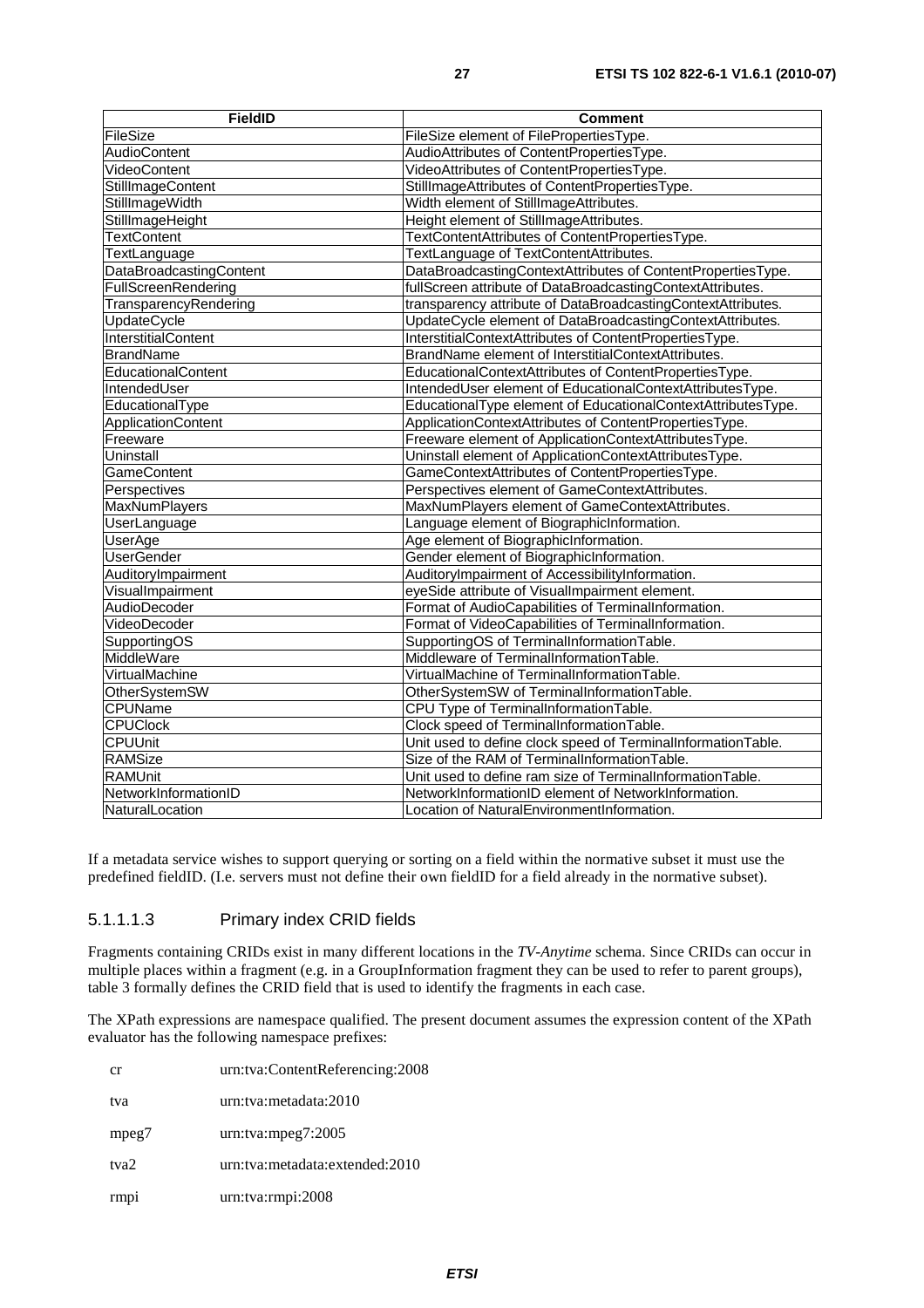| Table type         | XPath specification for CRID node set<br>(ignore whitespace)                                                                                                                                                                                                                                                                                                                                                                        | <b>Number</b><br>matches |
|--------------------|-------------------------------------------------------------------------------------------------------------------------------------------------------------------------------------------------------------------------------------------------------------------------------------------------------------------------------------------------------------------------------------------------------------------------------------|--------------------------|
| ContentReferencing | /cr:ContentReferencingTable/cr:Result/@CRID                                                                                                                                                                                                                                                                                                                                                                                         | $0$ or 1                 |
| ProgramInformation | /tva:TVAMain/tva:ProgramDescription/tva:ProgramInformation<br>Table/tva:ProgramInformation/@programId                                                                                                                                                                                                                                                                                                                               | 0 or 1                   |
| GroupInformation   | /tva:TVAMain/tva:ProgramDescription/tva:<br>GroupInformationTable/tva:GroupInformation/@groupId                                                                                                                                                                                                                                                                                                                                     | $0$ or 1                 |
| ProgramReview      | /tva:TVAMain/tva:ProgramDescription/tva:ProgramReviewTable/<br>tva:ProgramReviews/tva:Program/@crid                                                                                                                                                                                                                                                                                                                                 | 0 to many                |
| ProgramLocation    | /tva:TVAMain/tva:ProgramDescription/tva:<br>ProgramLocationTable/tva:Schedule/tva:ScheduleEvent/tva:<br>Program/@crid                                                                                                                                                                                                                                                                                                               | 0 to many                |
|                    | /tva:TVAMain/tva:ProgramDescription/tva:ProgramLocationTable<br>/tva:BroadcastEvent/tva:Program/@crid                                                                                                                                                                                                                                                                                                                               | 0 to many                |
|                    | /tva:TVAMain/tva:ProgramDescription/tva:ProgramLocationTable<br>/tva:OnDemandProgram/tva:Program/@crid                                                                                                                                                                                                                                                                                                                              | 0 to many                |
|                    | /tva:TVAMain/tva:ProgramDescription/tva:ProgramLocationTable<br>/tva:OnDemandService/tva:OnDemandProgram/tva:<br>Program/@crid                                                                                                                                                                                                                                                                                                      | 0 to many                |
| SegmentInformation | /tva:TVAMain/tva:ProgramDescription/tva:SegmentInformationTa<br>ble/tva:SegmentList/tva:<br>SegmentInformation/tva:ProgramRef/@crid<br>The schema does not require this attribute. If it is omitted the<br>implied CRID (from the parent segment group) must be used for<br>the server to determine matching SegmentInformation fragments<br>based on the CRID field.<br>/tva:TVAMain/tva:ProgramDescription/tva:SegmentInformation | 0 to many                |
|                    | Table/tva:SegmentGroupList/tva:SegmentGroupInformation/tva:<br>ProgramRef/@crid                                                                                                                                                                                                                                                                                                                                                     | 0 to many                |
| Package            | /tva:TVAMain/tva2:PackageTable/Package/@crid                                                                                                                                                                                                                                                                                                                                                                                        | 0 to many                |

**Table 3: The meaning of the CRID field in the different** *TV-Anytime* **tables** 

#### 5.1.1.1.4 Restrictions on the use of QueryConstraints

The QueryConstraints element must not contain predicates with fields from the following tables:

- ContentReferencingTable: Content referencing information does not contain metadata attractors, so none of the fields are suitable as query constraints.
- CreditsInformationTable: Even if Credits information can be included directly in the BasicDescription element, or in the CreditsInformation Table and sometimes referred from the content BasicDescription element, Credits information is considered to always be part of the BasicDescription element from the point of view of specifying a search. In other words, fields based upon the credit information fields inside a BasicDescription element are used to constrain a search and there is no need to use the fields inside the CreditsInformation table for this.

There are two exceptions to these rules:

- Searches using the fragmentId field and fragmentVersion field can be used to retrieve or update a metadata fragment from any metadata table.
- Searches based on the CRID field are a special case, which is considered in clause 5.1.1.1.3.

Please note that a request with QueryConstraints containing disjunctive condition may lead sometimes to an ambiguous result (see example in clause C.9).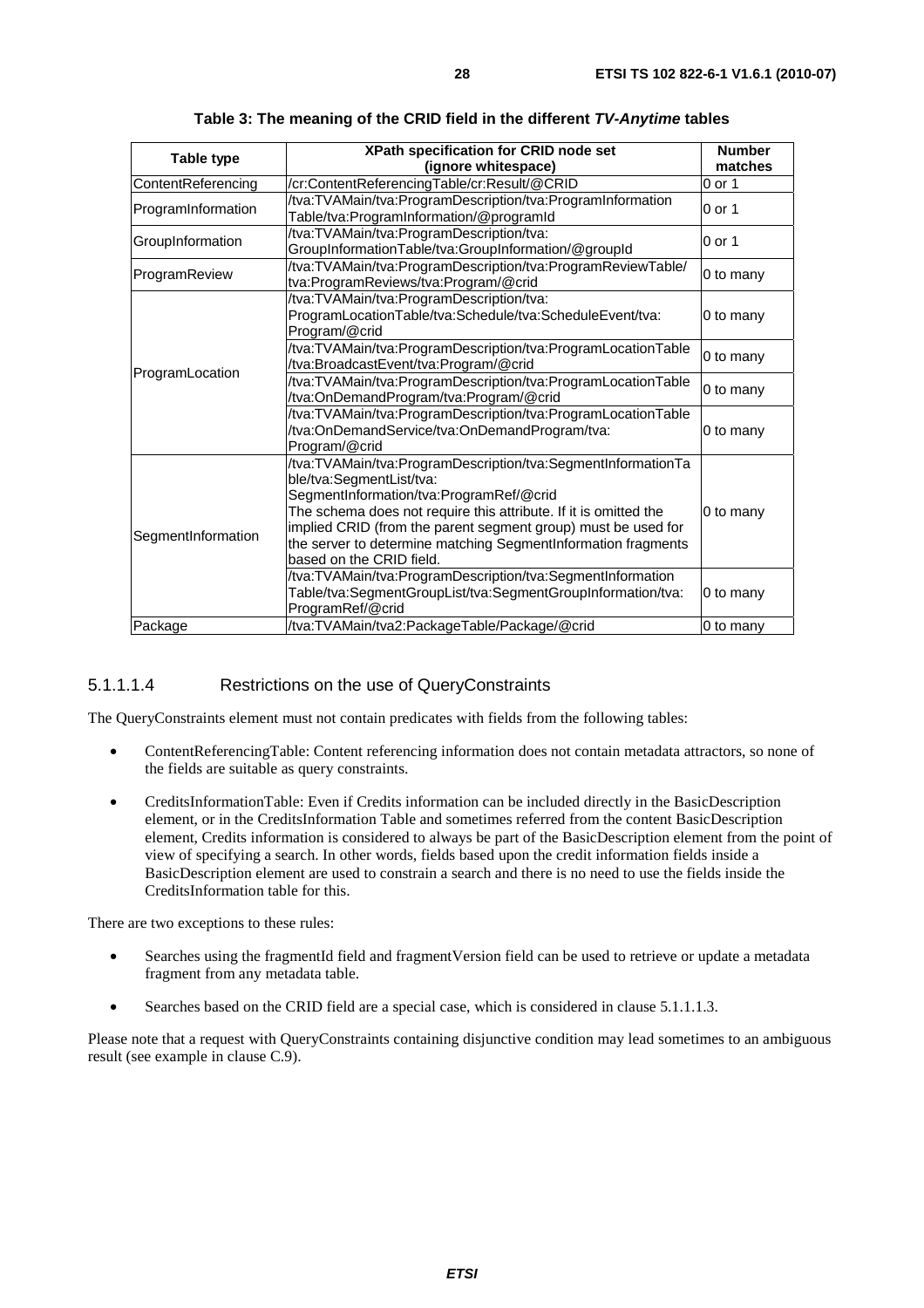#### 5.1.1.1.5 Evaluating a predicate

Although the fieldID values specify precisely the field being matched, a metadata service is free to interpret which metadata fields are used to match the query fieldValue. For example, if a query specifies a programme with a certain title, a server is free to match this string with any of the values given by the Title or ShortTitle elements. Similarly, if a query specifies a keyword search, a server could match the keyword on any of the stored keywords as well as words in the title and synopsis. In general, where the metadata schema offers alternative ways of representing the same information a metadata service should be lenient in matching either representation (e.g. a UK parental guidance of "18" might be considered to match an American rating of "X"). In particular, it is RECOMMENDED that a metadata service adopt the following behaviour:

- If a controlled term is being matched, the server matches fieldValue values specified using both the full URN for the controlled term, or a shortened alias form.
- Any query field inside a BasicDescription element can give rise to a match for the corresponding field inside a ProgramInformation or GroupInformation fragment. E.g. a search for the field Title with value "Friends" could give rise to a programme CRID (episode of "Friends"), or a group CRID (series of "Friends"). If the client is only requested in one type of CRID, they can achieve this by requesting the appropriate table type in the RequestedTables parameter.
- The fields within a BroadcastEvent can be considered to the match corresponding fields within a ScheduleEvent. This does not impact how the metadata service chooses to fragment the returned data (i.e. whether to use BroadcastEvent or Schedule fragments).

The tests evaluated to determine the Boolean value of a predicate are self-explanatory, but the following should be noted:

- *Equals*: For numeric types, a server must consider values that are numerically equal to the query value to represent a match. For fields that have the anyURI type or some derived type (e.g. CRID, ServiceURL, etc.) equality must be based upon the rules defined for that particular URI. For fields that have the TVAIDType type (e.g. fragmentID, serviceID, etc.), equality must be based on the rules for matching ID and IDRef types, as defined in the XML specification [1].
- For other types derived from string, the server determines the notion of equality. It is recommended that the server ignores leading and trailing white space and character case when comparing strings. The server may also employ fuzzy or other type of matching algorithms so that matches may still be returned if a name is misspelt in a query, say.
- For fields that can contain multiple values (e.g. Title, Genre, Keywords, etc.), it is recommended that the query fieldValue is matched to any of the field values in a fragment. If the server has no data for a particular field, it is RECOMMENDED that the server considers the associated fragment not to match the predicate, as this can lead to very large result sets. However, if the query is sufficiently restrictive (no truncation of the response is necessary) it may be appropriate to relax this rule.
- less than, greater tha: The use of XPath and XML Schema mean that the metadata service is always aware of the Schema type of every field. If the type is duration, then the shortest time is considered to be the lesser. If the type is a date and/or time, then the earlier value is considered to be the lesser. If the type is numeric, then *less*\_*than* has its obvious interpretation.
- If the type is derived from a string, then the earliest string (according to a lexicographic sort) is considered to be the lesser. The comparison is based on the Unicode Technical Standard 10 Collation Order [20] on elements normalized according to Unicode Normalization Form C [21]. By default, the collation takes place according to the Default Unicode Collation Element Table in conjunction with Unicode Collation Algorithm. A metadata provider may choose to use another collation table, in which case this is indicated by naming the collation table in the capability description (see clause 6.1).
- For fields that can contain multiple values (e.g. Title, Genre, Keywords, etc.), the metadata service should base the comparison on the field it considers to be primary. For some elements, this is indicated using the "type" attribute with value "main".
- If a fragment has no metadata for a particular field, the fragment should be tested as if the value for that field is the empty string.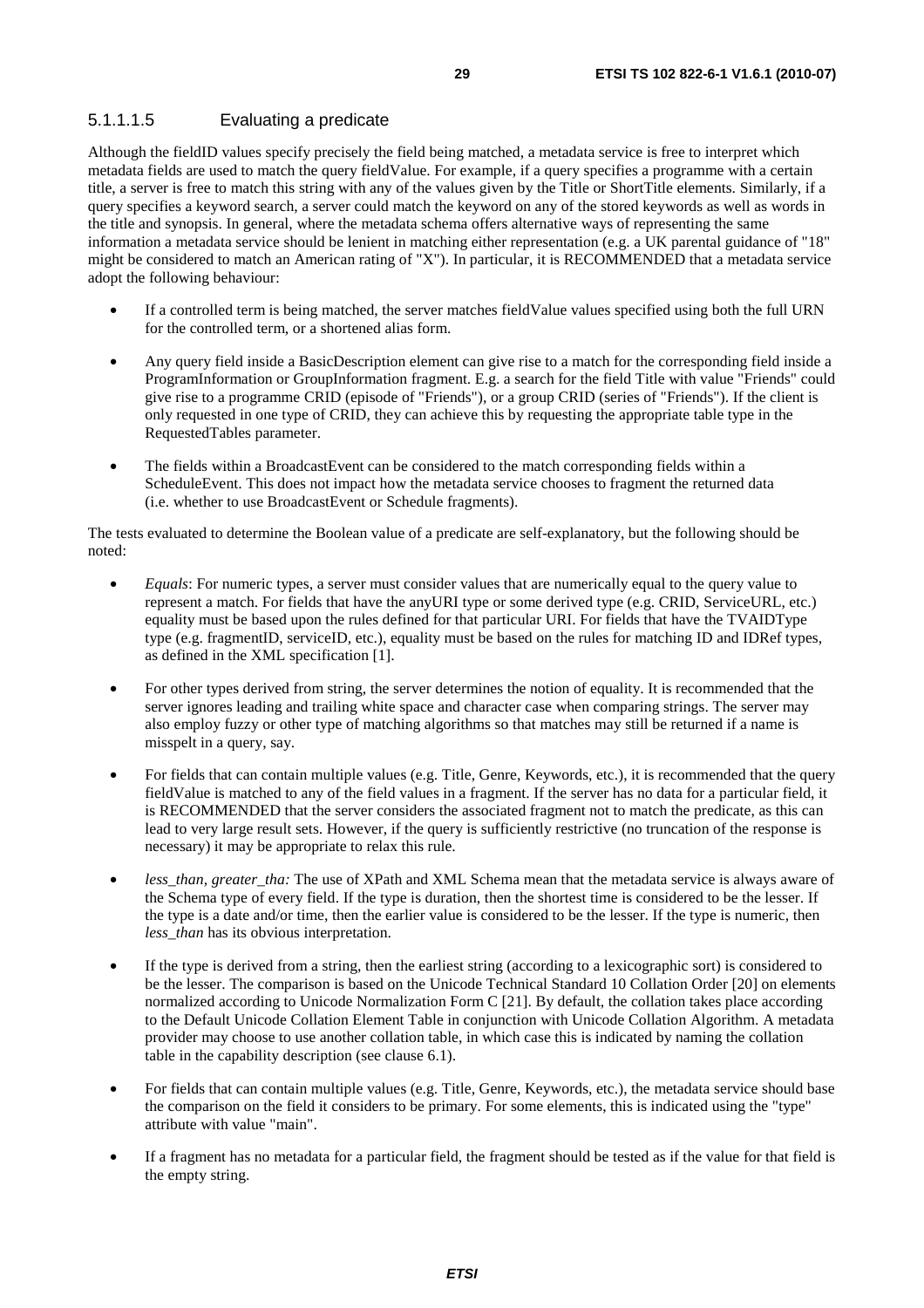- *Exists:* In order for this test to evaluate as "true", the metadata service must be able to populate the element or attribute with useful data. I.e. it is not sufficient to instantiate the element or attribute but leave it empty.
- *Contains*: This test is only used to test fields that have a type derived from a string. For all other field types the test should not be used.

#### 5.1.1.2 View on returned data

#### 5.1.1.2.1 Requesting tables

This required RequestedTables parameter defines the types of data that a metadata service will try to provide on each result it returns. To achieve this, the client includes a list of table types that it requires. For a given result set, a server should supply, if the appropriate metadata is available, the corresponding fragments for this result record from the requested tables. It is not an error if the appropriate metadata is not available (e.g. no segmentation information is available for that CRID), and the client must not assume that requested fragments will always be returned.

```
<complexType name="FieldListType"> 
    <sequence> 
       <element name="IdentificationByFieldId" minOccurs="0" maxOccurs="unbounded"> 
          <complexType> 
            <attribute name="fieldID" type="tns:fieldIDType" use="required"/> 
          </complexType> 
       </element> 
       <element name="IdentificationByXPath" minOccurs="0" maxOccurs="unbounded"> 
          <complexType> 
            <attribute name="XPath" type="string" use="required"/> 
          </complexType> 
       </element> 
    </sequence> 
</complexType> 
 <complexType name="RequestedTablesType"> 
   <sequence> 
     <element name="Table" maxOccurs="unbounded"> 
       <complexType> 
         <sequence> 
            <element name="RequestedFields" type="tns:FieldListType" 
            minOccurs="0"/> 
           <element name="SortCriteria" type="tns:SortCriteriaType" 
           minOccurs="0" maxOccurs="unbounded"/> 
         </sequence> 
         <attribute name="type" use="required"> 
           <simpleType> 
             <restriction base="string"> 
                <enumeration value="ContentReferencingTable"/> 
                <enumeration value="ClassificationSchemeTable"/> 
                <enumeration value="ProgramInformationTable"/> 
                <enumeration value="GroupInformationTable"/> 
                <enumeration value="CreditsInformationTable"/> 
                <enumeration value="ProgramLocationTable"/> 
                <enumeration value="ServiceInformationTable"/> 
                <enumeration value="ProgramReviewTable"/> 
                <enumeration value="SegmentInformationTable"/> 
                <enumeration value="PackageTable"/> 
                <enumeration value="InterstitialCampaignTable"/> 
                <enumeration value="RMPITable"/> 
                <enumeration value="CouponTable"/> 
                <enumeration value="TargetingInformationTable"/> 
                <enumeration value="InterstitialTargetingTable"/> 
             </restriction> 
           </simpleType> 
         </attribute> 
       </complexType> 
     </element> 
   </sequence> 
 </complexType>
```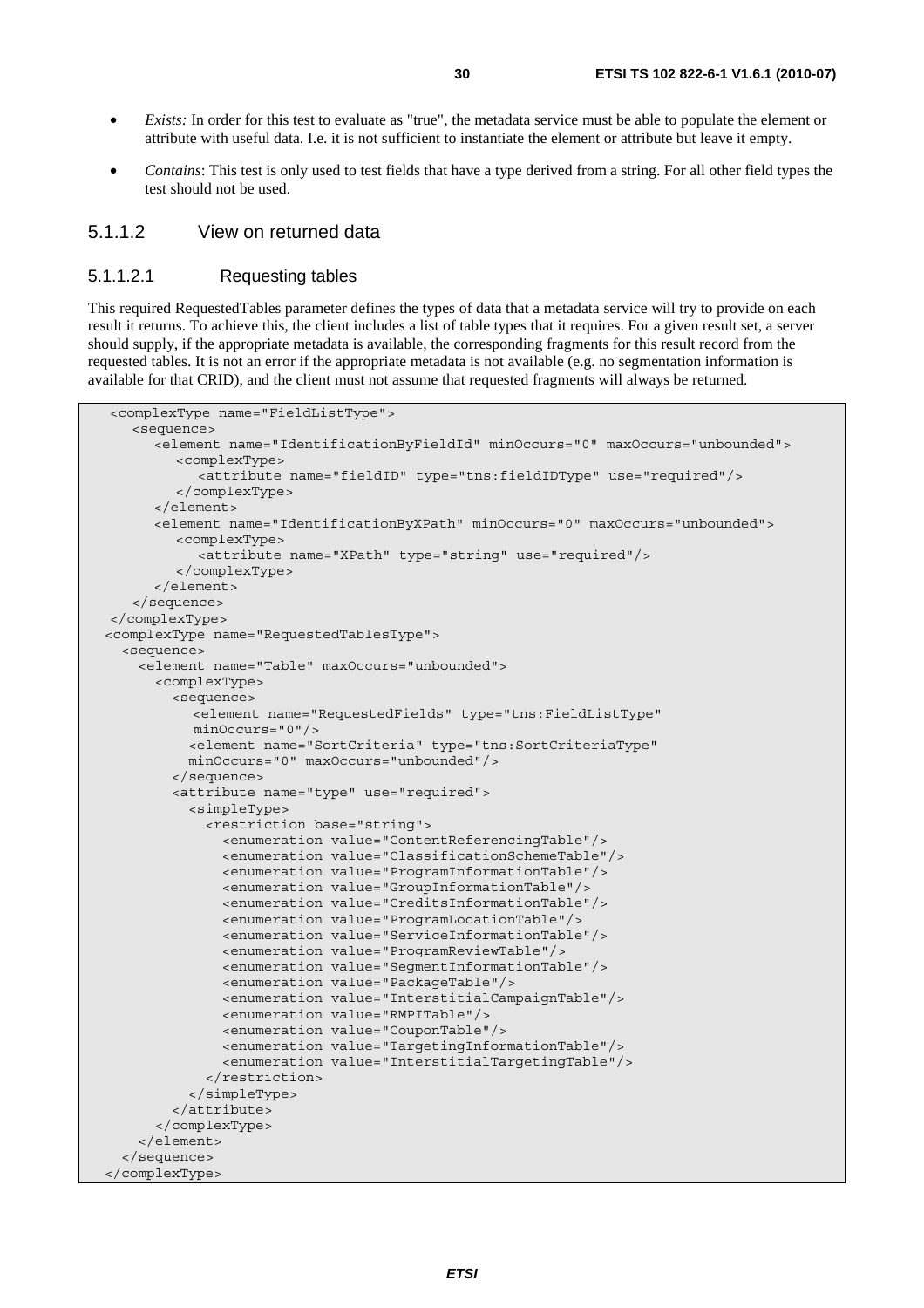| <b>Name</b>             | <b>Definition</b>                                                          |
|-------------------------|----------------------------------------------------------------------------|
| FieldListType           | A complex type to define the list of fields to be part of the requested    |
|                         | table in the response to the metadata query.                               |
| IdentificationByFieldId | This element indicates the field (element or attribute) by its fieldID     |
|                         | that should be part of the requested table if available.                   |
| fieldID                 | A required fieldID value (see clause 5.1.1.1.1) that defines the field to  |
|                         | be returned in the requested table (e.g. Title, Synopsis, etc.).           |
| IdentificationByXPath   | This element indicates the field (element or attribute) by its XPath       |
|                         | expression that should be part of the requested table if available.        |
| <b>XPath</b>            | A required valid XPath expression that points to a field to be returned    |
|                         | in the requested table.                                                    |
| RequestedTablesType     | A complex type that specifies a list of table elements containing at       |
|                         | least one entry.                                                           |
| Table                   | Specifies the type of table required by the client and the sort criteria   |
|                         | to be applied to that table.                                               |
| type                    | Mandatory parameter giving the type of TV-Anytime table required by        |
|                         | the client. Can take the values: ContentReferencingTable,                  |
|                         | ClassificationSchemeTable,                                                 |
|                         | ProgramInformationTable,GroupInformationTable,                             |
|                         | ProgramLocationTable, ServiceInformationTable,                             |
|                         | ProgramReviewTable, SegmentInformationTable, and                           |
|                         | CreditsInformationTable, PackageTable, InterstitialCampaignTable,          |
|                         | RMPITable, CouponTable, TargetingInformationTable,                         |
|                         | InterstitialTargetingTable.                                                |
| <b>RequestedFields</b>  | This optional element specifies the optional elements and attributes       |
|                         | that the user would like to have in the response to the get_Data           |
|                         | request.                                                                   |
|                         | When this element is not present, this means that all fields available     |
|                         | in the metadata provider database are to be included in the                |
|                         | response.                                                                  |
| SortCriteria            | The sort criteria to be applied to that table. If not present the returned |
|                         | table will not necessarily be sorted. The order of the SortCriteria        |
|                         | element is significant See clause 5.1.1.2.1 for a more complete            |
|                         | explanation of sorting.                                                    |

A metadata service can choose whether or not to inline credits information directly, or to reference a fragment in the CreditsInformationTable. The request for a CreditsInformationTable determines if the server returns credits information at all, but does not impact the above choice on how to include the credits information. A server must not return credits information if the CreditsInformationTable is not listed in the RequestedTable parameter. The SortCriteria parameter shall be ignored if it is used in conjunction with the CreditsInformationTable.

A ServiceInformationTable will always be included in a response if a ServiceInformation entry is being referenced (using a serviceIDRef) from a ProgramLocationTable. Thus, an explicit request for a ServiceInformationTable will have no effect if a ProgramLocationTable is being returned. Nevertheless, if the client wishes to specify sort criteria for the ServiceInformationTable, it is useful to include it in the requested tables.

When a PurchaseInformation entry is being referenced (using a purchaseIDRef) from a BasicDescription, it is likely that the server will include in the response a PurchaseInformationTable but it can also insert the PurchaseInformation directly in the BasicDescription. Thus, an explicit request for a PurchaseInformationTable will have no effect.

A MetadataOriginationInformationTable will always be included in a response if a MetadataOriginationInformation is being referenced (using a metadataOriginIDRef) from any Table. Thus, an explicit request for a MetadataOriginationInformationTable will have no effect.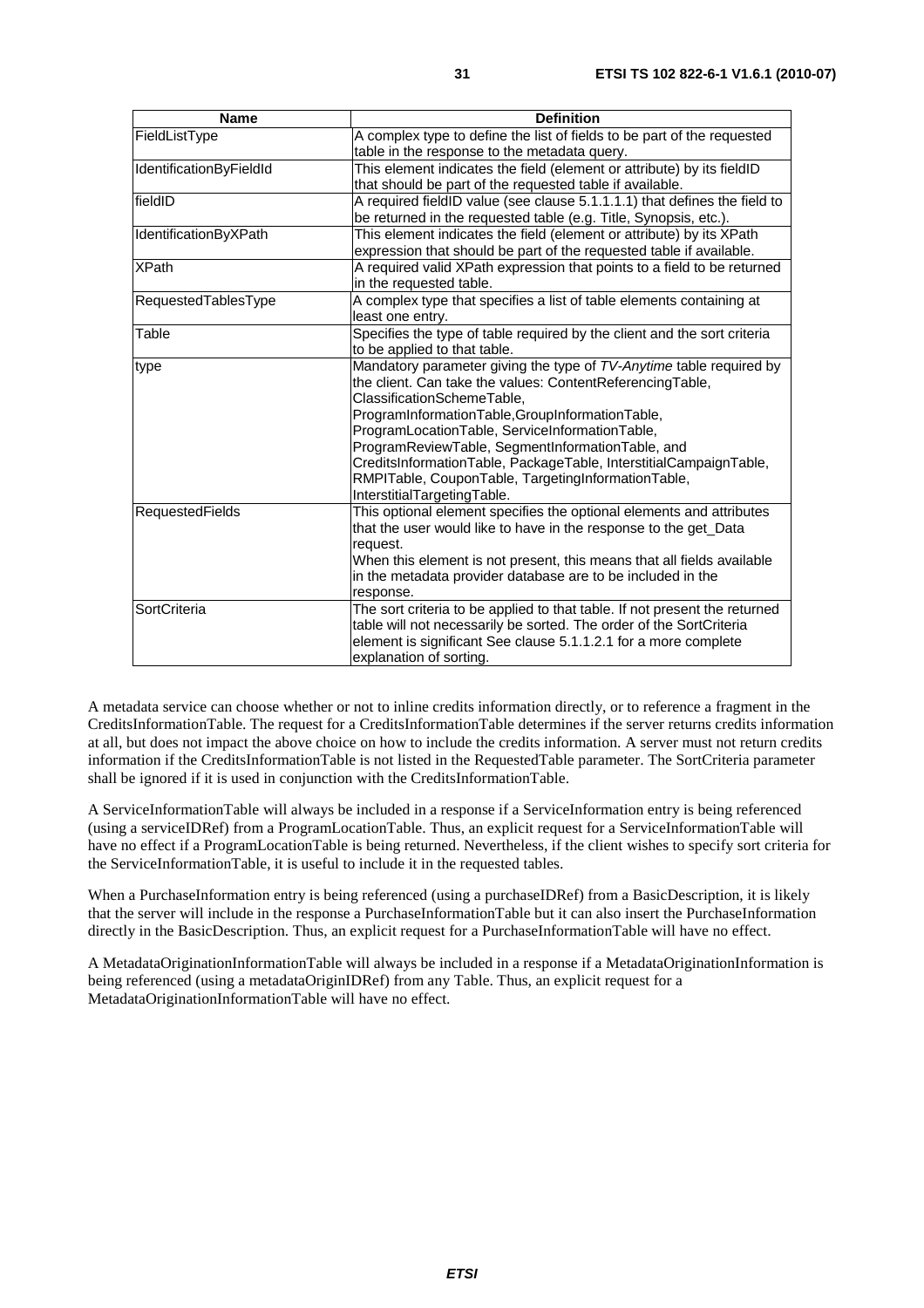```
 <complexType name="SortCriteriaType"> 
   <attribute name="fieldID" type="tns:fieldIDType" use="required"/> 
   <attribute name="order" type="tns:SortingOrderType" 
   default="ascending"/> 
 </complexType> 
 <simpleType name="SortingOrderType"> 
   <restriction base="string"> 
     <enumeration value="ascending"/> 
     <enumeration value="descending"/> 
   </restriction> 
 </simpleType>
```

| <b>Name</b>      | <b>Definition</b>                                                      |
|------------------|------------------------------------------------------------------------|
| SortCriteriaType | The definition of one sorting criteria to apply.                       |
| fieldID          | Specifies the field to use.                                            |
| lorder           | Defines the type of sorting to apply (either ascending or descending). |

Sorts are applied across the fragments contained in a given table. Sorts can be applied in either ascending order (with the least first) or descending order (with the largest first). The criteria by which fields are compared is identical to that used to make less\_than (ascending search) and greater\_than (descending search) comparisons, as specified in clause 5.1.1.1.5. One implication of this is that fragments included in the response containing no data for the field being sorted must be sorted as if that field had the value of the empty string. Another implication is that if the sort field can have multiple values in a single fragment (e.g. "Title"), the metadata service should be sorted on the primary value for that field.

There can be a number of SortCriteria elements within the RequestedTables parameter. The metadata service uses this to apply a multi-tier sort, with the first sort applied using the first SortCriteria element in the list, the next sort using the second SortCriteria element (if any), and so on. If a server indicates that it supports one or more sort fields (see clause 7.1) for a table, then it must support a single-tier sort for that table. If a server indicates that it supports more than one sort field, then it may support a multi-tier sort for that table. The exact sort applied by the server is indicated in the response (see clause 5.1.2.1). If multi-tier sorting is supported, groups of fragments that are equivalent according to the criteria of one sort field are then sorted according to the criteria of the next sort field. For example, this allows a set of BroadcastEvent fragments to first be grouped into channels and then sorted according to time and date, and thus make the construction of an EPG on the client much more efficient. Such a sort could be specified as follows:

```
 <RequestedTables> 
   <Table type="ProgramLocationTable"> 
     <SortCriteria fieldID="tvaf:ServiceURL" order="descending"/> 
     <SortCriteria fieldID="tvaf:PublishedTime"/> 
   </Table> 
 </RequestedTables>
```
If the SortCriteria parameter contains a fieldID value that refers to a field identifier containing multiple XPath expressions, the metadata service may choose any one of the XPath expressions for identifying which field to use for sorting that fragment.

For example, if a result is a ProgramLocationTable containing both OnDemandProgram fragments and BroadcastEvent fragments, and the sort criteria is PublishedStart, all the BroadcastEvent fragments will be sorted according to their published time (see table 2) followed by all the OnDemandProgram fragments sorted according to their first available time.

The way in which a client establishes the fields for which sorting is supported (if any) is described in clause 7.1.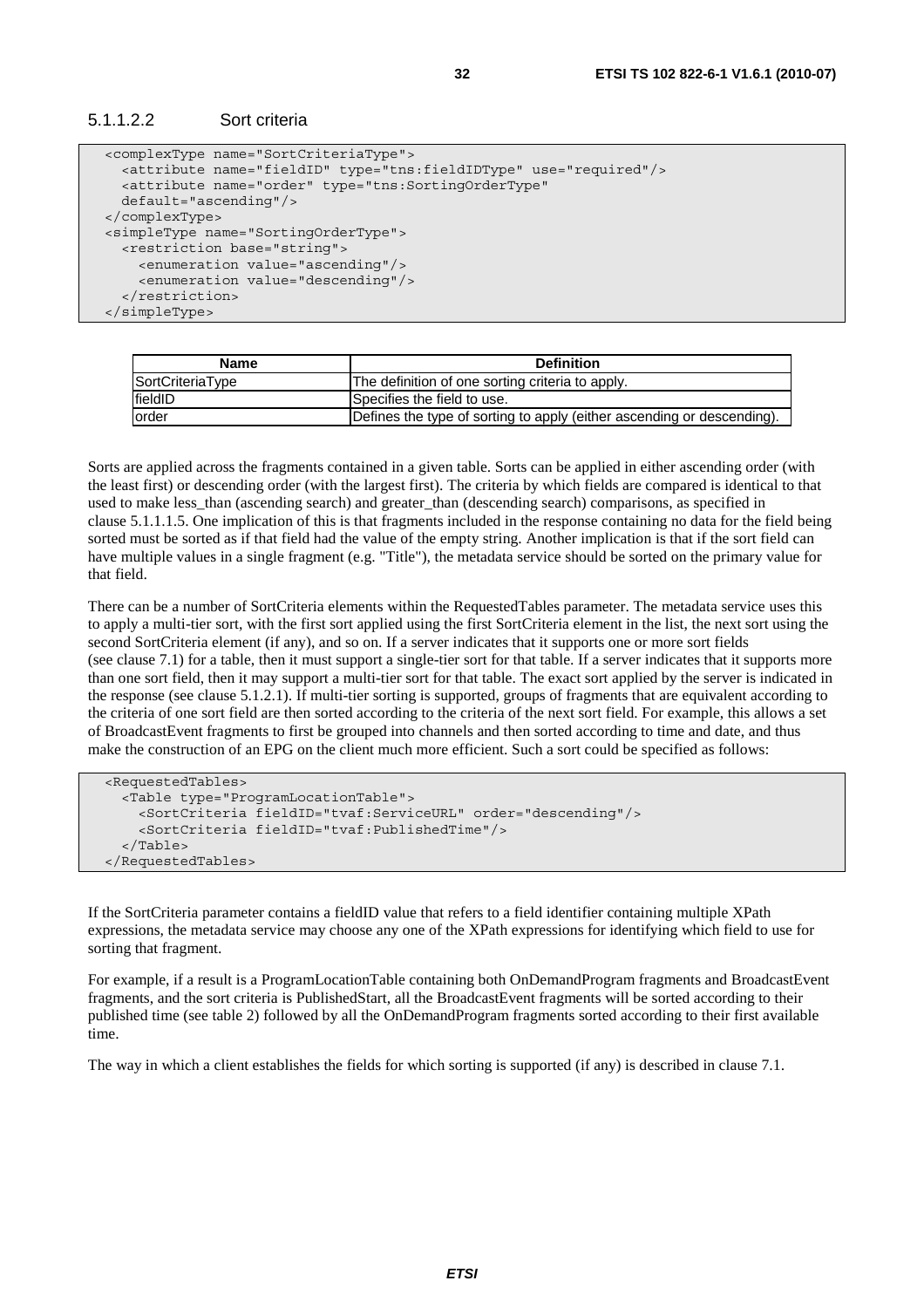### 5.1.1.3 Size limit parameter

An optional parameter (maxPrograms) can be inserted in the request. It is a positive integer and is used by the client to specify the number of records returned by a query. If a query results in a greater number of records, the server must return maxPrograms records, along with their corresponding metadata.

Limiting the number of records being returned does not guarantee the client device's memory not being exceeded since there is no limit on the size of each of data associated with each record. Similarly, knowing the exact byte size of the response is not sufficient, since there is not a linear relationship between this figure and the size of the post-parsing in-memory objects. The client should ensure that memory overloading is gracefully handled by terminating the parsing step before memory limits are reached. The purpose of the maxPrograms parameter is to allow the client to avoid this occurrence for the large majority of cases. (See also the explanation of the truncated parameter in clause 5.1.2.3, which may be included in the response).

It is recommended that when the server truncates a response, it provide the results that it considers to be the closest match to the specified query.

#### 5.1.1.4 Interpretation of query predicates

This clause defines the data model that is used to describe how the server processes the query to build its response. This model is necessary to explain the way in which queries operate across tables. It does not imply an underlying implementation, nor does it imply that a response must strictly satisfy the relational calculus definition given here.

The data model described in this clause is purely a tool to describe how queries across tables work. This model uses a set of relational tables in order to explain how query predicates should be interpreted. The data model itself is informative.

When all the query predicates contain fieldID values belong to the same table (e.g. a query based on "Title" and "Keyword" fields) the result records that satisfy the query constraints will be matched. If the query predicates contain fieldID values belonging to multiple tables, then the matching result records should satisfy those predicates in all the relevant tables. The data model is a tool to explain this behaviour, as it can become complex in the general case.

Firstly, this data model defines a set of relational tables containing the following records for each fragment that matches the query:

- Content referencing record. Each record corresponds to a Result element and the table is uniquely keyed with a CRID.
- Program information record. Each record corresponds to a ProgramInformation element and the table is uniquely keyed with a CRID.
- Group information record. Each record corresponds to a GroupInformation element and the table is uniquely keyed with a CRID.
- Broadcast event record. Each record corresponds to a BroadcastEvent or a ScheduleEvent element, and can be assigned a CRID.
- On demand programme record. Each record corresponds to an OnDemandProgram element and can be assigned a CRID.
- Service information record. Each record corresponds to a ServiceInformation element and is uniquely keyed with a serviceId.
- Review record. Each record corresponds to a Review element and is associated with a CRID.
- Segment information record. Each record corresponds to a SegmentInformation element and is associated with a CRID.
- Segment group record. Each record corresponds to a SegmentGroupInformation element and is associated with a CRID.

Note that, with one exception: the Content referencing record, these records correspond exactly to the fragments defined in part B of the Metadata Specification. Within each record the data is not flat (i.e. there are nested and repeated data structures) so in practice this would be a poor relational model for *TV-Anytime*.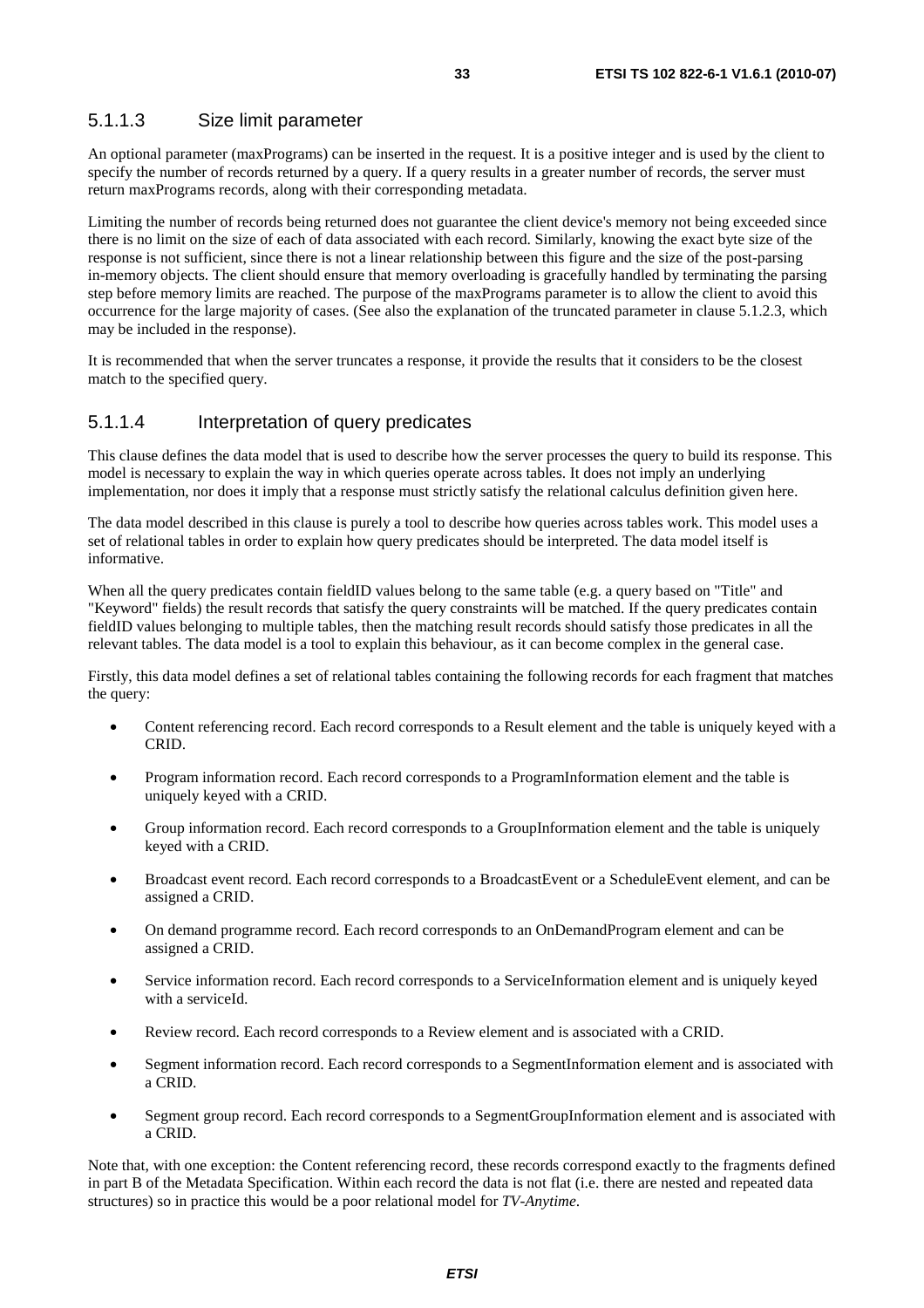We now define a combined table formed by performing a sequence of full outer joins as follows:

- 1) The service information and broadcast event tables are joined based upon the serviceId field.
- 2) The service information and on demand programme tables are joined based upon the serviceId field.
- 3) The two resulting tables, and all the other tables, are joined based upon the CRID field to leave a single combined table. Since the join operation (Cartesian product) is commutative and associative, the order in which this join is performed is not significant.

Each row of the combined table is termed a result record. A result record has the following properties:

- There can be many result records containing the same value in the CRID field.
- A result record may have no entries for a particular field or set of fields. This is equivalent to saying that not all types of metadata and metadata tables will be available for every programme.
- The same fragment can appear in multiple result records.
- Each field within a result record can be uniquely identified using a fieldID value.

#### 5.1.1.5 Definition of server behaviour

This clause defines the server's behaviour to a query that is assumed by the data model. The server should return a response containing content referencing and/or metadata fragments based upon the predicates in the QueryConstraints that satisfy the query.

The server shall return a response that contains only the tables specified by the RequestedTables parameter, based on the rules defined in clause 5.1.1.2.

Each fragment shall be encapsulated in either a TVAMain or ContentReferencingTable element. The complete response shall contain either one TVAMain element, one ContentReferencingTable element or one instance of both TVAMain and ContentReferencingTable. The response shall have duplicated fragments removed.

## 5.1.2 Response Format

A get\_Data response contains an XML instance document containing zero or one instance of the following elements:

- TVAMain.
- ContentReferencingTable.
- InvalidFragments.

```
 <element name="get_Data_Result" type="tns:get_Data_ResultType"/> 
 <complexType name="get_Data_ResultType"> 
   <sequence> 
     <element name="TableSortingInformation" 
     type="tns:RequestedTablesType" minOccurs="0"/> 
     <element ref="tva:TVAMain" minOccurs="0"/> 
     <element ref="cr:ContentReferencingTable" minOccurs="0"/> 
     <element name="InvalidFragments" 
     type="tns:InvalidFragmentsType" minOccurs="0"/> 
  </sequence> 
   <attribute name="serviceVersion" type="unsignedInt" use="required"/> 
   <attribute name="truncated" type="boolean"/> 
 </complexType>
```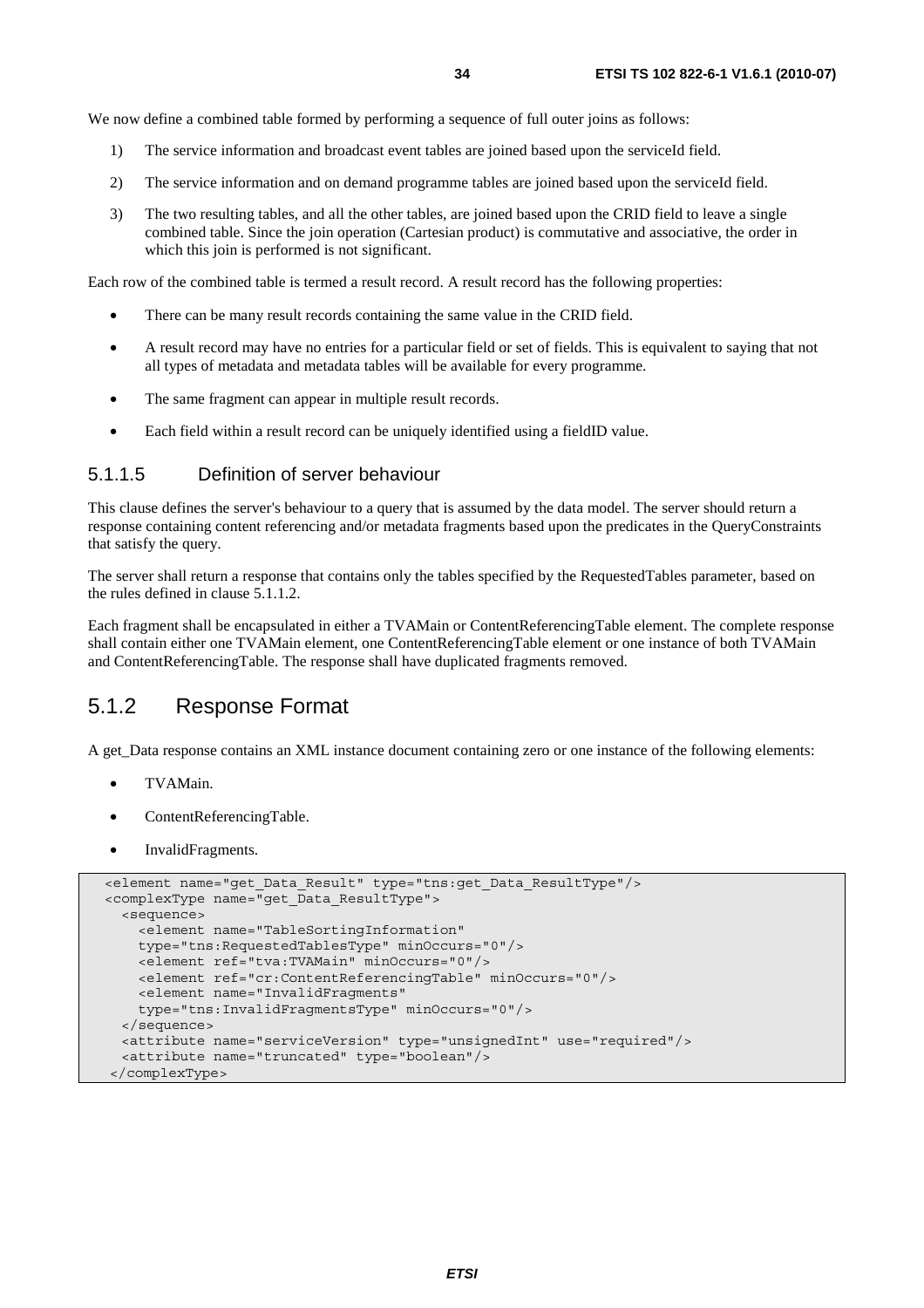| <b>Name</b>             | <b>Definition</b>                                                                                                                                                                                                                                                      |
|-------------------------|------------------------------------------------------------------------------------------------------------------------------------------------------------------------------------------------------------------------------------------------------------------------|
| TableSortingInformation | An element that declares a set of tables and corresponding sort<br>order to be returned.                                                                                                                                                                               |
| <b>TVAMain</b>          | An element inside which all metadata items defined in<br>TS 102 822-3-1 [8] are instantiated.                                                                                                                                                                          |
| ContentReferencingTable | An element inside which all metadata items defined in<br>TS 102 822-4 [12] are instantiated.                                                                                                                                                                           |
| InvalidFragments        | Represents list of invalid fragments using the<br>InvalidFragmentsType type. See clause 5.1.2.4 for a definition of<br>this type and how it is used.                                                                                                                   |
| IserviceVersion         | This parameter indicates the version of the get Data operation's<br>capability description. See clause 5.1.2.2.                                                                                                                                                        |
| truncated               | When this attribute is true, it indicates that the result of the query<br>has been truncated because the number of results exceeded the<br>maxPrograms attribute specified in the request or the server was<br>not able to return all the results. See clause 5.1.2.3. |

The instance document returned must be XML Schema valid with respect to the appropriate metadata and content referencing schemas. Furthermore, each instance document must contain the appropriate TVAIDType type to allow complete dereferencing of all TVAIDRefType nodes within the instance document (e.g. if a Schedule is included, the ServiceInformation entry, referenced via the serviceIDRef, must also be present).

### 5.1.2.1 Indicating the sorting of the response

The TableSortingInformation element shall be included in any response where a sort has been performed on the response.

The first SortCriteria element defines the first field by which the response has been sorted. Each subsequent SortCriteria element (if any) defines the next levels of sorting that has been applied.

For example, the following XML snippet shows a response that has been sorted by service URL and then by published time (note that the syntax is the same as that used to specify the sorting in the query).

```
 <TableSortingInformation> 
   <Table type="ProgramLocationTable"> 
     <SortCriteria fieldID="tvaf:ServiceURL"/> 
     <SortCriteria fieldID="tvaf:PublishedTime"/> 
   </Table> 
 </TableSortingInformation>
```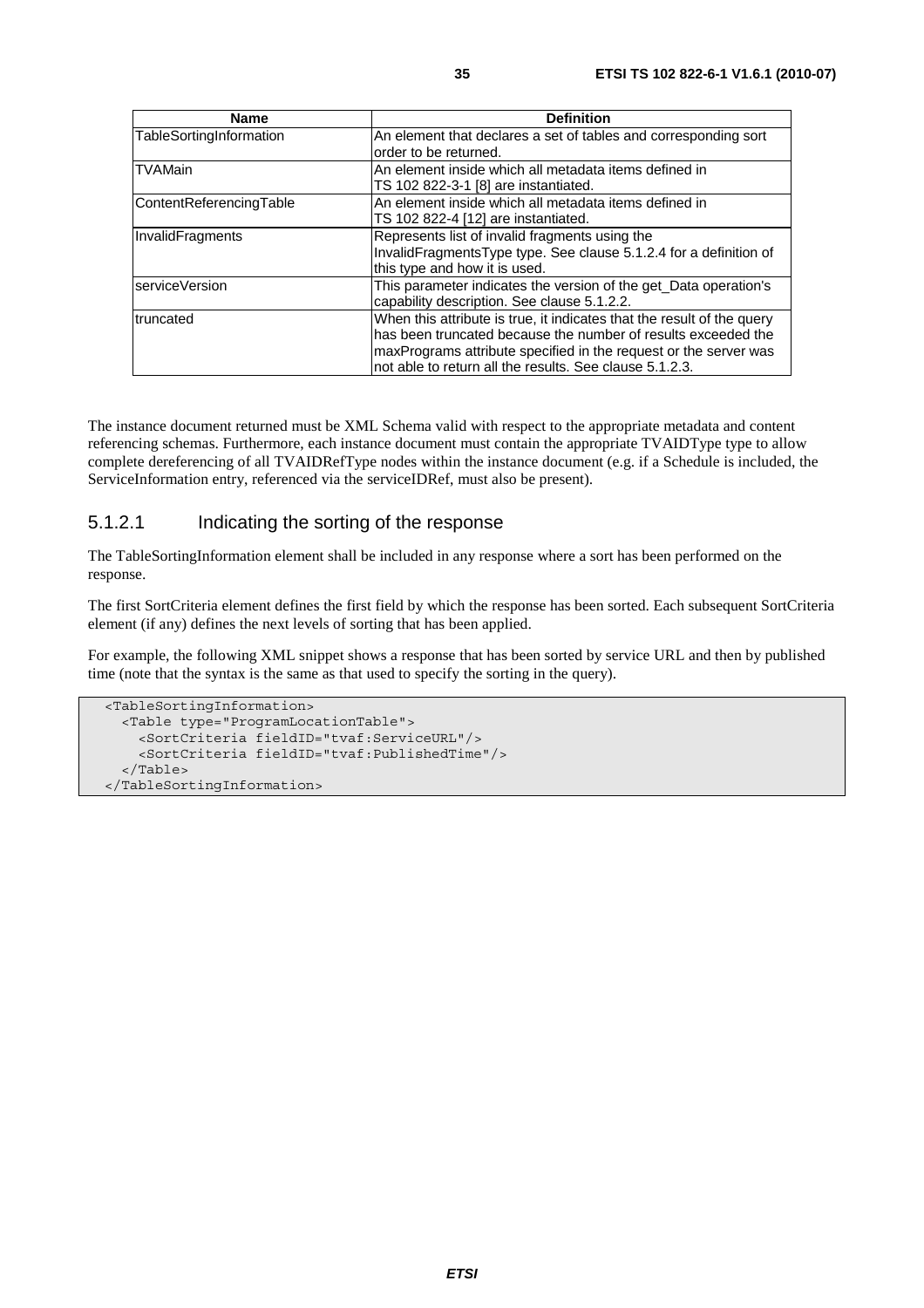### 5.1.2.2 Indicating the service version

The serviceVersion attribute must be included in the response. This parameter indicates the version of the get\_Data operation's capability description. When the version is updated a client can retrieve a new capability description for the metadata service (see clause 7.1 for more explanation on how this parameter is used). Note that the serviceVersion attribute indicates nothing about the syntax version in the response (which can be inferred from the XML namespace), or the version of the metadata data in the result (metadata version information is indicated using the fragmentVersion attribute).

### 5.1.2.3 Truncating the result set

If the optional "truncated" attribute has the value "true", the records returned do not represent the entire query result set. This is either a result of the inclusion of the maxPrograms attribute in the request, or as a result of the server being overloaded. The actual limit used in the latter case is server specific, but in general should be a sufficiently large number so as to not normally be an issue. No behaviours such as paging mechanisms are defined for retrieving more data after a truncated limit, as this requires more complex client and server implementations (since state must be maintained between queries), and would be complex when the server's database is being asynchronously updated. The intent is to support the average query, while at the same time allowing servers the leeway required to be able to manage adequate performance.

A very large number of responses is usually an indication that the query was insufficiently specific. In most cases, it is possible to refine the query by the alteration of the original parameter set. If truncation occurs as a result of flexible interpretation of the query, it is RECOMMENDED that the server falls back to strict interpretation of the query in order to reduce the number of responses.

### 5.1.2.4 Updating the result set

The fragmentVersion and fragmentId identifiers may be placed at the fragment level in the get\_Data response (as defined by the TS 102 822-3-1 [8]). If included, this allows the client to request and update individual fragments. A client may cache fragment version information and be able to ignore future instances of the same metadata if the fragment version number has not been incremented. *TV-Anytime* metadata in the bi-directional environment may be updated by the unit of fragments based on the fragementID and/or fragmentVersion defined in TS 102 822-3-1 [8]. To support the metadata updating in the bi-directional environment, the fragmentVersion has the following additional validity constraints.

The fragmentVersion attribute should be either one of an 8-digit or 14-digit unsigned integer. When it is an 8-digit integer, it should follow the format of YYYYMMDD and represents the last updated date of the fragment. When it is a 14-digit integer, it should follow the format of YYYYMMDDhhmmss and represents the last updated date and time. YYYY represents year in four digits, MM represents month in two digits, DD represents day of the month in two digits, hh represents hour in two digits (using a 24 hour clock), mm represents minute in two digits, and ss represents second in two digits.

If a receiver wants to update a fragment received by the uni-directional link using the bi-directional link it should make a request for the same fragment with a fragmentVersion with a later date than it receives the fragment by the uni-directional link.

The server indicates its support for this updating mechanism using the capability description, as described in clause 7.1.

If the request for a fragmentID does not include the fragmentVersion, the server shall return its latest version of the fragment.

```
 <complexType name="InvalidFragmentsType"> 
   <sequence> 
     <element name="Fragment" minOccurs="0" maxOccurs="unbounded"> 
       <complexType> 
         <attributeGroup ref="tva:fragmentIdentification"/> 
       </complexType> 
     </element> 
   </sequence> 
 </complexType>
```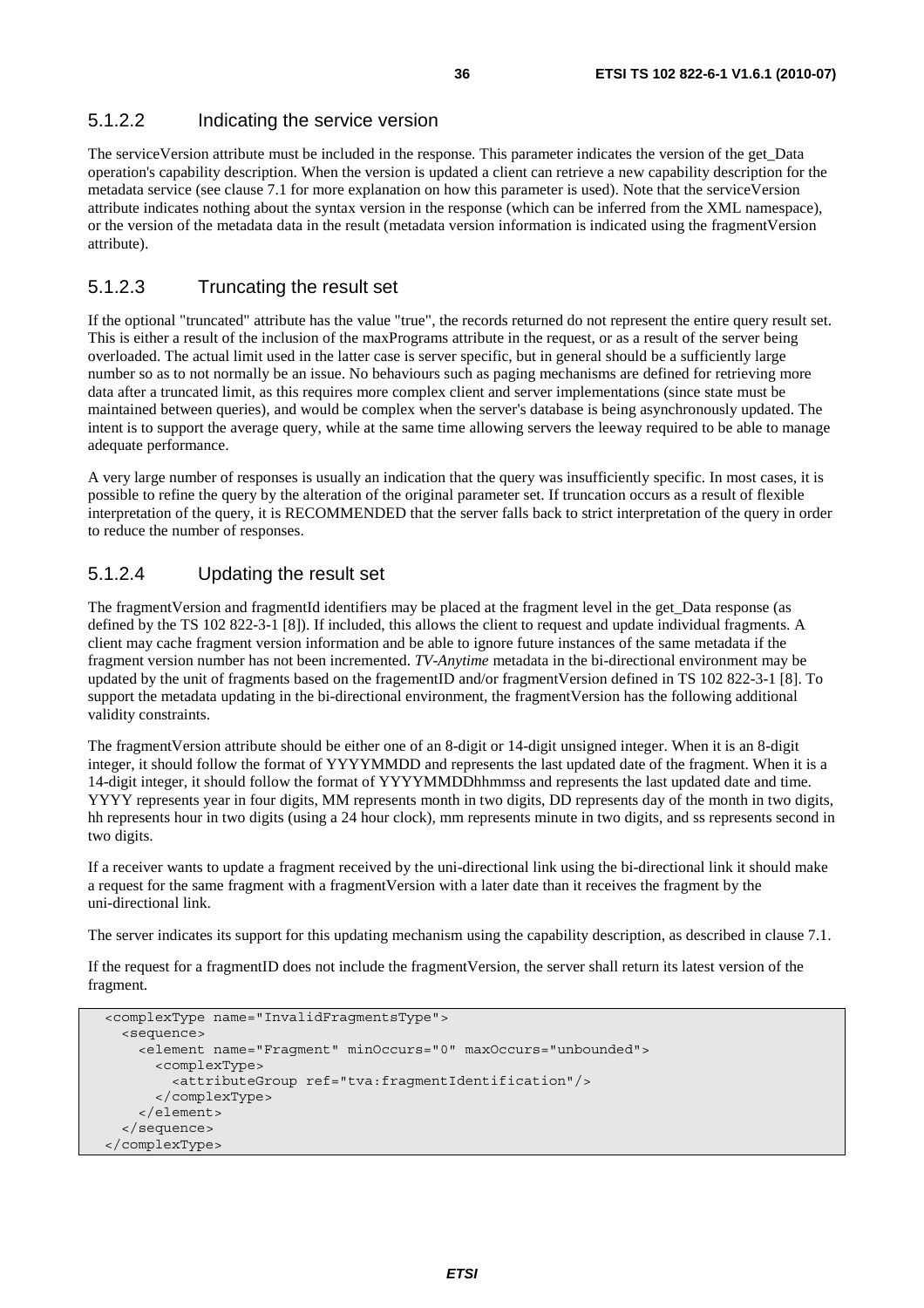| <b>Name</b>          | <b>Definition</b>                                                 |  |
|----------------------|-------------------------------------------------------------------|--|
| InvalidFragmentsType | An InvalidFragmentsType is used to express invalid fragment       |  |
|                      | lists. It contains one or more Fragment elements.                 |  |
| Fragment             | Identifies an invalid fragment using the fragment dentification   |  |
|                      | attributeGroup (as defined in TS 102 822-3-1 [8]). The meaning of |  |
|                      | fragmentID and fragmentVersion in this context is described in    |  |
|                      | this clause.                                                      |  |

When the InvalidFragments element is included in the get Data Result element, the client should delete the fragments saved in the local storage identifiable by the fragmentID and/or fragmentVersion listed in the InvalidFragments element.

A fragmentID can be reassigned to other fragments by the publisher, when the original fragment became invalid and is deleted. When a fragmentID is reused, to ensure the uniqueness of the fragmentID, the server is expected to include the reassigned fragmentID and the fragmentVersion representing the deleted date or the last modified date of the InvalidFragments element, whenever the requested fragmentVersion is smaller than the fragmentVersion of the deleted fragment.

#### 5.1.2.5 Requesting a portion of tables

A thin client, which has a limited bandwidth to get metadata and/or a limited processing power issues a request for a portion of program information and location metatada tables available for two TV channels with no specified period.

Only the following elements are requested in addition to the mandatory elements and attributes:

- title, genre, synopsis of the programInformationTable;
- title, genre, programURL, publishedTime and publishDuration of the programLocationTable;
- free text review of the programReviewTable.

```
<tns:get_Data> 
  <tns:QueryConstraints> 
   <tns:PredicateBag type="OR"> 
   <tns:BinaryPredicate fieldID="tvaf:ServiceURL" fieldValue="tv://7"/> 
   <tns:BinaryPredicate fieldID="tvaf:ServiceURL" fieldValue="tv://9"/> 
  </tns:PredicateBag> 
  </tns:QueryConstraints> 
  <tns:RequestedTables> 
  <tns:Table type="GroupInformationTable"/> 
  <tns:Table type="ProgramInformationTable"> 
   <tns:RequestedFields> 
     <tns:IdentificationByFieldId fieldID="tvaf:Title"/> 
     <tns:IdentificationByFieldId fieldID="tvaf:Genre"/> 
     <tns:IdentificationByFieldId fieldID="tvaf:Synopsis"/> 
   </tns:RequestedFields> 
   </tns:Table> 
  <tns:Table type="ProgramLocationTable"> 
   <tns:RequestedFields> 
     <tns:IdentificationByFieldId fieldID="tvaf:Genre"/> 
     <tns:IdentificationByFieldId fieldID="tvaf:Title"/> 
     <tns:IdentificationByFieldId fieldID="tvaf:ProgramURL"/> 
     <tns:IdentificationByFieldId fieldID="tvaf:PublishedStart"/> 
     <tns:IdentificationByFieldId fieldID="tvaf:PublishedDuration"/> 
   </tns:RequestedFields> 
   <SortCriteria fieldID="tvaf:ServiceURL" order="descending"/> 
   <SortCriteria fieldID="tvaf:PublishedStart"/> 
   </tns:Table> 
  <tns:Table type="ProgramReviewTable"> 
   <tns:IdentificationByXPath 
  XPath="/TVAMain/ProgramDescription/ProgramReviewTable/Review/FreeTextReview/text()"/> 
  </tns:Table> 
  </tns:RequestedTables> 
</tns:get_Data>
```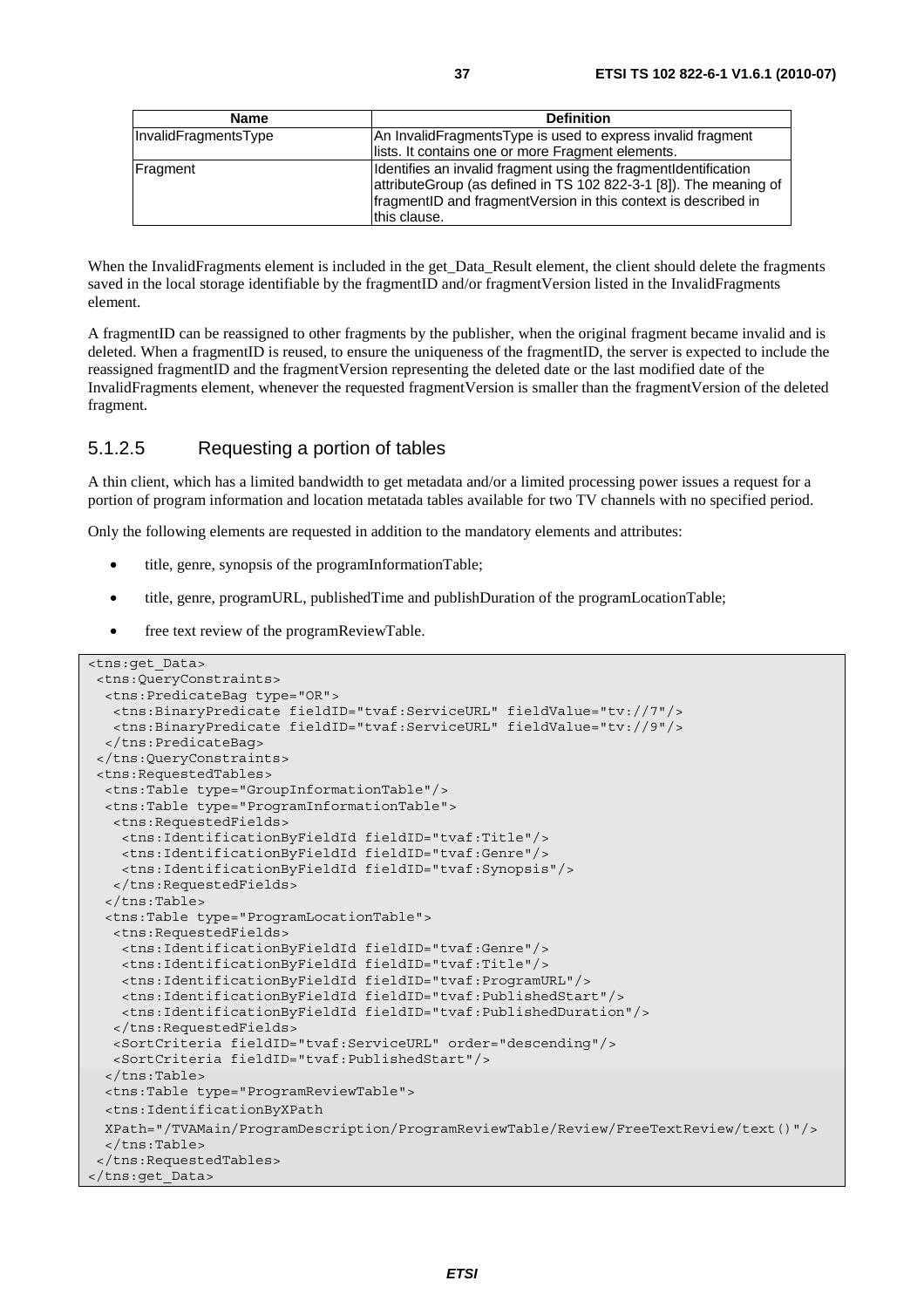#### 5.1.2.6 Updating fragments requesting a portion of tables

After having received a list of fragments with a limited set of fields for each requested table, the client may wish to retrieve fragments which have been updated after a given date, i.e. September 25, 2002. If he wants to get the updated fragments as available from the server, he can issue the following request:

```
<tns:get_Data> 
  <tns:QueryConstraints> 
  <tns:BinaryPredicate fieldID="tvaf:fragmentVersion" test="greater_than" 
  fieldValue="20020925"/> 
  </tns:QueryConstraints> 
  <tns:RequestedTables> 
   <tns:Table type="ProgramInformationTable"/> 
    <tns:Table type="ProgramLocationTable"> 
     <SortCriteria fieldID="tvaf:ServiceURL" order="descending"/> 
     <SortCriteria fieldID="tvaf:PublishedStart"/> 
    </tns:Table> 
   </tns:RequestedTables> 
</tns:get_Data>
```
In this case, all the fields available in the requested tables will be included in the response even if the original request contained a request for portions of tables.

If the client wants to receive only a limited set of fields within the updated fragments, he should issue the following request limiting the requested fields in the table to be included in the response, as follows:

```
<?xml version="1.0" encoding="UTF-8"?> 
<tns:get_Data> 
  <tns:QueryConstraints> 
  <tns:BinaryPredicate fieldID="tvaf:fragmentVersion" test="greater_than" 
  fieldValue="20020925"/> 
  </tns:QueryConstraints> 
  <tns:RequestedTables> 
  <tns:Table type="ProgramInformationTable"> 
   <tns:RequestedFields> 
     <tns:IdentificationByFieldId fieldID="tvaf:Title"/> 
     <tns:IdentificationByFieldId fieldID="tvaf:Genre"/> 
    <tns:IdentificationByFieldId fieldID="tvaf:Synopsis"/> 
   </tns:RequestedFields> 
   </tns:Table> 
  <tns:Table type="ProgramLocationTable"> 
   <tns:RequestedFields> 
     <tns:IdentificationByFieldId fieldID="tvaf:Genre"/> 
     <tns:IdentificationByFieldId fieldID="tvaf:Title"/> 
     <tns:IdentificationByFieldId fieldID="tvaf:ProgramURL"/> 
     <tns:IdentificationByFieldId fieldID="tvaf:PublishedStart"/> 
    <tns:IdentificationByFieldId fieldID="tvaf:PublishedDuration"/> 
   </tns:RequestedFields> 
   <SortCriteria fieldID="tvaf:ServiceURL" order="descending"/> 
   <SortCriteria fieldID="tvaf:PublishedStart"/> 
   </tns:Table> 
  </tns:RequestedTables> 
</tns:get_Data>
```
### 5.2 submit\_Data operation

The "submit\_Data" operation is much simpler than the "get\_Data" operation. In this version of the specification, its usage is limited according to the constraints outlined in clause 3.1.2.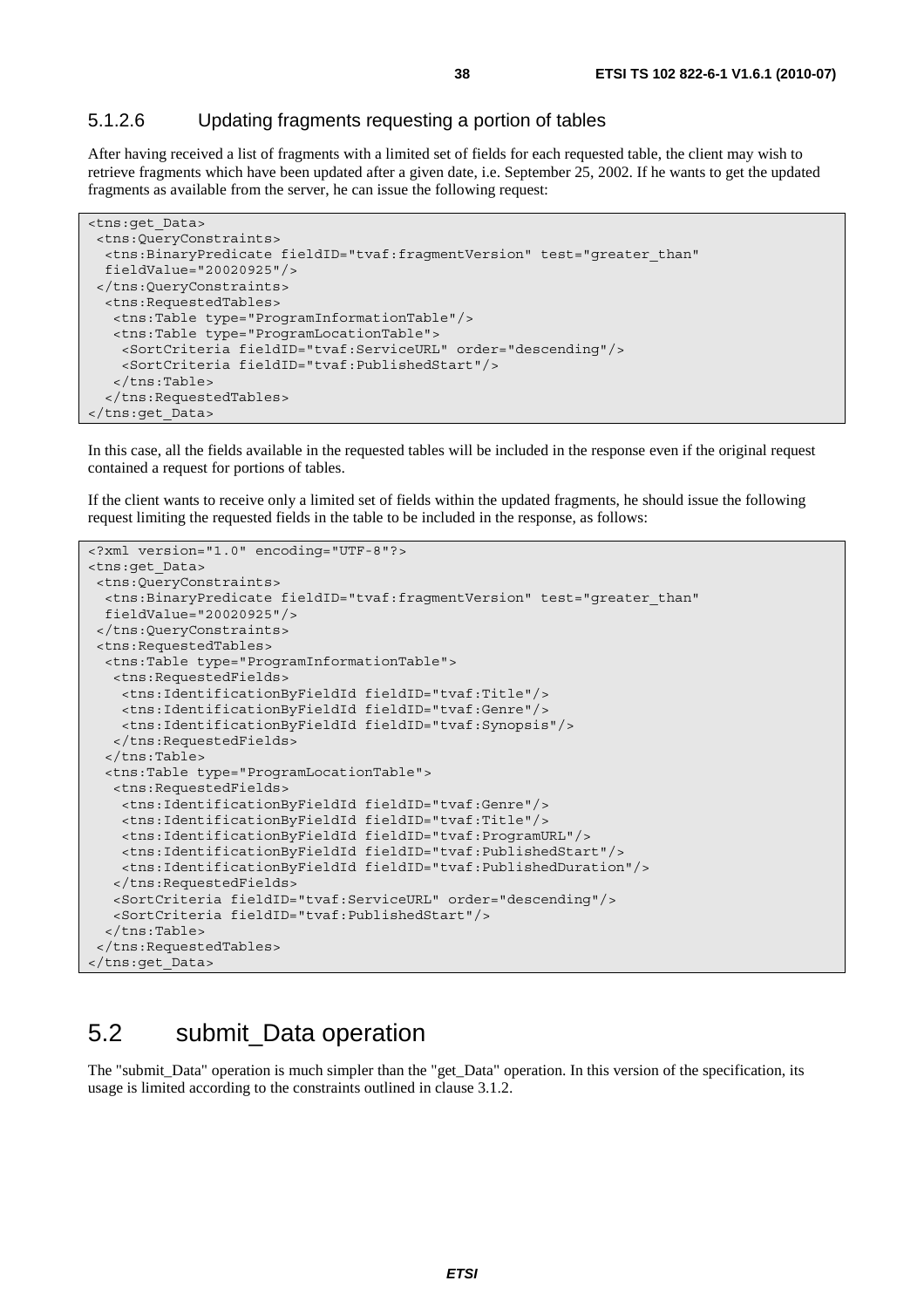### 5.2.1 Usage and user preference data submission policy (informative)

*TV-Anytime* phase one technical specifications limit the data that can be submitted to a defined (in clause 3.1.2) set of anonymous profile data that has been created via manual input or intelligent agents based on usage of services and content. It is out of scope for the device to send "all" usage data to "all" potential service providers known to the PDR for Phase One because no authenticated return channel rights management process has been specified yet.

The *TV-Anytime* Forum respects and embraces the basic rights of all viewers and providers. These include preserving the basic right of a content consumer to privacy and acknowledging the legitimate rights of all participants such as content creators and providers, service providers, advertisers and network operators.

It is the content consumer's decision as to the amount of privacy invasion and profiling capabilities done by these participants, and will be allocated by the content consumer to a vendor or service provider at his/her discretion.

Providers that accept the content consumer's choice to allocate to them the responsibility (partial or in full) to profile him/her, through a contract with a service/technology/content provider, will adhere to strict privacy regulations. A computer readable representation of this policy (which could be rendered for the content consumer) may be provided as part of the describe submit data operation, see clause 7.2. The policy regulation will effectively eliminate breaches of security of the collected private information in order to avoid any use of it that was not explicitly permitted by the end-consumer.

Providers of content wish to know how their content is performing as far as the consumer is concerned. Business decisions may be made as a result (cancel the scheduling of a programme because the viewers do not like it; advertisers will want to know viewers numbers, etc.).

An anonymized subset of the UsageHistory table may be submitted if this functionality has been enabled by the consumer. Anonymity must be guaranteed so that no detail about the individual will be sent.

This will enable service providers and broadcasters the ability to analyze aggregated viewer preferences and allow them to make business decisions based on their performance in these areas.

#### 5.2.2 Request format

```
 <element name="submit_Data" type="tns:submit_DataType"/> 
 <complexType name="submit_DataType"> 
   <sequence> 
     <element name="UsageHistory" type="mpeg7:UsageHistoryType"/> 
   </sequence> 
 </complexType>
```
The input to the submit\_Data operation simply uses the mpeg7:UsageHistoryType which is part of the UserDescription defined in TS 102 822-3-1 [8], and therefore has the same semantics.

### 5.2.3 Response Format

```
 <element name="submit_Data_Result" type="tns:submit_Data_ResultType"/> 
 <complexType name="submit_Data_ResultType"> 
   <attribute name="serviceVersion" type="unsignedInt" use="required"/> 
 </complexType>
```
The submit\_Data response must contain some indication of the current version of the capability description. This allows receivers to update the capability description without having to download the capability description each time the submit Data operation is used.

| <b>Name</b>    | <b>Definition</b>                                                                                                                                                                                                                                          |
|----------------|------------------------------------------------------------------------------------------------------------------------------------------------------------------------------------------------------------------------------------------------------------|
| serviceVersion | A required attribute to indicate the current version of the capability description.<br>This allows receivers to update the capability description without having to<br>download the capability description each time the submit Data operation is<br>used. |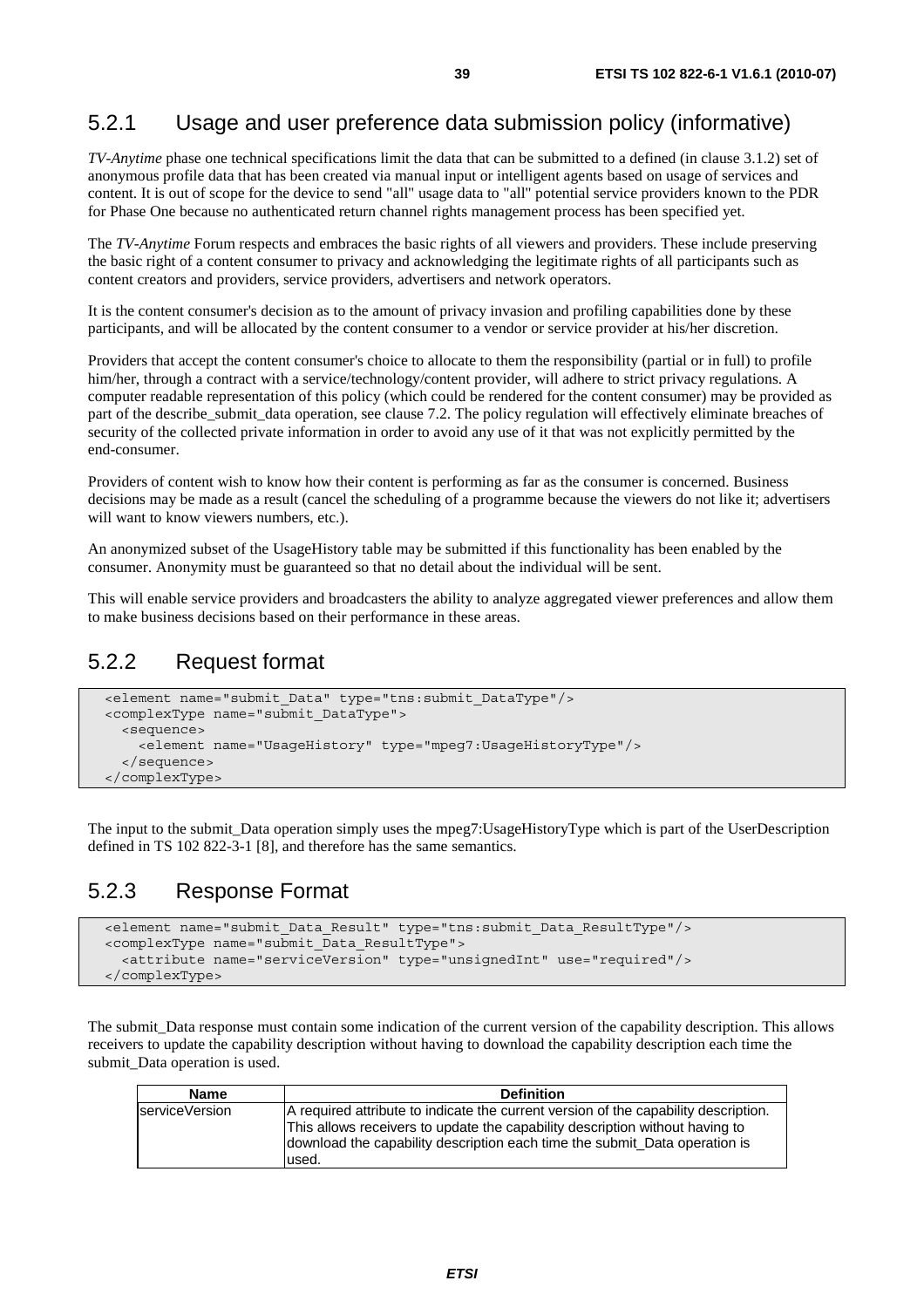### 5.3 upload\_Personal\_Data Operation

The upload\_Personal\_Data operation is similar to submit\_Data operation but it should be used in a secure and trusted environment.

The upload\_Personal\_Data is defined to submit any personal information as defined in the ExtendedUserDescriptionType of TS 102 822 3-3 [10].

However, the service provider and the user using this operation should be responsible of handling the private information as governed by proper legal authorities.

Please note that this operation requires secure and trusted connection to the service provider such as HTTPS/SSL.

#### 5.3.1 Request format

```
 <element name="upload_Personal_Data" type="tns:upload_Personal_DataType"/>
 <complexType name="upload_Personal_DataType"> 
  <sequence> 
     <element name="UserInformation" type="tva2:ExtendedUserDescriptionType" 
     maxOccurs="unbounded"/> 
   </sequence> 
 </complexType>
```
The input to the upload\_Personal\_Data operation simply uses the tva2:ExtendedUserDescriptionType which is defined in the Metadata Specification for Phase 2 scenarios defined in TS 102 822-1 [6], and therefore has the same semantics.

| <b>Name</b>            | <b>Definition</b>                                                                                                                                                                                                                                        |
|------------------------|----------------------------------------------------------------------------------------------------------------------------------------------------------------------------------------------------------------------------------------------------------|
| upload Personal Data   | It submits non-anonymous consumer profile data or user information<br>to service provider.                                                                                                                                                               |
| <b>UserInformation</b> | Any personal information defined by ExtendedUserDescriptionType<br>(any instances of ExtendedUserDescriptionType) can be included in<br>this element. The user can select part or all of the user information to<br>be uploaded to the service provider. |

### 5.3.2 Response format

<element name="upload\_Personal\_Data\_Result" type="tns:upload\_Personal\_Data\_ResultType"/> <complexType name="upload\_Personal\_Data\_ResultType"> <attribute name="serviceVersion" type="unsignedInt" use="required"/> <attribute name="status" use="required"> <simpleType> <restriction base="string"> <enumeration value="success"/> <enumeration value="failed"/> </restriction> </simpleType> </attribute> </complexType>

| <b>Name</b>            | <b>Definition</b>                                                                                                                                                                                                                                           |
|------------------------|-------------------------------------------------------------------------------------------------------------------------------------------------------------------------------------------------------------------------------------------------------------|
| <b>IserviceVersion</b> | A required attribute to indicate the current version of the capability description.<br>This allows receivers to update the capability description without having to<br>download the capability description each time the submit_Data operation is<br>lused. |
| <b>Istatus</b>         | A required attribute to indicate the status of processing the user request, either<br>success or failed.                                                                                                                                                    |

The upload\_Personal\_Data response must contain some indication of the current version of the capability description. This allows receivers to update the capability description without having to download the capability description each time the upload\_Personal\_Data operation is used.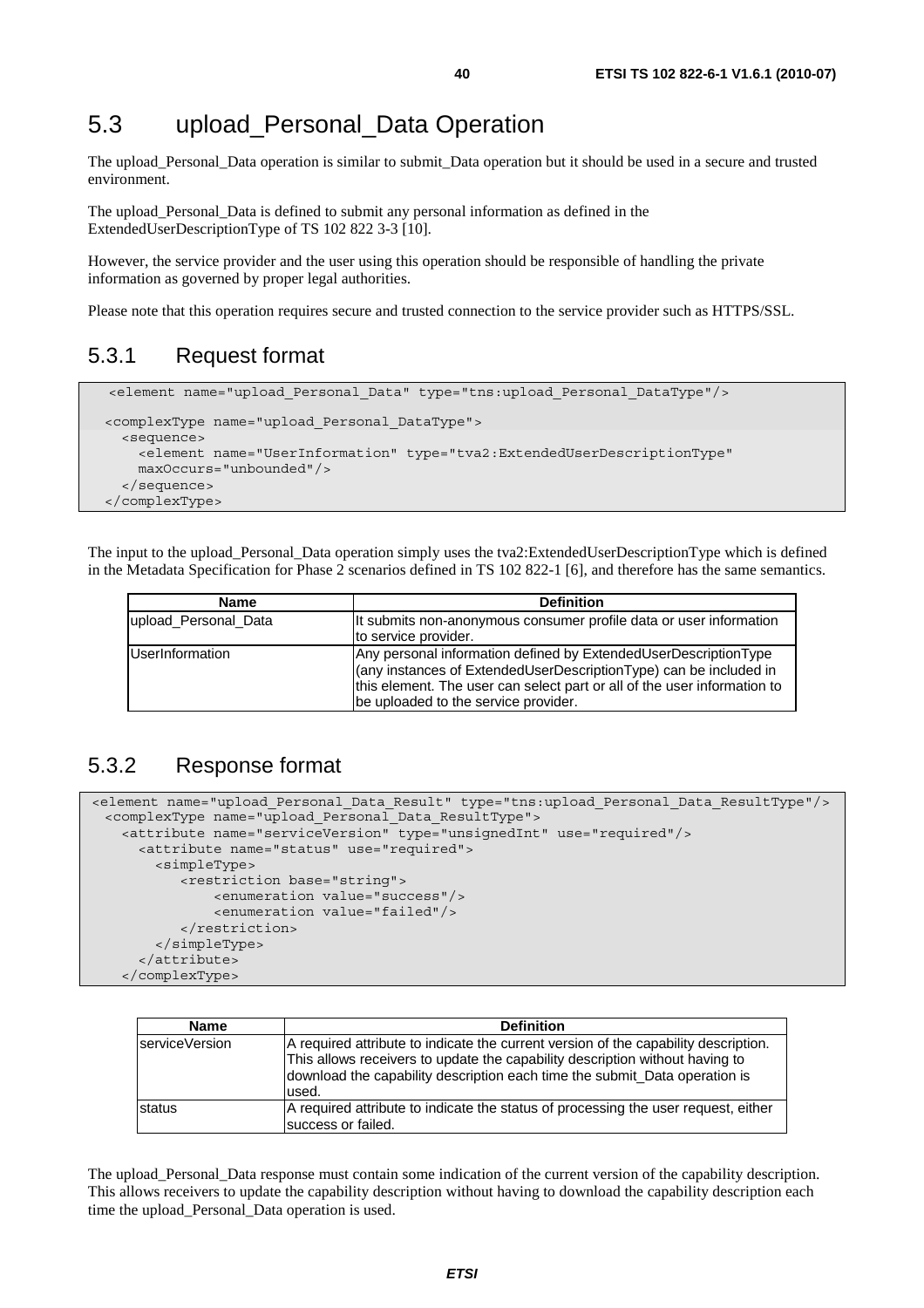The upload\_Personal\_Data response must also contain status of receiving personal data.

## 5.4 clear\_Personal\_Data operation

The clear\_Personal\_Data is an operation to remove user information submitted by upload\_Personal\_Data in the bi-direction networked environment. The clear\_Personal\_Data can be used to perform following functionalities which are:

- 1) Clearing submitted user information of a specified user submitted in a certain period of time.
- 2) Clearing selected tables from the submitted user information of a specified user submitted in a certain period of time.
- 3) Clearing all the information of selected tables from the submitted user information of a specified user.
- 4) Clearing all the submitted user information of a specified user.

Please note that this operation requires secure and trusted connection to the service provider such as HTTPS/SSL.

### 5.4.1 Request format

```
 <element name="clear_Personal_Data" type="tns:clear_Personal_DataType"/> 
 <complexType name="clear_Personal_DataType"> 
   <sequence> 
     <element name="TimeFrom" type="tva:TVATimeType" minOccurs="0"/> 
     <element name="TimeTo" type="tva:TVATimeType" minOccurs="0"/> 
     <element name="TargetTable" type="tns:PersonalInformationTableType" 
     maxOccurs="unbounded"/> 
  </sequence> 
 </complexType> 
 <simpleType name="PersonalInformationTableType"> 
  <restriction base="string"> 
     <enumeration value="All"/> 
     <enumeration value="UserInformationTable"/> 
     <enumeration value="UsageEnvironment"/> 
     <enumeration value="UsageHistory"/> 
     <enumeration value="UserPreference"/> 
     <enumeration value="BioGraphicInformation"/> 
     <enumeration value="AccessibilityInformation"/> 
     <enumeration value="TerminalInformationTable"/> 
     <enumeration value="NetworkInformationTable"/> 
     <enumeration value="NaturalEnvironmentInformationTable"/> 
 </restriction> 
 </simpleType>
```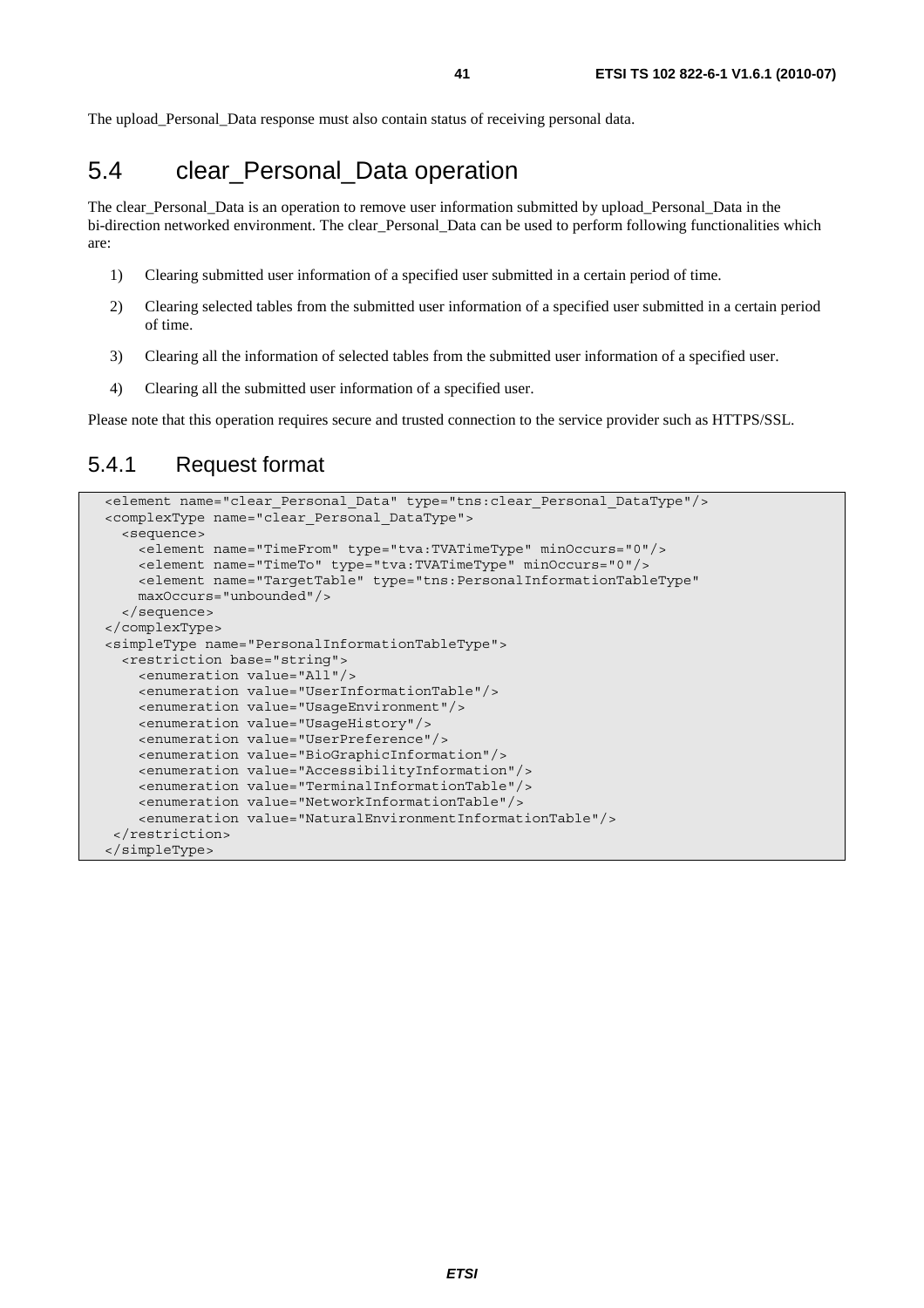| <b>Name</b>         | <b>Definition</b>                                                                                                                                                                                                                                                                                                                                                                                                                     |
|---------------------|---------------------------------------------------------------------------------------------------------------------------------------------------------------------------------------------------------------------------------------------------------------------------------------------------------------------------------------------------------------------------------------------------------------------------------------|
| clear Personal Data | Operation of requesting the server to remove the identified tables of<br>personal information. Requires secure or trusted connection to the<br>server.                                                                                                                                                                                                                                                                                |
| <b>TimeFrom</b>     | An optional parameter that specifies the time of submission of<br>personal information requested to be removed from the server. If<br>this parameter is specified, any information submitted before the<br>time specified is not to be removed. If this parameter is not specified<br>and the TimeTo parameter is specified, any information submitted<br>up to the time specified by Time To should be removed from the<br>server.   |
| TimeTo              | An optional parameter that specifies the time of submission of<br>personal information requested to be removed from the server. If<br>this parameter is specified, any information submitted after the time<br>specified is not to be removed. If this parameter is not specified and<br>the TimeFrom parameter is specified, any information submitted<br>after the time specified by TimeFrom should be removed from the<br>server. |
| TargetTable         | Identifies the table to be removed from the server. Any information<br>table defined within the ExtendedUserDescriptionType can be<br>selected.                                                                                                                                                                                                                                                                                       |

The input to the clear\_Personal\_Data operation uses elements to specify duration of time during which the personal information submitted is intended to be cleared, and the name of tables to be cleared. The tables which can be selected to be cleared are limited to the tables at the top level and second level of ExtendedUserDescriptionType for the simplicity of operation.

#### 5.4.2 Response format

```
 <element name="clear_Personal_Data_Result" type="tns:clear_Personal_Data_ResultType"/> 
 <complexType name="clear_Personal_Data_ResultType"> 
    <attribute name="serviceVersion" type="unsignedInt" use="required"/> 
    <attribute name="status" use="required"> 
       <simpleType> 
          <restriction base="string"> 
             <enumeration value="success"/> 
             <enumeration value="failed"/> 
             <enumeration value="no data"/> 
          </restriction> 
       </simpleType> 
    </attribute> 
 </complexType>
```

| <b>Name</b>    | <b>Definition</b>                                                                                                                                                                                                                                          |
|----------------|------------------------------------------------------------------------------------------------------------------------------------------------------------------------------------------------------------------------------------------------------------|
| serviceVersion | A required attribute to indicate the current version of the capability<br>description. This allows receivers to update the capability description<br>without having to download the capability description each time the<br>submit_Data operation is used. |
| status         | A required attribute to indicate the status of processing the user<br>request, either success, failed, or no data. No data means that there<br>is no information kept by the server which corresponds to the<br>clear Personal Data request.               |

The clear\_Personal\_Data response must contain some indication of the current version of the capability description. This allows receivers to update the capability description without having to download the capability description each time the clear\_Personal\_Data operation is used.

The clear\_Personal\_Data response must also contain status of receiving personal data.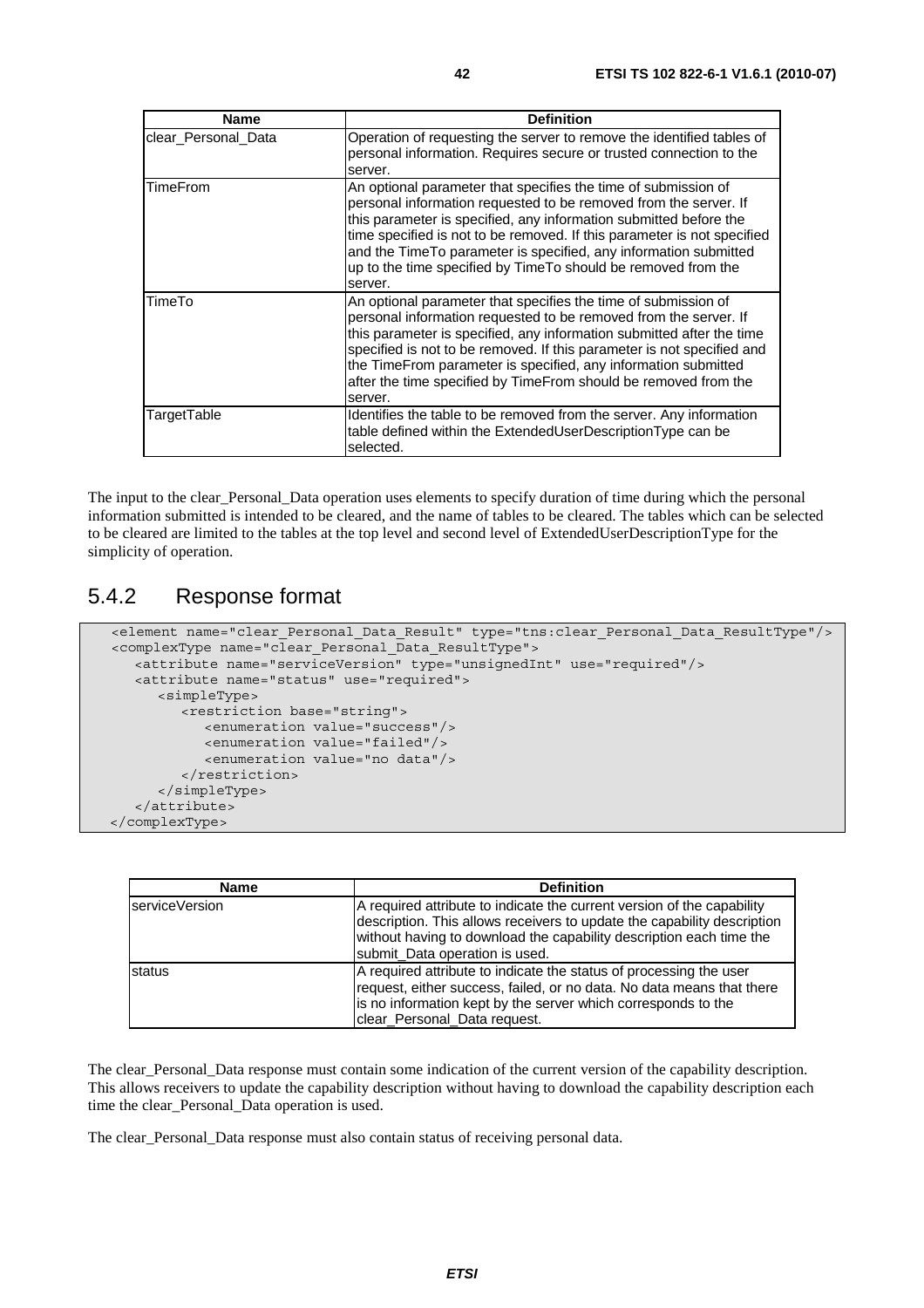# 6 Transport protocol

SOAP [5] and HTTP [3] are used for delivering *TV-Anytime* XML data over the IP networks, since this combination is very well suited to the point-to-point, request-response nature of the *TV-Anytime* operations. The exact usage of SOAP and HTTP is given in the next two clauses. Figure 5 provides a semantic representation of the network stack.



#### **Figure 5: The bi-directional network transport stack**

This architecture results in HTTP messages of the following form:

```
POST /tva/md-service HTTP/1.0 
Host: www.example.com 
Content-Type: text/xml; charset="utf-8" 
Content-Length: nnnn 
Accept-Encoding: deflate 
SOAPAction: "get_Data" 
<?xml version="1.0" encoding="UTF-8"?> 
<Envelope xmlns=" http://schemas.xmlsoap.org/soap/envelope/"> 
   <Body> 
     <get_Data xmlns="urn:tva:transport:2008" 
          xmlns:tvaf=" urn:tva:transport: fieldIDs:2010"> 
       <QueryConstraints type="OR"> 
           <Predicate fieldID="tvaf:CRID" 
                       fieldValue="crid://example.com/foo"/> 
           <Predicate fieldID="tvaf:CRID" 
                       fieldValue="crid://example.com/bar"/> 
       </QueryConstraints> 
       <RequestedTables> 
         <Table type="ContentReferencingTable"/> 
       </RequestedTables> 
     </get_Data> 
   </Body> 
</Envelope>
```
#### **Example of HTTP request**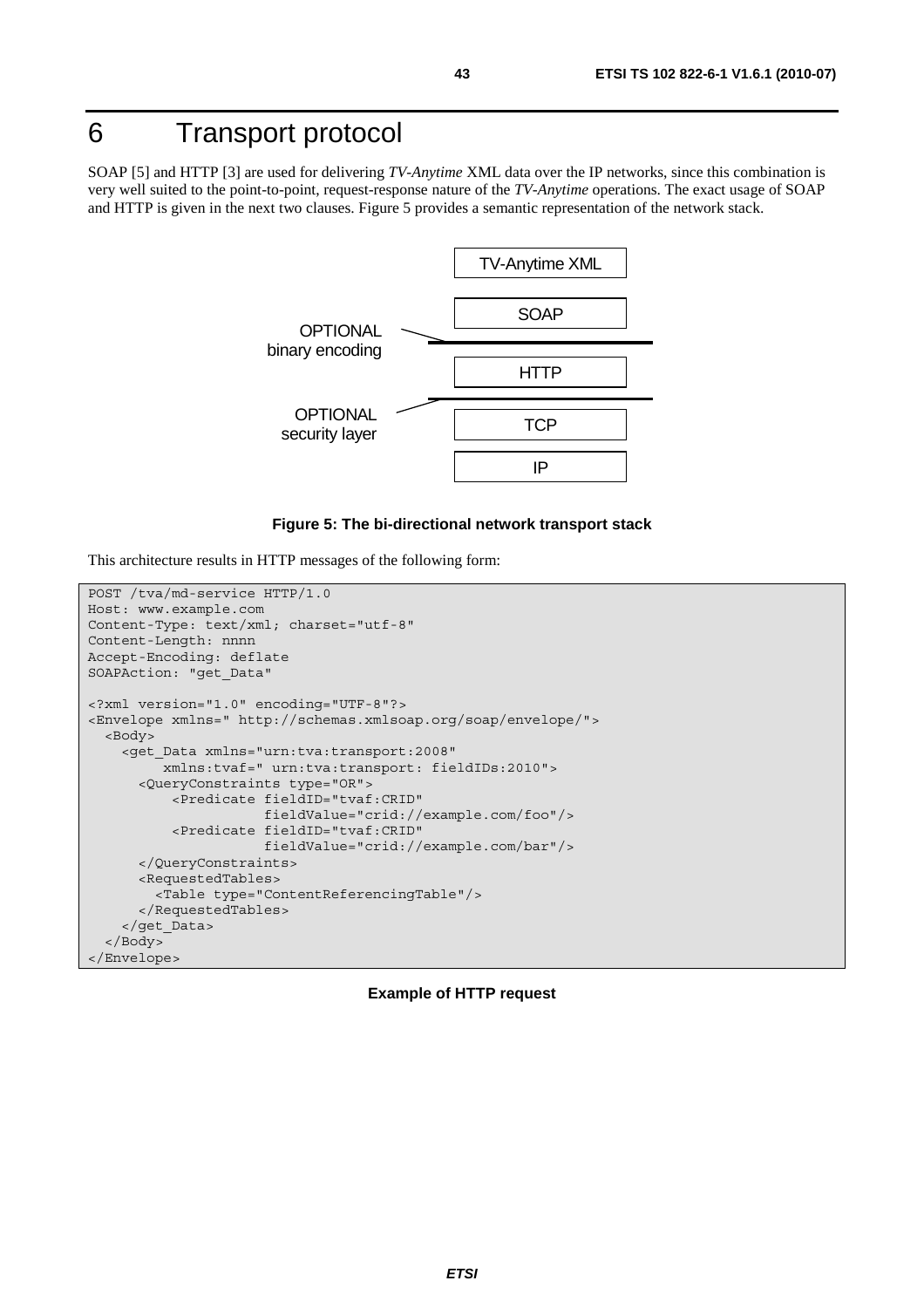```
HTTP/1.1 200 OK 
Content-Type: text/xml; charset="utf-8" 
Content-Length: nnnn 
Content-Encoding: deflate 
<?xml version="1.0" encoding="UTF-8"?> 
<Envelope xmlns="http://www.w3.org/2002/06/soap-envelope"> 
   <Body> 
     <get_Data_Result xmlns=" http://schemas.xmlsoap.org/soap/envelope/"> 
       <ContentReferencingTable version="1" 
            xmlns="urn:tva:ContentReferencing:2008"> 
         <!-- ... etc. --> 
       </ContentReferencingTable> 
     </get_Data_Result> 
   </Body> 
</Envelope>
```
#### **Example of HTTP response**

### 6.1 SOAP

The following usage of SOAP is mandated:

- *TV-Anytime* metadata services will provide an HTTP binding, and may support other transport bindings where appropriate.
- SOAP supports different messaging styles, but is most commonly used for Remote Procedure Calls. *TV-Anytime* does not use remote procedure call messaging style, since this implies that every parameter must be included in a procedure call, which is not appropriate for *TV-Anytime* operations that have several optional parameter types. However, the remote procedure call convention of naming the root element in the SOAP body according to the name of the operation is followed.
- SOAP encoding is not used in the request or the response (i.e. the element in the root of the SOAP body will belong to the *TV-Anytime* transport types namespace, urn:tva:transport:2005-03). Servers will reject any request that arrives with a SOAP encoding attribute with the appropriate SOAP Fault.
- The SOAP Actor feature is not supported and servers will reject any request that arrives with a SOAP Actor attribute in the SOAP Header with the appropriate SOAP Fault.
- The following clause defines application specific fault conditions to be used in the SOAP Fault element.

This usage of SOAP is more formally defined using the WSDL interface definition that can be found in annex A.

### 6.2 Error Codes

The first line of error reporting is governed by the SOAP specification [5]. SOAP fault reporting and fault codes will be returned for most invalid requests or any request where the intent of the caller cannot be determined.

In a manner consistent with the SOAP processing rules, HTTP status codes will be used for communicating status information in HTTP. As is the case for SOAP, success reporting will use a 200-status code to indicate that the client's request including the SOAP component was successfully processed.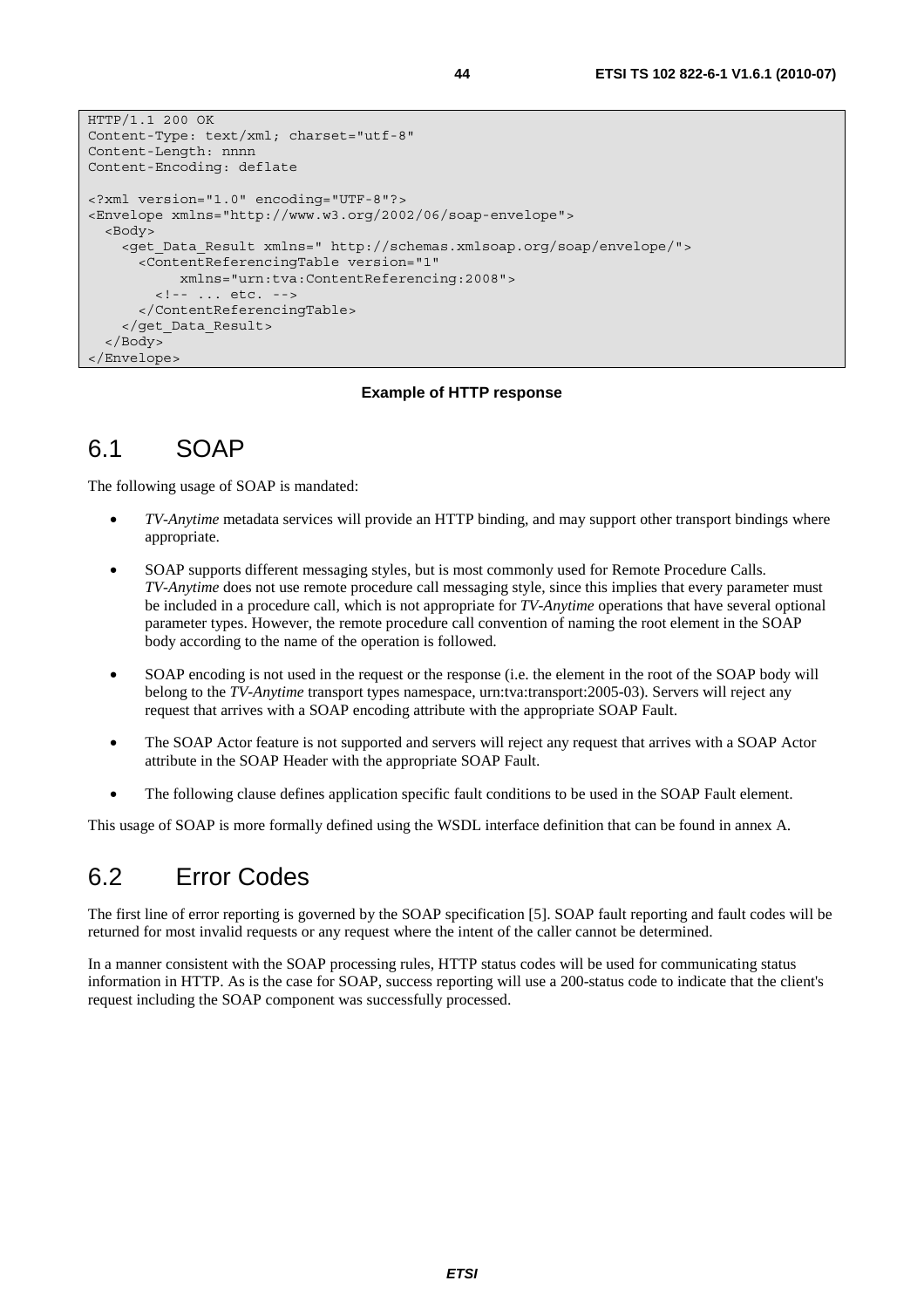The ErrorReport element is defined to allow servers to report application-level errors that are specific to *TV-Anytime* metadata services. In accordance with the SOAP specification, if the content of the SOAP message's Body cannot be processed successfully, the SOAP fault must contain a detail element (which in turn contains an ErrorReport). Note that the inability to process a well-formed Body element is also termed an application-level error, since the error cannot be detected by the SOAP processor and instead relies on application-level knowledge. The error report contains error information that includes descriptions and a code that can be used to determine the cause of the error. Errors that arise due to problems with in the HTTP layer or SOAP layer (e.g. the SOAP message does not conform to the SOAP specification) should be reported using the error mechanisms provided by those layers and must not be reported inside a SOAP fault's Detail element.

*TV-Anytime* application-level errors should be conveyed using standard HTTP status codes, where a 500-level code indicates a server-induced error. In such cases, the metadata service must issue an HTTP 500 Internal Server Error response and return an ErrorReport inside a SOAP fault report.

Any errors detected in the request will invalidate the entire request, and cause an ErrorReport to be generated within a SOAP fault as described below. A server may report multiple errors, although there is no requirement for the metadata service to continue processing the request after detecting the first error. In accordance with the SOAP specification, additional application response elements should not be included in the Body of the SOAP request. In other words, it is not possible for the server to indicate an error condition and also make a best-effort at providing a response.

The ErrorReport element takes the following form:

```
 <simpleType name="errorCodeType"> 
   <restriction base="string"> 
     <enumeration value="FatalError"/> 
     <enumeration value="InvalidRequest"/> 
     <enumeration value="Unsupported"/> 
     <enumeration value="UnrecognizedVersion"/> 
     <enumeration value="UnspecifiedError"/> 
     <enumeration value="UnsupportedQueryField"/> 
     <enumeration value="UnsupportedSortField"/> 
     <enumeration value="InvalidFieldID"/> 
     <enumeration value="InvalidFieldValue"/> 
   </restriction> 
 </simpleType> 
 <complexType name="ErrorType"> 
   <sequence> 
     <element name="Reason" type="mpeg7:TextualType" minOccurs="0" 
     maxOccurs="unbounded"/> 
   </sequence> 
   <attribute name="errorCode" use="required" type="tns:errorCodeType"/> 
   <attribute name="fields" type="tns:fieldIDListType"/> 
</complexType> 
 <complexType name="ErrorReportType"> 
   <sequence> 
     <element name="Error" type="tns:ErrorType" maxOccurs="unbounded"/> 
   </sequence> 
 </complexType> 
 <element name="ErrorReport" type="tns:ErrorReportType"/>
```

| <b>Name</b>      | <b>Definition</b>                                                           |  |
|------------------|-----------------------------------------------------------------------------|--|
| errorCodeType    | A set or error codes indicating reason for failure. The                     |  |
|                  | legitimate values for this string are listed in clauses 6.2.1 and<br>6.2.2. |  |
| ErrorType        | A complex type used to express reason for failure.                          |  |
| Reason           | An optional human meaningful description of the error.                      |  |
| <b>errorCode</b> | A required string that precisely defines the nature of the error.           |  |
| fields           | An optional attribute that lists the fieldID values related to this         |  |
|                  | error.                                                                      |  |
| ErrorReportType  | A complex type to denote the application level errors that have             |  |
|                  | occurred as a result of invoking a metadata service.                        |  |
| Error            | Describes a single application-level error.                                 |  |
| ErrorReport      | Lists the application level errors that have occurred as a result           |  |
|                  | of invoking a metadata service.                                             |  |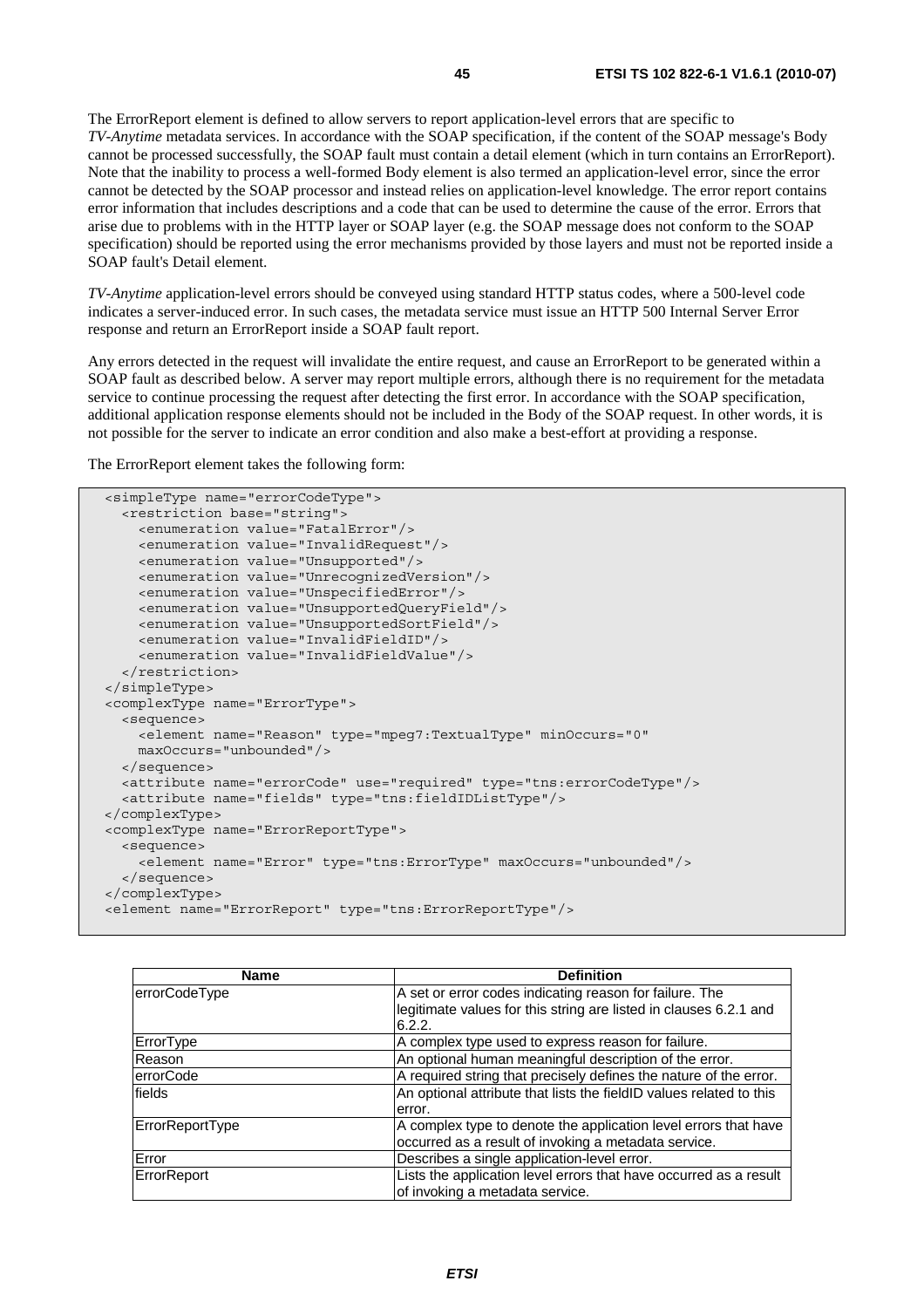### 6.2.1 General error conditions

The following error codes may be returned by invoking any of the operations defined in the present document. The field attribute is not relevant to these errors, and so shall not be present for the following error conditions:

- **FatalError:** Signifies that a serious technical error has occurred whilst processing the request.
- **InvalidRequest:** The query is well-formed but not valid according to the Schema defined by the present document.
- **Unsupported:** Signifies that the metadata service does not support an optional feature that is required in order to correctly process the request. A possible reason for this error is that the client has assumed a functionality that is at odds with the functionality described in the capability description.
- **UnrecognizedVersion:** Signifies that the namespace of the child element inside Body element of the request (e.g. the urn:tva:transport:2005-03 namespace) is unsupported by this metadata service.
- **UnspecifiedError:** Signifies any other error.

Error conditions are not mutually exclusive and some are special cases of others (e.g. some of the get\_Data error conditions below are special cases of the Unsupported error). A metadata service should provide the most specific error code that is appropriate to the error.

Clause 6.2.2 defines error codes that are specific to the get\_Data operation. No specialized error conditions are defined for the submit\_Data, describe\_get\_Data, and describe\_submit\_Data operations.

### 6.2.2 get\_Data operation error conditions

When any of the following errors are returned, the operation shall return a field attribute listing the field identifiers that caused the error to occur.

- **UnsupportedQueryField:** A query contains a fieldID value that is no supported by the metadata service. When this error is returned, the operation shall return a field attribute listing the unsupported fields.
- **UnsupportedSortField:** A sort is requested using a field for which sorting is not supported by the metadata service.
- **InvalidFieldID:** A fieldID in any type of predicate or sortCriteria element contained a field identifier that is neither in the *TV-Anytime* defined field identifier list, nor in the field identifier list given by the service capability description of this operation.
- **InvalidFieldValue:** The fieldValue in a BinaryPredicateBagType element contains a string that is not appropriate to the fieldID in that predicate. This might be because the field being queried is an enumerated type or because the field has syntactic restrictions (e.g. the tvaf:CRID field).

If a query requests a ContentReferencingTable and contains one or more CRID fields in the query, the metadata service should be careful to behave correctly when it is unable to provide location resolution data for the CRID(s). In particular, if the CRID is syntactically correct but no content referencing information is available a Result element should be returned for the CRID with the status flag set appropriately. No error condition should be raised. In general, it is not an error condition if a metadata service is simply unable to provide appropriate metadata in response to a query.

```
HTTP/1.1 200 OK 
Content-Type: text/xml; charset="utf-8" 
Content-Length: nnnn 
Content-Encoding: deflate 
<?xml version="1.0" encoding="UTF-8"?> 
<Envelope xmlns="http://www.w3.org/2002/06/soap-envelope"> 
   <Body> 
     <Fault> 
       <faultcode>Client</faultcode> 
       <detail> 
         <ErrorReport xmlns="urn:tva:transport:2007" 
           xmlns:tvaf="urn:tva:transport:fieldIDs:2007">
```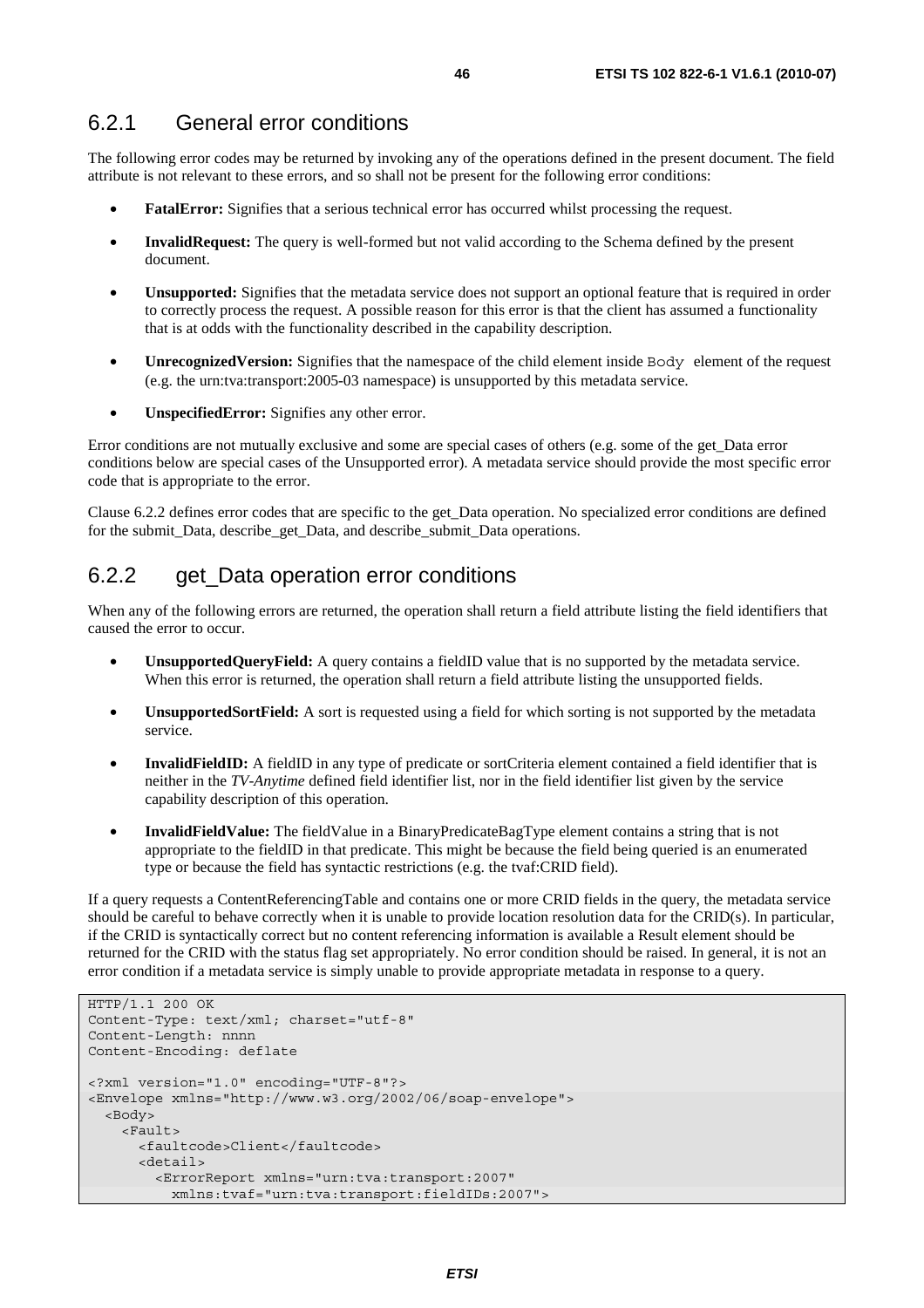```
 <Error errorCode="UnsupportedQueryField" fields="tvaf:Title"> 
              <Reason xml:lang="en"> 
                      Searching on Title field is unsupported</Reason> 
          \epsilon/Errors
         </ErrorReport> 
       </detail> 
     </Fault> 
  </Body> 
</Envelope>
```
#### **Example of response indicating an error**

## 6.3 HTTP

- The HTTP server and client must fully support HTTP/1.0 [3].
- The client must always send the HTTP/1.1 defined Host header (which is defined in clause 14.23 of HTTP/1.1 [4]).
- The HTTP client and server negotiate a suitable compression using the Accept-Encoding header. Therefore, both the client and server must support the Accept-Encoding header (which is defined in clause D.2.3 of HTTP/1.0 [3], but is not required by that specification).
- Clients must be prepared to follow HTTP redirects (according to clause 9.3 of HTTP/1.0 [3]) to allow server fall-over and load-balancing. Note that contrary to HTTP/1.0, redirections should be followed automatically, without user intervention, even though the POST method is being used.
- The SOAPAction HTTP header field should be set to the name of the operation being called.

## 6.4 Encapsulation of metadata

#### 6.4.1 Request and response data

In all cases, the request and response data form a single, valid XML instance document. In general, these instance documents are self-describing and need no further encapsulation. However, the metadata encapsulation for the get\_Data operation is defined in more detail.

### 6.4.2 Encapsulation of get\_Data response

The content of the SOAP envelope is a TVAMain element and/or ContentReferencingTable, as specified in clause 5.1.2. These XML instance documents effectively provide an encapsulation format for the fragments they contain. The context path of each fragment is implicit from the fragment's location in the instance document. The fragmentVersion and fragmentId identifiers may appear at the fragment level (as defined in TS 102 822-3-1 [8]).

Each get\_Data operation can be considered to provide a single metadata description (the term "metadata description" is defined in TS 102 822-3-2 [9]), from which each query selects a metadata subset. Thus, the content of the TVAMain fragment (see clause 4.3.1.1 of TS 102 822-3-2 [9]) is fixed at a given moment in time. The version attribute of the TVAMain fragment applies only to the fragment itself and not to its child fragments. Consequently, although this fragment is sent with every response, a client only needs to update its cache of the fragment (if any) when the TVAMain element's version attribute increases.

## 6.5 Encoding of metadata

Servers must support UTF-8 textual encoding for all requests and responses, and may support other encodings, in which case the encoding must be indicated in the XML header according to clause 4.3.3 of the XML specification [1]. If an encoding is so indicated it must be consistent with the encoding indicated in the HTTP/1.0 [3] Content-Type header (e.g. see figure 5).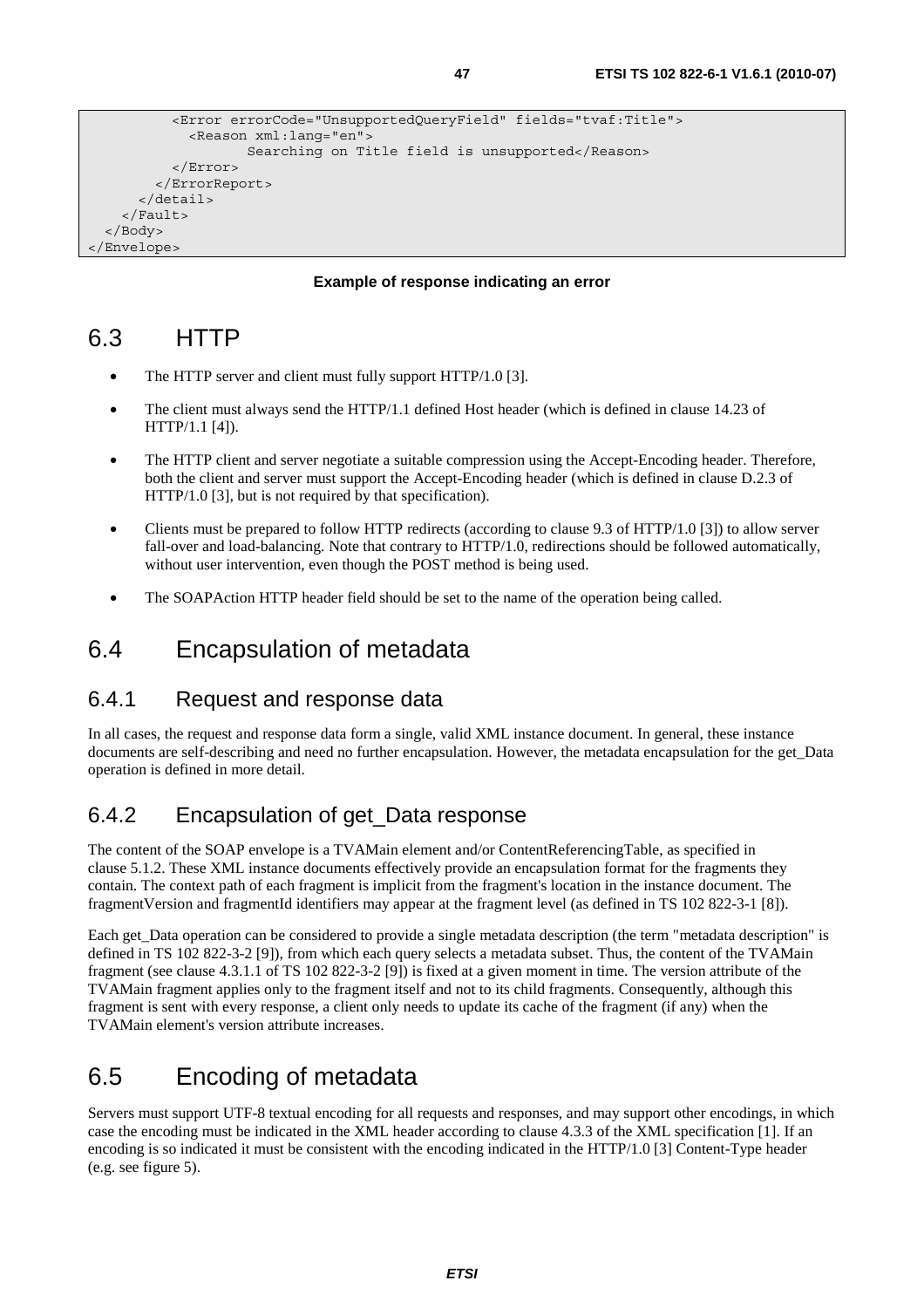For efficiency reasons, HTTP clients and servers should support at least one well-known compression format. Clients should indicate the compression formats they understand using the Accept-Encoding HTTP header. The HTTP server should use the most efficient encoding that is understood by both the client and server, and indicate this in the HTTP response using the Content-Encoding header. It is recommended that both *TV-Anytime* HTTP clients and servers support the use of the deflate Content-Encoding type (as defined in clause 3.5 of HTTP/1.1 [4]).

Other compression formats may be supported, including the use of BiM specified in annex E. In all cases, the use of transport layer compression must be transparent to the SOAP processor and higher layers.

## 6.6 Metadata service security

The *TV-Anytime* phase 1 set of specifications offers clients guaranteed integrity of the metadata delivery from an authenticated server. This technology is described in TS 102 822-7 [17]. A metadata server that supports the TS 102 822-7 [17] specification for integrity checking shall be capable of communicating with clients that implement TS 102 822-7 [17] and with clients that do not. If TS 102 822-7 [17] is used and the server wishes to identify the source of the request, it should do so using HTTP Basic Authentication (negotiated according to HTTP/1.0 [3]). Any additional security services are not mandated or prevented by the present document and fall outside its scope.

# 7 Metadata service capability descriptions

For each *TV-Anytime* get Data or submit Data operation that is provided, there is a corresponding operation, describe\_get\_Data or describe\_submit\_Data. These two operations (an operation, *X*, and its corresponding *describe*\_*X* operation) together form a port (see annex A). Since a port always has a single binding and endpoint, the URL of the operation, *X*, and its corresponding *describe\_X* operation must be the same. A describe operation is responsible for returning a capability description for the corresponding operation of the same port. A describe operation has no input parameters.

## 7.1 describe\_get\_Data

The get\_Data capability description provides the following type of information about the operation:

- Human-readable descriptive information about the operation.
- The types of metadata tables available.
- If metadata field selection is available, the field IDs available for each table.
- If content referencing information is available, the Resolving Authority Records for that get\_Data operation.
- If programme metadata is available, the CRID authorities known by the server for that type of metadata.
- If scheduling information is available, the content delivery services know by that server.
- If metadata queries are possible, the query fields that are allowed for each table.
- If sorting is possible, the sort fields that are supported for each table and the type of collation on which the sort is based.
- The ability of the operation to deliver update and invalidation information.
- The ability of personalized service (ability to provide personalized query results).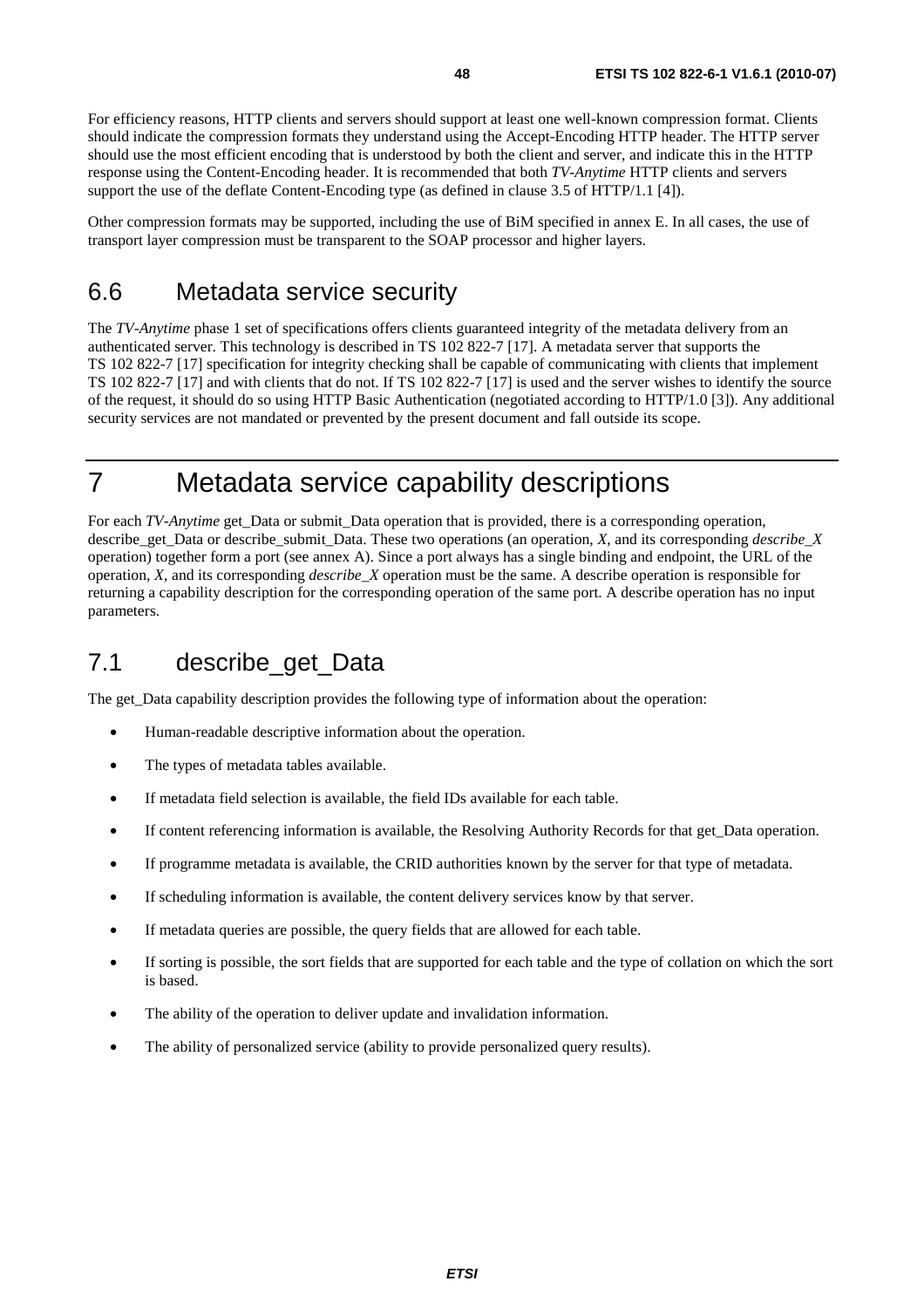The format of the capability description is as follows:

```
 <complexType name="describe_get_Data_ResultType"> 
   <sequence> 
    <element name="Name" type="string" minOccurs="0"/> 
     <element name="Description" type="mpeg7:TextualType" minOccurs="0" 
    maxOccurs="unbounded"/> 
    <element name="CollationURI" type="anyURI" minOccurs="0"/> 
     <element name="ExtendedFieldList" type="tns:FieldIDDefinitionListType" 
    minOccurs="0"> 
       <key name="UniqueExtendedFields"> 
         <selector xpath="tns:FieldIDDefinition"/> 
         <field xpath="@fieldID"/> 
       </key> 
     </element> 
     <element name="AuthorityList" type="tns:AuthorityListType" 
    minOccurs="0"/> 
    <element name="AvailableTables" type="tns:AvailableTableListType"/> 
    <element name="RequestedFieldsCapability" type="boolean" minOccurs="0"/> 
    <element name="PersonalInformationHandling" 
     type="tns:PersonalInformationHandlingType" 
      minOccurs="0"/> 
     <element name="UpdateCapability" type="tns:updateCapabilityType" 
     minOccurs="0"/> 
   </sequence> 
   <attribute name="serviceVersion" type="unsignedInt" use="required"/> 
</complexType> 
 <element name="describe_get_Data_Result" 
 type="tns:describe_get_Data_ResultType"/>
```

| <b>Name</b>       | <b>Definition</b>                                                                                                                                                                                                                                                                                                                                                                                                                                                                                                                            |
|-------------------|----------------------------------------------------------------------------------------------------------------------------------------------------------------------------------------------------------------------------------------------------------------------------------------------------------------------------------------------------------------------------------------------------------------------------------------------------------------------------------------------------------------------------------------------|
| serviceVersion    | A required parameter that must equal the version number<br>returned as part of the corresponding operation's result.<br>The intention of this number is to make the client aware<br>when an operation has been upgraded (e.g. can be<br>searched on new channels or for new resolution<br>authorities) and to refresh the cached capability<br>description information (if any).                                                                                                                                                             |
| Name              | Optional name of the metadata service, suitable for<br>display to a user.                                                                                                                                                                                                                                                                                                                                                                                                                                                                    |
| Description       | Optional textual description of the metadata service,<br>suitable for display to a user. This allows an application<br>exploiting the metadata service to indicate to the user<br>information about the metadata service that she is using<br>(e.g. "Specialists in movie information and reviews").                                                                                                                                                                                                                                         |
| CollationURI      | Optional URI that indicates the name of the collation that<br>sorts are based on. If no sorting is supported this field is<br>meaningless and should be omitted. If sorting is<br>supported and this field is not present then sorting must<br>be based on the Default Unicode Collation Element Table.<br>The present document does not define the form of the<br>URI, or any means of specifying or obtaining a collation.<br>Regional bodies may define suitable URIs and their<br>associated collations, as appropriate to their locale. |
| ExtendedFieldList | Provides a list of fieldID values and their associated field<br>using the FieldIDDefinitionListType. Used for fields that<br>the server wishes to support but are not allocated a<br>fieldID by the TV-Anytime Forum (see clause 5.1.1.1.1).                                                                                                                                                                                                                                                                                                 |
| AuthorityList     | An optional list of authorities for which this operation can<br>provide metadata for all the table types it is capable of<br>delivering. See also clause 7.1.1.                                                                                                                                                                                                                                                                                                                                                                              |
| AvailableTables   | A required description of the types of data tables that can<br>be returned by this get_Data response. At least one Table<br>entry must be present. For each table, the fields that can<br>be queried on and sorted on are specified. Depending on<br>the type of table, other descriptive information is<br>sometimes included.                                                                                                                                                                                                              |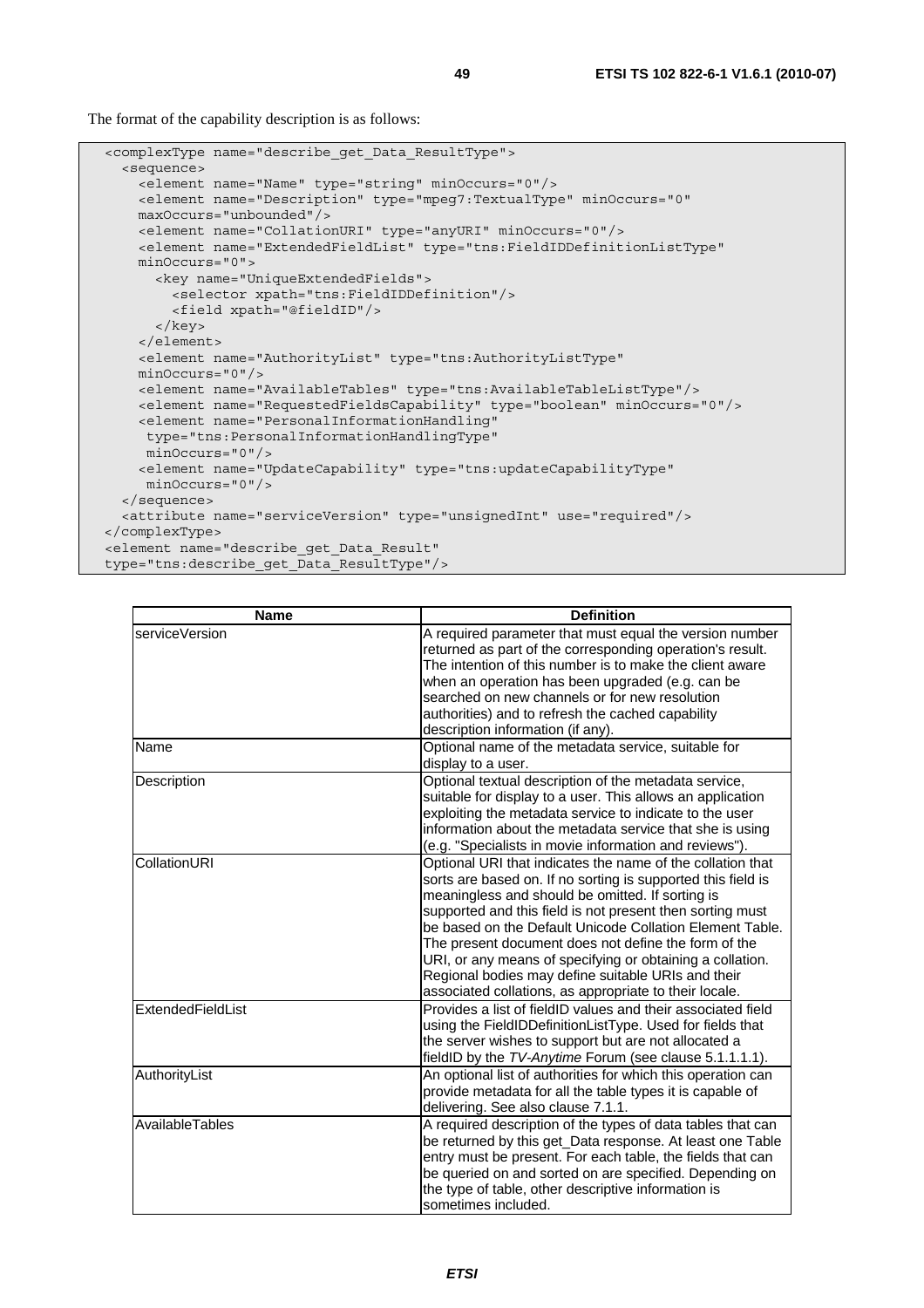| <b>Name</b>                      | <b>Definition</b>                                                                                                                                                                                                                                                                                                   |
|----------------------------------|---------------------------------------------------------------------------------------------------------------------------------------------------------------------------------------------------------------------------------------------------------------------------------------------------------------------|
| <b>RequestedFieldsCapability</b> | An optional parameter to indicate the server's capability to<br>customize the content of the requested tables to include<br>only the fields specified in the client request in addition to<br>the mandatory elements and attributes of these tables. If<br>this element is not present it is assumed to be "false". |
| PersonalInformationHandling      | An optional parameter to indicate the server's capability to<br>make use of personal information tables if they are made<br>available to it.                                                                                                                                                                        |
| <b>UpdateCapability</b>          | An optional update capability description to indicate the<br>server's capability of update capability as defined in<br>clause 5.1.2.4. When this element does not exist, the<br>server does not support either versioned update or the<br>invalid fragment notification. See clause 7.1.4 for more<br>details.      |

```
 <complexType name="PersonalInformationHandlingType"> 
    <sequence> 
       <element name="PersonalInformationSource" 
       type="tns:PersonalInformationSourceType" maxOccurs="unbounded"/> 
      <element name="PersonalInformationTable" type="tns:PersonalInformationTableType"
       maxOccurs="unbounded"/> 
    </sequence> 
  </complexType> 
  <simpleType name="PersonalInformationSourceType"> 
    <restriction base="string"> 
 <enumeration value="embedded"/> 
 <enumeration value="byUpload"/> 
        <enumeration value="byResource"/> 
    </restriction> 
  </simpleType>
```

| Name                          | <b>Definition</b>                                                                                                                                                                                                                                                                          |  |
|-------------------------------|--------------------------------------------------------------------------------------------------------------------------------------------------------------------------------------------------------------------------------------------------------------------------------------------|--|
| PersonalInformationSource     | This mandatory element is used by the server to indicate<br>how personal information can be provided: in the request<br>itself (value "embedded"), by upload_Personal_Data<br>operation (value "byUpload") or by user profile access<br>(value "byResource"). Several values are possible. |  |
| PersonalInformationTable      | This MANDATORY element indicates a personal<br>information table which can be handled by the server.                                                                                                                                                                                       |  |
| PersonalInformationSourceType | A simple type to define the different possibilities for<br>personal information provision by the client.                                                                                                                                                                                   |  |

For examples of get\_Data capability descriptions see annex D.

### 7.1.1 Use of the AuthorityList element

```
 <complexType name="AuthorityListType"> 
   <sequence> 
     <element name="Authority" type="string" maxOccurs="unbounded"/> 
   </sequence> 
 </complexType>
```

| Name              | <b>Definition</b>                                                                                 |
|-------------------|---------------------------------------------------------------------------------------------------|
| AuthorityListType | A definition of a list of one or more Authority elements.                                         |
| Authority         | Specifies a single authority for whose CRIDs the<br>operation is able to provide TV-Anytime data. |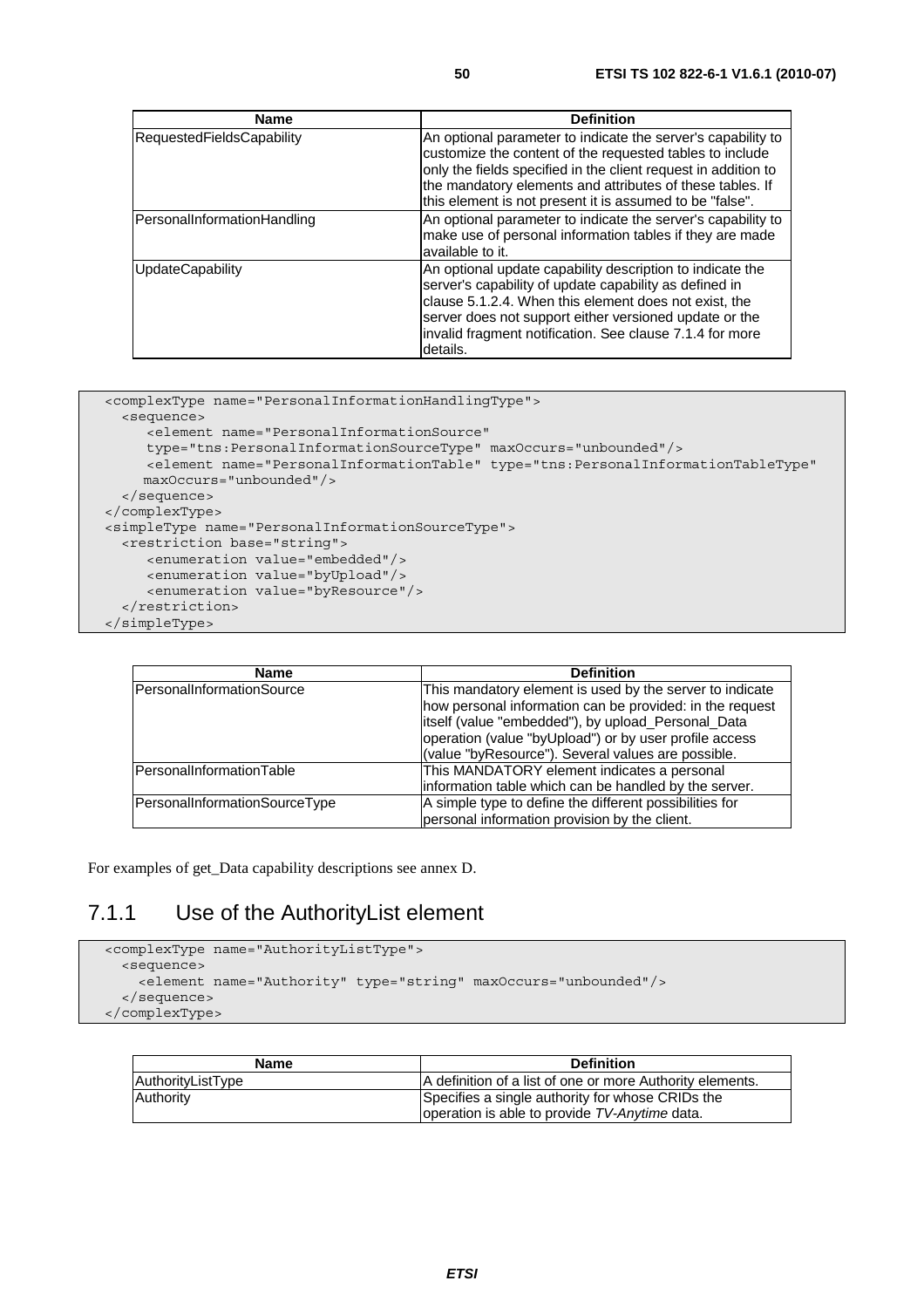The AuthorityList element can be instantiated in two locations:

- As one of the elements at the top level of the capability description. In this case, the server is able to provide data on the listed authorities for all of the data table types that are listed in the AvailableTables element. If the capability description indicates that a ContentReferencingTable can be returned, then there should be a ResolvingAuthorityRecord for each of the authorities listed in the top level AuthorityList. This element allows a server to specify its list of supported authorities, without the need to repeat this information for every table that it supports.
- As one of the children elements of a table listed in the AvailableTables element. In this case, the server is able to provide data of the type indicated by the Table elements xml schema declared type attribute for this authority.
- NOTE: The capability description indicating that a certain type of metadata is available for a certain authority does not necessarily mean that the server will be able to provide that metadata for any particular CRID.

### 7.1.2 AvailableTables information

This element describes which table types the get Data operation is capable of returning. Depending upon the table type, each entry in the list (a table element) can contain a different child element. These child elements contain descriptive information that is relevant to that table type.

```
 <complexType name="AvailableTableListType"> 
     <sequence> 
       <element name="Table" type="tns:AvailableTableBase" 
                 maxOccurs="unbounded"/> 
     </sequence> 
   </complexType> 
   <complexType name="AvailableTableBase" abstract="true"> 
     <sequence> 
       <element name="AuthorityList" type="tns:AuthorityListType" 
       minOccurs="0"/> 
       <element name="AvailableFields" type="tns:FieldListType" 
       minOccurs="0"/> 
     </sequence> 
     <attribute name="canSort" type="tns:fieldIDListType"/> 
     <attribute name="canQuery" type="tns:fieldIDListType"/> 
   </complexType> 
   <complexType name="ContentReferencingTable"> 
     <complexContent> 
       <extension base="tns:AvailableTableBase"> 
         <sequence> 
           <element ref="rar:ResolvingAuthorityRecordTable"/> 
         </sequence> 
       </extension> 
     </complexContent> 
   </complexType> 
<complexType name="ClassificationSchemeTable"> 
     <complexContent> 
       <extension base="tns:AvailableTableBase"/> 
     </complexContent> 
</complexType> 
   <complexType name="ProgramInformationTable"> 
     <complexContent> 
       <extension base="tns:AvailableTableBase"/> 
     </complexContent> 
   </complexType> 
   <complexType name="GroupInformationTable"> 
     <complexContent> 
       <extension base="tns:AvailableTableBase"/> 
     </complexContent> 
   </complexType> 
   <complexType name="ProgramLocationTable"> 
     <complexContent> 
       <extension base="tns:AvailableTableBase"> 
         <sequence> 
           <element name="AvailableLocations">
```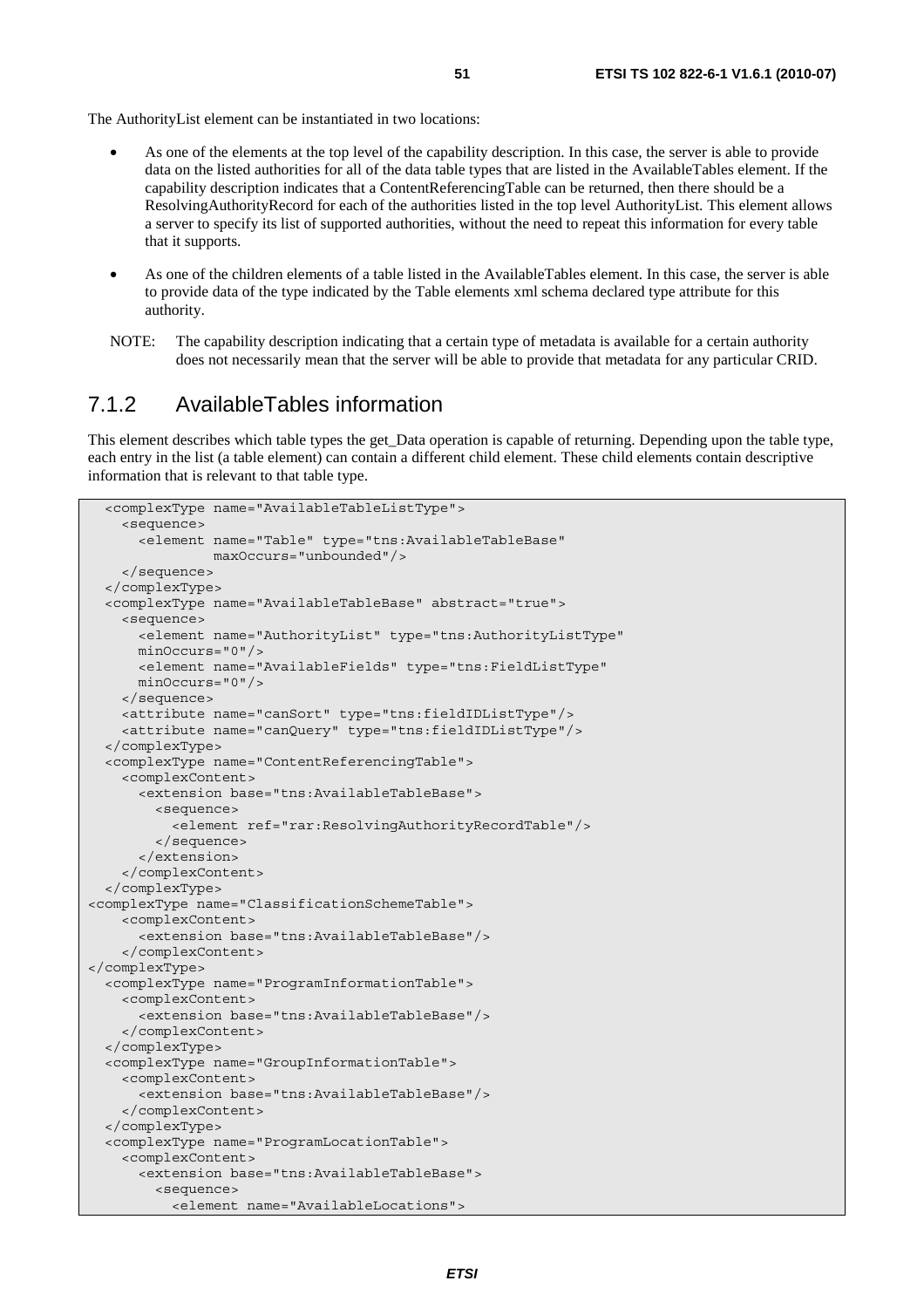| <complextype></complextype>                                             |  |
|-------------------------------------------------------------------------|--|
| <sequence></sequence>                                                   |  |
| <element minoccurs="0" name="Availability" type="duration"></element>   |  |
| <element <="" name="ServiceURL" td="" type="anyURI"><td></td></element> |  |
| maxOccurs="unbounded"/>                                                 |  |
|                                                                         |  |
|                                                                         |  |
| $\langle$ element>                                                      |  |
|                                                                         |  |
|                                                                         |  |
|                                                                         |  |
|                                                                         |  |
| <complextype name="ProgramReviewTable"></complextype>                   |  |
| <complexcontent></complexcontent>                                       |  |
| <extension base="tns:AvailableTableBase"></extension>                   |  |
|                                                                         |  |
|                                                                         |  |
| <complextype name="SegmentInformationTable"></complextype>              |  |
| <complexcontent></complexcontent>                                       |  |
| <extension base="tns:AvailableTableBase"></extension>                   |  |
|                                                                         |  |
|                                                                         |  |
| <complextype name="ServiceInformationTable"></complextype>              |  |
| <complexcontent></complexcontent>                                       |  |
| <extension base="tns:AvailableTableBase"></extension>                   |  |
|                                                                         |  |
|                                                                         |  |
| <complextype name="CreditInformationTable"></complextype>               |  |
| <complexcontent></complexcontent>                                       |  |
| <extension base="tns:AvailableTableBase"></extension>                   |  |
|                                                                         |  |
|                                                                         |  |
| <complextype name="PackageTable"></complextype>                         |  |
| <complexcontent></complexcontent>                                       |  |
| <extension base="tns:AvailableTableBase"></extension>                   |  |
|                                                                         |  |
|                                                                         |  |
| <complextype name="InterstitialCampaignTable"></complextype>            |  |
| <complexcontent></complexcontent>                                       |  |
| <extension base="tns:AvailableTableBase"></extension>                   |  |
|                                                                         |  |
|                                                                         |  |
| <complextype name="RMPITable"></complextype>                            |  |
| <complexcontent></complexcontent>                                       |  |
| <extension base="tns:AvailableTableBase"></extension>                   |  |
|                                                                         |  |
|                                                                         |  |
| <complextype name="CouponTable"></complextype>                          |  |
| <complexcontent></complexcontent>                                       |  |
| <extension base="tns:AvailableTableBase"></extension>                   |  |
|                                                                         |  |
|                                                                         |  |
| <complextype name="TargetingInformationTable"></complextype>            |  |
| <complexcontent></complexcontent>                                       |  |
| <extension base="tns:AvailableTableBase"></extension>                   |  |
|                                                                         |  |
|                                                                         |  |
| <complextype name="InterstitialTargetingTable"></complextype>           |  |
| <complexcontent></complexcontent>                                       |  |
| <extension base="tns:AvailableTableBase"></extension>                   |  |
|                                                                         |  |
|                                                                         |  |
|                                                                         |  |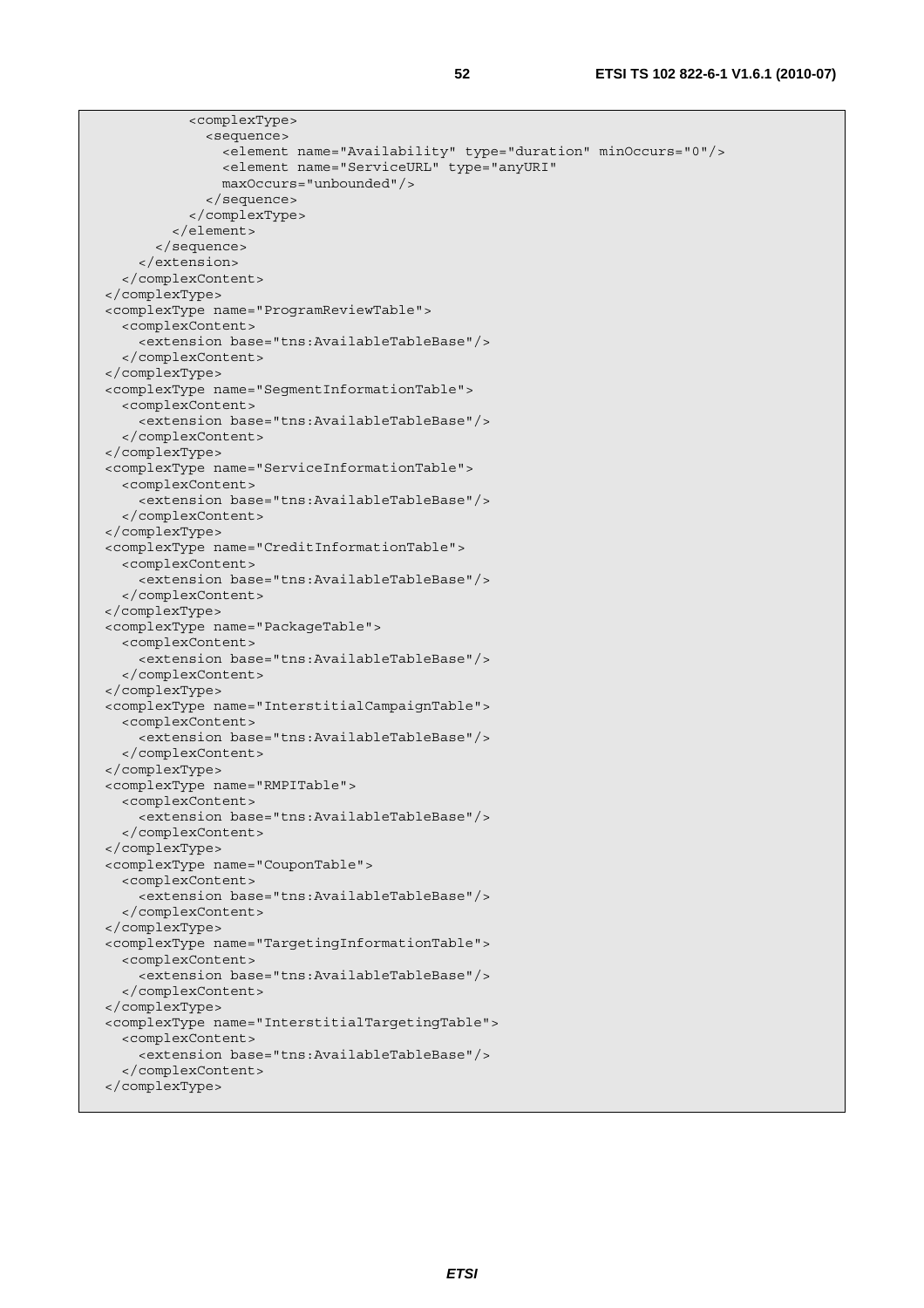| Name                          | <b>Definition</b>                                                                                                      |
|-------------------------------|------------------------------------------------------------------------------------------------------------------------|
| AvailableTableListType        | A complex type to indicate the list of tables which should                                                             |
|                               | be included in the response to the client request.                                                                     |
| Table                         | Indicates that a particular table is available from this                                                               |
|                               | get_Data operation and encapsulates information relevant                                                               |
|                               | to querying that table. All instantiations of this element will                                                        |
|                               | be derived from the base type, AvailableTableBase, which                                                               |
|                               | can have the following three attributes.                                                                               |
| xsi:type                      | This is the xml schema declared type attribute which is                                                                |
|                               | used to indicate the type of table where xsi is used as the                                                            |
|                               | namespace qualifier for xml schema. Can take the<br>following values: ContentReferencingTable,                         |
|                               | ProgramInformationTable, GroupInformationTable,                                                                        |
|                               | ProgramLocationTable, ProgramReviewTable,                                                                              |
|                               | SegmentInformationTable, ServiceInformationTable, and                                                                  |
|                               | CreditsInformationTable.                                                                                               |
| AvailableTableBase            | A complex type to indicate all elements and attributes                                                                 |
|                               | which are attached to any table which can be requested in                                                              |
|                               | the server response.                                                                                                   |
| AuthorityList                 | An optional list of authorities for which this operation can                                                           |
|                               | provide metadata of the type included in this table. See                                                               |
|                               | also clause 7.1.1.                                                                                                     |
| AvailableFields               | This optional element specifies the optional elements and                                                              |
|                               | attributes of the specified table that can be requested for                                                            |
|                               | insertion in the response to the get_Data request, either                                                              |
|                               | using "fieldId" or "XPath".                                                                                            |
| canQuery                      | List of fieldID values indicating the query fields that can be                                                         |
|                               | accepted by this operation. The order of the fields is not                                                             |
|                               | significant. All tables that can be queried on (see<br>clause 5.1.1.1.4), except the ServiceInformationTable,          |
|                               | must support querying using the CRID field. Hence, this                                                                |
|                               | attribute is meaningless when combined with a table of                                                                 |
|                               | type "ContentReferencingTable" and                                                                                     |
|                               | "CreditsInformationTable". If this attribute is not present                                                            |
|                               | no other type of querying is supported for this table.                                                                 |
| canSort                       | List of fieldID values indicating the query fields that can be                                                         |
|                               | used for sorting (as indicated using the SortCriteria                                                                  |
|                               | parameter in a query). For every field that a server                                                                   |
|                               | declares that it supports sorting, it shall support both                                                               |
|                               | ascending and descending sorting of that field. If this                                                                |
|                               | attribute is not present, sorting is not supported for this                                                            |
|                               | table. The order of the fields is not significant.                                                                     |
| ResolvingAuthorityRecordTable | As defined in TS 102 822-4 [12]. This element is required                                                              |
|                               | if table has the type "ContentReferencingTable". Tables of<br>this type should NOT include an AuthorityList (since the |
|                               | ResolvingAuthorityRecordTable indicates which                                                                          |
|                               | authorities content referencing information is provided                                                                |
|                               | for).                                                                                                                  |
| AvailableLocations            | This element is required if the table has the type                                                                     |
|                               | "ProgramLocationTable". The element specifies the types                                                                |
|                               | of programme location related queries that can be                                                                      |
|                               | answered by the server.                                                                                                |
| Availability                  | An optional duration that indicates to the client the time                                                             |
|                               | window over which the schedule information is available                                                                |
|                               | (e.g. "it is possible to query these channels for the next                                                             |
|                               | 10 days only").                                                                                                        |
| ServiceURL                    | The content services for which scheduling information is                                                               |
|                               | available (corresponds to the ServiceURL element that                                                                  |
|                               | can be included in a ServiceInformationTable).                                                                         |

#### 7.1.2.1 Operations that can deliver content referencing information

If the server is capable of delivering content referencing information then the description will include a list of Resolving Authority Records describing the resolution services offered by this server. This allows a client to establish whether a particular CRID may be resolved using the metadata service.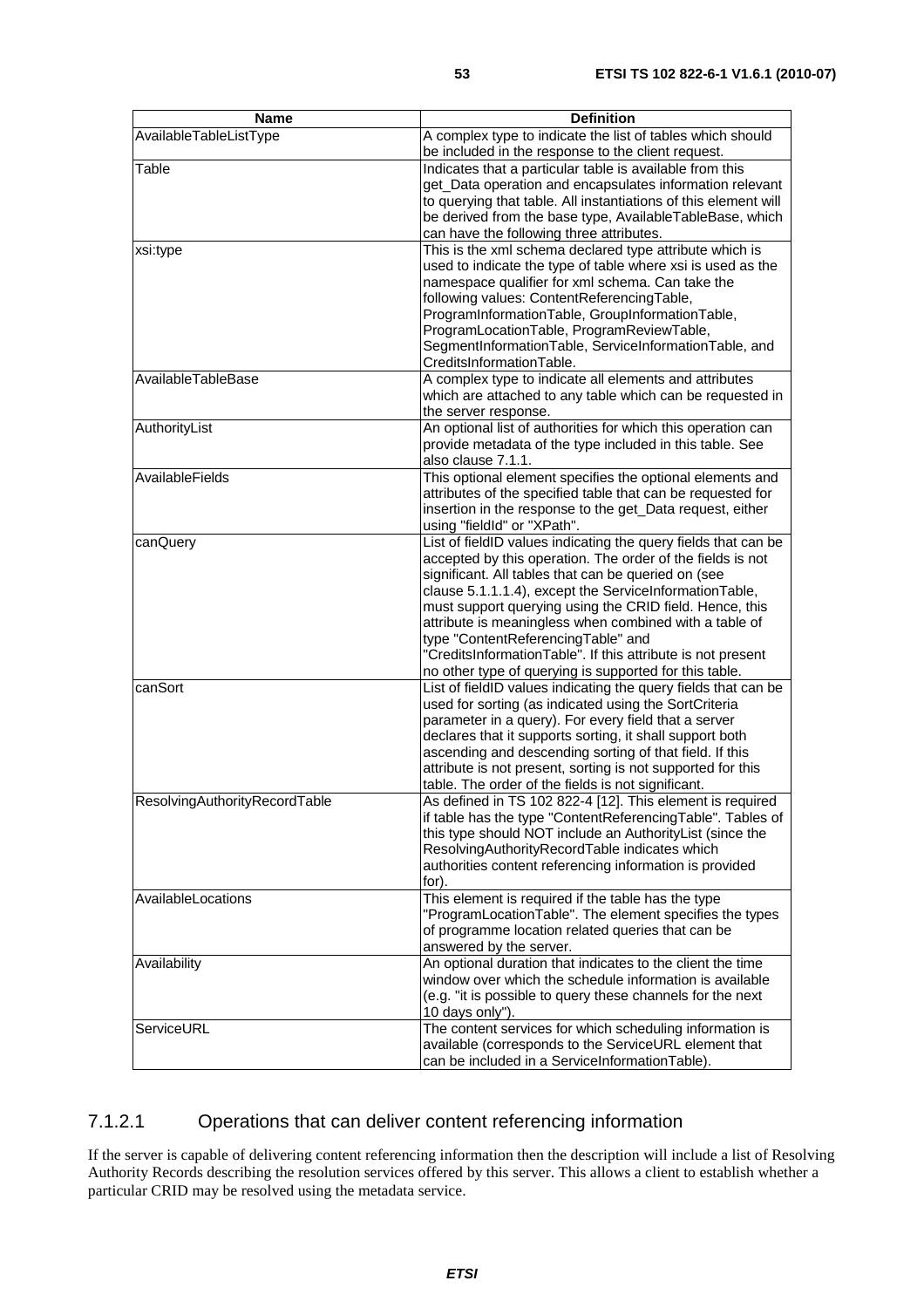#### 7.1.2.2 Operations that can deliver programme metadata

If the server is capable of delivering programme metadata then the description will include a list of CRID authorities for which metadata is available.

If the server is capable of delivering scheduling information (ProgramLocationTable), a list of the content service URLs (e.g. broadcast channels, IP multicast services, or on-demand contents servers) known by this metadata service is also provided. Using this data a receiver can determine whether any of the programmes being described by this server are being offered using content delivery services that are actually available to the receiver. Based upon this information a receiver can construct queries for scheduling information, such as the one shown in example 7 in annex C.

#### 7.1.3 Extended field List

If a metadata service wishes to support querying or sorting on fields that are not allocated fieldIDs by the *TV-Anytime* Forum, it has to define these field using its own ExtendedFieldList. This allows a get\_Data operation to provide searching and sorting functionality that is specialized to the metadata available to that metadata service. For example, if a metadata service specializes in providing segmentation information for the highlights of sports programmes, the metadata service can define extended fields for the Title and Synopsis of segments so as to allow receivers to make refined queries for segmentation information.

#### 7.1.4 Description of update capabilities

There are two optional features whose support shall be independently indicated using this part of the capability description.

```
 <complexType name="updateCapabilityType"> 
   <attribute name="versionRequest" type="boolean" default="true"/> 
   <attribute name="invalidResponse" type="boolean" default="true"/> 
 </complexType>
```

| <b>Name</b>          | <b>Definition</b>                                                                                                                                                                  |
|----------------------|------------------------------------------------------------------------------------------------------------------------------------------------------------------------------------|
| updateCapabilityType | Defines a container of versionRequest and<br>invalidResponse attributes, which can specify whether the<br>server can provide versioned metadata and lists of invalid<br>fragments. |
| versionRequest       | IAn attribute of Boolean value to indicate the server's<br>capability of handling version requests.                                                                                |
| linvalidResponse     | An attribute of Boolean value to indicate whether the<br>server is able to provide invalidated fragments when they<br>are no longer valid or removed.                              |

## 7.2 describe submit Data

The describe submit. Data capability description provides a metadata service with the ability to describe the usage and preference information that it wishes to receive. It can optionally specify the privacy policy that will be used when user centric data is submitted to this metadata service.

```
 <complexType name="describe_submit_Data_ResultType"> 
   <sequence> 
     <element name="Name" type="string" minOccurs="0"/> 
     <element name="Description" type="mpeg7:TextualType" minOccurs="0" 
              maxOccurs="unbounded"/> 
     <element name="RequestedTables" type="tns:RequestedSubmitTablesType"/> 
     <element ref="p3p:POLICY" minOccurs="0"/> 
   </sequence> 
 </complexType> 
 <complexType name="RequestedSubmitTablesType"> 
   <sequence> 
     <element name="Table" maxOccurs="unbounded"> 
       <complexType> 
         <attribute name="type" use="required">
```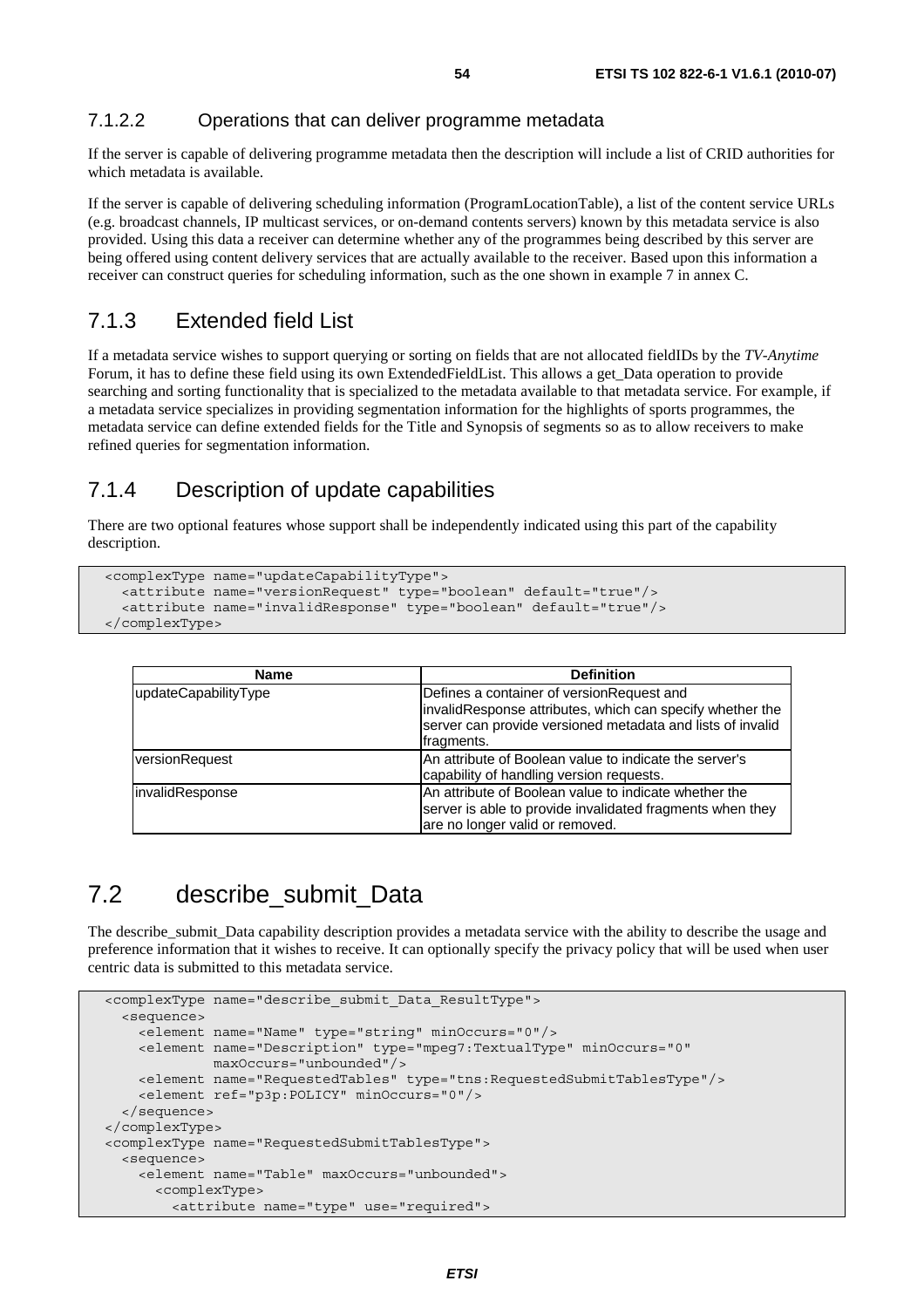```
 <simpleType> 
              <restriction base="string"> 
                <enumeration value="UserPreferences"/> 
                <enumeration value="UsageHistory"/> 
              </restriction> 
            </simpleType> 
         </attribute> 
       </complexType> 
     </element> 
   </sequence> 
</complexType> 
 <element name="describe_submit_Data_Result" 
 type="tns:describe_submit_Data_ResultType"/>
```

| <b>Name</b>               | <b>Definition</b>                                          |
|---------------------------|------------------------------------------------------------|
| Name                      | Optional name of the metadata service, suitable for        |
|                           | display to a user.                                         |
| Description               | optional textual description of the metadata service,      |
|                           | suitable for display to a user. This allows an application |
|                           | exploiting the metadata service to indicate to the user    |
|                           | information about the metadata service that she is using.  |
| <b>RequestedTables</b>    | The list of tables that this operation wishes to receive.  |
| P3p:POLICY                | Optional element that describes the privacy policy of this |
|                           | operation, using the Platform for Privacy                  |
|                           | Preferences [25] specification.                            |
| RequestedSubmitTablesType | A list of table elements containing at least one entry.    |
| Table                     | Specifies the type of table requested by the server.       |
| type                      | Required parameter giving the type of TV-Anytime table     |
|                           | requested by the server. Can take the values:              |
|                           | "UsageHistory" or "UserPreferences".                       |

## 7.3 describe\_upload\_Personal\_Data

The describe upload Personal Data capability description provides a metadata service with the ability to describe the user and usage related information that it wishes to receive. It can optionally specify the privacy policy that will be used when user centric data is submitted to this metadata service.

```
 <complexType name="describe_upload_Personal_Data_ResultType"> 
   <sequence> 
     <element name="Name" type="string" minOccurs="0"/> 
     <element name="Description" type="mpeg7:TextualType" minOccurs="0" 
    maxOccurs="unbounded"/> 
     <element name="UploadableTable" type="tns:PersonalInformationTableType" 
    maxOccurs="unbounded"/> 
     <element ref="p3p:POLICY" minOccurs="0"/> 
   </sequence> 
</complexType> 
 <element name="describe_upload_Personal_Data_Result" 
  type="tns:describe_upload_Personal_Data_ResultType"/>
```

| <b>Name</b>     | <b>Definition</b>                                                                                                                                                                                                                           |
|-----------------|---------------------------------------------------------------------------------------------------------------------------------------------------------------------------------------------------------------------------------------------|
| Name            | optional name of the metadata service, suitable for display                                                                                                                                                                                 |
|                 | to a user.                                                                                                                                                                                                                                  |
| Description     | optional textual description of the metadata service,<br>suitable for display to a user. This allows an application<br>exploiting the metadata service to indicate to the user<br>information about the metadata service that she is using. |
| UploadableTable | One of the tables that this operation wishes to receive.                                                                                                                                                                                    |
| p3p:POLICY      | optional element that describes the privacy policy of this<br>operation, using the Platform for Privacy Preferences [25]<br>specification.                                                                                                  |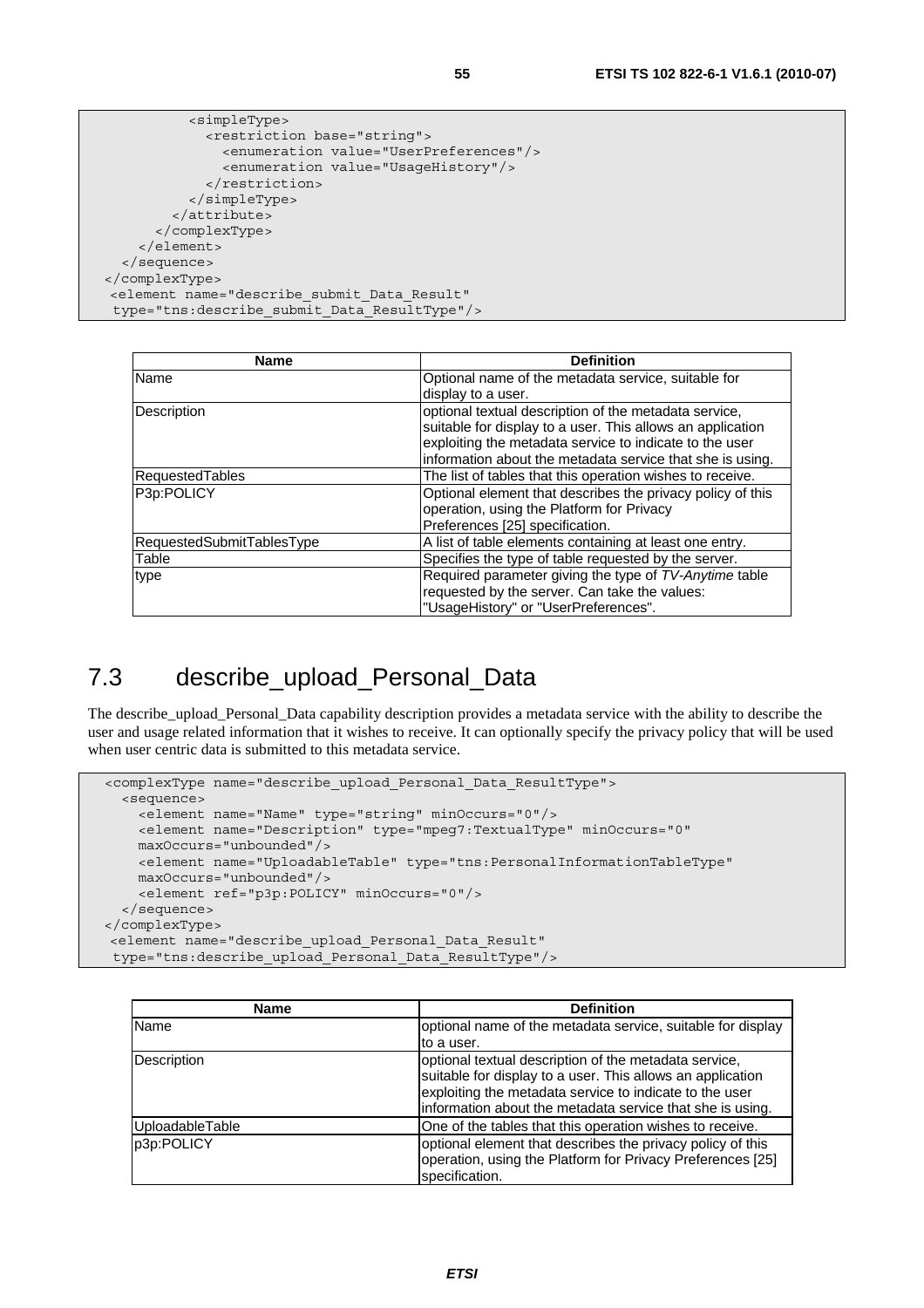# 7.4 describe\_clear\_Personal\_Data

Capability description of clear\_Personal\_Data is not provided in the present document. describe\_clear\_Personal\_Data is not defined in the present document not because it is not supported, but because any metadata service with capability of receiving personal data must also support full functionality of clear\_Personal\_Data. In other words, any service having description of upload\_Personal\_Data must implement clear\_Personal\_Data support.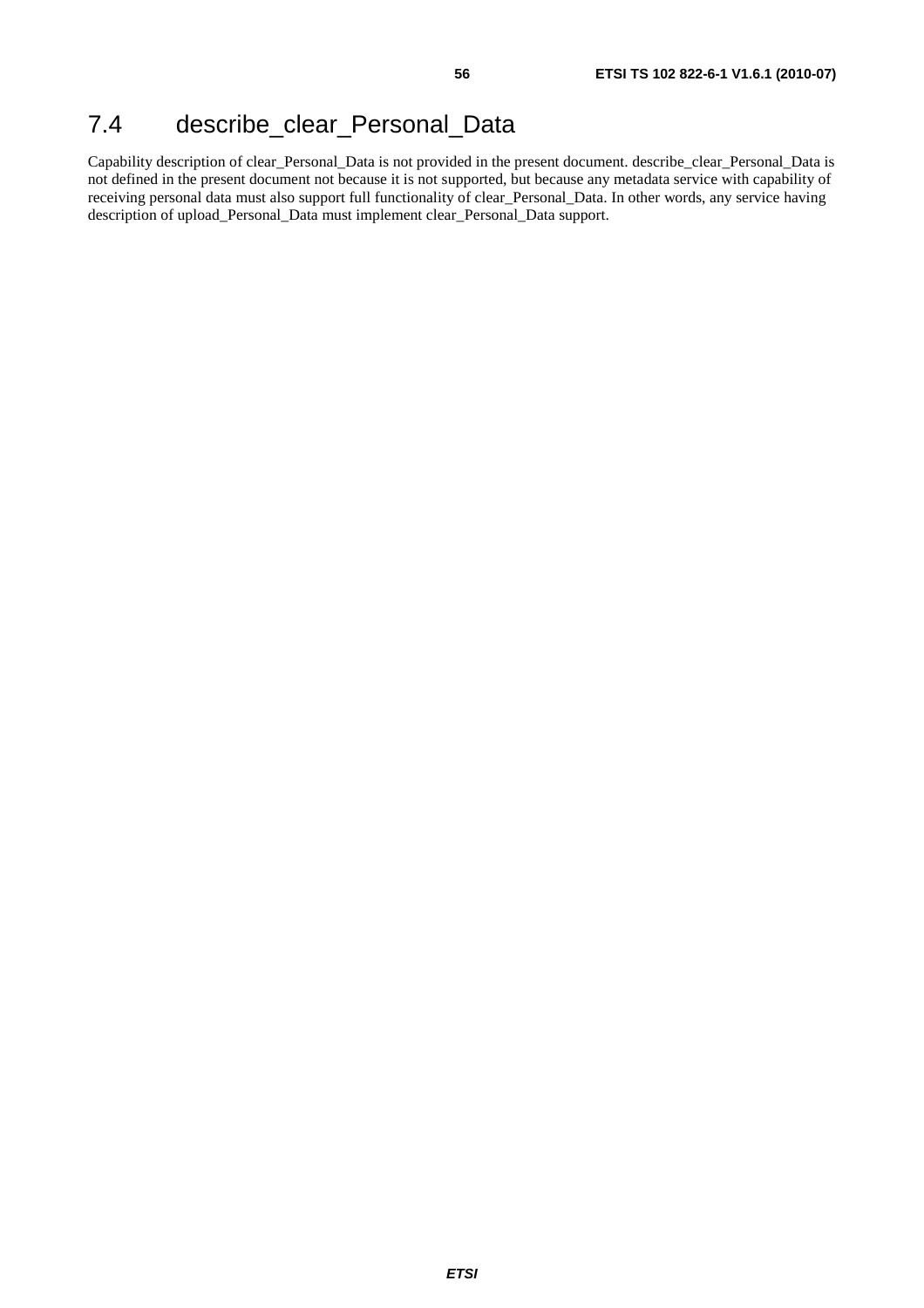# Annex A (normative): Formal definition of metadata services

This annex provides a WSDL [23] interface definition for all *TV-Anytime* metadata services. WSDL defines a number of terms used to describe web services. The way in which these relate to *TV-Anytime* metadata services is given below:

- **Operation:** All *TV-Anytime operations* are request-response based, so can be thought of as a type of remote procedure call. An example of a *TV-Anytime operation* is submit*\_*Data or describe*\_*get*\_*Data.
- **PortType:** A collection of *operations*. When given a *binding* and a concrete endpoint the *portType* is known as a *port*. All *operations* in a given *port* must be present (i.e. it is not possible to offer only some of the *operations* in a *port*) and must have the same *binding*. The *TV-Anytime* Forum defines two *portTypes* (get*\_*Data and submit*\_*Data), each of which has two *operations*, the basic functionality (get*\_*Data or submit*\_*Data) and the corresponding describe *operation* (describe\_get*\_*Data or describe\_submit*\_*Data).
- **Binding:** A particular protocol binding (e.g. SOAP or HTTP GET) for a *portType*. There may be more than one *binding* for each *portType*. Each one is a different *port* and offers an alternative means for accessing the same *portType*. A *TV-Anytime* server could choose to provide other *bindings*, such as an HTTP POST implementation. By mandating a SOAP *binding*, a minimum level of interoperability is guaranteed.
- **Service:** A family of WSDL *ports* that are related in some way. A *TV-Anytime* metadata service can contain a get\_Data port and/or a submit\_Data port. In practice, most *TV-Anytime* servers will have just one WSDL *service*. However, the server provider could choose to group certain *ports* together for some reason. (E.g. a movie service containing a get\_Data port and a submit\_Data port, and a children service containing just a get\_Data port).

The following document is a WSDL interface definition that defines the behaviour of all *TV-Anytime* defined web services. It plays two roles:

- The WSDL interface formally specifies the inputs, outputs, encodings and transport bindings used by all *TV-Anytime* web services. The definitions given correspond to the specification of *TV-Anytime* metadata services earlier in the present document.
- Metadata service providers wishing to provide WSDL implementation definitions for their metadata services can import this WSDL interface definition.

```
<?xml version="1.0" encoding="UTF-8"?> 
<definitions name="tva_webservice" targetNamespace="http://tva.webservice.namespace" 
xmlns="http://schemas.xmlsoap.org/wsdl/" 
xmlns:soap="http://schemas.xmlsoap.org/wsdl/soap/" 
xmlns:http="http://schemas.xmlsoap.org/wsdl/http/" 
xmlns:xs="http://www.w3.org/2001/XMLSchema" 
xmlns:soapenc="http://schemas.xmlsoap.org/soap/encoding/" 
xmlns:mime="http://schemas.xmlsoap.org/wsdl/mime/" 
xmlns:tns="http://tva.webservice.namespace" xmlns:transport="urn:tva:transport:2008"> 
    <xs:documentation> WSDL Service Interface for a TV Anytime web service API. 
      This WSDL document defines the API calls for the four types of TV Anytime ports 
   </xs:documentation> 
   <types> 
      <xs:schema> 
         <xs:import namespace="urn:tva:transport:2008" schemaLocation="tva_transport_6-
1_v151.xsd"/> 
      </xs:schema> 
   </types> 
   <!-- Basic input and output messages. --> 
   <message name="get_Data"> 
      <part name="body" element="transport:get_Data"/> 
   </message> 
   <message name="get_Data_Result"> 
      <part name="body" element="transport:get_Data_Result"/> 
   </message> 
    <message name="describe_get_Data"> 
      <part name="body" element="transport:describe_get_Data"/>
```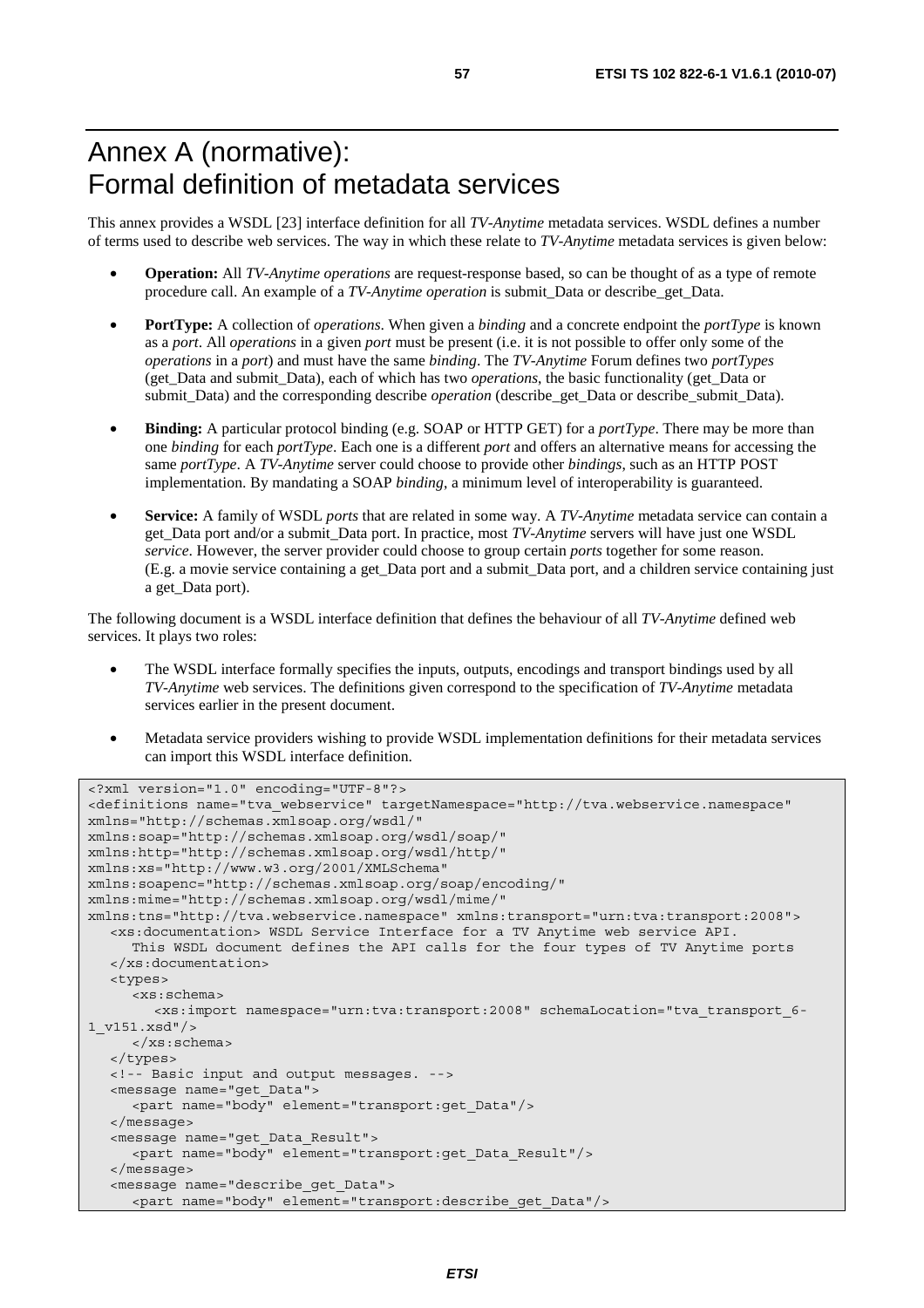</message> <message name="describe\_get\_Data\_Result"> <part name="body" element="transport:describe\_get\_Data\_Result"/> </message> <message name="submit\_Data"> <part name="body" element="transport:submit\_Data"/> </message> <message name="submit\_Data\_Result"> <part name="body" element="transport:submit\_Data\_Result"/> </message> <message name="describe\_submit\_Data"> <part name="body" element="transport:describe\_submit\_Data"/> </message> <message name="describe\_submit\_Data\_Result"> <part name="body" element="transport:describe\_submit\_Data\_Result"/> </message> <message name="upload\_Personal\_Data"> <part name="body" element="transport:upload\_Personal\_Data"/> </message> <message name="upload\_Personal\_Data\_Result"> <part name="body" element="transport:upload\_Personal\_Data\_Result"/> </message> <message name="describe\_upload\_Personal\_Data"> <part name="body" element="transport:describe\_upload\_Personal\_Data"/> </message> <message name="describe\_upload\_Personal\_Data\_Result"> <part name="body" element="transport:describe\_upload\_Personal\_Data\_Result"/> </message> <message name="clear\_Personal\_Data"> <part name="body" element="transport:clear\_Personal\_Data"/> </message> <message name="clear\_Personal\_Data\_Result"> <part name="body" element="transport:clear\_Personal\_Data\_Result"/> </message> <message name="ErrorReportMessage"> <part name="body" element="transport:ErrorReport"/> </message> <!-- The different types of services (ports) with their inputs and outputs. --> <portType name="get\_Data\_Port"> <operation name="get\_Data"> <input message="tns:get\_Data"/> <output message="tns:get\_Data\_Result"/> <fault name="error" message="tns:ErrorReportMessage"/> </operation> <operation name="describe\_get\_Data"> <input message="tns:describe\_get\_Data"/> <output message="tns:describe\_get\_Data\_Result"/> <fault name="error" message="tns:ErrorReportMessage"/> </operation> </portType> <portType name="submit\_Data\_Port"> <operation name="submit\_Data"> <input message="tns:submit\_Data"/> <output message="tns:submit\_Data\_Result"/> <fault name="error" message="tns:ErrorReportMessage"/> </operation> <operation name="describe\_submit\_Data"> <input message="tns:describe\_submit\_Data"/> <output message="tns:describe\_submit\_Data\_Result"/> <fault name="error" message="tns:ErrorReportMessage"/> </operation> </portType> <portType name="upload\_Personal\_Data\_Port"> <operation name="upload\_Personal\_Data"> <input message="tns:upload\_Personal\_Data"/> <output message="tns:upload\_Personal\_Data\_Result"/> <fault name="error" message="tns:ErrorReportMessage"/> </operation> <operation name="describe\_upload\_Personal\_Data">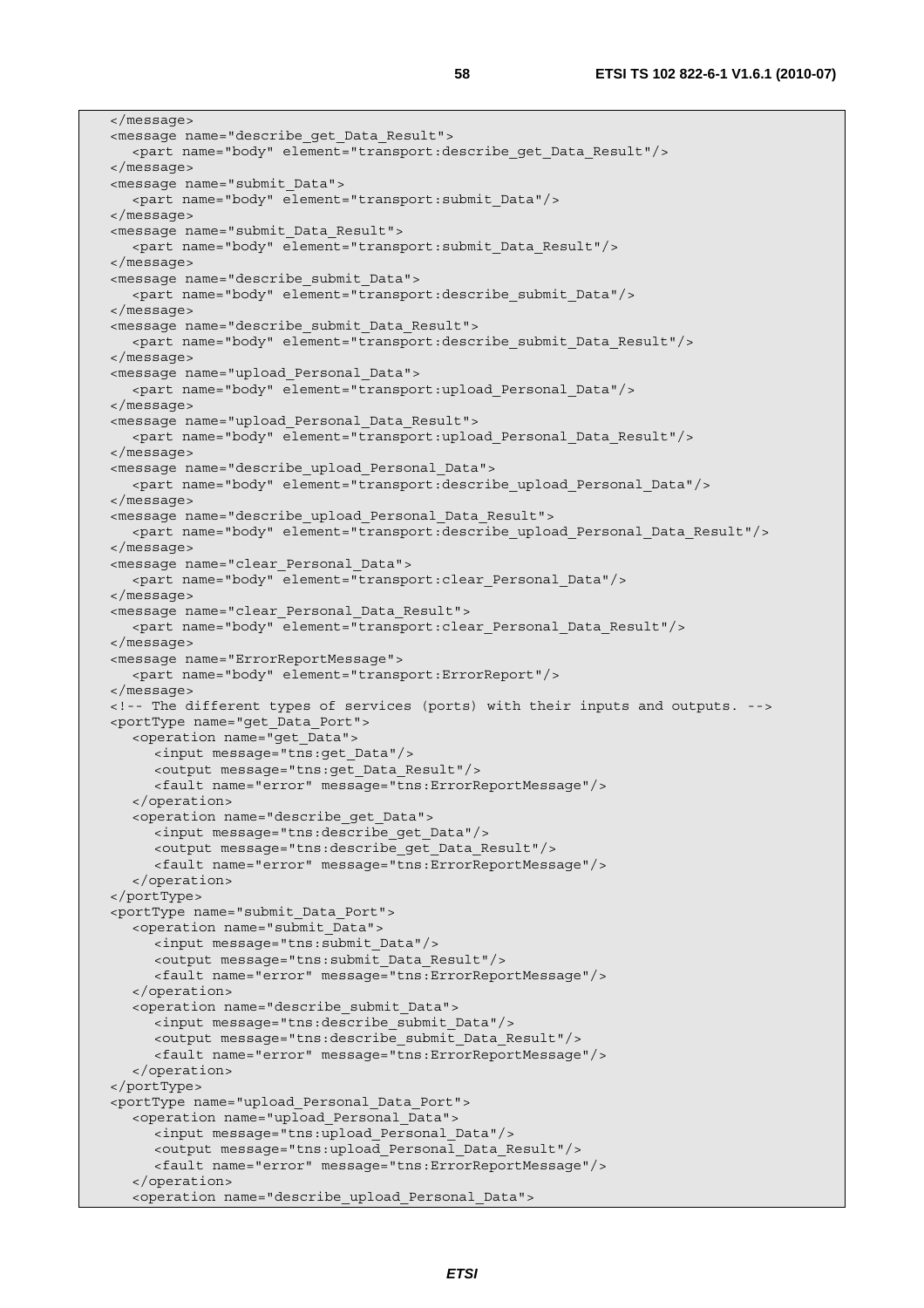```
 <input message="tns:describe_upload_Personal_Data"/> 
      <output message="tns:describe_upload_Personal_Data_Result"/> 
      <fault name="error" message="tns:ErrorReportMessage"/> 
    </operation> 
 </portType> 
 <portType name="clear_Personal_Data_Port"> 
    <operation name="clear_Personal_Data"> 
      <input message="tns:clear_Personal_Data"/> 
      <output message="tns:clear_Personal_Data_Result"/> 
      <fault name="error" message="tns:ErrorReportMessage"/> 
    </operation> 
 </portType> 
 <!-- The bindings: defines how SOAP/HTTP is used to carry the service. --> 
 <binding name="get_Data_SOAP" type="tns:get_Data_Port"> 
   <documentation>TV Anytime get_Data binding</documentation> 
   <soap:binding style="document" transport="http://schemas.xmlsoap.org/soap/http"/> 
    <operation name="get_Data"> 
      <soap:operation soapAction="get_Data"/> 
      <input> 
         <soap:body use="literal" parts="body"/> 
      </input> 
      <output> 
         <soap:body use="literal" parts="body"/> 
      </output> 
      <fault name="error"> 
         <soap:fault name="error" use="literal"/> 
      </fault> 
    </operation> 
    <operation name="describe_get_Data"> 
      <soap:operation soapAction="describe_get_Data"/> 
      <input> 
         <soap:body use="literal" parts="body"/> 
      </input> 
      <output> 
         <soap:body use="literal" parts="body"/> 
      </output> 
      <fault name="error"> 
         <soap:fault name="error" use="literal"/> 
      </fault> 
    </operation> 
 </binding> 
 <binding name="submit_Data_SOAP" type="tns:submit_Data_Port"> 
   <documentation>TV Anytime submit_Data binding</documentation> 
    <soap:binding style="document" transport="http://schemas.xmlsoap.org/soap/http"/> 
    <operation name="submit_Data"> 
      <soap:operation soapAction="submit_Data"/> 
      <input> 
         <soap:body use="literal" parts="body"/> 
      </input> 
      <output> 
         <soap:body use="literal" parts="body"/> 
      </output> 
      <fault name="error"> 
         <soap:fault name="error" use="literal"/> 
      </fault> 
    </operation> 
    <operation name="describe_submit_Data"> 
      <soap:operation soapAction="describe_submit_Data"/> 
      <input> 
         <soap:body use="literal" parts="body"/> 
      </input> 
      <output> 
         <soap:body use="literal" parts="body"/> 
      </output> 
      <fault name="error"> 
         <soap:fault name="error" use="literal"/> 
      </fault> 
    </operation> 
 </binding>
```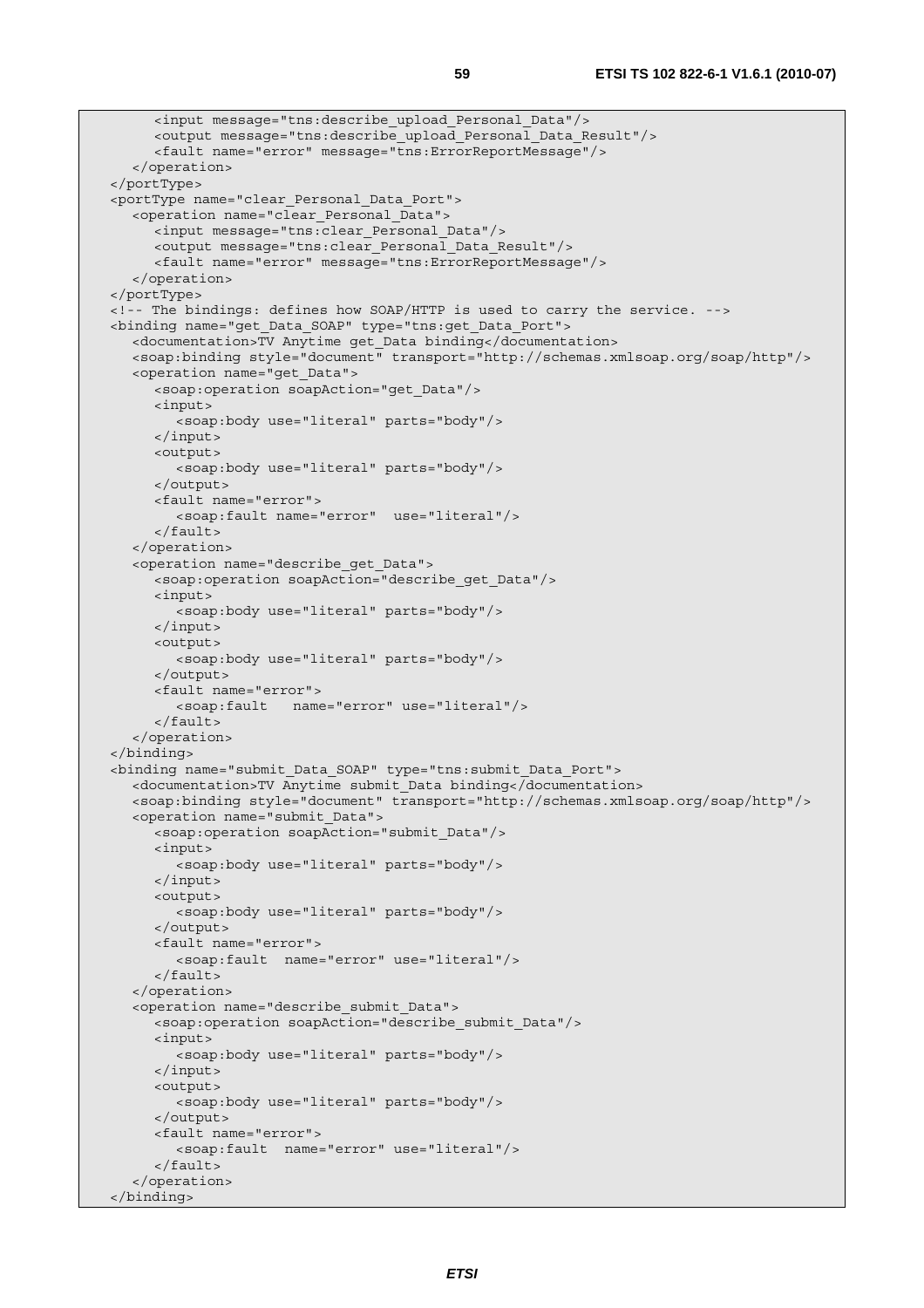```
 <binding name="upload_Personal_Data_SOAP" type="tns:upload_Personal_Data_Port"> 
      <documentation>TV Anytime upload_Personal_Data binding</documentation> 
      <soap:binding style="document" transport="https://schemas.xmlsoap.org/soap/https"/> 
      <operation name="upload_Personal_Data"> 
         <soap:operation soapAction="upload_Personal_Data"/> 
         <input> 
            <soap:body use="literal" parts="body"/> 
         </input> 
         <output> 
            <soap:body use="literal" parts="body"/> 
         </output> 
         <fault name="error"> 
            <soap:fault name="error" use="literal"/> 
         </fault> 
      </operation> 
      <operation name="describe_upload_Personal_Data"> 
         <soap:operation soapAction="describe_upload_Personal_Data"/> 
         <input> 
            <soap:body use="literal" parts="body"/> 
         </input> 
         <output> 
            <soap:body use="literal" parts="body"/> 
         </output> 
         <fault name="error"> 
            <soap:fault name="error" use="literal"/> 
         </fault> 
      </operation> 
   </binding> 
   <binding name="clear_Personal_Data_SOAP" type="tns:clear_Personal_Data_Port"> 
      <documentation>TV Anytime clear_Personal_Data binding</documentation> 
      <soap:binding style="document" transport="https://schemas.xmlsoap.org/soap/https"/> 
      <operation name="clear_Personal_Data"> 
         <soap:operation soapAction="clear_Personal_Data"/> 
         <input> 
           <soap:body use="literal" parts="body"/> 
         </input> 
         <output> 
            <soap:body use="literal" parts="body"/> 
         </output> 
         <fault name="error"> 
            <soap:fault name="error" use="literal"/> 
         </fault> 
      </operation> 
   </binding> 
   <service name="tva_get_web_service"> 
      <port name="getDataPort" binding="tns:get_Data_SOAP"> 
                <soap:address location="http://example.com/companyinfo"/> 
      </port> 
   </service> 
   <service name="tva_submit_web_service"> 
      <port name="submitDataPort" binding="tns:submit_Data_SOAP"> 
                <soap:address location="http://example.com/companyinfo"/> 
      </port> 
   </service> 
   <service name="tva_uploadPData_web_service"> 
      <port name="uploadPDataPort" binding="tns:upload_Personal_Data_SOAP"> 
                <soap:address location="http://example.com/companyinfo"/> 
      </port> 
   </service> 
   <service name="tva_clearPData_web_service"> 
      <port name="clearPDataPort" binding="tns:clear_Personal_Data_SOAP"> 
                <soap:address location="http://example.com/companyinfo"/> 
      </port> 
   </service> 
</definitions>
```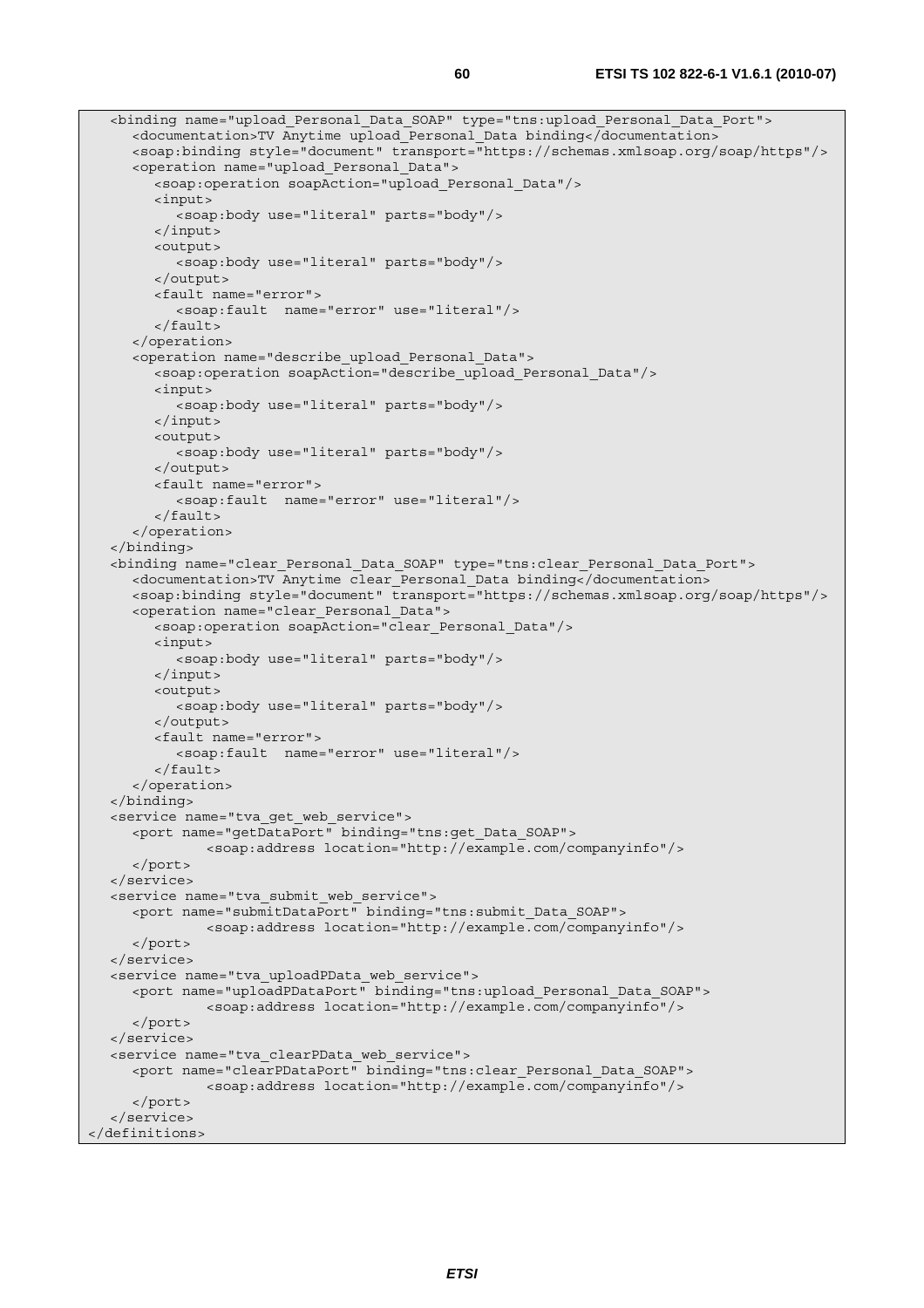# Annex B (normative): TV Anytime defined metadata transport scheme, field identifiers and contextNode identifiers

# B.1 TV Anytime metadata transport scheme

This clause contains tva\_transport\_6-1\_v161.xsd.

```
<?xml version="1.0" encoding="UTF-8"?> 
<schema targetNamespace="urn:tva:transport:2010" xmlns:tns="urn:tva:transport:2010" 
xmlns="http://www.w3.org/2001/XMLSchema" xmlns:tva="urn:tva:metadata:2010" 
xmlns:tva2="urn:tva:metadata:extended:2010" xmlns:p3p="http://www.w3.org/2002/01/P3Pv1" 
xmlns:cr="urn:tva:ContentReferencing:2010" xmlns:rar="urn:tva:ResolvingAuthority:2008" 
xmlns:mpeg7="urn:tva:mpeg7:2008" elementFormDefault="qualified" 
attributeFormDefault="unqualified"> 
    <import namespace="urn:tva:metadata:2010" schemaLocation="tva_metadata_3-1_v161.xsd"/> 
    <import namespace="urn:tva:metadata:extended:2010" schemaLocation="tva2_metadata_3-
3_v141.xsd"/> 
   <import namespace="urn:tva:ContentReferencing:2010" 
   schemaLocation="tva_content_referencing_4_v151.xsd"/> 
    <import namespace="urn:tva:ResolvingAuthority:2007" 
    schemaLocation="tva_resolving_authority_4_v141.xsd"/> 
   <import namespace="urn:tva:mpeg7:2008" schemaLocation="tva_mpeg7_2008.xsd"/> 
   <import namespace="http://www.w3.org/2002/01/P3Pv1" schemaLocation="p3pv1.xsd"/> 
   <!-- ##################################################### --> 
   <!-- Section 5.1: get_Data Metadata Retrieval Service --> 
   <!-- ##################################################### --> 
   <!-- ########### Section 5.1.1: get_Data input ########### --> 
  <complexType name="ResourceIDType"> 
      <simpleContent> 
         <extension base="anyURI"> 
            <attribute name="id" type="ID"/> 
         </extension> 
      </simpleContent> 
    </complexType> 
    <complexType name="get_DataType"> 
       <sequence> 
         <element name="ResourceID" type="tns:ResourceIDType" minOccurs="0"/> 
         <element name="QueryConstraints"> 
            <complexType> 
               <choice> 
                  <element name="PredicateBag" type="tns:PredicateBagType"/> 
                  <element name="BinaryPredicate" type="tns:BinaryPredicateType"/> 
                  <element name="UnaryPredicate" type="tns:UnaryPredicateType"/> 
               </choice> 
            </complexType> 
         </element> 
         <element name="PersonalInformation" type="tva2:ExtendedUserDescriptionType" 
         minOccurs="0"/> 
         <element name="RequestedTables" type="tns:RequestedTablesType"/> 
      </sequence> 
      <attribute name="maxPrograms" type="unsignedInt"/> 
      <attribute name="personalInfoUse" type="boolean" default="true"/> 
    </complexType> 
    <element name="get_Data" type="tns:get_DataType"/> 
    <!-- ####### Section 5.1.1.1: Query Constraints parameter ######## --> 
    <complexType name="PredicateBagType"> 
      <sequence maxOccurs="unbounded"> 
         <choice> 
            <element name="PredicateBag" type="tns:PredicateBagType"/> 
            <element name="BinaryPredicate" type="tns:BinaryPredicateType"/> 
            <element name="UnaryPredicate" type="tns:UnaryPredicateType"/>
```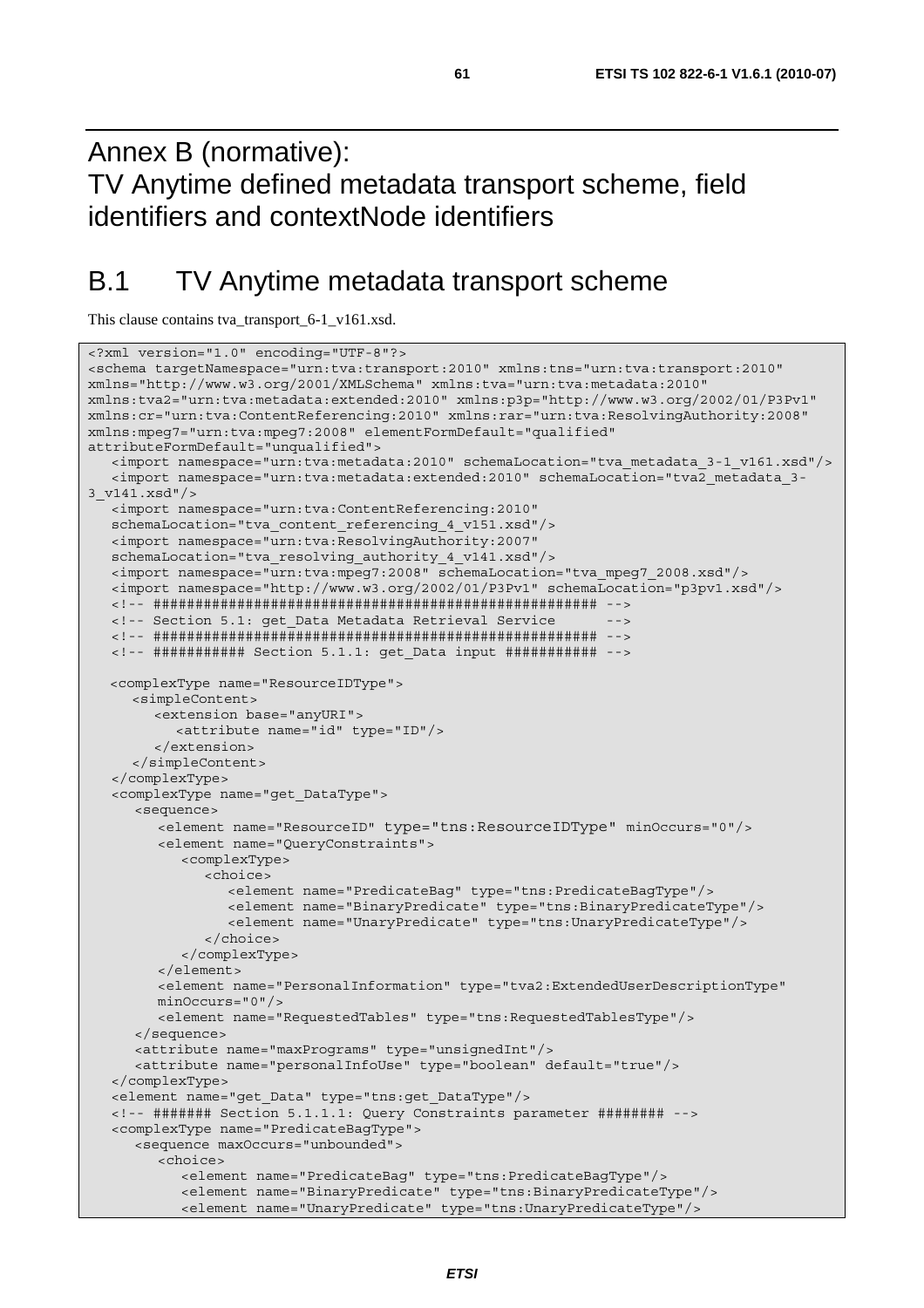```
 </choice> 
   </sequence> 
   <attribute name="contextNode" type="tns:contextNodeIDType"/> 
   <attribute name="negate" type="boolean" default="false"/> 
    <attribute name="type" type="tns:PredicateBagTypeType"/> 
 </complexType> 
 <simpleType name="PredicateBagTypeType"> 
   <restriction base="string"> 
      <enumeration value="AND"/> 
       <enumeration value="OR"/> 
    </restriction> 
 </simpleType> 
 <complexType name="BinaryPredicateType"> 
   <attribute name="fieldID" type="tns:fieldIDType" use="required"/> 
   <attribute name="fieldValue" type="string" use="required"/> 
    <attribute name="test" type="tns:BinaryPredicateTestType" default="equals"/> 
 </complexType> 
 <complexType name="UnaryPredicateType"> 
    <attribute name="fieldID" type="tns:fieldIDType" use="required"/> 
   <attribute name="test" type="tns:UnaryPredicateTestType" default="exists"/> 
 </complexType> 
 <simpleType name="BinaryPredicateTestType"> 
   <restriction base="string"> 
      <enumeration value="equals"/> 
      <enumeration value="not_equals"/> 
      <enumeration value="contains"/> 
      <enumeration value="greater_than"/> 
       <enumeration value="greater_than_or_equals"/> 
      <enumeration value="less_than"/> 
      <enumeration value="less_than_or_equals"/> 
    </restriction> 
 </simpleType> 
 <simpleType name="UnaryPredicateTestType"> 
   <restriction base="string"> 
      <enumeration value="exists"/> 
    </restriction> 
 </simpleType> 
 <!-- ######## Section 5.1.1.1.1 contextNodeID definition list ######### --> 
 <element name="ContextNodeIDDefinitionList" 
 type="tns:ContextNodeIDDefinitionListType"> 
    <key name="UniqueContextNode"> 
      <selector xpath="tns:ContextNodeIDDefinition"/> 
       <field xpath="@contextNodeID"/> 
    </key> 
 </element> 
 <complexType name="ContextNodeIDDefinitionListType"> 
    <sequence> 
       <element name="ContextNodeIDDefinition" maxOccurs="unbounded"> 
          <complexType> 
             <attribute name="contextNodeID" type="NCName"/> 
            <attribute name="contextNodeDefinition" 
            type="tns:contextNodeDefinitionListType"/> 
          </complexType> 
       </element> 
   </sequence> 
    <attribute name="targetNamespace" type="anyURI" use="required"/> 
 </complexType> 
 <simpleType name="contextNodeDefinitionType"> 
    <restriction base="token"> 
      \langle <pattern value="(/((\i\c*:)?(\i\c*)))*((/text\(\))|(/@((\i\c*:)?(\i\c*))))?"/>
    </restriction> 
 </simpleType> 
 <simpleType name="contextNodeDefinitionListType"> 
   <list itemType="tns:contextNodeDefinitionType"/> 
 </simpleType> 
 <simpleType name="contextNodeIDType"> 
    <restriction base="QName"/> 
 </simpleType> 
 <!-- ######## Section 4.1.1.1.2 fieldID definition list ######### -->
```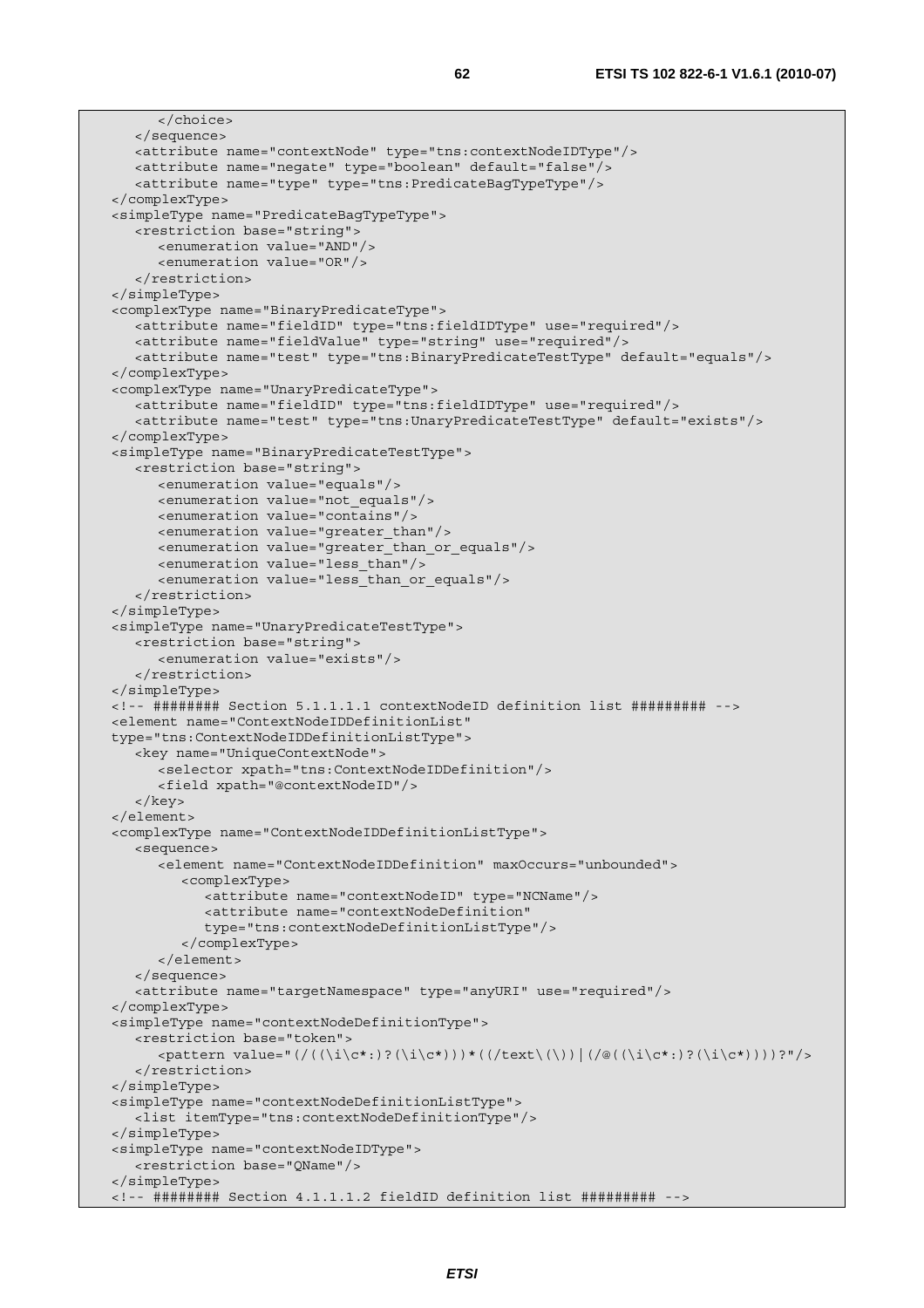```
 <element name="FieldIDDefinitionList" type="tns:FieldIDDefinitionListType"> 
      <key name="UniqueField"> 
         <selector xpath="tns:FieldIDDefinition"/> 
         <field xpath="@fieldID"/> 
       </key> 
   </element> 
   <complexType name="FieldIDDefinitionListType"> 
      <sequence> 
         <element name="FieldIDDefinition" maxOccurs="unbounded"> 
            <complexType> 
               <attribute name="fieldID" type="NCName"/> 
               <attribute name="fieldDefinition" type="tns:fieldDefinitionListType"/> 
            </complexType> 
         </element> 
      </sequence> 
      <attribute name="targetNamespace" type="anyURI" use="required"/> 
   </complexType> 
   <simpleType name="fieldDefinitionType"> 
      <restriction base="token"> 
         <pattern value="(/((\i\c*:)?(\i\c*)))*((/text\(\))|(/@((\i\c*:)?(\i\c*))))?"/> 
      </restriction> 
   </simpleType> 
   <simpleType name="fieldDefinitionListType"> 
      <list itemType="tns:fieldDefinitionType"/> 
   </simpleType> 
   <simpleType name="fieldIDType"> 
      <restriction base="QName"/> 
   </simpleType> 
   <simpleType name="fieldIDListType"> 
      <list itemType="tns:fieldIDType"/> 
   </simpleType> 
   <!-- ########### Section 5.1.1.2: View on returned data ########### --> 
   <complexType name="RequestedTablesType"> 
      <sequence> 
         <element name="Table" maxOccurs="unbounded"> 
            <complexType> 
               <sequence> 
                  <element name="RequestedFields" type="tns:FieldListType" minOccurs="0"/> 
                  <element name="SortCriteria" type="tns:SortCriteriaType" minOccurs="0" 
                  maxOccurs="unbounded"/> 
               </sequence> 
               <attribute name="type" use="required"> 
                  <simpleType> 
                     <restriction base="string"> 
                        <enumeration value="ContentReferencingTable"/> 
                        <enumeration value="ClassificationSchemeTable"/> 
                        <enumeration value="ProgramInformationTable"/> 
                        <enumeration value="GroupInformationTable"/> 
                        <enumeration value="CreditsInformationTable"/> 
                        <enumeration value="ProgramLocationTable"/> 
                        <enumeration value="ServiceInformationTable"/> 
                        <enumeration value="ProgramReviewTable"/> 
                        <enumeration value="SegmentInformationTable"/> 
<enumeration value="PackageTable"/> 
                  <enumeration value="InterstitialCampaignTable"/> 
                  <enumeration value="RMPITable"/> 
                  <enumeration value="CouponTable"/> 
                  <enumeration value="TargetingInformationTable"/> 
                  <enumeration value="InterstitialTargetingTable"/> 
                     </restriction> 
                  </simpleType> 
               </attribute> 
            </complexType> 
         </element> 
      </sequence> 
   </complexType> 
   <!-- ###### Section 5.1.1.2: field list for requested and available fields ##### --> 
   <complexType name="FieldListType"> 
      <sequence>
```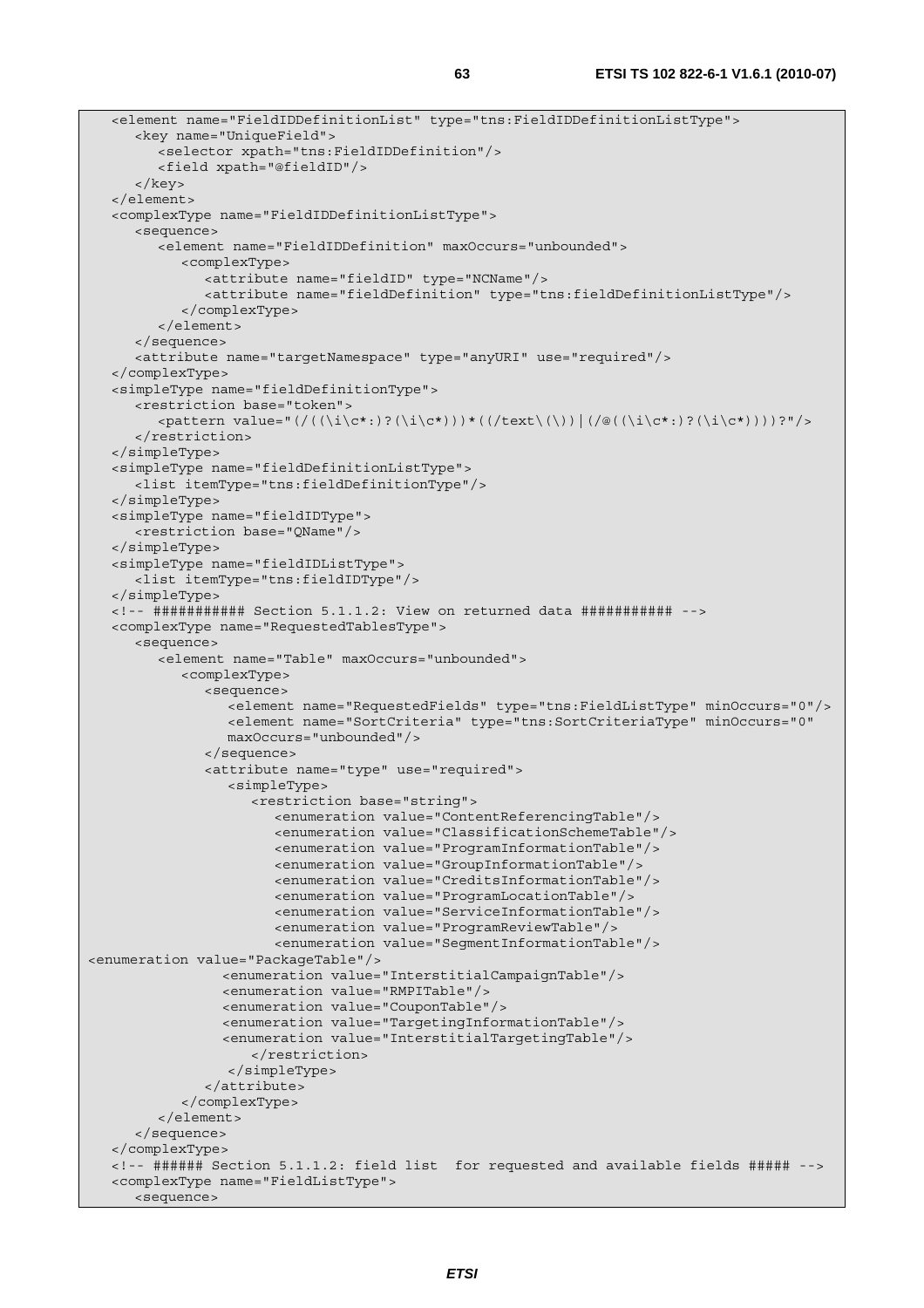```
 <element name="IdentificationByFieldId" minOccurs="0" maxOccurs="unbounded"> 
         <complexType> 
            <attribute name="fieldID" type="tns:fieldIDType" use="required"/> 
         </complexType> 
       </element> 
       <element name="IdentificationByXPath" minOccurs="0" maxOccurs="unbounded"> 
         <complexType> 
            <attribute name="XPath" type="string" use="required"/> 
         </complexType> 
       </element> 
   </sequence> 
 </complexType> 
 <!-- ########### Section 5.1.1.2.1: sort criteria ########### --> 
 <complexType name="SortCriteriaType"> 
   <attribute name="fieldID" type="tns:fieldIDType" use="required"/> 
    <attribute name="order" type="tns:SortingOrderType" default="ascending"/> 
 </complexType> 
 <simpleType name="SortingOrderType"> 
   <restriction base="string"> 
      <enumeration value="ascending"/> 
      <enumeration value="descending"/> 
    </restriction> 
 </simpleType> 
 <!-- ######## Section 5.1.2: get_Data output ######### --> 
 <element name="get_Data_Result" type="tns:get_Data_ResultType"/> 
 <complexType name="get_Data_ResultType"> 
   <sequence> 
       <element name="TableSortingInformation" type="tns:RequestedTablesType" 
      minOccurs="0"/> 
      <element ref="tva:TVAMain" minOccurs="0"/> 
      <element ref="cr:ContentReferencingTable" minOccurs="0"/> 
       <element name="InvalidFragments" type="tns:InvalidFragmentsType" minOccurs="0"/> 
   </sequence> 
   <attribute name="serviceVersion" type="unsignedInt" use="required"/> 
   <attribute name="truncated" type="boolean"/> 
 </complexType> 
 <!-- ######## Section 5.1.2.4: Indicating invalid fragments ######### --> 
 <complexType name="InvalidFragmentsType"> 
    <sequence> 
      <element name="Fragment" minOccurs="0" maxOccurs="unbounded"> 
         <complexType> 
            <attributeGroup ref="tva:fragmentIdentification"/> 
         </complexType> 
       </element> 
   </sequence> 
 </complexType> 
 <!-- ########################################################### --> 
 <!-- Section 5.2 submit_Data User Description Submission Service --> 
 <!-- ########################################################### --> 
 <!-- ########### Section 5.2.1 submit_Data input ############### --> 
 <element name="submit_Data" type="tns:submit_DataType"/> 
 <complexType name="submit_DataType"> 
   <sequence> 
       <element name="UsageHistory" type="mpeg7:UsageHistoryType"/> 
    </sequence> 
 </complexType> 
 <!-- ############# Section 5.2.2 submit_Data result ############ --> 
 <element name="submit_Data_Result" type="tns:submit_Data_ResultType"/> 
 <complexType name="submit_Data_ResultType"> 
    <attribute name="serviceVersion" type="unsignedInt" use="required"/> 
 </complexType> 
 <!-- ########################################################### --> 
 <!-- Section 5.3 upload_Personal_Data User Description Submission Service --> 
 <!-- ########################################################### --> 
 <!-- ########### Section 5.3.1 upload_Personal_Data input ############### --> 
 <element name="upload_Personal_Data" type="tns:upload_Personal_DataType"/> 
 <complexType name="upload_Personal_DataType"> 
    <sequence> 
       <element name="UserInformation" type="tva2:ExtendedUserDescriptionType"
```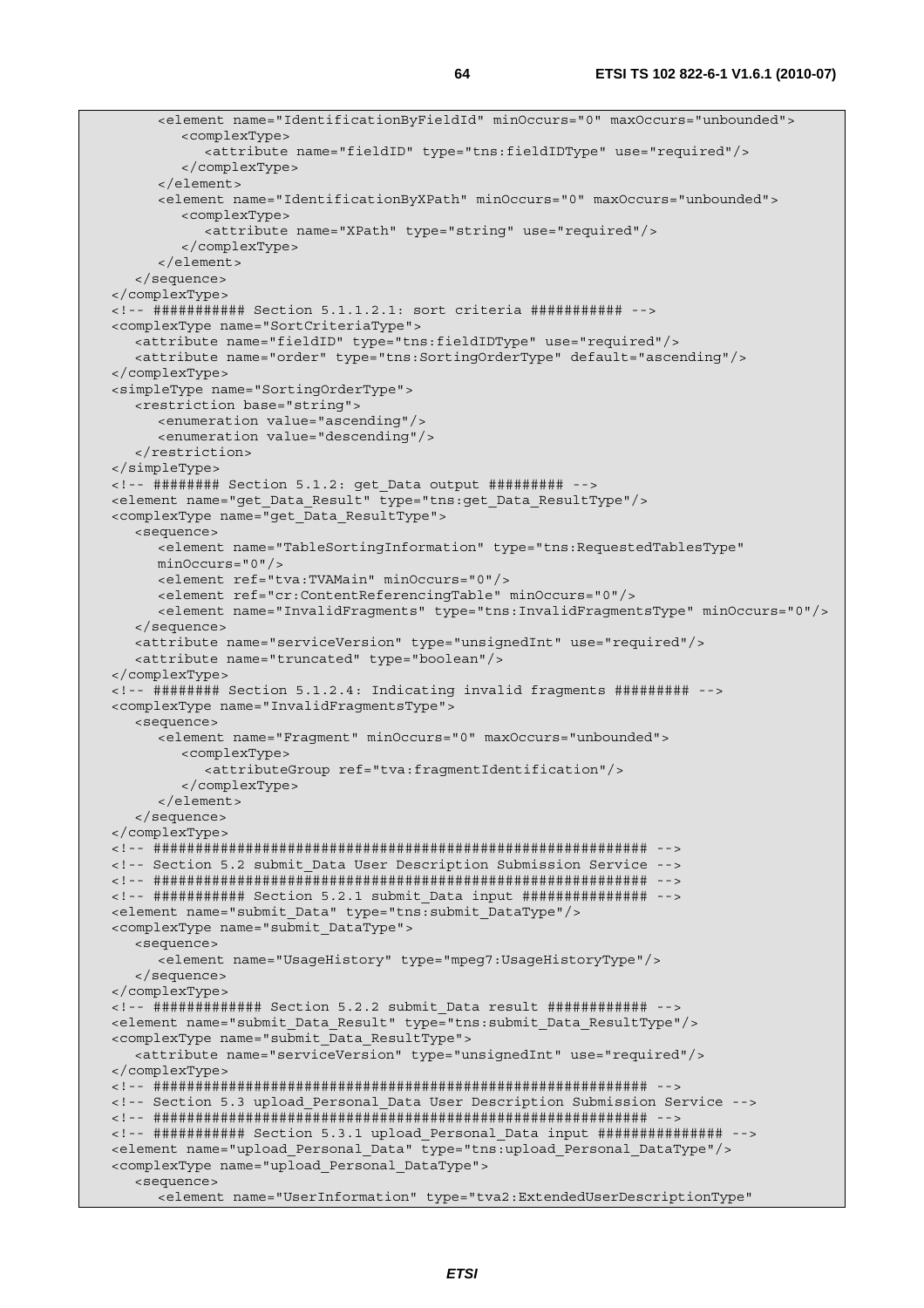```
 maxOccurs="unbounded"/> 
    </sequence> 
 </complexType> 
 <!-- ############# Section 5.3.2 upload_Personal_Data result ############ --> 
 <element name="upload_Personal_Data_Result" 
 type="tns:upload_Personal_Data_ResultType"/> 
 <complexType name="upload_Personal_Data_ResultType"> 
   <attribute name="serviceVersion" type="unsignedInt" use="required"/> 
   <attribute name="status" use="required"> 
      <simpleType> 
          <restriction base="string"> 
            <enumeration value="success"/> 
             <enumeration value="failed"/> 
          </restriction> 
       </simpleType> 
    </attribute> 
 </complexType> 
 <!-- ########################################################### --> 
 <!-- Section 5.4 clear_Personal_Data User Description Submission Service --> 
 <!-- ########################################################### --> 
 <!-- ########### Section 5.4.1 clear_Personal_Data input ############### --> 
 <element name="clear_Personal_Data" type="tns:clear_Personal_DataType"/> 
 <complexType name="clear_Personal_DataType"> 
   <sequence> 
       <element name="TimeFrom" type="tva:TVATimeType" minOccurs="0"/> 
       <element name="TimeTo" type="tva:TVATimeType" minOccurs="0"/> 
       <element name="TargetTable" type="tns:PersonalInformationTableType" 
       maxOccurs="unbounded"/> 
   </sequence> 
 </complexType> 
 <simpleType name="PersonalInformationTableType"> 
   <restriction base="string"> 
      <enumeration value="All"/> 
       <enumeration value="UserInformationTable"/> 
      <enumeration value="UsageEnvironment"/> 
      <enumeration value="UsageHistory"/> 
      <enumeration value="UserPreference"/> 
      <enumeration value="BioGraphicInformation"/> 
       <enumeration value="AccessibilityInformation"/> 
      <enumeration value="TerminalInformationTable"/> 
       <enumeration value="NetworkInformationTable"/> 
       <enumeration value="NaturalEnvironmentInformationTable"/> 
    </restriction> 
 </simpleType> 
 <!-- ############# Section 5.4.2 clear_Personal_Data result ############ --> 
 <element name="clear_Personal_Data_Result" type="tns:clear_Personal_Data_ResultType"/> 
 <complexType name="clear_Personal_Data_ResultType"> 
   <attribute name="serviceVersion" type="unsignedInt" use="required"/> 
   <attribute name="status" use="required"> 
       <simpleType> 
          <restriction base="string"> 
             <enumeration value="success"/> 
            <enumeration value="failed"/> 
             <enumeration value="no data"/> 
          </restriction> 
      </simpleType> 
   </attribute> 
 </complexType> 
 <!-- ########################################################### --> 
 <!-- ############ Section 6.2 Error code reporting ############# --> 
 <!-- ########################################################### --> 
 <element name="ErrorReport" type="tns:ErrorReportType"/> 
 <complexType name="ErrorReportType"> 
   <sequence> 
       <element name="Error" type="tns:ErrorType" maxOccurs="unbounded"/> 
    </sequence> 
 </complexType> 
 <complexType name="ErrorType"> 
   <sequence>
```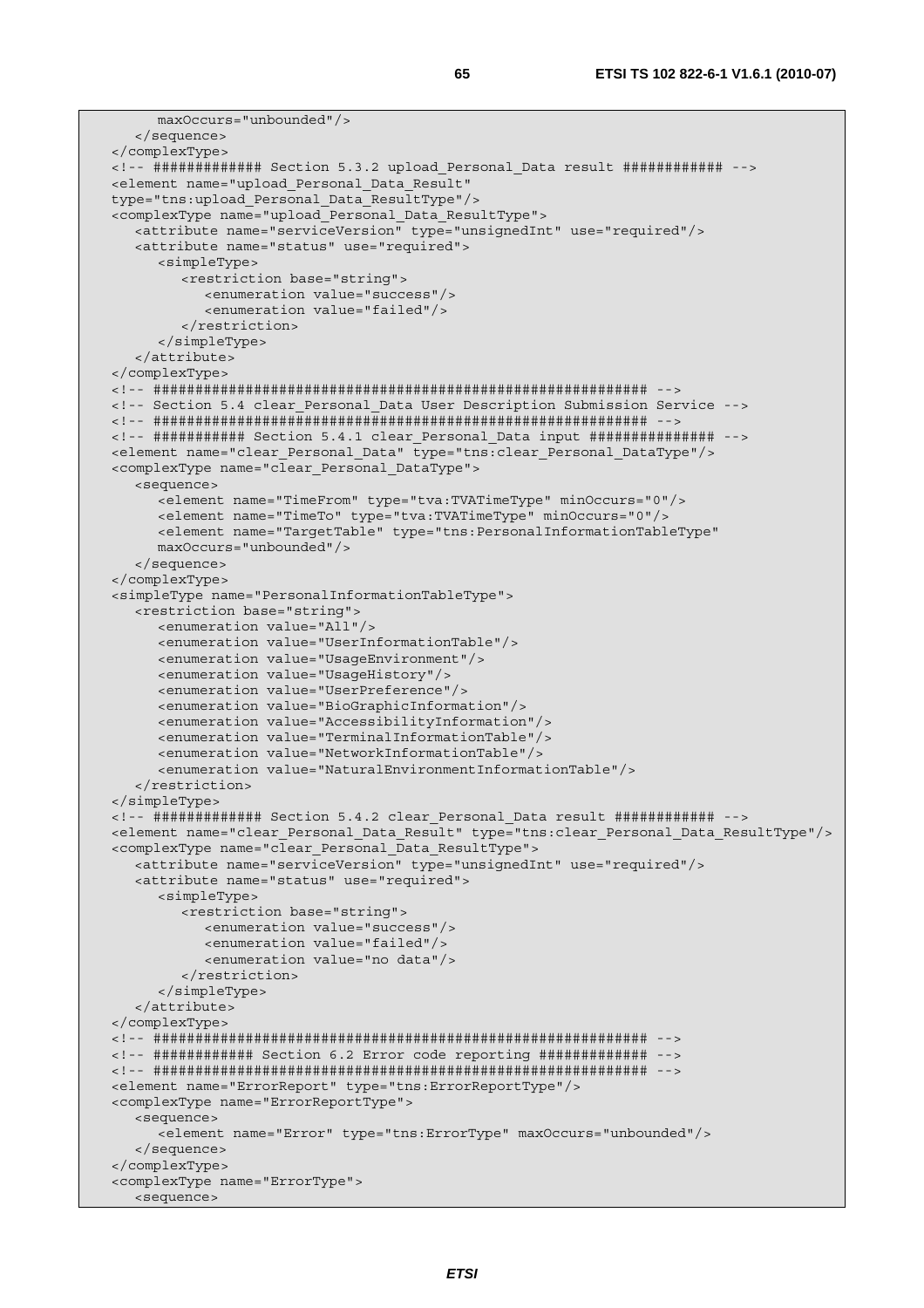```
 <element name="Reason" type="mpeg7:TextualType" minOccurs="0" 
      maxOccurs="unbounded"/> 
   </sequence> 
   <attribute name="errorCode" type="tns:errorCodeType" use="required"/> 
    <attribute name="fields" type="tns:fieldIDListType"/> 
 </complexType> 
 <simpleType name="errorCodeType"> 
    <restriction base="string"> 
      <enumeration value="FatalError"/> 
      <enumeration value="InvalidRequest"/> 
      <enumeration value="Unsupported"/> 
       <enumeration value="UnrecognizedVersion"/> 
      <enumeration value="UnspecifiedError"/> 
      <enumeration value="UnsupportedQueryField"/> 
      <enumeration value="UnsupportedSortField"/> 
      <enumeration value="InvalidFieldID"/> 
       <enumeration value="InvalidFieldValue"/> 
    </restriction> 
 </simpleType> 
 <!-- ############################################################ --> 
 <!-- Section 7.1 describe_get_Data Capability Description Service --> 
 <!-- ############################################################ --> 
 <!-- ######### describe_get_Data input (no parameters) ########## --> 
 <element name="describe_get_Data" type="tns:describe_get_DataType"/> 
 <complexType name="describe_get_DataType"/> 
 <!-- ########### Section 7.1 describe_get_Data output ########### --> 
 <element name="describe_get_Data_Result" type="tns:describe_get_Data_ResultType"/> 
 <complexType name="describe_get_Data_ResultType"> 
    <sequence> 
       <element name="Name" type="string" minOccurs="0"/> 
       <element name="Description" type="mpeg7:TextualType" minOccurs="0" 
      maxOccurs="unbounded"/> 
      <element name="CollationURI" type="anyURI" minOccurs="0"/> 
       <element name="ExtendedFieldList" type="tns:FieldIDDefinitionListType" 
      minOccurs="0"> 
          <key name="UniqueExtendedFields"> 
            <selector xpath="tns:FieldIDDefinition"/> 
            <field xpath="@fieldID"/> 
          </key> 
       </element> 
       <element name="AuthorityList" type="tns:AuthorityListType" minOccurs="0"/> 
      <element name="AvailableTables" type="tns:AvailableTableListType"/> 
      <element name="RequestedFieldsCapability" type="boolean" 
      minOccurs="0"/> 
       <element name="PersonalInformationHandling" 
      type="tns:PersonalInformationHandlingType" minOccurs="0"/> 
       <element name="UpdateCapability" type="tns:updateCapabilityType" minOccurs="0"/> 
    </sequence> 
    <attribute name="serviceVersion" type="unsignedInt" use="required"/> 
 </complexType> 
 <complexType name="PersonalInformationHandlingType"> 
    <sequence> 
      <element name="PersonalInformationSource" 
      type="tns:PersonalInformationSourceType" maxOccurs="unbounded"/> 
       <element name="PersonalInformationTable" 
       type="tns:PersonalInformationTableType"/> 
   </sequence> 
 </complexType> 
 <simpleType name="PersonalInformationSourceType"> 
    <restriction base="string"> 
       <enumeration value="embedded"/> 
      <enumeration value="byUpload"/> 
      <enumeration value="byResource"/> 
    </restriction> 
 </simpleType> 
 <!-- ########### Section 7.1.1: The Authority List ########### --> 
 <complexType name="AuthorityListType"> 
    <sequence> 
     <element name="Authority" type="string" maxOccurs="unbounded"/>
```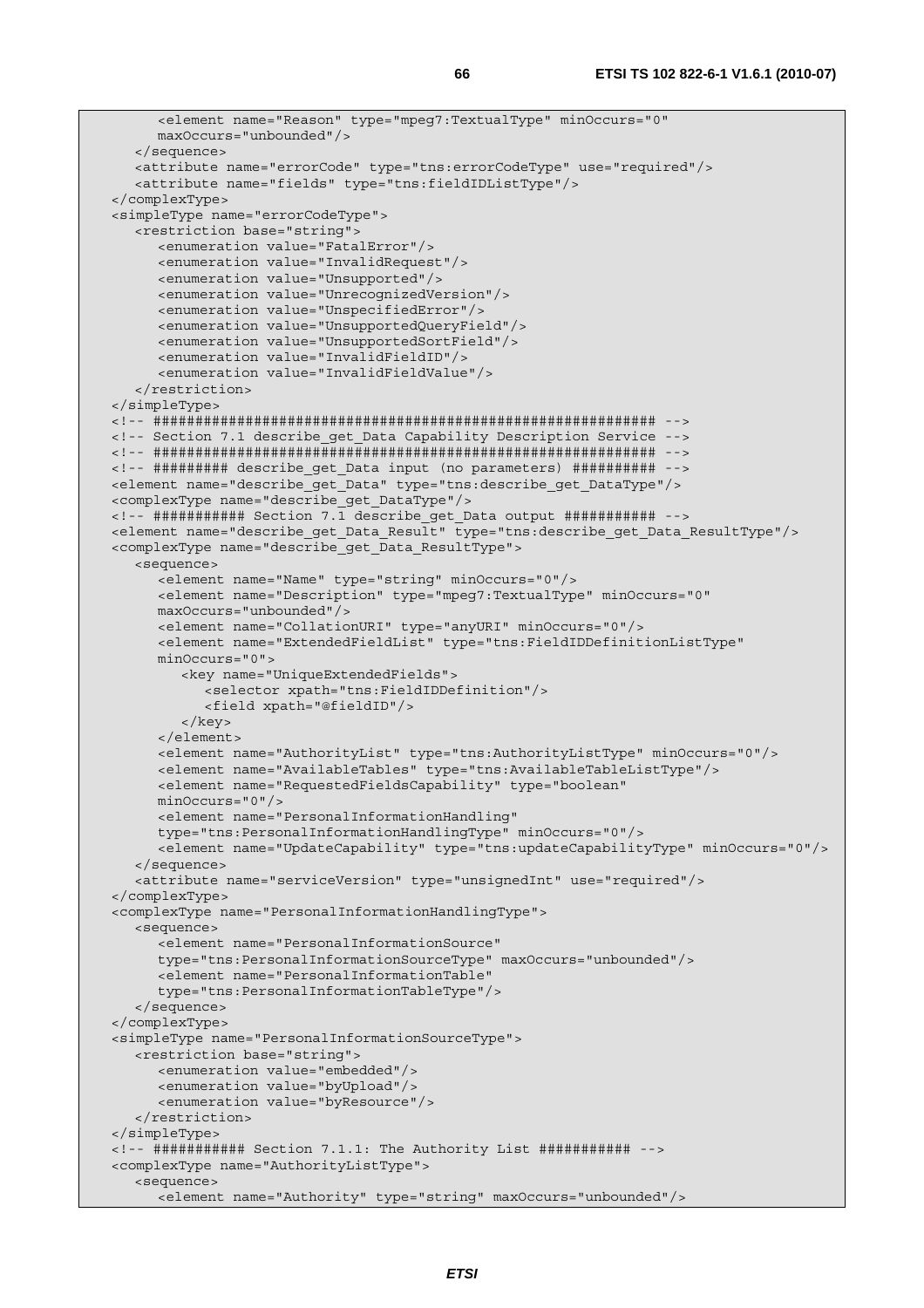</sequence> </complexType> <!-- ########### Section 7.1.2 Available tables information ########### --> <complexType name="AvailableTableListType"> <sequence> <element name="Table" type="tns:AvailableTableBase" maxOccurs="unbounded"/> </sequence> </complexType> <complexType name="AvailableTableBase" abstract="true"> <sequence> <element name="AuthorityList" type="tns:AuthorityListType" minOccurs="0"/> <element name="AvailableFields" type="tns:FieldListType" minOccurs="0"/> </sequence> <attribute name="canSort" type="tns:fieldIDListType"/> <attribute name="canQuery" type="tns:fieldIDListType"/> </complexType> <complexType name="ContentReferencingTable"> <complexContent> <extension base="tns:AvailableTableBase"> <sequence> <element ref="rar:ResolvingAuthorityRecordTable"/> </sequence> </extension> </complexContent> </complexType> <complexType name="ClassificationSchemeTable"> <complexContent> <extension base="tns:AvailableTableBase"/> </complexContent> </complexType> <complexType name="ProgramInformationTable"> <complexContent> <extension base="tns:AvailableTableBase"/> </complexContent> </complexType> <complexType name="GroupInformationTable"> <complexContent> <extension base="tns:AvailableTableBase"/> </complexContent> </complexType> <complexType name="ProgramLocationTable"> <complexContent> <extension base="tns:AvailableTableBase"> <sequence> <element name="AvailableLocations"> <complexType> <sequence> <element name="Availability" type="duration" minOccurs="0"/> <element name="ServiceURL" type="anyURI" maxOccurs="unbounded"/> </sequence> </complexType> </element> </sequence> </extension> </complexContent> </complexType> <complexType name="ProgramReviewTable"> <complexContent> <extension base="tns:AvailableTableBase"/> </complexContent> </complexType> <complexType name="SegmentInformationTable"> <complexContent> <extension base="tns:AvailableTableBase"/> </complexContent> </complexType> <complexType name="ServiceInformationTable"> <complexContent> <extension base="tns:AvailableTableBase"/>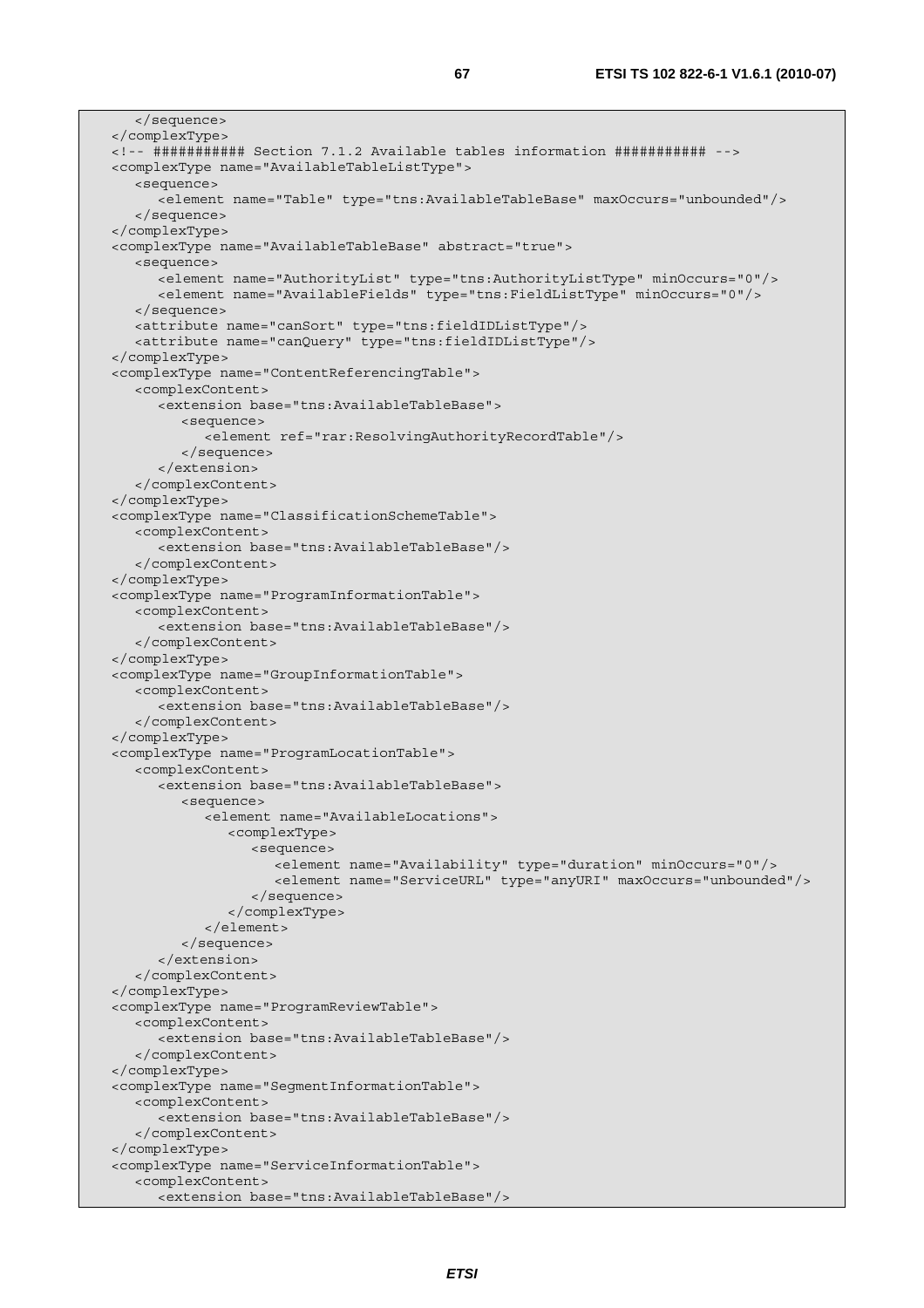</complexContent> </complexType> <complexType name="CreditInformationTable"> <complexContent> <extension base="tns:AvailableTableBase"/> </complexContent> </complexType> <complexType name="PackageTable"> <complexContent> <extension base="tns:AvailableTableBase"/> </complexContent> </complexType> <complexType name="InterstitialCampaignTable"> <complexContent> <extension base="tns:AvailableTableBase"/> </complexContent> </complexType> <complexType name="RMPITable"> <complexContent> <extension base="tns:AvailableTableBase"/> </complexContent> </complexType> <complexType name="CouponTable"> <complexContent> <extension base="tns:AvailableTableBase"/> </complexContent> </complexType> <complexType name="TargetingInformationTable"> <complexContent> <extension base="tns:AvailableTableBase"/> </complexContent> </complexType> <complexType name="InterstitialTargetingTable"> <complexContent> <extension base="tns:AvailableTableBase"/> </complexContent> </complexType> <!-- ########## Section 7.1.4 Description of update capabilities ########## --> <complexType name="updateCapabilityType"> <attribute name="versionRequest" type="boolean" default="true"/> <attribute name="invalidResponse" type="boolean" default="true"/> </complexType> <!-- ############################################################### --> <!-- Section 7.2 describe\_submit\_Data Capability Description Service --> <!-- ############################################################### --> <!-- ######### describe\_submit\_Data input (no parameters) ########## --> <element name="describe\_submit\_Data" type="tns:describe\_submit\_DataType"/> <complexType name="describe\_submit\_DataType"/> <!-- ########### Section 7.2 describe\_submit\_Data output ########### --> <complexType name="describe\_submit\_Data\_Result"> <sequence> <element name="Name" type="string" minOccurs="0"/> <element name="Description" type="mpeg7:TextualType" minOccurs="0" maxOccurs="unbounded"/> <element name="RequestedTables" type="tns:RequestedSubmitTablesType"/> <element ref="p3p:POLICY" minOccurs="0"/> </sequence> </complexType> <complexType name="RequestedSubmitTablesType"> <sequence> <element name="Table" maxOccurs="unbounded"> <complexType> <attribute name="type" use="required"> <simpleType> <restriction base="string"> <enumeration value="UserPreferences"/> <enumeration value="UsageHistory"/> </restriction>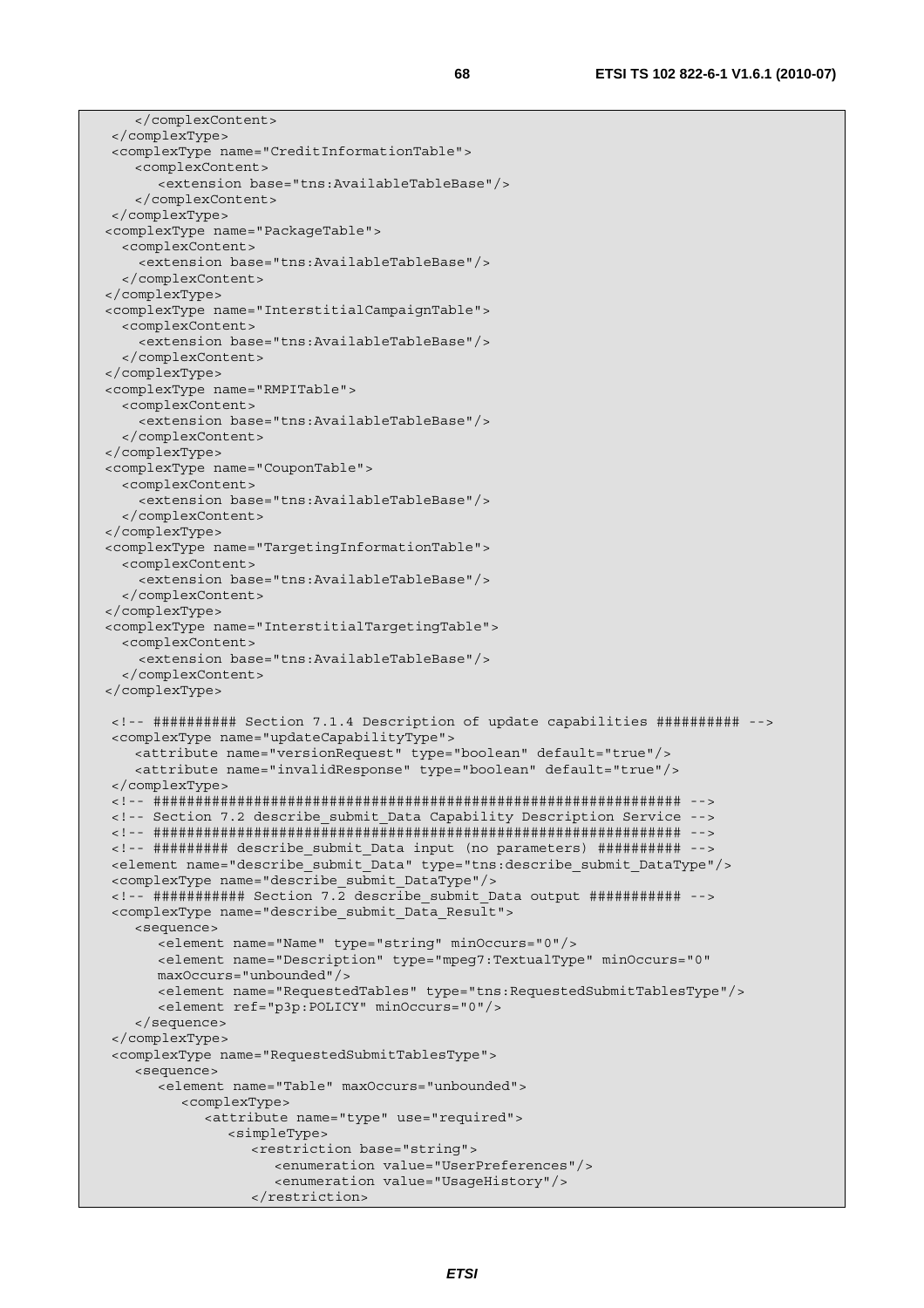```
 </simpleType> 
               </attribute> 
            </complexType> 
        \geq/element>
      </sequence> 
   </complexType> 
   <!-- ############################################################### --> 
   <!-- Section 7.3 describe_upload_Personal_Data Capability Description Service --> 
   <!-- ############################################################### --> 
   <!-- ######### describe_upload_Personal_Data input ########## --> 
   <element name="describe_upload_Personal_Data" 
   type="tns:describe_upload_Personal_DataType"/> 
   <complexType name="describe_upload_Personal_DataType"/> 
   <!-- ########### Section 7.3 describe_upload_Personal_Data output ########### --> 
   <element name="describe_upload_Personal_Data_Result" 
type="tns:describe_upload_Personal_Data_ResultType"/> 
   <complexType name="describe_upload_Personal_Data_ResultType"> 
      <sequence> 
         <element name="Name" type="string" minOccurs="0"/> 
         <element name="Description" type="mpeg7:TextualType" minOccurs="0" 
         maxOccurs="unbounded"/> 
         <element name="UploadableTable" type="tns:PersonalInformationTableType" 
         maxOccurs="unbounded"/> 
         <element ref="p3p:POLICY" minOccurs="0"/> 
      </sequence> 
   </complexType> 
</schema>
```
# B.2 FieldID definition list

The *TV-Anytime* fieldID definition list which is defined by the schema in clause 5.1.1.1.2 is as follows:

```
<?xml version="1.0" encoding="UTF-8"?> 
<tns:FieldIDDefinitionList targetNamespace=urn:tva:transport:fieldIDs:2010 
xmlns:tns="urn:tva:transport:2010" xmlns:tns="urn:tva:transport:2010" 
xmlns:tva="urn:tva:metadata:2010" xmlns:tva2="urn:tva:metadata:extended:2010" 
xmlns:mpeg7="urn:tva:mpeg7:2008" xmlns:cr="urn:tva:ContentReferencing:2010" 
xmlns:xsi="http://www.w3.org/2001/XMLSchema-instance" 
xsi:schemaLocation="urn:tva:transport:2010 tva_transport_6-1_v161.xsd"> 
  \leq ! -######################################################################################## 
 --> 
   <!-- fieldID for ContentReferencing --> 
  <! --
######################################################################################## 
--> 
   <Tns:FieldIDDefinition fieldID="Start" 
fieldDefinition="/cr:ContentReferencingTable/cr:Result/cr:LocationsResult/cr:DecomposedLo
cator/@start"/> 
  \geq 1 -######################################################################################## 
--> 
  <!-- fieldID for Program, Group, Instance, Segment and Package
  \leq ! -######################################################################################## 
--> 
   <Tns:FieldIDDefinition fieldID="Title" fieldDefinition=" 
/tva:TVAMain/tva:ProgramDescription/tva:ProgramInformationTable/tva:ProgramInformation/tv
a:BasicDescription/tva:Title/text() 
/tva:TVAMain/tva:ProgramDescription/tva:ProgramInformationTable/tva:ProgramInformation/tv
a:BasicDescription/tva:ShortTitle/text() 
/tva:TVAMain/tva:ProgramDescription/tva:GroupInformationTable/tva:GroupInformation/tva:Ba
sicDescription/tva:Title/text() 
/tva:TVAMain/tva:ProgramDescription/tva:GroupInformationTable/tva:GroupInformation/tva:Ba
sicDescription/tva:ShortTitle/text() 
/tva:TVAMain/tva:ProgramDescription/tva:ProgramLocationTable/tva:BroadcastEvent/tva:Insta
```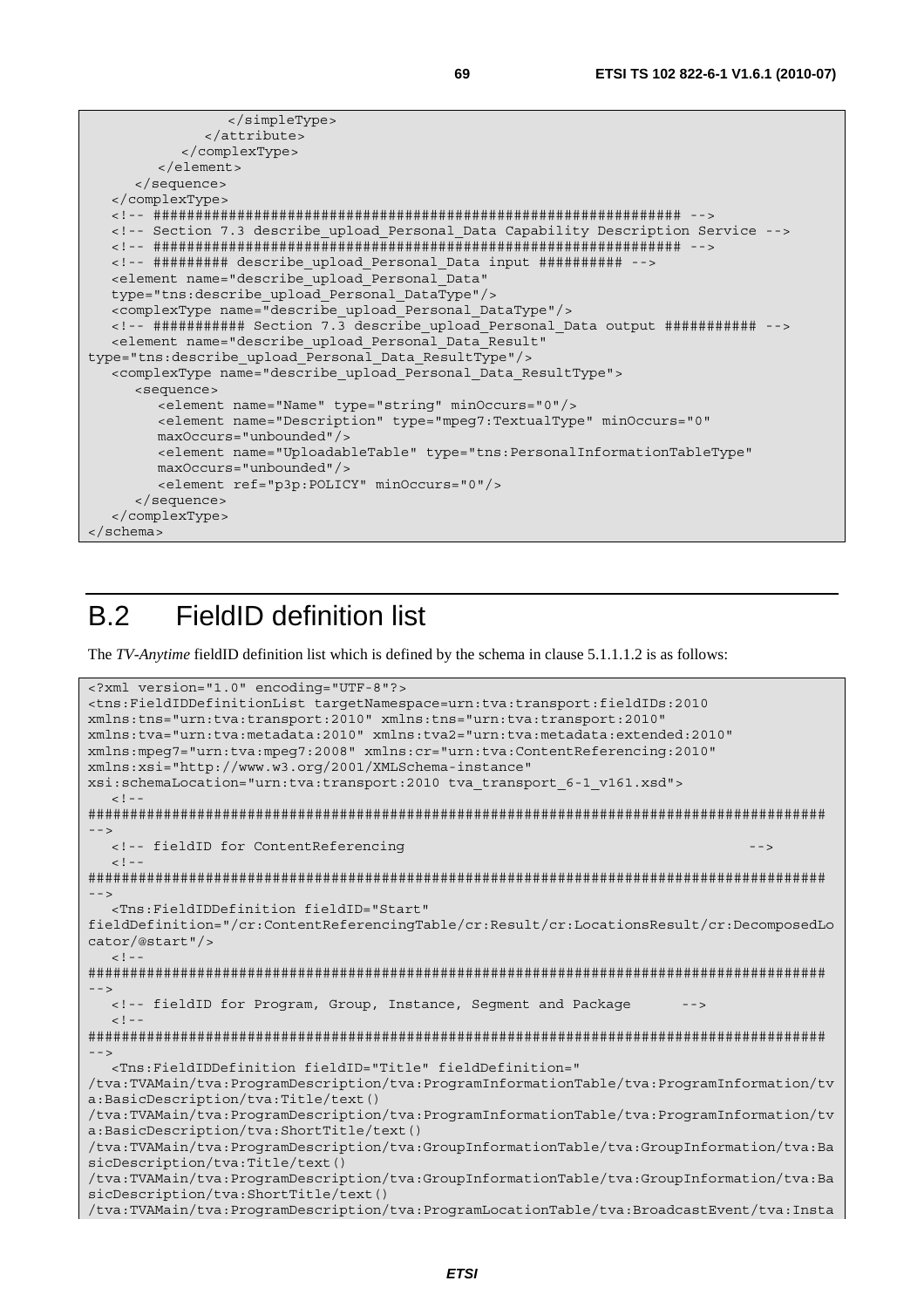nceDescription/tva:Title/text() /tva:TVAMain/tva:ProgramDescription/tva:ProgramLocationTable/tva:Schedule/tva:ScheduleEve nt/tva:InstanceDescription/tva:Title/text() /tva:TVAMain/tva:ProgramDescription/tva:ProgramLocationTable/tva:OnDemandProgram/tva:Inst anceDescription/tva:Title/text() /tva:TVAMain/tva:ProgramDescription/tva:ProgramLocationTable/tva:OnDemandService/tva:OnDe mandProgram/tva:InstanceDescription/tva:Title/text() /tva:TVAMain/tva:ProgramDescription/tva:SegmentInformationTable/tva:SegmentInformation/tv a:Description/tva:Title/text() /tva:TVAMain/tva:ProgramDescription/tva:SegmentInformationTable/tva:SegmentGroupInformati on/tva:Description/tva:Title/text() /tva2:ExtendedTVAMain/tva2:PackageTable/tva2:Package/tva2:Descriptor/tva2:ObjectDescripti on/tva2:ContentDescription/tva:Title/text() /tva2:ExtendedTVAMain/tva2:PackageTable/tva2:Package/tva2:Descriptor/tva2:ObjectDescripti on/tva2:ContentDescription/tva:ShortTitle/text() /tva2:ExtendedTVAMain/tva2:PackageTable/tva2:Package/tva2:Declarations/tva2:Descriptor/tv a2:ObjectDescription/tva2:ContentDescription/tva:Title/text() /tva2:ExtendedTVAMain/tva2:PackageTable/tva2:Package/tva2:Declarations/tva2:Descriptor/tv a2:ObjectDescription/tva2:ContentDescription/tva:ShortTitle/text() /tva2:ExtendedTVAMain/tva2:PackageTable/tva2:Package/tva2:Declarations/tva2:Item/tva2:Des criptor/tva2:ObjectDescription/tva2:ContentDescription/tva:Title/text() /tva2:ExtendedTVAMain/tva2:PackageTable/tva2:Package/tva2:Declarations/tva2:Item/tva2:Des criptor/tva2:ObjectDescription/tva2:ContentDescription/tva:ShortTitle/text() /tva2:ExtendedTVAMain/tva2:PackageTable/tva2:Package/tva2:Declarations/tva2:Item/tva2:Cho ice/tva2:Descriptor/tva2:ObjectDescription/tva2:ContentDescription/tva:Title/text() /tva2:ExtendedTVAMain/tva2:PackageTable/tva2:Package/tva2:Declarations/tva2:Item/tva2:Cho ice/tva2:Descriptor/tva2:ObjectDescription/tva2:ContentDescription/tva:ShortTitle/text() /tva2:ExtendedTVAMain/tva2:PackageTable/tva2:Package/tva2:Declarations/tva2:Item/tva2:Cho ice/tva2:Selection/tva2:Descriptor/tva2:ObjectDescription/tva2:ContentDescription/tva:Tit le/text() /tva2:ExtendedTVAMain/tva2:PackageTable/tva2:Package/tva2:Declarations/tva2:Item/tva2:Cho ice/tva2:Selection/tva2:Descriptor/tva2:ObjectDescription/tva2:ContentDescription/tva:Sho rtTitle/text() /tva2:ExtendedTVAMain/tva2:PackageTable/tva2:Package/tva2:Declarations/tva2:Item/tva2:Com ponent/tva2:Descriptor/tva2:ObjectDescription/tva2:ContentDescription/tva:Title/text() /tva2:ExtendedTVAMain/tva2:PackageTable/tva2:Package/tva2:Declarations/tva2:Item/tva2:Com ponent/tva2:Descriptor/tva2:ObjectDescription/tva2:ContentDescription/tva:ShortTitle/text /tva2:ExtendedTVAMain/tva2:PackageTable/tva2:Package/tva2:Declarations/tva2:Item/tva2:Com ponent/tva2:Anchor/tva2:Descriptor/tva2:ObjectDescription/tva2:ContentDescription/tva:Tit le/text() /tva2:ExtendedTVAMain/tva2:PackageTable/tva2:Package/tva2:Declarations/tva2:Item/tva2:Com ponent/tva2:Anchor/tva2:Descriptor/tva2:ObjectDescription/tva2:ContentDescription/tva:Sho rtTitle/text() /tva2:ExtendedTVAMain/tva2:PackageTable/tva2:Package/tva2:Declarations/tva2:Item/tva2:Ite m/tva2:Descriptor/tva2:ObjectDescription/tva2:ContentDescription/tva:Title/text() /tva2:ExtendedTVAMain/tva2:PackageTable/tva2:Package/tva2:Declarations/tva2:Item/tva2:Ite m/tva2:Descriptor/tva2:ObjectDescription/tva2:ContentDescription/tva:ShortTitle/text() /tva2:ExtendedTVAMain/tva2:PackageTable/tva2:Package/tva2:Declarations/tva2:Item/tva2:Ite m/tva2:Choice/tva2:Descriptor/tva2:ObjectDescription/tva2:ContentDescription/tva:Title/te  $xt()$ /tva2:ExtendedTVAMain/tva2:PackageTable/tva2:Package/tva2:Declarations/tva2:Item/tva2:Ite m/tva2:Choice/tva2:Descriptor/tva2:ObjectDescription/tva2:ContentDescription/tva:ShortTit le/text() /tva2:ExtendedTVAMain/tva2:PackageTable/tva2:Package/tva2:Declarations/tva2:Item/tva2:Ite m/tva2:Choice/tva2:Selection/tva2:Descriptor/tva2:ObjectDescription/tva2:ContentDescripti  $on/tva \cdot Title/text()$ /tva2:ExtendedTVAMain/tva2:PackageTable/tva2:Package/tva2:Declarations/tva2:Item/tva2:Ite m/tva2:Choice/tva2:Selection/tva2:Descriptor/tva2:ObjectDescription/tva2:ContentDescripti on/tva:ShortTitle/text() /tva2:ExtendedTVAMain/tva2:PackageTable/tva2:Package/tva2:Declarations/tva2:Item/tva2:Ite m/tva2:Component/tva2:Descriptor/tva2:ObjectDescription/tva2:ContentDescription/tva:Title /text()

()

/tva2:ExtendedTVAMain/tva2:PackageTable/tva2:Package/tva2:Declarations/tva2:Item/tva2:Ite m/tva2:Component/tva2:Descriptor/tva2:ObjectDescription/tva2:ContentDescription/tva:Short Title/text()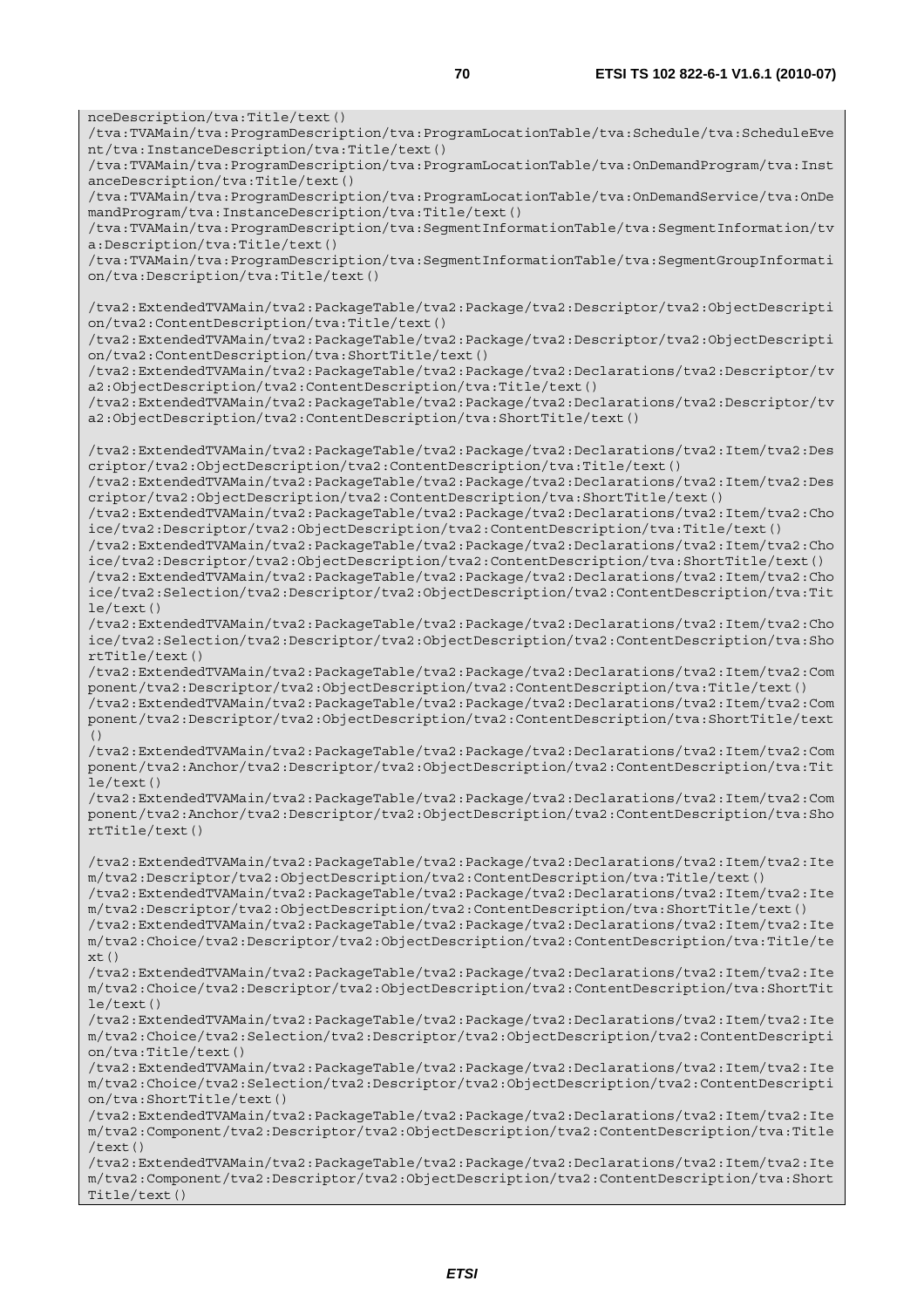/tva2:ExtendedTVAMain/tva2:PackageTable/tva2:Package/tva2:Declarations/tva2:Item/tva2:Ite m/tva2:Component/tva2:Anchor/tva2:Descriptor/tva2:ObjectDescription/tva2:ContentDescripti on/tva:Title/text()

/tva2:ExtendedTVAMain/tva2:PackageTable/tva2:Package/tva2:Declarations/tva2:Item/tva2:Ite m/tva2:Component/tva2:Anchor/tva2:Descriptor/tva2:ObjectDescription/tva2:ContentDescripti on/tva:ShortTitle/text()

/tva2:ExtendedTVAMain/tva2:PackageTable/tva2:Package/tva2:Declarations/tva2:Component/tva 2:Descriptor/tva2:ObjectDescription/tva2:ContentDescription/tva:Title/text() /tva2:ExtendedTVAMain/tva2:PackageTable/tva2:Package/tva2:Declarations/tva2:Component/tva

2:Descriptor/tva2:ObjectDescription/tva2:ContentDescription/tva:ShortTitle/text()

/tva2:ExtendedTVAMain/tva2:PackageTable/tva2:Package/tva2:Declarations/tva2:Component/tva 2:Anchor/tva2:Descriptor/tva2:ObjectDescription/tva2:ContentDescription/tva:Title/text() /tva2:ExtendedTVAMain/tva2:PackageTable/tva2:Package/tva2:Declarations/tva2:Component/tva

2:Anchor/tva2:Descriptor/tva2:ObjectDescription/tva2:ContentDescription/tva:ShortTitle/te xt()

/tva2:ExtendedTVAMain/tva2:PackageTable/tva2:Package/tva2:Declarations/tva2:Anchor/tva2:D escriptor/tva2:ObjectDescription/tva2:ContentDescription/tva:Title/text() /tva2:ExtendedTVAMain/tva2:PackageTable/tva2:Package/tva2:Declarations/tva2:Anchor/tva2:D

escriptor/tva2:ObjectDescription/tva2:ContentDescription/tva:ShortTitle/text()

/tva2:ExtendedTVAMain/tva2:PackageTable/tva2:Package/tva2:Item/tva2:Descriptor/tva2:Objec tDescription/tva2:ContentDescription/tva:Title/text()

/tva2:ExtendedTVAMain/tva2:PackageTable/tva2:Package/tva2:Item/tva2:Descriptor/tva2:Objec tDescription/tva2:ContentDescription/tva:ShortTitle/text()

/tva2:ExtendedTVAMain/tva2:PackageTable/tva2:Package/tva2:Item/tva2:Choice/tva2:Descripto r/tva2:ObjectDescription/tva2:ContentDescription/tva:Title/text()

/tva2:ExtendedTVAMain/tva2:PackageTable/tva2:Package/tva2:Item/tva2:Choice/tva2:Descripto r/tva2:ObjectDescription/tva2:ContentDescription/tva:ShortTitle/text()

/tva2:ExtendedTVAMain/tva2:PackageTable/tva2:Package/tva2:Item/tva2:Choice/tva2:Selection /tva2:Descriptor/tva2:ObjectDescription/tva2:ContentDescription/tva:Title/text()

/tva2:ExtendedTVAMain/tva2:PackageTable/tva2:Package/tva2:Item/tva2:Choice/tva2:Selection /tva2:Descriptor/tva2:ObjectDescription/tva2:ContentDescription/tva:ShortTitle/text() /tva2:ExtendedTVAMain/tva2:PackageTable/tva2:Package/tva2:Item/tva2:Component/tva2:Descri

ptor/tva2:ObjectDescription/tva2:ContentDescription/tva:Title/text() /tva2:ExtendedTVAMain/tva2:PackageTable/tva2:Package/tva2:Item/tva2:Component/tva2:Descri

ptor/tva2:ObjectDescription/tva2:ContentDescription/tva:ShortTitle/text()

/tva2:ExtendedTVAMain/tva2:PackageTable/tva2:Package/tva2:Item/tva2:Component/tva2:Anchor /tva2:Descriptor/tva2:ObjectDescription/tva2:ContentDescription/tva:Title/text()

/tva2:ExtendedTVAMain/tva2:PackageTable/tva2:Package/tva2:Item/tva2:Component/tva2:Anchor /tva2:Descriptor/tva2:ObjectDescription/tva2:ContentDescription/tva:ShortTitle/text()

/tva2:ExtendedTVAMain/tva2:PackageTable/tva2:Package/tva2:Item/tva2:Item/tva2:Descriptor/ tva2:ObjectDescription/tva2:ContentDescription/tva:Title/text()

/tva2:ExtendedTVAMain/tva2:PackageTable/tva2:Package/tva2:Item/tva2:Item/tva2:Descriptor/ tva2:ObjectDescription/tva2:ContentDescription/tva:ShortTitle/text()

/tva2:ExtendedTVAMain/tva2:PackageTable/tva2:Package/tva2:Item/tva2:Item/tva2:Choice/tva2 :Descriptor/tva2:ObjectDescription/tva2:ContentDescription/tva:Title/text()

/tva2:ExtendedTVAMain/tva2:PackageTable/tva2:Package/tva2:Item/tva2:Item/tva2:Choice/tva2 :Descriptor/tva2:ObjectDescription/tva2:ContentDescription/tva:ShortTitle/text()

/tva2:ExtendedTVAMain/tva2:PackageTable/tva2:Package/tva2:Item/tva2:Item/tva2:Choice/tva2 :Selection/tva2:Descriptor/tva2:ObjectDescription/tva2:ContentDescription/tva:Title/text( )

/tva2:ExtendedTVAMain/tva2:PackageTable/tva2:Package/tva2:Item/tva2:Item/tva2:Choice/tva2 :Selection/tva2:Descriptor/tva2:ObjectDescription/tva2:ContentDescription/tva:ShortTitle/ text()

/tva2:ExtendedTVAMain/tva2:PackageTable/tva2:Package/tva2:Item/tva2:Item/tva2:Component/t va2:Descriptor/tva2:ObjectDescription/tva2:ContentDescription/tva:Title/text()

/tva2:ExtendedTVAMain/tva2:PackageTable/tva2:Package/tva2:Item/tva2:Item/tva2:Component/t va2:Descriptor/tva2:ObjectDescription/tva2:ContentDescription/tva:ShortTitle/text()

/tva2:ExtendedTVAMain/tva2:PackageTable/tva2:Package/tva2:Item/tva2:Item/tva2:Component/t va2:Anchor/tva2:Descriptor/tva2:ObjectDescription/tva2:ContentDescription/tva:Title/text( )

/tva2:ExtendedTVAMain/tva2:PackageTable/tva2:Package/tva2:Item/tva2:Item/tva2:Component/t va2:Anchor/tva2:Descriptor/tva2:ObjectDescription/tva2:ContentDescription/tva:ShortTitle/ text()  $''$ />

<Tns:FieldIDDefinition fieldID="TitleLanguage" fieldDefinition="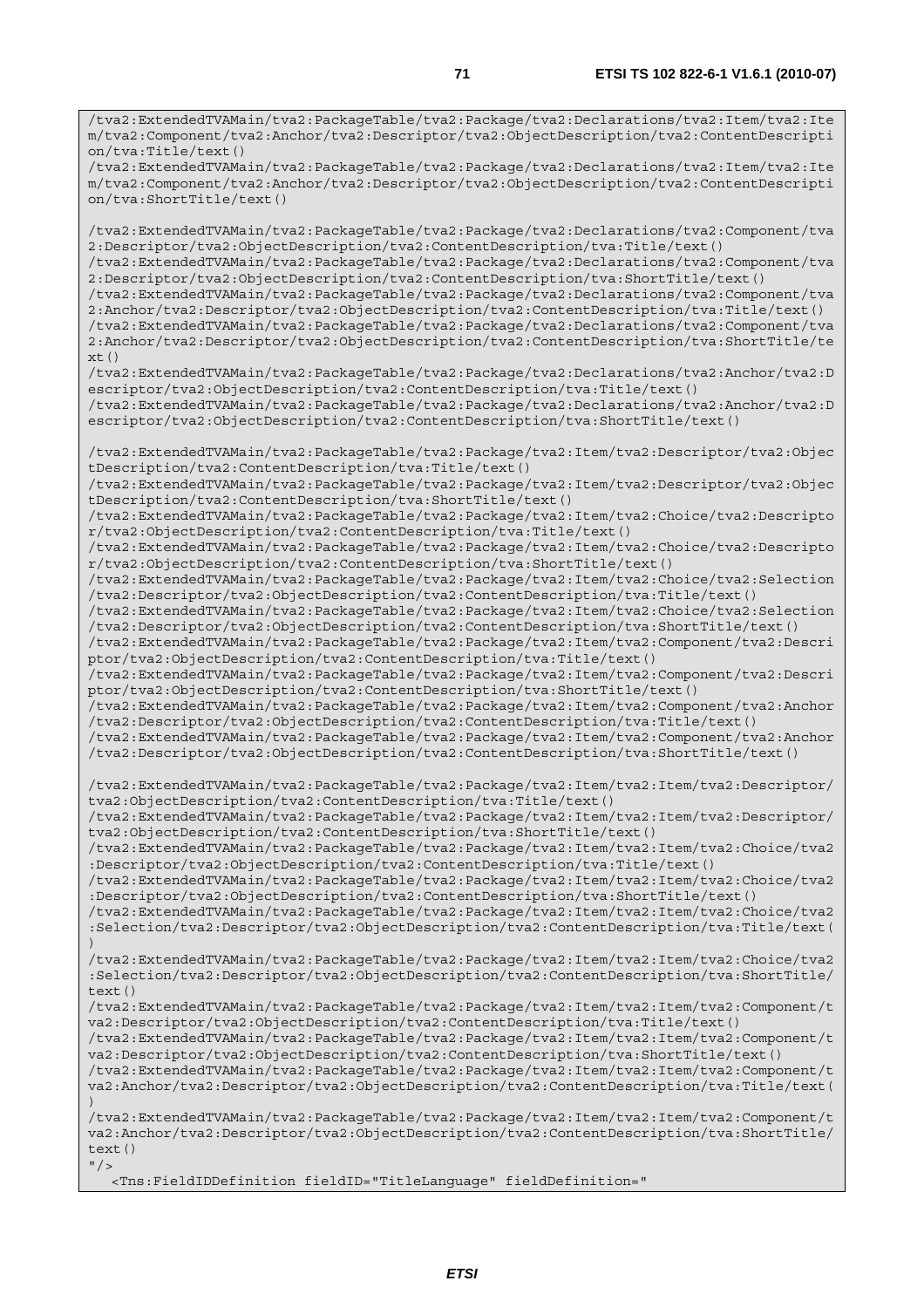/tva:TVAMain/tva:ProgramDescription/tva:ProgramInformationTable/tva:ProgramInformation/tv a:BasicDescription/tva:Title/@xml:lang /tva:TVAMain/tva:ProgramDescription/tva:ProgramInformationTable/tva:ProgramInformation/tv a:BasicDescription/tva:ShortTitle/@xml:lang /tva:TVAMain/tva:ProgramDescription/tva:GroupInformationTable/tva:GroupInformation/tva:Ba sicDescription/tva:Title/@xml:lang /tva:TVAMain/tva:ProgramDescription/tva:GroupInformationTable/tva:GroupInformation/tva:Ba sicDescription/tva:ShortTitle/@xml:lang /tva:TVAMain/tva:ProgramDescription/tva:ProgramLocationTable/tva:BroadcastEvent/tva:Insta nceDescription/tva:Title/@xml:lang /tva:TVAMain/tva:ProgramDescription/tva:ProgramLocationTable/tva:Schedule/tva:ScheduleEve nt/tva:InstanceDescription/tva:Title/@xml:lang /tva:TVAMain/tva:ProgramDescription/tva:ProgramLocationTable/tva:OnDemandProgram/tva:Inst anceDescription/tva:Title/@xml:lang /tva:TVAMain/tva:ProgramDescription/tva:ProgramLocationTable/tva:OnDemandService/tva:OnDe mandProgram/tva:InstanceDescription/tva:Title/@xml:lang /tva:TVAMain/tva:ProgramDescription/tva:SegmentInformationTable/tva:SegmentInformation/tv a:Description/tva:Title/@xml:lang /tva:TVAMain/tva:ProgramDescription/tva:SegmentInformationTable/tva:SegmentGroupInformati on/tva:Description/tva:Title/@xml:lang /tva2:ExtendedTVAMain/tva2:PackageTable/tva2:Package/tva2:Descriptor/tva2:ObjectDescripti on/tva2:ContentDescription/tva:Title/@xml:lang /tva2:ExtendedTVAMain/tva2:PackageTable/tva2:Package/tva2:Descriptor/tva2:ObjectDescripti on/tva2:ContentDescription/tva:ShortTitle/@xml:lang /tva2:ExtendedTVAMain/tva2:PackageTable/tva2:Package/tva2:Declarations/tva2:Descriptor/tv a2:ObjectDescription/tva2:ContentDescription/tva:Title/@xml:lang /tva2:ExtendedTVAMain/tva2:PackageTable/tva2:Package/tva2:Declarations/tva2:Descriptor/tv a2:ObjectDescription/tva2:ContentDescription/tva:ShortTitle/@xml:lang /tva2:ExtendedTVAMain/tva2:PackageTable/tva2:Package/tva2:Declarations/tva2:Item/tva2:Des criptor/tva2:ObjectDescription/tva2:ContentDescription/tva:Title/@xml:lang /tva2:ExtendedTVAMain/tva2:PackageTable/tva2:Package/tva2:Declarations/tva2:Item/tva2:Des criptor/tva2:ObjectDescription/tva2:ContentDescription/tva:ShortTitle/@xml:lang /tva2:ExtendedTVAMain/tva2:PackageTable/tva2:Package/tva2:Declarations/tva2:Item/tva2:Cho ice/tva2:Descriptor/tva2:ObjectDescription/tva2:ContentDescription/tva:Title/@xml:lang /tva2:ExtendedTVAMain/tva2:PackageTable/tva2:Package/tva2:Declarations/tva2:Item/tva2:Cho ice/tva2:Descriptor/tva2:ObjectDescription/tva2:ContentDescription/tva:ShortTitle/@xml:la ng /tva2:ExtendedTVAMain/tva2:PackageTable/tva2:Package/tva2:Declarations/tva2:Item/tva2:Cho ice/tva2:Selection/tva2:Descriptor/tva2:ObjectDescription/tva2:ContentDescription/tva:Tit le/@xml:lang /tva2:ExtendedTVAMain/tva2:PackageTable/tva2:Package/tva2:Declarations/tva2:Item/tva2:Cho ice/tva2:Selection/tva2:Descriptor/tva2:ObjectDescription/tva2:ContentDescription/tva:Sho rtTitle/@xml:lang /tva2:ExtendedTVAMain/tva2:PackageTable/tva2:Package/tva2:Declarations/tva2:Item/tva2:Com ponent/tva2:Descriptor/tva2:ObjectDescription/tva2:ContentDescription/tva:Title/@xml:lang /tva2:ExtendedTVAMain/tva2:PackageTable/tva2:Package/tva2:Declarations/tva2:Item/tva2:Com ponent/tva2:Descriptor/tva2:ObjectDescription/tva2:ContentDescription/tva:ShortTitle/@xml :lang /tva2:ExtendedTVAMain/tva2:PackageTable/tva2:Package/tva2:Declarations/tva2:Item/tva2:Com ponent/tva2:Anchor/tva2:Descriptor/tva2:ObjectDescription/tva2:ContentDescription/tva:Tit le/@xml:lang /tva2:ExtendedTVAMain/tva2:PackageTable/tva2:Package/tva2:Declarations/tva2:Item/tva2:Com ponent/tva2:Anchor/tva2:Descriptor/tva2:ObjectDescription/tva2:ContentDescription/tva:Sho rtTitle/@xml:lang /tva2:ExtendedTVAMain/tva2:PackageTable/tva2:Package/tva2:Declarations/tva2:Item/tva2:Ite m/tva2:Descriptor/tva2:ObjectDescription/tva2:ContentDescription/tva:Title/@xml:lang /tva2:ExtendedTVAMain/tva2:PackageTable/tva2:Package/tva2:Declarations/tva2:Item/tva2:Ite m/tva2:Descriptor/tva2:ObjectDescription/tva2:ContentDescription/tva:ShortTitle/@xml:lang /tva2:ExtendedTVAMain/tva2:PackageTable/tva2:Package/tva2:Declarations/tva2:Item/tva2:Ite m/tva2:Choice/tva2:Descriptor/tva2:ObjectDescription/tva2:ContentDescription/tva:Title/@x ml:lang /tva2:ExtendedTVAMain/tva2:PackageTable/tva2:Package/tva2:Declarations/tva2:Item/tva2:Ite m/tva2:Choice/tva2:Descriptor/tva2:ObjectDescription/tva2:ContentDescription/tva:ShortTit

le/@xml:lang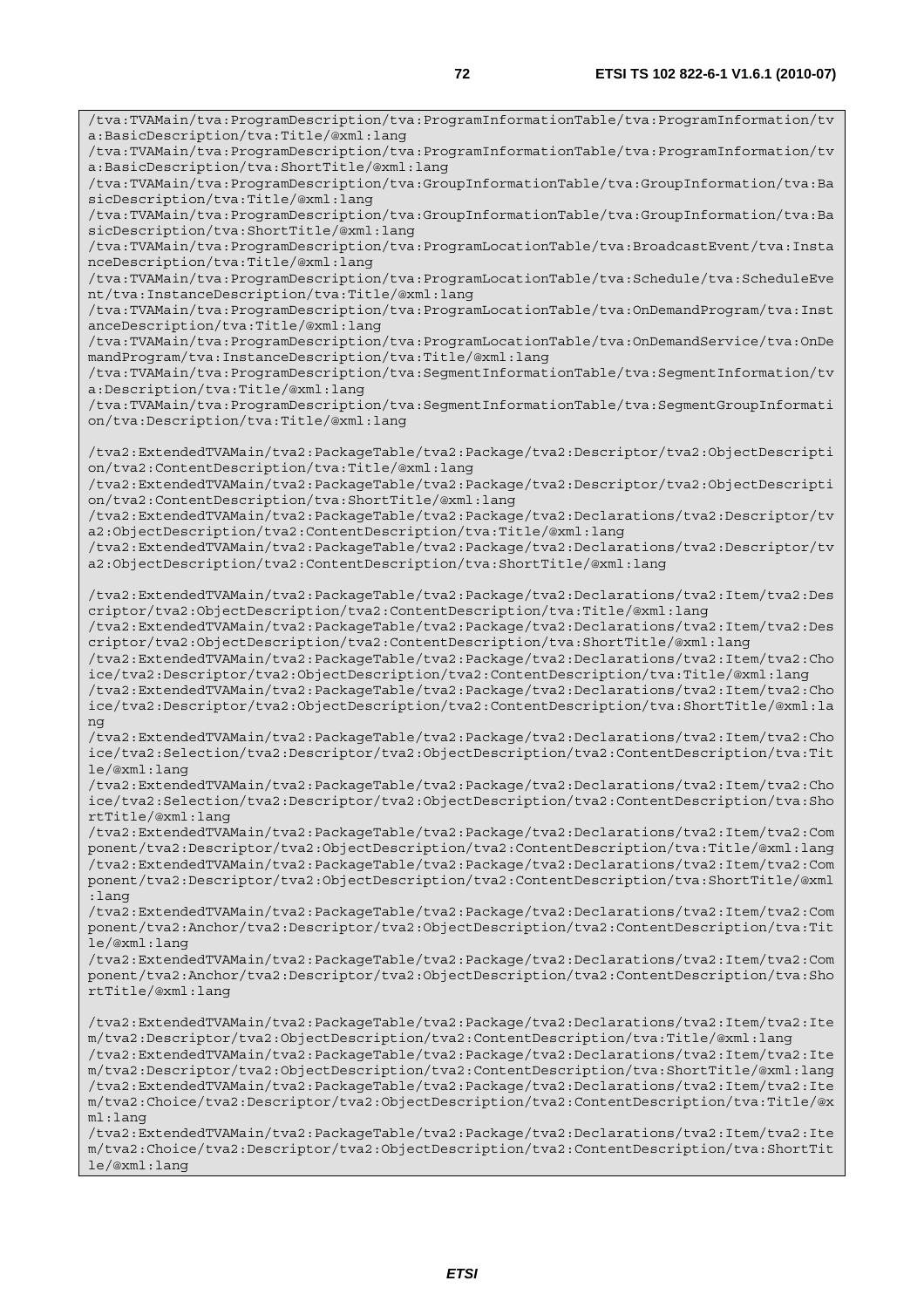/tva2:ExtendedTVAMain/tva2:PackageTable/tva2:Package/tva2:Declarations/tva2:Item/tva2:Ite m/tva2:Choice/tva2:Selection/tva2:Descriptor/tva2:ObjectDescription/tva2:ContentDescripti

on/tva:Title/@xml:lang

/tva2:ExtendedTVAMain/tva2:PackageTable/tva2:Package/tva2:Declarations/tva2:Item/tva2:Ite m/tva2:Choice/tva2:Selection/tva2:Descriptor/tva2:ObjectDescription/tva2:ContentDescripti on/tva:ShortTitle/@xml:lang /tva2:ExtendedTVAMain/tva2:PackageTable/tva2:Package/tva2:Declarations/tva2:Item/tva2:Ite m/tva2:Component/tva2:Descriptor/tva2:ObjectDescription/tva2:ContentDescription/tva:Title /@xml:lang /tva2:ExtendedTVAMain/tva2:PackageTable/tva2:Package/tva2:Declarations/tva2:Item/tva2:Ite m/tva2:Component/tva2:Descriptor/tva2:ObjectDescription/tva2:ContentDescription/tva:Short Title/@xml:lang /tva2:ExtendedTVAMain/tva2:PackageTable/tva2:Package/tva2:Declarations/tva2:Item/tva2:Ite m/tva2:Component/tva2:Anchor/tva2:Descriptor/tva2:ObjectDescription/tva2:ContentDescripti on/tva:Title/@xml:lang /tva2:ExtendedTVAMain/tva2:PackageTable/tva2:Package/tva2:Declarations/tva2:Item/tva2:Ite m/tva2:Component/tva2:Anchor/tva2:Descriptor/tva2:ObjectDescription/tva2:ContentDescripti on/tva:ShortTitle/@xml:lang /tva2:ExtendedTVAMain/tva2:PackageTable/tva2:Package/tva2:Declarations/tva2:Component/tva 2:Descriptor/tva2:ObjectDescription/tva2:ContentDescription/tva:Title/@xml:lang /tva2:ExtendedTVAMain/tva2:PackageTable/tva2:Package/tva2:Declarations/tva2:Component/tva 2:Descriptor/tva2:ObjectDescription/tva2:ContentDescription/tva:ShortTitle/@xml:lang /tva2:ExtendedTVAMain/tva2:PackageTable/tva2:Package/tva2:Declarations/tva2:Component/tva 2:Anchor/tva2:Descriptor/tva2:ObjectDescription/tva2:ContentDescription/tva:Title/@xml:la ng /tva2:ExtendedTVAMain/tva2:PackageTable/tva2:Package/tva2:Declarations/tva2:Component/tva 2:Anchor/tva2:Descriptor/tva2:ObjectDescription/tva2:ContentDescription/tva:ShortTitle/@x ml:lang /tva2:ExtendedTVAMain/tva2:PackageTable/tva2:Package/tva2:Declarations/tva2:Anchor/tva2:D escriptor/tva2:ObjectDescription/tva2:ContentDescription/tva:Title/@xml:lang /tva2:ExtendedTVAMain/tva2:PackageTable/tva2:Package/tva2:Declarations/tva2:Anchor/tva2:D escriptor/tva2:ObjectDescription/tva2:ContentDescription/tva:ShortTitle/@xml:lang /tva2:ExtendedTVAMain/tva2:PackageTable/tva2:Package/tva2:Item/tva2:Descriptor/tva2:Objec tDescription/tva2:ContentDescription/tva:Title/@xml:lang /tva2:ExtendedTVAMain/tva2:PackageTable/tva2:Package/tva2:Item/tva2:Descriptor/tva2:Objec tDescription/tva2:ContentDescription/tva:ShortTitle/@xml:lang /tva2:ExtendedTVAMain/tva2:PackageTable/tva2:Package/tva2:Item/tva2:Choice/tva2:Descripto r/tva2:ObjectDescription/tva2:ContentDescription/tva:Title/@xml:lang /tva2:ExtendedTVAMain/tva2:PackageTable/tva2:Package/tva2:Item/tva2:Choice/tva2:Descripto r/tva2:ObjectDescription/tva2:ContentDescription/tva:ShortTitle/@xml:lang /tva2:ExtendedTVAMain/tva2:PackageTable/tva2:Package/tva2:Item/tva2:Choice/tva2:Selection /tva2:Descriptor/tva2:ObjectDescription/tva2:ContentDescription/tva:Title/@xml:lang /tva2:ExtendedTVAMain/tva2:PackageTable/tva2:Package/tva2:Item/tva2:Choice/tva2:Selection /tva2:Descriptor/tva2:ObjectDescription/tva2:ContentDescription/tva:ShortTitle/@xml:lang /tva2:ExtendedTVAMain/tva2:PackageTable/tva2:Package/tva2:Item/tva2:Component/tva2:Descri ptor/tva2:ObjectDescription/tva2:ContentDescription/tva:Title/@xml:lang /tva2:ExtendedTVAMain/tva2:PackageTable/tva2:Package/tva2:Item/tva2:Component/tva2:Descri ptor/tva2:ObjectDescription/tva2:ContentDescription/tva:ShortTitle/@xml:lang /tva2:ExtendedTVAMain/tva2:PackageTable/tva2:Package/tva2:Item/tva2:Component/tva2:Anchor /tva2:Descriptor/tva2:ObjectDescription/tva2:ContentDescription/tva:Title/@xml:lang /tva2:ExtendedTVAMain/tva2:PackageTable/tva2:Package/tva2:Item/tva2:Component/tva2:Anchor /tva2:Descriptor/tva2:ObjectDescription/tva2:ContentDescription/tva:ShortTitle/@xml:lang /tva2:ExtendedTVAMain/tva2:PackageTable/tva2:Package/tva2:Item/tva2:Item/tva2:Descriptor/ tva2:ObjectDescription/tva2:ContentDescription/tva:Title/@xml:lang /tva2:ExtendedTVAMain/tva2:PackageTable/tva2:Package/tva2:Item/tva2:Item/tva2:Descriptor/ tva2:ObjectDescription/tva2:ContentDescription/tva:ShortTitle/@xml:lang /tva2:ExtendedTVAMain/tva2:PackageTable/tva2:Package/tva2:Item/tva2:Item/tva2:Choice/tva2 :Descriptor/tva2:ObjectDescription/tva2:ContentDescription/tva:Title/@xml:lang /tva2:ExtendedTVAMain/tva2:PackageTable/tva2:Package/tva2:Item/tva2:Item/tva2:Choice/tva2 :Descriptor/tva2:ObjectDescription/tva2:ContentDescription/tva:ShortTitle/@xml:lang /tva2:ExtendedTVAMain/tva2:PackageTable/tva2:Package/tva2:Item/tva2:Item/tva2:Choice/tva2 :Selection/tva2:Descriptor/tva2:ObjectDescription/tva2:ContentDescription/tva:Title/@xml: lang /tva2:ExtendedTVAMain/tva2:PackageTable/tva2:Package/tva2:Item/tva2:Item/tva2:Choice/tva2 :Selection/tva2:Descriptor/tva2:ObjectDescription/tva2:ContentDescription/tva:ShortTitle/ @xml:lang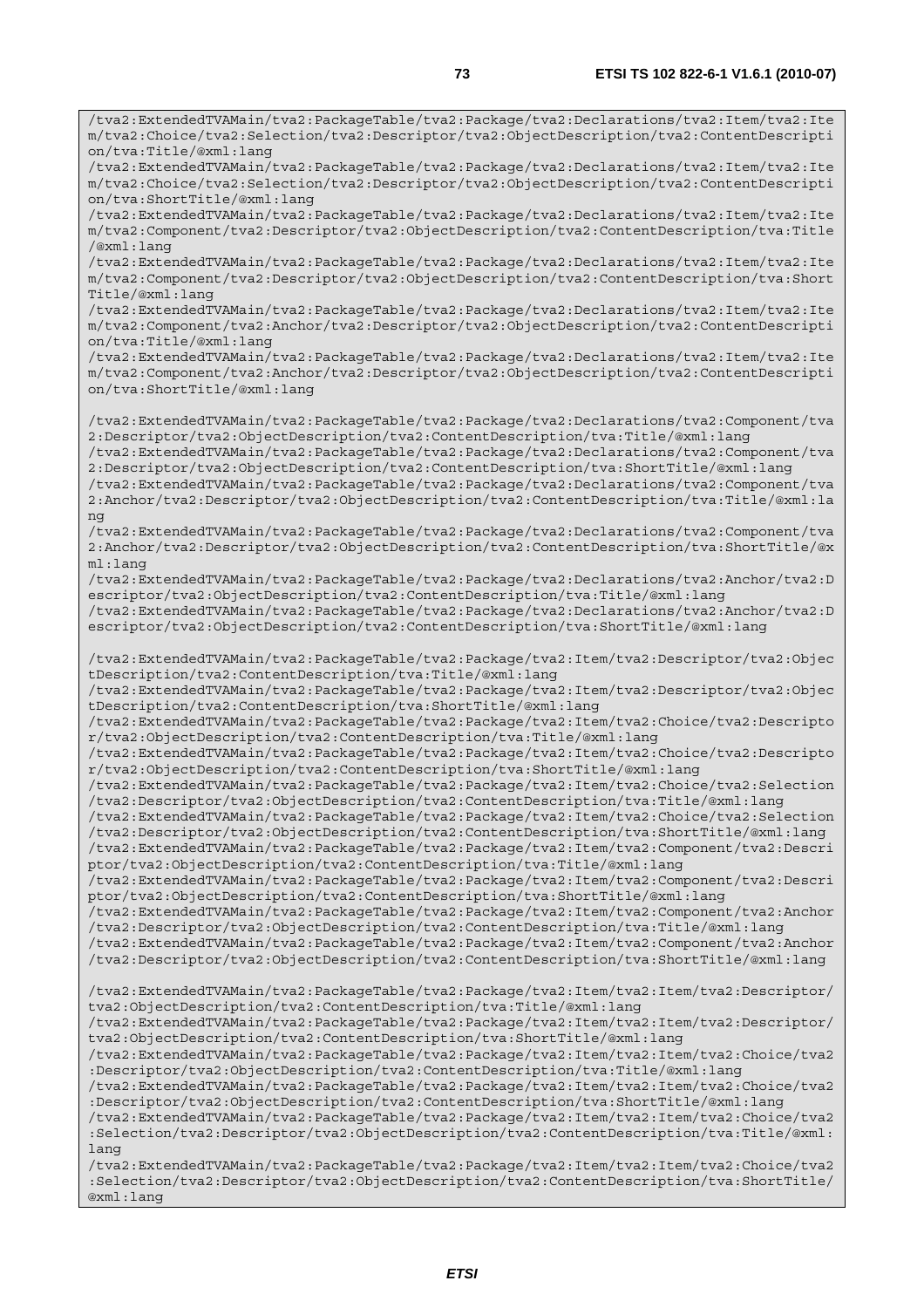/tva2:ExtendedTVAMain/tva2:PackageTable/tva2:Package/tva2:Item/tva2:Item/tva2:Component/t va2:Descriptor/tva2:ObjectDescription/tva2:ContentDescription/tva:Title/@xml:lang /tva2:ExtendedTVAMain/tva2:PackageTable/tva2:Package/tva2:Item/tva2:Item/tva2:Component/t va2:Descriptor/tva2:ObjectDescription/tva2:ContentDescription/tva:ShortTitle/@xml:lang /tva2:ExtendedTVAMain/tva2:PackageTable/tva2:Package/tva2:Item/tva2:Item/tva2:Component/t va2:Anchor/tva2:Descriptor/tva2:ObjectDescription/tva2:ContentDescription/tva:Title/@xml: lang /tva2:ExtendedTVAMain/tva2:PackageTable/tva2:Package/tva2:Item/tva2:Item/tva2:Component/t va2:Anchor/tva2:Descriptor/tva2:ObjectDescription/tva2:ContentDescription/tva:ShortTitle/ @xml:lang  $"$ /> <Tns:FieldIDDefinition fieldID="Synopsis" fieldDefinition=" /tva:TVAMain/tva:ProgramDescription/tva:ProgramInformationTable/tva:ProgramInformation/tv a:BasicDescription/tva:Synopsis/text() /tva:TVAMain/tva:ProgramDescription/tva:GroupInformationTable/tva:GroupInformation/tva:Ba sicDescription/tva:Synopsis/text() /tva:TVAMain/tva:ProgramDescription/tva:ProgramLocationTable/tva:BroadcastEvent/tva:Insta nceDescription/tva:Synopsis/text() /tva:TVAMain/tva:ProgramDescription/tva:ProgramLocationTable/tva:Schedule/tva:ScheduleEve nt/tva:InstanceDescription/tva:Synopsis/text() /tva:TVAMain/tva:ProgramDescription/tva:ProgramLocationTable/tva:OnDemandProgram/tva:Inst anceDescription/tva:Synopsis/text() /tva:TVAMain/tva:ProgramDescription/tva:ProgramLocationTable/tva:OnDemandService/tva:OnDe mandProgram/tva:InstanceDescription/tva:Synopsis/text() /tva:TVAMain/tva:ProgramDescription/tva:SegmentInformationTable/tva:SegmentInformation/tv a:Description/tva:Synopsis/text() /tva:TVAMain/tva:ProgramDescription/tva:SegmentInformationTable/tva:SegmentGroupInformati on/tva:Description/tva:Synopsis/text() /tva2:ExtendedTVAMain/tva2:PackageTable/tva2:Package/tva2:Descriptor/tva2:ObjectDescripti on/tva2:ContentDescription/tva:Synopsis/text() /tva2:ExtendedTVAMain/tva2:PackageTable/tva2:Package/tva2:Declarations/tva2:Descriptor/tv a2:ObjectDescription/tva2:ContentDescription/tva:Synopsis/text() /tva2:ExtendedTVAMain/tva2:PackageTable/tva2:Package/tva2:Declarations/tva2:Item/tva2:Des criptor/tva2:ObjectDescription/tva2:ContentDescription/tva:Synopsis/text() /tva2:ExtendedTVAMain/tva2:PackageTable/tva2:Package/tva2:Declarations/tva2:Item/tva2:Cho ice/tva2:Descriptor/tva2:ObjectDescription/tva2:ContentDescription/tva:Synopsis/text() /tva2:ExtendedTVAMain/tva2:PackageTable/tva2:Package/tva2:Declarations/tva2:Item/tva2:Cho ice/tva2:Selection/tva2:Descriptor/tva2:ObjectDescription/tva2:ContentDescription/tva:Syn opsis/text() /tva2:ExtendedTVAMain/tva2:PackageTable/tva2:Package/tva2:Declarations/tva2:Item/tva2:Com ponent/tva2:Descriptor/tva2:ObjectDescription/tva2:ContentDescription/tva:Synopsis/text() /tva2:ExtendedTVAMain/tva2:PackageTable/tva2:Package/tva2:Declarations/tva2:Item/tva2:Com ponent/tva2:Anchor/tva2:Descriptor/tva2:ObjectDescription/tva2:ContentDescription/tva:Syn opsis/text() /tva2:ExtendedTVAMain/tva2:PackageTable/tva2:Package/tva2:Declarations/tva2:Item/tva2:Ite m/tva2:Descriptor/tva2:ObjectDescription/tva2:ContentDescription/tva:Synopsis/text() /tva2:ExtendedTVAMain/tva2:PackageTable/tva2:Package/tva2:Declarations/tva2:Item/tva2:Ite m/tva2:Choice/tva2:Descriptor/tva2:ObjectDescription/tva2:ContentDescription/tva:Synopsis /text() /tva2:ExtendedTVAMain/tva2:PackageTable/tva2:Package/tva2:Declarations/tva2:Item/tva2:Ite m/tva2:Choice/tva2:Selection/tva2:Descriptor/tva2:ObjectDescription/tva2:ContentDescripti on/tva:Synopsis/text() /tva2:ExtendedTVAMain/tva2:PackageTable/tva2:Package/tva2:Declarations/tva2:Item/tva2:Ite m/tva2:Component/tva2:Descriptor/tva2:ObjectDescription/tva2:ContentDescription/tva:Synop sis/text() /tva2:ExtendedTVAMain/tva2:PackageTable/tva2:Package/tva2:Declarations/tva2:Item/tva2:Ite m/tva2:Component/tva2:Anchor/tva2:Descriptor/tva2:ObjectDescription/tva2:ContentDescripti on/tva:Synopsis/text() /tva2:ExtendedTVAMain/tva2:PackageTable/tva2:Package/tva2:Declarations/tva2:Component/tva 2:Descriptor/tva2:ObjectDescription/tva2:ContentDescription/tva:Synopsis/text() /tva2:ExtendedTVAMain/tva2:PackageTable/tva2:Package/tva2:Declarations/tva2:Component/tva 2:Anchor/tva2:Descriptor/tva2:ObjectDescription/tva2:ContentDescription/tva:Synopsis/text

 $($ )

/tva2:ExtendedTVAMain/tva2:PackageTable/tva2:Package/tva2:Declarations/tva2:Anchor/tva2:D escriptor/tva2:ObjectDescription/tva2:ContentDescription/tva:Synopsis/text()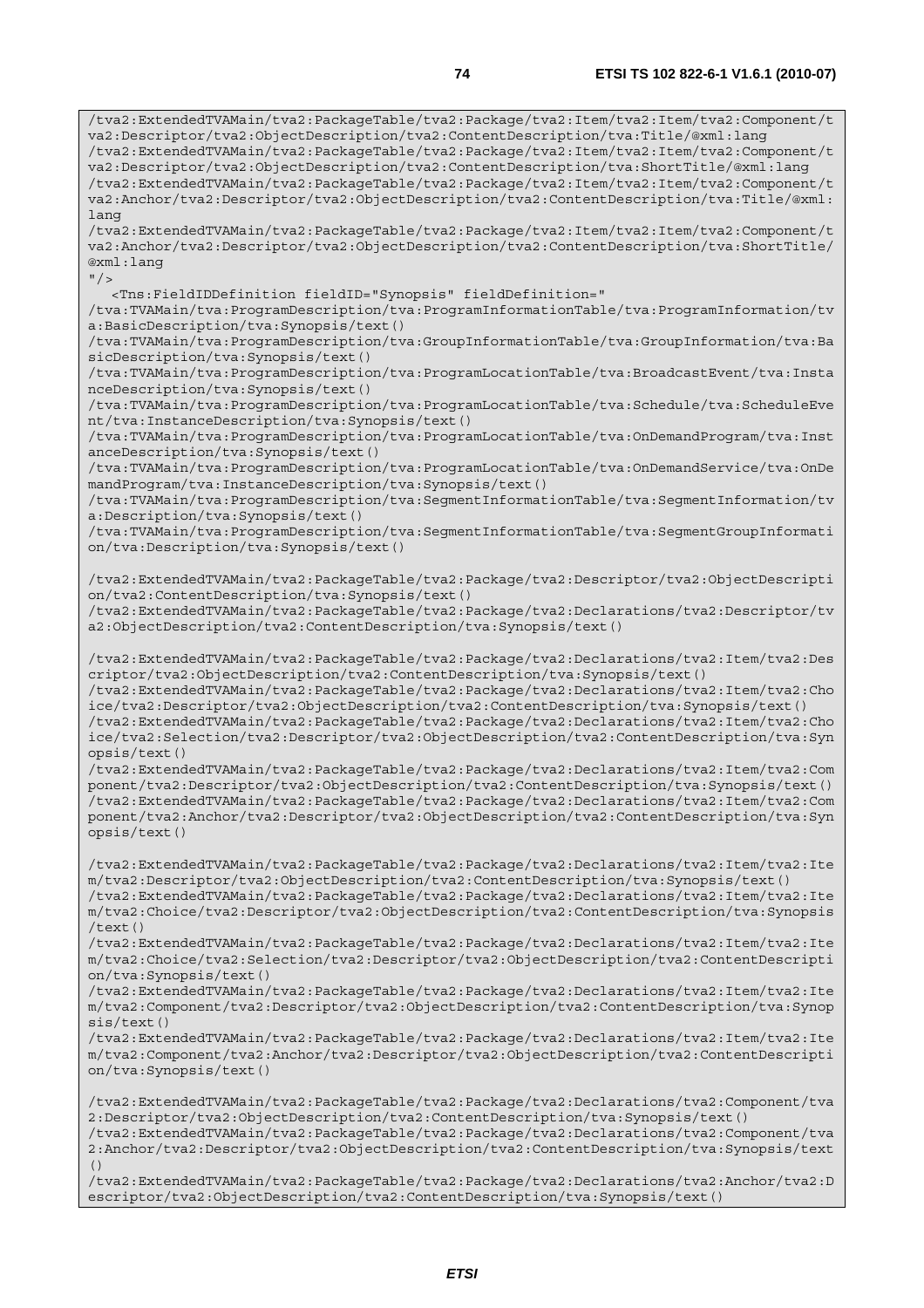/tva2:ExtendedTVAMain/tva2:PackageTable/tva2:Package/tva2:Item/tva2:Descriptor/tva2:Objec tDescription/tva2:ContentDescription/tva:Synopsis/text() /tva2:ExtendedTVAMain/tva2:PackageTable/tva2:Package/tva2:Item/tva2:Choice/tva2:Descripto r/tva2:ObjectDescription/tva2:ContentDescription/tva:Synopsis/text() /tva2:ExtendedTVAMain/tva2:PackageTable/tva2:Package/tva2:Item/tva2:Choice/tva2:Selection /tva2:Descriptor/tva2:ObjectDescription/tva2:ContentDescription/tva:Synopsis/text() /tva2:ExtendedTVAMain/tva2:PackageTable/tva2:Package/tva2:Item/tva2:Component/tva2:Descri ptor/tva2:ObjectDescription/tva2:ContentDescription/tva:Synopsis/text() /tva2:ExtendedTVAMain/tva2:PackageTable/tva2:Package/tva2:Item/tva2:Component/tva2:Anchor /tva2:Descriptor/tva2:ObjectDescription/tva2:ContentDescription/tva:Synopsis/text() /tva2:ExtendedTVAMain/tva2:PackageTable/tva2:Package/tva2:Item/tva2:Item/tva2:Descriptor/ tva2:ObjectDescription/tva2:ContentDescription/tva:Synopsis/text() /tva2:ExtendedTVAMain/tva2:PackageTable/tva2:Package/tva2:Item/tva2:Item/tva2:Choice/tva2 :Descriptor/tva2:ObjectDescription/tva2:ContentDescription/tva:Synopsis/text() /tva2:ExtendedTVAMain/tva2:PackageTable/tva2:Package/tva2:Item/tva2:Item/tva2:Choice/tva2 :Selection/tva2:Descriptor/tva2:ObjectDescription/tva2:ContentDescription/tva:Synopsis/te  $xt()$ /tva2:ExtendedTVAMain/tva2:PackageTable/tva2:Package/tva2:Item/tva2:Item/tva2:Component/t va2:Descriptor/tva2:ObjectDescription/tva2:ContentDescription/tva:Synopsis/text() /tva2:ExtendedTVAMain/tva2:PackageTable/tva2:Package/tva2:Item/tva2:Item/tva2:Component/t va2:Anchor/tva2:Descriptor/tva2:ObjectDescription/tva2:ContentDescription/tva:Synopsis/te  $xt()$  $"$  /> <Tns:FieldIDDefinition fieldID="SynopsisLanguage" fieldDefinition=" /tva:TVAMain/tva:ProgramDescription/tva:ProgramInformationTable/tva:ProgramInformation/tv a:BasicDescription/tva:Synopsis/@xml:lang /tva:TVAMain/tva:ProgramDescription/tva:GroupInformationTable/tva:GroupInformation/tva:Ba sicDescription/tva:Synopsis/@xml:lang /tva:TVAMain/tva:ProgramDescription/tva:ProgramLocationTable/tva:BroadcastEvent/tva:Insta nceDescription/tva:Synopsis/@xml:lang /tva:TVAMain/tva:ProgramDescription/tva:ProgramLocationTable/tva:Schedule/tva:ScheduleEve nt/tva:InstanceDescription/tva:Synopsis/@xml:lang /tva:TVAMain/tva:ProgramDescription/tva:ProgramLocationTable/tva:OnDemandProgram/tva:Inst anceDescription/tva:Synopsis/@xml:lang /tva:TVAMain/tva:ProgramDescription/tva:ProgramLocationTable/tva:OnDemandService/tva:OnDe mandProgram/tva:InstanceDescription/tva:Synopsis/@xml:lang /tva:TVAMain/tva:ProgramDescription/tva:SegmentInformationTable/tva:SegmentInformation/tv a:Description/tva:Synopsis/@xml:lang /tva:TVAMain/tva:ProgramDescription/tva:SegmentInformationTable/tva:SegmentGroupInformati on/tva:Description/tva:Synopsis/@xml:lang /tva2:ExtendedTVAMain/tva2:PackageTable/tva2:Package/tva2:Descriptor/tva2:ObjectDescripti on/tva2:ContentDescription/tva:Synopsis/@xml:lang /tva2:ExtendedTVAMain/tva2:PackageTable/tva2:Package/tva2:Declarations/tva2:Descriptor/tv a2:ObjectDescription/tva2:ContentDescription/tva:Synopsis/@xml:lang /tva2:ExtendedTVAMain/tva2:PackageTable/tva2:Package/tva2:Declarations/tva2:Item/tva2:Des criptor/tva2:ObjectDescription/tva2:ContentDescription/tva:Synopsis/@xml:lang /tva2:ExtendedTVAMain/tva2:PackageTable/tva2:Package/tva2:Declarations/tva2:Item/tva2:Cho ice/tva2:Descriptor/tva2:ObjectDescription/tva2:ContentDescription/tva:Synopsis/@xml:lang /tva2:ExtendedTVAMain/tva2:PackageTable/tva2:Package/tva2:Declarations/tva2:Item/tva2:Cho ice/tva2:Selection/tva2:Descriptor/tva2:ObjectDescription/tva2:ContentDescription/tva:Syn opsis/@xml:lang /tva2:ExtendedTVAMain/tva2:PackageTable/tva2:Package/tva2:Declarations/tva2:Item/tva2:Com ponent/tva2:Descriptor/tva2:ObjectDescription/tva2:ContentDescription/tva:Synopsis/@xml:l ang /tva2:ExtendedTVAMain/tva2:PackageTable/tva2:Package/tva2:Declarations/tva2:Item/tva2:Com ponent/tva2:Anchor/tva2:Descriptor/tva2:ObjectDescription/tva2:ContentDescription/tva:Syn opsis/@xml:lang /tva2:ExtendedTVAMain/tva2:PackageTable/tva2:Package/tva2:Declarations/tva2:Item/tva2:Ite m/tva2:Descriptor/tva2:ObjectDescription/tva2:ContentDescription/tva:Synopsis/@xml:lang /tva2:ExtendedTVAMain/tva2:PackageTable/tva2:Package/tva2:Declarations/tva2:Item/tva2:Ite m/tva2:Choice/tva2:Descriptor/tva2:ObjectDescription/tva2:ContentDescription/tva:Synopsis /@xml:lang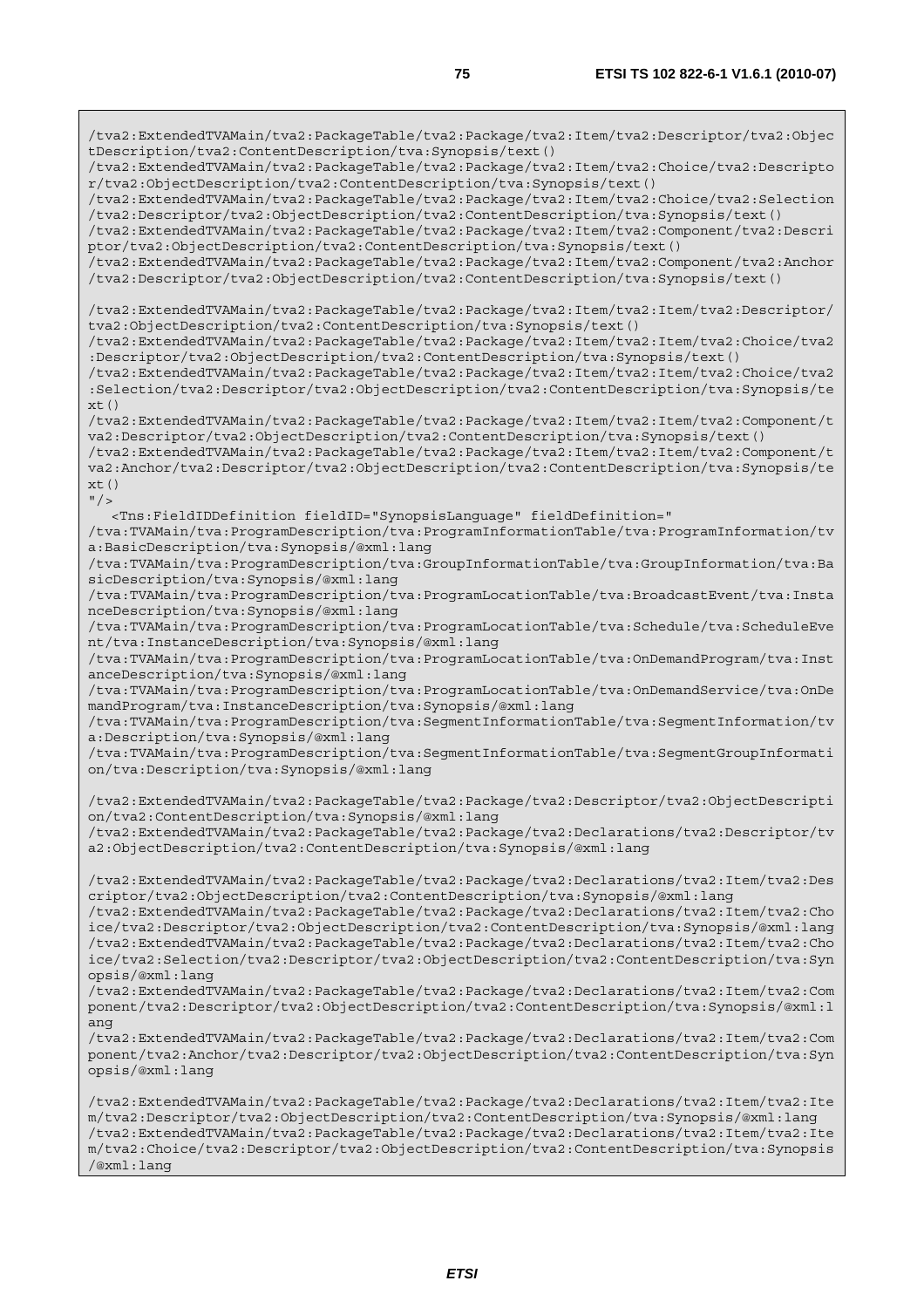/tva2:ExtendedTVAMain/tva2:PackageTable/tva2:Package/tva2:Declarations/tva2:Item/tva2:Ite m/tva2:Choice/tva2:Selection/tva2:Descriptor/tva2:ObjectDescription/tva2:ContentDescripti on/tva:Synopsis/@xml:lang /tva2:ExtendedTVAMain/tva2:PackageTable/tva2:Package/tva2:Declarations/tva2:Item/tva2:Ite m/tva2:Component/tva2:Descriptor/tva2:ObjectDescription/tva2:ContentDescription/tva:Synop sis/@xml:lang /tva2:ExtendedTVAMain/tva2:PackageTable/tva2:Package/tva2:Declarations/tva2:Item/tva2:Ite m/tva2:Component/tva2:Anchor/tva2:Descriptor/tva2:ObjectDescription/tva2:ContentDescripti on/tva:Synopsis/@xml:lang /tva2:ExtendedTVAMain/tva2:PackageTable/tva2:Package/tva2:Declarations/tva2:Component/tva 2:Descriptor/tva2:ObjectDescription/tva2:ContentDescription/tva:Synopsis/@xml:lang /tva2:ExtendedTVAMain/tva2:PackageTable/tva2:Package/tva2:Declarations/tva2:Component/tva 2:Anchor/tva2:Descriptor/tva2:ObjectDescription/tva2:ContentDescription/tva:Synopsis/@xml :lang /tva2:ExtendedTVAMain/tva2:PackageTable/tva2:Package/tva2:Declarations/tva2:Anchor/tva2:D escriptor/tva2:ObjectDescription/tva2:ContentDescription/tva:Synopsis/@xml:lang /tva2:ExtendedTVAMain/tva2:PackageTable/tva2:Package/tva2:Item/tva2:Descriptor/tva2:Objec tDescription/tva2:ContentDescription/tva:Synopsis/@xml:lang /tva2:ExtendedTVAMain/tva2:PackageTable/tva2:Package/tva2:Item/tva2:Choice/tva2:Descripto r/tva2:ObjectDescription/tva2:ContentDescription/tva:Synopsis/@xml:lang /tva2:ExtendedTVAMain/tva2:PackageTable/tva2:Package/tva2:Item/tva2:Choice/tva2:Selection /tva2:Descriptor/tva2:ObjectDescription/tva2:ContentDescription/tva:Synopsis/@xml:lang /tva2:ExtendedTVAMain/tva2:PackageTable/tva2:Package/tva2:Item/tva2:Component/tva2:Descri ptor/tva2:ObjectDescription/tva2:ContentDescription/tva:Synopsis/@xml:lang /tva2:ExtendedTVAMain/tva2:PackageTable/tva2:Package/tva2:Item/tva2:Component/tva2:Anchor /tva2:Descriptor/tva2:ObjectDescription/tva2:ContentDescription/tva:Synopsis/@xml:lang /tva2:ExtendedTVAMain/tva2:PackageTable/tva2:Package/tva2:Item/tva2:Item/tva2:Descriptor/ tva2:ObjectDescription/tva2:ContentDescription/tva:Synopsis/@xml:lang /tva2:ExtendedTVAMain/tva2:PackageTable/tva2:Package/tva2:Item/tva2:Item/tva2:Choice/tva2 :Descriptor/tva2:ObjectDescription/tva2:ContentDescription/tva:Synopsis/@xml:lang /tva2:ExtendedTVAMain/tva2:PackageTable/tva2:Package/tva2:Item/tva2:Item/tva2:Choice/tva2 :Selection/tva2:Descriptor/tva2:ObjectDescription/tva2:ContentDescription/tva:Synopsis/@x ml:lang /tva2:ExtendedTVAMain/tva2:PackageTable/tva2:Package/tva2:Item/tva2:Item/tva2:Component/t va2:Descriptor/tva2:ObjectDescription/tva2:ContentDescription/tva:Synopsis/@xml:lang /tva2:ExtendedTVAMain/tva2:PackageTable/tva2:Package/tva2:Item/tva2:Item/tva2:Component/t va2:Anchor/tva2:Descriptor/tva2:ObjectDescription/tva2:ContentDescription/tva:Synopsis/@x ml:lang  $"$  />  $\lt$  ! ######################################################################################## --> <!-- fieldID for Program and Instance -->  $\lt$  !  $-$ ######################################################################################## --> <Tns:FieldIDDefinition fieldID="AudioCoding" fieldDefinition=" /tva:TVAMain/tva:ProgramDescription/tva:ProgramInformationTable/tva:ProgramInformation/tv a:AVAttributes/tva:AudioAttributes/tva:Coding/text() /tva:TVAMain/tva:ProgramDescription/tva:ProgramLocationTable/tva:BroadcastEvent/tva:Insta nceDescription/tva:AVAttributes/tva:AudioAttributes/tva:Coding/text() /tva:TVAMain/tva:ProgramDescription/tva:ProgramLocationTable/tva:Schedule/tva:ScheduleEve nt/tva:InstanceDescription/tva:AVAttributes/tva:AudioAttributes/tva:Coding/text() /tva:TVAMain/tva:ProgramDescription/tva:ProgramLocationTable/tva:OnDemandProgram/tva:Inst anceDescription/tva:AVAttributes/tva:AudioAttributes/tva:Coding/text() /tva:TVAMain/tva:ProgramDescription/tva:ProgramLocationTable/tva:OnDemandService/tva:OnDe mandProgram/tva:InstanceDescription/tva:AVAttributes/tva:AudioAttributes/tva:Coding/text( ) /tva:TVAMain/tva:ProgramDescription/tva:ProgramInformationTable/tva:ProgramInformation/tv a2:ExtendedContentDescription/tva2:ContentProperties/tva2:AudioAttributes/tva2:Coding/tex t $($ ) /tva:TVAMain/tva:ProgramDescription/tva:GroupInformationTable/tva:GroupInformation/tva2:E

xtendedContentDescription/tva2:ContentProperties/tva2:AudioAttributes/tva2:Coding/text()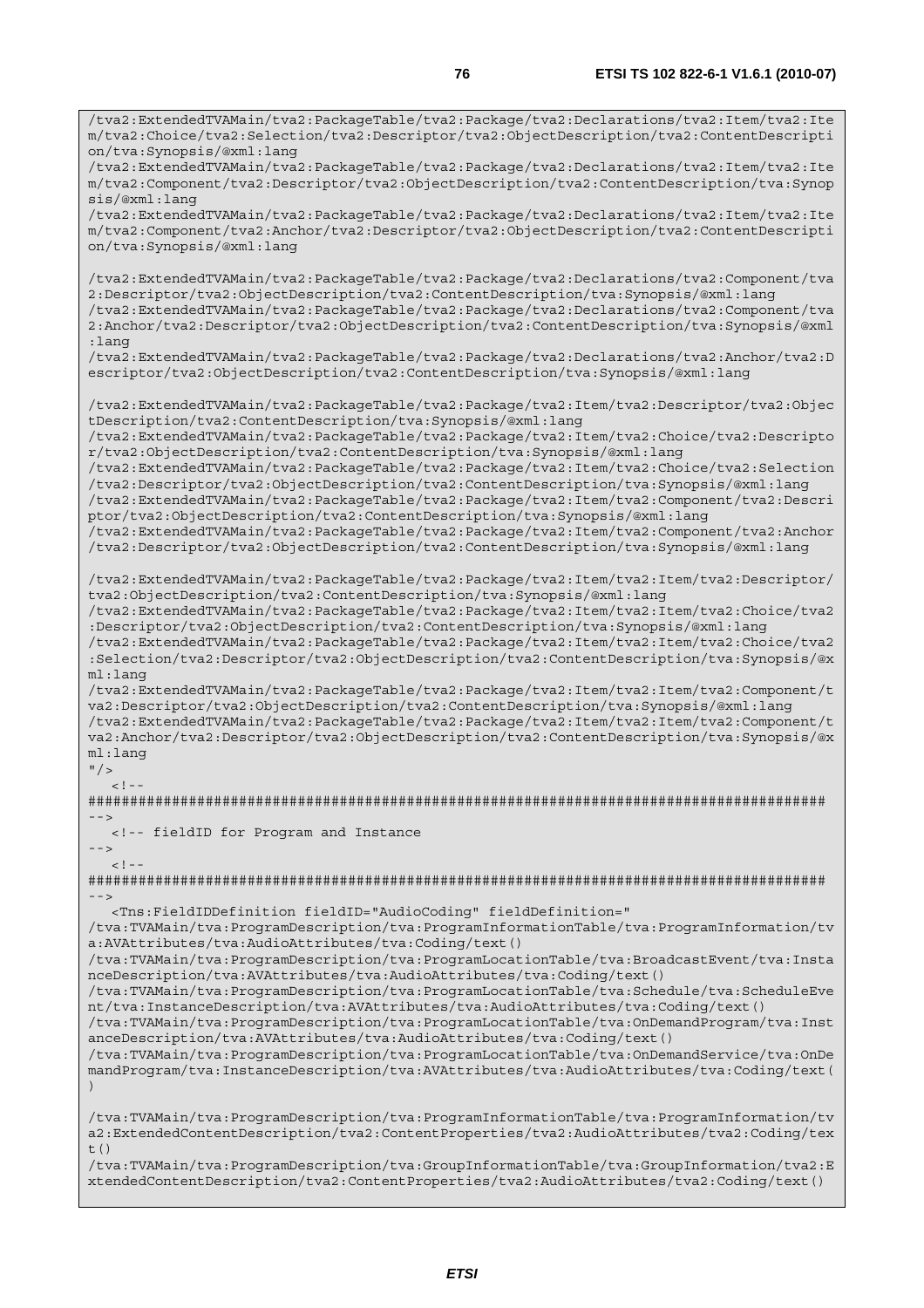/tva2:ExtendedTVAMain/tva2:PackageTable/tva2:Package/tva2:Descriptor/tva2:ObjectDescripti on/tva2:ContentDescription/tva2:ContentProperties/tva2:AudioAttributes/tva2:Coding/text() /tva2:ExtendedTVAMain/tva2:PackageTable/tva2:Package/tva2:Declarations/tva2:Descriptor/tv a2:ObjectDescription/tva2:ContentDescription/tva2:ContentProperties/tva2:AudioAttributes/ tva2:Coding/text()

/tva2:ExtendedTVAMain/tva2:PackageTable/tva2:Package/tva2:Declarations/tva2:Item/tva2:Des criptor/tva2:ObjectDescription/tva2:ContentDescription/tva2:ContentProperties/tva2:AudioA ttributes/tva2:Coding/text()

/tva2:ExtendedTVAMain/tva2:PackageTable/tva2:Package/tva2:Declarations/tva2:Item/tva2:Cho ice/tva2:Descriptor/tva2:ObjectDescription/tva2:ContentDescription/tva2:ContentProperties /tva2:AudioAttributes/tva2:Coding/text()

/tva2:ExtendedTVAMain/tva2:PackageTable/tva2:Package/tva2:Declarations/tva2:Item/tva2:Cho ice/tva2:Selection/tva2:Descriptor/tva2:ObjectDescription/tva2:ContentDescription/tva2:Co ntentProperties/tva2:AudioAttributes/tva2:Coding/text()

/tva2:ExtendedTVAMain/tva2:PackageTable/tva2:Package/tva2:Declarations/tva2:Item/tva2:Com ponent/tva2:Descriptor/tva2:ObjectDescription/tva2:ContentDescription/tva2:ContentPropert ies/tva2:AudioAttributes/tva2:Coding/text()

/tva2:ExtendedTVAMain/tva2:PackageTable/tva2:Package/tva2:Declarations/tva2:Item/tva2:Com ponent/tva2:Anchor/tva2:Descriptor/tva2:ObjectDescription/tva2:ContentDescription/tva2:Co ntentProperties/tva2:AudioAttributes/tva2:Coding/text()

/tva2:ExtendedTVAMain/tva2:PackageTable/tva2:Package/tva2:Declarations/tva2:Item/tva2:Ite m/tva2:Descriptor/tva2:ObjectDescription/tva2:ContentDescription/tva2:ContentProperties/t va2:AudioAttributes/tva2:Coding/text()

/tva2:ExtendedTVAMain/tva2:PackageTable/tva2:Package/tva2:Declarations/tva2:Item/tva2:Ite m/tva2:Choice/tva2:Descriptor/tva2:ObjectDescription/tva2:ContentDescription/tva2:Content Properties/tva2:AudioAttributes/tva2:Coding/text()

/tva2:ExtendedTVAMain/tva2:PackageTable/tva2:Package/tva2:Declarations/tva2:Item/tva2:Ite m/tva2:Choice/tva2:Selection/tva2:Descriptor/tva2:ObjectDescription/tva2:ContentDescripti on/tva2:ContentProperties/tva2:AudioAttributes/tva2:Coding/text()

/tva2:ExtendedTVAMain/tva2:PackageTable/tva2:Package/tva2:Declarations/tva2:Item/tva2:Ite m/tva2:Component/tva2:Descriptor/tva2:ObjectDescription/tva2:ContentDescription/tva2:Cont entProperties/tva2:AudioAttributes/tva2:Coding/text()

/tva2:ExtendedTVAMain/tva2:PackageTable/tva2:Package/tva2:Declarations/tva2:Item/tva2:Ite m/tva2:Component/tva2:Anchor/tva2:Descriptor/tva2:ObjectDescription/tva2:ContentDescripti on/tva2:ContentProperties/tva2:AudioAttributes/tva2:Coding/text()

/tva2:ExtendedTVAMain/tva2:PackageTable/tva2:Package/tva2:Declarations/tva2:Component/tva 2:Descriptor/tva2:ObjectDescription/tva2:ContentDescription/tva2:ContentProperties/tva2:A udioAttributes/tva2:Coding/text()

/tva2:ExtendedTVAMain/tva2:PackageTable/tva2:Package/tva2:Declarations/tva2:Component/tva 2:Anchor/tva2:Descriptor/tva2:ObjectDescription/tva2:ContentDescription/tva2:ContentPrope rties/tva2:AudioAttributes/tva2:Coding/text()

/tva2:ExtendedTVAMain/tva2:PackageTable/tva2:Package/tva2:Declarations/tva2:Anchor/tva2:D escriptor/tva2:ObjectDescription/tva2:ContentDescription/tva2:ContentProperties/tva2:Audi oAttributes/tva2:Coding/text()

/tva2:ExtendedTVAMain/tva2:PackageTable/tva2:Package/tva2:Item/tva2:Descriptor/tva2:Objec tDescription/tva2:ContentDescription/tva2:ContentProperties/tva2:AudioAttributes/tva2:Cod ing/text()

/tva2:ExtendedTVAMain/tva2:PackageTable/tva2:Package/tva2:Item/tva2:Choice/tva2:Descripto r/tva2:ObjectDescription/tva2:ContentDescription/tva2:ContentProperties/tva2:AudioAttribu tes/tva2:Coding/text()

/tva2:ExtendedTVAMain/tva2:PackageTable/tva2:Package/tva2:Item/tva2:Choice/tva2:Selection /tva2:Descriptor/tva2:ObjectDescription/tva2:ContentDescription/tva2:ContentProperties/tv a2:AudioAttributes/tva2:Coding/text()

/tva2:ExtendedTVAMain/tva2:PackageTable/tva2:Package/tva2:Item/tva2:Component/tva2:Descri ptor/tva2:ObjectDescription/tva2:ContentDescription/tva2:ContentProperties/tva2:AudioAttr ibutes/tva2:Coding/text()

/tva2:ExtendedTVAMain/tva2:PackageTable/tva2:Package/tva2:Item/tva2:Component/tva2:Anchor /tva2:Descriptor/tva2:ObjectDescription/tva2:ContentDescription/tva2:ContentProperties/tv a2:AudioAttributes/tva2:Coding/text()

/tva2:ExtendedTVAMain/tva2:PackageTable/tva2:Package/tva2:Item/tva2:Item/tva2:Descriptor/ tva2:ObjectDescription/tva2:ContentDescription/tva2:ContentProperties/tva2:AudioAttribute s/tva2:Coding/text()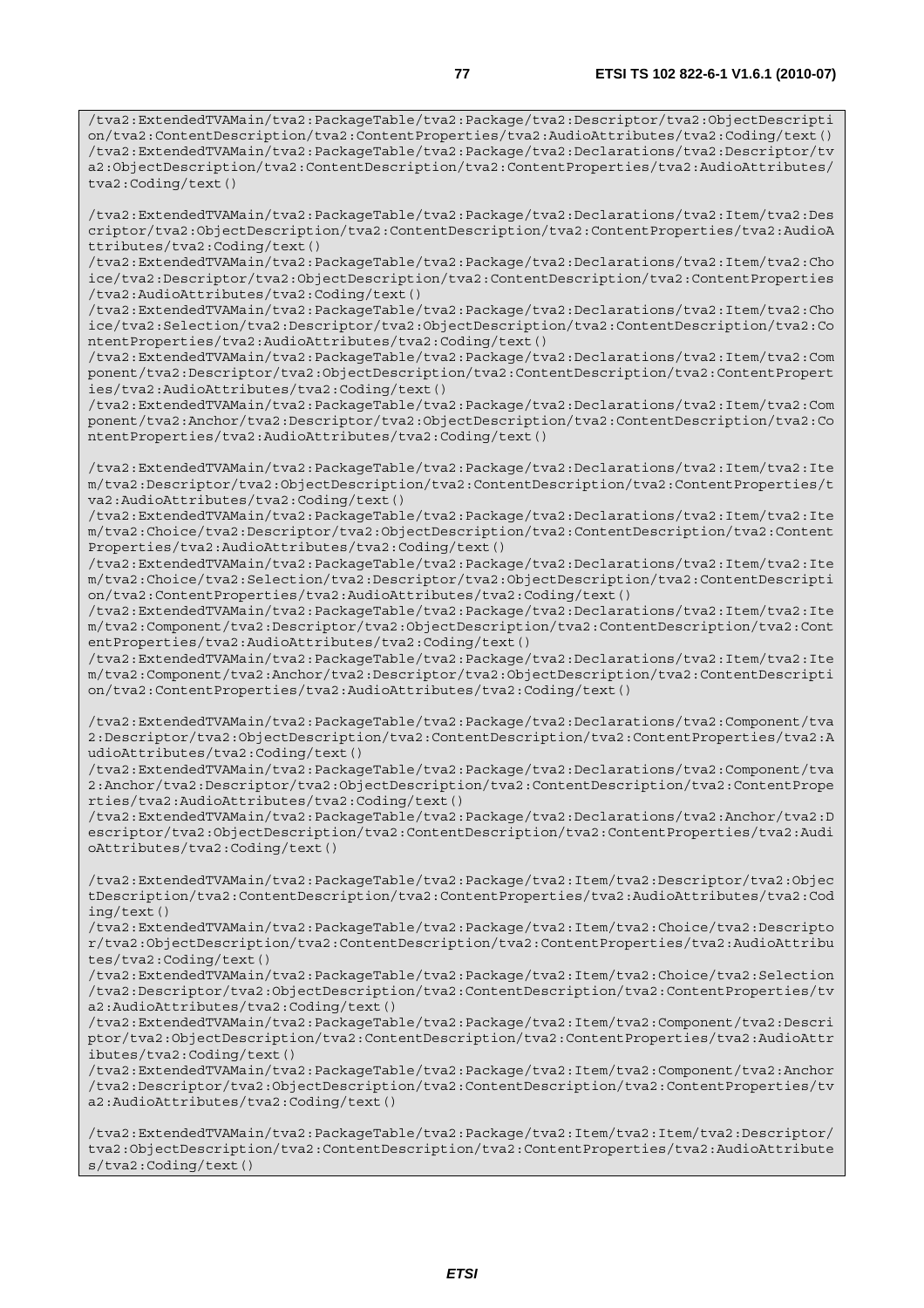/tva2:ExtendedTVAMain/tva2:PackageTable/tva2:Package/tva2:Item/tva2:Item/tva2:Choice/tva2 :Descriptor/tva2:ObjectDescription/tva2:ContentDescription/tva2:ContentProperties/tva2:Au dioAttributes/tva2:Coding/text() /tva2:ExtendedTVAMain/tva2:PackageTable/tva2:Package/tva2:Item/tva2:Item/tva2:Choice/tva2 :Selection/tva2:Descriptor/tva2:ObjectDescription/tva2:ContentDescription/tva2:ContentPro perties/tva2:AudioAttributes/tva2:Coding/text()

/tva2:ExtendedTVAMain/tva2:PackageTable/tva2:Package/tva2:Item/tva2:Item/tva2:Component/t va2:Descriptor/tva2:ObjectDescription/tva2:ContentDescription/tva2:ContentProperties/tva2 :AudioAttributes/tva2:Coding/text()

/tva2:ExtendedTVAMain/tva2:PackageTable/tva2:Package/tva2:Item/tva2:Item/tva2:Component/t va2:Anchor/tva2:Descriptor/tva2:ObjectDescription/tva2:ContentDescription/tva2:ContentPro perties/tva2:AudioAttributes/tva2:Coding/text()  $"$  / >

<Tns:FieldIDDefinition fieldID="AudioChannels" fieldDefinition="

/tva:TVAMain/tva:ProgramDescription/tva:ProgramInformationTable/tva:ProgramInformation/tv a:AVAttributes/tva:AudioAttributes/tva:MixType/text()

/tva:TVAMain/tva:ProgramDescription/tva:ProgramLocationTable/tva:BroadcastEvent/tva:Insta nceDescription/tva:AVAttributes/tva:AudioAttributes/tva:MixType/text()

/tva:TVAMain/tva:ProgramDescription/tva:ProgramLocationTable/tva:Schedule/tva:ScheduleEve nt/tva:InstanceDescription/tva:AVAttributes/tva:AudioAttributes/tva:MixType/text()

/tva:TVAMain/tva:ProgramDescription/tva:ProgramLocationTable/tva:OnDemandProgram/tva:Inst anceDescription/tva:AVAttributes/tva:AudioAttributes/tva:MixType/text()

/tva:TVAMain/tva:ProgramDescription/tva:ProgramLocationTable/tva:OnDemandService/tva:OnDe mandProgram/tva:InstanceDescription/tva:AVAttributes/tva:AudioAttributes/tva:MixType/text ()

/tva:TVAMain/tva:ProgramDescription/tva:ProgramInformationTable/tva:ProgramInformation/tv a2:ExtendedContentDescription/tva2:ContentProperties/tva2:AudioAttributes/tva2:MixType/te  $xt()$ 

/tva:TVAMain/tva:ProgramDescription/tva:GroupInformationTable/tva:GroupInformation/tva2:E xtendedContentDescription/tva2:ContentProperties/tva2:AudioAttributes/tva2:MixType/text()

/tva2:ExtendedTVAMain/tva2:PackageTable/tva2:Package/tva2:Descriptor/tva2:ObjectDescripti on/tva2:ContentDescription/tva2:ContentProperties/tva2:AudioAttributes/tva2:MixType/text( )

/tva2:ExtendedTVAMain/tva2:PackageTable/tva2:Package/tva2:Declarations/tva2:Descriptor/tv a2:ObjectDescription/tva2:ContentDescription/tva2:ContentProperties/tva2:AudioAttributes/ tva2:MixType/text()

/tva2:ExtendedTVAMain/tva2:PackageTable/tva2:Package/tva2:Declarations/tva2:Item/tva2:Des criptor/tva2:ObjectDescription/tva2:ContentDescription/tva2:ContentProperties/tva2:AudioA ttributes/tva2:MixType/text()

/tva2:ExtendedTVAMain/tva2:PackageTable/tva2:Package/tva2:Declarations/tva2:Item/tva2:Cho ice/tva2:Descriptor/tva2:ObjectDescription/tva2:ContentDescription/tva2:ContentProperties /tva2:AudioAttributes/tva2:MixType/text()

/tva2:ExtendedTVAMain/tva2:PackageTable/tva2:Package/tva2:Declarations/tva2:Item/tva2:Cho ice/tva2:Selection/tva2:Descriptor/tva2:ObjectDescription/tva2:ContentDescription/tva2:Co ntentProperties/tva2:AudioAttributes/tva2:MixType/text()

/tva2:ExtendedTVAMain/tva2:PackageTable/tva2:Package/tva2:Declarations/tva2:Item/tva2:Com ponent/tva2:Descriptor/tva2:ObjectDescription/tva2:ContentDescription/tva2:ContentPropert ies/tva2:AudioAttributes/tva2:MixType/text()

/tva2:ExtendedTVAMain/tva2:PackageTable/tva2:Package/tva2:Declarations/tva2:Item/tva2:Com ponent/tva2:Anchor/tva2:Descriptor/tva2:ObjectDescription/tva2:ContentDescription/tva2:Co ntentProperties/tva2:AudioAttributes/tva2:MixType/text()

/tva2:ExtendedTVAMain/tva2:PackageTable/tva2:Package/tva2:Declarations/tva2:Item/tva2:Ite m/tva2:Descriptor/tva2:ObjectDescription/tva2:ContentDescription/tva2:ContentProperties/t va2:AudioAttributes/tva2:MixType/text()

/tva2:ExtendedTVAMain/tva2:PackageTable/tva2:Package/tva2:Declarations/tva2:Item/tva2:Ite m/tva2:Choice/tva2:Descriptor/tva2:ObjectDescription/tva2:ContentDescription/tva2:Content Properties/tva2:AudioAttributes/tva2:MixType/text()

/tva2:ExtendedTVAMain/tva2:PackageTable/tva2:Package/tva2:Declarations/tva2:Item/tva2:Ite m/tva2:Choice/tva2:Selection/tva2:Descriptor/tva2:ObjectDescription/tva2:ContentDescripti on/tva2:ContentProperties/tva2:AudioAttributes/tva2:MixType/text()

/tva2:ExtendedTVAMain/tva2:PackageTable/tva2:Package/tva2:Declarations/tva2:Item/tva2:Ite m/tva2:Component/tva2:Descriptor/tva2:ObjectDescription/tva2:ContentDescription/tva2:Cont entProperties/tva2:AudioAttributes/tva2:MixType/text()

/tva2:ExtendedTVAMain/tva2:PackageTable/tva2:Package/tva2:Declarations/tva2:Item/tva2:Ite m/tva2:Component/tva2:Anchor/tva2:Descriptor/tva2:ObjectDescription/tva2:ContentDescripti on/tva2:ContentProperties/tva2:AudioAttributes/tva2:MixType/text()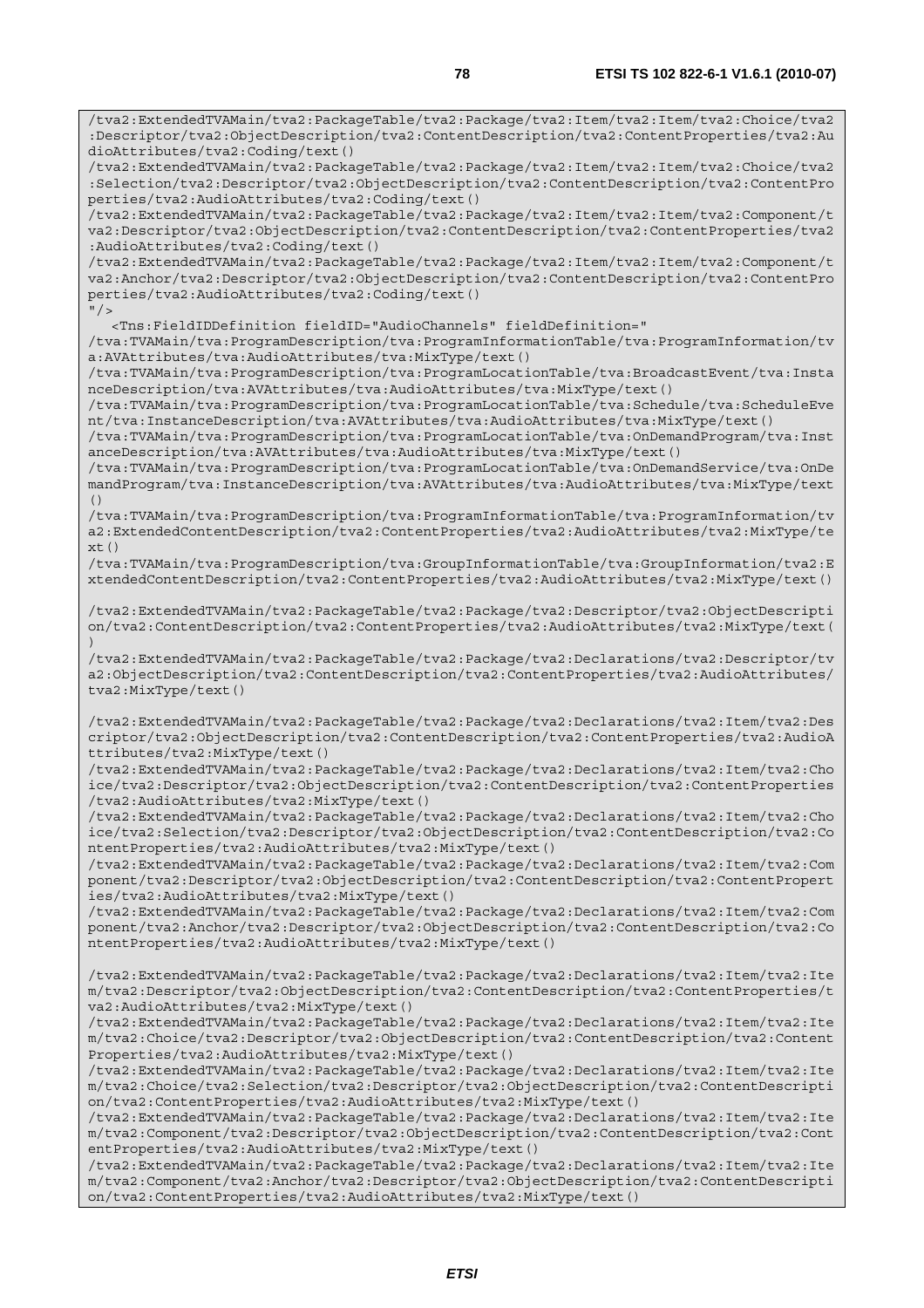/tva2:ExtendedTVAMain/tva2:PackageTable/tva2:Package/tva2:Declarations/tva2:Component/tva 2:Descriptor/tva2:ObjectDescription/tva2:ContentDescription/tva2:ContentProperties/tva2:A udioAttributes/tva2:MixType/text()

/tva2:ExtendedTVAMain/tva2:PackageTable/tva2:Package/tva2:Declarations/tva2:Component/tva 2:Anchor/tva2:Descriptor/tva2:ObjectDescription/tva2:ContentDescription/tva2:ContentPrope rties/tva2:AudioAttributes/tva2:MixType/text()

/tva2:ExtendedTVAMain/tva2:PackageTable/tva2:Package/tva2:Declarations/tva2:Anchor/tva2:D escriptor/tva2:ObjectDescription/tva2:ContentDescription/tva2:ContentProperties/tva2:Audi oAttributes/tva2:MixType/text()

/tva2:ExtendedTVAMain/tva2:PackageTable/tva2:Package/tva2:Item/tva2:Descriptor/tva2:Objec tDescription/tva2:ContentDescription/tva2:ContentProperties/tva2:AudioAttributes/tva2:Mix Type/text()

/tva2:ExtendedTVAMain/tva2:PackageTable/tva2:Package/tva2:Item/tva2:Choice/tva2:Descripto r/tva2:ObjectDescription/tva2:ContentDescription/tva2:ContentProperties/tva2:AudioAttribu tes/tva2:MixType/text()

/tva2:ExtendedTVAMain/tva2:PackageTable/tva2:Package/tva2:Item/tva2:Choice/tva2:Selection /tva2:Descriptor/tva2:ObjectDescription/tva2:ContentDescription/tva2:ContentProperties/tv a2:AudioAttributes/tva2:MixType/text()

/tva2:ExtendedTVAMain/tva2:PackageTable/tva2:Package/tva2:Item/tva2:Component/tva2:Descri ptor/tva2:ObjectDescription/tva2:ContentDescription/tva2:ContentProperties/tva2:AudioAttr ibutes/tva2:MixType/text()

/tva2:ExtendedTVAMain/tva2:PackageTable/tva2:Package/tva2:Item/tva2:Component/tva2:Anchor /tva2:Descriptor/tva2:ObjectDescription/tva2:ContentDescription/tva2:ContentProperties/tv a2:AudioAttributes/tva2:MixType/text()

/tva2:ExtendedTVAMain/tva2:PackageTable/tva2:Package/tva2:Item/tva2:Item/tva2:Descriptor/ tva2:ObjectDescription/tva2:ContentDescription/tva2:ContentProperties/tva2:AudioAttribute s/tva2:MixType/text()

/tva2:ExtendedTVAMain/tva2:PackageTable/tva2:Package/tva2:Item/tva2:Item/tva2:Choice/tva2 :Descriptor/tva2:ObjectDescription/tva2:ContentDescription/tva2:ContentProperties/tva2:Au dioAttributes/tva2:MixType/text()

/tva2:ExtendedTVAMain/tva2:PackageTable/tva2:Package/tva2:Item/tva2:Item/tva2:Choice/tva2 :Selection/tva2:Descriptor/tva2:ObjectDescription/tva2:ContentDescription/tva2:ContentPro perties/tva2:AudioAttributes/tva2:MixType/text()

/tva2:ExtendedTVAMain/tva2:PackageTable/tva2:Package/tva2:Item/tva2:Item/tva2:Component/t va2:Descriptor/tva2:ObjectDescription/tva2:ContentDescription/tva2:ContentProperties/tva2 :AudioAttributes/tva2:MixType/text()

/tva2:ExtendedTVAMain/tva2:PackageTable/tva2:Package/tva2:Item/tva2:Item/tva2:Component/t va2:Anchor/tva2:Descriptor/tva2:ObjectDescription/tva2:ContentDescription/tva2:ContentPro perties/tva2:AudioAttributes/tva2:MixType/text()  $"$  / >

<Tns:FieldIDDefinition fieldID="VideoAspectRatio" fieldDefinition="

/tva:TVAMain/tva:ProgramDescription/tva:ProgramInformationTable/tva:ProgramInformation/tv a:AVAttributes/tva:VideoAttributes/tva:AspectRatio/text()

/tva:TVAMain/tva:ProgramDescription/tva:ProgramLocationTable/tva:BroadcastEvent/tva:Insta nceDescription/tva:AVAttributes/tva:VideoAttributes/tva:AspectRatio/text()

/tva:TVAMain/tva:ProgramDescription/tva:ProgramLocationTable/tva:Schedule/tva:ScheduleEve nt/tva:InstanceDescription/tva:AVAttributes/tva:VideoAttributes/tva:AspectRatio/text()

/tva:TVAMain/tva:ProgramDescription/tva:ProgramLocationTable/tva:OnDemandProgram/tva:Inst anceDescription/tva:AVAttributes/tva:VideoAttributes/tva:AspectRatio/text()

/tva:TVAMain/tva:ProgramDescription/tva:ProgramLocationTable/tva:OnDemandService/tva:OnDe mandProgram/tva:InstanceDescription/tva:AVAttributes/tva:VideoAttributes/tva:AspectRatio/ text()

/tva:TVAMain/tva:ProgramDescription/tva:ProgramInformationTable/tva:ProgramInformation/tv a2:ExtendedContentDescription/tva2:ContentProperties/tva2:VideoAttributes/tva2:AspectRati  $o$ /text $()$ 

/tva:TVAMain/tva:ProgramDescription/tva:GroupInformationTable/tva:GroupInformation/tva2:E xtendedContentDescription/tva2:ContentProperties/tva2:VideoAttributes/tva2:AspectRatio/te  $xt()$ 

/tva2:ExtendedTVAMain/tva2:PackageTable/tva2:Package/tva2:Descriptor/tva2:ObjectDescripti on/tva2:ContentDescription/tva2:ContentProperties/tva2:VideoAttributes/tva2:AspectRatio/t ext()

/tva2:ExtendedTVAMain/tva2:PackageTable/tva2:Package/tva2:Declarations/tva2:Descriptor/tv a2:ObjectDescription/tva2:ContentDescription/tva2:ContentProperties/tva2:VideoAttributes/ tva2:AspectRatio/text()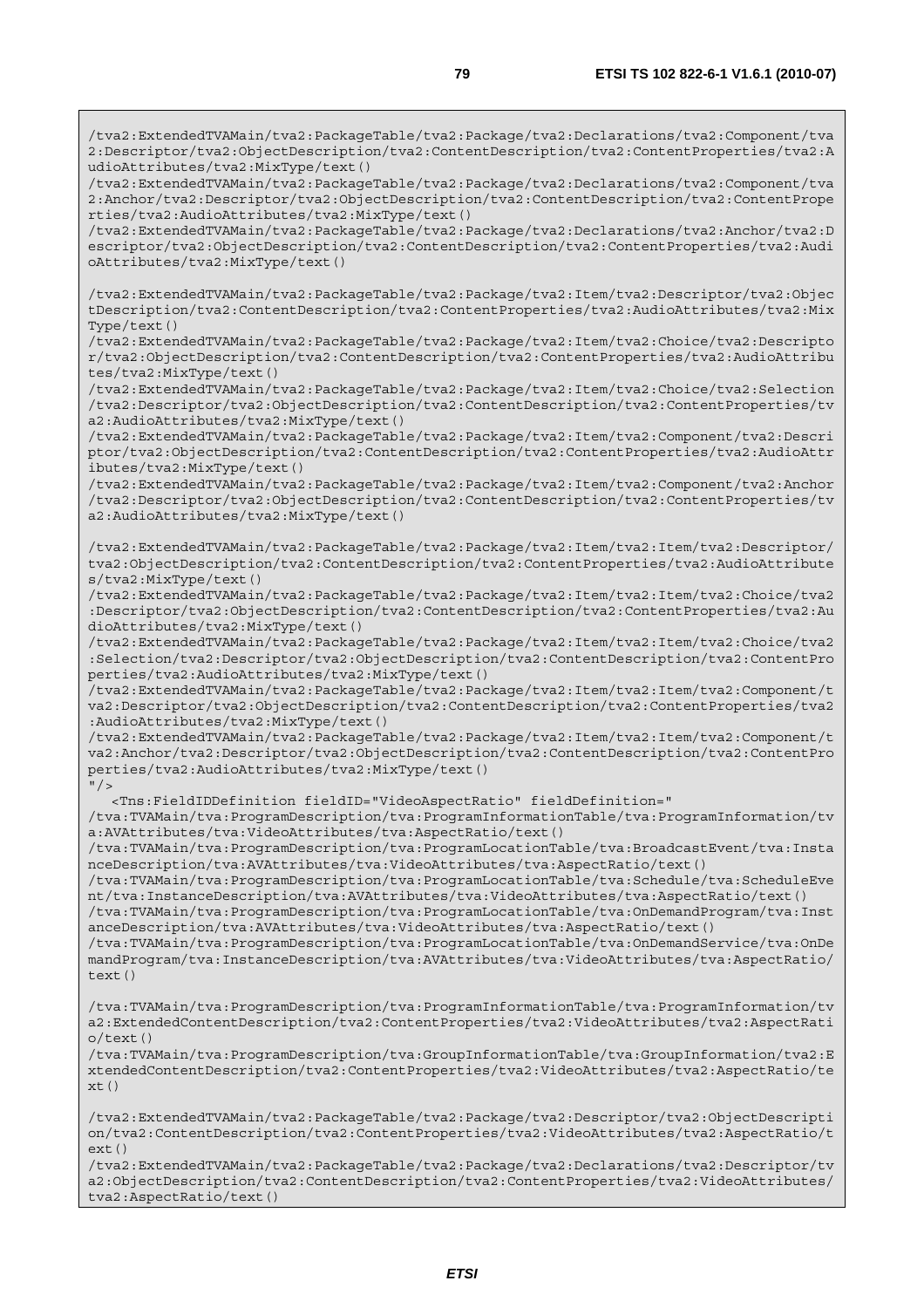/tva2:ExtendedTVAMain/tva2:PackageTable/tva2:Package/tva2:Declarations/tva2:Item/tva2:Des criptor/tva2:ObjectDescription/tva2:ContentDescription/tva2:ContentProperties/tva2:VideoA ttributes/tva2:AspectRatio/text()

/tva2:ExtendedTVAMain/tva2:PackageTable/tva2:Package/tva2:Declarations/tva2:Item/tva2:Cho ice/tva2:Descriptor/tva2:ObjectDescription/tva2:ContentDescription/tva2:ContentProperties /tva2:VideoAttributes/tva2:AspectRatio/text()

/tva2:ExtendedTVAMain/tva2:PackageTable/tva2:Package/tva2:Declarations/tva2:Item/tva2:Cho ice/tva2:Selection/tva2:Descriptor/tva2:ObjectDescription/tva2:ContentDescription/tva2:Co ntentProperties/tva2:VideoAttributes/tva2:AspectRatio/text()

/tva2:ExtendedTVAMain/tva2:PackageTable/tva2:Package/tva2:Declarations/tva2:Item/tva2:Com ponent/tva2:Descriptor/tva2:ObjectDescription/tva2:ContentDescription/tva2:ContentPropert ies/tva2:VideoAttributes/tva2:AspectRatio/text()

/tva2:ExtendedTVAMain/tva2:PackageTable/tva2:Package/tva2:Declarations/tva2:Item/tva2:Com ponent/tva2:Anchor/tva2:Descriptor/tva2:ObjectDescription/tva2:ContentDescription/tva2:Co ntentProperties/tva2:VideoAttributes/tva2:AspectRatio/text()

/tva2:ExtendedTVAMain/tva2:PackageTable/tva2:Package/tva2:Declarations/tva2:Item/tva2:Ite m/tva2:Descriptor/tva2:ObjectDescription/tva2:ContentDescription/tva2:ContentProperties/t va2:VideoAttributes/tva2:AspectRatio/text()

/tva2:ExtendedTVAMain/tva2:PackageTable/tva2:Package/tva2:Declarations/tva2:Item/tva2:Ite m/tva2:Choice/tva2:Descriptor/tva2:ObjectDescription/tva2:ContentDescription/tva2:Content Properties/tva2:VideoAttributes/tva2:AspectRatio/text()

/tva2:ExtendedTVAMain/tva2:PackageTable/tva2:Package/tva2:Declarations/tva2:Item/tva2:Ite m/tva2:Choice/tva2:Selection/tva2:Descriptor/tva2:ObjectDescription/tva2:ContentDescripti on/tva2:ContentProperties/tva2:VideoAttributes/tva2:AspectRatio/text()

/tva2:ExtendedTVAMain/tva2:PackageTable/tva2:Package/tva2:Declarations/tva2:Item/tva2:Ite m/tva2:Component/tva2:Descriptor/tva2:ObjectDescription/tva2:ContentDescription/tva2:Cont entProperties/tva2:VideoAttributes/tva2:AspectRatio/text()

/tva2:ExtendedTVAMain/tva2:PackageTable/tva2:Package/tva2:Declarations/tva2:Item/tva2:Ite m/tva2:Component/tva2:Anchor/tva2:Descriptor/tva2:ObjectDescription/tva2:ContentDescripti on/tva2:ContentProperties/tva2:VideoAttributes/tva2:AspectRatio/text()

/tva2:ExtendedTVAMain/tva2:PackageTable/tva2:Package/tva2:Declarations/tva2:Component/tva 2:Descriptor/tva2:ObjectDescription/tva2:ContentDescription/tva2:ContentProperties/tva2:V ideoAttributes/tva2:AspectRatio/text()

/tva2:ExtendedTVAMain/tva2:PackageTable/tva2:Package/tva2:Declarations/tva2:Component/tva 2:Anchor/tva2:Descriptor/tva2:ObjectDescription/tva2:ContentDescription/tva2:ContentPrope rties/tva2:VideoAttributes/tva2:AspectRatio/text()

/tva2:ExtendedTVAMain/tva2:PackageTable/tva2:Package/tva2:Declarations/tva2:Anchor/tva2:D escriptor/tva2:ObjectDescription/tva2:ContentDescription/tva2:ContentProperties/tva2:Vide oAttributes/tva2:AspectRatio/text()

/tva2:ExtendedTVAMain/tva2:PackageTable/tva2:Package/tva2:Item/tva2:Descriptor/tva2:Objec tDescription/tva2:ContentDescription/tva2:ContentProperties/tva2:VideoAttributes/tva2:Asp ectRatio/text()

/tva2:ExtendedTVAMain/tva2:PackageTable/tva2:Package/tva2:Item/tva2:Choice/tva2:Descripto r/tva2:ObjectDescription/tva2:ContentDescription/tva2:ContentProperties/tva2:VideoAttribu tes/tva2:AspectRatio/text()

/tva2:ExtendedTVAMain/tva2:PackageTable/tva2:Package/tva2:Item/tva2:Choice/tva2:Selection /tva2:Descriptor/tva2:ObjectDescription/tva2:ContentDescription/tva2:ContentProperties/tv a2:VideoAttributes/tva2:AspectRatio/text()

/tva2:ExtendedTVAMain/tva2:PackageTable/tva2:Package/tva2:Item/tva2:Component/tva2:Descri ptor/tva2:ObjectDescription/tva2:ContentDescription/tva2:ContentProperties/tva2:VideoAttr ibutes/tva2:AspectRatio/text()

/tva2:ExtendedTVAMain/tva2:PackageTable/tva2:Package/tva2:Item/tva2:Component/tva2:Anchor /tva2:Descriptor/tva2:ObjectDescription/tva2:ContentDescription/tva2:ContentProperties/tv a2:VideoAttributes/tva2:AspectRatio/text()

/tva2:ExtendedTVAMain/tva2:PackageTable/tva2:Package/tva2:Item/tva2:Item/tva2:Descriptor/ tva2:ObjectDescription/tva2:ContentDescription/tva2:ContentProperties/tva2:VideoAttribute s/tva2:AspectRatio/text()

/tva2:ExtendedTVAMain/tva2:PackageTable/tva2:Package/tva2:Item/tva2:Item/tva2:Choice/tva2 :Descriptor/tva2:ObjectDescription/tva2:ContentDescription/tva2:ContentProperties/tva2:Vi deoAttributes/tva2:AspectRatio/text()

/tva2:ExtendedTVAMain/tva2:PackageTable/tva2:Package/tva2:Item/tva2:Item/tva2:Choice/tva2 :Selection/tva2:Descriptor/tva2:ObjectDescription/tva2:ContentDescription/tva2:ContentPro perties/tva2:VideoAttributes/tva2:AspectRatio/text()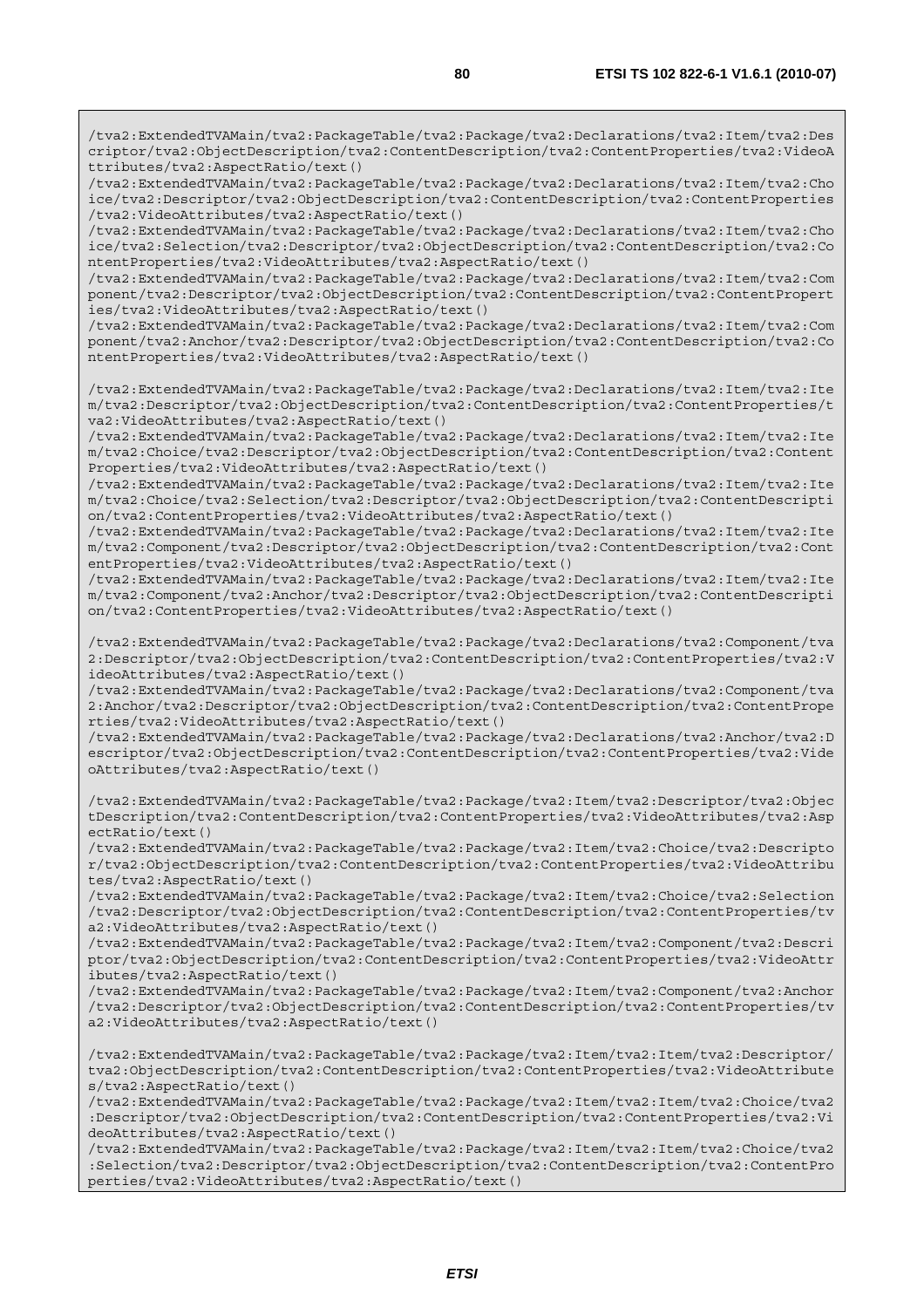/tva2:ExtendedTVAMain/tva2:PackageTable/tva2:Package/tva2:Item/tva2:Item/tva2:Component/t va2:Descriptor/tva2:ObjectDescription/tva2:ContentDescription/tva2:ContentProperties/tva2 :VideoAttributes/tva2:AspectRatio/text() /tva2:ExtendedTVAMain/tva2:PackageTable/tva2:Package/tva2:Item/tva2:Item/tva2:Component/t va2:Anchor/tva2:Descriptor/tva2:ObjectDescription/tva2:ContentDescription/tva2:ContentPro perties/tva2:VideoAttributes/tva2:AspectRatio/text()  $''$  /  $>$  $\lt$  ! -######################################################################################## --> <!-- fieldID for Program, Group, Segment and Package  $< ! - -$ ######################################################################################## --> <Tns:FieldIDDefinition fieldID="Keyword" fieldDefinition=" /tva:TVAMain/tva:ProgramDescription/tva:ProgramInformationTable/tva:ProgramInformation/tv a:BasicDescription/tva:Keyword/text() /tva:TVAMain/tva:ProgramDescription/tva:GroupInformationTable/tva:GroupInformation/tva:Ba sicDescription/tva:Keyword/text() /tva:TVAMain/tva:ProgramDescription/tva:SegmentInformationTable/tva:SegmentInformation/tv a:Description/tva:Keyword/text() /tva:TVAMain/tva:ProgramDescription/tva:SegmentInformationTable/tva:SegmentGroupInformati on/tva:Description/tva:Keyword/text() /tva2:ExtendedTVAMain/tva2:PackageTable/tva2:Package/tva2:Descriptor/tva2:ObjectDescripti on/tva2:ContentDescription/tva:Keyword/text() /tva2:ExtendedTVAMain/tva2:PackageTable/tva2:Package/tva2:Declarations/tva2:Descriptor/tv a2:ObjectDescription/tva2:ContentDescription/tva:Keyword/text() /tva2:ExtendedTVAMain/tva2:PackageTable/tva2:Package/tva2:Declarations/tva2:Item/tva2:Des criptor/tva2:ObjectDescription/tva2:ContentDescription/tva:Keyword/text() /tva2:ExtendedTVAMain/tva2:PackageTable/tva2:Package/tva2:Declarations/tva2:Item/tva2:Cho ice/tva2:Descriptor/tva2:ObjectDescription/tva2:ContentDescription/tva:Keyword/text() /tva2:ExtendedTVAMain/tva2:PackageTable/tva2:Package/tva2:Declarations/tva2:Item/tva2:Cho ice/tva2:Selection/tva2:Descriptor/tva2:ObjectDescription/tva2:ContentDescription/tva:Key word/text() /tva2:ExtendedTVAMain/tva2:PackageTable/tva2:Package/tva2:Declarations/tva2:Item/tva2:Com ponent/tva2:Descriptor/tva2:ObjectDescription/tva2:ContentDescription/tva:Keyword/text() /tva2:ExtendedTVAMain/tva2:PackageTable/tva2:Package/tva2:Declarations/tva2:Item/tva2:Com ponent/tva2:Anchor/tva2:Descriptor/tva2:ObjectDescription/tva2:ContentDescription/tva:Key word/text() /tva2:ExtendedTVAMain/tva2:PackageTable/tva2:Package/tva2:Declarations/tva2:Item/tva2:Ite m/tva2:Descriptor/tva2:ObjectDescription/tva2:ContentDescription/tva:Keyword/text() /tva2:ExtendedTVAMain/tva2:PackageTable/tva2:Package/tva2:Declarations/tva2:Item/tva2:Ite m/tva2:Choice/tva2:Descriptor/tva2:ObjectDescription/tva2:ContentDescription/tva:Keyword/ text() /tva2:ExtendedTVAMain/tva2:PackageTable/tva2:Package/tva2:Declarations/tva2:Item/tva2:Ite m/tva2:Choice/tva2:Selection/tva2:Descriptor/tva2:ObjectDescription/tva2:ContentDescripti on/tva:Keyword/text() /tva2:ExtendedTVAMain/tva2:PackageTable/tva2:Package/tva2:Declarations/tva2:Item/tva2:Ite m/tva2:Component/tva2:Descriptor/tva2:ObjectDescription/tva2:ContentDescription/tva:Keywo rd/text() /tva2:ExtendedTVAMain/tva2:PackageTable/tva2:Package/tva2:Declarations/tva2:Item/tva2:Ite m/tva2:Component/tva2:Anchor/tva2:Descriptor/tva2:ObjectDescription/tva2:ContentDescripti on/tva:Keyword/text() /tva2:ExtendedTVAMain/tva2:PackageTable/tva2:Package/tva2:Declarations/tva2:Component/tva 2:Descriptor/tva2:ObjectDescription/tva2:ContentDescription/tva:Keyword/text() /tva2:ExtendedTVAMain/tva2:PackageTable/tva2:Package/tva2:Declarations/tva2:Component/tva 2:Anchor/tva2:Descriptor/tva2:ObjectDescription/tva2:ContentDescription/tva:Keyword/text( ) /tva2:ExtendedTVAMain/tva2:PackageTable/tva2:Package/tva2:Declarations/tva2:Anchor/tva2:D escriptor/tva2:ObjectDescription/tva2:ContentDescription/tva:Keyword/text() /tva2:ExtendedTVAMain/tva2:PackageTable/tva2:Package/tva2:Item/tva2:Descriptor/tva2:Objec tDescription/tva2:ContentDescription/tva:Keyword/text()

/tva2:ExtendedTVAMain/tva2:PackageTable/tva2:Package/tva2:Item/tva2:Choice/tva2:Descripto r/tva2:ObjectDescription/tva2:ContentDescription/tva:Keyword/text()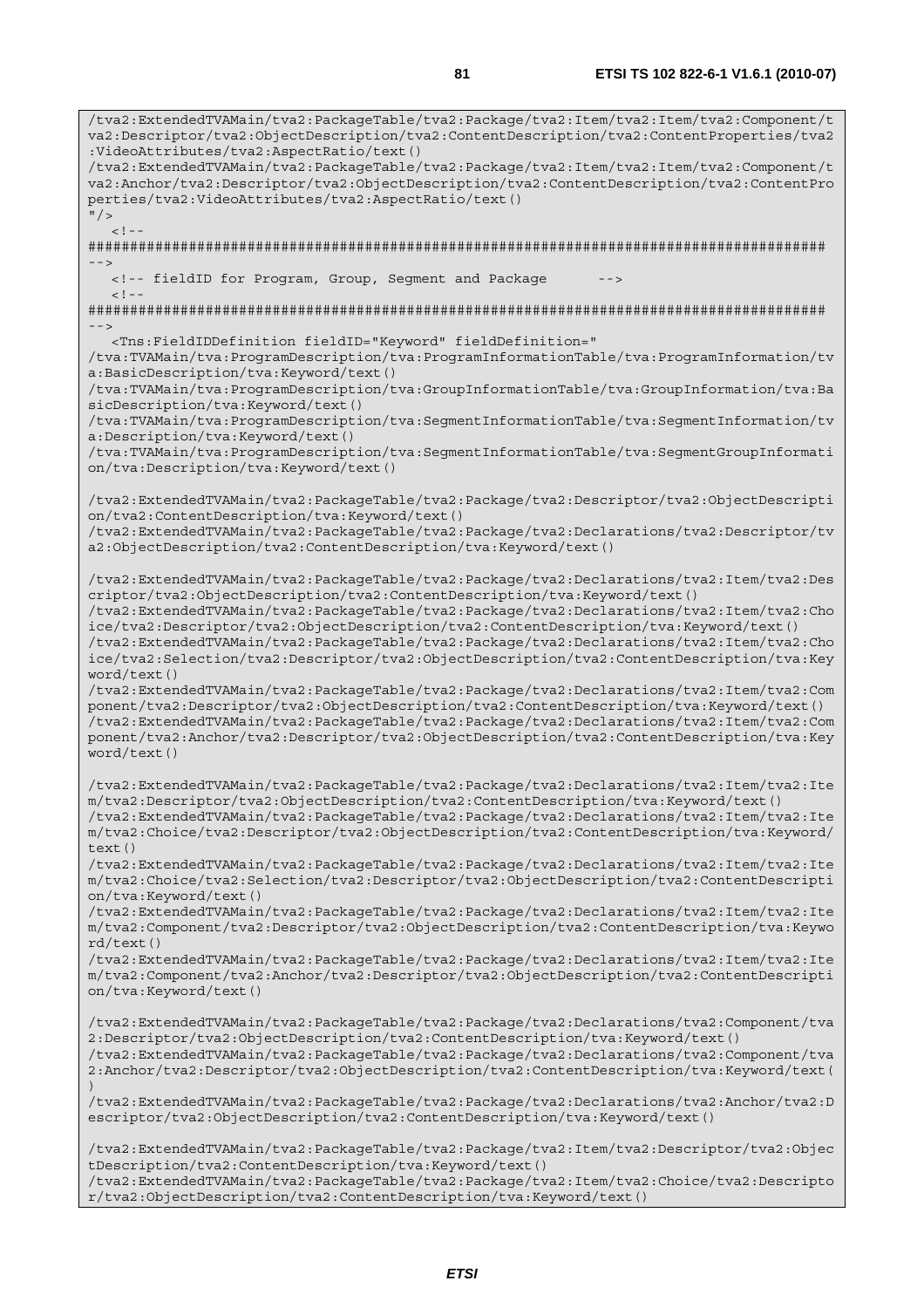/tva2:ExtendedTVAMain/tva2:PackageTable/tva2:Package/tva2:Item/tva2:Choice/tva2:Selection /tva2:Descriptor/tva2:ObjectDescription/tva2:ContentDescription/tva:Keyword/text() /tva2:ExtendedTVAMain/tva2:PackageTable/tva2:Package/tva2:Item/tva2:Component/tva2:Descri ptor/tva2:ObjectDescription/tva2:ContentDescription/tva:Keyword/text() /tva2:ExtendedTVAMain/tva2:PackageTable/tva2:Package/tva2:Item/tva2:Component/tva2:Anchor /tva2:Descriptor/tva2:ObjectDescription/tva2:ContentDescription/tva:Keyword/text() /tva2:ExtendedTVAMain/tva2:PackageTable/tva2:Package/tva2:Item/tva2:Item/tva2:Descriptor/ tva2:ObjectDescription/tva2:ContentDescription/tva:Keyword/text() /tva2:ExtendedTVAMain/tva2:PackageTable/tva2:Package/tva2:Item/tva2:Item/tva2:Choice/tva2 :Descriptor/tva2:ObjectDescription/tva2:ContentDescription/tva:Keyword/text() /tva2:ExtendedTVAMain/tva2:PackageTable/tva2:Package/tva2:Item/tva2:Item/tva2:Choice/tva2 :Selection/tva2:Descriptor/tva2:ObjectDescription/tva2:ContentDescription/tva:Keyword/tex  $t($ ) /tva2:ExtendedTVAMain/tva2:PackageTable/tva2:Package/tva2:Item/tva2:Item/tva2:Component/t va2:Descriptor/tva2:ObjectDescription/tva2:ContentDescription/tva:Keyword/text() /tva2:ExtendedTVAMain/tva2:PackageTable/tva2:Package/tva2:Item/tva2:Item/tva2:Component/t va2:Anchor/tva2:Descriptor/tva2:ObjectDescription/tva2:ContentDescription/tva:Keyword/tex  $t($ )  $''$  / > <Tns:FieldIDDefinition fieldID="KeywordLanguage" fieldDefinition=" /tva:TVAMain/tva:ProgramDescription/tva:ProgramInformationTable/tva:ProgramInformation/tv a:BasicDescription/tva:Keyword/@xml:lang /tva:TVAMain/tva:ProgramDescription/tva:GroupInformationTable/tva:GroupInformation/tva:Ba sicDescription/tva:Keyword/@xml:lang /tva:TVAMain/tva:ProgramDescription/tva:SegmentInformationTable/tva:SegmentInformation/tv a:Description/tva:Keyword/@xml:lang /tva:TVAMain/tva:ProgramDescription/tva:SegmentInformationTable/tva:SegmentGroupInformati on/tva:Description/tva:Keyword/@xml:lang /tva2:ExtendedTVAMain/tva2:PackageTable/tva2:Package/tva2:Descriptor/tva2:ObjectDescripti on/tva2:ContentDescription/tva:Keyword/@xml:lang /tva2:ExtendedTVAMain/tva2:PackageTable/tva2:Package/tva2:Declarations/tva2:Descriptor/tv a2:ObjectDescription/tva2:ContentDescription/tva:Keyword/@xml:lang /tva2:ExtendedTVAMain/tva2:PackageTable/tva2:Package/tva2:Declarations/tva2:Item/tva2:Des criptor/tva2:ObjectDescription/tva2:ContentDescription/tva:Keyword/@xml:lang /tva2:ExtendedTVAMain/tva2:PackageTable/tva2:Package/tva2:Declarations/tva2:Item/tva2:Cho ice/tva2:Descriptor/tva2:ObjectDescription/tva2:ContentDescription/tva:Keyword/@xml:lang /tva2:ExtendedTVAMain/tva2:PackageTable/tva2:Package/tva2:Declarations/tva2:Item/tva2:Cho ice/tva2:Selection/tva2:Descriptor/tva2:ObjectDescription/tva2:ContentDescription/tva:Key word/@xml:lang /tva2:ExtendedTVAMain/tva2:PackageTable/tva2:Package/tva2:Declarations/tva2:Item/tva2:Com ponent/tva2:Descriptor/tva2:ObjectDescription/tva2:ContentDescription/tva:Keyword/@xml:la ng /tva2:ExtendedTVAMain/tva2:PackageTable/tva2:Package/tva2:Declarations/tva2:Item/tva2:Com ponent/tva2:Anchor/tva2:Descriptor/tva2:ObjectDescription/tva2:ContentDescription/tva:Key word/@xml:lang /tva2:ExtendedTVAMain/tva2:PackageTable/tva2:Package/tva2:Declarations/tva2:Item/tva2:Ite m/tva2:Descriptor/tva2:ObjectDescription/tva2:ContentDescription/tva:Keyword/@xml:lang /tva2:ExtendedTVAMain/tva2:PackageTable/tva2:Package/tva2:Declarations/tva2:Item/tva2:Ite m/tva2:Choice/tva2:Descriptor/tva2:ObjectDescription/tva2:ContentDescription/tva:Keyword/ @xml:lang /tva2:ExtendedTVAMain/tva2:PackageTable/tva2:Package/tva2:Declarations/tva2:Item/tva2:Ite m/tva2:Choice/tva2:Selection/tva2:Descriptor/tva2:ObjectDescription/tva2:ContentDescripti on/tva:Keyword/@xml:lang /tva2:ExtendedTVAMain/tva2:PackageTable/tva2:Package/tva2:Declarations/tva2:Item/tva2:Ite m/tva2:Component/tva2:Descriptor/tva2:ObjectDescription/tva2:ContentDescription/tva:Keywo rd/@xml:lang /tva2:ExtendedTVAMain/tva2:PackageTable/tva2:Package/tva2:Declarations/tva2:Item/tva2:Ite m/tva2:Component/tva2:Anchor/tva2:Descriptor/tva2:ObjectDescription/tva2:ContentDescripti on/tva:Keyword/@xml:lang /tva2:ExtendedTVAMain/tva2:PackageTable/tva2:Package/tva2:Declarations/tva2:Component/tva

2:Descriptor/tva2:ObjectDescription/tva2:ContentDescription/tva:Keyword/@xml:lang /tva2:ExtendedTVAMain/tva2:PackageTable/tva2:Package/tva2:Declarations/tva2:Component/tva 2:Anchor/tva2:Descriptor/tva2:ObjectDescription/tva2:ContentDescription/tva:Keyword/@xml: lang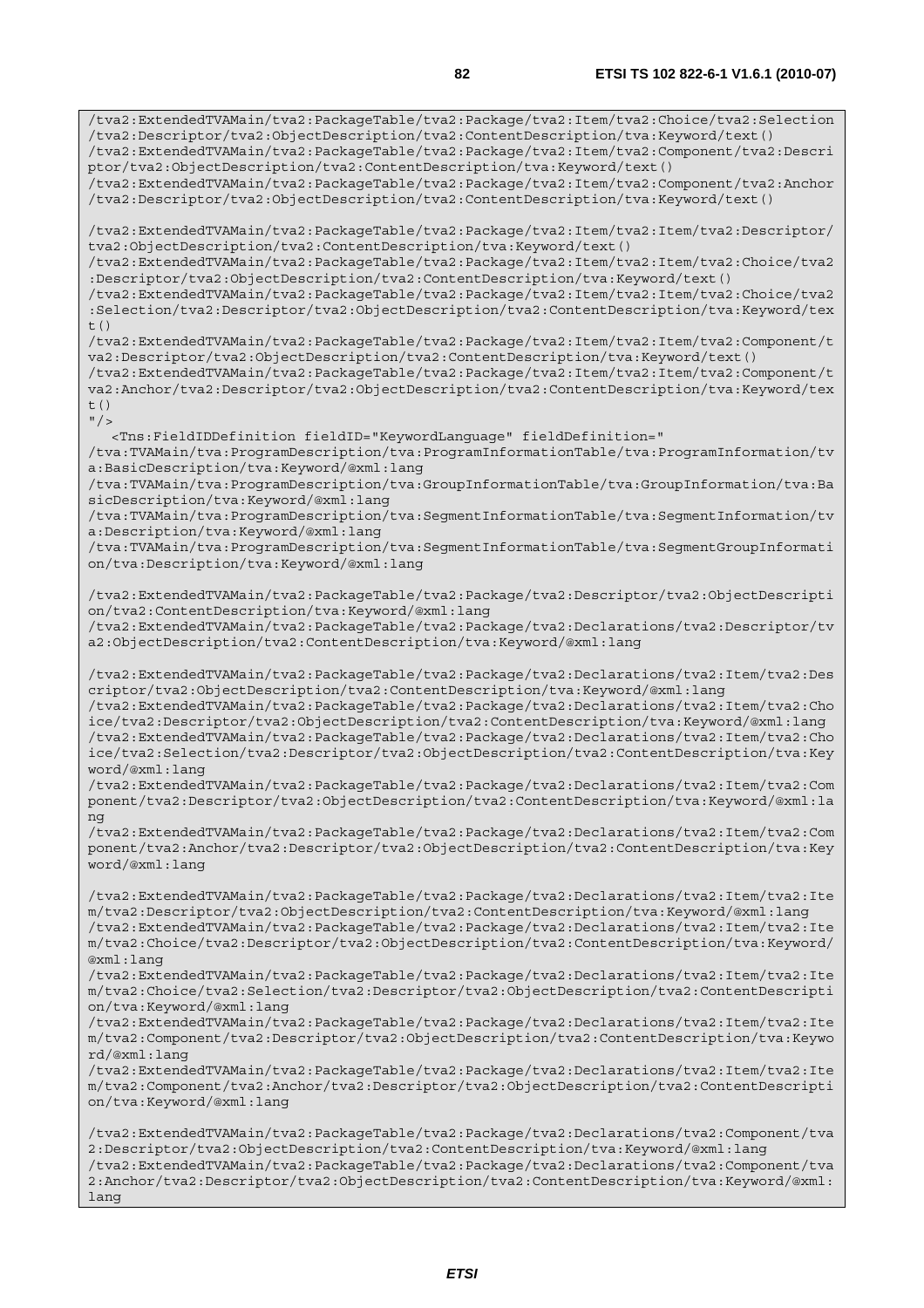/tva2:ExtendedTVAMain/tva2:PackageTable/tva2:Package/tva2:Declarations/tva2:Anchor/tva2:D escriptor/tva2:ObjectDescription/tva2:ContentDescription/tva:Keyword/@xml:lang /tva2:ExtendedTVAMain/tva2:PackageTable/tva2:Package/tva2:Item/tva2:Descriptor/tva2:Objec tDescription/tva2:ContentDescription/tva:Keyword/@xml:lang /tva2:ExtendedTVAMain/tva2:PackageTable/tva2:Package/tva2:Item/tva2:Choice/tva2:Descripto r/tva2:ObjectDescription/tva2:ContentDescription/tva:Keyword/@xml:lang /tva2:ExtendedTVAMain/tva2:PackageTable/tva2:Package/tva2:Item/tva2:Choice/tva2:Selection /tva2:Descriptor/tva2:ObjectDescription/tva2:ContentDescription/tva:Keyword/@xml:lang /tva2:ExtendedTVAMain/tva2:PackageTable/tva2:Package/tva2:Item/tva2:Component/tva2:Descri ptor/tva2:ObjectDescription/tva2:ContentDescription/tva:Keyword/@xml:lang /tva2:ExtendedTVAMain/tva2:PackageTable/tva2:Package/tva2:Item/tva2:Component/tva2:Anchor /tva2:Descriptor/tva2:ObjectDescription/tva2:ContentDescription/tva:Keyword/@xml:lang /tva2:ExtendedTVAMain/tva2:PackageTable/tva2:Package/tva2:Item/tva2:Item/tva2:Descriptor/ tva2:ObjectDescription/tva2:ContentDescription/tva:Keyword/@xml:lang /tva2:ExtendedTVAMain/tva2:PackageTable/tva2:Package/tva2:Item/tva2:Item/tva2:Choice/tva2 :Descriptor/tva2:ObjectDescription/tva2:ContentDescription/tva:Keyword/@xml:lang /tva2:ExtendedTVAMain/tva2:PackageTable/tva2:Package/tva2:Item/tva2:Item/tva2:Choice/tva2 :Selection/tva2:Descriptor/tva2:ObjectDescription/tva2:ContentDescription/tva:Keyword/@xm l:lang /tva2:ExtendedTVAMain/tva2:PackageTable/tva2:Package/tva2:Item/tva2:Item/tva2:Component/t va2:Descriptor/tva2:ObjectDescription/tva2:ContentDescription/tva:Keyword/@xml:lang /tva2:ExtendedTVAMain/tva2:PackageTable/tva2:Package/tva2:Item/tva2:Item/tva2:Component/t va2:Anchor/tva2:Descriptor/tva2:ObjectDescription/tva2:ContentDescription/tva:Keyword/@xm l:lang  $"$  />  $\geq$   $\vert$   $\vert$ ######################################################################################## --> <!-- fieldID for Program, Group, and Package -->  $\geq$   $\frac{1}{2}$ . ######################################################################################## --> <Tns:FieldIDDefinition fieldID="Genre" fieldDefinition=" /tva:TVAMain/tva:ProgramDescription/tva:ProgramInformationTable/tva:ProgramInformation/tv a:BasicDescription/tva:Genre/@href /tva:TVAMain/tva:ProgramDescription/tva:ProgramInformationTable/tva:ProgramInformation/tv a:BasicDescription/tva:Genre/tva:Name/text() /tva:TVAMain/tva:ProgramDescription/tva:GroupInformationTable/tva:GroupInformation/tva:Ba sicDescription/tva:Genre/@href /tva:TVAMain/tva:ProgramDescription/tva:GroupInformationTable/tva:GroupInformation/tva:Ba sicDescription/tva:Genre/tva:Name/text() /tva2:ExtendedTVAMain/tva2:PackageTable/tva2:Package/tva2:Descriptor/tva2:ObjectDescripti on/tva2:ContentDescription/tva:Genre/@href /tva2:ExtendedTVAMain/tva2:PackageTable/tva2:Package/tva2:Descriptor/tva2:ObjectDescripti on/tva2:ContentDescription/tva:Genre/tva:Name/text() /tva2:ExtendedTVAMain/tva2:PackageTable/tva2:Package/tva2:Declarations/tva2:Descriptor/tv a2:ObjectDescription/tva2:ContentDescription/tva:Genre/@href /tva2:ExtendedTVAMain/tva2:PackageTable/tva2:Package/tva2:Declarations/tva2:Descriptor/tv a2:ObjectDescription/tva2:ContentDescription/tva:Genre/tva:Name/text() /tva2:ExtendedTVAMain/tva2:PackageTable/tva2:Package/tva2:Declarations/tva2:Item/tva2:Des criptor/tva2:ObjectDescription/tva2:ContentDescription/tva:Genre/@href /tva2:ExtendedTVAMain/tva2:PackageTable/tva2:Package/tva2:Declarations/tva2:Item/tva2:Des criptor/tva2:ObjectDescription/tva2:ContentDescription/tva:Genre/tva:Name/text() /tva2:ExtendedTVAMain/tva2:PackageTable/tva2:Package/tva2:Declarations/tva2:Item/tva2:Cho ice/tva2:Descriptor/tva2:ObjectDescription/tva2:ContentDescription/tva:Genre/@href /tva2:ExtendedTVAMain/tva2:PackageTable/tva2:Package/tva2:Declarations/tva2:Item/tva2:Cho ice/tva2:Descriptor/tva2:ObjectDescription/tva2:ContentDescription/tva:Genre/tva:Name/tex t() /tva2:ExtendedTVAMain/tva2:PackageTable/tva2:Package/tva2:Declarations/tva2:Item/tva2:Cho ice/tva2:Selection/tva2:Descriptor/tva2:ObjectDescription/tva2:ContentDescription/tva:Gen re/@href /tva2:ExtendedTVAMain/tva2:PackageTable/tva2:Package/tva2:Declarations/tva2:Item/tva2:Cho ice/tva2:Selection/tva2:Descriptor/tva2:ObjectDescription/tva2:ContentDescription/tva:Gen re/tva:Name/text()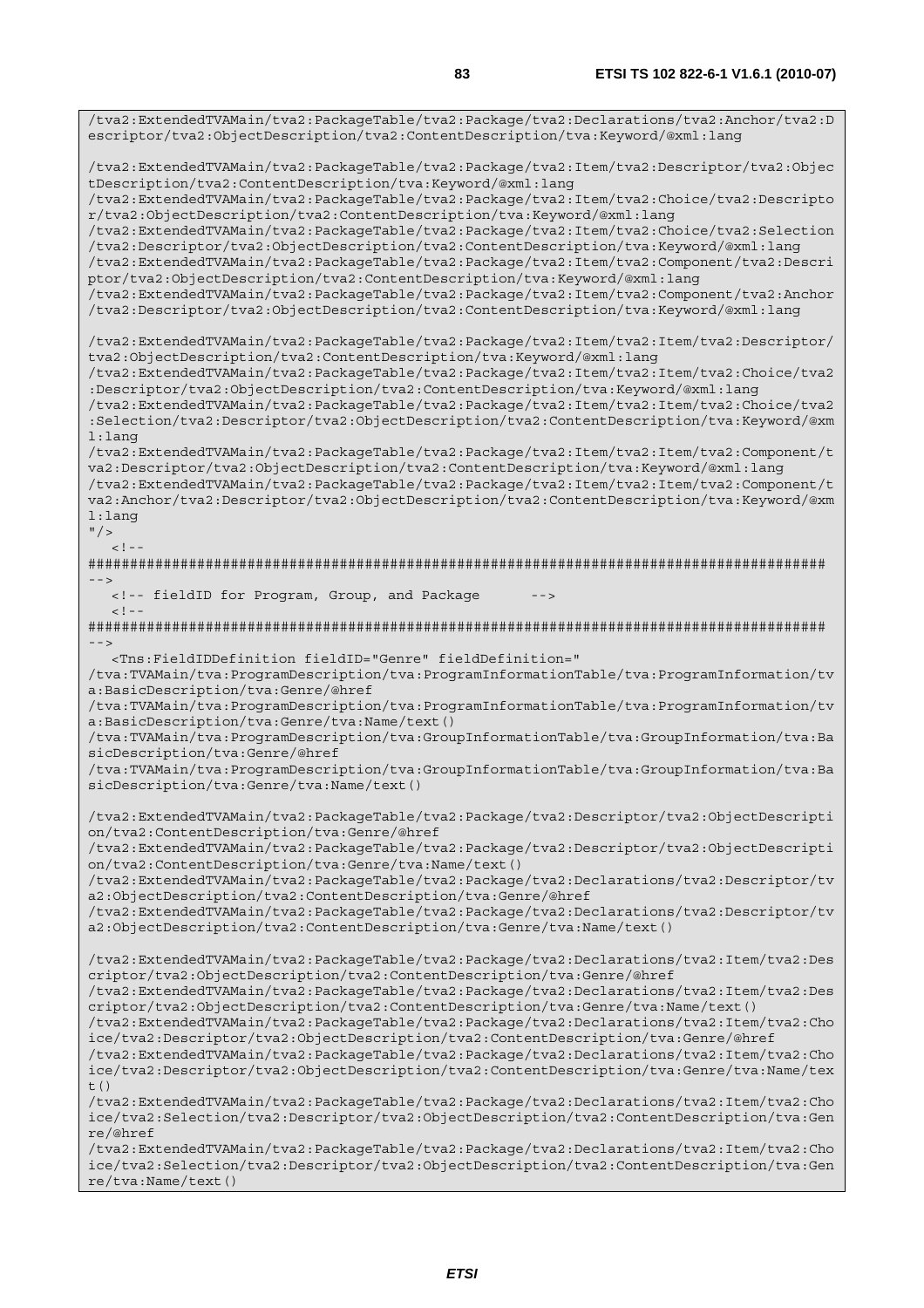/tva2:ExtendedTVAMain/tva2:PackageTable/tva2:Package/tva2:Declarations/tva2:Item/tva2:Com ponent/tva2:Descriptor/tva2:ObjectDescription/tva2:ContentDescription/tva:Genre/@href /tva2:ExtendedTVAMain/tva2:PackageTable/tva2:Package/tva2:Declarations/tva2:Item/tva2:Com

ponent/tva2:Descriptor/tva2:ObjectDescription/tva2:ContentDescription/tva:Genre/tva:Name/  $text()$ /tva2:ExtendedTVAMain/tva2:PackageTable/tva2:Package/tva2:Declarations/tva2:Item/tva2:Com ponent/tva2:Anchor/tva2:Descriptor/tva2:ObjectDescription/tva2:ContentDescription/tva:Gen re/@href /tva2:ExtendedTVAMain/tva2:PackageTable/tva2:Package/tva2:Declarations/tva2:Item/tva2:Com ponent/tva2:Anchor/tva2:Descriptor/tva2:ObjectDescription/tva2:ContentDescription/tva:Gen re/tva:Name/text() /tva2:ExtendedTVAMain/tva2:PackageTable/tva2:Package/tva2:Declarations/tva2:Item/tva2:Ite m/tva2:Descriptor/tva2:ObjectDescription/tva2:ContentDescription/tva:Genre/@href /tva2:ExtendedTVAMain/tva2:PackageTable/tva2:Package/tva2:Declarations/tva2:Item/tva2:Ite m/tva2:Descriptor/tva2:ObjectDescription/tva2:ContentDescription/tva:Genre/tva:Name/text( ) /tva2:ExtendedTVAMain/tva2:PackageTable/tva2:Package/tva2:Declarations/tva2:Item/tva2:Ite m/tva2:Choice/tva2:Descriptor/tva2:ObjectDescription/tva2:ContentDescription/tva:Genre/@h ref /tva2:ExtendedTVAMain/tva2:PackageTable/tva2:Package/tva2:Declarations/tva2:Item/tva2:Ite m/tva2:Choice/tva2:Descriptor/tva2:ObjectDescription/tva2:ContentDescription/tva:Genre/tv a:Name/text() /tva2:ExtendedTVAMain/tva2:PackageTable/tva2:Package/tva2:Declarations/tva2:Item/tva2:Ite m/tva2:Choice/tva2:Selection/tva2:Descriptor/tva2:ObjectDescription/tva2:ContentDescripti on/tva:Genre/@href /tva2:ExtendedTVAMain/tva2:PackageTable/tva2:Package/tva2:Declarations/tva2:Item/tva2:Ite m/tva2:Choice/tva2:Selection/tva2:Descriptor/tva2:ObjectDescription/tva2:ContentDescripti on/tva:Genre/tva:Name/text() /tva2:ExtendedTVAMain/tva2:PackageTable/tva2:Package/tva2:Declarations/tva2:Item/tva2:Ite m/tva2:Component/tva2:Descriptor/tva2:ObjectDescription/tva2:ContentDescription/tva:Genre /@href /tva2:ExtendedTVAMain/tva2:PackageTable/tva2:Package/tva2:Declarations/tva2:Item/tva2:Ite m/tva2:Component/tva2:Descriptor/tva2:ObjectDescription/tva2:ContentDescription/tva:Genre /tva:Name/text() /tva2:ExtendedTVAMain/tva2:PackageTable/tva2:Package/tva2:Declarations/tva2:Item/tva2:Ite m/tva2:Component/tva2:Anchor/tva2:Descriptor/tva2:ObjectDescription/tva2:ContentDescripti on/tva:Genre/@href /tva2:ExtendedTVAMain/tva2:PackageTable/tva2:Package/tva2:Declarations/tva2:Item/tva2:Ite m/tva2:Component/tva2:Anchor/tva2:Descriptor/tva2:ObjectDescription/tva2:ContentDescripti on/tva:Genre/tva:Name/text() /tva2:ExtendedTVAMain/tva2:PackageTable/tva2:Package/tva2:Declarations/tva2:Component/tva 2:Descriptor/tva2:ObjectDescription/tva2:ContentDescription/tva:Genre/@href /tva2:ExtendedTVAMain/tva2:PackageTable/tva2:Package/tva2:Declarations/tva2:Component/tva 2:Descriptor/tva2:ObjectDescription/tva2:ContentDescription/tva:Genre/tva:Name/text() /tva2:ExtendedTVAMain/tva2:PackageTable/tva2:Package/tva2:Declarations/tva2:Component/tva 2:Anchor/tva2:Descriptor/tva2:ObjectDescription/tva2:ContentDescription/tva:Genre/@href /tva2:ExtendedTVAMain/tva2:PackageTable/tva2:Package/tva2:Declarations/tva2:Component/tva 2:Anchor/tva2:Descriptor/tva2:ObjectDescription/tva2:ContentDescription/tva:Genre/tva:Nam e/text() /tva2:ExtendedTVAMain/tva2:PackageTable/tva2:Package/tva2:Declarations/tva2:Anchor/tva2:D escriptor/tva2:ObjectDescription/tva2:ContentDescription/tva:Genre/@href /tva2:ExtendedTVAMain/tva2:PackageTable/tva2:Package/tva2:Declarations/tva2:Anchor/tva2:D escriptor/tva2:ObjectDescription/tva2:ContentDescription/tva:Genre/tva:Name/text() /tva2:ExtendedTVAMain/tva2:PackageTable/tva2:Package/tva2:Item/tva2:Descriptor/tva2:Objec tDescription/tva2:ContentDescription/tva:Genre/@href /tva2:ExtendedTVAMain/tva2:PackageTable/tva2:Package/tva2:Item/tva2:Descriptor/tva2:Objec tDescription/tva2:ContentDescription/tva:Genre/tva:Name/text() /tva2:ExtendedTVAMain/tva2:PackageTable/tva2:Package/tva2:Item/tva2:Choice/tva2:Descripto r/tva2:ObjectDescription/tva2:ContentDescription/tva:Genre/@href /tva2:ExtendedTVAMain/tva2:PackageTable/tva2:Package/tva2:Item/tva2:Choice/tva2:Descripto r/tva2:ObjectDescription/tva2:ContentDescription/tva:Genre/tva:Name/text() /tva2:ExtendedTVAMain/tva2:PackageTable/tva2:Package/tva2:Item/tva2:Choice/tva2:Selection /tva2:Descriptor/tva2:ObjectDescription/tva2:ContentDescription/tva:Genre/@href /tva2:ExtendedTVAMain/tva2:PackageTable/tva2:Package/tva2:Item/tva2:Choice/tva2:Selection /tva2:Descriptor/tva2:ObjectDescription/tva2:ContentDescription/tva:Genre/tva:Name/text()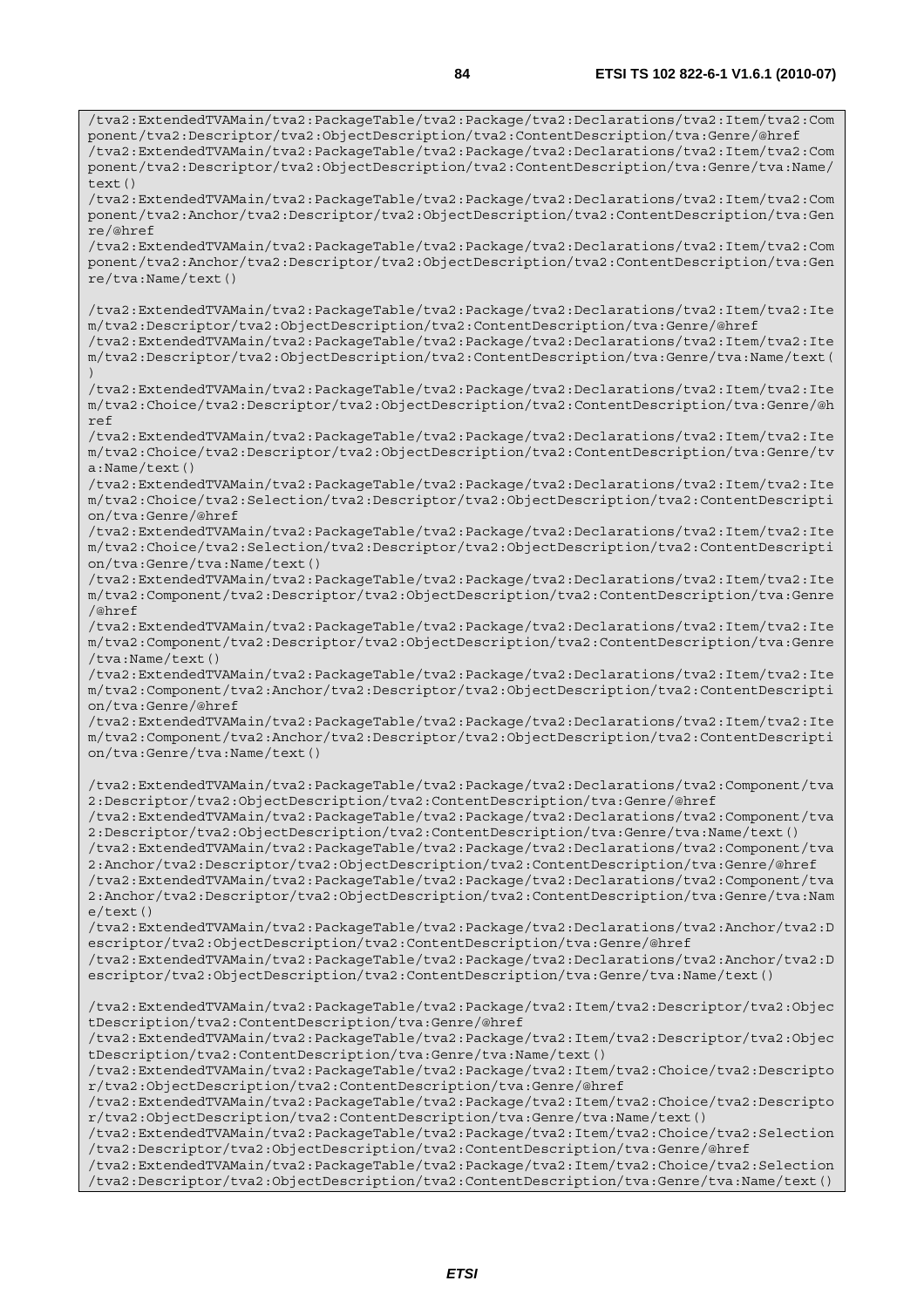/tva2:ExtendedTVAMain/tva2:PackageTable/tva2:Package/tva2:Item/tva2:Component/tva2:Descri ptor/tva2:ObjectDescription/tva2:ContentDescription/tva:Genre/@href /tva2:ExtendedTVAMain/tva2:PackageTable/tva2:Package/tva2:Item/tva2:Component/tva2:Descri ptor/tva2:ObjectDescription/tva2:ContentDescription/tva:Genre/tva:Name/text() /tva2:ExtendedTVAMain/tva2:PackageTable/tva2:Package/tva2:Item/tva2:Component/tva2:Anchor /tva2:Descriptor/tva2:ObjectDescription/tva2:ContentDescription/tva:Genre/@href /tva2:ExtendedTVAMain/tva2:PackageTable/tva2:Package/tva2:Item/tva2:Component/tva2:Anchor /tva2:Descriptor/tva2:ObjectDescription/tva2:ContentDescription/tva:Genre/tva:Name/text() /tva2:ExtendedTVAMain/tva2:PackageTable/tva2:Package/tva2:Item/tva2:Item/tva2:Descriptor/ tva2:ObjectDescription/tva2:ContentDescription/tva:Genre/@href /tva2:ExtendedTVAMain/tva2:PackageTable/tva2:Package/tva2:Item/tva2:Item/tva2:Descriptor/ tva2:ObjectDescription/tva2:ContentDescription/tva:Genre/tva:Name/text() /tva2:ExtendedTVAMain/tva2:PackageTable/tva2:Package/tva2:Item/tva2:Item/tva2:Choice/tva2 :Descriptor/tva2:ObjectDescription/tva2:ContentDescription/tva:Genre/@href /tva2:ExtendedTVAMain/tva2:PackageTable/tva2:Package/tva2:Item/tva2:Item/tva2:Choice/tva2 :Descriptor/tva2:ObjectDescription/tva2:ContentDescription/tva:Genre/tva:Name/text() /tva2:ExtendedTVAMain/tva2:PackageTable/tva2:Package/tva2:Item/tva2:Item/tva2:Choice/tva2 :Selection/tva2:Descriptor/tva2:ObjectDescription/tva2:ContentDescription/tva:Genre/@href /tva2:ExtendedTVAMain/tva2:PackageTable/tva2:Package/tva2:Item/tva2:Item/tva2:Choice/tva2 :Selection/tva2:Descriptor/tva2:ObjectDescription/tva2:ContentDescription/tva:Genre/tva:N ame/text() /tva2:ExtendedTVAMain/tva2:PackageTable/tva2:Package/tva2:Item/tva2:Item/tva2:Component/t va2:Descriptor/tva2:ObjectDescription/tva2:ContentDescription/tva:Genre/@href /tva2:ExtendedTVAMain/tva2:PackageTable/tva2:Package/tva2:Item/tva2:Item/tva2:Component/t va2:Descriptor/tva2:ObjectDescription/tva2:ContentDescription/tva:Genre/tva:Name/text() /tva2:ExtendedTVAMain/tva2:PackageTable/tva2:Package/tva2:Item/tva2:Item/tva2:Component/t va2:Anchor/tva2:Descriptor/tva2:ObjectDescription/tva2:ContentDescription/tva:Genre/@href /tva2:ExtendedTVAMain/tva2:PackageTable/tva2:Package/tva2:Item/tva2:Item/tva2:Component/t va2:Anchor/tva2:Descriptor/tva2:ObjectDescription/tva2:ContentDescription/tva:Genre/tva:N ame/text()  $"$  /> <Tns:FieldIDDefinition fieldID="Language" fieldDefinition=" /tva:TVAMain/tva:ProgramDescription/tva:ProgramInformationTable/tva:ProgramInformation/tv a:BasicDescription/tva:Language/text() /tva:TVAMain/tva:ProgramDescription/tva:GroupInformationTable/tva:GroupInformation/tva:Ba sicDescription/tva:Language/text() /tva2:ExtendedTVAMain/tva2:PackageTable/tva2:Package/tva2:Descriptor/tva2:ObjectDescripti on/tva2:ContentDescription/tva:Language/text() /tva2:ExtendedTVAMain/tva2:PackageTable/tva2:Package/tva2:Declarations/tva2:Descriptor/tv a2:ObjectDescription/tva2:ContentDescription/tva:Language/text() /tva2:ExtendedTVAMain/tva2:PackageTable/tva2:Package/tva2:Declarations/tva2:Item/tva2:Des criptor/tva2:ObjectDescription/tva2:ContentDescription/tva:Language/text() /tva2:ExtendedTVAMain/tva2:PackageTable/tva2:Package/tva2:Declarations/tva2:Item/tva2:Cho ice/tva2:Descriptor/tva2:ObjectDescription/tva2:ContentDescription/tva:Language/text() /tva2:ExtendedTVAMain/tva2:PackageTable/tva2:Package/tva2:Declarations/tva2:Item/tva2:Cho ice/tva2:Selection/tva2:Descriptor/tva2:ObjectDescription/tva2:ContentDescription/tva:Lan guage/text() /tva2:ExtendedTVAMain/tva2:PackageTable/tva2:Package/tva2:Declarations/tva2:Item/tva2:Com ponent/tva2:Descriptor/tva2:ObjectDescription/tva2:ContentDescription/tva:Language/text() /tva2:ExtendedTVAMain/tva2:PackageTable/tva2:Package/tva2:Declarations/tva2:Item/tva2:Com ponent/tva2:Anchor/tva2:Descriptor/tva2:ObjectDescription/tva2:ContentDescription/tva:Lan guage/text() /tva2:ExtendedTVAMain/tva2:PackageTable/tva2:Package/tva2:Declarations/tva2:Item/tva2:Ite m/tva2:Descriptor/tva2:ObjectDescription/tva2:ContentDescription/tva:Language/text() /tva2:ExtendedTVAMain/tva2:PackageTable/tva2:Package/tva2:Declarations/tva2:Item/tva2:Ite m/tva2:Choice/tva2:Descriptor/tva2:ObjectDescription/tva2:ContentDescription/tva:Language /text() /tva2:ExtendedTVAMain/tva2:PackageTable/tva2:Package/tva2:Declarations/tva2:Item/tva2:Ite m/tva2:Choice/tva2:Selection/tva2:Descriptor/tva2:ObjectDescription/tva2:ContentDescripti on/tva:Language/text() /tva2:ExtendedTVAMain/tva2:PackageTable/tva2:Package/tva2:Declarations/tva2:Item/tva2:Ite m/tva2:Component/tva2:Descriptor/tva2:ObjectDescription/tva2:ContentDescription/tva:Langu age/text()

/tva2:ExtendedTVAMain/tva2:PackageTable/tva2:Package/tva2:Declarations/tva2:Item/tva2:Ite m/tva2:Component/tva2:Anchor/tva2:Descriptor/tva2:ObjectDescription/tva2:ContentDescripti on/tva:Language/text()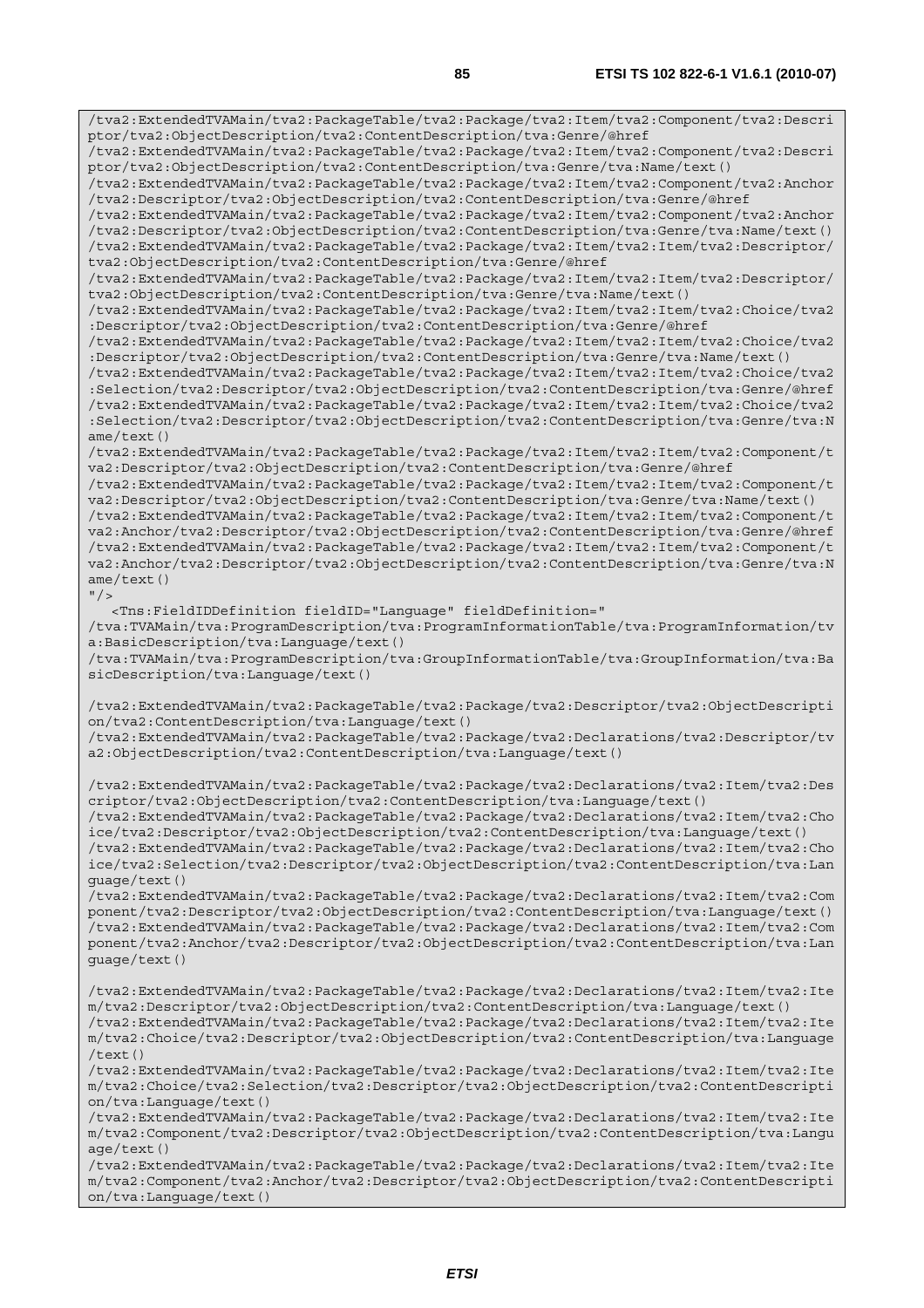/tva2:ExtendedTVAMain/tva2:PackageTable/tva2:Package/tva2:Declarations/tva2:Component/tva 2:Descriptor/tva2:ObjectDescription/tva2:ContentDescription/tva:Language/text() /tva2:ExtendedTVAMain/tva2:PackageTable/tva2:Package/tva2:Declarations/tva2:Component/tva 2:Anchor/tva2:Descriptor/tva2:ObjectDescription/tva2:ContentDescription/tva:Language/text  $( )$ /tva2:ExtendedTVAMain/tva2:PackageTable/tva2:Package/tva2:Declarations/tva2:Anchor/tva2:D escriptor/tva2:ObjectDescription/tva2:ContentDescription/tva:Language/text() /tva2:ExtendedTVAMain/tva2:PackageTable/tva2:Package/tva2:Item/tva2:Descriptor/tva2:Objec tDescription/tva2:ContentDescription/tva:Language/text() /tva2:ExtendedTVAMain/tva2:PackageTable/tva2:Package/tva2:Item/tva2:Choice/tva2:Descripto r/tva2:ObjectDescription/tva2:ContentDescription/tva:Language/text() /tva2:ExtendedTVAMain/tva2:PackageTable/tva2:Package/tva2:Item/tva2:Choice/tva2:Selection /tva2:Descriptor/tva2:ObjectDescription/tva2:ContentDescription/tva:Language/text() /tva2:ExtendedTVAMain/tva2:PackageTable/tva2:Package/tva2:Item/tva2:Component/tva2:Descri ptor/tva2:ObjectDescription/tva2:ContentDescription/tva:Language/text() /tva2:ExtendedTVAMain/tva2:PackageTable/tva2:Package/tva2:Item/tva2:Component/tva2:Anchor /tva2:Descriptor/tva2:ObjectDescription/tva2:ContentDescription/tva:Language/text() /tva2:ExtendedTVAMain/tva2:PackageTable/tva2:Package/tva2:Item/tva2:Item/tva2:Descriptor/ tva2:ObjectDescription/tva2:ContentDescription/tva:Language/text() /tva2:ExtendedTVAMain/tva2:PackageTable/tva2:Package/tva2:Item/tva2:Item/tva2:Choice/tva2 :Descriptor/tva2:ObjectDescription/tva2:ContentDescription/tva:Language/text() /tva2:ExtendedTVAMain/tva2:PackageTable/tva2:Package/tva2:Item/tva2:Item/tva2:Choice/tva2 :Selection/tva2:Descriptor/tva2:ObjectDescription/tva2:ContentDescription/tva:Language/te  $xt()$ /tva2:ExtendedTVAMain/tva2:PackageTable/tva2:Package/tva2:Item/tva2:Item/tva2:Component/t va2:Descriptor/tva2:ObjectDescription/tva2:ContentDescription/tva:Language/text() /tva2:ExtendedTVAMain/tva2:PackageTable/tva2:Package/tva2:Item/tva2:Item/tva2:Component/t va2:Anchor/tva2:Descriptor/tva2:ObjectDescription/tva2:ContentDescription/tva:Language/te  $xt()$  $''$  / > <Tns:FieldIDDefinition fieldID="ParentalGuidance" fieldDefinition=" /tva:TVAMain/tva:ProgramDescription/tva:ProgramInformationTable/tva:ProgramInformation/tv a:BasicDescription/tva:ParentalGuidance/mpeg7:MinimumAge/text() /tva:TVAMain/tva:ProgramDescription/tva:GroupInformationTable/tva:GroupInformation/tva:Ba sicDescription/tva:ParentalGuidance/mpeg7:MinimumAge/text() /tva2:ExtendedTVAMain/tva2:PackageTable/tva2:Package/tva2:Descriptor/tva2:ObjectDescripti on/tva2:ContentDescription/tva:ParentalGuidance/mpeg7:MinimumAge/text() /tva2:ExtendedTVAMain/tva2:PackageTable/tva2:Package/tva2:Declarations/tva2:Descriptor/tv a2:ObjectDescription/tva2:ContentDescription/tva:ParentalGuidance/mpeg7:MinimumAge/text() /tva2:ExtendedTVAMain/tva2:PackageTable/tva2:Package/tva2:Declarations/tva2:Item/tva2:Des criptor/tva2:ObjectDescription/tva2:ContentDescription/tva:ParentalGuidance/mpeg7:Minimum Age/text() /tva2:ExtendedTVAMain/tva2:PackageTable/tva2:Package/tva2:Declarations/tva2:Item/tva2:Cho ice/tva2:Descriptor/tva2:ObjectDescription/tva2:ContentDescription/tva:ParentalGuidance/m peg7:MinimumAge/text() /tva2:ExtendedTVAMain/tva2:PackageTable/tva2:Package/tva2:Declarations/tva2:Item/tva2:Cho ice/tva2:Selection/tva2:Descriptor/tva2:ObjectDescription/tva2:ContentDescription/tva:Par entalGuidance/mpeg7:MinimumAge/text() /tva2:ExtendedTVAMain/tva2:PackageTable/tva2:Package/tva2:Declarations/tva2:Item/tva2:Com ponent/tva2:Descriptor/tva2:ObjectDescription/tva2:ContentDescription/tva:ParentalGuidanc e/mpeg7:MinimumAge/text() /tva2:ExtendedTVAMain/tva2:PackageTable/tva2:Package/tva2:Declarations/tva2:Item/tva2:Com ponent/tva2:Anchor/tva2:Descriptor/tva2:ObjectDescription/tva2:ContentDescription/tva:Par entalGuidance/mpeg7:MinimumAge/text() /tva2:ExtendedTVAMain/tva2:PackageTable/tva2:Package/tva2:Declarations/tva2:Item/tva2:Ite m/tva2:Descriptor/tva2:ObjectDescription/tva2:ContentDescription/tva:ParentalGuidance/mpe g7:MinimumAge/text()

/tva2:ExtendedTVAMain/tva2:PackageTable/tva2:Package/tva2:Declarations/tva2:Item/tva2:Ite m/tva2:Choice/tva2:Descriptor/tva2:ObjectDescription/tva2:ContentDescription/tva:Parental Guidance/mpeg7:MinimumAge/text()

/tva2:ExtendedTVAMain/tva2:PackageTable/tva2:Package/tva2:Declarations/tva2:Item/tva2:Ite m/tva2:Choice/tva2:Selection/tva2:Descriptor/tva2:ObjectDescription/tva2:ContentDescripti on/tva:ParentalGuidance/mpeg7:MinimumAge/text()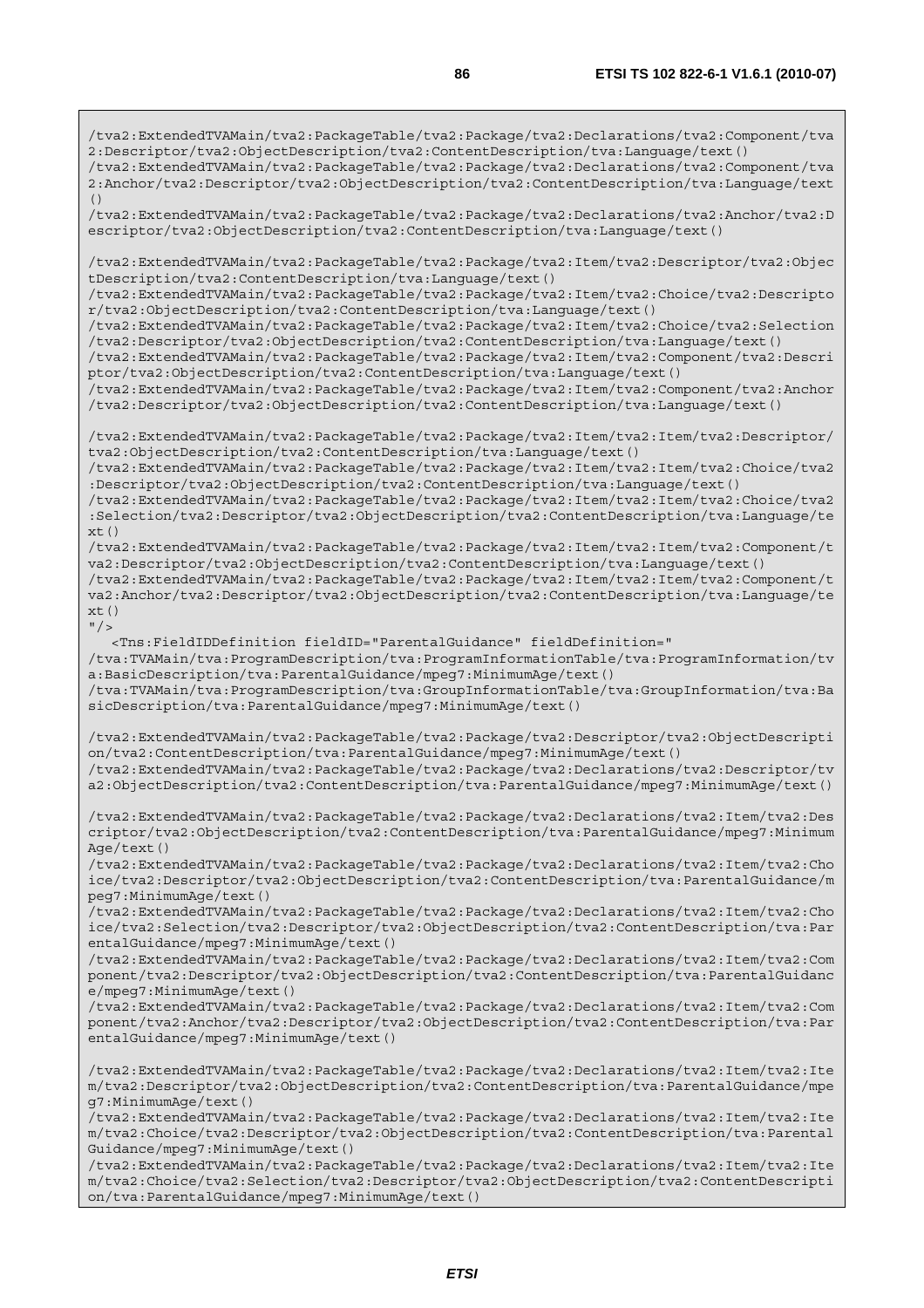/tva2:ExtendedTVAMain/tva2:PackageTable/tva2:Package/tva2:Declarations/tva2:Item/tva2:Ite m/tva2:Component/tva2:Descriptor/tva2:ObjectDescription/tva2:ContentDescription/tva:Paren talGuidance/mpeg7:MinimumAge/text() /tva2:ExtendedTVAMain/tva2:PackageTable/tva2:Package/tva2:Declarations/tva2:Item/tva2:Ite m/tva2:Component/tva2:Anchor/tva2:Descriptor/tva2:ObjectDescription/tva2:ContentDescripti on/tva:ParentalGuidance/mpeg7:MinimumAge/text() /tva2:ExtendedTVAMain/tva2:PackageTable/tva2:Package/tva2:Declarations/tva2:Component/tva 2:Descriptor/tva2:ObjectDescription/tva2:ContentDescription/tva:ParentalGuidance/mpeg7:Mi nimumAge/text() /tva2:ExtendedTVAMain/tva2:PackageTable/tva2:Package/tva2:Declarations/tva2:Component/tva 2:Anchor/tva2:Descriptor/tva2:ObjectDescription/tva2:ContentDescription/tva:ParentalGuida nce/mpeg7:MinimumAge/text() /tva2:ExtendedTVAMain/tva2:PackageTable/tva2:Package/tva2:Declarations/tva2:Anchor/tva2:D escriptor/tva2:ObjectDescription/tva2:ContentDescription/tva:ParentalGuidance/mpeg7:Minim umAge/text() /tva2:ExtendedTVAMain/tva2:PackageTable/tva2:Package/tva2:Item/tva2:Descriptor/tva2:Objec tDescription/tva2:ContentDescription/tva:ParentalGuidance/mpeg7:MinimumAge/text() /tva2:ExtendedTVAMain/tva2:PackageTable/tva2:Package/tva2:Item/tva2:Choice/tva2:Descripto r/tva2:ObjectDescription/tva2:ContentDescription/tva:ParentalGuidance/mpeg7:MinimumAge/te xt() /tva2:ExtendedTVAMain/tva2:PackageTable/tva2:Package/tva2:Item/tva2:Choice/tva2:Selection /tva2:Descriptor/tva2:ObjectDescription/tva2:ContentDescription/tva:ParentalGuidance/mpeg 7:MinimumAge/text() /tva2:ExtendedTVAMain/tva2:PackageTable/tva2:Package/tva2:Item/tva2:Component/tva2:Descri ptor/tva2:ObjectDescription/tva2:ContentDescription/tva:ParentalGuidance/mpeg7:MinimumAge /text() /tva2:ExtendedTVAMain/tva2:PackageTable/tva2:Package/tva2:Item/tva2:Component/tva2:Anchor /tva2:Descriptor/tva2:ObjectDescription/tva2:ContentDescription/tva:ParentalGuidance/mpeg 7:MinimumAge/text() /tva2:ExtendedTVAMain/tva2:PackageTable/tva2:Package/tva2:Item/tva2:Item/tva2:Descriptor/ tva2:ObjectDescription/tva2:ContentDescription/tva:ParentalGuidance/mpeg7:MinimumAge/text () /tva2:ExtendedTVAMain/tva2:PackageTable/tva2:Package/tva2:Item/tva2:Item/tva2:Choice/tva2 :Descriptor/tva2:ObjectDescription/tva2:ContentDescription/tva:ParentalGuidance/mpeg7:Min imumAge/text() /tva2:ExtendedTVAMain/tva2:PackageTable/tva2:Package/tva2:Item/tva2:Item/tva2:Choice/tva2 :Selection/tva2:Descriptor/tva2:ObjectDescription/tva2:ContentDescription/tva:ParentalGui dance/mpeg7:MinimumAge/text() /tva2:ExtendedTVAMain/tva2:PackageTable/tva2:Package/tva2:Item/tva2:Item/tva2:Component/t va2:Descriptor/tva2:ObjectDescription/tva2:ContentDescription/tva:ParentalGuidance/mpeg7: MinimumAge/text() /tva2:ExtendedTVAMain/tva2:PackageTable/tva2:Package/tva2:Item/tva2:Item/tva2:Component/t va2:Anchor/tva2:Descriptor/tva2:ObjectDescription/tva2:ContentDescription/tva:ParentalGui dance/mpeg7:MinimumAge/text()  $''$  / > <Tns:FieldIDDefinition fieldID="Role" fieldDefinition=" /tva:TVAMain/tva:ProgramDescription/tva:ProgramInformationTable/tva:ProgramInformation/tv a:BasicDescription/tva:CreditsList/tva:CreditsItem/@role /tva:TVAMain/tva:ProgramDescription/tva:GroupInformationTable/tva:GroupInformation/tva:Ba sicDescription/tva:CreditsList/tva:CreditsItem/@role /tva2:ExtendedTVAMain/tva2:PackageTable/tva2:Package/tva2:Descriptor/tva2:ObjectDescripti on/tva2:ContentDescription/tva:CreditsList/tva:CreditsItem/@role /tva2:ExtendedTVAMain/tva2:PackageTable/tva2:Package/tva2:Declarations/tva2:Descriptor/tv a2:ObjectDescription/tva2:ContentDescription/tva:CreditsList/tva:CreditsItem/@role /tva2:ExtendedTVAMain/tva2:PackageTable/tva2:Package/tva2:Declarations/tva2:Item/tva2:Des criptor/tva2:ObjectDescription/tva2:ContentDescription/tva:CreditsList/tva:CreditsItem/@r ole /tva2:ExtendedTVAMain/tva2:PackageTable/tva2:Package/tva2:Declarations/tva2:Item/tva2:Cho ice/tva2:Descriptor/tva2:ObjectDescription/tva2:ContentDescription/tva:CreditsList/tva:Cr editsItem/@role

/tva2:ExtendedTVAMain/tva2:PackageTable/tva2:Package/tva2:Declarations/tva2:Item/tva2:Cho ice/tva2:Selection/tva2:Descriptor/tva2:ObjectDescription/tva2:ContentDescription/tva:Cre ditsList/tva:CreditsItem/@role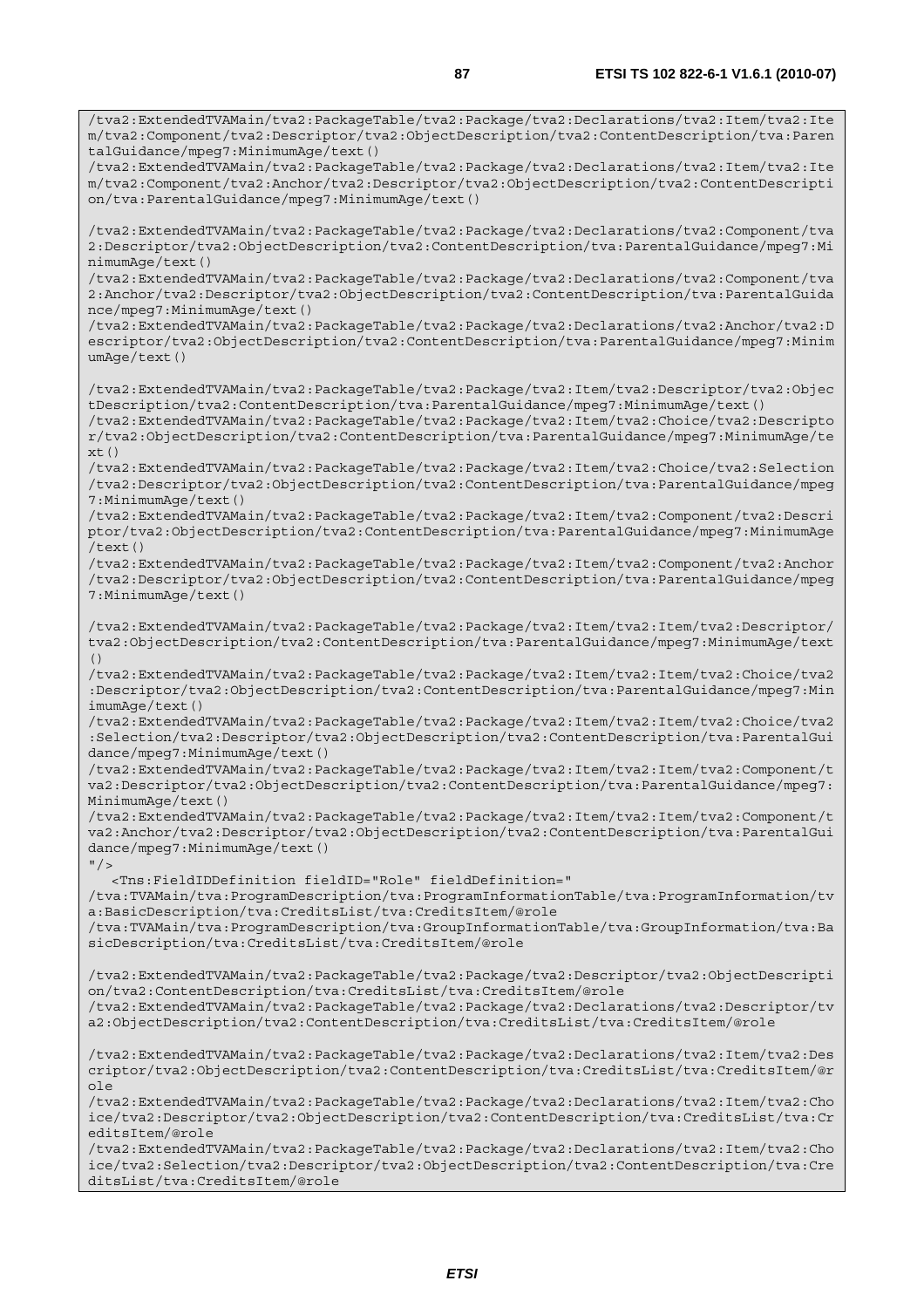/tva2:ExtendedTVAMain/tva2:PackageTable/tva2:Package/tva2:Declarations/tva2:Item/tva2:Com ponent/tva2:Descriptor/tva2:ObjectDescription/tva2:ContentDescription/tva:CreditsList/tva :CreditsItem/@role

/tva2:ExtendedTVAMain/tva2:PackageTable/tva2:Package/tva2:Declarations/tva2:Item/tva2:Com ponent/tva2:Anchor/tva2:Descriptor/tva2:ObjectDescription/tva2:ContentDescription/tva:Cre ditsList/tva:CreditsItem/@role

/tva2:ExtendedTVAMain/tva2:PackageTable/tva2:Package/tva2:Declarations/tva2:Item/tva2:Ite m/tva2:Descriptor/tva2:ObjectDescription/tva2:ContentDescription/tva:CreditsList/tva:Cred itsItem/@role

/tva2:ExtendedTVAMain/tva2:PackageTable/tva2:Package/tva2:Declarations/tva2:Item/tva2:Ite m/tva2:Choice/tva2:Descriptor/tva2:ObjectDescription/tva2:ContentDescription/tva:CreditsL ist/tva:CreditsItem/@role

/tva2:ExtendedTVAMain/tva2:PackageTable/tva2:Package/tva2:Declarations/tva2:Item/tva2:Ite m/tva2:Choice/tva2:Selection/tva2:Descriptor/tva2:ObjectDescription/tva2:ContentDescripti on/tva:CreditsList/tva:CreditsItem/@role

/tva2:ExtendedTVAMain/tva2:PackageTable/tva2:Package/tva2:Declarations/tva2:Item/tva2:Ite m/tva2:Component/tva2:Descriptor/tva2:ObjectDescription/tva2:ContentDescription/tva:Credi tsList/tva:CreditsItem/@role

/tva2:ExtendedTVAMain/tva2:PackageTable/tva2:Package/tva2:Declarations/tva2:Item/tva2:Ite m/tva2:Component/tva2:Anchor/tva2:Descriptor/tva2:ObjectDescription/tva2:ContentDescripti on/tva:CreditsList/tva:CreditsItem/@role

/tva2:ExtendedTVAMain/tva2:PackageTable/tva2:Package/tva2:Declarations/tva2:Component/tva 2:Descriptor/tva2:ObjectDescription/tva2:ContentDescription/tva:CreditsList/tva:CreditsIt em/@role

/tva2:ExtendedTVAMain/tva2:PackageTable/tva2:Package/tva2:Declarations/tva2:Component/tva 2:Anchor/tva2:Descriptor/tva2:ObjectDescription/tva2:ContentDescription/tva:CreditsList/t va:CreditsItem/@role

/tva2:ExtendedTVAMain/tva2:PackageTable/tva2:Package/tva2:Declarations/tva2:Anchor/tva2:D escriptor/tva2:ObjectDescription/tva2:ContentDescription/tva:CreditsList/tva:CreditsItem/ @role

/tva2:ExtendedTVAMain/tva2:PackageTable/tva2:Package/tva2:Item/tva2:Descriptor/tva2:Objec tDescription/tva2:ContentDescription/tva:CreditsList/tva:CreditsItem/@role

/tva2:ExtendedTVAMain/tva2:PackageTable/tva2:Package/tva2:Item/tva2:Choice/tva2:Descripto r/tva2:ObjectDescription/tva2:ContentDescription/tva:CreditsList/tva:CreditsItem/@role /tva2:ExtendedTVAMain/tva2:PackageTable/tva2:Package/tva2:Item/tva2:Choice/tva2:Selection /tva2:Descriptor/tva2:ObjectDescription/tva2:ContentDescription/tva:CreditsList/tva:Credi

tsItem/@role /tva2:ExtendedTVAMain/tva2:PackageTable/tva2:Package/tva2:Item/tva2:Component/tva2:Descri ptor/tva2:ObjectDescription/tva2:ContentDescription/tva:CreditsList/tva:CreditsItem/@role /tva2:ExtendedTVAMain/tva2:PackageTable/tva2:Package/tva2:Item/tva2:Component/tva2:Anchor /tva2:Descriptor/tva2:ObjectDescription/tva2:ContentDescription/tva:CreditsList/tva:Credi tsItem/@role

/tva2:ExtendedTVAMain/tva2:PackageTable/tva2:Package/tva2:Item/tva2:Item/tva2:Descriptor/ tva2:ObjectDescription/tva2:ContentDescription/tva:CreditsList/tva:CreditsItem/@role /tva2:ExtendedTVAMain/tva2:PackageTable/tva2:Package/tva2:Item/tva2:Item/tva2:Choice/tva2 :Descriptor/tva2:ObjectDescription/tva2:ContentDescription/tva:CreditsList/tva:CreditsIte m/@role

/tva2:ExtendedTVAMain/tva2:PackageTable/tva2:Package/tva2:Item/tva2:Item/tva2:Choice/tva2 :Selection/tva2:Descriptor/tva2:ObjectDescription/tva2:ContentDescription/tva:CreditsList /tva:CreditsItem/@role

/tva2:ExtendedTVAMain/tva2:PackageTable/tva2:Package/tva2:Item/tva2:Item/tva2:Component/t va2:Descriptor/tva2:ObjectDescription/tva2:ContentDescription/tva:CreditsList/tva:Credits Item/@role

/tva2:ExtendedTVAMain/tva2:PackageTable/tva2:Package/tva2:Item/tva2:Item/tva2:Component/t va2:Anchor/tva2:Descriptor/tva2:ObjectDescription/tva2:ContentDescription/tva:CreditsList /tva:CreditsItem/@role

 $"$  />

 <Tns:FieldIDDefinition fieldID="AwardTitle" fieldDefinition=" /tva:TVAMain/tva:ProgramDescription/tva:ProgramInformationTable/tva:ProgramInformation/tv a:BasicDescription/tva:AwardsList/tva:AwardsListItem/tva:Title/text() /tva:TVAMain/tva:ProgramDescription/tva:GroupInformationTable/tva:GroupInformation/tva:Ba sicDescription/tva:AwardsList/tva:AwardsListItem/tva:Title/text()

/tva2:ExtendedTVAMain/tva2:PackageTable/tva2:Package/tva2:Descriptor/tva2:ObjectDescripti on/tva2:ContentDescription/tva:AwardsList/tva:AwardsListItem/tva:Title/text()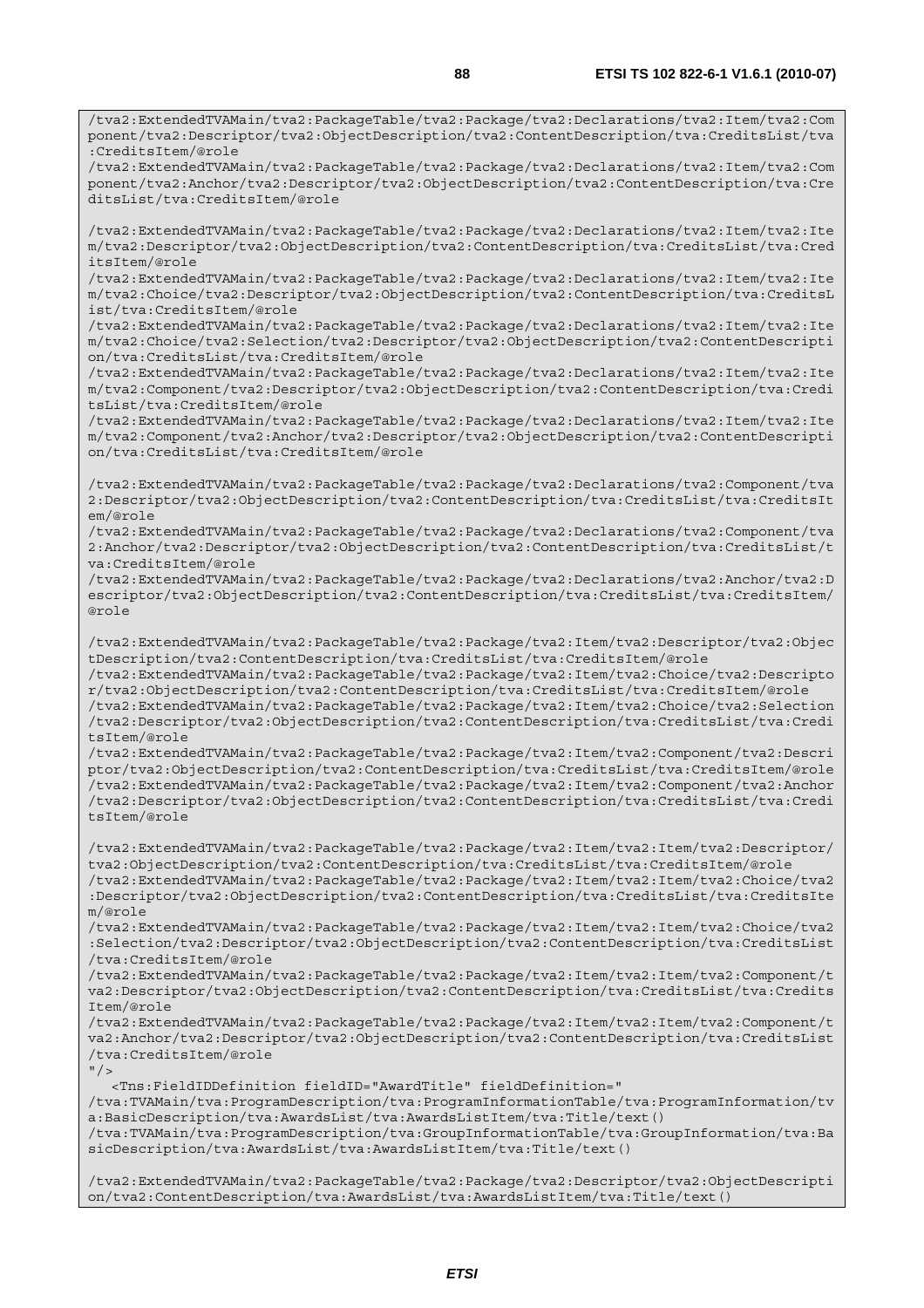/tva2:ExtendedTVAMain/tva2:PackageTable/tva2:Package/tva2:Declarations/tva2:Item/tva2:Des criptor/tva2:ObjectDescription/tva2:ContentDescription/tva:AwardsList/tva:AwardsListItem/ tva:Title/text()

/tva2:ExtendedTVAMain/tva2:PackageTable/tva2:Package/tva2:Declarations/tva2:Item/tva2:Cho ice/tva2:Descriptor/tva2:ObjectDescription/tva2:ContentDescription/tva:AwardsList/tva:Awa rdsListItem/tva:Title/text()

/tva2:ExtendedTVAMain/tva2:PackageTable/tva2:Package/tva2:Declarations/tva2:Item/tva2:Cho ice/tva2:Selection/tva2:Descriptor/tva2:ObjectDescription/tva2:ContentDescription/tva:Awa rdsList/tva:AwardsListItem/tva:Title/text()

/tva2:ExtendedTVAMain/tva2:PackageTable/tva2:Package/tva2:Declarations/tva2:Item/tva2:Com ponent/tva2:Descriptor/tva2:ObjectDescription/tva2:ContentDescription/tva:AwardsList/tva: AwardsListItem/tva:Title/text()

/tva2:ExtendedTVAMain/tva2:PackageTable/tva2:Package/tva2:Declarations/tva2:Item/tva2:Com ponent/tva2:Anchor/tva2:Descriptor/tva2:ObjectDescription/tva2:ContentDescription/tva:Awa rdsList/tva:AwardsListItem/tva:Title/text()

/tva2:ExtendedTVAMain/tva2:PackageTable/tva2:Package/tva2:Declarations/tva2:Item/tva2:Ite m/tva2:Descriptor/tva2:ObjectDescription/tva2:ContentDescription/tva:AwardsList/tva:Award sListItem/tva:Title/text()

/tva2:ExtendedTVAMain/tva2:PackageTable/tva2:Package/tva2:Declarations/tva2:Item/tva2:Ite m/tva2:Choice/tva2:Descriptor/tva2:ObjectDescription/tva2:ContentDescription/tva:AwardsLi st/tva:AwardsListItem/tva:Title/text()

/tva2:ExtendedTVAMain/tva2:PackageTable/tva2:Package/tva2:Declarations/tva2:Item/tva2:Ite m/tva2:Choice/tva2:Selection/tva2:Descriptor/tva2:ObjectDescription/tva2:ContentDescripti on/tva:AwardsList/tva:AwardsListItem/tva:Title/text()

/tva2:ExtendedTVAMain/tva2:PackageTable/tva2:Package/tva2:Declarations/tva2:Item/tva2:Ite m/tva2:Component/tva2:Descriptor/tva2:ObjectDescription/tva2:ContentDescription/tva:Award sList/tva:AwardsListItem/tva:Title/text()

/tva2:ExtendedTVAMain/tva2:PackageTable/tva2:Package/tva2:Declarations/tva2:Item/tva2:Ite m/tva2:Component/tva2:Anchor/tva2:Descriptor/tva2:ObjectDescription/tva2:ContentDescripti on/tva:AwardsList/tva:AwardsListItem/tva:Title/text()

/tva2:ExtendedTVAMain/tva2:PackageTable/tva2:Package/tva2:Declarations/tva2:Component/tva 2:Descriptor/tva2:ObjectDescription/tva2:ContentDescription/tva:AwardsList/tva:AwardsList Item/tva:Title/text()

/tva2:ExtendedTVAMain/tva2:PackageTable/tva2:Package/tva2:Declarations/tva2:Component/tva 2:Anchor/tva2:Descriptor/tva2:ObjectDescription/tva2:ContentDescription/tva:AwardsList/tv a:AwardsListItem/tva:Title/text()

/tva2:ExtendedTVAMain/tva2:PackageTable/tva2:Package/tva2:Declarations/tva2:Anchor/tva2:D escriptor/tva2:ObjectDescription/tva2:ContentDescription/tva:AwardsList/tva:AwardsListIte m/tva:Title/text()

/tva2:ExtendedTVAMain/tva2:PackageTable/tva2:Package/tva2:Item/tva2:Descriptor/tva2:Objec tDescription/tva2:ContentDescription/tva:AwardsList/tva:AwardsListItem/tva:Title/text() /tva2:ExtendedTVAMain/tva2:PackageTable/tva2:Package/tva2:Item/tva2:Choice/tva2:Descripto r/tva2:ObjectDescription/tva2:ContentDescription/tva:AwardsList/tva:AwardsListItem/tva:Ti tle/text()

/tva2:ExtendedTVAMain/tva2:PackageTable/tva2:Package/tva2:Item/tva2:Choice/tva2:Selection /tva2:Descriptor/tva2:ObjectDescription/tva2:ContentDescription/tva:AwardsList/tva:Awards ListItem/tva:Title/text()

/tva2:ExtendedTVAMain/tva2:PackageTable/tva2:Package/tva2:Item/tva2:Component/tva2:Descri ptor/tva2:ObjectDescription/tva2:ContentDescription/tva:AwardsList/tva:AwardsListItem/tva :Title/text()

/tva2:ExtendedTVAMain/tva2:PackageTable/tva2:Package/tva2:Item/tva2:Component/tva2:Anchor /tva2:Descriptor/tva2:ObjectDescription/tva2:ContentDescription/tva:AwardsList/tva:Awards ListItem/tva:Title/text()

/tva2:ExtendedTVAMain/tva2:PackageTable/tva2:Package/tva2:Item/tva2:Item/tva2:Descriptor/ tva2:ObjectDescription/tva2:ContentDescription/tva:AwardsList/tva:AwardsListItem/tva:Titl  $e$ /text()

/tva2:ExtendedTVAMain/tva2:PackageTable/tva2:Package/tva2:Item/tva2:Item/tva2:Choice/tva2 :Descriptor/tva2:ObjectDescription/tva2:ContentDescription/tva:AwardsList/tva:AwardsListI tem/tva:Title/text()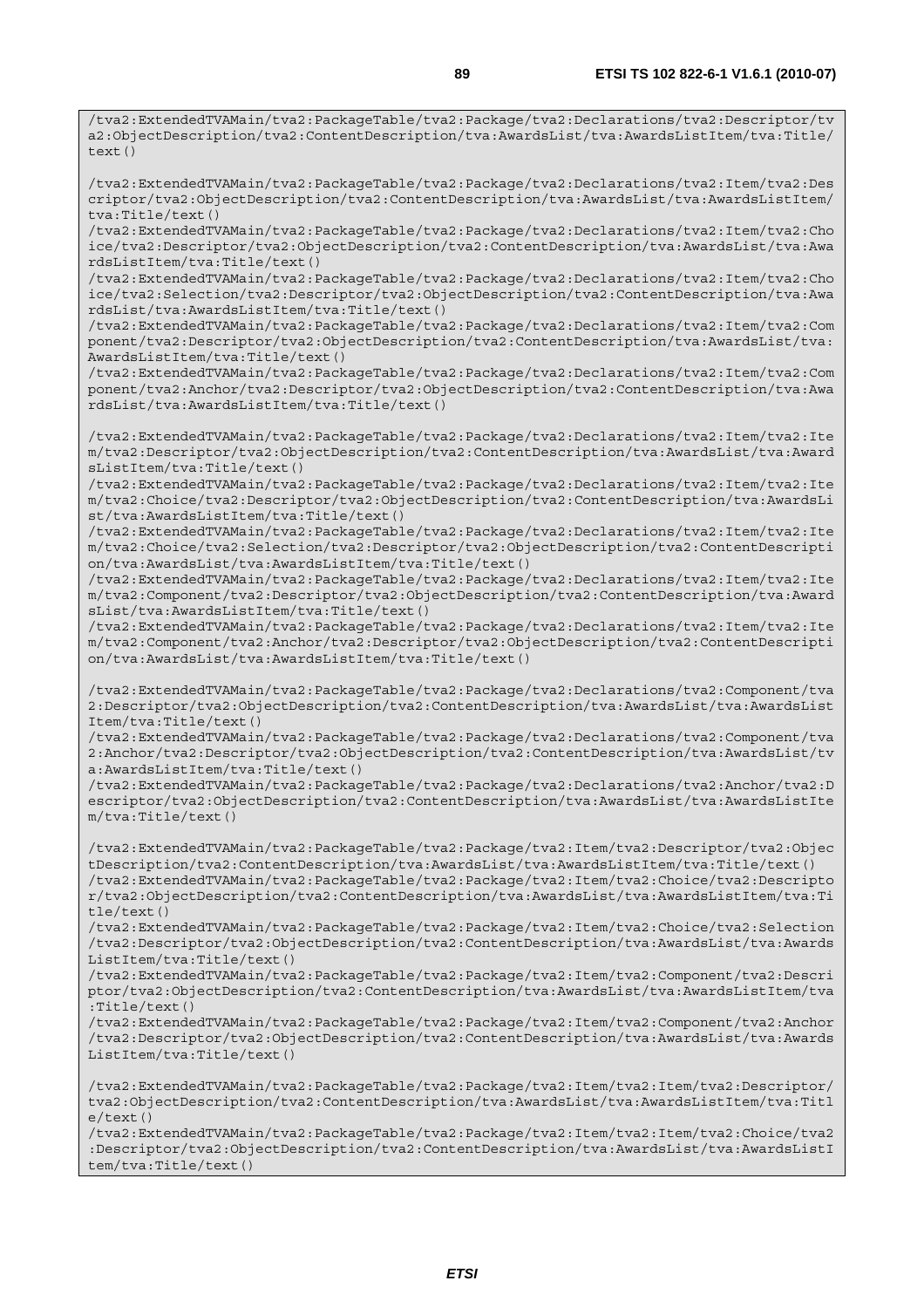/tva2:ExtendedTVAMain/tva2:PackageTable/tva2:Package/tva2:Item/tva2:Item/tva2:Choice/tva2 :Selection/tva2:Descriptor/tva2:ObjectDescription/tva2:ContentDescription/tva:AwardsList/ tva:AwardsListItem/tva:Title/text() /tva2:ExtendedTVAMain/tva2:PackageTable/tva2:Package/tva2:Item/tva2:Item/tva2:Component/t va2:Descriptor/tva2:ObjectDescription/tva2:ContentDescription/tva:AwardsList/tva:AwardsLi stItem/tva:Title/text() /tva2:ExtendedTVAMain/tva2:PackageTable/tva2:Package/tva2:Item/tva2:Item/tva2:Component/t va2:Anchor/tva2:Descriptor/tva2:ObjectDescription/tva2:ContentDescription/tva:AwardsList/ tva:AwardsListItem/tva:Title/text()  $''$  / > <Tns:FieldIDDefinition fieldID="AwardYear" fieldDefinition=" /tva:TVAMain/tva:ProgramDescription/tva:ProgramInformationTable/tva:ProgramInformation/tv a:BasicDescription/tva:AwardsList/tva:AwardsListItem/tva:Year/text() /tva:TVAMain/tva:ProgramDescription/tva:GroupInformationTable/tva:GroupInformation/tva:Ba sicDescription/tva:AwardsList/tva:AwardsListItem/tva:Year/text() /tva2:ExtendedTVAMain/tva2:PackageTable/tva2:Package/tva2:Descriptor/tva2:ObjectDescripti on/tva2:ContentDescription/tva:AwardsList/tva:AwardsListItem/tva:Year/text() /tva2:ExtendedTVAMain/tva2:PackageTable/tva2:Package/tva2:Declarations/tva2:Descriptor/tv a2:ObjectDescription/tva2:ContentDescription/tva:AwardsList/tva:AwardsListItem/tva:Year/t ext() /tva2:ExtendedTVAMain/tva2:PackageTable/tva2:Package/tva2:Declarations/tva2:Item/tva2:Des criptor/tva2:ObjectDescription/tva2:ContentDescription/tva:AwardsList/tva:AwardsListItem/ tva:Year/text() /tva2:ExtendedTVAMain/tva2:PackageTable/tva2:Package/tva2:Declarations/tva2:Item/tva2:Cho ice/tva2:Descriptor/tva2:ObjectDescription/tva2:ContentDescription/tva:AwardsList/tva:Awa rdsListItem/tva:Year/text() /tva2:ExtendedTVAMain/tva2:PackageTable/tva2:Package/tva2:Declarations/tva2:Item/tva2:Cho ice/tva2:Selection/tva2:Descriptor/tva2:ObjectDescription/tva2:ContentDescription/tva:Awa rdsList/tva:AwardsListItem/tva:Year/text() /tva2:ExtendedTVAMain/tva2:PackageTable/tva2:Package/tva2:Declarations/tva2:Item/tva2:Com ponent/tva2:Descriptor/tva2:ObjectDescription/tva2:ContentDescription/tva:AwardsList/tva: AwardsListItem/tva:Year/text() /tva2:ExtendedTVAMain/tva2:PackageTable/tva2:Package/tva2:Declarations/tva2:Item/tva2:Com ponent/tva2:Anchor/tva2:Descriptor/tva2:ObjectDescription/tva2:ContentDescription/tva:Awa rdsList/tva:AwardsListItem/tva:Year/text() /tva2:ExtendedTVAMain/tva2:PackageTable/tva2:Package/tva2:Declarations/tva2:Item/tva2:Ite m/tva2:Descriptor/tva2:ObjectDescription/tva2:ContentDescription/tva:AwardsList/tva:Award sListItem/tva:Year/text() /tva2:ExtendedTVAMain/tva2:PackageTable/tva2:Package/tva2:Declarations/tva2:Item/tva2:Ite m/tva2:Choice/tva2:Descriptor/tva2:ObjectDescription/tva2:ContentDescription/tva:AwardsLi st/tva:AwardsListItem/tva:Year/text() /tva2:ExtendedTVAMain/tva2:PackageTable/tva2:Package/tva2:Declarations/tva2:Item/tva2:Ite m/tva2:Choice/tva2:Selection/tva2:Descriptor/tva2:ObjectDescription/tva2:ContentDescripti on/tva:AwardsList/tva:AwardsListItem/tva:Year/text() /tva2:ExtendedTVAMain/tva2:PackageTable/tva2:Package/tva2:Declarations/tva2:Item/tva2:Ite m/tva2:Component/tva2:Descriptor/tva2:ObjectDescription/tva2:ContentDescription/tva:Award sList/tva:AwardsListItem/tva:Year/text() /tva2:ExtendedTVAMain/tva2:PackageTable/tva2:Package/tva2:Declarations/tva2:Item/tva2:Ite m/tva2:Component/tva2:Anchor/tva2:Descriptor/tva2:ObjectDescription/tva2:ContentDescripti on/tva:AwardsList/tva:AwardsListItem/tva:Year/text() /tva2:ExtendedTVAMain/tva2:PackageTable/tva2:Package/tva2:Declarations/tva2:Component/tva 2:Descriptor/tva2:ObjectDescription/tva2:ContentDescription/tva:AwardsList/tva:AwardsList Item/tva:Year/text() /tva2:ExtendedTVAMain/tva2:PackageTable/tva2:Package/tva2:Declarations/tva2:Component/tva 2:Anchor/tva2:Descriptor/tva2:ObjectDescription/tva2:ContentDescription/tva:AwardsList/tv a:AwardsListItem/tva:Year/text() /tva2:ExtendedTVAMain/tva2:PackageTable/tva2:Package/tva2:Declarations/tva2:Anchor/tva2:D escriptor/tva2:ObjectDescription/tva2:ContentDescription/tva:AwardsList/tva:AwardsListIte m/tva:Year/text() /tva2:ExtendedTVAMain/tva2:PackageTable/tva2:Package/tva2:Item/tva2:Descriptor/tva2:Objec tDescription/tva2:ContentDescription/tva:AwardsList/tva:AwardsListItem/tva:Year/text() /tva2:ExtendedTVAMain/tva2:PackageTable/tva2:Package/tva2:Item/tva2:Choice/tva2:Descripto

r/tva2:ObjectDescription/tva2:ContentDescription/tva:AwardsList/tva:AwardsListItem/tva:Ye ar/text()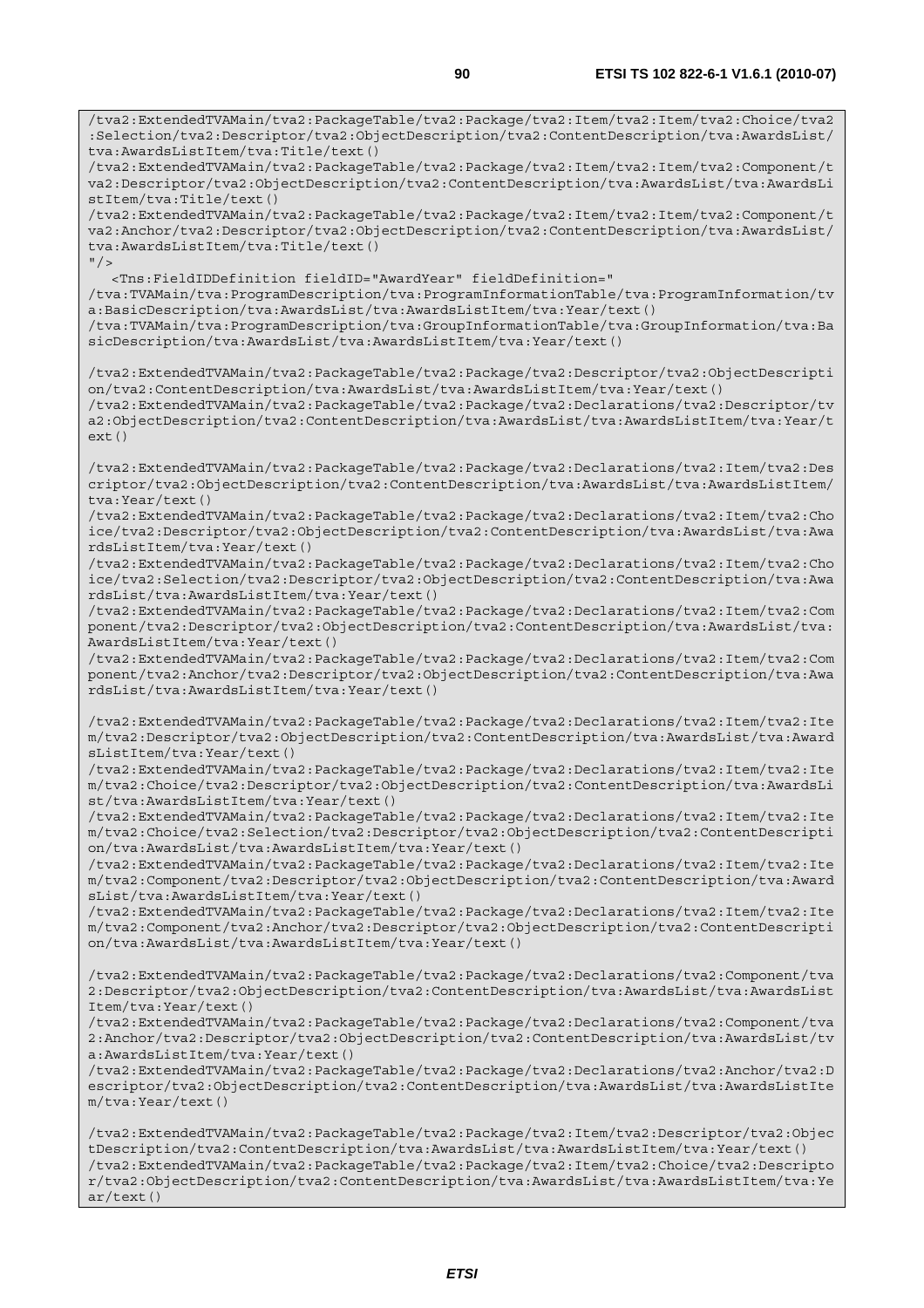/tva2:ExtendedTVAMain/tva2:PackageTable/tva2:Package/tva2:Item/tva2:Choice/tva2:Selection /tva2:Descriptor/tva2:ObjectDescription/tva2:ContentDescription/tva:AwardsList/tva:Awards ListItem/tva:Year/text()

/tva2:ExtendedTVAMain/tva2:PackageTable/tva2:Package/tva2:Item/tva2:Component/tva2:Descri ptor/tva2:ObjectDescription/tva2:ContentDescription/tva:AwardsList/tva:AwardsListItem/tva :Year/text()

/tva2:ExtendedTVAMain/tva2:PackageTable/tva2:Package/tva2:Item/tva2:Component/tva2:Anchor /tva2:Descriptor/tva2:ObjectDescription/tva2:ContentDescription/tva:AwardsList/tva:Awards ListItem/tva:Year/text()

/tva2:ExtendedTVAMain/tva2:PackageTable/tva2:Package/tva2:Item/tva2:Item/tva2:Descriptor/ tva2:ObjectDescription/tva2:ContentDescription/tva:AwardsList/tva:AwardsListItem/tva:Year /text()

/tva2:ExtendedTVAMain/tva2:PackageTable/tva2:Package/tva2:Item/tva2:Item/tva2:Choice/tva2 :Descriptor/tva2:ObjectDescription/tva2:ContentDescription/tva:AwardsList/tva:AwardsListI tem/tva:Year/text()

/tva2:ExtendedTVAMain/tva2:PackageTable/tva2:Package/tva2:Item/tva2:Item/tva2:Choice/tva2 :Selection/tva2:Descriptor/tva2:ObjectDescription/tva2:ContentDescription/tva:AwardsList/ tva:AwardsListItem/tva:Year/text()

/tva2:ExtendedTVAMain/tva2:PackageTable/tva2:Package/tva2:Item/tva2:Item/tva2:Component/t va2:Descriptor/tva2:ObjectDescription/tva2:ContentDescription/tva:AwardsList/tva:AwardsLi stItem/tva:Year/text()

/tva2:ExtendedTVAMain/tva2:PackageTable/tva2:Package/tva2:Item/tva2:Item/tva2:Component/t va2:Anchor/tva2:Descriptor/tva2:ObjectDescription/tva2:ContentDescription/tva:AwardsList/ tva:AwardsListItem/tva:Year/text()

 $"$  / > <Tns:FieldIDDefinition fieldID="AwardNominee" fieldDefinition=" /tva:TVAMain/tva:ProgramDescription/tva:ProgramInformationTable/tva:ProgramInformation/tv a:BasicDescription/tva:AwardsList/tva:AwardsListItem/tva:Award/tva:Nominee/text() /tva:TVAMain/tva:ProgramDescription/tva:GroupInformationTable/tva:GroupInformation/tva:Ba sicDescription/tva:AwardsList/tva:AwardsListItem/tva:Award/tva:Nominee/text()

/tva2:ExtendedTVAMain/tva2:PackageTable/tva2:Package/tva2:Descriptor/tva2:ObjectDescripti on/tva2:ContentDescription/tva:AwardsList/tva:AwardsListItem/tva:Award/tva:Nominee/text() /tva2:ExtendedTVAMain/tva2:PackageTable/tva2:Package/tva2:Declarations/tva2:Descriptor/tv a2:ObjectDescription/tva2:ContentDescription/tva:AwardsList/tva:AwardsListItem/tva:Award/ tva:Nominee/text()

/tva2:ExtendedTVAMain/tva2:PackageTable/tva2:Package/tva2:Declarations/tva2:Item/tva2:Des criptor/tva2:ObjectDescription/tva2:ContentDescription/tva:AwardsList/tva:AwardsListItem/ tva:Award/tva:Nominee/text()

/tva2:ExtendedTVAMain/tva2:PackageTable/tva2:Package/tva2:Declarations/tva2:Item/tva2:Cho ice/tva2:Descriptor/tva2:ObjectDescription/tva2:ContentDescription/tva:AwardsList/tva:Awa rdsListItem/tva:Award/tva:Nominee/text()

/tva2:ExtendedTVAMain/tva2:PackageTable/tva2:Package/tva2:Declarations/tva2:Item/tva2:Cho ice/tva2:Selection/tva2:Descriptor/tva2:ObjectDescription/tva2:ContentDescription/tva:Awa rdsList/tva:AwardsListItem/tva:Award/tva:Nominee/text()

/tva2:ExtendedTVAMain/tva2:PackageTable/tva2:Package/tva2:Declarations/tva2:Item/tva2:Com ponent/tva2:Descriptor/tva2:ObjectDescription/tva2:ContentDescription/tva:AwardsList/tva: AwardsListItem/tva:Award/tva:Nominee/text()

/tva2:ExtendedTVAMain/tva2:PackageTable/tva2:Package/tva2:Declarations/tva2:Item/tva2:Com ponent/tva2:Anchor/tva2:Descriptor/tva2:ObjectDescription/tva2:ContentDescription/tva:Awa rdsList/tva:AwardsListItem/tva:Award/tva:Nominee/text()

/tva2:ExtendedTVAMain/tva2:PackageTable/tva2:Package/tva2:Declarations/tva2:Item/tva2:Ite m/tva2:Descriptor/tva2:ObjectDescription/tva2:ContentDescription/tva:AwardsList/tva:Award sListItem/tva:Award/tva:Nominee/text()

/tva2:ExtendedTVAMain/tva2:PackageTable/tva2:Package/tva2:Declarations/tva2:Item/tva2:Ite m/tva2:Choice/tva2:Descriptor/tva2:ObjectDescription/tva2:ContentDescription/tva:AwardsLi st/tva:AwardsListItem/tva:Award/tva:Nominee/text()

/tva2:ExtendedTVAMain/tva2:PackageTable/tva2:Package/tva2:Declarations/tva2:Item/tva2:Ite m/tva2:Choice/tva2:Selection/tva2:Descriptor/tva2:ObjectDescription/tva2:ContentDescripti on/tva:AwardsList/tva:AwardsListItem/tva:Award/tva:Nominee/text()

/tva2:ExtendedTVAMain/tva2:PackageTable/tva2:Package/tva2:Declarations/tva2:Item/tva2:Ite m/tva2:Component/tva2:Descriptor/tva2:ObjectDescription/tva2:ContentDescription/tva:Award sList/tva:AwardsListItem/tva:Award/tva:Nominee/text()

/tva2:ExtendedTVAMain/tva2:PackageTable/tva2:Package/tva2:Declarations/tva2:Item/tva2:Ite m/tva2:Component/tva2:Anchor/tva2:Descriptor/tva2:ObjectDescription/tva2:ContentDescripti on/tva:AwardsList/tva:AwardsListItem/tva:Award/tva:Nominee/text()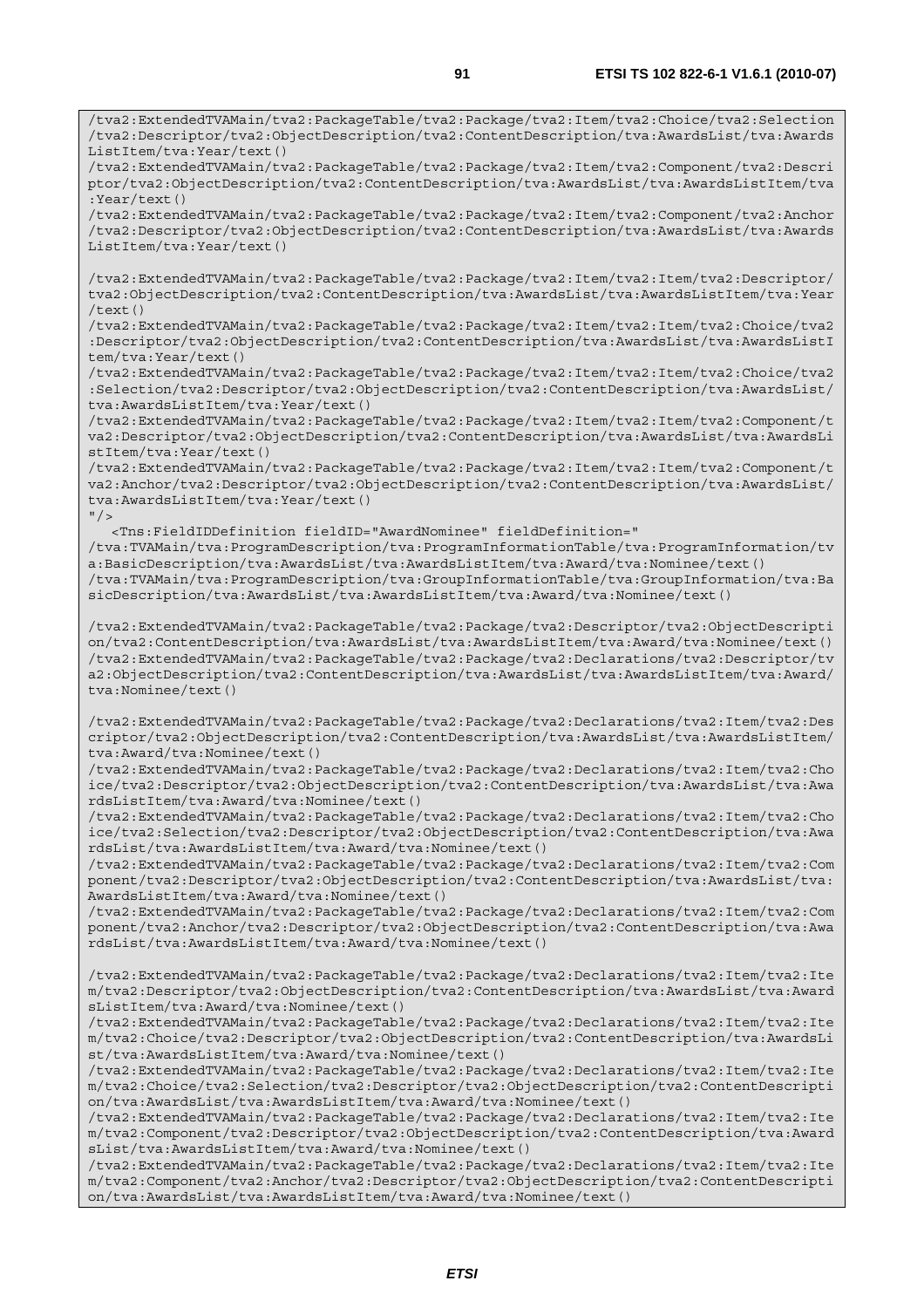/tva2:ExtendedTVAMain/tva2:PackageTable/tva2:Package/tva2:Declarations/tva2:Component/tva 2:Descriptor/tva2:ObjectDescription/tva2:ContentDescription/tva:AwardsList/tva:AwardsList Item/tva:Award/tva:Nominee/text()

/tva2:ExtendedTVAMain/tva2:PackageTable/tva2:Package/tva2:Declarations/tva2:Component/tva 2:Anchor/tva2:Descriptor/tva2:ObjectDescription/tva2:ContentDescription/tva:AwardsList/tv a:AwardsListItem/tva:Award/tva:Nominee/text()

/tva2:ExtendedTVAMain/tva2:PackageTable/tva2:Package/tva2:Declarations/tva2:Anchor/tva2:D escriptor/tva2:ObjectDescription/tva2:ContentDescription/tva:AwardsList/tva:AwardsListIte m/tva:Award/tva:Nominee/text()

/tva2:ExtendedTVAMain/tva2:PackageTable/tva2:Package/tva2:Item/tva2:Descriptor/tva2:Objec tDescription/tva2:ContentDescription/tva:AwardsList/tva:AwardsListItem/tva:Award/tva:Nomi nee/text()

/tva2:ExtendedTVAMain/tva2:PackageTable/tva2:Package/tva2:Item/tva2:Choice/tva2:Descripto r/tva2:ObjectDescription/tva2:ContentDescription/tva:AwardsList/tva:AwardsListItem/tva:Aw ard/tva:Nominee/text()

/tva2:ExtendedTVAMain/tva2:PackageTable/tva2:Package/tva2:Item/tva2:Choice/tva2:Selection /tva2:Descriptor/tva2:ObjectDescription/tva2:ContentDescription/tva:AwardsList/tva:Awards ListItem/tva:Award/tva:Nominee/text()

/tva2:ExtendedTVAMain/tva2:PackageTable/tva2:Package/tva2:Item/tva2:Component/tva2:Descri ptor/tva2:ObjectDescription/tva2:ContentDescription/tva:AwardsList/tva:AwardsListItem/tva :Award/tva:Nominee/text()

/tva2:ExtendedTVAMain/tva2:PackageTable/tva2:Package/tva2:Item/tva2:Component/tva2:Anchor /tva2:Descriptor/tva2:ObjectDescription/tva2:ContentDescription/tva:AwardsList/tva:Awards ListItem/tva:Award/tva:Nominee/text()

/tva2:ExtendedTVAMain/tva2:PackageTable/tva2:Package/tva2:Item/tva2:Item/tva2:Descriptor/ tva2:ObjectDescription/tva2:ContentDescription/tva:AwardsList/tva:AwardsListItem/tva:Awar d/tva:Nominee/text()

/tva2:ExtendedTVAMain/tva2:PackageTable/tva2:Package/tva2:Item/tva2:Item/tva2:Choice/tva2 :Descriptor/tva2:ObjectDescription/tva2:ContentDescription/tva:AwardsList/tva:AwardsListI tem/tva:Award/tva:Nominee/text()

/tva2:ExtendedTVAMain/tva2:PackageTable/tva2:Package/tva2:Item/tva2:Item/tva2:Choice/tva2 :Selection/tva2:Descriptor/tva2:ObjectDescription/tva2:ContentDescription/tva:AwardsList/ tva:AwardsListItem/tva:Award/tva:Nominee/text()

/tva2:ExtendedTVAMain/tva2:PackageTable/tva2:Package/tva2:Item/tva2:Item/tva2:Component/t va2:Descriptor/tva2:ObjectDescription/tva2:ContentDescription/tva:AwardsList/tva:AwardsLi stItem/tva:Award/tva:Nominee/text()

/tva2:ExtendedTVAMain/tva2:PackageTable/tva2:Package/tva2:Item/tva2:Item/tva2:Component/t va2:Anchor/tva2:Descriptor/tva2:ObjectDescription/tva2:ContentDescription/tva:AwardsList/ tva:AwardsListItem/tva:Award/tva:Nominee/text()  $"$ />

<Tns:FieldIDDefinition fieldID="AwardRecipient" fieldDefinition="

/tva:TVAMain/tva:ProgramDescription/tva:ProgramInformationTable/tva:ProgramInformation/tv a:BasicDescription/tva:AwardsList/tva:AwardsListItem/tva:Award/tva:Recipient/text() /tva:TVAMain/tva:ProgramDescription/tva:GroupInformationTable/tva:GroupInformation/tva:Ba sicDescription/tva:AwardsList/tva:AwardsListItem/tva:Award/tva:Recipient/text()

/tva2:ExtendedTVAMain/tva2:PackageTable/tva2:Package/tva2:Descriptor/tva2:ObjectDescripti on/tva2:ContentDescription/tva:AwardsList/tva:AwardsListItem/tva:Award/tva:Recipient/text ()

/tva2:ExtendedTVAMain/tva2:PackageTable/tva2:Package/tva2:Declarations/tva2:Descriptor/tv a2:ObjectDescription/tva2:ContentDescription/tva:AwardsList/tva:AwardsListItem/tva:Award/ tva:Recipient/text()

/tva2:ExtendedTVAMain/tva2:PackageTable/tva2:Package/tva2:Declarations/tva2:Item/tva2:Des criptor/tva2:ObjectDescription/tva2:ContentDescription/tva:AwardsList/tva:AwardsListItem/ tva:Award/tva:Recipient/text()

/tva2:ExtendedTVAMain/tva2:PackageTable/tva2:Package/tva2:Declarations/tva2:Item/tva2:Cho ice/tva2:Descriptor/tva2:ObjectDescription/tva2:ContentDescription/tva:AwardsList/tva:Awa rdsListItem/tva:Award/tva:Recipient/text()

/tva2:ExtendedTVAMain/tva2:PackageTable/tva2:Package/tva2:Declarations/tva2:Item/tva2:Cho ice/tva2:Selection/tva2:Descriptor/tva2:ObjectDescription/tva2:ContentDescription/tva:Awa rdsList/tva:AwardsListItem/tva:Award/tva:Recipient/text()

/tva2:ExtendedTVAMain/tva2:PackageTable/tva2:Package/tva2:Declarations/tva2:Item/tva2:Com ponent/tva2:Descriptor/tva2:ObjectDescription/tva2:ContentDescription/tva:AwardsList/tva: AwardsListItem/tva:Award/tva:Recipient/text()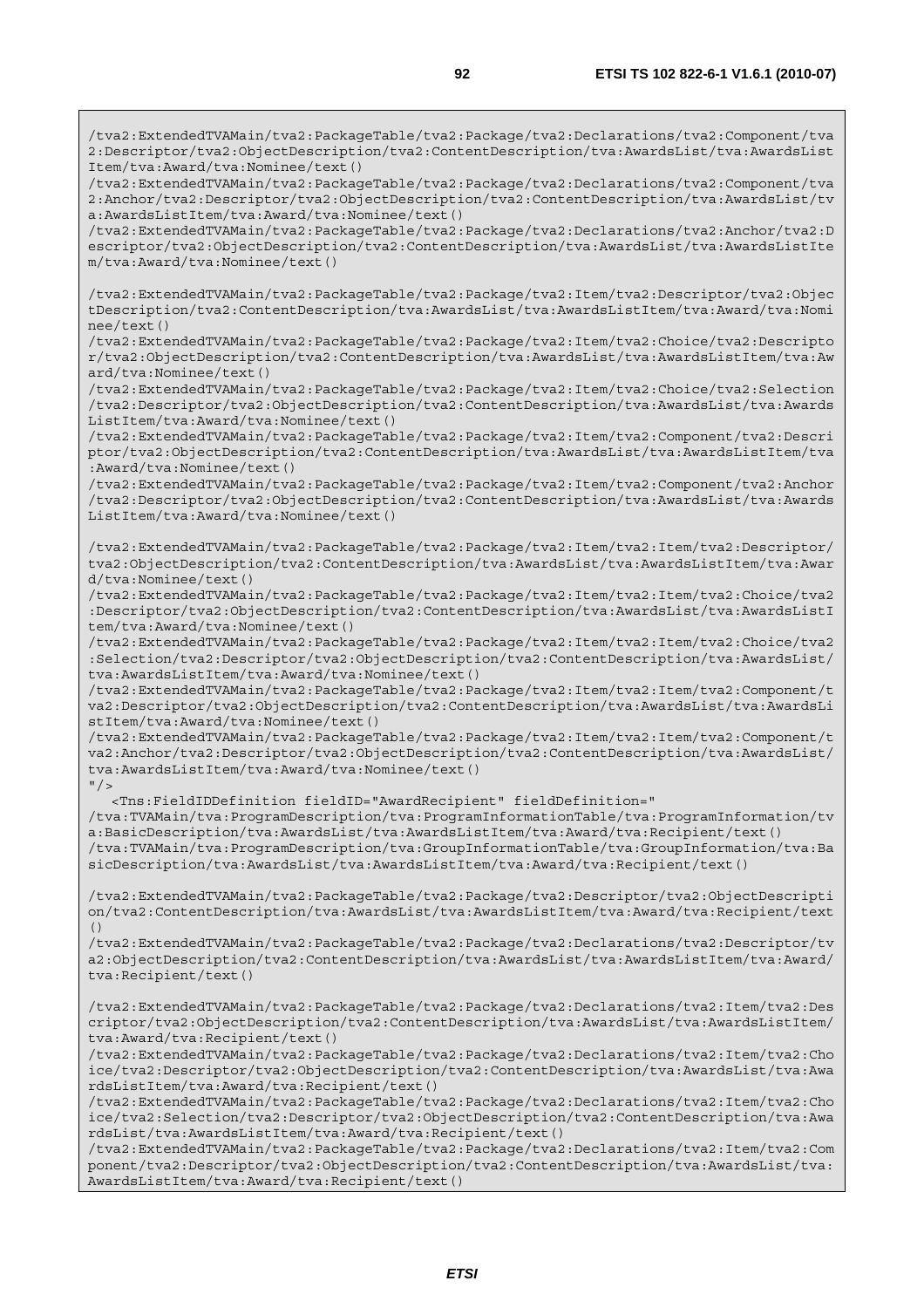/tva2:ExtendedTVAMain/tva2:PackageTable/tva2:Package/tva2:Declarations/tva2:Item/tva2:Ite m/tva2:Descriptor/tva2:ObjectDescription/tva2:ContentDescription/tva:AwardsList/tva:Award sListItem/tva:Award/tva:Recipient/text()

/tva2:ExtendedTVAMain/tva2:PackageTable/tva2:Package/tva2:Declarations/tva2:Item/tva2:Ite m/tva2:Choice/tva2:Descriptor/tva2:ObjectDescription/tva2:ContentDescription/tva:AwardsLi st/tva:AwardsListItem/tva:Award/tva:Recipient/text()

/tva2:ExtendedTVAMain/tva2:PackageTable/tva2:Package/tva2:Declarations/tva2:Item/tva2:Ite m/tva2:Choice/tva2:Selection/tva2:Descriptor/tva2:ObjectDescription/tva2:ContentDescripti on/tva:AwardsList/tva:AwardsListItem/tva:Award/tva:Recipient/text()

/tva2:ExtendedTVAMain/tva2:PackageTable/tva2:Package/tva2:Declarations/tva2:Item/tva2:Ite m/tva2:Component/tva2:Descriptor/tva2:ObjectDescription/tva2:ContentDescription/tva:Award sList/tva:AwardsListItem/tva:Award/tva:Recipient/text()

/tva2:ExtendedTVAMain/tva2:PackageTable/tva2:Package/tva2:Declarations/tva2:Item/tva2:Ite m/tva2:Component/tva2:Anchor/tva2:Descriptor/tva2:ObjectDescription/tva2:ContentDescripti on/tva:AwardsList/tva:AwardsListItem/tva:Award/tva:Recipient/text()

/tva2:ExtendedTVAMain/tva2:PackageTable/tva2:Package/tva2:Declarations/tva2:Component/tva 2:Descriptor/tva2:ObjectDescription/tva2:ContentDescription/tva:AwardsList/tva:AwardsList Item/tva:Award/tva:Recipient/text()

/tva2:ExtendedTVAMain/tva2:PackageTable/tva2:Package/tva2:Declarations/tva2:Component/tva 2:Anchor/tva2:Descriptor/tva2:ObjectDescription/tva2:ContentDescription/tva:AwardsList/tv a:AwardsListItem/tva:Award/tva:Recipient/text()

/tva2:ExtendedTVAMain/tva2:PackageTable/tva2:Package/tva2:Declarations/tva2:Anchor/tva2:D escriptor/tva2:ObjectDescription/tva2:ContentDescription/tva:AwardsList/tva:AwardsListIte m/tva:Award/tva:Recipient/text()

/tva2:ExtendedTVAMain/tva2:PackageTable/tva2:Package/tva2:Item/tva2:Descriptor/tva2:Objec tDescription/tva2:ContentDescription/tva:AwardsList/tva:AwardsListItem/tva:Award/tva:Reci pient/text()

/tva2:ExtendedTVAMain/tva2:PackageTable/tva2:Package/tva2:Item/tva2:Choice/tva2:Descripto r/tva2:ObjectDescription/tva2:ContentDescription/tva:AwardsList/tva:AwardsListItem/tva:Aw ard/tva:Recipient/text()

/tva2:ExtendedTVAMain/tva2:PackageTable/tva2:Package/tva2:Item/tva2:Choice/tva2:Selection /tva2:Descriptor/tva2:ObjectDescription/tva2:ContentDescription/tva:AwardsList/tva:Awards ListItem/tva:Award/tva:Recipient/text()

/tva2:ExtendedTVAMain/tva2:PackageTable/tva2:Package/tva2:Item/tva2:Component/tva2:Descri ptor/tva2:ObjectDescription/tva2:ContentDescription/tva:AwardsList/tva:AwardsListItem/tva :Award/tva:Recipient/text()

/tva2:ExtendedTVAMain/tva2:PackageTable/tva2:Package/tva2:Item/tva2:Component/tva2:Anchor /tva2:Descriptor/tva2:ObjectDescription/tva2:ContentDescription/tva:AwardsList/tva:Awards ListItem/tva:Award/tva:Recipient/text()

/tva2:ExtendedTVAMain/tva2:PackageTable/tva2:Package/tva2:Item/tva2:Item/tva2:Descriptor/ tva2:ObjectDescription/tva2:ContentDescription/tva:AwardsList/tva:AwardsListItem/tva:Awar d/tva:Recipient/text()

/tva2:ExtendedTVAMain/tva2:PackageTable/tva2:Package/tva2:Item/tva2:Item/tva2:Choice/tva2 :Descriptor/tva2:ObjectDescription/tva2:ContentDescription/tva:AwardsList/tva:AwardsListI tem/tva:Award/tva:Recipient/text()

/tva2:ExtendedTVAMain/tva2:PackageTable/tva2:Package/tva2:Item/tva2:Item/tva2:Choice/tva2 :Selection/tva2:Descriptor/tva2:ObjectDescription/tva2:ContentDescription/tva:AwardsList/ tva:AwardsListItem/tva:Award/tva:Recipient/text()

/tva2:ExtendedTVAMain/tva2:PackageTable/tva2:Package/tva2:Item/tva2:Item/tva2:Component/t va2:Descriptor/tva2:ObjectDescription/tva2:ContentDescription/tva:AwardsList/tva:AwardsLi stItem/tva:Award/tva:Recipient/text()

/tva2:ExtendedTVAMain/tva2:PackageTable/tva2:Package/tva2:Item/tva2:Item/tva2:Component/t va2:Anchor/tva2:Descriptor/tva2:ObjectDescription/tva2:ContentDescription/tva:AwardsList/ tva:AwardsListItem/tva:Award/tva:Recipient/text()  $"$  />

<Tns:FieldIDDefinition fieldID="ProductionDate" fieldDefinition="

/tva:TVAMain/tva:ProgramDescription/tva:ProgramInformationTable/tva:ProgramInformation/tv a:BasicDescription/tva:ProductionDate/text()

/tva:TVAMain/tva:ProgramDescription/tva:GroupInformationTable/tva:GroupInformation/tva:Ba sicDescription/tva:ProductionDate/text()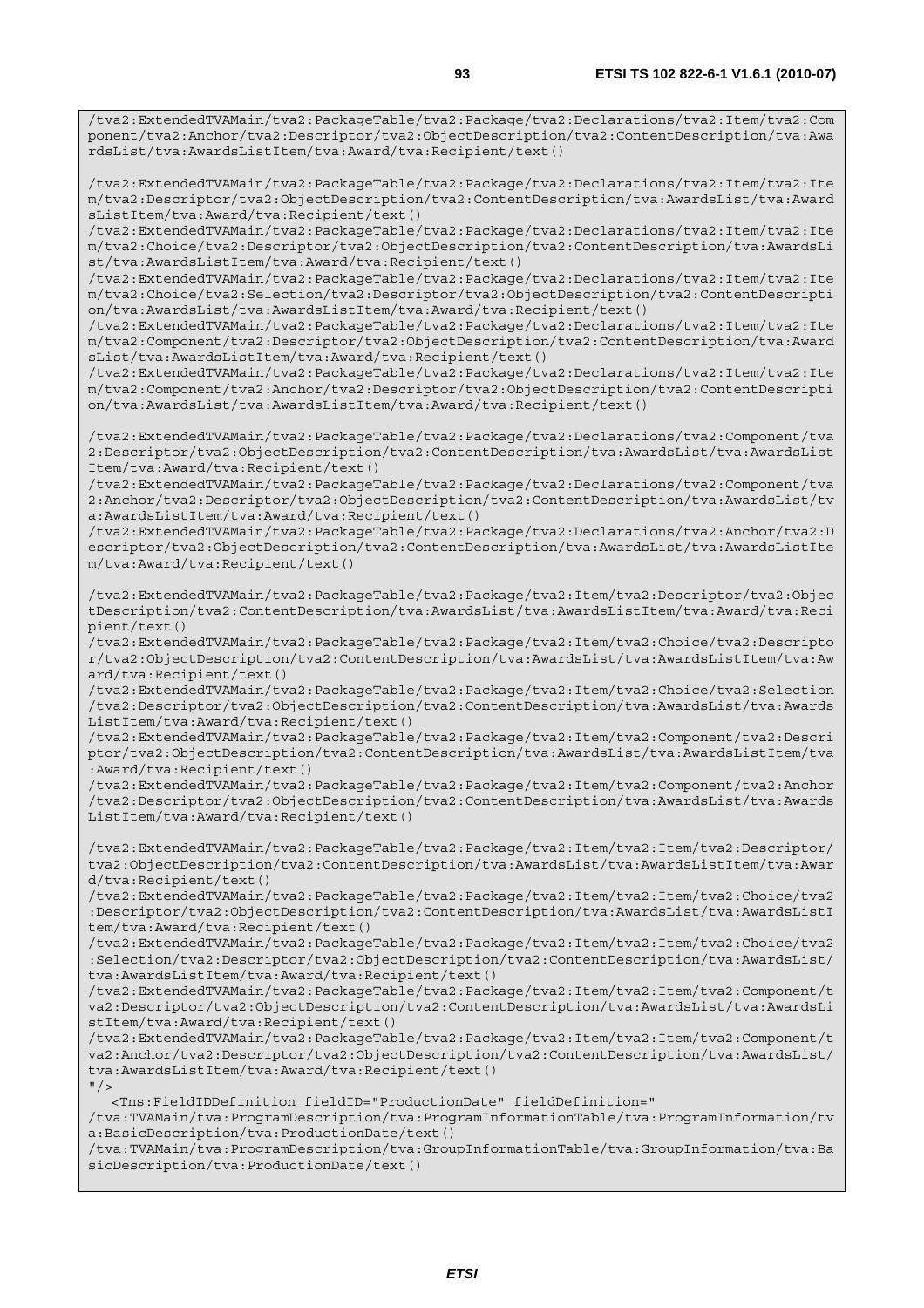/tva2:ExtendedTVAMain/tva2:PackageTable/tva2:Package/tva2:Descriptor/tva2:ObjectDescripti on/tva2:ContentDescription/tva:ProductionDate/text() /tva2:ExtendedTVAMain/tva2:PackageTable/tva2:Package/tva2:Declarations/tva2:Descriptor/tv a2:ObjectDescription/tva2:ContentDescription/tva:ProductionDate/text() /tva2:ExtendedTVAMain/tva2:PackageTable/tva2:Package/tva2:Declarations/tva2:Item/tva2:Des criptor/tva2:ObjectDescription/tva2:ContentDescription/tva:ProductionDate/text() /tva2:ExtendedTVAMain/tva2:PackageTable/tva2:Package/tva2:Declarations/tva2:Item/tva2:Cho ice/tva2:Descriptor/tva2:ObjectDescription/tva2:ContentDescription/tva:ProductionDate/tex  $t($ ) /tva2:ExtendedTVAMain/tva2:PackageTable/tva2:Package/tva2:Declarations/tva2:Item/tva2:Cho ice/tva2:Selection/tva2:Descriptor/tva2:ObjectDescription/tva2:ContentDescription/tva:Pro ductionDate/text() /tva2:ExtendedTVAMain/tva2:PackageTable/tva2:Package/tva2:Declarations/tva2:Item/tva2:Com ponent/tva2:Descriptor/tva2:ObjectDescription/tva2:ContentDescription/tva:ProductionDate/ text() /tva2:ExtendedTVAMain/tva2:PackageTable/tva2:Package/tva2:Declarations/tva2:Item/tva2:Com ponent/tva2:Anchor/tva2:Descriptor/tva2:ObjectDescription/tva2:ContentDescription/tva:Pro ductionDate/text() /tva2:ExtendedTVAMain/tva2:PackageTable/tva2:Package/tva2:Declarations/tva2:Item/tva2:Ite m/tva2:Descriptor/tva2:ObjectDescription/tva2:ContentDescription/tva:ProductionDate/text( ) /tva2:ExtendedTVAMain/tva2:PackageTable/tva2:Package/tva2:Declarations/tva2:Item/tva2:Ite m/tva2:Choice/tva2:Descriptor/tva2:ObjectDescription/tva2:ContentDescription/tva:Producti onDate/text() /tva2:ExtendedTVAMain/tva2:PackageTable/tva2:Package/tva2:Declarations/tva2:Item/tva2:Ite m/tva2:Choice/tva2:Selection/tva2:Descriptor/tva2:ObjectDescription/tva2:ContentDescripti on/tva:ProductionDate/text() /tva2:ExtendedTVAMain/tva2:PackageTable/tva2:Package/tva2:Declarations/tva2:Item/tva2:Ite m/tva2:Component/tva2:Descriptor/tva2:ObjectDescription/tva2:ContentDescription/tva:Produ ctionDate/text() /tva2:ExtendedTVAMain/tva2:PackageTable/tva2:Package/tva2:Declarations/tva2:Item/tva2:Ite m/tva2:Component/tva2:Anchor/tva2:Descriptor/tva2:ObjectDescription/tva2:ContentDescripti on/tva:ProductionDate/text() /tva2:ExtendedTVAMain/tva2:PackageTable/tva2:Package/tva2:Declarations/tva2:Component/tva 2:Descriptor/tva2:ObjectDescription/tva2:ContentDescription/tva:ProductionDate/text() /tva2:ExtendedTVAMain/tva2:PackageTable/tva2:Package/tva2:Declarations/tva2:Component/tva 2:Anchor/tva2:Descriptor/tva2:ObjectDescription/tva2:ContentDescription/tva:ProductionDat e/text() /tva2:ExtendedTVAMain/tva2:PackageTable/tva2:Package/tva2:Declarations/tva2:Anchor/tva2:D escriptor/tva2:ObjectDescription/tva2:ContentDescription/tva:ProductionDate/text() /tva2:ExtendedTVAMain/tva2:PackageTable/tva2:Package/tva2:Item/tva2:Descriptor/tva2:Objec tDescription/tva2:ContentDescription/tva:ProductionDate/text() /tva2:ExtendedTVAMain/tva2:PackageTable/tva2:Package/tva2:Item/tva2:Choice/tva2:Descripto r/tva2:ObjectDescription/tva2:ContentDescription/tva:ProductionDate/text() /tva2:ExtendedTVAMain/tva2:PackageTable/tva2:Package/tva2:Item/tva2:Choice/tva2:Selection /tva2:Descriptor/tva2:ObjectDescription/tva2:ContentDescription/tva:ProductionDate/text() /tva2:ExtendedTVAMain/tva2:PackageTable/tva2:Package/tva2:Item/tva2:Component/tva2:Descri ptor/tva2:ObjectDescription/tva2:ContentDescription/tva:ProductionDate/text() /tva2:ExtendedTVAMain/tva2:PackageTable/tva2:Package/tva2:Item/tva2:Component/tva2:Anchor /tva2:Descriptor/tva2:ObjectDescription/tva2:ContentDescription/tva:ProductionDate/text() /tva2:ExtendedTVAMain/tva2:PackageTable/tva2:Package/tva2:Item/tva2:Item/tva2:Descriptor/ tva2:ObjectDescription/tva2:ContentDescription/tva:ProductionDate/text() /tva2:ExtendedTVAMain/tva2:PackageTable/tva2:Package/tva2:Item/tva2:Item/tva2:Choice/tva2 :Descriptor/tva2:ObjectDescription/tva2:ContentDescription/tva:ProductionDate/text() /tva2:ExtendedTVAMain/tva2:PackageTable/tva2:Package/tva2:Item/tva2:Item/tva2:Choice/tva2 :Selection/tva2:Descriptor/tva2:ObjectDescription/tva2:ContentDescription/tva:ProductionD ate/text() /tva2:ExtendedTVAMain/tva2:PackageTable/tva2:Package/tva2:Item/tva2:Item/tva2:Component/t va2:Descriptor/tva2:ObjectDescription/tva2:ContentDescription/tva:ProductionDate/text() /tva2:ExtendedTVAMain/tva2:PackageTable/tva2:Package/tva2:Item/tva2:Item/tva2:Component/t va2:Anchor/tva2:Descriptor/tva2:ObjectDescription/tva2:ContentDescription/tva:ProductionD ate/text()  $''$  / >

*ETSI*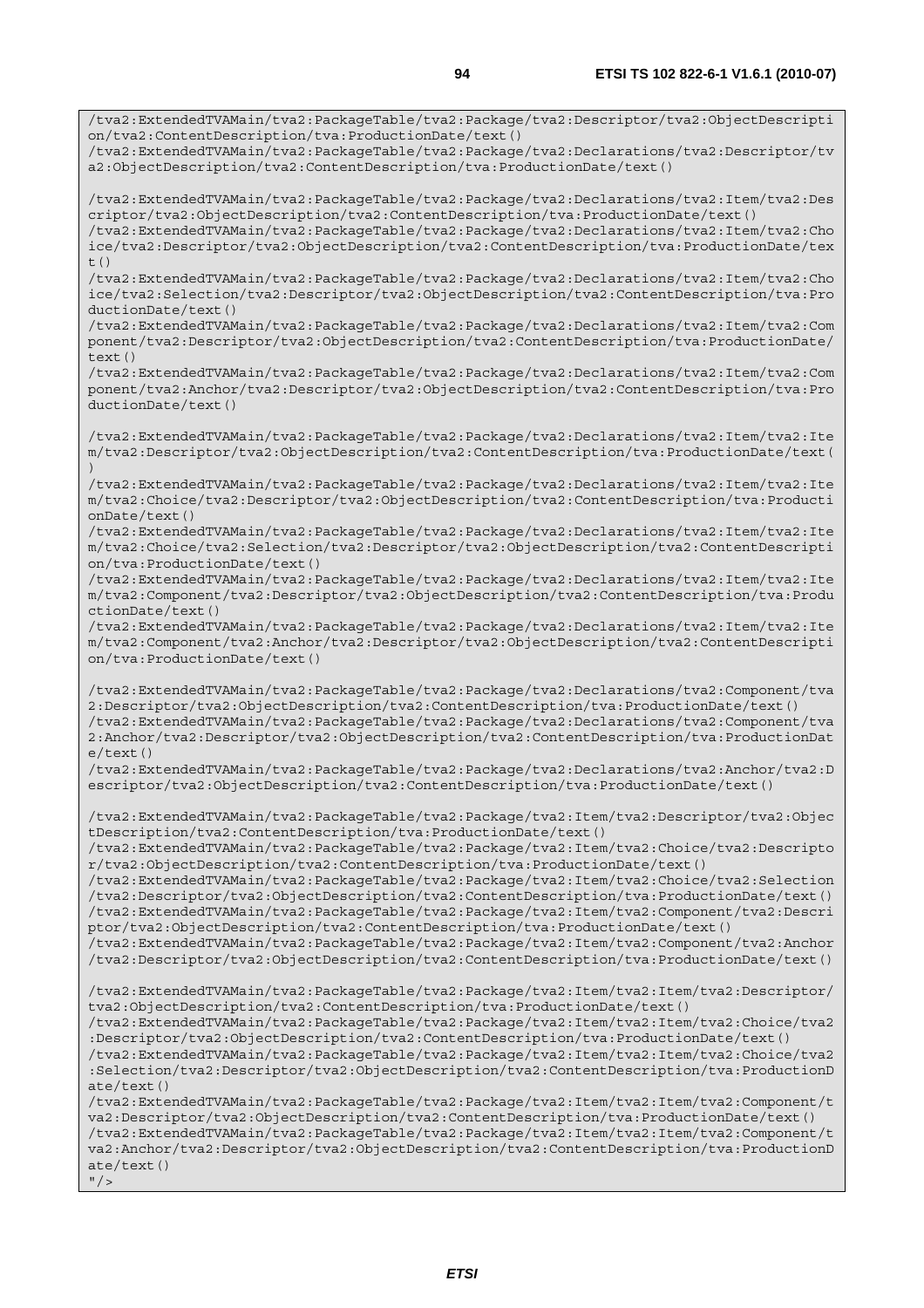| $<$ ! --                                                                                                                                                                                                                                                                                                                                                                                                                                                                                                                                                                                                                                                                                                                                                                                                                                                                                                                                                                                                                                                                                                                                                                                                                             |
|--------------------------------------------------------------------------------------------------------------------------------------------------------------------------------------------------------------------------------------------------------------------------------------------------------------------------------------------------------------------------------------------------------------------------------------------------------------------------------------------------------------------------------------------------------------------------------------------------------------------------------------------------------------------------------------------------------------------------------------------------------------------------------------------------------------------------------------------------------------------------------------------------------------------------------------------------------------------------------------------------------------------------------------------------------------------------------------------------------------------------------------------------------------------------------------------------------------------------------------|
| $- - >$<br><!-- feldID for Program, Group, Purchase, Instance, and Package<br> $--$                                                                                                                                                                                                                                                                                                                                                                                                                                                                                                                                                                                                                                                                                                                                                                                                                                                                                                                                                                                                                                                                                                                                                  |
| $<$ ! --                                                                                                                                                                                                                                                                                                                                                                                                                                                                                                                                                                                                                                                                                                                                                                                                                                                                                                                                                                                                                                                                                                                                                                                                                             |
| $--$<br><Tns:FieldIDDefinition fieldID="Price" fieldDefinition="<br>/tva:TVAMain/tva:ProgramDescription/tva:ProgramInformationTable/tva:ProgramInformation/tv<br>a:BasicDescription/tva:PurchaseList/tva:PurchaseItem/tva:Price/text()<br>/tva:TVAMain/tva:ProgramDescription/tva:GroupInformationTable/tva:GroupInformation/tva:Ba<br>sicDescription/tva:PurchaseList/tva:PurchaseItem/tva:Price/text()<br>/tva:TVAMain/tva:ProgramDescription/tva:ProgramLocationTable/tva:Schedule/tva:ScheduleEve<br>nt/tva:InstanceDescription/tva:PurchaseList/tva:PurchaseItem/tva:Price/text()<br>/tva:TVAMain/tva:ProgramDescription/tva:ProgramLocationTable/tva:BroadcastEvent/tva:Insta<br>nceDescription/tva:PurchaseList/tva:PurchaseItem/tva:Price/text()<br>/tva:TVAMain/tva:ProgramDescription/tva:ProgramLocationTable/tva:OnDemandProgram/tva:Inst<br>anceDescription/tva:PurchaseList/tva:PurchaseItem/tva:Price/text()<br>/tva:TVAMain/tva:ProgramDescription/tva:ProgramLocationTable/tva:OnDemandService/tva:OnDe<br>mandProgram/tva:InstanceDescription/tva:PurchaseList/tva:PurchaseItem/tva:Price/text()<br>/tva:TVAMain/tva:ProgramDescription/tva:PurchaseInformationTable/tva:PurchaseInformation/<br>tva: Price/text() |
| /tva2:ExtendedTVAMain/tva2:PackageTable/tva2:Package/tva2:Descriptor/tva2:ObjectDescripti<br>on/tva2:ContentDescription/tva:PurchaseList/tva:PurchaseItem/tva:Price/text()<br>/tva2:ExtendedTVAMain/tva2:PackageTable/tva2:Package/tva2:Declarations/tva2:Descriptor/tv<br>a2:ObjectDescription/tva2:ContentDescription/tva:PurchaseList/tva:PurchaseItem/tva:Price/<br>text()                                                                                                                                                                                                                                                                                                                                                                                                                                                                                                                                                                                                                                                                                                                                                                                                                                                       |
| /tva2:ExtendedTVAMain/tva2:PackageTable/tva2:Package/tva2:Declarations/tva2:Item/tva2:Des<br>criptor/tva2:ObjectDescription/tva2:ContentDescription/tva:PurchaseList/tva:PurchaseItem/<br>tva: Price/text()                                                                                                                                                                                                                                                                                                                                                                                                                                                                                                                                                                                                                                                                                                                                                                                                                                                                                                                                                                                                                          |
| tva2:ExtendedTVAMain/tva2:PackageTable/tva2:Package/tva2:Declarations/tva2:Item/tva2:Cho/<br>ice/tva2:Descriptor/tva2:ObjectDescription/tva2:ContentDescription/tva:PurchaseList/tva:P<br>urchaseItem/tva:Price/text()                                                                                                                                                                                                                                                                                                                                                                                                                                                                                                                                                                                                                                                                                                                                                                                                                                                                                                                                                                                                               |
| tva2:ExtendedTVAMain/tva2:PackageTable/tva2:Package/tva2:Declarations/tva2:Item/tva2:Cho/<br>ice/tva2:Selection/tva2:Descriptor/tva2:ObjectDescription/tva2:ContentDescription/tva:Pur<br>chaseList/tva:PurchaseItem/tva:Price/text()                                                                                                                                                                                                                                                                                                                                                                                                                                                                                                                                                                                                                                                                                                                                                                                                                                                                                                                                                                                                |
| /tva2:ExtendedTVAMain/tva2:PackageTable/tva2:Package/tva2:Declarations/tva2:Item/tva2:Com<br>ponent/tva2:Descriptor/tva2:ObjectDescription/tva2:ContentDescription/tva:PurchaseList/tv<br>a:PurchaseItem/tva:Price/text()                                                                                                                                                                                                                                                                                                                                                                                                                                                                                                                                                                                                                                                                                                                                                                                                                                                                                                                                                                                                            |
| /tva2:ExtendedTVAMain/tva2:PackageTable/tva2:Package/tva2:Declarations/tva2:Item/tva2:Com<br>ponent/tva2:Anchor/tva2:Descriptor/tva2:ObjectDescription/tva2:ContentDescription/tva:Pur<br>chaseList/tva:PurchaseItem/tva:Price/text()                                                                                                                                                                                                                                                                                                                                                                                                                                                                                                                                                                                                                                                                                                                                                                                                                                                                                                                                                                                                |
| /tva2:ExtendedTVAMain/tva2:PackageTable/tva2:Package/tva2:Declarations/tva2:Item/tva2:Ite<br>m/tva2:Descriptor/tva2:ObjectDescription/tva2:ContentDescription/tva:PurchaseList/tva:Pur<br>chaseItem/tva:Price/text()                                                                                                                                                                                                                                                                                                                                                                                                                                                                                                                                                                                                                                                                                                                                                                                                                                                                                                                                                                                                                 |
| /tva2:ExtendedTVAMain/tva2:PackageTable/tva2:Package/tva2:Declarations/tva2:Item/tva2:Ite<br>m/tva2:Choice/tva2:Descriptor/tva2:ObjectDescription/tva2:ContentDescription/tva:Purchase<br>List/tva:PurchaseItem/tva:Price/text()                                                                                                                                                                                                                                                                                                                                                                                                                                                                                                                                                                                                                                                                                                                                                                                                                                                                                                                                                                                                     |
| /tva2:ExtendedTVAMain/tva2:PackageTable/tva2:Package/tva2:Declarations/tva2:Item/tva2:Ite<br>m/tva2:Choice/tva2:Selection/tva2:Descriptor/tva2:ObjectDescription/tva2:ContentDescripti<br>on/tva:PurchaseList/tva:PurchaseItem/tva:Price/text()                                                                                                                                                                                                                                                                                                                                                                                                                                                                                                                                                                                                                                                                                                                                                                                                                                                                                                                                                                                      |
| /tva2:ExtendedTVAMain/tva2:PackageTable/tva2:Package/tva2:Declarations/tva2:Item/tva2:Ite<br>m/tva2:Component/tva2:Descriptor/tva2:ObjectDescription/tva2:ContentDescription/tva:Purch<br>aseList/tva:PurchaseItem/tva:Price/text()                                                                                                                                                                                                                                                                                                                                                                                                                                                                                                                                                                                                                                                                                                                                                                                                                                                                                                                                                                                                  |
| tva2:ExtendedTVAMain/tva2:PackageTable/tva2:Package/tva2:Declarations/tva2:Item/tva2:Ite/<br>m/tva2:Component/tva2:Anchor/tva2:Descriptor/tva2:ObjectDescription/tva2:ContentDescripti<br>on/tva:PurchaseList/tva:PurchaseItem/tva:Price/text()                                                                                                                                                                                                                                                                                                                                                                                                                                                                                                                                                                                                                                                                                                                                                                                                                                                                                                                                                                                      |
| /tva2:ExtendedTVAMain/tva2:PackageTable/tva2:Package/tva2:Declarations/tva2:Component/tva<br>2:Descriptor/tva2:ObjectDescription/tva2:ContentDescription/tva:PurchaseList/tva:Purchase<br>Item/tva:Price/text()                                                                                                                                                                                                                                                                                                                                                                                                                                                                                                                                                                                                                                                                                                                                                                                                                                                                                                                                                                                                                      |
| /tva2:ExtendedTVAMain/tva2:PackageTable/tva2:Package/tva2:Declarations/tva2:Component/tva<br>2:Anchor/tva2:Descriptor/tva2:ObjectDescription/tva2:ContentDescription/tva:PurchaseList/<br>tva: PurchaseItem/tva: Price/text()                                                                                                                                                                                                                                                                                                                                                                                                                                                                                                                                                                                                                                                                                                                                                                                                                                                                                                                                                                                                        |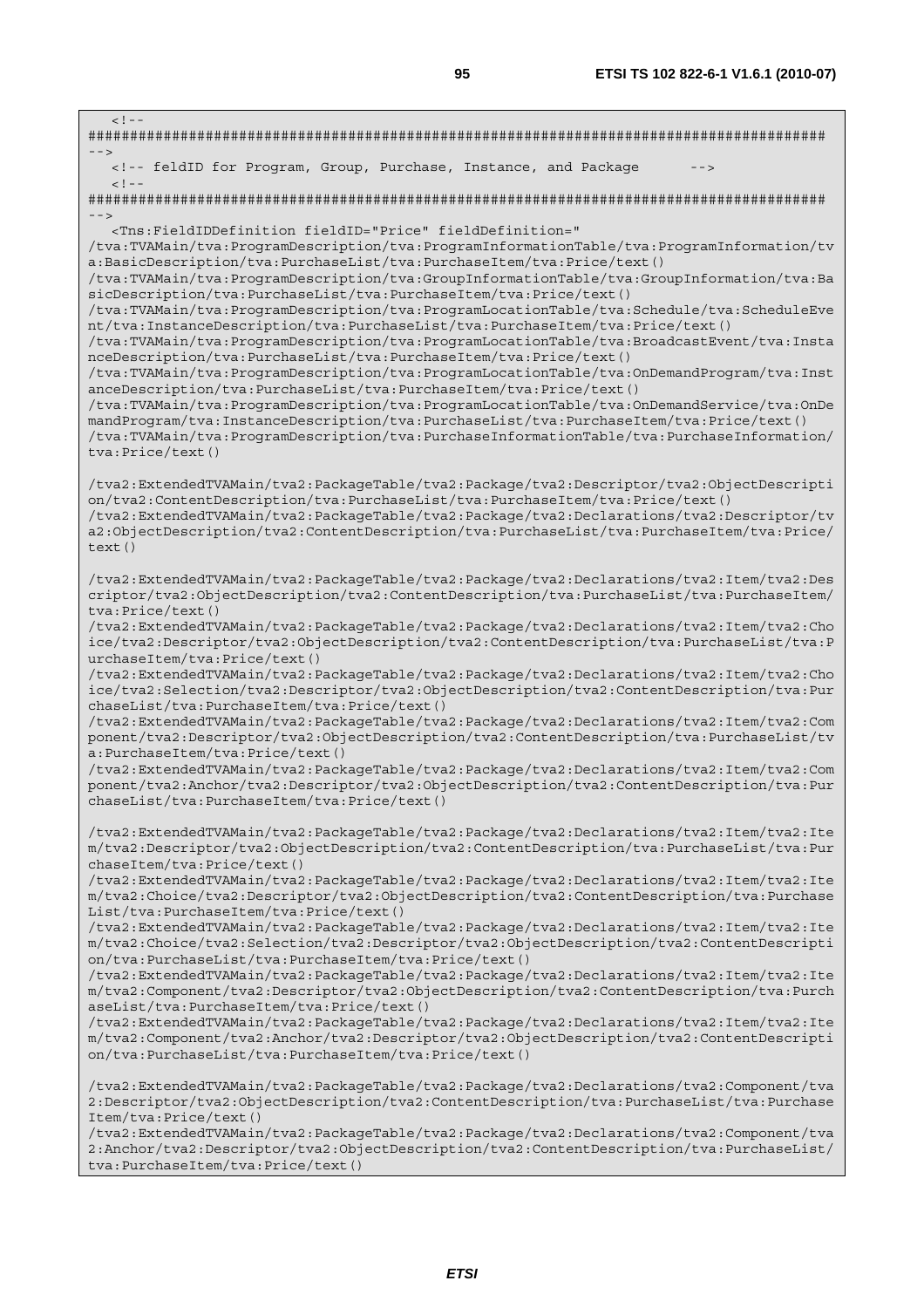/tva2:ExtendedTVAMain/tva2:PackageTable/tva2:Package/tva2:Declarations/tva2:Anchor/tva2:D escriptor/tva2:ObjectDescription/tva2:ContentDescription/tva:PurchaseList/tva:PurchaseIte m/tva:Price/text()

/tva2:ExtendedTVAMain/tva2:PackageTable/tva2:Package/tva2:Item/tva2:Descriptor/tva2:Objec tDescription/tva2:ContentDescription/tva:PurchaseList/tva:PurchaseItem/tva:Price/text() /tva2:ExtendedTVAMain/tva2:PackageTable/tva2:Package/tva2:Item/tva2:Choice/tva2:Descripto r/tva2:ObjectDescription/tva2:ContentDescription/tva:PurchaseList/tva:PurchaseItem/tva:Pr ice/text()

/tva2:ExtendedTVAMain/tva2:PackageTable/tva2:Package/tva2:Item/tva2:Choice/tva2:Selection /tva2:Descriptor/tva2:ObjectDescription/tva2:ContentDescription/tva:PurchaseList/tva:Purc haseItem/tva:Price/text()

/tva2:ExtendedTVAMain/tva2:PackageTable/tva2:Package/tva2:Item/tva2:Component/tva2:Descri ptor/tva2:ObjectDescription/tva2:ContentDescription/tva:PurchaseList/tva:PurchaseItem/tva :Price/text()

/tva2:ExtendedTVAMain/tva2:PackageTable/tva2:Package/tva2:Item/tva2:Component/tva2:Anchor /tva2:Descriptor/tva2:ObjectDescription/tva2:ContentDescription/tva:PurchaseList/tva:Purc haseItem/tva:Price/text()

/tva2:ExtendedTVAMain/tva2:PackageTable/tva2:Package/tva2:Item/tva2:Item/tva2:Descriptor/ tva2:ObjectDescription/tva2:ContentDescription/tva:PurchaseList/tva:PurchaseItem/tva:Pric e/text()

/tva2:ExtendedTVAMain/tva2:PackageTable/tva2:Package/tva2:Item/tva2:Item/tva2:Choice/tva2 :Descriptor/tva2:ObjectDescription/tva2:ContentDescription/tva:PurchaseList/tva:PurchaseI tem/tva:Price/text()

/tva2:ExtendedTVAMain/tva2:PackageTable/tva2:Package/tva2:Item/tva2:Item/tva2:Choice/tva2 :Selection/tva2:Descriptor/tva2:ObjectDescription/tva2:ContentDescription/tva:PurchaseLis t/tva:PurchaseItem/tva:Price/text()

/tva2:ExtendedTVAMain/tva2:PackageTable/tva2:Package/tva2:Item/tva2:Item/tva2:Component/t va2:Descriptor/tva2:ObjectDescription/tva2:ContentDescription/tva:PurchaseList/tva:Purcha seItem/tva:Price/text()

/tva2:ExtendedTVAMain/tva2:PackageTable/tva2:Package/tva2:Item/tva2:Item/tva2:Component/t va2:Anchor/tva2:Descriptor/tva2:ObjectDescription/tva2:ContentDescription/tva:PurchaseLis t/tva:PurchaseItem/tva:Price/text()

 $"$  />

<Tns:FieldIDDefinition fieldID="currencyCode" fieldDefinition="

/tva:TVAMain/tva:ProgramDescription/tva:ProgramInformationTable/tva:ProgramInformation/tv a:BasicDescription/tva:PurchaseList/tva:PurchaseItem/tva:Price/@currencyCode

/tva:TVAMain/tva:ProgramDescription/tva:GroupInformationTable/tva:GroupInformation/tva:Ba sicDescription/tva:PurchaseList/tva:PurchaseItem/tva:Price/@currencyCode

/tva:TVAMain/tva:ProgramDescription/tva:ProgramLocationTable/tva:Schedule/tva:ScheduleEve nt/tva:InstanceDescription/tva:PurchaseList/tva:PurchaseItem/tva:Price/@currencyCode

/tva:TVAMain/tva:ProgramDescription/tva:ProgramLocationTable/tva:BroadcastEvent/tva:Insta nceDescription/tva:PurchaseList/tva:PurchaseItem/tva:Price/@currencyCode

/tva:TVAMain/tva:ProgramDescription/tva:ProgramLocationTable/tva:OnDemandProgram/tva:Inst anceDescription/tva:PurchaseList/tva:PurchaseItem/tva:Price/@currencyCode

/tva:TVAMain/tva:ProgramDescription/tva:ProgramLocationTable/tva:OnDemandService/tva:OnDe mandProgram/tva:InstanceDescription/tva:PurchaseList/tva:PurchaseItem/tva:Price/@currency Code

/tva:TVAMain/tva:ProgramDescription/tva:PurchaseInformationTable/tva:PurchaseInformation/ tva:Price/@currencyCode

/tva2:ExtendedTVAMain/tva2:PackageTable/tva2:Package/tva2:Descriptor/tva2:ObjectDescripti on/tva2:ContentDescription/tva:PurchaseList/tva:PurchaseItem/tva:Price/@currencyCode /tva2:ExtendedTVAMain/tva2:PackageTable/tva2:Package/tva2:Declarations/tva2:Descriptor/tv a2:ObjectDescription/tva2:ContentDescription/tva:PurchaseList/tva:PurchaseItem/tva:Price/ @currencyCode

/tva2:ExtendedTVAMain/tva2:PackageTable/tva2:Package/tva2:Declarations/tva2:Item/tva2:Des criptor/tva2:ObjectDescription/tva2:ContentDescription/tva:PurchaseList/tva:PurchaseItem/ tva:Price/@currencyCode

/tva2:ExtendedTVAMain/tva2:PackageTable/tva2:Package/tva2:Declarations/tva2:Item/tva2:Cho ice/tva2:Descriptor/tva2:ObjectDescription/tva2:ContentDescription/tva:PurchaseList/tva:P urchaseItem/tva:Price/@currencyCode

/tva2:ExtendedTVAMain/tva2:PackageTable/tva2:Package/tva2:Declarations/tva2:Item/tva2:Cho ice/tva2:Selection/tva2:Descriptor/tva2:ObjectDescription/tva2:ContentDescription/tva:Pur chaseList/tva:PurchaseItem/tva:Price/@currencyCode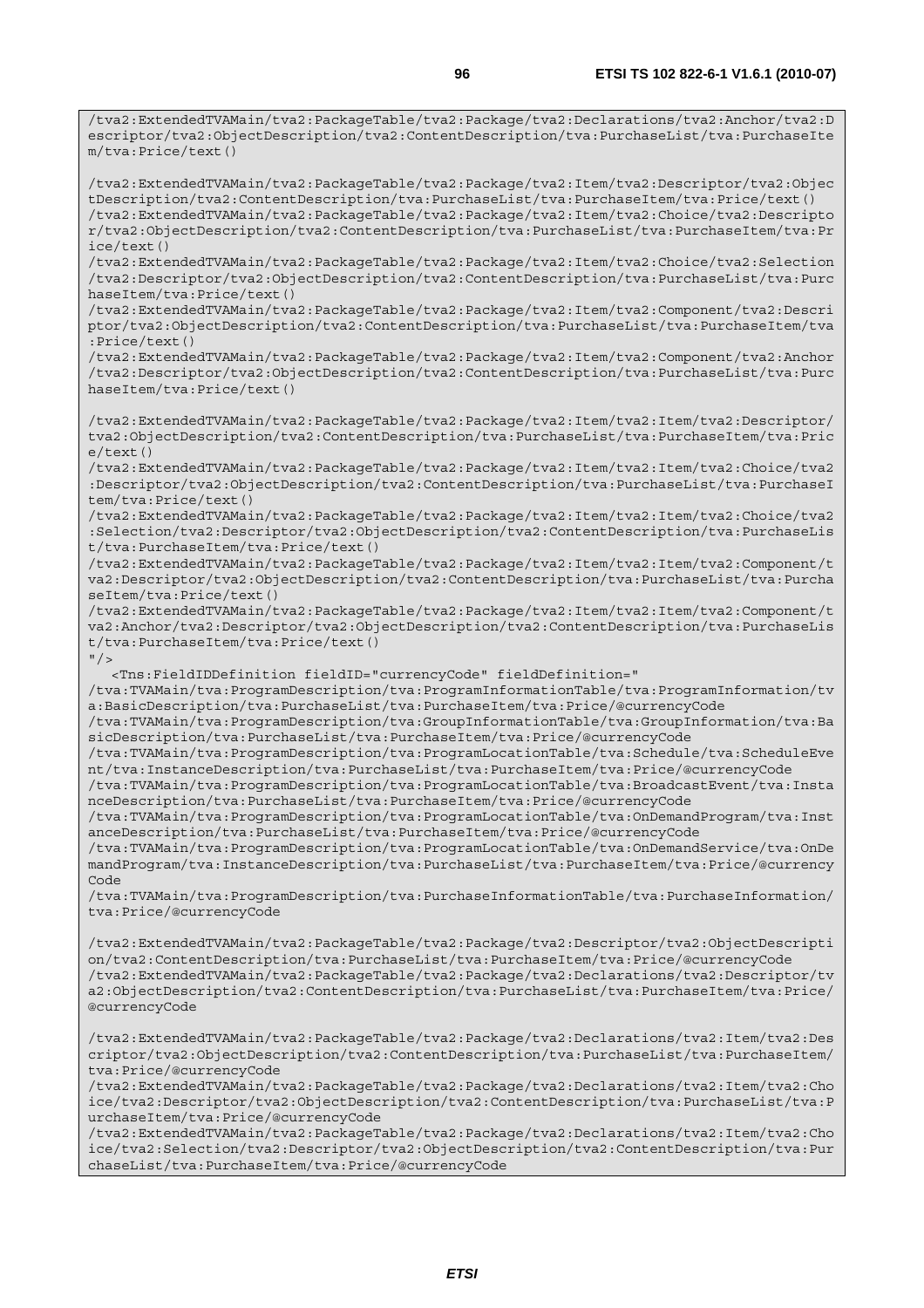/tva2:ExtendedTVAMain/tva2:PackageTable/tva2:Package/tva2:Declarations/tva2:Item/tva2:Com ponent/tva2:Descriptor/tva2:ObjectDescription/tva2:ContentDescription/tva:PurchaseList/tv a:PurchaseItem/tva:Price/@currencyCode

/tva2:ExtendedTVAMain/tva2:PackageTable/tva2:Package/tva2:Declarations/tva2:Item/tva2:Com ponent/tva2:Anchor/tva2:Descriptor/tva2:ObjectDescription/tva2:ContentDescription/tva:Pur chaseList/tva:PurchaseItem/tva:Price/@currencyCode

/tva2:ExtendedTVAMain/tva2:PackageTable/tva2:Package/tva2:Declarations/tva2:Item/tva2:Ite m/tva2:Descriptor/tva2:ObjectDescription/tva2:ContentDescription/tva:PurchaseList/tva:Pur chaseItem/tva:Price/@currencyCode

/tva2:ExtendedTVAMain/tva2:PackageTable/tva2:Package/tva2:Declarations/tva2:Item/tva2:Ite m/tva2:Choice/tva2:Descriptor/tva2:ObjectDescription/tva2:ContentDescription/tva:Purchase List/tva:PurchaseItem/tva:Price/@currencyCode

/tva2:ExtendedTVAMain/tva2:PackageTable/tva2:Package/tva2:Declarations/tva2:Item/tva2:Ite m/tva2:Choice/tva2:Selection/tva2:Descriptor/tva2:ObjectDescription/tva2:ContentDescripti on/tva:PurchaseList/tva:PurchaseItem/tva:Price/@currencyCode

/tva2:ExtendedTVAMain/tva2:PackageTable/tva2:Package/tva2:Declarations/tva2:Item/tva2:Ite m/tva2:Component/tva2:Descriptor/tva2:ObjectDescription/tva2:ContentDescription/tva:Purch aseList/tva:PurchaseItem/tva:Price/@currencyCode

/tva2:ExtendedTVAMain/tva2:PackageTable/tva2:Package/tva2:Declarations/tva2:Item/tva2:Ite m/tva2:Component/tva2:Anchor/tva2:Descriptor/tva2:ObjectDescription/tva2:ContentDescripti on/tva:PurchaseList/tva:PurchaseItem/tva:Price/@currencyCode

/tva2:ExtendedTVAMain/tva2:PackageTable/tva2:Package/tva2:Declarations/tva2:Component/tva 2:Descriptor/tva2:ObjectDescription/tva2:ContentDescription/tva:PurchaseList/tva:Purchase Item/tva:Price/@currencyCode

/tva2:ExtendedTVAMain/tva2:PackageTable/tva2:Package/tva2:Declarations/tva2:Component/tva 2:Anchor/tva2:Descriptor/tva2:ObjectDescription/tva2:ContentDescription/tva:PurchaseList/ tva:PurchaseItem/tva:Price/@currencyCode

/tva2:ExtendedTVAMain/tva2:PackageTable/tva2:Package/tva2:Declarations/tva2:Anchor/tva2:D escriptor/tva2:ObjectDescription/tva2:ContentDescription/tva:PurchaseList/tva:PurchaseIte m/tva:Price/@currencyCode

/tva2:ExtendedTVAMain/tva2:PackageTable/tva2:Package/tva2:Item/tva2:Descriptor/tva2:Objec tDescription/tva2:ContentDescription/tva:PurchaseList/tva:PurchaseItem/tva:Price/@currenc yCode

/tva2:ExtendedTVAMain/tva2:PackageTable/tva2:Package/tva2:Item/tva2:Choice/tva2:Descripto r/tva2:ObjectDescription/tva2:ContentDescription/tva:PurchaseList/tva:PurchaseItem/tva:Pr ice/@currencyCode

/tva2:ExtendedTVAMain/tva2:PackageTable/tva2:Package/tva2:Item/tva2:Choice/tva2:Selection /tva2:Descriptor/tva2:ObjectDescription/tva2:ContentDescription/tva:PurchaseList/tva:Purc haseItem/tva:Price/@currencyCode

/tva2:ExtendedTVAMain/tva2:PackageTable/tva2:Package/tva2:Item/tva2:Component/tva2:Descri ptor/tva2:ObjectDescription/tva2:ContentDescription/tva:PurchaseList/tva:PurchaseItem/tva :Price/@currencyCode

/tva2:ExtendedTVAMain/tva2:PackageTable/tva2:Package/tva2:Item/tva2:Component/tva2:Anchor /tva2:Descriptor/tva2:ObjectDescription/tva2:ContentDescription/tva:PurchaseList/tva:Purc haseItem/tva:Price/@currencyCode

/tva2:ExtendedTVAMain/tva2:PackageTable/tva2:Package/tva2:Item/tva2:Item/tva2:Descriptor/ tva2:ObjectDescription/tva2:ContentDescription/tva:PurchaseList/tva:PurchaseItem/tva:Pric e/@currencyCode

/tva2:ExtendedTVAMain/tva2:PackageTable/tva2:Package/tva2:Item/tva2:Item/tva2:Choice/tva2 :Descriptor/tva2:ObjectDescription/tva2:ContentDescription/tva:PurchaseList/tva:PurchaseI tem/tva:Price/@currencyCode

/tva2:ExtendedTVAMain/tva2:PackageTable/tva2:Package/tva2:Item/tva2:Item/tva2:Choice/tva2 :Selection/tva2:Descriptor/tva2:ObjectDescription/tva2:ContentDescription/tva:PurchaseLis t/tva:PurchaseItem/tva:Price/@currencyCode

/tva2:ExtendedTVAMain/tva2:PackageTable/tva2:Package/tva2:Item/tva2:Item/tva2:Component/t va2:Descriptor/tva2:ObjectDescription/tva2:ContentDescription/tva:PurchaseList/tva:Purcha seItem/tva:Price/@currencyCode

/tva2:ExtendedTVAMain/tva2:PackageTable/tva2:Package/tva2:Item/tva2:Item/tva2:Component/t va2:Anchor/tva2:Descriptor/tva2:ObjectDescription/tva2:ContentDescription/tva:PurchaseLis t/tva:PurchaseItem/tva:Price/@currencyCode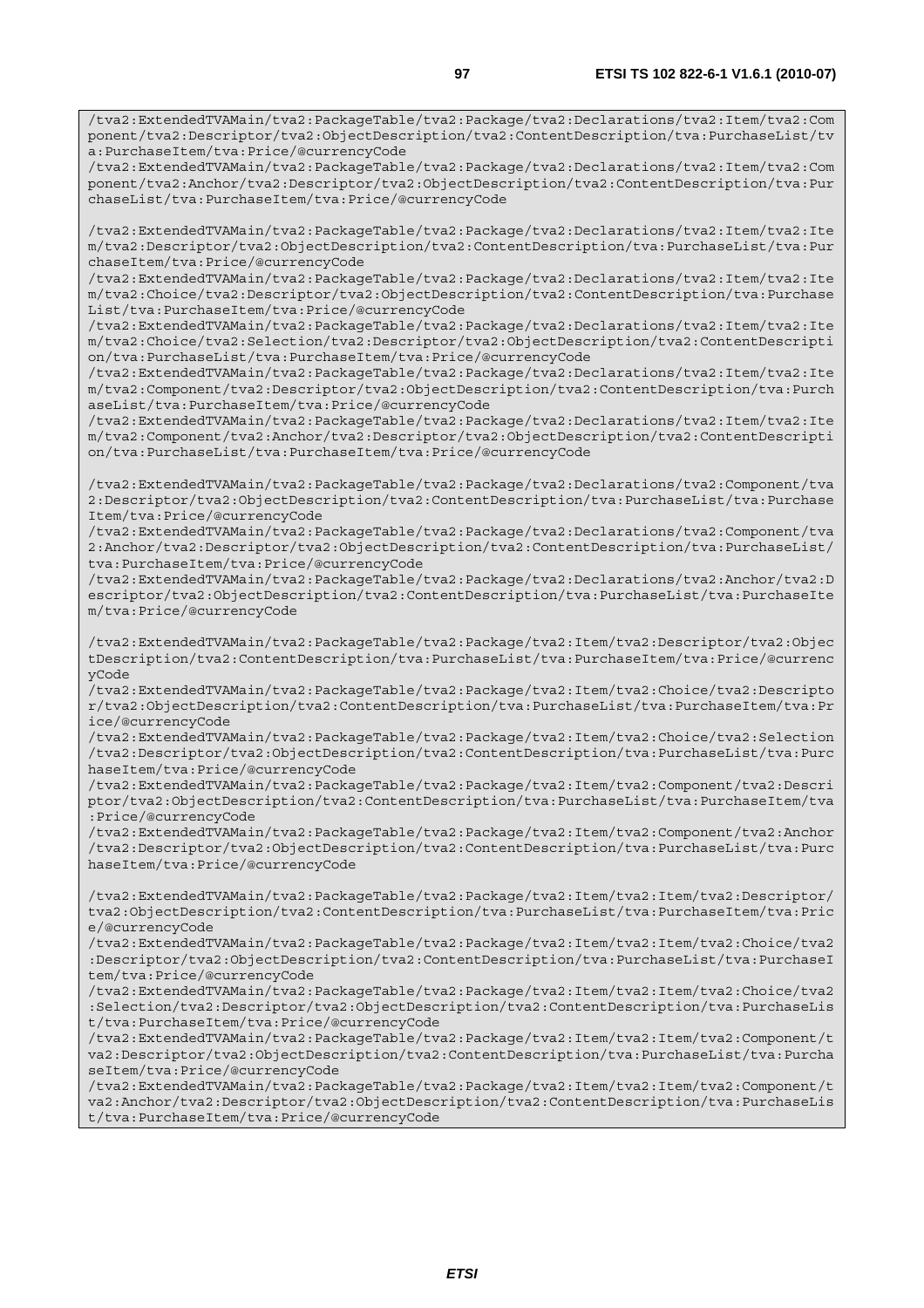$"$  / >

 $\leq$   $\perp$ ######################################################################################## --> <!-- feldID for Program, Group, Purchase, Instance, and Package for coupon -->  $<$ ! --######################################################################################## --> <Tns:FieldIDDefinition fieldID="RewardCouponId" fieldDefinition=" /tva:TVAMain/tva:ProgramDescription/tva:ProgramInformationTable/tva:ProgramInformation/tv a:BasicDescription/tva:PurchaseList/tva2:ExtendedPurchaseItem/tva2:RewardCoupon/tva2:Coup onRef/tva2:CouponIdRef/text() /tva:TVAMain/tva:ProgramDescription/tva:GroupInformationTable/tva:GroupInformation/tva:Ba sicDescription/tva:PurchaseList/tva2:ExtendedPurchaseItem/tva2:RewardCoupon/tva2:CouponRe f/tva2:CouponIdRef/text() /tva:TVAMain/tva:ProgramDescription/tva:ProgramLocationTable/tva:Schedule/tva:ScheduleEve nt/tva:InstanceDescription/tva:PurchaseList/tva2:ExtendedPurchaseItem/tva2:RewardCoupon/t va2:CouponRef/tva2:CouponIdRef/text() /tva:TVAMain/tva:ProgramDescription/tva:ProgramLocationTable/tva:BroadcastEvent/tva:Insta nceDescription/tva:PurchaseList/tva2:ExtendedPurchaseItem/tva2:RewardCoupon/tva2:CouponRe f/tva2:CouponIdRef/text() /tva:TVAMain/tva:ProgramDescription/tva:ProgramLocationTable/tva:OnDemandProgram/tva:Inst anceDescription/tva:PurchaseList/tva2:ExtendedPurchaseItem/tva2:RewardCoupon/tva2:CouponR ef/tva2:CouponIdRef/text() /tva:TVAMain/tva:ProgramDescription/tva:ProgramLocationTable/tva:OnDemandService/tva:OnDe mandProgram/tva:InstanceDescription/tva:PurchaseList/tva2:ExtendedPurchaseItem/tva2:Rewar dCoupon/tva2:CouponRef/tva2:CouponIdRef/text() /tva:TVAMain/tva:ProgramDescription/tva:PurchaseInformationTable/tva:PurchaseInformation/ tva2:ExtendedPurchaseItem/tva2:RewardCoupon/tva2:CouponRef/tva2:CouponIdRef/text() /tva2:ExtendedTVAMain/tva2:PackageTable/tva2:Package/tva2:Descriptor/tva2:ObjectDescripti on/tva2:ContentDescription/tva:PurchaseList/tva2:ExtendedPurchaseItem/tva2:RewardCoupon/t va2:CouponRef/tva2:CouponIdRef/text() /tva2:ExtendedTVAMain/tva2:PackageTable/tva2:Package/tva2:Declarations/tva2:Descriptor/tv a2:ObjectDescription/tva2:ContentDescription/tva:PurchaseList/tva2:ExtendedPurchaseItem/t va2:RewardCoupon/tva2:CouponRef/tva2:CouponIdRef/text() /tva2:ExtendedTVAMain/tva2:PackageTable/tva2:Package/tva2:Declarations/tva2:Item/tva2:Des criptor/tva2:ObjectDescription/tva2:ContentDescription/tva:PurchaseList/tva2:ExtendedPurc haseItem/tva2:RewardCoupon/tva2:CouponRef/tva2:CouponIdRef/text() /tva2:ExtendedTVAMain/tva2:PackageTable/tva2:Package/tva2:Declarations/tva2:Item/tva2:Cho ice/tva2:Descriptor/tva2:ObjectDescription/tva2:ContentDescription/tva:PurchaseList/tva2: ExtendedPurchaseItem/tva2:RewardCoupon/tva2:CouponRef/tva2:CouponIdRef/text() /tva2:ExtendedTVAMain/tva2:PackageTable/tva2:Package/tva2:Declarations/tva2:Item/tva2:Cho ice/tva2:Selection/tva2:Descriptor/tva2:ObjectDescription/tva2:ContentDescription/tva:Pur chaseList/tva2:ExtendedPurchaseItem/tva2:RewardCoupon/tva2:CouponRef/tva2:CouponIdRef/tex  $t()$ /tva2:ExtendedTVAMain/tva2:PackageTable/tva2:Package/tva2:Declarations/tva2:Item/tva2:Com ponent/tva2:Descriptor/tva2:ObjectDescription/tva2:ContentDescription/tva:PurchaseList/tv a2:ExtendedPurchaseItem/tva2:RewardCoupon/tva2:CouponRef/tva2:CouponIdRef/text() /tva2:ExtendedTVAMain/tva2:PackageTable/tva2:Package/tva2:Declarations/tva2:Item/tva2:Com ponent/tva2:Anchor/tva2:Descriptor/tva2:ObjectDescription/tva2:ContentDescription/tva:Pur chaseList/tva2:ExtendedPurchaseItem/tva2:RewardCoupon/tva2:CouponRef/tva2:CouponIdRef/tex  $t($ ) /tva2:ExtendedTVAMain/tva2:PackageTable/tva2:Package/tva2:Declarations/tva2:Item/tva2:Ite m/tva2:Descriptor/tva2:ObjectDescription/tva2:ContentDescription/tva:PurchaseList/tva2:Ex tendedPurchaseItem/tva2:RewardCoupon/tva2:CouponRef/tva2:CouponIdRef/text() /tva2:ExtendedTVAMain/tva2:PackageTable/tva2:Package/tva2:Declarations/tva2:Item/tva2:Ite m/tva2:Choice/tva2:Descriptor/tva2:ObjectDescription/tva2:ContentDescription/tva:Purchase List/tva2:ExtendedPurchaseItem/tva2:RewardCoupon/tva2:CouponRef/tva2:CouponIdRef/text() /tva2:ExtendedTVAMain/tva2:PackageTable/tva2:Package/tva2:Declarations/tva2:Item/tva2:Ite m/tva2:Choice/tva2:Selection/tva2:Descriptor/tva2:ObjectDescription/tva2:ContentDescripti on/tva:PurchaseList/tva2:ExtendedPurchaseItem/tva2:RewardCoupon/tva2:CouponRef/tva2:Coupo nIdRef/text() /tva2:ExtendedTVAMain/tva2:PackageTable/tva2:Package/tva2:Declarations/tva2:Item/tva2:Ite m/tva2:Component/tva2:Descriptor/tva2:ObjectDescription/tva2:ContentDescription/tva:Purch aseList/tva2:ExtendedPurchaseItem/tva2:RewardCoupon/tva2:CouponRef/tva2:CouponIdRef/text( )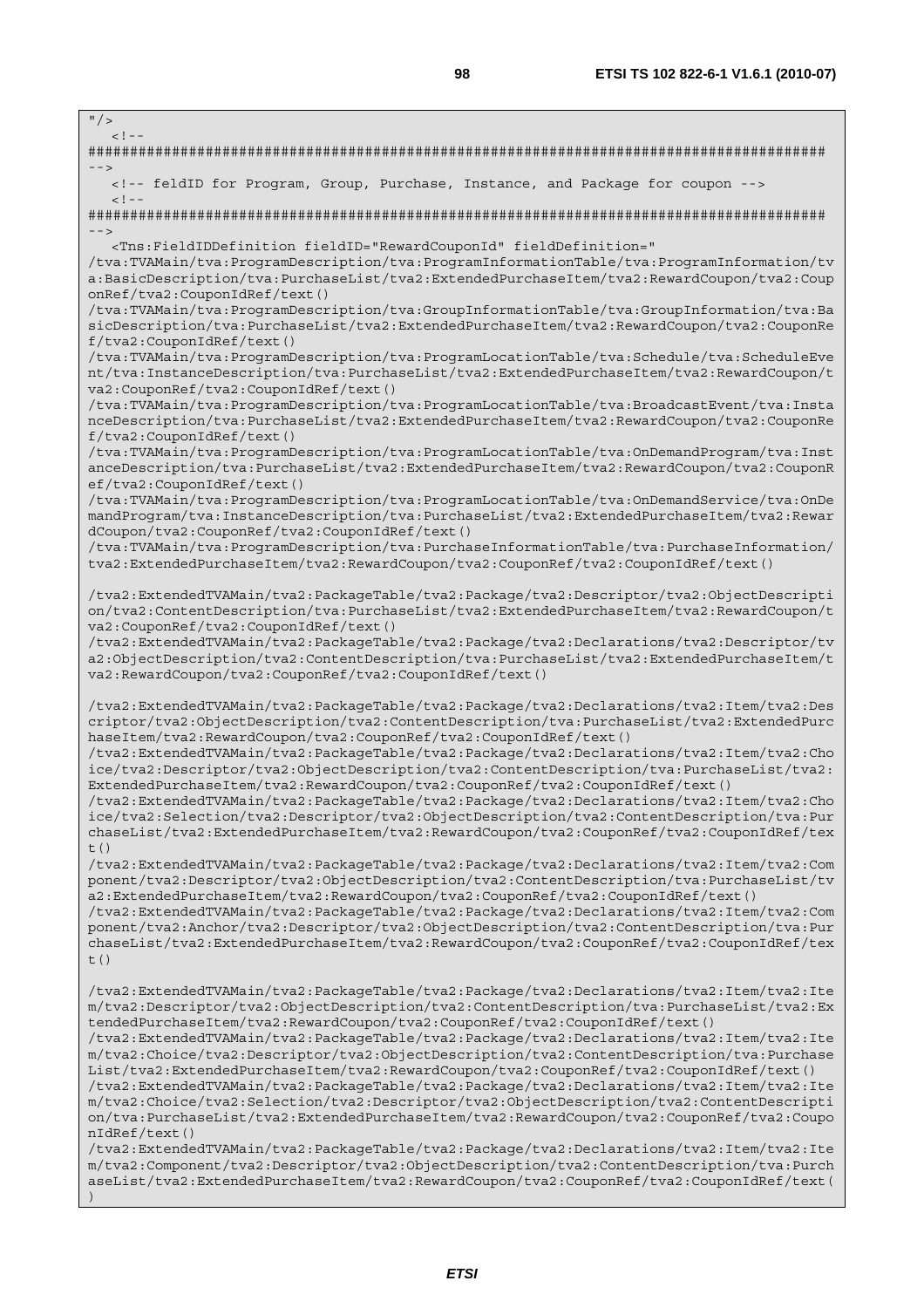/tva2:ExtendedTVAMain/tva2:PackageTable/tva2:Package/tva2:Declarations/tva2:Item/tva2:Ite m/tva2:Component/tva2:Anchor/tva2:Descriptor/tva2:ObjectDescription/tva2:ContentDescripti on/tva:PurchaseList/tva2:ExtendedPurchaseItem/tva2:RewardCoupon/tva2:CouponRef/tva2:Coupo nIdRef/text()

/tva2:ExtendedTVAMain/tva2:PackageTable/tva2:Package/tva2:Declarations/tva2:Component/tva 2:Descriptor/tva2:ObjectDescription/tva2:ContentDescription/tva:PurchaseList/tva2:Extende dPurchaseItem/tva2:RewardCoupon/tva2:CouponRef/tva2:CouponIdRef/text()

/tva2:ExtendedTVAMain/tva2:PackageTable/tva2:Package/tva2:Declarations/tva2:Component/tva 2:Anchor/tva2:Descriptor/tva2:ObjectDescription/tva2:ContentDescription/tva:PurchaseList/ tva2:ExtendedPurchaseItem/tva2:RewardCoupon/tva2:CouponRef/tva2:CouponIdRef/text()

/tva2:ExtendedTVAMain/tva2:PackageTable/tva2:Package/tva2:Declarations/tva2:Anchor/tva2:D escriptor/tva2:ObjectDescription/tva2:ContentDescription/tva:PurchaseList/tva2:ExtendedPu rchaseItem/tva2:RewardCoupon/tva2:CouponRef/tva2:CouponIdRef/text()

/tva2:ExtendedTVAMain/tva2:PackageTable/tva2:Package/tva2:Item/tva2:Descriptor/tva2:Objec tDescription/tva2:ContentDescription/tva:PurchaseList/tva2:ExtendedPurchaseItem/tva2:Rewa rdCoupon/tva2:CouponRef/tva2:CouponIdRef/text()

/tva2:ExtendedTVAMain/tva2:PackageTable/tva2:Package/tva2:Item/tva2:Choice/tva2:Descripto r/tva2:ObjectDescription/tva2:ContentDescription/tva:PurchaseList/tva2:ExtendedPurchaseIt em/tva2:RewardCoupon/tva2:CouponRef/tva2:CouponIdRef/text()

/tva2:ExtendedTVAMain/tva2:PackageTable/tva2:Package/tva2:Item/tva2:Choice/tva2:Selection /tva2:Descriptor/tva2:ObjectDescription/tva2:ContentDescription/tva:PurchaseList/tva2:Ext endedPurchaseItem/tva2:RewardCoupon/tva2:CouponRef/tva2:CouponIdRef/text()

/tva2:ExtendedTVAMain/tva2:PackageTable/tva2:Package/tva2:Item/tva2:Component/tva2:Descri ptor/tva2:ObjectDescription/tva2:ContentDescription/tva:PurchaseList/tva2:ExtendedPurchas eItem/tva2:RewardCoupon/tva2:CouponRef/tva2:CouponIdRef/text()

/tva2:ExtendedTVAMain/tva2:PackageTable/tva2:Package/tva2:Item/tva2:Component/tva2:Anchor /tva2:Descriptor/tva2:ObjectDescription/tva2:ContentDescription/tva:PurchaseList/tva2:Ext endedPurchaseItem/tva2:RewardCoupon/tva2:CouponRef/tva2:CouponIdRef/text()

/tva2:ExtendedTVAMain/tva2:PackageTable/tva2:Package/tva2:Item/tva2:Item/tva2:Descriptor/ tva2:ObjectDescription/tva2:ContentDescription/tva:PurchaseList/tva2:ExtendedPurchaseItem /tva2:RewardCoupon/tva2:CouponRef/tva2:CouponIdRef/text()

/tva2:ExtendedTVAMain/tva2:PackageTable/tva2:Package/tva2:Item/tva2:Item/tva2:Choice/tva2 :Descriptor/tva2:ObjectDescription/tva2:ContentDescription/tva:PurchaseList/tva2:Extended PurchaseItem/tva2:RewardCoupon/tva2:CouponRef/tva2:CouponIdRef/text()

/tva2:ExtendedTVAMain/tva2:PackageTable/tva2:Package/tva2:Item/tva2:Item/tva2:Choice/tva2 :Selection/tva2:Descriptor/tva2:ObjectDescription/tva2:ContentDescription/tva:PurchaseLis t/tva2:ExtendedPurchaseItem/tva2:RewardCoupon/tva2:CouponRef/tva2:CouponIdRef/text()

/tva2:ExtendedTVAMain/tva2:PackageTable/tva2:Package/tva2:Item/tva2:Item/tva2:Component/t va2:Descriptor/tva2:ObjectDescription/tva2:ContentDescription/tva:PurchaseList/tva2:Exten dedPurchaseItem/tva2:RewardCoupon/tva2:CouponRef/tva2:CouponIdRef/text()

/tva2:ExtendedTVAMain/tva2:PackageTable/tva2:Package/tva2:Item/tva2:Item/tva2:Component/t va2:Anchor/tva2:Descriptor/tva2:ObjectDescription/tva2:ContentDescription/tva:PurchaseLis t/tva2:ExtendedPurchaseItem/tva2:RewardCoupon/tva2:CouponRef/tva2:CouponIdRef/text()  $"$  />

 <Tns:FieldIDDefinition fieldID="RewardCouponAuthority" fieldDefinition=" /tva:TVAMain/tva:ProgramDescription/tva:ProgramInformationTable/tva:ProgramInformation/tv a:BasicDescription/tva:PurchaseList/tva2:ExtendedPurchaseItem/tva2:RewardCoupon/tva2:Coup onRef/tva2:AuthorityName/text()

/tva:TVAMain/tva:ProgramDescription/tva:GroupInformationTable/tva:GroupInformation/tva:Ba sicDescription/tva:PurchaseList/tva2:ExtendedPurchaseItem/tva2:RewardCoupon/tva2:CouponRe f/tva2:AuthorityName/text()

/tva:TVAMain/tva:ProgramDescription/tva:ProgramLocationTable/tva:Schedule/tva:ScheduleEve nt/tva:InstanceDescription/tva:PurchaseList/tva2:ExtendedPurchaseItem/tva2:RewardCoupon/t va2:CouponRef/tva2:AuthorityName/text()

/tva:TVAMain/tva:ProgramDescription/tva:ProgramLocationTable/tva:BroadcastEvent/tva:Insta nceDescription/tva:PurchaseList/tva2:ExtendedPurchaseItem/tva2:RewardCoupon/tva2:CouponRe f/tva2:AuthorityName/text()

/tva:TVAMain/tva:ProgramDescription/tva:ProgramLocationTable/tva:OnDemandProgram/tva:Inst anceDescription/tva:PurchaseList/tva2:ExtendedPurchaseItem/tva2:RewardCoupon/tva2:CouponR ef/tva2:AuthorityName/text()

/tva:TVAMain/tva:ProgramDescription/tva:ProgramLocationTable/tva:OnDemandService/tva:OnDe mandProgram/tva:InstanceDescription/tva:PurchaseList/tva2:ExtendedPurchaseItem/tva2:Rewar dCoupon/tva2:CouponRef/tva2:AuthorityName/text()

/tva:TVAMain/tva:ProgramDescription/tva:PurchaseInformationTable/tva:PurchaseInformation/ tva2:ExtendedPurchaseItem/tva2:RewardCoupon/tva2:CouponRef/tva2:AuthorityName/text()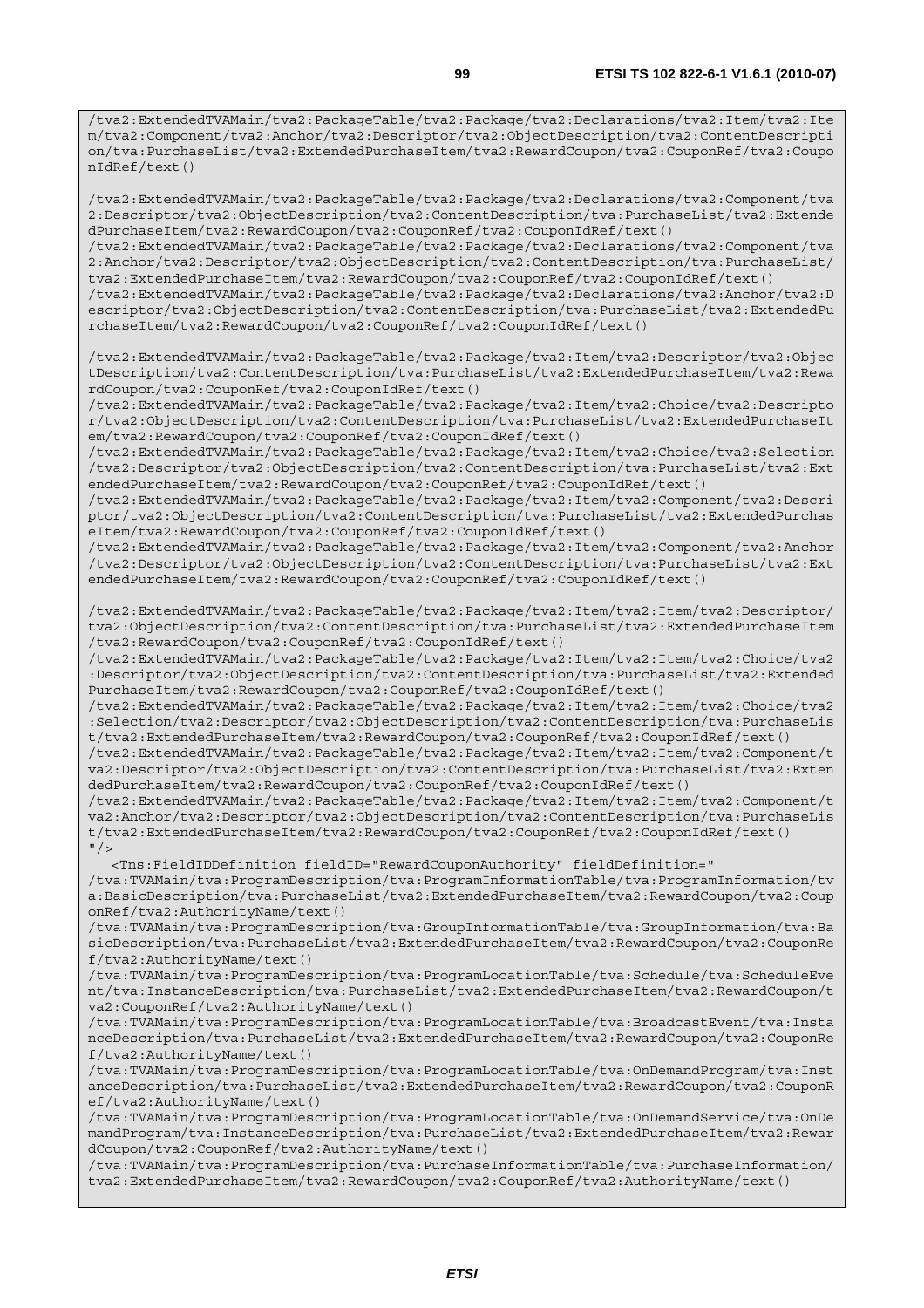/tva2:ExtendedTVAMain/tva2:PackageTable/tva2:Package/tva2:Descriptor/tva2:ObjectDescripti on/tva2:ContentDescription/tva:PurchaseList/tva2:ExtendedPurchaseItem/tva2:RewardCoupon/t va2:CouponRef/tva2:AuthorityName/text()

/tva2:ExtendedTVAMain/tva2:PackageTable/tva2:Package/tva2:Declarations/tva2:Descriptor/tv a2:ObjectDescription/tva2:ContentDescription/tva:PurchaseList/tva2:ExtendedPurchaseItem/t va2:RewardCoupon/tva2:CouponRef/tva2:AuthorityName/text()

/tva2:ExtendedTVAMain/tva2:PackageTable/tva2:Package/tva2:Declarations/tva2:Item/tva2:Des criptor/tva2:ObjectDescription/tva2:ContentDescription/tva:PurchaseList/tva2:ExtendedPurc haseItem/tva2:RewardCoupon/tva2:CouponRef/tva2:AuthorityName/text()

/tva2:ExtendedTVAMain/tva2:PackageTable/tva2:Package/tva2:Declarations/tva2:Item/tva2:Cho ice/tva2:Descriptor/tva2:ObjectDescription/tva2:ContentDescription/tva:PurchaseList/tva2: ExtendedPurchaseItem/tva2:RewardCoupon/tva2:CouponRef/tva2:AuthorityName/text()

/tva2:ExtendedTVAMain/tva2:PackageTable/tva2:Package/tva2:Declarations/tva2:Item/tva2:Cho ice/tva2:Selection/tva2:Descriptor/tva2:ObjectDescription/tva2:ContentDescription/tva:Pur chaseList/tva2:ExtendedPurchaseItem/tva2:RewardCoupon/tva2:CouponRef/tva2:AuthorityName/t  $ext()$ 

/tva2:ExtendedTVAMain/tva2:PackageTable/tva2:Package/tva2:Declarations/tva2:Item/tva2:Com ponent/tva2:Descriptor/tva2:ObjectDescription/tva2:ContentDescription/tva:PurchaseList/tv a2:ExtendedPurchaseItem/tva2:RewardCoupon/tva2:CouponRef/tva2:AuthorityName/text()

/tva2:ExtendedTVAMain/tva2:PackageTable/tva2:Package/tva2:Declarations/tva2:Item/tva2:Com ponent/tva2:Anchor/tva2:Descriptor/tva2:ObjectDescription/tva2:ContentDescription/tva:Pur chaseList/tva2:ExtendedPurchaseItem/tva2:RewardCoupon/tva2:CouponRef/tva2:AuthorityName/t ext()

/tva2:ExtendedTVAMain/tva2:PackageTable/tva2:Package/tva2:Declarations/tva2:Item/tva2:Ite m/tva2:Descriptor/tva2:ObjectDescription/tva2:ContentDescription/tva:PurchaseList/tva2:Ex tendedPurchaseItem/tva2:RewardCoupon/tva2:CouponRef/tva2:AuthorityName/text()

/tva2:ExtendedTVAMain/tva2:PackageTable/tva2:Package/tva2:Declarations/tva2:Item/tva2:Ite m/tva2:Choice/tva2:Descriptor/tva2:ObjectDescription/tva2:ContentDescription/tva:Purchase List/tva2:ExtendedPurchaseItem/tva2:RewardCoupon/tva2:CouponRef/tva2:AuthorityName/text() /tva2:ExtendedTVAMain/tva2:PackageTable/tva2:Package/tva2:Declarations/tva2:Item/tva2:Ite m/tva2:Choice/tva2:Selection/tva2:Descriptor/tva2:ObjectDescription/tva2:ContentDescripti on/tva:PurchaseList/tva2:ExtendedPurchaseItem/tva2:RewardCoupon/tva2:CouponRef/tva2:Autho rityName/text()

/tva2:ExtendedTVAMain/tva2:PackageTable/tva2:Package/tva2:Declarations/tva2:Item/tva2:Ite m/tva2:Component/tva2:Descriptor/tva2:ObjectDescription/tva2:ContentDescription/tva:Purch aseList/tva2:ExtendedPurchaseItem/tva2:RewardCoupon/tva2:CouponRef/tva2:AuthorityName/tex  $t($ )

/tva2:ExtendedTVAMain/tva2:PackageTable/tva2:Package/tva2:Declarations/tva2:Item/tva2:Ite m/tva2:Component/tva2:Anchor/tva2:Descriptor/tva2:ObjectDescription/tva2:ContentDescripti on/tva:PurchaseList/tva2:ExtendedPurchaseItem/tva2:RewardCoupon/tva2:CouponRef/tva2:Autho rityName/text()

/tva2:ExtendedTVAMain/tva2:PackageTable/tva2:Package/tva2:Declarations/tva2:Component/tva 2:Descriptor/tva2:ObjectDescription/tva2:ContentDescription/tva:PurchaseList/tva2:Extende dPurchaseItem/tva2:RewardCoupon/tva2:CouponRef/tva2:AuthorityName/text()

/tva2:ExtendedTVAMain/tva2:PackageTable/tva2:Package/tva2:Declarations/tva2:Component/tva 2:Anchor/tva2:Descriptor/tva2:ObjectDescription/tva2:ContentDescription/tva:PurchaseList/ tva2:ExtendedPurchaseItem/tva2:RewardCoupon/tva2:CouponRef/tva2:AuthorityName/text()

/tva2:ExtendedTVAMain/tva2:PackageTable/tva2:Package/tva2:Declarations/tva2:Anchor/tva2:D escriptor/tva2:ObjectDescription/tva2:ContentDescription/tva:PurchaseList/tva2:ExtendedPu rchaseItem/tva2:RewardCoupon/tva2:CouponRef/tva2:AuthorityName/text()

/tva2:ExtendedTVAMain/tva2:PackageTable/tva2:Package/tva2:Item/tva2:Descriptor/tva2:Objec tDescription/tva2:ContentDescription/tva:PurchaseList/tva2:ExtendedPurchaseItem/tva2:Rewa rdCoupon/tva2:CouponRef/tva2:AuthorityName/text()

/tva2:ExtendedTVAMain/tva2:PackageTable/tva2:Package/tva2:Item/tva2:Choice/tva2:Descripto r/tva2:ObjectDescription/tva2:ContentDescription/tva:PurchaseList/tva2:ExtendedPurchaseIt em/tva2:RewardCoupon/tva2:CouponRef/tva2:AuthorityName/text()

/tva2:ExtendedTVAMain/tva2:PackageTable/tva2:Package/tva2:Item/tva2:Choice/tva2:Selection /tva2:Descriptor/tva2:ObjectDescription/tva2:ContentDescription/tva:PurchaseList/tva2:Ext endedPurchaseItem/tva2:RewardCoupon/tva2:CouponRef/tva2:AuthorityName/text()

/tva2:ExtendedTVAMain/tva2:PackageTable/tva2:Package/tva2:Item/tva2:Component/tva2:Descri ptor/tva2:ObjectDescription/tva2:ContentDescription/tva:PurchaseList/tva2:ExtendedPurchas eItem/tva2:RewardCoupon/tva2:CouponRef/tva2:AuthorityName/text()

/tva2:ExtendedTVAMain/tva2:PackageTable/tva2:Package/tva2:Item/tva2:Component/tva2:Anchor /tva2:Descriptor/tva2:ObjectDescription/tva2:ContentDescription/tva:PurchaseList/tva2:Ext endedPurchaseItem/tva2:RewardCoupon/tva2:CouponRef/tva2:AuthorityName/text()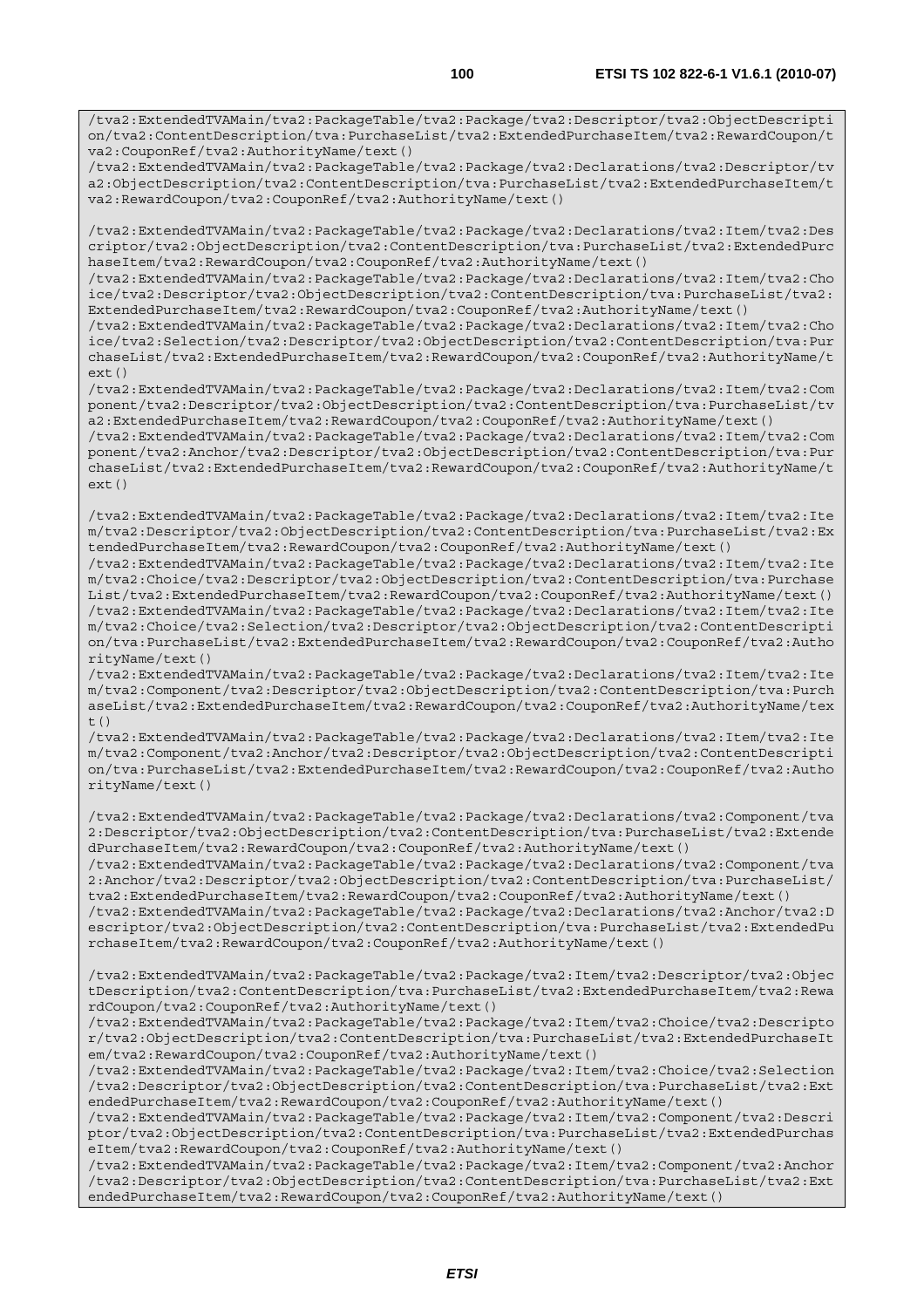/tva2:ExtendedTVAMain/tva2:PackageTable/tva2:Package/tva2:Item/tva2:Item/tva2:Descriptor/ tva2:ObjectDescription/tva2:ContentDescription/tva:PurchaseList/tva2:ExtendedPurchaseItem /tva2:RewardCoupon/tva2:CouponRef/tva2:AuthorityName/text() /tva2:ExtendedTVAMain/tva2:PackageTable/tva2:Package/tva2:Item/tva2:Item/tva2:Choice/tva2 :Descriptor/tva2:ObjectDescription/tva2:ContentDescription/tva:PurchaseList/tva2:Extended PurchaseItem/tva2:RewardCoupon/tva2:CouponRef/tva2:AuthorityName/text() /tva2:ExtendedTVAMain/tva2:PackageTable/tva2:Package/tva2:Item/tva2:Item/tva2:Choice/tva2 :Selection/tva2:Descriptor/tva2:ObjectDescription/tva2:ContentDescription/tva:PurchaseLis t/tva2:ExtendedPurchaseItem/tva2:RewardCoupon/tva2:CouponRef/tva2:AuthorityName/text() /tva2:ExtendedTVAMain/tva2:PackageTable/tva2:Package/tva2:Item/tva2:Item/tva2:Component/t va2:Descriptor/tva2:ObjectDescription/tva2:ContentDescription/tva:PurchaseList/tva2:Exten dedPurchaseItem/tva2:RewardCoupon/tva2:CouponRef/tva2:AuthorityName/text() /tva2:ExtendedTVAMain/tva2:PackageTable/tva2:Package/tva2:Item/tva2:Item/tva2:Component/t va2:Anchor/tva2:Descriptor/tva2:ObjectDescription/tva2:ContentDescription/tva:PurchaseLis t/tva2:ExtendedPurchaseItem/tva2:RewardCoupon/tva2:CouponRef/tva2:AuthorityName/text()  $"$  / >  $\langle$ ! $\cdot$ ######################################################################################## --> <!-- feldID for Program, Group, Purchase, Instance, and Package for RMPI -->  $<$ ! - -######################################################################################## --> <Tns:FieldIDDefinition fieldID="Cipher" fieldDefinition=" /tva:TVAMain/tva:ProgramDescription/tva:ProgramInformationTable/tva:ProgramInformation/tv a:BasicDescription/tva:PurchaseList/tva2:ExtendedPurchaseItem/tva2:RMPIDescription/tva2:A ncillaryRMPI/tva2:Cipher/text() /tva:TVAMain/tva:ProgramDescription/tva:GroupInformationTable/tva:GroupInformation/tva:Ba sicDescription/tva:PurchaseList/tva2:ExtendedPurchaseItem/tva2:RMPIDescription/tva2:Ancil laryRMPI/tva2:Cipher/text() /tva:TVAMain/tva:ProgramDescription/tva:ProgramLocationTable/tva:Schedule/tva:ScheduleEve nt/tva:InstanceDescription/tva:PurchaseList/tva2:ExtendedPurchaseItem/tva2:RMPIDescriptio n/tva2:AncillaryRMPI/tva2:Cipher/text() /tva:TVAMain/tva:ProgramDescription/tva:ProgramLocationTable/tva:BroadcastEvent/tva:Insta nceDescription/tva:PurchaseList/tva2:ExtendedPurchaseItem/tva2:RMPIDescription/tva2:Ancil laryRMPI/tva2:Cipher/text() /tva:TVAMain/tva:ProgramDescription/tva:ProgramLocationTable/tva:OnDemandProgram/tva:Inst anceDescription/tva:PurchaseList/tva2:ExtendedPurchaseItem/tva2:RMPIDescription/tva2:Anci llaryRMPI/tva2:Cipher/text() /tva:TVAMain/tva:ProgramDescription/tva:ProgramLocationTable/tva:OnDemandService/tva:OnDe mandProgram/tva:InstanceDescription/tva:PurchaseList/tva2:ExtendedPurchaseItem/tva2:RMPID escription/tva2:AncillaryRMPI/tva2:Cipher/text() /tva:TVAMain/tva:ProgramDescription/tva:PurchaseInformationTable/tva:PurchaseInformation/ tva2:ExtendedPurchaseItem/tva2:RMPIDescription/tva2:AncillaryRMPI/tva2:Cipher/text() /tva2:ExtendedTVAMain/tva2:PackageTable/tva2:Package/tva2:Descriptor/tva2:ObjectDescripti on/tva2:ContentDescription/tva:PurchaseList/tva2:ExtendedPurchaseItem/tva2:RMPIDescriptio n/tva2:AncillaryRMPI/tva2:Cipher/text()  $''$  / > <!-- fieldIDs for ExtendRights --> <Tns:FieldIDDefinition fieldID="ExtendRightsSecurityLevel" fieldDefinition=" /tva:TVAMain/tva:ProgramDescription/tva:ProgramInformationTable/tva:ProgramInformation/tv a:BasicDescription/tva:PurchaseList/tva2:ExtendedPurchaseItem/tva2:RMPIDescription/tva2:E xtendRights/tva2:SecurityLevel/text() /tva:TVAMain/tva:ProgramDescription/tva:GroupInformationTable/tva:GroupInformation/tva:Ba sicDescription/tva:PurchaseList/tva2:ExtendedPurchaseItem/tva2:RMPIDescription/tva2:Exten dRights/tva2:SecurityLevel/text()

/tva:TVAMain/tva:ProgramDescription/tva:ProgramLocationTable/tva:Schedule/tva:ScheduleEve nt/tva:InstanceDescription/tva:PurchaseList/tva2:ExtendedPurchaseItem/tva2:RMPIDescriptio n/tva2:ExtendRights/tva2:SecurityLevel/text()

/tva:TVAMain/tva:ProgramDescription/tva:ProgramLocationTable/tva:BroadcastEvent/tva:Insta nceDescription/tva:PurchaseList/tva2:ExtendedPurchaseItem/tva2:RMPIDescription/tva2:Exten dRights/tva2:SecurityLevel/text()

/tva:TVAMain/tva:ProgramDescription/tva:ProgramLocationTable/tva:OnDemandProgram/tva:Inst anceDescription/tva:PurchaseList/tva2:ExtendedPurchaseItem/tva2:RMPIDescription/tva2:Exte ndRights/tva2:SecurityLevel/text()

/tva:TVAMain/tva:ProgramDescription/tva:ProgramLocationTable/tva:OnDemandService/tva:OnDe mandProgram/tva:InstanceDescription/tva:PurchaseList/tva2:ExtendedPurchaseItem/tva2:RMPID escription/tva2:ExtendRights/tva2:SecurityLevel/text()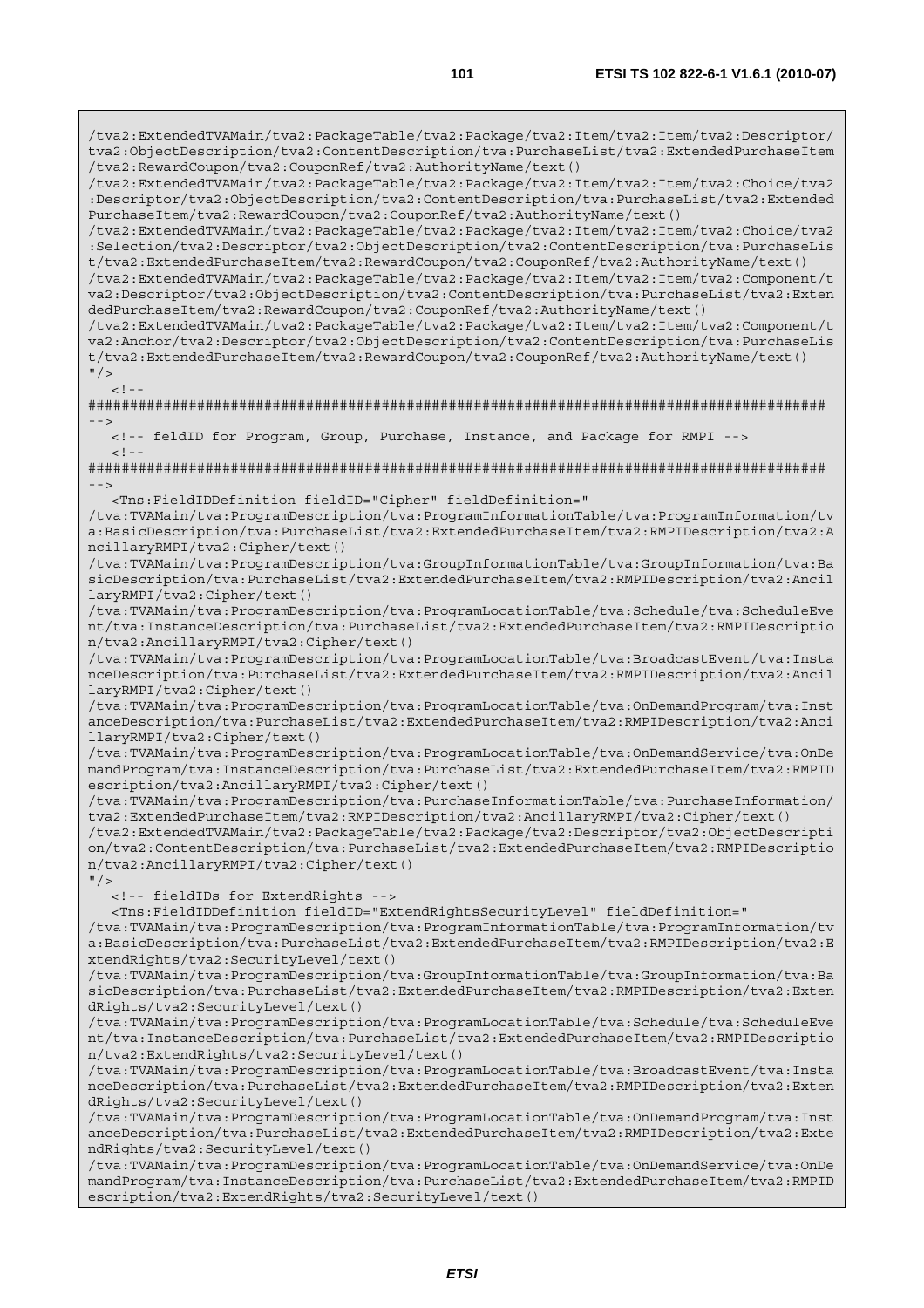tva2:ExtendedPurchaseItem/tva2:RMPIDescription/tva2:ExtendRights/tva2:SecurityLevel/text( ) /tva2:ExtendedTVAMain/tva2:PackageTable/tva2:Package/tva2:Descriptor/tva2:ObjectDescripti on/tva2:ContentDescription/tva:PurchaseList/tva2:ExtendedPurchaseItem/tva2:RMPIDescriptio n/tva2:ExtendRights/tva2:SecurityLevel/text()"/> <Tns:FieldIDDefinition fieldID="ExtendRightsSourceOfAdditionalRights" fieldDefinition=" /tva:TVAMain/tva:ProgramDescription/tva:ProgramInformationTable/tva:ProgramInformation/tv a:BasicDescription/tva:PurchaseList/tva2:ExtendedPurchaseItem/tva2:RMPIDescription/tva2:E xtendRights/tva2:SourceOfAdditionalRights/text() /tva:TVAMain/tva:ProgramDescription/tva:GroupInformationTable/tva:GroupInformation/tva:Ba sicDescription/tva:PurchaseList/tva2:ExtendedPurchaseItem/tva2:RMPIDescription/tva2:Exten dRights/tva2:SourceOfAdditionalRights/text() /tva:TVAMain/tva:ProgramDescription/tva:ProgramLocationTable/tva:Schedule/tva:ScheduleEve nt/tva:InstanceDescription/tva:PurchaseList/tva2:ExtendedPurchaseItem/tva2:RMPIDescriptio n/tva2:ExtendRights/tva2:SourceOfAdditionalRights/text() /tva:TVAMain/tva:ProgramDescription/tva:ProgramLocationTable/tva:BroadcastEvent/tva:Insta nceDescription/tva:PurchaseList/tva2:ExtendedPurchaseItem/tva2:RMPIDescription/tva2:Exten dRights/tva2:SourceOfAdditionalRights/text() /tva:TVAMain/tva:ProgramDescription/tva:ProgramLocationTable/tva:OnDemandProgram/tva:Inst anceDescription/tva:PurchaseList/tva2:ExtendedPurchaseItem/tva2:RMPIDescription/tva2:Exte ndRights/tva2:SourceOfAdditionalRights/text() /tva:TVAMain/tva:ProgramDescription/tva:ProgramLocationTable/tva:OnDemandService/tva:OnDe mandProgram/tva:InstanceDescription/tva:PurchaseList/tva2:ExtendedPurchaseItem/tva2:RMPID escription/tva2:ExtendRights/tva2:SourceOfAdditionalRights/text() /tva:TVAMain/tva:ProgramDescription/tva:PurchaseInformationTable/tva:PurchaseInformation/ tva2:ExtendedPurchaseItem/tva2:RMPIDescription/tva2:ExtendRights/tva2:SourceOfAdditionalR ights/text() /tva2:ExtendedTVAMain/tva2:PackageTable/tva2:Package/tva2:Descriptor/tva2:ObjectDescripti on/tva2:ContentDescription/tva:PurchaseList/tva2:ExtendedPurchaseItem/tva2:RMPIDescriptio n/tva2:ExtendRights/tva2:SourceOfAdditionalRights/text()"/> <!-- fieldIDs for Any Domain Rights --> <Tns:FieldIDDefinition fieldID="AnyDomainRightsPlayRightFlag" fieldDefinition=" /tva:TVAMain/tva:ProgramDescription/tva:ProgramInformationTable/tva:ProgramInformation/tv a:BasicDescription/tva:PurchaseList/tva2:ExtendedPurchaseItem/tva2:RMPIDescription/tva2:A nyDomainRights/tva2:PlayRightFlag/text() /tva:TVAMain/tva:ProgramDescription/tva:GroupInformationTable/tva:GroupInformation/tva:Ba sicDescription/tva:PurchaseList/tva2:ExtendedPurchaseItem/tva2:RMPIDescription/tva2:AnyDo mainRights/tva2:PlayRightFlag/text() /tva:TVAMain/tva:ProgramDescription/tva:ProgramLocationTable/tva:Schedule/tva:ScheduleEve nt/tva:InstanceDescription/tva:PurchaseList/tva2:ExtendedPurchaseItem/tva2:RMPIDescriptio n/tva2:AnyDomainRights/tva2:PlayRightFlag/text() /tva:TVAMain/tva:ProgramDescription/tva:ProgramLocationTable/tva:BroadcastEvent/tva:Insta nceDescription/tva:PurchaseList/tva2:ExtendedPurchaseItem/tva2:RMPIDescription/tva2:AnyDo mainRights/tva2:PlayRightFlag/text() /tva:TVAMain/tva:ProgramDescription/tva:ProgramLocationTable/tva:OnDemandProgram/tva:Inst anceDescription/tva:PurchaseList/tva2:ExtendedPurchaseItem/tva2:RMPIDescription/tva2:AnyD omainRights/tva2:PlayRightFlag/text() /tva:TVAMain/tva:ProgramDescription/tva:ProgramLocationTable/tva:OnDemandService/tva:OnDe mandProgram/tva:InstanceDescription/tva:PurchaseList/tva2:ExtendedPurchaseItem/tva2:RMPID escription/tva2:AnyDomainRights/tva2:PlayRightFlag/text() /tva:TVAMain/tva:ProgramDescription/tva:PurchaseInformationTable/tva:PurchaseInformation/ tva2:ExtendedPurchaseItem/tva2:RMPIDescription/tva2:AnyDomainRights/tva2:PlayRightFlag/te xt() /tva2:ExtendedTVAMain/tva2:PackageTable/tva2:Package/tva2:Descriptor/tva2:ObjectDescripti on/tva2:ContentDescription/tva:PurchaseList/tva2:ExtendedPurchaseItem/tva2:RMPIDescriptio n/tva2:AnyDomainRights/tva2:PlayRightFlag/text()"/> <Tns:FieldIDDefinition fieldID="AnyDomainRightsAnalogueExportSignalling" fieldDefinition=" /tva:TVAMain/tva:ProgramDescription/tva:ProgramInformationTable/tva:ProgramInformation/tv a:BasicDescription/tva:PurchaseList/tva2:ExtendedPurchaseItem/tva2:RMPIDescription/tva2:A nyDomainRights/tva2:AnalogueExportRight/tva2:AnalogueExportSignalling/text() /tva:TVAMain/tva:ProgramDescription/tva:GroupInformationTable/tva:GroupInformation/tva:Ba sicDescription/tva:PurchaseList/tva2:ExtendedPurchaseItem/tva2:RMPIDescription/tva2:AnyDo

mainRights/tva2:AnalogueExportRight/tva2:AnalogueExportSignalling/text() /tva:TVAMain/tva:ProgramDescription/tva:ProgramLocationTable/tva:Schedule/tva:ScheduleEve nt/tva:InstanceDescription/tva:PurchaseList/tva2:ExtendedPurchaseItem/tva2:RMPIDescriptio n/tva2:AnyDomainRights/tva2:AnalogueExportRight/tva2:AnalogueExportSignalling/text()

/tva:TVAMain/tva:ProgramDescription/tva:PurchaseInformationTable/tva:PurchaseInformation/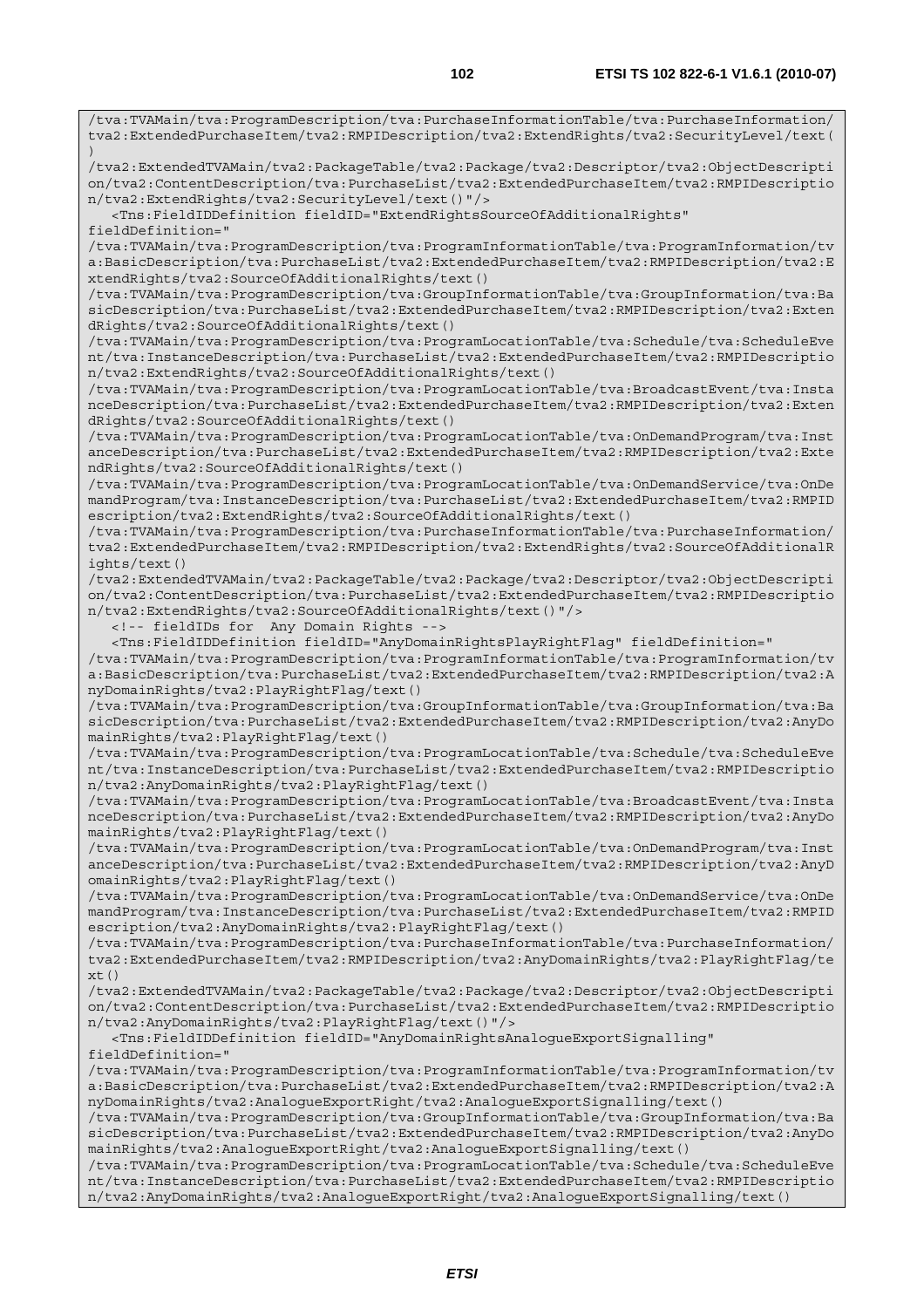/tva:TVAMain/tva:ProgramDescription/tva:ProgramLocationTable/tva:BroadcastEvent/tva:Insta nceDescription/tva:PurchaseList/tva2:ExtendedPurchaseItem/tva2:RMPIDescription/tva2:AnyDo mainRights/tva2:AnalogueExportRight/tva2:AnalogueExportSignalling/text()

/tva:TVAMain/tva:ProgramDescription/tva:ProgramLocationTable/tva:OnDemandProgram/tva:Inst anceDescription/tva:PurchaseList/tva2:ExtendedPurchaseItem/tva2:RMPIDescription/tva2:AnyD omainRights/tva2:AnalogueExportRight/tva2:AnalogueExportSignalling/text()

/tva:TVAMain/tva:ProgramDescription/tva:ProgramLocationTable/tva:OnDemandService/tva:OnDe mandProgram/tva:InstanceDescription/tva:PurchaseList/tva2:ExtendedPurchaseItem/tva2:RMPID escription/tva2:AnyDomainRights/tva2:AnalogueExportRight/tva2:AnalogueExportSignalling/te  $xt()$ 

/tva:TVAMain/tva:ProgramDescription/tva:PurchaseInformationTable/tva:PurchaseInformation/ tva2:ExtendedPurchaseItem/tva2:RMPIDescription/tva2:AnyDomainRights/tva2:AnalogueExportRi

/tva2:ExtendedTVAMain/tva2:PackageTable/tva2:Package/tva2:Descriptor/tva2:ObjectDescripti on/tva2:ContentDescription/tva:PurchaseList/tva2:ExtendedPurchaseItem/tva2:RMPIDescriptio n/tva2:AnyDomainRights/tva2:AnalogueExportRight/tva2:AnalogueExportSignalling/text()"/>

/tva:TVAMain/tva:ProgramDescription/tva:ProgramInformationTable/tva:ProgramInformation/tv a:BasicDescription/tva:PurchaseList/tva2:ExtendedPurchaseItem/tva2:RMPIDescription/tva2:A

/tva:TVAMain/tva:ProgramDescription/tva:GroupInformationTable/tva:GroupInformation/tva:Ba

<Tns:FieldIDDefinition fieldID="AnyDomainRightsAnalogueExportSDControl"

nyDomainRights/tva2:AnalogueExportRight/tva2:AnalogueExportSDControl/text()

sicDescription/tva:PurchaseList/tva2:ExtendedPurchaseItem/tva2:RMPIDescription/tva2:AnyDo mainRights/tva2:AnalogueExportRight/tva2:AnalogueExportSDControl/text() /tva:TVAMain/tva:ProgramDescription/tva:ProgramLocationTable/tva:Schedule/tva:ScheduleEve nt/tva:InstanceDescription/tva:PurchaseList/tva2:ExtendedPurchaseItem/tva2:RMPIDescriptio n/tva2:AnyDomainRights/tva2:AnalogueExportRight/tva2:AnalogueExportSDControl/text() /tva:TVAMain/tva:ProgramDescription/tva:ProgramLocationTable/tva:BroadcastEvent/tva:Insta nceDescription/tva:PurchaseList/tva2:ExtendedPurchaseItem/tva2:RMPIDescription/tva2:AnyDo mainRights/tva2:AnalogueExportRight/tva2:AnalogueExportSDControl/text() /tva:TVAMain/tva:ProgramDescription/tva:ProgramLocationTable/tva:OnDemandProgram/tva:Inst anceDescription/tva:PurchaseList/tva2:ExtendedPurchaseItem/tva2:RMPIDescription/tva2:AnyD omainRights/tva2:AnalogueExportRight/tva2:AnalogueExportSDControl/text() /tva:TVAMain/tva:ProgramDescription/tva:ProgramLocationTable/tva:OnDemandService/tva:OnDe mandProgram/tva:InstanceDescription/tva:PurchaseList/tva2:ExtendedPurchaseItem/tva2:RMPID escription/tva2:AnyDomainRights/tva2:AnalogueExportRight/tva2:AnalogueExportSDControl/tex /tva:TVAMain/tva:ProgramDescription/tva:PurchaseInformationTable/tva:PurchaseInformation/ tva2:ExtendedPurchaseItem/tva2:RMPIDescription/tva2:AnyDomainRights/tva2:AnalogueExportRi ght/tva2:AnalogueExportSDControl/text()

/tva2:ExtendedTVAMain/tva2:PackageTable/tva2:Package/tva2:Descriptor/tva2:ObjectDescripti on/tva2:ContentDescription/tva:PurchaseList/tva2:ExtendedPurchaseItem/tva2:RMPIDescriptio n/tva2:AnyDomainRights/tva2:AnalogueExportRight/tva2:AnalogueExportSDControl/text()"/>

<Tns:FieldIDDefinition fieldID="AnyDomainRightsDigitalExportSDControl"

fieldDefinition="

 $t()$ 

fieldDefinition="

ght/tva2:AnalogueExportSignalling/text()

/tva:TVAMain/tva:ProgramDescription/tva:ProgramInformationTable/tva:ProgramInformation/tv a:BasicDescription/tva:PurchaseList/tva2:ExtendedPurchaseItem/tva2:RMPIDescription/tva2:A nyDomainRights/tva2:DigitalExportSDRight/tva2:DigitalExportControl/text()

/tva:TVAMain/tva:ProgramDescription/tva:GroupInformationTable/tva:GroupInformation/tva:Ba sicDescription/tva:PurchaseList/tva2:ExtendedPurchaseItem/tva2:RMPIDescription/tva2:AnyDo mainRights/tva2:DigitalExportSDRight/tva2:DigitalExportControl/text()

/tva:TVAMain/tva:ProgramDescription/tva:ProgramLocationTable/tva:Schedule/tva:ScheduleEve nt/tva:InstanceDescription/tva:PurchaseList/tva2:ExtendedPurchaseItem/tva2:RMPIDescriptio n/tva2:AnyDomainRights/tva2:DigitalExportSDRight/tva2:DigitalExportControl/text()

/tva:TVAMain/tva:ProgramDescription/tva:ProgramLocationTable/tva:BroadcastEvent/tva:Insta nceDescription/tva:PurchaseList/tva2:ExtendedPurchaseItem/tva2:RMPIDescription/tva2:AnyDo mainRights/tva2:DigitalExportSDRight/tva2:DigitalExportControl/text()

/tva:TVAMain/tva:ProgramDescription/tva:ProgramLocationTable/tva:OnDemandProgram/tva:Inst anceDescription/tva:PurchaseList/tva2:ExtendedPurchaseItem/tva2:RMPIDescription/tva2:AnyD omainRights/tva2:DigitalExportSDRight/tva2:DigitalExportControl/text()

/tva:TVAMain/tva:ProgramDescription/tva:ProgramLocationTable/tva:OnDemandService/tva:OnDe mandProgram/tva:InstanceDescription/tva:PurchaseList/tva2:ExtendedPurchaseItem/tva2:RMPID escription/tva2:AnyDomainRights/tva2:DigitalExportSDRight/tva2:DigitalExportControl/text( )

/tva:TVAMain/tva:ProgramDescription/tva:PurchaseInformationTable/tva:PurchaseInformation/ tva2:ExtendedPurchaseItem/tva2:RMPIDescription/tva2:AnyDomainRights/tva2:DigitalExportSDR ight/tva2:DigitalExportControl/text()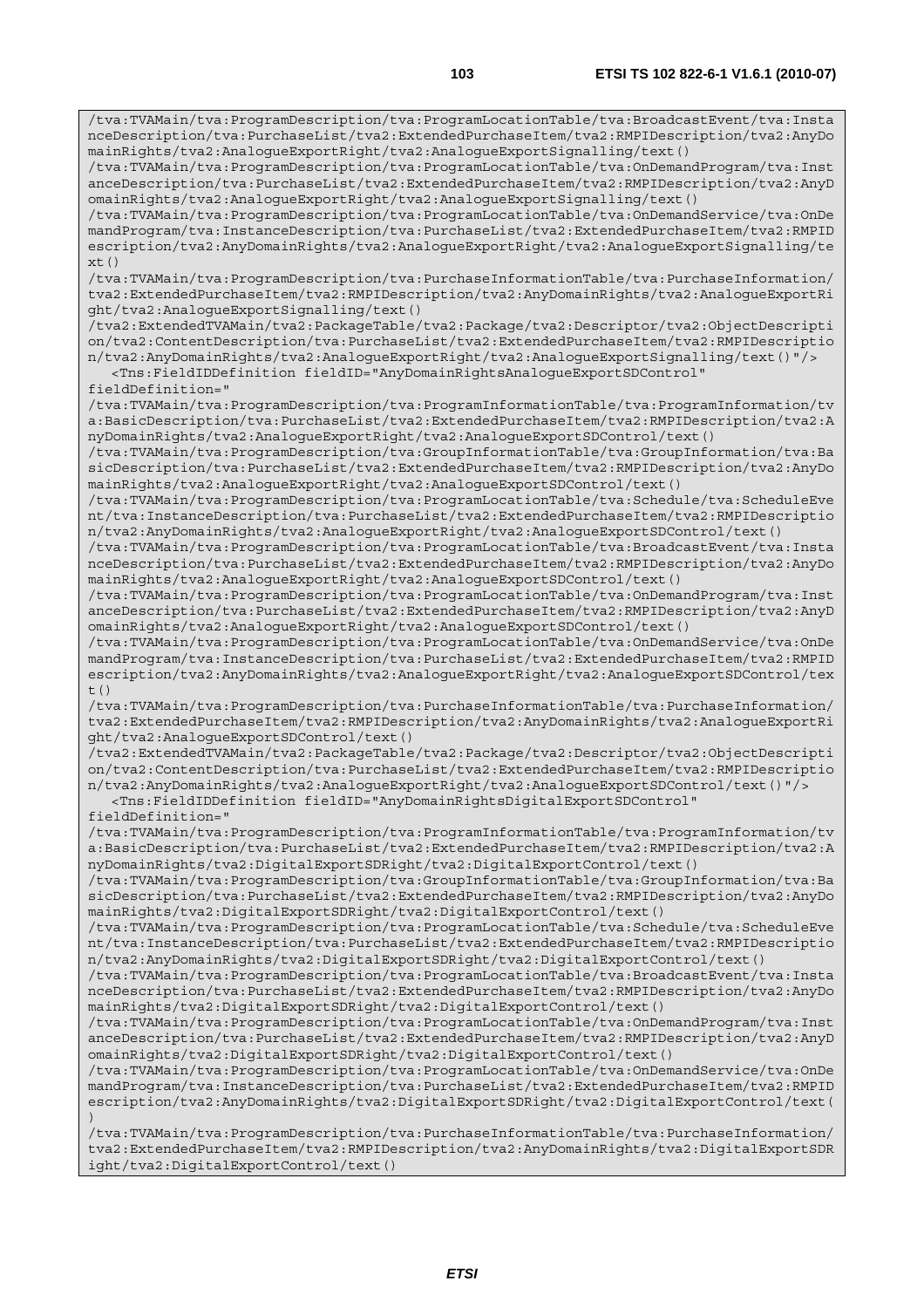/tva2:ExtendedTVAMain/tva2:PackageTable/tva2:Package/tva2:Descriptor/tva2:ObjectDescripti on/tva2:ContentDescription/tva:PurchaseList/tva2:ExtendedPurchaseItem/tva2:RMPIDescriptio n/tva2:AnyDomainRights/tva2:DigitalExportSDRight/tva2:DigitalExportControl/text()"/>

 <Tns:FieldIDDefinition fieldID="AnyDomainRightsDigitalExportHDControl" fieldDefinition="

/tva:TVAMain/tva:ProgramDescription/tva:ProgramInformationTable/tva:ProgramInformation/tv a:BasicDescription/tva:PurchaseList/tva2:ExtendedPurchaseItem/tva2:RMPIDescription/tva2:A nyDomainRights/tva2:DigitalExportHDRight/tva2:DigitalExportControl/text()

/tva:TVAMain/tva:ProgramDescription/tva:GroupInformationTable/tva:GroupInformation/tva:Ba sicDescription/tva:PurchaseList/tva2:ExtendedPurchaseItem/tva2:RMPIDescription/tva2:AnyDo mainRights/tva2:DigitalExportHDRight/tva2:DigitalExportControl/text()

/tva:TVAMain/tva:ProgramDescription/tva:ProgramLocationTable/tva:Schedule/tva:ScheduleEve nt/tva:InstanceDescription/tva:PurchaseList/tva2:ExtendedPurchaseItem/tva2:RMPIDescriptio n/tva2:AnyDomainRights/tva2:DigitalExportHDRight/tva2:DigitalExportControl/text()

/tva:TVAMain/tva:ProgramDescription/tva:ProgramLocationTable/tva:BroadcastEvent/tva:Insta nceDescription/tva:PurchaseList/tva2:ExtendedPurchaseItem/tva2:RMPIDescription/tva2:AnyDo mainRights/tva2:DigitalExportHDRight/tva2:DigitalExportControl/text()

/tva:TVAMain/tva:ProgramDescription/tva:ProgramLocationTable/tva:OnDemandProgram/tva:Inst anceDescription/tva:PurchaseList/tva2:ExtendedPurchaseItem/tva2:RMPIDescription/tva2:AnyD omainRights/tva2:DigitalExportHDRight/tva2:DigitalExportControl/text()

/tva:TVAMain/tva:ProgramDescription/tva:ProgramLocationTable/tva:OnDemandService/tva:OnDe mandProgram/tva:InstanceDescription/tva:PurchaseList/tva2:ExtendedPurchaseItem/tva2:RMPID escription/tva2:AnyDomainRights/tva2:DigitalExportHDRight/tva2:DigitalExportControl/text( )

/tva:TVAMain/tva:ProgramDescription/tva:PurchaseInformationTable/tva:PurchaseInformation/ tva2:ExtendedPurchaseItem/tva2:RMPIDescription/tva2:AnyDomainRights/tva2:DigitalExportHDR ight/tva2:DigitalExportControl/text()

/tva2:ExtendedTVAMain/tva2:PackageTable/tva2:Package/tva2:Descriptor/tva2:ObjectDescripti on/tva2:ContentDescription/tva:PurchaseList/tva2:ExtendedPurchaseItem/tva2:RMPIDescriptio n/tva2:AnyDomainRights/tva2:DigitalExportHDRight/tva2:DigitalExportControl/text()"/> <Tns:FieldIDDefinition fieldID="AnyDomainRightsSecurityLevel" fieldDefinition="

/tva:TVAMain/tva:ProgramDescription/tva:ProgramInformationTable/tva:ProgramInformation/tv a:BasicDescription/tva:PurchaseList/tva2:ExtendedPurchaseItem/tva2:RMPIDescription/tva2:A nyDomainRights/tva2:SecurityLevel/text()

/tva:TVAMain/tva:ProgramDescription/tva:GroupInformationTable/tva:GroupInformation/tva:Ba sicDescription/tva:PurchaseList/tva2:ExtendedPurchaseItem/tva2:RMPIDescription/tva2:AnyDo mainRights/tva2:SecurityLevel/text()

/tva:TVAMain/tva:ProgramDescription/tva:ProgramLocationTable/tva:Schedule/tva:ScheduleEve nt/tva:InstanceDescription/tva:PurchaseList/tva2:ExtendedPurchaseItem/tva2:RMPIDescriptio n/tva2:AnyDomainRights/tva2:SecurityLevel/text()

/tva:TVAMain/tva:ProgramDescription/tva:ProgramLocationTable/tva:BroadcastEvent/tva:Insta nceDescription/tva:PurchaseList/tva2:ExtendedPurchaseItem/tva2:RMPIDescription/tva2:AnyDo mainRights/tva2:SecurityLevel/text()

/tva:TVAMain/tva:ProgramDescription/tva:ProgramLocationTable/tva:OnDemandProgram/tva:Inst anceDescription/tva:PurchaseList/tva2:ExtendedPurchaseItem/tva2:RMPIDescription/tva2:AnyD omainRights/tva2:SecurityLevel/text()

/tva:TVAMain/tva:ProgramDescription/tva:ProgramLocationTable/tva:OnDemandService/tva:OnDe mandProgram/tva:InstanceDescription/tva:PurchaseList/tva2:ExtendedPurchaseItem/tva2:RMPID escription/tva2:AnyDomainRights/tva2:SecurityLevel/text()

/tva:TVAMain/tva:ProgramDescription/tva:PurchaseInformationTable/tva:PurchaseInformation/ tva2:ExtendedPurchaseItem/tva2:RMPIDescription/tva2:AnyDomainRights/tva2:SecurityLevel/te  $xt()$ 

/tva2:ExtendedTVAMain/tva2:PackageTable/tva2:Package/tva2:Descriptor/tva2:ObjectDescripti on/tva2:ContentDescription/tva:PurchaseList/tva2:ExtendedPurchaseItem/tva2:RMPIDescriptio n/tva2:AnyDomainRights/tva2:SecurityLevel/text()"/>

 <Tns:FieldIDDefinition fieldID="AnyDomainRightsBufferDuration" fieldDefinition=" /tva:TVAMain/tva:ProgramDescription/tva:ProgramInformationTable/tva:ProgramInformation/tv a:BasicDescription/tva:PurchaseList/tva2:ExtendedPurchaseItem/tva2:RMPIDescription/tva2:A nyDomainRights/tva2:BufferDuration/text()

/tva:TVAMain/tva:ProgramDescription/tva:GroupInformationTable/tva:GroupInformation/tva:Ba sicDescription/tva:PurchaseList/tva2:ExtendedPurchaseItem/tva2:RMPIDescription/tva2:AnyDo mainRights/tva2:BufferDuration/text()

/tva:TVAMain/tva:ProgramDescription/tva:ProgramLocationTable/tva:Schedule/tva:ScheduleEve nt/tva:InstanceDescription/tva:PurchaseList/tva2:ExtendedPurchaseItem/tva2:RMPIDescriptio n/tva2:AnyDomainRights/tva2:BufferDuration/text()

/tva:TVAMain/tva:ProgramDescription/tva:ProgramLocationTable/tva:BroadcastEvent/tva:Insta nceDescription/tva:PurchaseList/tva2:ExtendedPurchaseItem/tva2:RMPIDescription/tva2:AnyDo mainRights/tva2:BufferDuration/text()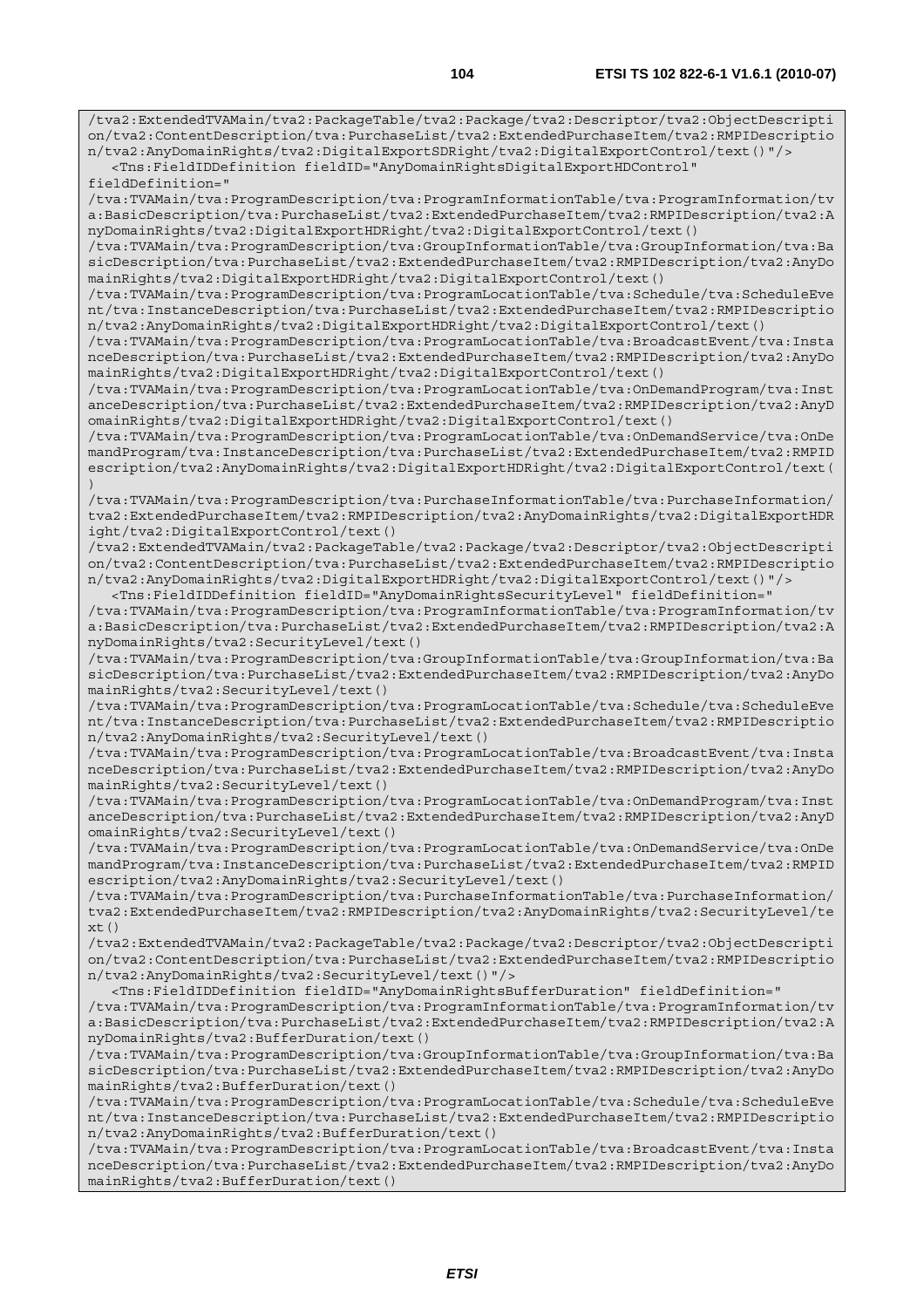/tva:TVAMain/tva:ProgramDescription/tva:ProgramLocationTable/tva:OnDemandProgram/tva:Inst anceDescription/tva:PurchaseList/tva2:ExtendedPurchaseItem/tva2:RMPIDescription/tva2:AnyD omainRights/tva2:BufferDuration/text()

/tva:TVAMain/tva:ProgramDescription/tva:ProgramLocationTable/tva:OnDemandService/tva:OnDe mandProgram/tva:InstanceDescription/tva:PurchaseList/tva2:ExtendedPurchaseItem/tva2:RMPID escription/tva2:AnyDomainRights/tva2:BufferDuration/text()

/tva:TVAMain/tva:ProgramDescription/tva:PurchaseInformationTable/tva:PurchaseInformation/ tva2:ExtendedPurchaseItem/tva2:RMPIDescription/tva2:AnyDomainRights/tva2:BufferDuration/t ext()

/tva2:ExtendedTVAMain/tva2:PackageTable/tva2:Package/tva2:Descriptor/tva2:ObjectDescripti on/tva2:ContentDescription/tva:PurchaseList/tva2:ExtendedPurchaseItem/tva2:RMPIDescriptio n/tva2:AnyDomainRights/tva2:BufferDuration/text() "/>

 <Tns:FieldIDDefinition fieldID="AnyDomainRightsTimeWindowStartDate" fieldDefinition=" /tva:TVAMain/tva:ProgramDescription/tva:ProgramInformationTable/tva:ProgramInformation/tv a:BasicDescription/tva:PurchaseList/tva2:ExtendedPurchaseItem/tva2:RMPIDescription/tva2:A nyDomainRights/tva2:TimeWindow/tva2:StartDate/text()

/tva:TVAMain/tva:ProgramDescription/tva:GroupInformationTable/tva:GroupInformation/tva:Ba sicDescription/tva:PurchaseList/tva2:ExtendedPurchaseItem/tva2:RMPIDescription/tva2:AnyDo mainRights/tva2:TimeWindow/tva2:StartDate/text()

/tva:TVAMain/tva:ProgramDescription/tva:ProgramLocationTable/tva:Schedule/tva:ScheduleEve nt/tva:InstanceDescription/tva:PurchaseList/tva2:ExtendedPurchaseItem/tva2:RMPIDescriptio n/tva2:AnyDomainRights/tva2:TimeWindow/tva2:StartDate/text()

/tva:TVAMain/tva:ProgramDescription/tva:ProgramLocationTable/tva:BroadcastEvent/tva:Insta nceDescription/tva:PurchaseList/tva2:ExtendedPurchaseItem/tva2:RMPIDescription/tva2:AnyDo mainRights/tva2:TimeWindow/tva2:StartDate/text()

/tva:TVAMain/tva:ProgramDescription/tva:ProgramLocationTable/tva:OnDemandProgram/tva:Inst anceDescription/tva:PurchaseList/tva2:ExtendedPurchaseItem/tva2:RMPIDescription/tva2:AnyD omainRights/tva2:TimeWindow/tva2:StartDate/text()

/tva:TVAMain/tva:ProgramDescription/tva:ProgramLocationTable/tva:OnDemandService/tva:OnDe mandProgram/tva:InstanceDescription/tva:PurchaseList/tva2:ExtendedPurchaseItem/tva2:RMPID escription/tva2:AnyDomainRights/tva2:TimeWindow/tva2:StartDate/text()

/tva:TVAMain/tva:ProgramDescription/tva:PurchaseInformationTable/tva:PurchaseInformation/ tva2:ExtendedPurchaseItem/tva2:RMPIDescription/tva2:AnyDomainRights/tva2:TimeWindow/tva2:  $StartData(tayt()$ 

/tva2:ExtendedTVAMain/tva2:PackageTable/tva2:Package/tva2:Descriptor/tva2:ObjectDescripti on/tva2:ContentDescription/tva:PurchaseList/tva2:ExtendedPurchaseItem/tva2:RMPIDescriptio n/tva2:AnyDomainRights/tva2:TimeWindow/tva2:StartDate/text()"/>

 <Tns:FieldIDDefinition fieldID="AnyDomainRightsTimeWindowEndDate" fieldDefinition=" /tva:TVAMain/tva:ProgramDescription/tva:ProgramInformationTable/tva:ProgramInformation/tv a:BasicDescription/tva:PurchaseList/tva2:ExtendedPurchaseItem/tva2:RMPIDescription/tva2:A nyDomainRights/tva2:TimeWindow/tva2:EndDate/text()

/tva:TVAMain/tva:ProgramDescription/tva:GroupInformationTable/tva:GroupInformation/tva:Ba sicDescription/tva:PurchaseList/tva2:ExtendedPurchaseItem/tva2:RMPIDescription/tva2:AnyDo mainRights/tva2:TimeWindow/tva2:EndDate/text()

/tva:TVAMain/tva:ProgramDescription/tva:ProgramLocationTable/tva:Schedule/tva:ScheduleEve nt/tva:InstanceDescription/tva:PurchaseList/tva2:ExtendedPurchaseItem/tva2:RMPIDescriptio n/tva2:AnyDomainRights/tva2:TimeWindow/tva2:EndDate/text()

/tva:TVAMain/tva:ProgramDescription/tva:ProgramLocationTable/tva:BroadcastEvent/tva:Insta nceDescription/tva:PurchaseList/tva2:ExtendedPurchaseItem/tva2:RMPIDescription/tva2:AnyDo mainRights/tva2:TimeWindow/tva2:EndDate/text()

/tva:TVAMain/tva:ProgramDescription/tva:ProgramLocationTable/tva:OnDemandProgram/tva:Inst anceDescription/tva:PurchaseList/tva2:ExtendedPurchaseItem/tva2:RMPIDescription/tva2:AnyD omainRights/tva2:TimeWindow/tva2:EndDate/text()

/tva:TVAMain/tva:ProgramDescription/tva:ProgramLocationTable/tva:OnDemandService/tva:OnDe mandProgram/tva:InstanceDescription/tva:PurchaseList/tva2:ExtendedPurchaseItem/tva2:RMPID escription/tva2:AnyDomainRights/tva2:TimeWindow/tva2:EndDate/text()

/tva:TVAMain/tva:ProgramDescription/tva:PurchaseInformationTable/tva:PurchaseInformation/ tva2:ExtendedPurchaseItem/tva2:RMPIDescription/tva2:AnyDomainRights/tva2:TimeWindow/tva2: EndDate/text()

/tva2:ExtendedTVAMain/tva2:PackageTable/tva2:Package/tva2:Descriptor/tva2:ObjectDescripti on/tva2:ContentDescription/tva:PurchaseList/tva2:ExtendedPurchaseItem/tva2:RMPIDescriptio n/tva2:AnyDomainRights/tva2:TimeWindow/tva2:EndDate/text()"/>

 <Tns:FieldIDDefinition fieldID="AnyDomainRightsGeographicalControl" fieldDefinition=" /tva:TVAMain/tva:ProgramDescription/tva:ProgramInformationTable/tva:ProgramInformation/tv a:BasicDescription/tva:PurchaseList/tva2:ExtendedPurchaseItem/tva2:RMPIDescription/tva2:A nyDomainRights/tva2:GeographicalControl/text()

/tva:TVAMain/tva:ProgramDescription/tva:GroupInformationTable/tva:GroupInformation/tva:Ba sicDescription/tva:PurchaseList/tva2:ExtendedPurchaseItem/tva2:RMPIDescription/tva2:AnyDo mainRights/tva2:GeographicalControl/text()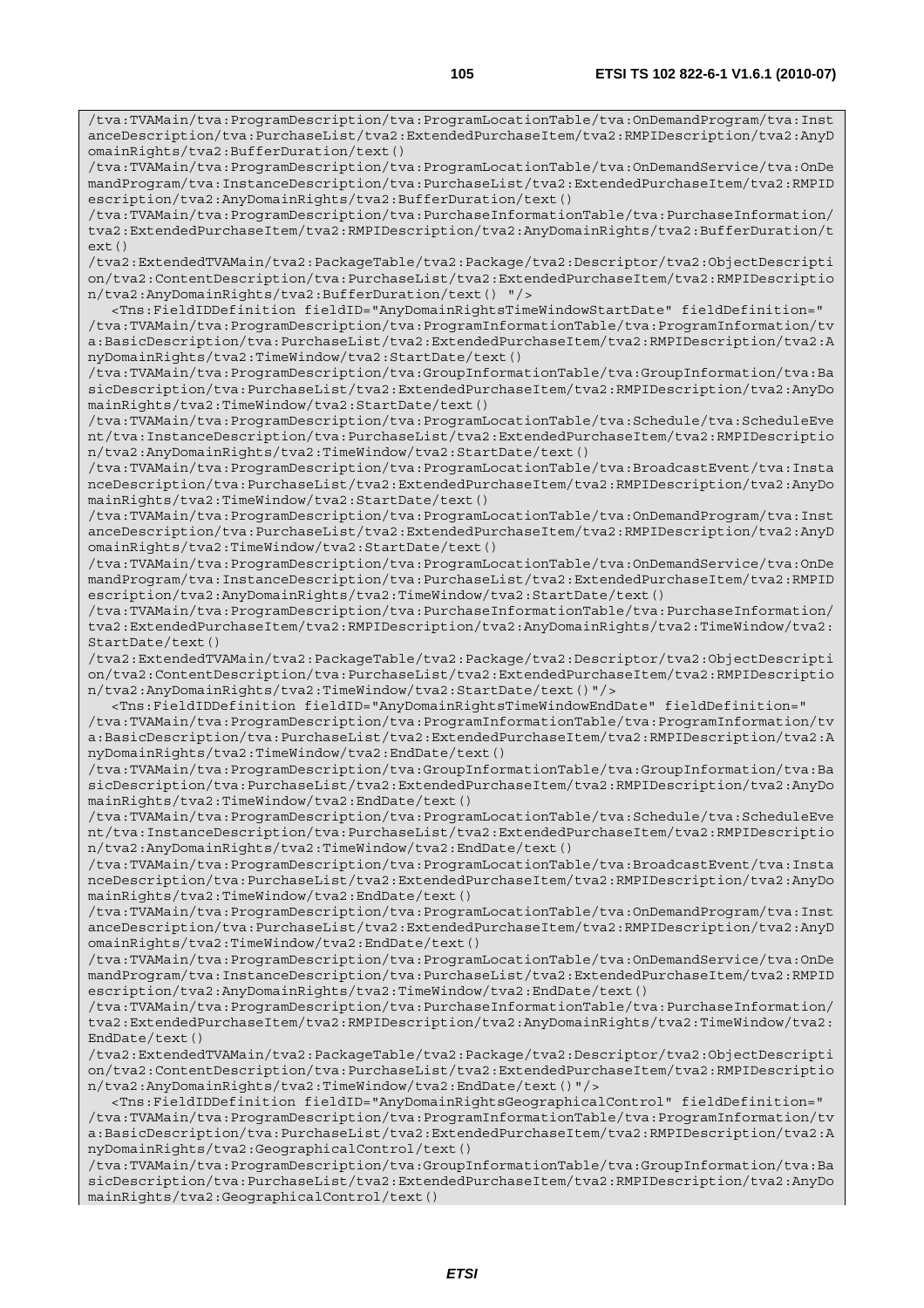/tva:TVAMain/tva:ProgramDescription/tva:ProgramLocationTable/tva:BroadcastEvent/tva:Insta nceDescription/tva:PurchaseList/tva2:ExtendedPurchaseItem/tva2:RMPIDescription/tva2:AnyDo mainRights/tva2:GeographicalControl/text()

/tva:TVAMain/tva:ProgramDescription/tva:ProgramLocationTable/tva:OnDemandProgram/tva:Inst anceDescription/tva:PurchaseList/tva2:ExtendedPurchaseItem/tva2:RMPIDescription/tva2:AnyD omainRights/tva2:GeographicalControl/text()

/tva:TVAMain/tva:ProgramDescription/tva:ProgramLocationTable/tva:OnDemandService/tva:OnDe mandProgram/tva:InstanceDescription/tva:PurchaseList/tva2:ExtendedPurchaseItem/tva2:RMPID escription/tva2:AnyDomainRights/tva2:GeographicalControl/text()

/tva:TVAMain/tva:ProgramDescription/tva:PurchaseInformationTable/tva:PurchaseInformation/ tva2:ExtendedPurchaseItem/tva2:RMPIDescription/tva2:AnyDomainRights/tva2:GeographicalCont rol/text()

/tva2:ExtendedTVAMain/tva2:PackageTable/tva2:Package/tva2:Descriptor/tva2:ObjectDescripti on/tva2:ContentDescription/tva:PurchaseList/tva2:ExtendedPurchaseItem/tva2:RMPIDescriptio n/tva2:AnyDomainRights/tva2:GeographicalControl/text()"/>

<!-- fieldIDs for Receving Domain Rights -->

 <Tns:FieldIDDefinition fieldID="ReceivingDomainRightsPlayRightFlag" fieldDefinition=" /tva:TVAMain/tva:ProgramDescription/tva:ProgramInformationTable/tva:ProgramInformation/tv a:BasicDescription/tva:PurchaseList/tva2:ExtendedPurchaseItem/tva2:RMPIDescription/tva2:R eceivingDomainRights/tva2:PlayRightFlag/text()

/tva:TVAMain/tva:ProgramDescription/tva:GroupInformationTable/tva:GroupInformation/tva:Ba sicDescription/tva:PurchaseList/tva2:ExtendedPurchaseItem/tva2:RMPIDescription/tva2:Recei vingDomainRights/tva2:PlayRightFlag/text()

/tva:TVAMain/tva:ProgramDescription/tva:ProgramLocationTable/tva:Schedule/tva:ScheduleEve nt/tva:InstanceDescription/tva:PurchaseList/tva2:ExtendedPurchaseItem/tva2:RMPIDescriptio n/tva2:ReceivingDomainRights/tva2:PlayRightFlag/text()

/tva:TVAMain/tva:ProgramDescription/tva:ProgramLocationTable/tva:BroadcastEvent/tva:Insta nceDescription/tva:PurchaseList/tva2:ExtendedPurchaseItem/tva2:RMPIDescription/tva2:Recei vingDomainRights/tva2:PlayRightFlag/text()

/tva:TVAMain/tva:ProgramDescription/tva:ProgramLocationTable/tva:OnDemandProgram/tva:Inst anceDescription/tva:PurchaseList/tva2:ExtendedPurchaseItem/tva2:RMPIDescription/tva2:Rece ivingDomainRights/tva2:PlayRightFlag/text()

/tva:TVAMain/tva:ProgramDescription/tva:ProgramLocationTable/tva:OnDemandService/tva:OnDe mandProgram/tva:InstanceDescription/tva:PurchaseList/tva2:ExtendedPurchaseItem/tva2:RMPID escription/tva2:ReceivingDomainRights/tva2:PlayRightFlag/text()

/tva:TVAMain/tva:ProgramDescription/tva:PurchaseInformationTable/tva:PurchaseInformation/ tva2:ExtendedPurchaseItem/tva2:RMPIDescription/tva2:ReceivingDomainRights/tva2:PlayRightF lag/text()

/tva2:ExtendedTVAMain/tva2:PackageTable/tva2:Package/tva2:Descriptor/tva2:ObjectDescripti on/tva2:ContentDescription/tva:PurchaseList/tva2:ExtendedPurchaseItem/tva2:RMPIDescriptio n/tva2:ReceivingDomainRights/tva2:PlayRightFlag/text()"/>

 <Tns:FieldIDDefinition fieldID="ReceivingDomainRightsAnalogueExportSignalling" fieldDefinition="

/tva:TVAMain/tva:ProgramDescription/tva:ProgramInformationTable/tva:ProgramInformation/tv a:BasicDescription/tva:PurchaseList/tva2:ExtendedPurchaseItem/tva2:RMPIDescription/tva2:R eceivingDomainRights/tva2:AnalogueExportRight/tva2:AnalogueExportSignalling/text()

/tva:TVAMain/tva:ProgramDescription/tva:GroupInformationTable/tva:GroupInformation/tva:Ba sicDescription/tva:PurchaseList/tva2:ExtendedPurchaseItem/tva2:RMPIDescription/tva2:Recei vingDomainRights/tva2:AnalogueExportRight/tva2:AnalogueExportSignalling/text()

/tva:TVAMain/tva:ProgramDescription/tva:ProgramLocationTable/tva:Schedule/tva:ScheduleEve nt/tva:InstanceDescription/tva:PurchaseList/tva2:ExtendedPurchaseItem/tva2:RMPIDescriptio n/tva2:ReceivingDomainRights/tva2:AnalogueExportRight/tva2:AnalogueExportSignalling/text( )

/tva:TVAMain/tva:ProgramDescription/tva:ProgramLocationTable/tva:BroadcastEvent/tva:Insta nceDescription/tva:PurchaseList/tva2:ExtendedPurchaseItem/tva2:RMPIDescription/tva2:Recei vingDomainRights/tva2:AnalogueExportRight/tva2:AnalogueExportSignalling/text()

/tva:TVAMain/tva:ProgramDescription/tva:ProgramLocationTable/tva:OnDemandProgram/tva:Inst anceDescription/tva:PurchaseList/tva2:ExtendedPurchaseItem/tva2:RMPIDescription/tva2:Rece ivingDomainRights/tva2:AnalogueExportRight/tva2:AnalogueExportSignalling/text()

/tva:TVAMain/tva:ProgramDescription/tva:ProgramLocationTable/tva:OnDemandService/tva:OnDe mandProgram/tva:InstanceDescription/tva:PurchaseList/tva2:ExtendedPurchaseItem/tva2:RMPID escription/tva2:ReceivingDomainRights/tva2:AnalogueExportRight/tva2:AnalogueExportSignall ing/text()

/tva:TVAMain/tva:ProgramDescription/tva:PurchaseInformationTable/tva:PurchaseInformation/ tva2:ExtendedPurchaseItem/tva2:RMPIDescription/tva2:ReceivingDomainRights/tva2:AnalogueEx portRight/tva2:AnalogueExportSignalling/text()

*ETSI*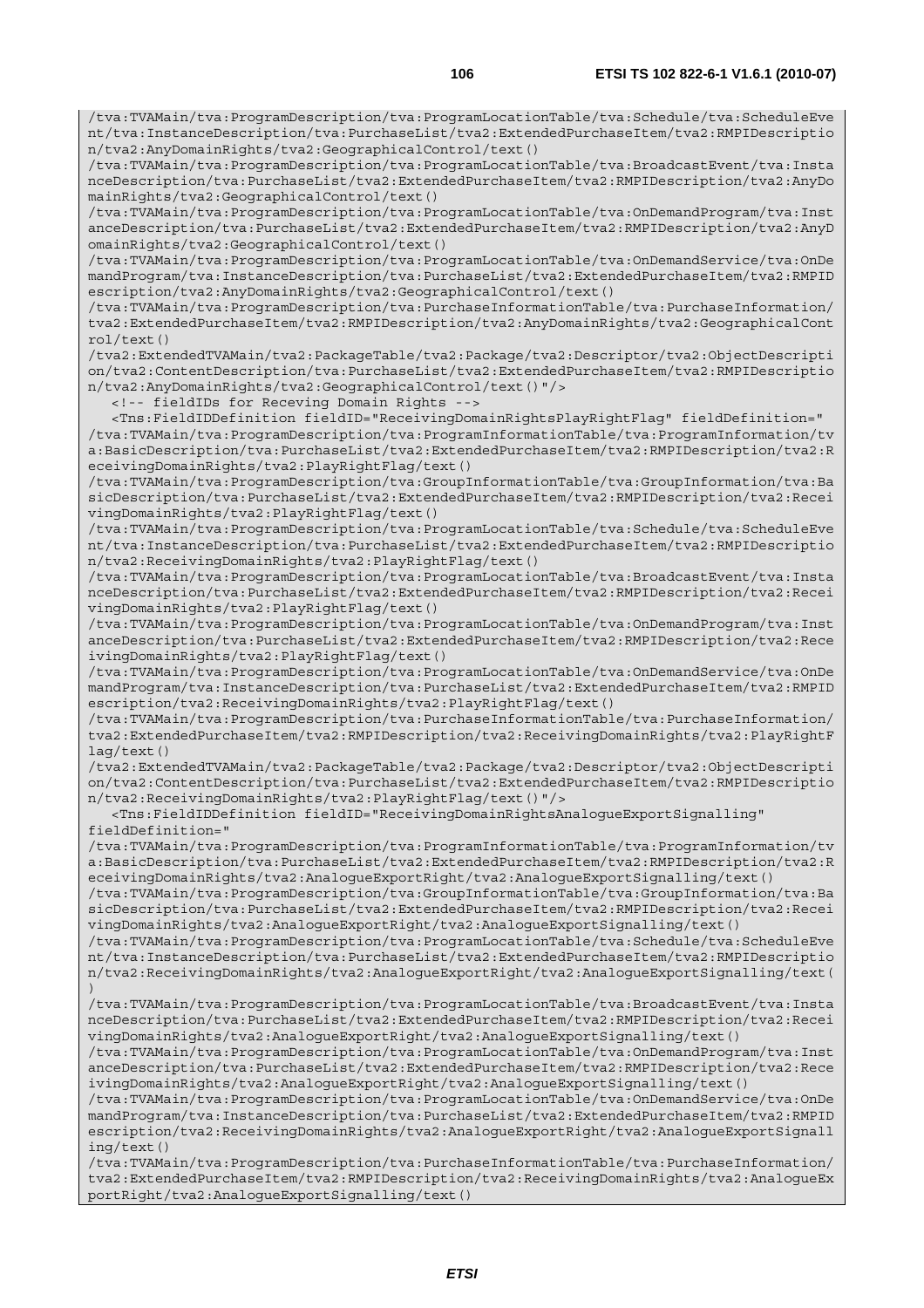/tva2:ExtendedTVAMain/tva2:PackageTable/tva2:Package/tva2:Descriptor/tva2:ObjectDescripti on/tva2:ContentDescription/tva:PurchaseList/tva2:ExtendedPurchaseItem/tva2:RMPIDescriptio n/tva2:ReceivingDomainRights/tva2:AnalogueExportRight/tva2:AnalogueExportSignalling/text( )  $"$  />

 <Tns:FieldIDDefinition fieldID="ReceivingDomainRightsAnalogueExportSDControl" fieldDefinition="

/tva:TVAMain/tva:ProgramDescription/tva:ProgramInformationTable/tva:ProgramInformation/tv a:BasicDescription/tva:PurchaseList/tva2:ExtendedPurchaseItem/tva2:RMPIDescription/tva2:R eceivingDomainRights/tva2:AnalogueExportRight/tva2:AnalogueExportSDControl/text()

/tva:TVAMain/tva:ProgramDescription/tva:GroupInformationTable/tva:GroupInformation/tva:Ba sicDescription/tva:PurchaseList/tva2:ExtendedPurchaseItem/tva2:RMPIDescription/tva2:Recei vingDomainRights/tva2:AnalogueExportRight/tva2:AnalogueExportSDControl/text()

/tva:TVAMain/tva:ProgramDescription/tva:ProgramLocationTable/tva:Schedule/tva:ScheduleEve nt/tva:InstanceDescription/tva:PurchaseList/tva2:ExtendedPurchaseItem/tva2:RMPIDescriptio n/tva2:ReceivingDomainRights/tva2:AnalogueExportRight/tva2:AnalogueExportSDControl/text() /tva:TVAMain/tva:ProgramDescription/tva:ProgramLocationTable/tva:BroadcastEvent/tva:Insta nceDescription/tva:PurchaseList/tva2:ExtendedPurchaseItem/tva2:RMPIDescription/tva2:Recei vingDomainRights/tva2:AnalogueExportRight/tva2:AnalogueExportSDControl/text()

/tva:TVAMain/tva:ProgramDescription/tva:ProgramLocationTable/tva:OnDemandProgram/tva:Inst anceDescription/tva:PurchaseList/tva2:ExtendedPurchaseItem/tva2:RMPIDescription/tva2:Rece ivingDomainRights/tva2:AnalogueExportRight/tva2:AnalogueExportSDControl/text()

/tva:TVAMain/tva:ProgramDescription/tva:ProgramLocationTable/tva:OnDemandService/tva:OnDe mandProgram/tva:InstanceDescription/tva:PurchaseList/tva2:ExtendedPurchaseItem/tva2:RMPID escription/tva2:ReceivingDomainRights/tva2:AnalogueExportRight/tva2:AnalogueExportSDContr ol/text()

/tva:TVAMain/tva:ProgramDescription/tva:PurchaseInformationTable/tva:PurchaseInformation/ tva2:ExtendedPurchaseItem/tva2:RMPIDescription/tva2:ReceivingDomainRights/tva2:AnalogueEx portRight/tva2:AnalogueExportSDControl/text()

/tva2:ExtendedTVAMain/tva2:PackageTable/tva2:Package/tva2:Descriptor/tva2:ObjectDescripti on/tva2:ContentDescription/tva:PurchaseList/tva2:ExtendedPurchaseItem/tva2:RMPIDescriptio n/tva2:ReceivingDomainRights/tva2:AnalogueExportRight/tva2:AnalogueExportSDControl/text()  $"$  />

 <Tns:FieldIDDefinition fieldID="ReceivingDomainRightsDigitalExportSDControl" fieldDefinition="

/tva:TVAMain/tva:ProgramDescription/tva:ProgramInformationTable/tva:ProgramInformation/tv a:BasicDescription/tva:PurchaseList/tva2:ExtendedPurchaseItem/tva2:RMPIDescription/tva2:R eceivingDomainRights/tva2:DigitalExportSDRight/tva2:DigitalExportControl/text()

/tva:TVAMain/tva:ProgramDescription/tva:GroupInformationTable/tva:GroupInformation/tva:Ba sicDescription/tva:PurchaseList/tva2:ExtendedPurchaseItem/tva2:RMPIDescription/tva2:Recei vingDomainRights/tva2:DigitalExportSDRight/tva2:DigitalExportControl/text()

/tva:TVAMain/tva:ProgramDescription/tva:ProgramLocationTable/tva:Schedule/tva:ScheduleEve nt/tva:InstanceDescription/tva:PurchaseList/tva2:ExtendedPurchaseItem/tva2:RMPIDescriptio n/tva2:ReceivingDomainRights/tva2:DigitalExportSDRight/tva2:DigitalExportControl/text()

/tva:TVAMain/tva:ProgramDescription/tva:ProgramLocationTable/tva:BroadcastEvent/tva:Insta nceDescription/tva:PurchaseList/tva2:ExtendedPurchaseItem/tva2:RMPIDescription/tva2:Recei vingDomainRights/tva2:DigitalExportSDRight/tva2:DigitalExportControl/text()

/tva:TVAMain/tva:ProgramDescription/tva:ProgramLocationTable/tva:OnDemandProgram/tva:Inst anceDescription/tva:PurchaseList/tva2:ExtendedPurchaseItem/tva2:RMPIDescription/tva2:Rece ivingDomainRights/tva2:DigitalExportSDRight/tva2:DigitalExportControl/text()

/tva:TVAMain/tva:ProgramDescription/tva:ProgramLocationTable/tva:OnDemandService/tva:OnDe mandProgram/tva:InstanceDescription/tva:PurchaseList/tva2:ExtendedPurchaseItem/tva2:RMPID escription/tva2:ReceivingDomainRights/tva2:DigitalExportSDRight/tva2:DigitalExportControl /text()

/tva:TVAMain/tva:ProgramDescription/tva:PurchaseInformationTable/tva:PurchaseInformation/ tva2:ExtendedPurchaseItem/tva2:RMPIDescription/tva2:ReceivingDomainRights/tva2:DigitalExp ortSDRight/tva2:DigitalExportControl/text()

/tva2:ExtendedTVAMain/tva2:PackageTable/tva2:Package/tva2:Descriptor/tva2:ObjectDescripti on/tva2:ContentDescription/tva:PurchaseList/tva2:ExtendedPurchaseItem/tva2:RMPIDescriptio n/tva2:ReceivingDomainRights/tva2:DigitalExportSDRight/tva2:DigitalExportControl/text()"/  $>$ 

 <Tns:FieldIDDefinition fieldID="ReceivingDomainRightsDigitalExportHDControl" fieldDefinition="

/tva:TVAMain/tva:ProgramDescription/tva:ProgramInformationTable/tva:ProgramInformation/tv a:BasicDescription/tva:PurchaseList/tva2:ExtendedPurchaseItem/tva2:RMPIDescription/tva2:R eceivingDomainRights/tva2:DigitalExportHDRight/tva2:DigitalExportControl/text()

/tva:TVAMain/tva:ProgramDescription/tva:GroupInformationTable/tva:GroupInformation/tva:Ba sicDescription/tva:PurchaseList/tva2:ExtendedPurchaseItem/tva2:RMPIDescription/tva2:Recei vingDomainRights/tva2:DigitalExportHDRight/tva2:DigitalExportControl/text()

/tva:TVAMain/tva:ProgramDescription/tva:ProgramLocationTable/tva:Schedule/tva:ScheduleEve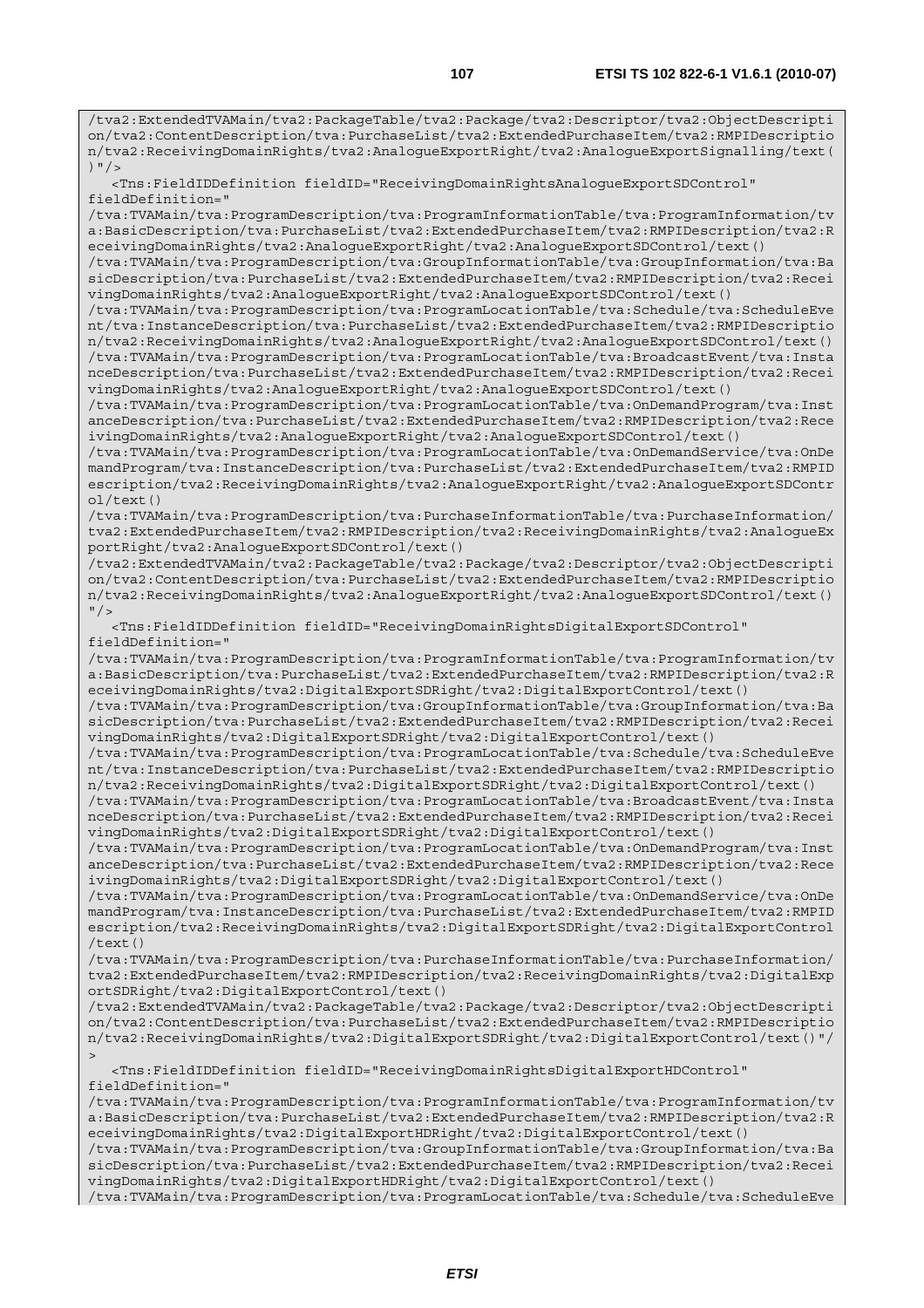nt/tva:InstanceDescription/tva:PurchaseList/tva2:ExtendedPurchaseItem/tva2:RMPIDescriptio n/tva2:ReceivingDomainRights/tva2:DigitalExportHDRight/tva2:DigitalExportControl/text()

/tva:TVAMain/tva:ProgramDescription/tva:ProgramLocationTable/tva:BroadcastEvent/tva:Insta nceDescription/tva:PurchaseList/tva2:ExtendedPurchaseItem/tva2:RMPIDescription/tva2:Recei vingDomainRights/tva2:DigitalExportHDRight/tva2:DigitalExportControl/text()

/tva:TVAMain/tva:ProgramDescription/tva:ProgramLocationTable/tva:OnDemandProgram/tva:Inst anceDescription/tva:PurchaseList/tva2:ExtendedPurchaseItem/tva2:RMPIDescription/tva2:Rece ivingDomainRights/tva2:DigitalExportHDRight/tva2:DigitalExportControl/text()

/tva:TVAMain/tva:ProgramDescription/tva:ProgramLocationTable/tva:OnDemandService/tva:OnDe mandProgram/tva:InstanceDescription/tva:PurchaseList/tva2:ExtendedPurchaseItem/tva2:RMPID escription/tva2:ReceivingDomainRights/tva2:DigitalExportHDRight/tva2:DigitalExportControl /text()

/tva:TVAMain/tva:ProgramDescription/tva:PurchaseInformationTable/tva:PurchaseInformation/ tva2:ExtendedPurchaseItem/tva2:RMPIDescription/tva2:ReceivingDomainRights/tva2:DigitalExp ortHDRight/tva2:DigitalExportControl/text()

/tva2:ExtendedTVAMain/tva2:PackageTable/tva2:Package/tva2:Descriptor/tva2:ObjectDescripti on/tva2:ContentDescription/tva:PurchaseList/tva2:ExtendedPurchaseItem/tva2:RMPIDescriptio n/tva2:ReceivingDomainRights/tva2:DigitalExportHDRight/tva2:DigitalExportControl/text()"/  $\overline{\phantom{a}}$ 

 <Tns:FieldIDDefinition fieldID="ReceivingDomainRightsSecurityLevel" fieldDefinition=" /tva:TVAMain/tva:ProgramDescription/tva:ProgramInformationTable/tva:ProgramInformation/tv a:BasicDescription/tva:PurchaseList/tva2:ExtendedPurchaseItem/tva2:RMPIDescription/tva2:R eceivingDomainRights/tva2:SecurityLevel/text()

/tva:TVAMain/tva:ProgramDescription/tva:GroupInformationTable/tva:GroupInformation/tva:Ba sicDescription/tva:PurchaseList/tva2:ExtendedPurchaseItem/tva2:RMPIDescription/tva2:Recei vingDomainRights/tva2:SecurityLevel/text()

/tva:TVAMain/tva:ProgramDescription/tva:ProgramLocationTable/tva:Schedule/tva:ScheduleEve nt/tva:InstanceDescription/tva:PurchaseList/tva2:ExtendedPurchaseItem/tva2:RMPIDescriptio n/tva2:ReceivingDomainRights/tva2:SecurityLevel/text()

/tva:TVAMain/tva:ProgramDescription/tva:ProgramLocationTable/tva:BroadcastEvent/tva:Insta nceDescription/tva:PurchaseList/tva2:ExtendedPurchaseItem/tva2:RMPIDescription/tva2:Recei vingDomainRights/tva2:SecurityLevel/text()

/tva:TVAMain/tva:ProgramDescription/tva:ProgramLocationTable/tva:OnDemandProgram/tva:Inst anceDescription/tva:PurchaseList/tva2:ExtendedPurchaseItem/tva2:RMPIDescription/tva2:Rece ivingDomainRights/tva2:SecurityLevel/text()

/tva:TVAMain/tva:ProgramDescription/tva:ProgramLocationTable/tva:OnDemandService/tva:OnDe mandProgram/tva:InstanceDescription/tva:PurchaseList/tva2:ExtendedPurchaseItem/tva2:RMPID escription/tva2:ReceivingDomainRights/tva2:SecurityLevel/text()

/tva:TVAMain/tva:ProgramDescription/tva:PurchaseInformationTable/tva:PurchaseInformation/ tva2:ExtendedPurchaseItem/tva2:RMPIDescription/tva2:ReceivingDomainRights/tva2:SecurityLe vel/text()

/tva2:ExtendedTVAMain/tva2:PackageTable/tva2:Package/tva2:Descriptor/tva2:ObjectDescripti on/tva2:ContentDescription/tva:PurchaseList/tva2:ExtendedPurchaseItem/tva2:RMPIDescriptio n/tva2:ReceivingDomainRights/tva2:SecurityLevel/text() "/>

 <Tns:FieldIDDefinition fieldID="ReceivingDomainRightsBufferDuration" fieldDefinition=" /tva:TVAMain/tva:ProgramDescription/tva:ProgramInformationTable/tva:ProgramInformation/tv a:BasicDescription/tva:PurchaseList/tva2:ExtendedPurchaseItem/tva2:RMPIDescription/tva2:R eceivingDomainRights/tva2:BufferDuration/text()

/tva:TVAMain/tva:ProgramDescription/tva:GroupInformationTable/tva:GroupInformation/tva:Ba sicDescription/tva:PurchaseList/tva2:ExtendedPurchaseItem/tva2:RMPIDescription/tva2:Recei vingDomainRights/tva2:BufferDuration/text()

/tva:TVAMain/tva:ProgramDescription/tva:ProgramLocationTable/tva:Schedule/tva:ScheduleEve nt/tva:InstanceDescription/tva:PurchaseList/tva2:ExtendedPurchaseItem/tva2:RMPIDescriptio n/tva2:ReceivingDomainRights/tva2:BufferDuration/text()

/tva:TVAMain/tva:ProgramDescription/tva:ProgramLocationTable/tva:BroadcastEvent/tva:Insta nceDescription/tva:PurchaseList/tva2:ExtendedPurchaseItem/tva2:RMPIDescription/tva2:Recei vingDomainRights/tva2:BufferDuration/text()

/tva:TVAMain/tva:ProgramDescription/tva:ProgramLocationTable/tva:OnDemandProgram/tva:Inst anceDescription/tva:PurchaseList/tva2:ExtendedPurchaseItem/tva2:RMPIDescription/tva2:Rece ivingDomainRights/tva2:BufferDuration/text()

/tva:TVAMain/tva:ProgramDescription/tva:ProgramLocationTable/tva:OnDemandService/tva:OnDe mandProgram/tva:InstanceDescription/tva:PurchaseList/tva2:ExtendedPurchaseItem/tva2:RMPID escription/tva2:ReceivingDomainRights/tva2:BufferDuration/text()

/tva:TVAMain/tva:ProgramDescription/tva:PurchaseInformationTable/tva:PurchaseInformation/ tva2:ExtendedPurchaseItem/tva2:RMPIDescription/tva2:ReceivingDomainRights/tva2:BufferDura tion/text()

/tva2:ExtendedTVAMain/tva2:PackageTable/tva2:Package/tva2:Descriptor/tva2:ObjectDescripti on/tva2:ContentDescription/tva:PurchaseList/tva2:ExtendedPurchaseItem/tva2:RMPIDescriptio n/tva2:ReceivingDomainRights/tva2:BufferDuration/text()"/>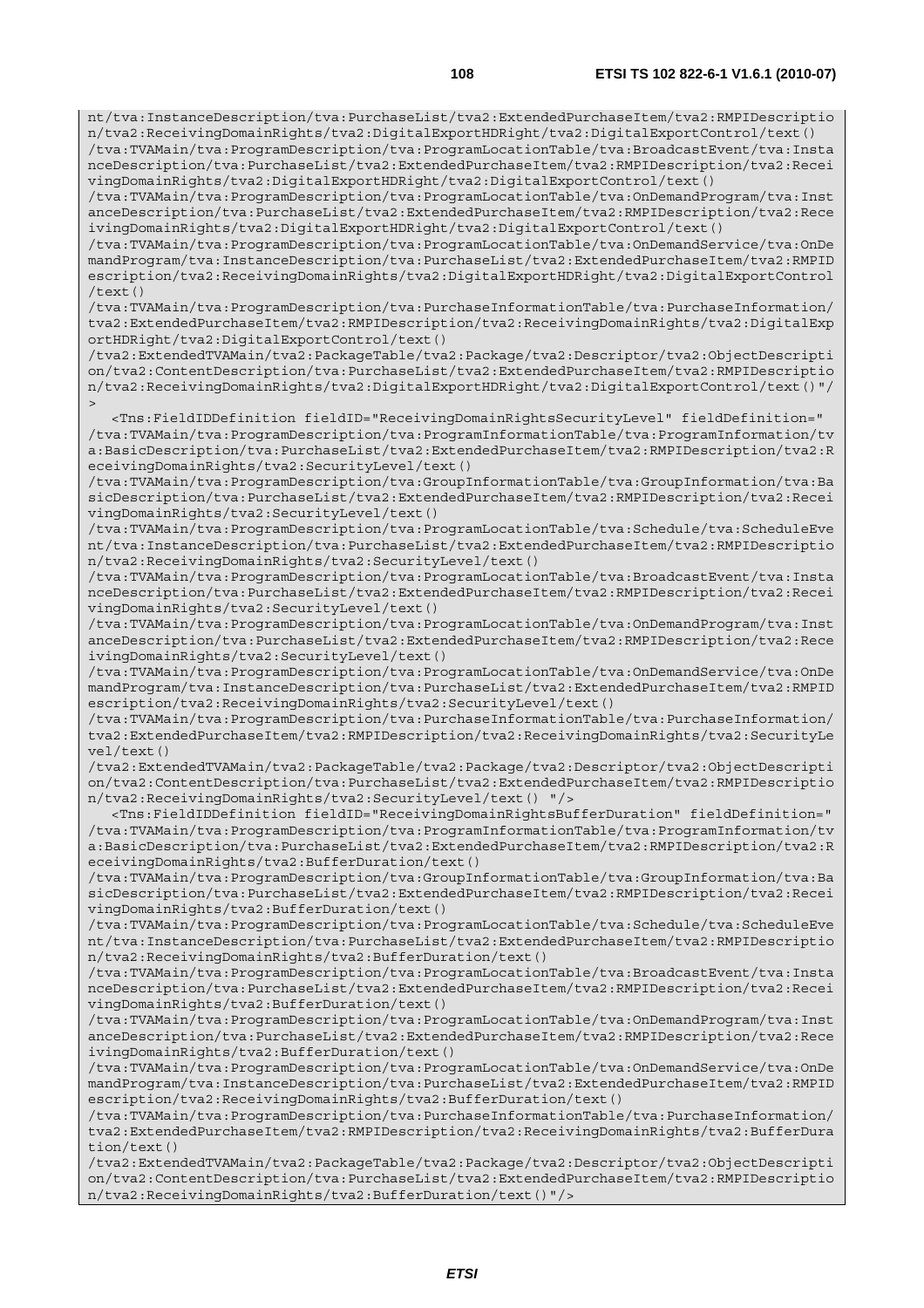<Tns:FieldIDDefinition fieldID="ReceivingDomainRightsTimeWindowStartDate" fieldDefinition=" /tva:TVAMain/tva:ProgramDescription/tva:ProgramInformationTable/tva:ProgramInformation/tv a:BasicDescription/tva:PurchaseList/tva2:ExtendedPurchaseItem/tva2:RMPIDescription/tva2:R eceivingDomainRights/tva2:TimeWindow/tva2:StartDate/text() /tva:TVAMain/tva:ProgramDescription/tva:GroupInformationTable/tva:GroupInformation/tva:Ba sicDescription/tva:PurchaseList/tva2:ExtendedPurchaseItem/tva2:RMPIDescription/tva2:Recei vingDomainRights/tva2:TimeWindow/tva2:StartDate/text() /tva:TVAMain/tva:ProgramDescription/tva:ProgramLocationTable/tva:Schedule/tva:ScheduleEve nt/tva:InstanceDescription/tva:PurchaseList/tva2:ExtendedPurchaseItem/tva2:RMPIDescriptio n/tva2:ReceivingDomainRights/tva2:TimeWindow/tva2:StartDate/text() /tva:TVAMain/tva:ProgramDescription/tva:ProgramLocationTable/tva:BroadcastEvent/tva:Insta nceDescription/tva:PurchaseList/tva2:ExtendedPurchaseItem/tva2:RMPIDescription/tva2:Recei vingDomainRights/tva2:TimeWindow/tva2:StartDate/text() /tva:TVAMain/tva:ProgramDescription/tva:ProgramLocationTable/tva:OnDemandProgram/tva:Inst anceDescription/tva:PurchaseList/tva2:ExtendedPurchaseItem/tva2:RMPIDescription/tva2:Rece ivingDomainRights/tva2:TimeWindow/tva2:StartDate/text() /tva:TVAMain/tva:ProgramDescription/tva:ProgramLocationTable/tva:OnDemandService/tva:OnDe mandProgram/tva:InstanceDescription/tva:PurchaseList/tva2:ExtendedPurchaseItem/tva2:RMPID escription/tva2:ReceivingDomainRights/tva2:TimeWindow/tva2:StartDate/text() /tva:TVAMain/tva:ProgramDescription/tva:PurchaseInformationTable/tva:PurchaseInformation/ tva2:ExtendedPurchaseItem/tva2:RMPIDescription/tva2:ReceivingDomainRights/tva2:TimeWindow /tva2:StartDate/text() /tva2:ExtendedTVAMain/tva2:PackageTable/tva2:Package/tva2:Descriptor/tva2:ObjectDescripti on/tva2:ContentDescription/tva:PurchaseList/tva2:ExtendedPurchaseItem/tva2:RMPIDescriptio n/tva2:ReceivingDomainRights/tva2:TimeWindow/tva2:StartDate/text()"/> <Tns:FieldIDDefinition fieldID="ReceivingDomainRightsTimeWindowEndDate" fieldDefinition=" /tva:TVAMain/tva:ProgramDescription/tva:ProgramInformationTable/tva:ProgramInformation/tv a:BasicDescription/tva:PurchaseList/tva2:ExtendedPurchaseItem/tva2:RMPIDescription/tva2:R eceivingDomainRights/tva2:TimeWindow/tva2:EndDate/text() /tva:TVAMain/tva:ProgramDescription/tva:GroupInformationTable/tva:GroupInformation/tva:Ba sicDescription/tva:PurchaseList/tva2:ExtendedPurchaseItem/tva2:RMPIDescription/tva2:Recei vingDomainRights/tva2:TimeWindow/tva2:EndDate/text() /tva:TVAMain/tva:ProgramDescription/tva:ProgramLocationTable/tva:Schedule/tva:ScheduleEve nt/tva:InstanceDescription/tva:PurchaseList/tva2:ExtendedPurchaseItem/tva2:RMPIDescriptio n/tva2:ReceivingDomainRights/tva2:TimeWindow/tva2:EndDate/text() /tva:TVAMain/tva:ProgramDescription/tva:ProgramLocationTable/tva:BroadcastEvent/tva:Insta nceDescription/tva:PurchaseList/tva2:ExtendedPurchaseItem/tva2:RMPIDescription/tva2:Recei vingDomainRights/tva2:TimeWindow/tva2:EndDate/text() /tva:TVAMain/tva:ProgramDescription/tva:ProgramLocationTable/tva:OnDemandProgram/tva:Inst anceDescription/tva:PurchaseList/tva2:ExtendedPurchaseItem/tva2:RMPIDescription/tva2:Rece ivingDomainRights/tva2:TimeWindow/tva2:EndDate/text() /tva:TVAMain/tva:ProgramDescription/tva:ProgramLocationTable/tva:OnDemandService/tva:OnDe mandProgram/tva:InstanceDescription/tva:PurchaseList/tva2:ExtendedPurchaseItem/tva2:RMPID escription/tva2:ReceivingDomainRights/tva2:TimeWindow/tva2:EndDate/text() /tva:TVAMain/tva:ProgramDescription/tva:PurchaseInformationTable/tva:PurchaseInformation/ tva2:ExtendedPurchaseItem/tva2:RMPIDescription/tva2:ReceivingDomainRights/tva2:TimeWindow /tva2:EndDate/text() /tva2:ExtendedTVAMain/tva2:PackageTable/tva2:Package/tva2:Descriptor/tva2:ObjectDescripti on/tva2:ContentDescription/tva:PurchaseList/tva2:ExtendedPurchaseItem/tva2:RMPIDescriptio n/tva2:ReceivingDomainRights/tva2:TimeWindow/tva2:EndDate/text()"/> <Tns:FieldIDDefinition fieldID="ReceivingDomainRightsGeographicalControl" fieldDefinition=" /tva:TVAMain/tva:ProgramDescription/tva:ProgramInformationTable/tva:ProgramInformation/tv a:BasicDescription/tva:PurchaseList/tva2:ExtendedPurchaseItem/tva2:RMPIDescription/tva2:R eceivingDomainRights/tva2:GeographicalControl/text() /tva:TVAMain/tva:ProgramDescription/tva:GroupInformationTable/tva:GroupInformation/tva:Ba sicDescription/tva:PurchaseList/tva2:ExtendedPurchaseItem/tva2:RMPIDescription/tva2:Recei vingDomainRights/tva2:GeographicalControl/text() /tva:TVAMain/tva:ProgramDescription/tva:ProgramLocationTable/tva:Schedule/tva:ScheduleEve nt/tva:InstanceDescription/tva:PurchaseList/tva2:ExtendedPurchaseItem/tva2:RMPIDescriptio n/tva2:ReceivingDomainRights/tva2:GeographicalControl/text() /tva:TVAMain/tva:ProgramDescription/tva:ProgramLocationTable/tva:BroadcastEvent/tva:Insta nceDescription/tva:PurchaseList/tva2:ExtendedPurchaseItem/tva2:RMPIDescription/tva2:Recei vingDomainRights/tva2:GeographicalControl/text() /tva:TVAMain/tva:ProgramDescription/tva:ProgramLocationTable/tva:OnDemandProgram/tva:Inst anceDescription/tva:PurchaseList/tva2:ExtendedPurchaseItem/tva2:RMPIDescription/tva2:Rece ivingDomainRights/tva2:GeographicalControl/text()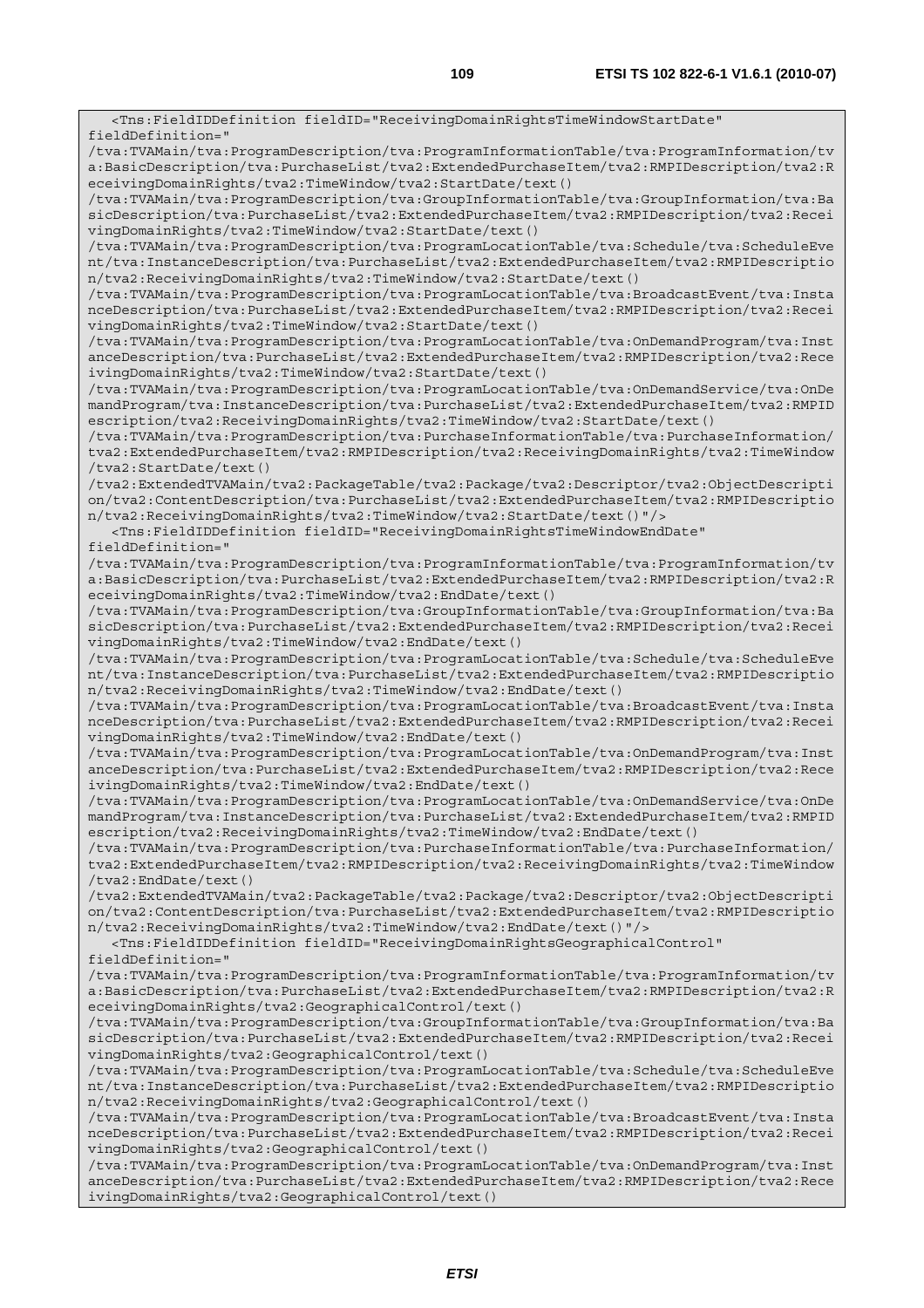/tva:TVAMain/tva:ProgramDescription/tva:ProgramLocationTable/tva:OnDemandService/tva:OnDe mandProgram/tva:InstanceDescription/tva:PurchaseList/tva2:ExtendedPurchaseItem/tva2:RMPID escription/tva2:ReceivingDomainRights/tva2:GeographicalControl/text()

/tva:TVAMain/tva:ProgramDescription/tva:PurchaseInformationTable/tva:PurchaseInformation/ tva2:ExtendedPurchaseItem/tva2:RMPIDescription/tva2:ReceivingDomainRights/tva2:Geographic alControl/text()

/tva2:ExtendedTVAMain/tva2:PackageTable/tva2:Package/tva2:Descriptor/tva2:ObjectDescripti on/tva2:ContentDescription/tva:PurchaseList/tva2:ExtendedPurchaseItem/tva2:RMPIDescriptio n/tva2:ReceivingDomainRights/tva2:GeographicalControl/text()"/>

 <Tns:FieldIDDefinition fieldID="ReceivingDomainRightsPhysicalProximityFlag" fieldDefinition="

/tva:TVAMain/tva:ProgramDescription/tva:ProgramInformationTable/tva:ProgramInformation/tv a:BasicDescription/tva:PurchaseList/tva2:ExtendedPurchaseItem/tva2:RMPIDescription/tva2:R eceivingDomainRights/tva2:PhysicalProximityFlag/text()

/tva:TVAMain/tva:ProgramDescription/tva:GroupInformationTable/tva:GroupInformation/tva:Ba sicDescription/tva:PurchaseList/tva2:ExtendedPurchaseItem/tva2:RMPIDescription/tva2:Recei vingDomainRights/tva2:PhysicalProximityFlag/text()

/tva:TVAMain/tva:ProgramDescription/tva:ProgramLocationTable/tva:Schedule/tva:ScheduleEve nt/tva:InstanceDescription/tva:PurchaseList/tva2:ExtendedPurchaseItem/tva2:RMPIDescriptio n/tva2:ReceivingDomainRights/tva2:PhysicalProximityFlag/text()

/tva:TVAMain/tva:ProgramDescription/tva:ProgramLocationTable/tva:BroadcastEvent/tva:Insta nceDescription/tva:PurchaseList/tva2:ExtendedPurchaseItem/tva2:RMPIDescription/tva2:Recei vingDomainRights/tva2:PhysicalProximityFlag/text()

/tva:TVAMain/tva:ProgramDescription/tva:ProgramLocationTable/tva:OnDemandProgram/tva:Inst anceDescription/tva:PurchaseList/tva2:ExtendedPurchaseItem/tva2:RMPIDescription/tva2:Rece ivingDomainRights/tva2:PhysicalProximityFlag/text()

/tva:TVAMain/tva:ProgramDescription/tva:ProgramLocationTable/tva:OnDemandService/tva:OnDe mandProgram/tva:InstanceDescription/tva:PurchaseList/tva2:ExtendedPurchaseItem/tva2:RMPID escription/tva2:ReceivingDomainRights/tva2:PhysicalProximityFlag/text()

/tva:TVAMain/tva:ProgramDescription/tva:PurchaseInformationTable/tva:PurchaseInformation/ tva2:ExtendedPurchaseItem/tva2:RMPIDescription/tva2:ReceivingDomainRights/tva2:PhysicalPr oximityFlag/text()

/tva2:ExtendedTVAMain/tva2:PackageTable/tva2:Package/tva2:Descriptor/tva2:ObjectDescripti on/tva2:ContentDescription/tva:PurchaseList/tva2:ExtendedPurchaseItem/tva2:RMPIDescriptio n/tva2:ReceivingDomainRights/tva2:PhysicalProximityFlag/text()"/>

 <tns:FieldIDDefinition fieldID="ReceivingDomainRightsSimultaneousRenderingCount" fieldDefinition="

/tva:TVAMain/tva:ProgramDescription/tva:ProgramInformationTable/tva:ProgramInformation/tv a:BasicDescription/tva:PurchaseList/tva2:ExtendedPurchaseItem/tva2:RMPIDescription/tva2:R eceivingDomainRights/tva2:SimultaneousRendering/tva2:SimultaneousRenderingCount/text()

/tva:TVAMain/tva:ProgramDescription/tva:GroupInformationTable/tva:GroupInformation/tva:Ba sicDescription/tva:PurchaseList/tva2:ExtendedPurchaseItem/tva2:RMPIDescription/tva2:Recei vingDomainRights/tva2:SimultaneousRendering/tva2:SimultaneousRenderingCount/text()

/tva:TVAMain/tva:ProgramDescription/tva:ProgramLocationTable/tva:Schedule/tva:ScheduleEve nt/tva:InstanceDescription/tva:PurchaseList/tva2:ExtendedPurchaseItem/tva2:RMPIDescriptio n/tva2:ReceivingDomainRights/tva2:SimultaneousRendering/tva2:SimultaneousRenderingCount/t ext()

/tva:TVAMain/tva:ProgramDescription/tva:ProgramLocationTable/tva:BroadcastEvent/tva:Insta nceDescription/tva:PurchaseList/tva2:ExtendedPurchaseItem/tva2:RMPIDescription/tva2:Recei vingDomainRights/tva2:SimultaneousRendering/tva2:SimultaneousRenderingCount/text()

/tva:TVAMain/tva:ProgramDescription/tva:ProgramLocationTable/tva:OnDemandProgram/tva:Inst anceDescription/tva:PurchaseList/tva2:ExtendedPurchaseItem/tva2:RMPIDescription/tva2:Rece ivingDomainRights/tva2:SimultaneousRendering/tva2:SimultaneousRenderingCount/text()

/tva:TVAMain/tva:ProgramDescription/tva:ProgramLocationTable/tva:OnDemandService/tva:OnDe mandProgram/tva:InstanceDescription/tva:PurchaseList/tva2:ExtendedPurchaseItem/tva2:RMPID escription/tva2:ReceivingDomainRights/tva2:SimultaneousRendering/tva2:SimultaneousRenderi ngCount/text()

/tva:TVAMain/tva:ProgramDescription/tva:PurchaseInformationTable/tva:PurchaseInformation/ tva2:ExtendedPurchaseItem/tva2:RMPIDescription/tva2:ReceivingDomainRights/tva2:Simultaneo usRendering/tva2:SimultaneousRenderingCount/text()

/tva2:ExtendedTVAMain/tva2:PackageTable/tva2:Package/tva2:Descriptor/tva2:ObjectDescripti on/tva2:ContentDescription/tva:PurchaseList/tva2:ExtendedPurchaseItem/tva2:RMPIDescriptio n/tva2:ReceivingDomainRights/tva2:SimultaneousRendering/tva2:SimultaneousRenderingCount/t ext()"/>  $\lt$  ! -

######################################################################################## -->

<!-- feldID for Program, Group and Review

 $-->$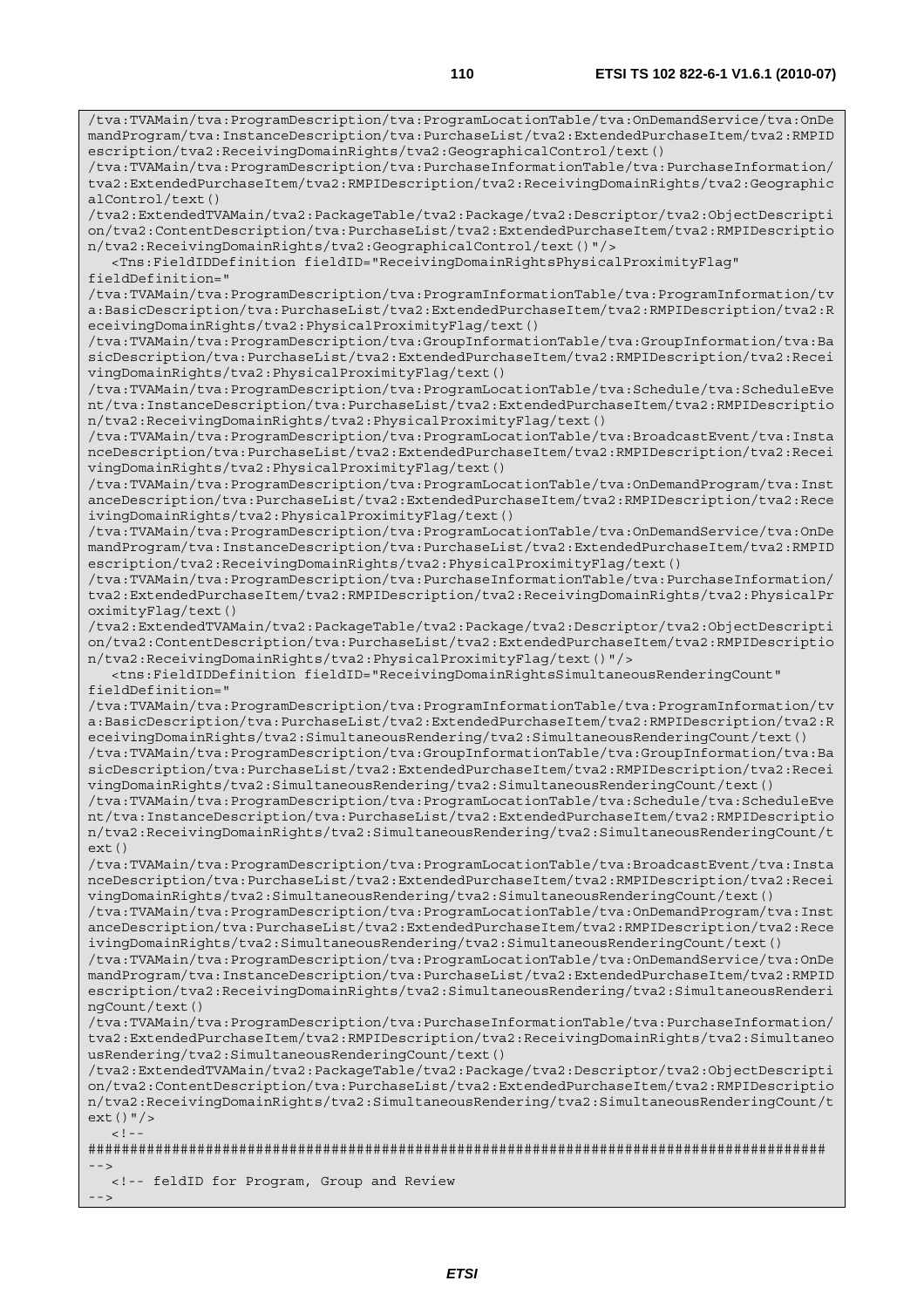$\lt$  ! -######################################################################################## --> <tns:FieldIDDefinition fieldID="CreditName" fieldDefinition=" /tva:TVAMain/tva:ProgramDescription/tva:ProgramInformationTable/tva:ProgramInformation/tv a:BasicDescription/tva:CreditsList/tva:CreditsItem/tva:PersonName/mpeg7:FamilyName/text() /tva:TVAMain/tva:ProgramDescription/tva:GroupInformationTable/tva:GroupInformation/tva:Ba sicDescription/tva:CreditsList/tva:CreditsItem/tva:PersonName/mpeg7:FamilyName/text() /tva:TVAMain/tva:ProgramDescription/tva:ProgramReviewTable/tva:Review/tva:Reviewer/tva:Pe rsonName/mpeg7:FamilyName/text() /tva:TVAMain/tva:ProgramDescription/tva:ProgramInformationTable/tva:ProgramInformation/tv a:BasicDescription/tva:CreditsList/tva:CreditsItem/tva:PersonName/mpeg7:GivenName/text() /tva:TVAMain/tva:ProgramDescription/tva:GroupInformationTable/tva:GroupInformation/tva:Ba sicDescription/tva:CreditsList/tva:CreditsItem/tva:PersonName/mpeg7:GivenName/text() /tva:TVAMain/tva:ProgramDescription/tva:ProgramReviewTable/tva:Review/tva:Reviewer/tva:Pe rsonName/mpeg7:GivenName/text() /tva2:ExtendedTVAMain/tva2:PackageTable/tva2:Package/tva2:Descriptor/tva2:ObjectDescripti on/tva2:ContentDescription/tva:CreditsList/tva:CreditsItem/tva:PersonName/mpeg7:FamilyNam  $\rho$ /text() /tva2:ExtendedTVAMain/tva2:PackageTable/tva2:Package/tva2:Descriptor/tva2:ObjectDescripti on/tva2:ContentDescription/tva:CreditsList/tva:CreditsItem/tva:PersonName/mpeg7:GivenName /text() /tva2:ExtendedTVAMain/tva2:PackageTable/tva2:Package/tva2:Declarations/tva2:Descriptor/tv a2:ObjectDescription/tva2:ContentDescription/tva:CreditsList/tva:CreditsItem/tva:PersonNa me/mpeg7:FamilyName/text() /tva2:ExtendedTVAMain/tva2:PackageTable/tva2:Package/tva2:Declarations/tva2:Descriptor/tv a2:ObjectDescription/tva2:ContentDescription/tva:CreditsList/tva:CreditsItem/tva:PersonNa me/mpeg7:GivenName/text() /tva2:ExtendedTVAMain/tva2:PackageTable/tva2:Package/tva2:Declarations/tva2:Item/tva2:Des criptor/tva2:ObjectDescription/tva2:ContentDescription/tva:CreditsList/tva:CreditsItem/tv a:PersonName/mpeg7:FamilyName/text() /tva2:ExtendedTVAMain/tva2:PackageTable/tva2:Package/tva2:Declarations/tva2:Item/tva2:Des criptor/tva2:ObjectDescription/tva2:ContentDescription/tva:CreditsList/tva:CreditsItem/tv a:PersonName/mpeg7:GivenName/text() /tva2:ExtendedTVAMain/tva2:PackageTable/tva2:Package/tva2:Declarations/tva2:Item/tva2:Cho ice/tva2:Descriptor/tva2:ObjectDescription/tva2:ContentDescription/tva:CreditsList/tva:Cr editsItem/tva:PersonName/mpeg7:FamilyName/text() /tva2:ExtendedTVAMain/tva2:PackageTable/tva2:Package/tva2:Declarations/tva2:Item/tva2:Cho ice/tva2:Descriptor/tva2:ObjectDescription/tva2:ContentDescription/tva:CreditsList/tva:Cr editsItem/tva:PersonName/mpeg7:GivenName/text() /tva2:ExtendedTVAMain/tva2:PackageTable/tva2:Package/tva2:Declarations/tva2:Item/tva2:Cho ice/tva2:Selection/tva2:Descriptor/tva2:ObjectDescription/tva2:ContentDescription/tva:Cre ditsList/tva:CreditsItem/tva:PersonName/mpeg7:FamilyName/text() /tva2:ExtendedTVAMain/tva2:PackageTable/tva2:Package/tva2:Declarations/tva2:Item/tva2:Cho ice/tva2:Selection/tva2:Descriptor/tva2:ObjectDescription/tva2:ContentDescription/tva:Cre ditsList/tva:CreditsItem/tva:PersonName/mpeg7:GivenName/text() /tva2:ExtendedTVAMain/tva2:PackageTable/tva2:Package/tva2:Declarations/tva2:Item/tva2:Com ponent/tva2:Descriptor/tva2:ObjectDescription/tva2:ContentDescription/tva:CreditsList/tva :CreditsItem/tva:PersonName/mpeg7:FamilyName/text() /tva2:ExtendedTVAMain/tva2:PackageTable/tva2:Package/tva2:Declarations/tva2:Item/tva2:Com ponent/tva2:Descriptor/tva2:ObjectDescription/tva2:ContentDescription/tva:CreditsList/tva :CreditsItem/tva:PersonName/mpeg7:GivenName/text() /tva2:ExtendedTVAMain/tva2:PackageTable/tva2:Package/tva2:Declarations/tva2:Item/tva2:Com ponent/tva2:Anchor/tva2:Descriptor/tva2:ObjectDescription/tva2:ContentDescription/tva:Cre ditsList/tva:CreditsItem/tva:PersonName/mpeg7:FamilyName/text() /tva2:ExtendedTVAMain/tva2:PackageTable/tva2:Package/tva2:Declarations/tva2:Item/tva2:Com ponent/tva2:Anchor/tva2:Descriptor/tva2:ObjectDescription/tva2:ContentDescription/tva:Cre ditsList/tva:CreditsItem/tva:PersonName/mpeg7:GivenName/text() /tva2:ExtendedTVAMain/tva2:PackageTable/tva2:Package/tva2:Declarations/tva2:Item/tva2:Ite m/tva2:Descriptor/tva2:ObjectDescription/tva2:ContentDescription/tva:CreditsList/tva:Cred itsItem/tva:PersonName/mpeg7:FamilyName/text() /tva2:ExtendedTVAMain/tva2:PackageTable/tva2:Package/tva2:Declarations/tva2:Item/tva2:Ite

m/tva2:Descriptor/tva2:ObjectDescription/tva2:ContentDescription/tva:CreditsList/tva:Cred itsItem/tva:PersonName/mpeg7:GivenName/text()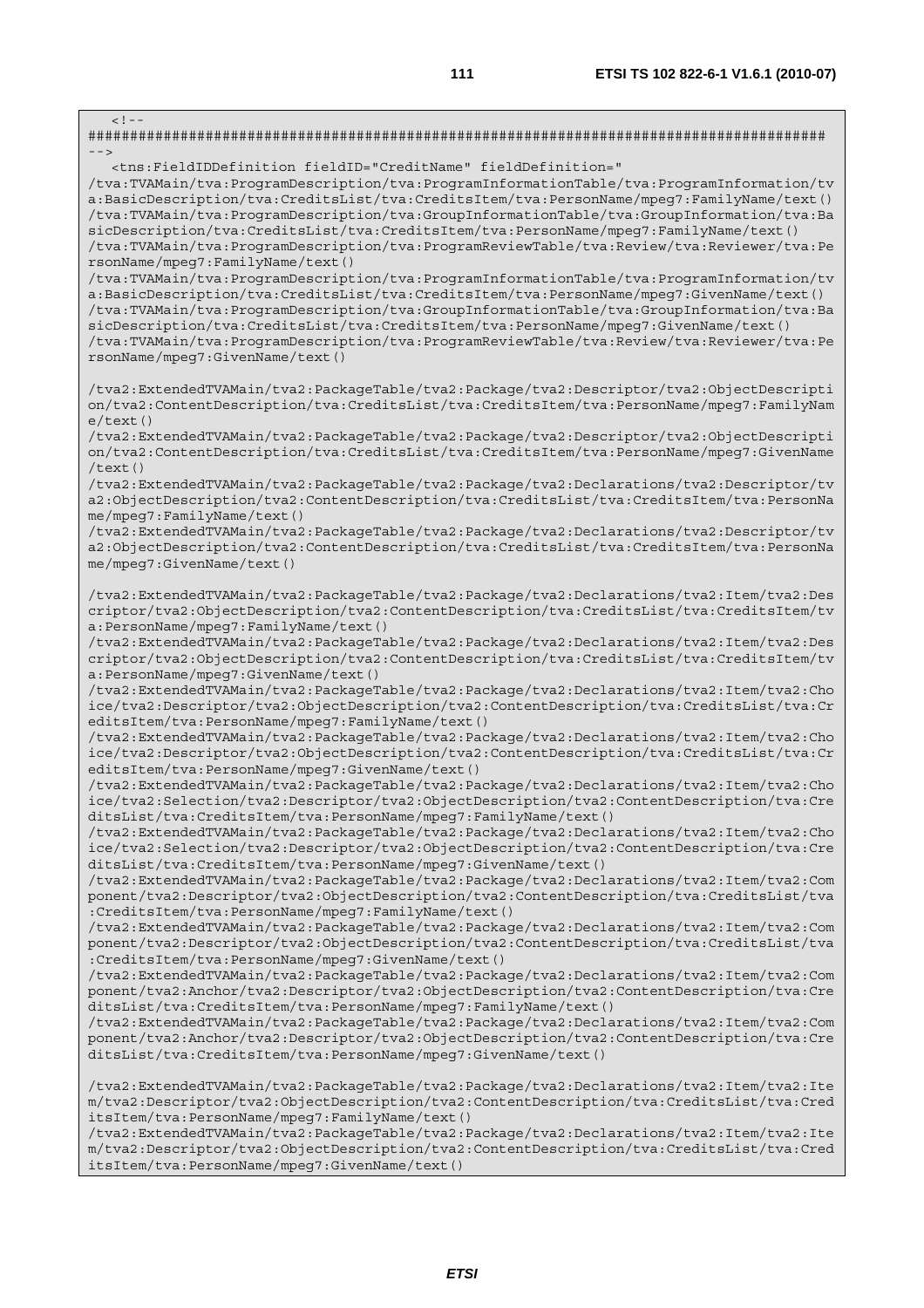/tva2:ExtendedTVAMain/tva2:PackageTable/tva2:Package/tva2:Declarations/tva2:Item/tva2:Ite m/tva2:Choice/tva2:Descriptor/tva2:ObjectDescription/tva2:ContentDescription/tva:CreditsL ist/tva:CreditsItem/tva:PersonName/mpeg7:FamilyName/text()

/tva2:ExtendedTVAMain/tva2:PackageTable/tva2:Package/tva2:Declarations/tva2:Item/tva2:Ite m/tva2:Choice/tva2:Descriptor/tva2:ObjectDescription/tva2:ContentDescription/tva:CreditsL ist/tva:CreditsItem/tva:PersonName/mpeg7:GivenName/text()

/tva2:ExtendedTVAMain/tva2:PackageTable/tva2:Package/tva2:Declarations/tva2:Item/tva2:Ite m/tva2:Choice/tva2:Selection/tva2:Descriptor/tva2:ObjectDescription/tva2:ContentDescripti on/tva:CreditsList/tva:CreditsItem/tva:PersonName/mpeg7:FamilyName/text()

/tva2:ExtendedTVAMain/tva2:PackageTable/tva2:Package/tva2:Declarations/tva2:Item/tva2:Ite m/tva2:Choice/tva2:Selection/tva2:Descriptor/tva2:ObjectDescription/tva2:ContentDescripti on/tva:CreditsList/tva:CreditsItem/tva:PersonName/mpeg7:GivenName/text()

/tva2:ExtendedTVAMain/tva2:PackageTable/tva2:Package/tva2:Declarations/tva2:Item/tva2:Ite m/tva2:Component/tva2:Descriptor/tva2:ObjectDescription/tva2:ContentDescription/tva:Credi tsList/tva:CreditsItem/tva:PersonName/mpeg7:FamilyName/text()

/tva2:ExtendedTVAMain/tva2:PackageTable/tva2:Package/tva2:Declarations/tva2:Item/tva2:Ite m/tva2:Component/tva2:Descriptor/tva2:ObjectDescription/tva2:ContentDescription/tva:Credi tsList/tva:CreditsItem/tva:PersonName/mpeg7:GivenName/text()

/tva2:ExtendedTVAMain/tva2:PackageTable/tva2:Package/tva2:Declarations/tva2:Item/tva2:Ite m/tva2:Component/tva2:Anchor/tva2:Descriptor/tva2:ObjectDescription/tva2:ContentDescripti on/tva:CreditsList/tva:CreditsItem/tva:PersonName/mpeg7:FamilyName/text()

/tva2:ExtendedTVAMain/tva2:PackageTable/tva2:Package/tva2:Declarations/tva2:Item/tva2:Ite m/tva2:Component/tva2:Anchor/tva2:Descriptor/tva2:ObjectDescription/tva2:ContentDescripti on/tva:CreditsList/tva:CreditsItem/tva:PersonName/mpeg7:GivenName/text()

/tva2:ExtendedTVAMain/tva2:PackageTable/tva2:Package/tva2:Declarations/tva2:Component/tva 2:Descriptor/tva2:ObjectDescription/tva2:ContentDescription/tva:CreditsList/tva:CreditsIt em/tva:PersonName/mpeg7:FamilyName/text()

/tva2:ExtendedTVAMain/tva2:PackageTable/tva2:Package/tva2:Declarations/tva2:Component/tva 2:Descriptor/tva2:ObjectDescription/tva2:ContentDescription/tva:CreditsList/tva:CreditsIt em/tva:PersonName/mpeg7:GivenName/text()

/tva2:ExtendedTVAMain/tva2:PackageTable/tva2:Package/tva2:Declarations/tva2:Component/tva 2:Anchor/tva2:Descriptor/tva2:ObjectDescription/tva2:ContentDescription/tva:CreditsList/t va:CreditsItem/tva:PersonName/mpeg7:FamilyName/text()

/tva2:ExtendedTVAMain/tva2:PackageTable/tva2:Package/tva2:Declarations/tva2:Component/tva 2:Anchor/tva2:Descriptor/tva2:ObjectDescription/tva2:ContentDescription/tva:CreditsList/t va:CreditsItem/tva:PersonName/mpeg7:GivenName/text()

/tva2:ExtendedTVAMain/tva2:PackageTable/tva2:Package/tva2:Declarations/tva2:Anchor/tva2:D escriptor/tva2:ObjectDescription/tva2:ContentDescription/tva:CreditsList/tva:CreditsItem/ tva:PersonName/mpeg7:FamilyName/text()

/tva2:ExtendedTVAMain/tva2:PackageTable/tva2:Package/tva2:Declarations/tva2:Anchor/tva2:D escriptor/tva2:ObjectDescription/tva2:ContentDescription/tva:CreditsList/tva:CreditsItem/ tva:PersonName/mpeg7:GivenName/text()

/tva2:ExtendedTVAMain/tva2:PackageTable/tva2:Package/tva2:Item/tva2:Descriptor/tva2:Objec tDescription/tva2:ContentDescription/tva:CreditsList/tva:CreditsItem/tva:PersonName/mpeg7 :FamilyName/text()

/tva2:ExtendedTVAMain/tva2:PackageTable/tva2:Package/tva2:Item/tva2:Descriptor/tva2:Objec tDescription/tva2:ContentDescription/tva:CreditsList/tva:CreditsItem/tva:PersonName/mpeg7 :GivenName/text()

/tva2:ExtendedTVAMain/tva2:PackageTable/tva2:Package/tva2:Item/tva2:Choice/tva2:Descripto r/tva2:ObjectDescription/tva2:ContentDescription/tva:CreditsList/tva:CreditsItem/tva:Pers onName/mpeg7:FamilyName/text()

/tva2:ExtendedTVAMain/tva2:PackageTable/tva2:Package/tva2:Item/tva2:Choice/tva2:Descripto r/tva2:ObjectDescription/tva2:ContentDescription/tva:CreditsList/tva:CreditsItem/tva:Pers onName/mpeg7:GivenName/text()

/tva2:ExtendedTVAMain/tva2:PackageTable/tva2:Package/tva2:Item/tva2:Choice/tva2:Selection /tva2:Descriptor/tva2:ObjectDescription/tva2:ContentDescription/tva:CreditsList/tva:Credi tsItem/tva:PersonName/mpeg7:FamilyName/text()

/tva2:ExtendedTVAMain/tva2:PackageTable/tva2:Package/tva2:Item/tva2:Choice/tva2:Selection /tva2:Descriptor/tva2:ObjectDescription/tva2:ContentDescription/tva:CreditsList/tva:Credi tsItem/tva:PersonName/mpeg7:GivenName/text()

/tva2:ExtendedTVAMain/tva2:PackageTable/tva2:Package/tva2:Item/tva2:Component/tva2:Descri ptor/tva2:ObjectDescription/tva2:ContentDescription/tva:CreditsList/tva:CreditsItem/tva:P ersonName/mpeg7:FamilyName/text()

/tva2:ExtendedTVAMain/tva2:PackageTable/tva2:Package/tva2:Item/tva2:Component/tva2:Descri ptor/tva2:ObjectDescription/tva2:ContentDescription/tva:CreditsList/tva:CreditsItem/tva:P ersonName/mpeg7:GivenName/text()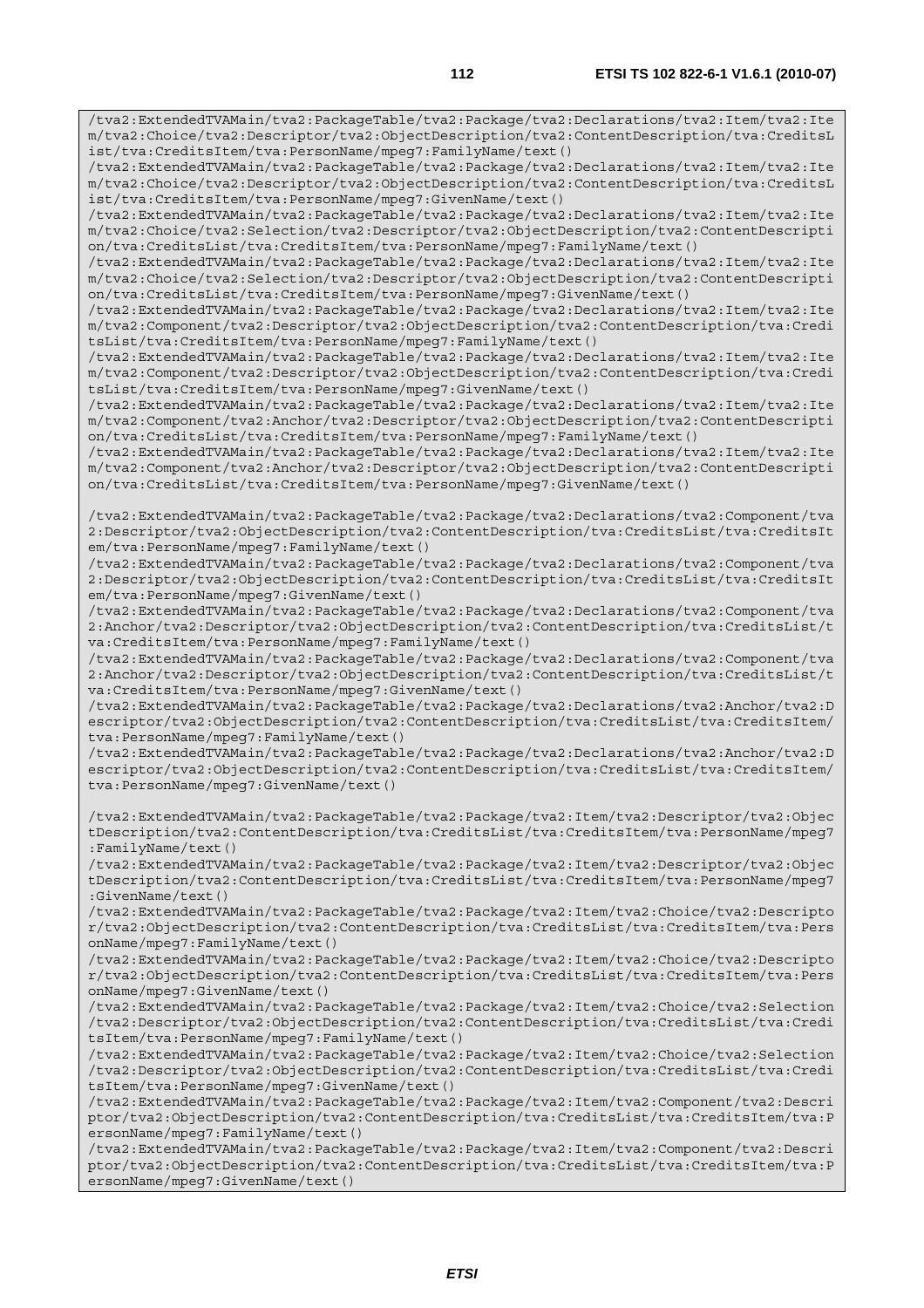/tva2:ExtendedTVAMain/tva2:PackageTable/tva2:Package/tva2:Item/tva2:Component/tva2:Anchor

/tva2:Descriptor/tva2:ObjectDescription/tva2:ContentDescription/tva:CreditsList/tva:Credi tsItem/tva:PersonName/mpeg7:FamilyName/text() /tva2:ExtendedTVAMain/tva2:PackageTable/tva2:Package/tva2:Item/tva2:Component/tva2:Anchor /tva2:Descriptor/tva2:ObjectDescription/tva2:ContentDescription/tva:ShortTitle/text() /tva2:ExtendedTVAMain/tva2:PackageTable/tva2:Package/tva2:Item/tva2:Item/tva2:Descriptor/ tva2:ObjectDescription/tva2:ContentDescription/tva:CreditsList/tva:CreditsItem/tva:Person Name/mpeg7:FamilyName/text() /tva2:ExtendedTVAMain/tva2:PackageTable/tva2:Package/tva2:Item/tva2:Item/tva2:Descriptor/ tva2:ObjectDescription/tva2:ContentDescription/tva:CreditsList/tva:CreditsItem/tva:Person Name/mpeg7:GivenName/text()

/tva2:ExtendedTVAMain/tva2:PackageTable/tva2:Package/tva2:Item/tva2:Item/tva2:Choice/tva2 :Descriptor/tva2:ObjectDescription/tva2:ContentDescription/tva:CreditsList/tva:CreditsIte m/tva:PersonName/mpeg7:FamilyName/text()

/tva2:ExtendedTVAMain/tva2:PackageTable/tva2:Package/tva2:Item/tva2:Item/tva2:Choice/tva2 :Descriptor/tva2:ObjectDescription/tva2:ContentDescription/tva:CreditsList/tva:CreditsIte m/tva:PersonName/mpeg7:GivenName/text()

/tva2:ExtendedTVAMain/tva2:PackageTable/tva2:Package/tva2:Item/tva2:Item/tva2:Choice/tva2 :Selection/tva2:Descriptor/tva2:ObjectDescription/tva2:ContentDescription/tva:CreditsList /tva:CreditsItem/tva:PersonName/mpeg7:FamilyName/text()

/tva2:ExtendedTVAMain/tva2:PackageTable/tva2:Package/tva2:Item/tva2:Item/tva2:Choice/tva2 :Selection/tva2:Descriptor/tva2:ObjectDescription/tva2:ContentDescription/tva:CreditsList /tva:CreditsItem/tva:PersonName/mpeg7:GivenName/text()

/tva2:ExtendedTVAMain/tva2:PackageTable/tva2:Package/tva2:Item/tva2:Item/tva2:Component/t va2:Descriptor/tva2:ObjectDescription/tva2:ContentDescription/tva:CreditsList/tva:Credits Item/tva:PersonName/mpeg7:FamilyName/text()

/tva2:ExtendedTVAMain/tva2:PackageTable/tva2:Package/tva2:Item/tva2:Item/tva2:Component/t va2:Descriptor/tva2:ObjectDescription/tva2:ContentDescription/tva:CreditsList/tva:Credits Item/tva:PersonName/mpeg7:GivenName/text()

/tva2:ExtendedTVAMain/tva2:PackageTable/tva2:Package/tva2:Item/tva2:Item/tva2:Component/t va2:Anchor/tva2:Descriptor/tva2:ObjectDescription/tva2:ContentDescription/tva:CreditsList /tva:CreditsItem/tva:PersonName/mpeg7:FamilyName/text()

/tva2:ExtendedTVAMain/tva2:PackageTable/tva2:Package/tva2:Item/tva2:Item/tva2:Component/t va2:Anchor/tva2:Descriptor/tva2:ObjectDescription/tva2:ContentDescription/tva:CreditsList /tva:CreditsItem/tva:PersonName/mpeg7:GivenName/text()

## $"$  />

 <tns:FieldIDDefinition fieldID="FamilyName" fieldDefinition=" /tva:TVAMain/tva:ProgramDescription/tva:ProgramInformationTable/tva:ProgramInformation/tv a:BasicDescription/tva:CreditsList/tva:CreditsItem/tva:PersonName/mpeg7:FamilyName/text() /tva:TVAMain/tva:ProgramDescription/tva:GroupInformationTable/tva:GroupInformation/tva:Ba sicDescription/tva:CreditsList/tva:CreditsItem/tva:PersonName/mpeg7:FamilyName/text() /tva:TVAMain/tva:ProgramDescription/tva:ProgramReviewTable/tva:Review/tva:Reviewer/tva:Pe rsonName/mpeg7:FamilyName/text()

/tva2:ExtendedTVAMain/tva2:PackageTable/tva2:Package/tva2:Descriptor/tva2:ObjectDescripti on/tva2:ContentDescription/tva:CreditsList/tva:CreditsItem/tva:PersonName/mpeg7:FamilyNam  $e$ /text $()$ 

/tva2:ExtendedTVAMain/tva2:PackageTable/tva2:Package/tva2:Declarations/tva2:Descriptor/tv a2:ObjectDescription/tva2:ContentDescription/tva:CreditsList/tva:CreditsItem/tva:PersonNa me/mpeg7:FamilyName/text()

/tva2:ExtendedTVAMain/tva2:PackageTable/tva2:Package/tva2:Declarations/tva2:Item/tva2:Des criptor/tva2:ObjectDescription/tva2:ContentDescription/tva:CreditsList/tva:CreditsItem/tv a:PersonName/mpeg7:FamilyName/text()

/tva2:ExtendedTVAMain/tva2:PackageTable/tva2:Package/tva2:Declarations/tva2:Item/tva2:Cho ice/tva2:Descriptor/tva2:ObjectDescription/tva2:ContentDescription/tva:CreditsList/tva:Cr editsItem/tva:PersonName/mpeg7:FamilyName/text()

/tva2:ExtendedTVAMain/tva2:PackageTable/tva2:Package/tva2:Declarations/tva2:Item/tva2:Cho ice/tva2:Selection/tva2:Descriptor/tva2:ObjectDescription/tva2:ContentDescription/tva:Cre ditsList/tva:CreditsItem/tva:PersonName/mpeg7:FamilyName/text()

/tva2:ExtendedTVAMain/tva2:PackageTable/tva2:Package/tva2:Declarations/tva2:Item/tva2:Com ponent/tva2:Descriptor/tva2:ObjectDescription/tva2:ContentDescription/tva:CreditsList/tva :CreditsItem/tva:PersonName/mpeg7:FamilyName/text()

/tva2:ExtendedTVAMain/tva2:PackageTable/tva2:Package/tva2:Declarations/tva2:Item/tva2:Com ponent/tva2:Anchor/tva2:Descriptor/tva2:ObjectDescription/tva2:ContentDescription/tva:Cre ditsList/tva:CreditsItem/tva:PersonName/mpeg7:FamilyName/text()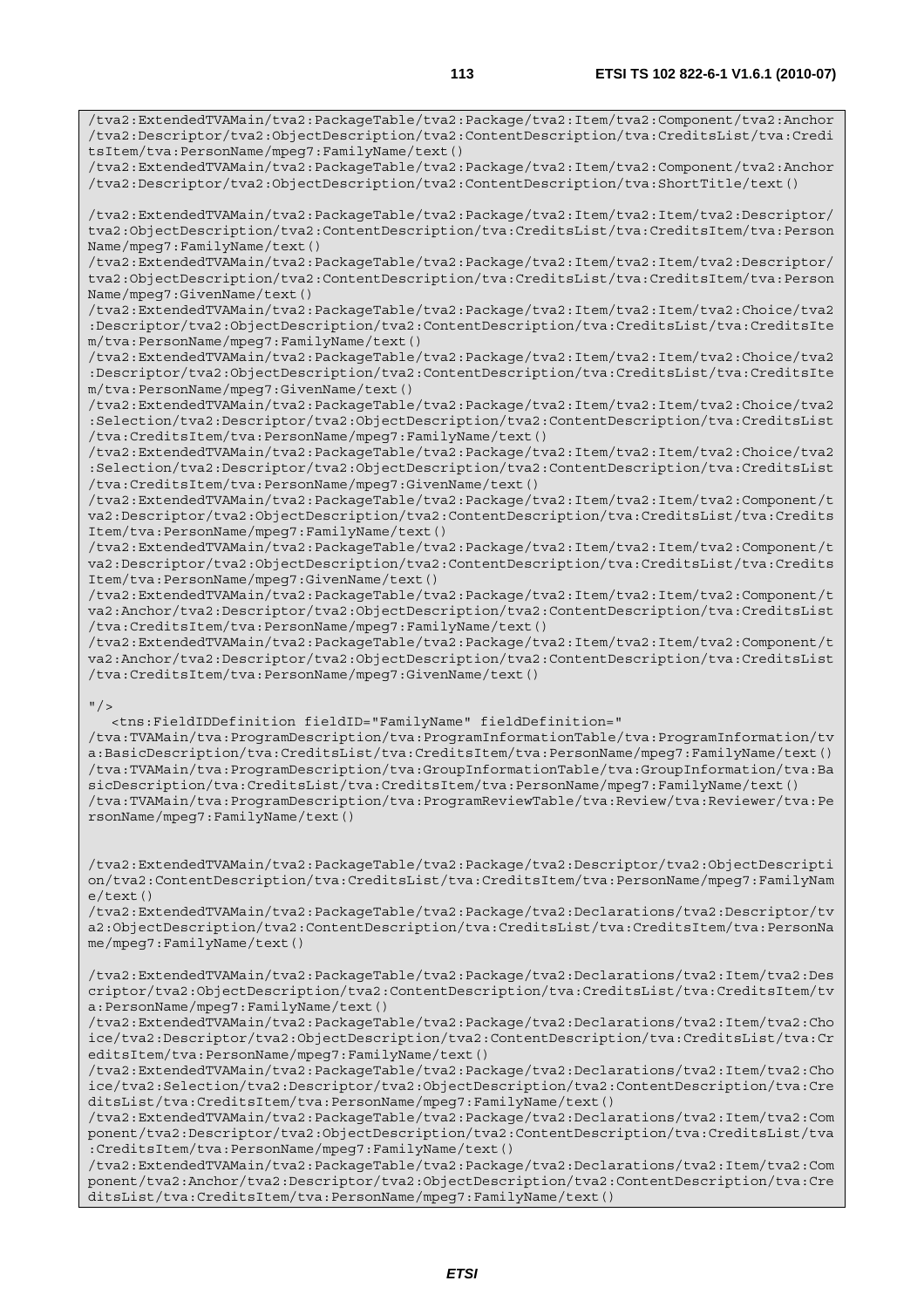/tva2:ExtendedTVAMain/tva2:PackageTable/tva2:Package/tva2:Declarations/tva2:Item/tva2:Ite m/tva2:Descriptor/tva2:ObjectDescription/tva2:ContentDescription/tva:CreditsList/tva:Cred itsItem/tva:PersonName/mpeg7:FamilyName/text()

/tva2:ExtendedTVAMain/tva2:PackageTable/tva2:Package/tva2:Declarations/tva2:Item/tva2:Ite m/tva2:Choice/tva2:Descriptor/tva2:ObjectDescription/tva2:ContentDescription/tva:CreditsL ist/tva:CreditsItem/tva:PersonName/mpeg7:FamilyName/text()

/tva2:ExtendedTVAMain/tva2:PackageTable/tva2:Package/tva2:Declarations/tva2:Item/tva2:Ite m/tva2:Choice/tva2:Selection/tva2:Descriptor/tva2:ObjectDescription/tva2:ContentDescripti on/tva:CreditsList/tva:CreditsItem/tva:PersonName/mpeg7:FamilyName/text()

/tva2:ExtendedTVAMain/tva2:PackageTable/tva2:Package/tva2:Declarations/tva2:Item/tva2:Ite m/tva2:Component/tva2:Descriptor/tva2:ObjectDescription/tva2:ContentDescription/tva:Credi tsList/tva:CreditsItem/tva:PersonName/mpeg7:FamilyName/text()

/tva2:ExtendedTVAMain/tva2:PackageTable/tva2:Package/tva2:Declarations/tva2:Item/tva2:Ite m/tva2:Component/tva2:Anchor/tva2:Descriptor/tva2:ObjectDescription/tva2:ContentDescripti on/tva:CreditsList/tva:CreditsItem/tva:PersonName/mpeg7:FamilyName/text()

/tva2:ExtendedTVAMain/tva2:PackageTable/tva2:Package/tva2:Declarations/tva2:Component/tva 2:Descriptor/tva2:ObjectDescription/tva2:ContentDescription/tva:CreditsList/tva:CreditsIt em/tva:PersonName/mpeg7:FamilyName/text()

/tva2:ExtendedTVAMain/tva2:PackageTable/tva2:Package/tva2:Declarations/tva2:Component/tva 2:Anchor/tva2:Descriptor/tva2:ObjectDescription/tva2:ContentDescription/tva:CreditsList/t va:CreditsItem/tva:PersonName/mpeg7:FamilyName/text()

/tva2:ExtendedTVAMain/tva2:PackageTable/tva2:Package/tva2:Declarations/tva2:Anchor/tva2:D escriptor/tva2:ObjectDescription/tva2:ContentDescription/tva:CreditsList/tva:CreditsItem/ tva:PersonName/mpeg7:FamilyName/text()

/tva2:ExtendedTVAMain/tva2:PackageTable/tva2:Package/tva2:Item/tva2:Descriptor/tva2:Objec tDescription/tva2:ContentDescription/tva:CreditsList/tva:CreditsItem/tva:PersonName/mpeg7 :FamilyName/text()

/tva2:ExtendedTVAMain/tva2:PackageTable/tva2:Package/tva2:Item/tva2:Choice/tva2:Descripto r/tva2:ObjectDescription/tva2:ContentDescription/tva:CreditsList/tva:CreditsItem/tva:Pers onName/mpeg7:FamilyName/text()

/tva2:ExtendedTVAMain/tva2:PackageTable/tva2:Package/tva2:Item/tva2:Choice/tva2:Selection /tva2:Descriptor/tva2:ObjectDescription/tva2:ContentDescription/tva:CreditsList/tva:Credi tsItem/tva:PersonName/mpeg7:FamilyName/text()

/tva2:ExtendedTVAMain/tva2:PackageTable/tva2:Package/tva2:Item/tva2:Component/tva2:Descri ptor/tva2:ObjectDescription/tva2:ContentDescription/tva:CreditsList/tva:CreditsItem/tva:P ersonName/mpeg7:FamilyName/text()

/tva2:ExtendedTVAMain/tva2:PackageTable/tva2:Package/tva2:Item/tva2:Component/tva2:Anchor /tva2:Descriptor/tva2:ObjectDescription/tva2:ContentDescription/tva:CreditsList/tva:Credi tsItem/tva:PersonName/mpeg7:FamilyName/text()

/tva2:ExtendedTVAMain/tva2:PackageTable/tva2:Package/tva2:Item/tva2:Item/tva2:Descriptor/ tva2:ObjectDescription/tva2:ContentDescription/tva:CreditsList/tva:CreditsItem/tva:Person Name/mpeg7:FamilyName/text()

/tva2:ExtendedTVAMain/tva2:PackageTable/tva2:Package/tva2:Item/tva2:Item/tva2:Choice/tva2 :Descriptor/tva2:ObjectDescription/tva2:ContentDescription/tva:CreditsList/tva:CreditsIte m/tva:PersonName/mpeg7:FamilyName/text()

/tva2:ExtendedTVAMain/tva2:PackageTable/tva2:Package/tva2:Item/tva2:Item/tva2:Choice/tva2 :Selection/tva2:Descriptor/tva2:ObjectDescription/tva2:ContentDescription/tva:CreditsList /tva:CreditsItem/tva:PersonName/mpeg7:FamilyName/text()

/tva2:ExtendedTVAMain/tva2:PackageTable/tva2:Package/tva2:Item/tva2:Item/tva2:Component/t va2:Descriptor/tva2:ObjectDescription/tva2:ContentDescription/tva:CreditsList/tva:Credits Item/tva:PersonName/mpeg7:FamilyName/text()

/tva2:ExtendedTVAMain/tva2:PackageTable/tva2:Package/tva2:Item/tva2:Item/tva2:Component/t va2:Anchor/tva2:Descriptor/tva2:ObjectDescription/tva2:ContentDescription/tva:CreditsList /tva:CreditsItem/tva:PersonName/mpeg7:FamilyName/text()  $"$  />

<tns:FieldIDDefinition fieldID="GivenName" fieldDefinition="

/tva:TVAMain/tva:ProgramDescription/tva:ProgramInformationTable/tva:ProgramInformation/tv a:BasicDescription/tva:CreditsList/tva:CreditsItem/tva:PersonName/mpeg7:GivenName/text() /tva:TVAMain/tva:ProgramDescription/tva:GroupInformationTable/tva:GroupInformation/tva:Ba sicDescription/tva:CreditsList/tva:CreditsItem/tva:PersonName/mpeg7:GivenName/text() /tva:TVAMain/tva:ProgramDescription/tva:ProgramReviewTable/tva:Review/tva:Reviewer/tva:Pe rsonName/mpeg7:GivenName/text()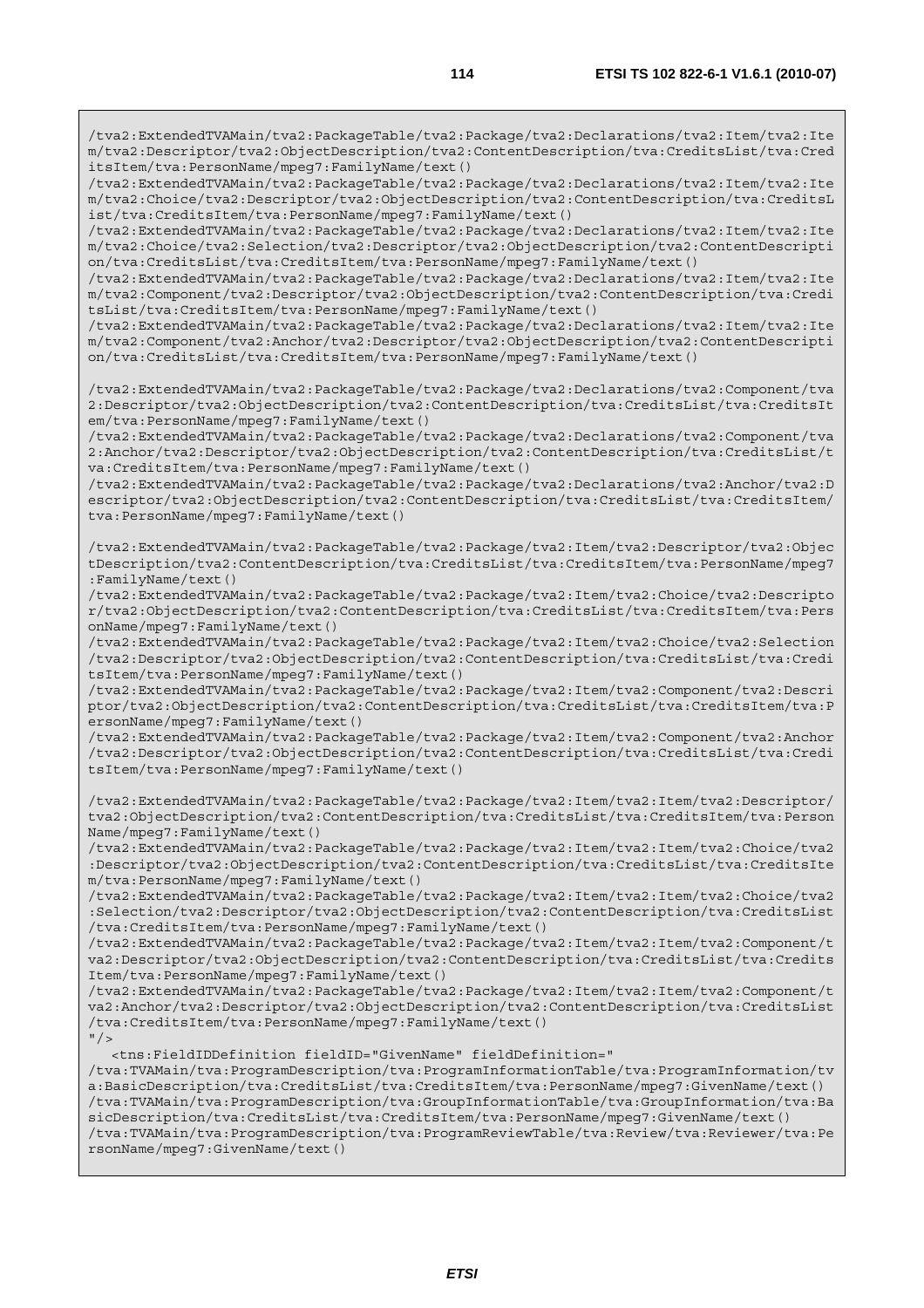/tva2:ExtendedTVAMain/tva2:PackageTable/tva2:Package/tva2:Descriptor/tva2:ObjectDescripti on/tva2:ContentDescription/tva:CreditsList/tva:CreditsItem/tva:PersonName/mpeg7:GivenName /text()

/tva2:ExtendedTVAMain/tva2:PackageTable/tva2:Package/tva2:Declarations/tva2:Descriptor/tv a2:ObjectDescription/tva2:ContentDescription/tva:CreditsList/tva:CreditsItem/tva:PersonNa me/mpeg7:GivenName/text()

/tva2:ExtendedTVAMain/tva2:PackageTable/tva2:Package/tva2:Declarations/tva2:Item/tva2:Des criptor/tva2:ObjectDescription/tva2:ContentDescription/tva:CreditsList/tva:CreditsItem/tv a:PersonName/mpeg7:GivenName/text()

/tva2:ExtendedTVAMain/tva2:PackageTable/tva2:Package/tva2:Declarations/tva2:Item/tva2:Cho ice/tva2:Descriptor/tva2:ObjectDescription/tva2:ContentDescription/tva:CreditsList/tva:Cr editsItem/tva:PersonName/mpeg7:GivenName/text()

/tva2:ExtendedTVAMain/tva2:PackageTable/tva2:Package/tva2:Declarations/tva2:Item/tva2:Cho ice/tva2:Selection/tva2:Descriptor/tva2:ObjectDescription/tva2:ContentDescription/tva:Cre ditsList/tva:CreditsItem/tva:PersonName/mpeg7:GivenName/text()

/tva2:ExtendedTVAMain/tva2:PackageTable/tva2:Package/tva2:Declarations/tva2:Item/tva2:Com ponent/tva2:Descriptor/tva2:ObjectDescription/tva2:ContentDescription/tva:CreditsList/tva :CreditsItem/tva:PersonName/mpeg7:GivenName/text()

/tva2:ExtendedTVAMain/tva2:PackageTable/tva2:Package/tva2:Declarations/tva2:Item/tva2:Com ponent/tva2:Anchor/tva2:Descriptor/tva2:ObjectDescription/tva2:ContentDescription/tva:Cre ditsList/tva:CreditsItem/tva:PersonName/mpeg7:GivenName/text()

/tva2:ExtendedTVAMain/tva2:PackageTable/tva2:Package/tva2:Declarations/tva2:Item/tva2:Ite m/tva2:Descriptor/tva2:ObjectDescription/tva2:ContentDescription/tva:CreditsList/tva:Cred itsItem/tva:PersonName/mpeg7:GivenName/text()

/tva2:ExtendedTVAMain/tva2:PackageTable/tva2:Package/tva2:Declarations/tva2:Item/tva2:Ite m/tva2:Choice/tva2:Descriptor/tva2:ObjectDescription/tva2:ContentDescription/tva:CreditsL ist/tva:CreditsItem/tva:PersonName/mpeg7:GivenName/text()

/tva2:ExtendedTVAMain/tva2:PackageTable/tva2:Package/tva2:Declarations/tva2:Item/tva2:Ite m/tva2:Choice/tva2:Selection/tva2:Descriptor/tva2:ObjectDescription/tva2:ContentDescripti on/tva:CreditsList/tva:CreditsItem/tva:PersonName/mpeg7:GivenName/text()

/tva2:ExtendedTVAMain/tva2:PackageTable/tva2:Package/tva2:Declarations/tva2:Item/tva2:Ite m/tva2:Component/tva2:Descriptor/tva2:ObjectDescription/tva2:ContentDescription/tva:Credi tsList/tva:CreditsItem/tva:PersonName/mpeg7:GivenName/text()

/tva2:ExtendedTVAMain/tva2:PackageTable/tva2:Package/tva2:Declarations/tva2:Item/tva2:Ite m/tva2:Component/tva2:Anchor/tva2:Descriptor/tva2:ObjectDescription/tva2:ContentDescripti on/tva:CreditsList/tva:CreditsItem/tva:PersonName/mpeg7:GivenName/text()

/tva2:ExtendedTVAMain/tva2:PackageTable/tva2:Package/tva2:Declarations/tva2:Component/tva 2:Descriptor/tva2:ObjectDescription/tva2:ContentDescription/tva:CreditsList/tva:CreditsIt em/tva:PersonName/mpeg7:GivenName/text()

/tva2:ExtendedTVAMain/tva2:PackageTable/tva2:Package/tva2:Declarations/tva2:Component/tva 2:Anchor/tva2:Descriptor/tva2:ObjectDescription/tva2:ContentDescription/tva:CreditsList/t va:CreditsItem/tva:PersonName/mpeg7:GivenName/text()

/tva2:ExtendedTVAMain/tva2:PackageTable/tva2:Package/tva2:Declarations/tva2:Anchor/tva2:D escriptor/tva2:ObjectDescription/tva2:ContentDescription/tva:CreditsList/tva:CreditsItem/ tva:PersonName/mpeg7:GivenName/text()

/tva2:ExtendedTVAMain/tva2:PackageTable/tva2:Package/tva2:Item/tva2:Descriptor/tva2:Objec tDescription/tva2:ContentDescription/tva:CreditsList/tva:CreditsItem/tva:PersonName/mpeg7 :GivenName/text()

/tva2:ExtendedTVAMain/tva2:PackageTable/tva2:Package/tva2:Item/tva2:Choice/tva2:Descripto r/tva2:ObjectDescription/tva2:ContentDescription/tva:CreditsList/tva:CreditsItem/tva:Pers onName/mpeg7:GivenName/text()

/tva2:ExtendedTVAMain/tva2:PackageTable/tva2:Package/tva2:Item/tva2:Choice/tva2:Selection /tva2:Descriptor/tva2:ObjectDescription/tva2:ContentDescription/tva:CreditsList/tva:Credi tsItem/tva:PersonName/mpeg7:GivenName/text()

/tva2:ExtendedTVAMain/tva2:PackageTable/tva2:Package/tva2:Item/tva2:Component/tva2:Descri ptor/tva2:ObjectDescription/tva2:ContentDescription/tva:CreditsList/tva:CreditsItem/tva:P ersonName/mpeg7:GivenName/text()

/tva2:ExtendedTVAMain/tva2:PackageTable/tva2:Package/tva2:Item/tva2:Component/tva2:Anchor /tva2:Descriptor/tva2:ObjectDescription/tva2:ContentDescription/tva:CreditsList/tva:Credi tsItem/tva:PersonName/mpeg7:GivenName/text()

/tva2:ExtendedTVAMain/tva2:PackageTable/tva2:Package/tva2:Item/tva2:Item/tva2:Descriptor/ tva2:ObjectDescription/tva2:ContentDescription/tva:CreditsList/tva:CreditsItem/tva:Person Name/mpeg7:GivenName/text()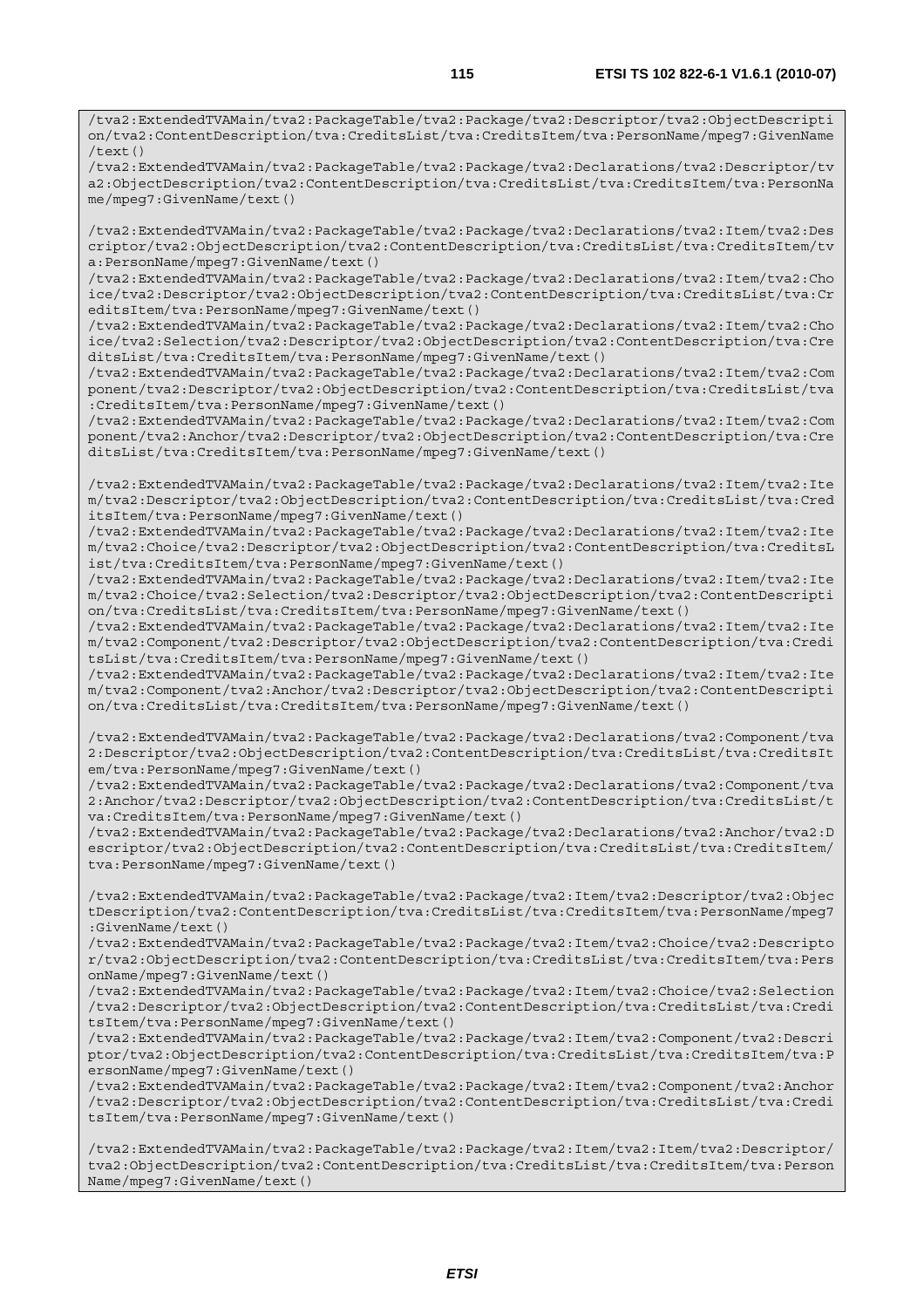/tva2:ExtendedTVAMain/tva2:PackageTable/tva2:Package/tva2:Item/tva2:Item/tva2:Choice/tva2 :Descriptor/tva2:ObjectDescription/tva2:ContentDescription/tva:CreditsList/tva:CreditsIte m/tva:PersonName/mpeg7:GivenName/text() /tva2:ExtendedTVAMain/tva2:PackageTable/tva2:Package/tva2:Item/tva2:Item/tva2:Choice/tva2 :Selection/tva2:Descriptor/tva2:ObjectDescription/tva2:ContentDescription/tva:CreditsList /tva:CreditsItem/tva:PersonName/mpeg7:GivenName/text() /tva2:ExtendedTVAMain/tva2:PackageTable/tva2:Package/tva2:Item/tva2:Item/tva2:Component/t va2:Descriptor/tva2:ObjectDescription/tva2:ContentDescription/tva:CreditsList/tva:Credits Item/tva:PersonName/mpeg7:GivenName/text() /tva2:ExtendedTVAMain/tva2:PackageTable/tva2:Package/tva2:Item/tva2:Item/tva2:Component/t va2:Anchor/tva2:Descriptor/tva2:ObjectDescription/tva2:ContentDescription/tva:CreditsList /tva:CreditsItem/tva:PersonName/mpeg7:GivenName/text()  $"$  / >  $\geq$  1. ######################################################################################## --> <!-- fieldID for Instance -->  $\lt$  ! - -######################################################################################## --> <tns:FieldIDDefinition fieldID="ProgramURL" fieldDefinition="/tva:TVAMain/tva:ProgramDescription/tva:ProgramLocationTable/tva:Broadca stEvent/tva:ProgramURL/text() /tva:TVAMain/tva:ProgramDescription/tva:ProgramLocationTable/tva:Schedule/tva:ScheduleEve nt/tva:ProgramURL/text() /tva:TVAMain/tva:ProgramDescription/tva:ProgramLocationTable/tva:OnDemandProgram/tva:Prog ramURL/text() /tva:TVAMain/tva:ProgramDescription/tva:ProgramLocationTable/tva:OnDemandService/tva:OnDe mandProgram/tva:ProgramURL/text()"/> <tns:FieldIDDefinition fieldID="PublishedStart" fieldDefinition="/tva:TVAMain/tva:ProgramDescription/tva:ProgramLocationTable/tva:Broadca stEvent/tva:PublishedTime/text() /tva:TVAMain/tva:ProgramDescription/tva:ProgramLocationTable/tva:Schedule/tva:ScheduleEve nt/tva:PublishedTime/text() /tva:TVAMain/tva:ProgramDescription/tva:ProgramLocationTable/tva:OnDemandProgram/tva:Star tOfAvailability/text() /tva:TVAMain/tva:ProgramDescription/tva:ProgramLocationTable/tva:OnDemandService/tva:OnDe mandProgram/tva:StartOfAvailability/text()"/> <tns:FieldIDDefinition fieldID="PublishedDuration" fieldDefinition="/tva:TVAMain/tva:ProgramDescription/tva:ProgramLocationTable/tva:Broadca stEvent/tva:PublishedDuration/text() /tva:TVAMain/tva:ProgramDescription/tva:ProgramLocationTable/tva:Schedule/tva:ScheduleEve nt/tva:PublishedDuration/text()"/> <tns:FieldIDDefinition fieldID="FreeToView" fieldDefinition="/tva:TVAMain/tva:ProgramDescription/tva:ProgramLocationTable/tva:Broadca stEvent/tva:Free/text() /tva:TVAMain/tva:ProgramDescription/tva:ProgramLocationTable/tva:Schedule/tva:ScheduleEve nt/tva:Free/text()"/>  $<$ ! --######################################################################################## --> <!-- Other misc fieldID identifiers: -->  $<$ ! --######################################################################################## --> <tns:FieldIDDefinition fieldID="RatingValue" fieldDefinition="/tva:TVAMain/tva:ProgramDescription/tva:ProgramReviewTable/tva:Review/tv a:Rating/mpeg7:RatingValue/text()"/> <tns:FieldIDDefinition fieldID="RatingScheme" fieldDefinition="/tva:TVAMain/tva:ProgramDescription/tva:ProgramReviewTable/tva:Review/tv a:Rating/mpeg7:RatingScheme/@href"/> <tns:FieldIDDefinition fieldID="Target" fieldDefinition="/tva:TVAMain/tva:ProgramDescription/tva:ProgramReviewTable/tva:Review/tv a:Target/text()"/> <tns:FieldIDDefinition fieldID="EpisodeOf"fieldDefinition= "/tva:TVAMain/tva:ProgramDescription/tva:ProgramInformationTable/tva:ProgramInformation/t va:EpisodeOf/@crid"/>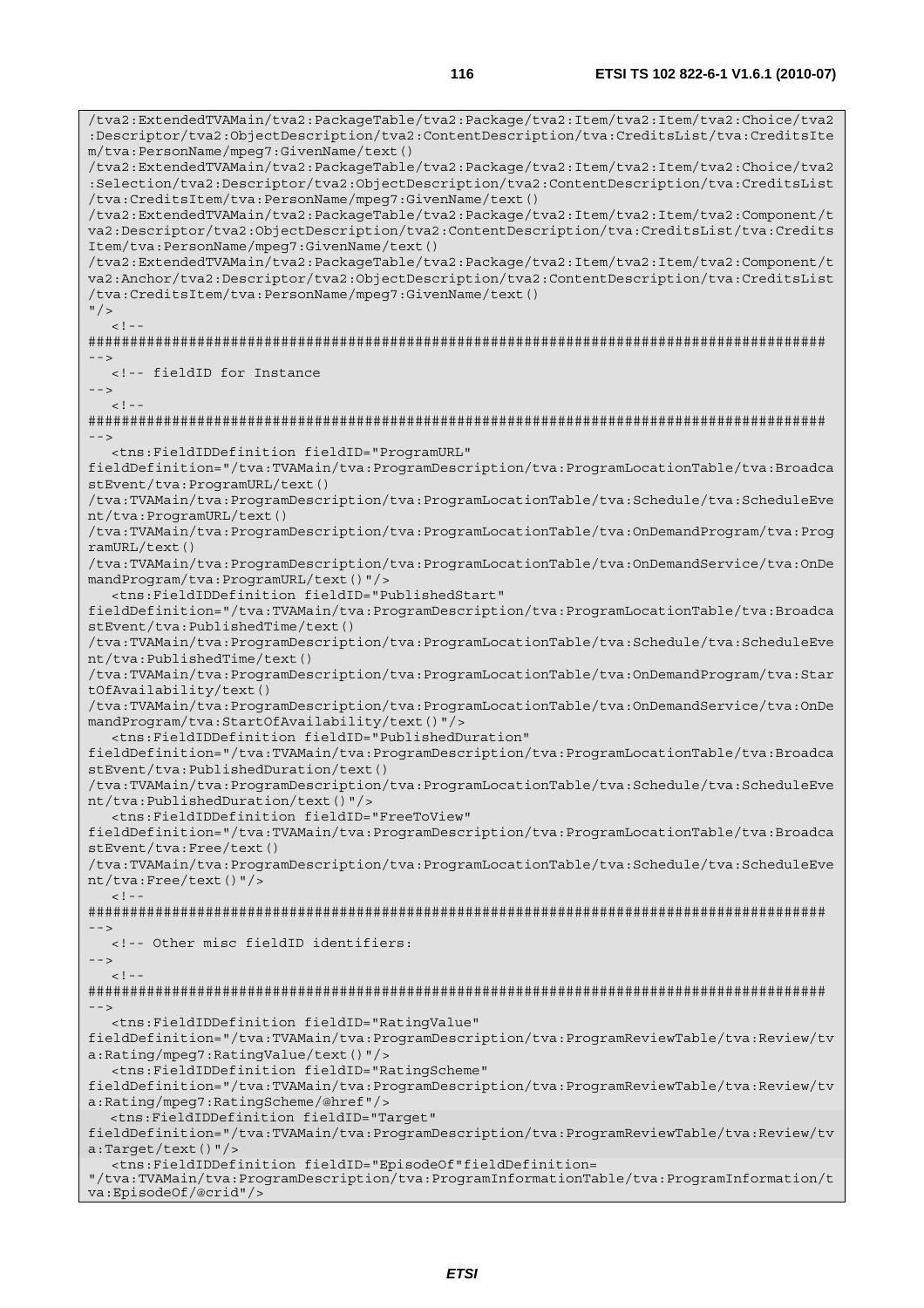<tns:FieldIDDefinition fieldID="GroupType" fieldDefinition="/tva:TVAMain/tva:ProgramDescription/tva:GroupInformationTable/tva:GroupI nformation/tva:GroupType/@value /tva:TVAMain/tva:ProgramDescription/tva:SegmentInformationTable/tva:SegmentGroupList/tva: SegmentGroupInformation/tva:GroupType/@value"/> <tns:FieldIDDefinition fieldID="ServiceURL" fieldDefinition="/tva:TVAMain/tva:ProgramDescription/tva:ServiceInformationTable/tva:Serv iceInformation/tva:ServiceURL/text()"/> <tns:FieldIDDefinition fieldID="ServiceName" fieldDefinition="/tva:TVAMain/tva:ProgramDescription/tva:ServiceInformationTable/tva:Serv iceInformation/tva:Name/text()"/> <tns:FieldIDDefinition fieldID="GenreCS" fieldDefinition=" /tva:TVAMain/tva:ProgramDescription/tva:ProgramInformationTable/tva:ProgramInformation/tv a:BasicDescription/tva:Genre/@href /tva2:ExtendedTVAMain/tva2:PackageTable/tva2:Package/tva2:Descriptor/tva2:ObjectDescripti on/tva2:ContentDescription/tva:Genre/@href /tva2:ExtendedTVAMain/tva2:PackageTable/tva2:Package/tva2:Declarations/tva2:Descriptor/tv a2:ObjectDescription/tva2:ContentDescription/tva:Genre/@href /tva2:ExtendedTVAMain/tva2:PackageTable/tva2:Package/tva2:Declarations/tva2:Item/tva2:Des criptor/tva2:ObjectDescription/tva2:ContentDescription/tva:Genre/@href /tva2:ExtendedTVAMain/tva2:PackageTable/tva2:Package/tva2:Declarations/tva2:Item/tva2:Cho ice/tva2:Descriptor/tva2:ObjectDescription/tva2:ContentDescription/tva:Genre/@href /tva2:ExtendedTVAMain/tva2:PackageTable/tva2:Package/tva2:Declarations/tva2:Item/tva2:Cho ice/tva2:Selection/tva2:Descriptor/tva2:ObjectDescription/tva2:ContentDescription/tva:Gen re/@href /tva2:ExtendedTVAMain/tva2:PackageTable/tva2:Package/tva2:Declarations/tva2:Item/tva2:Com ponent/tva2:Descriptor/tva2:ObjectDescription/tva2:ContentDescription/tva:Genre/@href /tva2:ExtendedTVAMain/tva2:PackageTable/tva2:Package/tva2:Declarations/tva2:Item/tva2:Com ponent/tva2:Anchor/tva2:Descriptor/tva2:ObjectDescription/tva2:ContentDescription/tva:Gen re/@href /tva2:ExtendedTVAMain/tva2:PackageTable/tva2:Package/tva2:Declarations/tva2:Item/tva2:Ite m/tva2:Descriptor/tva2:ObjectDescription/tva2:ContentDescription/tva:Genre/@href /tva2:ExtendedTVAMain/tva2:PackageTable/tva2:Package/tva2:Declarations/tva2:Item/tva2:Ite m/tva2:Choice/tva2:Descriptor/tva2:ObjectDescription/tva2:ContentDescription/tva:Genre/@h ref /tva2:ExtendedTVAMain/tva2:PackageTable/tva2:Package/tva2:Declarations/tva2:Item/tva2:Ite m/tva2:Choice/tva2:Selection/tva2:Descriptor/tva2:ObjectDescription/tva2:ContentDescripti on/tva:Genre/@href /tva2:ExtendedTVAMain/tva2:PackageTable/tva2:Package/tva2:Declarations/tva2:Item/tva2:Ite m/tva2:Component/tva2:Descriptor/tva2:ObjectDescription/tva2:ContentDescription/tva:Genre /@href /tva2:ExtendedTVAMain/tva2:PackageTable/tva2:Package/tva2:Declarations/tva2:Item/tva2:Ite m/tva2:Component/tva2:Anchor/tva2:Descriptor/tva2:ObjectDescription/tva2:ContentDescripti on/tva:Genre/@href /tva2:ExtendedTVAMain/tva2:PackageTable/tva2:Package/tva2:Declarations/tva2:Component/tva 2:Descriptor/tva2:ObjectDescription/tva2:ContentDescription/tva:Genre/@href /tva2:ExtendedTVAMain/tva2:PackageTable/tva2:Package/tva2:Declarations/tva2:Component/tva 2:Anchor/tva2:Descriptor/tva2:ObjectDescription/tva2:ContentDescription/tva:Genre/@href /tva2:ExtendedTVAMain/tva2:PackageTable/tva2:Package/tva2:Declarations/tva2:Anchor/tva2:D escriptor/tva2:ObjectDescription/tva2:ContentDescription/tva:Genre/@href /tva2:ExtendedTVAMain/tva2:PackageTable/tva2:Package/tva2:Item/tva2:Descriptor/tva2:Objec tDescription/tva2:ContentDescription/tva:Genre/@href /tva2:ExtendedTVAMain/tva2:PackageTable/tva2:Package/tva2:Item/tva2:Choice/tva2:Descripto r/tva2:ObjectDescription/tva2:ContentDescription/tva:Genre/@href /tva2:ExtendedTVAMain/tva2:PackageTable/tva2:Package/tva2:Item/tva2:Choice/tva2:Selection /tva2:Descriptor/tva2:ObjectDescription/tva2:ContentDescription/tva:Genre/@href /tva2:ExtendedTVAMain/tva2:PackageTable/tva2:Package/tva2:Item/tva2:Component/tva2:Descri ptor/tva2:ObjectDescription/tva2:ContentDescription/tva:Genre/@href /tva2:ExtendedTVAMain/tva2:PackageTable/tva2:Package/tva2:Item/tva2:Component/tva2:Anchor /tva2:Descriptor/tva2:ObjectDescription/tva2:ContentDescription/tva:Genre/@href /tva2:ExtendedTVAMain/tva2:PackageTable/tva2:Package/tva2:Item/tva2:Item/tva2:Descriptor/ tva2:ObjectDescription/tva2:ContentDescription/tva:Genre/@href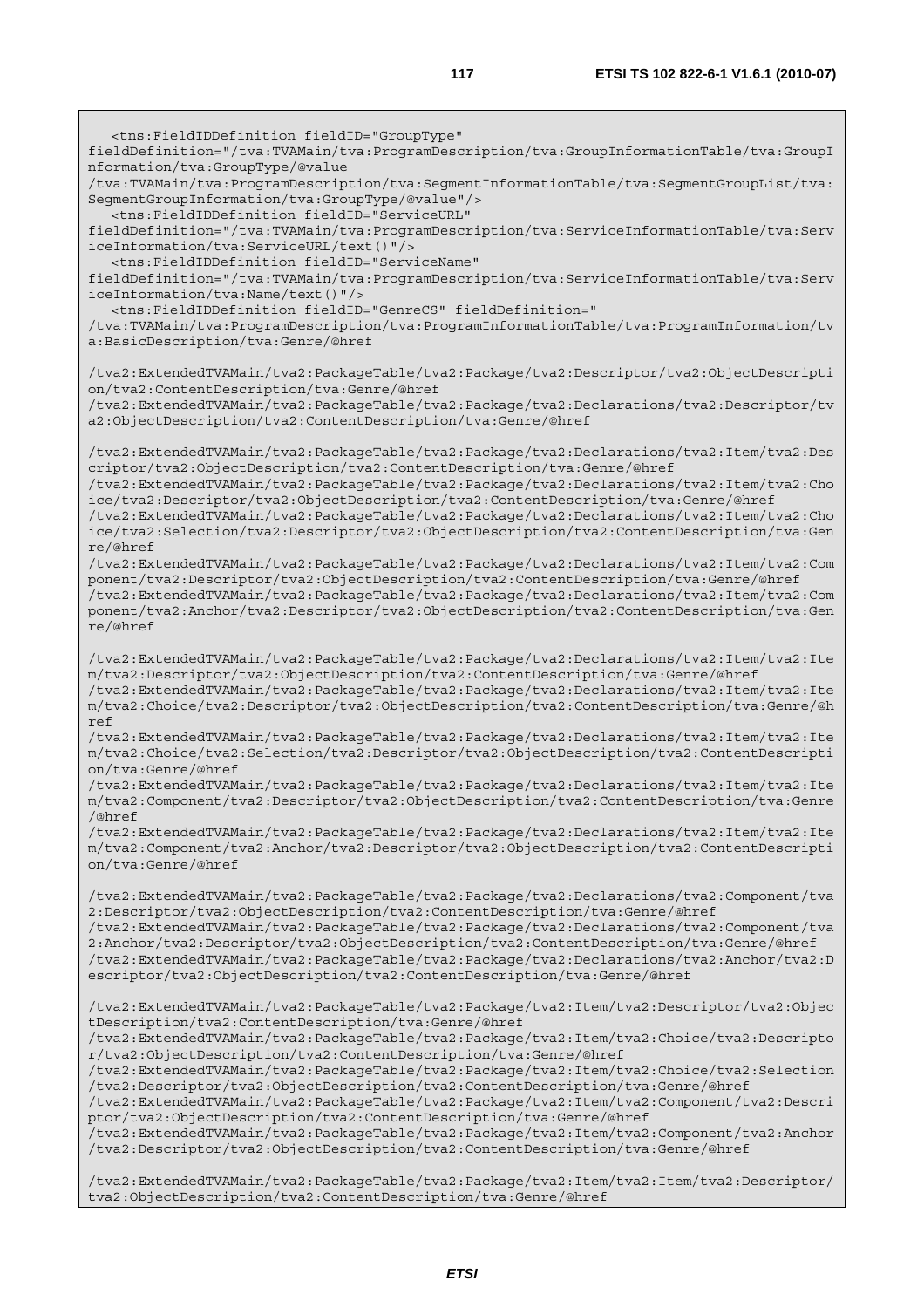/tva2:ExtendedTVAMain/tva2:PackageTable/tva2:Package/tva2:Item/tva2:Item/tva2:Choice/tva2 :Descriptor/tva2:ObjectDescription/tva2:ContentDescription/tva:Genre/@href /tva2:ExtendedTVAMain/tva2:PackageTable/tva2:Package/tva2:Item/tva2:Item/tva2:Choice/tva2 :Selection/tva2:Descriptor/tva2:ObjectDescription/tva2:ContentDescription/tva:Genre/@href /tva2:ExtendedTVAMain/tva2:PackageTable/tva2:Package/tva2:Item/tva2:Item/tva2:Component/t va2:Descriptor/tva2:ObjectDescription/tva2:ContentDescription/tva:Genre/@href /tva2:ExtendedTVAMain/tva2:PackageTable/tva2:Package/tva2:Item/tva2:Item/tva2:Component/t va2:Anchor/tva2:Descriptor/tva2:ObjectDescription/tva2:ContentDescription/tva:Genre/@href  $''$  / >  $\lt$  ! ######################################################################################## --> <!-- fieldID for CRID, fragmentID and fragmentVersion -->  $\lt$   $\vdash$   $\div$ ######################################################################################## --> <tns:FieldIDDefinition fieldID="CRID" fieldDefinition="/cr:ContentReferencingTable/cr:Result/@CRID /tva:TVAMain/tva:ProgramDescription/tva:ProgramInformationTable/tva:ProgramInformation/@p rogramId /tva:TVAMain/tva:ProgramDescription/tva:GroupInformationTable/tva:GroupInformation/@group Id /tva:TVAMain/tva:ProgramDescription/tva:ProgramReviewTable/tva:ProgramReviews/tva:Program /@crid /tva:TVAMain/tva:ProgramDescription/tva:ProgramLocationTable/tva:Schedule/tva:ScheduleEve nt/tva:Program/@crid /tva:TVAMain/tva:ProgramDescription/tva:ProgramLocationTable/tva:BroadcastEvent/tva:Progr am/@crid /tva:TVAMain/tva:ProgramDescription/tva:ProgramLocationTable/tva:OnDemandProgram/tva:Prog ram/@crid /tva:TVAMain/tva:ProgramDescription/tva:ProgramLocationTable/tva:OnDemandService/tva:OnDe mandProgram/tva:Program/@crid /tva:TVAMain/tva:ProgramDescription/tva:SegmentInformationTable/tva:SegmentList/tva:Segme ntInformation/tva:ProgramRef/@crid /tva:TVAMain/tva:ProgramDescription/tva:SegmentInformationTable/tva:SegmentGroupList/tva: SegmentGroupInformation/tva:ProgramRef/@crid /tva2:ExtendedTVAMain/tva2:PackageTable/tva2:Package/@crid /tva2:ExtendedTVAMain/tva2:PackageTable/tva2:Package/tva2:Declarations/tva2:Item/tva2:Com ponent/tva2:Resource/@crid /tva2:ExtendedTVAMain/tva2:PackageTable/tva2:Package/tva2:Declarations/tva2:Item/tva2:Ite m/tva2:Component/tva2:Resource/@crid /tva2:ExtendedTVAMain/tva2:PackageTable/tva2:Package/tva2:Declarations/tva2:Component/tva 2:Resource/@crid /tva2:ExtendedTVAMain/tva2:PackageTable/tva2:Package/tva2:Item/tva2:Component/tva2:Resour ce/@crid /tva2:ExtendedTVAMain/tva2:PackageTable/tva2:Package/tva2:Item/tva2:Item/tva2:Component/t va2:Resource/@crid  $''$  / > <tns:FieldIDDefinition fieldID="FragmentID" fieldDefinition=" /tva:TVAMain/tva:ProgramDescription/tva:ProgramInformationTable/tva:ProgramInformation/@f ragmentID /tva:TVAMain/tva:ProgramDescription/tva:GroupInformationTable/tva:GroupInformation/@fragm entID /tva:TVAMain/tva:ProgramDescription/tva:ProgramLocationTable/tva:BroadcastEvent/@fragment ID /tva:TVAMain/tva:ProgramDescription/tva:ProgramLocationTable/tva:Schedule/@fragmentID /tva:TVAMain/tva:ProgramDescription/tva:ProgramLocationTable/tva:OnDemandProgram/@fragmen  $+TD$ /tva:TVAMain/tva:ProgramDescription/tva:ProgramLocationTable/tva:OnDemandService/tva:OnDe mandProgram/@fragmentID /tva:TVAMain/tva:ProgramDescription/tva:ServiceInformationTable/tva:ServiceInformation/@f ragmentID /tva:TVAMain/tva:ProgramDescription/tva:CreditsInformationTable/tva:PersonName/@fragmentI D /tva:TVAMain/tva:ProgramDescription/tva:CreditsInformationTable/tva:OrganizationName/@fra gmentID /tva:TVAMain/tva:ProgramDescription/tva:SegmentInformationTable/tva:SegmentInformation/@f ragmentID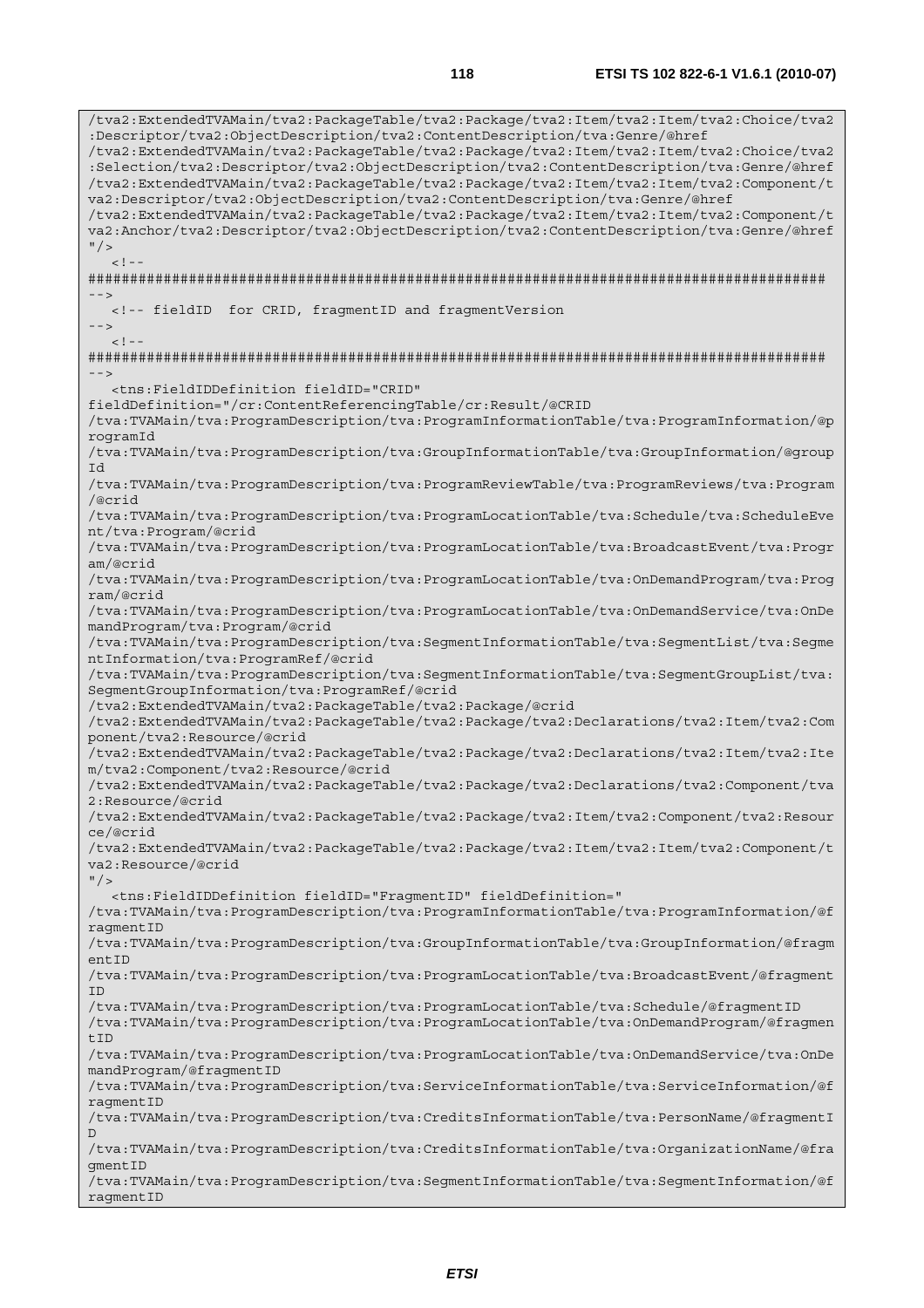/tva:TVAMain/tva:ProgramDescription/tva:SegmentInformationTable/tva:SegmentGroupInformati on/@fragmentID /tva:TVAMain/tva:ProgramDescription/tva:ProgramReviewTable/tva:Review/@fragmentID /tva:TVAMain/tva:ClassificationSchemeTable/tva:CSAlias/@fragmentID /tva:TVAMain/tva:ClassificationSchemeTable/tva:ClassificationScheme/@fragmentID /tva2:ExtendedTVAMain/tva2:PackageTable/tva2:Package/@fragmentID"/> <tns:FieldIDDefinition fieldID="FragmentVersion" fieldDefinition=" /tva:TVAMain/tva:ProgramDescription/tva:ProgramInformationTable/tva:ProgramInformation/@f ragmentVersion /tva:TVAMain/tva:ProgramDescription/tva:GroupInformationTable/tva:GroupInformation/@fragm entVersion /tva:TVAMain/tva:ProgramDescription/tva:ProgramLocationTable/tva:BroadcastEvent/@fragment Version /tva:TVAMain/tva:ProgramDescription/tva:ProgramLocationTable/tva:Schedule/@fragmentVersio n /tva:TVAMain/tva:ProgramDescription/tva:ProgramLocationTable/tva:OnDemandProgram/@fragmen tVersion /tva:TVAMain/tva:ProgramDescription/tva:ProgramLocationTable/tva:OnDemandService/tva:OnDe mandProgram/@fragmentVersion /tva:TVAMain/tva:ProgramDescription/tva:ServiceInformationTable/tva:ServiceInformation/@f ragmentVersion /tva:TVAMain/tva:ProgramDescription/tva:CreditsInformationTable/tva:PersonName/@fragmentV ersion /tva:TVAMain/tva:ProgramDescription/tva:CreditsInformationTable/tva:OrganizationName/@fra gmentVersion /tva:TVAMain/tva:ProgramDescription/tva:SegmentInformationTable/tva:SegmentInformation/@f ragmentVersion /tva:TVAMain/tva:ProgramDescription/tva:SegmentInformationTable/tva:SegmentGroupInformati on/@fragmentVersion /tva:TVAMain/tva:ProgramDescription/tva:ProgramReviewTable/tva:Review/@fragmentVersion /tva:TVAMain/tva:ClassificationSchemeTable/tva:CSAlias/@fragmentVersion /tva:TVAMain/tva:ClassificationSchemeTable/tva:ClassificationScheme/@fragmentVersion /tva2:ExtendedTVAMain/tva2:PackageTable/tva2:Package/@fragmentVersion"/>  $-1-$ ######################################################################################## --> <!-- fieldID for ClassificationSchemeTable -->  $\geq$   $\frac{1}{2}$   $\geq$   $\frac{1}{2}$ ######################################################################################## --> <tns:FieldIDDefinition fieldID="CSUri" fieldDefinition="/tva:TVAMain/tva:ClassificationSchemeTable/tva:ClassificationScheme/@uri  $"$ /> <tns:FieldIDDefinition fieldID="CSAlias" fieldDefinition="/tva:TVAMain/tva:ClassificationSchemeTable/tva:CSAlias/@mpeg7:alias"/>  $\lt$  !  $-$ ######################################################################################## --> <!-- fieldID for ContentType and FileProperties in Package -->  $<$ ! --######################################################################################## --> <tns:FieldIDDefinition fieldID="ContentType" fieldDefinition=" /tva:TVAMain/tva:ProgramDescription/tva:ProgramInformationTable/tva:ProgramInformation/tv a2:ExtendedContentDescription/tva2:ContentProperties/tva2:ContentType/@href /tva:TVAMain/tva:ProgramDescription/tva:ProgramInformationTable/tva:ProgramInformation/tv a2:ExtendedContentDescription/tva2:ContentProperties/tva2:ContentType/tva:Name/text() /tva:TVAMain/tva:ProgramDescription/tva:GroupInformationTable/tva:GroupInformation/tva2:E xtendedContentDescription/tva2:ContentProperties/tva2:ContentType/@href /tva:TVAMain/tva:ProgramDescription/tva:GroupInformationTable/tva:GroupInformation/tva2:E xtendedContentDescription/tva2:ContentProperties/tva2:ContentType/tva:Name/text() /tva2:ExtendedTVAMain/tva2:PackageTable/tva2:Package/tva2:Descriptor/tva2:ObjectDescripti on/tva2:ContentDescription/tva2:ContentProperties/tva2:ContentType/@href

/tva2:ExtendedTVAMain/tva2:PackageTable/tva2:Package/tva2:Descriptor/tva2:ObjectDescripti on/tva2:ContentDescription/tva2:ContentProperties/tva2:ContentType/tva:Name/text()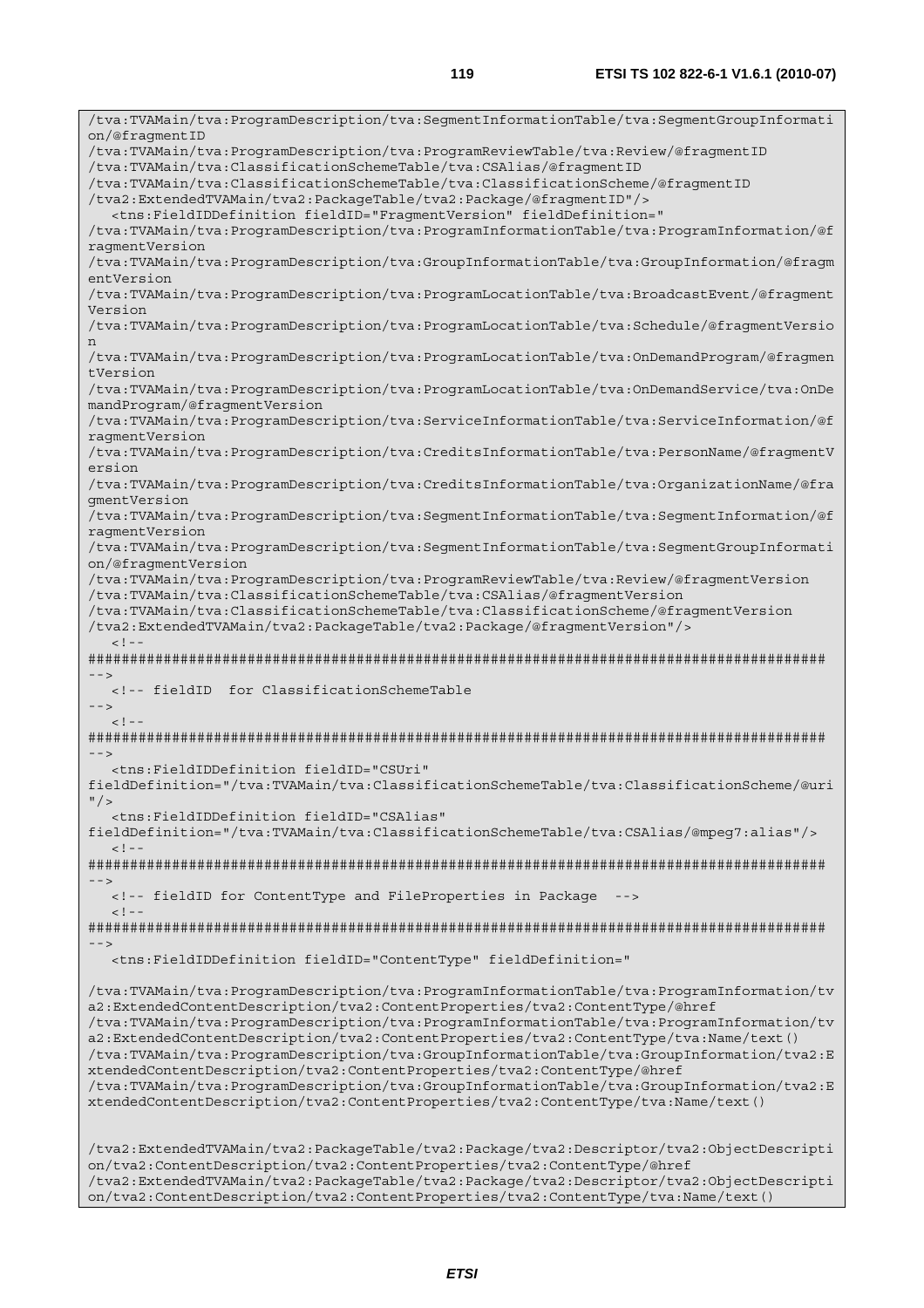/tva2:ExtendedTVAMain/tva2:PackageTable/tva2:Package/tva2:Declarations/tva2:Descriptor/tv a2:ObjectDescription/tva2:ContentDescription/tva2:ContentProperties/tva2:ContentType/@hre f

/tva2:ExtendedTVAMain/tva2:PackageTable/tva2:Package/tva2:Declarations/tva2:Descriptor/tv a2:ObjectDescription/tva2:ContentDescription/tva2:ContentProperties/tva2:ContentType/tva: Name/text()

/tva2:ExtendedTVAMain/tva2:PackageTable/tva2:Package/tva2:Declarations/tva2:Item/tva2:Des criptor/tva2:ObjectDescription/tva2:ContentDescription/tva2:ContentProperties/tva2:Conten tType/@href

/tva2:ExtendedTVAMain/tva2:PackageTable/tva2:Package/tva2:Declarations/tva2:Item/tva2:Des criptor/tva2:ObjectDescription/tva2:ContentDescription/tva2:ContentProperties/tva2:Conten tType/tva:Name/text()

/tva2:ExtendedTVAMain/tva2:PackageTable/tva2:Package/tva2:Declarations/tva2:Item/tva2:Cho ice/tva2:Descriptor/tva2:ObjectDescription/tva2:ContentDescription/tva2:ContentProperties /tva2:ContentType/@href

/tva2:ExtendedTVAMain/tva2:PackageTable/tva2:Package/tva2:Declarations/tva2:Item/tva2:Cho ice/tva2:Descriptor/tva2:ObjectDescription/tva2:ContentDescription/tva2:ContentProperties /tva2:ContentType/tva:Name/text()

/tva2:ExtendedTVAMain/tva2:PackageTable/tva2:Package/tva2:Declarations/tva2:Item/tva2:Cho ice/tva2:Selection/tva2:Descriptor/tva2:ObjectDescription/tva2:ContentDescription/tva2:Co ntentProperties/tva2:ContentType/@href

/tva2:ExtendedTVAMain/tva2:PackageTable/tva2:Package/tva2:Declarations/tva2:Item/tva2:Cho ice/tva2:Selection/tva2:Descriptor/tva2:ObjectDescription/tva2:ContentDescription/tva2:Co ntentProperties/tva2:ContentType/tva:Name/text()

/tva2:ExtendedTVAMain/tva2:PackageTable/tva2:Package/tva2:Declarations/tva2:Item/tva2:Com ponent/tva2:Descriptor/tva2:ObjectDescription/tva2:ContentDescription/tva2:ContentPropert ies/tva2:ContentType/@href

/tva2:ExtendedTVAMain/tva2:PackageTable/tva2:Package/tva2:Declarations/tva2:Item/tva2:Com ponent/tva2:Descriptor/tva2:ObjectDescription/tva2:ContentDescription/tva2:ContentPropert ies/tva2:ContentType/tva:Name/text()

/tva2:ExtendedTVAMain/tva2:PackageTable/tva2:Package/tva2:Declarations/tva2:Item/tva2:Com ponent/tva2:Anchor/tva2:Descriptor/tva2:ObjectDescription/tva2:ContentDescription/tva2:Co ntentProperties/tva2:ContentType/@href

/tva2:ExtendedTVAMain/tva2:PackageTable/tva2:Package/tva2:Declarations/tva2:Item/tva2:Com ponent/tva2:Anchor/tva2:Descriptor/tva2:ObjectDescription/tva2:ContentDescription/tva2:Co ntentProperties/tva2:ContentType/tva:Name/text()

/tva2:ExtendedTVAMain/tva2:PackageTable/tva2:Package/tva2:Declarations/tva2:Item/tva2:Ite m/tva2:Descriptor/tva2:ObjectDescription/tva2:ContentDescription/tva2:ContentProperties/t va2:ContentType/@href

/tva2:ExtendedTVAMain/tva2:PackageTable/tva2:Package/tva2:Declarations/tva2:Item/tva2:Ite m/tva2:Descriptor/tva2:ObjectDescription/tva2:ContentDescription/tva2:ContentProperties/t va2:ContentType/tva:Name/text()

/tva2:ExtendedTVAMain/tva2:PackageTable/tva2:Package/tva2:Declarations/tva2:Item/tva2:Ite m/tva2:Choice/tva2:Descriptor/tva2:ObjectDescription/tva2:ContentDescription/tva2:Content Properties/tva2:ContentType/@href

/tva2:ExtendedTVAMain/tva2:PackageTable/tva2:Package/tva2:Declarations/tva2:Item/tva2:Ite m/tva2:Choice/tva2:Descriptor/tva2:ObjectDescription/tva2:ContentDescription/tva2:Content Properties/tva2:ContentType/tva:Name/text()

/tva2:ExtendedTVAMain/tva2:PackageTable/tva2:Package/tva2:Declarations/tva2:Item/tva2:Ite m/tva2:Choice/tva2:Selection/tva2:Descriptor/tva2:ObjectDescription/tva2:ContentDescripti on/tva2:ContentProperties/tva2:ContentType/@href

/tva2:ExtendedTVAMain/tva2:PackageTable/tva2:Package/tva2:Declarations/tva2:Item/tva2:Ite m/tva2:Choice/tva2:Selection/tva2:Descriptor/tva2:ObjectDescription/tva2:ContentDescripti on/tva2:ContentProperties/tva2:ContentType/tva:Name/text()

/tva2:ExtendedTVAMain/tva2:PackageTable/tva2:Package/tva2:Declarations/tva2:Item/tva2:Ite m/tva2:Component/tva2:Descriptor/tva2:ObjectDescription/tva2:ContentDescription/tva2:Cont entProperties/tva2:ContentType/@href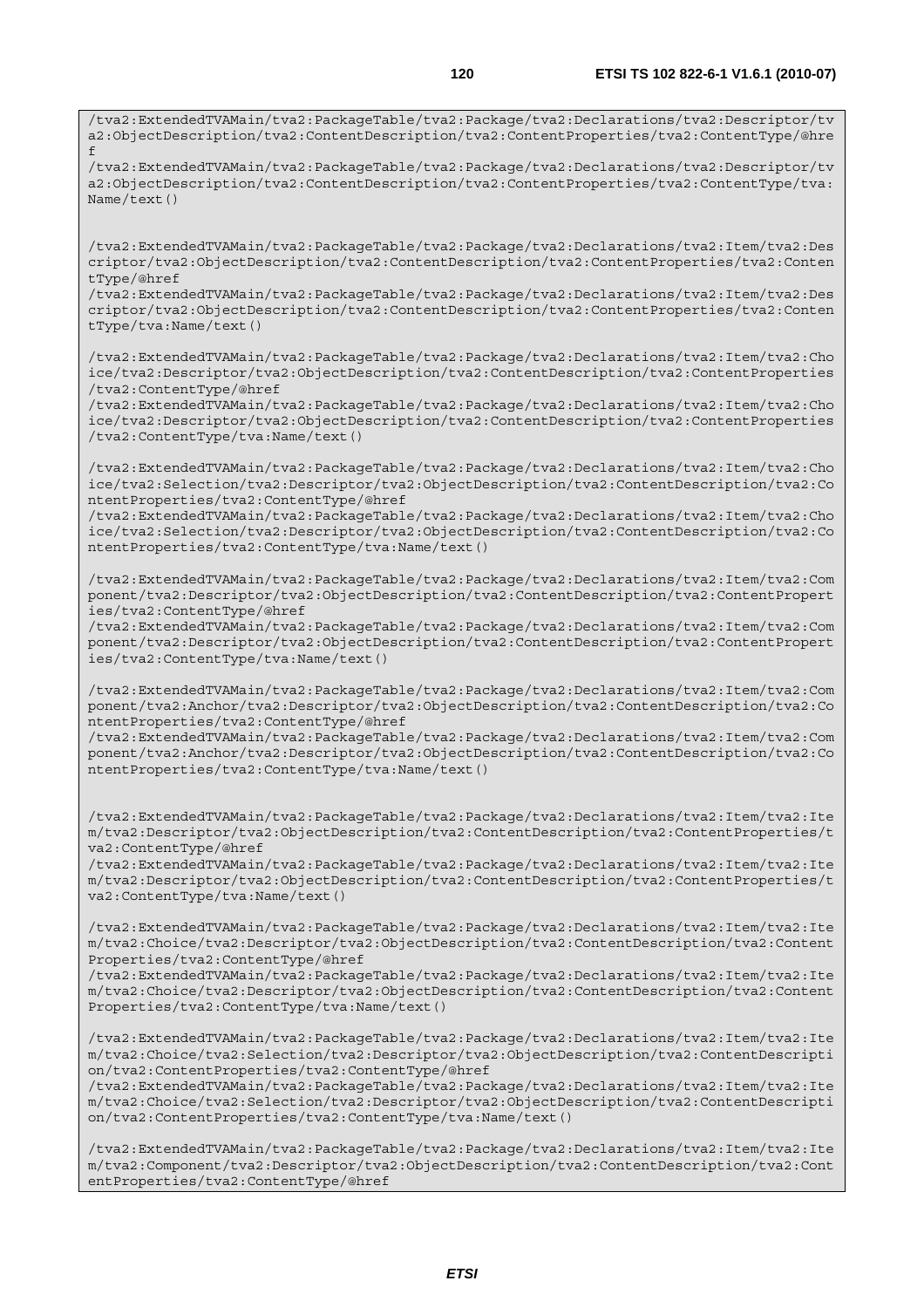/tva2:ExtendedTVAMain/tva2:PackageTable/tva2:Package/tva2:Declarations/tva2:Item/tva2:Ite m/tva2:Component/tva2:Anchor/tva2:Descriptor/tva2:ObjectDescription/tva2:ContentDescripti on/tva2:ContentProperties/tva2:ContentType/@href

/tva2:ExtendedTVAMain/tva2:PackageTable/tva2:Package/tva2:Declarations/tva2:Item/tva2:Ite m/tva2:Component/tva2:Anchor/tva2:Descriptor/tva2:ObjectDescription/tva2:ContentDescripti on/tva2:ContentProperties/tva2:ContentType/tva:Name/text()

/tva2:ExtendedTVAMain/tva2:PackageTable/tva2:Package/tva2:Declarations/tva2:Component/tva 2:Descriptor/tva2:ObjectDescription/tva2:ContentDescription/tva2:ContentProperties/tva2:C ontentType/@href

/tva2:ExtendedTVAMain/tva2:PackageTable/tva2:Package/tva2:Declarations/tva2:Component/tva 2:Descriptor/tva2:ObjectDescription/tva2:ContentDescription/tva2:ContentProperties/tva2:C ontentType/tva:Name/text()

/tva2:ExtendedTVAMain/tva2:PackageTable/tva2:Package/tva2:Declarations/tva2:Component/tva 2:Anchor/tva2:Descriptor/tva2:ObjectDescription/tva2:ContentDescription/tva2:ContentPrope rties/tva2:ContentType/@href

/tva2:ExtendedTVAMain/tva2:PackageTable/tva2:Package/tva2:Declarations/tva2:Component/tva 2:Anchor/tva2:Descriptor/tva2:ObjectDescription/tva2:ContentDescription/tva2:ContentPrope rties/tva2:ContentType/tva:Name/text()

/tva2:ExtendedTVAMain/tva2:PackageTable/tva2:Package/tva2:Declarations/tva2:Anchor/tva2:D escriptor/tva2:ObjectDescription/tva2:ContentDescription/tva2:ContentProperties/tva2:Cont entType/@href

/tva2:ExtendedTVAMain/tva2:PackageTable/tva2:Package/tva2:Declarations/tva2:Anchor/tva2:D escriptor/tva2:ObjectDescription/tva2:ContentDescription/tva2:ContentProperties/tva2:Cont entType/tva:Name/text()

/tva2:ExtendedTVAMain/tva2:PackageTable/tva2:Package/tva2:Item/tva2:Descriptor/tva2:Objec tDescription/tva2:ContentDescription/tva2:ContentProperties/tva2:ContentType/@href /tva2:ExtendedTVAMain/tva2:PackageTable/tva2:Package/tva2:Item/tva2:Descriptor/tva2:Objec tDescription/tva2:ContentDescription/tva2:ContentProperties/tva2:ContentType/tva:Name/tex t $($ )

/tva2:ExtendedTVAMain/tva2:PackageTable/tva2:Package/tva2:Item/tva2:Choice/tva2:Descripto r/tva2:ObjectDescription/tva2:ContentDescription/tva2:ContentProperties/tva2:ContentType/ @href

/tva2:ExtendedTVAMain/tva2:PackageTable/tva2:Package/tva2:Item/tva2:Choice/tva2:Descripto r/tva2:ObjectDescription/tva2:ContentDescription/tva2:ContentProperties/tva2:ContentType/ tva:Name/text()

/tva2:ExtendedTVAMain/tva2:PackageTable/tva2:Package/tva2:Item/tva2:Choice/tva2:Selection /tva2:Descriptor/tva2:ObjectDescription/tva2:ContentDescription/tva2:ContentProperties/tv a2:ContentType/@href

/tva2:ExtendedTVAMain/tva2:PackageTable/tva2:Package/tva2:Item/tva2:Choice/tva2:Selection /tva2:Descriptor/tva2:ObjectDescription/tva2:ContentDescription/tva2:ContentProperties/tv a2:ContentType/tva:Name/text()

/tva2:ExtendedTVAMain/tva2:PackageTable/tva2:Package/tva2:Item/tva2:Component/tva2:Descri ptor/tva2:ObjectDescription/tva2:ContentDescription/tva2:ContentProperties/tva2:ContentTy pe/@href

/tva2:ExtendedTVAMain/tva2:PackageTable/tva2:Package/tva2:Item/tva2:Component/tva2:Descri ptor/tva2:ObjectDescription/tva2:ContentDescription/tva2:ContentProperties/tva2:ContentTy pe/tva:Name/text()

/tva2:ExtendedTVAMain/tva2:PackageTable/tva2:Package/tva2:Item/tva2:Component/tva2:Anchor /tva2:Descriptor/tva2:ObjectDescription/tva2:ContentDescription/tva2:ContentProperties/tv a2:ContentType/@href

/tva2:ExtendedTVAMain/tva2:PackageTable/tva2:Package/tva2:Item/tva2:Component/tva2:Anchor /tva2:Descriptor/tva2:ObjectDescription/tva2:ContentDescription/tva2:ContentProperties/tv a2:ContentType/tva:Name/text()

/tva2:ExtendedTVAMain/tva2:PackageTable/tva2:Package/tva2:Item/tva2:Item/tva2:Descriptor/ tva2:ObjectDescription/tva2:ContentDescription/tva2:ContentProperties/tva2:ContentType/@h ref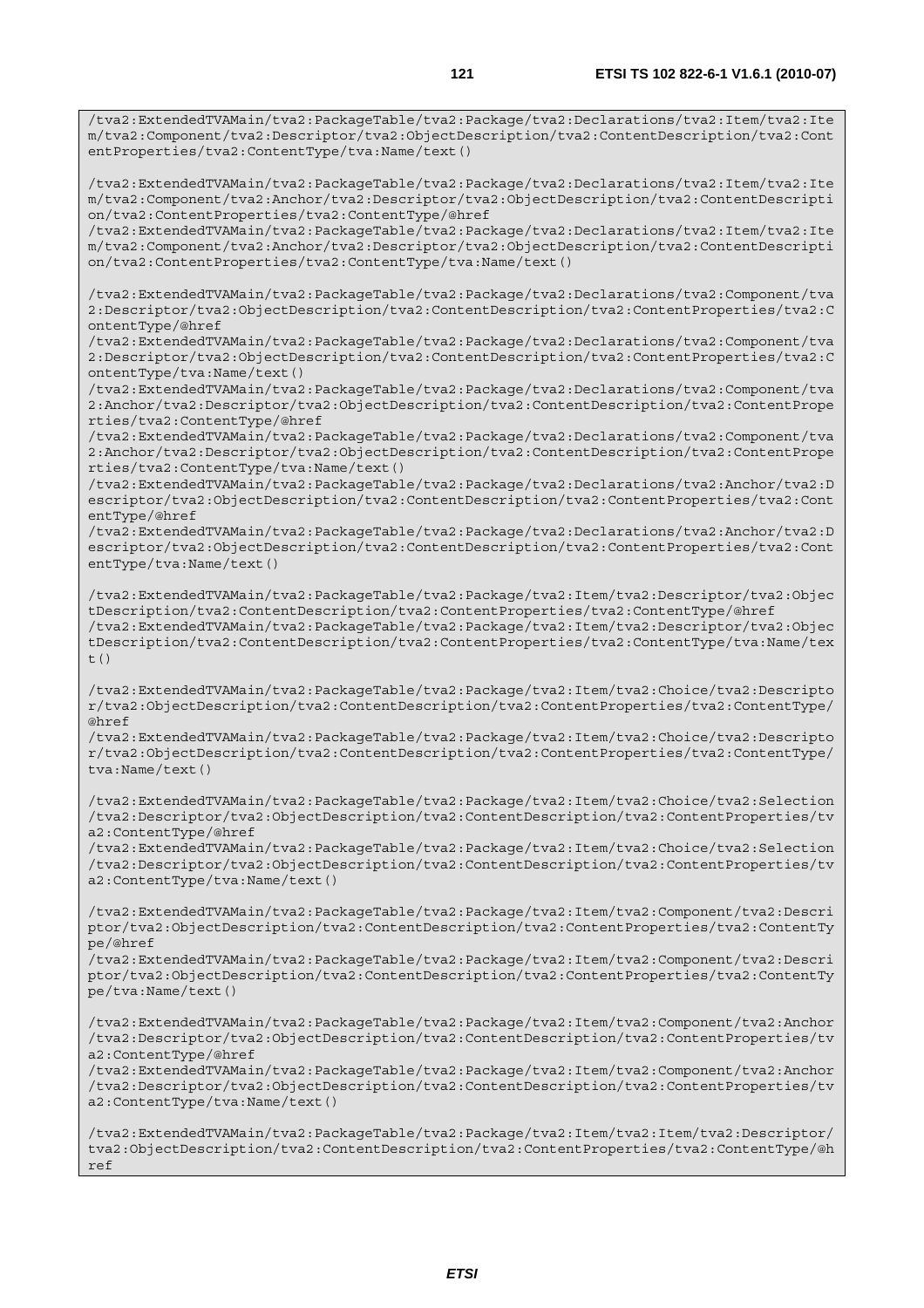/tva2:ExtendedTVAMain/tva2:PackageTable/tva2:Package/tva2:Item/tva2:Item/tva2:Descriptor/ tva2:ObjectDescription/tva2:ContentDescription/tva2:ContentProperties/tva2:ContentType/tv a:Name/text() /tva2:ExtendedTVAMain/tva2:PackageTable/tva2:Package/tva2:Item/tva2:Item/tva2:Choice/tva2 :Descriptor/tva2:ObjectDescription/tva2:ContentDescription/tva2:ContentProperties/tva2:Co ntentType/@href

/tva2:ExtendedTVAMain/tva2:PackageTable/tva2:Package/tva2:Item/tva2:Item/tva2:Choice/tva2 :Descriptor/tva2:ObjectDescription/tva2:ContentDescription/tva2:ContentProperties/tva2:Co ntentType/tva:Name/text()

/tva2:ExtendedTVAMain/tva2:PackageTable/tva2:Package/tva2:Item/tva2:Item/tva2:Choice/tva2 :Selection/tva2:Descriptor/tva2:ObjectDescription/tva2:ContentDescription/tva2:ContentPro perties/tva2:ContentType/@href

/tva2:ExtendedTVAMain/tva2:PackageTable/tva2:Package/tva2:Item/tva2:Item/tva2:Choice/tva2 :Selection/tva2:Descriptor/tva2:ObjectDescription/tva2:ContentDescription/tva2:ContentPro perties/tva2:ContentType/tva:Name/text()

/tva2:ExtendedTVAMain/tva2:PackageTable/tva2:Package/tva2:Item/tva2:Item/tva2:Component/t va2:Descriptor/tva2:ObjectDescription/tva2:ContentDescription/tva2:ContentProperties/tva2 :ContentType/@href

/tva2:ExtendedTVAMain/tva2:PackageTable/tva2:Package/tva2:Item/tva2:Item/tva2:Component/t va2:Descriptor/tva2:ObjectDescription/tva2:ContentDescription/tva2:ContentProperties/tva2 :ContentType/tva:Name/text()

/tva2:ExtendedTVAMain/tva2:PackageTable/tva2:Package/tva2:Item/tva2:Item/tva2:Component/t va2:Anchor/tva2:Descriptor/tva2:ObjectDescription/tva2:ContentDescription/tva2:ContentPro perties/tva2:ContentType/@href

/tva2:ExtendedTVAMain/tva2:PackageTable/tva2:Package/tva2:Item/tva2:Item/tva2:Component/t va2:Anchor/tva2:Descriptor/tva2:ObjectDescription/tva2:ContentDescription/tva2:ContentPro perties/tva2:ContentType/tva:Name/text()  $^{\prime\prime}$  / >

<tns:FieldIDDefinition fieldID="FileFormat" fieldDefinition="

/tva:TVAMain/tva:ProgramDescription/tva:ProgramInformationTable/tva:ProgramInformation/tv a2:ExtendedContentDescription/tva2:ContentProperties/tva2:FileProperties/tva2:FileFormat/ @href

/tva:TVAMain/tva:ProgramDescription/tva:ProgramInformationTable/tva:ProgramInformation/tv a2:ExtendedContentDescription/tva2:ContentProperties/tva2:FileProperties/tva2:FileFormat/ tva:Name/text()

/tva:TVAMain/tva:ProgramDescription/tva:GroupInformationTable/tva:GroupInformation/tva2:E xtendedContentDescription/tva2:ContentProperties/tva2:FileProperties/tva2:FileFormat/@hre f

/tva:TVAMain/tva:ProgramDescription/tva:GroupInformationTable/tva:GroupInformation/tva2:E xtendedContentDescription/tva2:ContentProperties/tva2:FileProperties/tva2:FileFormat/tva: Name/text()

/tva2:ExtendedTVAMain/tva2:PackageTable/tva2:Package/tva2:Descriptor/tva2:ObjectDescripti on/tva2:ContentDescription/tva2:ContentProperties/tva2:FileProperties/tva2:FileFormat/@hr ef

/tva2:ExtendedTVAMain/tva2:PackageTable/tva2:Package/tva2:Descriptor/tva2:ObjectDescripti on/tva2:ContentDescription/tva2:ContentProperties/tva2:FileProperties/tva2:FileFormat/tva :Name/text()

/tva2:ExtendedTVAMain/tva2:PackageTable/tva2:Package/tva2:Declarations/tva2:Descriptor/tv a2:ObjectDescription/tva2:ContentDescription/tva2:ContentProperties/tva2:FileProperties/t va2:FileFormat/@href

/tva2:ExtendedTVAMain/tva2:PackageTable/tva2:Package/tva2:Declarations/tva2:Descriptor/tv a2:ObjectDescription/tva2:ContentDescription/tva2:ContentProperties/tva2:FileProperties/t va2:FileFormat/tva:Name/text()

/tva2:ExtendedTVAMain/tva2:PackageTable/tva2:Package/tva2:Declarations/tva2:Item/tva2:Des criptor/tva2:ObjectDescription/tva2:ContentDescription/tva2:ContentProperties/tva2:FilePr operties/tva2:FileFormat/@href

/tva2:ExtendedTVAMain/tva2:PackageTable/tva2:Package/tva2:Declarations/tva2:Item/tva2:Des criptor/tva2:ObjectDescription/tva2:ContentDescription/tva2:ContentProperties/tva2:FilePr operties/tva2:FileFormat/tva:Name/text()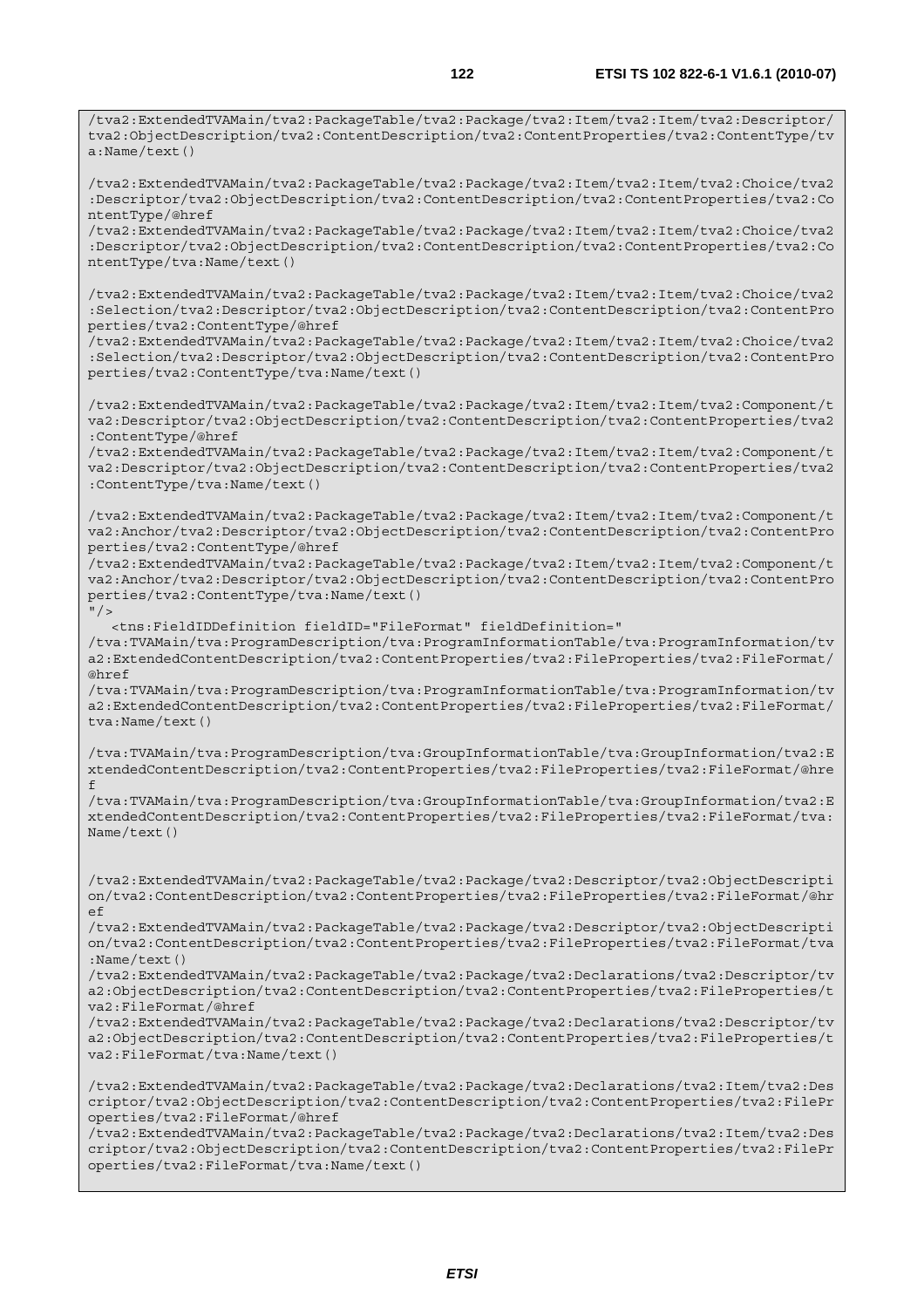/tva2:ExtendedTVAMain/tva2:PackageTable/tva2:Package/tva2:Declarations/tva2:Item/tva2:Cho ice/tva2:Descriptor/tva2:ObjectDescription/tva2:ContentDescription/tva2:ContentProperties /tva2:FileProperties/tva2:FileFormat/@href

/tva2:ExtendedTVAMain/tva2:PackageTable/tva2:Package/tva2:Declarations/tva2:Item/tva2:Cho ice/tva2:Descriptor/tva2:ObjectDescription/tva2:ContentDescription/tva2:ContentProperties /tva2:FileProperties/tva2:FileFormat/tva:Name/text()

/tva2:ExtendedTVAMain/tva2:PackageTable/tva2:Package/tva2:Declarations/tva2:Item/tva2:Cho ice/tva2:Selection/tva2:Descriptor/tva2:ObjectDescription/tva2:ContentDescription/tva2:Co ntentProperties/tva2:FileProperties/tva2:FileFormat/@href

/tva2:ExtendedTVAMain/tva2:PackageTable/tva2:Package/tva2:Declarations/tva2:Item/tva2:Cho ice/tva2:Selection/tva2:Descriptor/tva2:ObjectDescription/tva2:ContentDescription/tva2:Co ntentProperties/tva2:FileProperties/tva2:FileFormat/tva:Name/text()

/tva2:ExtendedTVAMain/tva2:PackageTable/tva2:Package/tva2:Declarations/tva2:Item/tva2:Com ponent/tva2:Descriptor/tva2:ObjectDescription/tva2:ContentDescription/tva2:ContentPropert ies/tva2:FileProperties/tva2:FileFormat/@href

/tva2:ExtendedTVAMain/tva2:PackageTable/tva2:Package/tva2:Declarations/tva2:Item/tva2:Com ponent/tva2:Descriptor/tva2:ObjectDescription/tva2:ContentDescription/tva2:ContentPropert ies/tva2:FileProperties/tva2:FileFormat/tva:Name/text()

/tva2:ExtendedTVAMain/tva2:PackageTable/tva2:Package/tva2:Declarations/tva2:Item/tva2:Com ponent/tva2:Anchor/tva2:Descriptor/tva2:ObjectDescription/tva2:ContentDescription/tva2:Co ntentProperties/tva2:FileProperties/tva2:FileFormat/@href

/tva2:ExtendedTVAMain/tva2:PackageTable/tva2:Package/tva2:Declarations/tva2:Item/tva2:Com ponent/tva2:Anchor/tva2:Descriptor/tva2:ObjectDescription/tva2:ContentDescription/tva2:Co ntentProperties/tva2:FileProperties/tva2:FileFormat/tva:Name/text()

/tva2:ExtendedTVAMain/tva2:PackageTable/tva2:Package/tva2:Declarations/tva2:Item/tva2:Ite m/tva2:Descriptor/tva2:ObjectDescription/tva2:ContentDescription/tva2:ContentProperties/t va2:FileProperties/tva2:FileFormat/@href

/tva2:ExtendedTVAMain/tva2:PackageTable/tva2:Package/tva2:Declarations/tva2:Item/tva2:Ite m/tva2:Descriptor/tva2:ObjectDescription/tva2:ContentDescription/tva2:ContentProperties/t va2:FileProperties/tva2:FileFormat/tva:Name/text()

/tva2:ExtendedTVAMain/tva2:PackageTable/tva2:Package/tva2:Declarations/tva2:Item/tva2:Ite m/tva2:Choice/tva2:Descriptor/tva2:ObjectDescription/tva2:ContentDescription/tva2:Content Properties/tva2:FileProperties/tva2:FileFormat/@href

/tva2:ExtendedTVAMain/tva2:PackageTable/tva2:Package/tva2:Declarations/tva2:Item/tva2:Ite m/tva2:Choice/tva2:Descriptor/tva2:ObjectDescription/tva2:ContentDescription/tva2:Content Properties/tva2:FileProperties/tva2:FileFormat/tva:Name/text()

/tva2:ExtendedTVAMain/tva2:PackageTable/tva2:Package/tva2:Declarations/tva2:Item/tva2:Ite m/tva2:Choice/tva2:Selection/tva2:Descriptor/tva2:ObjectDescription/tva2:ContentDescripti on/tva2:ContentProperties/tva2:FileProperties/tva2:FileFormat/@href /tva2:ExtendedTVAMain/tva2:PackageTable/tva2:Package/tva2:Declarations/tva2:Item/tva2:Ite m/tva2:Choice/tva2:Selection/tva2:Descriptor/tva2:ObjectDescription/tva2:ContentDescripti

on/tva2:ContentProperties/tva2:FileProperties/tva2:FileFormat/tva:Name/text()

/tva2:ExtendedTVAMain/tva2:PackageTable/tva2:Package/tva2:Declarations/tva2:Item/tva2:Ite m/tva2:Component/tva2:Descriptor/tva2:ObjectDescription/tva2:ContentDescription/tva2:Cont entProperties/tva2:FileProperties/tva2:FileFormat/@href /tva2:ExtendedTVAMain/tva2:PackageTable/tva2:Package/tva2:Declarations/tva2:Item/tva2:Ite

m/tva2:Component/tva2:Descriptor/tva2:ObjectDescription/tva2:ContentDescription/tva2:Cont entProperties/tva2:FileProperties/tva2:FileFormat/tva:Name/text()

/tva2:ExtendedTVAMain/tva2:PackageTable/tva2:Package/tva2:Declarations/tva2:Item/tva2:Ite m/tva2:Component/tva2:Anchor/tva2:Descriptor/tva2:ObjectDescription/tva2:ContentDescripti on/tva2:ContentProperties/tva2:FileProperties/tva2:FileFormat/@href /tva2:ExtendedTVAMain/tva2:PackageTable/tva2:Package/tva2:Declarations/tva2:Item/tva2:Ite

m/tva2:Component/tva2:Anchor/tva2:Descriptor/tva2:ObjectDescription/tva2:ContentDescripti on/tva2:ContentProperties/tva2:FileProperties/tva2:FileFormat/tva:Name/text()

/tva2:ExtendedTVAMain/tva2:PackageTable/tva2:Package/tva2:Declarations/tva2:Component/tva 2:Descriptor/tva2:ObjectDescription/tva2:ContentDescription/tva2:ContentProperties/tva2:F ileProperties/tva2:FileFormat/@href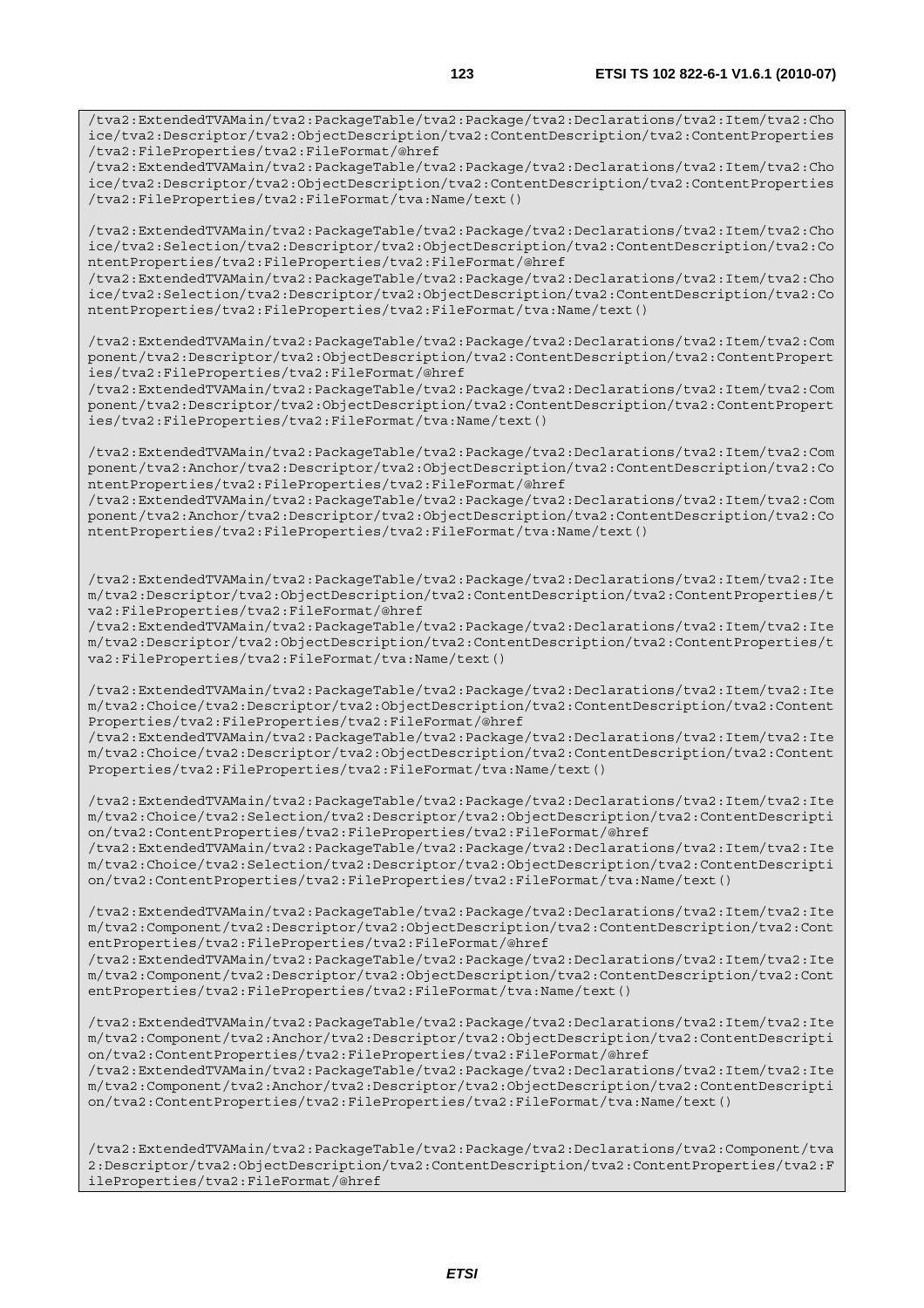/tva2:ExtendedTVAMain/tva2:PackageTable/tva2:Package/tva2:Declarations/tva2:Component/tva 2:Descriptor/tva2:ObjectDescription/tva2:ContentDescription/tva2:ContentProperties/tva2:F ileProperties/tva2:FileFormat/tva:Name/text()

/tva2:ExtendedTVAMain/tva2:PackageTable/tva2:Package/tva2:Declarations/tva2:Component/tva 2:Anchor/tva2:Descriptor/tva2:ObjectDescription/tva2:ContentDescription/tva2:ContentPrope rties/tva2:FileProperties/tva2:FileFormat/@href

/tva2:ExtendedTVAMain/tva2:PackageTable/tva2:Package/tva2:Declarations/tva2:Component/tva 2:Anchor/tva2:Descriptor/tva2:ObjectDescription/tva2:ContentDescription/tva2:ContentPrope rties/tva2:FileProperties/tva2:FileFormat/tva:Name/text()

/tva2:ExtendedTVAMain/tva2:PackageTable/tva2:Package/tva2:Declarations/tva2:Anchor/tva2:D escriptor/tva2:ObjectDescription/tva2:ContentDescription/tva2:ContentProperties/tva2:File Properties/tva2:FileFormat/@href

/tva2:ExtendedTVAMain/tva2:PackageTable/tva2:Package/tva2:Declarations/tva2:Anchor/tva2:D escriptor/tva2:ObjectDescription/tva2:ContentDescription/tva2:ContentProperties/tva2:File Properties/tva2:FileFormat/tva:Name/text()

/tva2:ExtendedTVAMain/tva2:PackageTable/tva2:Package/tva2:Item/tva2:Descriptor/tva2:Objec tDescription/tva2:ContentDescription/tva2:ContentProperties/tva2:FileProperties/tva2:File Format/@href

/tva2:ExtendedTVAMain/tva2:PackageTable/tva2:Package/tva2:Item/tva2:Descriptor/tva2:Objec tDescription/tva2:ContentDescription/tva2:ContentProperties/tva2:FileProperties/tva2:File Format/tva:Name/text()

/tva2:ExtendedTVAMain/tva2:PackageTable/tva2:Package/tva2:Item/tva2:Choice/tva2:Descripto r/tva2:ObjectDescription/tva2:ContentDescription/tva2:ContentProperties/tva2:FileProperti es/tva2:FileFormat/@href

/tva2:ExtendedTVAMain/tva2:PackageTable/tva2:Package/tva2:Item/tva2:Choice/tva2:Descripto r/tva2:ObjectDescription/tva2:ContentDescription/tva2:ContentProperties/tva2:FileProperti es/tva2:FileFormat/tva:Name/text()

/tva2:ExtendedTVAMain/tva2:PackageTable/tva2:Package/tva2:Item/tva2:Choice/tva2:Selection /tva2:Descriptor/tva2:ObjectDescription/tva2:ContentDescription/tva2:ContentProperties/tv a2:FileProperties/tva2:FileFormat/@href

/tva2:ExtendedTVAMain/tva2:PackageTable/tva2:Package/tva2:Item/tva2:Choice/tva2:Selection /tva2:Descriptor/tva2:ObjectDescription/tva2:ContentDescription/tva2:ContentProperties/tv a2:FileProperties/tva2:FileFormat/tva:Name/text()

/tva2:ExtendedTVAMain/tva2:PackageTable/tva2:Package/tva2:Item/tva2:Component/tva2:Descri ptor/tva2:ObjectDescription/tva2:ContentDescription/tva2:ContentProperties/tva2:FilePrope rties/tva2:FileFormat/@href

/tva2:ExtendedTVAMain/tva2:PackageTable/tva2:Package/tva2:Item/tva2:Component/tva2:Descri ptor/tva2:ObjectDescription/tva2:ContentDescription/tva2:ContentProperties/tva2:FilePrope rties/tva2:FileFormat/tva:Name/text()

/tva2:ExtendedTVAMain/tva2:PackageTable/tva2:Package/tva2:Item/tva2:Component/tva2:Anchor /tva2:Descriptor/tva2:ObjectDescription/tva2:ContentDescription/tva2:ContentProperties/tv a2:FileProperties/tva2:FileFormat/@href

/tva2:ExtendedTVAMain/tva2:PackageTable/tva2:Package/tva2:Item/tva2:Component/tva2:Anchor /tva2:Descriptor/tva2:ObjectDescription/tva2:ContentDescription/tva2:ContentProperties/tv a2:FileProperties/tva2:FileFormat/tva:Name/text()

/tva2:ExtendedTVAMain/tva2:PackageTable/tva2:Package/tva2:Item/tva2:Item/tva2:Descriptor/ tva2:ObjectDescription/tva2:ContentDescription/tva2:ContentProperties/tva2:FileProperties /tva2:FileFormat/@href

/tva2:ExtendedTVAMain/tva2:PackageTable/tva2:Package/tva2:Item/tva2:Item/tva2:Descriptor/ tva2:ObjectDescription/tva2:ContentDescription/tva2:ContentProperties/tva2:FileProperties /tva2:FileFormat/tva:Name/text()

/tva2:ExtendedTVAMain/tva2:PackageTable/tva2:Package/tva2:Item/tva2:Item/tva2:Choice/tva2 :Descriptor/tva2:ObjectDescription/tva2:ContentDescription/tva2:ContentProperties/tva2:Fi leProperties/tva2:FileFormat/@href

/tva2:ExtendedTVAMain/tva2:PackageTable/tva2:Package/tva2:Item/tva2:Item/tva2:Choice/tva2 :Descriptor/tva2:ObjectDescription/tva2:ContentDescription/tva2:ContentProperties/tva2:Fi leProperties/tva2:FileFormat/tva:Name/text()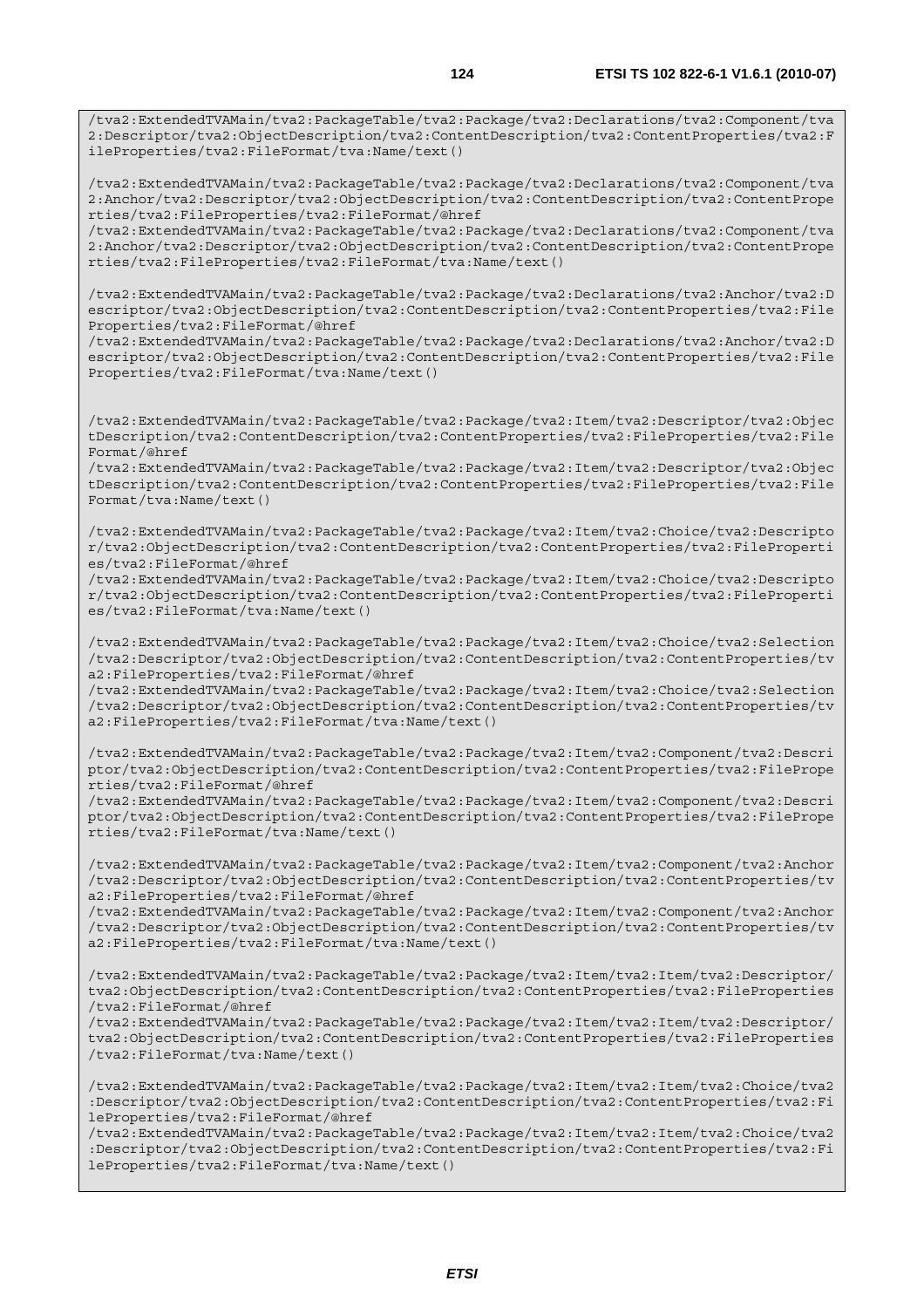/tva2:ExtendedTVAMain/tva2:PackageTable/tva2:Package/tva2:Item/tva2:Item/tva2:Choice/tva2 :Selection/tva2:Descriptor/tva2:ObjectDescription/tva2:ContentDescription/tva2:ContentPro perties/tva2:FileProperties/tva2:FileFormat/@href /tva2:ExtendedTVAMain/tva2:PackageTable/tva2:Package/tva2:Item/tva2:Item/tva2:Choice/tva2 :Selection/tva2:Descriptor/tva2:ObjectDescription/tva2:ContentDescription/tva2:ContentPro perties/tva2:FileProperties/tva2:FileFormat/tva:Name/text() /tva2:ExtendedTVAMain/tva2:PackageTable/tva2:Package/tva2:Item/tva2:Item/tva2:Component/t va2:Descriptor/tva2:ObjectDescription/tva2:ContentDescription/tva2:ContentProperties/tva2 :FileProperties/tva2:FileFormat/@href /tva2:ExtendedTVAMain/tva2:PackageTable/tva2:Package/tva2:Item/tva2:Item/tva2:Component/t va2:Descriptor/tva2:ObjectDescription/tva2:ContentDescription/tva2:ContentProperties/tva2 :FileProperties/tva2:FileFormat/tva:Name/text() /tva2:ExtendedTVAMain/tva2:PackageTable/tva2:Package/tva2:Item/tva2:Item/tva2:Component/t va2:Anchor/tva2:Descriptor/tva2:ObjectDescription/tva2:ContentDescription/tva2:ContentPro perties/tva2:FileProperties/tva2:FileFormat/@href /tva2:ExtendedTVAMain/tva2:PackageTable/tva2:Package/tva2:Item/tva2:Item/tva2:Component/t va2:Anchor/tva2:Descriptor/tva2:ObjectDescription/tva2:ContentDescription/tva2:ContentPro perties/tva2:FileProperties/tva2:FileFormat/tva:Name/text()  $"$  / > <tns:FieldIDDefinition fieldID="FileSize" fieldDefinition=" /tva:TVAMain/tva:ProgramDescription/tva:ProgramInformationTable/tva:ProgramInformation/tv a2:ExtendedContentDescription/tva2:ContentProperties/tva2:FileProperties/tva2:FileSize/te xt() /tva:TVAMain/tva:ProgramDescription/tva:GroupInformationTable/tva:GroupInformation/tva2:E xtendedContentDescription/tva2:ContentProperties/tva2:FileProperties/tva2:FileSize/text() /tva2:ExtendedTVAMain/tva2:PackageTable/tva2:Package/tva2:Descriptor/tva2:ObjectDescripti on/tva2:ContentDescription/tva2:ContentProperties/tva2:FileProperties/tva2:FileSize/text( ) /tva2:ExtendedTVAMain/tva2:PackageTable/tva2:Package/tva2:Declarations/tva2:Descriptor/tv a2:ObjectDescription/tva2:ContentDescription/tva2:ContentProperties/tva2:FileProperties/t va2:FileSize/text() /tva2:ExtendedTVAMain/tva2:PackageTable/tva2:Package/tva2:Declarations/tva2:Item/tva2:Des criptor/tva2:ObjectDescription/tva2:ContentDescription/tva2:ContentProperties/tva2:FilePr operties/tva2:FileSize/text() /tva2:ExtendedTVAMain/tva2:PackageTable/tva2:Package/tva2:Declarations/tva2:Item/tva2:Cho ice/tva2:Descriptor/tva2:ObjectDescription/tva2:ContentDescription/tva2:ContentProperties /tva2:FileProperties/tva2:FileSize/text() /tva2:ExtendedTVAMain/tva2:PackageTable/tva2:Package/tva2:Declarations/tva2:Item/tva2:Cho ice/tva2:Selection/tva2:Descriptor/tva2:ObjectDescription/tva2:ContentDescription/tva2:Co ntentProperties/tva2:FileProperties/tva2:FileSize/text() /tva2:ExtendedTVAMain/tva2:PackageTable/tva2:Package/tva2:Declarations/tva2:Item/tva2:Com ponent/tva2:Descriptor/tva2:ObjectDescription/tva2:ContentDescription/tva2:ContentPropert ies/tva2:FileProperties/tva2:FileSize/text() /tva2:ExtendedTVAMain/tva2:PackageTable/tva2:Package/tva2:Declarations/tva2:Item/tva2:Com ponent/tva2:Anchor/tva2:Descriptor/tva2:ObjectDescription/tva2:ContentDescription/tva2:Co ntentProperties/tva2:FileProperties/tva2:FileSize/text() /tva2:ExtendedTVAMain/tva2:PackageTable/tva2:Package/tva2:Declarations/tva2:Item/tva2:Ite m/tva2:Descriptor/tva2:ObjectDescription/tva2:ContentDescription/tva2:ContentProperties/t va2:FileProperties/tva2:FileSize/text() /tva2:ExtendedTVAMain/tva2:PackageTable/tva2:Package/tva2:Declarations/tva2:Item/tva2:Ite m/tva2:Choice/tva2:Descriptor/tva2:ObjectDescription/tva2:ContentDescription/tva2:Content Properties/tva2:FileProperties/tva2:FileSize/text() /tva2:ExtendedTVAMain/tva2:PackageTable/tva2:Package/tva2:Declarations/tva2:Item/tva2:Ite m/tva2:Choice/tva2:Selection/tva2:Descriptor/tva2:ObjectDescription/tva2:ContentDescripti on/tva2:ContentProperties/tva2:FileProperties/tva2:FileSize/text() /tva2:ExtendedTVAMain/tva2:PackageTable/tva2:Package/tva2:Declarations/tva2:Item/tva2:Ite m/tva2:Component/tva2:Descriptor/tva2:ObjectDescription/tva2:ContentDescription/tva2:Cont entProperties/tva2:FileProperties/tva2:FileSize/text() /tva2:ExtendedTVAMain/tva2:PackageTable/tva2:Package/tva2:Declarations/tva2:Item/tva2:Ite m/tva2:Component/tva2:Anchor/tva2:Descriptor/tva2:ObjectDescription/tva2:ContentDescripti on/tva2:ContentProperties/tva2:FileProperties/tva2:FileSize/text() /tva2:ExtendedTVAMain/tva2:PackageTable/tva2:Package/tva2:Declarations/tva2:Component/tva 2:Descriptor/tva2:ObjectDescription/tva2:ContentDescription/tva2:ContentProperties/tva2:F ileProperties/tva2:FileSize/text()

/tva2:ExtendedTVAMain/tva2:PackageTable/tva2:Package/tva2:Declarations/tva2:Component/tva 2:Anchor/tva2:Descriptor/tva2:ObjectDescription/tva2:ContentDescription/tva2:ContentPrope rties/tva2:FileProperties/tva2:FileSize/text()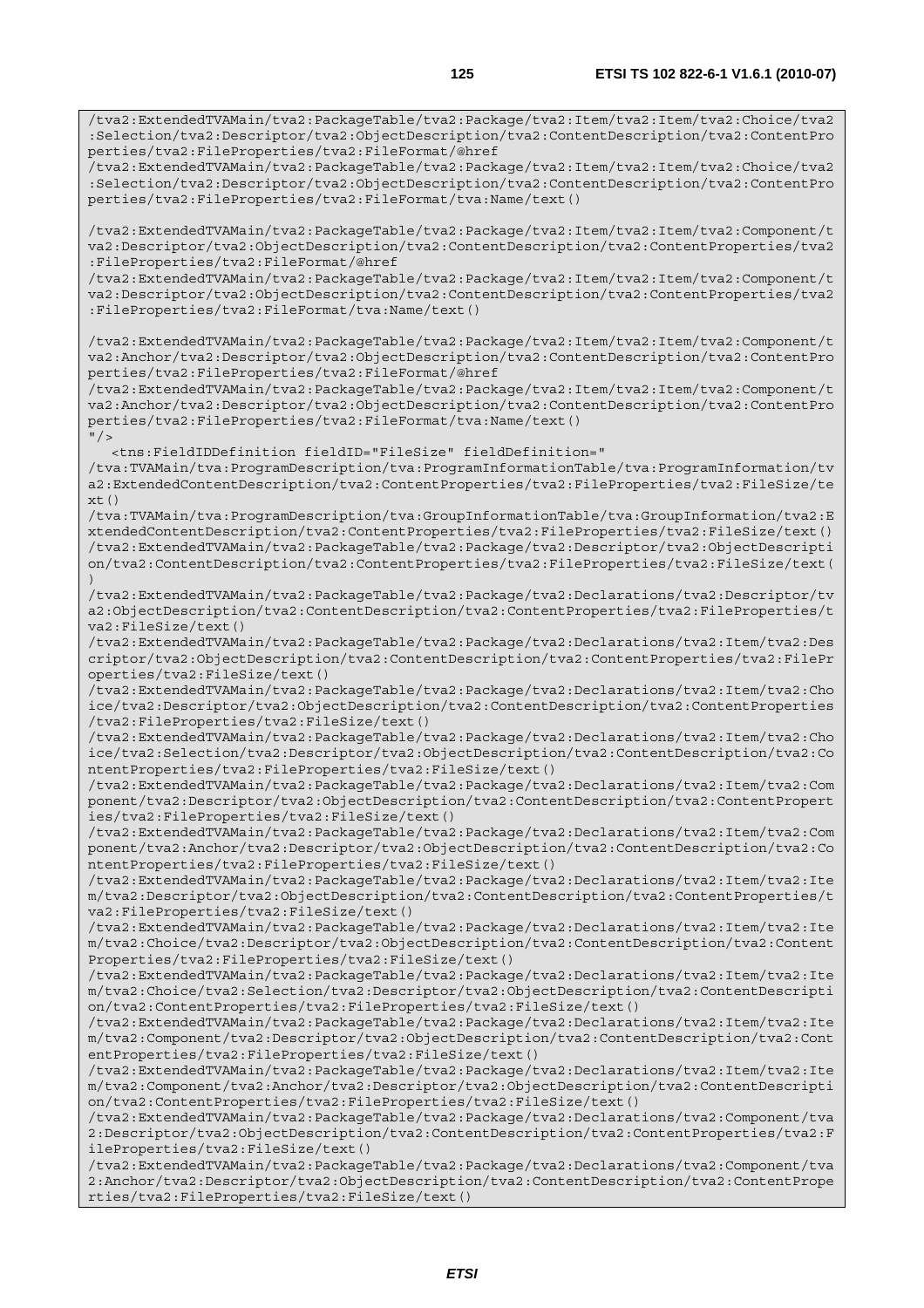/tva2:ExtendedTVAMain/tva2:PackageTable/tva2:Package/tva2:Declarations/tva2:Anchor/tva2:D escriptor/tva2:ObjectDescription/tva2:ContentDescription/tva2:ContentProperties/tva2:File Properties/tva2:FileSize/text() /tva2:ExtendedTVAMain/tva2:PackageTable/tva2:Package/tva2:Item/tva2:Descriptor/tva2:Objec tDescription/tva2:ContentDescription/tva2:ContentProperties/tva2:FileProperties/tva2:File Size/text() /tva2:ExtendedTVAMain/tva2:PackageTable/tva2:Package/tva2:Item/tva2:Choice/tva2:Descripto r/tva2:ObjectDescription/tva2:ContentDescription/tva2:ContentProperties/tva2:FileProperti es/tva2:FileSize/text() /tva2:ExtendedTVAMain/tva2:PackageTable/tva2:Package/tva2:Item/tva2:Choice/tva2:Selection /tva2:Descriptor/tva2:ObjectDescription/tva2:ContentDescription/tva2:ContentProperties/tv a2:FileProperties/tva2:FileSize/text() /tva2:ExtendedTVAMain/tva2:PackageTable/tva2:Package/tva2:Item/tva2:Component/tva2:Descri ptor/tva2:ObjectDescription/tva2:ContentDescription/tva2:ContentProperties/tva2:FilePrope rties/tva2:FileSize/text() /tva2:ExtendedTVAMain/tva2:PackageTable/tva2:Package/tva2:Item/tva2:Component/tva2:Anchor /tva2:Descriptor/tva2:ObjectDescription/tva2:ContentDescription/tva2:ContentProperties/tv a2:FileProperties/tva2:FileSize/text() /tva2:ExtendedTVAMain/tva2:PackageTable/tva2:Package/tva2:Item/tva2:Item/tva2:Descriptor/ tva2:ObjectDescription/tva2:ContentDescription/tva2:ContentProperties/tva2:FileProperties /tva2:FileSize/text() /tva2:ExtendedTVAMain/tva2:PackageTable/tva2:Package/tva2:Item/tva2:Item/tva2:Choice/tva2 :Descriptor/tva2:ObjectDescription/tva2:ContentDescription/tva2:ContentProperties/tva2:Fi leProperties/tva2:FileSize/text() /tva2:ExtendedTVAMain/tva2:PackageTable/tva2:Package/tva2:Item/tva2:Item/tva2:Choice/tva2 :Selection/tva2:Descriptor/tva2:ObjectDescription/tva2:ContentDescription/tva2:ContentPro perties/tva2:FileProperties/tva2:FileSize/text() /tva2:ExtendedTVAMain/tva2:PackageTable/tva2:Package/tva2:Item/tva2:Item/tva2:Component/t va2:Descriptor/tva2:ObjectDescription/tva2:ContentDescription/tva2:ContentProperties/tva2 :FileProperties/tva2:FileSize/text() /tva2:ExtendedTVAMain/tva2:PackageTable/tva2:Package/tva2:Item/tva2:Item/tva2:Component/t va2:Anchor/tva2:Descriptor/tva2:ObjectDescription/tva2:ContentDescription/tva2:ContentPro perties/tva2:FileProperties/tva2:FileSize/text()  $''$  / >  $\leq$ ! ######################################################################################## --> <!-- fieldID for ContentAttributes/ContextAttributes in Package -->  $< 1 - -$ ######################################################################################## -->  $\lt$   $\vert$   $-$ ######################################################################################## --> <!-- fieldID for AudioContent in Package --> <!-- AudioContent is new one. AudioCoding and AudioChannels are refined -->  $<$ ! --######################################################################################## --> <tns:FieldIDDefinition fieldID="AudioContent" fieldDefinition=" /tva:TVAMain/tva:ProgramDescription/tva:ProgramInformationTable/tva:ProgramInformation/tv a2:ExtendedContentDescription/tva2:ContentProperties/tva2:AudioAttributes /tva:TVAMain/tva:ProgramDescription/tva:GroupInformationTable/tva:GroupInformation/tva2:E xtendedContentDescription/tva2:ContentProperties/tva2:AudioAttributes /tva2:ExtendedTVAMain/tva2:PackageTable/tva2:Package/tva2:Descriptor/tva2:ObjectDescripti on/tva2:ContentDescription/tva2:ContentProperties/tva2:AudioAttributes /tva2:ExtendedTVAMain/tva2:PackageTable/tva2:Package/tva2:Declarations/tva2:Descriptor/tv a2:ObjectDescription/tva2:ContentDescription/tva2:ContentProperties/tva2:AudioAttributes /tva2:ExtendedTVAMain/tva2:PackageTable/tva2:Package/tva2:Declarations/tva2:Item/tva2:Des criptor/tva2:ObjectDescription/tva2:ContentDescription/tva2:ContentProperties/tva2:AudioA ttributes /tva2:ExtendedTVAMain/tva2:PackageTable/tva2:Package/tva2:Declarations/tva2:Item/tva2:Cho ice/tva2:Descriptor/tva2:ObjectDescription/tva2:ContentDescription/tva2:ContentProperties /tva2:AudioAttributes /tva2:ExtendedTVAMain/tva2:PackageTable/tva2:Package/tva2:Declarations/tva2:Item/tva2:Cho ice/tva2:Selection/tva2:Descriptor/tva2:ObjectDescription/tva2:ContentDescription/tva2:Co

ntentProperties/tva2:AudioAttributes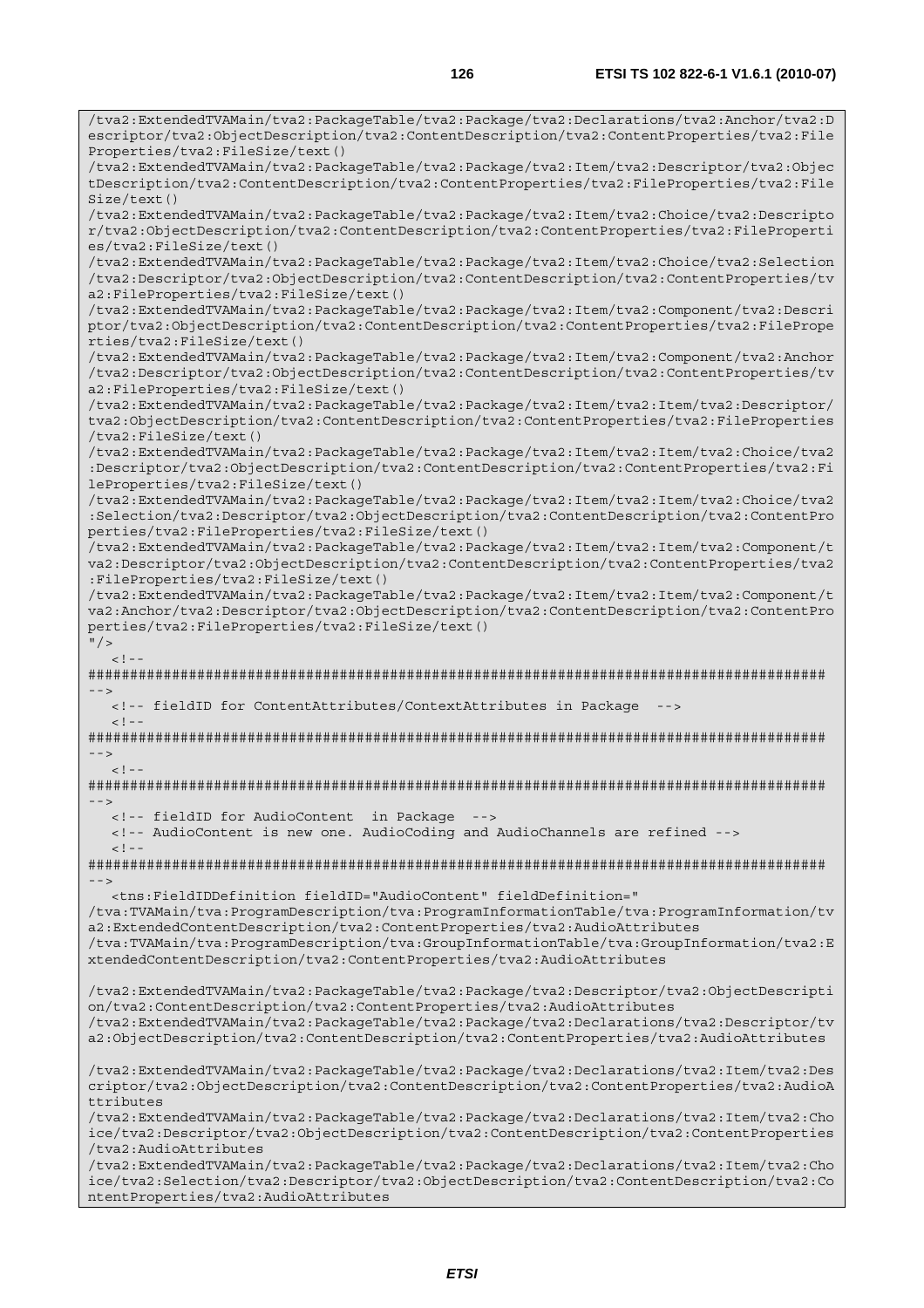/tva2:ExtendedTVAMain/tva2:PackageTable/tva2:Package/tva2:Declarations/tva2:Item/tva2:Com ponent/tva2:Descriptor/tva2:ObjectDescription/tva2:ContentDescription/tva2:ContentPropert ies/tva2:AudioAttributes

/tva2:ExtendedTVAMain/tva2:PackageTable/tva2:Package/tva2:Declarations/tva2:Item/tva2:Com ponent/tva2:Anchor/tva2:Descriptor/tva2:ObjectDescription/tva2:ContentDescription/tva2:Co ntentProperties/tva2:AudioAttributes

/tva2:ExtendedTVAMain/tva2:PackageTable/tva2:Package/tva2:Declarations/tva2:Item/tva2:Ite m/tva2:Descriptor/tva2:ObjectDescription/tva2:ContentDescription/tva2:ContentProperties/t va2:AudioAttributes

/tva2:ExtendedTVAMain/tva2:PackageTable/tva2:Package/tva2:Declarations/tva2:Item/tva2:Ite m/tva2:Choice/tva2:Descriptor/tva2:ObjectDescription/tva2:ContentDescription/tva2:Content Properties/tva2:AudioAttributes

/tva2:ExtendedTVAMain/tva2:PackageTable/tva2:Package/tva2:Declarations/tva2:Item/tva2:Ite m/tva2:Choice/tva2:Selection/tva2:Descriptor/tva2:ObjectDescription/tva2:ContentDescripti on/tva2:ContentProperties/tva2:AudioAttributes

/tva2:ExtendedTVAMain/tva2:PackageTable/tva2:Package/tva2:Declarations/tva2:Item/tva2:Ite m/tva2:Component/tva2:Descriptor/tva2:ObjectDescription/tva2:ContentDescription/tva2:Cont entProperties/tva2:AudioAttributes

/tva2:ExtendedTVAMain/tva2:PackageTable/tva2:Package/tva2:Declarations/tva2:Item/tva2:Ite m/tva2:Component/tva2:Anchor/tva2:Descriptor/tva2:ObjectDescription/tva2:ContentDescripti on/tva2:ContentProperties/tva2:AudioAttributes

/tva2:ExtendedTVAMain/tva2:PackageTable/tva2:Package/tva2:Declarations/tva2:Component/tva 2:Descriptor/tva2:ObjectDescription/tva2:ContentDescription/tva2:ContentProperties/tva2:A udioAttributes

/tva2:ExtendedTVAMain/tva2:PackageTable/tva2:Package/tva2:Declarations/tva2:Component/tva 2:Anchor/tva2:Descriptor/tva2:ObjectDescription/tva2:ContentDescription/tva2:ContentPrope rties/tva2:AudioAttributes

/tva2:ExtendedTVAMain/tva2:PackageTable/tva2:Package/tva2:Declarations/tva2:Anchor/tva2:D escriptor/tva2:ObjectDescription/tva2:ContentDescription/tva2:ContentProperties/tva2:Audi oAttributes

/tva2:ExtendedTVAMain/tva2:PackageTable/tva2:Package/tva2:Item/tva2:Descriptor/tva2:Objec tDescription/tva2:ContentDescription/tva2:ContentProperties/tva2:AudioAttributes

/tva2:ExtendedTVAMain/tva2:PackageTable/tva2:Package/tva2:Item/tva2:Choice/tva2:Descripto r/tva2:ObjectDescription/tva2:ContentDescription/tva2:ContentProperties/tva2:AudioAttribu tes

/tva2:ExtendedTVAMain/tva2:PackageTable/tva2:Package/tva2:Item/tva2:Choice/tva2:Selection /tva2:Descriptor/tva2:ObjectDescription/tva2:ContentDescription/tva2:ContentProperties/tv a2:AudioAttributes

/tva2:ExtendedTVAMain/tva2:PackageTable/tva2:Package/tva2:Item/tva2:Component/tva2:Descri ptor/tva2:ObjectDescription/tva2:ContentDescription/tva2:ContentProperties/tva2:AudioAttr ibutes

/tva2:ExtendedTVAMain/tva2:PackageTable/tva2:Package/tva2:Item/tva2:Component/tva2:Anchor /tva2:Descriptor/tva2:ObjectDescription/tva2:ContentDescription/tva2:ContentProperties/tv a2:AudioAttributes

/tva2:ExtendedTVAMain/tva2:PackageTable/tva2:Package/tva2:Item/tva2:Item/tva2:Descriptor/ tva2:ObjectDescription/tva2:ContentDescription/tva2:ContentProperties/tva2:AudioAttribute s

/tva2:ExtendedTVAMain/tva2:PackageTable/tva2:Package/tva2:Item/tva2:Item/tva2:Choice/tva2 :Descriptor/tva2:ObjectDescription/tva2:ContentDescription/tva2:ContentProperties/tva2:Au dioAttributes

/tva2:ExtendedTVAMain/tva2:PackageTable/tva2:Package/tva2:Item/tva2:Item/tva2:Choice/tva2 :Selection/tva2:Descriptor/tva2:ObjectDescription/tva2:ContentDescription/tva2:ContentPro perties/tva2:AudioAttributes

/tva2:ExtendedTVAMain/tva2:PackageTable/tva2:Package/tva2:Item/tva2:Item/tva2:Component/t va2:Descriptor/tva2:ObjectDescription/tva2:ContentDescription/tva2:ContentProperties/tva2 :AudioAttributes

/tva2:ExtendedTVAMain/tva2:PackageTable/tva2:Package/tva2:Item/tva2:Item/tva2:Component/t va2:Anchor/tva2:Descriptor/tva2:ObjectDescription/tva2:ContentDescription/tva2:ContentPro perties/tva2:AudioAttributes

 $''$  / >  $\lt$ !

######################################################################################## -->

<!-- fieldID for VideoContent in Package -->

<!-- VideoContent is new one. VideoAspectRatio field is refined -->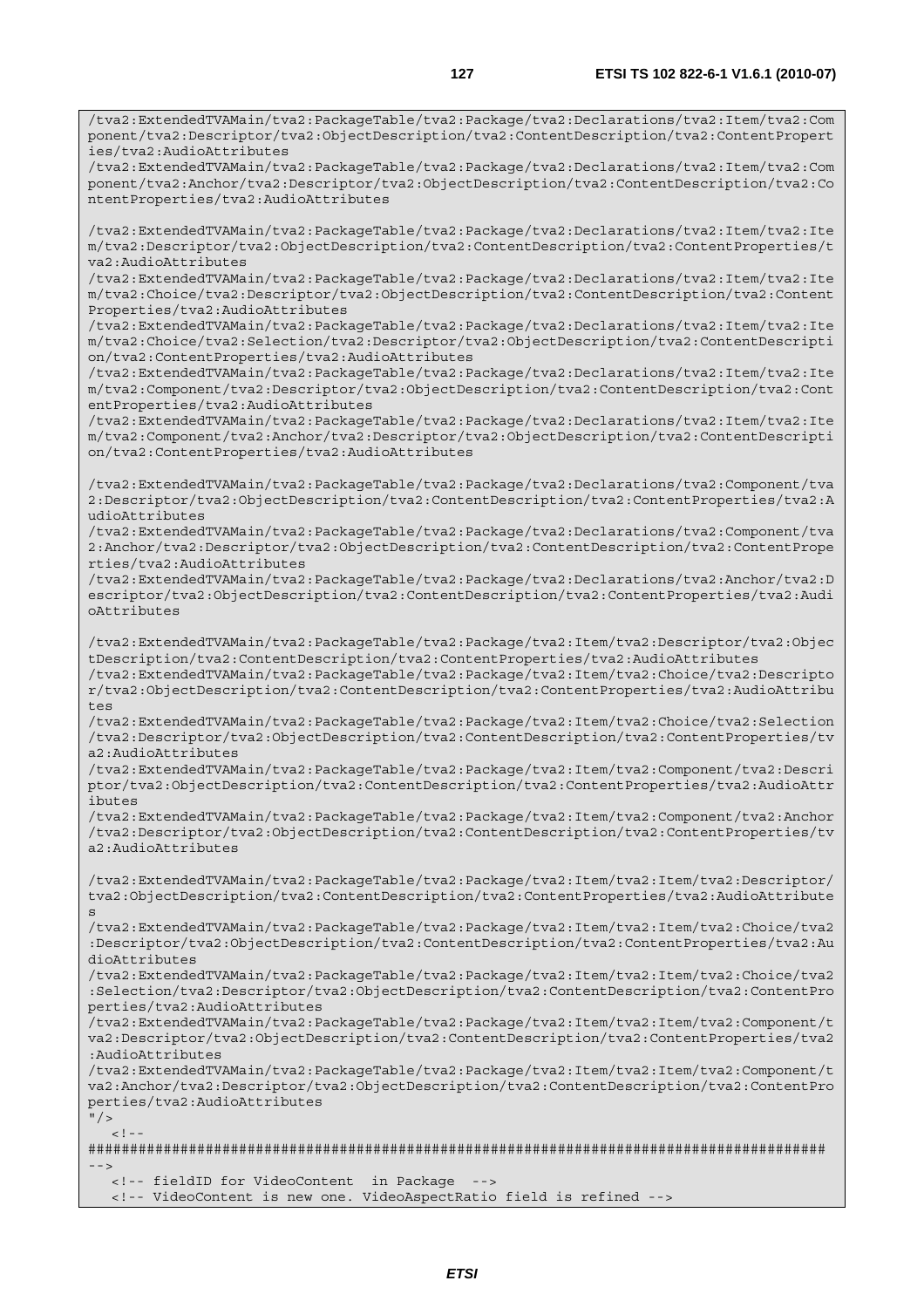$\lt$  !  $-$ ######################################################################################## --> <tns:FieldIDDefinition fieldID="VideoContent" fieldDefinition=" /tva:TVAMain/tva:ProgramDescription/tva:ProgramInformationTable/tva:ProgramInformation/tv a2:ExtendedContentDescription/tva2:ContentProperties/tva2:VideoAttributes /tva:TVAMain/tva:ProgramDescription/tva:GroupInformationTable/tva:GroupInformation/tva2:E xtendedContentDescription/tva2:ContentProperties/tva2:VideoAttributes /tva2:ExtendedTVAMain/tva2:PackageTable/tva2:Package/tva2:Descriptor/tva2:ObjectDescripti on/tva2:ContentDescription/tva2:ContentProperties/tva2:VideoAttributes /tva2:ExtendedTVAMain/tva2:PackageTable/tva2:Package/tva2:Declarations/tva2:Descriptor/tv a2:ObjectDescription/tva2:ContentDescription/tva2:ContentProperties/tva2:VideoAttributes /tva2:ExtendedTVAMain/tva2:PackageTable/tva2:Package/tva2:Declarations/tva2:Item/tva2:Des criptor/tva2:ObjectDescription/tva2:ContentDescription/tva2:ContentProperties/tva2:VideoA ttributes /tva2:ExtendedTVAMain/tva2:PackageTable/tva2:Package/tva2:Declarations/tva2:Item/tva2:Cho ice/tva2:Descriptor/tva2:ObjectDescription/tva2:ContentDescription/tva2:ContentProperties /tva2:VideoAttributes /tva2:ExtendedTVAMain/tva2:PackageTable/tva2:Package/tva2:Declarations/tva2:Item/tva2:Cho ice/tva2:Selection/tva2:Descriptor/tva2:ObjectDescription/tva2:ContentDescription/tva2:Co ntentProperties/tva2:VideoAttributes /tva2:ExtendedTVAMain/tva2:PackageTable/tva2:Package/tva2:Declarations/tva2:Item/tva2:Com ponent/tva2:Descriptor/tva2:ObjectDescription/tva2:ContentDescription/tva2:ContentPropert ies/tva2:VideoAttributes /tva2:ExtendedTVAMain/tva2:PackageTable/tva2:Package/tva2:Declarations/tva2:Item/tva2:Com ponent/tva2:Anchor/tva2:Descriptor/tva2:ObjectDescription/tva2:ContentDescription/tva2:Co ntentProperties/tva2:VideoAttributes /tva2:ExtendedTVAMain/tva2:PackageTable/tva2:Package/tva2:Declarations/tva2:Item/tva2:Ite m/tva2:Descriptor/tva2:ObjectDescription/tva2:ContentDescription/tva2:ContentProperties/t va2:VideoAttributes /tva2:ExtendedTVAMain/tva2:PackageTable/tva2:Package/tva2:Declarations/tva2:Item/tva2:Ite m/tva2:Choice/tva2:Descriptor/tva2:ObjectDescription/tva2:ContentDescription/tva2:Content Properties/tva2:VideoAttributes /tva2:ExtendedTVAMain/tva2:PackageTable/tva2:Package/tva2:Declarations/tva2:Item/tva2:Ite m/tva2:Choice/tva2:Selection/tva2:Descriptor/tva2:ObjectDescription/tva2:ContentDescripti on/tva2:ContentProperties/tva2:VideoAttributes /tva2:ExtendedTVAMain/tva2:PackageTable/tva2:Package/tva2:Declarations/tva2:Item/tva2:Ite m/tva2:Component/tva2:Descriptor/tva2:ObjectDescription/tva2:ContentDescription/tva2:Cont entProperties/tva2:VideoAttributes /tva2:ExtendedTVAMain/tva2:PackageTable/tva2:Package/tva2:Declarations/tva2:Item/tva2:Ite m/tva2:Component/tva2:Anchor/tva2:Descriptor/tva2:ObjectDescription/tva2:ContentDescripti on/tva2:ContentProperties/tva2:VideoAttributes /tva2:ExtendedTVAMain/tva2:PackageTable/tva2:Package/tva2:Declarations/tva2:Component/tva 2:Descriptor/tva2:ObjectDescription/tva2:ContentDescription/tva2:ContentProperties/tva2:V ideoAttributes /tva2:ExtendedTVAMain/tva2:PackageTable/tva2:Package/tva2:Declarations/tva2:Component/tva 2:Anchor/tva2:Descriptor/tva2:ObjectDescription/tva2:ContentDescription/tva2:ContentPrope rties/tva2:VideoAttributes /tva2:ExtendedTVAMain/tva2:PackageTable/tva2:Package/tva2:Declarations/tva2:Anchor/tva2:D escriptor/tva2:ObjectDescription/tva2:ContentDescription/tva2:ContentProperties/tva2:Vide oAttributes /tva2:ExtendedTVAMain/tva2:PackageTable/tva2:Package/tva2:Item/tva2:Descriptor/tva2:Objec tDescription/tva2:ContentDescription/tva2:ContentProperties/tva2:VideoAttributes /tva2:ExtendedTVAMain/tva2:PackageTable/tva2:Package/tva2:Item/tva2:Choice/tva2:Descripto r/tva2:ObjectDescription/tva2:ContentDescription/tva2:ContentProperties/tva2:VideoAttribu tes /tva2:ExtendedTVAMain/tva2:PackageTable/tva2:Package/tva2:Item/tva2:Choice/tva2:Selection /tva2:Descriptor/tva2:ObjectDescription/tva2:ContentDescription/tva2:ContentProperties/tv a2:VideoAttributes /tva2:ExtendedTVAMain/tva2:PackageTable/tva2:Package/tva2:Item/tva2:Component/tva2:Descri ptor/tva2:ObjectDescription/tva2:ContentDescription/tva2:ContentProperties/tva2:VideoAttr ibutes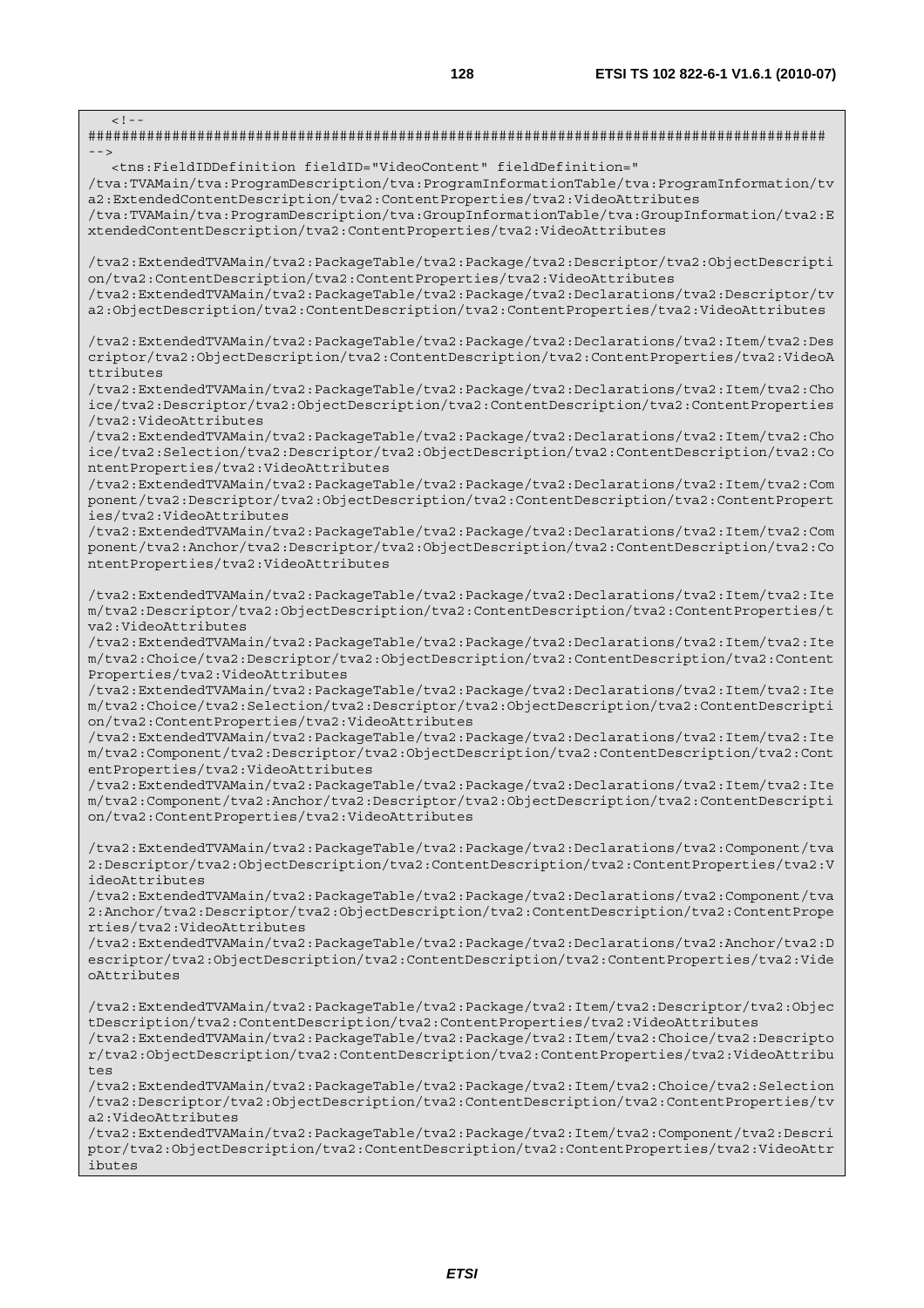/tva2:ExtendedTVAMain/tva2:PackageTable/tva2:Package/tva2:Item/tva2:Component/tva2:Anchor /tva2:Descriptor/tva2:ObjectDescription/tva2:ContentDescription/tva2:ContentProperties/tv

a2:VideoAttributes

/tva2:ExtendedTVAMain/tva2:PackageTable/tva2:Package/tva2:Item/tva2:Item/tva2:Descriptor/ tva2:ObjectDescription/tva2:ContentDescription/tva2:ContentProperties/tva2:VideoAttribute s /tva2:ExtendedTVAMain/tva2:PackageTable/tva2:Package/tva2:Item/tva2:Item/tva2:Choice/tva2 :Descriptor/tva2:ObjectDescription/tva2:ContentDescription/tva2:ContentProperties/tva2:Vi deoAttributes /tva2:ExtendedTVAMain/tva2:PackageTable/tva2:Package/tva2:Item/tva2:Item/tva2:Choice/tva2 :Selection/tva2:Descriptor/tva2:ObjectDescription/tva2:ContentDescription/tva2:ContentPro perties/tva2:VideoAttributes /tva2:ExtendedTVAMain/tva2:PackageTable/tva2:Package/tva2:Item/tva2:Item/tva2:Component/t va2:Descriptor/tva2:ObjectDescription/tva2:ContentDescription/tva2:ContentProperties/tva2 :VideoAttributes /tva2:ExtendedTVAMain/tva2:PackageTable/tva2:Package/tva2:Item/tva2:Item/tva2:Component/t va2:Anchor/tva2:Descriptor/tva2:ObjectDescription/tva2:ContentDescription/tva2:ContentPro perties/tva2:VideoAttributes  $"$  />  $\lt$  ! -######################################################################################## --> <!-- fieldID for StillImageContent in Package <!-- StillImageContent, StillImageWidth and StillImageHeight -->  $\lt$  ! --######################################################################################## --> <tns:FieldIDDefinition fieldID="StillImageContent" fieldDefinition=" /tva:TVAMain/tva:ProgramDescription/tva:ProgramInformationTable/tva:ProgramInformation/tv a2:ExtendedContentDescription/tva2:ContentProperties/tva2:StillImageContentAttributes /tva:TVAMain/tva:ProgramDescription/tva:GroupInformationTable/tva:GroupInformation/tva2:E xtendedContentDescription/tva2:ContentProperties/tva2:StillImageContentAttributes /tva2:ExtendedTVAMain/tva2:PackageTable/tva2:Package/tva2:Descriptor/tva2:ObjectDescripti on/tva2:ContentDescription/tva2:ContentProperties/tva2:StillImageContentAttributes /tva2:ExtendedTVAMain/tva2:PackageTable/tva2:Package/tva2:Declarations/tva2:Descriptor/tv a2:ObjectDescription/tva2:ContentDescription/tva2:ContentProperties/tva2:StillImageConten tAttributes /tva2:ExtendedTVAMain/tva2:PackageTable/tva2:Package/tva2:Declarations/tva2:Item/tva2:Des criptor/tva2:ObjectDescription/tva2:ContentDescription/tva2:ContentProperties/tva2:StillI mageContentAttributes /tva2:ExtendedTVAMain/tva2:PackageTable/tva2:Package/tva2:Declarations/tva2:Item/tva2:Cho ice/tva2:Descriptor/tva2:ObjectDescription/tva2:ContentDescription/tva2:ContentProperties /tva2:StillImageContentAttributes /tva2:ExtendedTVAMain/tva2:PackageTable/tva2:Package/tva2:Declarations/tva2:Item/tva2:Cho ice/tva2:Selection/tva2:Descriptor/tva2:ObjectDescription/tva2:ContentDescription/tva2:Co ntentProperties/tva2:StillImageContentAttributes /tva2:ExtendedTVAMain/tva2:PackageTable/tva2:Package/tva2:Declarations/tva2:Item/tva2:Com ponent/tva2:Descriptor/tva2:ObjectDescription/tva2:ContentDescription/tva2:ContentPropert ies/tva2:StillImageContentAttributes /tva2:ExtendedTVAMain/tva2:PackageTable/tva2:Package/tva2:Declarations/tva2:Item/tva2:Com ponent/tva2:Anchor/tva2:Descriptor/tva2:ObjectDescription/tva2:ContentDescription/tva2:Co ntentProperties/tva2:StillImageContentAttributes /tva2:ExtendedTVAMain/tva2:PackageTable/tva2:Package/tva2:Declarations/tva2:Item/tva2:Ite m/tva2:Descriptor/tva2:ObjectDescription/tva2:ContentDescription/tva2:ContentProperties/t va2:StillImageContentAttributes /tva2:ExtendedTVAMain/tva2:PackageTable/tva2:Package/tva2:Declarations/tva2:Item/tva2:Ite m/tva2:Choice/tva2:Descriptor/tva2:ObjectDescription/tva2:ContentDescription/tva2:Content Properties/tva2:StillImageContentAttributes /tva2:ExtendedTVAMain/tva2:PackageTable/tva2:Package/tva2:Declarations/tva2:Item/tva2:Ite m/tva2:Choice/tva2:Selection/tva2:Descriptor/tva2:ObjectDescription/tva2:ContentDescripti on/tva2:ContentProperties/tva2:StillImageContentAttributes /tva2:ExtendedTVAMain/tva2:PackageTable/tva2:Package/tva2:Declarations/tva2:Item/tva2:Ite m/tva2:Component/tva2:Descriptor/tva2:ObjectDescription/tva2:ContentDescription/tva2:Cont entProperties/tva2:StillImageContentAttributes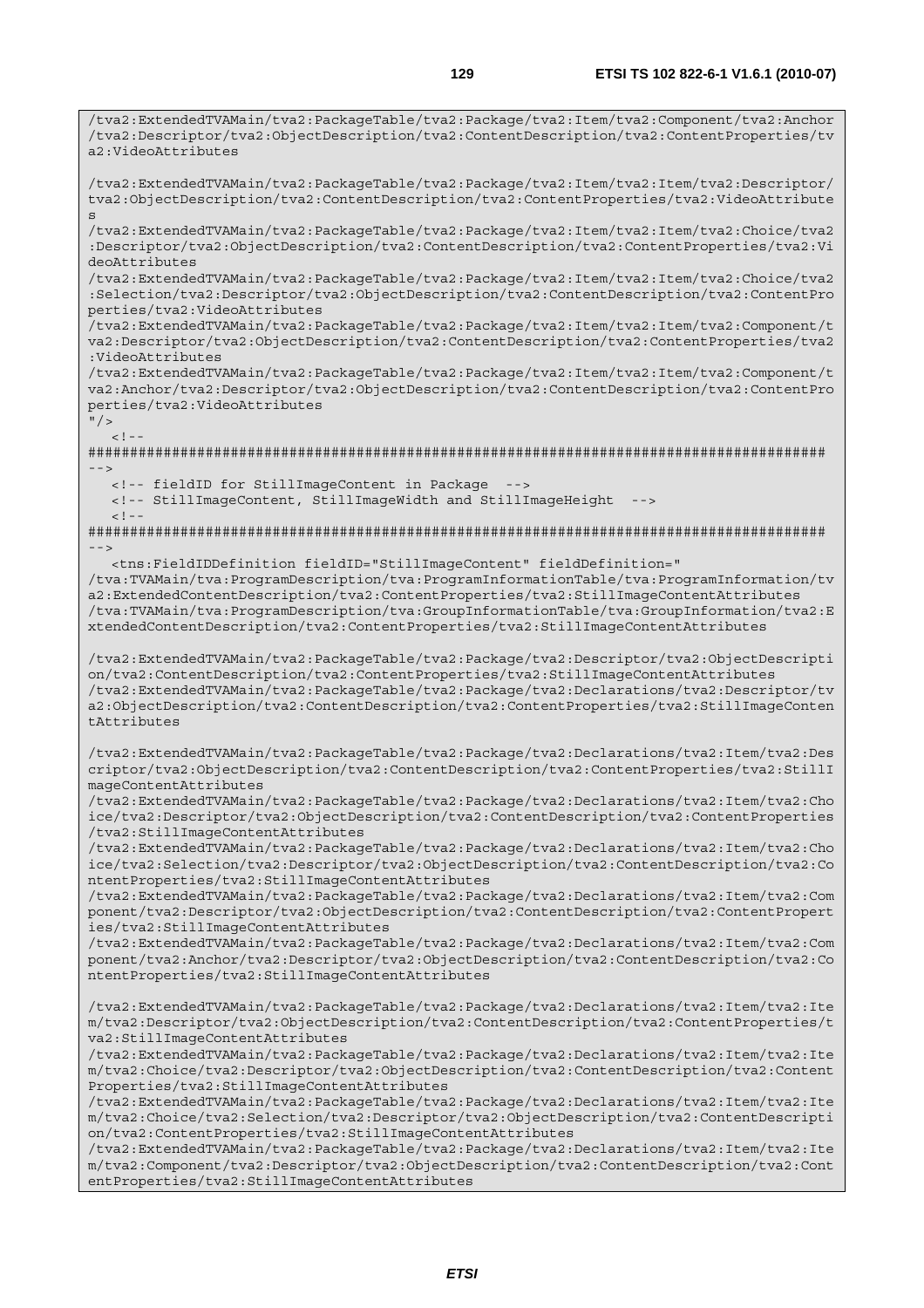/tva2:ExtendedTVAMain/tva2:PackageTable/tva2:Package/tva2:Declarations/tva2:Item/tva2:Ite m/tva2:Component/tva2:Anchor/tva2:Descriptor/tva2:ObjectDescription/tva2:ContentDescripti

/tva2:ExtendedTVAMain/tva2:PackageTable/tva2:Package/tva2:Declarations/tva2:Component/tva

on/tva2:ContentProperties/tva2:StillImageContentAttributes

2:Descriptor/tva2:ObjectDescription/tva2:ContentDescription/tva2:ContentProperties/tva2:S tillImageContentAttributes /tva2:ExtendedTVAMain/tva2:PackageTable/tva2:Package/tva2:Declarations/tva2:Component/tva 2:Anchor/tva2:Descriptor/tva2:ObjectDescription/tva2:ContentDescription/tva2:ContentPrope rties/tva2:StillImageContentAttributes /tva2:ExtendedTVAMain/tva2:PackageTable/tva2:Package/tva2:Declarations/tva2:Anchor/tva2:D escriptor/tva2:ObjectDescription/tva2:ContentDescription/tva2:ContentProperties/tva2:Stil lImageContentAttributes /tva2:ExtendedTVAMain/tva2:PackageTable/tva2:Package/tva2:Item/tva2:Descriptor/tva2:Objec tDescription/tva2:ContentDescription/tva2:ContentProperties/tva2:StillImageContentAttribu tes /tva2:ExtendedTVAMain/tva2:PackageTable/tva2:Package/tva2:Item/tva2:Choice/tva2:Descripto r/tva2:ObjectDescription/tva2:ContentDescription/tva2:ContentProperties/tva2:StillImageCo ntentAttributes /tva2:ExtendedTVAMain/tva2:PackageTable/tva2:Package/tva2:Item/tva2:Choice/tva2:Selection /tva2:Descriptor/tva2:ObjectDescription/tva2:ContentDescription/tva2:ContentProperties/tv a2:StillImageContentAttributes /tva2:ExtendedTVAMain/tva2:PackageTable/tva2:Package/tva2:Item/tva2:Component/tva2:Descri ptor/tva2:ObjectDescription/tva2:ContentDescription/tva2:ContentProperties/tva2:StillImag eContentAttributes /tva2:ExtendedTVAMain/tva2:PackageTable/tva2:Package/tva2:Item/tva2:Component/tva2:Anchor /tva2:Descriptor/tva2:ObjectDescription/tva2:ContentDescription/tva2:ContentProperties/tv a2:StillImageContentAttributes /tva2:ExtendedTVAMain/tva2:PackageTable/tva2:Package/tva2:Item/tva2:Item/tva2:Descriptor/ tva2:ObjectDescription/tva2:ContentDescription/tva2:ContentProperties/tva2:StillImageCont entAttributes /tva2:ExtendedTVAMain/tva2:PackageTable/tva2:Package/tva2:Item/tva2:Item/tva2:Choice/tva2 :Descriptor/tva2:ObjectDescription/tva2:ContentDescription/tva2:ContentProperties/tva2:St illImageContentAttributes /tva2:ExtendedTVAMain/tva2:PackageTable/tva2:Package/tva2:Item/tva2:Item/tva2:Choice/tva2 :Selection/tva2:Descriptor/tva2:ObjectDescription/tva2:ContentDescription/tva2:ContentPro perties/tva2:StillImageContentAttributes /tva2:ExtendedTVAMain/tva2:PackageTable/tva2:Package/tva2:Item/tva2:Item/tva2:Component/t va2:Descriptor/tva2:ObjectDescription/tva2:ContentDescription/tva2:ContentProperties/tva2 :StillImageContentAttributes /tva2:ExtendedTVAMain/tva2:PackageTable/tva2:Package/tva2:Item/tva2:Item/tva2:Component/t va2:Anchor/tva2:Descriptor/tva2:ObjectDescription/tva2:ContentDescription/tva2:ContentPro perties/tva2:StillImageContentAttributes  $"$  / > <tns:FieldIDDefinition fieldID="StillImageWidth" fieldDefinition=" /tva:TVAMain/tva:ProgramDescription/tva:ProgramInformationTable/tva:ProgramInformation/tv a2:ExtendedContentDescription/tva2:ContentProperties/tva2:StillImageContentAttributes/tva 2:Width/text() /tva:TVAMain/tva:ProgramDescription/tva:GroupInformationTable/tva:GroupInformation/tva2:E xtendedContentDescription/tva2:ContentProperties/tva2:StillImageContentAttributes/tva2:Wi dth/text() /tva2:ExtendedTVAMain/tva2:PackageTable/tva2:Package/tva2:Descriptor/tva2:ObjectDescripti on/tva2:ContentDescription/tva2:ContentProperties/tva2:StillImageContentAttributes/tva2:W idth/text()

/tva2:ExtendedTVAMain/tva2:PackageTable/tva2:Package/tva2:Declarations/tva2:Descriptor/tv a2:ObjectDescription/tva2:ContentDescription/tva2:ContentProperties/tva2:StillImageConten tAttributes/tva2:Width/text()

/tva2:ExtendedTVAMain/tva2:PackageTable/tva2:Package/tva2:Declarations/tva2:Item/tva2:Des criptor/tva2:ObjectDescription/tva2:ContentDescription/tva2:ContentProperties/tva2:StillI mageContentAttributes/tva2:Width/text()

/tva2:ExtendedTVAMain/tva2:PackageTable/tva2:Package/tva2:Declarations/tva2:Item/tva2:Cho ice/tva2:Descriptor/tva2:ObjectDescription/tva2:ContentDescription/tva2:ContentProperties /tva2:StillImageContentAttributes/tva2:Width/text()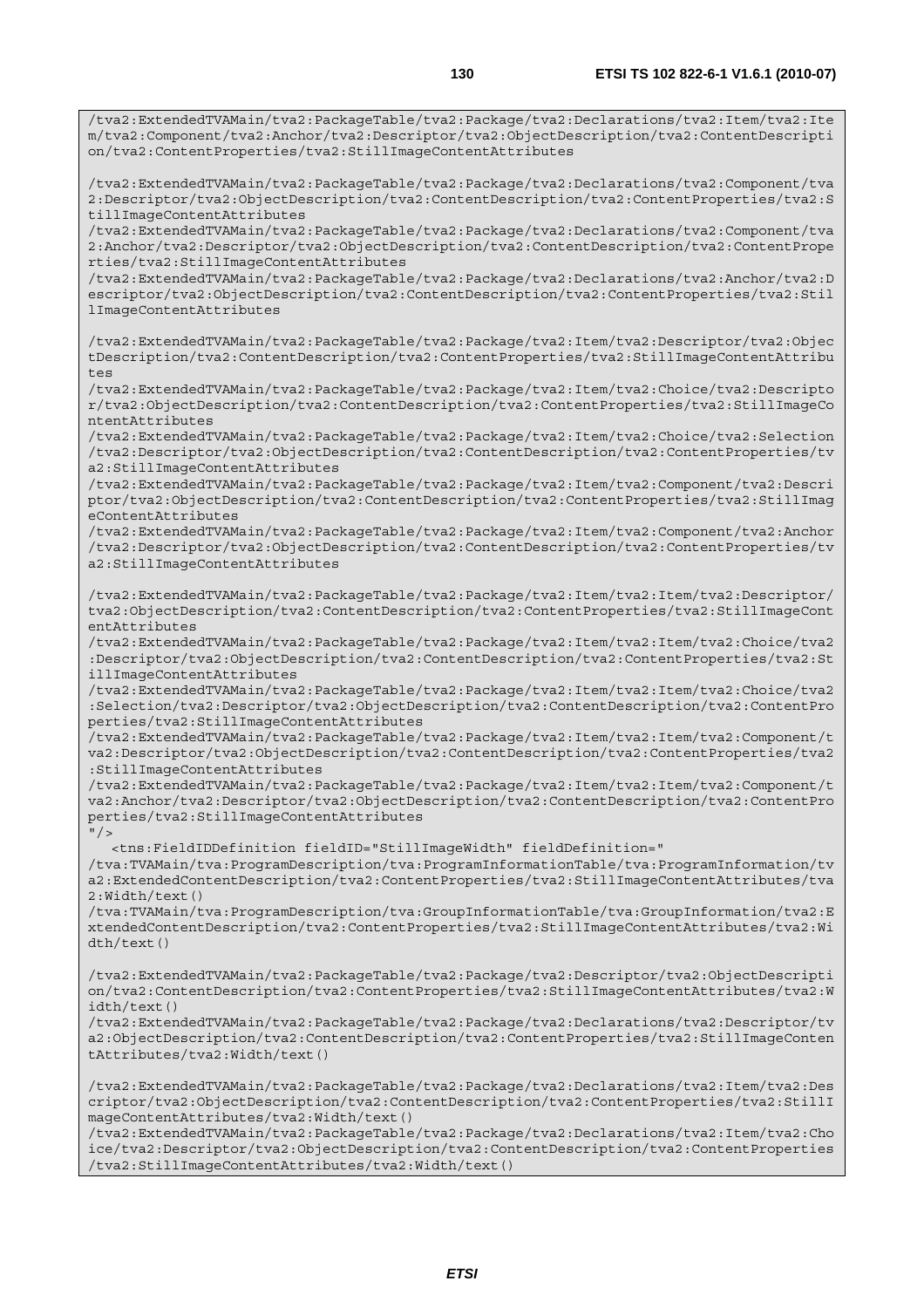/tva2:ExtendedTVAMain/tva2:PackageTable/tva2:Package/tva2:Declarations/tva2:Item/tva2:Cho ice/tva2:Selection/tva2:Descriptor/tva2:ObjectDescription/tva2:ContentDescription/tva2:Co ntentProperties/tva2:StillImageContentAttributes/tva2:Width/text()

/tva2:ExtendedTVAMain/tva2:PackageTable/tva2:Package/tva2:Declarations/tva2:Item/tva2:Com ponent/tva2:Descriptor/tva2:ObjectDescription/tva2:ContentDescription/tva2:ContentPropert ies/tva2:StillImageContentAttributes/tva2:Width/text()

/tva2:ExtendedTVAMain/tva2:PackageTable/tva2:Package/tva2:Declarations/tva2:Item/tva2:Com ponent/tva2:Anchor/tva2:Descriptor/tva2:ObjectDescription/tva2:ContentDescription/tva2:Co ntentProperties/tva2:StillImageContentAttributes/tva2:Width/text()

/tva2:ExtendedTVAMain/tva2:PackageTable/tva2:Package/tva2:Declarations/tva2:Item/tva2:Ite m/tva2:Descriptor/tva2:ObjectDescription/tva2:ContentDescription/tva2:ContentProperties/t va2:StillImageContentAttributes/tva2:Width/text()

/tva2:ExtendedTVAMain/tva2:PackageTable/tva2:Package/tva2:Declarations/tva2:Item/tva2:Ite m/tva2:Choice/tva2:Descriptor/tva2:ObjectDescription/tva2:ContentDescription/tva2:Content Properties/tva2:StillImageContentAttributes/tva2:Width/text()

/tva2:ExtendedTVAMain/tva2:PackageTable/tva2:Package/tva2:Declarations/tva2:Item/tva2:Ite m/tva2:Choice/tva2:Selection/tva2:Descriptor/tva2:ObjectDescription/tva2:ContentDescripti on/tva2:ContentProperties/tva2:StillImageContentAttributes/tva2:Width/text()

/tva2:ExtendedTVAMain/tva2:PackageTable/tva2:Package/tva2:Declarations/tva2:Item/tva2:Ite m/tva2:Component/tva2:Descriptor/tva2:ObjectDescription/tva2:ContentDescription/tva2:Cont entProperties/tva2:StillImageContentAttributes/tva2:Width/text()

/tva2:ExtendedTVAMain/tva2:PackageTable/tva2:Package/tva2:Declarations/tva2:Item/tva2:Ite m/tva2:Component/tva2:Anchor/tva2:Descriptor/tva2:ObjectDescription/tva2:ContentDescripti on/tva2:ContentProperties/tva2:StillImageContentAttributes/tva2:Width/text()

/tva2:ExtendedTVAMain/tva2:PackageTable/tva2:Package/tva2:Declarations/tva2:Component/tva 2:Descriptor/tva2:ObjectDescription/tva2:ContentDescription/tva2:ContentProperties/tva2:S tillImageContentAttributes/tva2:Width/text()

/tva2:ExtendedTVAMain/tva2:PackageTable/tva2:Package/tva2:Declarations/tva2:Component/tva 2:Anchor/tva2:Descriptor/tva2:ObjectDescription/tva2:ContentDescription/tva2:ContentPrope rties/tva2:StillImageContentAttributes/tva2:Width/text()

/tva2:ExtendedTVAMain/tva2:PackageTable/tva2:Package/tva2:Declarations/tva2:Anchor/tva2:D escriptor/tva2:ObjectDescription/tva2:ContentDescription/tva2:ContentProperties/tva2:Stil lImageContentAttributes/tva2:Width/text()

/tva2:ExtendedTVAMain/tva2:PackageTable/tva2:Package/tva2:Item/tva2:Descriptor/tva2:Objec tDescription/tva2:ContentDescription/tva2:ContentProperties/tva2:StillImageContentAttribu tes/tva2:Width/text()

/tva2:ExtendedTVAMain/tva2:PackageTable/tva2:Package/tva2:Item/tva2:Choice/tva2:Descripto r/tva2:ObjectDescription/tva2:ContentDescription/tva2:ContentProperties/tva2:StillImageCo ntentAttributes/tva2:Width/text()

/tva2:ExtendedTVAMain/tva2:PackageTable/tva2:Package/tva2:Item/tva2:Choice/tva2:Selection /tva2:Descriptor/tva2:ObjectDescription/tva2:ContentDescription/tva2:ContentProperties/tv a2:StillImageContentAttributes/tva2:Width/text()

/tva2:ExtendedTVAMain/tva2:PackageTable/tva2:Package/tva2:Item/tva2:Component/tva2:Descri ptor/tva2:ObjectDescription/tva2:ContentDescription/tva2:ContentProperties/tva2:StillImag eContentAttributes/tva2:Width/text()

/tva2:ExtendedTVAMain/tva2:PackageTable/tva2:Package/tva2:Item/tva2:Component/tva2:Anchor /tva2:Descriptor/tva2:ObjectDescription/tva2:ContentDescription/tva2:ContentProperties/tv a2:StillImageContentAttributes/tva2:Width/text()

/tva2:ExtendedTVAMain/tva2:PackageTable/tva2:Package/tva2:Item/tva2:Item/tva2:Descriptor/ tva2:ObjectDescription/tva2:ContentDescription/tva2:ContentProperties/tva2:StillImageCont entAttributes/tva2:Width/text()

/tva2:ExtendedTVAMain/tva2:PackageTable/tva2:Package/tva2:Item/tva2:Item/tva2:Choice/tva2 :Descriptor/tva2:ObjectDescription/tva2:ContentDescription/tva2:ContentProperties/tva2:St illImageContentAttributes/tva2:Width/text()

/tva2:ExtendedTVAMain/tva2:PackageTable/tva2:Package/tva2:Item/tva2:Item/tva2:Choice/tva2 :Selection/tva2:Descriptor/tva2:ObjectDescription/tva2:ContentDescription/tva2:ContentPro perties/tva2:StillImageContentAttributes/tva2:Width/text()

/tva2:ExtendedTVAMain/tva2:PackageTable/tva2:Package/tva2:Item/tva2:Item/tva2:Component/t va2:Descriptor/tva2:ObjectDescription/tva2:ContentDescription/tva2:ContentProperties/tva2 :StillImageContentAttributes/tva2:Width/text()

/tva2:ExtendedTVAMain/tva2:PackageTable/tva2:Package/tva2:Item/tva2:Item/tva2:Component/t va2:Anchor/tva2:Descriptor/tva2:ObjectDescription/tva2:ContentDescription/tva2:ContentPro perties/tva2:StillImageContentAttributes/tva2:Width/text()  $"$  / >

<tns:FieldIDDefinition fieldID="StillImageHeight" fieldDefinition="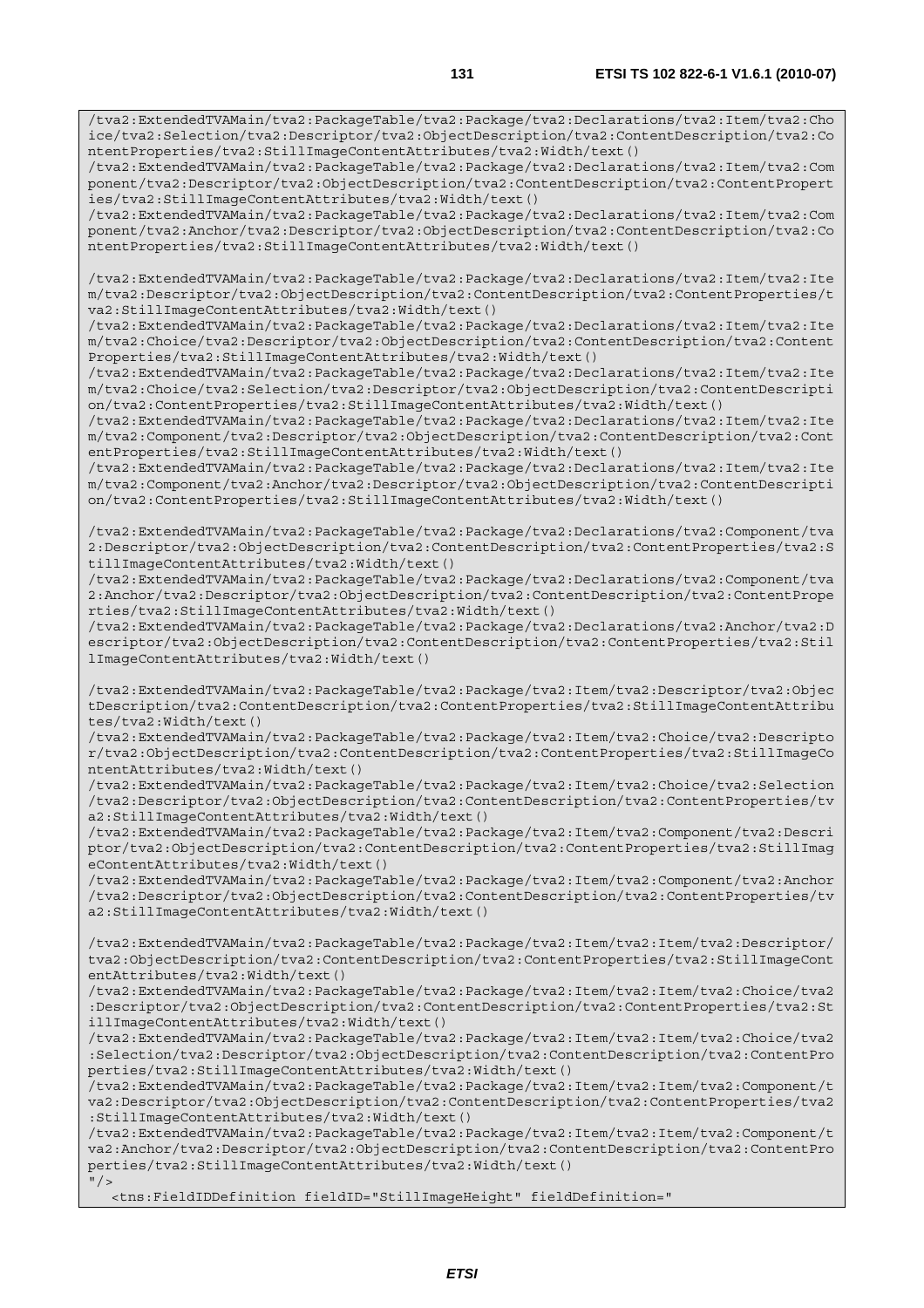/tva:TVAMain/tva:ProgramDescription/tva:ProgramInformationTable/tva:ProgramInformation/tv a2:ExtendedContentDescription/tva2:ContentProperties/tva2:StillImageContentAttributes/tva 2:Height/text()

/tva:TVAMain/tva:ProgramDescription/tva:GroupInformationTable/tva:GroupInformation/tva2:E xtendedContentDescription/tva2:ContentProperties/tva2:StillImageContentAttributes/tva2:He ight/text()

/tva2:ExtendedTVAMain/tva2:PackageTable/tva2:Package/tva2:Descriptor/tva2:ObjectDescripti on/tva2:ContentDescription/tva2:ContentProperties/tva2:StillImageContentAttributes/tva2:H eight/text()

/tva2:ExtendedTVAMain/tva2:PackageTable/tva2:Package/tva2:Declarations/tva2:Descriptor/tv a2:ObjectDescription/tva2:ContentDescription/tva2:ContentProperties/tva2:StillImageConten tAttributes/tva2:Height/text()

/tva2:ExtendedTVAMain/tva2:PackageTable/tva2:Package/tva2:Declarations/tva2:Item/tva2:Des criptor/tva2:ObjectDescription/tva2:ContentDescription/tva2:ContentProperties/tva2:StillI mageContentAttributes/tva2:Height/text()

/tva2:ExtendedTVAMain/tva2:PackageTable/tva2:Package/tva2:Declarations/tva2:Item/tva2:Cho ice/tva2:Descriptor/tva2:ObjectDescription/tva2:ContentDescription/tva2:ContentProperties /tva2:StillImageContentAttributes/tva2:Height/text()

/tva2:ExtendedTVAMain/tva2:PackageTable/tva2:Package/tva2:Declarations/tva2:Item/tva2:Cho ice/tva2:Selection/tva2:Descriptor/tva2:ObjectDescription/tva2:ContentDescription/tva2:Co ntentProperties/tva2:StillImageContentAttributes/tva2:Height/text()

/tva2:ExtendedTVAMain/tva2:PackageTable/tva2:Package/tva2:Declarations/tva2:Item/tva2:Com ponent/tva2:Descriptor/tva2:ObjectDescription/tva2:ContentDescription/tva2:ContentPropert ies/tva2:StillImageContentAttributes/tva2:Height/text()

/tva2:ExtendedTVAMain/tva2:PackageTable/tva2:Package/tva2:Declarations/tva2:Item/tva2:Com ponent/tva2:Anchor/tva2:Descriptor/tva2:ObjectDescription/tva2:ContentDescription/tva2:Co ntentProperties/tva2:StillImageContentAttributes/tva2:Height/text()

/tva2:ExtendedTVAMain/tva2:PackageTable/tva2:Package/tva2:Declarations/tva2:Item/tva2:Ite m/tva2:Descriptor/tva2:ObjectDescription/tva2:ContentDescription/tva2:ContentProperties/t va2:StillImageContentAttributes/tva2:Height/text()

/tva2:ExtendedTVAMain/tva2:PackageTable/tva2:Package/tva2:Declarations/tva2:Item/tva2:Ite m/tva2:Choice/tva2:Descriptor/tva2:ObjectDescription/tva2:ContentDescription/tva2:Content Properties/tva2:StillImageContentAttributes/tva2:Height/text()

/tva2:ExtendedTVAMain/tva2:PackageTable/tva2:Package/tva2:Declarations/tva2:Item/tva2:Ite m/tva2:Choice/tva2:Selection/tva2:Descriptor/tva2:ObjectDescription/tva2:ContentDescripti on/tva2:ContentProperties/tva2:StillImageContentAttributes/tva2:Height/text()

/tva2:ExtendedTVAMain/tva2:PackageTable/tva2:Package/tva2:Declarations/tva2:Item/tva2:Ite m/tva2:Component/tva2:Descriptor/tva2:ObjectDescription/tva2:ContentDescription/tva2:Cont entProperties/tva2:StillImageContentAttributes/tva2:Height/text()

/tva2:ExtendedTVAMain/tva2:PackageTable/tva2:Package/tva2:Declarations/tva2:Item/tva2:Ite m/tva2:Component/tva2:Anchor/tva2:Descriptor/tva2:ObjectDescription/tva2:ContentDescripti on/tva2:ContentProperties/tva2:StillImageContentAttributes/tva2:Height/text()

/tva2:ExtendedTVAMain/tva2:PackageTable/tva2:Package/tva2:Declarations/tva2:Component/tva 2:Descriptor/tva2:ObjectDescription/tva2:ContentDescription/tva2:ContentProperties/tva2:S tillImageContentAttributes/tva2:Height/text()

/tva2:ExtendedTVAMain/tva2:PackageTable/tva2:Package/tva2:Declarations/tva2:Component/tva 2:Anchor/tva2:Descriptor/tva2:ObjectDescription/tva2:ContentDescription/tva2:ContentPrope rties/tva2:StillImageContentAttributes/tva2:Height/text()

/tva2:ExtendedTVAMain/tva2:PackageTable/tva2:Package/tva2:Declarations/tva2:Anchor/tva2:D escriptor/tva2:ObjectDescription/tva2:ContentDescription/tva2:ContentProperties/tva2:Stil lImageContentAttributes/tva2:Height/text()

/tva2:ExtendedTVAMain/tva2:PackageTable/tva2:Package/tva2:Item/tva2:Descriptor/tva2:Objec tDescription/tva2:ContentDescription/tva2:ContentProperties/tva2:StillImageContentAttribu tes/tva2:Height/text()

/tva2:ExtendedTVAMain/tva2:PackageTable/tva2:Package/tva2:Item/tva2:Choice/tva2:Descripto r/tva2:ObjectDescription/tva2:ContentDescription/tva2:ContentProperties/tva2:StillImageCo ntentAttributes/tva2:Height/text()

/tva2:ExtendedTVAMain/tva2:PackageTable/tva2:Package/tva2:Item/tva2:Choice/tva2:Selection /tva2:Descriptor/tva2:ObjectDescription/tva2:ContentDescription/tva2:ContentProperties/tv a2:StillImageContentAttributes/tva2:Height/text()

/tva2:ExtendedTVAMain/tva2:PackageTable/tva2:Package/tva2:Item/tva2:Component/tva2:Descri ptor/tva2:ObjectDescription/tva2:ContentDescription/tva2:ContentProperties/tva2:StillImag eContentAttributes/tva2:Height/text()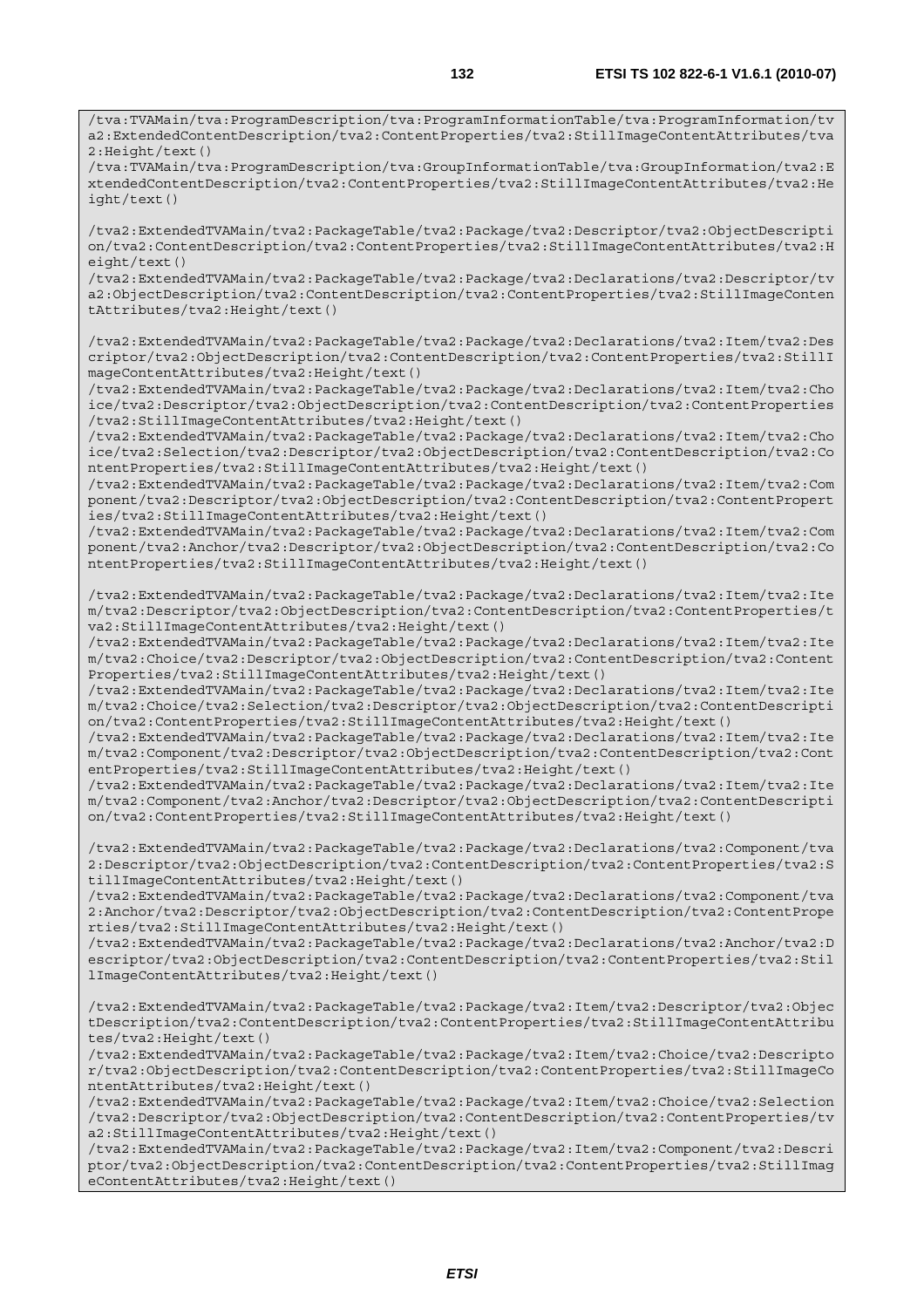/tva2:ExtendedTVAMain/tva2:PackageTable/tva2:Package/tva2:Item/tva2:Component/tva2:Anchor /tva2:Descriptor/tva2:ObjectDescription/tva2:ContentDescription/tva2:ContentProperties/tv

a2:StillImageContentAttributes/tva2:Height/text()

/tva2:ExtendedTVAMain/tva2:PackageTable/tva2:Package/tva2:Item/tva2:Item/tva2:Descriptor/ tva2:ObjectDescription/tva2:ContentDescription/tva2:ContentProperties/tva2:StillImageCont entAttributes/tva2:Height/text() /tva2:ExtendedTVAMain/tva2:PackageTable/tva2:Package/tva2:Item/tva2:Item/tva2:Choice/tva2 :Descriptor/tva2:ObjectDescription/tva2:ContentDescription/tva2:ContentProperties/tva2:St illImageContentAttributes/tva2:Height/text() /tva2:ExtendedTVAMain/tva2:PackageTable/tva2:Package/tva2:Item/tva2:Item/tva2:Choice/tva2 :Selection/tva2:Descriptor/tva2:ObjectDescription/tva2:ContentDescription/tva2:ContentPro perties/tva2:StillImageContentAttributes/tva2:Height/text() /tva2:ExtendedTVAMain/tva2:PackageTable/tva2:Package/tva2:Item/tva2:Item/tva2:Component/t va2:Descriptor/tva2:ObjectDescription/tva2:ContentDescription/tva2:ContentProperties/tva2 :StillImageContentAttributes/tva2:Height/text() /tva2:ExtendedTVAMain/tva2:PackageTable/tva2:Package/tva2:Item/tva2:Item/tva2:Component/t va2:Anchor/tva2:Descriptor/tva2:ObjectDescription/tva2:ContentDescription/tva2:ContentPro perties/tva2:StillImageContentAttributes/tva2:Height/text()  $"$  />  $\lt$  ! -######################################################################################## --> <!-- fieldID for TextContent in Package --> <!--TextContent, TextLanguage-->  $\leq$  !  $-$ ######################################################################################## --> <tns:FieldIDDefinition fieldID="TextContent" fieldDefinition=" /tva:TVAMain/tva:ProgramDescription/tva:ProgramInformationTable/tva:ProgramInformation/tv a2:ExtendedContentDescription/tva2:ContentProperties/tva2:TextContentAttributes /tva:TVAMain/tva:ProgramDescription/tva:GroupInformationTable/tva:GroupInformation/tva2:E xtendedContentDescription/tva2:ContentProperties/tva2:TextContentAttributes /tva2:ExtendedTVAMain/tva2:PackageTable/tva2:Package/tva2:Descriptor/tva2:ObjectDescripti on/tva2:ContentDescription/tva2:ContentProperties/tva2:TextContentAttributes /tva2:ExtendedTVAMain/tva2:PackageTable/tva2:Package/tva2:Declarations/tva2:Descriptor/tv a2:ObjectDescription/tva2:ContentDescription/tva2:ContentProperties/tva2:TextContentAttri butes /tva2:ExtendedTVAMain/tva2:PackageTable/tva2:Package/tva2:Declarations/tva2:Item/tva2:Des criptor/tva2:ObjectDescription/tva2:ContentDescription/tva2:ContentProperties/tva2:TextCo ntentAttributes /tva2:ExtendedTVAMain/tva2:PackageTable/tva2:Package/tva2:Declarations/tva2:Item/tva2:Cho ice/tva2:Descriptor/tva2:ObjectDescription/tva2:ContentDescription/tva2:ContentProperties /tva2:TextContentAttributes /tva2:ExtendedTVAMain/tva2:PackageTable/tva2:Package/tva2:Declarations/tva2:Item/tva2:Cho ice/tva2:Selection/tva2:Descriptor/tva2:ObjectDescription/tva2:ContentDescription/tva2:Co ntentProperties/tva2:TextContentAttributes /tva2:ExtendedTVAMain/tva2:PackageTable/tva2:Package/tva2:Declarations/tva2:Item/tva2:Com ponent/tva2:Descriptor/tva2:ObjectDescription/tva2:ContentDescription/tva2:ContentPropert ies/tva2:TextContentAttributes /tva2:ExtendedTVAMain/tva2:PackageTable/tva2:Package/tva2:Declarations/tva2:Item/tva2:Com ponent/tva2:Anchor/tva2:Descriptor/tva2:ObjectDescription/tva2:ContentDescription/tva2:Co ntentProperties/tva2:TextContentAttributes

/tva2:ExtendedTVAMain/tva2:PackageTable/tva2:Package/tva2:Declarations/tva2:Item/tva2:Ite m/tva2:Descriptor/tva2:ObjectDescription/tva2:ContentDescription/tva2:ContentProperties/t va2:TextContentAttributes

/tva2:ExtendedTVAMain/tva2:PackageTable/tva2:Package/tva2:Declarations/tva2:Item/tva2:Ite m/tva2:Choice/tva2:Descriptor/tva2:ObjectDescription/tva2:ContentDescription/tva2:Content Properties/tva2:TextContentAttributes

/tva2:ExtendedTVAMain/tva2:PackageTable/tva2:Package/tva2:Declarations/tva2:Item/tva2:Ite m/tva2:Choice/tva2:Selection/tva2:Descriptor/tva2:ObjectDescription/tva2:ContentDescripti on/tva2:ContentProperties/tva2:TextContentAttributes

/tva2:ExtendedTVAMain/tva2:PackageTable/tva2:Package/tva2:Declarations/tva2:Item/tva2:Ite m/tva2:Component/tva2:Descriptor/tva2:ObjectDescription/tva2:ContentDescription/tva2:Cont entProperties/tva2:TextContentAttributes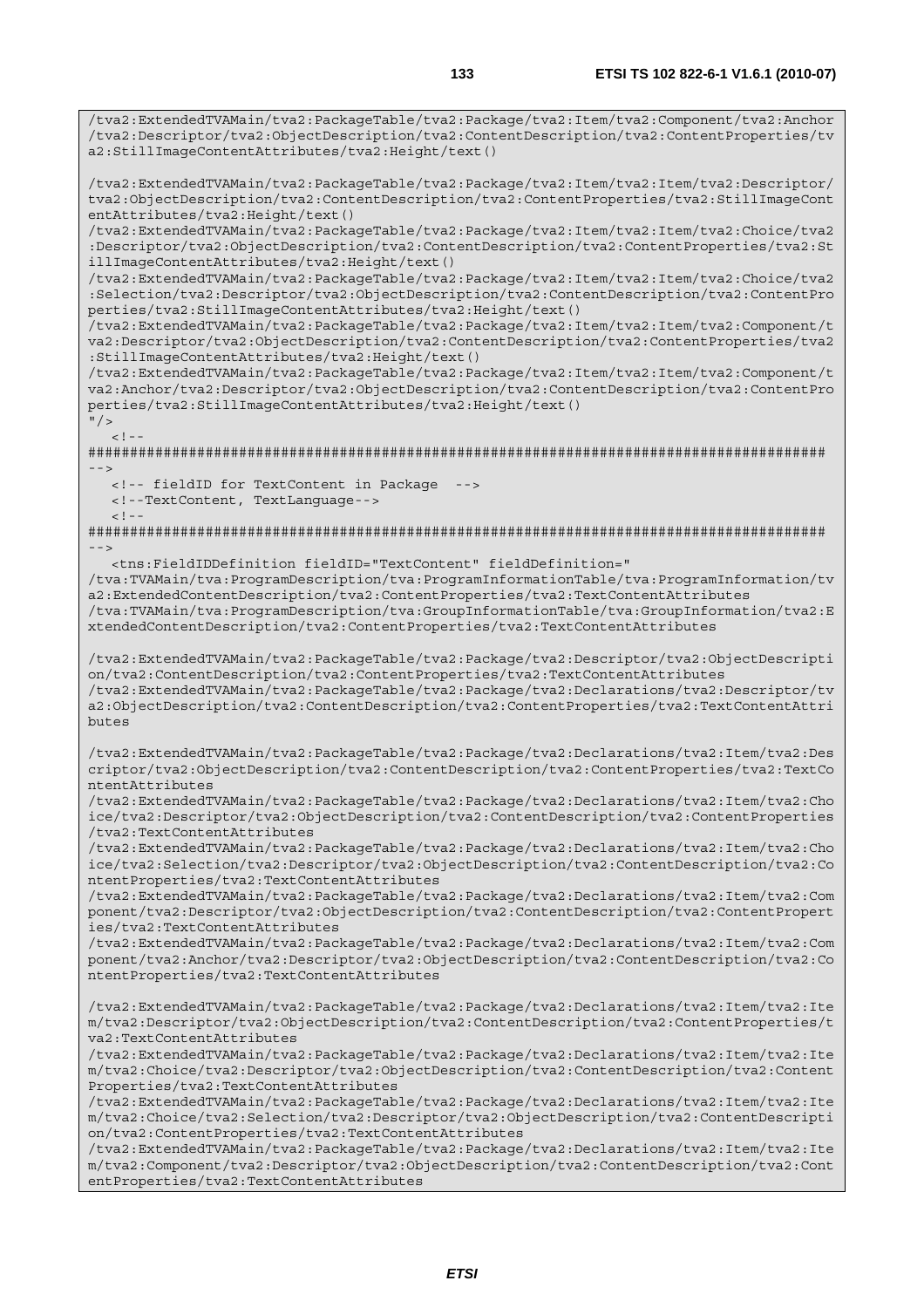/tva2:ExtendedTVAMain/tva2:PackageTable/tva2:Package/tva2:Declarations/tva2:Item/tva2:Ite m/tva2:Component/tva2:Anchor/tva2:Descriptor/tva2:ObjectDescription/tva2:ContentDescripti on/tva2:ContentProperties/tva2:TextContentAttributes

/tva2:ExtendedTVAMain/tva2:PackageTable/tva2:Package/tva2:Declarations/tva2:Component/tva 2:Descriptor/tva2:ObjectDescription/tva2:ContentDescription/tva2:ContentProperties/tva2:T extContentAttributes

/tva2:ExtendedTVAMain/tva2:PackageTable/tva2:Package/tva2:Declarations/tva2:Component/tva 2:Anchor/tva2:Descriptor/tva2:ObjectDescription/tva2:ContentDescription/tva2:ContentPrope rties/tva2:TextContentAttributes

/tva2:ExtendedTVAMain/tva2:PackageTable/tva2:Package/tva2:Declarations/tva2:Anchor/tva2:D escriptor/tva2:ObjectDescription/tva2:ContentDescription/tva2:ContentProperties/tva2:Text ContentAttributes

/tva2:ExtendedTVAMain/tva2:PackageTable/tva2:Package/tva2:Item/tva2:Descriptor/tva2:Objec tDescription/tva2:ContentDescription/tva2:ContentProperties/tva2:TextContentAttributes /tva2:ExtendedTVAMain/tva2:PackageTable/tva2:Package/tva2:Item/tva2:Choice/tva2:Descripto r/tva2:ObjectDescription/tva2:ContentDescription/tva2:ContentProperties/tva2:TextContentA ttributes

/tva2:ExtendedTVAMain/tva2:PackageTable/tva2:Package/tva2:Item/tva2:Choice/tva2:Selection /tva2:Descriptor/tva2:ObjectDescription/tva2:ContentDescription/tva2:ContentProperties/tv a2:TextContentAttributes

/tva2:ExtendedTVAMain/tva2:PackageTable/tva2:Package/tva2:Item/tva2:Component/tva2:Descri ptor/tva2:ObjectDescription/tva2:ContentDescription/tva2:ContentProperties/tva2:TextConte ntAttributes

/tva2:ExtendedTVAMain/tva2:PackageTable/tva2:Package/tva2:Item/tva2:Component/tva2:Anchor /tva2:Descriptor/tva2:ObjectDescription/tva2:ContentDescription/tva2:ContentProperties/tv a2:TextContentAttributes

/tva2:ExtendedTVAMain/tva2:PackageTable/tva2:Package/tva2:Item/tva2:Item/tva2:Descriptor/ tva2:ObjectDescription/tva2:ContentDescription/tva2:ContentProperties/tva2:TextContentAtt ributes

/tva2:ExtendedTVAMain/tva2:PackageTable/tva2:Package/tva2:Item/tva2:Item/tva2:Choice/tva2 :Descriptor/tva2:ObjectDescription/tva2:ContentDescription/tva2:ContentProperties/tva2:Te xtContentAttributes

/tva2:ExtendedTVAMain/tva2:PackageTable/tva2:Package/tva2:Item/tva2:Item/tva2:Choice/tva2 :Selection/tva2:Descriptor/tva2:ObjectDescription/tva2:ContentDescription/tva2:ContentPro perties/tva2:TextContentAttributes

/tva2:ExtendedTVAMain/tva2:PackageTable/tva2:Package/tva2:Item/tva2:Item/tva2:Component/t va2:Descriptor/tva2:ObjectDescription/tva2:ContentDescription/tva2:ContentProperties/tva2 :TextContentAttributes

/tva2:ExtendedTVAMain/tva2:PackageTable/tva2:Package/tva2:Item/tva2:Item/tva2:Component/t va2:Anchor/tva2:Descriptor/tva2:ObjectDescription/tva2:ContentDescription/tva2:ContentPro perties/tva2:TextContentAttributes  $''$  / >

<tns:FieldIDDefinition fieldID="TextLanguage" fieldDefinition="

/tva:TVAMain/tva:ProgramDescription/tva:ProgramInformationTable/tva:ProgramInformation/tv a2:ExtendedContentDescription/tva2:ContentProperties/tva2:TextContentAttributes/tva2:Text Language/text()

/tva:TVAMain/tva:ProgramDescription/tva:GroupInformationTable/tva:GroupInformation/tva2:E xtendedContentDescription/tva2:ContentProperties/tva2:TextContentAttributes/tva2:TextLang uage/text()

/tva2:ExtendedTVAMain/tva2:PackageTable/tva2:Package/tva2:Descriptor/tva2:ObjectDescripti on/tva2:ContentDescription/tva2:ContentProperties/tva2:TextContentAttributes/tva2:TextLan guage/text()

/tva2:ExtendedTVAMain/tva2:PackageTable/tva2:Package/tva2:Declarations/tva2:Descriptor/tv a2:ObjectDescription/tva2:ContentDescription/tva2:ContentProperties/tva2:TextContentAttri butes/tva2:TextLanguage/text()

/tva2:ExtendedTVAMain/tva2:PackageTable/tva2:Package/tva2:Declarations/tva2:Item/tva2:Des criptor/tva2:ObjectDescription/tva2:ContentDescription/tva2:ContentProperties/tva2:TextCo ntentAttributes/tva2:TextLanguage/text()

/tva2:ExtendedTVAMain/tva2:PackageTable/tva2:Package/tva2:Declarations/tva2:Item/tva2:Cho ice/tva2:Descriptor/tva2:ObjectDescription/tva2:ContentDescription/tva2:ContentProperties /tva2:TextContentAttributes/tva2:TextLanguage/text()

/tva2:ExtendedTVAMain/tva2:PackageTable/tva2:Package/tva2:Declarations/tva2:Item/tva2:Cho ice/tva2:Selection/tva2:Descriptor/tva2:ObjectDescription/tva2:ContentDescription/tva2:Co ntentProperties/tva2:TextContentAttributes/tva2:TextLanguage/text()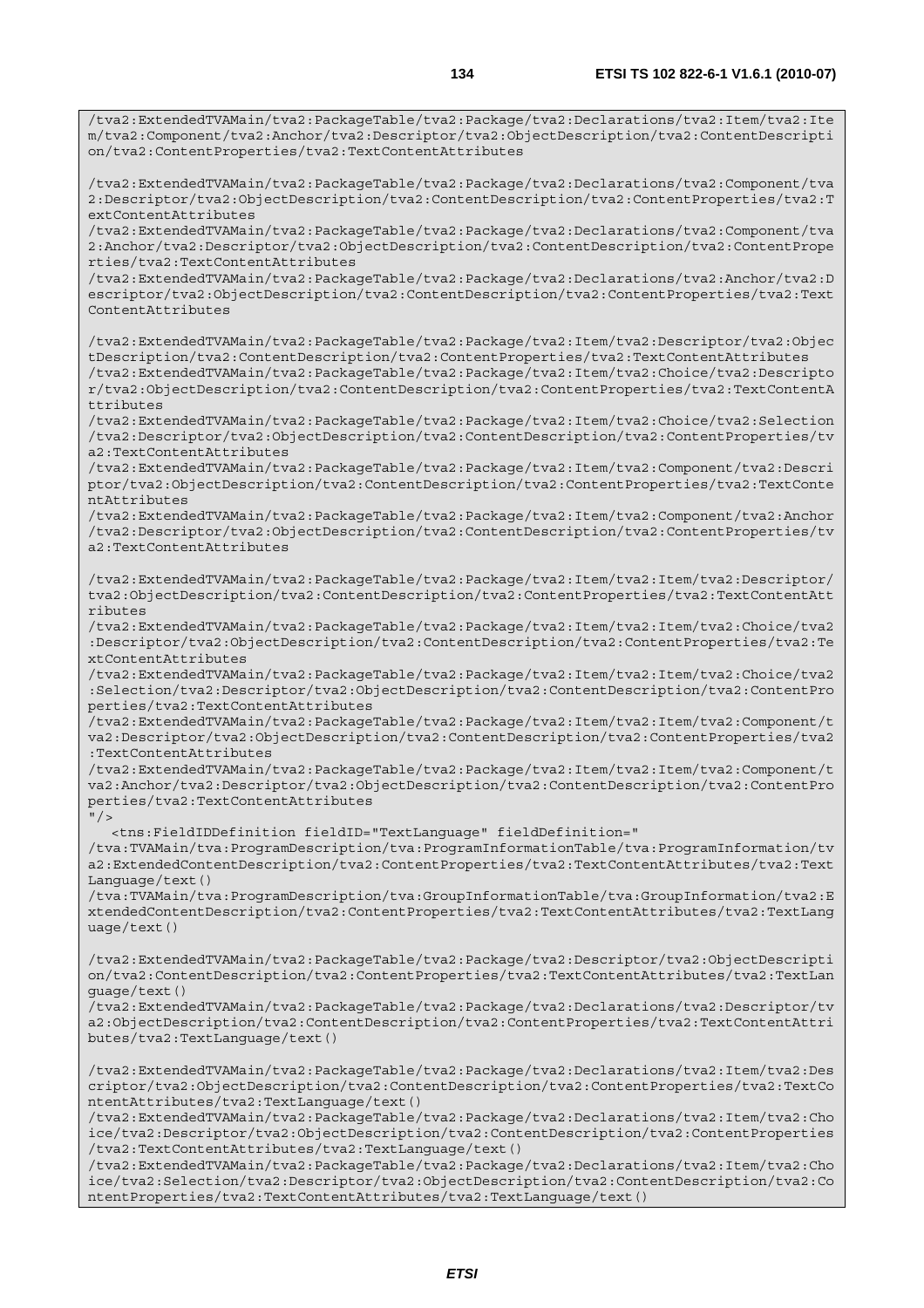/tva2:ExtendedTVAMain/tva2:PackageTable/tva2:Package/tva2:Declarations/tva2:Item/tva2:Com ponent/tva2:Descriptor/tva2:ObjectDescription/tva2:ContentDescription/tva2:ContentPropert ies/tva2:TextContentAttributes/tva2:TextLanguage/text()

/tva2:ExtendedTVAMain/tva2:PackageTable/tva2:Package/tva2:Declarations/tva2:Item/tva2:Com ponent/tva2:Anchor/tva2:Descriptor/tva2:ObjectDescription/tva2:ContentDescription/tva2:Co ntentProperties/tva2:TextContentAttributes/tva2:TextLanguage/text()

/tva2:ExtendedTVAMain/tva2:PackageTable/tva2:Package/tva2:Declarations/tva2:Item/tva2:Ite m/tva2:Descriptor/tva2:ObjectDescription/tva2:ContentDescription/tva2:ContentProperties/t va2:TextContentAttributes/tva2:TextLanguage/text()

/tva2:ExtendedTVAMain/tva2:PackageTable/tva2:Package/tva2:Declarations/tva2:Item/tva2:Ite m/tva2:Choice/tva2:Descriptor/tva2:ObjectDescription/tva2:ContentDescription/tva2:Content Properties/tva2:TextContentAttributes/tva2:TextLanguage/text()

/tva2:ExtendedTVAMain/tva2:PackageTable/tva2:Package/tva2:Declarations/tva2:Item/tva2:Ite m/tva2:Choice/tva2:Selection/tva2:Descriptor/tva2:ObjectDescription/tva2:ContentDescripti on/tva2:ContentProperties/tva2:TextContentAttributes/tva2:TextLanguage/text()

/tva2:ExtendedTVAMain/tva2:PackageTable/tva2:Package/tva2:Declarations/tva2:Item/tva2:Ite m/tva2:Component/tva2:Descriptor/tva2:ObjectDescription/tva2:ContentDescription/tva2:Cont entProperties/tva2:TextContentAttributes/tva2:TextLanguage/text()

/tva2:ExtendedTVAMain/tva2:PackageTable/tva2:Package/tva2:Declarations/tva2:Item/tva2:Ite m/tva2:Component/tva2:Anchor/tva2:Descriptor/tva2:ObjectDescription/tva2:ContentDescripti on/tva2:ContentProperties/tva2:TextContentAttributes/tva2:TextLanguage/text()

/tva2:ExtendedTVAMain/tva2:PackageTable/tva2:Package/tva2:Declarations/tva2:Component/tva 2:Descriptor/tva2:ObjectDescription/tva2:ContentDescription/tva2:ContentProperties/tva2:T extContentAttributes/tva2:TextLanguage/text()

/tva2:ExtendedTVAMain/tva2:PackageTable/tva2:Package/tva2:Declarations/tva2:Component/tva 2:Anchor/tva2:Descriptor/tva2:ObjectDescription/tva2:ContentDescription/tva2:ContentPrope rties/tva2:TextContentAttributes/tva2:TextLanguage/text()

/tva2:ExtendedTVAMain/tva2:PackageTable/tva2:Package/tva2:Declarations/tva2:Anchor/tva2:D escriptor/tva2:ObjectDescription/tva2:ContentDescription/tva2:ContentProperties/tva2:Text ContentAttributes/tva2:TextLanguage/text()

/tva2:ExtendedTVAMain/tva2:PackageTable/tva2:Package/tva2:Item/tva2:Descriptor/tva2:Objec tDescription/tva2:ContentDescription/tva2:ContentProperties/tva2:TextContentAttributes/tv a2:TextLanguage/text()

/tva2:ExtendedTVAMain/tva2:PackageTable/tva2:Package/tva2:Item/tva2:Choice/tva2:Descripto r/tva2:ObjectDescription/tva2:ContentDescription/tva2:ContentProperties/tva2:TextContentA ttributes/tva2:TextLanguage/text()

/tva2:ExtendedTVAMain/tva2:PackageTable/tva2:Package/tva2:Item/tva2:Choice/tva2:Selection /tva2:Descriptor/tva2:ObjectDescription/tva2:ContentDescription/tva2:ContentProperties/tv a2:TextContentAttributes/tva2:TextLanguage/text()

/tva2:ExtendedTVAMain/tva2:PackageTable/tva2:Package/tva2:Item/tva2:Component/tva2:Descri ptor/tva2:ObjectDescription/tva2:ContentDescription/tva2:ContentProperties/tva2:TextConte ntAttributes/tva2:TextLanguage/text()

/tva2:ExtendedTVAMain/tva2:PackageTable/tva2:Package/tva2:Item/tva2:Component/tva2:Anchor /tva2:Descriptor/tva2:ObjectDescription/tva2:ContentDescription/tva2:ContentProperties/tv a2:TextContentAttributes/tva2:TextLanguage/text()

/tva2:ExtendedTVAMain/tva2:PackageTable/tva2:Package/tva2:Item/tva2:Item/tva2:Descriptor/ tva2:ObjectDescription/tva2:ContentDescription/tva2:ContentProperties/tva2:TextContentAtt ributes/tva2:TextLanguage/text()

/tva2:ExtendedTVAMain/tva2:PackageTable/tva2:Package/tva2:Item/tva2:Item/tva2:Choice/tva2 :Descriptor/tva2:ObjectDescription/tva2:ContentDescription/tva2:ContentProperties/tva2:Te xtContentAttributes/tva2:TextLanguage/text()

/tva2:ExtendedTVAMain/tva2:PackageTable/tva2:Package/tva2:Item/tva2:Item/tva2:Choice/tva2 :Selection/tva2:Descriptor/tva2:ObjectDescription/tva2:ContentDescription/tva2:ContentPro perties/tva2:TextContentAttributes/tva2:TextLanguage/text()

/tva2:ExtendedTVAMain/tva2:PackageTable/tva2:Package/tva2:Item/tva2:Item/tva2:Component/t va2:Descriptor/tva2:ObjectDescription/tva2:ContentDescription/tva2:ContentProperties/tva2 :TextContentAttributes/tva2:TextLanguage/text()

/tva2:ExtendedTVAMain/tva2:PackageTable/tva2:Package/tva2:Item/tva2:Item/tva2:Component/t va2:Anchor/tva2:Descriptor/tva2:ObjectDescription/tva2:ContentDescription/tva2:ContentPro perties/tva2:TextContentAttributes/tva2:TextLanguage/text()

 $"$ />  $\geq$  1

######################################################################################## -->

<!-- fieldID for DataBroadcastingContent in Package -->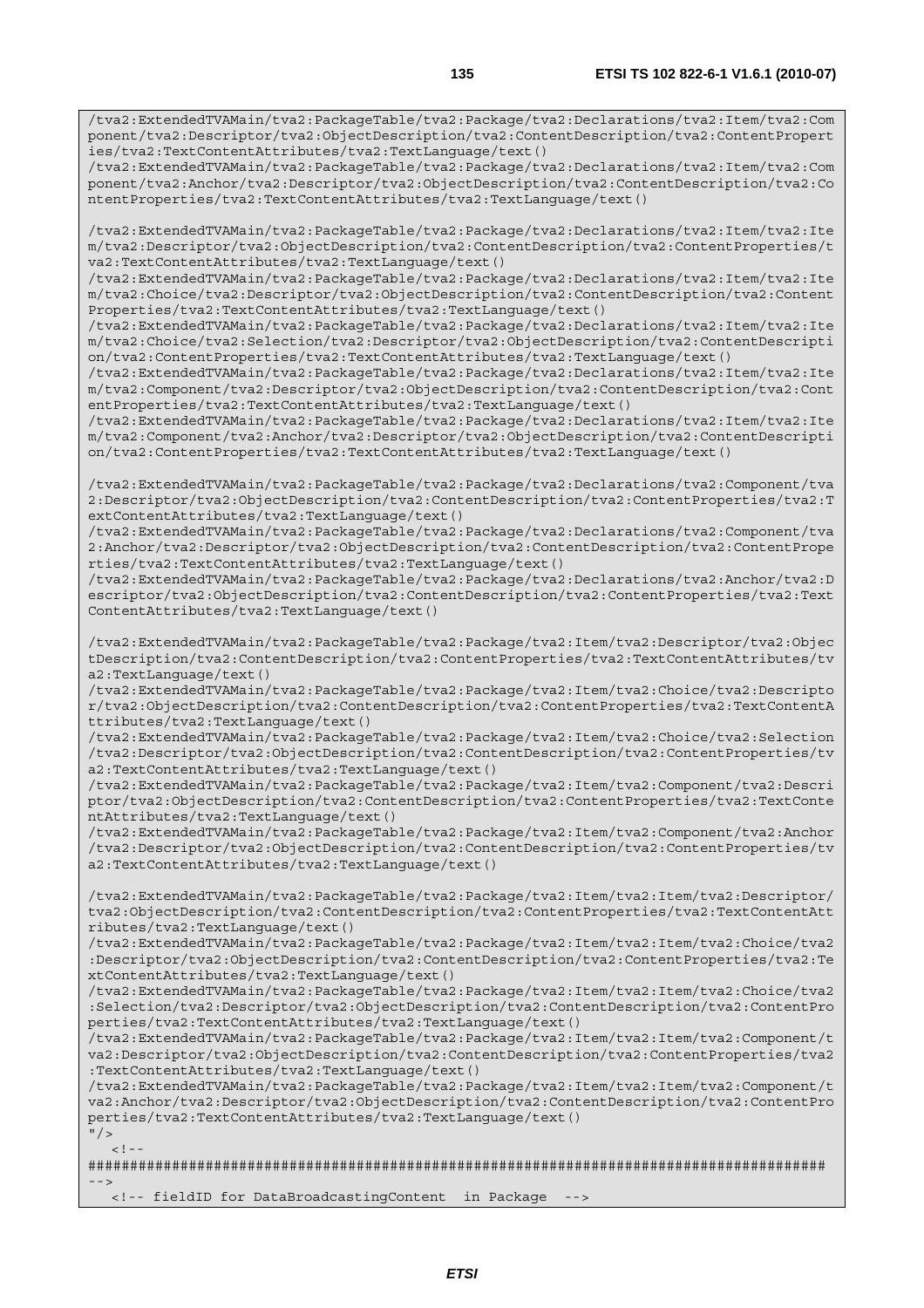**136 ETSI TS 102 822-6-1 V1.6.1 (2010-07)** <!-- DataBroadcastingContent, FullScreenRendering, TransparencyRendering, UpdateCycle- ->  $\lt$  !  $-$ ######################################################################################## --> <tns:FieldIDDefinition fieldID="DataBroadcastingContent" fieldDefinition=" /tva:TVAMain/tva:ProgramDescription/tva:ProgramInformationTable/tva:ProgramInformation/tv a2:ExtendedContentDescription/tva2:ContentProperties/tva2:DataBroadcastingContextAttribut  $C<sub>g</sub>$ /tva:TVAMain/tva:ProgramDescription/tva:GroupInformationTable/tva:GroupInformation/tva2:E xtendedContentDescription/tva2:ContentProperties/tva2:DataBroadcastingContextAttributes /tva2:ExtendedTVAMain/tva2:PackageTable/tva2:Package/tva2:Descriptor/tva2:ObjectDescripti on/tva2:ContentDescription/tva2:ContentProperties/tva2:DataBroadcastingContextAttributes /tva2:ExtendedTVAMain/tva2:PackageTable/tva2:Package/tva2:Declarations/tva2:Descriptor/tv a2:ObjectDescription/tva2:ContentDescription/tva2:ContentProperties/tva2:DataBroadcasting ContextAttributes /tva2:ExtendedTVAMain/tva2:PackageTable/tva2:Package/tva2:Declarations/tva2:Item/tva2:Des criptor/tva2:ObjectDescription/tva2:ContentDescription/tva2:ContentProperties/tva2:DataBr oadcastingContextAttributes /tva2:ExtendedTVAMain/tva2:PackageTable/tva2:Package/tva2:Declarations/tva2:Item/tva2:Cho ice/tva2:Descriptor/tva2:ObjectDescription/tva2:ContentDescription/tva2:ContentProperties /tva2:DataBroadcastingContextAttributes /tva2:ExtendedTVAMain/tva2:PackageTable/tva2:Package/tva2:Declarations/tva2:Item/tva2:Cho ice/tva2:Selection/tva2:Descriptor/tva2:ObjectDescription/tva2:ContentDescription/tva2:Co ntentProperties/tva2:DataBroadcastingContextAttributes /tva2:ExtendedTVAMain/tva2:PackageTable/tva2:Package/tva2:Declarations/tva2:Item/tva2:Com ponent/tva2:Descriptor/tva2:ObjectDescription/tva2:ContentDescription/tva2:ContentPropert ies/tva2:DataBroadcastingContextAttributes /tva2:ExtendedTVAMain/tva2:PackageTable/tva2:Package/tva2:Declarations/tva2:Item/tva2:Com ponent/tva2:Anchor/tva2:Descriptor/tva2:ObjectDescription/tva2:ContentDescription/tva2:Co ntentProperties/tva2:DataBroadcastingContextAttributes /tva2:ExtendedTVAMain/tva2:PackageTable/tva2:Package/tva2:Declarations/tva2:Item/tva2:Ite m/tva2:Descriptor/tva2:ObjectDescription/tva2:ContentDescription/tva2:ContentProperties/t va2:DataBroadcastingContextAttributes /tva2:ExtendedTVAMain/tva2:PackageTable/tva2:Package/tva2:Declarations/tva2:Item/tva2:Ite m/tva2:Choice/tva2:Descriptor/tva2:ObjectDescription/tva2:ContentDescription/tva2:Content Properties/tva2:DataBroadcastingContextAttributes /tva2:ExtendedTVAMain/tva2:PackageTable/tva2:Package/tva2:Declarations/tva2:Item/tva2:Ite m/tva2:Choice/tva2:Selection/tva2:Descriptor/tva2:ObjectDescription/tva2:ContentDescripti on/tva2:ContentProperties/tva2:DataBroadcastingContextAttributes /tva2:ExtendedTVAMain/tva2:PackageTable/tva2:Package/tva2:Declarations/tva2:Item/tva2:Ite m/tva2:Component/tva2:Descriptor/tva2:ObjectDescription/tva2:ContentDescription/tva2:Cont entProperties/tva2:DataBroadcastingContextAttributes /tva2:ExtendedTVAMain/tva2:PackageTable/tva2:Package/tva2:Declarations/tva2:Item/tva2:Ite m/tva2:Component/tva2:Anchor/tva2:Descriptor/tva2:ObjectDescription/tva2:ContentDescripti on/tva2:ContentProperties/tva2:DataBroadcastingContextAttributes /tva2:ExtendedTVAMain/tva2:PackageTable/tva2:Package/tva2:Declarations/tva2:Component/tva 2:Descriptor/tva2:ObjectDescription/tva2:ContentDescription/tva2:ContentProperties/tva2:D ataBroadcastingContextAttributes /tva2:ExtendedTVAMain/tva2:PackageTable/tva2:Package/tva2:Declarations/tva2:Component/tva 2:Anchor/tva2:Descriptor/tva2:ObjectDescription/tva2:ContentDescription/tva2:ContentPrope rties/tva2:DataBroadcastingContextAttributes /tva2:ExtendedTVAMain/tva2:PackageTable/tva2:Package/tva2:Declarations/tva2:Anchor/tva2:D escriptor/tva2:ObjectDescription/tva2:ContentDescription/tva2:ContentProperties/tva2:Data BroadcastingContextAttributes

/tva2:ExtendedTVAMain/tva2:PackageTable/tva2:Package/tva2:Item/tva2:Descriptor/tva2:Objec tDescription/tva2:ContentDescription/tva2:ContentProperties/tva2:DataBroadcastingContextA ttributes

/tva2:ExtendedTVAMain/tva2:PackageTable/tva2:Package/tva2:Item/tva2:Choice/tva2:Descripto r/tva2:ObjectDescription/tva2:ContentDescription/tva2:ContentProperties/tva2:DataBroadcas tingContextAttributes

/tva2:ExtendedTVAMain/tva2:PackageTable/tva2:Package/tva2:Item/tva2:Choice/tva2:Selection /tva2:Descriptor/tva2:ObjectDescription/tva2:ContentDescription/tva2:ContentProperties/tv a2:DataBroadcastingContextAttributes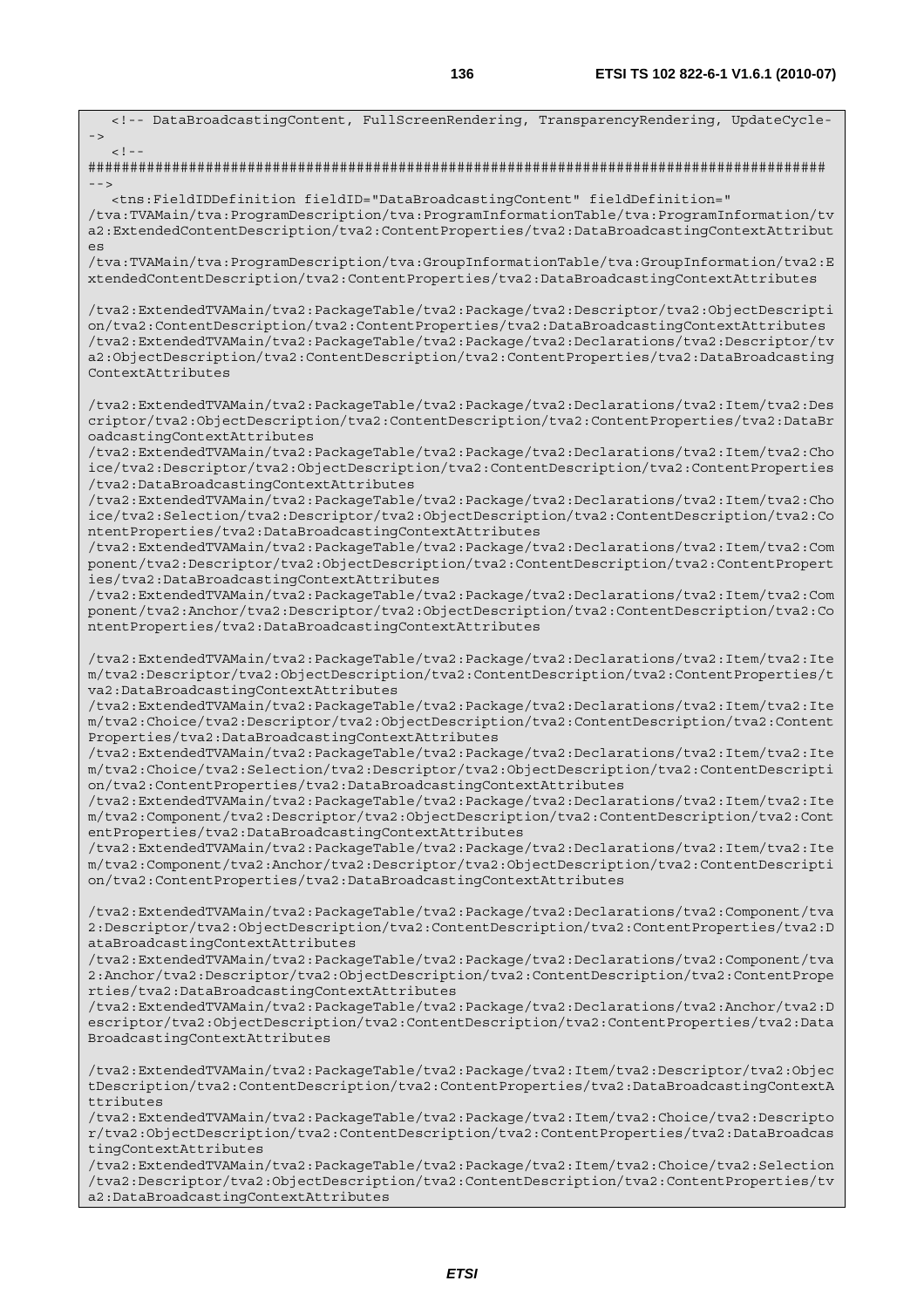/tva2:ExtendedTVAMain/tva2:PackageTable/tva2:Package/tva2:Item/tva2:Component/tva2:Descri ptor/tva2:ObjectDescription/tva2:ContentDescription/tva2:ContentProperties/tva2:DataBroad castingContextAttributes

/tva2:ExtendedTVAMain/tva2:PackageTable/tva2:Package/tva2:Item/tva2:Component/tva2:Anchor /tva2:Descriptor/tva2:ObjectDescription/tva2:ContentDescription/tva2:ContentProperties/tv a2:DataBroadcastingContextAttributes

/tva2:ExtendedTVAMain/tva2:PackageTable/tva2:Package/tva2:Item/tva2:Item/tva2:Descriptor/ tva2:ObjectDescription/tva2:ContentDescription/tva2:ContentProperties/tva2:DataBroadcasti ngContextAttributes

/tva2:ExtendedTVAMain/tva2:PackageTable/tva2:Package/tva2:Item/tva2:Item/tva2:Choice/tva2 :Descriptor/tva2:ObjectDescription/tva2:ContentDescription/tva2:ContentProperties/tva2:Da taBroadcastingContextAttributes

/tva2:ExtendedTVAMain/tva2:PackageTable/tva2:Package/tva2:Item/tva2:Item/tva2:Choice/tva2 :Selection/tva2:Descriptor/tva2:ObjectDescription/tva2:ContentDescription/tva2:ContentPro perties/tva2:DataBroadcastingContextAttributes

/tva2:ExtendedTVAMain/tva2:PackageTable/tva2:Package/tva2:Item/tva2:Item/tva2:Component/t va2:Descriptor/tva2:ObjectDescription/tva2:ContentDescription/tva2:ContentProperties/tva2 :DataBroadcastingContextAttributes

/tva2:ExtendedTVAMain/tva2:PackageTable/tva2:Package/tva2:Item/tva2:Item/tva2:Component/t va2:Anchor/tva2:Descriptor/tva2:ObjectDescription/tva2:ContentDescription/tva2:ContentPro perties/tva2:DataBroadcastingContextAttributes  $"$  / >

 <tns:FieldIDDefinition fieldID="FullScreenRendering" fieldDefinition=" /tva:TVAMain/tva:ProgramDescription/tva:ProgramInformationTable/tva:ProgramInformation/tv a2:ExtendedContentDescription/tva2:ContentProperties/tva2:DataBroadcastingContextAttribut es/tva2:RenderingStyle/@FullScreen

/tva:TVAMain/tva:ProgramDescription/tva:GroupInformationTable/tva:GroupInformation/tva2:E xtendedContentDescription/tva2:ContentProperties/tva2:DataBroadcastingContextAttributes/t va2:RenderingStyle/@FullScreen

/tva2:ExtendedTVAMain/tva2:PackageTable/tva2:Package/tva2:Descriptor/tva2:ObjectDescripti on/tva2:ContentDescription/tva2:ContentProperties/tva2:DataBroadcastingContextAttributes/ tva2:RenderingStyle/@FullScreen

/tva2:ExtendedTVAMain/tva2:PackageTable/tva2:Package/tva2:Declarations/tva2:Descriptor/tv a2:ObjectDescription/tva2:ContentDescription/tva2:ContentProperties/tva2:DataBroadcasting ContextAttributes/tva2:RenderingStyle/@FullScreen

/tva2:ExtendedTVAMain/tva2:PackageTable/tva2:Package/tva2:Declarations/tva2:Item/tva2:Des criptor/tva2:ObjectDescription/tva2:ContentDescription/tva2:ContentProperties/tva2:DataBr oadcastingContextAttributes/tva2:RenderingStyle/@FullScreen

/tva2:ExtendedTVAMain/tva2:PackageTable/tva2:Package/tva2:Declarations/tva2:Item/tva2:Cho ice/tva2:Descriptor/tva2:ObjectDescription/tva2:ContentDescription/tva2:ContentProperties /tva2:DataBroadcastingContextAttributes/tva2:RenderingStyle/@FullScreen

/tva2:ExtendedTVAMain/tva2:PackageTable/tva2:Package/tva2:Declarations/tva2:Item/tva2:Cho ice/tva2:Selection/tva2:Descriptor/tva2:ObjectDescription/tva2:ContentDescription/tva2:Co ntentProperties/tva2:DataBroadcastingContextAttributes/tva2:RenderingStyle/@FullScreen

/tva2:ExtendedTVAMain/tva2:PackageTable/tva2:Package/tva2:Declarations/tva2:Item/tva2:Com ponent/tva2:Descriptor/tva2:ObjectDescription/tva2:ContentDescription/tva2:ContentPropert ies/tva2:DataBroadcastingContextAttributes/tva2:RenderingStyle/@FullScreen

/tva2:ExtendedTVAMain/tva2:PackageTable/tva2:Package/tva2:Declarations/tva2:Item/tva2:Com ponent/tva2:Anchor/tva2:Descriptor/tva2:ObjectDescription/tva2:ContentDescription/tva2:Co ntentProperties/tva2:DataBroadcastingContextAttributes/tva2:RenderingStyle/@FullScreen

/tva2:ExtendedTVAMain/tva2:PackageTable/tva2:Package/tva2:Declarations/tva2:Item/tva2:Ite m/tva2:Descriptor/tva2:ObjectDescription/tva2:ContentDescription/tva2:ContentProperties/t va2:DataBroadcastingContextAttributes/tva2:RenderingStyle/@FullScreen

/tva2:ExtendedTVAMain/tva2:PackageTable/tva2:Package/tva2:Declarations/tva2:Item/tva2:Ite m/tva2:Choice/tva2:Descriptor/tva2:ObjectDescription/tva2:ContentDescription/tva2:Content Properties/tva2:DataBroadcastingContextAttributes/tva2:RenderingStyle/@FullScreen

/tva2:ExtendedTVAMain/tva2:PackageTable/tva2:Package/tva2:Declarations/tva2:Item/tva2:Ite m/tva2:Choice/tva2:Selection/tva2:Descriptor/tva2:ObjectDescription/tva2:ContentDescripti on/tva2:ContentProperties/tva2:DataBroadcastingContextAttributes/tva2:RenderingStyle/@Ful lScreen

/tva2:ExtendedTVAMain/tva2:PackageTable/tva2:Package/tva2:Declarations/tva2:Item/tva2:Ite m/tva2:Component/tva2:Descriptor/tva2:ObjectDescription/tva2:ContentDescription/tva2:Cont entProperties/tva2:DataBroadcastingContextAttributes/tva2:RenderingStyle/@FullScreen

/tva2:ExtendedTVAMain/tva2:PackageTable/tva2:Package/tva2:Declarations/tva2:Item/tva2:Ite m/tva2:Component/tva2:Anchor/tva2:Descriptor/tva2:ObjectDescription/tva2:ContentDescripti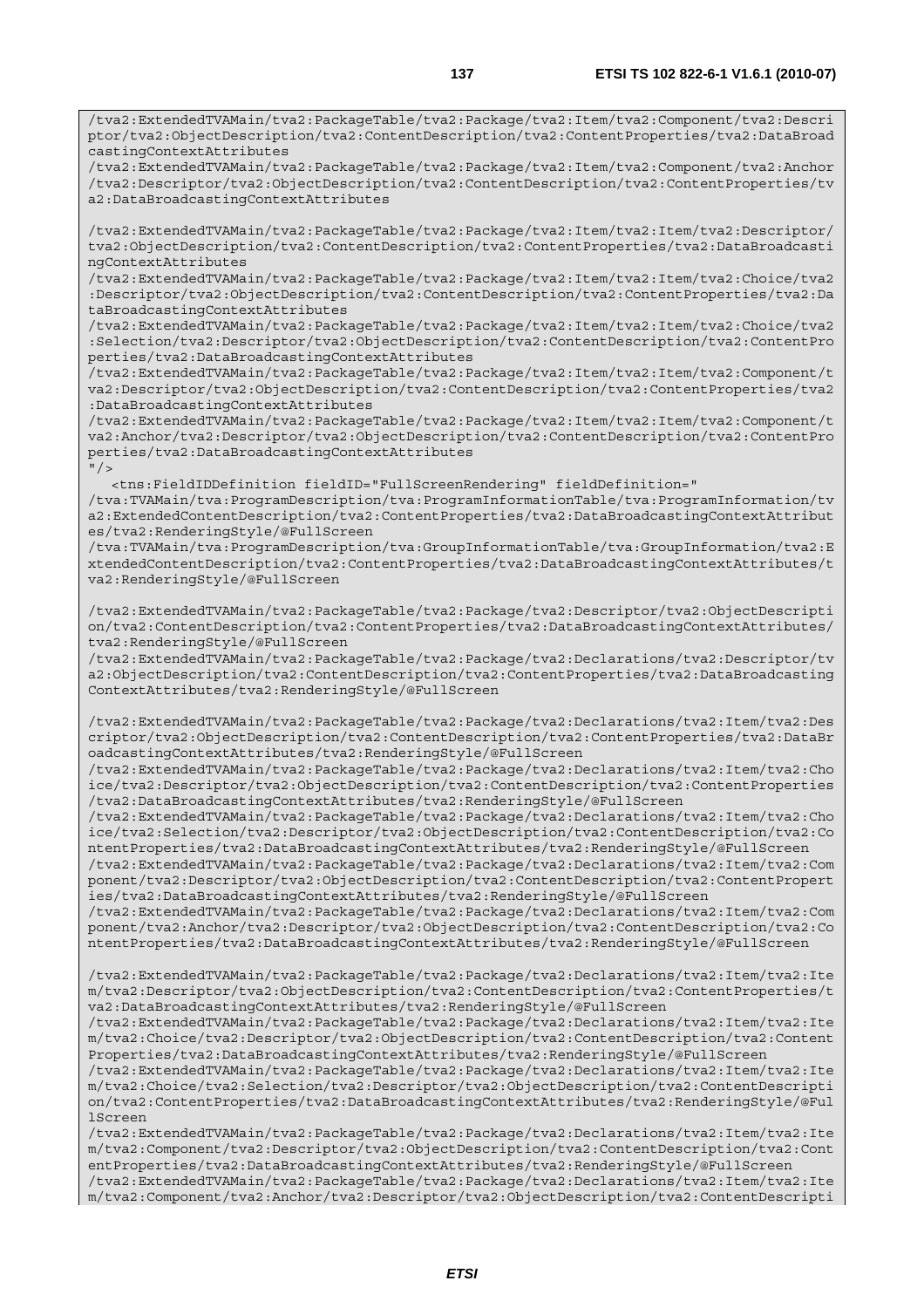on/tva2:ContentProperties/tva2:DataBroadcastingContextAttributes/tva2:RenderingStyle/@Ful lScreen

/tva2:ExtendedTVAMain/tva2:PackageTable/tva2:Package/tva2:Declarations/tva2:Component/tva 2:Descriptor/tva2:ObjectDescription/tva2:ContentDescription/tva2:ContentProperties/tva2:D ataBroadcastingContextAttributes/tva2:RenderingStyle/@FullScreen

/tva2:ExtendedTVAMain/tva2:PackageTable/tva2:Package/tva2:Declarations/tva2:Component/tva 2:Anchor/tva2:Descriptor/tva2:ObjectDescription/tva2:ContentDescription/tva2:ContentPrope rties/tva2:DataBroadcastingContextAttributes/tva2:RenderingStyle/@FullScreen

/tva2:ExtendedTVAMain/tva2:PackageTable/tva2:Package/tva2:Declarations/tva2:Anchor/tva2:D escriptor/tva2:ObjectDescription/tva2:ContentDescription/tva2:ContentProperties/tva2:Data BroadcastingContextAttributes/tva2:RenderingStyle/@FullScreen

/tva2:ExtendedTVAMain/tva2:PackageTable/tva2:Package/tva2:Item/tva2:Descriptor/tva2:Objec tDescription/tva2:ContentDescription/tva2:ContentProperties/tva2:DataBroadcastingContextA ttributes/tva2:RenderingStyle/@FullScreen

/tva2:ExtendedTVAMain/tva2:PackageTable/tva2:Package/tva2:Item/tva2:Choice/tva2:Descripto r/tva2:ObjectDescription/tva2:ContentDescription/tva2:ContentProperties/tva2:DataBroadcas tingContextAttributes/tva2:RenderingStyle/@FullScreen

/tva2:ExtendedTVAMain/tva2:PackageTable/tva2:Package/tva2:Item/tva2:Choice/tva2:Selection /tva2:Descriptor/tva2:ObjectDescription/tva2:ContentDescription/tva2:ContentProperties/tv a2:DataBroadcastingContextAttributes/tva2:RenderingStyle/@FullScreen

/tva2:ExtendedTVAMain/tva2:PackageTable/tva2:Package/tva2:Item/tva2:Component/tva2:Descri ptor/tva2:ObjectDescription/tva2:ContentDescription/tva2:ContentProperties/tva2:DataBroad castingContextAttributes/tva2:RenderingStyle/@FullScreen

/tva2:ExtendedTVAMain/tva2:PackageTable/tva2:Package/tva2:Item/tva2:Component/tva2:Anchor /tva2:Descriptor/tva2:ObjectDescription/tva2:ContentDescription/tva2:ContentProperties/tv a2:DataBroadcastingContextAttributes/tva2:RenderingStyle/@FullScreen

/tva2:ExtendedTVAMain/tva2:PackageTable/tva2:Package/tva2:Item/tva2:Item/tva2:Descriptor/ tva2:ObjectDescription/tva2:ContentDescription/tva2:ContentProperties/tva2:DataBroadcasti ngContextAttributes/tva2:RenderingStyle/@FullScreen

/tva2:ExtendedTVAMain/tva2:PackageTable/tva2:Package/tva2:Item/tva2:Item/tva2:Choice/tva2 :Descriptor/tva2:ObjectDescription/tva2:ContentDescription/tva2:ContentProperties/tva2:Da taBroadcastingContextAttributes/tva2:RenderingStyle/@FullScreen

/tva2:ExtendedTVAMain/tva2:PackageTable/tva2:Package/tva2:Item/tva2:Item/tva2:Choice/tva2 :Selection/tva2:Descriptor/tva2:ObjectDescription/tva2:ContentDescription/tva2:ContentPro perties/tva2:DataBroadcastingContextAttributes/tva2:RenderingStyle/@FullScreen

/tva2:ExtendedTVAMain/tva2:PackageTable/tva2:Package/tva2:Item/tva2:Item/tva2:Component/t va2:Descriptor/tva2:ObjectDescription/tva2:ContentDescription/tva2:ContentProperties/tva2 :DataBroadcastingContextAttributes/tva2:RenderingStyle/@FullScreen

/tva2:ExtendedTVAMain/tva2:PackageTable/tva2:Package/tva2:Item/tva2:Item/tva2:Component/t va2:Anchor/tva2:Descriptor/tva2:ObjectDescription/tva2:ContentDescription/tva2:ContentPro perties/tva2:DataBroadcastingContextAttributes/tva2:RenderingStyle/@FullScreen  $''$  / >

 <tns:FieldIDDefinition fieldID="TransparencyRendering" fieldDefinition=" /tva:TVAMain/tva:ProgramDescription/tva:ProgramInformationTable/tva:ProgramInformation/tv a2:ExtendedContentDescription/tva2:ContentProperties/tva2:DataBroadcastingContextAttribut es/tva2:RenderingStyle/@Transparency

/tva:TVAMain/tva:ProgramDescription/tva:GroupInformationTable/tva:GroupInformation/tva2:E xtendedContentDescription/tva2:ContentProperties/tva2:DataBroadcastingContextAttributes/t va2:RenderingStyle/@Transparency

/tva2:ExtendedTVAMain/tva2:PackageTable/tva2:Package/tva2:Descriptor/tva2:ObjectDescripti on/tva2:ContentDescription/tva2:ContentProperties/tva2:DataBroadcastingContextAttributes/ tva2:RenderingStyle/@Transparency

/tva2:ExtendedTVAMain/tva2:PackageTable/tva2:Package/tva2:Declarations/tva2:Descriptor/tv a2:ObjectDescription/tva2:ContentDescription/tva2:ContentProperties/tva2:DataBroadcasting ContextAttributes/tva2:RenderingStyle/@Transparency

/tva2:ExtendedTVAMain/tva2:PackageTable/tva2:Package/tva2:Declarations/tva2:Item/tva2:Des criptor/tva2:ObjectDescription/tva2:ContentDescription/tva2:ContentProperties/tva2:DataBr oadcastingContextAttributes/tva2:RenderingStyle/@Transparency

/tva2:ExtendedTVAMain/tva2:PackageTable/tva2:Package/tva2:Declarations/tva2:Item/tva2:Cho ice/tva2:Descriptor/tva2:ObjectDescription/tva2:ContentDescription/tva2:ContentProperties /tva2:DataBroadcastingContextAttributes/tva2:RenderingStyle/@Transparency

/tva2:ExtendedTVAMain/tva2:PackageTable/tva2:Package/tva2:Declarations/tva2:Item/tva2:Cho ice/tva2:Selection/tva2:Descriptor/tva2:ObjectDescription/tva2:ContentDescription/tva2:Co ntentProperties/tva2:DataBroadcastingContextAttributes/tva2:RenderingStyle/@Transparency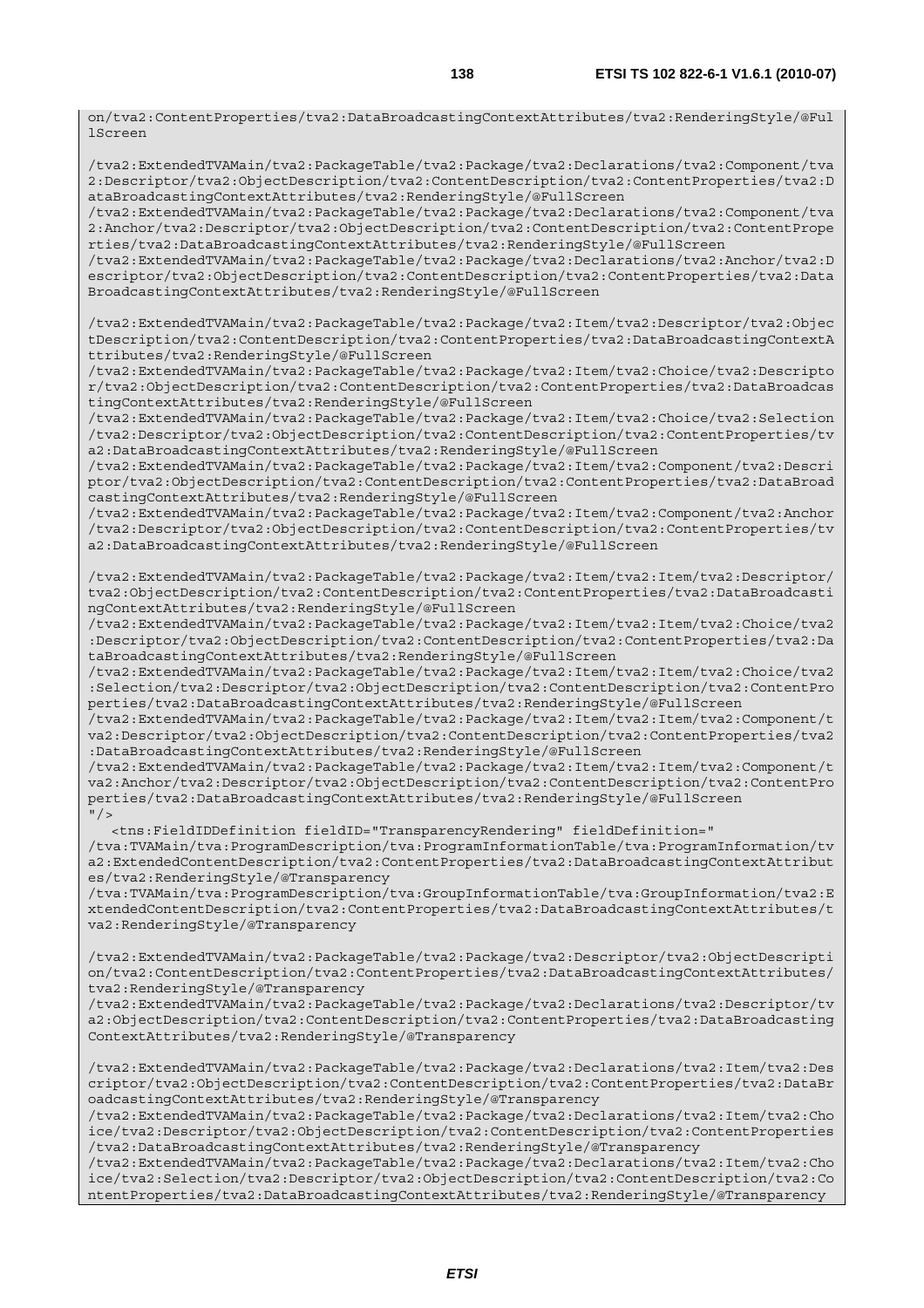/tva2:ExtendedTVAMain/tva2:PackageTable/tva2:Package/tva2:Declarations/tva2:Item/tva2:Com ponent/tva2:Descriptor/tva2:ObjectDescription/tva2:ContentDescription/tva2:ContentPropert ies/tva2:DataBroadcastingContextAttributes/tva2:RenderingStyle/@Transparency

/tva2:ExtendedTVAMain/tva2:PackageTable/tva2:Package/tva2:Declarations/tva2:Item/tva2:Com ponent/tva2:Anchor/tva2:Descriptor/tva2:ObjectDescription/tva2:ContentDescription/tva2:Co ntentProperties/tva2:DataBroadcastingContextAttributes/tva2:RenderingStyle/@Transparency

/tva2:ExtendedTVAMain/tva2:PackageTable/tva2:Package/tva2:Declarations/tva2:Item/tva2:Ite m/tva2:Descriptor/tva2:ObjectDescription/tva2:ContentDescription/tva2:ContentProperties/t va2:DataBroadcastingContextAttributes/tva2:RenderingStyle/@Transparency

/tva2:ExtendedTVAMain/tva2:PackageTable/tva2:Package/tva2:Declarations/tva2:Item/tva2:Ite m/tva2:Choice/tva2:Descriptor/tva2:ObjectDescription/tva2:ContentDescription/tva2:Content Properties/tva2:DataBroadcastingContextAttributes/tva2:RenderingStyle/@Transparency

/tva2:ExtendedTVAMain/tva2:PackageTable/tva2:Package/tva2:Declarations/tva2:Item/tva2:Ite m/tva2:Choice/tva2:Selection/tva2:Descriptor/tva2:ObjectDescription/tva2:ContentDescripti on/tva2:ContentProperties/tva2:DataBroadcastingContextAttributes/tva2:RenderingStyle/@Tra nsparency

/tva2:ExtendedTVAMain/tva2:PackageTable/tva2:Package/tva2:Declarations/tva2:Item/tva2:Ite m/tva2:Component/tva2:Descriptor/tva2:ObjectDescription/tva2:ContentDescription/tva2:Cont entProperties/tva2:DataBroadcastingContextAttributes/tva2:RenderingStyle/@Transparency /tva2:ExtendedTVAMain/tva2:PackageTable/tva2:Package/tva2:Declarations/tva2:Item/tva2:Ite m/tva2:Component/tva2:Anchor/tva2:Descriptor/tva2:ObjectDescription/tva2:ContentDescripti on/tva2:ContentProperties/tva2:DataBroadcastingContextAttributes/tva2:RenderingStyle/@Tra nsparency

/tva2:ExtendedTVAMain/tva2:PackageTable/tva2:Package/tva2:Declarations/tva2:Component/tva 2:Descriptor/tva2:ObjectDescription/tva2:ContentDescription/tva2:ContentProperties/tva2:D ataBroadcastingContextAttributes/tva2:RenderingStyle/@Transparency

/tva2:ExtendedTVAMain/tva2:PackageTable/tva2:Package/tva2:Declarations/tva2:Component/tva 2:Anchor/tva2:Descriptor/tva2:ObjectDescription/tva2:ContentDescription/tva2:ContentPrope rties/tva2:DataBroadcastingContextAttributes/tva2:RenderingStyle/@Transparency

/tva2:ExtendedTVAMain/tva2:PackageTable/tva2:Package/tva2:Declarations/tva2:Anchor/tva2:D escriptor/tva2:ObjectDescription/tva2:ContentDescription/tva2:ContentProperties/tva2:Data BroadcastingContextAttributes/tva2:RenderingStyle/@Transparency

/tva2:ExtendedTVAMain/tva2:PackageTable/tva2:Package/tva2:Item/tva2:Descriptor/tva2:Objec tDescription/tva2:ContentDescription/tva2:ContentProperties/tva2:DataBroadcastingContextA ttributes/tva2:RenderingStyle/@Transparency

/tva2:ExtendedTVAMain/tva2:PackageTable/tva2:Package/tva2:Item/tva2:Choice/tva2:Descripto r/tva2:ObjectDescription/tva2:ContentDescription/tva2:ContentProperties/tva2:DataBroadcas tingContextAttributes/tva2:RenderingStyle/@Transparency

/tva2:ExtendedTVAMain/tva2:PackageTable/tva2:Package/tva2:Item/tva2:Choice/tva2:Selection /tva2:Descriptor/tva2:ObjectDescription/tva2:ContentDescription/tva2:ContentProperties/tv a2:DataBroadcastingContextAttributes/tva2:RenderingStyle/@Transparency

/tva2:ExtendedTVAMain/tva2:PackageTable/tva2:Package/tva2:Item/tva2:Component/tva2:Descri ptor/tva2:ObjectDescription/tva2:ContentDescription/tva2:ContentProperties/tva2:DataBroad castingContextAttributes/tva2:RenderingStyle/@Transparency

/tva2:ExtendedTVAMain/tva2:PackageTable/tva2:Package/tva2:Item/tva2:Component/tva2:Anchor /tva2:Descriptor/tva2:ObjectDescription/tva2:ContentDescription/tva2:ContentProperties/tv a2:DataBroadcastingContextAttributes/tva2:RenderingStyle/@Transparency

/tva2:ExtendedTVAMain/tva2:PackageTable/tva2:Package/tva2:Item/tva2:Item/tva2:Descriptor/ tva2:ObjectDescription/tva2:ContentDescription/tva2:ContentProperties/tva2:DataBroadcasti ngContextAttributes/tva2:RenderingStyle/@Transparency

/tva2:ExtendedTVAMain/tva2:PackageTable/tva2:Package/tva2:Item/tva2:Item/tva2:Choice/tva2 :Descriptor/tva2:ObjectDescription/tva2:ContentDescription/tva2:ContentProperties/tva2:Da taBroadcastingContextAttributes/tva2:RenderingStyle/@Transparency

/tva2:ExtendedTVAMain/tva2:PackageTable/tva2:Package/tva2:Item/tva2:Item/tva2:Choice/tva2 :Selection/tva2:Descriptor/tva2:ObjectDescription/tva2:ContentDescription/tva2:ContentPro perties/tva2:DataBroadcastingContextAttributes/tva2:RenderingStyle/@Transparency

/tva2:ExtendedTVAMain/tva2:PackageTable/tva2:Package/tva2:Item/tva2:Item/tva2:Component/t va2:Descriptor/tva2:ObjectDescription/tva2:ContentDescription/tva2:ContentProperties/tva2 :DataBroadcastingContextAttributes/tva2:RenderingStyle/@Transparency

/tva2:ExtendedTVAMain/tva2:PackageTable/tva2:Package/tva2:Item/tva2:Item/tva2:Component/t va2:Anchor/tva2:Descriptor/tva2:ObjectDescription/tva2:ContentDescription/tva2:ContentPro perties/tva2:DataBroadcastingContextAttributes/tva2:RenderingStyle/@Transparency -<br>" / >

<tns:FieldIDDefinition fieldID="UpdateCycle" fieldDefinition="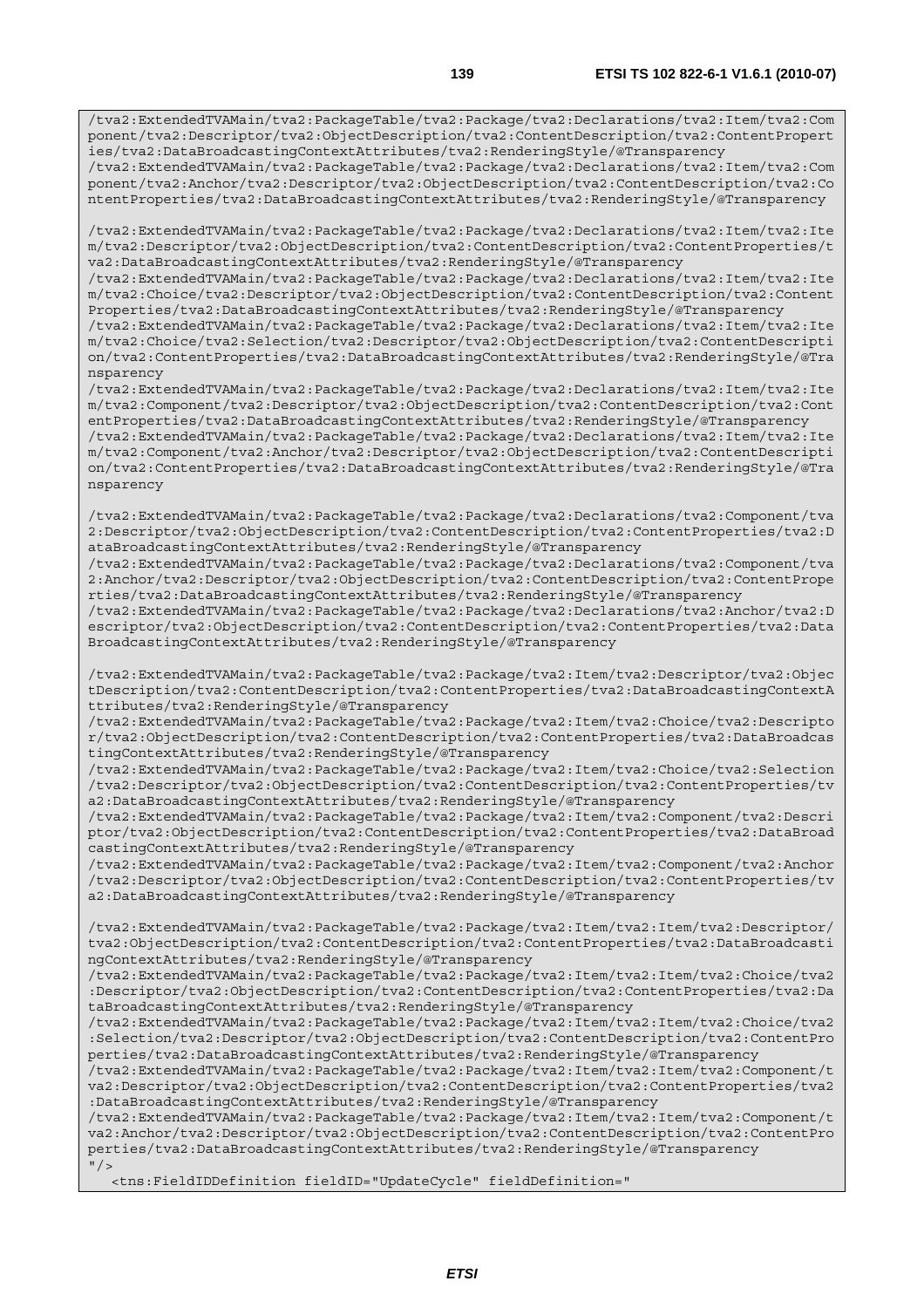/tva:TVAMain/tva:ProgramDescription/tva:ProgramInformationTable/tva:ProgramInformation/tv a2:ExtendedContentDescription/tva2:ContentProperties/tva2:DataBroadcastingContextAttribut es/tva2:UpdateCycle/text()

/tva:TVAMain/tva:ProgramDescription/tva:GroupInformationTable/tva:GroupInformation/tva2:E xtendedContentDescription/tva2:ContentProperties/tva2:DataBroadcastingContextAttributes/t va2:UpdateCycle/text()

/tva2:ExtendedTVAMain/tva2:PackageTable/tva2:Package/tva2:Descriptor/tva2:ObjectDescripti on/tva2:ContentDescription/tva2:ContentProperties/tva2:DataBroadcastingContextAttributes/ tva2:UpdateCycle/text()

/tva2:ExtendedTVAMain/tva2:PackageTable/tva2:Package/tva2:Declarations/tva2:Descriptor/tv a2:ObjectDescription/tva2:ContentDescription/tva2:ContentProperties/tva2:DataBroadcasting ContextAttributes/tva2:UpdateCycle/text()

/tva2:ExtendedTVAMain/tva2:PackageTable/tva2:Package/tva2:Declarations/tva2:Item/tva2:Des criptor/tva2:ObjectDescription/tva2:ContentDescription/tva2:ContentProperties/tva2:DataBr oadcastingContextAttributes/tva2:UpdateCycle/text()

/tva2:ExtendedTVAMain/tva2:PackageTable/tva2:Package/tva2:Declarations/tva2:Item/tva2:Cho ice/tva2:Descriptor/tva2:ObjectDescription/tva2:ContentDescription/tva2:ContentProperties /tva2:DataBroadcastingContextAttributes/tva2:UpdateCycle/text()

/tva2:ExtendedTVAMain/tva2:PackageTable/tva2:Package/tva2:Declarations/tva2:Item/tva2:Cho ice/tva2:Selection/tva2:Descriptor/tva2:ObjectDescription/tva2:ContentDescription/tva2:Co ntentProperties/tva2:DataBroadcastingContextAttributes/tva2:UpdateCycle/text()

/tva2:ExtendedTVAMain/tva2:PackageTable/tva2:Package/tva2:Declarations/tva2:Item/tva2:Com ponent/tva2:Descriptor/tva2:ObjectDescription/tva2:ContentDescription/tva2:ContentPropert ies/tva2:DataBroadcastingContextAttributes/tva2:UpdateCycle/text()

/tva2:ExtendedTVAMain/tva2:PackageTable/tva2:Package/tva2:Declarations/tva2:Item/tva2:Com ponent/tva2:Anchor/tva2:Descriptor/tva2:ObjectDescription/tva2:ContentDescription/tva2:Co ntentProperties/tva2:DataBroadcastingContextAttributes/tva2:UpdateCycle/text()

/tva2:ExtendedTVAMain/tva2:PackageTable/tva2:Package/tva2:Declarations/tva2:Item/tva2:Ite m/tva2:Descriptor/tva2:ObjectDescription/tva2:ContentDescription/tva2:ContentProperties/t va2:DataBroadcastingContextAttributes/tva2:UpdateCycle/text()

/tva2:ExtendedTVAMain/tva2:PackageTable/tva2:Package/tva2:Declarations/tva2:Item/tva2:Ite m/tva2:Choice/tva2:Descriptor/tva2:ObjectDescription/tva2:ContentDescription/tva2:Content Properties/tva2:DataBroadcastingContextAttributes/tva2:UpdateCycle/text()

/tva2:ExtendedTVAMain/tva2:PackageTable/tva2:Package/tva2:Declarations/tva2:Item/tva2:Ite m/tva2:Choice/tva2:Selection/tva2:Descriptor/tva2:ObjectDescription/tva2:ContentDescripti on/tva2:ContentProperties/tva2:DataBroadcastingContextAttributes/tva2:UpdateCycle/text()

/tva2:ExtendedTVAMain/tva2:PackageTable/tva2:Package/tva2:Declarations/tva2:Item/tva2:Ite m/tva2:Component/tva2:Descriptor/tva2:ObjectDescription/tva2:ContentDescription/tva2:Cont entProperties/tva2:DataBroadcastingContextAttributes/tva2:UpdateCycle/text()

/tva2:ExtendedTVAMain/tva2:PackageTable/tva2:Package/tva2:Declarations/tva2:Item/tva2:Ite m/tva2:Component/tva2:Anchor/tva2:Descriptor/tva2:ObjectDescription/tva2:ContentDescripti on/tva2:ContentProperties/tva2:DataBroadcastingContextAttributes/tva2:UpdateCycle/text()

/tva2:ExtendedTVAMain/tva2:PackageTable/tva2:Package/tva2:Declarations/tva2:Component/tva 2:Descriptor/tva2:ObjectDescription/tva2:ContentDescription/tva2:ContentProperties/tva2:D ataBroadcastingContextAttributes/tva2:UpdateCycle/text()

/tva2:ExtendedTVAMain/tva2:PackageTable/tva2:Package/tva2:Declarations/tva2:Component/tva 2:Anchor/tva2:Descriptor/tva2:ObjectDescription/tva2:ContentDescription/tva2:ContentPrope rties/tva2:DataBroadcastingContextAttributes/tva2:UpdateCycle/text()

/tva2:ExtendedTVAMain/tva2:PackageTable/tva2:Package/tva2:Declarations/tva2:Anchor/tva2:D escriptor/tva2:ObjectDescription/tva2:ContentDescription/tva2:ContentProperties/tva2:Data BroadcastingContextAttributes/tva2:UpdateCycle/text()

/tva2:ExtendedTVAMain/tva2:PackageTable/tva2:Package/tva2:Item/tva2:Descriptor/tva2:Objec tDescription/tva2:ContentDescription/tva2:ContentProperties/tva2:DataBroadcastingContextA ttributes/tva2:UpdateCycle/text()

/tva2:ExtendedTVAMain/tva2:PackageTable/tva2:Package/tva2:Item/tva2:Choice/tva2:Descripto r/tva2:ObjectDescription/tva2:ContentDescription/tva2:ContentProperties/tva2:DataBroadcas tingContextAttributes/tva2:UpdateCycle/text()

/tva2:ExtendedTVAMain/tva2:PackageTable/tva2:Package/tva2:Item/tva2:Choice/tva2:Selection /tva2:Descriptor/tva2:ObjectDescription/tva2:ContentDescription/tva2:ContentProperties/tv a2:DataBroadcastingContextAttributes/tva2:UpdateCycle/text()

/tva2:ExtendedTVAMain/tva2:PackageTable/tva2:Package/tva2:Item/tva2:Component/tva2:Descri ptor/tva2:ObjectDescription/tva2:ContentDescription/tva2:ContentProperties/tva2:DataBroad castingContextAttributes/tva2:UpdateCycle/text()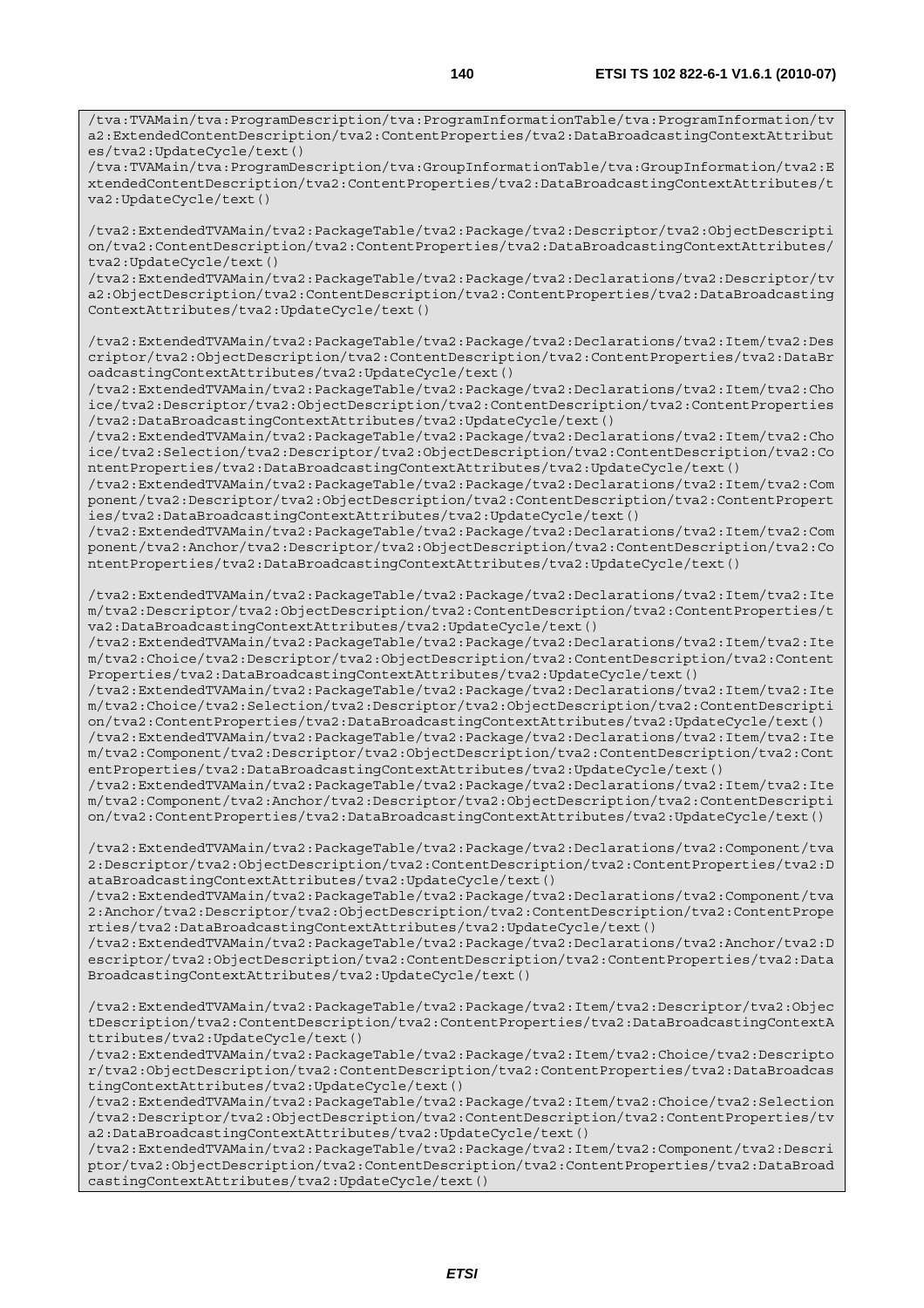/tva2:ExtendedTVAMain/tva2:PackageTable/tva2:Package/tva2:Item/tva2:Component/tva2:Anchor /tva2:Descriptor/tva2:ObjectDescription/tva2:ContentDescription/tva2:ContentProperties/tv a2:DataBroadcastingContextAttributes/tva2:UpdateCycle/text()

/tva2:ExtendedTVAMain/tva2:PackageTable/tva2:Package/tva2:Item/tva2:Item/tva2:Descriptor/ tva2:ObjectDescription/tva2:ContentDescription/tva2:ContentProperties/tva2:DataBroadcasti ngContextAttributes/tva2:UpdateCycle/text()

/tva2:ExtendedTVAMain/tva2:PackageTable/tva2:Package/tva2:Item/tva2:Item/tva2:Choice/tva2 :Descriptor/tva2:ObjectDescription/tva2:ContentDescription/tva2:ContentProperties/tva2:Da taBroadcastingContextAttributes/tva2:UpdateCycle/text()

/tva2:ExtendedTVAMain/tva2:PackageTable/tva2:Package/tva2:Item/tva2:Item/tva2:Choice/tva2 :Selection/tva2:Descriptor/tva2:ObjectDescription/tva2:ContentDescription/tva2:ContentPro perties/tva2:DataBroadcastingContextAttributes/tva2:UpdateCycle/text()

/tva2:ExtendedTVAMain/tva2:PackageTable/tva2:Package/tva2:Item/tva2:Item/tva2:Component/t va2:Descriptor/tva2:ObjectDescription/tva2:ContentDescription/tva2:ContentProperties/tva2 :DataBroadcastingContextAttributes/tva2:UpdateCycle/text()

/tva2:ExtendedTVAMain/tva2:PackageTable/tva2:Package/tva2:Item/tva2:Item/tva2:Component/t va2:Anchor/tva2:Descriptor/tva2:ObjectDescription/tva2:ContentDescription/tva2:ContentPro perties/tva2:DataBroadcastingContextAttributes/tva2:UpdateCycle/text()

 $"$  />

 $\lt$  ! -

######################################################################################## -->

<!-- fieldID for InterstitialContent in Package -->

 <!-- InterstitialContent, BrandName-->  $\lt$  ! --

######################################################################################## -->

<tns:FieldIDDefinition fieldID="InterstitialContent" fieldDefinition="

/tva:TVAMain/tva:ProgramDescription/tva:ProgramInformationTable/tva:ProgramInformation/tv a2:ExtendedContentDescription/tva2:ContentProperties/tva2:InterstitialContextAttributes /tva:TVAMain/tva:ProgramDescription/tva:GroupInformationTable/tva:GroupInformation/tva2:E xtendedContentDescription/tva2:ContentProperties/tva2:InterstitialContextAttributes

/tva2:ExtendedTVAMain/tva2:PackageTable/tva2:Package/tva2:Descriptor/tva2:ObjectDescripti on/tva2:ContentDescription/tva2:ContentProperties/tva2:InterstitialContextAttributes /tva2:ExtendedTVAMain/tva2:PackageTable/tva2:Package/tva2:Declarations/tva2:Descriptor/tv a2:ObjectDescription/tva2:ContentDescription/tva2:ContentProperties/tva2:InterstitialCont extAttributes

/tva2:ExtendedTVAMain/tva2:PackageTable/tva2:Package/tva2:Declarations/tva2:Item/tva2:Des criptor/tva2:ObjectDescription/tva2:ContentDescription/tva2:ContentProperties/tva2:Inters titialContextAttributes

/tva2:ExtendedTVAMain/tva2:PackageTable/tva2:Package/tva2:Declarations/tva2:Item/tva2:Cho ice/tva2:Descriptor/tva2:ObjectDescription/tva2:ContentDescription/tva2:ContentProperties /tva2:InterstitialContextAttributes

/tva2:ExtendedTVAMain/tva2:PackageTable/tva2:Package/tva2:Declarations/tva2:Item/tva2:Cho ice/tva2:Selection/tva2:Descriptor/tva2:ObjectDescription/tva2:ContentDescription/tva2:Co ntentProperties/tva2:InterstitialContextAttributes

/tva2:ExtendedTVAMain/tva2:PackageTable/tva2:Package/tva2:Declarations/tva2:Item/tva2:Com ponent/tva2:Descriptor/tva2:ObjectDescription/tva2:ContentDescription/tva2:ContentPropert ies/tva2:InterstitialContextAttributes

/tva2:ExtendedTVAMain/tva2:PackageTable/tva2:Package/tva2:Declarations/tva2:Item/tva2:Com ponent/tva2:Anchor/tva2:Descriptor/tva2:ObjectDescription/tva2:ContentDescription/tva2:Co ntentProperties/tva2:InterstitialContextAttributes

/tva2:ExtendedTVAMain/tva2:PackageTable/tva2:Package/tva2:Declarations/tva2:Item/tva2:Ite m/tva2:Descriptor/tva2:ObjectDescription/tva2:ContentDescription/tva2:ContentProperties/t va2:InterstitialContextAttributes

/tva2:ExtendedTVAMain/tva2:PackageTable/tva2:Package/tva2:Declarations/tva2:Item/tva2:Ite m/tva2:Choice/tva2:Descriptor/tva2:ObjectDescription/tva2:ContentDescription/tva2:Content Properties/tva2:InterstitialContextAttributes

/tva2:ExtendedTVAMain/tva2:PackageTable/tva2:Package/tva2:Declarations/tva2:Item/tva2:Ite m/tva2:Choice/tva2:Selection/tva2:Descriptor/tva2:ObjectDescription/tva2:ContentDescripti on/tva2:ContentProperties/tva2:InterstitialContextAttributes

/tva2:ExtendedTVAMain/tva2:PackageTable/tva2:Package/tva2:Declarations/tva2:Item/tva2:Ite m/tva2:Component/tva2:Descriptor/tva2:ObjectDescription/tva2:ContentDescription/tva2:Cont entProperties/tva2:InterstitialContextAttributes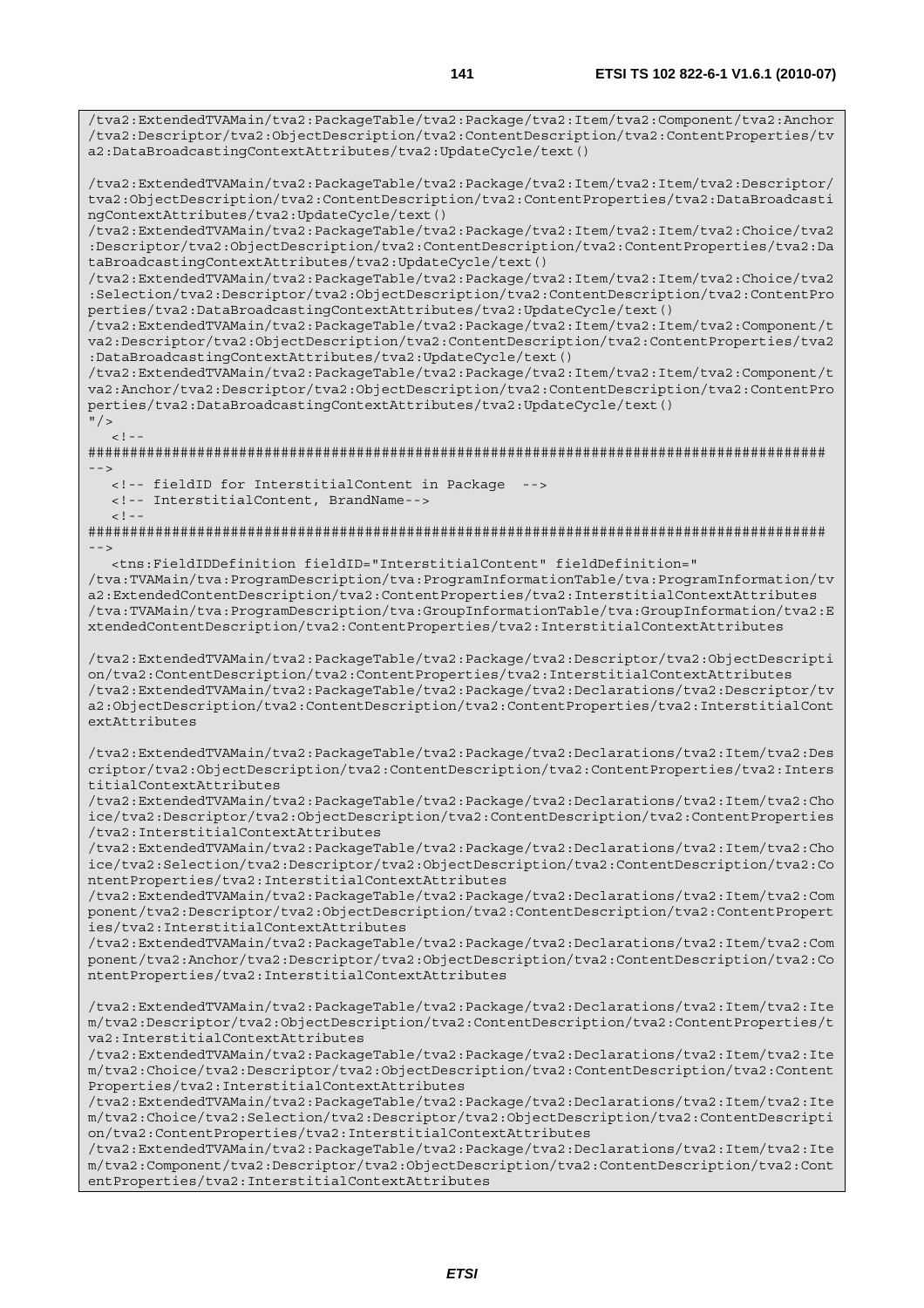/tva2:ExtendedTVAMain/tva2:PackageTable/tva2:Package/tva2:Declarations/tva2:Item/tva2:Ite m/tva2:Component/tva2:Anchor/tva2:Descriptor/tva2:ObjectDescription/tva2:ContentDescripti on/tva2:ContentProperties/tva2:InterstitialContextAttributes

/tva2:ExtendedTVAMain/tva2:PackageTable/tva2:Package/tva2:Declarations/tva2:Component/tva 2:Descriptor/tva2:ObjectDescription/tva2:ContentDescription/tva2:ContentProperties/tva2:I nterstitialContextAttributes

/tva2:ExtendedTVAMain/tva2:PackageTable/tva2:Package/tva2:Declarations/tva2:Component/tva 2:Anchor/tva2:Descriptor/tva2:ObjectDescription/tva2:ContentDescription/tva2:ContentPrope rties/tva2:InterstitialContextAttributes

/tva2:ExtendedTVAMain/tva2:PackageTable/tva2:Package/tva2:Declarations/tva2:Anchor/tva2:D escriptor/tva2:ObjectDescription/tva2:ContentDescription/tva2:ContentProperties/tva2:Inte rstitialContextAttributes

/tva2:ExtendedTVAMain/tva2:PackageTable/tva2:Package/tva2:Item/tva2:Descriptor/tva2:Objec tDescription/tva2:ContentDescription/tva2:ContentProperties/tva2:InterstitialContextAttri butes

/tva2:ExtendedTVAMain/tva2:PackageTable/tva2:Package/tva2:Item/tva2:Choice/tva2:Descripto r/tva2:ObjectDescription/tva2:ContentDescription/tva2:ContentProperties/tva2:Interstitial ContextAttributes

/tva2:ExtendedTVAMain/tva2:PackageTable/tva2:Package/tva2:Item/tva2:Choice/tva2:Selection /tva2:Descriptor/tva2:ObjectDescription/tva2:ContentDescription/tva2:ContentProperties/tv a2:InterstitialContextAttributes

/tva2:ExtendedTVAMain/tva2:PackageTable/tva2:Package/tva2:Item/tva2:Component/tva2:Descri ptor/tva2:ObjectDescription/tva2:ContentDescription/tva2:ContentProperties/tva2:Interstit ialContextAttributes

/tva2:ExtendedTVAMain/tva2:PackageTable/tva2:Package/tva2:Item/tva2:Component/tva2:Anchor /tva2:Descriptor/tva2:ObjectDescription/tva2:ContentDescription/tva2:ContentProperties/tv a2:InterstitialContextAttributes

/tva2:ExtendedTVAMain/tva2:PackageTable/tva2:Package/tva2:Item/tva2:Item/tva2:Descriptor/ tva2:ObjectDescription/tva2:ContentDescription/tva2:ContentProperties/tva2:InterstitialCo ntextAttributes

/tva2:ExtendedTVAMain/tva2:PackageTable/tva2:Package/tva2:Item/tva2:Item/tva2:Choice/tva2 :Descriptor/tva2:ObjectDescription/tva2:ContentDescription/tva2:ContentProperties/tva2:In terstitialContextAttributes

/tva2:ExtendedTVAMain/tva2:PackageTable/tva2:Package/tva2:Item/tva2:Item/tva2:Choice/tva2 :Selection/tva2:Descriptor/tva2:ObjectDescription/tva2:ContentDescription/tva2:ContentPro perties/tva2:InterstitialContextAttributes

/tva2:ExtendedTVAMain/tva2:PackageTable/tva2:Package/tva2:Item/tva2:Item/tva2:Component/t va2:Descriptor/tva2:ObjectDescription/tva2:ContentDescription/tva2:ContentProperties/tva2 :InterstitialContextAttributes

/tva2:ExtendedTVAMain/tva2:PackageTable/tva2:Package/tva2:Item/tva2:Item/tva2:Component/t va2:Anchor/tva2:Descriptor/tva2:ObjectDescription/tva2:ContentDescription/tva2:ContentPro perties/tva2:InterstitialContextAttributes

 $"$  / >

 <tns:FieldIDDefinition fieldID="BrandName" fieldDefinition=" /tva:TVAMain/tva:ProgramDescription/tva:ProgramInformationTable/tva:ProgramInformation/tv a2:ExtendedContentDescription/tva2:ContentProperties/tva2:InterstitialContextAttributes/t va2:BrandName/text()

/tva:TVAMain/tva:ProgramDescription/tva:GroupInformationTable/tva:GroupInformation/tva2:E xtendedContentDescription/tva2:ContentProperties/tva2:InterstitialContextAttributes/tva2: BrandName/text()

/tva2:ExtendedTVAMain/tva2:PackageTable/tva2:Package/tva2:Descriptor/tva2:ObjectDescripti on/tva2:ContentDescription/tva2:ContentProperties/tva2:InterstitialContextAttributes/tva2 :BrandName/text()

/tva2:ExtendedTVAMain/tva2:PackageTable/tva2:Package/tva2:Declarations/tva2:Descriptor/tv a2:ObjectDescription/tva2:ContentDescription/tva2:ContentProperties/tva2:InterstitialCont extAttributes/tva2:BrandName/text()

/tva2:ExtendedTVAMain/tva2:PackageTable/tva2:Package/tva2:Declarations/tva2:Item/tva2:Des criptor/tva2:ObjectDescription/tva2:ContentDescription/tva2:ContentProperties/tva2:Inters titialContextAttributes/tva2:BrandName/text()

/tva2:ExtendedTVAMain/tva2:PackageTable/tva2:Package/tva2:Declarations/tva2:Item/tva2:Cho ice/tva2:Descriptor/tva2:ObjectDescription/tva2:ContentDescription/tva2:ContentProperties /tva2:InterstitialContextAttributes/tva2:BrandName/text()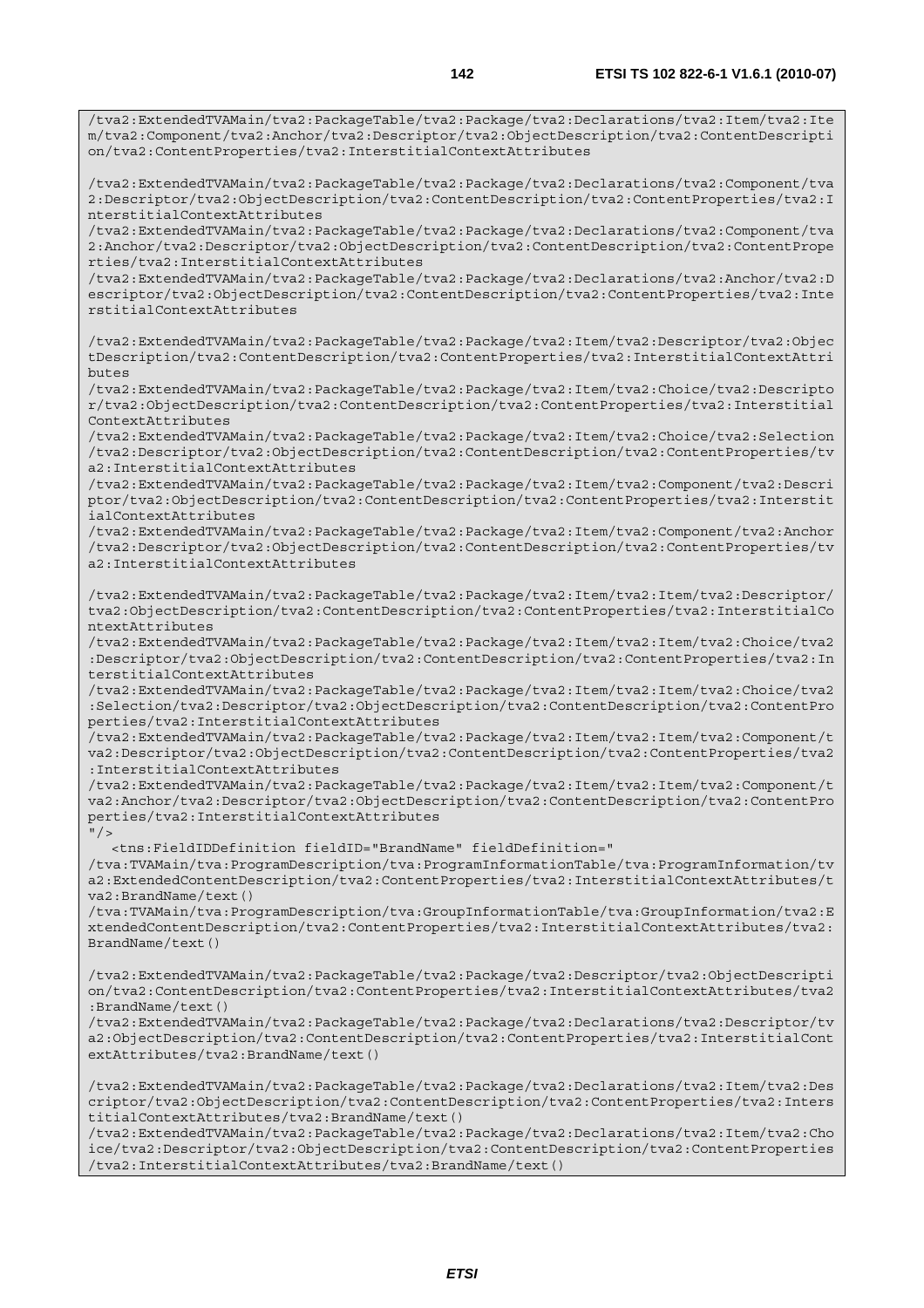/tva2:ExtendedTVAMain/tva2:PackageTable/tva2:Package/tva2:Declarations/tva2:Item/tva2:Cho ice/tva2:Selection/tva2:Descriptor/tva2:ObjectDescription/tva2:ContentDescription/tva2:Co ntentProperties/tva2:InterstitialContextAttributes/tva2:BrandName/text()

/tva2:ExtendedTVAMain/tva2:PackageTable/tva2:Package/tva2:Declarations/tva2:Item/tva2:Com ponent/tva2:Descriptor/tva2:ObjectDescription/tva2:ContentDescription/tva2:ContentPropert ies/tva2:InterstitialContextAttributes/tva2:BrandName/text()

/tva2:ExtendedTVAMain/tva2:PackageTable/tva2:Package/tva2:Declarations/tva2:Item/tva2:Com ponent/tva2:Anchor/tva2:Descriptor/tva2:ObjectDescription/tva2:ContentDescription/tva2:Co ntentProperties/tva2:InterstitialContextAttributes/tva2:BrandName/text()

/tva2:ExtendedTVAMain/tva2:PackageTable/tva2:Package/tva2:Declarations/tva2:Item/tva2:Ite m/tva2:Descriptor/tva2:ObjectDescription/tva2:ContentDescription/tva2:ContentProperties/t va2:InterstitialContextAttributes/tva2:BrandName/text()

/tva2:ExtendedTVAMain/tva2:PackageTable/tva2:Package/tva2:Declarations/tva2:Item/tva2:Ite m/tva2:Choice/tva2:Descriptor/tva2:ObjectDescription/tva2:ContentDescription/tva2:Content Properties/tva2:InterstitialContextAttributes/tva2:BrandName/text()

/tva2:ExtendedTVAMain/tva2:PackageTable/tva2:Package/tva2:Declarations/tva2:Item/tva2:Ite m/tva2:Choice/tva2:Selection/tva2:Descriptor/tva2:ObjectDescription/tva2:ContentDescripti on/tva2:ContentProperties/tva2:InterstitialContextAttributes/tva2:BrandName/text()

/tva2:ExtendedTVAMain/tva2:PackageTable/tva2:Package/tva2:Declarations/tva2:Item/tva2:Ite m/tva2:Component/tva2:Descriptor/tva2:ObjectDescription/tva2:ContentDescription/tva2:Cont entProperties/tva2:InterstitialContextAttributes/tva2:BrandName/text()

/tva2:ExtendedTVAMain/tva2:PackageTable/tva2:Package/tva2:Declarations/tva2:Item/tva2:Ite m/tva2:Component/tva2:Anchor/tva2:Descriptor/tva2:ObjectDescription/tva2:ContentDescripti on/tva2:ContentProperties/tva2:InterstitialContextAttributes/tva2:BrandName/text()

/tva2:ExtendedTVAMain/tva2:PackageTable/tva2:Package/tva2:Declarations/tva2:Component/tva 2:Descriptor/tva2:ObjectDescription/tva2:ContentDescription/tva2:ContentProperties/tva2:I nterstitialContextAttributes/tva2:BrandName/text()

/tva2:ExtendedTVAMain/tva2:PackageTable/tva2:Package/tva2:Declarations/tva2:Component/tva 2:Anchor/tva2:Descriptor/tva2:ObjectDescription/tva2:ContentDescription/tva2:ContentPrope rties/tva2:InterstitialContextAttributes/tva2:BrandName/text()

/tva2:ExtendedTVAMain/tva2:PackageTable/tva2:Package/tva2:Declarations/tva2:Anchor/tva2:D escriptor/tva2:ObjectDescription/tva2:ContentDescription/tva2:ContentProperties/tva2:Inte rstitialContextAttributes/tva2:BrandName/text()

/tva2:ExtendedTVAMain/tva2:PackageTable/tva2:Package/tva2:Item/tva2:Descriptor/tva2:Objec tDescription/tva2:ContentDescription/tva2:ContentProperties/tva2:InterstitialContextAttri butes/tva2:BrandName/text()

/tva2:ExtendedTVAMain/tva2:PackageTable/tva2:Package/tva2:Item/tva2:Choice/tva2:Descripto r/tva2:ObjectDescription/tva2:ContentDescription/tva2:ContentProperties/tva2:Interstitial ContextAttributes/tva2:BrandName/text()

/tva2:ExtendedTVAMain/tva2:PackageTable/tva2:Package/tva2:Item/tva2:Choice/tva2:Selection /tva2:Descriptor/tva2:ObjectDescription/tva2:ContentDescription/tva2:ContentProperties/tv a2:InterstitialContextAttributes/tva2:BrandName/text()

/tva2:ExtendedTVAMain/tva2:PackageTable/tva2:Package/tva2:Item/tva2:Component/tva2:Descri ptor/tva2:ObjectDescription/tva2:ContentDescription/tva2:ContentProperties/tva2:Interstit ialContextAttributes/tva2:BrandName/text()

/tva2:ExtendedTVAMain/tva2:PackageTable/tva2:Package/tva2:Item/tva2:Component/tva2:Anchor /tva2:Descriptor/tva2:ObjectDescription/tva2:ContentDescription/tva2:ContentProperties/tv a2:InterstitialContextAttributes/tva2:BrandName/text()

/tva2:ExtendedTVAMain/tva2:PackageTable/tva2:Package/tva2:Item/tva2:Item/tva2:Descriptor/ tva2:ObjectDescription/tva2:ContentDescription/tva2:ContentProperties/tva2:InterstitialCo ntextAttributes/tva2:BrandName/text()

/tva2:ExtendedTVAMain/tva2:PackageTable/tva2:Package/tva2:Item/tva2:Item/tva2:Choice/tva2 :Descriptor/tva2:ObjectDescription/tva2:ContentDescription/tva2:ContentProperties/tva2:In terstitialContextAttributes/tva2:BrandName/text()

/tva2:ExtendedTVAMain/tva2:PackageTable/tva2:Package/tva2:Item/tva2:Item/tva2:Choice/tva2 :Selection/tva2:Descriptor/tva2:ObjectDescription/tva2:ContentDescription/tva2:ContentPro perties/tva2:InterstitialContextAttributes/tva2:BrandName/text()

/tva2:ExtendedTVAMain/tva2:PackageTable/tva2:Package/tva2:Item/tva2:Item/tva2:Component/t va2:Descriptor/tva2:ObjectDescription/tva2:ContentDescription/tva2:ContentProperties/tva2 :InterstitialContextAttributes/tva2:BrandName/text()

/tva2:ExtendedTVAMain/tva2:PackageTable/tva2:Package/tva2:Item/tva2:Item/tva2:Component/t va2:Anchor/tva2:Descriptor/tva2:ObjectDescription/tva2:ContentDescription/tva2:ContentPro perties/tva2:InterstitialContextAttributes/tva2:BrandName/text()  $''$  /  $>$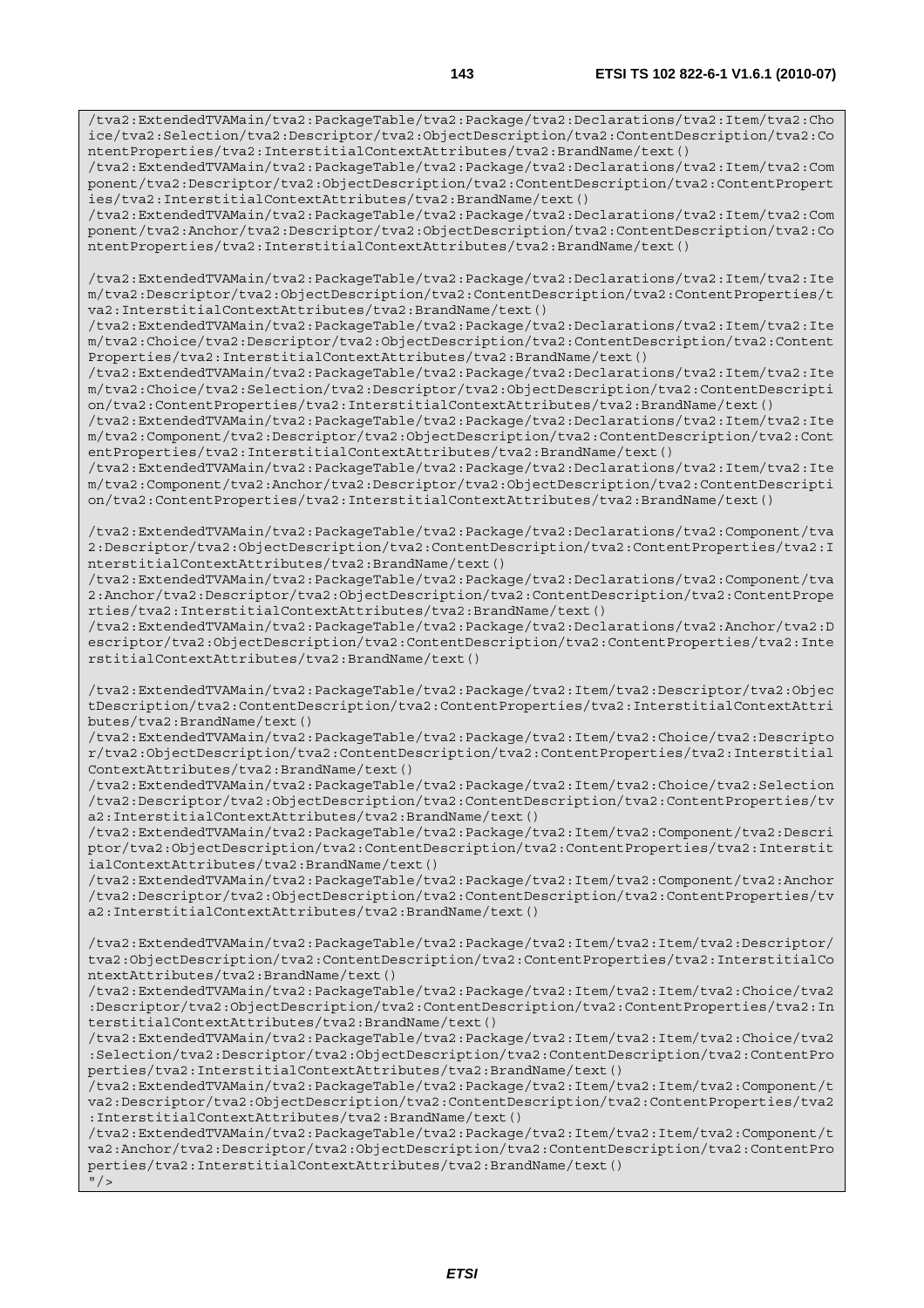$\lt$  !  $-$ ######################################################################################## --> <!-- fieldID for EducationContent in Package --> <!-- EducationContent, IntendedUser, EducationalType -->  $<$ ! --######################################################################################## --> <tns:FieldIDDefinition fieldID="EducationalContent" fieldDefinition=" /tva:TVAMain/tva:ProgramDescription/tva:ProgramInformationTable/tva:ProgramInformation/tv a2:ExtendedContentDescription/tva2:ContentProperties/tva2:EducationalContextAttributes /tva:TVAMain/tva:ProgramDescription/tva:GroupInformationTable/tva:GroupInformation/tva2:E xtendedContentDescription/tva2:ContentProperties/tva2:EducationalContextAttributes /tva2:ExtendedTVAMain/tva2:PackageTable/tva2:Package/tva2:Descriptor/tva2:ObjectDescripti on/tva2:ContentDescription/tva2:ContentProperties/tva2:EducationalContextAttributes /tva2:ExtendedTVAMain/tva2:PackageTable/tva2:Package/tva2:Declarations/tva2:Descriptor/tv a2:ObjectDescription/tva2:ContentDescription/tva2:ContentProperties/tva2:EducationalConte xtAttributes /tva2:ExtendedTVAMain/tva2:PackageTable/tva2:Package/tva2:Declarations/tva2:Item/tva2:Des criptor/tva2:ObjectDescription/tva2:ContentDescription/tva2:ContentProperties/tva2:Educat ionalContextAttributes /tva2:ExtendedTVAMain/tva2:PackageTable/tva2:Package/tva2:Declarations/tva2:Item/tva2:Cho ice/tva2:Descriptor/tva2:ObjectDescription/tva2:ContentDescription/tva2:ContentProperties /tva2:EducationalContextAttributes /tva2:ExtendedTVAMain/tva2:PackageTable/tva2:Package/tva2:Declarations/tva2:Item/tva2:Cho ice/tva2:Selection/tva2:Descriptor/tva2:ObjectDescription/tva2:ContentDescription/tva2:Co ntentProperties/tva2:EducationalContextAttributes /tva2:ExtendedTVAMain/tva2:PackageTable/tva2:Package/tva2:Declarations/tva2:Item/tva2:Com ponent/tva2:Descriptor/tva2:ObjectDescription/tva2:ContentDescription/tva2:ContentPropert ies/tva2:EducationalContextAttributes /tva2:ExtendedTVAMain/tva2:PackageTable/tva2:Package/tva2:Declarations/tva2:Item/tva2:Com ponent/tva2:Anchor/tva2:Descriptor/tva2:ObjectDescription/tva2:ContentDescription/tva2:Co ntentProperties/tva2:EducationalContextAttributes /tva2:ExtendedTVAMain/tva2:PackageTable/tva2:Package/tva2:Declarations/tva2:Item/tva2:Ite m/tva2:Descriptor/tva2:ObjectDescription/tva2:ContentDescription/tva2:ContentProperties/t va2:EducationalContextAttributes /tva2:ExtendedTVAMain/tva2:PackageTable/tva2:Package/tva2:Declarations/tva2:Item/tva2:Ite m/tva2:Choice/tva2:Descriptor/tva2:ObjectDescription/tva2:ContentDescription/tva2:Content Properties/tva2:EducationalContextAttributes /tva2:ExtendedTVAMain/tva2:PackageTable/tva2:Package/tva2:Declarations/tva2:Item/tva2:Ite m/tva2:Choice/tva2:Selection/tva2:Descriptor/tva2:ObjectDescription/tva2:ContentDescripti on/tva2:ContentProperties/tva2:EducationalContextAttributes /tva2:ExtendedTVAMain/tva2:PackageTable/tva2:Package/tva2:Declarations/tva2:Item/tva2:Ite m/tva2:Component/tva2:Descriptor/tva2:ObjectDescription/tva2:ContentDescription/tva2:Cont entProperties/tva2:EducationalContextAttributes /tva2:ExtendedTVAMain/tva2:PackageTable/tva2:Package/tva2:Declarations/tva2:Item/tva2:Ite m/tva2:Component/tva2:Anchor/tva2:Descriptor/tva2:ObjectDescription/tva2:ContentDescripti on/tva2:ContentProperties/tva2:EducationalContextAttributes /tva2:ExtendedTVAMain/tva2:PackageTable/tva2:Package/tva2:Declarations/tva2:Component/tva 2:Descriptor/tva2:ObjectDescription/tva2:ContentDescription/tva2:ContentProperties/tva2:E ducationalContextAttributes /tva2:ExtendedTVAMain/tva2:PackageTable/tva2:Package/tva2:Declarations/tva2:Component/tva 2:Anchor/tva2:Descriptor/tva2:ObjectDescription/tva2:ContentDescription/tva2:ContentPrope rties/tva2:EducationalContextAttributes /tva2:ExtendedTVAMain/tva2:PackageTable/tva2:Package/tva2:Declarations/tva2:Anchor/tva2:D escriptor/tva2:ObjectDescription/tva2:ContentDescription/tva2:ContentProperties/tva2:Educ ationalContextAttributes /tva2:ExtendedTVAMain/tva2:PackageTable/tva2:Package/tva2:Item/tva2:Descriptor/tva2:Objec tDescription/tva2:ContentDescription/tva2:ContentProperties/tva2:EducationalContextAttrib utes

/tva2:ExtendedTVAMain/tva2:PackageTable/tva2:Package/tva2:Item/tva2:Choice/tva2:Descripto r/tva2:ObjectDescription/tva2:ContentDescription/tva2:ContentProperties/tva2:EducationalC ontextAttributes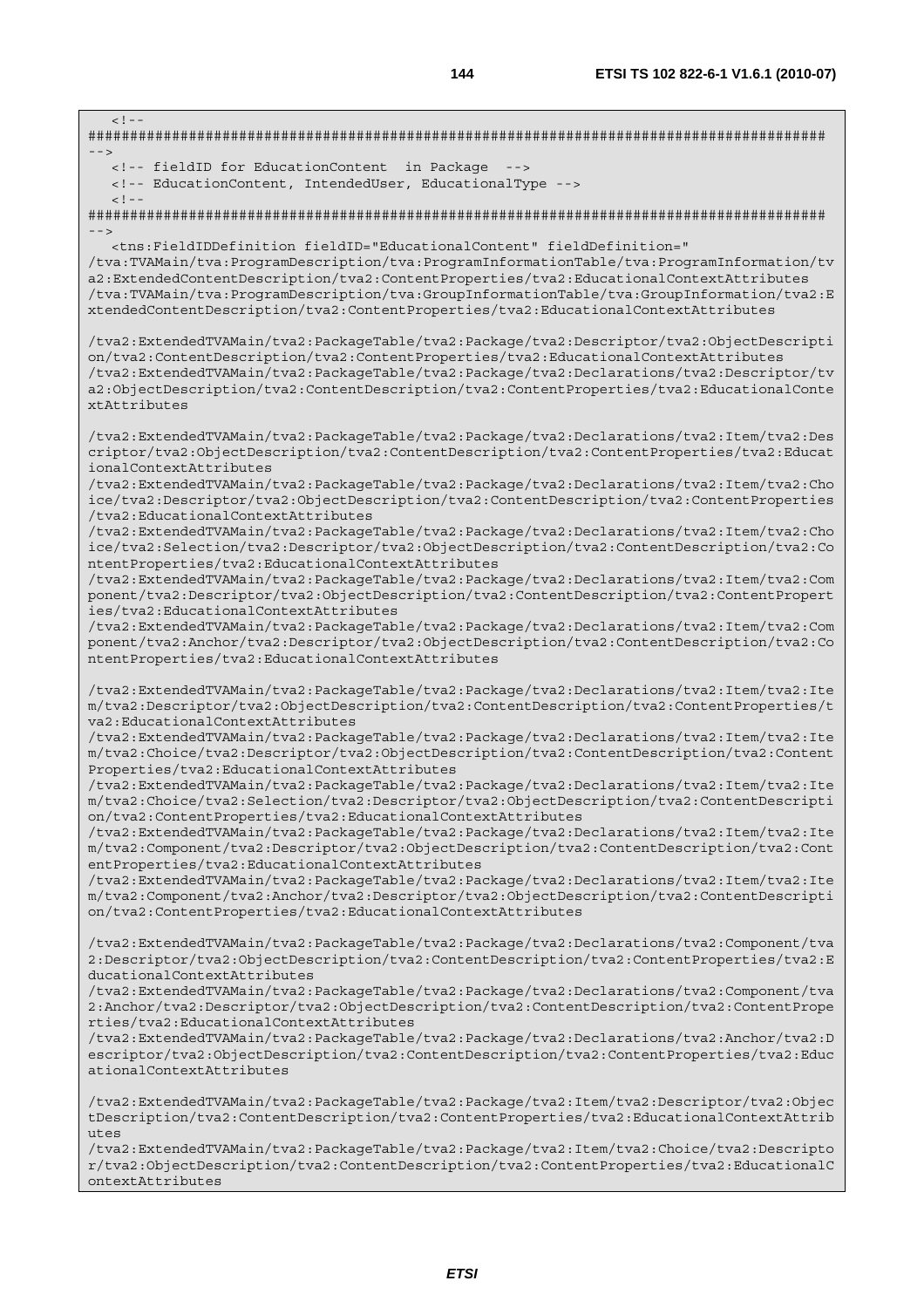/tva2:ExtendedTVAMain/tva2:PackageTable/tva2:Package/tva2:Item/tva2:Choice/tva2:Selection /tva2:Descriptor/tva2:ObjectDescription/tva2:ContentDescription/tva2:ContentProperties/tv a2:EducationalContextAttributes

/tva2:ExtendedTVAMain/tva2:PackageTable/tva2:Package/tva2:Item/tva2:Component/tva2:Descri ptor/tva2:ObjectDescription/tva2:ContentDescription/tva2:ContentProperties/tva2:Education alContextAttributes

/tva2:ExtendedTVAMain/tva2:PackageTable/tva2:Package/tva2:Item/tva2:Component/tva2:Anchor /tva2:Descriptor/tva2:ObjectDescription/tva2:ContentDescription/tva2:ContentProperties/tv a2:EducationalContextAttributes

/tva2:ExtendedTVAMain/tva2:PackageTable/tva2:Package/tva2:Item/tva2:Item/tva2:Descriptor/ tva2:ObjectDescription/tva2:ContentDescription/tva2:ContentProperties/tva2:EducationalCon textAttributes

/tva2:ExtendedTVAMain/tva2:PackageTable/tva2:Package/tva2:Item/tva2:Item/tva2:Choice/tva2 :Descriptor/tva2:ObjectDescription/tva2:ContentDescription/tva2:ContentProperties/tva2:Ed ucationalContextAttributes

/tva2:ExtendedTVAMain/tva2:PackageTable/tva2:Package/tva2:Item/tva2:Item/tva2:Choice/tva2 :Selection/tva2:Descriptor/tva2:ObjectDescription/tva2:ContentDescription/tva2:ContentPro perties/tva2:EducationalContextAttributes

/tva2:ExtendedTVAMain/tva2:PackageTable/tva2:Package/tva2:Item/tva2:Item/tva2:Component/t va2:Descriptor/tva2:ObjectDescription/tva2:ContentDescription/tva2:ContentProperties/tva2 :EducationalContextAttributes

/tva2:ExtendedTVAMain/tva2:PackageTable/tva2:Package/tva2:Item/tva2:Item/tva2:Component/t va2:Anchor/tva2:Descriptor/tva2:ObjectDescription/tva2:ContentDescription/tva2:ContentPro perties/tva2:EducationalContextAttributes  $''$  / >

<tns:FieldIDDefinition fieldID="IntendedUser" fieldDefinition="

/tva:TVAMain/tva:ProgramDescription/tva:ProgramInformationTable/tva:ProgramInformation/tv a2:ExtendedContentDescription/tva2:ContentProperties/tva2:EducationalContextAttributes/tv a2:IntendedUser/@href

/tva:TVAMain/tva:ProgramDescription/tva:ProgramInformationTable/tva:ProgramInformation/tv a2:ExtendedContentDescription/tva2:ContentProperties/tva2:EducationalContextAttributes/tv a2:IntendedUser/tva:Name/text()

/tva:TVAMain/tva:ProgramDescription/tva:GroupInformationTable/tva:GroupInformation/tva2:E xtendedContentDescription/tva2:ContentProperties/tva2:EducationalContextAttributes/tva2:I ntendedUser/@href

/tva:TVAMain/tva:ProgramDescription/tva:GroupInformationTable/tva:GroupInformation/tva2:E xtendedContentDescription/tva2:ContentProperties/tva2:EducationalContextAttributes/tva2:I ntendedUser/tva:Name/text()

/tva2:ExtendedTVAMain/tva2:PackageTable/tva2:Package/tva2:Descriptor/tva2:ObjectDescripti on/tva2:ContentDescription/tva2:ContentProperties/tva2:EducationalContextAttributes/tva2: IntendedUser/@href

/tva2:ExtendedTVAMain/tva2:PackageTable/tva2:Package/tva2:Descriptor/tva2:ObjectDescripti on/tva2:ContentDescription/tva2:ContentProperties/tva2:EducationalContextAttributes/tva2: IntendedUser/tva:Name/text()

/tva2:ExtendedTVAMain/tva2:PackageTable/tva2:Package/tva2:Declarations/tva2:Descriptor/tv a2:ObjectDescription/tva2:ContentDescription/tva2:ContentProperties/tva2:EducationalConte xtAttributes/tva2:IntendedUser/@href

/tva2:ExtendedTVAMain/tva2:PackageTable/tva2:Package/tva2:Declarations/tva2:Descriptor/tv a2:ObjectDescription/tva2:ContentDescription/tva2:ContentProperties/tva2:EducationalConte xtAttributes/tva2:IntendedUser/tva:Name/text()

/tva2:ExtendedTVAMain/tva2:PackageTable/tva2:Package/tva2:Declarations/tva2:Item/tva2:Des criptor/tva2:ObjectDescription/tva2:ContentDescription/tva2:ContentProperties/tva2:Educat ionalContextAttributes/tva2:IntendedUser/@href

/tva2:ExtendedTVAMain/tva2:PackageTable/tva2:Package/tva2:Declarations/tva2:Item/tva2:Des criptor/tva2:ObjectDescription/tva2:ContentDescription/tva2:ContentProperties/tva2:Educat ionalContextAttributes/tva2:IntendedUser/tva:Name/text()

/tva2:ExtendedTVAMain/tva2:PackageTable/tva2:Package/tva2:Declarations/tva2:Item/tva2:Cho ice/tva2:Descriptor/tva2:ObjectDescription/tva2:ContentDescription/tva2:ContentProperties /tva2:EducationalContextAttributes/tva2:IntendedUser/@href

/tva2:ExtendedTVAMain/tva2:PackageTable/tva2:Package/tva2:Declarations/tva2:Item/tva2:Cho ice/tva2:Descriptor/tva2:ObjectDescription/tva2:ContentDescription/tva2:ContentProperties /tva2:EducationalContextAttributes/tva2:IntendedUser/tva:Name/text()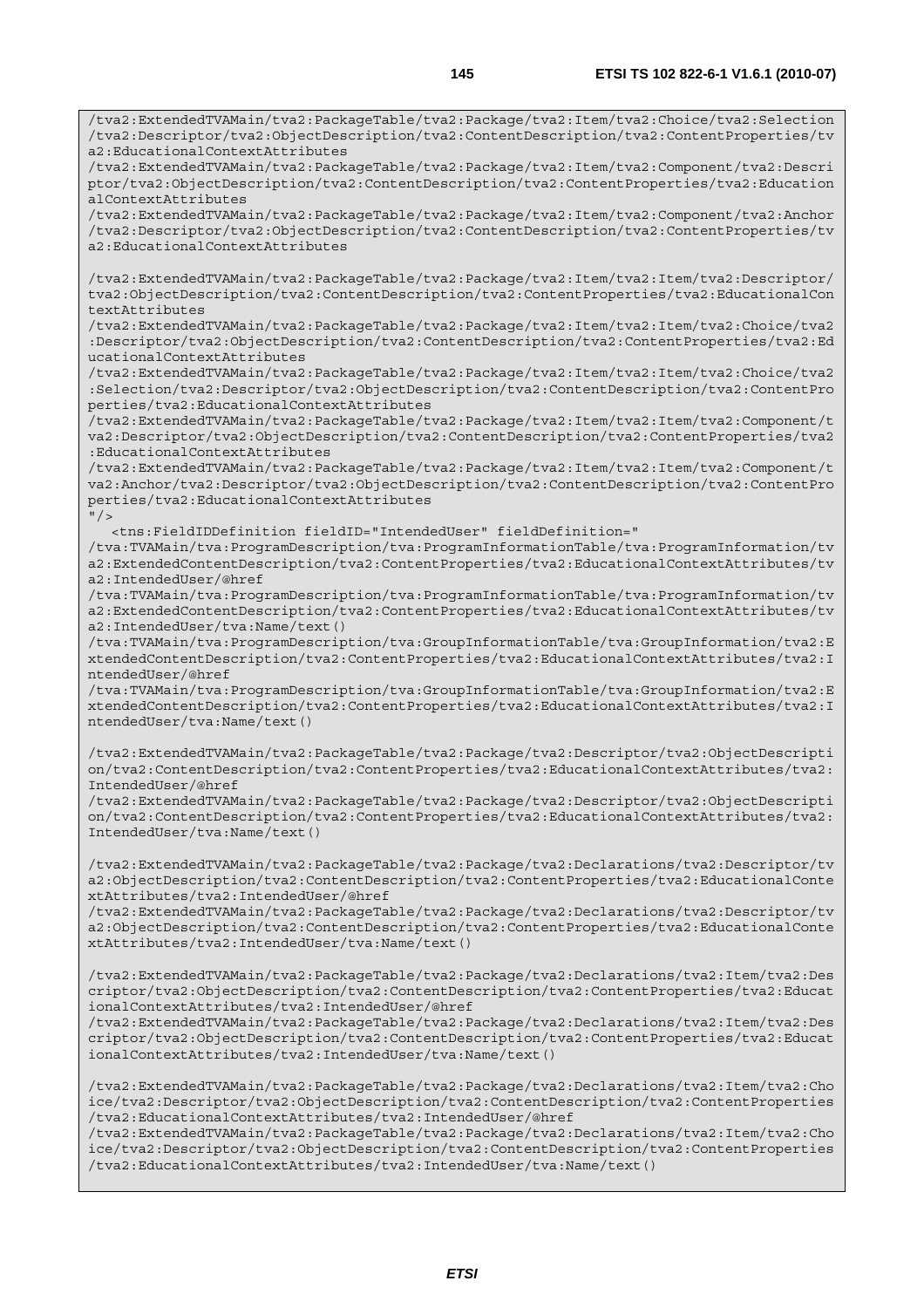/tva2:ExtendedTVAMain/tva2:PackageTable/tva2:Package/tva2:Declarations/tva2:Item/tva2:Cho ice/tva2:Selection/tva2:Descriptor/tva2:ObjectDescription/tva2:ContentDescription/tva2:Co ntentProperties/tva2:EducationalContextAttributes/tva2:IntendedUser/@href /tva2:ExtendedTVAMain/tva2:PackageTable/tva2:Package/tva2:Declarations/tva2:Item/tva2:Cho

ice/tva2:Selection/tva2:Descriptor/tva2:ObjectDescription/tva2:ContentDescription/tva2:Co ntentProperties/tva2:EducationalContextAttributes/tva2:IntendedUser/tva:Name/text()

/tva2:ExtendedTVAMain/tva2:PackageTable/tva2:Package/tva2:Declarations/tva2:Item/tva2:Com ponent/tva2:Descriptor/tva2:ObjectDescription/tva2:ContentDescription/tva2:ContentPropert ies/tva2:EducationalContextAttributes/tva2:IntendedUser/@href

/tva2:ExtendedTVAMain/tva2:PackageTable/tva2:Package/tva2:Declarations/tva2:Item/tva2:Com ponent/tva2:Descriptor/tva2:ObjectDescription/tva2:ContentDescription/tva2:ContentPropert ies/tva2:EducationalContextAttributes/tva2:IntendedUser/tva:Name/text()

/tva2:ExtendedTVAMain/tva2:PackageTable/tva2:Package/tva2:Declarations/tva2:Item/tva2:Com ponent/tva2:Anchor/tva2:Descriptor/tva2:ObjectDescription/tva2:ContentDescription/tva2:Co ntentProperties/tva2:EducationalContextAttributes/tva2:IntendedUser/@href

/tva2:ExtendedTVAMain/tva2:PackageTable/tva2:Package/tva2:Declarations/tva2:Item/tva2:Com ponent/tva2:Anchor/tva2:Descriptor/tva2:ObjectDescription/tva2:ContentDescription/tva2:Co ntentProperties/tva2:EducationalContextAttributes/tva2:IntendedUser/tva:Name/text()

/tva2:ExtendedTVAMain/tva2:PackageTable/tva2:Package/tva2:Declarations/tva2:Item/tva2:Ite m/tva2:Descriptor/tva2:ObjectDescription/tva2:ContentDescription/tva2:ContentProperties/t va2:EducationalContextAttributes/tva2:IntendedUser/@href

/tva2:ExtendedTVAMain/tva2:PackageTable/tva2:Package/tva2:Declarations/tva2:Item/tva2:Ite m/tva2:Descriptor/tva2:ObjectDescription/tva2:ContentDescription/tva2:ContentProperties/t va2:EducationalContextAttributes/tva2:IntendedUser/tva:Name/text()

/tva2:ExtendedTVAMain/tva2:PackageTable/tva2:Package/tva2:Declarations/tva2:Item/tva2:Ite m/tva2:Choice/tva2:Descriptor/tva2:ObjectDescription/tva2:ContentDescription/tva2:Content Properties/tva2:EducationalContextAttributes/tva2:IntendedUser/@href

/tva2:ExtendedTVAMain/tva2:PackageTable/tva2:Package/tva2:Declarations/tva2:Item/tva2:Ite m/tva2:Choice/tva2:Descriptor/tva2:ObjectDescription/tva2:ContentDescription/tva2:Content Properties/tva2:EducationalContextAttributes/tva2:IntendedUser/tva:Name/text()

/tva2:ExtendedTVAMain/tva2:PackageTable/tva2:Package/tva2:Declarations/tva2:Item/tva2:Ite m/tva2:Choice/tva2:Selection/tva2:Descriptor/tva2:ObjectDescription/tva2:ContentDescripti on/tva2:ContentProperties/tva2:EducationalContextAttributes/tva2:IntendedUser/@href

/tva2:ExtendedTVAMain/tva2:PackageTable/tva2:Package/tva2:Declarations/tva2:Item/tva2:Ite m/tva2:Choice/tva2:Selection/tva2:Descriptor/tva2:ObjectDescription/tva2:ContentDescripti on/tva2:ContentProperties/tva2:EducationalContextAttributes/tva2:IntendedUser/tva:Name/te  $xt()$ 

/tva2:ExtendedTVAMain/tva2:PackageTable/tva2:Package/tva2:Declarations/tva2:Item/tva2:Ite m/tva2:Component/tva2:Descriptor/tva2:ObjectDescription/tva2:ContentDescription/tva2:Cont entProperties/tva2:EducationalContextAttributes/tva2:IntendedUser/@href

/tva2:ExtendedTVAMain/tva2:PackageTable/tva2:Package/tva2:Declarations/tva2:Item/tva2:Ite m/tva2:Component/tva2:Descriptor/tva2:ObjectDescription/tva2:ContentDescription/tva2:Cont entProperties/tva2:EducationalContextAttributes/tva2:IntendedUser/tva:Name/text()

/tva2:ExtendedTVAMain/tva2:PackageTable/tva2:Package/tva2:Declarations/tva2:Item/tva2:Ite m/tva2:Component/tva2:Anchor/tva2:Descriptor/tva2:ObjectDescription/tva2:ContentDescripti on/tva2:ContentProperties/tva2:EducationalContextAttributes/tva2:IntendedUser/@href

/tva2:ExtendedTVAMain/tva2:PackageTable/tva2:Package/tva2:Declarations/tva2:Item/tva2:Ite m/tva2:Component/tva2:Anchor/tva2:Descriptor/tva2:ObjectDescription/tva2:ContentDescripti on/tva2:ContentProperties/tva2:EducationalContextAttributes/tva2:IntendedUser/tva:Name/te  $xt()$ 

/tva2:ExtendedTVAMain/tva2:PackageTable/tva2:Package/tva2:Declarations/tva2:Component/tva 2:Descriptor/tva2:ObjectDescription/tva2:ContentDescription/tva2:ContentProperties/tva2:E ducationalContextAttributes/tva2:IntendedUser/@href

/tva2:ExtendedTVAMain/tva2:PackageTable/tva2:Package/tva2:Declarations/tva2:Component/tva 2:Descriptor/tva2:ObjectDescription/tva2:ContentDescription/tva2:ContentProperties/tva2:E ducationalContextAttributes/tva2:IntendedUser/tva:Name/text()

/tva2:ExtendedTVAMain/tva2:PackageTable/tva2:Package/tva2:Declarations/tva2:Component/tva 2:Anchor/tva2:Descriptor/tva2:ObjectDescription/tva2:ContentDescription/tva2:ContentPrope rties/tva2:EducationalContextAttributes/tva2:IntendedUser/@href

/tva2:ExtendedTVAMain/tva2:PackageTable/tva2:Package/tva2:Declarations/tva2:Component/tva 2:Anchor/tva2:Descriptor/tva2:ObjectDescription/tva2:ContentDescription/tva2:ContentPrope rties/tva2:EducationalContextAttributes/tva2:IntendedUser/tva:Name/text()

/tva2:ExtendedTVAMain/tva2:PackageTable/tva2:Package/tva2:Declarations/tva2:Anchor/tva2:D escriptor/tva2:ObjectDescription/tva2:ContentDescription/tva2:ContentProperties/tva2:Educ ationalContextAttributes/tva2:IntendedUser/@href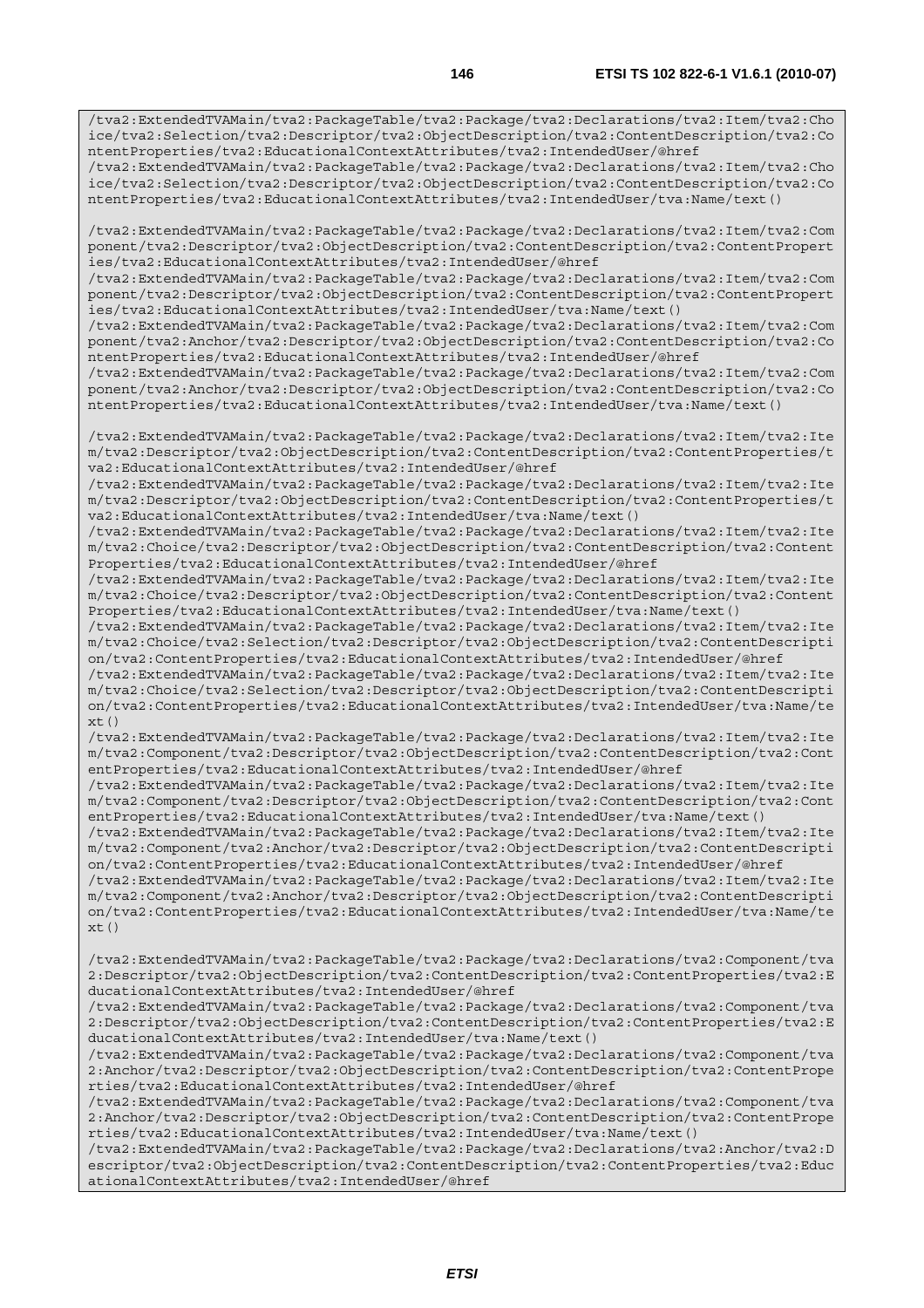/tva2:ExtendedTVAMain/tva2:PackageTable/tva2:Package/tva2:Declarations/tva2:Anchor/tva2:D escriptor/tva2:ObjectDescription/tva2:ContentDescription/tva2:ContentProperties/tva2:Educ ationalContextAttributes/tva2:IntendedUser/tva:Name/text()

/tva2:ExtendedTVAMain/tva2:PackageTable/tva2:Package/tva2:Item/tva2:Descriptor/tva2:Objec tDescription/tva2:ContentDescription/tva2:ContentProperties/tva2:EducationalContextAttrib utes/tva2:IntendedUser/@href

/tva2:ExtendedTVAMain/tva2:PackageTable/tva2:Package/tva2:Item/tva2:Descriptor/tva2:Objec tDescription/tva2:ContentDescription/tva2:ContentProperties/tva2:EducationalContextAttrib utes/tva2:IntendedUser/tva:Name/text()

/tva2:ExtendedTVAMain/tva2:PackageTable/tva2:Package/tva2:Item/tva2:Choice/tva2:Descripto r/tva2:ObjectDescription/tva2:ContentDescription/tva2:ContentProperties/tva2:EducationalC ontextAttributes/tva2:IntendedUser/@href

/tva2:ExtendedTVAMain/tva2:PackageTable/tva2:Package/tva2:Item/tva2:Choice/tva2:Descripto r/tva2:ObjectDescription/tva2:ContentDescription/tva2:ContentProperties/tva2:EducationalC ontextAttributes/tva2:IntendedUser/tva:Name/text()

/tva2:ExtendedTVAMain/tva2:PackageTable/tva2:Package/tva2:Item/tva2:Choice/tva2:Selection /tva2:Descriptor/tva2:ObjectDescription/tva2:ContentDescription/tva2:ContentProperties/tv a2:EducationalContextAttributes/tva2:IntendedUser/@href

/tva2:ExtendedTVAMain/tva2:PackageTable/tva2:Package/tva2:Item/tva2:Choice/tva2:Selection /tva2:Descriptor/tva2:ObjectDescription/tva2:ContentDescription/tva2:ContentProperties/tv a2:EducationalContextAttributes/tva2:IntendedUser/tva:Name/text()

/tva2:ExtendedTVAMain/tva2:PackageTable/tva2:Package/tva2:Item/tva2:Component/tva2:Descri ptor/tva2:ObjectDescription/tva2:ContentDescription/tva2:ContentProperties/tva2:Education alContextAttributes/tva2:IntendedUser/@href

/tva2:ExtendedTVAMain/tva2:PackageTable/tva2:Package/tva2:Item/tva2:Component/tva2:Descri ptor/tva2:ObjectDescription/tva2:ContentDescription/tva2:ContentProperties/tva2:Education alContextAttributes/tva2:IntendedUser/tva:Name/text()

/tva2:ExtendedTVAMain/tva2:PackageTable/tva2:Package/tva2:Item/tva2:Component/tva2:Anchor /tva2:Descriptor/tva2:ObjectDescription/tva2:ContentDescription/tva2:ContentProperties/tv a2:EducationalContextAttributes/tva2:IntendedUser/@href

/tva2:ExtendedTVAMain/tva2:PackageTable/tva2:Package/tva2:Item/tva2:Component/tva2:Anchor /tva2:Descriptor/tva2:ObjectDescription/tva2:ContentDescription/tva2:ContentProperties/tv a2:EducationalContextAttributes/tva2:IntendedUser/tva:Name/text()

/tva2:ExtendedTVAMain/tva2:PackageTable/tva2:Package/tva2:Item/tva2:Item/tva2:Descriptor/ tva2:ObjectDescription/tva2:ContentDescription/tva2:ContentProperties/tva2:EducationalCon textAttributes/tva2:IntendedUser/@href

/tva2:ExtendedTVAMain/tva2:PackageTable/tva2:Package/tva2:Item/tva2:Item/tva2:Descriptor/ tva2:ObjectDescription/tva2:ContentDescription/tva2:ContentProperties/tva2:EducationalCon textAttributes/tva2:IntendedUser/tva:Name/text()

/tva2:ExtendedTVAMain/tva2:PackageTable/tva2:Package/tva2:Item/tva2:Item/tva2:Choice/tva2 :Descriptor/tva2:ObjectDescription/tva2:ContentDescription/tva2:ContentProperties/tva2:Ed ucationalContextAttributes/tva2:IntendedUser/@href

/tva2:ExtendedTVAMain/tva2:PackageTable/tva2:Package/tva2:Item/tva2:Item/tva2:Choice/tva2 :Descriptor/tva2:ObjectDescription/tva2:ContentDescription/tva2:ContentProperties/tva2:Ed ucationalContextAttributes/tva2:IntendedUser/tva:Name/text()

/tva2:ExtendedTVAMain/tva2:PackageTable/tva2:Package/tva2:Item/tva2:Item/tva2:Choice/tva2 :Selection/tva2:Descriptor/tva2:ObjectDescription/tva2:ContentDescription/tva2:ContentPro perties/tva2:EducationalContextAttributes/tva2:IntendedUser/@href

/tva2:ExtendedTVAMain/tva2:PackageTable/tva2:Package/tva2:Item/tva2:Item/tva2:Choice/tva2 :Selection/tva2:Descriptor/tva2:ObjectDescription/tva2:ContentDescription/tva2:ContentPro perties/tva2:EducationalContextAttributes/tva2:IntendedUser/tva:Name/text()

/tva2:ExtendedTVAMain/tva2:PackageTable/tva2:Package/tva2:Item/tva2:Item/tva2:Component/t va2:Descriptor/tva2:ObjectDescription/tva2:ContentDescription/tva2:ContentProperties/tva2 :EducationalContextAttributes/tva2:IntendedUser/@href

/tva2:ExtendedTVAMain/tva2:PackageTable/tva2:Package/tva2:Item/tva2:Item/tva2:Component/t va2:Descriptor/tva2:ObjectDescription/tva2:ContentDescription/tva2:ContentProperties/tva2 :EducationalContextAttributes/tva2:IntendedUser/tva:Name/text()

/tva2:ExtendedTVAMain/tva2:PackageTable/tva2:Package/tva2:Item/tva2:Item/tva2:Component/t va2:Anchor/tva2:Descriptor/tva2:ObjectDescription/tva2:ContentDescription/tva2:ContentPro perties/tva2:EducationalContextAttributes/tva2:IntendedUser/@href

/tva2:ExtendedTVAMain/tva2:PackageTable/tva2:Package/tva2:Item/tva2:Item/tva2:Component/t va2:Anchor/tva2:Descriptor/tva2:ObjectDescription/tva2:ContentDescription/tva2:ContentPro perties/tva2:EducationalContextAttributes/tva2:IntendedUser/tva:Name/text()  $''$  / >

<tns:FieldIDDefinition fieldID="EducationalType" fieldDefinition="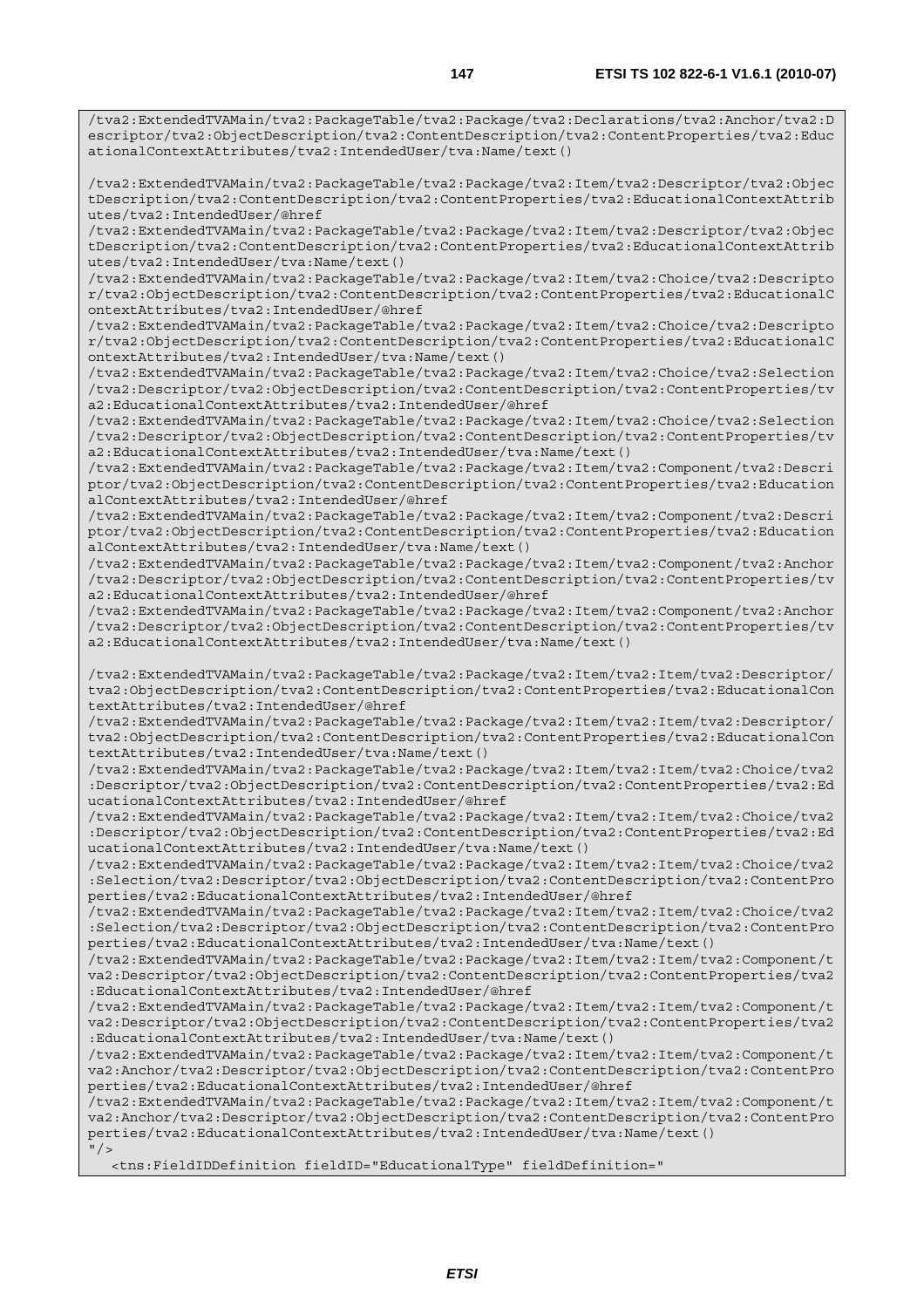/tva:TVAMain/tva:ProgramDescription/tva:ProgramInformationTable/tva:ProgramInformation/tv a2:ExtendedContentDescription/tva2:ContentProperties/tva2:EducationalContextAttributes/tv a2:EducationalType/@href

/tva:TVAMain/tva:ProgramDescription/tva:ProgramInformationTable/tva:ProgramInformation/tv a2:ExtendedContentDescription/tva2:ContentProperties/tva2:EducationalContextAttributes/tv a2:EducationalType/tva:Name/text()

/tva:TVAMain/tva:ProgramDescription/tva:GroupInformationTable/tva:GroupInformation/tva2:E xtendedContentDescription/tva2:ContentProperties/tva2:EducationalContextAttributes/tva2:E ducationalType/@href

/tva:TVAMain/tva:ProgramDescription/tva:GroupInformationTable/tva:GroupInformation/tva2:E xtendedContentDescription/tva2:ContentProperties/tva2:EducationalContextAttributes/tva2:E ducationalType/tva:Name/text()

/tva2:ExtendedTVAMain/tva2:PackageTable/tva2:Package/tva2:Descriptor/tva2:ObjectDescripti on/tva2:ContentDescription/tva2:ContentProperties/tva2:EducationalContextAttributes/tva2: EducationalType/@href

/tva2:ExtendedTVAMain/tva2:PackageTable/tva2:Package/tva2:Descriptor/tva2:ObjectDescripti on/tva2:ContentDescription/tva2:ContentProperties/tva2:EducationalContextAttributes/tva2: EducationalType/tva:Name/text()

/tva2:ExtendedTVAMain/tva2:PackageTable/tva2:Package/tva2:Declarations/tva2:Descriptor/tv a2:ObjectDescription/tva2:ContentDescription/tva2:ContentProperties/tva2:EducationalConte xtAttributes/tva2:EducationalType/@href

/tva2:ExtendedTVAMain/tva2:PackageTable/tva2:Package/tva2:Declarations/tva2:Descriptor/tv a2:ObjectDescription/tva2:ContentDescription/tva2:ContentProperties/tva2:EducationalConte xtAttributes/tva2:EducationalType/tva:Name/text()

/tva2:ExtendedTVAMain/tva2:PackageTable/tva2:Package/tva2:Declarations/tva2:Item/tva2:Des criptor/tva2:ObjectDescription/tva2:ContentDescription/tva2:ContentProperties/tva2:Educat ionalContextAttributes/tva2:EducationalType/@href

/tva2:ExtendedTVAMain/tva2:PackageTable/tva2:Package/tva2:Declarations/tva2:Item/tva2:Des criptor/tva2:ObjectDescription/tva2:ContentDescription/tva2:ContentProperties/tva2:Educat ionalContextAttributes/tva2:EducationalType/tva:Name/text()

/tva2:ExtendedTVAMain/tva2:PackageTable/tva2:Package/tva2:Declarations/tva2:Item/tva2:Cho ice/tva2:Descriptor/tva2:ObjectDescription/tva2:ContentDescription/tva2:ContentProperties /tva2:EducationalContextAttributes/tva2:EducationalType/@href /tva2:ExtendedTVAMain/tva2:PackageTable/tva2:Package/tva2:Declarations/tva2:Item/tva2:Cho

ice/tva2:Descriptor/tva2:ObjectDescription/tva2:ContentDescription/tva2:ContentProperties /tva2:EducationalContextAttributes/tva2:EducationalType/tva:Name/text()

/tva2:ExtendedTVAMain/tva2:PackageTable/tva2:Package/tva2:Declarations/tva2:Item/tva2:Cho ice/tva2:Selection/tva2:Descriptor/tva2:ObjectDescription/tva2:ContentDescription/tva2:Co ntentProperties/tva2:EducationalContextAttributes/tva2:EducationalType/@href /tva2:ExtendedTVAMain/tva2:PackageTable/tva2:Package/tva2:Declarations/tva2:Item/tva2:Cho ice/tva2:Selection/tva2:Descriptor/tva2:ObjectDescription/tva2:ContentDescription/tva2:Co ntentProperties/tva2:EducationalContextAttributes/tva2:EducationalType/tva:Name/text()

/tva2:ExtendedTVAMain/tva2:PackageTable/tva2:Package/tva2:Declarations/tva2:Item/tva2:Com ponent/tva2:Descriptor/tva2:ObjectDescription/tva2:ContentDescription/tva2:ContentPropert ies/tva2:EducationalContextAttributes/tva2:EducationalType/@href

/tva2:ExtendedTVAMain/tva2:PackageTable/tva2:Package/tva2:Declarations/tva2:Item/tva2:Com ponent/tva2:Descriptor/tva2:ObjectDescription/tva2:ContentDescription/tva2:ContentPropert ies/tva2:EducationalContextAttributes/tva2:EducationalType/tva:Name/text()

/tva2:ExtendedTVAMain/tva2:PackageTable/tva2:Package/tva2:Declarations/tva2:Item/tva2:Com ponent/tva2:Anchor/tva2:Descriptor/tva2:ObjectDescription/tva2:ContentDescription/tva2:Co ntentProperties/tva2:EducationalContextAttributes/tva2:EducationalType/@href

/tva2:ExtendedTVAMain/tva2:PackageTable/tva2:Package/tva2:Declarations/tva2:Item/tva2:Com ponent/tva2:Anchor/tva2:Descriptor/tva2:ObjectDescription/tva2:ContentDescription/tva2:Co ntentProperties/tva2:EducationalContextAttributes/tva2:EducationalType/tva:Name/text()

/tva2:ExtendedTVAMain/tva2:PackageTable/tva2:Package/tva2:Declarations/tva2:Item/tva2:Ite m/tva2:Descriptor/tva2:ObjectDescription/tva2:ContentDescription/tva2:ContentProperties/t va2:EducationalContextAttributes/tva2:EducationalType/@href /tva2:ExtendedTVAMain/tva2:PackageTable/tva2:Package/tva2:Declarations/tva2:Item/tva2:Ite m/tva2:Descriptor/tva2:ObjectDescription/tva2:ContentDescription/tva2:ContentProperties/t

va2:EducationalContextAttributes/tva2:EducationalType/tva:Name/text()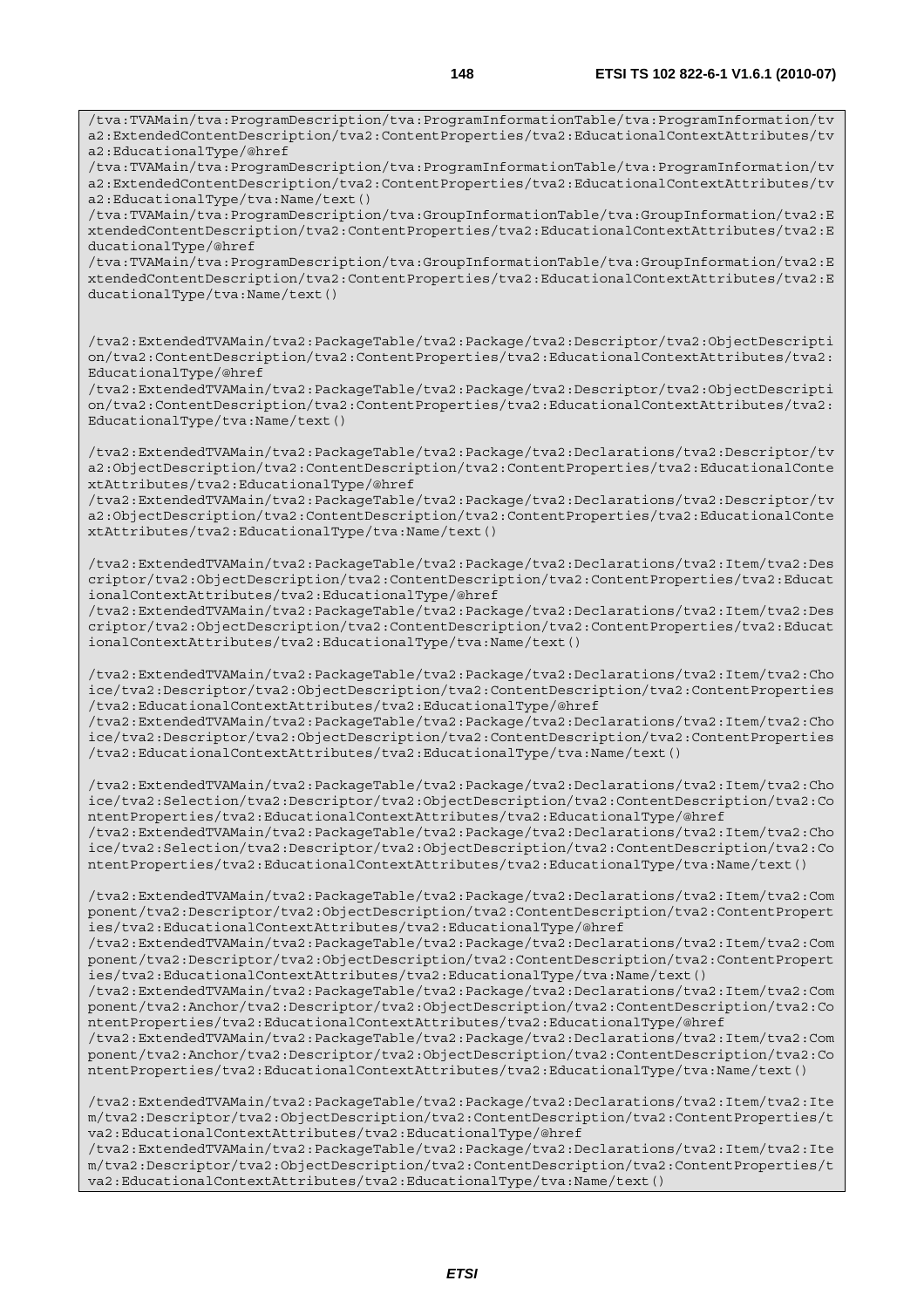/tva2:ExtendedTVAMain/tva2:PackageTable/tva2:Package/tva2:Declarations/tva2:Item/tva2:Ite m/tva2:Choice/tva2:Descriptor/tva2:ObjectDescription/tva2:ContentDescription/tva2:Content Properties/tva2:EducationalContextAttributes/tva2:EducationalType/@href

/tva2:ExtendedTVAMain/tva2:PackageTable/tva2:Package/tva2:Declarations/tva2:Item/tva2:Ite m/tva2:Choice/tva2:Descriptor/tva2:ObjectDescription/tva2:ContentDescription/tva2:Content Properties/tva2:EducationalContextAttributes/tva2:EducationalType/tva:Name/text()

/tva2:ExtendedTVAMain/tva2:PackageTable/tva2:Package/tva2:Declarations/tva2:Item/tva2:Ite m/tva2:Choice/tva2:Selection/tva2:Descriptor/tva2:ObjectDescription/tva2:ContentDescripti on/tva2:ContentProperties/tva2:EducationalContextAttributes/tva2:EducationalType/@href

/tva2:ExtendedTVAMain/tva2:PackageTable/tva2:Package/tva2:Declarations/tva2:Item/tva2:Ite m/tva2:Choice/tva2:Selection/tva2:Descriptor/tva2:ObjectDescription/tva2:ContentDescripti on/tva2:ContentProperties/tva2:EducationalContextAttributes/tva2:EducationalType/tva:Name /text()

/tva2:ExtendedTVAMain/tva2:PackageTable/tva2:Package/tva2:Declarations/tva2:Item/tva2:Ite m/tva2:Component/tva2:Descriptor/tva2:ObjectDescription/tva2:ContentDescription/tva2:Cont entProperties/tva2:EducationalContextAttributes/tva2:EducationalType/@href

/tva2:ExtendedTVAMain/tva2:PackageTable/tva2:Package/tva2:Declarations/tva2:Item/tva2:Ite m/tva2:Component/tva2:Descriptor/tva2:ObjectDescription/tva2:ContentDescription/tva2:Cont entProperties/tva2:EducationalContextAttributes/tva2:EducationalType/tva:Name/text()

/tva2:ExtendedTVAMain/tva2:PackageTable/tva2:Package/tva2:Declarations/tva2:Item/tva2:Ite m/tva2:Component/tva2:Anchor/tva2:Descriptor/tva2:ObjectDescription/tva2:ContentDescripti on/tva2:ContentProperties/tva2:EducationalContextAttributes/tva2:EducationalType/@href

/tva2:ExtendedTVAMain/tva2:PackageTable/tva2:Package/tva2:Declarations/tva2:Item/tva2:Ite m/tva2:Component/tva2:Anchor/tva2:Descriptor/tva2:ObjectDescription/tva2:ContentDescripti on/tva2:ContentProperties/tva2:EducationalContextAttributes/tva2:EducationalType/tva:Name /text()

/tva2:ExtendedTVAMain/tva2:PackageTable/tva2:Package/tva2:Declarations/tva2:Component/tva 2:Descriptor/tva2:ObjectDescription/tva2:ContentDescription/tva2:ContentProperties/tva2:E ducationalContextAttributes/tva2:EducationalType/@href

/tva2:ExtendedTVAMain/tva2:PackageTable/tva2:Package/tva2:Declarations/tva2:Component/tva 2:Descriptor/tva2:ObjectDescription/tva2:ContentDescription/tva2:ContentProperties/tva2:E ducationalContextAttributes/tva2:EducationalType/tva:Name/text()

/tva2:ExtendedTVAMain/tva2:PackageTable/tva2:Package/tva2:Declarations/tva2:Component/tva 2:Anchor/tva2:Descriptor/tva2:ObjectDescription/tva2:ContentDescription/tva2:ContentPrope rties/tva2:EducationalContextAttributes/tva2:EducationalType/@href

/tva2:ExtendedTVAMain/tva2:PackageTable/tva2:Package/tva2:Declarations/tva2:Component/tva 2:Anchor/tva2:Descriptor/tva2:ObjectDescription/tva2:ContentDescription/tva2:ContentPrope rties/tva2:EducationalContextAttributes/tva2:EducationalType/tva:Name/text()

/tva2:ExtendedTVAMain/tva2:PackageTable/tva2:Package/tva2:Declarations/tva2:Anchor/tva2:D escriptor/tva2:ObjectDescription/tva2:ContentDescription/tva2:ContentProperties/tva2:Educ ationalContextAttributes/tva2:EducationalType/@href

/tva2:ExtendedTVAMain/tva2:PackageTable/tva2:Package/tva2:Declarations/tva2:Anchor/tva2:D escriptor/tva2:ObjectDescription/tva2:ContentDescription/tva2:ContentProperties/tva2:Educ ationalContextAttributes/tva2:EducationalType/tva:Name/text()

/tva2:ExtendedTVAMain/tva2:PackageTable/tva2:Package/tva2:Item/tva2:Descriptor/tva2:Objec tDescription/tva2:ContentDescription/tva2:ContentProperties/tva2:EducationalContextAttrib utes/tva2:EducationalType/@href

/tva2:ExtendedTVAMain/tva2:PackageTable/tva2:Package/tva2:Item/tva2:Descriptor/tva2:Objec tDescription/tva2:ContentDescription/tva2:ContentProperties/tva2:EducationalContextAttrib utes/tva2:EducationalType/tva:Name/text()

/tva2:ExtendedTVAMain/tva2:PackageTable/tva2:Package/tva2:Item/tva2:Choice/tva2:Descripto r/tva2:ObjectDescription/tva2:ContentDescription/tva2:ContentProperties/tva2:EducationalC ontextAttributes/tva2:EducationalType/@href

/tva2:ExtendedTVAMain/tva2:PackageTable/tva2:Package/tva2:Item/tva2:Choice/tva2:Descripto r/tva2:ObjectDescription/tva2:ContentDescription/tva2:ContentProperties/tva2:EducationalC ontextAttributes/tva2:EducationalType/tva:Name/text()

/tva2:ExtendedTVAMain/tva2:PackageTable/tva2:Package/tva2:Item/tva2:Choice/tva2:Selection /tva2:Descriptor/tva2:ObjectDescription/tva2:ContentDescription/tva2:ContentProperties/tv a2:EducationalContextAttributes/tva2:EducationalType/@href

/tva2:ExtendedTVAMain/tva2:PackageTable/tva2:Package/tva2:Item/tva2:Choice/tva2:Selection /tva2:Descriptor/tva2:ObjectDescription/tva2:ContentDescription/tva2:ContentProperties/tv a2:EducationalContextAttributes/tva2:EducationalType/tva:Name/text()

/tva2:ExtendedTVAMain/tva2:PackageTable/tva2:Package/tva2:Item/tva2:Component/tva2:Descri ptor/tva2:ObjectDescription/tva2:ContentDescription/tva2:ContentProperties/tva2:Education alContextAttributes/tva2:EducationalType/@href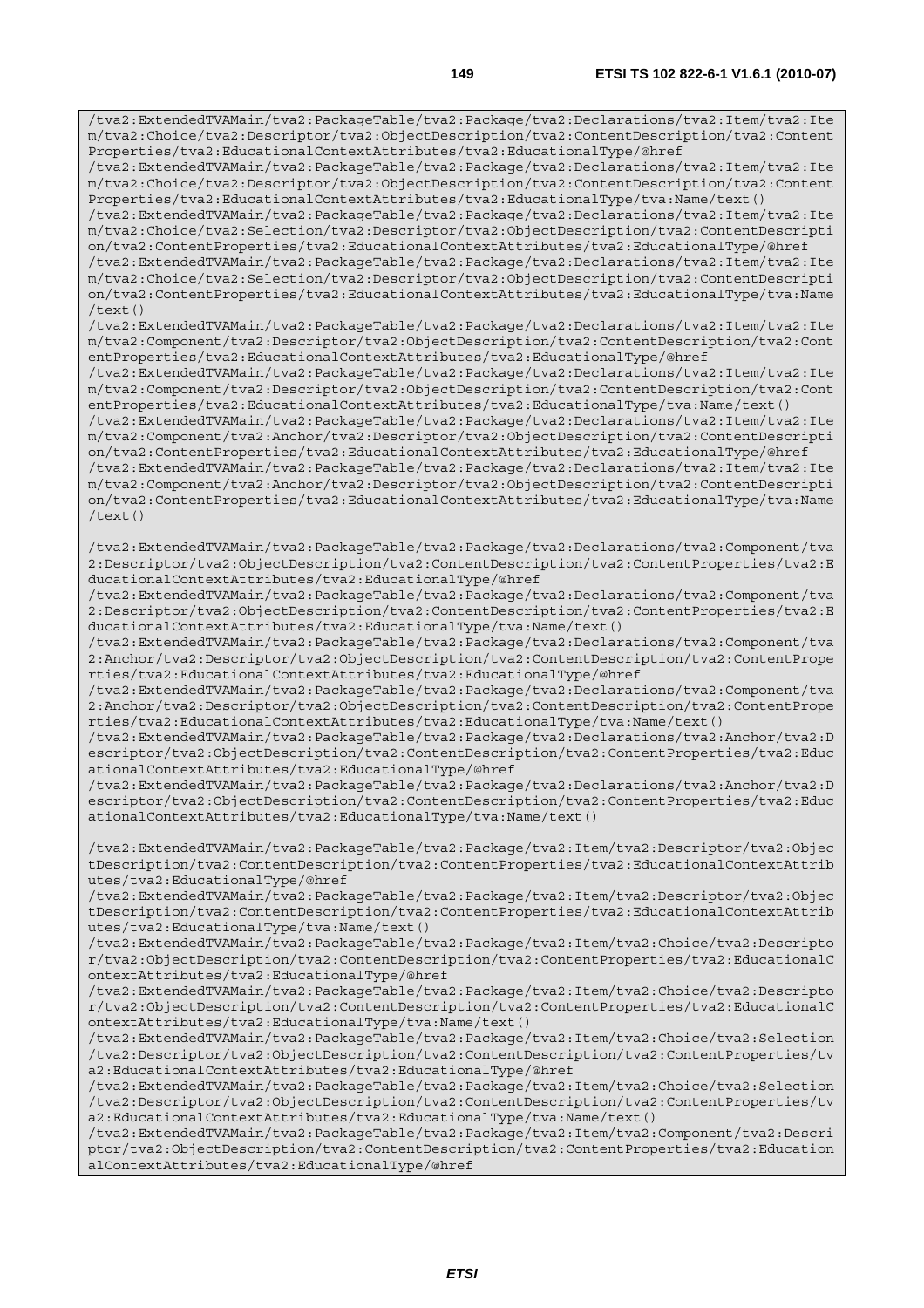/tva2:ExtendedTVAMain/tva2:PackageTable/tva2:Package/tva2:Item/tva2:Component/tva2:Descri ptor/tva2:ObjectDescription/tva2:ContentDescription/tva2:ContentProperties/tva2:Education alContextAttributes/tva2:EducationalType/tva:Name/text()

/tva2:ExtendedTVAMain/tva2:PackageTable/tva2:Package/tva2:Item/tva2:Component/tva2:Anchor /tva2:Descriptor/tva2:ObjectDescription/tva2:ContentDescription/tva2:ContentProperties/tv a2:EducationalContextAttributes/tva2:EducationalType/@href

/tva2:ExtendedTVAMain/tva2:PackageTable/tva2:Package/tva2:Item/tva2:Component/tva2:Anchor /tva2:Descriptor/tva2:ObjectDescription/tva2:ContentDescription/tva2:ContentProperties/tv a2:EducationalContextAttributes/tva2:EducationalType/tva:Name/text()

/tva2:ExtendedTVAMain/tva2:PackageTable/tva2:Package/tva2:Item/tva2:Item/tva2:Descriptor/ tva2:ObjectDescription/tva2:ContentDescription/tva2:ContentProperties/tva2:EducationalCon textAttributes/tva2:EducationalType/@href

/tva2:ExtendedTVAMain/tva2:PackageTable/tva2:Package/tva2:Item/tva2:Item/tva2:Descriptor/ tva2:ObjectDescription/tva2:ContentDescription/tva2:ContentProperties/tva2:EducationalCon textAttributes/tva2:EducationalType/tva:Name/text()

/tva2:ExtendedTVAMain/tva2:PackageTable/tva2:Package/tva2:Item/tva2:Item/tva2:Choice/tva2 :Descriptor/tva2:ObjectDescription/tva2:ContentDescription/tva2:ContentProperties/tva2:Ed ucationalContextAttributes/tva2:EducationalType/@href

/tva2:ExtendedTVAMain/tva2:PackageTable/tva2:Package/tva2:Item/tva2:Item/tva2:Choice/tva2 :Descriptor/tva2:ObjectDescription/tva2:ContentDescription/tva2:ContentProperties/tva2:Ed ucationalContextAttributes/tva2:EducationalType/tva:Name/text()

/tva2:ExtendedTVAMain/tva2:PackageTable/tva2:Package/tva2:Item/tva2:Item/tva2:Choice/tva2 :Selection/tva2:Descriptor/tva2:ObjectDescription/tva2:ContentDescription/tva2:ContentPro perties/tva2:EducationalContextAttributes/tva2:EducationalType/@href

/tva2:ExtendedTVAMain/tva2:PackageTable/tva2:Package/tva2:Item/tva2:Item/tva2:Choice/tva2 :Selection/tva2:Descriptor/tva2:ObjectDescription/tva2:ContentDescription/tva2:ContentPro perties/tva2:EducationalContextAttributes/tva2:EducationalType/tva:Name/text()

/tva2:ExtendedTVAMain/tva2:PackageTable/tva2:Package/tva2:Item/tva2:Item/tva2:Component/t va2:Descriptor/tva2:ObjectDescription/tva2:ContentDescription/tva2:ContentProperties/tva2 :EducationalContextAttributes/tva2:EducationalType/@href

/tva2:ExtendedTVAMain/tva2:PackageTable/tva2:Package/tva2:Item/tva2:Item/tva2:Component/t va2:Descriptor/tva2:ObjectDescription/tva2:ContentDescription/tva2:ContentProperties/tva2 :EducationalContextAttributes/tva2:EducationalType/tva:Name/text()

/tva2:ExtendedTVAMain/tva2:PackageTable/tva2:Package/tva2:Item/tva2:Item/tva2:Component/t va2:Anchor/tva2:Descriptor/tva2:ObjectDescription/tva2:ContentDescription/tva2:ContentPro perties/tva2:EducationalContextAttributes/tva2:EducationalType/@href

/tva2:ExtendedTVAMain/tva2:PackageTable/tva2:Package/tva2:Item/tva2:Item/tva2:Component/t va2:Anchor/tva2:Descriptor/tva2:ObjectDescription/tva2:ContentDescription/tva2:ContentPro perties/tva2:EducationalContextAttributes/tva2:EducationalType/tva:Name/text()  $"$  / >

 $\geq$  1.

######################################################################################## -->

<!-- fieldID for ApplicationContent in Package -->

<!-- ApplicationContent, Freeware, Uninstall-->

 $<$ ! --

######################################################################################## -->

 <tns:FieldIDDefinition fieldID="ApplicationContent" fieldDefinition=" /tva:TVAMain/tva:ProgramDescription/tva:ProgramInformationTable/tva:ProgramInformation/tv a2:ExtendedContentDescription/tva2:ContentProperties/tva2:ApplicationContextAttributes /tva:TVAMain/tva:ProgramDescription/tva:GroupInformationTable/tva:GroupInformation/tva2:E

xtendedContentDescription/tva2:ContentProperties/tva2:ApplicationContextAttributes

/tva2:ExtendedTVAMain/tva2:PackageTable/tva2:Package/tva2:Descriptor/tva2:ObjectDescripti on/tva2:ContentDescription/tva2:ContentProperties/tva2:ApplicationContextAttributes /tva2:ExtendedTVAMain/tva2:PackageTable/tva2:Package/tva2:Declarations/tva2:Descriptor/tv a2:ObjectDescription/tva2:ContentDescription/tva2:ContentProperties/tva2:ApplicationConte xtAttributes

/tva2:ExtendedTVAMain/tva2:PackageTable/tva2:Package/tva2:Declarations/tva2:Item/tva2:Des criptor/tva2:ObjectDescription/tva2:ContentDescription/tva2:ContentProperties/tva2:Applic ationContextAttributes

/tva2:ExtendedTVAMain/tva2:PackageTable/tva2:Package/tva2:Declarations/tva2:Item/tva2:Cho ice/tva2:Descriptor/tva2:ObjectDescription/tva2:ContentDescription/tva2:ContentProperties /tva2:ApplicationContextAttributes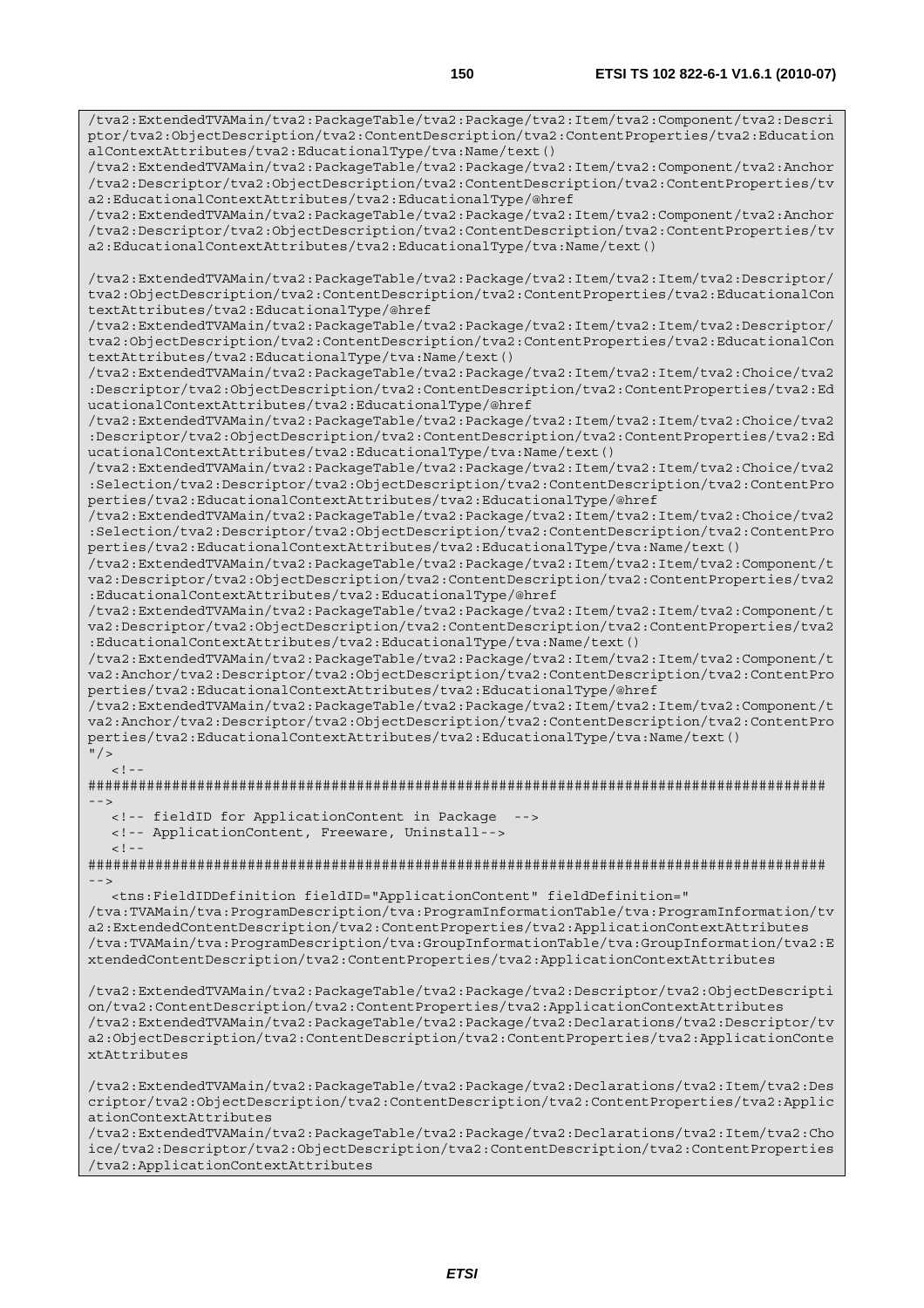/tva2:ExtendedTVAMain/tva2:PackageTable/tva2:Package/tva2:Declarations/tva2:Item/tva2:Cho ice/tva2:Selection/tva2:Descriptor/tva2:ObjectDescription/tva2:ContentDescription/tva2:Co ntentProperties/tva2:ApplicationContextAttributes

/tva2:ExtendedTVAMain/tva2:PackageTable/tva2:Package/tva2:Declarations/tva2:Item/tva2:Com ponent/tva2:Descriptor/tva2:ObjectDescription/tva2:ContentDescription/tva2:ContentPropert ies/tva2:ApplicationContextAttributes

/tva2:ExtendedTVAMain/tva2:PackageTable/tva2:Package/tva2:Declarations/tva2:Item/tva2:Com ponent/tva2:Anchor/tva2:Descriptor/tva2:ObjectDescription/tva2:ContentDescription/tva2:Co ntentProperties/tva2:ApplicationContextAttributes

/tva2:ExtendedTVAMain/tva2:PackageTable/tva2:Package/tva2:Declarations/tva2:Item/tva2:Ite m/tva2:Descriptor/tva2:ObjectDescription/tva2:ContentDescription/tva2:ContentProperties/t va2:ApplicationContextAttributes

/tva2:ExtendedTVAMain/tva2:PackageTable/tva2:Package/tva2:Declarations/tva2:Item/tva2:Ite m/tva2:Choice/tva2:Descriptor/tva2:ObjectDescription/tva2:ContentDescription/tva2:Content Properties/tva2:ApplicationContextAttributes

/tva2:ExtendedTVAMain/tva2:PackageTable/tva2:Package/tva2:Declarations/tva2:Item/tva2:Ite m/tva2:Choice/tva2:Selection/tva2:Descriptor/tva2:ObjectDescription/tva2:ContentDescripti on/tva2:ContentProperties/tva2:ApplicationContextAttributes

/tva2:ExtendedTVAMain/tva2:PackageTable/tva2:Package/tva2:Declarations/tva2:Item/tva2:Ite m/tva2:Component/tva2:Descriptor/tva2:ObjectDescription/tva2:ContentDescription/tva2:Cont entProperties/tva2:ApplicationContextAttributes

/tva2:ExtendedTVAMain/tva2:PackageTable/tva2:Package/tva2:Declarations/tva2:Item/tva2:Ite m/tva2:Component/tva2:Anchor/tva2:Descriptor/tva2:ObjectDescription/tva2:ContentDescripti on/tva2:ContentProperties/tva2:ApplicationContextAttributes

/tva2:ExtendedTVAMain/tva2:PackageTable/tva2:Package/tva2:Declarations/tva2:Component/tva 2:Descriptor/tva2:ObjectDescription/tva2:ContentDescription/tva2:ContentProperties/tva2:A pplicationContextAttributes

/tva2:ExtendedTVAMain/tva2:PackageTable/tva2:Package/tva2:Declarations/tva2:Component/tva 2:Anchor/tva2:Descriptor/tva2:ObjectDescription/tva2:ContentDescription/tva2:ContentPrope rties/tva2:ApplicationContextAttributes

/tva2:ExtendedTVAMain/tva2:PackageTable/tva2:Package/tva2:Declarations/tva2:Anchor/tva2:D escriptor/tva2:ObjectDescription/tva2:ContentDescription/tva2:ContentProperties/tva2:Appl icationContextAttributes

/tva2:ExtendedTVAMain/tva2:PackageTable/tva2:Package/tva2:Item/tva2:Descriptor/tva2:Objec tDescription/tva2:ContentDescription/tva2:ContentProperties/tva2:ApplicationContextAttrib utes

/tva2:ExtendedTVAMain/tva2:PackageTable/tva2:Package/tva2:Item/tva2:Choice/tva2:Descripto r/tva2:ObjectDescription/tva2:ContentDescription/tva2:ContentProperties/tva2:ApplicationC ontextAttributes

/tva2:ExtendedTVAMain/tva2:PackageTable/tva2:Package/tva2:Item/tva2:Choice/tva2:Selection /tva2:Descriptor/tva2:ObjectDescription/tva2:ContentDescription/tva2:ContentProperties/tv a2:ApplicationContextAttributes

/tva2:ExtendedTVAMain/tva2:PackageTable/tva2:Package/tva2:Item/tva2:Component/tva2:Descri ptor/tva2:ObjectDescription/tva2:ContentDescription/tva2:ContentProperties/tva2:Applicati onContextAttributes

/tva2:ExtendedTVAMain/tva2:PackageTable/tva2:Package/tva2:Item/tva2:Component/tva2:Anchor /tva2:Descriptor/tva2:ObjectDescription/tva2:ContentDescription/tva2:ContentProperties/tv a2:ApplicationContextAttributes

/tva2:ExtendedTVAMain/tva2:PackageTable/tva2:Package/tva2:Item/tva2:Item/tva2:Descriptor/ tva2:ObjectDescription/tva2:ContentDescription/tva2:ContentProperties/tva2:ApplicationCon textAttributes

/tva2:ExtendedTVAMain/tva2:PackageTable/tva2:Package/tva2:Item/tva2:Item/tva2:Choice/tva2 :Descriptor/tva2:ObjectDescription/tva2:ContentDescription/tva2:ContentProperties/tva2:Ap plicationContextAttributes

/tva2:ExtendedTVAMain/tva2:PackageTable/tva2:Package/tva2:Item/tva2:Item/tva2:Choice/tva2 :Selection/tva2:Descriptor/tva2:ObjectDescription/tva2:ContentDescription/tva2:ContentPro perties/tva2:ApplicationContextAttributes

/tva2:ExtendedTVAMain/tva2:PackageTable/tva2:Package/tva2:Item/tva2:Item/tva2:Component/t va2:Descriptor/tva2:ObjectDescription/tva2:ContentDescription/tva2:ContentProperties/tva2 :ApplicationContextAttributes

/tva2:ExtendedTVAMain/tva2:PackageTable/tva2:Package/tva2:Item/tva2:Item/tva2:Component/t va2:Anchor/tva2:Descriptor/tva2:ObjectDescription/tva2:ContentDescription/tva2:ContentPro perties/tva2:ApplicationContextAttributes  $"$  / >

<tns:FieldIDDefinition fieldID="Freeware" fieldDefinition="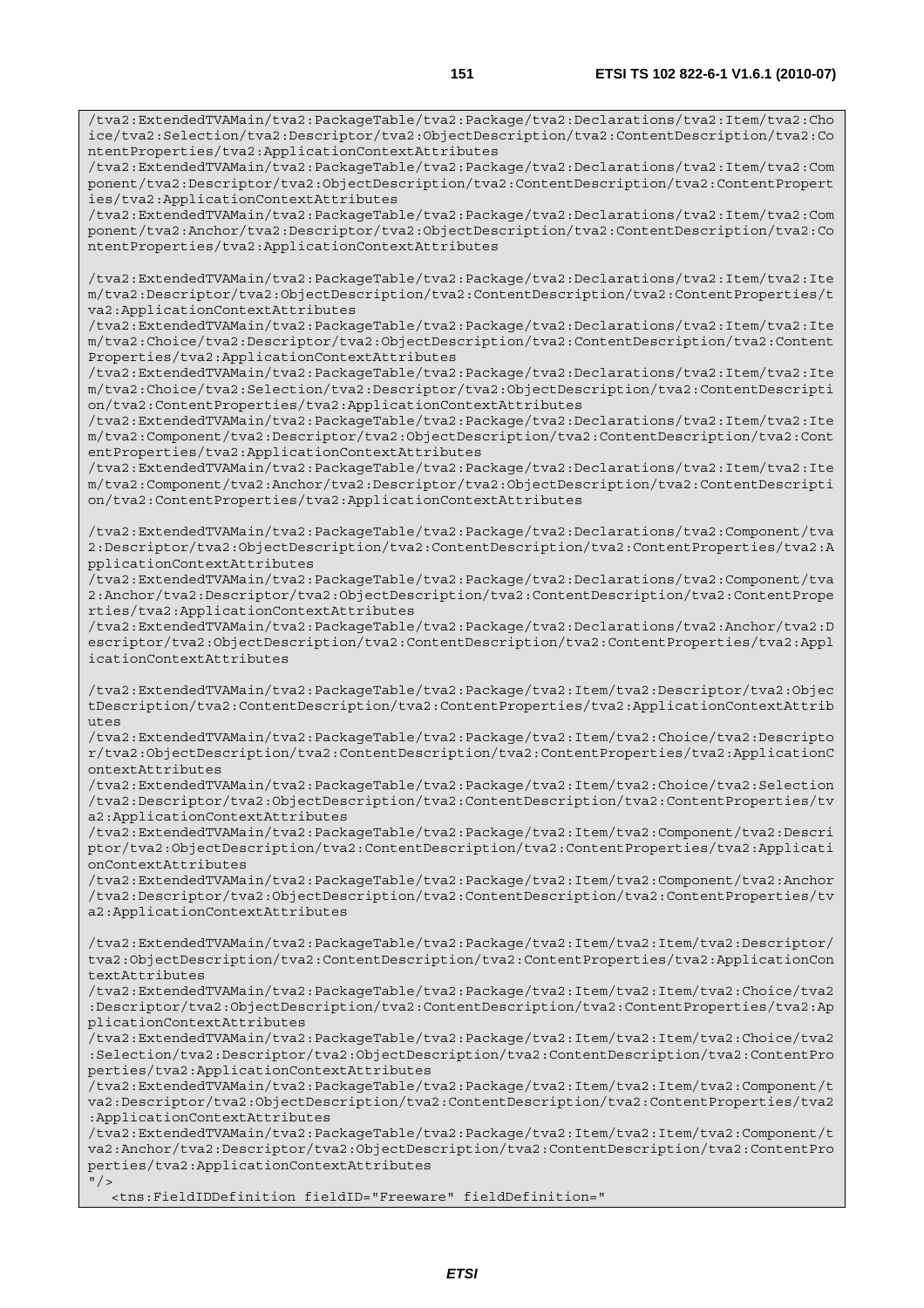/tva:TVAMain/tva:ProgramDescription/tva:ProgramInformationTable/tva:ProgramInformation/tv a2:ExtendedContentDescription/tva2:ContentProperties/tva2:ApplicationContextAttributes/tv a2:Freeware/text()

/tva:TVAMain/tva:ProgramDescription/tva:GroupInformationTable/tva:GroupInformation/tva2:E xtendedContentDescription/tva2:ContentProperties/tva2:ApplicationContextAttributes/tva2:F reeware/text()

/tva2:ExtendedTVAMain/tva2:PackageTable/tva2:Package/tva2:Descriptor/tva2:ObjectDescripti on/tva2:ContentDescription/tva2:ContentProperties/tva2:ApplicationContextAttributes/tva2: Freeware/text()

/tva2:ExtendedTVAMain/tva2:PackageTable/tva2:Package/tva2:Declarations/tva2:Descriptor/tv a2:ObjectDescription/tva2:ContentDescription/tva2:ContentProperties/tva2:ApplicationConte xtAttributes/tva2:Freeware/text()

/tva2:ExtendedTVAMain/tva2:PackageTable/tva2:Package/tva2:Declarations/tva2:Item/tva2:Des criptor/tva2:ObjectDescription/tva2:ContentDescription/tva2:ContentProperties/tva2:Applic ationContextAttributes/tva2:Freeware/text()

/tva2:ExtendedTVAMain/tva2:PackageTable/tva2:Package/tva2:Declarations/tva2:Item/tva2:Cho ice/tva2:Descriptor/tva2:ObjectDescription/tva2:ContentDescription/tva2:ContentProperties /tva2:ApplicationContextAttributes/tva2:Freeware/text()

/tva2:ExtendedTVAMain/tva2:PackageTable/tva2:Package/tva2:Declarations/tva2:Item/tva2:Cho ice/tva2:Selection/tva2:Descriptor/tva2:ObjectDescription/tva2:ContentDescription/tva2:Co ntentProperties/tva2:ApplicationContextAttributes/tva2:Freeware/text()

/tva2:ExtendedTVAMain/tva2:PackageTable/tva2:Package/tva2:Declarations/tva2:Item/tva2:Com ponent/tva2:Descriptor/tva2:ObjectDescription/tva2:ContentDescription/tva2:ContentPropert ies/tva2:ApplicationContextAttributes/tva2:Freeware/text()

/tva2:ExtendedTVAMain/tva2:PackageTable/tva2:Package/tva2:Declarations/tva2:Item/tva2:Com ponent/tva2:Anchor/tva2:Descriptor/tva2:ObjectDescription/tva2:ContentDescription/tva2:Co ntentProperties/tva2:ApplicationContextAttributes/tva2:Freeware/text()

/tva2:ExtendedTVAMain/tva2:PackageTable/tva2:Package/tva2:Declarations/tva2:Item/tva2:Ite m/tva2:Descriptor/tva2:ObjectDescription/tva2:ContentDescription/tva2:ContentProperties/t va2:ApplicationContextAttributes/tva2:Freeware/text()

/tva2:ExtendedTVAMain/tva2:PackageTable/tva2:Package/tva2:Declarations/tva2:Item/tva2:Ite m/tva2:Choice/tva2:Descriptor/tva2:ObjectDescription/tva2:ContentDescription/tva2:Content Properties/tva2:ApplicationContextAttributes/tva2:Freeware/text()

/tva2:ExtendedTVAMain/tva2:PackageTable/tva2:Package/tva2:Declarations/tva2:Item/tva2:Ite m/tva2:Choice/tva2:Selection/tva2:Descriptor/tva2:ObjectDescription/tva2:ContentDescripti on/tva2:ContentProperties/tva2:ApplicationContextAttributes/tva2:Freeware/text()

/tva2:ExtendedTVAMain/tva2:PackageTable/tva2:Package/tva2:Declarations/tva2:Item/tva2:Ite m/tva2:Component/tva2:Descriptor/tva2:ObjectDescription/tva2:ContentDescription/tva2:Cont entProperties/tva2:ApplicationContextAttributes/tva2:Freeware/text()

/tva2:ExtendedTVAMain/tva2:PackageTable/tva2:Package/tva2:Declarations/tva2:Item/tva2:Ite m/tva2:Component/tva2:Anchor/tva2:Descriptor/tva2:ObjectDescription/tva2:ContentDescripti on/tva2:ContentProperties/tva2:ApplicationContextAttributes/tva2:Freeware/text()

/tva2:ExtendedTVAMain/tva2:PackageTable/tva2:Package/tva2:Declarations/tva2:Component/tva 2:Descriptor/tva2:ObjectDescription/tva2:ContentDescription/tva2:ContentProperties/tva2:A pplicationContextAttributes/tva2:Freeware/text()

/tva2:ExtendedTVAMain/tva2:PackageTable/tva2:Package/tva2:Declarations/tva2:Component/tva 2:Anchor/tva2:Descriptor/tva2:ObjectDescription/tva2:ContentDescription/tva2:ContentPrope rties/tva2:ApplicationContextAttributes/tva2:Freeware/text()

/tva2:ExtendedTVAMain/tva2:PackageTable/tva2:Package/tva2:Declarations/tva2:Anchor/tva2:D escriptor/tva2:ObjectDescription/tva2:ContentDescription/tva2:ContentProperties/tva2:Appl icationContextAttributes/tva2:Freeware/text()

/tva2:ExtendedTVAMain/tva2:PackageTable/tva2:Package/tva2:Item/tva2:Descriptor/tva2:Objec tDescription/tva2:ContentDescription/tva2:ContentProperties/tva2:ApplicationContextAttrib utes/tva2:Freeware/text()

/tva2:ExtendedTVAMain/tva2:PackageTable/tva2:Package/tva2:Item/tva2:Choice/tva2:Descripto r/tva2:ObjectDescription/tva2:ContentDescription/tva2:ContentProperties/tva2:ApplicationC ontextAttributes/tva2:Freeware/text()

/tva2:ExtendedTVAMain/tva2:PackageTable/tva2:Package/tva2:Item/tva2:Choice/tva2:Selection /tva2:Descriptor/tva2:ObjectDescription/tva2:ContentDescription/tva2:ContentProperties/tv a2:ApplicationContextAttributes/tva2:Freeware/text()

/tva2:ExtendedTVAMain/tva2:PackageTable/tva2:Package/tva2:Item/tva2:Component/tva2:Descri ptor/tva2:ObjectDescription/tva2:ContentDescription/tva2:ContentProperties/tva2:Applicati onContextAttributes/tva2:Freeware/text()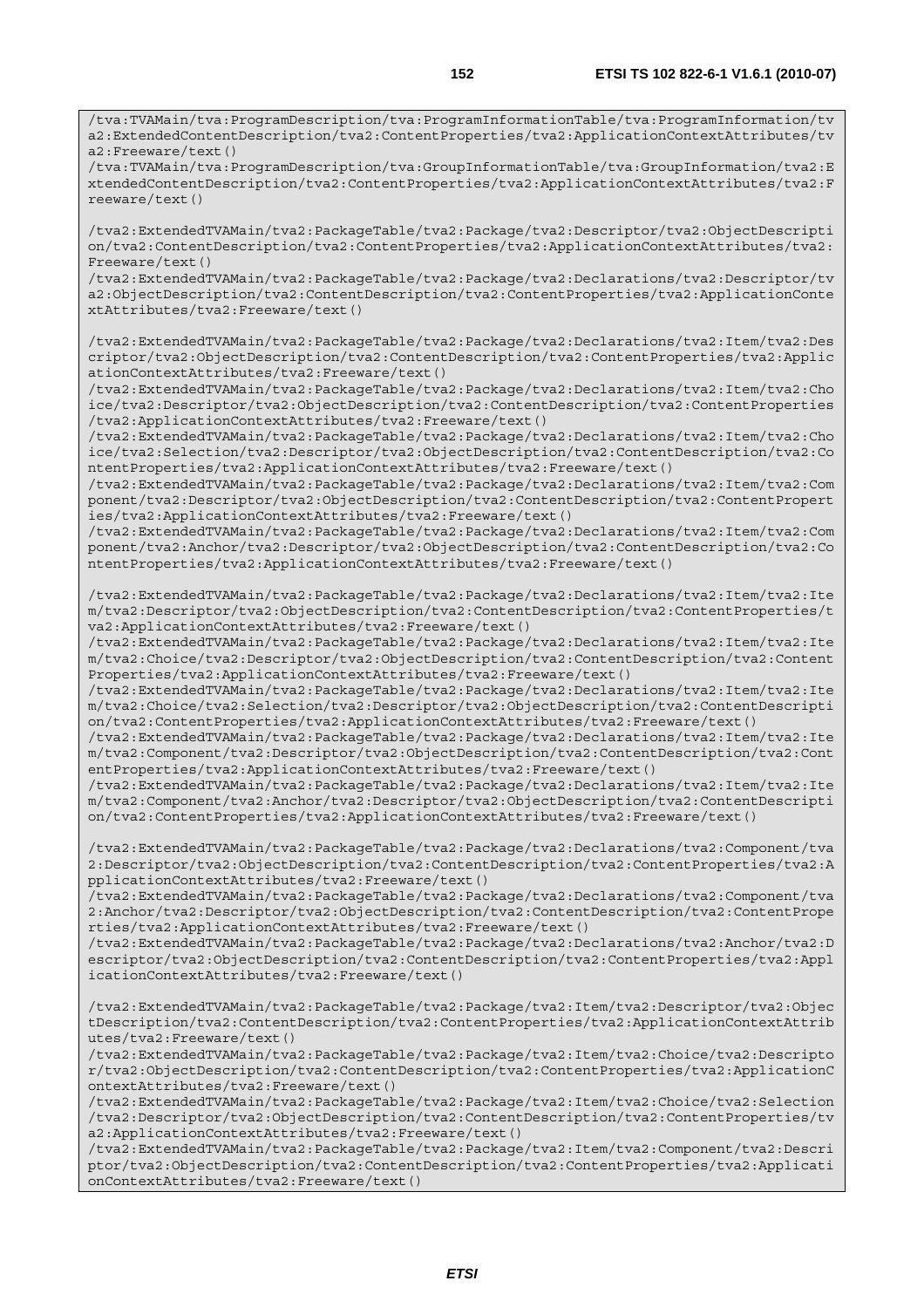/tva2:ExtendedTVAMain/tva2:PackageTable/tva2:Package/tva2:Item/tva2:Component/tva2:Anchor /tva2:Descriptor/tva2:ObjectDescription/tva2:ContentDescription/tva2:ContentProperties/tv a2:ApplicationContextAttributes/tva2:Freeware/text()

/tva2:ExtendedTVAMain/tva2:PackageTable/tva2:Package/tva2:Item/tva2:Item/tva2:Descriptor/ tva2:ObjectDescription/tva2:ContentDescription/tva2:ContentProperties/tva2:ApplicationCon textAttributes/tva2:Freeware/text()

/tva2:ExtendedTVAMain/tva2:PackageTable/tva2:Package/tva2:Item/tva2:Item/tva2:Choice/tva2 :Descriptor/tva2:ObjectDescription/tva2:ContentDescription/tva2:ContentProperties/tva2:Ap plicationContextAttributes/tva2:Freeware/text()

/tva2:ExtendedTVAMain/tva2:PackageTable/tva2:Package/tva2:Item/tva2:Item/tva2:Choice/tva2 :Selection/tva2:Descriptor/tva2:ObjectDescription/tva2:ContentDescription/tva2:ContentPro perties/tva2:ApplicationContextAttributes/tva2:Freeware/text()

/tva2:ExtendedTVAMain/tva2:PackageTable/tva2:Package/tva2:Item/tva2:Item/tva2:Component/t va2:Descriptor/tva2:ObjectDescription/tva2:ContentDescription/tva2:ContentProperties/tva2 :ApplicationContextAttributes/tva2:Freeware/text()

/tva2:ExtendedTVAMain/tva2:PackageTable/tva2:Package/tva2:Item/tva2:Item/tva2:Component/t va2:Anchor/tva2:Descriptor/tva2:ObjectDescription/tva2:ContentDescription/tva2:ContentPro perties/tva2:ApplicationContextAttributes/tva2:Freeware/text()  $''$  / >

<tns:FieldIDDefinition fieldID="Uninstall" fieldDefinition="

/tva:TVAMain/tva:ProgramDescription/tva:ProgramInformationTable/tva:ProgramInformation/tv a2:ExtendedContentDescription/tva2:ContentProperties/tva2:ApplicationContextAttributes/tv a2:Uninstall/text()

/tva:TVAMain/tva:ProgramDescription/tva:GroupInformationTable/tva:GroupInformation/tva2:E xtendedContentDescription/tva2:ContentProperties/tva2:ApplicationContextAttributes/tva2:U ninstall/text()

/tva2:ExtendedTVAMain/tva2:PackageTable/tva2:Package/tva2:Descriptor/tva2:ObjectDescripti on/tva2:ContentDescription/tva2:ContentProperties/tva2:ApplicationContextAttributes/tva2: Uninstall/text()

/tva2:ExtendedTVAMain/tva2:PackageTable/tva2:Package/tva2:Declarations/tva2:Descriptor/tv a2:ObjectDescription/tva2:ContentDescription/tva2:ContentProperties/tva2:ApplicationConte xtAttributes/tva2:Uninstall/text()

/tva2:ExtendedTVAMain/tva2:PackageTable/tva2:Package/tva2:Declarations/tva2:Item/tva2:Des criptor/tva2:ObjectDescription/tva2:ContentDescription/tva2:ContentProperties/tva2:Applic ationContextAttributes/tva2:Uninstall/text()

/tva2:ExtendedTVAMain/tva2:PackageTable/tva2:Package/tva2:Declarations/tva2:Item/tva2:Cho ice/tva2:Descriptor/tva2:ObjectDescription/tva2:ContentDescription/tva2:ContentProperties /tva2:ApplicationContextAttributes/tva2:Uninstall/text()

/tva2:ExtendedTVAMain/tva2:PackageTable/tva2:Package/tva2:Declarations/tva2:Item/tva2:Cho ice/tva2:Selection/tva2:Descriptor/tva2:ObjectDescription/tva2:ContentDescription/tva2:Co ntentProperties/tva2:ApplicationContextAttributes/tva2:Uninstall/text()

/tva2:ExtendedTVAMain/tva2:PackageTable/tva2:Package/tva2:Declarations/tva2:Item/tva2:Com ponent/tva2:Descriptor/tva2:ObjectDescription/tva2:ContentDescription/tva2:ContentPropert ies/tva2:ApplicationContextAttributes/tva2:Uninstall/text()

/tva2:ExtendedTVAMain/tva2:PackageTable/tva2:Package/tva2:Declarations/tva2:Item/tva2:Com ponent/tva2:Anchor/tva2:Descriptor/tva2:ObjectDescription/tva2:ContentDescription/tva2:Co ntentProperties/tva2:ApplicationContextAttributes/tva2:Uninstall/text()

/tva2:ExtendedTVAMain/tva2:PackageTable/tva2:Package/tva2:Declarations/tva2:Item/tva2:Ite m/tva2:Descriptor/tva2:ObjectDescription/tva2:ContentDescription/tva2:ContentProperties/t va2:ApplicationContextAttributes/tva2:Uninstall/text()

/tva2:ExtendedTVAMain/tva2:PackageTable/tva2:Package/tva2:Declarations/tva2:Item/tva2:Ite m/tva2:Choice/tva2:Descriptor/tva2:ObjectDescription/tva2:ContentDescription/tva2:Content Properties/tva2:ApplicationContextAttributes/tva2:Uninstall/text()

/tva2:ExtendedTVAMain/tva2:PackageTable/tva2:Package/tva2:Declarations/tva2:Item/tva2:Ite m/tva2:Choice/tva2:Selection/tva2:Descriptor/tva2:ObjectDescription/tva2:ContentDescripti on/tva2:ContentProperties/tva2:ApplicationContextAttributes/tva2:Uninstall/text()

/tva2:ExtendedTVAMain/tva2:PackageTable/tva2:Package/tva2:Declarations/tva2:Item/tva2:Ite m/tva2:Component/tva2:Descriptor/tva2:ObjectDescription/tva2:ContentDescription/tva2:Cont entProperties/tva2:ApplicationContextAttributes/tva2:Uninstall/text()

/tva2:ExtendedTVAMain/tva2:PackageTable/tva2:Package/tva2:Declarations/tva2:Item/tva2:Ite m/tva2:Component/tva2:Anchor/tva2:Descriptor/tva2:ObjectDescription/tva2:ContentDescripti on/tva2:ContentProperties/tva2:ApplicationContextAttributes/tva2:Uninstall/text()

/tva2:ExtendedTVAMain/tva2:PackageTable/tva2:Package/tva2:Declarations/tva2:Component/tva 2:Descriptor/tva2:ObjectDescription/tva2:ContentDescription/tva2:ContentProperties/tva2:A pplicationContextAttributes/tva2:Uninstall/text()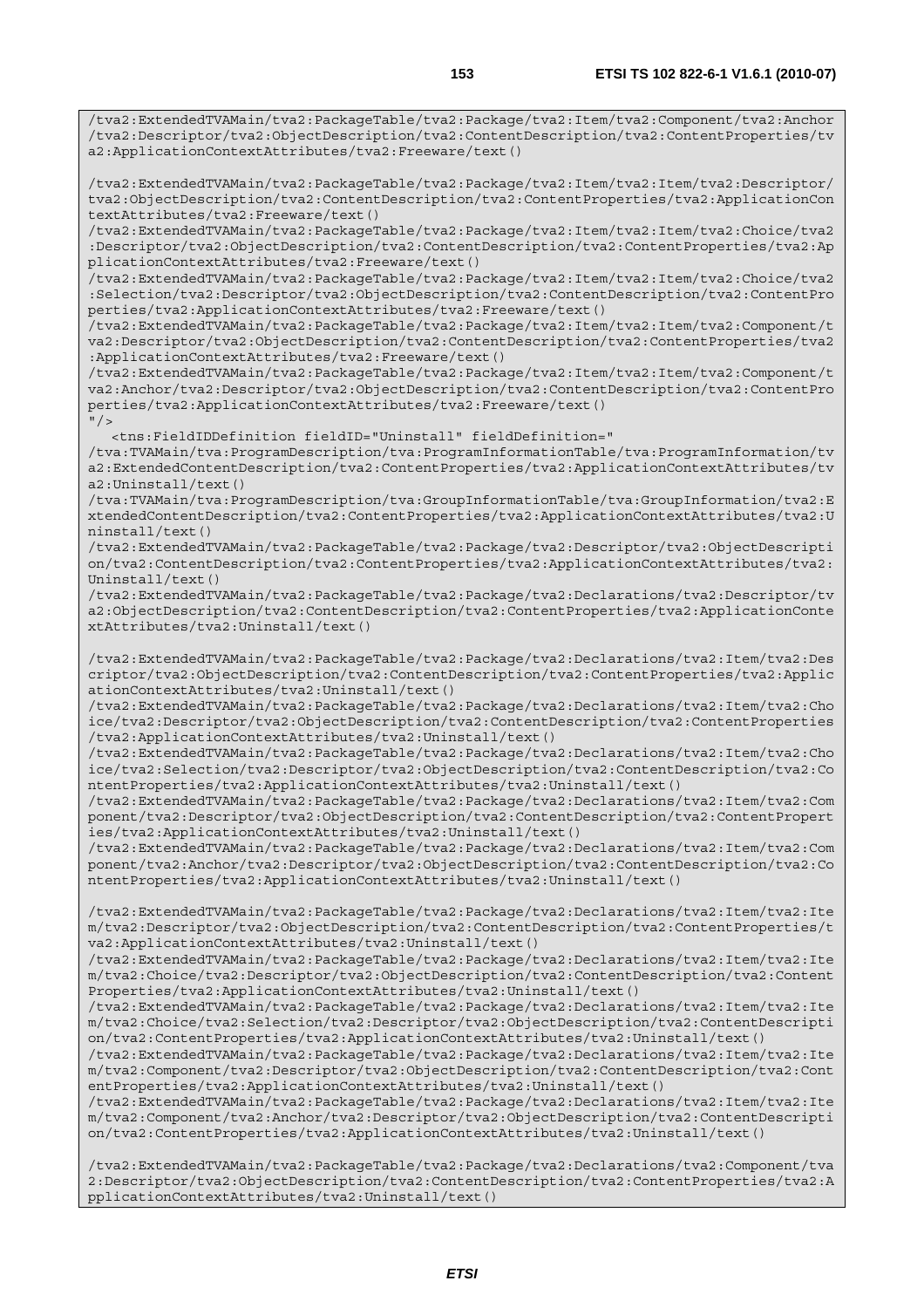/tva2:ExtendedTVAMain/tva2:PackageTable/tva2:Package/tva2:Declarations/tva2:Anchor/tva2:D escriptor/tva2:ObjectDescription/tva2:ContentDescription/tva2:ContentProperties/tva2:Appl icationContextAttributes/tva2:Uninstall/text()

/tva2:ExtendedTVAMain/tva2:PackageTable/tva2:Package/tva2:Item/tva2:Descriptor/tva2:Objec tDescription/tva2:ContentDescription/tva2:ContentProperties/tva2:ApplicationContextAttrib utes/tva2:Uninstall/text()

/tva2:ExtendedTVAMain/tva2:PackageTable/tva2:Package/tva2:Item/tva2:Choice/tva2:Descripto r/tva2:ObjectDescription/tva2:ContentDescription/tva2:ContentProperties/tva2:ApplicationC ontextAttributes/tva2:Uninstall/text()

/tva2:ExtendedTVAMain/tva2:PackageTable/tva2:Package/tva2:Item/tva2:Choice/tva2:Selection /tva2:Descriptor/tva2:ObjectDescription/tva2:ContentDescription/tva2:ContentProperties/tv a2:ApplicationContextAttributes/tva2:Uninstall/text()

/tva2:ExtendedTVAMain/tva2:PackageTable/tva2:Package/tva2:Item/tva2:Component/tva2:Descri ptor/tva2:ObjectDescription/tva2:ContentDescription/tva2:ContentProperties/tva2:Applicati onContextAttributes/tva2:Uninstall/text()

/tva2:ExtendedTVAMain/tva2:PackageTable/tva2:Package/tva2:Item/tva2:Component/tva2:Anchor /tva2:Descriptor/tva2:ObjectDescription/tva2:ContentDescription/tva2:ContentProperties/tv a2:ApplicationContextAttributes/tva2:Uninstall/text()

/tva2:ExtendedTVAMain/tva2:PackageTable/tva2:Package/tva2:Item/tva2:Item/tva2:Descriptor/ tva2:ObjectDescription/tva2:ContentDescription/tva2:ContentProperties/tva2:ApplicationCon textAttributes/tva2:Uninstall/text()

/tva2:ExtendedTVAMain/tva2:PackageTable/tva2:Package/tva2:Item/tva2:Item/tva2:Choice/tva2 :Descriptor/tva2:ObjectDescription/tva2:ContentDescription/tva2:ContentProperties/tva2:Ap plicationContextAttributes/tva2:Uninstall/text()

/tva2:ExtendedTVAMain/tva2:PackageTable/tva2:Package/tva2:Item/tva2:Item/tva2:Choice/tva2 :Selection/tva2:Descriptor/tva2:ObjectDescription/tva2:ContentDescription/tva2:ContentPro perties/tva2:ApplicationContextAttributes/tva2:Uninstall/text()

/tva2:ExtendedTVAMain/tva2:PackageTable/tva2:Package/tva2:Item/tva2:Item/tva2:Component/t va2:Descriptor/tva2:ObjectDescription/tva2:ContentDescription/tva2:ContentProperties/tva2 :ApplicationContextAttributes/tva2:Uninstall/text()

/tva2:ExtendedTVAMain/tva2:PackageTable/tva2:Package/tva2:Item/tva2:Item/tva2:Component/t va2:Anchor/tva2:Descriptor/tva2:ObjectDescription/tva2:ContentDescription/tva2:ContentPro perties/tva2:ApplicationContextAttributes/tva2:Uninstall/text()

 $''$  / >  $\lt$  ! -

######################################################################################## -->

<!-- fieldID for GameContent in Package

 <!-- GameContent, Perspectives, MaxNumPlayers -->  $< 1 -$ 

######################################################################################## -->

 <tns:FieldIDDefinition fieldID="GameContent" fieldDefinition=" /tva:TVAMain/tva:ProgramDescription/tva:ProgramInformationTable/tva:ProgramInformation/tv a2:ExtendedContentDescription/tva2:ContentProperties/tva2:GameContextAttributes /tva:TVAMain/tva:ProgramDescription/tva:GroupInformationTable/tva:GroupInformation/tva2:E xtendedContentDescription/tva2:ContentProperties/tva2:GameContextAttributes

/tva2:ExtendedTVAMain/tva2:PackageTable/tva2:Package/tva2:Descriptor/tva2:ObjectDescripti on/tva2:ContentDescription/tva2:ContentProperties/tva2:GameContextAttributes /tva2:ExtendedTVAMain/tva2:PackageTable/tva2:Package/tva2:Declarations/tva2:Descriptor/tv a2:ObjectDescription/tva2:ContentDescription/tva2:ContentProperties/tva2:GameContextAttri butes

/tva2:ExtendedTVAMain/tva2:PackageTable/tva2:Package/tva2:Declarations/tva2:Item/tva2:Des criptor/tva2:ObjectDescription/tva2:ContentDescription/tva2:ContentProperties/tva2:GameCo ntextAttributes

/tva2:ExtendedTVAMain/tva2:PackageTable/tva2:Package/tva2:Declarations/tva2:Item/tva2:Cho ice/tva2:Descriptor/tva2:ObjectDescription/tva2:ContentDescription/tva2:ContentProperties /tva2:GameContextAttributes

/tva2:ExtendedTVAMain/tva2:PackageTable/tva2:Package/tva2:Declarations/tva2:Item/tva2:Cho ice/tva2:Selection/tva2:Descriptor/tva2:ObjectDescription/tva2:ContentDescription/tva2:Co ntentProperties/tva2:GameContextAttributes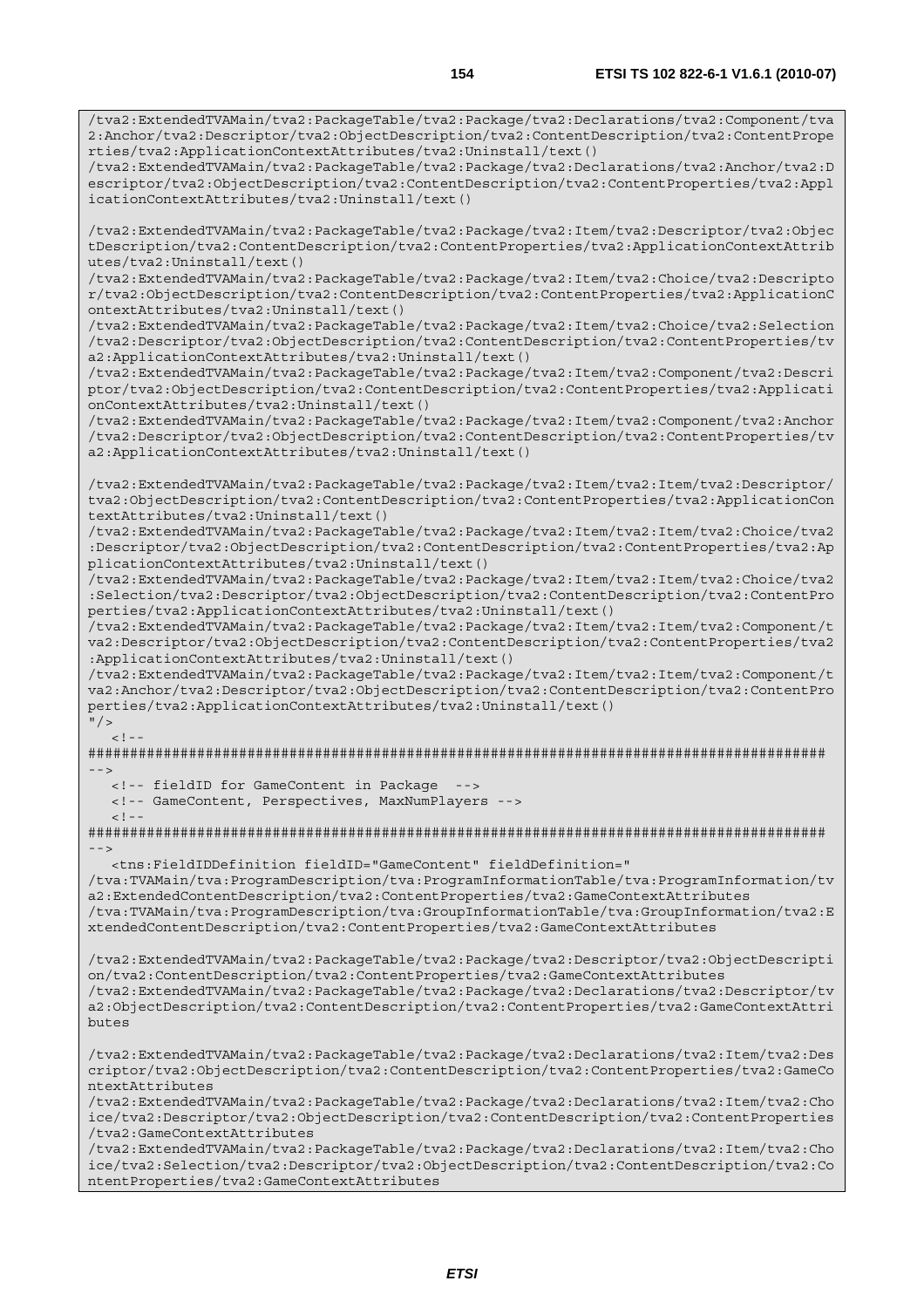/tva2:ExtendedTVAMain/tva2:PackageTable/tva2:Package/tva2:Declarations/tva2:Item/tva2:Com ponent/tva2:Descriptor/tva2:ObjectDescription/tva2:ContentDescription/tva2:ContentPropert ies/tva2:GameContextAttributes

/tva2:ExtendedTVAMain/tva2:PackageTable/tva2:Package/tva2:Declarations/tva2:Item/tva2:Com ponent/tva2:Anchor/tva2:Descriptor/tva2:ObjectDescription/tva2:ContentDescription/tva2:Co ntentProperties/tva2:GameContextAttributes

/tva2:ExtendedTVAMain/tva2:PackageTable/tva2:Package/tva2:Declarations/tva2:Item/tva2:Ite m/tva2:Descriptor/tva2:ObjectDescription/tva2:ContentDescription/tva2:ContentProperties/t va2:GameContextAttributes

/tva2:ExtendedTVAMain/tva2:PackageTable/tva2:Package/tva2:Declarations/tva2:Item/tva2:Ite m/tva2:Choice/tva2:Descriptor/tva2:ObjectDescription/tva2:ContentDescription/tva2:Content Properties/tva2:GameContextAttributes

/tva2:ExtendedTVAMain/tva2:PackageTable/tva2:Package/tva2:Declarations/tva2:Item/tva2:Ite m/tva2:Choice/tva2:Selection/tva2:Descriptor/tva2:ObjectDescription/tva2:ContentDescripti on/tva2:ContentProperties/tva2:GameContextAttributes

/tva2:ExtendedTVAMain/tva2:PackageTable/tva2:Package/tva2:Declarations/tva2:Item/tva2:Ite m/tva2:Component/tva2:Descriptor/tva2:ObjectDescription/tva2:ContentDescription/tva2:Cont entProperties/tva2:GameContextAttributes

/tva2:ExtendedTVAMain/tva2:PackageTable/tva2:Package/tva2:Declarations/tva2:Item/tva2:Ite m/tva2:Component/tva2:Anchor/tva2:Descriptor/tva2:ObjectDescription/tva2:ContentDescripti on/tva2:ContentProperties/tva2:GameContextAttributes

/tva2:ExtendedTVAMain/tva2:PackageTable/tva2:Package/tva2:Declarations/tva2:Component/tva 2:Descriptor/tva2:ObjectDescription/tva2:ContentDescription/tva2:ContentProperties/tva2:G ameContextAttributes

/tva2:ExtendedTVAMain/tva2:PackageTable/tva2:Package/tva2:Declarations/tva2:Component/tva 2:Anchor/tva2:Descriptor/tva2:ObjectDescription/tva2:ContentDescription/tva2:ContentPrope rties/tva2:GameContextAttributes

/tva2:ExtendedTVAMain/tva2:PackageTable/tva2:Package/tva2:Declarations/tva2:Anchor/tva2:D escriptor/tva2:ObjectDescription/tva2:ContentDescription/tva2:ContentProperties/tva2:Game ContextAttributes

/tva2:ExtendedTVAMain/tva2:PackageTable/tva2:Package/tva2:Item/tva2:Descriptor/tva2:Objec tDescription/tva2:ContentDescription/tva2:ContentProperties/tva2:GameContextAttributes /tva2:ExtendedTVAMain/tva2:PackageTable/tva2:Package/tva2:Item/tva2:Choice/tva2:Descripto r/tva2:ObjectDescription/tva2:ContentDescription/tva2:ContentProperties/tva2:GameContextA ttributes

/tva2:ExtendedTVAMain/tva2:PackageTable/tva2:Package/tva2:Item/tva2:Choice/tva2:Selection /tva2:Descriptor/tva2:ObjectDescription/tva2:ContentDescription/tva2:ContentProperties/tv a2:GameContextAttributes

/tva2:ExtendedTVAMain/tva2:PackageTable/tva2:Package/tva2:Item/tva2:Component/tva2:Descri ptor/tva2:ObjectDescription/tva2:ContentDescription/tva2:ContentProperties/tva2:GameConte xtAttributes

/tva2:ExtendedTVAMain/tva2:PackageTable/tva2:Package/tva2:Item/tva2:Component/tva2:Anchor /tva2:Descriptor/tva2:ObjectDescription/tva2:ContentDescription/tva2:ContentProperties/tv a2:GameContextAttributes

/tva2:ExtendedTVAMain/tva2:PackageTable/tva2:Package/tva2:Item/tva2:Item/tva2:Descriptor/ tva2:ObjectDescription/tva2:ContentDescription/tva2:ContentProperties/tva2:GameContextAtt ributes

/tva2:ExtendedTVAMain/tva2:PackageTable/tva2:Package/tva2:Item/tva2:Item/tva2:Choice/tva2 :Descriptor/tva2:ObjectDescription/tva2:ContentDescription/tva2:ContentProperties/tva2:Ga meContextAttributes

/tva2:ExtendedTVAMain/tva2:PackageTable/tva2:Package/tva2:Item/tva2:Item/tva2:Choice/tva2 :Selection/tva2:Descriptor/tva2:ObjectDescription/tva2:ContentDescription/tva2:ContentPro perties/tva2:GameContextAttributes

/tva2:ExtendedTVAMain/tva2:PackageTable/tva2:Package/tva2:Item/tva2:Item/tva2:Component/t va2:Descriptor/tva2:ObjectDescription/tva2:ContentDescription/tva2:ContentProperties/tva2 :GameContextAttributes

/tva2:ExtendedTVAMain/tva2:PackageTable/tva2:Package/tva2:Item/tva2:Item/tva2:Component/t va2:Anchor/tva2:Descriptor/tva2:ObjectDescription/tva2:ContentDescription/tva2:ContentPro perties/tva2:GameContextAttributes  $"$ /

 <tns:FieldIDDefinition fieldID="Perspectives" fieldDefinition=" /tva:TVAMain/tva:ProgramDescription/tva:ProgramInformationTable/tva:ProgramInformation/tv a2:ExtendedContentDescription/tva2:ContentProperties/tva2:GameContextAttributes/tva2:Pers pectives/@href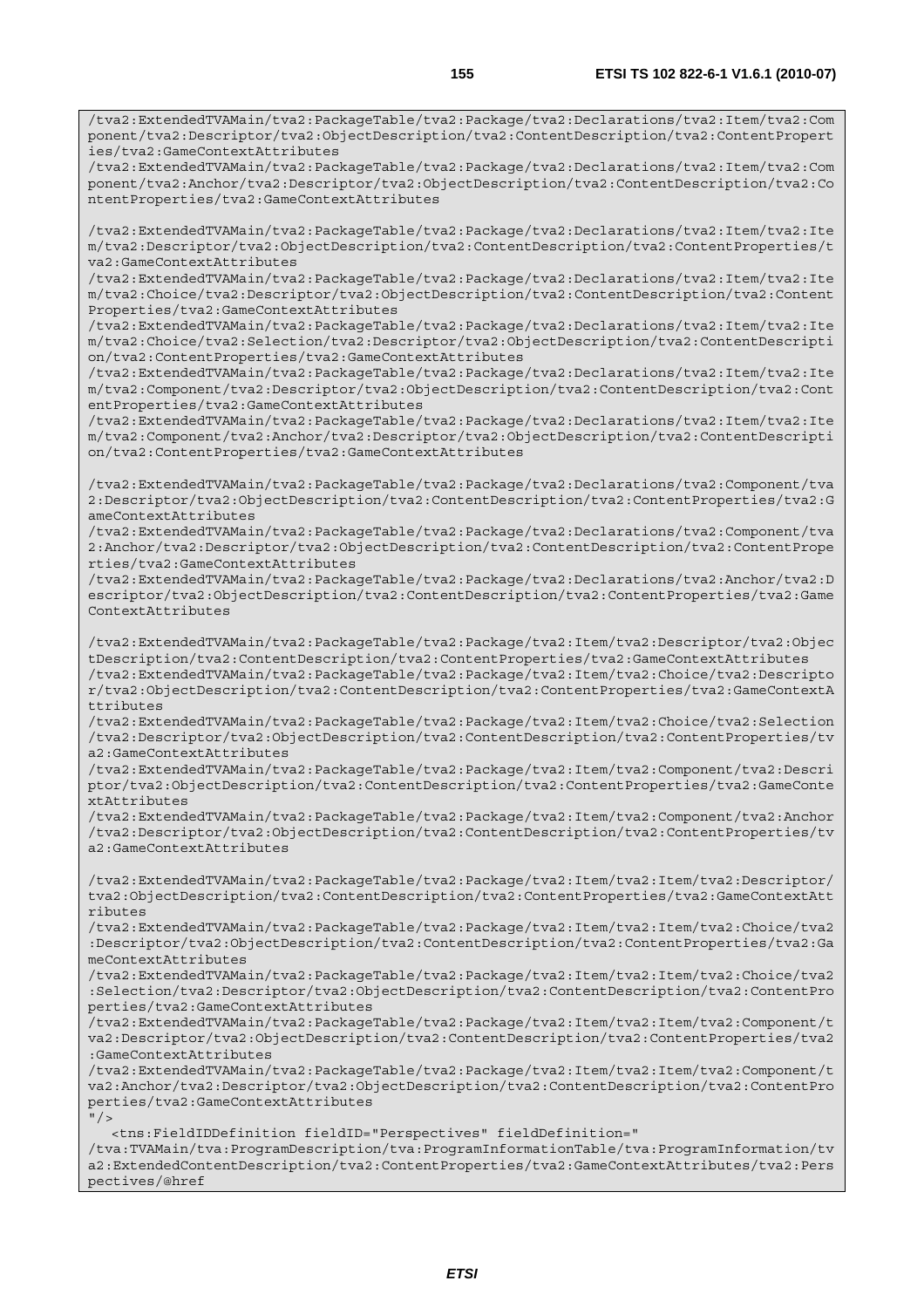/tva:TVAMain/tva:ProgramDescription/tva:ProgramInformationTable/tva:ProgramInformation/tv a2:ExtendedContentDescription/tva2:ContentProperties/tva2:GameContextAttributes/tva2:Pers pectives/tva:Name/text()

/tva:TVAMain/tva:ProgramDescription/tva:GroupInformationTable/tva:GroupInformation/tva2:E xtendedContentDescription/tva2:ContentProperties/tva2:GameContextAttributes/tva2:Perspect ives/@href

/tva:TVAMain/tva:ProgramDescription/tva:GroupInformationTable/tva:GroupInformation/tva2:E xtendedContentDescription/tva2:ContentProperties/tva2:GameContextAttributes/tva2:Perspect ives/tva:Name/text()

/tva2:ExtendedTVAMain/tva2:PackageTable/tva2:Package/tva2:Descriptor/tva2:ObjectDescripti on/tva2:ContentDescription/tva2:ContentProperties/tva2:GameContextAttributes/tva2:Perspec tives/@href

/tva2:ExtendedTVAMain/tva2:PackageTable/tva2:Package/tva2:Descriptor/tva2:ObjectDescripti on/tva2:ContentDescription/tva2:ContentProperties/tva2:GameContextAttributes/tva2:Perspec tives/tva:Name/text()

/tva2:ExtendedTVAMain/tva2:PackageTable/tva2:Package/tva2:Declarations/tva2:Descriptor/tv a2:ObjectDescription/tva2:ContentDescription/tva2:ContentProperties/tva2:GameContextAttri butes/tva2:Perspectives/@href

/tva2:ExtendedTVAMain/tva2:PackageTable/tva2:Package/tva2:Declarations/tva2:Descriptor/tv a2:ObjectDescription/tva2:ContentDescription/tva2:ContentProperties/tva2:GameContextAttri butes/tva2:Perspectives/tva:Name/text()

/tva2:ExtendedTVAMain/tva2:PackageTable/tva2:Package/tva2:Declarations/tva2:Item/tva2:Des criptor/tva2:ObjectDescription/tva2:ContentDescription/tva2:ContentProperties/tva2:GameCo ntextAttributes/tva2:Perspectives/@href

/tva2:ExtendedTVAMain/tva2:PackageTable/tva2:Package/tva2:Declarations/tva2:Item/tva2:Des criptor/tva2:ObjectDescription/tva2:ContentDescription/tva2:ContentProperties/tva2:GameCo ntextAttributes/tva2:Perspectives/tva:Name/text()

/tva2:ExtendedTVAMain/tva2:PackageTable/tva2:Package/tva2:Declarations/tva2:Item/tva2:Cho ice/tva2:Descriptor/tva2:ObjectDescription/tva2:ContentDescription/tva2:ContentProperties /tva2:GameContextAttributes/tva2:Perspectives/@href

/tva2:ExtendedTVAMain/tva2:PackageTable/tva2:Package/tva2:Declarations/tva2:Item/tva2:Cho ice/tva2:Descriptor/tva2:ObjectDescription/tva2:ContentDescription/tva2:ContentProperties /tva2:GameContextAttributes/tva2:Perspectives/tva:Name/text()

/tva2:ExtendedTVAMain/tva2:PackageTable/tva2:Package/tva2:Declarations/tva2:Item/tva2:Cho ice/tva2:Selection/tva2:Descriptor/tva2:ObjectDescription/tva2:ContentDescription/tva2:Co ntentProperties/tva2:GameContextAttributes/tva2:Perspectives/@href

/tva2:ExtendedTVAMain/tva2:PackageTable/tva2:Package/tva2:Declarations/tva2:Item/tva2:Cho ice/tva2:Selection/tva2:Descriptor/tva2:ObjectDescription/tva2:ContentDescription/tva2:Co ntentProperties/tva2:GameContextAttributes/tva2:Perspectives/tva:Name/text()

/tva2:ExtendedTVAMain/tva2:PackageTable/tva2:Package/tva2:Declarations/tva2:Item/tva2:Com ponent/tva2:Descriptor/tva2:ObjectDescription/tva2:ContentDescription/tva2:ContentPropert ies/tva2:GameContextAttributes/tva2:Perspectives/@href

/tva2:ExtendedTVAMain/tva2:PackageTable/tva2:Package/tva2:Declarations/tva2:Item/tva2:Com ponent/tva2:Descriptor/tva2:ObjectDescription/tva2:ContentDescription/tva2:ContentPropert ies/tva2:GameContextAttributes/tva2:Perspectives/tva:Name/text()

/tva2:ExtendedTVAMain/tva2:PackageTable/tva2:Package/tva2:Declarations/tva2:Item/tva2:Com ponent/tva2:Anchor/tva2:Descriptor/tva2:ObjectDescription/tva2:ContentDescription/tva2:Co ntentProperties/tva2:GameContextAttributes/tva2:Perspectives/@href

/tva2:ExtendedTVAMain/tva2:PackageTable/tva2:Package/tva2:Declarations/tva2:Item/tva2:Com ponent/tva2:Anchor/tva2:Descriptor/tva2:ObjectDescription/tva2:ContentDescription/tva2:Co ntentProperties/tva2:GameContextAttributes/tva2:Perspectives/tva:Name/text()

/tva2:ExtendedTVAMain/tva2:PackageTable/tva2:Package/tva2:Declarations/tva2:Item/tva2:Ite m/tva2:Descriptor/tva2:ObjectDescription/tva2:ContentDescription/tva2:ContentProperties/t va2:GameContextAttributes/tva2:Perspectives/@href

/tva2:ExtendedTVAMain/tva2:PackageTable/tva2:Package/tva2:Declarations/tva2:Item/tva2:Ite m/tva2:Descriptor/tva2:ObjectDescription/tva2:ContentDescription/tva2:ContentProperties/t va2:GameContextAttributes/tva2:Perspectives/tva:Name/text()

/tva2:ExtendedTVAMain/tva2:PackageTable/tva2:Package/tva2:Declarations/tva2:Item/tva2:Ite m/tva2:Choice/tva2:Descriptor/tva2:ObjectDescription/tva2:ContentDescription/tva2:Content Properties/tva2:GameContextAttributes/tva2:Perspectives/@href

/tva2:ExtendedTVAMain/tva2:PackageTable/tva2:Package/tva2:Declarations/tva2:Item/tva2:Ite m/tva2:Choice/tva2:Descriptor/tva2:ObjectDescription/tva2:ContentDescription/tva2:Content Properties/tva2:GameContextAttributes/tva2:Perspectives/tva:Name/text()

/tva2:ExtendedTVAMain/tva2:PackageTable/tva2:Package/tva2:Declarations/tva2:Item/tva2:Ite m/tva2:Choice/tva2:Selection/tva2:Descriptor/tva2:ObjectDescription/tva2:ContentDescripti on/tva2:ContentProperties/tva2:GameContextAttributes/tva2:Perspectives/@href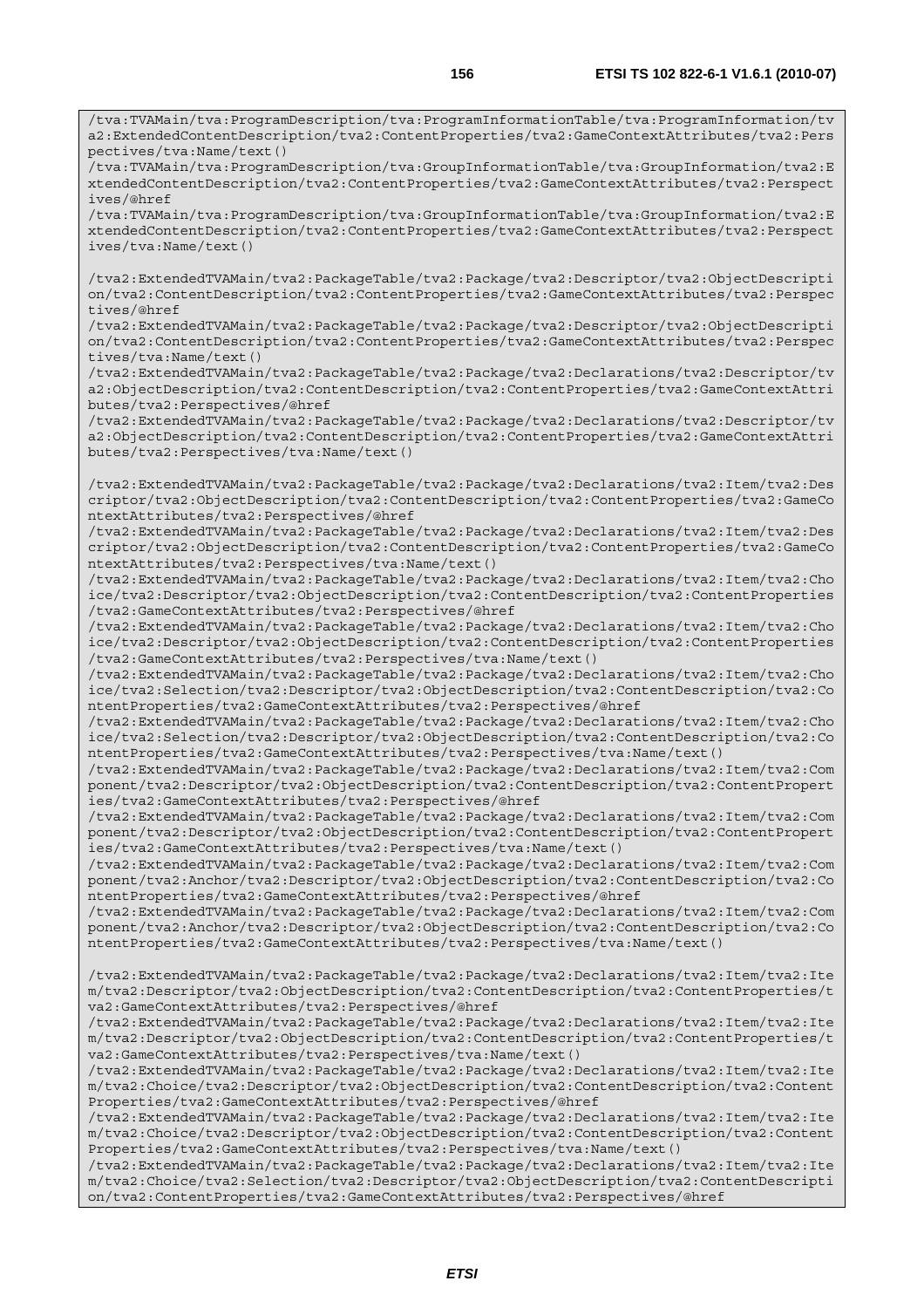/tva2:ExtendedTVAMain/tva2:PackageTable/tva2:Package/tva2:Declarations/tva2:Item/tva2:Ite m/tva2:Choice/tva2:Selection/tva2:Descriptor/tva2:ObjectDescription/tva2:ContentDescripti on/tva2:ContentProperties/tva2:GameContextAttributes/tva2:Perspectives/tva:Name/text()

/tva2:ExtendedTVAMain/tva2:PackageTable/tva2:Package/tva2:Declarations/tva2:Item/tva2:Ite m/tva2:Component/tva2:Descriptor/tva2:ObjectDescription/tva2:ContentDescription/tva2:Cont entProperties/tva2:GameContextAttributes/tva2:Perspectives/@href

/tva2:ExtendedTVAMain/tva2:PackageTable/tva2:Package/tva2:Declarations/tva2:Item/tva2:Ite m/tva2:Component/tva2:Descriptor/tva2:ObjectDescription/tva2:ContentDescription/tva2:Cont entProperties/tva2:GameContextAttributes/tva2:Perspectives/tva:Name/text()

/tva2:ExtendedTVAMain/tva2:PackageTable/tva2:Package/tva2:Declarations/tva2:Item/tva2:Ite m/tva2:Component/tva2:Anchor/tva2:Descriptor/tva2:ObjectDescription/tva2:ContentDescripti on/tva2:ContentProperties/tva2:GameContextAttributes/tva2:Perspectives/@href

/tva2:ExtendedTVAMain/tva2:PackageTable/tva2:Package/tva2:Declarations/tva2:Item/tva2:Ite m/tva2:Component/tva2:Anchor/tva2:Descriptor/tva2:ObjectDescription/tva2:ContentDescripti on/tva2:ContentProperties/tva2:GameContextAttributes/tva2:Perspectives/tva:Name/text()

/tva2:ExtendedTVAMain/tva2:PackageTable/tva2:Package/tva2:Declarations/tva2:Component/tva 2:Descriptor/tva2:ObjectDescription/tva2:ContentDescription/tva2:ContentProperties/tva2:G ameContextAttributes/tva2:Perspectives/@href

/tva2:ExtendedTVAMain/tva2:PackageTable/tva2:Package/tva2:Declarations/tva2:Component/tva 2:Descriptor/tva2:ObjectDescription/tva2:ContentDescription/tva2:ContentProperties/tva2:G ameContextAttributes/tva2:Perspectives/tva:Name/text()

/tva2:ExtendedTVAMain/tva2:PackageTable/tva2:Package/tva2:Declarations/tva2:Component/tva 2:Anchor/tva2:Descriptor/tva2:ObjectDescription/tva2:ContentDescription/tva2:ContentPrope rties/tva2:GameContextAttributes/tva2:Perspectives/@href

/tva2:ExtendedTVAMain/tva2:PackageTable/tva2:Package/tva2:Declarations/tva2:Component/tva 2:Anchor/tva2:Descriptor/tva2:ObjectDescription/tva2:ContentDescription/tva2:ContentPrope rties/tva2:GameContextAttributes/tva2:Perspectives/tva:Name/text()

/tva2:ExtendedTVAMain/tva2:PackageTable/tva2:Package/tva2:Declarations/tva2:Anchor/tva2:D escriptor/tva2:ObjectDescription/tva2:ContentDescription/tva2:ContentProperties/tva2:Game ContextAttributes/tva2:Perspectives/@href

/tva2:ExtendedTVAMain/tva2:PackageTable/tva2:Package/tva2:Declarations/tva2:Anchor/tva2:D escriptor/tva2:ObjectDescription/tva2:ContentDescription/tva2:ContentProperties/tva2:Game ContextAttributes/tva2:Perspectives/tva:Name/text()

/tva2:ExtendedTVAMain/tva2:PackageTable/tva2:Package/tva2:Item/tva2:Descriptor/tva2:Objec tDescription/tva2:ContentDescription/tva2:ContentProperties/tva2:GameContextAttributes/tv a2:Perspectives/@href

/tva2:ExtendedTVAMain/tva2:PackageTable/tva2:Package/tva2:Item/tva2:Descriptor/tva2:Objec tDescription/tva2:ContentDescription/tva2:ContentProperties/tva2:GameContextAttributes/tv a2:Perspectives/tva:Name/text()

/tva2:ExtendedTVAMain/tva2:PackageTable/tva2:Package/tva2:Item/tva2:Choice/tva2:Descripto r/tva2:ObjectDescription/tva2:ContentDescription/tva2:ContentProperties/tva2:GameContextA ttributes/tva2:Perspectives/@href

/tva2:ExtendedTVAMain/tva2:PackageTable/tva2:Package/tva2:Item/tva2:Choice/tva2:Descripto r/tva2:ObjectDescription/tva2:ContentDescription/tva2:ContentProperties/tva2:GameContextA ttributes/tva2:Perspectives/tva:Name/text()

/tva2:ExtendedTVAMain/tva2:PackageTable/tva2:Package/tva2:Item/tva2:Choice/tva2:Selection /tva2:Descriptor/tva2:ObjectDescription/tva2:ContentDescription/tva2:ContentProperties/tv a2:GameContextAttributes/tva2:Perspectives/@href

/tva2:ExtendedTVAMain/tva2:PackageTable/tva2:Package/tva2:Item/tva2:Choice/tva2:Selection /tva2:Descriptor/tva2:ObjectDescription/tva2:ContentDescription/tva2:ContentProperties/tv a2:GameContextAttributes/tva2:Perspectives/tva:Name/text()

/tva2:ExtendedTVAMain/tva2:PackageTable/tva2:Package/tva2:Item/tva2:Component/tva2:Descri ptor/tva2:ObjectDescription/tva2:ContentDescription/tva2:ContentProperties/tva2:GameConte xtAttributes/tva2:Perspectives/@href

/tva2:ExtendedTVAMain/tva2:PackageTable/tva2:Package/tva2:Item/tva2:Component/tva2:Descri ptor/tva2:ObjectDescription/tva2:ContentDescription/tva2:ContentProperties/tva2:GameConte xtAttributes/tva2:Perspectives/tva:Name/text()

/tva2:ExtendedTVAMain/tva2:PackageTable/tva2:Package/tva2:Item/tva2:Component/tva2:Anchor /tva2:Descriptor/tva2:ObjectDescription/tva2:ContentDescription/tva2:ContentProperties/tv a2:GameContextAttributes/tva2:Perspectives/@href

/tva2:ExtendedTVAMain/tva2:PackageTable/tva2:Package/tva2:Item/tva2:Component/tva2:Anchor /tva2:Descriptor/tva2:ObjectDescription/tva2:ContentDescription/tva2:ContentProperties/tv a2:GameContextAttributes/tva2:Perspectives/tva:Name/text()

/tva2:ExtendedTVAMain/tva2:PackageTable/tva2:Package/tva2:Item/tva2:Item/tva2:Descriptor/ tva2:ObjectDescription/tva2:ContentDescription/tva2:ContentProperties/tva2:GameContextAtt ributes/tva2:Perspectives/@href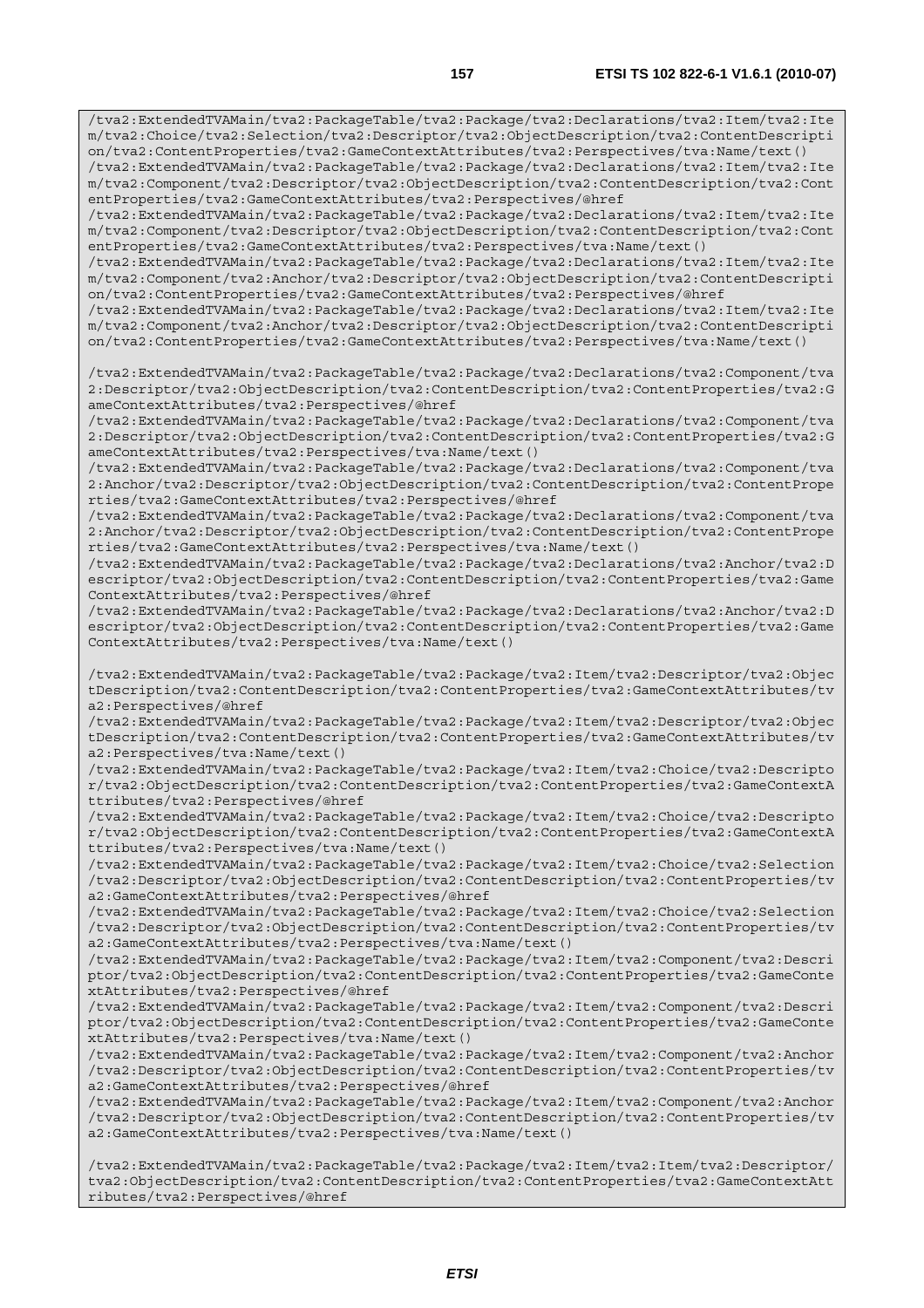/tva2:ExtendedTVAMain/tva2:PackageTable/tva2:Package/tva2:Item/tva2:Item/tva2:Descriptor/ tva2:ObjectDescription/tva2:ContentDescription/tva2:ContentProperties/tva2:GameContextAtt ributes/tva2:Perspectives/tva:Name/text()

/tva2:ExtendedTVAMain/tva2:PackageTable/tva2:Package/tva2:Item/tva2:Item/tva2:Choice/tva2 :Descriptor/tva2:ObjectDescription/tva2:ContentDescription/tva2:ContentProperties/tva2:Ga meContextAttributes/tva2:Perspectives/@href

/tva2:ExtendedTVAMain/tva2:PackageTable/tva2:Package/tva2:Item/tva2:Item/tva2:Choice/tva2 :Descriptor/tva2:ObjectDescription/tva2:ContentDescription/tva2:ContentProperties/tva2:Ga meContextAttributes/tva2:Perspectives/tva:Name/text()

/tva2:ExtendedTVAMain/tva2:PackageTable/tva2:Package/tva2:Item/tva2:Item/tva2:Choice/tva2 :Selection/tva2:Descriptor/tva2:ObjectDescription/tva2:ContentDescription/tva2:ContentPro perties/tva2:GameContextAttributes/tva2:Perspectives/@href

/tva2:ExtendedTVAMain/tva2:PackageTable/tva2:Package/tva2:Item/tva2:Item/tva2:Choice/tva2 :Selection/tva2:Descriptor/tva2:ObjectDescription/tva2:ContentDescription/tva2:ContentPro perties/tva2:GameContextAttributes/tva2:Perspectives/tva:Name/text()

/tva2:ExtendedTVAMain/tva2:PackageTable/tva2:Package/tva2:Item/tva2:Item/tva2:Component/t va2:Descriptor/tva2:ObjectDescription/tva2:ContentDescription/tva2:ContentProperties/tva2 :GameContextAttributes/tva2:Perspectives/@href

/tva2:ExtendedTVAMain/tva2:PackageTable/tva2:Package/tva2:Item/tva2:Item/tva2:Component/t va2:Descriptor/tva2:ObjectDescription/tva2:ContentDescription/tva2:ContentProperties/tva2 :GameContextAttributes/tva2:Perspectives/tva:Name/text()

/tva2:ExtendedTVAMain/tva2:PackageTable/tva2:Package/tva2:Item/tva2:Item/tva2:Component/t va2:Anchor/tva2:Descriptor/tva2:ObjectDescription/tva2:ContentDescription/tva2:ContentPro perties/tva2:GameContextAttributes/tva2:Perspectives/@href

/tva2:ExtendedTVAMain/tva2:PackageTable/tva2:Package/tva2:Item/tva2:Item/tva2:Component/t va2:Anchor/tva2:Descriptor/tva2:ObjectDescription/tva2:ContentDescription/tva2:ContentPro perties/tva2:GameContextAttributes/tva2:Perspectives/tva:Name/text()  $"$  />

<tns:FieldIDDefinition fieldID="MaxNumPlayers" fieldDefinition="

/tva:TVAMain/tva:ProgramDescription/tva:ProgramInformationTable/tva:ProgramInformation/tv a2:ExtendedContentDescription/tva2:ContentProperties/tva2:GameContextAttributes/tva2:MaxN umPlayers/text()

/tva:TVAMain/tva:ProgramDescription/tva:GroupInformationTable/tva:GroupInformation/tva2:E xtendedContentDescription/tva2:ContentProperties/tva2:GameContextAttributes/tva2:MaxNumPl ayers/text()

/tva2:ExtendedTVAMain/tva2:PackageTable/tva2:Package/tva2:Descriptor/tva2:ObjectDescripti on/tva2:ContentDescription/tva2:ContentProperties/tva2:GameContextAttributes/tva2:MaxNumP layers/text()

/tva2:ExtendedTVAMain/tva2:PackageTable/tva2:Package/tva2:Declarations/tva2:Descriptor/tv a2:ObjectDescription/tva2:ContentDescription/tva2:ContentProperties/tva2:GameContextAttri butes/tva2:MaxNumPlayers/text()

/tva2:ExtendedTVAMain/tva2:PackageTable/tva2:Package/tva2:Declarations/tva2:Item/tva2:Des criptor/tva2:ObjectDescription/tva2:ContentDescription/tva2:ContentProperties/tva2:GameCo ntextAttributes/tva2:MaxNumPlayers/text()

/tva2:ExtendedTVAMain/tva2:PackageTable/tva2:Package/tva2:Declarations/tva2:Item/tva2:Cho ice/tva2:Descriptor/tva2:ObjectDescription/tva2:ContentDescription/tva2:ContentProperties /tva2:GameContextAttributes/tva2:MaxNumPlayers/text()

/tva2:ExtendedTVAMain/tva2:PackageTable/tva2:Package/tva2:Declarations/tva2:Item/tva2:Cho ice/tva2:Selection/tva2:Descriptor/tva2:ObjectDescription/tva2:ContentDescription/tva2:Co ntentProperties/tva2:GameContextAttributes/tva2:MaxNumPlayers/text()

/tva2:ExtendedTVAMain/tva2:PackageTable/tva2:Package/tva2:Declarations/tva2:Item/tva2:Com ponent/tva2:Descriptor/tva2:ObjectDescription/tva2:ContentDescription/tva2:ContentPropert ies/tva2:GameContextAttributes/tva2:MaxNumPlayers/text()

/tva2:ExtendedTVAMain/tva2:PackageTable/tva2:Package/tva2:Declarations/tva2:Item/tva2:Com ponent/tva2:Anchor/tva2:Descriptor/tva2:ObjectDescription/tva2:ContentDescription/tva2:Co ntentProperties/tva2:GameContextAttributes/tva2:MaxNumPlayers/text()

/tva2:ExtendedTVAMain/tva2:PackageTable/tva2:Package/tva2:Declarations/tva2:Item/tva2:Ite m/tva2:Descriptor/tva2:ObjectDescription/tva2:ContentDescription/tva2:ContentProperties/t va2:GameContextAttributes/tva2:MaxNumPlayers/text()

/tva2:ExtendedTVAMain/tva2:PackageTable/tva2:Package/tva2:Declarations/tva2:Item/tva2:Ite m/tva2:Choice/tva2:Descriptor/tva2:ObjectDescription/tva2:ContentDescription/tva2:Content Properties/tva2:GameContextAttributes/tva2:MaxNumPlayers/text()

/tva2:ExtendedTVAMain/tva2:PackageTable/tva2:Package/tva2:Declarations/tva2:Item/tva2:Ite m/tva2:Choice/tva2:Selection/tva2:Descriptor/tva2:ObjectDescription/tva2:ContentDescripti on/tva2:ContentProperties/tva2:GameContextAttributes/tva2:MaxNumPlayers/text()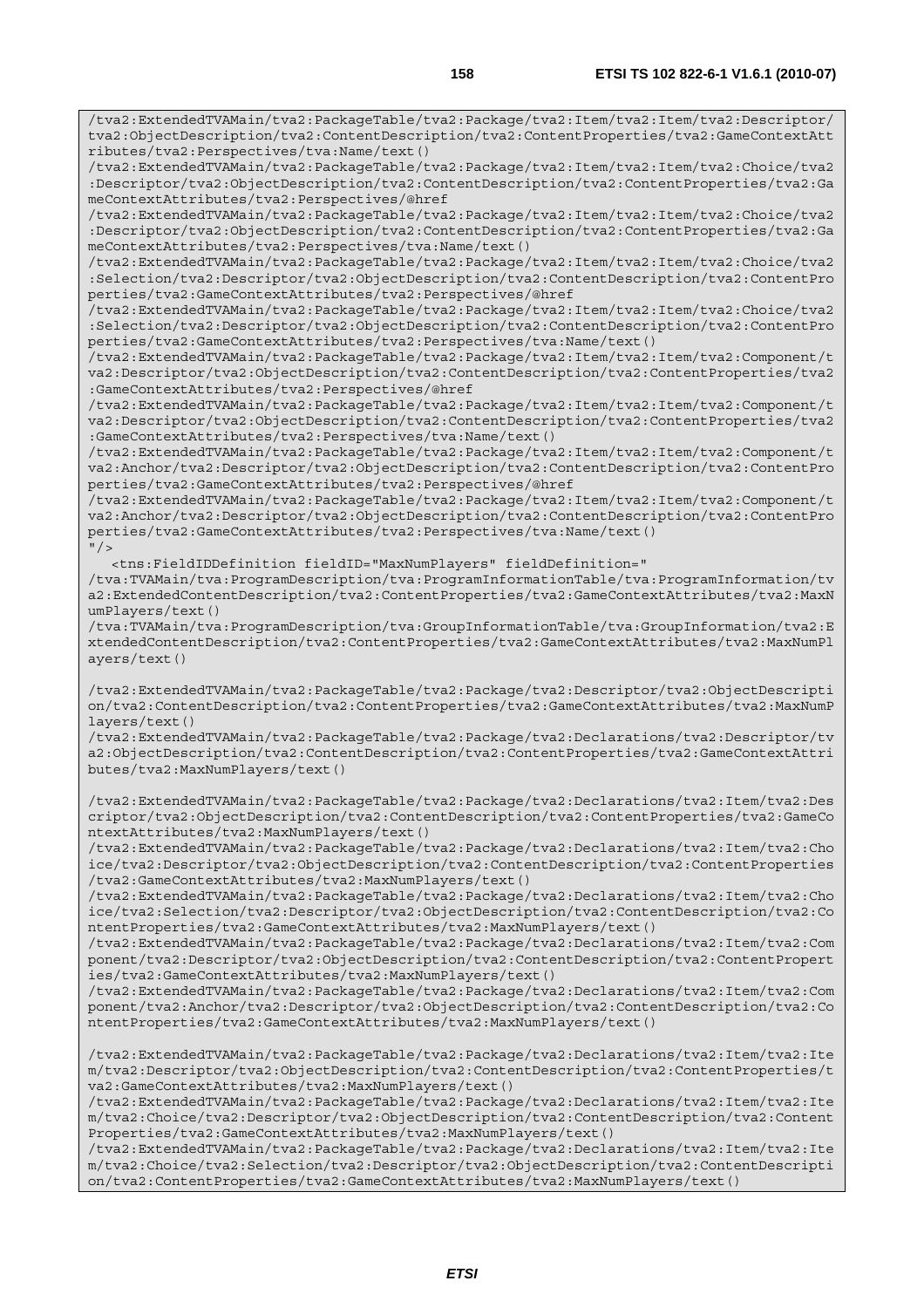/tva2:ExtendedTVAMain/tva2:PackageTable/tva2:Package/tva2:Declarations/tva2:Item/tva2:Ite m/tva2:Component/tva2:Descriptor/tva2:ObjectDescription/tva2:ContentDescription/tva2:Cont entProperties/tva2:GameContextAttributes/tva2:MaxNumPlayers/text()

/tva2:ExtendedTVAMain/tva2:PackageTable/tva2:Package/tva2:Declarations/tva2:Item/tva2:Ite m/tva2:Component/tva2:Anchor/tva2:Descriptor/tva2:ObjectDescription/tva2:ContentDescripti on/tva2:ContentProperties/tva2:GameContextAttributes/tva2:MaxNumPlayers/text()

/tva2:ExtendedTVAMain/tva2:PackageTable/tva2:Package/tva2:Declarations/tva2:Component/tva 2:Descriptor/tva2:ObjectDescription/tva2:ContentDescription/tva2:ContentProperties/tva2:G ameContextAttributes/tva2:MaxNumPlayers/text()

/tva2:ExtendedTVAMain/tva2:PackageTable/tva2:Package/tva2:Declarations/tva2:Component/tva 2:Anchor/tva2:Descriptor/tva2:ObjectDescription/tva2:ContentDescription/tva2:ContentPrope rties/tva2:GameContextAttributes/tva2:MaxNumPlayers/text()

/tva2:ExtendedTVAMain/tva2:PackageTable/tva2:Package/tva2:Declarations/tva2:Anchor/tva2:D escriptor/tva2:ObjectDescription/tva2:ContentDescription/tva2:ContentProperties/tva2:Game ContextAttributes/tva2:MaxNumPlayers/text()

/tva2:ExtendedTVAMain/tva2:PackageTable/tva2:Package/tva2:Item/tva2:Descriptor/tva2:Objec tDescription/tva2:ContentDescription/tva2:ContentProperties/tva2:GameContextAttributes/tv a2:MaxNumPlayers/text()

/tva2:ExtendedTVAMain/tva2:PackageTable/tva2:Package/tva2:Item/tva2:Choice/tva2:Descripto r/tva2:ObjectDescription/tva2:ContentDescription/tva2:ContentProperties/tva2:GameContextA ttributes/tva2:MaxNumPlayers/text()

/tva2:ExtendedTVAMain/tva2:PackageTable/tva2:Package/tva2:Item/tva2:Choice/tva2:Selection /tva2:Descriptor/tva2:ObjectDescription/tva2:ContentDescription/tva2:ContentProperties/tv a2:GameContextAttributes/tva2:MaxNumPlayers/text()

/tva2:ExtendedTVAMain/tva2:PackageTable/tva2:Package/tva2:Item/tva2:Component/tva2:Descri ptor/tva2:ObjectDescription/tva2:ContentDescription/tva2:ContentProperties/tva2:GameConte xtAttributes/tva2:MaxNumPlayers/text()

/tva2:ExtendedTVAMain/tva2:PackageTable/tva2:Package/tva2:Item/tva2:Component/tva2:Anchor /tva2:Descriptor/tva2:ObjectDescription/tva2:ContentDescription/tva2:ContentProperties/tv a2:GameContextAttributes/tva2:MaxNumPlayers/text()

/tva2:ExtendedTVAMain/tva2:PackageTable/tva2:Package/tva2:Item/tva2:Item/tva2:Descriptor/ tva2:ObjectDescription/tva2:ContentDescription/tva2:ContentProperties/tva2:GameContextAtt ributes/tva2:MaxNumPlayers/text()

/tva2:ExtendedTVAMain/tva2:PackageTable/tva2:Package/tva2:Item/tva2:Item/tva2:Choice/tva2 :Descriptor/tva2:ObjectDescription/tva2:ContentDescription/tva2:ContentProperties/tva2:Ga meContextAttributes/tva2:MaxNumPlayers/text()

/tva2:ExtendedTVAMain/tva2:PackageTable/tva2:Package/tva2:Item/tva2:Item/tva2:Choice/tva2 :Selection/tva2:Descriptor/tva2:ObjectDescription/tva2:ContentDescription/tva2:ContentPro perties/tva2:GameContextAttributes/tva2:MaxNumPlayers/text()

/tva2:ExtendedTVAMain/tva2:PackageTable/tva2:Package/tva2:Item/tva2:Item/tva2:Component/t va2:Descriptor/tva2:ObjectDescription/tva2:ContentDescription/tva2:ContentProperties/tva2 :GameContextAttributes/tva2:MaxNumPlayers/text()

/tva2:ExtendedTVAMain/tva2:PackageTable/tva2:Package/tva2:Item/tva2:Item/tva2:Component/t va2:Anchor/tva2:Descriptor/tva2:ObjectDescription/tva2:ContentDescription/tva2:ContentPro perties/tva2:GameContextAttributes/tva2:MaxNumPlayers/text()

 $''$ />  $\leq$  !  $-$ 

######################################################################################## -->

 <!-- fieldID for TargetingInformation in Package -->  $\leq$  !  $-$ 

######################################################################################## -->

 $\lt$  !  $-$ 

######################################################################################## -->

 <!-- fieldID for UserInformation(BiographicInformation, Accessibility) in Package --> <!-- Language, Age, Gender,AuditoryImpairment, VisualImpairment -->  $<$ ! --

######################################################################################## -->

 <tns:FieldIDDefinition fieldID="UserLanguage" fieldDefinition=" /tva:TVAMain/tva2:ExtendedUserDescription/tva2:UserInformationTable/tva2:UserInformation/ tva2:BioGraphicInformation/tva2:Language/text()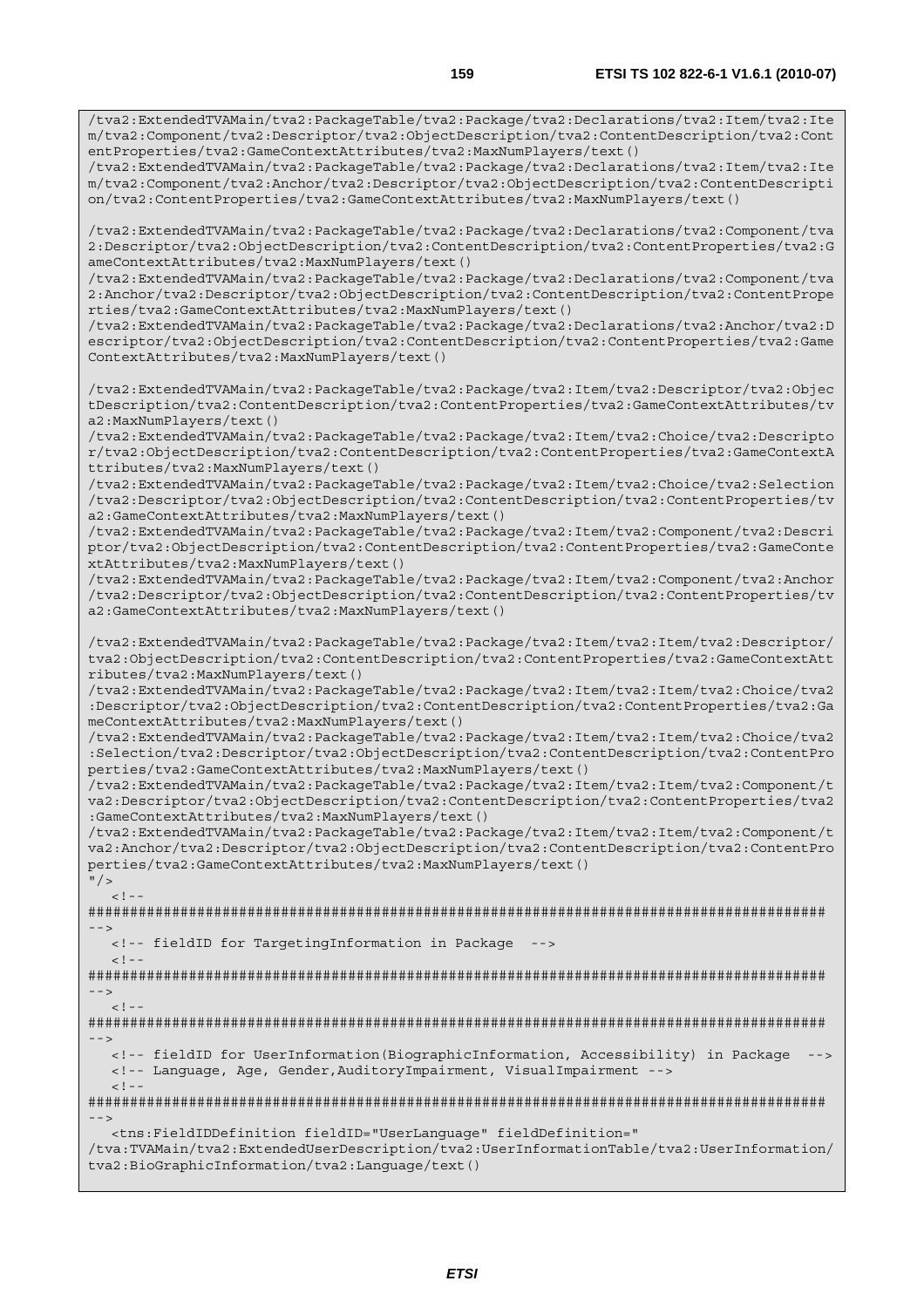/tva:TVAMain/tva:ProgramDescription/tva:ProgramInformationTable/tva:ProgramInformation/tv a2:ExtendedContentDescription/tva2:TargetingInformation/tva2:UserInformation/tva2:BioGrap hicInformation/tva2:Language/text()

/tva:TVAMain/tva:ProgramDescription/tva:GroupInformationTable/tva:GroupInformation/tva2:E xtendedContentDescription/tva2:TargetingInformation/tva2:UserInformation/tva2:BioGraphicI nformation/tva2:Language/text()

/tva2:ExtendedTVAMain/tva2:TargetingInformationTable/tva2:TargetingInformation/tva2:UserI nformation/tva2:BioGraphicInformation/tva2:Language/text()

/tva2:ExtendedTVAMain/tva2:PackageTable/tva2:Package/tva2:Descriptor/tva2:ObjectDescripti on/tva2:ContentDescription/tva2:TargetingInformation/tva2:UserInformation/tva2:BioGraphic Information/tva2:Language/text()

/tva2:ExtendedTVAMain/tva2:PackageTable/tva2:Package/tva2:Declarations/tva2:Descriptor/tv a2:ObjectDescription/tva2:ContentDescription/tva2:TargetingInformation/tva2:UserInformati on/tva2:BioGraphicInformation/tva2:Language/text()

/tva2:ExtendedTVAMain/tva2:PackageTable/tva2:Package/tva2:Declarations/tva2:Item/tva2:Des criptor/tva2:ObjectDescription/tva2:ContentDescription/tva2:TargetingInformation/tva2:Use rInformation/tva2:BioGraphicInformation/tva2:Language/text()

/tva2:ExtendedTVAMain/tva2:PackageTable/tva2:Package/tva2:Declarations/tva2:Item/tva2:Cho ice/tva2:Descriptor/tva2:ObjectDescription/tva2:ContentDescription/tva2:TargetingInformat ion/tva2:UserInformation/tva2:BioGraphicInformation/tva2:Language/text()

/tva2:ExtendedTVAMain/tva2:PackageTable/tva2:Package/tva2:Declarations/tva2:Item/tva2:Cho ice/tva2:Selection/tva2:Descriptor/tva2:ObjectDescription/tva2:ContentDescription/tva2:Ta rgetingInformation/tva2:UserInformation/tva2:BioGraphicInformation/tva2:Language/text()

/tva2:ExtendedTVAMain/tva2:PackageTable/tva2:Package/tva2:Declarations/tva2:Item/tva2:Com ponent/tva2:Descriptor/tva2:ObjectDescription/tva2:ContentDescription/tva2:TargetingInfor mation/tva2:UserInformation/tva2:BioGraphicInformation/tva2:Language/text()

/tva2:ExtendedTVAMain/tva2:PackageTable/tva2:Package/tva2:Declarations/tva2:Item/tva2:Com ponent/tva2:Anchor/tva2:Descriptor/tva2:ObjectDescription/tva2:ContentDescription/tva2:Ta rgetingInformation/tva2:UserInformation/tva2:BioGraphicInformation/tva2:Language/text()

/tva2:ExtendedTVAMain/tva2:PackageTable/tva2:Package/tva2:Declarations/tva2:Item/tva2:Ite m/tva2:Descriptor/tva2:ObjectDescription/tva2:ContentDescription/tva2:TargetingInformatio n/tva2:UserInformation/tva2:BioGraphicInformation/tva2:Language/text()

/tva2:ExtendedTVAMain/tva2:PackageTable/tva2:Package/tva2:Declarations/tva2:Item/tva2:Ite m/tva2:Choice/tva2:Descriptor/tva2:ObjectDescription/tva2:ContentDescription/tva2:Targeti ngInformation/tva2:UserInformation/tva2:BioGraphicInformation/tva2:Language/text()

/tva2:ExtendedTVAMain/tva2:PackageTable/tva2:Package/tva2:Declarations/tva2:Item/tva2:Ite m/tva2:Choice/tva2:Selection/tva2:Descriptor/tva2:ObjectDescription/tva2:ContentDescripti on/tva2:TargetingInformation/tva2:UserInformation/tva2:BioGraphicInformation/tva2:Languag e/text()

/tva2:ExtendedTVAMain/tva2:PackageTable/tva2:Package/tva2:Declarations/tva2:Item/tva2:Ite m/tva2:Component/tva2:Descriptor/tva2:ObjectDescription/tva2:ContentDescription/tva2:Targ etingInformation/tva2:UserInformation/tva2:BioGraphicInformation/tva2:Language/text()

/tva2:ExtendedTVAMain/tva2:PackageTable/tva2:Package/tva2:Declarations/tva2:Item/tva2:Ite m/tva2:Component/tva2:Anchor/tva2:Descriptor/tva2:ObjectDescription/tva2:ContentDescripti on/tva2:TargetingInformation/tva2:UserInformation/tva2:BioGraphicInformation/tva2:Languag  $e$ /text $()$ 

/tva2:ExtendedTVAMain/tva2:PackageTable/tva2:Package/tva2:Declarations/tva2:Component/tva 2:Descriptor/tva2:ObjectDescription/tva2:ContentDescription/tva2:TargetingInformation/tva 2:UserInformation/tva2:BioGraphicInformation/tva2:Language/text()

/tva2:ExtendedTVAMain/tva2:PackageTable/tva2:Package/tva2:Declarations/tva2:Component/tva 2:Anchor/tva2:Descriptor/tva2:ObjectDescription/tva2:ContentDescription/tva2:TargetingInf ormation/tva2:UserInformation/tva2:BioGraphicInformation/tva2:Language/text()

/tva2:ExtendedTVAMain/tva2:PackageTable/tva2:Package/tva2:Declarations/tva2:Anchor/tva2:D escriptor/tva2:ObjectDescription/tva2:ContentDescription/tva2:TargetingInformation/tva2:U serInformation/tva2:BioGraphicInformation/tva2:Language/text()

/tva2:ExtendedTVAMain/tva2:PackageTable/tva2:Package/tva2:Item/tva2:Descriptor/tva2:Objec tDescription/tva2:ContentDescription/tva2:TargetingInformation/tva2:UserInformation/tva2: BioGraphicInformation/tva2:Language/text()

/tva2:ExtendedTVAMain/tva2:PackageTable/tva2:Package/tva2:Item/tva2:Choice/tva2:Descripto r/tva2:ObjectDescription/tva2:ContentDescription/tva2:TargetingInformation/tva2:UserInfor mation/tva2:BioGraphicInformation/tva2:Language/text()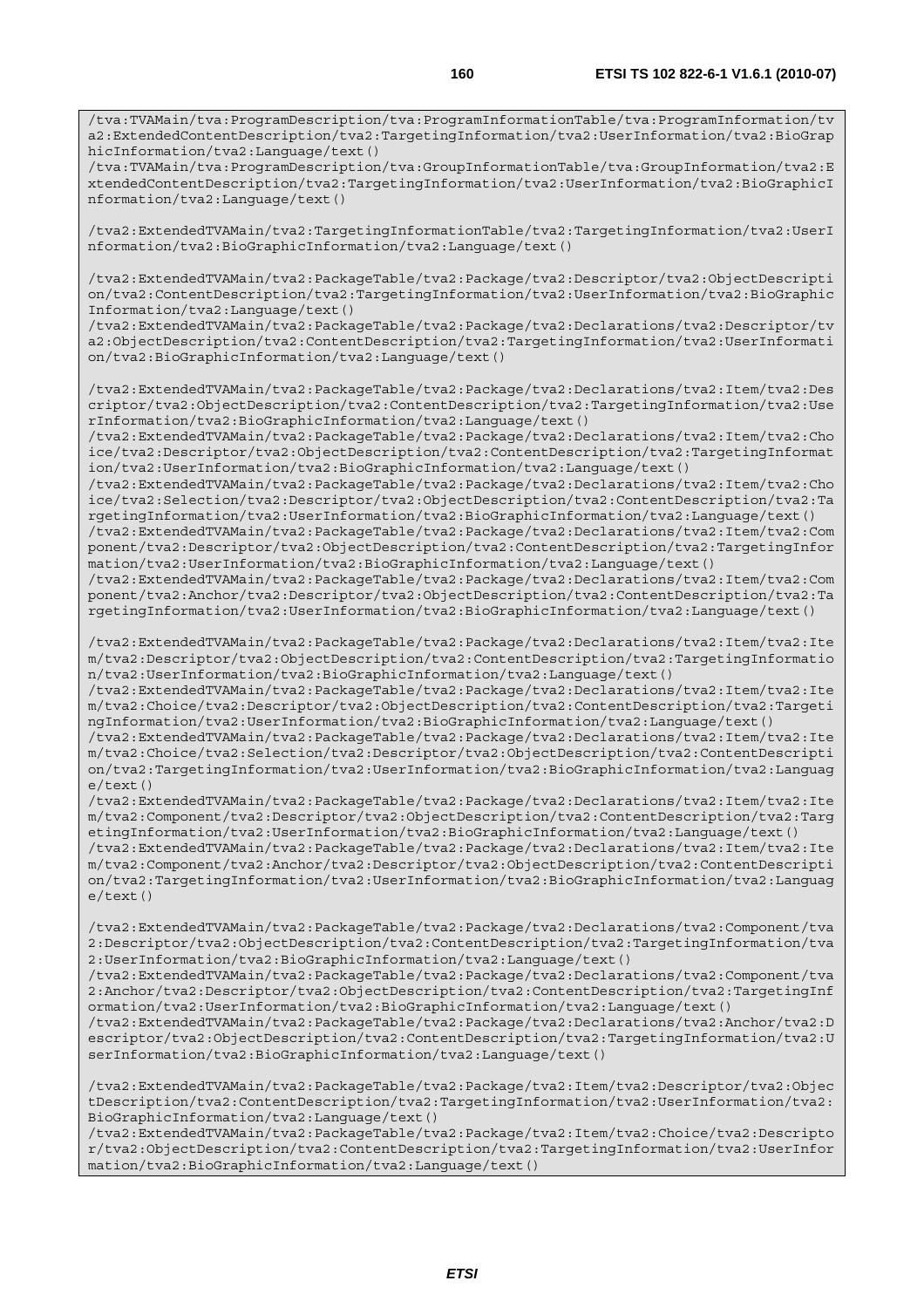/tva2:ExtendedTVAMain/tva2:PackageTable/tva2:Package/tva2:Item/tva2:Choice/tva2:Selection /tva2:Descriptor/tva2:ObjectDescription/tva2:ContentDescription/tva2:TargetingInformation /tva2:UserInformation/tva2:BioGraphicInformation/tva2:Language/text()

/tva2:ExtendedTVAMain/tva2:PackageTable/tva2:Package/tva2:Item/tva2:Component/tva2:Descri ptor/tva2:ObjectDescription/tva2:ContentDescription/tva2:TargetingInformation/tva2:UserIn formation/tva2:BioGraphicInformation/tva2:Language/text()

/tva2:ExtendedTVAMain/tva2:PackageTable/tva2:Package/tva2:Item/tva2:Component/tva2:Anchor /tva2:Descriptor/tva2:ObjectDescription/tva2:ContentDescription/tva2:TargetingInformation /tva2:UserInformation/tva2:BioGraphicInformation/tva2:Language/text()

/tva2:ExtendedTVAMain/tva2:PackageTable/tva2:Package/tva2:Item/tva2:Item/tva2:Descriptor/ tva2:ObjectDescription/tva2:ContentDescription/tva2:TargetingInformation/tva2:UserInforma tion/tva2:BioGraphicInformation/tva2:Language/text()

/tva2:ExtendedTVAMain/tva2:PackageTable/tva2:Package/tva2:Item/tva2:Item/tva2:Choice/tva2 :Descriptor/tva2:ObjectDescription/tva2:ContentDescription/tva2:TargetingInformation/tva2 :UserInformation/tva2:BioGraphicInformation/tva2:Language/text()

/tva2:ExtendedTVAMain/tva2:PackageTable/tva2:Package/tva2:Item/tva2:Item/tva2:Choice/tva2 :Selection/tva2:Descriptor/tva2:ObjectDescription/tva2:ContentDescription/tva2:TargetingI nformation/tva2:UserInformation/tva2:BioGraphicInformation/tva2:Language/text()

/tva2:ExtendedTVAMain/tva2:PackageTable/tva2:Package/tva2:Item/tva2:Item/tva2:Component/t va2:Descriptor/tva2:ObjectDescription/tva2:ContentDescription/tva2:TargetingInformation/t va2:UserInformation/tva2:BioGraphicInformation/tva2:Language/text()

/tva2:ExtendedTVAMain/tva2:PackageTable/tva2:Package/tva2:Item/tva2:Item/tva2:Component/t va2:Anchor/tva2:Descriptor/tva2:ObjectDescription/tva2:ContentDescription/tva2:TargetingI nformation/tva2:UserInformation/tva2:BioGraphicInformation/tva2:Language/text()  $''$  />

<tns:FieldIDDefinition fieldID="UserAge" fieldDefinition="

/tva:TVAMain/tva2:ExtendedUserDescription/tva2:UserInformationTable/tva2:UserInformation/ tva2:BioGraphicInformation/tva2:Age/text()

/tva:TVAMain/tva:ProgramDescription/tva:ProgramInformationTable/tva:ProgramInformation/tv a2:ExtendedContentDescription/tva2:TargetingInformation/tva2:UserInformation/tva2:BioGrap hicInformation/tva2:Age/text()

/tva:TVAMain/tva:ProgramDescription/tva:GroupInformationTable/tva:GroupInformation/tva2:E xtendedContentDescription/tva2:TargetingInformation/tva2:UserInformation/tva2:BioGraphicI nformation/tva2:Age/text()

/tva2:ExtendedTVAMain/tva2:TargetingInformationTable/tva2:TargetingInformation/tva2:UserI nformation/tva2:BioGraphicInformation/tva2:Age/text()

/tva2:ExtendedTVAMain/tva2:PackageTable/tva2:Package/tva2:Descriptor/tva2:ObjectDescripti on/tva2:ContentDescription/tva2:TargetingInformation/tva2:UserInformation/tva2:BioGraphic Information/tva2:Age/text()

/tva2:ExtendedTVAMain/tva2:PackageTable/tva2:Package/tva2:Declarations/tva2:Descriptor/tv a2:ObjectDescription/tva2:ContentDescription/tva2:TargetingInformation/tva2:UserInformati on/tva2:BioGraphicInformation/tva2:Age/text()

/tva2:ExtendedTVAMain/tva2:PackageTable/tva2:Package/tva2:Declarations/tva2:Item/tva2:Des criptor/tva2:ObjectDescription/tva2:ContentDescription/tva2:TargetingInformation/tva2:Use rInformation/tva2:BioGraphicInformation/tva2:Age/text()

/tva2:ExtendedTVAMain/tva2:PackageTable/tva2:Package/tva2:Declarations/tva2:Item/tva2:Cho ice/tva2:Descriptor/tva2:ObjectDescription/tva2:ContentDescription/tva2:TargetingInformat ion/tva2:UserInformation/tva2:BioGraphicInformation/tva2:Age/text()

/tva2:ExtendedTVAMain/tva2:PackageTable/tva2:Package/tva2:Declarations/tva2:Item/tva2:Cho ice/tva2:Selection/tva2:Descriptor/tva2:ObjectDescription/tva2:ContentDescription/tva2:Ta rgetingInformation/tva2:UserInformation/tva2:BioGraphicInformation/tva2:Age/text()

/tva2:ExtendedTVAMain/tva2:PackageTable/tva2:Package/tva2:Declarations/tva2:Item/tva2:Com ponent/tva2:Descriptor/tva2:ObjectDescription/tva2:ContentDescription/tva2:TargetingInfor mation/tva2:UserInformation/tva2:BioGraphicInformation/tva2:Age/text()

/tva2:ExtendedTVAMain/tva2:PackageTable/tva2:Package/tva2:Declarations/tva2:Item/tva2:Com ponent/tva2:Anchor/tva2:Descriptor/tva2:ObjectDescription/tva2:ContentDescription/tva2:Ta rgetingInformation/tva2:UserInformation/tva2:BioGraphicInformation/tva2:Age/text()

/tva2:ExtendedTVAMain/tva2:PackageTable/tva2:Package/tva2:Declarations/tva2:Item/tva2:Ite m/tva2:Descriptor/tva2:ObjectDescription/tva2:ContentDescription/tva2:TargetingInformatio n/tva2:UserInformation/tva2:BioGraphicInformation/tva2:Age/text()

/tva2:ExtendedTVAMain/tva2:PackageTable/tva2:Package/tva2:Declarations/tva2:Item/tva2:Ite m/tva2:Choice/tva2:Descriptor/tva2:ObjectDescription/tva2:ContentDescription/tva2:Targeti ngInformation/tva2:UserInformation/tva2:BioGraphicInformation/tva2:Age/text()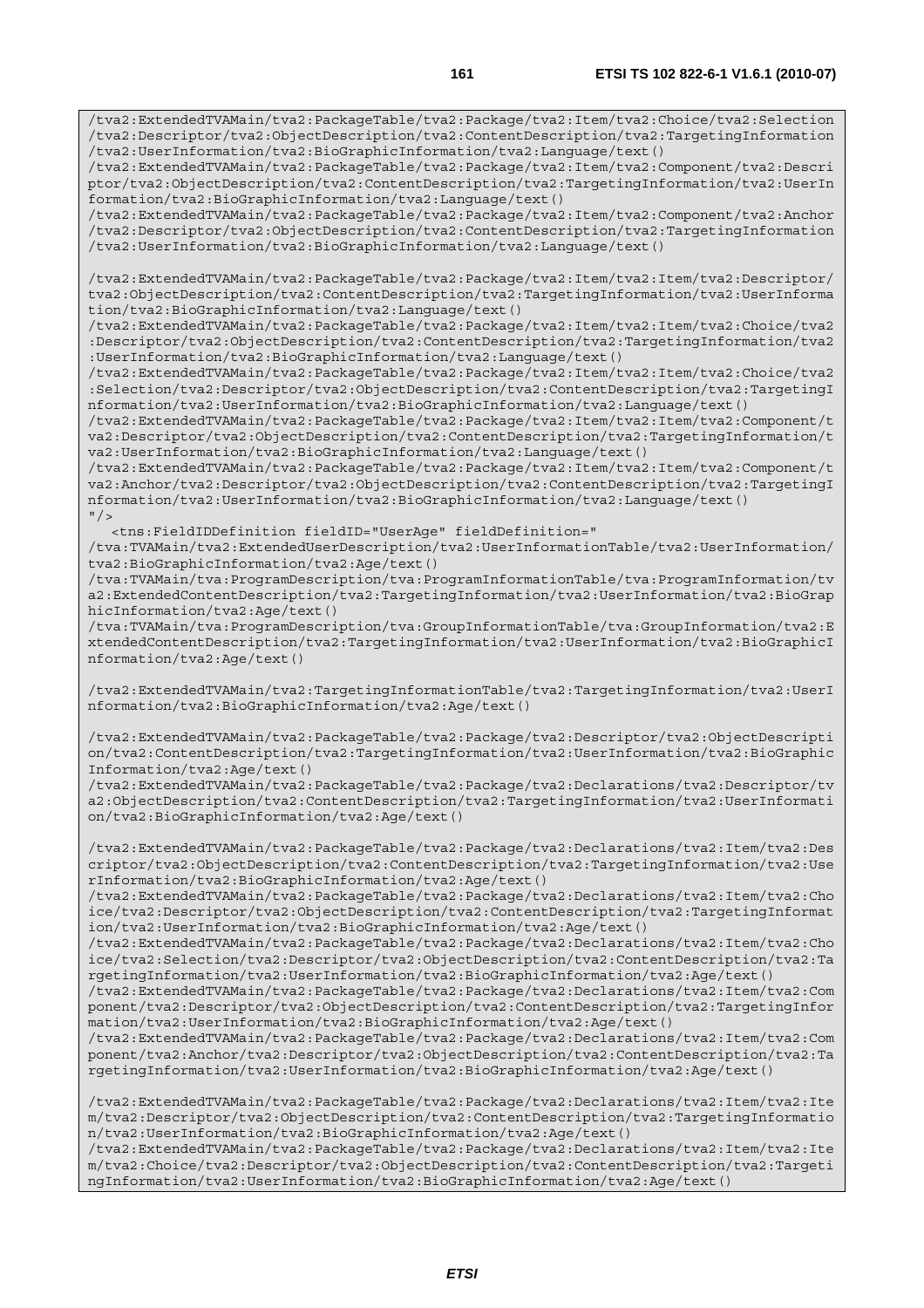/tva2:ExtendedTVAMain/tva2:PackageTable/tva2:Package/tva2:Declarations/tva2:Item/tva2:Ite m/tva2:Choice/tva2:Selection/tva2:Descriptor/tva2:ObjectDescription/tva2:ContentDescripti on/tva2:TargetingInformation/tva2:UserInformation/tva2:BioGraphicInformation/tva2:Age/tex  $+$  ()

/tva2:ExtendedTVAMain/tva2:PackageTable/tva2:Package/tva2:Declarations/tva2:Item/tva2:Ite m/tva2:Component/tva2:Descriptor/tva2:ObjectDescription/tva2:ContentDescription/tva2:Targ etingInformation/tva2:UserInformation/tva2:BioGraphicInformation/tva2:Age/text()

/tva2:ExtendedTVAMain/tva2:PackageTable/tva2:Package/tva2:Declarations/tva2:Item/tva2:Ite m/tva2:Component/tva2:Anchor/tva2:Descriptor/tva2:ObjectDescription/tva2:ContentDescripti on/tva2:TargetingInformation/tva2:UserInformation/tva2:BioGraphicInformation/tva2:Age/tex t()

/tva2:ExtendedTVAMain/tva2:PackageTable/tva2:Package/tva2:Declarations/tva2:Component/tva 2:Descriptor/tva2:ObjectDescription/tva2:ContentDescription/tva2:TargetingInformation/tva 2:UserInformation/tva2:BioGraphicInformation/tva2:Age/text()

/tva2:ExtendedTVAMain/tva2:PackageTable/tva2:Package/tva2:Declarations/tva2:Component/tva 2:Anchor/tva2:Descriptor/tva2:ObjectDescription/tva2:ContentDescription/tva2:TargetingInf ormation/tva2:UserInformation/tva2:BioGraphicInformation/tva2:Age/text()

/tva2:ExtendedTVAMain/tva2:PackageTable/tva2:Package/tva2:Declarations/tva2:Anchor/tva2:D escriptor/tva2:ObjectDescription/tva2:ContentDescription/tva2:TargetingInformation/tva2:U serInformation/tva2:BioGraphicInformation/tva2:Age/text()

/tva2:ExtendedTVAMain/tva2:PackageTable/tva2:Package/tva2:Item/tva2:Descriptor/tva2:Objec tDescription/tva2:ContentDescription/tva2:TargetingInformation/tva2:UserInformation/tva2: BioGraphicInformation/tva2:Age/text()

/tva2:ExtendedTVAMain/tva2:PackageTable/tva2:Package/tva2:Item/tva2:Choice/tva2:Descripto r/tva2:ObjectDescription/tva2:ContentDescription/tva2:TargetingInformation/tva2:UserInfor mation/tva2:BioGraphicInformation/tva2:Age/text()

/tva2:ExtendedTVAMain/tva2:PackageTable/tva2:Package/tva2:Item/tva2:Choice/tva2:Selection /tva2:Descriptor/tva2:ObjectDescription/tva2:ContentDescription/tva2:TargetingInformation /tva2:UserInformation/tva2:BioGraphicInformation/tva2:Age/text()

/tva2:ExtendedTVAMain/tva2:PackageTable/tva2:Package/tva2:Item/tva2:Component/tva2:Descri ptor/tva2:ObjectDescription/tva2:ContentDescription/tva2:TargetingInformation/tva2:UserIn formation/tva2:BioGraphicInformation/tva2:Age/text()

/tva2:ExtendedTVAMain/tva2:PackageTable/tva2:Package/tva2:Item/tva2:Component/tva2:Anchor /tva2:Descriptor/tva2:ObjectDescription/tva2:ContentDescription/tva2:TargetingInformation /tva2:UserInformation/tva2:BioGraphicInformation/tva2:Age/text()

/tva2:ExtendedTVAMain/tva2:PackageTable/tva2:Package/tva2:Item/tva2:Item/tva2:Descriptor/ tva2:ObjectDescription/tva2:ContentDescription/tva2:TargetingInformation/tva2:UserInforma tion/tva2:BioGraphicInformation/tva2:Age/text()

/tva2:ExtendedTVAMain/tva2:PackageTable/tva2:Package/tva2:Item/tva2:Item/tva2:Choice/tva2 :Descriptor/tva2:ObjectDescription/tva2:ContentDescription/tva2:TargetingInformation/tva2 :UserInformation/tva2:BioGraphicInformation/tva2:Age/text()

/tva2:ExtendedTVAMain/tva2:PackageTable/tva2:Package/tva2:Item/tva2:Item/tva2:Choice/tva2 :Selection/tva2:Descriptor/tva2:ObjectDescription/tva2:ContentDescription/tva2:TargetingI nformation/tva2:UserInformation/tva2:BioGraphicInformation/tva2:Age/text()

/tva2:ExtendedTVAMain/tva2:PackageTable/tva2:Package/tva2:Item/tva2:Item/tva2:Component/t va2:Descriptor/tva2:ObjectDescription/tva2:ContentDescription/tva2:TargetingInformation/t va2:UserInformation/tva2:BioGraphicInformation/tva2:Age/text()

/tva2:ExtendedTVAMain/tva2:PackageTable/tva2:Package/tva2:Item/tva2:Item/tva2:Component/t va2:Anchor/tva2:Descriptor/tva2:ObjectDescription/tva2:ContentDescription/tva2:TargetingI nformation/tva2:UserInformation/tva2:BioGraphicInformation/tva2:Age/text()  $''/$ 

<tns:FieldIDDefinition fieldID="UserGender" fieldDefinition="

/tva:TVAMain/tva2:ExtendedUserDescription/tva2:UserInformationTable/tva2:UserInformation/ tva2:BioGraphicInformation/tva2:Gender/text()

/tva:TVAMain/tva:ProgramDescription/tva:ProgramInformationTable/tva:ProgramInformation/tv a2:ExtendedContentDescription/tva2:TargetingInformation/tva2:UserInformation/tva2:BioGrap hicInformation/tva2:Gender/text()

/tva:TVAMain/tva:ProgramDescription/tva:GroupInformationTable/tva:GroupInformation/tva2:E xtendedContentDescription/tva2:TargetingInformation/tva2:UserInformation/tva2:BioGraphicI nformation/tva2:Gender/text()

/tva2:ExtendedTVAMain/tva2:TargetingInformationTable/tva2:TargetingInformation/tva2:UserI nformation/tva2:BioGraphicInformation/tva2:Gender/text()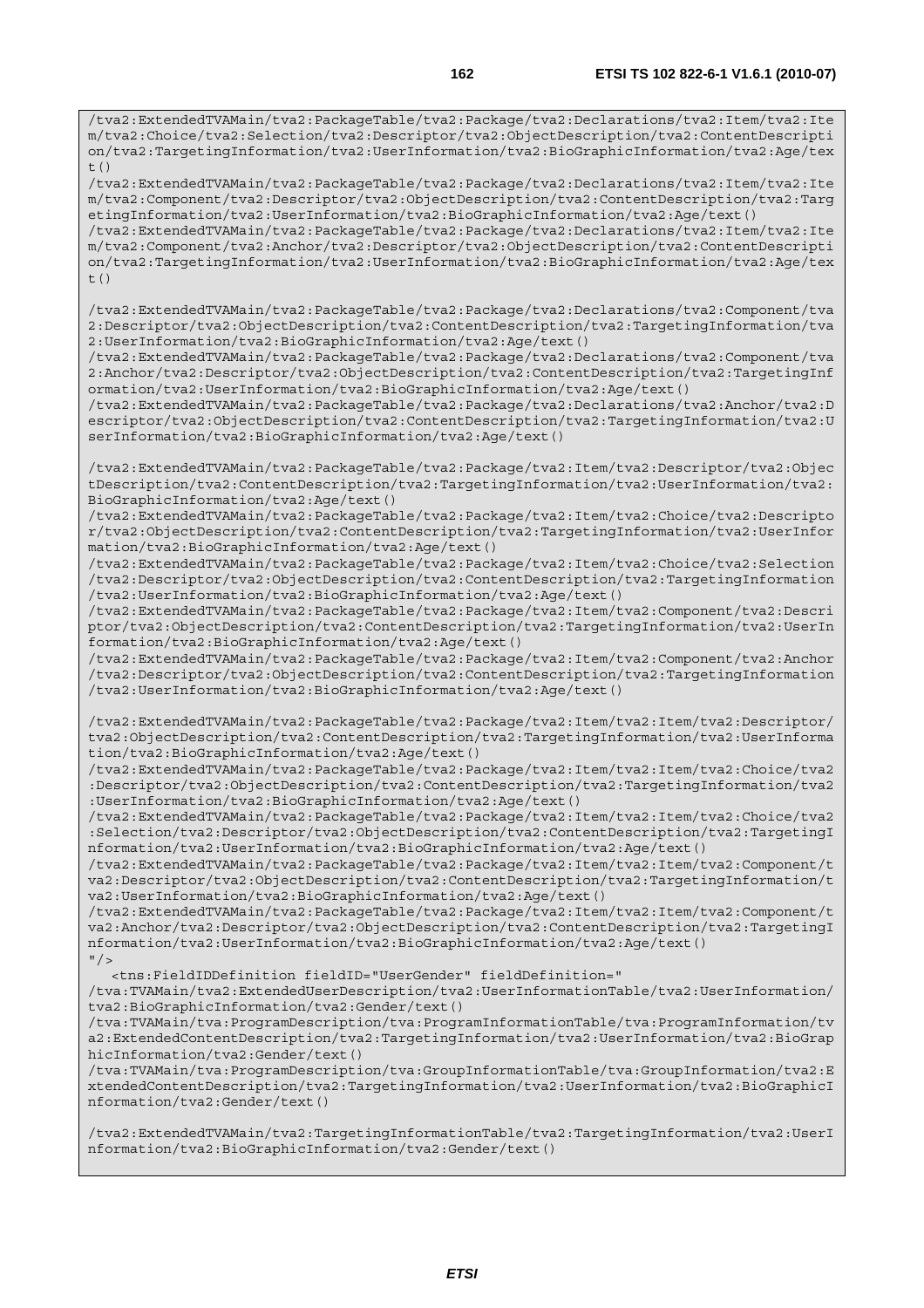/tva2:ExtendedTVAMain/tva2:PackageTable/tva2:Package/tva2:Declarations/tva2:Descriptor/tv a2:ObjectDescription/tva2:ContentDescription/tva2:TargetingInformation/tva2:UserInformati on/tva2:BioGraphicInformation/tva2:Gender/text()

/tva2:ExtendedTVAMain/tva2:PackageTable/tva2:Package/tva2:Declarations/tva2:Item/tva2:Des criptor/tva2:ObjectDescription/tva2:ContentDescription/tva2:TargetingInformation/tva2:Use rInformation/tva2:BioGraphicInformation/tva2:Gender/text()

/tva2:ExtendedTVAMain/tva2:PackageTable/tva2:Package/tva2:Declarations/tva2:Item/tva2:Cho ice/tva2:Descriptor/tva2:ObjectDescription/tva2:ContentDescription/tva2:TargetingInformat ion/tva2:UserInformation/tva2:BioGraphicInformation/tva2:Gender/text()

/tva2:ExtendedTVAMain/tva2:PackageTable/tva2:Package/tva2:Declarations/tva2:Item/tva2:Cho ice/tva2:Selection/tva2:Descriptor/tva2:ObjectDescription/tva2:ContentDescription/tva2:Ta rgetingInformation/tva2:UserInformation/tva2:BioGraphicInformation/tva2:Gender/text()

/tva2:ExtendedTVAMain/tva2:PackageTable/tva2:Package/tva2:Declarations/tva2:Item/tva2:Com ponent/tva2:Descriptor/tva2:ObjectDescription/tva2:ContentDescription/tva2:TargetingInfor mation/tva2:UserInformation/tva2:BioGraphicInformation/tva2:Gender/text()

/tva2:ExtendedTVAMain/tva2:PackageTable/tva2:Package/tva2:Declarations/tva2:Item/tva2:Com ponent/tva2:Anchor/tva2:Descriptor/tva2:ObjectDescription/tva2:ContentDescription/tva2:Ta rgetingInformation/tva2:UserInformation/tva2:BioGraphicInformation/tva2:Gender/text()

/tva2:ExtendedTVAMain/tva2:PackageTable/tva2:Package/tva2:Declarations/tva2:Item/tva2:Ite m/tva2:Descriptor/tva2:ObjectDescription/tva2:ContentDescription/tva2:TargetingInformatio n/tva2:UserInformation/tva2:BioGraphicInformation/tva2:Gender/text()

/tva2:ExtendedTVAMain/tva2:PackageTable/tva2:Package/tva2:Declarations/tva2:Item/tva2:Ite m/tva2:Choice/tva2:Descriptor/tva2:ObjectDescription/tva2:ContentDescription/tva2:Targeti ngInformation/tva2:UserInformation/tva2:BioGraphicInformation/tva2:Gender/text()

/tva2:ExtendedTVAMain/tva2:PackageTable/tva2:Package/tva2:Declarations/tva2:Item/tva2:Ite m/tva2:Choice/tva2:Selection/tva2:Descriptor/tva2:ObjectDescription/tva2:ContentDescripti on/tva2:TargetingInformation/tva2:UserInformation/tva2:BioGraphicInformation/tva2:Gender/ text()

/tva2:ExtendedTVAMain/tva2:PackageTable/tva2:Package/tva2:Declarations/tva2:Item/tva2:Ite m/tva2:Component/tva2:Descriptor/tva2:ObjectDescription/tva2:ContentDescription/tva2:Targ etingInformation/tva2:UserInformation/tva2:BioGraphicInformation/tva2:Gender/text()

/tva2:ExtendedTVAMain/tva2:PackageTable/tva2:Package/tva2:Declarations/tva2:Item/tva2:Ite m/tva2:Component/tva2:Anchor/tva2:Descriptor/tva2:ObjectDescription/tva2:ContentDescripti on/tva2:TargetingInformation/tva2:UserInformation/tva2:BioGraphicInformation/tva2:Gender/ text()

/tva2:ExtendedTVAMain/tva2:PackageTable/tva2:Package/tva2:Declarations/tva2:Component/tva 2:Descriptor/tva2:ObjectDescription/tva2:ContentDescription/tva2:TargetingInformation/tva 2:UserInformation/tva2:BioGraphicInformation/tva2:Gender/text()

/tva2:ExtendedTVAMain/tva2:PackageTable/tva2:Package/tva2:Declarations/tva2:Component/tva 2:Anchor/tva2:Descriptor/tva2:ObjectDescription/tva2:ContentDescription/tva2:TargetingInf ormation/tva2:UserInformation/tva2:BioGraphicInformation/tva2:Gender/text()

/tva2:ExtendedTVAMain/tva2:PackageTable/tva2:Package/tva2:Declarations/tva2:Anchor/tva2:D escriptor/tva2:ObjectDescription/tva2:ContentDescription/tva2:TargetingInformation/tva2:U serInformation/tva2:BioGraphicInformation/tva2:Gender/text()

/tva2:ExtendedTVAMain/tva2:PackageTable/tva2:Package/tva2:Item/tva2:Descriptor/tva2:Objec tDescription/tva2:ContentDescription/tva2:TargetingInformation/tva2:UserInformation/tva2: BioGraphicInformation/tva2:Gender/text()

/tva2:ExtendedTVAMain/tva2:PackageTable/tva2:Package/tva2:Item/tva2:Choice/tva2:Descripto r/tva2:ObjectDescription/tva2:ContentDescription/tva2:TargetingInformation/tva2:UserInfor mation/tva2:BioGraphicInformation/tva2:Gender/text()

/tva2:ExtendedTVAMain/tva2:PackageTable/tva2:Package/tva2:Item/tva2:Choice/tva2:Selection /tva2:Descriptor/tva2:ObjectDescription/tva2:ContentDescription/tva2:TargetingInformation /tva2:UserInformation/tva2:BioGraphicInformation/tva2:Gender/text()

/tva2:ExtendedTVAMain/tva2:PackageTable/tva2:Package/tva2:Item/tva2:Component/tva2:Descri ptor/tva2:ObjectDescription/tva2:ContentDescription/tva2:TargetingInformation/tva2:UserIn formation/tva2:BioGraphicInformation/tva2:Gender/text()

/tva2:ExtendedTVAMain/tva2:PackageTable/tva2:Package/tva2:Item/tva2:Component/tva2:Anchor /tva2:Descriptor/tva2:ObjectDescription/tva2:ContentDescription/tva2:TargetingInformation /tva2:UserInformation/tva2:BioGraphicInformation/tva2:Gender/text()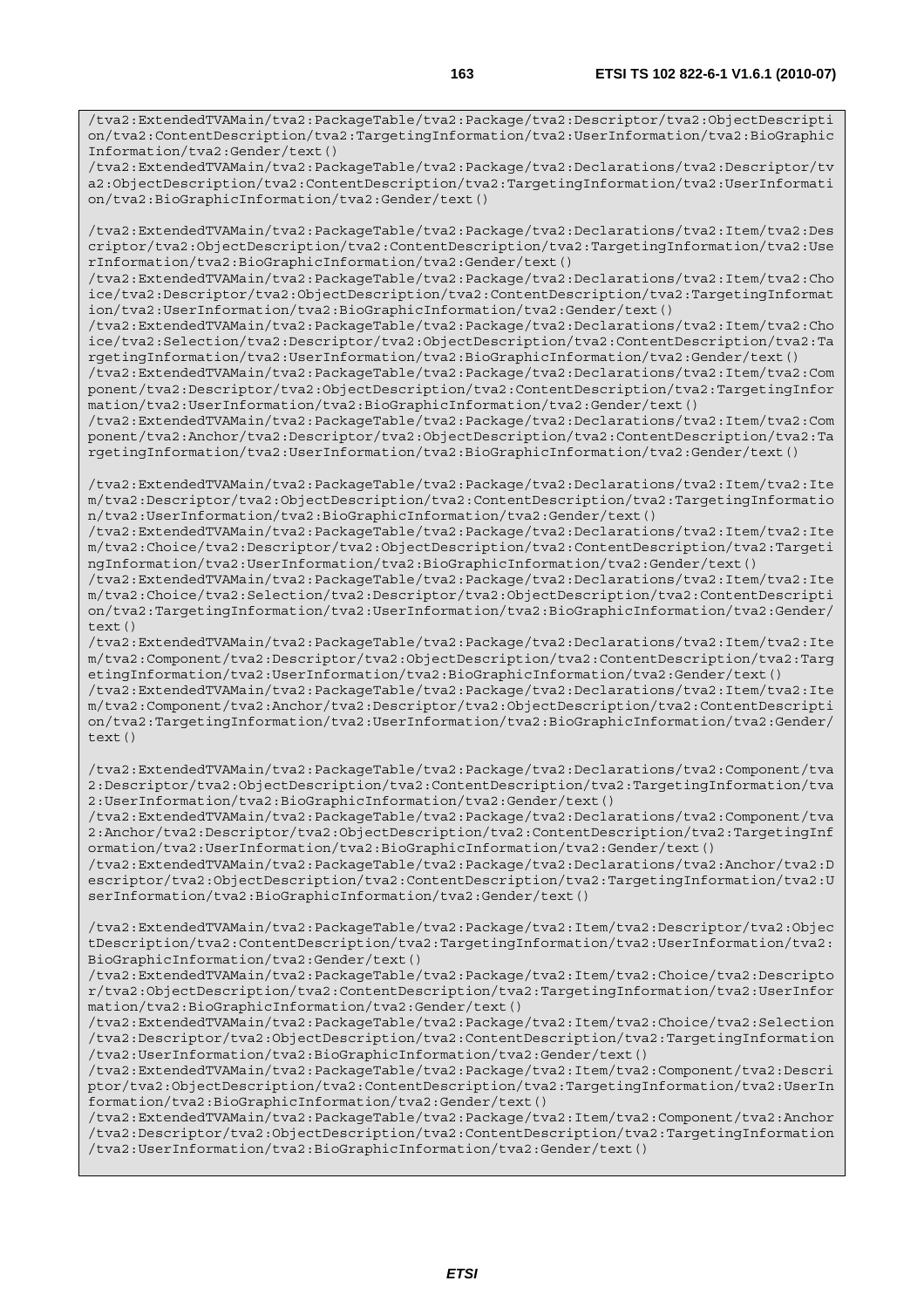/tva2:ExtendedTVAMain/tva2:PackageTable/tva2:Package/tva2:Item/tva2:Item/tva2:Descriptor/ tva2:ObjectDescription/tva2:ContentDescription/tva2:TargetingInformation/tva2:UserInforma tion/tva2:BioGraphicInformation/tva2:Gender/text()

/tva2:ExtendedTVAMain/tva2:PackageTable/tva2:Package/tva2:Item/tva2:Item/tva2:Choice/tva2 :Descriptor/tva2:ObjectDescription/tva2:ContentDescription/tva2:TargetingInformation/tva2 :UserInformation/tva2:BioGraphicInformation/tva2:Gender/text()

/tva2:ExtendedTVAMain/tva2:PackageTable/tva2:Package/tva2:Item/tva2:Item/tva2:Choice/tva2 :Selection/tva2:Descriptor/tva2:ObjectDescription/tva2:ContentDescription/tva2:TargetingI nformation/tva2:UserInformation/tva2:BioGraphicInformation/tva2:Gender/text()

/tva2:ExtendedTVAMain/tva2:PackageTable/tva2:Package/tva2:Item/tva2:Item/tva2:Component/t va2:Descriptor/tva2:ObjectDescription/tva2:ContentDescription/tva2:TargetingInformation/t va2:UserInformation/tva2:BioGraphicInformation/tva2:Gender/text()

/tva2:ExtendedTVAMain/tva2:PackageTable/tva2:Package/tva2:Item/tva2:Item/tva2:Component/t va2:Anchor/tva2:Descriptor/tva2:ObjectDescription/tva2:ContentDescription/tva2:TargetingI nformation/tva2:UserInformation/tva2:BioGraphicInformation/tva2:Gender/text()  $"$  / >

<tns:FieldIDDefinition fieldID="AuditoryImpairment" fieldDefinition="

/tva:TVAMain/tva2:ExtendedUserDescription/tva2:UserInformationTable/tva2:UserInformation/ tva2:AccessibilityInformation/tva2:AuditoryImpairment

/tva:TVAMain/tva:ProgramDescription/tva:ProgramInformationTable/tva:ProgramInformation/tv a2:ExtendedContentDescription/tva2:TargetingInformation/tva2:UserInformation/tva2:Accessi bilityInformation/tva2:AuditoryImpairment

/tva:TVAMain/tva:ProgramDescription/tva:GroupInformationTable/tva:GroupInformation/tva2:E xtendedContentDescription/tva2:TargetingInformation/tva2:UserInformation/tva2:Accessibili tyInformation/tva2:AuditoryImpairment

/tva2:ExtendedTVAMain/tva2:TargetingInformationTable/tva2:TargetingInformation/tva2:UserI nformation/tva2:AccessibilityInformation/tva2:AuditoryImpairment

/tva2:ExtendedTVAMain/tva2:PackageTable/tva2:Package/tva2:Descriptor/tva2:ObjectDescripti on/tva2:ContentDescription/tva2:TargetingInformation/tva2:UserInformation/tva2:Accessibil ityInformation/tva2:AuditoryImpairment

/tva2:ExtendedTVAMain/tva2:PackageTable/tva2:Package/tva2:Declarations/tva2:Descriptor/tv a2:ObjectDescription/tva2:ContentDescription/tva2:TargetingInformation/tva2:UserInformati on/tva2:AccessibilityInformation/tva2:AuditoryImpairment

/tva2:ExtendedTVAMain/tva2:PackageTable/tva2:Package/tva2:Declarations/tva2:Item/tva2:Des criptor/tva2:ObjectDescription/tva2:ContentDescription/tva2:TargetingInformation/tva2:Use rInformation/tva2:AccessibilityInformation/tva2:AuditoryImpairment

/tva2:ExtendedTVAMain/tva2:PackageTable/tva2:Package/tva2:Declarations/tva2:Item/tva2:Cho ice/tva2:Descriptor/tva2:ObjectDescription/tva2:ContentDescription/tva2:TargetingInformat ion/tva2:UserInformation/tva2:AccessibilityInformation/tva2:AuditoryImpairment

/tva2:ExtendedTVAMain/tva2:PackageTable/tva2:Package/tva2:Declarations/tva2:Item/tva2:Cho ice/tva2:Selection/tva2:Descriptor/tva2:ObjectDescription/tva2:ContentDescription/tva2:Ta rgetingInformation/tva2:UserInformation/tva2:AccessibilityInformation/tva2:AuditoryImpair ment

/tva2:ExtendedTVAMain/tva2:PackageTable/tva2:Package/tva2:Declarations/tva2:Item/tva2:Com ponent/tva2:Descriptor/tva2:ObjectDescription/tva2:ContentDescription/tva2:TargetingInfor mation/tva2:UserInformation/tva2:AccessibilityInformation/tva2:AuditoryImpairment

/tva2:ExtendedTVAMain/tva2:PackageTable/tva2:Package/tva2:Declarations/tva2:Item/tva2:Com ponent/tva2:Anchor/tva2:Descriptor/tva2:ObjectDescription/tva2:ContentDescription/tva2:Ta rgetingInformation/tva2:UserInformation/tva2:AccessibilityInformation/tva2:AuditoryImpair ment

/tva2:ExtendedTVAMain/tva2:PackageTable/tva2:Package/tva2:Declarations/tva2:Item/tva2:Ite m/tva2:Descriptor/tva2:ObjectDescription/tva2:ContentDescription/tva2:TargetingInformatio n/tva2:UserInformation/tva2:AccessibilityInformation/tva2:AuditoryImpairment

/tva2:ExtendedTVAMain/tva2:PackageTable/tva2:Package/tva2:Declarations/tva2:Item/tva2:Ite m/tva2:Choice/tva2:Descriptor/tva2:ObjectDescription/tva2:ContentDescription/tva2:Targeti ngInformation/tva2:UserInformation/tva2:AccessibilityInformation/tva2:AuditoryImpairment /tva2:ExtendedTVAMain/tva2:PackageTable/tva2:Package/tva2:Declarations/tva2:Item/tva2:Ite m/tva2:Choice/tva2:Selection/tva2:Descriptor/tva2:ObjectDescription/tva2:ContentDescripti on/tva2:TargetingInformation/tva2:UserInformation/tva2:AccessibilityInformation/tva2:Audi toryImpairment

/tva2:ExtendedTVAMain/tva2:PackageTable/tva2:Package/tva2:Declarations/tva2:Item/tva2:Ite m/tva2:Component/tva2:Descriptor/tva2:ObjectDescription/tva2:ContentDescription/tva2:Targ etingInformation/tva2:UserInformation/tva2:AccessibilityInformation/tva2:AuditoryImpairme nt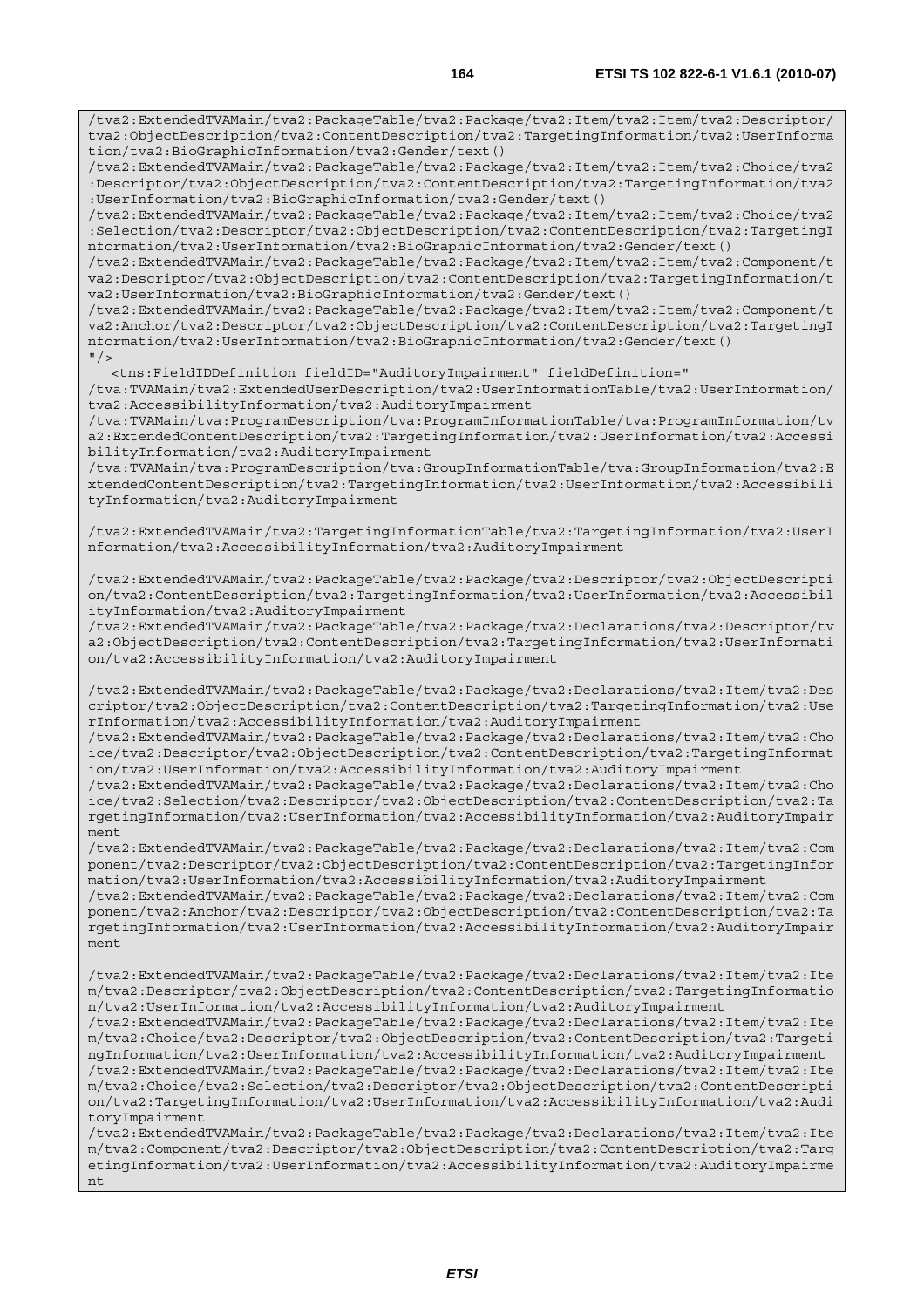/tva2:ExtendedTVAMain/tva2:PackageTable/tva2:Package/tva2:Declarations/tva2:Item/tva2:Ite m/tva2:Component/tva2:Anchor/tva2:Descriptor/tva2:ObjectDescription/tva2:ContentDescripti on/tva2:TargetingInformation/tva2:UserInformation/tva2:AccessibilityInformation/tva2:Audi toryImpairment

/tva2:ExtendedTVAMain/tva2:PackageTable/tva2:Package/tva2:Declarations/tva2:Component/tva 2:Descriptor/tva2:ObjectDescription/tva2:ContentDescription/tva2:TargetingInformation/tva 2:UserInformation/tva2:AccessibilityInformation/tva2:AuditoryImpairment

/tva2:ExtendedTVAMain/tva2:PackageTable/tva2:Package/tva2:Declarations/tva2:Component/tva 2:Anchor/tva2:Descriptor/tva2:ObjectDescription/tva2:ContentDescription/tva2:TargetingInf ormation/tva2:UserInformation/tva2:AccessibilityInformation/tva2:AuditoryImpairment

/tva2:ExtendedTVAMain/tva2:PackageTable/tva2:Package/tva2:Declarations/tva2:Anchor/tva2:D escriptor/tva2:ObjectDescription/tva2:ContentDescription/tva2:TargetingInformation/tva2:U serInformation/tva2:AccessibilityInformation/tva2:AuditoryImpairment

/tva2:ExtendedTVAMain/tva2:PackageTable/tva2:Package/tva2:Item/tva2:Descriptor/tva2:Objec tDescription/tva2:ContentDescription/tva2:TargetingInformation/tva2:UserInformation/tva2: AccessibilityInformation/tva2:AuditoryImpairment

/tva2:ExtendedTVAMain/tva2:PackageTable/tva2:Package/tva2:Item/tva2:Choice/tva2:Descripto r/tva2:ObjectDescription/tva2:ContentDescription/tva2:TargetingInformation/tva2:UserInfor mation/tva2:AccessibilityInformation/tva2:AuditoryImpairment

/tva2:ExtendedTVAMain/tva2:PackageTable/tva2:Package/tva2:Item/tva2:Choice/tva2:Selection /tva2:Descriptor/tva2:ObjectDescription/tva2:ContentDescription/tva2:TargetingInformation /tva2:UserInformation/tva2:AccessibilityInformation/tva2:AuditoryImpairment

/tva2:ExtendedTVAMain/tva2:PackageTable/tva2:Package/tva2:Item/tva2:Component/tva2:Descri ptor/tva2:ObjectDescription/tva2:ContentDescription/tva2:TargetingInformation/tva2:UserIn formation/tva2:AccessibilityInformation/tva2:AuditoryImpairment

/tva2:ExtendedTVAMain/tva2:PackageTable/tva2:Package/tva2:Item/tva2:Component/tva2:Anchor /tva2:Descriptor/tva2:ObjectDescription/tva2:ContentDescription/tva2:TargetingInformation /tva2:UserInformation/tva2:AccessibilityInformation/tva2:AuditoryImpairment

/tva2:ExtendedTVAMain/tva2:PackageTable/tva2:Package/tva2:Item/tva2:Item/tva2:Descriptor/ tva2:ObjectDescription/tva2:ContentDescription/tva2:TargetingInformation/tva2:UserInforma tion/tva2:AccessibilityInformation/tva2:AuditoryImpairment

/tva2:ExtendedTVAMain/tva2:PackageTable/tva2:Package/tva2:Item/tva2:Item/tva2:Choice/tva2 :Descriptor/tva2:ObjectDescription/tva2:ContentDescription/tva2:TargetingInformation/tva2 :UserInformation/tva2:AccessibilityInformation/tva2:AuditoryImpairment

/tva2:ExtendedTVAMain/tva2:PackageTable/tva2:Package/tva2:Item/tva2:Item/tva2:Choice/tva2 :Selection/tva2:Descriptor/tva2:ObjectDescription/tva2:ContentDescription/tva2:TargetingI nformation/tva2:UserInformation/tva2:AccessibilityInformation/tva2:AuditoryImpairment

/tva2:ExtendedTVAMain/tva2:PackageTable/tva2:Package/tva2:Item/tva2:Item/tva2:Component/t va2:Descriptor/tva2:ObjectDescription/tva2:ContentDescription/tva2:TargetingInformation/t va2:UserInformation/tva2:AccessibilityInformation/tva2:AuditoryImpairment

/tva2:ExtendedTVAMain/tva2:PackageTable/tva2:Package/tva2:Item/tva2:Item/tva2:Component/t va2:Anchor/tva2:Descriptor/tva2:ObjectDescription/tva2:ContentDescription/tva2:TargetingI nformation/tva2:UserInformation/tva2:AccessibilityInformation/tva2:AuditoryImpairment  $"$  />

 <tns:FieldIDDefinition fieldID="VisualImpairment" fieldDefinition=" /tva:TVAMain/tva2:ExtendedUserDescription/tva2:UserInformationTable/tva2:UserInformation/ tva2:AccessibilityInformation/tva2:VisualImpairment/mpeg21:Blindness/@eyeSide /tva:TVAMain/tva:ProgramDescription/tva:ProgramInformationTable/tva:ProgramInformation/tv a2:ExtendedContentDescription/tva2:TargetingInformation/tva2:UserInformation/tva2:Accessi bilityInformation/tva2:VisualImpairment/mpeg21:Blindness/@eyeSide /tva:TVAMain/tva:ProgramDescription/tva:GroupInformationTable/tva:GroupInformation/tva2:E xtendedContentDescription/tva2:TargetingInformation/tva2:UserInformation/tva2:Accessibili

tyInformation/tva2:VisualImpairment/mpeg21:Blindness/@eyeSide

/tva2:ExtendedTVAMain/tva2:TargetingInformationTable/tva2:TargetingInformation/tva2:UserI nformation/tva2:AccessibilityInformation/tva2:VisualImpairment/mpeg21:Blindness/@eyeSide

/tva2:ExtendedTVAMain/tva2:PackageTable/tva2:Package/tva2:Descriptor/tva2:ObjectDescripti on/tva2:ContentDescription/tva2:TargetingInformation/tva2:UserInformation/tva2:Accessibil ityInformation/tva2:VisualImpairment/mpeg21:Blindness/@eyeSide

/tva2:ExtendedTVAMain/tva2:PackageTable/tva2:Package/tva2:Declarations/tva2:Descriptor/tv a2:ObjectDescription/tva2:ContentDescription/tva2:TargetingInformation/tva2:UserInformati on/tva2:AccessibilityInformation/tva2:VisualImpairment/mpeg21:Blindness/@eyeSide

/tva2:ExtendedTVAMain/tva2:PackageTable/tva2:Package/tva2:Declarations/tva2:Item/tva2:Des criptor/tva2:ObjectDescription/tva2:ContentDescription/tva2:TargetingInformation/tva2:Use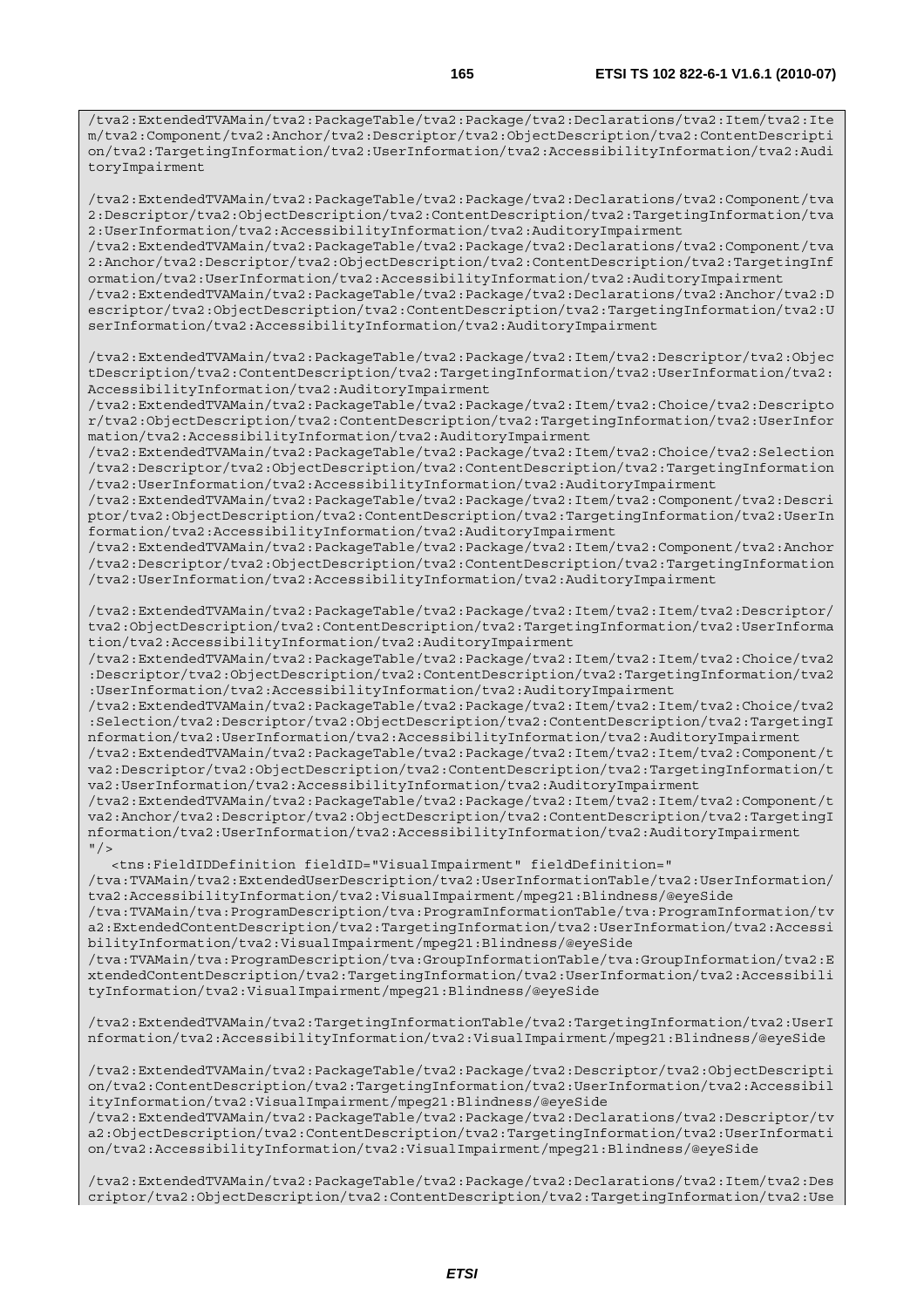rInformation/tva2:AccessibilityInformation/tva2:VisualImpairment/mpeg21:Blindness/@eyeSid e

/tva2:ExtendedTVAMain/tva2:PackageTable/tva2:Package/tva2:Declarations/tva2:Item/tva2:Cho ice/tva2:Descriptor/tva2:ObjectDescription/tva2:ContentDescription/tva2:TargetingInformat ion/tva2:UserInformation/tva2:AccessibilityInformation/tva2:VisualImpairment/mpeg21:Blind ness/@eyeSide

/tva2:ExtendedTVAMain/tva2:PackageTable/tva2:Package/tva2:Declarations/tva2:Item/tva2:Cho ice/tva2:Selection/tva2:Descriptor/tva2:ObjectDescription/tva2:ContentDescription/tva2:Ta rgetingInformation/tva2:UserInformation/tva2:AccessibilityInformation/tva2:VisualImpairme nt/mpeg21:Blindness/@eyeSide

/tva2:ExtendedTVAMain/tva2:PackageTable/tva2:Package/tva2:Declarations/tva2:Item/tva2:Com ponent/tva2:Descriptor/tva2:ObjectDescription/tva2:ContentDescription/tva2:TargetingInfor mation/tva2:UserInformation/tva2:AccessibilityInformation/tva2:VisualImpairment/mpeg21:Bl indness/@eyeSide

/tva2:ExtendedTVAMain/tva2:PackageTable/tva2:Package/tva2:Declarations/tva2:Item/tva2:Com ponent/tva2:Anchor/tva2:Descriptor/tva2:ObjectDescription/tva2:ContentDescription/tva2:Ta rgetingInformation/tva2:UserInformation/tva2:AccessibilityInformation/tva2:VisualImpairme nt/mpeg21:Blindness/@eyeSide

/tva2:ExtendedTVAMain/tva2:PackageTable/tva2:Package/tva2:Declarations/tva2:Item/tva2:Ite m/tva2:Descriptor/tva2:ObjectDescription/tva2:ContentDescription/tva2:TargetingInformatio n/tva2:UserInformation/tva2:AccessibilityInformation/tva2:VisualImpairment/mpeg21:Blindne ss/@eyeSide

/tva2:ExtendedTVAMain/tva2:PackageTable/tva2:Package/tva2:Declarations/tva2:Item/tva2:Ite m/tva2:Choice/tva2:Descriptor/tva2:ObjectDescription/tva2:ContentDescription/tva2:Targeti ngInformation/tva2:UserInformation/tva2:AccessibilityInformation/tva2:VisualImpairment/mp eg21:Blindness/@eyeSide

/tva2:ExtendedTVAMain/tva2:PackageTable/tva2:Package/tva2:Declarations/tva2:Item/tva2:Ite m/tva2:Choice/tva2:Selection/tva2:Descriptor/tva2:ObjectDescription/tva2:ContentDescripti on/tva2:TargetingInformation/tva2:UserInformation/tva2:AccessibilityInformation/tva2:Visu alImpairment/mpeg21:Blindness/@eyeSide

/tva2:ExtendedTVAMain/tva2:PackageTable/tva2:Package/tva2:Declarations/tva2:Item/tva2:Ite m/tva2:Component/tva2:Descriptor/tva2:ObjectDescription/tva2:ContentDescription/tva2:Targ etingInformation/tva2:UserInformation/tva2:AccessibilityInformation/tva2:VisualImpairment /mpeg21:Blindness/@eyeSide

/tva2:ExtendedTVAMain/tva2:PackageTable/tva2:Package/tva2:Declarations/tva2:Item/tva2:Ite m/tva2:Component/tva2:Anchor/tva2:Descriptor/tva2:ObjectDescription/tva2:ContentDescripti on/tva2:TargetingInformation/tva2:UserInformation/tva2:AccessibilityInformation/tva2:Visu alImpairment/mpeg21:Blindness/@eyeSide

/tva2:ExtendedTVAMain/tva2:PackageTable/tva2:Package/tva2:Declarations/tva2:Component/tva 2:Descriptor/tva2:ObjectDescription/tva2:ContentDescription/tva2:TargetingInformation/tva 2:UserInformation/tva2:AccessibilityInformation/tva2:VisualImpairment/mpeg21:Blindness/@e yeSide

/tva2:ExtendedTVAMain/tva2:PackageTable/tva2:Package/tva2:Declarations/tva2:Component/tva 2:Anchor/tva2:Descriptor/tva2:ObjectDescription/tva2:ContentDescription/tva2:TargetingInf ormation/tva2:UserInformation/tva2:AccessibilityInformation/tva2:VisualImpairment/mpeg21: Blindness/@eyeSide

/tva2:ExtendedTVAMain/tva2:PackageTable/tva2:Package/tva2:Declarations/tva2:Anchor/tva2:D escriptor/tva2:ObjectDescription/tva2:ContentDescription/tva2:TargetingInformation/tva2:U serInformation/tva2:AccessibilityInformation/tva2:VisualImpairment/mpeg21:Blindness/@eyeS ide

/tva2:ExtendedTVAMain/tva2:PackageTable/tva2:Package/tva2:Item/tva2:Descriptor/tva2:Objec tDescription/tva2:ContentDescription/tva2:TargetingInformation/tva2:UserInformation/tva2: AccessibilityInformation/tva2:VisualImpairment/mpeg21:Blindness/@eyeSide

/tva2:ExtendedTVAMain/tva2:PackageTable/tva2:Package/tva2:Item/tva2:Choice/tva2:Descripto r/tva2:ObjectDescription/tva2:ContentDescription/tva2:TargetingInformation/tva2:UserInfor mation/tva2:AccessibilityInformation/tva2:VisualImpairment/mpeg21:Blindness/@eyeSide

/tva2:ExtendedTVAMain/tva2:PackageTable/tva2:Package/tva2:Item/tva2:Choice/tva2:Selection /tva2:Descriptor/tva2:ObjectDescription/tva2:ContentDescription/tva2:TargetingInformation /tva2:UserInformation/tva2:AccessibilityInformation/tva2:VisualImpairment/mpeg21:Blindnes s/@eyeSide

/tva2:ExtendedTVAMain/tva2:PackageTable/tva2:Package/tva2:Item/tva2:Component/tva2:Descri ptor/tva2:ObjectDescription/tva2:ContentDescription/tva2:TargetingInformation/tva2:UserIn formation/tva2:AccessibilityInformation/tva2:VisualImpairment/mpeg21:Blindness/@eyeSide /tva2:ExtendedTVAMain/tva2:PackageTable/tva2:Package/tva2:Item/tva2:Component/tva2:Anchor /tva2:Descriptor/tva2:ObjectDescription/tva2:ContentDescription/tva2:TargetingInformation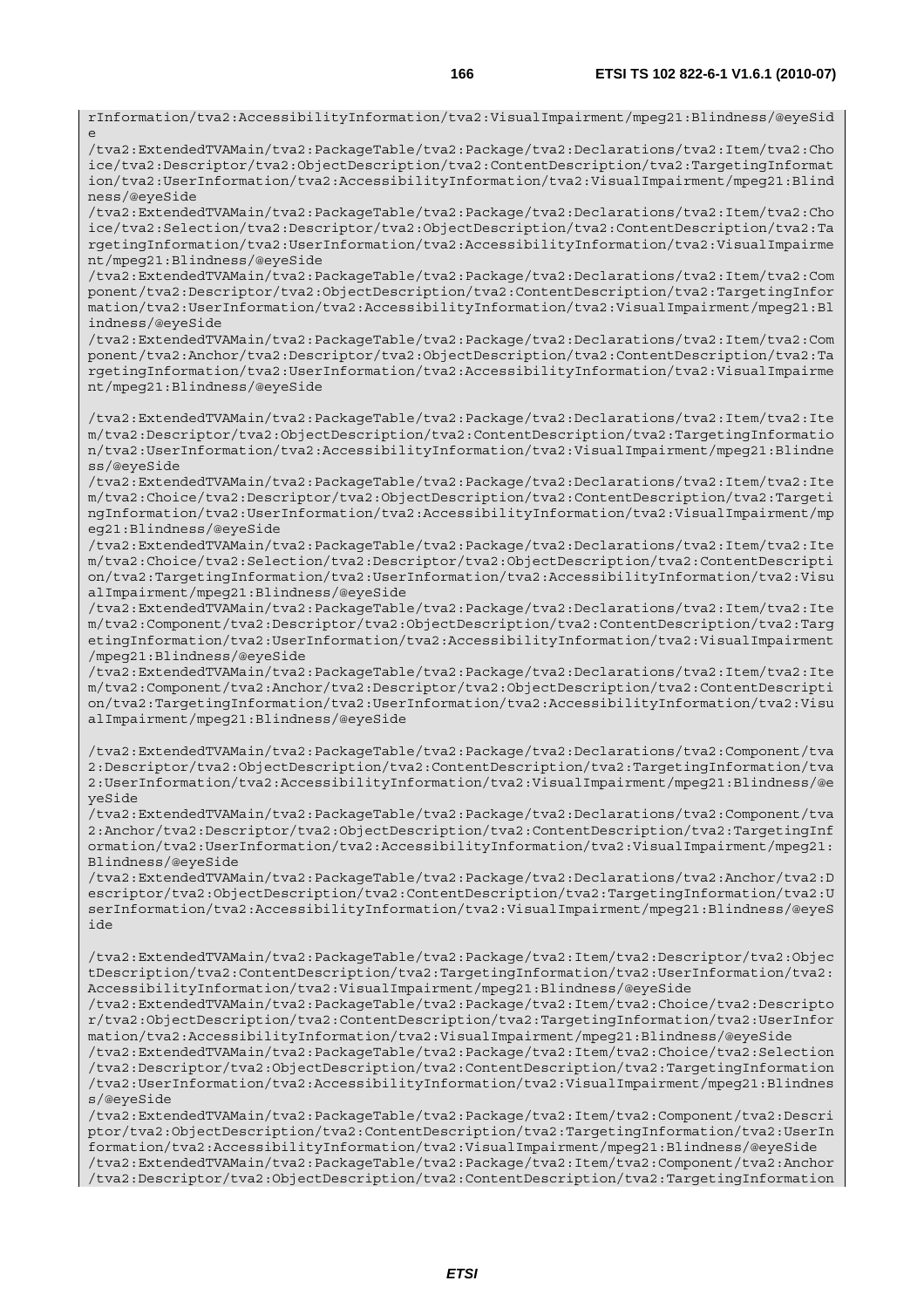/tva2:UserInformation/tva2:AccessibilityInformation/tva2:VisualImpairment/mpeg21:Blindnes s/@eyeSide /tva2:ExtendedTVAMain/tva2:PackageTable/tva2:Package/tva2:Item/tva2:Item/tva2:Descriptor/ tva2:ObjectDescription/tva2:ContentDescription/tva2:TargetingInformation/tva2:UserInforma tion/tva2:AccessibilityInformation/tva2:VisualImpairment/mpeg21:Blindness/@eyeSide /tva2:ExtendedTVAMain/tva2:PackageTable/tva2:Package/tva2:Item/tva2:Item/tva2:Choice/tva2 :Descriptor/tva2:ObjectDescription/tva2:ContentDescription/tva2:TargetingInformation/tva2 :UserInformation/tva2:AccessibilityInformation/tva2:VisualImpairment/mpeg21:Blindness/@ey eSide /tva2:ExtendedTVAMain/tva2:PackageTable/tva2:Package/tva2:Item/tva2:Item/tva2:Choice/tva2 :Selection/tva2:Descriptor/tva2:ObjectDescription/tva2:ContentDescription/tva2:TargetingI nformation/tva2:UserInformation/tva2:AccessibilityInformation/tva2:VisualImpairment/mpeg2 1:Blindness/@eyeSide /tva2:ExtendedTVAMain/tva2:PackageTable/tva2:Package/tva2:Item/tva2:Item/tva2:Component/t va2:Descriptor/tva2:ObjectDescription/tva2:ContentDescription/tva2:TargetingInformation/t va2:UserInformation/tva2:AccessibilityInformation/tva2:VisualImpairment/mpeg21:Blindness/ @eyeSide /tva2:ExtendedTVAMain/tva2:PackageTable/tva2:Package/tva2:Item/tva2:Item/tva2:Component/t va2:Anchor/tva2:Descriptor/tva2:ObjectDescription/tva2:ContentDescription/tva2:TargetingI nformation/tva2:UserInformation/tva2:AccessibilityInformation/tva2:VisualImpairment/mpeg2 1:Blindness/@eyeSide  $"$  />  $\leq$ ! ######################################################################################## --> <!-- fieldID for Terminalnformationin Package <!--AudioDecoder, VideoDecoder, MiddleWare-->  $<$ ! --######################################################################################## --> <tns:FieldIDDefinition fieldID="AudioDecoder" fieldDefinition=" /tva:TVAMain/tva2:ExtendedUserDescription/tva2:UsageEnvironment/tva2:TerminalInformationT able/tva2:TerminalInformation/mpeg21:AudioCapabilities/mpeg21:Format/@href /tva:TVAMain/tva2:ExtendedUserDescription/tva2:UsageEnvironment/tva2:TerminalInformationT able/tva2:TerminalInformation/mpeg21:AudioCapabilities/mpeg21:Format/mpeg7:Name/text() /tva:TVAMain/tva:ProgramDescription/tva:ProgramInformationTable/tva:ProgramInformation/tv a2:ExtendedContentDescription/tva2:TargetingInformation/tva2:TerminalInformation/mpeg21:A udioCapabilities/mpeg21:Format/@href /tva:TVAMain/tva:ProgramDescription/tva:ProgramInformationTable/tva:ProgramInformation/tv a2:ExtendedContentDescription/tva2:TargetingInformation/tva2:TerminalInformation/mpeg21:A udioCapabilities/mpeg21:Format/mpeg7:Name/text() /tva:TVAMain/tva:ProgramDescription/tva:GroupInformationTable/tva:GroupInformation/tva2:E xtendedContentDescription/tva2:TargetingInformation/tva2:TerminalInformation/mpeg21:Audio Capabilities/mpeg21:Format/@href /tva:TVAMain/tva:ProgramDescription/tva:GroupInformationTable/tva:GroupInformation/tva2:E xtendedContentDescription/tva2:TargetingInformation/tva2:TerminalInformation/mpeg21:Audio Capabilities/mpeg21:Format/mpeg7:Name/text() /tva2:ExtendedTVAMain/tva2:TargetingInformationTable/tva2:TargetingInformation/tva2:Termi nalInformation/mpeg21:AudioCapabilities/mpeg21:Format/@href /tva2:ExtendedTVAMain/tva2:TargetingInformationTable/tva2:TargetingInformation/tva2:Termi nalInformation/mpeg21:AudioCapabilities/mpeg21:Format/mpeg7:Name/text() /tva2:ExtendedTVAMain/tva2:PackageTable/tva2:Package/tva2:Descriptor/tva2:ObjectDescripti on/tva2:ContentDescription/tva2:TargetingInformation/tva2:TerminalInformation/mpeg21:Audi oCapabilities/mpeg21:Format/@href /tva2:ExtendedTVAMain/tva2:PackageTable/tva2:Package/tva2:Descriptor/tva2:ObjectDescripti on/tva2:ContentDescription/tva2:TargetingInformation/tva2:TerminalInformation/mpeg21:Audi oCapabilities/mpeg21:Format/mpeg7:Name/text() /tva2:ExtendedTVAMain/tva2:PackageTable/tva2:Package/tva2:Declarations/tva2:Descriptor/tv a2:ObjectDescription/tva2:ContentDescription/tva2:TargetingInformation/tva2:TerminalInfor

mation/mpeg21:AudioCapabilities/mpeg21:Format/@href /tva2:ExtendedTVAMain/tva2:PackageTable/tva2:Package/tva2:Declarations/tva2:Descriptor/tv a2:ObjectDescription/tva2:ContentDescription/tva2:TargetingInformation/tva2:TerminalInfor mation/mpeg21:AudioCapabilities/mpeg21:Format/mpeg7:Name/text()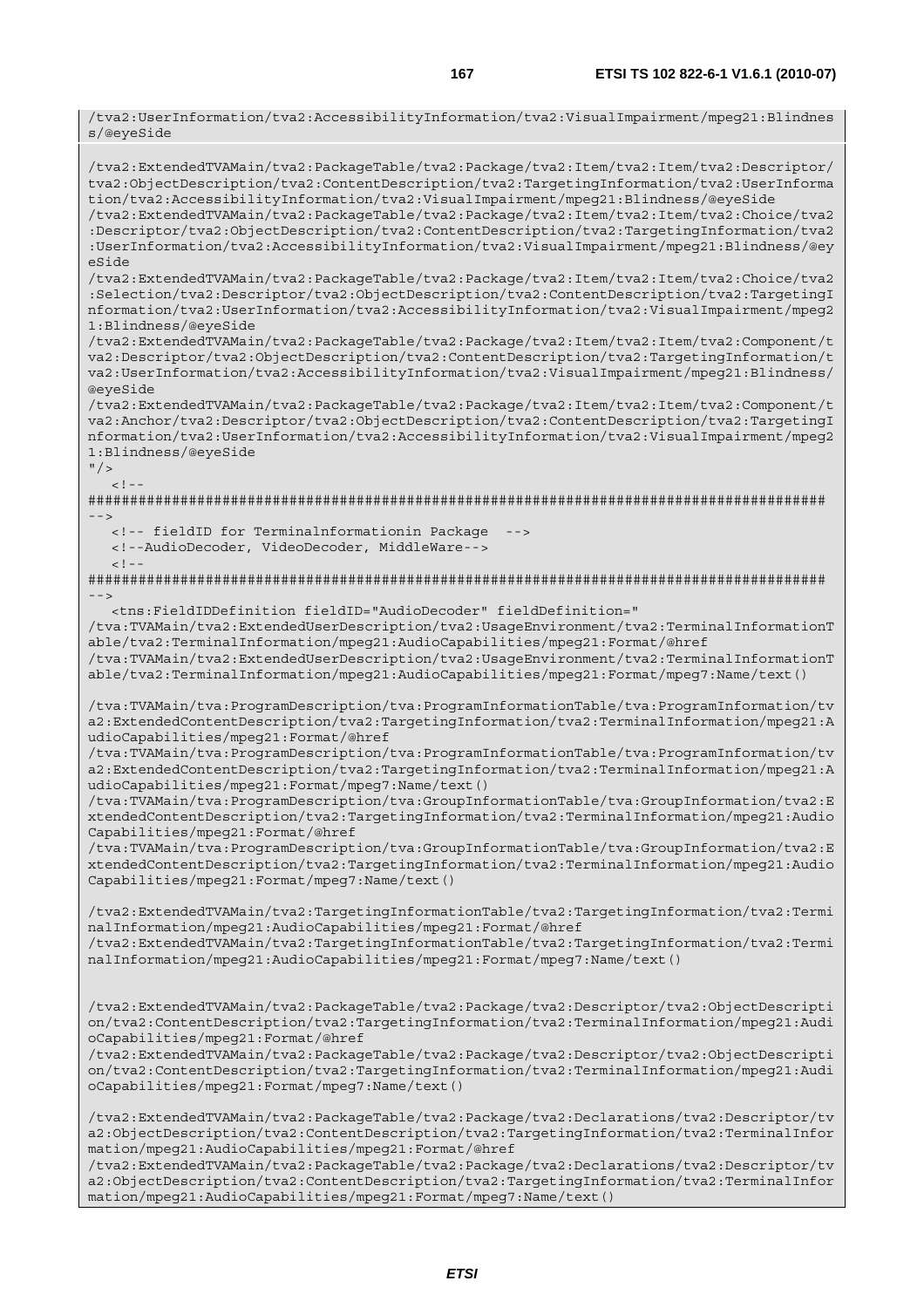/tva2:ExtendedTVAMain/tva2:PackageTable/tva2:Package/tva2:Declarations/tva2:Item/tva2:Des criptor/tva2:ObjectDescription/tva2:ContentDescription/tva2:TargetingInformation/tva2:Ter minalInformation/mpeg21:AudioCapabilities/mpeg21:Format/@href /tva2:ExtendedTVAMain/tva2:PackageTable/tva2:Package/tva2:Declarations/tva2:Item/tva2:Des

criptor/tva2:ObjectDescription/tva2:ContentDescription/tva2:TargetingInformation/tva2:Ter minalInformation/mpeg21:AudioCapabilities/mpeg21:Format/mpeg7:Name/text()

/tva2:ExtendedTVAMain/tva2:PackageTable/tva2:Package/tva2:Declarations/tva2:Item/tva2:Cho ice/tva2:Descriptor/tva2:ObjectDescription/tva2:ContentDescription/tva2:TargetingInformat ion/tva2:TerminalInformation/mpeg21:AudioCapabilities/mpeg21:Format/@href /tva2:ExtendedTVAMain/tva2:PackageTable/tva2:Package/tva2:Declarations/tva2:Item/tva2:Cho ice/tva2:Descriptor/tva2:ObjectDescription/tva2:ContentDescription/tva2:TargetingInformat ion/tva2:TerminalInformation/mpeg21:AudioCapabilities/mpeg21:Format/mpeg7:Name/text()

/tva2:ExtendedTVAMain/tva2:PackageTable/tva2:Package/tva2:Declarations/tva2:Item/tva2:Cho ice/tva2:Selection/tva2:Descriptor/tva2:ObjectDescription/tva2:ContentDescription/tva2:Ta rgetingInformation/tva2:TerminalInformation/mpeg21:AudioCapabilities/mpeg21:Format/@href /tva2:ExtendedTVAMain/tva2:PackageTable/tva2:Package/tva2:Declarations/tva2:Item/tva2:Cho ice/tva2:Selection/tva2:Descriptor/tva2:ObjectDescription/tva2:ContentDescription/tva2:Ta rgetingInformation/tva2:TerminalInformation/mpeg21:AudioCapabilities/mpeg21:Format/mpeg7: Name/text()

/tva2:ExtendedTVAMain/tva2:PackageTable/tva2:Package/tva2:Declarations/tva2:Item/tva2:Com ponent/tva2:Descriptor/tva2:ObjectDescription/tva2:ContentDescription/tva2:TargetingInfor mation/tva2:TerminalInformation/mpeg21:AudioCapabilities/mpeg21:Format/@href /tva2:ExtendedTVAMain/tva2:PackageTable/tva2:Package/tva2:Declarations/tva2:Item/tva2:Com ponent/tva2:Descriptor/tva2:ObjectDescription/tva2:ContentDescription/tva2:TargetingInfor mation/tva2:TerminalInformation/mpeg21:AudioCapabilities/mpeg21:Format/mpeg7:Name/text()

/tva2:ExtendedTVAMain/tva2:PackageTable/tva2:Package/tva2:Declarations/tva2:Item/tva2:Com ponent/tva2:Anchor/tva2:Descriptor/tva2:ObjectDescription/tva2:ContentDescription/tva2:Ta rgetingInformation/tva2:TerminalInformation/mpeg21:AudioCapabilities/mpeg21:Format/@href /tva2:ExtendedTVAMain/tva2:PackageTable/tva2:Package/tva2:Declarations/tva2:Item/tva2:Com ponent/tva2:Anchor/tva2:Descriptor/tva2:ObjectDescription/tva2:ContentDescription/tva2:Ta rgetingInformation/tva2:TerminalInformation/mpeg21:AudioCapabilities/mpeg21:Format/mpeg7:  $Name/fext()$ 

/tva2:ExtendedTVAMain/tva2:PackageTable/tva2:Package/tva2:Declarations/tva2:Item/tva2:Ite m/tva2:Descriptor/tva2:ObjectDescription/tva2:ContentDescription/tva2:TargetingInformatio n/tva2:TerminalInformation/mpeg21:AudioCapabilities/mpeg21:Format/@href /tva2:ExtendedTVAMain/tva2:PackageTable/tva2:Package/tva2:Declarations/tva2:Item/tva2:Ite m/tva2:Descriptor/tva2:ObjectDescription/tva2:ContentDescription/tva2:TargetingInformatio n/tva2:TerminalInformation/mpeg21:AudioCapabilities/mpeg21:Format/mpeg7:Name/text()

/tva2:ExtendedTVAMain/tva2:PackageTable/tva2:Package/tva2:Declarations/tva2:Item/tva2:Ite m/tva2:Choice/tva2:Descriptor/tva2:ObjectDescription/tva2:ContentDescription/tva2:Targeti ngInformation/tva2:TerminalInformation/mpeg21:AudioCapabilities/mpeg21:Format/@href /tva2:ExtendedTVAMain/tva2:PackageTable/tva2:Package/tva2:Declarations/tva2:Item/tva2:Ite m/tva2:Choice/tva2:Descriptor/tva2:ObjectDescription/tva2:ContentDescription/tva2:Targeti ngInformation/tva2:TerminalInformation/mpeg21:AudioCapabilities/mpeg21:Format/mpeg7:Name/ text()

/tva2:ExtendedTVAMain/tva2:PackageTable/tva2:Package/tva2:Declarations/tva2:Item/tva2:Ite m/tva2:Choice/tva2:Selection/tva2:Descriptor/tva2:ObjectDescription/tva2:ContentDescripti on/tva2:TargetingInformation/tva2:TerminalInformation/mpeg21:AudioCapabilities/mpeg21:For mat/@href

/tva2:ExtendedTVAMain/tva2:PackageTable/tva2:Package/tva2:Declarations/tva2:Item/tva2:Ite m/tva2:Choice/tva2:Selection/tva2:Descriptor/tva2:ObjectDescription/tva2:ContentDescripti on/tva2:TargetingInformation/tva2:TerminalInformation/mpeg21:AudioCapabilities/mpeg21:For mat/mpeg7:Name/text()

/tva2:ExtendedTVAMain/tva2:PackageTable/tva2:Package/tva2:Declarations/tva2:Item/tva2:Ite m/tva2:Component/tva2:Descriptor/tva2:ObjectDescription/tva2:ContentDescription/tva2:Targ etingInformation/tva2:TerminalInformation/mpeg21:AudioCapabilities/mpeg21:Format/@href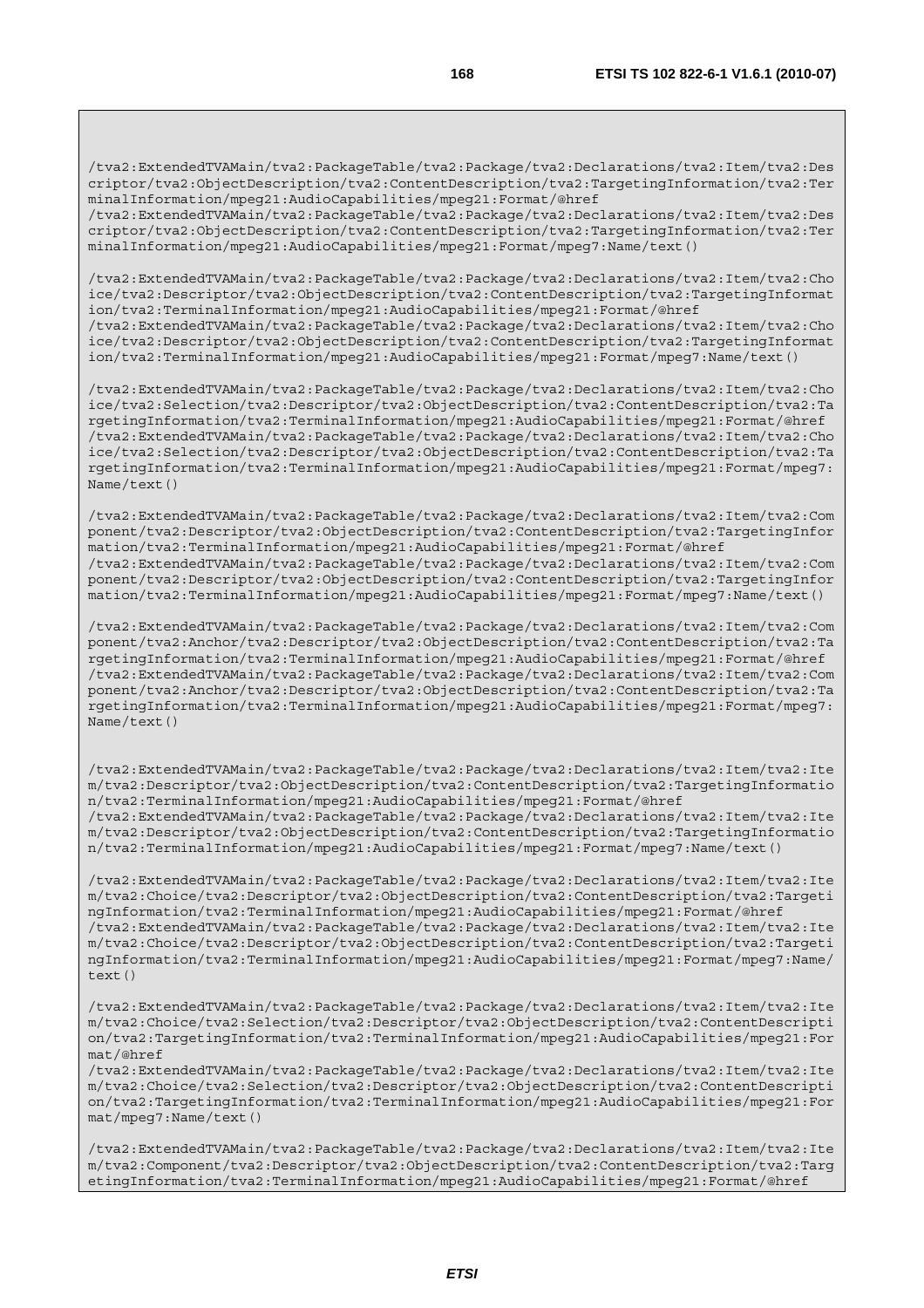/tva2:ExtendedTVAMain/tva2:PackageTable/tva2:Package/tva2:Declarations/tva2:Item/tva2:Ite m/tva2:Component/tva2:Anchor/tva2:Descriptor/tva2:ObjectDescription/tva2:ContentDescripti on/tva2:TargetingInformation/tva2:TerminalInformation/mpeg21:AudioCapabilities/mpeg21:For mat/@href

/tva2:ExtendedTVAMain/tva2:PackageTable/tva2:Package/tva2:Declarations/tva2:Item/tva2:Ite m/tva2:Component/tva2:Anchor/tva2:Descriptor/tva2:ObjectDescription/tva2:ContentDescripti on/tva2:TargetingInformation/tva2:TerminalInformation/mpeg21:AudioCapabilities/mpeg21:For mat/mpeg7:Name/text()

/tva2:ExtendedTVAMain/tva2:PackageTable/tva2:Package/tva2:Declarations/tva2:Component/tva 2:Descriptor/tva2:ObjectDescription/tva2:ContentDescription/tva2:TargetingInformation/tva 2:TerminalInformation/mpeg21:AudioCapabilities/mpeg21:Format/@href

/tva2:ExtendedTVAMain/tva2:PackageTable/tva2:Package/tva2:Declarations/tva2:Component/tva 2:Descriptor/tva2:ObjectDescription/tva2:ContentDescription/tva2:TargetingInformation/tva 2:TerminalInformation/mpeg21:AudioCapabilities/mpeg21:Format/mpeg7:Name/text()

/tva2:ExtendedTVAMain/tva2:PackageTable/tva2:Package/tva2:Declarations/tva2:Component/tva 2:Anchor/tva2:Descriptor/tva2:ObjectDescription/tva2:ContentDescription/tva2:TargetingInf ormation/tva2:TerminalInformation/mpeg21:AudioCapabilities/mpeg21:Format/@href

/tva2:ExtendedTVAMain/tva2:PackageTable/tva2:Package/tva2:Declarations/tva2:Component/tva 2:Anchor/tva2:Descriptor/tva2:ObjectDescription/tva2:ContentDescription/tva2:TargetingInf ormation/tva2:TerminalInformation/mpeg21:AudioCapabilities/mpeg21:Format/mpeg7:Name/text( )

/tva2:ExtendedTVAMain/tva2:PackageTable/tva2:Package/tva2:Declarations/tva2:Anchor/tva2:D escriptor/tva2:ObjectDescription/tva2:ContentDescription/tva2:TargetingInformation/tva2:T erminalInformation/mpeg21:AudioCapabilities/mpeg21:Format/@href /tva2:ExtendedTVAMain/tva2:PackageTable/tva2:Package/tva2:Declarations/tva2:Anchor/tva2:D

escriptor/tva2:ObjectDescription/tva2:ContentDescription/tva2:TargetingInformation/tva2:T erminalInformation/mpeg21:AudioCapabilities/mpeg21:Format/mpeg7:Name/text()

/tva2:ExtendedTVAMain/tva2:PackageTable/tva2:Package/tva2:Item/tva2:Descriptor/tva2:Objec tDescription/tva2:ContentDescription/tva2:TargetingInformation/tva2:TerminalInformation/m peg21:AudioCapabilities/mpeg21:Format/@href

/tva2:ExtendedTVAMain/tva2:PackageTable/tva2:Package/tva2:Item/tva2:Descriptor/tva2:Objec tDescription/tva2:ContentDescription/tva2:TargetingInformation/tva2:TerminalInformation/m peg21:AudioCapabilities/mpeg21:Format/mpeg7:Name/text()

/tva2:ExtendedTVAMain/tva2:PackageTable/tva2:Package/tva2:Item/tva2:Choice/tva2:Descripto r/tva2:ObjectDescription/tva2:ContentDescription/tva2:TargetingInformation/tva2:TerminalI nformation/mpeg21:AudioCapabilities/mpeg21:Format/@href

/tva2:ExtendedTVAMain/tva2:PackageTable/tva2:Package/tva2:Item/tva2:Choice/tva2:Descripto r/tva2:ObjectDescription/tva2:ContentDescription/tva2:TargetingInformation/tva2:TerminalI nformation/mpeg21:AudioCapabilities/mpeg21:Format/mpeg7:Name/text()

/tva2:ExtendedTVAMain/tva2:PackageTable/tva2:Package/tva2:Item/tva2:Choice/tva2:Selection /tva2:Descriptor/tva2:ObjectDescription/tva2:ContentDescription/tva2:TargetingInformation /tva2:TerminalInformation/mpeg21:AudioCapabilities/mpeg21:Format/@href

/tva2:ExtendedTVAMain/tva2:PackageTable/tva2:Package/tva2:Item/tva2:Choice/tva2:Selection /tva2:Descriptor/tva2:ObjectDescription/tva2:ContentDescription/tva2:TargetingInformation /tva2:TerminalInformation/mpeg21:AudioCapabilities/mpeg21:Format/mpeg7:Name/text()

/tva2:ExtendedTVAMain/tva2:PackageTable/tva2:Package/tva2:Item/tva2:Component/tva2:Descri ptor/tva2:ObjectDescription/tva2:ContentDescription/tva2:TargetingInformation/tva2:Termin alInformation/mpeg21:AudioCapabilities/mpeg21:Format/@href

/tva2:ExtendedTVAMain/tva2:PackageTable/tva2:Package/tva2:Item/tva2:Component/tva2:Descri ptor/tva2:ObjectDescription/tva2:ContentDescription/tva2:TargetingInformation/tva2:Termin alInformation/mpeg21:AudioCapabilities/mpeg21:Format/mpeg7:Name/text()

/tva2:ExtendedTVAMain/tva2:PackageTable/tva2:Package/tva2:Item/tva2:Component/tva2:Anchor /tva2:Descriptor/tva2:ObjectDescription/tva2:ContentDescription/tva2:TargetingInformation /tva2:TerminalInformation/mpeg21:AudioCapabilities/mpeg21:Format/@href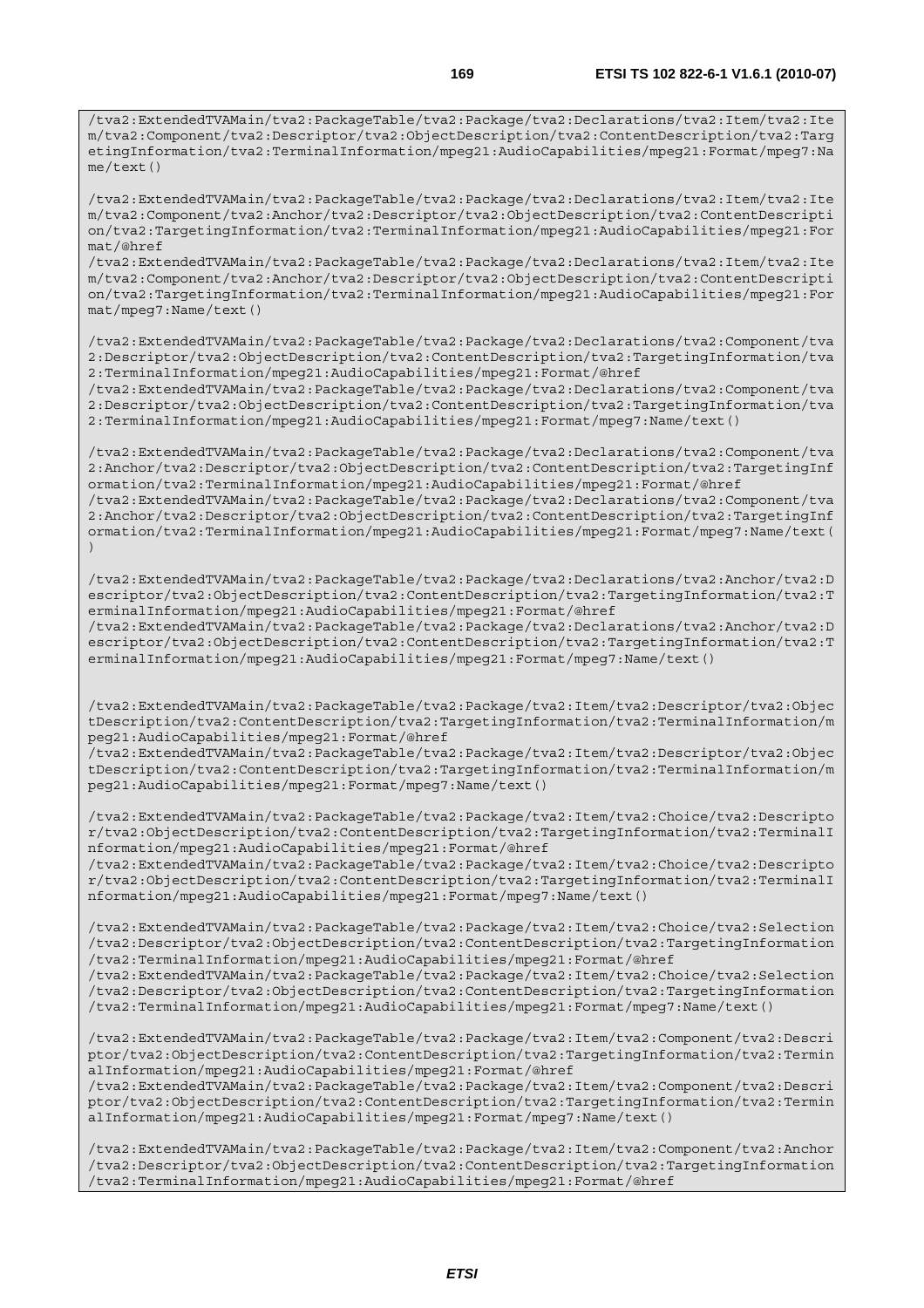/tva2:ExtendedTVAMain/tva2:PackageTable/tva2:Package/tva2:Item/tva2:Component/tva2:Anchor /tva2:Descriptor/tva2:ObjectDescription/tva2:ContentDescription/tva2:TargetingInformation /tva2:TerminalInformation/mpeg21:AudioCapabilities/mpeg21:Format/mpeg7:Name/text()

/tva2:ExtendedTVAMain/tva2:PackageTable/tva2:Package/tva2:Item/tva2:Item/tva2:Descriptor/ tva2:ObjectDescription/tva2:ContentDescription/tva2:TargetingInformation/tva2:TerminalInf ormation/mpeg21:AudioCapabilities/mpeg21:Format/@href

/tva2:ExtendedTVAMain/tva2:PackageTable/tva2:Package/tva2:Item/tva2:Item/tva2:Descriptor/ tva2:ObjectDescription/tva2:ContentDescription/tva2:TargetingInformation/tva2:TerminalInf ormation/mpeg21:AudioCapabilities/mpeg21:Format/mpeg7:Name/text()

/tva2:ExtendedTVAMain/tva2:PackageTable/tva2:Package/tva2:Item/tva2:Item/tva2:Choice/tva2 :Descriptor/tva2:ObjectDescription/tva2:ContentDescription/tva2:TargetingInformation/tva2 :TerminalInformation/mpeg21:AudioCapabilities/mpeg21:Format/@href

/tva2:ExtendedTVAMain/tva2:PackageTable/tva2:Package/tva2:Item/tva2:Item/tva2:Choice/tva2 :Descriptor/tva2:ObjectDescription/tva2:ContentDescription/tva2:TargetingInformation/tva2 :TerminalInformation/mpeg21:AudioCapabilities/mpeg21:Format/mpeg7:Name/text()

/tva2:ExtendedTVAMain/tva2:PackageTable/tva2:Package/tva2:Item/tva2:Item/tva2:Choice/tva2 :Selection/tva2:Descriptor/tva2:ObjectDescription/tva2:ContentDescription/tva2:TargetingI nformation/tva2:TerminalInformation/mpeg21:AudioCapabilities/mpeg21:Format/@href

/tva2:ExtendedTVAMain/tva2:PackageTable/tva2:Package/tva2:Item/tva2:Item/tva2:Choice/tva2 :Selection/tva2:Descriptor/tva2:ObjectDescription/tva2:ContentDescription/tva2:TargetingI nformation/tva2:TerminalInformation/mpeg21:AudioCapabilities/mpeg21:Format/mpeg7:Name/tex t $($ )

/tva2:ExtendedTVAMain/tva2:PackageTable/tva2:Package/tva2:Item/tva2:Item/tva2:Component/t va2:Descriptor/tva2:ObjectDescription/tva2:ContentDescription/tva2:TargetingInformation/t va2:TerminalInformation/mpeg21:AudioCapabilities/mpeg21:Format/@href /tva2:ExtendedTVAMain/tva2:PackageTable/tva2:Package/tva2:Item/tva2:Item/tva2:Component/t

va2:Descriptor/tva2:ObjectDescription/tva2:ContentDescription/tva2:TargetingInformation/t va2:TerminalInformation/mpeg21:AudioCapabilities/mpeg21:Format/mpeg7:Name/text()

/tva2:ExtendedTVAMain/tva2:PackageTable/tva2:Package/tva2:Item/tva2:Item/tva2:Component/t va2:Anchor/tva2:Descriptor/tva2:ObjectDescription/tva2:ContentDescription/tva2:TargetingI nformation/tva2:TerminalInformation/mpeg21:AudioCapabilities/mpeg21:Format/@href /tva2:ExtendedTVAMain/tva2:PackageTable/tva2:Package/tva2:Item/tva2:Item/tva2:Component/t va2:Anchor/tva2:Descriptor/tva2:ObjectDescription/tva2:ContentDescription/tva2:TargetingI nformation/tva2:TerminalInformation/mpeg21:AudioCapabilities/mpeg21:Format/mpeg7:Name/tex  $t($ )  $"$ />

 <tns:FieldIDDefinition fieldID="VideoDecoder" fieldDefinition=" /tva:TVAMain/tva2:ExtendedUserDescription/tva2:UsageEnvironment/tva2:TerminalInformationT able/tva2:TerminalInformation/mpeg21:VideoCapabilities/mpeg21:Format/@href /tva:TVAMain/tva2:ExtendedUserDescription/tva2:UsageEnvironment/tva2:TerminalInformationT able/tva2:TerminalInformation/mpeg21:VideoCapabilities/mpeg21:Format/mpeg7:Name/text()

/tva:TVAMain/tva:ProgramDescription/tva:ProgramInformationTable/tva:ProgramInformation/tv a2:ExtendedContentDescription/tva2:TargetingInformation/tva2:TerminalInformation/mpeg21:V ideoCapabilities/mpeg21:Format/@href

/tva:TVAMain/tva:ProgramDescription/tva:ProgramInformationTable/tva:ProgramInformation/tv a2:ExtendedContentDescription/tva2:TargetingInformation/tva2:TerminalInformation/mpeg21:V ideoCapabilities/mpeg21:Format/mpeg7:Name/text()

/tva:TVAMain/tva:ProgramDescription/tva:GroupInformationTable/tva:GroupInformation/tva2:E xtendedContentDescription/tva2:TargetingInformation/tva2:TerminalInformation/mpeg21:Video Capabilities/mpeg21:Format/@href

/tva:TVAMain/tva:ProgramDescription/tva:GroupInformationTable/tva:GroupInformation/tva2:E xtendedContentDescription/tva2:TargetingInformation/tva2:TerminalInformation/mpeg21:Video Capabilities/mpeg21:Format/mpeg7:Name/text()

/tva2:ExtendedTVAMain/tva2:TargetingInformationTable/tva2:TargetingInformation/tva2:Termi nalInformation/mpeg21:VideoCapabilities/mpeg21:Format/@href /tva2:ExtendedTVAMain/tva2:TargetingInformationTable/tva2:TargetingInformation/tva2:Termi nalInformation/mpeg21:VideoCapabilities/mpeg21:Format/mpeg7:Name/text()

/tva2:ExtendedTVAMain/tva2:PackageTable/tva2:Package/tva2:Descriptor/tva2:ObjectDescripti on/tva2:ContentDescription/tva2:TargetingInformation/tva2:TerminalInformation/mpeg21:Vide oCapabilities/mpeg21:Format/@href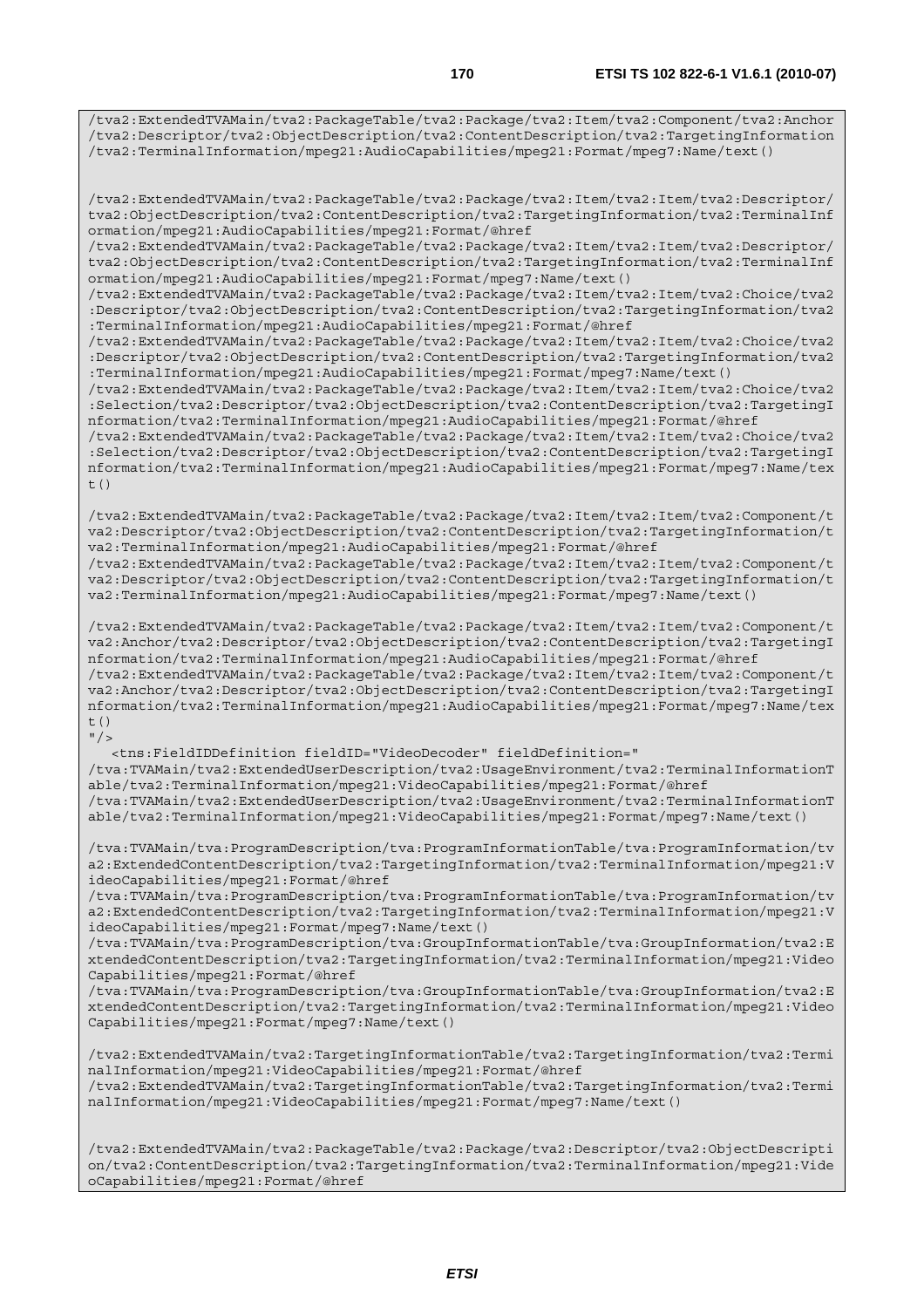/tva2:ExtendedTVAMain/tva2:PackageTable/tva2:Package/tva2:Descriptor/tva2:ObjectDescripti on/tva2:ContentDescription/tva2:TargetingInformation/tva2:TerminalInformation/mpeg21:Vide oCapabilities/mpeg21:Format/mpeg7:Name/text()

/tva2:ExtendedTVAMain/tva2:PackageTable/tva2:Package/tva2:Declarations/tva2:Descriptor/tv a2:ObjectDescription/tva2:ContentDescription/tva2:TargetingInformation/tva2:TerminalInfor mation/mpeg21:VideoCapabilities/mpeg21:Format/@href

/tva2:ExtendedTVAMain/tva2:PackageTable/tva2:Package/tva2:Declarations/tva2:Descriptor/tv a2:ObjectDescription/tva2:ContentDescription/tva2:TargetingInformation/tva2:TerminalInfor mation/mpeg21:VideoCapabilities/mpeg21:Format/mpeg7:Name/text()

/tva2:ExtendedTVAMain/tva2:PackageTable/tva2:Package/tva2:Declarations/tva2:Item/tva2:Des criptor/tva2:ObjectDescription/tva2:ContentDescription/tva2:TargetingInformation/tva2:Ter minalInformation/mpeg21:VideoCapabilities/mpeg21:Format/@href

/tva2:ExtendedTVAMain/tva2:PackageTable/tva2:Package/tva2:Declarations/tva2:Item/tva2:Des criptor/tva2:ObjectDescription/tva2:ContentDescription/tva2:TargetingInformation/tva2:Ter minalInformation/mpeg21:VideoCapabilities/mpeg21:Format/mpeg7:Name/text()

/tva2:ExtendedTVAMain/tva2:PackageTable/tva2:Package/tva2:Declarations/tva2:Item/tva2:Cho ice/tva2:Descriptor/tva2:ObjectDescription/tva2:ContentDescription/tva2:TargetingInformat ion/tva2:TerminalInformation/mpeg21:VideoCapabilities/mpeg21:Format/@href /tva2:ExtendedTVAMain/tva2:PackageTable/tva2:Package/tva2:Declarations/tva2:Item/tva2:Cho ice/tva2:Descriptor/tva2:ObjectDescription/tva2:ContentDescription/tva2:TargetingInformat ion/tva2:TerminalInformation/mpeg21:VideoCapabilities/mpeg21:Format/mpeg7:Name/text()

/tva2:ExtendedTVAMain/tva2:PackageTable/tva2:Package/tva2:Declarations/tva2:Item/tva2:Cho ice/tva2:Selection/tva2:Descriptor/tva2:ObjectDescription/tva2:ContentDescription/tva2:Ta rgetingInformation/tva2:TerminalInformation/mpeg21:VideoCapabilities/mpeg21:Format/@href /tva2:ExtendedTVAMain/tva2:PackageTable/tva2:Package/tva2:Declarations/tva2:Item/tva2:Cho ice/tva2:Selection/tva2:Descriptor/tva2:ObjectDescription/tva2:ContentDescription/tva2:Ta rgetingInformation/tva2:TerminalInformation/mpeg21:VideoCapabilities/mpeg21:Format/mpeg7: Name/text()

/tva2:ExtendedTVAMain/tva2:PackageTable/tva2:Package/tva2:Declarations/tva2:Item/tva2:Com ponent/tva2:Descriptor/tva2:ObjectDescription/tva2:ContentDescription/tva2:TargetingInfor mation/tva2:TerminalInformation/mpeg21:VideoCapabilities/mpeg21:Format/@href /tva2:ExtendedTVAMain/tva2:PackageTable/tva2:Package/tva2:Declarations/tva2:Item/tva2:Com ponent/tva2:Descriptor/tva2:ObjectDescription/tva2:ContentDescription/tva2:TargetingInfor mation/tva2:TerminalInformation/mpeg21:VideoCapabilities/mpeg21:Format/mpeg7:Name/text()

/tva2:ExtendedTVAMain/tva2:PackageTable/tva2:Package/tva2:Declarations/tva2:Item/tva2:Com ponent/tva2:Anchor/tva2:Descriptor/tva2:ObjectDescription/tva2:ContentDescription/tva2:Ta rgetingInformation/tva2:TerminalInformation/mpeg21:VideoCapabilities/mpeg21:Format/@href /tva2:ExtendedTVAMain/tva2:PackageTable/tva2:Package/tva2:Declarations/tva2:Item/tva2:Com ponent/tva2:Anchor/tva2:Descriptor/tva2:ObjectDescription/tva2:ContentDescription/tva2:Ta rgetingInformation/tva2:TerminalInformation/mpeg21:VideoCapabilities/mpeg21:Format/mpeg7: Name/text()

/tva2:ExtendedTVAMain/tva2:PackageTable/tva2:Package/tva2:Declarations/tva2:Item/tva2:Ite m/tva2:Descriptor/tva2:ObjectDescription/tva2:ContentDescription/tva2:TargetingInformatio n/tva2:TerminalInformation/mpeg21:VideoCapabilities/mpeg21:Format/@href /tva2:ExtendedTVAMain/tva2:PackageTable/tva2:Package/tva2:Declarations/tva2:Item/tva2:Ite m/tva2:Descriptor/tva2:ObjectDescription/tva2:ContentDescription/tva2:TargetingInformatio n/tva2:TerminalInformation/mpeg21:VideoCapabilities/mpeg21:Format/mpeg7:Name/text()

/tva2:ExtendedTVAMain/tva2:PackageTable/tva2:Package/tva2:Declarations/tva2:Item/tva2:Ite m/tva2:Choice/tva2:Descriptor/tva2:ObjectDescription/tva2:ContentDescription/tva2:Targeti ngInformation/tva2:TerminalInformation/mpeg21:VideoCapabilities/mpeg21:Format/@href /tva2:ExtendedTVAMain/tva2:PackageTable/tva2:Package/tva2:Declarations/tva2:Item/tva2:Ite m/tva2:Choice/tva2:Descriptor/tva2:ObjectDescription/tva2:ContentDescription/tva2:Targeti ngInformation/tva2:TerminalInformation/mpeg21:VideoCapabilities/mpeg21:Format/mpeg7:Name/ text()

/tva2:ExtendedTVAMain/tva2:PackageTable/tva2:Package/tva2:Declarations/tva2:Item/tva2:Ite m/tva2:Choice/tva2:Selection/tva2:Descriptor/tva2:ObjectDescription/tva2:ContentDescripti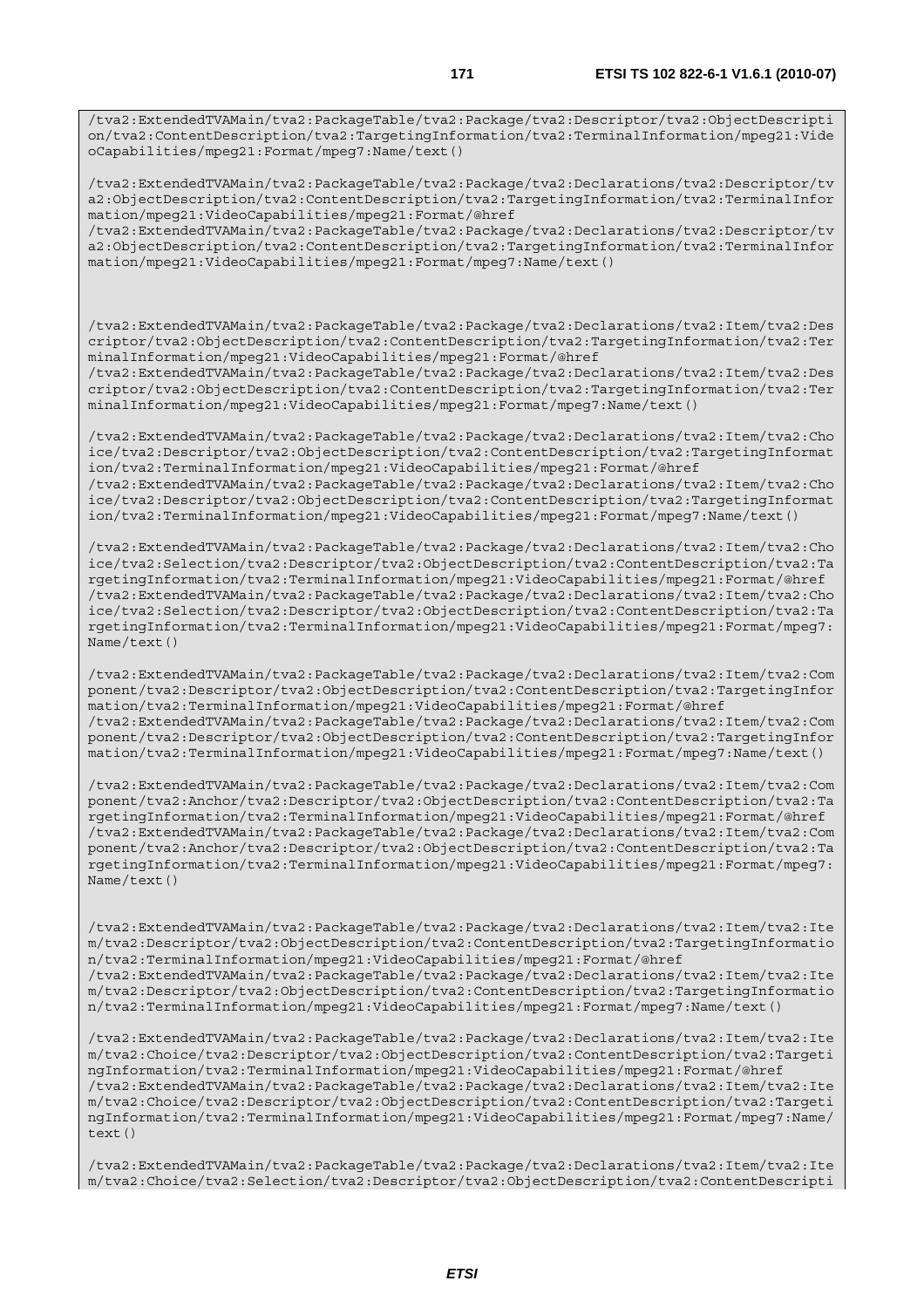on/tva2:TargetingInformation/tva2:TerminalInformation/mpeg21:VideoCapabilities/mpeg21:For mat/@href

/tva2:ExtendedTVAMain/tva2:PackageTable/tva2:Package/tva2:Declarations/tva2:Item/tva2:Ite m/tva2:Choice/tva2:Selection/tva2:Descriptor/tva2:ObjectDescription/tva2:ContentDescripti on/tva2:TargetingInformation/tva2:TerminalInformation/mpeg21:VideoCapabilities/mpeg21:For mat/mpeg7:Name/text()

/tva2:ExtendedTVAMain/tva2:PackageTable/tva2:Package/tva2:Declarations/tva2:Item/tva2:Ite m/tva2:Component/tva2:Descriptor/tva2:ObjectDescription/tva2:ContentDescription/tva2:Targ etingInformation/tva2:TerminalInformation/mpeg21:VideoCapabilities/mpeg21:Format/@href /tva2:ExtendedTVAMain/tva2:PackageTable/tva2:Package/tva2:Declarations/tva2:Item/tva2:Ite m/tva2:Component/tva2:Descriptor/tva2:ObjectDescription/tva2:ContentDescription/tva2:Targ etingInformation/tva2:TerminalInformation/mpeg21:VideoCapabilities/mpeg21:Format/mpeg7:Na me/text()

/tva2:ExtendedTVAMain/tva2:PackageTable/tva2:Package/tva2:Declarations/tva2:Item/tva2:Ite m/tva2:Component/tva2:Anchor/tva2:Descriptor/tva2:ObjectDescription/tva2:ContentDescripti on/tva2:TargetingInformation/tva2:TerminalInformation/mpeg21:VideoCapabilities/mpeg21:For mat/@href

/tva2:ExtendedTVAMain/tva2:PackageTable/tva2:Package/tva2:Declarations/tva2:Item/tva2:Ite m/tva2:Component/tva2:Anchor/tva2:Descriptor/tva2:ObjectDescription/tva2:ContentDescripti on/tva2:TargetingInformation/tva2:TerminalInformation/mpeg21:VideoCapabilities/mpeg21:For mat/mpeg7:Name/text()

/tva2:ExtendedTVAMain/tva2:PackageTable/tva2:Package/tva2:Declarations/tva2:Component/tva 2:Descriptor/tva2:ObjectDescription/tva2:ContentDescription/tva2:TargetingInformation/tva 2:TerminalInformation/mpeg21:VideoCapabilities/mpeg21:Format/@href

/tva2:ExtendedTVAMain/tva2:PackageTable/tva2:Package/tva2:Declarations/tva2:Component/tva 2:Descriptor/tva2:ObjectDescription/tva2:ContentDescription/tva2:TargetingInformation/tva 2:TerminalInformation/mpeg21:VideoCapabilities/mpeg21:Format/mpeg7:Name/text()

/tva2:ExtendedTVAMain/tva2:PackageTable/tva2:Package/tva2:Declarations/tva2:Component/tva 2:Anchor/tva2:Descriptor/tva2:ObjectDescription/tva2:ContentDescription/tva2:TargetingInf ormation/tva2:TerminalInformation/mpeg21:VideoCapabilities/mpeg21:Format/@href /tva2:ExtendedTVAMain/tva2:PackageTable/tva2:Package/tva2:Declarations/tva2:Component/tva 2:Anchor/tva2:Descriptor/tva2:ObjectDescription/tva2:ContentDescription/tva2:TargetingInf ormation/tva2:TerminalInformation/mpeg21:VideoCapabilities/mpeg21:Format/mpeg7:Name/text( )

/tva2:ExtendedTVAMain/tva2:PackageTable/tva2:Package/tva2:Declarations/tva2:Anchor/tva2:D escriptor/tva2:ObjectDescription/tva2:ContentDescription/tva2:TargetingInformation/tva2:T erminalInformation/mpeg21:VideoCapabilities/mpeg21:Format/@href /tva2:ExtendedTVAMain/tva2:PackageTable/tva2:Package/tva2:Declarations/tva2:Anchor/tva2:D escriptor/tva2:ObjectDescription/tva2:ContentDescription/tva2:TargetingInformation/tva2:T erminalInformation/mpeg21:VideoCapabilities/mpeg21:Format/mpeg7:Name/text()

/tva2:ExtendedTVAMain/tva2:PackageTable/tva2:Package/tva2:Item/tva2:Descriptor/tva2:Objec tDescription/tva2:ContentDescription/tva2:TargetingInformation/tva2:TerminalInformation/m peg21:VideoCapabilities/mpeg21:Format/@href

/tva2:ExtendedTVAMain/tva2:PackageTable/tva2:Package/tva2:Item/tva2:Descriptor/tva2:Objec tDescription/tva2:ContentDescription/tva2:TargetingInformation/tva2:TerminalInformation/m peg21:VideoCapabilities/mpeg21:Format/mpeg7:Name/text()

/tva2:ExtendedTVAMain/tva2:PackageTable/tva2:Package/tva2:Item/tva2:Choice/tva2:Descripto r/tva2:ObjectDescription/tva2:ContentDescription/tva2:TargetingInformation/tva2:TerminalI nformation/mpeg21:VideoCapabilities/mpeg21:Format/@href

/tva2:ExtendedTVAMain/tva2:PackageTable/tva2:Package/tva2:Item/tva2:Choice/tva2:Descripto r/tva2:ObjectDescription/tva2:ContentDescription/tva2:TargetingInformation/tva2:TerminalI nformation/mpeg21:VideoCapabilities/mpeg21:Format/mpeg7:Name/text()

/tva2:ExtendedTVAMain/tva2:PackageTable/tva2:Package/tva2:Item/tva2:Choice/tva2:Selection /tva2:Descriptor/tva2:ObjectDescription/tva2:ContentDescription/tva2:TargetingInformation /tva2:TerminalInformation/mpeg21:VideoCapabilities/mpeg21:Format/@href

/tva2:ExtendedTVAMain/tva2:PackageTable/tva2:Package/tva2:Item/tva2:Choice/tva2:Selection /tva2:Descriptor/tva2:ObjectDescription/tva2:ContentDescription/tva2:TargetingInformation /tva2:TerminalInformation/mpeg21:VideoCapabilities/mpeg21:Format/mpeg7:Name/text()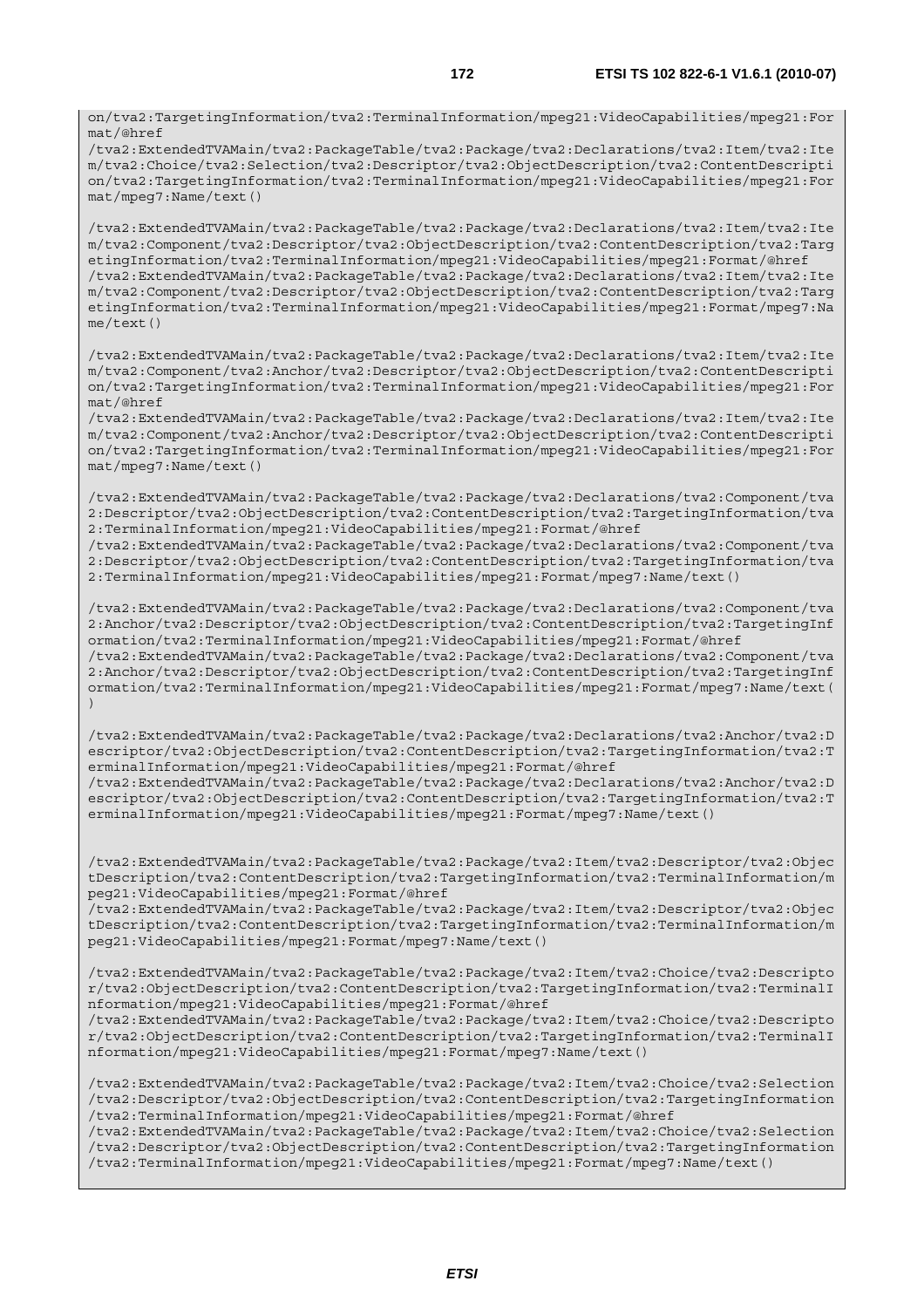/tva2:ExtendedTVAMain/tva2:PackageTable/tva2:Package/tva2:Item/tva2:Component/tva2:Descri ptor/tva2:ObjectDescription/tva2:ContentDescription/tva2:TargetingInformation/tva2:Termin alInformation/mpeg21:VideoCapabilities/mpeg21:Format/mpeg7:Name/text()

/tva2:ExtendedTVAMain/tva2:PackageTable/tva2:Package/tva2:Item/tva2:Component/tva2:Anchor /tva2:Descriptor/tva2:ObjectDescription/tva2:ContentDescription/tva2:TargetingInformation /tva2:TerminalInformation/mpeg21:VideoCapabilities/mpeg21:Format/@href

/tva2:ExtendedTVAMain/tva2:PackageTable/tva2:Package/tva2:Item/tva2:Component/tva2:Anchor /tva2:Descriptor/tva2:ObjectDescription/tva2:ContentDescription/tva2:TargetingInformation /tva2:TerminalInformation/mpeg21:VideoCapabilities/mpeg21:Format/mpeg7:Name/text()

/tva2:ExtendedTVAMain/tva2:PackageTable/tva2:Package/tva2:Item/tva2:Item/tva2:Descriptor/ tva2:ObjectDescription/tva2:ContentDescription/tva2:TargetingInformation/tva2:TerminalInf ormation/mpeg21:VideoCapabilities/mpeg21:Format/@href

/tva2:ExtendedTVAMain/tva2:PackageTable/tva2:Package/tva2:Item/tva2:Item/tva2:Descriptor/ tva2:ObjectDescription/tva2:ContentDescription/tva2:TargetingInformation/tva2:TerminalInf ormation/mpeg21:VideoCapabilities/mpeg21:Format/mpeg7:Name/text()

/tva2:ExtendedTVAMain/tva2:PackageTable/tva2:Package/tva2:Item/tva2:Item/tva2:Choice/tva2 :Descriptor/tva2:ObjectDescription/tva2:ContentDescription/tva2:TargetingInformation/tva2 :TerminalInformation/mpeg21:VideoCapabilities/mpeg21:Format/@href

/tva2:ExtendedTVAMain/tva2:PackageTable/tva2:Package/tva2:Item/tva2:Item/tva2:Choice/tva2 :Descriptor/tva2:ObjectDescription/tva2:ContentDescription/tva2:TargetingInformation/tva2 :TerminalInformation/mpeg21:VideoCapabilities/mpeg21:Format/mpeg7:Name/text()

/tva2:ExtendedTVAMain/tva2:PackageTable/tva2:Package/tva2:Item/tva2:Item/tva2:Choice/tva2 :Selection/tva2:Descriptor/tva2:ObjectDescription/tva2:ContentDescription/tva2:TargetingI nformation/tva2:TerminalInformation/mpeg21:VideoCapabilities/mpeg21:Format/@href

/tva2:ExtendedTVAMain/tva2:PackageTable/tva2:Package/tva2:Item/tva2:Item/tva2:Choice/tva2 :Selection/tva2:Descriptor/tva2:ObjectDescription/tva2:ContentDescription/tva2:TargetingI nformation/tva2:TerminalInformation/mpeg21:VideoCapabilities/mpeg21:Format/mpeg7:Name/tex  $+$  ()

/tva2:ExtendedTVAMain/tva2:PackageTable/tva2:Package/tva2:Item/tva2:Item/tva2:Component/t va2:Descriptor/tva2:ObjectDescription/tva2:ContentDescription/tva2:TargetingInformation/t va2:TerminalInformation/mpeg21:VideoCapabilities/mpeg21:Format/@href

/tva2:ExtendedTVAMain/tva2:PackageTable/tva2:Package/tva2:Item/tva2:Item/tva2:Component/t va2:Descriptor/tva2:ObjectDescription/tva2:ContentDescription/tva2:TargetingInformation/t va2:TerminalInformation/mpeg21:VideoCapabilities/mpeg21:Format/mpeg7:Name/text()

/tva2:ExtendedTVAMain/tva2:PackageTable/tva2:Package/tva2:Item/tva2:Item/tva2:Component/t va2:Anchor/tva2:Descriptor/tva2:ObjectDescription/tva2:ContentDescription/tva2:TargetingI nformation/tva2:TerminalInformation/mpeg21:VideoCapabilities/mpeg21:Format/@href /tva2:ExtendedTVAMain/tva2:PackageTable/tva2:Package/tva2:Item/tva2:Item/tva2:Component/t va2:Anchor/tva2:Descriptor/tva2:ObjectDescription/tva2:ContentDescription/tva2:TargetingI nformation/tva2:TerminalInformation/mpeg21:VideoCapabilities/mpeg21:Format/mpeg7:Name/tex t()  $"$ />

 <tns:FieldIDDefinition fieldID="SupportingOS" fieldDefinition=" /tva:TVAMain/tva2:ExtendedUserDescription/tva2:UsageEnvironment/tva2:TerminalInformationT able/tva2:TerminalInformation/tva2:SystemInformation/tva2:SupportingOS/@href /tva:TVAMain/tva2:ExtendedUserDescription/tva2:UsageEnvironment/tva2:TerminalInformationT able/tva2:TerminalInformation/tva2:SystemInformation/tva2:SupportingOS/tva:Name/text()

/tva:TVAMain/tva:ProgramDescription/tva:ProgramInformationTable/tva:ProgramInformation/tv a2:ExtendedContentDescription/tva2:TargetingInformation/tva2:TerminalInformation/tva2:Sys temInformation/tva2:SupportingOS/@href

/tva:TVAMain/tva:ProgramDescription/tva:ProgramInformationTable/tva:ProgramInformation/tv a2:ExtendedContentDescription/tva2:TargetingInformation/tva2:TerminalInformation/tva2:Sys temInformation/tva2:SupportingOS/tva:Name/text()

/tva:TVAMain/tva:ProgramDescription/tva:GroupInformationTable/tva:GroupInformation/tva2:E xtendedContentDescription/tva2:TargetingInformation/tva2:TerminalInformation/tva2:SystemI nformation/tva2:SupportingOS/@href

/tva:TVAMain/tva:ProgramDescription/tva:GroupInformationTable/tva:GroupInformation/tva2:E xtendedContentDescription/tva2:TargetingInformation/tva2:TerminalInformation/tva2:SystemI nformation/tva2:SupportingOS/tva:Name/text()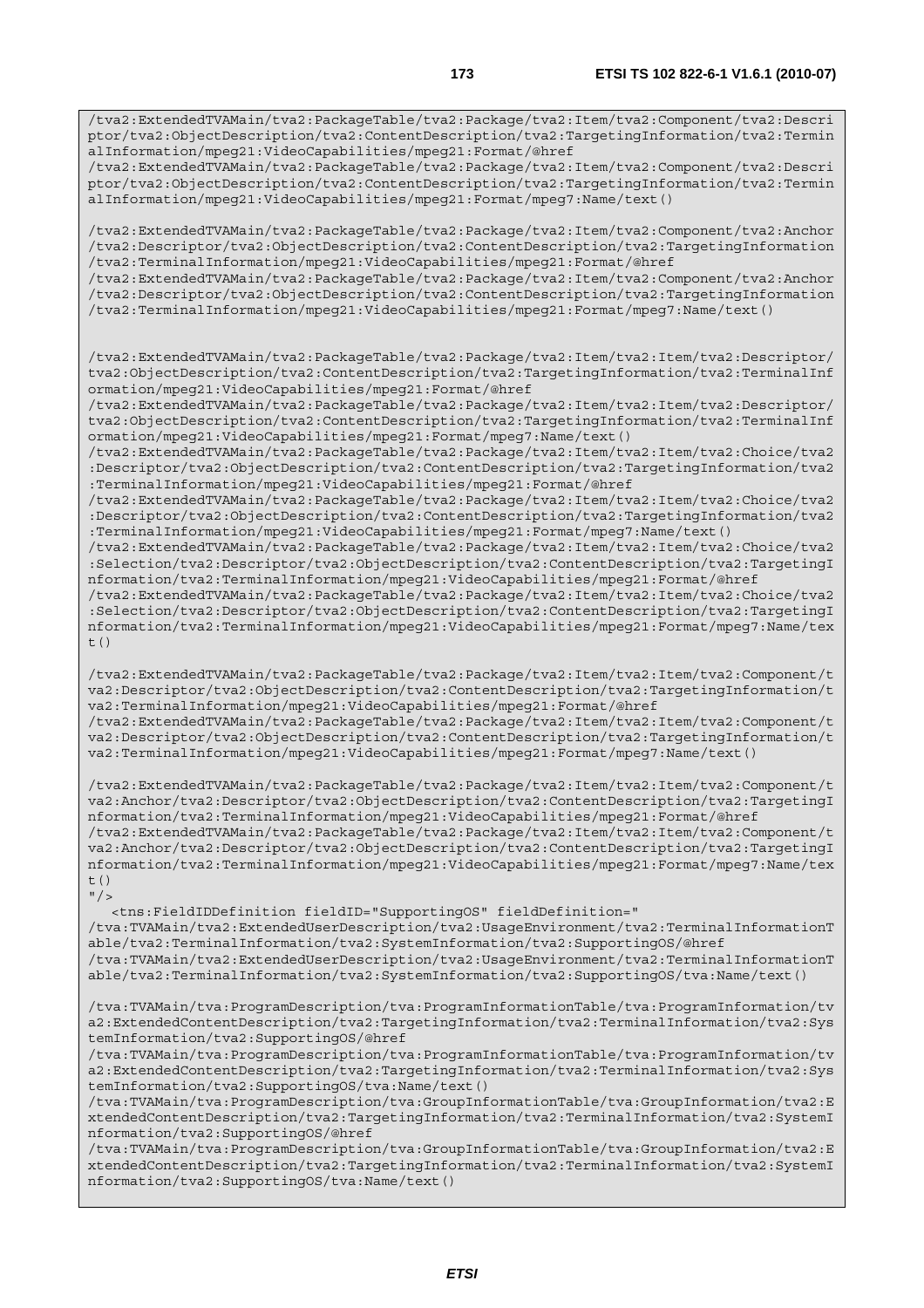/tva2:ExtendedTVAMain/tva2:TargetingInformationTable/tva2:TargetingInformation/tva2:Termi nalInformation/tva2:SystemInformation/tva2:SupportingOS/@href /tva2:ExtendedTVAMain/tva2:TargetingInformationTable/tva2:TargetingInformation/tva2:Termi

nalInformation/tva2:SystemInformation/tva2:SupportingOS/tva:Name/text()

/tva2:ExtendedTVAMain/tva2:PackageTable/tva2:Package/tva2:Descriptor/tva2:ObjectDescripti on/tva2:ContentDescription/tva2:TargetingInformation/tva2:TerminalInformation/tva2:System Information/tva2:SupportingOS/@href

/tva2:ExtendedTVAMain/tva2:PackageTable/tva2:Package/tva2:Descriptor/tva2:ObjectDescripti on/tva2:ContentDescription/tva2:TargetingInformation/tva2:TerminalInformation/tva2:System Information/tva2:SupportingOS/tva:Name/text()

/tva2:ExtendedTVAMain/tva2:PackageTable/tva2:Package/tva2:Declarations/tva2:Descriptor/tv a2:ObjectDescription/tva2:ContentDescription/tva2:TargetingInformation/tva2:TerminalInfor mation/tva2:SystemInformation/tva2:SupportingOS/@href

/tva2:ExtendedTVAMain/tva2:PackageTable/tva2:Package/tva2:Declarations/tva2:Descriptor/tv a2:ObjectDescription/tva2:ContentDescription/tva2:TargetingInformation/tva2:TerminalInfor mation/tva2:SystemInformation/tva2:SupportingOS/tva:Name/text()

/tva2:ExtendedTVAMain/tva2:PackageTable/tva2:Package/tva2:Declarations/tva2:Item/tva2:Des criptor/tva2:ObjectDescription/tva2:ContentDescription/tva2:TargetingInformation/tva2:Ter minalInformation/tva2:SystemInformation/tva2:SupportingOS/@href /tva2:ExtendedTVAMain/tva2:PackageTable/tva2:Package/tva2:Declarations/tva2:Item/tva2:Des criptor/tva2:ObjectDescription/tva2:ContentDescription/tva2:TargetingInformation/tva2:Ter

minalInformation/tva2:SystemInformation/tva2:SupportingOS/tva:Name/text()

/tva2:ExtendedTVAMain/tva2:PackageTable/tva2:Package/tva2:Declarations/tva2:Item/tva2:Cho ice/tva2:Descriptor/tva2:ObjectDescription/tva2:ContentDescription/tva2:TargetingInformat ion/tva2:TerminalInformation/tva2:SystemInformation/tva2:SupportingOS/@href /tva2:ExtendedTVAMain/tva2:PackageTable/tva2:Package/tva2:Declarations/tva2:Item/tva2:Cho ice/tva2:Descriptor/tva2:ObjectDescription/tva2:ContentDescription/tva2:TargetingInformat ion/tva2:TerminalInformation/tva2:SystemInformation/tva2:SupportingOS/tva:Name/text()

/tva2:ExtendedTVAMain/tva2:PackageTable/tva2:Package/tva2:Declarations/tva2:Item/tva2:Cho ice/tva2:Selection/tva2:Descriptor/tva2:ObjectDescription/tva2:ContentDescription/tva2:Ta rgetingInformation/tva2:TerminalInformation/tva2:SystemInformation/tva2:SupportingOS/@hre f

/tva2:ExtendedTVAMain/tva2:PackageTable/tva2:Package/tva2:Declarations/tva2:Item/tva2:Cho ice/tva2:Selection/tva2:Descriptor/tva2:ObjectDescription/tva2:ContentDescription/tva2:Ta rgetingInformation/tva2:TerminalInformation/tva2:SystemInformation/tva2:SupportingOS/tva: Name/text()

/tva2:ExtendedTVAMain/tva2:PackageTable/tva2:Package/tva2:Declarations/tva2:Item/tva2:Com ponent/tva2:Descriptor/tva2:ObjectDescription/tva2:ContentDescription/tva2:TargetingInfor mation/tva2:TerminalInformation/tva2:SystemInformation/tva2:SupportingOS/@href /tva2:ExtendedTVAMain/tva2:PackageTable/tva2:Package/tva2:Declarations/tva2:Item/tva2:Com ponent/tva2:Descriptor/tva2:ObjectDescription/tva2:ContentDescription/tva2:TargetingInfor mation/tva2:TerminalInformation/tva2:SystemInformation/tva2:SupportingOS/tva:Name/text()

/tva2:ExtendedTVAMain/tva2:PackageTable/tva2:Package/tva2:Declarations/tva2:Item/tva2:Com ponent/tva2:Anchor/tva2:Descriptor/tva2:ObjectDescription/tva2:ContentDescription/tva2:Ta rgetingInformation/tva2:TerminalInformation/tva2:SystemInformation/tva2:SupportingOS/@hre f

/tva2:ExtendedTVAMain/tva2:PackageTable/tva2:Package/tva2:Declarations/tva2:Item/tva2:Com ponent/tva2:Anchor/tva2:Descriptor/tva2:ObjectDescription/tva2:ContentDescription/tva2:Ta rgetingInformation/tva2:TerminalInformation/tva2:SystemInformation/tva2:SupportingOS/tva: Name/text()

/tva2:ExtendedTVAMain/tva2:PackageTable/tva2:Package/tva2:Declarations/tva2:Item/tva2:Ite m/tva2:Descriptor/tva2:ObjectDescription/tva2:ContentDescription/tva2:TargetingInformatio n/tva2:TerminalInformation/tva2:SystemInformation/tva2:SupportingOS/@href /tva2:ExtendedTVAMain/tva2:PackageTable/tva2:Package/tva2:Declarations/tva2:Item/tva2:Ite m/tva2:Descriptor/tva2:ObjectDescription/tva2:ContentDescription/tva2:TargetingInformatio

n/tva2:TerminalInformation/tva2:SystemInformation/tva2:SupportingOS/tva:Name/text()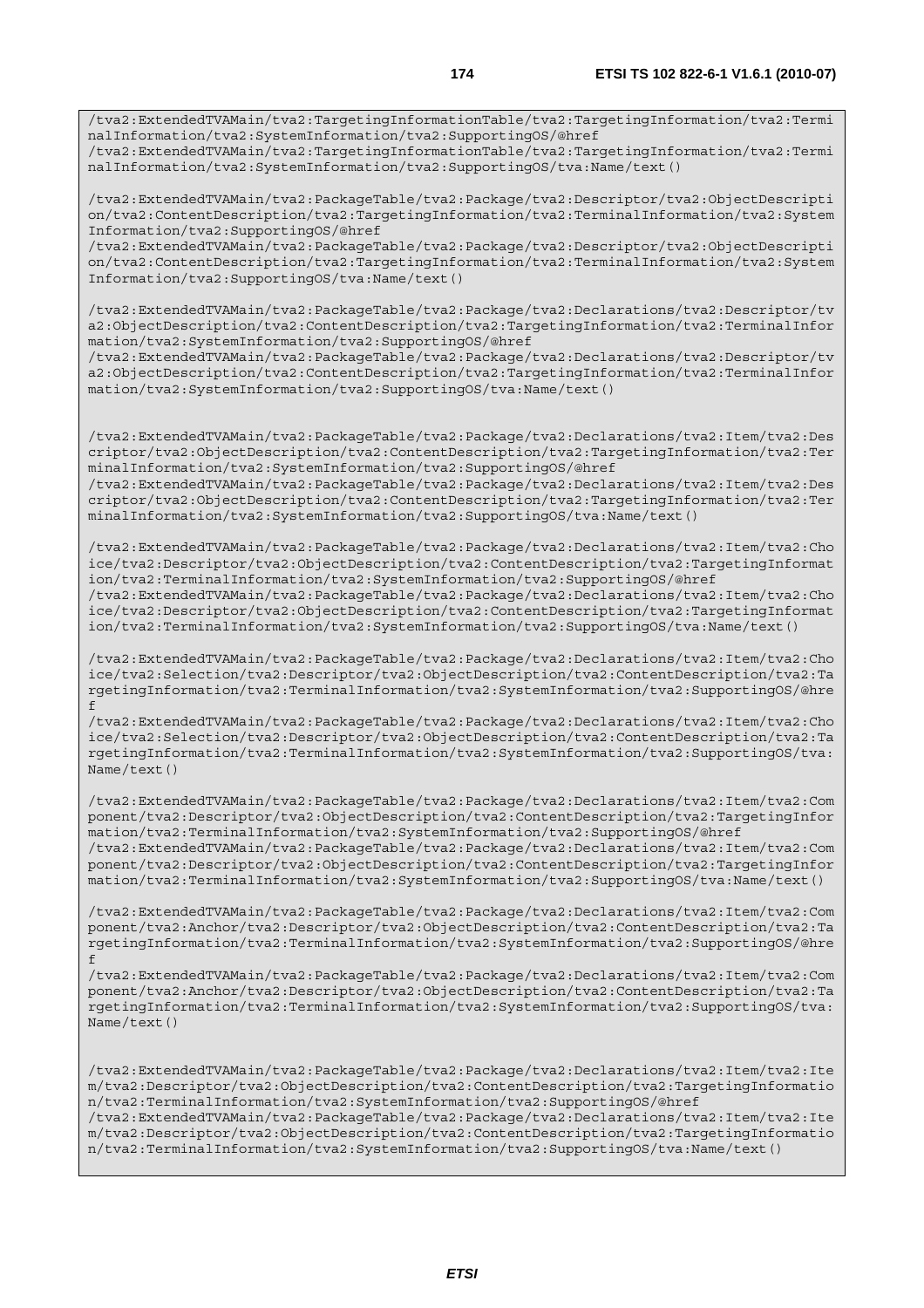/tva2:ExtendedTVAMain/tva2:PackageTable/tva2:Package/tva2:Declarations/tva2:Item/tva2:Ite m/tva2:Choice/tva2:Descriptor/tva2:ObjectDescription/tva2:ContentDescription/tva2:Targeti ngInformation/tva2:TerminalInformation/tva2:SystemInformation/tva2:SupportingOS/@href /tva2:ExtendedTVAMain/tva2:PackageTable/tva2:Package/tva2:Declarations/tva2:Item/tva2:Ite m/tva2:Choice/tva2:Descriptor/tva2:ObjectDescription/tva2:ContentDescription/tva2:Targeti ngInformation/tva2:TerminalInformation/tva2:SystemInformation/tva2:SupportingOS/tva:Name/ text()

/tva2:ExtendedTVAMain/tva2:PackageTable/tva2:Package/tva2:Declarations/tva2:Item/tva2:Ite m/tva2:Choice/tva2:Selection/tva2:Descriptor/tva2:ObjectDescription/tva2:ContentDescripti on/tva2:TargetingInformation/tva2:TerminalInformation/tva2:SystemInformation/tva2:Support ingOS/@href

/tva2:ExtendedTVAMain/tva2:PackageTable/tva2:Package/tva2:Declarations/tva2:Item/tva2:Ite m/tva2:Choice/tva2:Selection/tva2:Descriptor/tva2:ObjectDescription/tva2:ContentDescripti on/tva2:TargetingInformation/tva2:TerminalInformation/tva2:SystemInformation/tva2:Support ingOS/tva:Name/text()

/tva2:ExtendedTVAMain/tva2:PackageTable/tva2:Package/tva2:Declarations/tva2:Item/tva2:Ite m/tva2:Component/tva2:Descriptor/tva2:ObjectDescription/tva2:ContentDescription/tva2:Targ etingInformation/tva2:TerminalInformation/tva2:SystemInformation/tva2:SupportingOS/@href /tva2:ExtendedTVAMain/tva2:PackageTable/tva2:Package/tva2:Declarations/tva2:Item/tva2:Ite m/tva2:Component/tva2:Descriptor/tva2:ObjectDescription/tva2:ContentDescription/tva2:Targ etingInformation/tva2:TerminalInformation/tva2:SystemInformation/tva2:SupportingOS/tva:Na me/text()

/tva2:ExtendedTVAMain/tva2:PackageTable/tva2:Package/tva2:Declarations/tva2:Item/tva2:Ite m/tva2:Component/tva2:Anchor/tva2:Descriptor/tva2:ObjectDescription/tva2:ContentDescripti on/tva2:TargetingInformation/tva2:TerminalInformation/tva2:SystemInformation/tva2:Support ingOS/@href

/tva2:ExtendedTVAMain/tva2:PackageTable/tva2:Package/tva2:Declarations/tva2:Item/tva2:Ite m/tva2:Component/tva2:Anchor/tva2:Descriptor/tva2:ObjectDescription/tva2:ContentDescripti on/tva2:TargetingInformation/tva2:TerminalInformation/tva2:SystemInformation/tva2:Support ingOS/tva:Name/text()

/tva2:ExtendedTVAMain/tva2:PackageTable/tva2:Package/tva2:Declarations/tva2:Component/tva 2:Descriptor/tva2:ObjectDescription/tva2:ContentDescription/tva2:TargetingInformation/tva 2:TerminalInformation/tva2:SystemInformation/tva2:SupportingOS/@href /tva2:ExtendedTVAMain/tva2:PackageTable/tva2:Package/tva2:Declarations/tva2:Component/tva

2:Descriptor/tva2:ObjectDescription/tva2:ContentDescription/tva2:TargetingInformation/tva 2:TerminalInformation/tva2:SystemInformation/tva2:SupportingOS/tva:Name/text()

/tva2:ExtendedTVAMain/tva2:PackageTable/tva2:Package/tva2:Declarations/tva2:Component/tva 2:Anchor/tva2:Descriptor/tva2:ObjectDescription/tva2:ContentDescription/tva2:TargetingInf ormation/tva2:TerminalInformation/tva2:SystemInformation/tva2:SupportingOS/@href /tva2:ExtendedTVAMain/tva2:PackageTable/tva2:Package/tva2:Declarations/tva2:Component/tva 2:Anchor/tva2:Descriptor/tva2:ObjectDescription/tva2:ContentDescription/tva2:TargetingInf ormation/tva2:TerminalInformation/tva2:SystemInformation/tva2:SupportingOS/tva:Name/text( )

/tva2:ExtendedTVAMain/tva2:PackageTable/tva2:Package/tva2:Declarations/tva2:Anchor/tva2:D escriptor/tva2:ObjectDescription/tva2:ContentDescription/tva2:TargetingInformation/tva2:T erminalInformation/tva2:SystemInformation/tva2:SupportingOS/@href /tva2:ExtendedTVAMain/tva2:PackageTable/tva2:Package/tva2:Declarations/tva2:Anchor/tva2:D escriptor/tva2:ObjectDescription/tva2:ContentDescription/tva2:TargetingInformation/tva2:T erminalInformation/tva2:SystemInformation/tva2:SupportingOS/tva:Name/text()

/tva2:ExtendedTVAMain/tva2:PackageTable/tva2:Package/tva2:Item/tva2:Descriptor/tva2:Objec tDescription/tva2:ContentDescription/tva2:TargetingInformation/tva2:TerminalInformation/t va2:SystemInformation/tva2:SupportingOS/@href

/tva2:ExtendedTVAMain/tva2:PackageTable/tva2:Package/tva2:Item/tva2:Descriptor/tva2:Objec tDescription/tva2:ContentDescription/tva2:TargetingInformation/tva2:TerminalInformation/t va2:SystemInformation/tva2:SupportingOS/tva:Name/text()

/tva2:ExtendedTVAMain/tva2:PackageTable/tva2:Package/tva2:Item/tva2:Choice/tva2:Descripto r/tva2:ObjectDescription/tva2:ContentDescription/tva2:TargetingInformation/tva2:TerminalI nformation/tva2:SystemInformation/tva2:SupportingOS/@href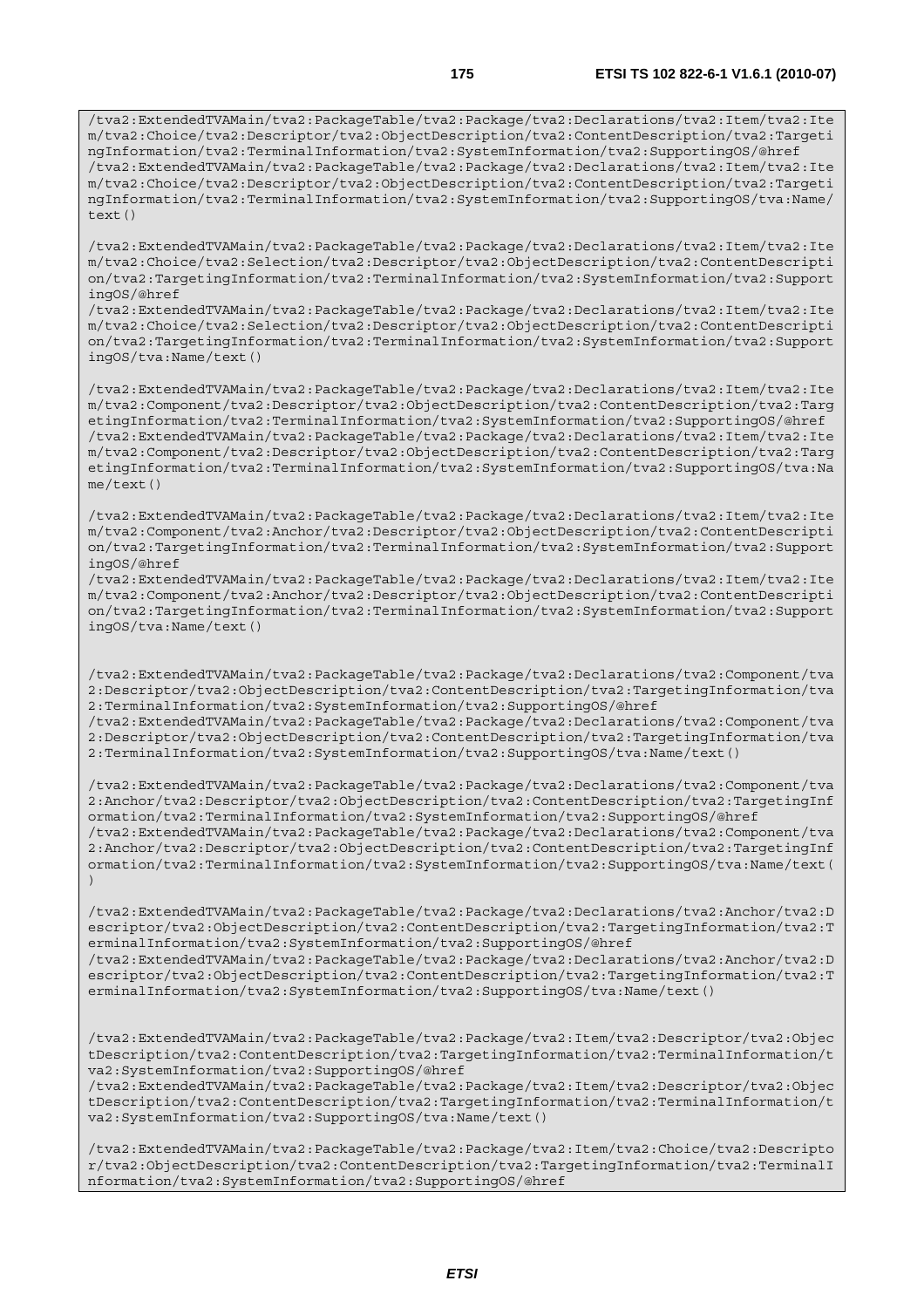/tva2:ExtendedTVAMain/tva2:PackageTable/tva2:Package/tva2:Item/tva2:Choice/tva2:Descripto r/tva2:ObjectDescription/tva2:ContentDescription/tva2:TargetingInformation/tva2:TerminalI nformation/tva2:SystemInformation/tva2:SupportingOS/tva:Name/text()

/tva2:ExtendedTVAMain/tva2:PackageTable/tva2:Package/tva2:Item/tva2:Choice/tva2:Selection /tva2:Descriptor/tva2:ObjectDescription/tva2:ContentDescription/tva2:TargetingInformation /tva2:TerminalInformation/tva2:SystemInformation/tva2:SupportingOS/@href

/tva2:ExtendedTVAMain/tva2:PackageTable/tva2:Package/tva2:Item/tva2:Choice/tva2:Selection /tva2:Descriptor/tva2:ObjectDescription/tva2:ContentDescription/tva2:TargetingInformation /tva2:TerminalInformation/tva2:SystemInformation/tva2:SupportingOS/tva:Name/text()

/tva2:ExtendedTVAMain/tva2:PackageTable/tva2:Package/tva2:Item/tva2:Component/tva2:Descri ptor/tva2:ObjectDescription/tva2:ContentDescription/tva2:TargetingInformation/tva2:Termin alInformation/tva2:SystemInformation/tva2:SupportingOS/@href

/tva2:ExtendedTVAMain/tva2:PackageTable/tva2:Package/tva2:Item/tva2:Component/tva2:Descri ptor/tva2:ObjectDescription/tva2:ContentDescription/tva2:TargetingInformation/tva2:Termin alInformation/tva2:SystemInformation/tva2:SupportingOS/tva:Name/text()

/tva2:ExtendedTVAMain/tva2:PackageTable/tva2:Package/tva2:Item/tva2:Component/tva2:Anchor /tva2:Descriptor/tva2:ObjectDescription/tva2:ContentDescription/tva2:TargetingInformation /tva2:TerminalInformation/tva2:SystemInformation/tva2:SupportingOS/@href

/tva2:ExtendedTVAMain/tva2:PackageTable/tva2:Package/tva2:Item/tva2:Component/tva2:Anchor /tva2:Descriptor/tva2:ObjectDescription/tva2:ContentDescription/tva2:TargetingInformation /tva2:TerminalInformation/tva2:SystemInformation/tva2:SupportingOS/tva:Name/text()

/tva2:ExtendedTVAMain/tva2:PackageTable/tva2:Package/tva2:Item/tva2:Item/tva2:Descriptor/ tva2:ObjectDescription/tva2:ContentDescription/tva2:TargetingInformation/tva2:TerminalInf ormation/tva2:SystemInformation/tva2:SupportingOS/@href

/tva2:ExtendedTVAMain/tva2:PackageTable/tva2:Package/tva2:Item/tva2:Item/tva2:Descriptor/ tva2:ObjectDescription/tva2:ContentDescription/tva2:TargetingInformation/tva2:TerminalInf ormation/tva2:SystemInformation/tva2:SupportingOS/tva:Name/text()

/tva2:ExtendedTVAMain/tva2:PackageTable/tva2:Package/tva2:Item/tva2:Item/tva2:Choice/tva2 :Descriptor/tva2:ObjectDescription/tva2:ContentDescription/tva2:TargetingInformation/tva2 :TerminalInformation/tva2:SystemInformation/tva2:SupportingOS/@href

/tva2:ExtendedTVAMain/tva2:PackageTable/tva2:Package/tva2:Item/tva2:Item/tva2:Choice/tva2 :Descriptor/tva2:ObjectDescription/tva2:ContentDescription/tva2:TargetingInformation/tva2 :TerminalInformation/tva2:SystemInformation/tva2:SupportingOS/tva:Name/text()

/tva2:ExtendedTVAMain/tva2:PackageTable/tva2:Package/tva2:Item/tva2:Item/tva2:Choice/tva2 :Selection/tva2:Descriptor/tva2:ObjectDescription/tva2:ContentDescription/tva2:TargetingI nformation/tva2:TerminalInformation/tva2:SystemInformation/tva2:SupportingOS/@href /tva2:ExtendedTVAMain/tva2:PackageTable/tva2:Package/tva2:Item/tva2:Item/tva2:Choice/tva2 :Selection/tva2:Descriptor/tva2:ObjectDescription/tva2:ContentDescription/tva2:TargetingI nformation/tva2:TerminalInformation/tva2:SystemInformation/tva2:SupportingOS/tva:Name/tex  $t($ )

/tva2:ExtendedTVAMain/tva2:PackageTable/tva2:Package/tva2:Item/tva2:Item/tva2:Component/t va2:Descriptor/tva2:ObjectDescription/tva2:ContentDescription/tva2:TargetingInformation/t va2:TerminalInformation/tva2:SystemInformation/tva2:SupportingOS/@href /tva2:ExtendedTVAMain/tva2:PackageTable/tva2:Package/tva2:Item/tva2:Item/tva2:Component/t

va2:Descriptor/tva2:ObjectDescription/tva2:ContentDescription/tva2:TargetingInformation/t va2:TerminalInformation/tva2:SystemInformation/tva2:SupportingOS/tva:Name/text()

/tva2:ExtendedTVAMain/tva2:PackageTable/tva2:Package/tva2:Item/tva2:Item/tva2:Component/t va2:Anchor/tva2:Descriptor/tva2:ObjectDescription/tva2:ContentDescription/tva2:TargetingI nformation/tva2:TerminalInformation/tva2:SystemInformation/tva2:SupportingOS/@href /tva2:ExtendedTVAMain/tva2:PackageTable/tva2:Package/tva2:Item/tva2:Item/tva2:Component/t va2:Anchor/tva2:Descriptor/tva2:ObjectDescription/tva2:ContentDescription/tva2:TargetingI nformation/tva2:TerminalInformation/tva2:SystemInformation/tva2:SupportingOS/tva:Name/tex t()  $"$ />

 <tns:FieldIDDefinition fieldID="MiddleWare" fieldDefinition=" /tva:TVAMain/tva2:ExtendedUserDescription/tva2:UsageEnvironment/tva2:TerminalInformationT able/tva2:TerminalInformation/tva2:SystemInformation/tva2:MiddleWare/@href /tva:TVAMain/tva2:ExtendedUserDescription/tva2:UsageEnvironment/tva2:TerminalInformationT able/tva2:TerminalInformation/tva2:SystemInformation/tva2:MiddleWare/tva:Name/text()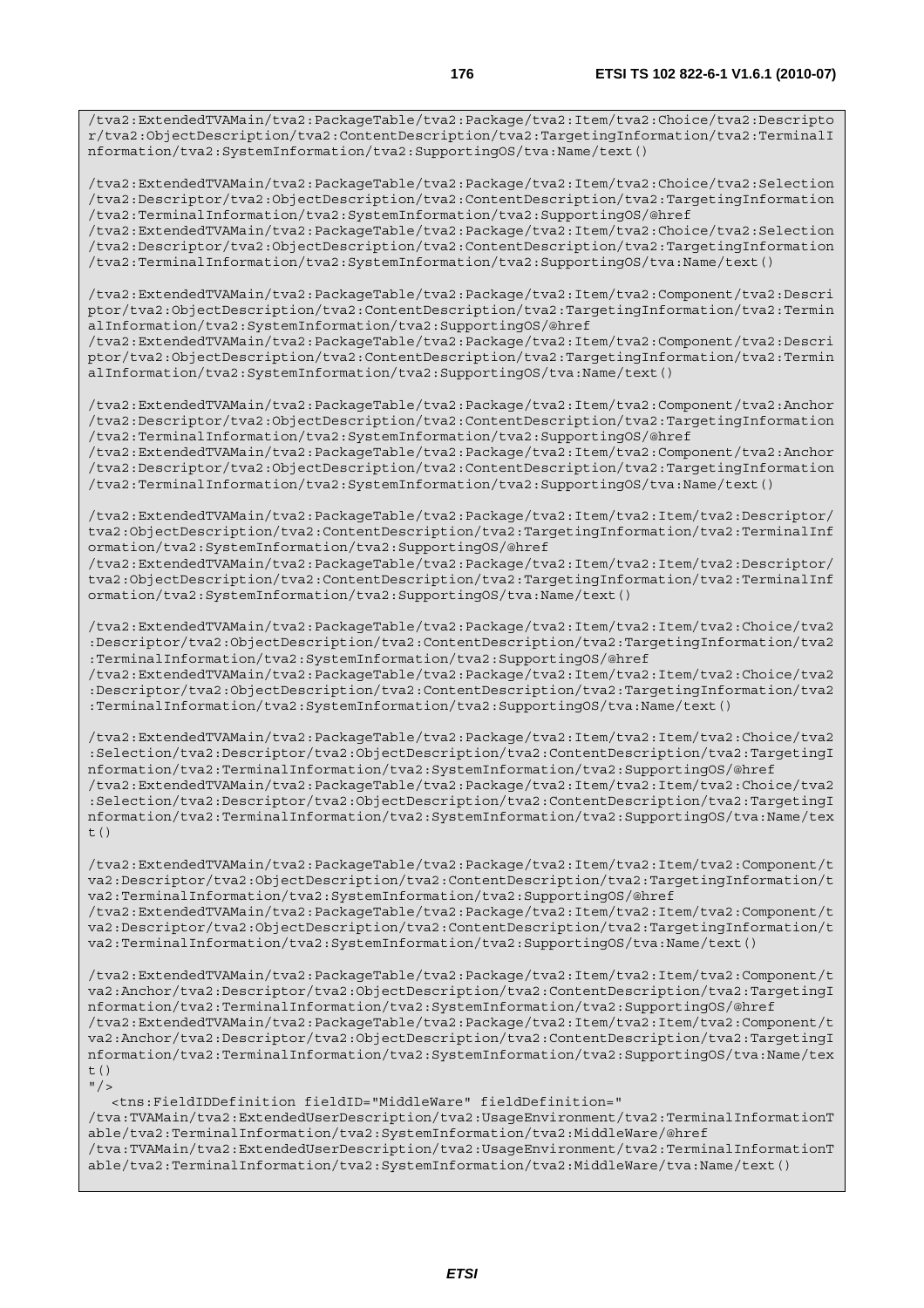/tva:TVAMain/tva:ProgramDescription/tva:ProgramInformationTable/tva:ProgramInformation/tv a2:ExtendedContentDescription/tva2:TargetingInformation/tva2:TerminalInformation/tva2:Sys temInformation/tva2:MiddleWare/tva:Name/text()

/tva:TVAMain/tva:ProgramDescription/tva:GroupInformationTable/tva:GroupInformation/tva2:E xtendedContentDescription/tva2:TargetingInformation/tva2:TerminalInformation/tva2:SystemI nformation/tva2:MiddleWare/@href

/tva:TVAMain/tva:ProgramDescription/tva:GroupInformationTable/tva:GroupInformation/tva2:E xtendedContentDescription/tva2:TargetingInformation/tva2:TerminalInformation/tva2:SystemI nformation/tva2:MiddleWare/tva:Name/text()

/tva2:ExtendedTVAMain/tva2:TargetingInformationTable/tva2:TargetingInformation/tva2:Termi nalInformation/tva2:SystemInformation/tva2:MiddleWare/@href

/tva2:ExtendedTVAMain/tva2:TargetingInformationTable/tva2:TargetingInformation/tva2:Termi nalInformation/tva2:SystemInformation/tva2:MiddleWare/tva:Name/text()

/tva2:ExtendedTVAMain/tva2:PackageTable/tva2:Package/tva2:Descriptor/tva2:ObjectDescripti on/tva2:ContentDescription/tva2:TargetingInformation/tva2:TerminalInformation/tva2:System Information/tva2:MiddleWare/@href

/tva2:ExtendedTVAMain/tva2:PackageTable/tva2:Package/tva2:Descriptor/tva2:ObjectDescripti on/tva2:ContentDescription/tva2:TargetingInformation/tva2:TerminalInformation/tva2:System Information/tva2:MiddleWare/tva:Name/text()

/tva2:ExtendedTVAMain/tva2:PackageTable/tva2:Package/tva2:Declarations/tva2:Descriptor/tv a2:ObjectDescription/tva2:ContentDescription/tva2:TargetingInformation/tva2:TerminalInfor mation/tva2:SystemInformation/tva2:MiddleWare/@href

/tva2:ExtendedTVAMain/tva2:PackageTable/tva2:Package/tva2:Declarations/tva2:Descriptor/tv a2:ObjectDescription/tva2:ContentDescription/tva2:TargetingInformation/tva2:TerminalInfor mation/tva2:SystemInformation/tva2:MiddleWare/tva:Name/text()

/tva2:ExtendedTVAMain/tva2:PackageTable/tva2:Package/tva2:Declarations/tva2:Item/tva2:Des criptor/tva2:ObjectDescription/tva2:ContentDescription/tva2:TargetingInformation/tva2:Ter minalInformation/tva2:SystemInformation/tva2:MiddleWare/@href /tva2:ExtendedTVAMain/tva2:PackageTable/tva2:Package/tva2:Declarations/tva2:Item/tva2:Des criptor/tva2:ObjectDescription/tva2:ContentDescription/tva2:TargetingInformation/tva2:Ter

minalInformation/tva2:SystemInformation/tva2:MiddleWare/tva:Name/text()

/tva2:ExtendedTVAMain/tva2:PackageTable/tva2:Package/tva2:Declarations/tva2:Item/tva2:Cho ice/tva2:Descriptor/tva2:ObjectDescription/tva2:ContentDescription/tva2:TargetingInformat ion/tva2:TerminalInformation/tva2:SystemInformation/tva2:MiddleWare/@href /tva2:ExtendedTVAMain/tva2:PackageTable/tva2:Package/tva2:Declarations/tva2:Item/tva2:Cho ice/tva2:Descriptor/tva2:ObjectDescription/tva2:ContentDescription/tva2:TargetingInformat ion/tva2:TerminalInformation/tva2:SystemInformation/tva2:MiddleWare/tva:Name/text()

/tva2:ExtendedTVAMain/tva2:PackageTable/tva2:Package/tva2:Declarations/tva2:Item/tva2:Cho ice/tva2:Selection/tva2:Descriptor/tva2:ObjectDescription/tva2:ContentDescription/tva2:Ta rgetingInformation/tva2:TerminalInformation/tva2:SystemInformation/tva2:MiddleWare/@href /tva2:ExtendedTVAMain/tva2:PackageTable/tva2:Package/tva2:Declarations/tva2:Item/tva2:Cho ice/tva2:Selection/tva2:Descriptor/tva2:ObjectDescription/tva2:ContentDescription/tva2:Ta rgetingInformation/tva2:TerminalInformation/tva2:SystemInformation/tva2:MiddleWare/tva:Na me/text()

/tva2:ExtendedTVAMain/tva2:PackageTable/tva2:Package/tva2:Declarations/tva2:Item/tva2:Com ponent/tva2:Descriptor/tva2:ObjectDescription/tva2:ContentDescription/tva2:TargetingInfor mation/tva2:TerminalInformation/tva2:SystemInformation/tva2:MiddleWare/@href /tva2:ExtendedTVAMain/tva2:PackageTable/tva2:Package/tva2:Declarations/tva2:Item/tva2:Com ponent/tva2:Descriptor/tva2:ObjectDescription/tva2:ContentDescription/tva2:TargetingInfor mation/tva2:TerminalInformation/tva2:SystemInformation/tva2:MiddleWare/tva:Name/text()

/tva2:ExtendedTVAMain/tva2:PackageTable/tva2:Package/tva2:Declarations/tva2:Item/tva2:Com ponent/tva2:Anchor/tva2:Descriptor/tva2:ObjectDescription/tva2:ContentDescription/tva2:Ta rgetingInformation/tva2:TerminalInformation/tva2:SystemInformation/tva2:MiddleWare/@href /tva2:ExtendedTVAMain/tva2:PackageTable/tva2:Package/tva2:Declarations/tva2:Item/tva2:Com ponent/tva2:Anchor/tva2:Descriptor/tva2:ObjectDescription/tva2:ContentDescription/tva2:Ta rgetingInformation/tva2:TerminalInformation/tva2:SystemInformation/tva2:MiddleWare/tva:Na me/text()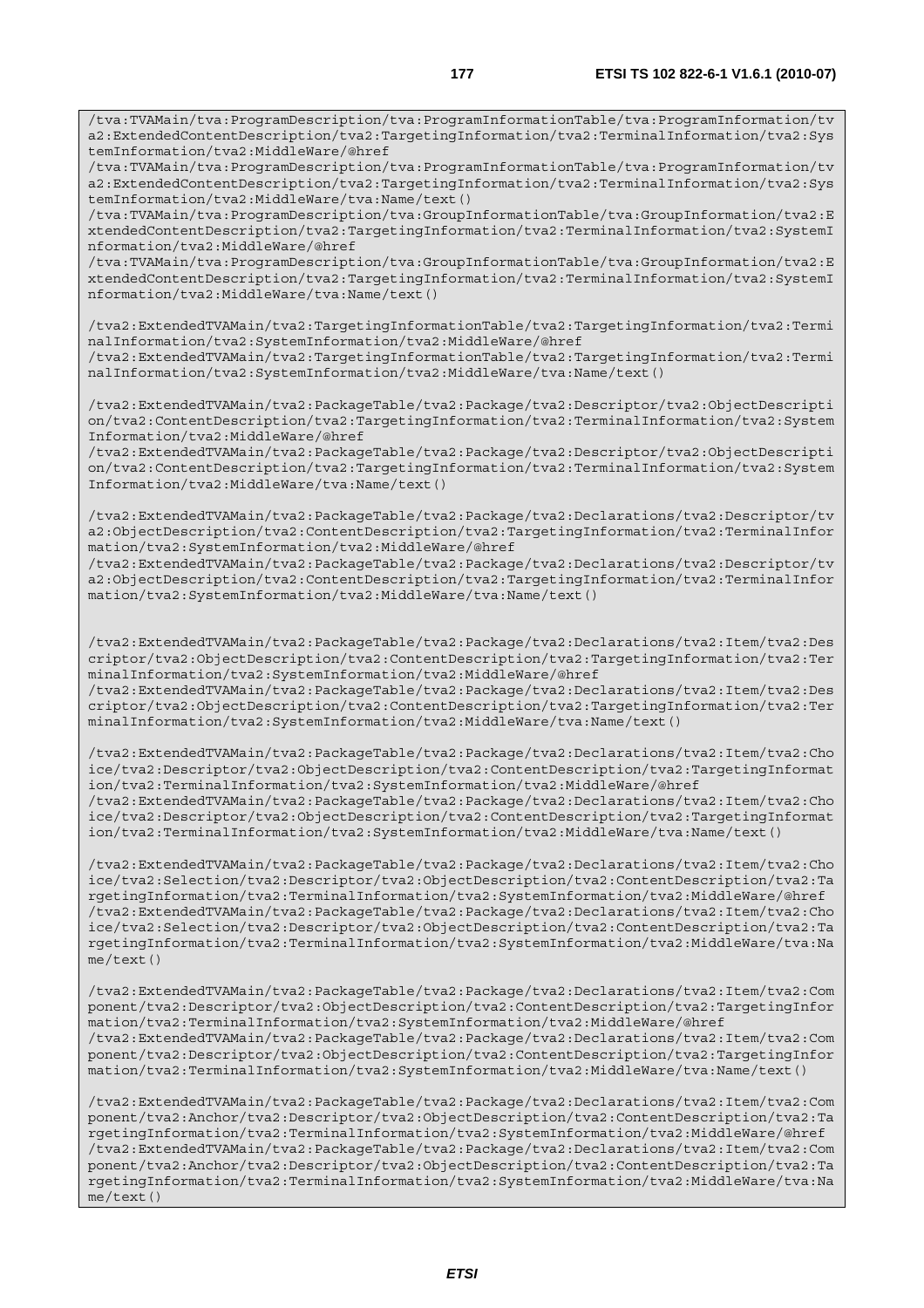/tva2:ExtendedTVAMain/tva2:PackageTable/tva2:Package/tva2:Declarations/tva2:Item/tva2:Ite m/tva2:Descriptor/tva2:ObjectDescription/tva2:ContentDescription/tva2:TargetingInformatio n/tva2:TerminalInformation/tva2:SystemInformation/tva2:MiddleWare/@href /tva2:ExtendedTVAMain/tva2:PackageTable/tva2:Package/tva2:Declarations/tva2:Item/tva2:Ite

m/tva2:Descriptor/tva2:ObjectDescription/tva2:ContentDescription/tva2:TargetingInformatio n/tva2:TerminalInformation/tva2:SystemInformation/tva2:MiddleWare/tva:Name/text()

/tva2:ExtendedTVAMain/tva2:PackageTable/tva2:Package/tva2:Declarations/tva2:Item/tva2:Ite m/tva2:Choice/tva2:Descriptor/tva2:ObjectDescription/tva2:ContentDescription/tva2:Targeti ngInformation/tva2:TerminalInformation/tva2:SystemInformation/tva2:MiddleWare/@href /tva2:ExtendedTVAMain/tva2:PackageTable/tva2:Package/tva2:Declarations/tva2:Item/tva2:Ite m/tva2:Choice/tva2:Descriptor/tva2:ObjectDescription/tva2:ContentDescription/tva2:Targeti ngInformation/tva2:TerminalInformation/tva2:SystemInformation/tva2:MiddleWare/tva:Name/te  $xt()$ 

/tva2:ExtendedTVAMain/tva2:PackageTable/tva2:Package/tva2:Declarations/tva2:Item/tva2:Ite m/tva2:Choice/tva2:Selection/tva2:Descriptor/tva2:ObjectDescription/tva2:ContentDescripti on/tva2:TargetingInformation/tva2:TerminalInformation/tva2:SystemInformation/tva2:MiddleW are/@href

/tva2:ExtendedTVAMain/tva2:PackageTable/tva2:Package/tva2:Declarations/tva2:Item/tva2:Ite m/tva2:Choice/tva2:Selection/tva2:Descriptor/tva2:ObjectDescription/tva2:ContentDescripti on/tva2:TargetingInformation/tva2:TerminalInformation/tva2:SystemInformation/tva2:MiddleW are/tva:Name/text()

/tva2:ExtendedTVAMain/tva2:PackageTable/tva2:Package/tva2:Declarations/tva2:Item/tva2:Ite m/tva2:Component/tva2:Descriptor/tva2:ObjectDescription/tva2:ContentDescription/tva2:Targ etingInformation/tva2:TerminalInformation/tva2:SystemInformation/tva2:MiddleWare/@href /tva2:ExtendedTVAMain/tva2:PackageTable/tva2:Package/tva2:Declarations/tva2:Item/tva2:Ite m/tva2:Component/tva2:Descriptor/tva2:ObjectDescription/tva2:ContentDescription/tva2:Targ etingInformation/tva2:TerminalInformation/tva2:SystemInformation/tva2:MiddleWare/tva:Name /text()

/tva2:ExtendedTVAMain/tva2:PackageTable/tva2:Package/tva2:Declarations/tva2:Item/tva2:Ite m/tva2:Component/tva2:Anchor/tva2:Descriptor/tva2:ObjectDescription/tva2:ContentDescripti on/tva2:TargetingInformation/tva2:TerminalInformation/tva2:SystemInformation/tva2:MiddleW are/@href

/tva2:ExtendedTVAMain/tva2:PackageTable/tva2:Package/tva2:Declarations/tva2:Item/tva2:Ite m/tva2:Component/tva2:Anchor/tva2:Descriptor/tva2:ObjectDescription/tva2:ContentDescripti on/tva2:TargetingInformation/tva2:TerminalInformation/tva2:SystemInformation/tva2:MiddleW are/tva:Name/text()

/tva2:ExtendedTVAMain/tva2:PackageTable/tva2:Package/tva2:Declarations/tva2:Component/tva 2:Descriptor/tva2:ObjectDescription/tva2:ContentDescription/tva2:TargetingInformation/tva 2:TerminalInformation/tva2:SystemInformation/tva2:MiddleWare/@href

/tva2:ExtendedTVAMain/tva2:PackageTable/tva2:Package/tva2:Declarations/tva2:Component/tva 2:Descriptor/tva2:ObjectDescription/tva2:ContentDescription/tva2:TargetingInformation/tva 2:TerminalInformation/tva2:SystemInformation/tva2:MiddleWare/tva:Name/text()

/tva2:ExtendedTVAMain/tva2:PackageTable/tva2:Package/tva2:Declarations/tva2:Component/tva 2:Anchor/tva2:Descriptor/tva2:ObjectDescription/tva2:ContentDescription/tva2:TargetingInf ormation/tva2:TerminalInformation/tva2:SystemInformation/tva2:MiddleWare/@href /tva2:ExtendedTVAMain/tva2:PackageTable/tva2:Package/tva2:Declarations/tva2:Component/tva 2:Anchor/tva2:Descriptor/tva2:ObjectDescription/tva2:ContentDescription/tva2:TargetingInf ormation/tva2:TerminalInformation/tva2:SystemInformation/tva2:MiddleWare/tva:Name/text()

/tva2:ExtendedTVAMain/tva2:PackageTable/tva2:Package/tva2:Declarations/tva2:Anchor/tva2:D escriptor/tva2:ObjectDescription/tva2:ContentDescription/tva2:TargetingInformation/tva2:T erminalInformation/tva2:SystemInformation/tva2:MiddleWare/@href /tva2:ExtendedTVAMain/tva2:PackageTable/tva2:Package/tva2:Declarations/tva2:Anchor/tva2:D escriptor/tva2:ObjectDescription/tva2:ContentDescription/tva2:TargetingInformation/tva2:T erminalInformation/tva2:SystemInformation/tva2:MiddleWare/tva:Name/text()

/tva2:ExtendedTVAMain/tva2:PackageTable/tva2:Package/tva2:Item/tva2:Descriptor/tva2:Objec tDescription/tva2:ContentDescription/tva2:TargetingInformation/tva2:TerminalInformation/t va2:SystemInformation/tva2:MiddleWare/@href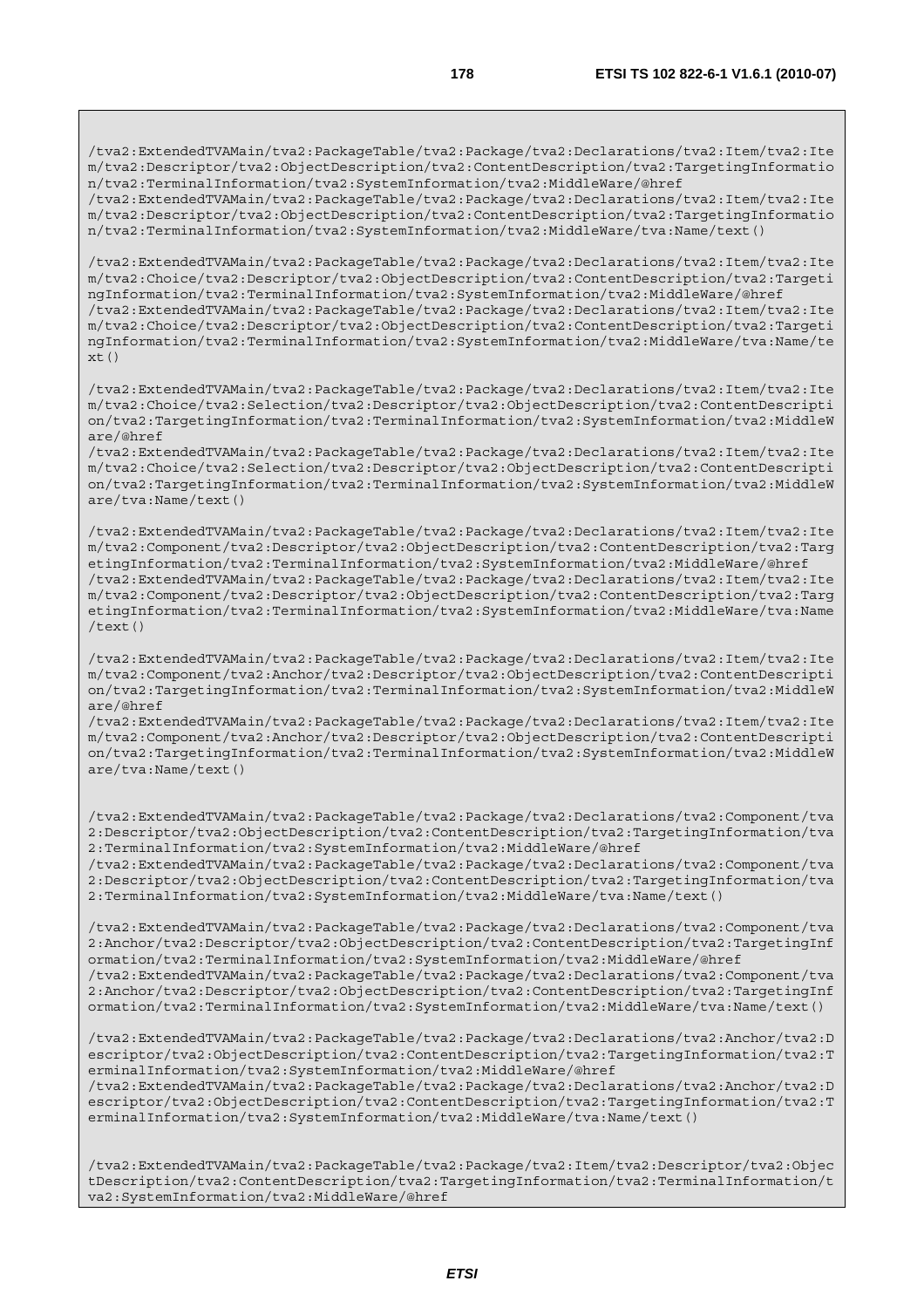/tva2:ExtendedTVAMain/tva2:PackageTable/tva2:Package/tva2:Item/tva2:Descriptor/tva2:Objec tDescription/tva2:ContentDescription/tva2:TargetingInformation/tva2:TerminalInformation/t va2:SystemInformation/tva2:MiddleWare/tva:Name/text()

/tva2:ExtendedTVAMain/tva2:PackageTable/tva2:Package/tva2:Item/tva2:Choice/tva2:Descripto r/tva2:ObjectDescription/tva2:ContentDescription/tva2:TargetingInformation/tva2:TerminalI nformation/tva2:SystemInformation/tva2:MiddleWare/@href

/tva2:ExtendedTVAMain/tva2:PackageTable/tva2:Package/tva2:Item/tva2:Choice/tva2:Descripto r/tva2:ObjectDescription/tva2:ContentDescription/tva2:TargetingInformation/tva2:TerminalI nformation/tva2:SystemInformation/tva2:MiddleWare/tva:Name/text()

/tva2:ExtendedTVAMain/tva2:PackageTable/tva2:Package/tva2:Item/tva2:Choice/tva2:Selection /tva2:Descriptor/tva2:ObjectDescription/tva2:ContentDescription/tva2:TargetingInformation /tva2:TerminalInformation/tva2:SystemInformation/tva2:MiddleWare/@href

/tva2:ExtendedTVAMain/tva2:PackageTable/tva2:Package/tva2:Item/tva2:Choice/tva2:Selection /tva2:Descriptor/tva2:ObjectDescription/tva2:ContentDescription/tva2:TargetingInformation /tva2:TerminalInformation/tva2:SystemInformation/tva2:MiddleWare/tva:Name/text()

/tva2:ExtendedTVAMain/tva2:PackageTable/tva2:Package/tva2:Item/tva2:Component/tva2:Descri ptor/tva2:ObjectDescription/tva2:ContentDescription/tva2:TargetingInformation/tva2:Termin alInformation/tva2:SystemInformation/tva2:MiddleWare/@href

/tva2:ExtendedTVAMain/tva2:PackageTable/tva2:Package/tva2:Item/tva2:Component/tva2:Descri ptor/tva2:ObjectDescription/tva2:ContentDescription/tva2:TargetingInformation/tva2:Termin alInformation/tva2:SystemInformation/tva2:MiddleWare/tva:Name/text()

/tva2:ExtendedTVAMain/tva2:PackageTable/tva2:Package/tva2:Item/tva2:Component/tva2:Anchor /tva2:Descriptor/tva2:ObjectDescription/tva2:ContentDescription/tva2:TargetingInformation /tva2:TerminalInformation/tva2:SystemInformation/tva2:MiddleWare/@href

/tva2:ExtendedTVAMain/tva2:PackageTable/tva2:Package/tva2:Item/tva2:Component/tva2:Anchor /tva2:Descriptor/tva2:ObjectDescription/tva2:ContentDescription/tva2:TargetingInformation /tva2:TerminalInformation/tva2:SystemInformation/tva2:MiddleWare/tva:Name/text()

/tva2:ExtendedTVAMain/tva2:PackageTable/tva2:Package/tva2:Item/tva2:Item/tva2:Descriptor/ tva2:ObjectDescription/tva2:ContentDescription/tva2:TargetingInformation/tva2:TerminalInf ormation/tva2:SystemInformation/tva2:MiddleWare/@href

/tva2:ExtendedTVAMain/tva2:PackageTable/tva2:Package/tva2:Item/tva2:Item/tva2:Descriptor/ tva2:ObjectDescription/tva2:ContentDescription/tva2:TargetingInformation/tva2:TerminalInf ormation/tva2:SystemInformation/tva2:MiddleWare/tva:Name/text()

/tva2:ExtendedTVAMain/tva2:PackageTable/tva2:Package/tva2:Item/tva2:Item/tva2:Choice/tva2 :Descriptor/tva2:ObjectDescription/tva2:ContentDescription/tva2:TargetingInformation/tva2 :TerminalInformation/tva2:SystemInformation/tva2:MiddleWare/@href

/tva2:ExtendedTVAMain/tva2:PackageTable/tva2:Package/tva2:Item/tva2:Item/tva2:Choice/tva2 :Descriptor/tva2:ObjectDescription/tva2:ContentDescription/tva2:TargetingInformation/tva2 :TerminalInformation/tva2:SystemInformation/tva2:MiddleWare/tva:Name/text()

/tva2:ExtendedTVAMain/tva2:PackageTable/tva2:Package/tva2:Item/tva2:Item/tva2:Choice/tva2 :Selection/tva2:Descriptor/tva2:ObjectDescription/tva2:ContentDescription/tva2:TargetingI nformation/tva2:TerminalInformation/tva2:SystemInformation/tva2:MiddleWare/@href /tva2:ExtendedTVAMain/tva2:PackageTable/tva2:Package/tva2:Item/tva2:Item/tva2:Choice/tva2 :Selection/tva2:Descriptor/tva2:ObjectDescription/tva2:ContentDescription/tva2:TargetingI nformation/tva2:TerminalInformation/tva2:SystemInformation/tva2:MiddleWare/tva:Name/text( )

/tva2:ExtendedTVAMain/tva2:PackageTable/tva2:Package/tva2:Item/tva2:Item/tva2:Component/t va2:Descriptor/tva2:ObjectDescription/tva2:ContentDescription/tva2:TargetingInformation/t va2:TerminalInformation/tva2:SystemInformation/tva2:MiddleWare/@href

/tva2:ExtendedTVAMain/tva2:PackageTable/tva2:Package/tva2:Item/tva2:Item/tva2:Component/t va2:Descriptor/tva2:ObjectDescription/tva2:ContentDescription/tva2:TargetingInformation/t va2:TerminalInformation/tva2:SystemInformation/tva2:MiddleWare/tva:Name/text()

/tva2:ExtendedTVAMain/tva2:PackageTable/tva2:Package/tva2:Item/tva2:Item/tva2:Component/t va2:Anchor/tva2:Descriptor/tva2:ObjectDescription/tva2:ContentDescription/tva2:TargetingI nformation/tva2:TerminalInformation/tva2:SystemInformation/tva2:MiddleWare/@href /tva2:ExtendedTVAMain/tva2:PackageTable/tva2:Package/tva2:Item/tva2:Item/tva2:Component/t va2:Anchor/tva2:Descriptor/tva2:ObjectDescription/tva2:ContentDescription/tva2:TargetingI nformation/tva2:TerminalInformation/tva2:SystemInformation/tva2:MiddleWare/tva:Name/text( )  $"$ />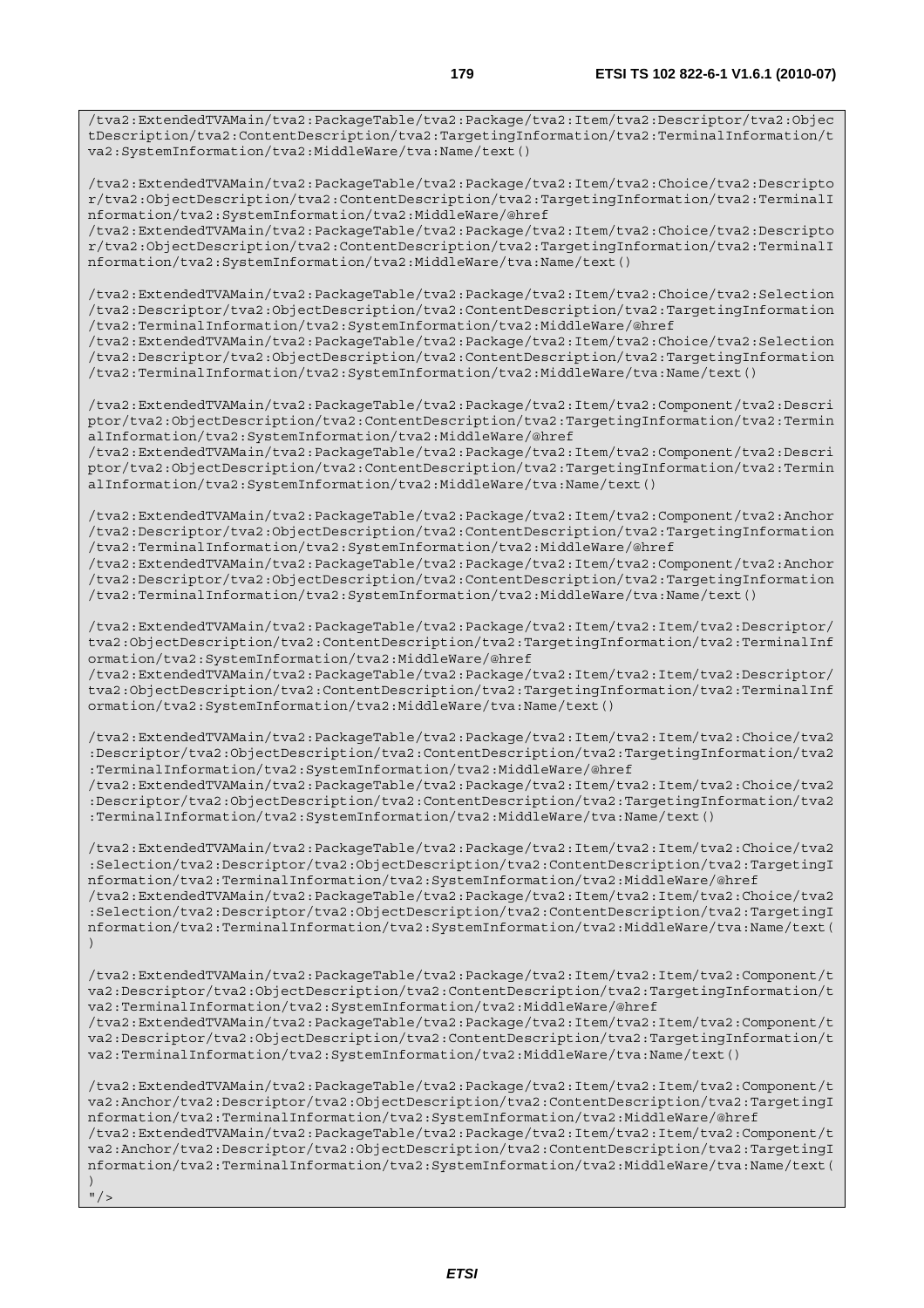able/tva2:TerminalInformation/tva2:SystemInformation/tva2:VirtualMachine/@href /tva:TVAMain/tva2:ExtendedUserDescription/tva2:UsageEnvironment/tva2:TerminalInformationT able/tva2:TerminalInformation/tva2:SystemInformation/tva2:VirtualMachine/tva:Name/text()

/tva:TVAMain/tva:ProgramDescription/tva:ProgramInformationTable/tva:ProgramInformation/tv a2:ExtendedContentDescription/tva2:TargetingInformation/tva2:TerminalInformation/tva2:Sys temInformation/tva2:VirtualMachine/@href

/tva:TVAMain/tva:ProgramDescription/tva:ProgramInformationTable/tva:ProgramInformation/tv a2:ExtendedContentDescription/tva2:TargetingInformation/tva2:TerminalInformation/tva2:Sys temInformation/tva2:VirtualMachine/tva:Name/text()

/tva:TVAMain/tva:ProgramDescription/tva:GroupInformationTable/tva:GroupInformation/tva2:E xtendedContentDescription/tva2:TargetingInformation/tva2:TerminalInformation/tva2:SystemI nformation/tva2:VirtualMachine/@href

/tva:TVAMain/tva:ProgramDescription/tva:GroupInformationTable/tva:GroupInformation/tva2:E xtendedContentDescription/tva2:TargetingInformation/tva2:TerminalInformation/tva2:SystemI nformation/tva2:VirtualMachine/tva:Name/text()

/tva2:ExtendedTVAMain/tva2:TargetingInformationTable/tva2:TargetingInformation/tva2:Termi nalInformation/tva2:SystemInformation/tva2:VirtualMachine/@href /tva2:ExtendedTVAMain/tva2:TargetingInformationTable/tva2:TargetingInformation/tva2:Termi nalInformation/tva2:SystemInformation/tva2:VirtualMachine/tva:Name/text()

/tva2:ExtendedTVAMain/tva2:PackageTable/tva2:Package/tva2:Descriptor/tva2:ObjectDescripti on/tva2:ContentDescription/tva2:TargetingInformation/tva2:TerminalInformation/tva2:System Information/tva2:VirtualMachine/@href

/tva2:ExtendedTVAMain/tva2:PackageTable/tva2:Package/tva2:Descriptor/tva2:ObjectDescripti on/tva2:ContentDescription/tva2:TargetingInformation/tva2:TerminalInformation/tva2:System Information/tva2:VirtualMachine/tva:Name/text()

/tva2:ExtendedTVAMain/tva2:PackageTable/tva2:Package/tva2:Declarations/tva2:Descriptor/tv a2:ObjectDescription/tva2:ContentDescription/tva2:TargetingInformation/tva2:TerminalInfor mation/tva2:SystemInformation/tva2:VirtualMachine/@href

/tva2:ExtendedTVAMain/tva2:PackageTable/tva2:Package/tva2:Declarations/tva2:Descriptor/tv a2:ObjectDescription/tva2:ContentDescription/tva2:TargetingInformation/tva2:TerminalInfor mation/tva2:SystemInformation/tva2:VirtualMachine/tva:Name/text()

/tva2:ExtendedTVAMain/tva2:PackageTable/tva2:Package/tva2:Declarations/tva2:Item/tva2:Des criptor/tva2:ObjectDescription/tva2:ContentDescription/tva2:TargetingInformation/tva2:Ter minalInformation/tva2:SystemInformation/tva2:VirtualMachine/@href /tva2:ExtendedTVAMain/tva2:PackageTable/tva2:Package/tva2:Declarations/tva2:Item/tva2:Des criptor/tva2:ObjectDescription/tva2:ContentDescription/tva2:TargetingInformation/tva2:Ter

minalInformation/tva2:SystemInformation/tva2:VirtualMachine/tva:Name/text()

/tva2:ExtendedTVAMain/tva2:PackageTable/tva2:Package/tva2:Declarations/tva2:Item/tva2:Cho ice/tva2:Descriptor/tva2:ObjectDescription/tva2:ContentDescription/tva2:TargetingInformat ion/tva2:TerminalInformation/tva2:SystemInformation/tva2:VirtualMachine/@href /tva2:ExtendedTVAMain/tva2:PackageTable/tva2:Package/tva2:Declarations/tva2:Item/tva2:Cho ice/tva2:Descriptor/tva2:ObjectDescription/tva2:ContentDescription/tva2:TargetingInformat

ion/tva2:TerminalInformation/tva2:SystemInformation/tva2:VirtualMachine/tva:Name/text()

/tva2:ExtendedTVAMain/tva2:PackageTable/tva2:Package/tva2:Declarations/tva2:Item/tva2:Cho ice/tva2:Selection/tva2:Descriptor/tva2:ObjectDescription/tva2:ContentDescription/tva2:Ta rgetingInformation/tva2:TerminalInformation/tva2:SystemInformation/tva2:VirtualMachine/@h ref

/tva2:ExtendedTVAMain/tva2:PackageTable/tva2:Package/tva2:Declarations/tva2:Item/tva2:Cho ice/tva2:Selection/tva2:Descriptor/tva2:ObjectDescription/tva2:ContentDescription/tva2:Ta rgetingInformation/tva2:TerminalInformation/tva2:SystemInformation/tva2:VirtualMachine/tv a:Name/text()

/tva2:ExtendedTVAMain/tva2:PackageTable/tva2:Package/tva2:Declarations/tva2:Item/tva2:Com ponent/tva2:Descriptor/tva2:ObjectDescription/tva2:ContentDescription/tva2:TargetingInfor mation/tva2:TerminalInformation/tva2:SystemInformation/tva2:VirtualMachine/@href /tva2:ExtendedTVAMain/tva2:PackageTable/tva2:Package/tva2:Declarations/tva2:Item/tva2:Com ponent/tva2:Descriptor/tva2:ObjectDescription/tva2:ContentDescription/tva2:TargetingInfor mation/tva2:TerminalInformation/tva2:SystemInformation/tva2:VirtualMachine/tva:Name/text( )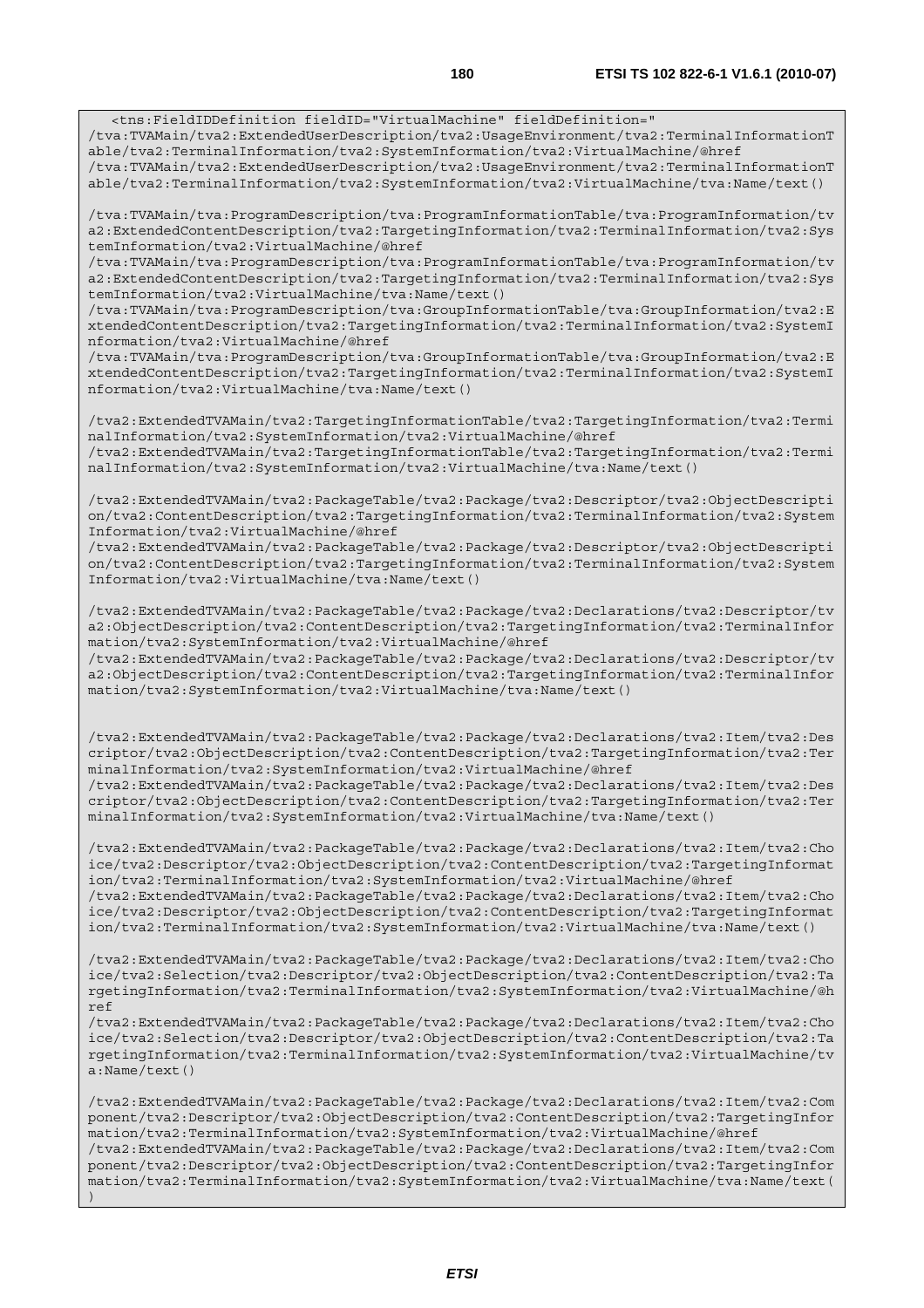/tva2:ExtendedTVAMain/tva2:PackageTable/tva2:Package/tva2:Declarations/tva2:Item/tva2:Com ponent/tva2:Anchor/tva2:Descriptor/tva2:ObjectDescription/tva2:ContentDescription/tva2:Ta rgetingInformation/tva2:TerminalInformation/tva2:SystemInformation/tva2:VirtualMachine/@h ref

/tva2:ExtendedTVAMain/tva2:PackageTable/tva2:Package/tva2:Declarations/tva2:Item/tva2:Com ponent/tva2:Anchor/tva2:Descriptor/tva2:ObjectDescription/tva2:ContentDescription/tva2:Ta rgetingInformation/tva2:TerminalInformation/tva2:SystemInformation/tva2:VirtualMachine/tv a:Name/text()

/tva2:ExtendedTVAMain/tva2:PackageTable/tva2:Package/tva2:Declarations/tva2:Item/tva2:Ite m/tva2:Descriptor/tva2:ObjectDescription/tva2:ContentDescription/tva2:TargetingInformatio n/tva2:TerminalInformation/tva2:SystemInformation/tva2:VirtualMachine/@href /tva2:ExtendedTVAMain/tva2:PackageTable/tva2:Package/tva2:Declarations/tva2:Item/tva2:Ite m/tva2:Descriptor/tva2:ObjectDescription/tva2:ContentDescription/tva2:TargetingInformatio n/tva2:TerminalInformation/tva2:SystemInformation/tva2:VirtualMachine/tva:Name/text()

/tva2:ExtendedTVAMain/tva2:PackageTable/tva2:Package/tva2:Declarations/tva2:Item/tva2:Ite m/tva2:Choice/tva2:Descriptor/tva2:ObjectDescription/tva2:ContentDescription/tva2:Targeti ngInformation/tva2:TerminalInformation/tva2:SystemInformation/tva2:VirtualMachine/@href /tva2:ExtendedTVAMain/tva2:PackageTable/tva2:Package/tva2:Declarations/tva2:Item/tva2:Ite m/tva2:Choice/tva2:Descriptor/tva2:ObjectDescription/tva2:ContentDescription/tva2:Targeti ngInformation/tva2:TerminalInformation/tva2:SystemInformation/tva2:VirtualMachine/tva:Nam e/text()

/tva2:ExtendedTVAMain/tva2:PackageTable/tva2:Package/tva2:Declarations/tva2:Item/tva2:Ite m/tva2:Choice/tva2:Selection/tva2:Descriptor/tva2:ObjectDescription/tva2:ContentDescripti on/tva2:TargetingInformation/tva2:TerminalInformation/tva2:SystemInformation/tva2:Virtual Machine/@href

/tva2:ExtendedTVAMain/tva2:PackageTable/tva2:Package/tva2:Declarations/tva2:Item/tva2:Ite m/tva2:Choice/tva2:Selection/tva2:Descriptor/tva2:ObjectDescription/tva2:ContentDescripti on/tva2:TargetingInformation/tva2:TerminalInformation/tva2:SystemInformation/tva2:Virtual Machine/tva:Name/text()

/tva2:ExtendedTVAMain/tva2:PackageTable/tva2:Package/tva2:Declarations/tva2:Item/tva2:Ite m/tva2:Component/tva2:Descriptor/tva2:ObjectDescription/tva2:ContentDescription/tva2:Targ etingInformation/tva2:TerminalInformation/tva2:SystemInformation/tva2:VirtualMachine/@hre f

/tva2:ExtendedTVAMain/tva2:PackageTable/tva2:Package/tva2:Declarations/tva2:Item/tva2:Ite m/tva2:Component/tva2:Descriptor/tva2:ObjectDescription/tva2:ContentDescription/tva2:Targ etingInformation/tva2:TerminalInformation/tva2:SystemInformation/tva2:VirtualMachine/tva: Name/text()

/tva2:ExtendedTVAMain/tva2:PackageTable/tva2:Package/tva2:Declarations/tva2:Item/tva2:Ite m/tva2:Component/tva2:Anchor/tva2:Descriptor/tva2:ObjectDescription/tva2:ContentDescripti on/tva2:TargetingInformation/tva2:TerminalInformation/tva2:SystemInformation/tva2:Virtual Machine/@href

/tva2:ExtendedTVAMain/tva2:PackageTable/tva2:Package/tva2:Declarations/tva2:Item/tva2:Ite m/tva2:Component/tva2:Anchor/tva2:Descriptor/tva2:ObjectDescription/tva2:ContentDescripti on/tva2:TargetingInformation/tva2:TerminalInformation/tva2:SystemInformation/tva2:Virtual Machine/tva:Name/text()

/tva2:ExtendedTVAMain/tva2:PackageTable/tva2:Package/tva2:Declarations/tva2:Component/tva 2:Descriptor/tva2:ObjectDescription/tva2:ContentDescription/tva2:TargetingInformation/tva 2:TerminalInformation/tva2:SystemInformation/tva2:VirtualMachine/@href

/tva2:ExtendedTVAMain/tva2:PackageTable/tva2:Package/tva2:Declarations/tva2:Component/tva 2:Descriptor/tva2:ObjectDescription/tva2:ContentDescription/tva2:TargetingInformation/tva 2:TerminalInformation/tva2:SystemInformation/tva2:VirtualMachine/tva:Name/text()

/tva2:ExtendedTVAMain/tva2:PackageTable/tva2:Package/tva2:Declarations/tva2:Component/tva 2:Anchor/tva2:Descriptor/tva2:ObjectDescription/tva2:ContentDescription/tva2:TargetingInf ormation/tva2:TerminalInformation/tva2:SystemInformation/tva2:VirtualMachine/@href /tva2:ExtendedTVAMain/tva2:PackageTable/tva2:Package/tva2:Declarations/tva2:Component/tva 2:Anchor/tva2:Descriptor/tva2:ObjectDescription/tva2:ContentDescription/tva2:TargetingInf ormation/tva2:TerminalInformation/tva2:SystemInformation/tva2:VirtualMachine/tva:Name/tex t()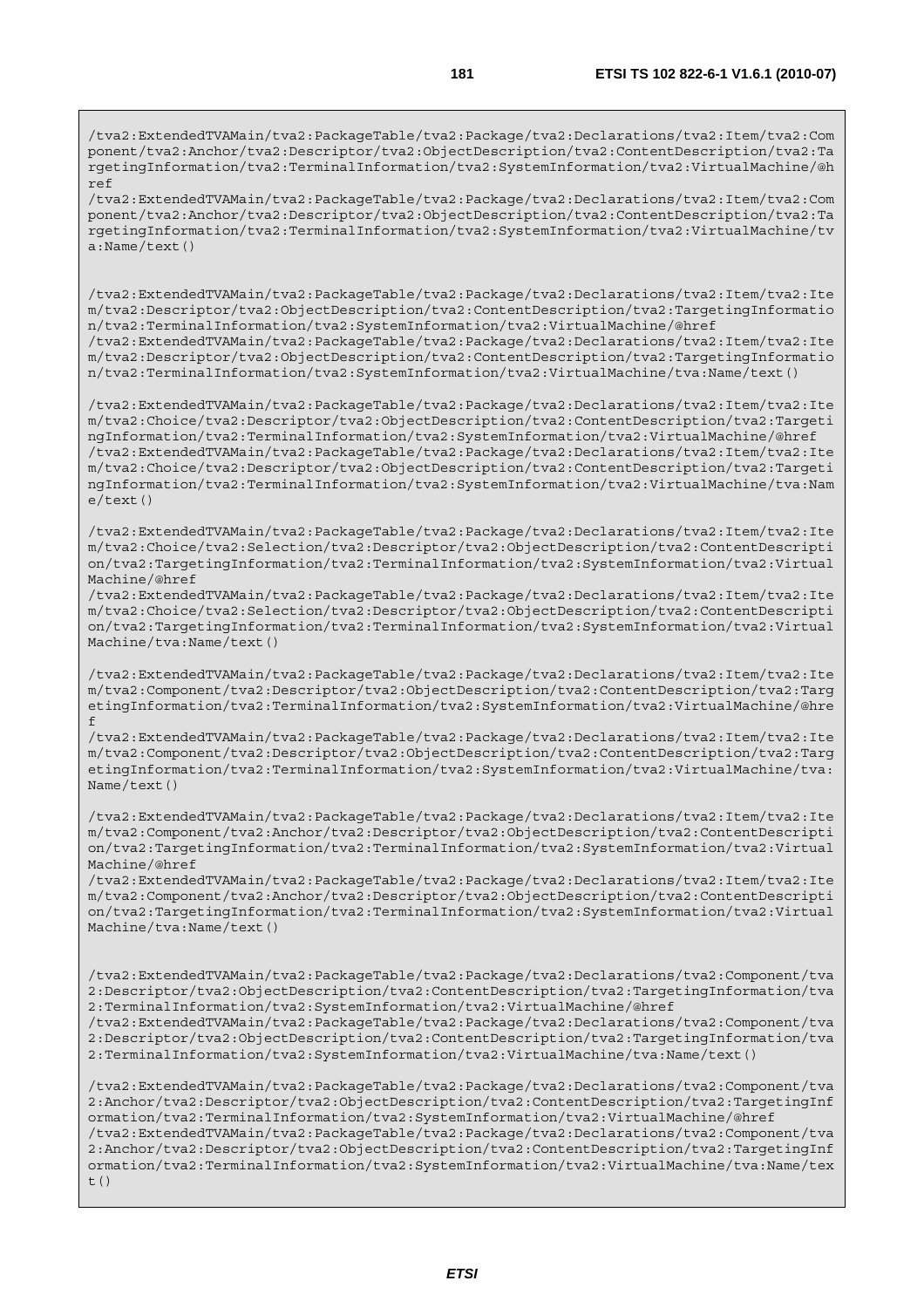/tva2:ExtendedTVAMain/tva2:PackageTable/tva2:Package/tva2:Declarations/tva2:Anchor/tva2:D escriptor/tva2:ObjectDescription/tva2:ContentDescription/tva2:TargetingInformation/tva2:T erminalInformation/tva2:SystemInformation/tva2:VirtualMachine/@href

/tva2:ExtendedTVAMain/tva2:PackageTable/tva2:Package/tva2:Declarations/tva2:Anchor/tva2:D escriptor/tva2:ObjectDescription/tva2:ContentDescription/tva2:TargetingInformation/tva2:T erminalInformation/tva2:SystemInformation/tva2:VirtualMachine/tva:Name/text()

/tva2:ExtendedTVAMain/tva2:PackageTable/tva2:Package/tva2:Item/tva2:Descriptor/tva2:Objec tDescription/tva2:ContentDescription/tva2:TargetingInformation/tva2:TerminalInformation/t va2:SystemInformation/tva2:VirtualMachine/@href

/tva2:ExtendedTVAMain/tva2:PackageTable/tva2:Package/tva2:Item/tva2:Descriptor/tva2:Objec tDescription/tva2:ContentDescription/tva2:TargetingInformation/tva2:TerminalInformation/t va2:SystemInformation/tva2:VirtualMachine/tva:Name/text()

/tva2:ExtendedTVAMain/tva2:PackageTable/tva2:Package/tva2:Item/tva2:Choice/tva2:Descripto r/tva2:ObjectDescription/tva2:ContentDescription/tva2:TargetingInformation/tva2:TerminalI nformation/tva2:SystemInformation/tva2:VirtualMachine/@href

/tva2:ExtendedTVAMain/tva2:PackageTable/tva2:Package/tva2:Item/tva2:Choice/tva2:Descripto r/tva2:ObjectDescription/tva2:ContentDescription/tva2:TargetingInformation/tva2:TerminalI nformation/tva2:SystemInformation/tva2:VirtualMachine/tva:Name/text()

/tva2:ExtendedTVAMain/tva2:PackageTable/tva2:Package/tva2:Item/tva2:Choice/tva2:Selection /tva2:Descriptor/tva2:ObjectDescription/tva2:ContentDescription/tva2:TargetingInformation /tva2:TerminalInformation/tva2:SystemInformation/tva2:VirtualMachine/@href /tva2:ExtendedTVAMain/tva2:PackageTable/tva2:Package/tva2:Item/tva2:Choice/tva2:Selection

/tva2:Descriptor/tva2:ObjectDescription/tva2:ContentDescription/tva2:TargetingInformation /tva2:TerminalInformation/tva2:SystemInformation/tva2:VirtualMachine/tva:Name/text()

/tva2:ExtendedTVAMain/tva2:PackageTable/tva2:Package/tva2:Item/tva2:Component/tva2:Descri ptor/tva2:ObjectDescription/tva2:ContentDescription/tva2:TargetingInformation/tva2:Termin alInformation/tva2:SystemInformation/tva2:VirtualMachine/@href

/tva2:ExtendedTVAMain/tva2:PackageTable/tva2:Package/tva2:Item/tva2:Component/tva2:Descri ptor/tva2:ObjectDescription/tva2:ContentDescription/tva2:TargetingInformation/tva2:Termin alInformation/tva2:SystemInformation/tva2:VirtualMachine/tva:Name/text()

/tva2:ExtendedTVAMain/tva2:PackageTable/tva2:Package/tva2:Item/tva2:Component/tva2:Anchor /tva2:Descriptor/tva2:ObjectDescription/tva2:ContentDescription/tva2:TargetingInformation /tva2:TerminalInformation/tva2:SystemInformation/tva2:VirtualMachine/@href /tva2:ExtendedTVAMain/tva2:PackageTable/tva2:Package/tva2:Item/tva2:Component/tva2:Anchor /tva2:Descriptor/tva2:ObjectDescription/tva2:ContentDescription/tva2:TargetingInformation /tva2:TerminalInformation/tva2:SystemInformation/tva2:VirtualMachine/tva:Name/text()

/tva2:ExtendedTVAMain/tva2:PackageTable/tva2:Package/tva2:Item/tva2:Item/tva2:Descriptor/ tva2:ObjectDescription/tva2:ContentDescription/tva2:TargetingInformation/tva2:TerminalInf ormation/tva2:SystemInformation/tva2:VirtualMachine/@href /tva2:ExtendedTVAMain/tva2:PackageTable/tva2:Package/tva2:Item/tva2:Item/tva2:Descriptor/

tva2:ObjectDescription/tva2:ContentDescription/tva2:TargetingInformation/tva2:TerminalInf ormation/tva2:SystemInformation/tva2:VirtualMachine/tva:Name/text()

/tva2:ExtendedTVAMain/tva2:PackageTable/tva2:Package/tva2:Item/tva2:Item/tva2:Choice/tva2 :Descriptor/tva2:ObjectDescription/tva2:ContentDescription/tva2:TargetingInformation/tva2 :TerminalInformation/tva2:SystemInformation/tva2:VirtualMachine/@href /tva2:ExtendedTVAMain/tva2:PackageTable/tva2:Package/tva2:Item/tva2:Item/tva2:Choice/tva2 :Descriptor/tva2:ObjectDescription/tva2:ContentDescription/tva2:TargetingInformation/tva2 :TerminalInformation/tva2:SystemInformation/tva2:VirtualMachine/tva:Name/text()

/tva2:ExtendedTVAMain/tva2:PackageTable/tva2:Package/tva2:Item/tva2:Item/tva2:Choice/tva2 :Selection/tva2:Descriptor/tva2:ObjectDescription/tva2:ContentDescription/tva2:TargetingI nformation/tva2:TerminalInformation/tva2:SystemInformation/tva2:VirtualMachine/@href /tva2:ExtendedTVAMain/tva2:PackageTable/tva2:Package/tva2:Item/tva2:Item/tva2:Choice/tva2 :Selection/tva2:Descriptor/tva2:ObjectDescription/tva2:ContentDescription/tva2:TargetingI nformation/tva2:TerminalInformation/tva2:SystemInformation/tva2:VirtualMachine/tva:Name/t ext()

/tva2:ExtendedTVAMain/tva2:PackageTable/tva2:Package/tva2:Item/tva2:Item/tva2:Component/t va2:Descriptor/tva2:ObjectDescription/tva2:ContentDescription/tva2:TargetingInformation/t va2:TerminalInformation/tva2:SystemInformation/tva2:VirtualMachine/@href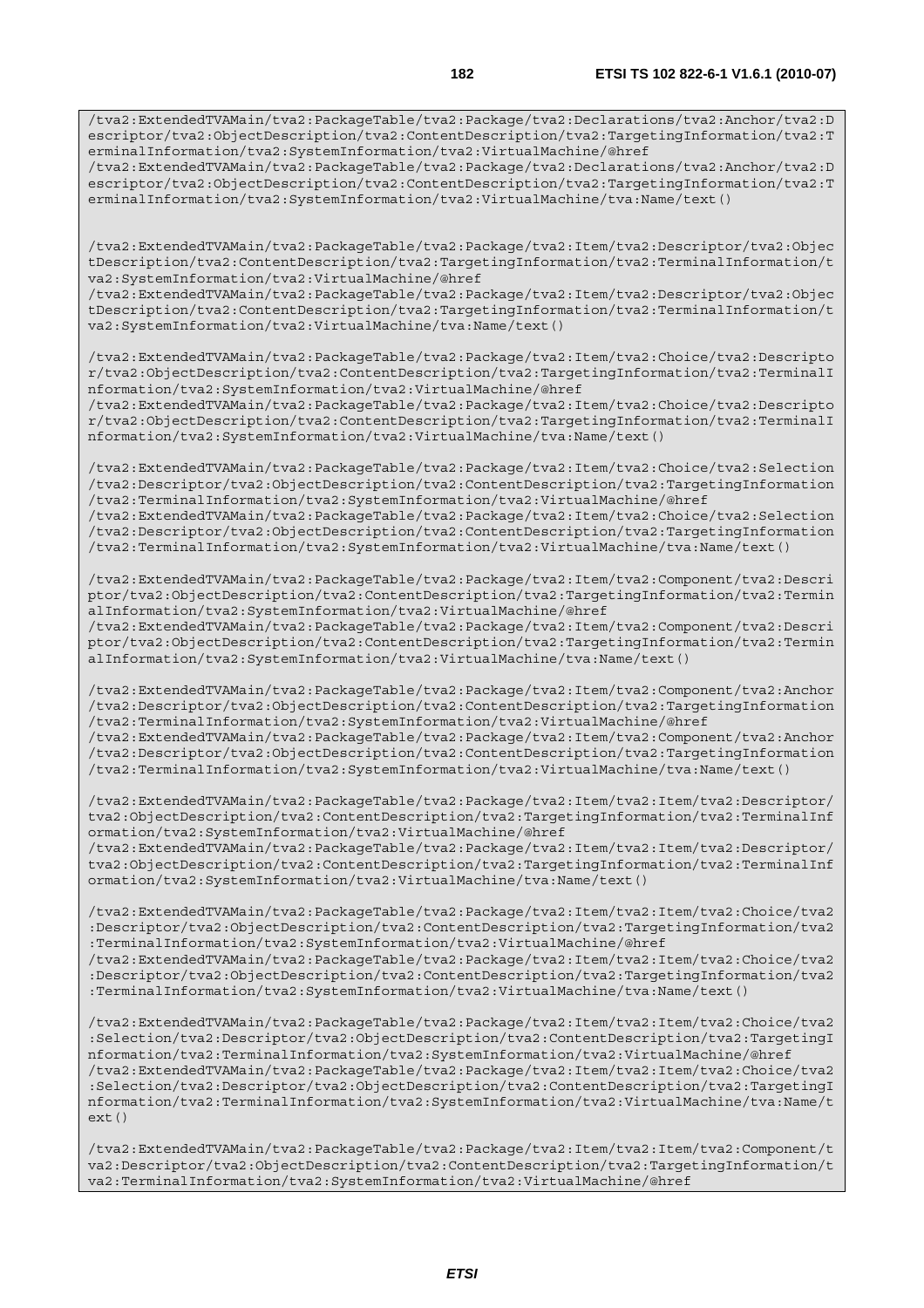/tva2:ExtendedTVAMain/tva2:PackageTable/tva2:Package/tva2:Item/tva2:Item/tva2:Component/t va2:Descriptor/tva2:ObjectDescription/tva2:ContentDescription/tva2:TargetingInformation/t va2:TerminalInformation/tva2:SystemInformation/tva2:VirtualMachine/tva:Name/text()

/tva2:ExtendedTVAMain/tva2:PackageTable/tva2:Package/tva2:Item/tva2:Item/tva2:Component/t va2:Anchor/tva2:Descriptor/tva2:ObjectDescription/tva2:ContentDescription/tva2:TargetingI nformation/tva2:TerminalInformation/tva2:SystemInformation/tva2:VirtualMachine/@href /tva2:ExtendedTVAMain/tva2:PackageTable/tva2:Package/tva2:Item/tva2:Item/tva2:Component/t va2:Anchor/tva2:Descriptor/tva2:ObjectDescription/tva2:ContentDescription/tva2:TargetingI nformation/tva2:TerminalInformation/tva2:SystemInformation/tva2:VirtualMachine/tva:Name/t ext()  $"$ />

 <tns:FieldIDDefinition fieldID="OtherSystemSW" fieldDefinition=" /tva:TVAMain/tva2:ExtendedUserDescription/tva2:UsageEnvironment/tva2:TerminalInformationT able/tva2:TerminalInformation/tva2:SystemInformation/tva2:OtherSystemSW/@href /tva:TVAMain/tva2:ExtendedUserDescription/tva2:UsageEnvironment/tva2:TerminalInformationT able/tva2:TerminalInformation/tva2:SystemInformation/tva2:OtherSystemSW/tva:Name/text()

/tva:TVAMain/tva:ProgramDescription/tva:ProgramInformationTable/tva:ProgramInformation/tv a2:ExtendedContentDescription/tva2:TargetingInformation/tva2:TerminalInformation/tva2:Sys temInformation/tva2:OtherSystemSW/@href

/tva:TVAMain/tva:ProgramDescription/tva:ProgramInformationTable/tva:ProgramInformation/tv a2:ExtendedContentDescription/tva2:TargetingInformation/tva2:TerminalInformation/tva2:Sys temInformation/tva2:OtherSystemSW/tva:Name/text()

/tva:TVAMain/tva:ProgramDescription/tva:GroupInformationTable/tva:GroupInformation/tva2:E xtendedContentDescription/tva2:TargetingInformation/tva2:TerminalInformation/tva2:SystemI nformation/tva2:OtherSystemSW/@href

/tva:TVAMain/tva:ProgramDescription/tva:GroupInformationTable/tva:GroupInformation/tva2:E xtendedContentDescription/tva2:TargetingInformation/tva2:TerminalInformation/tva2:SystemI nformation/tva2:OtherSystemSW/tva:Name/text()

/tva2:ExtendedTVAMain/tva2:TargetingInformationTable/tva2:TargetingInformation/tva2:Termi nalInformation/tva2:SystemInformation/tva2:OtherSystemSW/@href /tva2:ExtendedTVAMain/tva2:TargetingInformationTable/tva2:TargetingInformation/tva2:Termi nalInformation/tva2:SystemInformation/tva2:OtherSystemSW/tva:Name/text()

/tva2:ExtendedTVAMain/tva2:PackageTable/tva2:Package/tva2:Descriptor/tva2:ObjectDescripti on/tva2:ContentDescription/tva2:TargetingInformation/tva2:TerminalInformation/tva2:System Information/tva2:OtherSystemSW/@href

/tva2:ExtendedTVAMain/tva2:PackageTable/tva2:Package/tva2:Descriptor/tva2:ObjectDescripti on/tva2:ContentDescription/tva2:TargetingInformation/tva2:TerminalInformation/tva2:System Information/tva2:OtherSystemSW/tva:Name/text()

/tva2:ExtendedTVAMain/tva2:PackageTable/tva2:Package/tva2:Declarations/tva2:Descriptor/tv a2:ObjectDescription/tva2:ContentDescription/tva2:TargetingInformation/tva2:TerminalInfor mation/tva2:SystemInformation/tva2:OtherSystemSW/@href

/tva2:ExtendedTVAMain/tva2:PackageTable/tva2:Package/tva2:Declarations/tva2:Descriptor/tv a2:ObjectDescription/tva2:ContentDescription/tva2:TargetingInformation/tva2:TerminalInfor mation/tva2:SystemInformation/tva2:OtherSystemSW/tva:Name/text()

/tva2:ExtendedTVAMain/tva2:PackageTable/tva2:Package/tva2:Declarations/tva2:Item/tva2:Des criptor/tva2:ObjectDescription/tva2:ContentDescription/tva2:TargetingInformation/tva2:Ter minalInformation/tva2:SystemInformation/tva2:OtherSystemSW/@href /tva2:ExtendedTVAMain/tva2:PackageTable/tva2:Package/tva2:Declarations/tva2:Item/tva2:Des

criptor/tva2:ObjectDescription/tva2:ContentDescription/tva2:TargetingInformation/tva2:Ter minalInformation/tva2:SystemInformation/tva2:OtherSystemSW/tva:Name/text()

/tva2:ExtendedTVAMain/tva2:PackageTable/tva2:Package/tva2:Declarations/tva2:Item/tva2:Cho ice/tva2:Descriptor/tva2:ObjectDescription/tva2:ContentDescription/tva2:TargetingInformat ion/tva2:TerminalInformation/tva2:SystemInformation/tva2:OtherSystemSW/@href /tva2:ExtendedTVAMain/tva2:PackageTable/tva2:Package/tva2:Declarations/tva2:Item/tva2:Cho ice/tva2:Descriptor/tva2:ObjectDescription/tva2:ContentDescription/tva2:TargetingInformat ion/tva2:TerminalInformation/tva2:SystemInformation/tva2:OtherSystemSW/tva:Name/text()

/tva2:ExtendedTVAMain/tva2:PackageTable/tva2:Package/tva2:Declarations/tva2:Item/tva2:Cho ice/tva2:Selection/tva2:Descriptor/tva2:ObjectDescription/tva2:ContentDescription/tva2:Ta rgetingInformation/tva2:TerminalInformation/tva2:SystemInformation/tva2:OtherSystemSW/@hr ef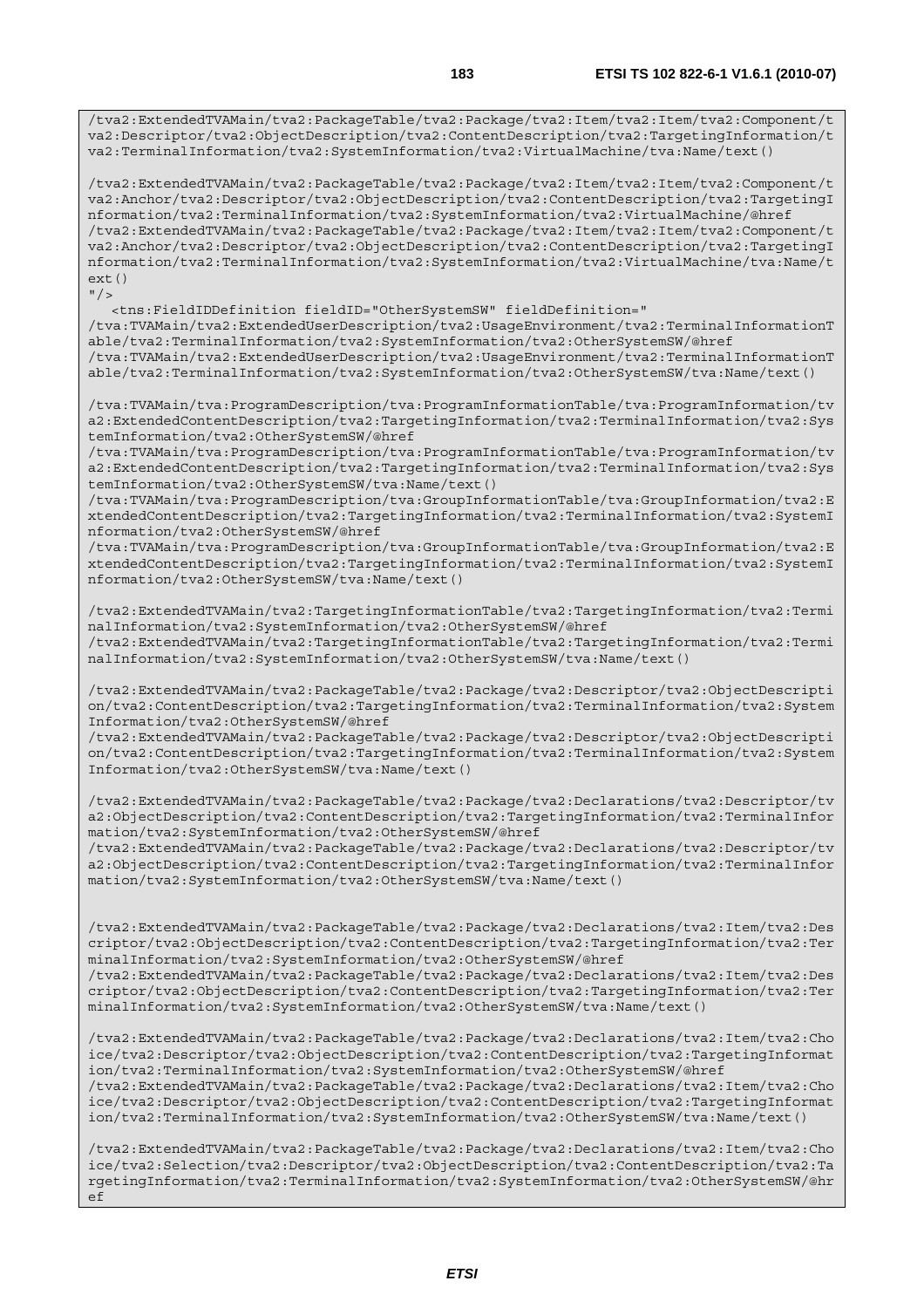/tva2:ExtendedTVAMain/tva2:PackageTable/tva2:Package/tva2:Declarations/tva2:Item/tva2:Cho ice/tva2:Selection/tva2:Descriptor/tva2:ObjectDescription/tva2:ContentDescription/tva2:Ta rgetingInformation/tva2:TerminalInformation/tva2:SystemInformation/tva2:OtherSystemSW/tva :Name/text()

/tva2:ExtendedTVAMain/tva2:PackageTable/tva2:Package/tva2:Declarations/tva2:Item/tva2:Com ponent/tva2:Descriptor/tva2:ObjectDescription/tva2:ContentDescription/tva2:TargetingInfor mation/tva2:TerminalInformation/tva2:SystemInformation/tva2:OtherSystemSW/@href /tva2:ExtendedTVAMain/tva2:PackageTable/tva2:Package/tva2:Declarations/tva2:Item/tva2:Com ponent/tva2:Descriptor/tva2:ObjectDescription/tva2:ContentDescription/tva2:TargetingInfor mation/tva2:TerminalInformation/tva2:SystemInformation/tva2:OtherSystemSW/tva:Name/text()

/tva2:ExtendedTVAMain/tva2:PackageTable/tva2:Package/tva2:Declarations/tva2:Item/tva2:Com ponent/tva2:Anchor/tva2:Descriptor/tva2:ObjectDescription/tva2:ContentDescription/tva2:Ta rgetingInformation/tva2:TerminalInformation/tva2:SystemInformation/tva2:OtherSystemSW/@hr ef

/tva2:ExtendedTVAMain/tva2:PackageTable/tva2:Package/tva2:Declarations/tva2:Item/tva2:Com ponent/tva2:Anchor/tva2:Descriptor/tva2:ObjectDescription/tva2:ContentDescription/tva2:Ta rgetingInformation/tva2:TerminalInformation/tva2:SystemInformation/tva2:OtherSystemSW/tva :Name/text()

/tva2:ExtendedTVAMain/tva2:PackageTable/tva2:Package/tva2:Declarations/tva2:Item/tva2:Ite m/tva2:Descriptor/tva2:ObjectDescription/tva2:ContentDescription/tva2:TargetingInformatio n/tva2:TerminalInformation/tva2:SystemInformation/tva2:OtherSystemSW/@href /tva2:ExtendedTVAMain/tva2:PackageTable/tva2:Package/tva2:Declarations/tva2:Item/tva2:Ite m/tva2:Descriptor/tva2:ObjectDescription/tva2:ContentDescription/tva2:TargetingInformatio n/tva2:TerminalInformation/tva2:SystemInformation/tva2:OtherSystemSW/tva:Name/text()

/tva2:ExtendedTVAMain/tva2:PackageTable/tva2:Package/tva2:Declarations/tva2:Item/tva2:Ite m/tva2:Choice/tva2:Descriptor/tva2:ObjectDescription/tva2:ContentDescription/tva2:Targeti ngInformation/tva2:TerminalInformation/tva2:SystemInformation/tva2:OtherSystemSW/@href /tva2:ExtendedTVAMain/tva2:PackageTable/tva2:Package/tva2:Declarations/tva2:Item/tva2:Ite m/tva2:Choice/tva2:Descriptor/tva2:ObjectDescription/tva2:ContentDescription/tva2:Targeti ngInformation/tva2:TerminalInformation/tva2:SystemInformation/tva2:OtherSystemSW/tva:Name /text()

/tva2:ExtendedTVAMain/tva2:PackageTable/tva2:Package/tva2:Declarations/tva2:Item/tva2:Ite m/tva2:Choice/tva2:Selection/tva2:Descriptor/tva2:ObjectDescription/tva2:ContentDescripti on/tva2:TargetingInformation/tva2:TerminalInformation/tva2:SystemInformation/tva2:OtherSy stemSW/@href

/tva2:ExtendedTVAMain/tva2:PackageTable/tva2:Package/tva2:Declarations/tva2:Item/tva2:Ite m/tva2:Choice/tva2:Selection/tva2:Descriptor/tva2:ObjectDescription/tva2:ContentDescripti on/tva2:TargetingInformation/tva2:TerminalInformation/tva2:SystemInformation/tva2:OtherSy stemSW/tva:Name/text()

/tva2:ExtendedTVAMain/tva2:PackageTable/tva2:Package/tva2:Declarations/tva2:Item/tva2:Ite m/tva2:Component/tva2:Descriptor/tva2:ObjectDescription/tva2:ContentDescription/tva2:Targ etingInformation/tva2:TerminalInformation/tva2:SystemInformation/tva2:OtherSystemSW/@href /tva2:ExtendedTVAMain/tva2:PackageTable/tva2:Package/tva2:Declarations/tva2:Item/tva2:Ite m/tva2:Component/tva2:Descriptor/tva2:ObjectDescription/tva2:ContentDescription/tva2:Targ etingInformation/tva2:TerminalInformation/tva2:SystemInformation/tva2:OtherSystemSW/tva:N ame/text()

/tva2:ExtendedTVAMain/tva2:PackageTable/tva2:Package/tva2:Declarations/tva2:Item/tva2:Ite m/tva2:Component/tva2:Anchor/tva2:Descriptor/tva2:ObjectDescription/tva2:ContentDescripti on/tva2:TargetingInformation/tva2:TerminalInformation/tva2:SystemInformation/tva2:OtherSy stemSW/@href

/tva2:ExtendedTVAMain/tva2:PackageTable/tva2:Package/tva2:Declarations/tva2:Item/tva2:Ite m/tva2:Component/tva2:Anchor/tva2:Descriptor/tva2:ObjectDescription/tva2:ContentDescripti on/tva2:TargetingInformation/tva2:TerminalInformation/tva2:SystemInformation/tva2:OtherSy stemSW/tva:Name/text()

/tva2:ExtendedTVAMain/tva2:PackageTable/tva2:Package/tva2:Declarations/tva2:Component/tva 2:Descriptor/tva2:ObjectDescription/tva2:ContentDescription/tva2:TargetingInformation/tva 2:TerminalInformation/tva2:SystemInformation/tva2:OtherSystemSW/@href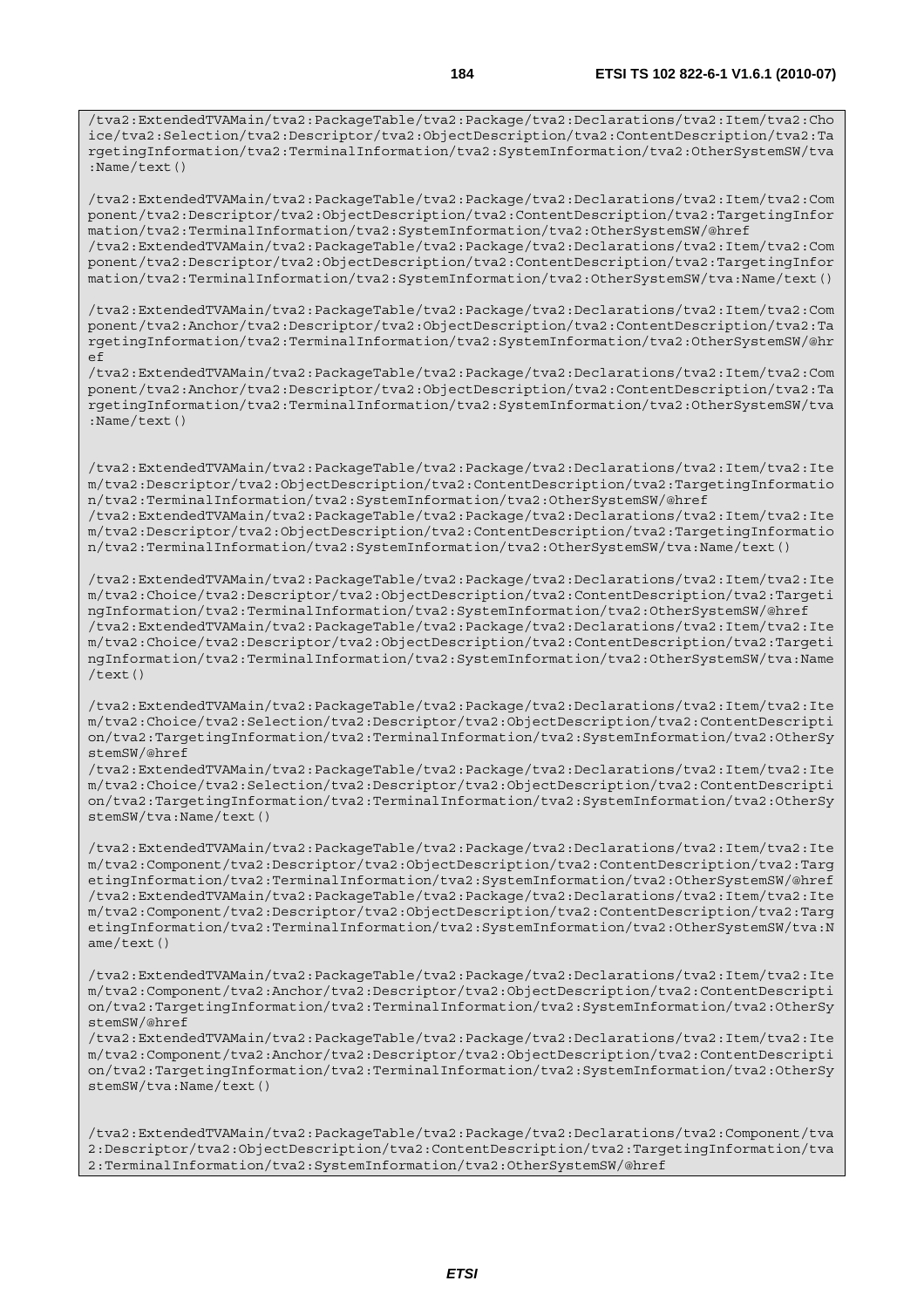/tva2:ExtendedTVAMain/tva2:PackageTable/tva2:Package/tva2:Declarations/tva2:Component/tva 2:Descriptor/tva2:ObjectDescription/tva2:ContentDescription/tva2:TargetingInformation/tva 2:TerminalInformation/tva2:SystemInformation/tva2:OtherSystemSW/tva:Name/text()

/tva2:ExtendedTVAMain/tva2:PackageTable/tva2:Package/tva2:Declarations/tva2:Component/tva 2:Anchor/tva2:Descriptor/tva2:ObjectDescription/tva2:ContentDescription/tva2:TargetingInf ormation/tva2:TerminalInformation/tva2:SystemInformation/tva2:OtherSystemSW/@href /tva2:ExtendedTVAMain/tva2:PackageTable/tva2:Package/tva2:Declarations/tva2:Component/tva 2:Anchor/tva2:Descriptor/tva2:ObjectDescription/tva2:ContentDescription/tva2:TargetingInf ormation/tva2:TerminalInformation/tva2:SystemInformation/tva2:OtherSystemSW/tva:Name/text  $( )$ 

/tva2:ExtendedTVAMain/tva2:PackageTable/tva2:Package/tva2:Declarations/tva2:Anchor/tva2:D escriptor/tva2:ObjectDescription/tva2:ContentDescription/tva2:TargetingInformation/tva2:T erminalInformation/tva2:SystemInformation/tva2:OtherSystemSW/@href

/tva2:ExtendedTVAMain/tva2:PackageTable/tva2:Package/tva2:Declarations/tva2:Anchor/tva2:D escriptor/tva2:ObjectDescription/tva2:ContentDescription/tva2:TargetingInformation/tva2:T erminalInformation/tva2:SystemInformation/tva2:OtherSystemSW/tva:Name/text()

/tva2:ExtendedTVAMain/tva2:PackageTable/tva2:Package/tva2:Item/tva2:Descriptor/tva2:Objec tDescription/tva2:ContentDescription/tva2:TargetingInformation/tva2:TerminalInformation/t va2:SystemInformation/tva2:OtherSystemSW/@href

/tva2:ExtendedTVAMain/tva2:PackageTable/tva2:Package/tva2:Item/tva2:Descriptor/tva2:Objec tDescription/tva2:ContentDescription/tva2:TargetingInformation/tva2:TerminalInformation/t va2:SystemInformation/tva2:OtherSystemSW/tva:Name/text()

/tva2:ExtendedTVAMain/tva2:PackageTable/tva2:Package/tva2:Item/tva2:Choice/tva2:Descripto r/tva2:ObjectDescription/tva2:ContentDescription/tva2:TargetingInformation/tva2:TerminalI nformation/tva2:SystemInformation/tva2:OtherSystemSW/@href

/tva2:ExtendedTVAMain/tva2:PackageTable/tva2:Package/tva2:Item/tva2:Choice/tva2:Descripto r/tva2:ObjectDescription/tva2:ContentDescription/tva2:TargetingInformation/tva2:TerminalI nformation/tva2:SystemInformation/tva2:OtherSystemSW/tva:Name/text()

/tva2:ExtendedTVAMain/tva2:PackageTable/tva2:Package/tva2:Item/tva2:Choice/tva2:Selection /tva2:Descriptor/tva2:ObjectDescription/tva2:ContentDescription/tva2:TargetingInformation /tva2:TerminalInformation/tva2:SystemInformation/tva2:OtherSystemSW/@href /tva2:ExtendedTVAMain/tva2:PackageTable/tva2:Package/tva2:Item/tva2:Choice/tva2:Selection /tva2:Descriptor/tva2:ObjectDescription/tva2:ContentDescription/tva2:TargetingInformation /tva2:TerminalInformation/tva2:SystemInformation/tva2:OtherSystemSW/tva:Name/text()

/tva2:ExtendedTVAMain/tva2:PackageTable/tva2:Package/tva2:Item/tva2:Component/tva2:Descri ptor/tva2:ObjectDescription/tva2:ContentDescription/tva2:TargetingInformation/tva2:Termin alInformation/tva2:SystemInformation/tva2:OtherSystemSW/@href /tva2:ExtendedTVAMain/tva2:PackageTable/tva2:Package/tva2:Item/tva2:Component/tva2:Descri

ptor/tva2:ObjectDescription/tva2:ContentDescription/tva2:TargetingInformation/tva2:Termin alInformation/tva2:SystemInformation/tva2:OtherSystemSW/tva:Name/text()

/tva2:ExtendedTVAMain/tva2:PackageTable/tva2:Package/tva2:Item/tva2:Component/tva2:Anchor /tva2:Descriptor/tva2:ObjectDescription/tva2:ContentDescription/tva2:TargetingInformation /tva2:TerminalInformation/tva2:SystemInformation/tva2:OtherSystemSW/@href /tva2:ExtendedTVAMain/tva2:PackageTable/tva2:Package/tva2:Item/tva2:Component/tva2:Anchor

/tva2:Descriptor/tva2:ObjectDescription/tva2:ContentDescription/tva2:TargetingInformation /tva2:TerminalInformation/tva2:SystemInformation/tva2:OtherSystemSW/tva:Name/text()

/tva2:ExtendedTVAMain/tva2:PackageTable/tva2:Package/tva2:Item/tva2:Item/tva2:Descriptor/ tva2:ObjectDescription/tva2:ContentDescription/tva2:TargetingInformation/tva2:TerminalInf ormation/tva2:SystemInformation/tva2:OtherSystemSW/@href

/tva2:ExtendedTVAMain/tva2:PackageTable/tva2:Package/tva2:Item/tva2:Item/tva2:Descriptor/ tva2:ObjectDescription/tva2:ContentDescription/tva2:TargetingInformation/tva2:TerminalInf ormation/tva2:SystemInformation/tva2:OtherSystemSW/tva:Name/text()

/tva2:ExtendedTVAMain/tva2:PackageTable/tva2:Package/tva2:Item/tva2:Item/tva2:Choice/tva2 :Descriptor/tva2:ObjectDescription/tva2:ContentDescription/tva2:TargetingInformation/tva2 :TerminalInformation/tva2:SystemInformation/tva2:OtherSystemSW/@href /tva2:ExtendedTVAMain/tva2:PackageTable/tva2:Package/tva2:Item/tva2:Item/tva2:Choice/tva2

:Descriptor/tva2:ObjectDescription/tva2:ContentDescription/tva2:TargetingInformation/tva2 :TerminalInformation/tva2:SystemInformation/tva2:OtherSystemSW/tva:Name/text()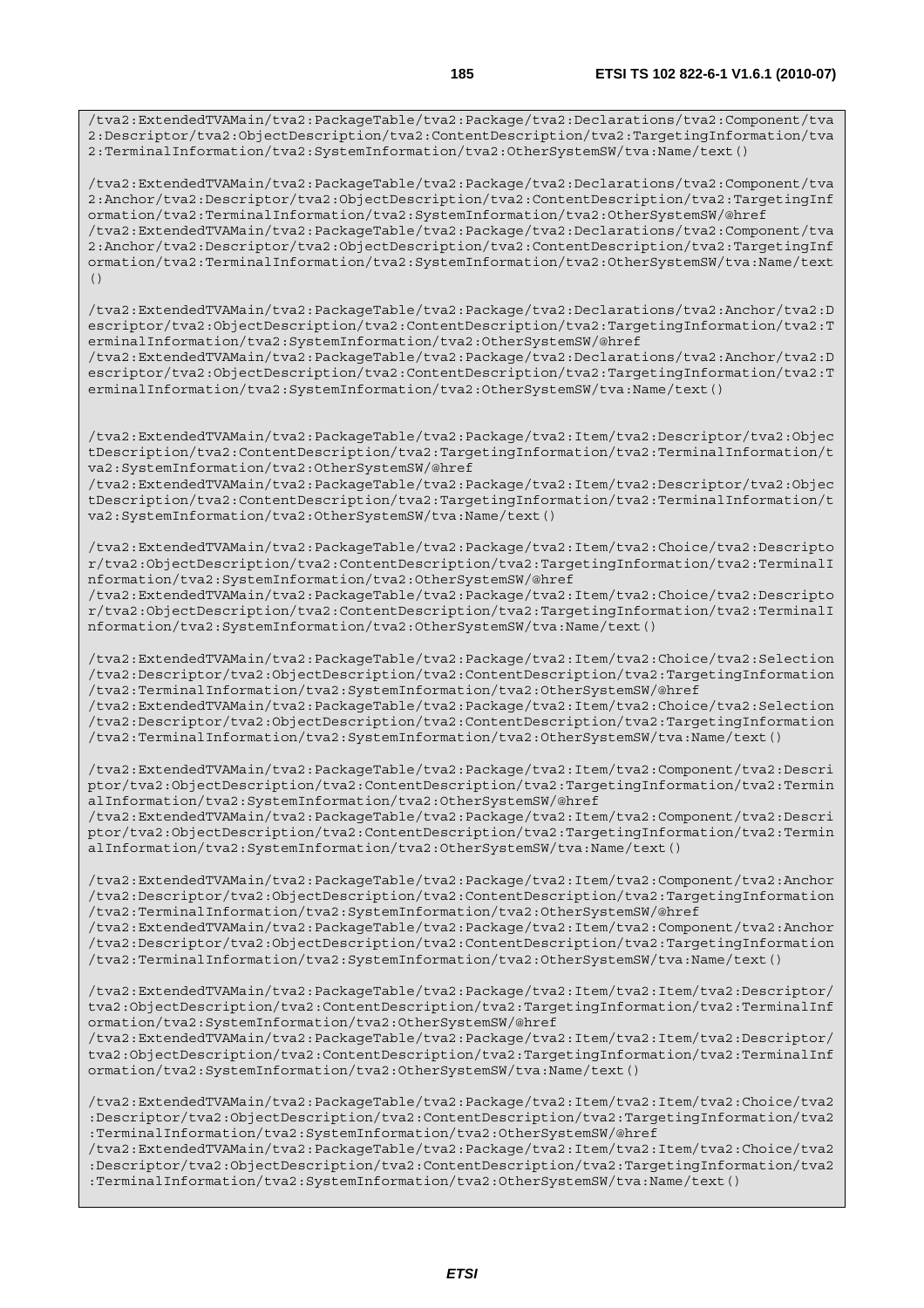/tva2:ExtendedTVAMain/tva2:PackageTable/tva2:Package/tva2:Item/tva2:Item/tva2:Component/t va2:Descriptor/tva2:ObjectDescription/tva2:ContentDescription/tva2:TargetingInformation/t va2:TerminalInformation/tva2:SystemInformation/tva2:OtherSystemSW/@href /tva2:ExtendedTVAMain/tva2:PackageTable/tva2:Package/tva2:Item/tva2:Item/tva2:Component/t va2:Descriptor/tva2:ObjectDescription/tva2:ContentDescription/tva2:TargetingInformation/t va2:TerminalInformation/tva2:SystemInformation/tva2:OtherSystemSW/tva:Name/text()

/tva2:ExtendedTVAMain/tva2:PackageTable/tva2:Package/tva2:Item/tva2:Item/tva2:Component/t va2:Anchor/tva2:Descriptor/tva2:ObjectDescription/tva2:ContentDescription/tva2:TargetingI nformation/tva2:TerminalInformation/tva2:SystemInformation/tva2:OtherSystemSW/@href /tva2:ExtendedTVAMain/tva2:PackageTable/tva2:Package/tva2:Item/tva2:Item/tva2:Component/t va2:Anchor/tva2:Descriptor/tva2:ObjectDescription/tva2:ContentDescription/tva2:TargetingI nformation/tva2:TerminalInformation/tva2:SystemInformation/tva2:OtherSystemSW/tva:Name/te xt()  $"$  />

<tns:FieldIDDefinition fieldID="CPUName" fieldDefinition="

/tva:TVAMain/tva2:ExtendedUserDescription/tva2:UsageEnvironment/tva2:TerminalInformationT able/tva2:TerminalInformation/tva2:SystemInformation/tva2:CPU/@href

/tva:TVAMain/tva2:ExtendedUserDescription/tva2:UsageEnvironment/tva2:TerminalInformationT able/tva2:TerminalInformation/tva2:SystemInformation/tva2:CPU/tva:Name/text()

/tva:TVAMain/tva:ProgramDescription/tva:ProgramInformationTable/tva:ProgramInformation/tv a2:ExtendedContentDescription/tva2:TargetingInformation/tva2:TerminalInformation/tva2:Sys temInformation/tva2:CPU/@href

/tva:TVAMain/tva:ProgramDescription/tva:ProgramInformationTable/tva:ProgramInformation/tv a2:ExtendedContentDescription/tva2:TargetingInformation/tva2:TerminalInformation/tva2:Sys temInformation/tva2:CPU/tva:Name/text()

/tva:TVAMain/tva:ProgramDescription/tva:GroupInformationTable/tva:GroupInformation/tva2:E xtendedContentDescription/tva2:TargetingInformation/tva2:TerminalInformation/tva2:SystemI nformation/tva2:CPU/@href

/tva:TVAMain/tva:ProgramDescription/tva:GroupInformationTable/tva:GroupInformation/tva2:E xtendedContentDescription/tva2:TargetingInformation/tva2:TerminalInformation/tva2:SystemI nformation/tva2:CPU/tva:Name/text()

/tva2:ExtendedTVAMain/tva2:TargetingInformationTable/tva2:TargetingInformation/tva2:Termi nalInformation/tva2:SystemInformation/tva2:CPU/@href /tva2:ExtendedTVAMain/tva2:TargetingInformationTable/tva2:TargetingInformation/tva2:Termi nalInformation/tva2:SystemInformation/tva2:CPU/tva:Name/text()

/tva2:ExtendedTVAMain/tva2:PackageTable/tva2:Package/tva2:Descriptor/tva2:ObjectDescripti on/tva2:ContentDescription/tva2:TargetingInformation/tva2:TerminalInformation/tva2:System Information/tva2:CPU/@href

/tva2:ExtendedTVAMain/tva2:PackageTable/tva2:Package/tva2:Descriptor/tva2:ObjectDescripti on/tva2:ContentDescription/tva2:TargetingInformation/tva2:TerminalInformation/tva2:System Information/tva2:CPU/tva:Name/text()

/tva2:ExtendedTVAMain/tva2:PackageTable/tva2:Package/tva2:Declarations/tva2:Descriptor/tv a2:ObjectDescription/tva2:ContentDescription/tva2:TargetingInformation/tva2:TerminalInfor mation/tva2:SystemInformation/tva2:CPU/@href

/tva2:ExtendedTVAMain/tva2:PackageTable/tva2:Package/tva2:Declarations/tva2:Descriptor/tv a2:ObjectDescription/tva2:ContentDescription/tva2:TargetingInformation/tva2:TerminalInfor mation/tva2:SystemInformation/tva2:CPU/tva:Name/text()

/tva2:ExtendedTVAMain/tva2:PackageTable/tva2:Package/tva2:Declarations/tva2:Item/tva2:Des criptor/tva2:ObjectDescription/tva2:ContentDescription/tva2:TargetingInformation/tva2:Ter minalInformation/tva2:SystemInformation/tva2:CPU/@href /tva2:ExtendedTVAMain/tva2:PackageTable/tva2:Package/tva2:Declarations/tva2:Item/tva2:Des criptor/tva2:ObjectDescription/tva2:ContentDescription/tva2:TargetingInformation/tva2:Ter minalInformation/tva2:SystemInformation/tva2:CPU/tva:Name/text()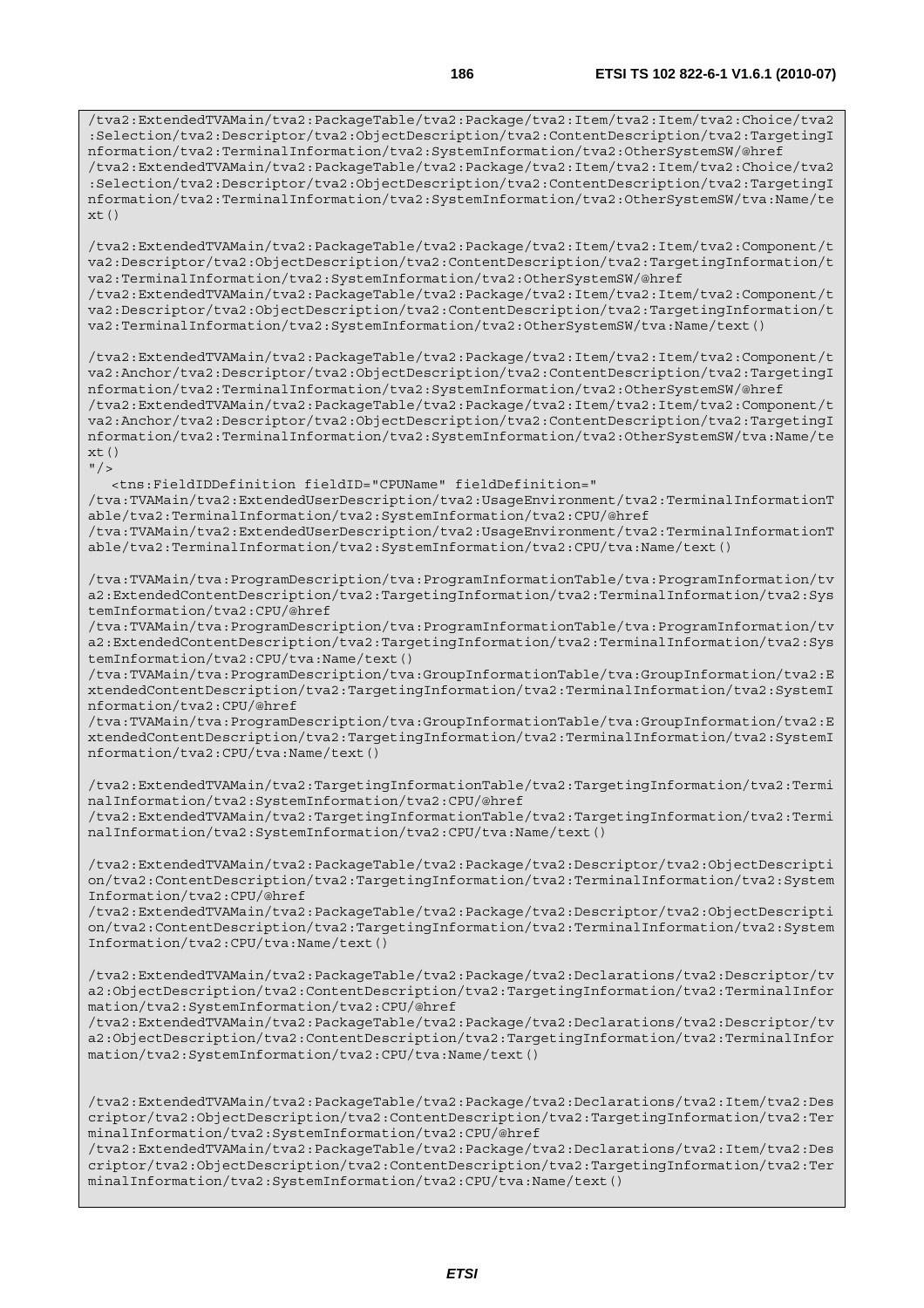/tva2:ExtendedTVAMain/tva2:PackageTable/tva2:Package/tva2:Declarations/tva2:Item/tva2:Cho ice/tva2:Descriptor/tva2:ObjectDescription/tva2:ContentDescription/tva2:TargetingInformat ion/tva2:TerminalInformation/tva2:SystemInformation/tva2:CPU/@href /tva2:ExtendedTVAMain/tva2:PackageTable/tva2:Package/tva2:Declarations/tva2:Item/tva2:Cho

ice/tva2:Descriptor/tva2:ObjectDescription/tva2:ContentDescription/tva2:TargetingInformat ion/tva2:TerminalInformation/tva2:SystemInformation/tva2:CPU/tva:Name/text()

/tva2:ExtendedTVAMain/tva2:PackageTable/tva2:Package/tva2:Declarations/tva2:Item/tva2:Cho ice/tva2:Selection/tva2:Descriptor/tva2:ObjectDescription/tva2:ContentDescription/tva2:Ta rgetingInformation/tva2:TerminalInformation/tva2:SystemInformation/tva2:CPU/@href /tva2:ExtendedTVAMain/tva2:PackageTable/tva2:Package/tva2:Declarations/tva2:Item/tva2:Cho ice/tva2:Selection/tva2:Descriptor/tva2:ObjectDescription/tva2:ContentDescription/tva2:Ta rgetingInformation/tva2:TerminalInformation/tva2:SystemInformation/tva2:CPU/tva:Name/text ()

/tva2:ExtendedTVAMain/tva2:PackageTable/tva2:Package/tva2:Declarations/tva2:Item/tva2:Com ponent/tva2:Descriptor/tva2:ObjectDescription/tva2:ContentDescription/tva2:TargetingInfor mation/tva2:TerminalInformation/tva2:SystemInformation/tva2:CPU/@href /tva2:ExtendedTVAMain/tva2:PackageTable/tva2:Package/tva2:Declarations/tva2:Item/tva2:Com ponent/tva2:Descriptor/tva2:ObjectDescription/tva2:ContentDescription/tva2:TargetingInfor mation/tva2:TerminalInformation/tva2:SystemInformation/tva2:CPU/tva:Name/text()

/tva2:ExtendedTVAMain/tva2:PackageTable/tva2:Package/tva2:Declarations/tva2:Item/tva2:Com ponent/tva2:Anchor/tva2:Descriptor/tva2:ObjectDescription/tva2:ContentDescription/tva2:Ta rgetingInformation/tva2:TerminalInformation/tva2:SystemInformation/tva2:CPU/@href /tva2:ExtendedTVAMain/tva2:PackageTable/tva2:Package/tva2:Declarations/tva2:Item/tva2:Com ponent/tva2:Anchor/tva2:Descriptor/tva2:ObjectDescription/tva2:ContentDescription/tva2:Ta rgetingInformation/tva2:TerminalInformation/tva2:SystemInformation/tva2:CPU/tva:Name/text ()

/tva2:ExtendedTVAMain/tva2:PackageTable/tva2:Package/tva2:Declarations/tva2:Item/tva2:Ite m/tva2:Descriptor/tva2:ObjectDescription/tva2:ContentDescription/tva2:TargetingInformatio n/tva2:TerminalInformation/tva2:SystemInformation/tva2:CPU/@href /tva2:ExtendedTVAMain/tva2:PackageTable/tva2:Package/tva2:Declarations/tva2:Item/tva2:Ite m/tva2:Descriptor/tva2:ObjectDescription/tva2:ContentDescription/tva2:TargetingInformatio n/tva2:TerminalInformation/tva2:SystemInformation/tva2:CPU/tva:Name/text()

/tva2:ExtendedTVAMain/tva2:PackageTable/tva2:Package/tva2:Declarations/tva2:Item/tva2:Ite m/tva2:Choice/tva2:Descriptor/tva2:ObjectDescription/tva2:ContentDescription/tva2:Targeti ngInformation/tva2:TerminalInformation/tva2:SystemInformation/tva2:CPU/@href /tva2:ExtendedTVAMain/tva2:PackageTable/tva2:Package/tva2:Declarations/tva2:Item/tva2:Ite m/tva2:Choice/tva2:Descriptor/tva2:ObjectDescription/tva2:ContentDescription/tva2:Targeti ngInformation/tva2:TerminalInformation/tva2:SystemInformation/tva2:CPU/tva:Name/text()

/tva2:ExtendedTVAMain/tva2:PackageTable/tva2:Package/tva2:Declarations/tva2:Item/tva2:Ite m/tva2:Choice/tva2:Selection/tva2:Descriptor/tva2:ObjectDescription/tva2:ContentDescripti on/tva2:TargetingInformation/tva2:TerminalInformation/tva2:SystemInformation/tva2:CPU/@hr ef

/tva2:ExtendedTVAMain/tva2:PackageTable/tva2:Package/tva2:Declarations/tva2:Item/tva2:Ite m/tva2:Choice/tva2:Selection/tva2:Descriptor/tva2:ObjectDescription/tva2:ContentDescripti on/tva2:TargetingInformation/tva2:TerminalInformation/tva2:SystemInformation/tva2:CPU/tva :Name/text()

/tva2:ExtendedTVAMain/tva2:PackageTable/tva2:Package/tva2:Declarations/tva2:Item/tva2:Ite m/tva2:Component/tva2:Descriptor/tva2:ObjectDescription/tva2:ContentDescription/tva2:Targ etingInformation/tva2:TerminalInformation/tva2:SystemInformation/tva2:CPU/@href /tva2:ExtendedTVAMain/tva2:PackageTable/tva2:Package/tva2:Declarations/tva2:Item/tva2:Ite m/tva2:Component/tva2:Descriptor/tva2:ObjectDescription/tva2:ContentDescription/tva2:Targ etingInformation/tva2:TerminalInformation/tva2:SystemInformation/tva2:CPU/tva:Name/text()

/tva2:ExtendedTVAMain/tva2:PackageTable/tva2:Package/tva2:Declarations/tva2:Item/tva2:Ite m/tva2:Component/tva2:Anchor/tva2:Descriptor/tva2:ObjectDescription/tva2:ContentDescripti on/tva2:TargetingInformation/tva2:TerminalInformation/tva2:SystemInformation/tva2:CPU/@hr ef

/tva2:ExtendedTVAMain/tva2:PackageTable/tva2:Package/tva2:Declarations/tva2:Item/tva2:Ite m/tva2:Component/tva2:Anchor/tva2:Descriptor/tva2:ObjectDescription/tva2:ContentDescripti on/tva2:TargetingInformation/tva2:TerminalInformation/tva2:SystemInformation/tva2:CPU/tva :Name/text()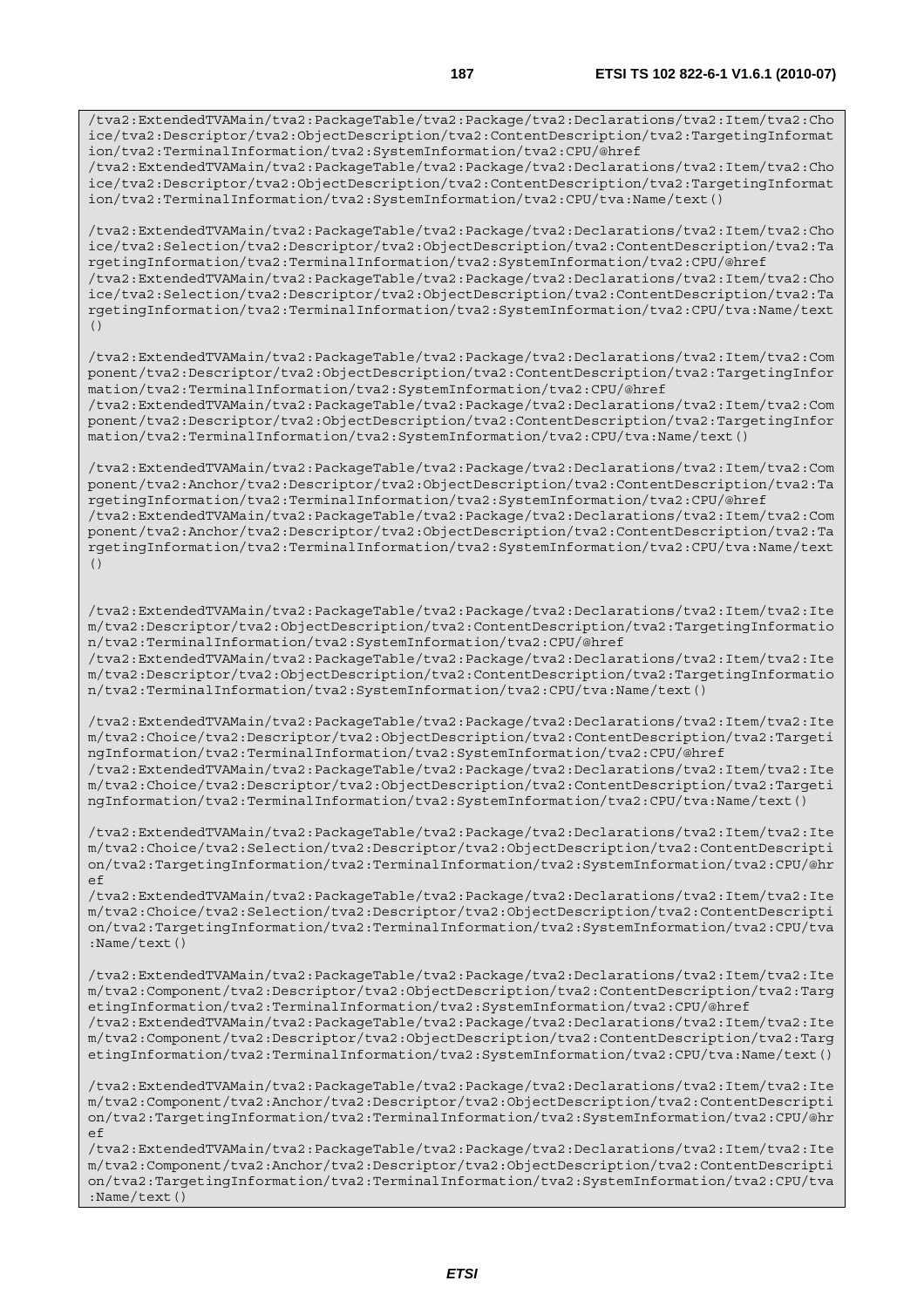/tva2:ExtendedTVAMain/tva2:PackageTable/tva2:Package/tva2:Declarations/tva2:Component/tva 2:Descriptor/tva2:ObjectDescription/tva2:ContentDescription/tva2:TargetingInformation/tva 2:TerminalInformation/tva2:SystemInformation/tva2:CPU/@href

/tva2:ExtendedTVAMain/tva2:PackageTable/tva2:Package/tva2:Declarations/tva2:Component/tva 2:Descriptor/tva2:ObjectDescription/tva2:ContentDescription/tva2:TargetingInformation/tva 2:TerminalInformation/tva2:SystemInformation/tva2:CPU/tva:Name/text()

/tva2:ExtendedTVAMain/tva2:PackageTable/tva2:Package/tva2:Declarations/tva2:Component/tva 2:Anchor/tva2:Descriptor/tva2:ObjectDescription/tva2:ContentDescription/tva2:TargetingInf ormation/tva2:TerminalInformation/tva2:SystemInformation/tva2:CPU/@href /tva2:ExtendedTVAMain/tva2:PackageTable/tva2:Package/tva2:Declarations/tva2:Component/tva

2:Anchor/tva2:Descriptor/tva2:ObjectDescription/tva2:ContentDescription/tva2:TargetingInf ormation/tva2:TerminalInformation/tva2:SystemInformation/tva2:CPU/tva:Name/text()

/tva2:ExtendedTVAMain/tva2:PackageTable/tva2:Package/tva2:Declarations/tva2:Anchor/tva2:D escriptor/tva2:ObjectDescription/tva2:ContentDescription/tva2:TargetingInformation/tva2:T erminalInformation/tva2:SystemInformation/tva2:CPU/@href

/tva2:ExtendedTVAMain/tva2:PackageTable/tva2:Package/tva2:Declarations/tva2:Anchor/tva2:D escriptor/tva2:ObjectDescription/tva2:ContentDescription/tva2:TargetingInformation/tva2:T erminalInformation/tva2:SystemInformation/tva2:CPU/tva:Name/text()

/tva2:ExtendedTVAMain/tva2:PackageTable/tva2:Package/tva2:Item/tva2:Descriptor/tva2:Objec tDescription/tva2:ContentDescription/tva2:TargetingInformation/tva2:TerminalInformation/t va2:SystemInformation/tva2:CPU/@href

/tva2:ExtendedTVAMain/tva2:PackageTable/tva2:Package/tva2:Item/tva2:Descriptor/tva2:Objec tDescription/tva2:ContentDescription/tva2:TargetingInformation/tva2:TerminalInformation/t va2:SystemInformation/tva2:CPU/tva:Name/text()

/tva2:ExtendedTVAMain/tva2:PackageTable/tva2:Package/tva2:Item/tva2:Choice/tva2:Descripto r/tva2:ObjectDescription/tva2:ContentDescription/tva2:TargetingInformation/tva2:TerminalI nformation/tva2:SystemInformation/tva2:CPU/@href

/tva2:ExtendedTVAMain/tva2:PackageTable/tva2:Package/tva2:Item/tva2:Choice/tva2:Descripto r/tva2:ObjectDescription/tva2:ContentDescription/tva2:TargetingInformation/tva2:TerminalI nformation/tva2:SystemInformation/tva2:CPU/tva:Name/text()

/tva2:ExtendedTVAMain/tva2:PackageTable/tva2:Package/tva2:Item/tva2:Choice/tva2:Selection /tva2:Descriptor/tva2:ObjectDescription/tva2:ContentDescription/tva2:TargetingInformation /tva2:TerminalInformation/tva2:SystemInformation/tva2:CPU/@href

/tva2:ExtendedTVAMain/tva2:PackageTable/tva2:Package/tva2:Item/tva2:Choice/tva2:Selection /tva2:Descriptor/tva2:ObjectDescription/tva2:ContentDescription/tva2:TargetingInformation /tva2:TerminalInformation/tva2:SystemInformation/tva2:CPU/tva:Name/text()

/tva2:ExtendedTVAMain/tva2:PackageTable/tva2:Package/tva2:Item/tva2:Component/tva2:Descri ptor/tva2:ObjectDescription/tva2:ContentDescription/tva2:TargetingInformation/tva2:Termin alInformation/tva2:SystemInformation/tva2:CPU/@href

/tva2:ExtendedTVAMain/tva2:PackageTable/tva2:Package/tva2:Item/tva2:Component/tva2:Descri ptor/tva2:ObjectDescription/tva2:ContentDescription/tva2:TargetingInformation/tva2:Termin alInformation/tva2:SystemInformation/tva2:CPU/tva:Name/text()

/tva2:ExtendedTVAMain/tva2:PackageTable/tva2:Package/tva2:Item/tva2:Component/tva2:Anchor /tva2:Descriptor/tva2:ObjectDescription/tva2:ContentDescription/tva2:TargetingInformation /tva2:TerminalInformation/tva2:SystemInformation/tva2:CPU/@href

/tva2:ExtendedTVAMain/tva2:PackageTable/tva2:Package/tva2:Item/tva2:Component/tva2:Anchor /tva2:Descriptor/tva2:ObjectDescription/tva2:ContentDescription/tva2:TargetingInformation /tva2:TerminalInformation/tva2:SystemInformation/tva2:CPU/tva:Name/text()

/tva2:ExtendedTVAMain/tva2:PackageTable/tva2:Package/tva2:Item/tva2:Item/tva2:Descriptor/ tva2:ObjectDescription/tva2:ContentDescription/tva2:TargetingInformation/tva2:TerminalInf ormation/tva2:SystemInformation/tva2:CPU/@href

/tva2:ExtendedTVAMain/tva2:PackageTable/tva2:Package/tva2:Item/tva2:Item/tva2:Descriptor/ tva2:ObjectDescription/tva2:ContentDescription/tva2:TargetingInformation/tva2:TerminalInf ormation/tva2:SystemInformation/tva2:CPU/tva:Name/text()

/tva2:ExtendedTVAMain/tva2:PackageTable/tva2:Package/tva2:Item/tva2:Item/tva2:Choice/tva2 :Descriptor/tva2:ObjectDescription/tva2:ContentDescription/tva2:TargetingInformation/tva2 :TerminalInformation/tva2:SystemInformation/tva2:CPU/@href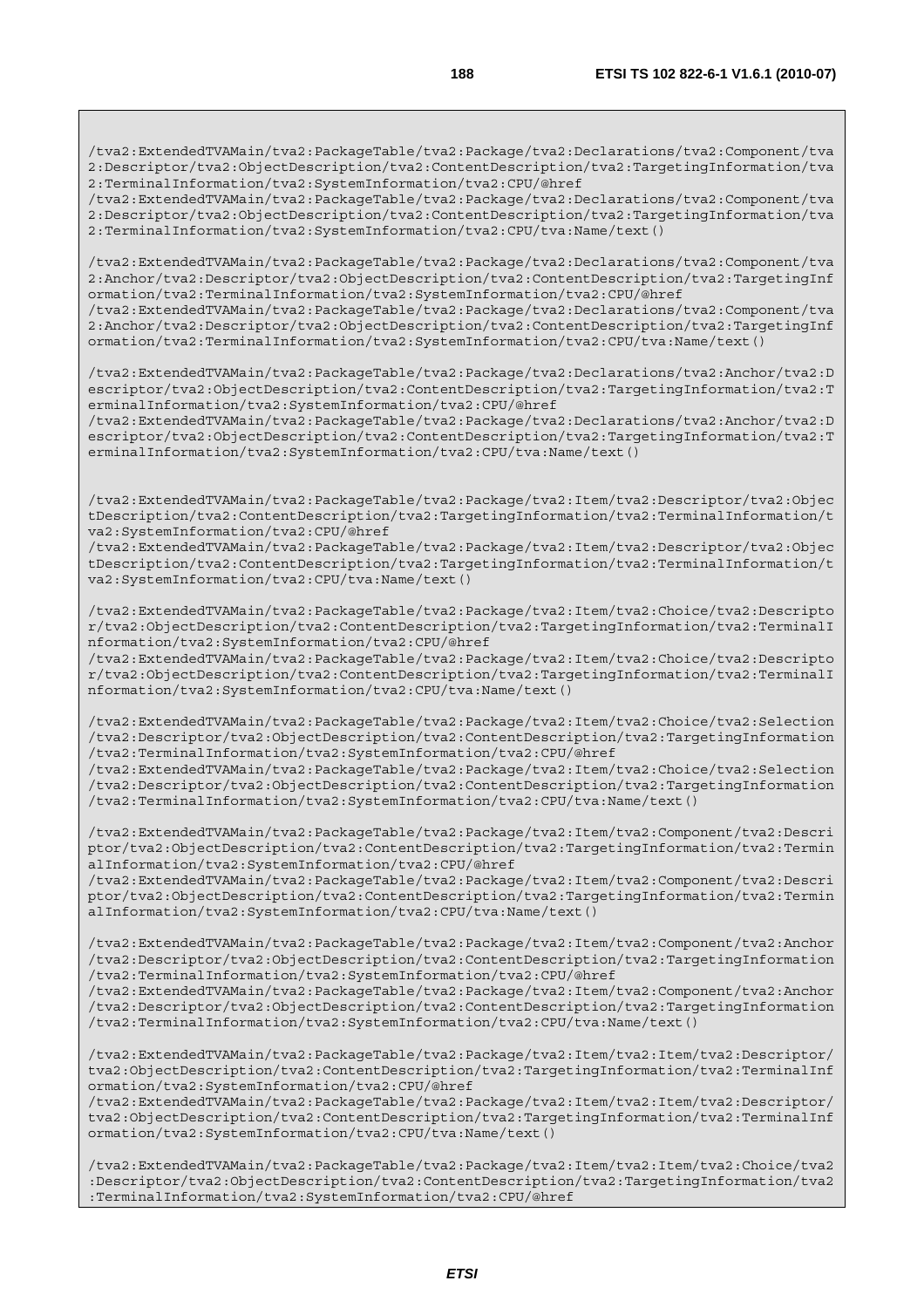/tva2:ExtendedTVAMain/tva2:PackageTable/tva2:Package/tva2:Item/tva2:Item/tva2:Choice/tva2 :Descriptor/tva2:ObjectDescription/tva2:ContentDescription/tva2:TargetingInformation/tva2 :TerminalInformation/tva2:SystemInformation/tva2:CPU/tva:Name/text()

/tva2:ExtendedTVAMain/tva2:PackageTable/tva2:Package/tva2:Item/tva2:Item/tva2:Choice/tva2 :Selection/tva2:Descriptor/tva2:ObjectDescription/tva2:ContentDescription/tva2:TargetingI nformation/tva2:TerminalInformation/tva2:SystemInformation/tva2:CPU/@href

/tva2:ExtendedTVAMain/tva2:PackageTable/tva2:Package/tva2:Item/tva2:Item/tva2:Choice/tva2 :Selection/tva2:Descriptor/tva2:ObjectDescription/tva2:ContentDescription/tva2:TargetingI nformation/tva2:TerminalInformation/tva2:SystemInformation/tva2:CPU/tva:Name/text()

/tva2:ExtendedTVAMain/tva2:PackageTable/tva2:Package/tva2:Item/tva2:Item/tva2:Component/t va2:Descriptor/tva2:ObjectDescription/tva2:ContentDescription/tva2:TargetingInformation/t va2:TerminalInformation/tva2:SystemInformation/tva2:CPU/@href

/tva2:ExtendedTVAMain/tva2:PackageTable/tva2:Package/tva2:Item/tva2:Item/tva2:Component/t va2:Descriptor/tva2:ObjectDescription/tva2:ContentDescription/tva2:TargetingInformation/t va2:TerminalInformation/tva2:SystemInformation/tva2:CPU/tva:Name/text()

/tva2:ExtendedTVAMain/tva2:PackageTable/tva2:Package/tva2:Item/tva2:Item/tva2:Component/t va2:Anchor/tva2:Descriptor/tva2:ObjectDescription/tva2:ContentDescription/tva2:TargetingI nformation/tva2:TerminalInformation/tva2:SystemInformation/tva2:CPU/@href

/tva2:ExtendedTVAMain/tva2:PackageTable/tva2:Package/tva2:Item/tva2:Item/tva2:Component/t va2:Anchor/tva2:Descriptor/tva2:ObjectDescription/tva2:ContentDescription/tva2:TargetingI nformation/tva2:TerminalInformation/tva2:SystemInformation/tva2:CPU/tva:Name/text()  $''$  />

<tns:FieldIDDefinition fieldID="CPUClock" fieldDefinition="

/tva:TVAMain/tva2:ExtendedUserDescription/tva2:UsageEnvironment/tva2:TerminalInformationT able/tva2:TerminalInformation/tva2:SystemInformation/tva2:CPU/@clockSpeed

/tva:TVAMain/tva:ProgramDescription/tva:ProgramInformationTable/tva:ProgramInformation/tv a2:ExtendedContentDescription/tva2:TargetingInformation/tva2:TerminalInformation/tva2:Sys temInformation/tva2:CPU/@clockSpeed

/tva:TVAMain/tva:ProgramDescription/tva:GroupInformationTable/tva:GroupInformation/tva2:E xtendedContentDescription/tva2:TargetingInformation/tva2:TerminalInformation/tva2:SystemI nformation/tva2:CPU/@clockSpeed

/tva2:ExtendedTVAMain/tva2:TargetingInformationTable/tva2:TargetingInformation/tva2:Termi nalInformation/tva2:SystemInformation/tva2:CPU/@clockSpeed

/tva2:ExtendedTVAMain/tva2:PackageTable/tva2:Package/tva2:Descriptor/tva2:ObjectDescripti on/tva2:ContentDescription/tva2:TargetingInformation/tva2:TerminalInformation/tva2:System Information/tva2:CPU/@clockSpeed

/tva2:ExtendedTVAMain/tva2:PackageTable/tva2:Package/tva2:Declarations/tva2:Descriptor/tv a2:ObjectDescription/tva2:ContentDescription/tva2:TargetingInformation/tva2:TerminalInfor mation/tva2:SystemInformation/tva2:CPU/@clockSpeed

/tva2:ExtendedTVAMain/tva2:PackageTable/tva2:Package/tva2:Declarations/tva2:Item/tva2:Des criptor/tva2:ObjectDescription/tva2:ContentDescription/tva2:TargetingInformation/tva2:Ter minalInformation/tva2:SystemInformation/tva2:CPU/@clockSpeed

/tva2:ExtendedTVAMain/tva2:PackageTable/tva2:Package/tva2:Declarations/tva2:Item/tva2:Cho ice/tva2:Descriptor/tva2:ObjectDescription/tva2:ContentDescription/tva2:TargetingInformat ion/tva2:TerminalInformation/tva2:SystemInformation/tva2:CPU/@clockSpeed

/tva2:ExtendedTVAMain/tva2:PackageTable/tva2:Package/tva2:Declarations/tva2:Item/tva2:Cho ice/tva2:Selection/tva2:Descriptor/tva2:ObjectDescription/tva2:ContentDescription/tva2:Ta rgetingInformation/tva2:TerminalInformation/tva2:SystemInformation/tva2:CPU/@clockSpeed

/tva2:ExtendedTVAMain/tva2:PackageTable/tva2:Package/tva2:Declarations/tva2:Item/tva2:Com ponent/tva2:Descriptor/tva2:ObjectDescription/tva2:ContentDescription/tva2:TargetingInfor mation/tva2:TerminalInformation/tva2:SystemInformation/tva2:CPU/@clockSpeed

/tva2:ExtendedTVAMain/tva2:PackageTable/tva2:Package/tva2:Declarations/tva2:Item/tva2:Com ponent/tva2:Anchor/tva2:Descriptor/tva2:ObjectDescription/tva2:ContentDescription/tva2:Ta rgetingInformation/tva2:TerminalInformation/tva2:SystemInformation/tva2:CPU/@clockSpeed

/tva2:ExtendedTVAMain/tva2:PackageTable/tva2:Package/tva2:Declarations/tva2:Item/tva2:Ite m/tva2:Descriptor/tva2:ObjectDescription/tva2:ContentDescription/tva2:TargetingInformatio n/tva2:TerminalInformation/tva2:SystemInformation/tva2:CPU/@clockSpeed

/tva2:ExtendedTVAMain/tva2:PackageTable/tva2:Package/tva2:Declarations/tva2:Item/tva2:Ite m/tva2:Choice/tva2:Descriptor/tva2:ObjectDescription/tva2:ContentDescription/tva2:Targeti ngInformation/tva2:TerminalInformation/tva2:SystemInformation/tva2:CPU/@clockSpeed

/tva2:ExtendedTVAMain/tva2:PackageTable/tva2:Package/tva2:Declarations/tva2:Item/tva2:Ite m/tva2:Choice/tva2:Selection/tva2:Descriptor/tva2:ObjectDescription/tva2:ContentDescripti on/tva2:TargetingInformation/tva2:TerminalInformation/tva2:SystemInformation/tva2:CPU/@cl ockSpeed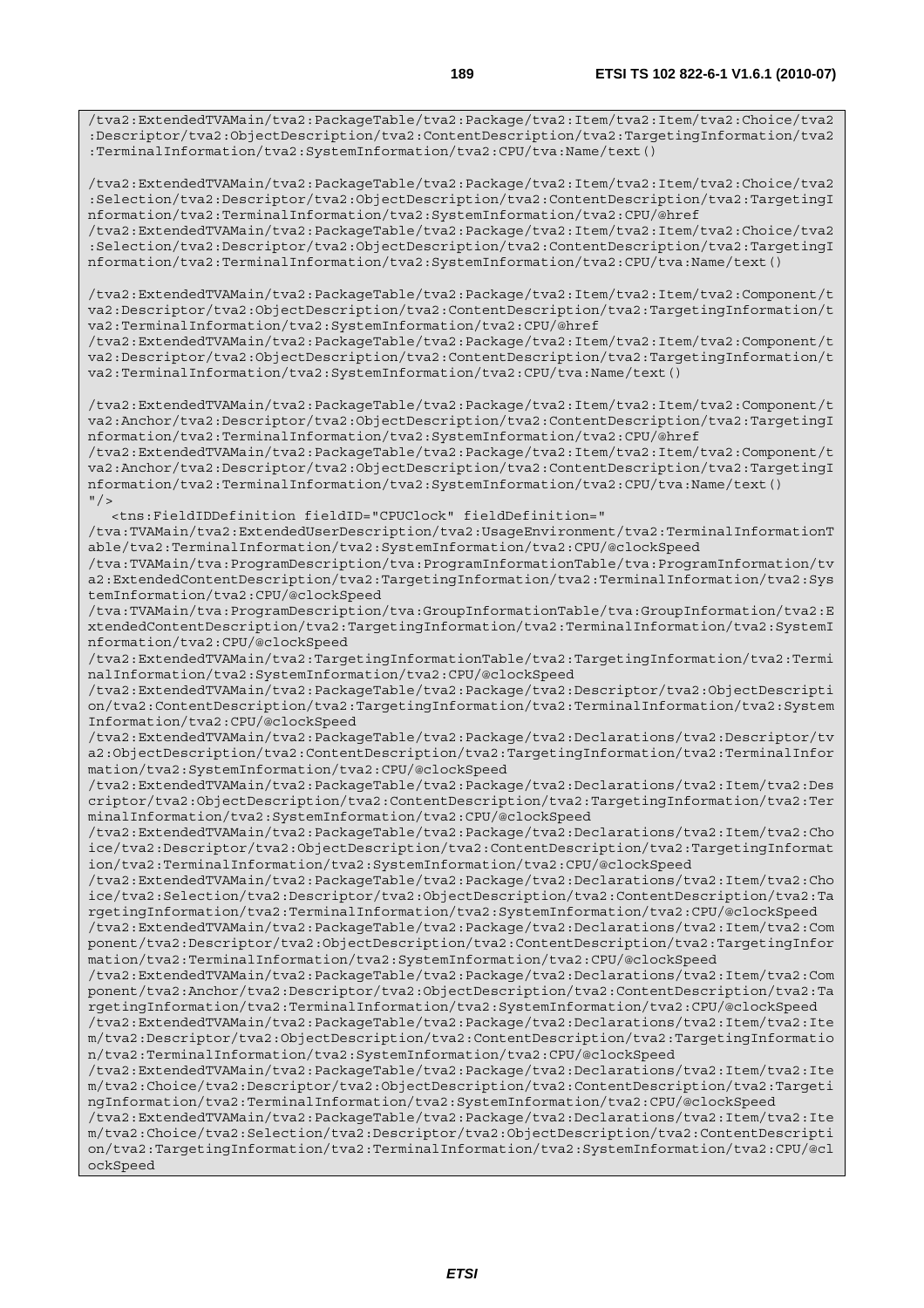/tva2:ExtendedTVAMain/tva2:PackageTable/tva2:Package/tva2:Declarations/tva2:Item/tva2:Ite m/tva2:Component/tva2:Descriptor/tva2:ObjectDescription/tva2:ContentDescription/tva2:Targ etingInformation/tva2:TerminalInformation/tva2:SystemInformation/tva2:CPU/@clockSpeed /tva2:ExtendedTVAMain/tva2:PackageTable/tva2:Package/tva2:Declarations/tva2:Item/tva2:Ite m/tva2:Component/tva2:Anchor/tva2:Descriptor/tva2:ObjectDescription/tva2:ContentDescripti on/tva2:TargetingInformation/tva2:TerminalInformation/tva2:SystemInformation/tva2:CPU/@cl ockSpeed

/tva2:ExtendedTVAMain/tva2:PackageTable/tva2:Package/tva2:Declarations/tva2:Component/tva 2:Descriptor/tva2:ObjectDescription/tva2:ContentDescription/tva2:TargetingInformation/tva 2:TerminalInformation/tva2:SystemInformation/tva2:CPU/@clockSpeed

/tva2:ExtendedTVAMain/tva2:PackageTable/tva2:Package/tva2:Declarations/tva2:Component/tva 2:Anchor/tva2:Descriptor/tva2:ObjectDescription/tva2:ContentDescription/tva2:TargetingInf ormation/tva2:TerminalInformation/tva2:SystemInformation/tva2:CPU/@clockSpeed

/tva2:ExtendedTVAMain/tva2:PackageTable/tva2:Package/tva2:Declarations/tva2:Anchor/tva2:D escriptor/tva2:ObjectDescription/tva2:ContentDescription/tva2:TargetingInformation/tva2:T erminalInformation/tva2:SystemInformation/tva2:CPU/@clockSpeed

/tva2:ExtendedTVAMain/tva2:PackageTable/tva2:Package/tva2:Item/tva2:Descriptor/tva2:Objec tDescription/tva2:ContentDescription/tva2:TargetingInformation/tva2:TerminalInformation/t va2:SystemInformation/tva2:CPU/@clockSpeed

/tva2:ExtendedTVAMain/tva2:PackageTable/tva2:Package/tva2:Item/tva2:Choice/tva2:Descripto r/tva2:ObjectDescription/tva2:ContentDescription/tva2:TargetingInformation/tva2:TerminalI nformation/tva2:SystemInformation/tva2:CPU/@clockSpeed

/tva2:ExtendedTVAMain/tva2:PackageTable/tva2:Package/tva2:Item/tva2:Choice/tva2:Selection /tva2:Descriptor/tva2:ObjectDescription/tva2:ContentDescription/tva2:TargetingInformation /tva2:TerminalInformation/tva2:SystemInformation/tva2:CPU/@clockSpeed

/tva2:ExtendedTVAMain/tva2:PackageTable/tva2:Package/tva2:Item/tva2:Component/tva2:Descri ptor/tva2:ObjectDescription/tva2:ContentDescription/tva2:TargetingInformation/tva2:Termin alInformation/tva2:SystemInformation/tva2:CPU/@clockSpeed

/tva2:ExtendedTVAMain/tva2:PackageTable/tva2:Package/tva2:Item/tva2:Component/tva2:Anchor /tva2:Descriptor/tva2:ObjectDescription/tva2:ContentDescription/tva2:TargetingInformation /tva2:TerminalInformation/tva2:SystemInformation/tva2:CPU/@clockSpeed

/tva2:ExtendedTVAMain/tva2:PackageTable/tva2:Package/tva2:Item/tva2:Item/tva2:Descriptor/ tva2:ObjectDescription/tva2:ContentDescription/tva2:TargetingInformation/tva2:TerminalInf ormation/tva2:SystemInformation/tva2:CPU/@clockSpeed

/tva2:ExtendedTVAMain/tva2:PackageTable/tva2:Package/tva2:Item/tva2:Item/tva2:Choice/tva2 :Descriptor/tva2:ObjectDescription/tva2:ContentDescription/tva2:TargetingInformation/tva2 :TerminalInformation/tva2:SystemInformation/tva2:CPU/@clockSpeed

/tva2:ExtendedTVAMain/tva2:PackageTable/tva2:Package/tva2:Item/tva2:Item/tva2:Choice/tva2 :Selection/tva2:Descriptor/tva2:ObjectDescription/tva2:ContentDescription/tva2:TargetingI nformation/tva2:TerminalInformation/tva2:SystemInformation/tva2:CPU/@clockSpeed

/tva2:ExtendedTVAMain/tva2:PackageTable/tva2:Package/tva2:Item/tva2:Item/tva2:Component/t va2:Descriptor/tva2:ObjectDescription/tva2:ContentDescription/tva2:TargetingInformation/t va2:TerminalInformation/tva2:SystemInformation/tva2:CPU/@clockSpeed

/tva2:ExtendedTVAMain/tva2:PackageTable/tva2:Package/tva2:Item/tva2:Item/tva2:Component/t va2:Anchor/tva2:Descriptor/tva2:ObjectDescription/tva2:ContentDescription/tva2:TargetingI nformation/tva2:TerminalInformation/tva2:SystemInformation/tva2:CPU/@clockSpeed  $"$  />

<tns:FieldIDDefinition fieldID="CPUUnit" fieldDefinition="

/tva:TVAMain/tva2:ExtendedUserDescription/tva2:UsageEnvironment/tva2:TerminalInformationT able/tva2:TerminalInformation/tva2:SystemInformation/tva2:CPU/@unit

/tva:TVAMain/tva:ProgramDescription/tva:ProgramInformationTable/tva:ProgramInformation/tv a2:ExtendedContentDescription/tva2:TargetingInformation/tva2:TerminalInformation/tva2:Sys temInformation/tva2:CPU/@unit

/tva:TVAMain/tva:ProgramDescription/tva:GroupInformationTable/tva:GroupInformation/tva2:E xtendedContentDescription/tva2:TargetingInformation/tva2:TerminalInformation/tva2:SystemI nformation/tva2:CPU/@unit

/tva2:ExtendedTVAMain/tva2:TargetingInformationTable/tva2:TargetingInformation/tva2:Termi nalInformation/tva2:SystemInformation/tva2:CPU/@unit

/tva2:ExtendedTVAMain/tva2:PackageTable/tva2:Package/tva2:Descriptor/tva2:ObjectDescripti on/tva2:ContentDescription/tva2:TargetingInformation/tva2:TerminalInformation/tva2:System Information/tva2:CPU/@unit

/tva2:ExtendedTVAMain/tva2:PackageTable/tva2:Package/tva2:Declarations/tva2:Descriptor/tv a2:ObjectDescription/tva2:ContentDescription/tva2:TargetingInformation/tva2:TerminalInfor mation/tva2:SystemInformation/tva2:CPU/@unit

/tva2:ExtendedTVAMain/tva2:PackageTable/tva2:Package/tva2:Declarations/tva2:Item/tva2:Des criptor/tva2:ObjectDescription/tva2:ContentDescription/tva2:TargetingInformation/tva2:Ter minalInformation/tva2:SystemInformation/tva2:CPU/@unit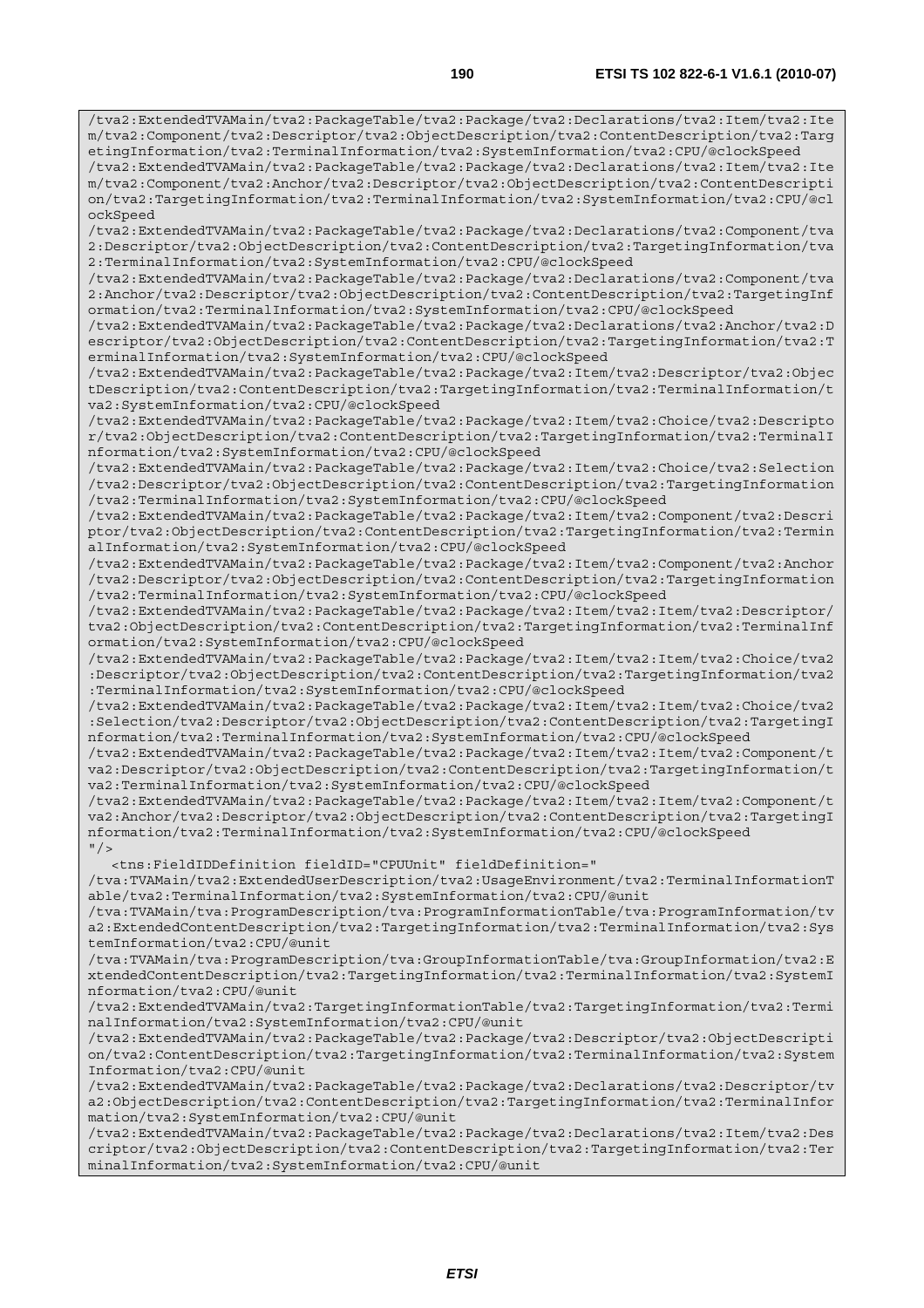/tva2:ExtendedTVAMain/tva2:PackageTable/tva2:Package/tva2:Declarations/tva2:Item/tva2:Cho ice/tva2:Descriptor/tva2:ObjectDescription/tva2:ContentDescription/tva2:TargetingInformat ion/tva2:TerminalInformation/tva2:SystemInformation/tva2:CPU/@unit /tva2:ExtendedTVAMain/tva2:PackageTable/tva2:Package/tva2:Declarations/tva2:Item/tva2:Cho ice/tva2:Selection/tva2:Descriptor/tva2:ObjectDescription/tva2:ContentDescription/tva2:Ta rgetingInformation/tva2:TerminalInformation/tva2:SystemInformation/tva2:CPU/@unit /tva2:ExtendedTVAMain/tva2:PackageTable/tva2:Package/tva2:Declarations/tva2:Item/tva2:Com ponent/tva2:Descriptor/tva2:ObjectDescription/tva2:ContentDescription/tva2:TargetingInfor mation/tva2:TerminalInformation/tva2:SystemInformation/tva2:CPU/@unit /tva2:ExtendedTVAMain/tva2:PackageTable/tva2:Package/tva2:Declarations/tva2:Item/tva2:Com ponent/tva2:Anchor/tva2:Descriptor/tva2:ObjectDescription/tva2:ContentDescription/tva2:Ta rgetingInformation/tva2:TerminalInformation/tva2:SystemInformation/tva2:CPU/@unit /tva2:ExtendedTVAMain/tva2:PackageTable/tva2:Package/tva2:Declarations/tva2:Item/tva2:Ite m/tva2:Descriptor/tva2:ObjectDescription/tva2:ContentDescription/tva2:TargetingInformatio n/tva2:TerminalInformation/tva2:SystemInformation/tva2:CPU/@unit /tva2:ExtendedTVAMain/tva2:PackageTable/tva2:Package/tva2:Declarations/tva2:Item/tva2:Ite m/tva2:Choice/tva2:Descriptor/tva2:ObjectDescription/tva2:ContentDescription/tva2:Targeti ngInformation/tva2:TerminalInformation/tva2:SystemInformation/tva2:CPU/@unit /tva2:ExtendedTVAMain/tva2:PackageTable/tva2:Package/tva2:Declarations/tva2:Item/tva2:Ite m/tva2:Choice/tva2:Selection/tva2:Descriptor/tva2:ObjectDescription/tva2:ContentDescripti on/tva2:TargetingInformation/tva2:TerminalInformation/tva2:SystemInformation/tva2:CPU/@un it /tva2:ExtendedTVAMain/tva2:PackageTable/tva2:Package/tva2:Declarations/tva2:Item/tva2:Ite m/tva2:Component/tva2:Descriptor/tva2:ObjectDescription/tva2:ContentDescription/tva2:Targ etingInformation/tva2:TerminalInformation/tva2:SystemInformation/tva2:CPU/@unit /tva2:ExtendedTVAMain/tva2:PackageTable/tva2:Package/tva2:Declarations/tva2:Item/tva2:Ite m/tva2:Component/tva2:Anchor/tva2:Descriptor/tva2:ObjectDescription/tva2:ContentDescripti on/tva2:TargetingInformation/tva2:TerminalInformation/tva2:SystemInformation/tva2:CPU/@un it /tva2:ExtendedTVAMain/tva2:PackageTable/tva2:Package/tva2:Declarations/tva2:Component/tva 2:Descriptor/tva2:ObjectDescription/tva2:ContentDescription/tva2:TargetingInformation/tva 2:TerminalInformation/tva2:SystemInformation/tva2:CPU/@unit /tva2:ExtendedTVAMain/tva2:PackageTable/tva2:Package/tva2:Declarations/tva2:Component/tva 2:Anchor/tva2:Descriptor/tva2:ObjectDescription/tva2:ContentDescription/tva2:TargetingInf ormation/tva2:TerminalInformation/tva2:SystemInformation/tva2:CPU/@unit /tva2:ExtendedTVAMain/tva2:PackageTable/tva2:Package/tva2:Declarations/tva2:Anchor/tva2:D escriptor/tva2:ObjectDescription/tva2:ContentDescription/tva2:TargetingInformation/tva2:T erminalInformation/tva2:SystemInformation/tva2:CPU/@unit /tva2:ExtendedTVAMain/tva2:PackageTable/tva2:Package/tva2:Item/tva2:Descriptor/tva2:Objec tDescription/tva2:ContentDescription/tva2:TargetingInformation/tva2:TerminalInformation/t va2:SystemInformation/tva2:CPU/@unit /tva2:ExtendedTVAMain/tva2:PackageTable/tva2:Package/tva2:Item/tva2:Choice/tva2:Descripto r/tva2:ObjectDescription/tva2:ContentDescription/tva2:TargetingInformation/tva2:TerminalI nformation/tva2:SystemInformation/tva2:CPU/@unit /tva2:ExtendedTVAMain/tva2:PackageTable/tva2:Package/tva2:Item/tva2:Choice/tva2:Selection /tva2:Descriptor/tva2:ObjectDescription/tva2:ContentDescription/tva2:TargetingInformation /tva2:TerminalInformation/tva2:SystemInformation/tva2:CPU/@unit /tva2:ExtendedTVAMain/tva2:PackageTable/tva2:Package/tva2:Item/tva2:Component/tva2:Descri ptor/tva2:ObjectDescription/tva2:ContentDescription/tva2:TargetingInformation/tva2:Termin alInformation/tva2:SystemInformation/tva2:CPU/@unit /tva2:ExtendedTVAMain/tva2:PackageTable/tva2:Package/tva2:Item/tva2:Component/tva2:Anchor /tva2:Descriptor/tva2:ObjectDescription/tva2:ContentDescription/tva2:TargetingInformation /tva2:TerminalInformation/tva2:SystemInformation/tva2:CPU/@unit /tva2:ExtendedTVAMain/tva2:PackageTable/tva2:Package/tva2:Item/tva2:Item/tva2:Descriptor/ tva2:ObjectDescription/tva2:ContentDescription/tva2:TargetingInformation/tva2:TerminalInf ormation/tva2:SystemInformation/tva2:CPU/@unit /tva2:ExtendedTVAMain/tva2:PackageTable/tva2:Package/tva2:Item/tva2:Item/tva2:Choice/tva2 :Descriptor/tva2:ObjectDescription/tva2:ContentDescription/tva2:TargetingInformation/tva2 :TerminalInformation/tva2:SystemInformation/tva2:CPU/@unit /tva2:ExtendedTVAMain/tva2:PackageTable/tva2:Package/tva2:Item/tva2:Item/tva2:Choice/tva2 :Selection/tva2:Descriptor/tva2:ObjectDescription/tva2:ContentDescription/tva2:TargetingI nformation/tva2:TerminalInformation/tva2:SystemInformation/tva2:CPU/@unit /tva2:ExtendedTVAMain/tva2:PackageTable/tva2:Package/tva2:Item/tva2:Item/tva2:Component/t va2:Descriptor/tva2:ObjectDescription/tva2:ContentDescription/tva2:TargetingInformation/t va2:TerminalInformation/tva2:SystemInformation/tva2:CPU/@unit /tva2:ExtendedTVAMain/tva2:PackageTable/tva2:Package/tva2:Item/tva2:Item/tva2:Component/t va2:Anchor/tva2:Descriptor/tva2:ObjectDescription/tva2:ContentDescription/tva2:TargetingI nformation/tva2:TerminalInformation/tva2:SystemInformation/tva2:CPU/@unit  $"$  />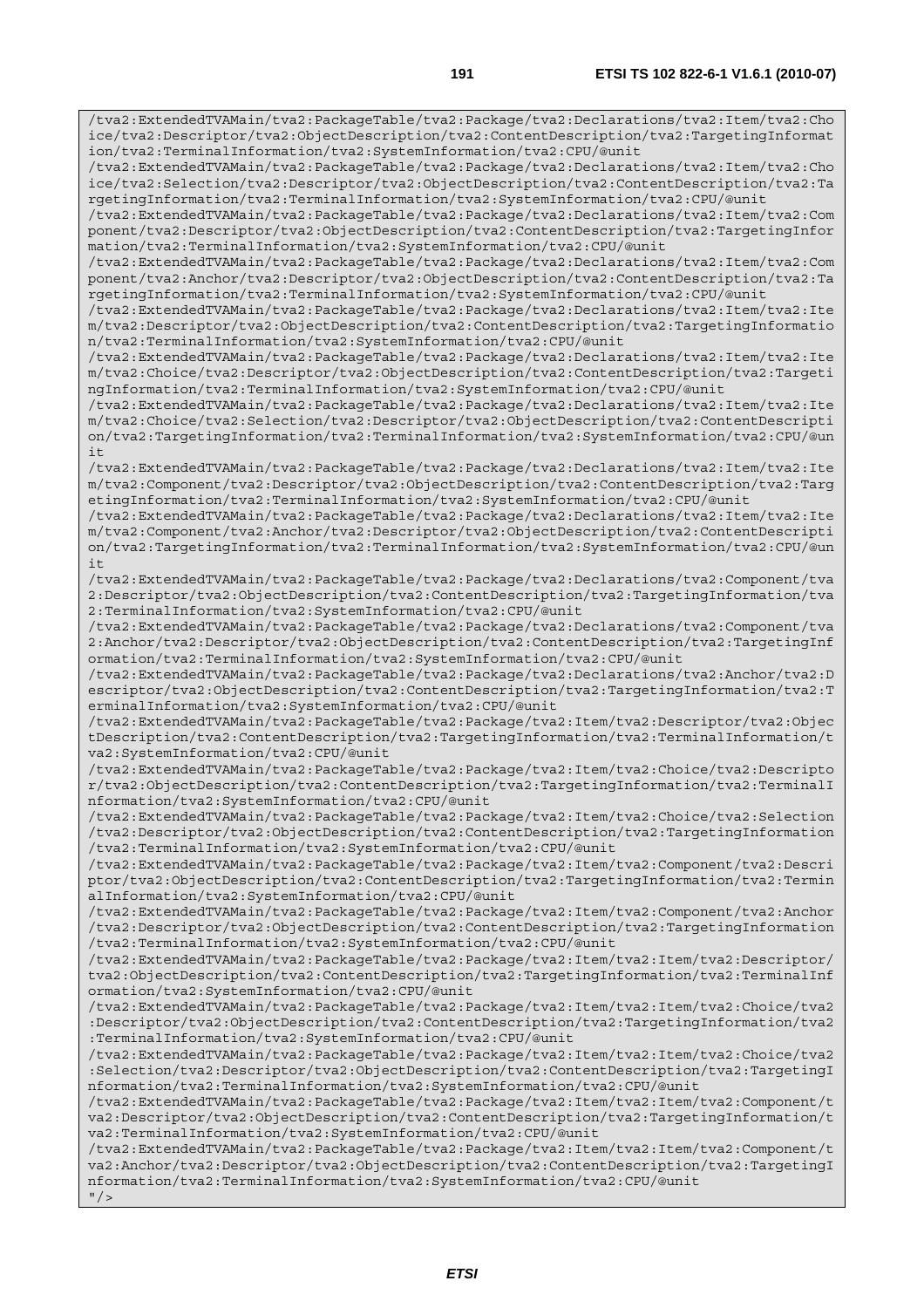<tns:FieldIDDefinition fieldID="RAMSize" fieldDefinition=" /tva:TVAMain/tva2:ExtendedUserDescription/tva2:UsageEnvironment/tva2:TerminalInformationT able/tva2:TerminalInformation/tva2:SystemInformation/tva2:RAM/@size /tva:TVAMain/tva:ProgramDescription/tva:ProgramInformationTable/tva:ProgramInformation/tv a2:ExtendedContentDescription/tva2:TargetingInformation/tva2:TerminalInformation/tva2:Sys temInformation/tva2:RAM/@size /tva:TVAMain/tva:ProgramDescription/tva:GroupInformationTable/tva:GroupInformation/tva2:E xtendedContentDescription/tva2:TargetingInformation/tva2:TerminalInformation/tva2:SystemI nformation/tva2:RAM/@size /tva2:ExtendedTVAMain/tva2:TargetingInformationTable/tva2:TargetingInformation/tva2:Termi nalInformation/tva2:SystemInformation/tva2:RAM/@size /tva2:ExtendedTVAMain/tva2:PackageTable/tva2:Package/tva2:Descriptor/tva2:ObjectDescripti on/tva2:ContentDescription/tva2:TargetingInformation/tva2:TerminalInformation/tva2:System Information/tva2:RAM/@size /tva2:ExtendedTVAMain/tva2:PackageTable/tva2:Package/tva2:Declarations/tva2:Descriptor/tv a2:ObjectDescription/tva2:ContentDescription/tva2:TargetingInformation/tva2:TerminalInfor mation/tva2:SystemInformation/tva2:RAM/@size /tva2:ExtendedTVAMain/tva2:PackageTable/tva2:Package/tva2:Declarations/tva2:Item/tva2:Des criptor/tva2:ObjectDescription/tva2:ContentDescription/tva2:TargetingInformation/tva2:Ter minalInformation/tva2:SystemInformation/tva2:RAM/@size /tva2:ExtendedTVAMain/tva2:PackageTable/tva2:Package/tva2:Declarations/tva2:Item/tva2:Cho ice/tva2:Descriptor/tva2:ObjectDescription/tva2:ContentDescription/tva2:TargetingInformat ion/tva2:TerminalInformation/tva2:SystemInformation/tva2:RAM/@size /tva2:ExtendedTVAMain/tva2:PackageTable/tva2:Package/tva2:Declarations/tva2:Item/tva2:Cho ice/tva2:Selection/tva2:Descriptor/tva2:ObjectDescription/tva2:ContentDescription/tva2:Ta rgetingInformation/tva2:TerminalInformation/tva2:SystemInformation/tva2:RAM/@size /tva2:ExtendedTVAMain/tva2:PackageTable/tva2:Package/tva2:Declarations/tva2:Item/tva2:Com ponent/tva2:Descriptor/tva2:ObjectDescription/tva2:ContentDescription/tva2:TargetingInfor mation/tva2:TerminalInformation/tva2:SystemInformation/tva2:RAM/@size /tva2:ExtendedTVAMain/tva2:PackageTable/tva2:Package/tva2:Declarations/tva2:Item/tva2:Com ponent/tva2:Anchor/tva2:Descriptor/tva2:ObjectDescription/tva2:ContentDescription/tva2:Ta rgetingInformation/tva2:TerminalInformation/tva2:SystemInformation/tva2:RAM/@size /tva2:ExtendedTVAMain/tva2:PackageTable/tva2:Package/tva2:Declarations/tva2:Item/tva2:Ite m/tva2:Descriptor/tva2:ObjectDescription/tva2:ContentDescription/tva2:TargetingInformatio n/tva2:TerminalInformation/tva2:SystemInformation/tva2:RAM/@size /tva2:ExtendedTVAMain/tva2:PackageTable/tva2:Package/tva2:Declarations/tva2:Item/tva2:Ite m/tva2:Choice/tva2:Descriptor/tva2:ObjectDescription/tva2:ContentDescription/tva2:Targeti ngInformation/tva2:TerminalInformation/tva2:SystemInformation/tva2:RAM/@size /tva2:ExtendedTVAMain/tva2:PackageTable/tva2:Package/tva2:Declarations/tva2:Item/tva2:Ite m/tva2:Choice/tva2:Selection/tva2:Descriptor/tva2:ObjectDescription/tva2:ContentDescripti on/tva2:TargetingInformation/tva2:TerminalInformation/tva2:SystemInformation/tva2:RAM/@si /tva2:ExtendedTVAMain/tva2:PackageTable/tva2:Package/tva2:Declarations/tva2:Item/tva2:Ite m/tva2:Component/tva2:Descriptor/tva2:ObjectDescription/tva2:ContentDescription/tva2:Targ etingInformation/tva2:TerminalInformation/tva2:SystemInformation/tva2:RAM/@size /tva2:ExtendedTVAMain/tva2:PackageTable/tva2:Package/tva2:Declarations/tva2:Item/tva2:Ite m/tva2:Component/tva2:Anchor/tva2:Descriptor/tva2:ObjectDescription/tva2:ContentDescripti on/tva2:TargetingInformation/tva2:TerminalInformation/tva2:SystemInformation/tva2:RAM/@si /tva2:ExtendedTVAMain/tva2:PackageTable/tva2:Package/tva2:Declarations/tva2:Component/tva 2:Descriptor/tva2:ObjectDescription/tva2:ContentDescription/tva2:TargetingInformation/tva 2:TerminalInformation/tva2:SystemInformation/tva2:RAM/@size /tva2:ExtendedTVAMain/tva2:PackageTable/tva2:Package/tva2:Declarations/tva2:Component/tva 2:Anchor/tva2:Descriptor/tva2:ObjectDescription/tva2:ContentDescription/tva2:TargetingInf

ormation/tva2:TerminalInformation/tva2:SystemInformation/tva2:RAM/@size /tva2:ExtendedTVAMain/tva2:PackageTable/tva2:Package/tva2:Declarations/tva2:Anchor/tva2:D escriptor/tva2:ObjectDescription/tva2:ContentDescription/tva2:TargetingInformation/tva2:T

ze

ze

erminalInformation/tva2:SystemInformation/tva2:RAM/@size /tva2:ExtendedTVAMain/tva2:PackageTable/tva2:Package/tva2:Item/tva2:Descriptor/tva2:Objec tDescription/tva2:ContentDescription/tva2:TargetingInformation/tva2:TerminalInformation/t va2:SystemInformation/tva2:RAM/@size

/tva2:ExtendedTVAMain/tva2:PackageTable/tva2:Package/tva2:Item/tva2:Choice/tva2:Descripto r/tva2:ObjectDescription/tva2:ContentDescription/tva2:TargetingInformation/tva2:TerminalI nformation/tva2:SystemInformation/tva2:RAM/@size

/tva2:ExtendedTVAMain/tva2:PackageTable/tva2:Package/tva2:Item/tva2:Choice/tva2:Selection /tva2:Descriptor/tva2:ObjectDescription/tva2:ContentDescription/tva2:TargetingInformation /tva2:TerminalInformation/tva2:SystemInformation/tva2:RAM/@size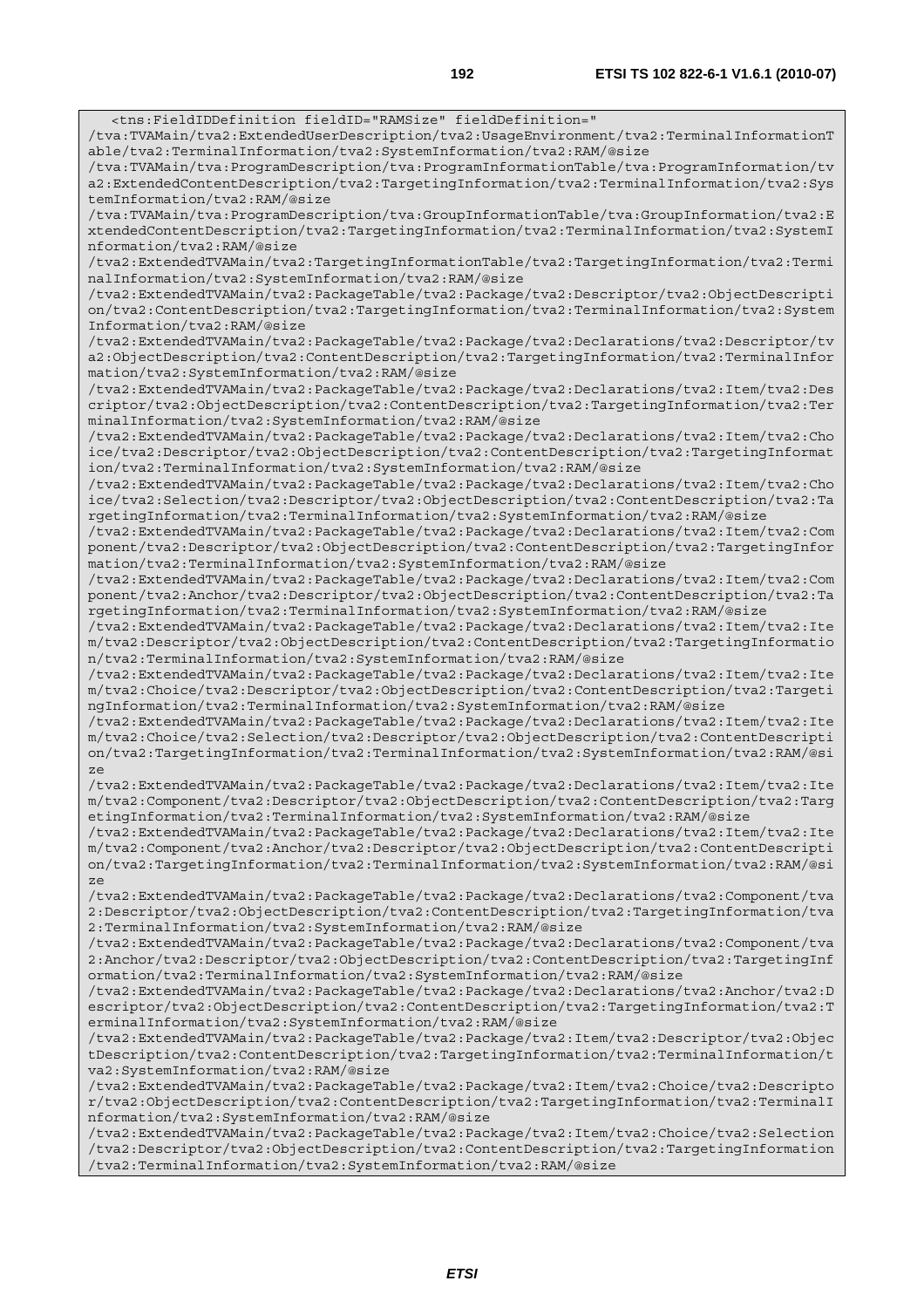/tva2:ExtendedTVAMain/tva2:PackageTable/tva2:Package/tva2:Item/tva2:Component/tva2:Descri ptor/tva2:ObjectDescription/tva2:ContentDescription/tva2:TargetingInformation/tva2:Termin alInformation/tva2:SystemInformation/tva2:RAM/@size

/tva2:ExtendedTVAMain/tva2:PackageTable/tva2:Package/tva2:Item/tva2:Component/tva2:Anchor /tva2:Descriptor/tva2:ObjectDescription/tva2:ContentDescription/tva2:TargetingInformation /tva2:TerminalInformation/tva2:SystemInformation/tva2:RAM/@size

/tva2:ExtendedTVAMain/tva2:PackageTable/tva2:Package/tva2:Item/tva2:Item/tva2:Descriptor/ tva2:ObjectDescription/tva2:ContentDescription/tva2:TargetingInformation/tva2:TerminalInf ormation/tva2:SystemInformation/tva2:RAM/@size

/tva2:ExtendedTVAMain/tva2:PackageTable/tva2:Package/tva2:Item/tva2:Item/tva2:Choice/tva2 :Descriptor/tva2:ObjectDescription/tva2:ContentDescription/tva2:TargetingInformation/tva2 :TerminalInformation/tva2:SystemInformation/tva2:RAM/@size

/tva2:ExtendedTVAMain/tva2:PackageTable/tva2:Package/tva2:Item/tva2:Item/tva2:Choice/tva2 :Selection/tva2:Descriptor/tva2:ObjectDescription/tva2:ContentDescription/tva2:TargetingI nformation/tva2:TerminalInformation/tva2:SystemInformation/tva2:RAM/@size

/tva2:ExtendedTVAMain/tva2:PackageTable/tva2:Package/tva2:Item/tva2:Item/tva2:Component/t va2:Descriptor/tva2:ObjectDescription/tva2:ContentDescription/tva2:TargetingInformation/t va2:TerminalInformation/tva2:SystemInformation/tva2:RAM/@size

/tva2:ExtendedTVAMain/tva2:PackageTable/tva2:Package/tva2:Item/tva2:Item/tva2:Component/t va2:Anchor/tva2:Descriptor/tva2:ObjectDescription/tva2:ContentDescription/tva2:TargetingI nformation/tva2:TerminalInformation/tva2:SystemInformation/tva2:RAM/@size  $"$  / >

<tns:FieldIDDefinition fieldID="RAMUnit" fieldDefinition="

/tva:TVAMain/tva2:ExtendedUserDescription/tva2:UsageEnvironment/tva2:TerminalInformationT able/tva2:TerminalInformation/tva2:SystemInformation/tva2:RAM/@unit

/tva:TVAMain/tva:ProgramDescription/tva:ProgramInformationTable/tva:ProgramInformation/tv a2:ExtendedContentDescription/tva2:TargetingInformation/tva2:TerminalInformation/tva2:Sys temInformation/tva2:RAM/@unit

/tva:TVAMain/tva:ProgramDescription/tva:GroupInformationTable/tva:GroupInformation/tva2:E xtendedContentDescription/tva2:TargetingInformation/tva2:TerminalInformation/tva2:SystemI nformation/tva2:RAM/@unit

/tva2:ExtendedTVAMain/tva2:TargetingInformationTable/tva2:TargetingInformation/tva2:Termi nalInformation/tva2:SystemInformation/tva2:RAM/@unit

/tva2:ExtendedTVAMain/tva2:PackageTable/tva2:Package/tva2:Descriptor/tva2:ObjectDescripti on/tva2:ContentDescription/tva2:TargetingInformation/tva2:TerminalInformation/tva2:System Information/tva2:RAM/@unit

/tva2:ExtendedTVAMain/tva2:PackageTable/tva2:Package/tva2:Declarations/tva2:Descriptor/tv a2:ObjectDescription/tva2:ContentDescription/tva2:TargetingInformation/tva2:TerminalInfor mation/tva2:SystemInformation/tva2:RAM/@unit

/tva2:ExtendedTVAMain/tva2:PackageTable/tva2:Package/tva2:Declarations/tva2:Item/tva2:Des criptor/tva2:ObjectDescription/tva2:ContentDescription/tva2:TargetingInformation/tva2:Ter minalInformation/tva2:SystemInformation/tva2:RAM/@unit

/tva2:ExtendedTVAMain/tva2:PackageTable/tva2:Package/tva2:Declarations/tva2:Item/tva2:Cho ice/tva2:Descriptor/tva2:ObjectDescription/tva2:ContentDescription/tva2:TargetingInformat ion/tva2:TerminalInformation/tva2:SystemInformation/tva2:RAM/@unit

/tva2:ExtendedTVAMain/tva2:PackageTable/tva2:Package/tva2:Declarations/tva2:Item/tva2:Cho ice/tva2:Selection/tva2:Descriptor/tva2:ObjectDescription/tva2:ContentDescription/tva2:Ta rgetingInformation/tva2:TerminalInformation/tva2:SystemInformation/tva2:RAM/@unit

/tva2:ExtendedTVAMain/tva2:PackageTable/tva2:Package/tva2:Declarations/tva2:Item/tva2:Com ponent/tva2:Descriptor/tva2:ObjectDescription/tva2:ContentDescription/tva2:TargetingInfor mation/tva2:TerminalInformation/tva2:SystemInformation/tva2:RAM/@unit

/tva2:ExtendedTVAMain/tva2:PackageTable/tva2:Package/tva2:Declarations/tva2:Item/tva2:Com ponent/tva2:Anchor/tva2:Descriptor/tva2:ObjectDescription/tva2:ContentDescription/tva2:Ta rgetingInformation/tva2:TerminalInformation/tva2:SystemInformation/tva2:RAM/@unit

/tva2:ExtendedTVAMain/tva2:PackageTable/tva2:Package/tva2:Declarations/tva2:Item/tva2:Ite m/tva2:Descriptor/tva2:ObjectDescription/tva2:ContentDescription/tva2:TargetingInformatio n/tva2:TerminalInformation/tva2:SystemInformation/tva2:RAM/@unit

/tva2:ExtendedTVAMain/tva2:PackageTable/tva2:Package/tva2:Declarations/tva2:Item/tva2:Ite m/tva2:Choice/tva2:Descriptor/tva2:ObjectDescription/tva2:ContentDescription/tva2:Targeti ngInformation/tva2:TerminalInformation/tva2:SystemInformation/tva2:RAM/@unit

/tva2:ExtendedTVAMain/tva2:PackageTable/tva2:Package/tva2:Declarations/tva2:Item/tva2:Ite m/tva2:Choice/tva2:Selection/tva2:Descriptor/tva2:ObjectDescription/tva2:ContentDescripti on/tva2:TargetingInformation/tva2:TerminalInformation/tva2:SystemInformation/tva2:RAM/@un i t

/tva2:ExtendedTVAMain/tva2:PackageTable/tva2:Package/tva2:Declarations/tva2:Item/tva2:Ite m/tva2:Component/tva2:Descriptor/tva2:ObjectDescription/tva2:ContentDescription/tva2:Targ etingInformation/tva2:TerminalInformation/tva2:SystemInformation/tva2:RAM/@unit

/tva2:ExtendedTVAMain/tva2:PackageTable/tva2:Package/tva2:Declarations/tva2:Item/tva2:Ite m/tva2:Component/tva2:Anchor/tva2:Descriptor/tva2:ObjectDescription/tva2:ContentDescripti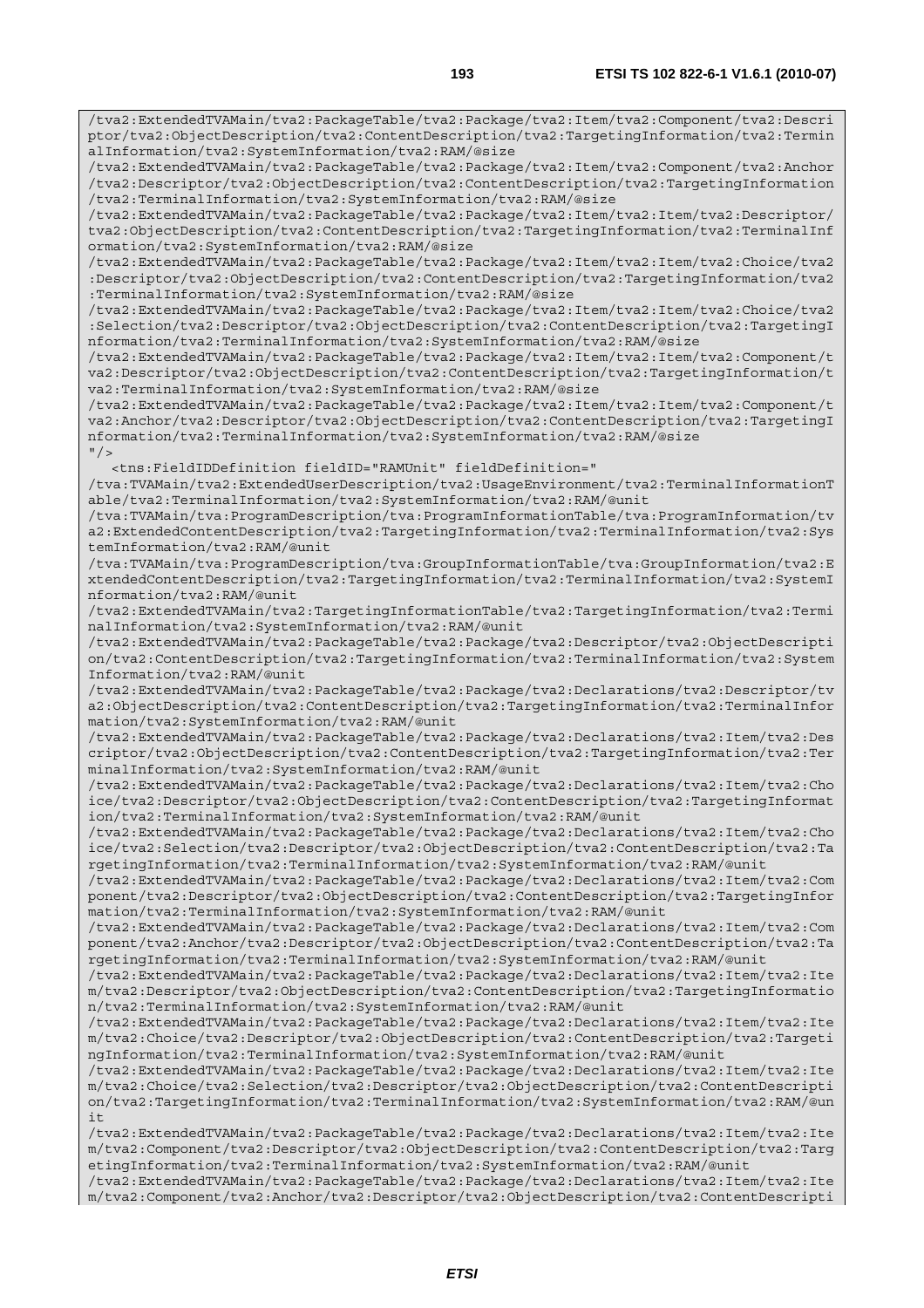on/tva2:TargetingInformation/tva2:TerminalInformation/tva2:SystemInformation/tva2:RAM/@un it /tva2:ExtendedTVAMain/tva2:PackageTable/tva2:Package/tva2:Declarations/tva2:Component/tva 2:Descriptor/tva2:ObjectDescription/tva2:ContentDescription/tva2:TargetingInformation/tva 2:TerminalInformation/tva2:SystemInformation/tva2:RAM/@unit /tva2:ExtendedTVAMain/tva2:PackageTable/tva2:Package/tva2:Declarations/tva2:Component/tva 2:Anchor/tva2:Descriptor/tva2:ObjectDescription/tva2:ContentDescription/tva2:TargetingInf ormation/tva2:TerminalInformation/tva2:SystemInformation/tva2:RAM/@unit /tva2:ExtendedTVAMain/tva2:PackageTable/tva2:Package/tva2:Declarations/tva2:Anchor/tva2:D escriptor/tva2:ObjectDescription/tva2:ContentDescription/tva2:TargetingInformation/tva2:T erminalInformation/tva2:SystemInformation/tva2:RAM/@unit /tva2:ExtendedTVAMain/tva2:PackageTable/tva2:Package/tva2:Item/tva2:Descriptor/tva2:Objec tDescription/tva2:ContentDescription/tva2:TargetingInformation/tva2:TerminalInformation/t va2:SystemInformation/tva2:RAM/@unit /tva2:ExtendedTVAMain/tva2:PackageTable/tva2:Package/tva2:Item/tva2:Choice/tva2:Descripto r/tva2:ObjectDescription/tva2:ContentDescription/tva2:TargetingInformation/tva2:TerminalI nformation/tva2:SystemInformation/tva2:RAM/@unit /tva2:ExtendedTVAMain/tva2:PackageTable/tva2:Package/tva2:Item/tva2:Choice/tva2:Selection /tva2:Descriptor/tva2:ObjectDescription/tva2:ContentDescription/tva2:TargetingInformation /tva2:TerminalInformation/tva2:SystemInformation/tva2:RAM/@unit /tva2:ExtendedTVAMain/tva2:PackageTable/tva2:Package/tva2:Item/tva2:Component/tva2:Descri ptor/tva2:ObjectDescription/tva2:ContentDescription/tva2:TargetingInformation/tva2:Termin alInformation/tva2:SystemInformation/tva2:RAM/@unit /tva2:ExtendedTVAMain/tva2:PackageTable/tva2:Package/tva2:Item/tva2:Component/tva2:Anchor /tva2:Descriptor/tva2:ObjectDescription/tva2:ContentDescription/tva2:TargetingInformation /tva2:TerminalInformation/tva2:SystemInformation/tva2:RAM/@unit /tva2:ExtendedTVAMain/tva2:PackageTable/tva2:Package/tva2:Item/tva2:Item/tva2:Descriptor/ tva2:ObjectDescription/tva2:ContentDescription/tva2:TargetingInformation/tva2:TerminalInf ormation/tva2:SystemInformation/tva2:RAM/@unit /tva2:ExtendedTVAMain/tva2:PackageTable/tva2:Package/tva2:Item/tva2:Item/tva2:Choice/tva2 :Descriptor/tva2:ObjectDescription/tva2:ContentDescription/tva2:TargetingInformation/tva2 :TerminalInformation/tva2:SystemInformation/tva2:RAM/@unit /tva2:ExtendedTVAMain/tva2:PackageTable/tva2:Package/tva2:Item/tva2:Item/tva2:Choice/tva2 :Selection/tva2:Descriptor/tva2:ObjectDescription/tva2:ContentDescription/tva2:TargetingI nformation/tva2:TerminalInformation/tva2:SystemInformation/tva2:RAM/@unit /tva2:ExtendedTVAMain/tva2:PackageTable/tva2:Package/tva2:Item/tva2:Item/tva2:Component/t va2:Descriptor/tva2:ObjectDescription/tva2:ContentDescription/tva2:TargetingInformation/t va2:TerminalInformation/tva2:SystemInformation/tva2:RAM/@unit /tva2:ExtendedTVAMain/tva2:PackageTable/tva2:Package/tva2:Item/tva2:Item/tva2:Component/t va2:Anchor/tva2:Descriptor/tva2:ObjectDescription/tva2:ContentDescription/tva2:TargetingI nformation/tva2:TerminalInformation/tva2:SystemInformation/tva2:RAM/@unit  $"$  />  $\lt$  ! -######################################################################################## --> <!-- fieldID for NetworkInformation Package --> <!--NetworkInformationId-->  $<$ ! --######################################################################################## --> <tns:FieldIDDefinition fieldID="NetworkInformationId" fieldDefinition=" /tva:TVAMain/tva2:ExtendedUserDescription/tva2:UsageEnvironment/tva2:NetworkInformationTa ble/tva2:NetworkInformation/@networkInformationId /tva:TVAMain/tva:ProgramDescription/tva:ProgramInformationTable/tva:ProgramInformation/tv a2:ExtendedContentDescription/tva2:TargetingInformation/tva2:NetworkInformation/@networkI nformationId /tva:TVAMain/tva:ProgramDescription/tva:GroupInformationTable/tva:GroupInformation/tva2:E xtendedContentDescription/tva2:TargetingInformation/tva2:NetworkInformation/@networkInfor mationId /tva2:ExtendedTVAMain/tva2:TargetingInformationTable/tva2:TargetingInformation/tva2:Netwo rkInformation/@networkInformationId /tva2:ExtendedTVAMain/tva2:PackageTable/tva2:Package/tva2:Descriptor/tva2:ObjectDescripti on/tva2:ContentDescription/tva2:TargetingInformation/tva2:NetworkInformation/@networkInfo

rmationId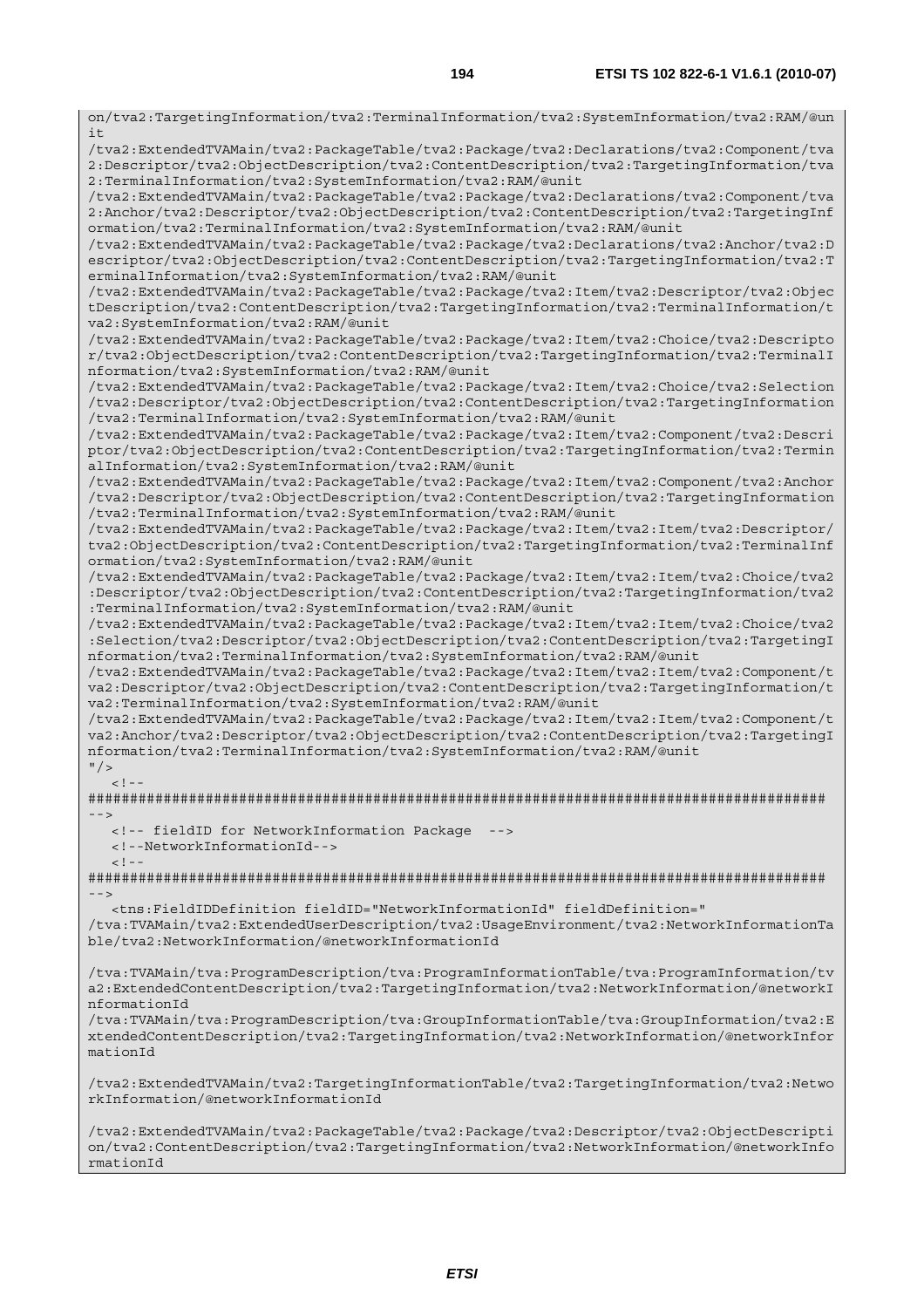/tva2:ExtendedTVAMain/tva2:PackageTable/tva2:Package/tva2:Declarations/tva2:Item/tva2:Des criptor/tva2:ObjectDescription/tva2:ContentDescription/tva2:TargetingInformation/tva2:Net workInformation/@networkInformationId

/tva2:ExtendedTVAMain/tva2:PackageTable/tva2:Package/tva2:Declarations/tva2:Item/tva2:Cho ice/tva2:Descriptor/tva2:ObjectDescription/tva2:ContentDescription/tva2:TargetingInformat ion/tva2:NetworkInformation/@networkInformationId

/tva2:ExtendedTVAMain/tva2:PackageTable/tva2:Package/tva2:Declarations/tva2:Item/tva2:Cho ice/tva2:Selection/tva2:Descriptor/tva2:ObjectDescription/tva2:ContentDescription/tva2:Ta rgetingInformation/tva2:NetworkInformation/@networkInformationId

/tva2:ExtendedTVAMain/tva2:PackageTable/tva2:Package/tva2:Declarations/tva2:Item/tva2:Com ponent/tva2:Descriptor/tva2:ObjectDescription/tva2:ContentDescription/tva2:TargetingInfor mation/tva2:NetworkInformation/@networkInformationId

/tva2:ExtendedTVAMain/tva2:PackageTable/tva2:Package/tva2:Declarations/tva2:Item/tva2:Com ponent/tva2:Anchor/tva2:Descriptor/tva2:ObjectDescription/tva2:ContentDescription/tva2:Ta rgetingInformation/tva2:NetworkInformation/@networkInformationId

/tva2:ExtendedTVAMain/tva2:PackageTable/tva2:Package/tva2:Declarations/tva2:Item/tva2:Ite m/tva2:Descriptor/tva2:ObjectDescription/tva2:ContentDescription/tva2:TargetingInformatio n/tva2:NetworkInformation/@networkInformationId

/tva2:ExtendedTVAMain/tva2:PackageTable/tva2:Package/tva2:Declarations/tva2:Item/tva2:Ite m/tva2:Choice/tva2:Descriptor/tva2:ObjectDescription/tva2:ContentDescription/tva2:Targeti ngInformation/tva2:NetworkInformation/@networkInformationId

/tva2:ExtendedTVAMain/tva2:PackageTable/tva2:Package/tva2:Declarations/tva2:Item/tva2:Ite m/tva2:Choice/tva2:Selection/tva2:Descriptor/tva2:ObjectDescription/tva2:ContentDescripti on/tva2:TargetingInformation/tva2:NetworkInformation/@networkInformationId

/tva2:ExtendedTVAMain/tva2:PackageTable/tva2:Package/tva2:Declarations/tva2:Item/tva2:Ite m/tva2:Component/tva2:Descriptor/tva2:ObjectDescription/tva2:ContentDescription/tva2:Targ etingInformation/tva2:NetworkInformation/@networkInformationId

/tva2:ExtendedTVAMain/tva2:PackageTable/tva2:Package/tva2:Declarations/tva2:Item/tva2:Ite m/tva2:Component/tva2:Anchor/tva2:Descriptor/tva2:ObjectDescription/tva2:ContentDescripti on/tva2:TargetingInformation/tva2:NetworkInformation/@networkInformationId

/tva2:ExtendedTVAMain/tva2:PackageTable/tva2:Package/tva2:Declarations/tva2:Component/tva 2:Descriptor/tva2:ObjectDescription/tva2:ContentDescription/tva2:TargetingInformation/tva 2:NetworkInformation/@networkInformationId

/tva2:ExtendedTVAMain/tva2:PackageTable/tva2:Package/tva2:Declarations/tva2:Component/tva 2:Anchor/tva2:Descriptor/tva2:ObjectDescription/tva2:ContentDescription/tva2:TargetingInf ormation/tva2:NetworkInformation/@networkInformationId

/tva2:ExtendedTVAMain/tva2:PackageTable/tva2:Package/tva2:Declarations/tva2:Anchor/tva2:D escriptor/tva2:ObjectDescription/tva2:ContentDescription/tva2:TargetingInformation/tva2:N etworkInformation/@networkInformationId

/tva2:ExtendedTVAMain/tva2:PackageTable/tva2:Package/tva2:Item/tva2:Descriptor/tva2:Objec tDescription/tva2:ContentDescription/tva2:TargetingInformation/tva2:NetworkInformation/@n etworkInformationId

/tva2:ExtendedTVAMain/tva2:PackageTable/tva2:Package/tva2:Item/tva2:Choice/tva2:Descripto r/tva2:ObjectDescription/tva2:ContentDescription/tva2:TargetingInformation/tva2:NetworkIn formation/@networkInformationId

/tva2:ExtendedTVAMain/tva2:PackageTable/tva2:Package/tva2:Item/tva2:Choice/tva2:Selection /tva2:Descriptor/tva2:ObjectDescription/tva2:ContentDescription/tva2:TargetingInformation /tva2:NetworkInformation/@networkInformationId

/tva2:ExtendedTVAMain/tva2:PackageTable/tva2:Package/tva2:Item/tva2:Component/tva2:Descri ptor/tva2:ObjectDescription/tva2:ContentDescription/tva2:TargetingInformation/tva2:Networ kInformation/@networkInformationId

/tva2:ExtendedTVAMain/tva2:PackageTable/tva2:Package/tva2:Item/tva2:Component/tva2:Anchor /tva2:Descriptor/tva2:ObjectDescription/tva2:ContentDescription/tva2:TargetingInformation /tva2:NetworkInformation/@networkInformationId

/tva2:ExtendedTVAMain/tva2:PackageTable/tva2:Package/tva2:Item/tva2:Item/tva2:Descriptor/ tva2:ObjectDescription/tva2:ContentDescription/tva2:TargetingInformation/tva2:NetworkInfo rmation/@networkInformationId

/tva2:ExtendedTVAMain/tva2:PackageTable/tva2:Package/tva2:Item/tva2:Item/tva2:Choice/tva2 :Descriptor/tva2:ObjectDescription/tva2:ContentDescription/tva2:TargetingInformation/tva2 :NetworkInformation/@networkInformationId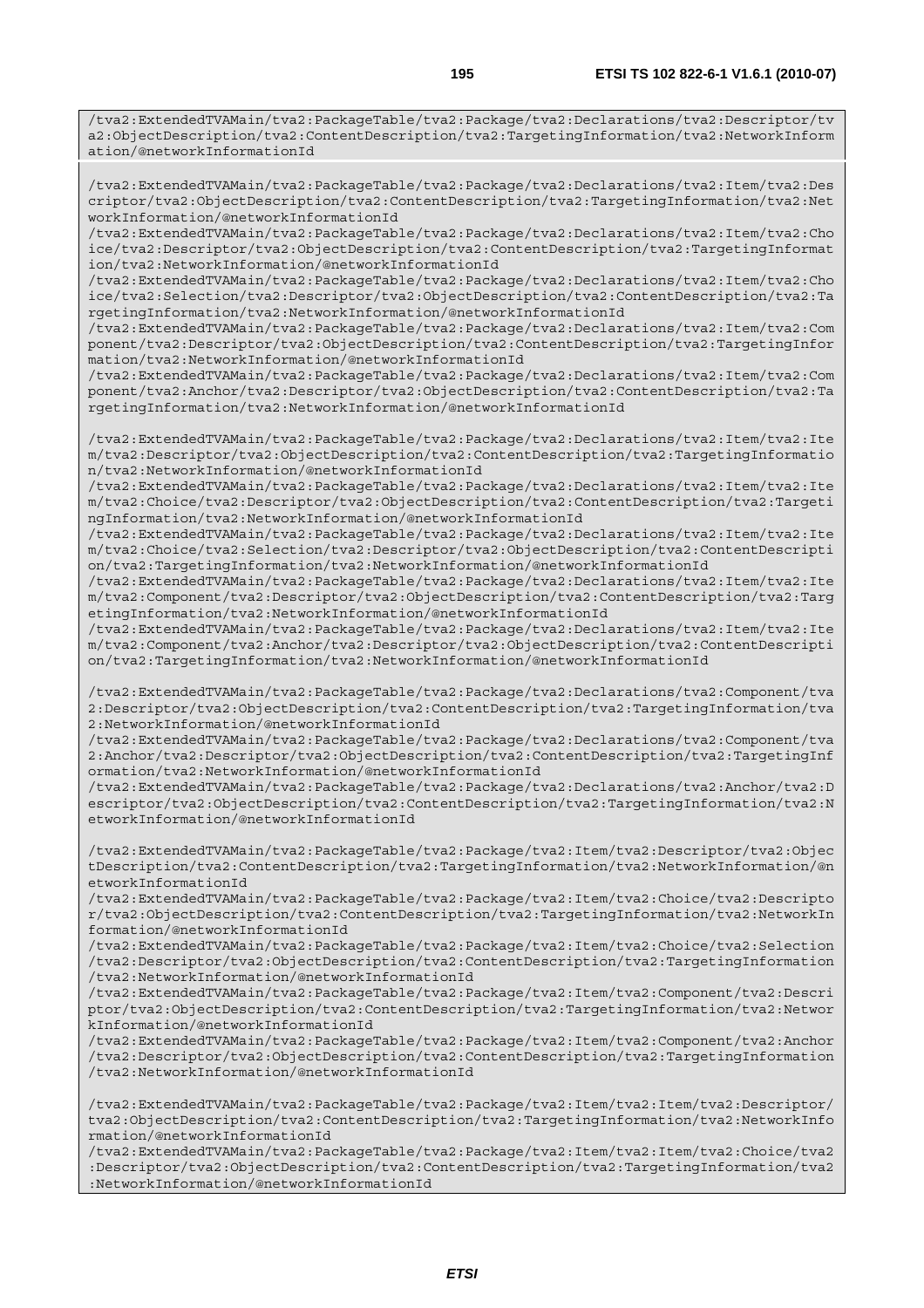/tva2:ExtendedTVAMain/tva2:PackageTable/tva2:Package/tva2:Item/tva2:Item/tva2:Choice/tva2 :Selection/tva2:Descriptor/tva2:ObjectDescription/tva2:ContentDescription/tva2:TargetingI nformation/tva2:NetworkInformation/@networkInformationId /tva2:ExtendedTVAMain/tva2:PackageTable/tva2:Package/tva2:Item/tva2:Item/tva2:Component/t va2:Descriptor/tva2:ObjectDescription/tva2:ContentDescription/tva2:TargetingInformation/t va2:NetworkInformation/@networkInformationId /tva2:ExtendedTVAMain/tva2:PackageTable/tva2:Package/tva2:Item/tva2:Item/tva2:Component/t va2:Anchor/tva2:Descriptor/tva2:ObjectDescription/tva2:ContentDescription/tva2:TargetingI nformation/tva2:NetworkInformation/@networkInformationId  $''$  / >  $\langle$  .  $|$  - -  $|$ ######################################################################################## --> <!-- fieldID for NaturalEnvironmentInformation Package --> <!--NaturalLocation-->  $\lt$  !  $-$ ######################################################################################## --> <tns:FieldIDDefinition fieldID="NaturalLocation" fieldDefinition=" /tva:TVAMain/tva2:ExtendedUserDescription/tva2:UsageEnvironment/tva2:NaturalEnvironmentIn formationTable/tva2:NaturalEnvironmentInformation/tva2:Location/mpeg7:Name/text() /tva:TVAMain/tva:ProgramDescription/tva:ProgramInformationTable/tva:ProgramInformation/tv a2:ExtendedContentDescription/tva2:TargetingInformation/tva2:NaturalEnvironment/tva2:Loca tion/mpeg7:Name/text() /tva:TVAMain/tva:ProgramDescription/tva:GroupInformationTable/tva:GroupInformation/tva2:E xtendedContentDescription/tva2:TargetingInformation/tva2:NaturalEnvironment/tva2:Location /mpeg7:Name/text() /tva2:ExtendedTVAMain/tva2:TargetingInformationTable/tva2:TargetingInformation/va2:Natura lEnvironment/tva2:Location/mpeg7:Name/text() /tva2:ExtendedTVAMain/tva2:PackageTable/tva2:Package/tva2:Descriptor/tva2:ObjectDescripti on/tva2:ContentDescription/tva2:TargetingInformation/tva2:NaturalEnvironment/tva2:Locatio n/mpeg7:Name/text() /tva2:ExtendedTVAMain/tva2:PackageTable/tva2:Package/tva2:Declarations/tva2:Descriptor/tv a2:ObjectDescription/tva2:ContentDescription/tva2:TargetingInformation/tva2:NaturalEnviro nment/tva2:Location/mpeg7:Name/text() /tva2:ExtendedTVAMain/tva2:PackageTable/tva2:Package/tva2:Declarations/tva2:Item/tva2:Des criptor/tva2:ObjectDescription/tva2:ContentDescription/tva2:TargetingInformation/tva2:Nat uralEnvironment/tva2:Location/mpeg7:Name/text() /tva2:ExtendedTVAMain/tva2:PackageTable/tva2:Package/tva2:Declarations/tva2:Item/tva2:Cho ice/tva2:Descriptor/tva2:ObjectDescription/tva2:ContentDescription/tva2:TargetingInformat ion/tva2:NaturalEnvironment/tva2:Location/mpeg7:Name/text() /tva2:ExtendedTVAMain/tva2:PackageTable/tva2:Package/tva2:Declarations/tva2:Item/tva2:Cho ice/tva2:Selection/tva2:Descriptor/tva2:ObjectDescription/tva2:ContentDescription/tva2:Ta rgetingInformation/tva2:NaturalEnvironment/tva2:Location/mpeg7:Name/text() /tva2:ExtendedTVAMain/tva2:PackageTable/tva2:Package/tva2:Declarations/tva2:Item/tva2:Com ponent/tva2:Descriptor/tva2:ObjectDescription/tva2:ContentDescription/tva2:TargetingInfor mation/tva2:NaturalEnvironment/tva2:Location/mpeg7:Name/text() /tva2:ExtendedTVAMain/tva2:PackageTable/tva2:Package/tva2:Declarations/tva2:Item/tva2:Com ponent/tva2:Anchor/tva2:Descriptor/tva2:ObjectDescription/tva2:ContentDescription/tva2:Ta rgetingInformation/tva2:NaturalEnvironment/tva2:Location/mpeg7:Name/text() /tva2:ExtendedTVAMain/tva2:PackageTable/tva2:Package/tva2:Declarations/tva2:Item/tva2:Ite m/tva2:Descriptor/tva2:ObjectDescription/tva2:ContentDescription/tva2:TargetingInformatio n/tva2:NaturalEnvironment/tva2:Location/mpeg7:Name/text() /tva2:ExtendedTVAMain/tva2:PackageTable/tva2:Package/tva2:Declarations/tva2:Item/tva2:Ite m/tva2:Choice/tva2:Descriptor/tva2:ObjectDescription/tva2:ContentDescription/tva2:Targeti ngInformation/tva2:NaturalEnvironment/tva2:Location/mpeg7:Name/text() /tva2:ExtendedTVAMain/tva2:PackageTable/tva2:Package/tva2:Declarations/tva2:Item/tva2:Ite m/tva2:Choice/tva2:Selection/tva2:Descriptor/tva2:ObjectDescription/tva2:ContentDescripti on/tva2:TargetingInformation/tva2:NaturalEnvironment/tva2:Location/mpeg7:Name/text() /tva2:ExtendedTVAMain/tva2:PackageTable/tva2:Package/tva2:Declarations/tva2:Item/tva2:Ite m/tva2:Component/tva2:Descriptor/tva2:ObjectDescription/tva2:ContentDescription/tva2:Targ etingInformation/tva2:NaturalEnvironment/tva2:Location/mpeg7:Name/text()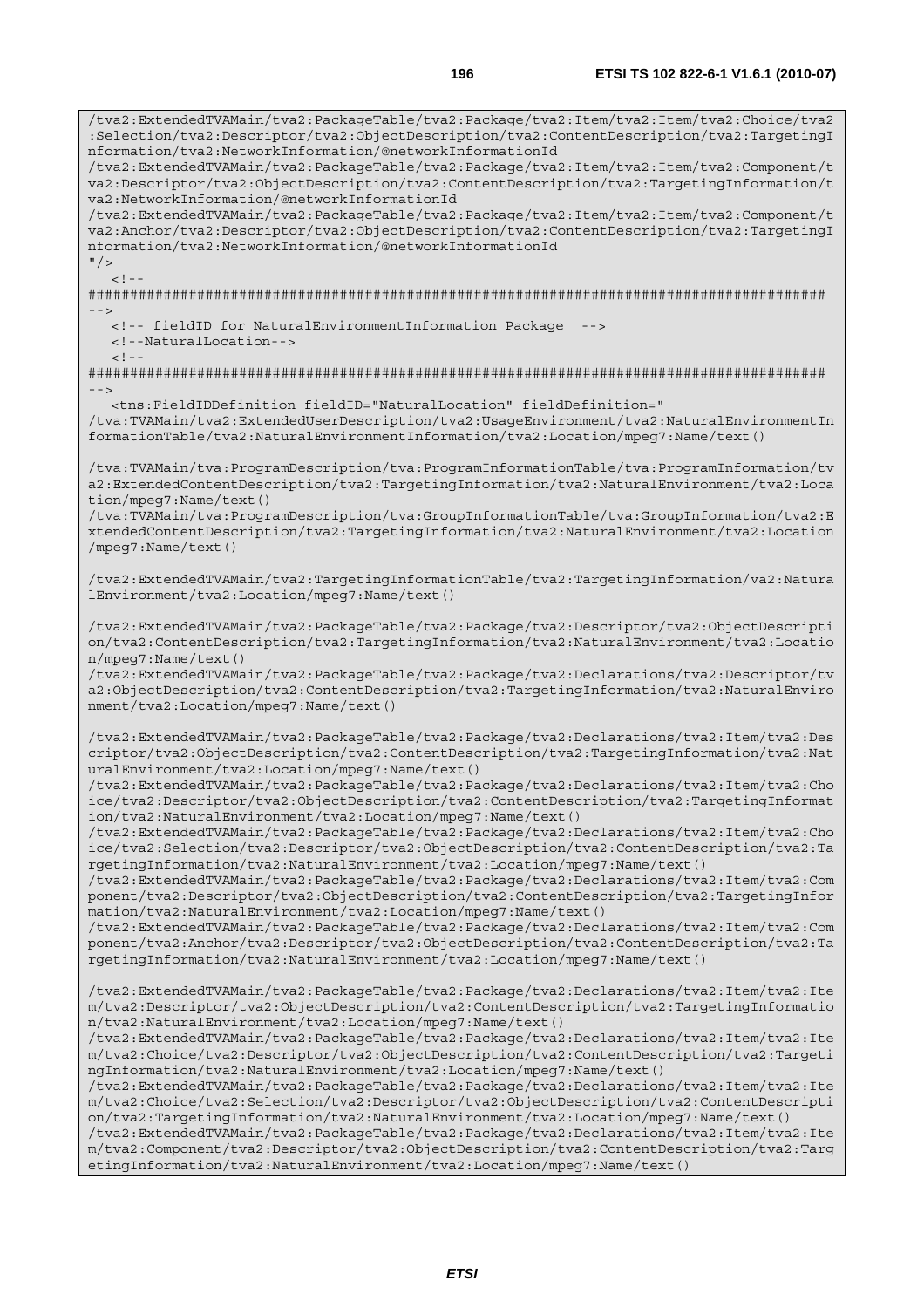/tva2:ExtendedTVAMain/tva2:PackageTable/tva2:Package/tva2:Declarations/tva2:Item/tva2:Ite m/tva2:Component/tva2:Anchor/tva2:Descriptor/tva2:ObjectDescription/tva2:ContentDescripti on/tva2:TargetingInformation/tva2:NaturalEnvironment/tva2:Location/mpeg7:Name/text() /tva2:ExtendedTVAMain/tva2:PackageTable/tva2:Package/tva2:Declarations/tva2:Component/tva 2:Descriptor/tva2:ObjectDescription/tva2:ContentDescription/tva2:TargetingInformation/tva 2:NaturalEnvironment/tva2:Location/mpeg7:Name/text() /tva2:ExtendedTVAMain/tva2:PackageTable/tva2:Package/tva2:Declarations/tva2:Component/tva 2:Anchor/tva2:Descriptor/tva2:ObjectDescription/tva2:ContentDescription/tva2:TargetingInf ormation/tva2:NaturalEnvironment/tva2:Location/mpeg7:Name/text() /tva2:ExtendedTVAMain/tva2:PackageTable/tva2:Package/tva2:Declarations/tva2:Anchor/tva2:D escriptor/tva2:ObjectDescription/tva2:ContentDescription/tva2:TargetingInformation/tva2:N aturalEnvironment/tva2:Location/mpeg7:Name/text() /tva2:ExtendedTVAMain/tva2:PackageTable/tva2:Package/tva2:Item/tva2:Descriptor/tva2:Objec tDescription/tva2:ContentDescription/tva2:TargetingInformation/tva2:NaturalEnvironment/tv a2:Location/mpeg7:Name/text() /tva2:ExtendedTVAMain/tva2:PackageTable/tva2:Package/tva2:Item/tva2:Choice/tva2:Descripto r/tva2:ObjectDescription/tva2:ContentDescription/tva2:TargetingInformation/tva2:NaturalEn vironment/tva2:Location/mpeg7:Name/text() /tva2:ExtendedTVAMain/tva2:PackageTable/tva2:Package/tva2:Item/tva2:Choice/tva2:Selection /tva2:Descriptor/tva2:ObjectDescription/tva2:ContentDescription/tva2:TargetingInformation /tva2:NaturalEnvironment/tva2:Location/mpeg7:Name/text() /tva2:ExtendedTVAMain/tva2:PackageTable/tva2:Package/tva2:Item/tva2:Component/tva2:Descri ptor/tva2:ObjectDescription/tva2:ContentDescription/tva2:TargetingInformation/tva2:Natura lEnvironment/tva2:Location/mpeg7:Name/text() /tva2:ExtendedTVAMain/tva2:PackageTable/tva2:Package/tva2:Item/tva2:Component/tva2:Anchor /tva2:Descriptor/tva2:ObjectDescription/tva2:ContentDescription/tva2:TargetingInformation /tva2:NaturalEnvironment/tva2:Location/mpeg7:Name/text() /tva2:ExtendedTVAMain/tva2:PackageTable/tva2:Package/tva2:Item/tva2:Item/tva2:Descriptor/ tva2:ObjectDescription/tva2:ContentDescription/tva2:TargetingInformation/tva2:NaturalEnvi ronment/tva2:Location/mpeg7:Name/text() /tva2:ExtendedTVAMain/tva2:PackageTable/tva2:Package/tva2:Item/tva2:Item/tva2:Choice/tva2 :Descriptor/tva2:ObjectDescription/tva2:ContentDescription/tva2:TargetingInformation/tva2 :NaturalEnvironment/tva2:Location/mpeg7:Name/text() /tva2:ExtendedTVAMain/tva2:PackageTable/tva2:Package/tva2:Item/tva2:Item/tva2:Choice/tva2 :Selection/tva2:Descriptor/tva2:ObjectDescription/tva2:ContentDescription/tva2:TargetingI nformation/tva2:NaturalEnvironment/tva2:Location/mpeg7:Name/text() /tva2:ExtendedTVAMain/tva2:PackageTable/tva2:Package/tva2:Item/tva2:Item/tva2:Component/t va2:Descriptor/tva2:ObjectDescription/tva2:ContentDescription/tva2:TargetingInformation/t va2:NaturalEnvironment/tva2:Location/mpeg7:Name/text() /tva2:ExtendedTVAMain/tva2:PackageTable/tva2:Package/tva2:Item/tva2:Item/tva2:Component/t va2:Anchor/tva2:Descriptor/tva2:ObjectDescription/tva2:ContentDescription/tva2:TargetingI nformation/tva2:NaturalEnvironment/tva2:Location/mpeg7:Name/text()  $"$  />

</tns:FieldIDDefinitionList>

## B.3 ContextNodeID definition list

The *TV-Anytime* contextNodeID definition list which is defined by the schema in clause 5.1.1.1.1 is included here:

```
<?xml version="1.0" encoding="UTF-8"?> 
<tns:ContextNodeIDDefinitionList targetNamespace="urn:tva:transport:contextNodeIDs:2008" 
xmlns:tns="urn:tva:transport:2008" xmlns:tva="urn:tva:metadata:2008" 
xmlns:tva2="urn:tva:metadata:extended:2008" xmlns:mpeg7="urn:tva:mpeg7:2005" 
xmlns:cr="urn:tva:ContentReferencing:2008" xmlns:xsi="http://www.w3.org/2001/XMLSchema-
instance" xsi:schemaLocation="urn:tva:transport:2008 tva transport 6-1 v151.xsd">
  \lt ! -
######################################################################################## 
--> 
   <!-- ContextNodeIDs with multiple xPath 
--> 
  \lt ! -######################################################################################## 
-->
```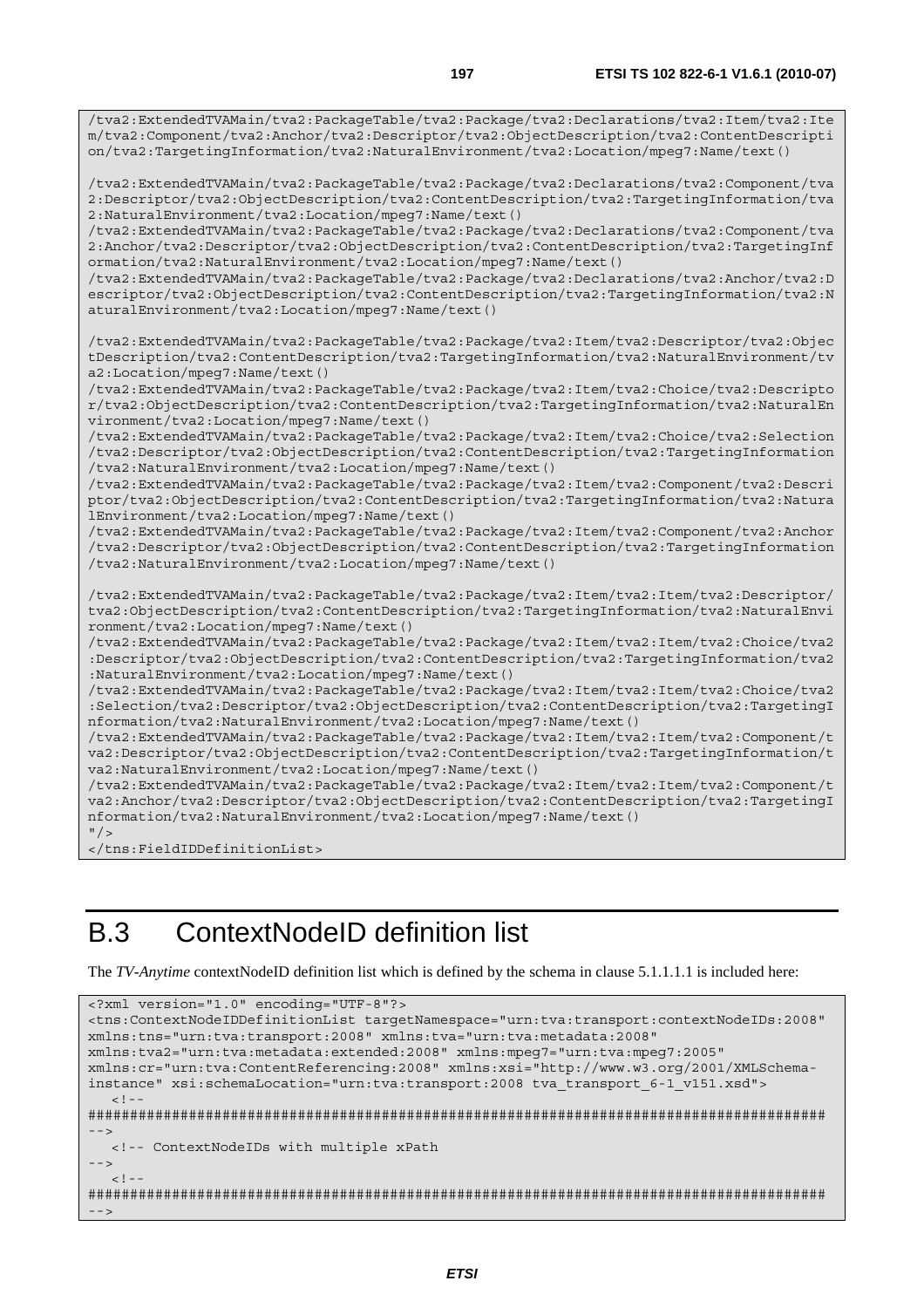<tns:ContextNodeIDDefinition contextNodeID="CreditsItem" contextNodeDefinition="/tva:TVAMain/tva:ProgramDescription/tva:ProgramInformationTable/tv a:ProgramInformation/tva:BasicDescription/tva:CreditsList/tva:CreditsItem /tva:TVAMain/tva:ProgramDescription/tva:GroupInformationTable/tva:GroupInformation/tva:Ba sicDescription/tva:CreditsList/tva:CreditsItem /tva2:ExtendedTVAMain/tva2:PackageTable/tva2:Package/tva2:Descriptor/tva2:ObjectDescripti on/tva2:ContentDescription/tva:CreditsList/tva:CreditsItem /tva2:ExtendedTVAMain/tva2:PackageTable/tva2:Package/tva2:Declarations/tva2:Descriptor/tv a2:ObjectDescription/tva2:ContentDescription/tva:CreditsList/tva:CreditsItem /tva2:ExtendedTVAMain/tva2:PackageTable/tva2:Package/tva2:Declarations/tva2:Item/tva2:Des criptor/tva2:ObjectDescription/tva2:ContentDescription/tva:CreditsList/tva:CreditsItem /tva2:ExtendedTVAMain/tva2:PackageTable/tva2:Package/tva2:Declarations/tva2:Item/tva2:Cho ice/tva2:Descriptor/tva2:ObjectDescription/tva2:ContentDescription/tva:CreditsList/tva:Cr editsItem /tva2:ExtendedTVAMain/tva2:PackageTable/tva2:Package/tva2:Declarations/tva2:Item/tva2:Cho ice/tva2:Selection/tva2:Descriptor/tva2:ObjectDescription/tva2:ContentDescription/tva:Cre ditsList/tva:CreditsItem /tva2:ExtendedTVAMain/tva2:PackageTable/tva2:Package/tva2:Declarations/tva2:Item/tva2:Com ponent/tva2:Descriptor/tva2:ObjectDescription/tva2:ContentDescription/tva:CreditsList/tva :CreditsItem /tva2:ExtendedTVAMain/tva2:PackageTable/tva2:Package/tva2:Declarations/tva2:Item/tva2:Com ponent/tva2:Anchor/tva2:Descriptor/tva2:ObjectDescription/tva2:ContentDescription/tva:Cre ditsList/tva:CreditsItem /tva2:ExtendedTVAMain/tva2:PackageTable/tva2:Package/tva2:Declarations/tva2:Item/tva2:Ite m/tva2:Descriptor/tva2:ObjectDescription/tva2:ContentDescription/tva:CreditsList/tva:Cred itsItem /tva2:ExtendedTVAMain/tva2:PackageTable/tva2:Package/tva2:Declarations/tva2:Item/tva2:Ite m/tva2:Choice/tva2:Descriptor/tva2:ObjectDescription/tva2:ContentDescription/tva:CreditsL ist/tva:CreditsItem /tva2:ExtendedTVAMain/tva2:PackageTable/tva2:Package/tva2:Declarations/tva2:Item/tva2:Ite m/tva2:Choice/tva2:Selection/tva2:Descriptor/tva2:ObjectDescription/tva2:ContentDescripti on/tva:CreditsList/tva:CreditsItem /tva2:ExtendedTVAMain/tva2:PackageTable/tva2:Package/tva2:Declarations/tva2:Item/tva2:Ite m/tva2:Component/tva2:Descriptor/tva2:ObjectDescription/tva2:ContentDescription/tva:Credi tsList/tva:CreditsItem /tva2:ExtendedTVAMain/tva2:PackageTable/tva2:Package/tva2:Declarations/tva2:Item/tva2:Ite m/tva2:Component/tva2:Anchor/tva2:Descriptor/tva2:ObjectDescription/tva2:ContentDescripti on/tva:CreditsList/tva:CreditsItem /tva2:ExtendedTVAMain/tva2:PackageTable/tva2:Package/tva2:Declarations/tva2:Component/tva 2:Descriptor/tva2:ObjectDescription/tva2:ContentDescription/tva:CreditsList/tva:CreditsIt  $em$ /tva2:ExtendedTVAMain/tva2:PackageTable/tva2:Package/tva2:Declarations/tva2:Component/tva 2:Anchor/tva2:Descriptor/tva2:ObjectDescription/tva2:ContentDescription/tva:CreditsList/t va:CreditsItem /tva2:ExtendedTVAMain/tva2:PackageTable/tva2:Package/tva2:Declarations/tva2:Anchor/tva2:D escriptor/tva2:ObjectDescription/tva2:ContentDescription/tva:CreditsList/tva:CreditsItem /tva2:ExtendedTVAMain/tva2:PackageTable/tva2:Package/tva2:Item/tva2:Descriptor/tva2:Objec tDescription/tva2:ContentDescription/tva:CreditsList/tva:CreditsItem /tva2:ExtendedTVAMain/tva2:PackageTable/tva2:Package/tva2:Item/tva2:Choice/tva2:Descripto r/tva2:ObjectDescription/tva2:ContentDescription/tva:CreditsList/tva:CreditsItem /tva2:ExtendedTVAMain/tva2:PackageTable/tva2:Package/tva2:Item/tva2:Choice/tva2:Selection /tva2:Descriptor/tva2:ObjectDescription/tva2:ContentDescription/tva:CreditsList/tva:Credi tsItem /tva2:ExtendedTVAMain/tva2:PackageTable/tva2:Package/tva2:Item/tva2:Component/tva2:Descri ptor/tva2:ObjectDescription/tva2:ContentDescription/tva:CreditsList/tva:CreditsItem /tva2:ExtendedTVAMain/tva2:PackageTable/tva2:Package/tva2:Item/tva2:Component/tva2:Anchor /tva2:Descriptor/tva2:ObjectDescription/tva2:ContentDescription/tva:CreditsList/tva:Credi tsItem /tva2:ExtendedTVAMain/tva2:PackageTable/tva2:Package/tva2:Item/tva2:Item/tva2:Descriptor/ tva2:ObjectDescription/tva2:ContentDescription/tva:CreditsList/tva:CreditsItem /tva2:ExtendedTVAMain/tva2:PackageTable/tva2:Package/tva2:Item/tva2:Item/tva2:Choice/tva2 :Descriptor/tva2:ObjectDescription/tva2:ContentDescription/tva:CreditsList/tva:CreditsIte m /tva2:ExtendedTVAMain/tva2:PackageTable/tva2:Package/tva2:Item/tva2:Item/tva2:Choice/tva2 :Selection/tva2:Descriptor/tva2:ObjectDescription/tva2:ContentDescription/tva:CreditsList /tva:CreditsItem

*ETSI*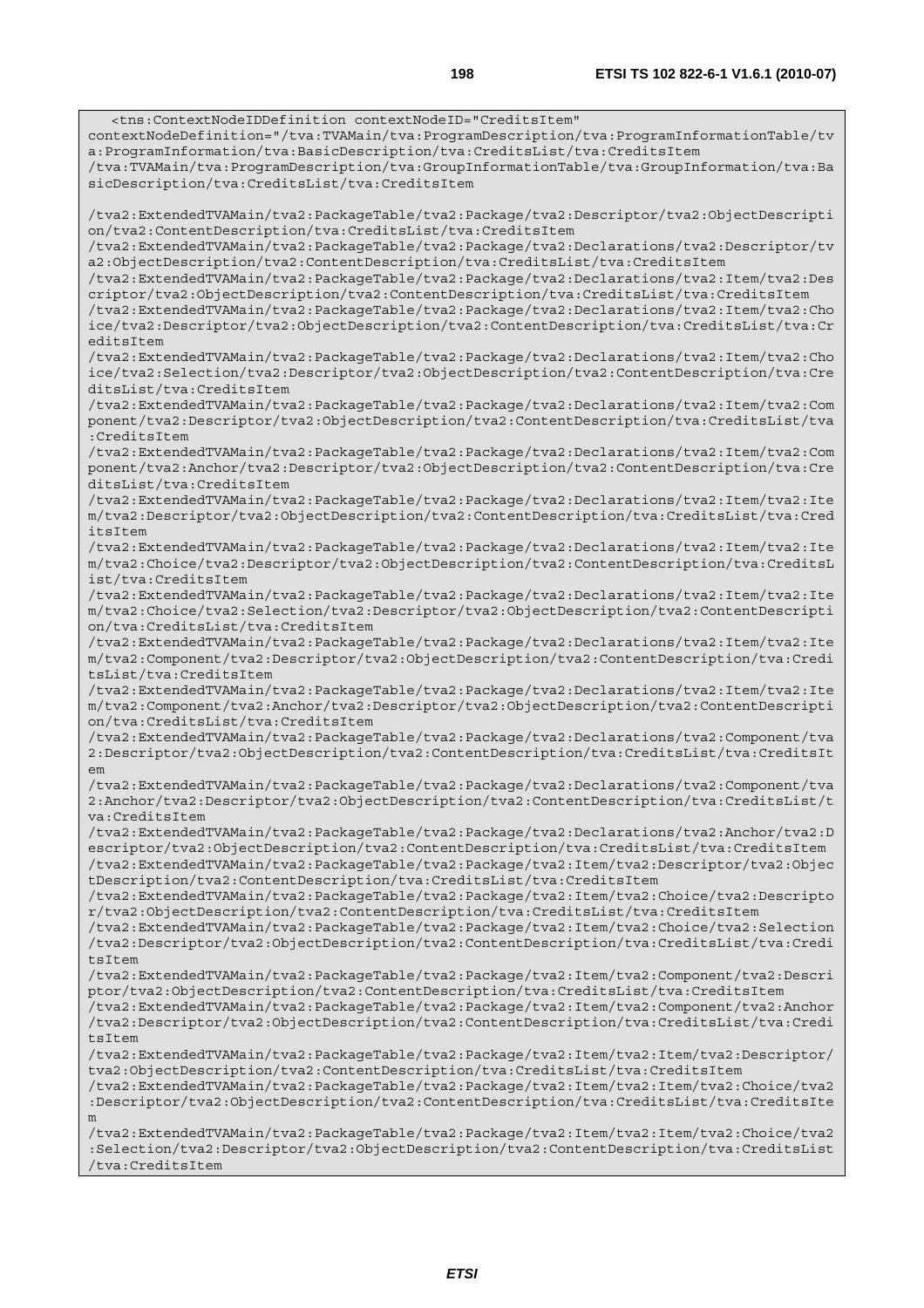/tva2:ExtendedTVAMain/tva2:PackageTable/tva2:Package/tva2:Item/tva2:Item/tva2:Component/t va2:Descriptor/tva2:ObjectDescription/tva2:ContentDescription/tva:CreditsList/tva:Credits Item /tva2:ExtendedTVAMain/tva2:PackageTable/tva2:Package/tva2:Item/tva2:Item/tva2:Component/t va2:Anchor/tva2:Descriptor/tva2:ObjectDescription/tva2:ContentDescription/tva:CreditsList /tva:CreditsItem  $''$ /> <tns:ContextNodeIDDefinition contextNodeID="AudioAttributes" contextNodeDefinition="/tva:TVAMain/tva:ProgramDescription/tva:ProgramInformationTable/tv a:ProgramInformation/tva:AVAttributes/tva:AudioAttributes /tva:TVAMain/tva:ProgramDescription/tva:ProgramLocationTable/tva:BroadcastEvent/tva:Insta nceDescription/tva:AVAttributes/tva:AudioAttributes /tva:TVAMain/tva:ProgramDescription/tva:ProgramLocationTable/tva:Schedule/tva:ScheduleEve nt/tva:InstanceDescription/tva:AVAttributes/tva:AudioAttributes /tva:TVAMain/tva:ProgramDescription/tva:ProgramLocationTable/tva:OnDemandProgram/tva:Inst anceDescription/tva:AVAttributes/tva:AudioAttributes /tva:TVAMain/tva:ProgramDescription/tva:ProgramLocationTable/tva:OnDemandService/tva:OnDe mandProgram/tva:InstanceDescription/tva:AVAttributes/tva:AudioAttributes /tva:TVAMain/tva:ProgramDescription/tva:ProgramInformationTable/tva:ProgramInformation/tv a2:ExtendedContentDescription/tva2:ContentProperties/tva2:AudioAttributes /tva:TVAMain/tva:ProgramDescription/tva:GroupInformationTable/tva:GroupInformation/tva2:E xtendedContentDescription/tva2:ContentProperties/tva2:AudioAttributes /tva2:ExtendedTVAMain/tva2:PackageTable/tva2:Package/tva2:Descriptor/tva2:ObjectDescripti on/tva2:ContentDescription/tva2:ContentProperties/tva2:AudioAttributes /tva2:ExtendedTVAMain/tva2:PackageTable/tva2:Package/tva2:Declarations/tva2:Descriptor/tv a2:ObjectDescription/tva2:ContentDescription/tva2:ContentProperties/tva2:AudioAttributes /tva2:ExtendedTVAMain/tva2:PackageTable/tva2:Package/tva2:Declarations/tva2:Item/tva2:Des criptor/tva2:ObjectDescription/tva2:ContentDescription/tva2:ContentProperties/tva2:AudioA ttributes /tva2:ExtendedTVAMain/tva2:PackageTable/tva2:Package/tva2:Declarations/tva2:Item/tva2:Cho ice/tva2:Descriptor/tva2:ObjectDescription/tva2:ContentDescription/tva2:ContentProperties /tva2:AudioAttributes /tva2:ExtendedTVAMain/tva2:PackageTable/tva2:Package/tva2:Declarations/tva2:Item/tva2:Cho ice/tva2:Selection/tva2:Descriptor/tva2:ObjectDescription/tva2:ContentDescription/tva2:Co ntentProperties/tva2:AudioAttributes /tva2:ExtendedTVAMain/tva2:PackageTable/tva2:Package/tva2:Declarations/tva2:Item/tva2:Com ponent/tva2:Descriptor/tva2:ObjectDescription/tva2:ContentDescription/tva2:ContentPropert ies/tva2:AudioAttributes /tva2:ExtendedTVAMain/tva2:PackageTable/tva2:Package/tva2:Declarations/tva2:Item/tva2:Com ponent/tva2:Anchor/tva2:Descriptor/tva2:ObjectDescription/tva2:ContentDescription/tva2:Co ntentProperties/tva2:AudioAttributes /tva2:ExtendedTVAMain/tva2:PackageTable/tva2:Package/tva2:Declarations/tva2:Item/tva2:Ite m/tva2:Descriptor/tva2:ObjectDescription/tva2:ContentDescription/tva2:ContentProperties/t va2:AudioAttributes /tva2:ExtendedTVAMain/tva2:PackageTable/tva2:Package/tva2:Declarations/tva2:Item/tva2:Ite m/tva2:Choice/tva2:Descriptor/tva2:ObjectDescription/tva2:ContentDescription/tva2:Content Properties/tva2:AudioAttributes /tva2:ExtendedTVAMain/tva2:PackageTable/tva2:Package/tva2:Declarations/tva2:Item/tva2:Ite m/tva2:Choice/tva2:Selection/tva2:Descriptor/tva2:ObjectDescription/tva2:ContentDescripti on/tva2:ContentProperties/tva2:AudioAttributes /tva2:ExtendedTVAMain/tva2:PackageTable/tva2:Package/tva2:Declarations/tva2:Item/tva2:Ite m/tva2:Component/tva2:Descriptor/tva2:ObjectDescription/tva2:ContentDescription/tva2:Cont entProperties/tva2:AudioAttributes /tva2:ExtendedTVAMain/tva2:PackageTable/tva2:Package/tva2:Declarations/tva2:Item/tva2:Ite m/tva2:Component/tva2:Anchor/tva2:Descriptor/tva2:ObjectDescription/tva2:ContentDescripti on/tva2:ContentProperties/tva2:AudioAttributes /tva2:ExtendedTVAMain/tva2:PackageTable/tva2:Package/tva2:Declarations/tva2:Component/tva 2:Descriptor/tva2:ObjectDescription/tva2:ContentDescription/tva2:ContentProperties/tva2:A udioAttributes /tva2:ExtendedTVAMain/tva2:PackageTable/tva2:Package/tva2:Declarations/tva2:Component/tva 2:Anchor/tva2:Descriptor/tva2:ObjectDescription/tva2:ContentDescription/tva2:ContentPrope rties/tva2:AudioAttributes /tva2:ExtendedTVAMain/tva2:PackageTable/tva2:Package/tva2:Declarations/tva2:Anchor/tva2:D escriptor/tva2:ObjectDescription/tva2:ContentDescription/tva2:ContentProperties/tva2:Audi oAttributes

/tva2:ExtendedTVAMain/tva2:PackageTable/tva2:Package/tva2:Item/tva2:Descriptor/tva2:Objec tDescription/tva2:ContentDescription/tva2:ContentProperties/tva2:AudioAttributes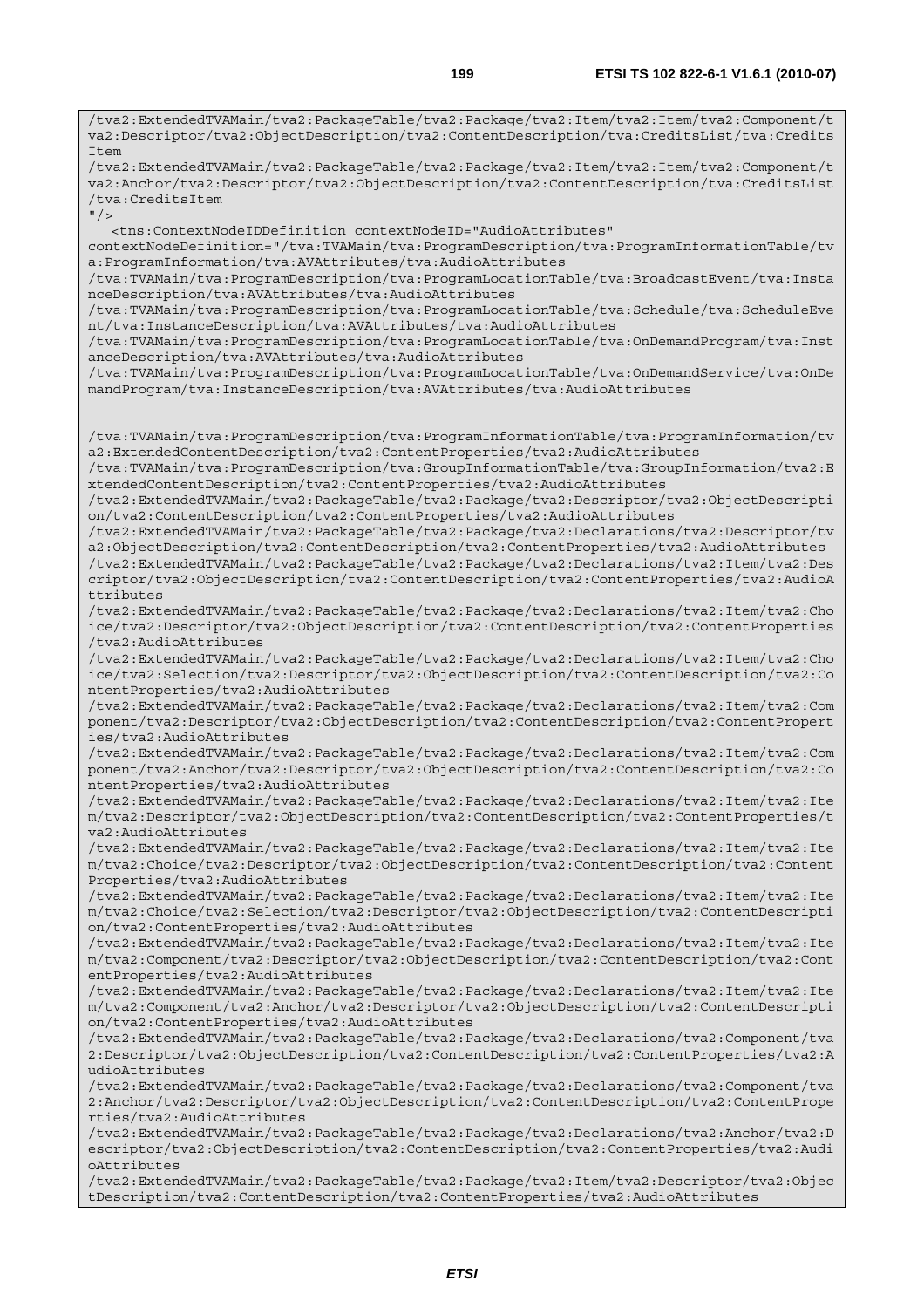/tva2:ExtendedTVAMain/tva2:PackageTable/tva2:Package/tva2:Item/tva2:Choice/tva2:Descripto r/tva2:ObjectDescription/tva2:ContentDescription/tva2:ContentProperties/tva2:AudioAttribu tes /tva2:ExtendedTVAMain/tva2:PackageTable/tva2:Package/tva2:Item/tva2:Choice/tva2:Selection /tva2:Descriptor/tva2:ObjectDescription/tva2:ContentDescription/tva2:ContentProperties/tv a2:AudioAttributes /tva2:ExtendedTVAMain/tva2:PackageTable/tva2:Package/tva2:Item/tva2:Component/tva2:Descri ptor/tva2:ObjectDescription/tva2:ContentDescription/tva2:ContentProperties/tva2:AudioAttr ibutes /tva2:ExtendedTVAMain/tva2:PackageTable/tva2:Package/tva2:Item/tva2:Component/tva2:Anchor /tva2:Descriptor/tva2:ObjectDescription/tva2:ContentDescription/tva2:ContentProperties/tv a2:AudioAttributes /tva2:ExtendedTVAMain/tva2:PackageTable/tva2:Package/tva2:Item/tva2:Item/tva2:Descriptor/ tva2:ObjectDescription/tva2:ContentDescription/tva2:ContentProperties/tva2:AudioAttribute s /tva2:ExtendedTVAMain/tva2:PackageTable/tva2:Package/tva2:Item/tva2:Item/tva2:Choice/tva2 :Descriptor/tva2:ObjectDescription/tva2:ContentDescription/tva2:ContentProperties/tva2:Au dioAttributes /tva2:ExtendedTVAMain/tva2:PackageTable/tva2:Package/tva2:Item/tva2:Item/tva2:Choice/tva2 :Selection/tva2:Descriptor/tva2:ObjectDescription/tva2:ContentDescription/tva2:ContentPro perties/tva2:AudioAttributes /tva2:ExtendedTVAMain/tva2:PackageTable/tva2:Package/tva2:Item/tva2:Item/tva2:Component/t va2:Descriptor/tva2:ObjectDescription/tva2:ContentDescription/tva2:ContentProperties/tva2 :AudioAttributes /tva2:ExtendedTVAMain/tva2:PackageTable/tva2:Package/tva2:Item/tva2:Item/tva2:Component/t va2:Anchor/tva2:Descriptor/tva2:ObjectDescription/tva2:ContentDescription/tva2:ContentPro perties/tva2:AudioAttributes  $"$  /> <tns:ContextNodeIDDefinition contextNodeID="VideoAttributes" contextNodeDefinition="/tva:TVAMain/tva:ProgramDescription/tva:ProgramInformationTable/tv a:ProgramInformation/tva:AVAttributes/tva:VideoAttributes /tva:TVAMain/tva:ProgramDescription/tva:ProgramLocationTable/tva:BroadcastEvent/tva:Insta nceDescription/tva:AVAttributes/tva:VideoAttributes /tva:TVAMain/tva:ProgramDescription/tva:ProgramLocationTable/tva:Schedule/tva:ScheduleEve nt/tva:InstanceDescription/tva:AVAttributes/tva:VideoAttributes /tva:TVAMain/tva:ProgramDescription/tva:ProgramLocationTable/tva:OnDemandProgram/tva:Inst anceDescription/tva:AVAttributes/tva:VideoAttributes /tva:TVAMain/tva:ProgramDescription/tva:ProgramLocationTable/tva:OnDemandService/tva:OnDe mandProgram/tva:InstanceDescription/tva:AVAttributes/tva:VideoAttributes /tva:TVAMain/tva:ProgramDescription/tva:ProgramInformationTable/tva:ProgramInformation/tv a2:ExtendedContentDescription/tva2:ContentProperties/tva2:VideoAttributes /tva:TVAMain/tva:ProgramDescription/tva:GroupInformationTable/tva:GroupInformation/tva2:E xtendedContentDescription/tva2:ContentProperties/tva2:VideoAttributes /tva2:ExtendedTVAMain/tva2:PackageTable/tva2:Package/tva2:Descriptor/tva2:ObjectDescripti on/tva2:ContentDescription/tva2:ContentProperties/tva2:VideoAttributes /tva2:ExtendedTVAMain/tva2:PackageTable/tva2:Package/tva2:Declarations/tva2:Descriptor/tv a2:ObjectDescription/tva2:ContentDescription/tva2:ContentProperties/tva2:VideoAttributes /tva2:ExtendedTVAMain/tva2:PackageTable/tva2:Package/tva2:Declarations/tva2:Item/tva2:Des criptor/tva2:ObjectDescription/tva2:ContentDescription/tva2:ContentProperties/tva2:VideoA ttributes /tva2:ExtendedTVAMain/tva2:PackageTable/tva2:Package/tva2:Declarations/tva2:Item/tva2:Cho ice/tva2:Descriptor/tva2:ObjectDescription/tva2:ContentDescription/tva2:ContentProperties /tva2:VideoAttributes /tva2:ExtendedTVAMain/tva2:PackageTable/tva2:Package/tva2:Declarations/tva2:Item/tva2:Cho ice/tva2:Selection/tva2:Descriptor/tva2:ObjectDescription/tva2:ContentDescription/tva2:Co ntentProperties/tva2:VideoAttributes /tva2:ExtendedTVAMain/tva2:PackageTable/tva2:Package/tva2:Declarations/tva2:Item/tva2:Com ponent/tva2:Descriptor/tva2:ObjectDescription/tva2:ContentDescription/tva2:ContentPropert ies/tva2:VideoAttributes /tva2:ExtendedTVAMain/tva2:PackageTable/tva2:Package/tva2:Declarations/tva2:Item/tva2:Com ponent/tva2:Anchor/tva2:Descriptor/tva2:ObjectDescription/tva2:ContentDescription/tva2:Co ntentProperties/tva2:VideoAttributes /tva2:ExtendedTVAMain/tva2:PackageTable/tva2:Package/tva2:Declarations/tva2:Item/tva2:Ite m/tva2:Descriptor/tva2:ObjectDescription/tva2:ContentDescription/tva2:ContentProperties/t va2:VideoAttributes /tva2:ExtendedTVAMain/tva2:PackageTable/tva2:Package/tva2:Declarations/tva2:Item/tva2:Ite m/tva2:Choice/tva2:Descriptor/tva2:ObjectDescription/tva2:ContentDescription/tva2:Content Properties/tva2:VideoAttributes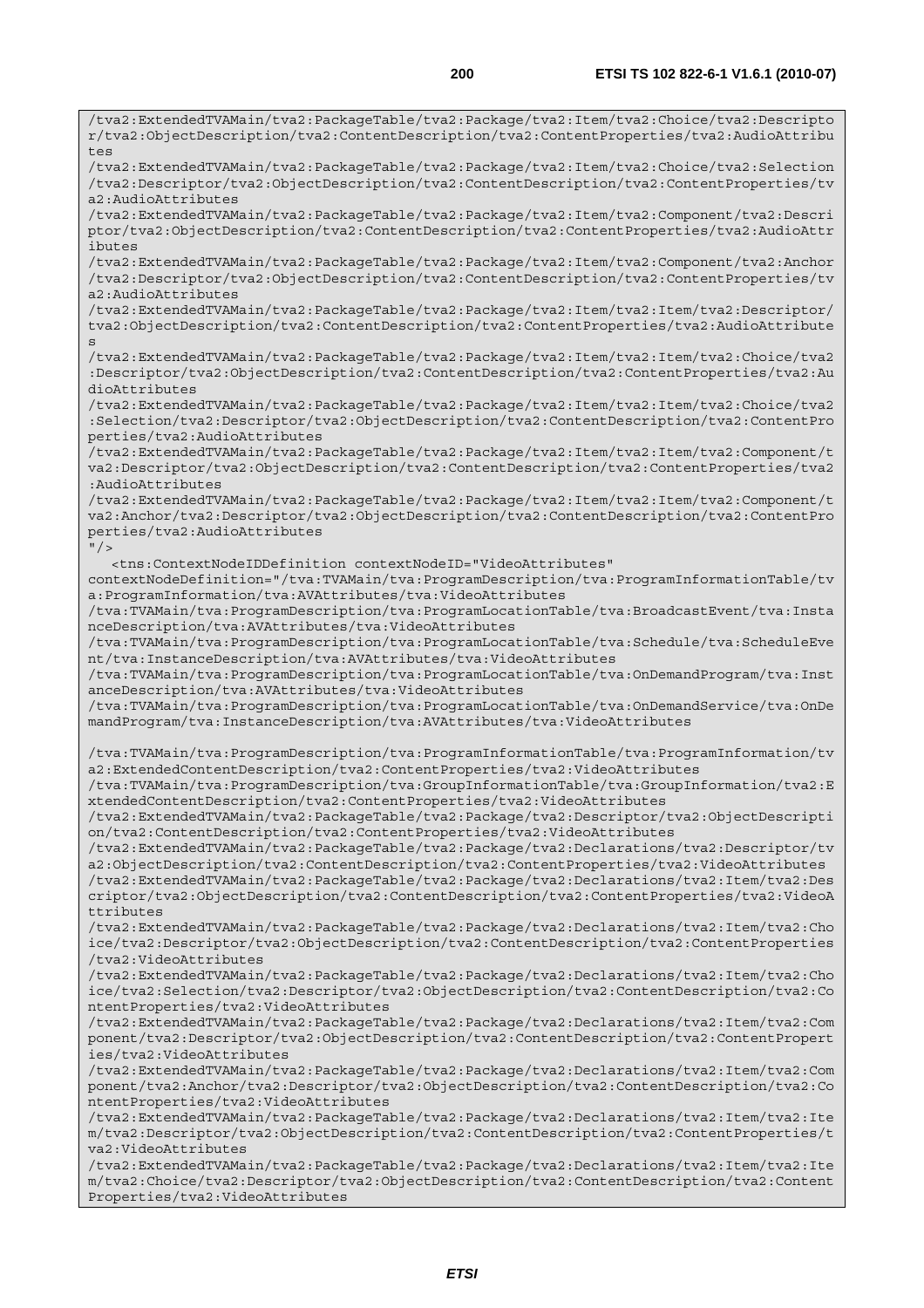/tva2:ExtendedTVAMain/tva2:PackageTable/tva2:Package/tva2:Declarations/tva2:Item/tva2:Ite m/tva2:Choice/tva2:Selection/tva2:Descriptor/tva2:ObjectDescription/tva2:ContentDescripti on/tva2:ContentProperties/tva2:VideoAttributes /tva2:ExtendedTVAMain/tva2:PackageTable/tva2:Package/tva2:Declarations/tva2:Item/tva2:Ite m/tva2:Component/tva2:Descriptor/tva2:ObjectDescription/tva2:ContentDescription/tva2:Cont entProperties/tva2:VideoAttributes /tva2:ExtendedTVAMain/tva2:PackageTable/tva2:Package/tva2:Declarations/tva2:Item/tva2:Ite m/tva2:Component/tva2:Anchor/tva2:Descriptor/tva2:ObjectDescription/tva2:ContentDescripti on/tva2:ContentProperties/tva2:VideoAttributes /tva2:ExtendedTVAMain/tva2:PackageTable/tva2:Package/tva2:Declarations/tva2:Component/tva 2:Descriptor/tva2:ObjectDescription/tva2:ContentDescription/tva2:ContentProperties/tva2:V ideoAttributes /tva2:ExtendedTVAMain/tva2:PackageTable/tva2:Package/tva2:Declarations/tva2:Component/tva 2:Anchor/tva2:Descriptor/tva2:ObjectDescription/tva2:ContentDescription/tva2:ContentPrope rties/tva2:VideoAttributes /tva2:ExtendedTVAMain/tva2:PackageTable/tva2:Package/tva2:Declarations/tva2:Anchor/tva2:D escriptor/tva2:ObjectDescription/tva2:ContentDescription/tva2:ContentProperties/tva2:Vide oAttributes /tva2:ExtendedTVAMain/tva2:PackageTable/tva2:Package/tva2:Item/tva2:Descriptor/tva2:Objec tDescription/tva2:ContentDescription/tva2:ContentProperties/tva2:VideoAttributes /tva2:ExtendedTVAMain/tva2:PackageTable/tva2:Package/tva2:Item/tva2:Choice/tva2:Descripto r/tva2:ObjectDescription/tva2:ContentDescription/tva2:ContentProperties/tva2:VideoAttribu tes /tva2:ExtendedTVAMain/tva2:PackageTable/tva2:Package/tva2:Item/tva2:Choice/tva2:Selection /tva2:Descriptor/tva2:ObjectDescription/tva2:ContentDescription/tva2:ContentProperties/tv a2:VideoAttributes /tva2:ExtendedTVAMain/tva2:PackageTable/tva2:Package/tva2:Item/tva2:Component/tva2:Descri ptor/tva2:ObjectDescription/tva2:ContentDescription/tva2:ContentProperties/tva2:VideoAttr ibutes /tva2:ExtendedTVAMain/tva2:PackageTable/tva2:Package/tva2:Item/tva2:Component/tva2:Anchor /tva2:Descriptor/tva2:ObjectDescription/tva2:ContentDescription/tva2:ContentProperties/tv a2:VideoAttributes /tva2:ExtendedTVAMain/tva2:PackageTable/tva2:Package/tva2:Item/tva2:Item/tva2:Descriptor/ tva2:ObjectDescription/tva2:ContentDescription/tva2:ContentProperties/tva2:VideoAttribute s /tva2:ExtendedTVAMain/tva2:PackageTable/tva2:Package/tva2:Item/tva2:Item/tva2:Choice/tva2 :Descriptor/tva2:ObjectDescription/tva2:ContentDescription/tva2:ContentProperties/tva2:Vi deoAttributes /tva2:ExtendedTVAMain/tva2:PackageTable/tva2:Package/tva2:Item/tva2:Item/tva2:Choice/tva2 :Selection/tva2:Descriptor/tva2:ObjectDescription/tva2:ContentDescription/tva2:ContentPro perties/tva2:VideoAttributes /tva2:ExtendedTVAMain/tva2:PackageTable/tva2:Package/tva2:Item/tva2:Item/tva2:Component/t va2:Descriptor/tva2:ObjectDescription/tva2:ContentDescription/tva2:ContentProperties/tva2 :VideoAttributes /tva2:ExtendedTVAMain/tva2:PackageTable/tva2:Package/tva2:Item/tva2:Item/tva2:Component/t va2:Anchor/tva2:Descriptor/tva2:ObjectDescription/tva2:ContentDescription/tva2:ContentPro perties/tva2:VideoAttributes  $"$  / > <tns:ContextNodeIDDefinition contextNodeID="AwardsListItem" contextNodeDefinition="/tva:TVAMain/tva:ProgramDescription/tva:ProgramInformationTable/tv a:ProgramInformation/tva:BasicDescription/tva:AwardsList/tva:AwardsListItem /tva:TVAMain/tva:ProgramDescription/tva:GroupInformationTable/tva:GroupInformation/tva:Ba sicDescription/tva:AwardsList/tva:AwardsListItem /tva2:ExtendedTVAMain/tva2:PackageTable/tva2:Package/tva2:Descriptor/tva2:ObjectDescripti on/tva2:ContentDescription/tva:AwardsList/tva:AwardsListItem /tva2:ExtendedTVAMain/tva2:PackageTable/tva2:Package/tva2:Declarations/tva2:Descriptor/tv a2:ObjectDescription/tva2:ContentDescription/tva:AwardsList/tva:AwardsListItem /tva2:ExtendedTVAMain/tva2:PackageTable/tva2:Package/tva2:Declarations/tva2:Item/tva2:Des criptor/tva2:ObjectDescription/tva2:ContentDescription/tva:AwardsList/tva:AwardsListItem /tva2:ExtendedTVAMain/tva2:PackageTable/tva2:Package/tva2:Declarations/tva2:Item/tva2:Cho ice/tva2:Descriptor/tva2:ObjectDescription/tva2:ContentDescription/tva:AwardsList/tva:Awa rdsListItem /tva2:ExtendedTVAMain/tva2:PackageTable/tva2:Package/tva2:Declarations/tva2:Item/tva2:Cho ice/tva2:Selection/tva2:Descriptor/tva2:ObjectDescription/tva2:ContentDescription/tva:Awa rdsList/tva:AwardsListItem

/tva2:ExtendedTVAMain/tva2:PackageTable/tva2:Package/tva2:Declarations/tva2:Item/tva2:Com ponent/tva2:Descriptor/tva2:ObjectDescription/tva2:ContentDescription/tva:AwardsList/tva: AwardsListItem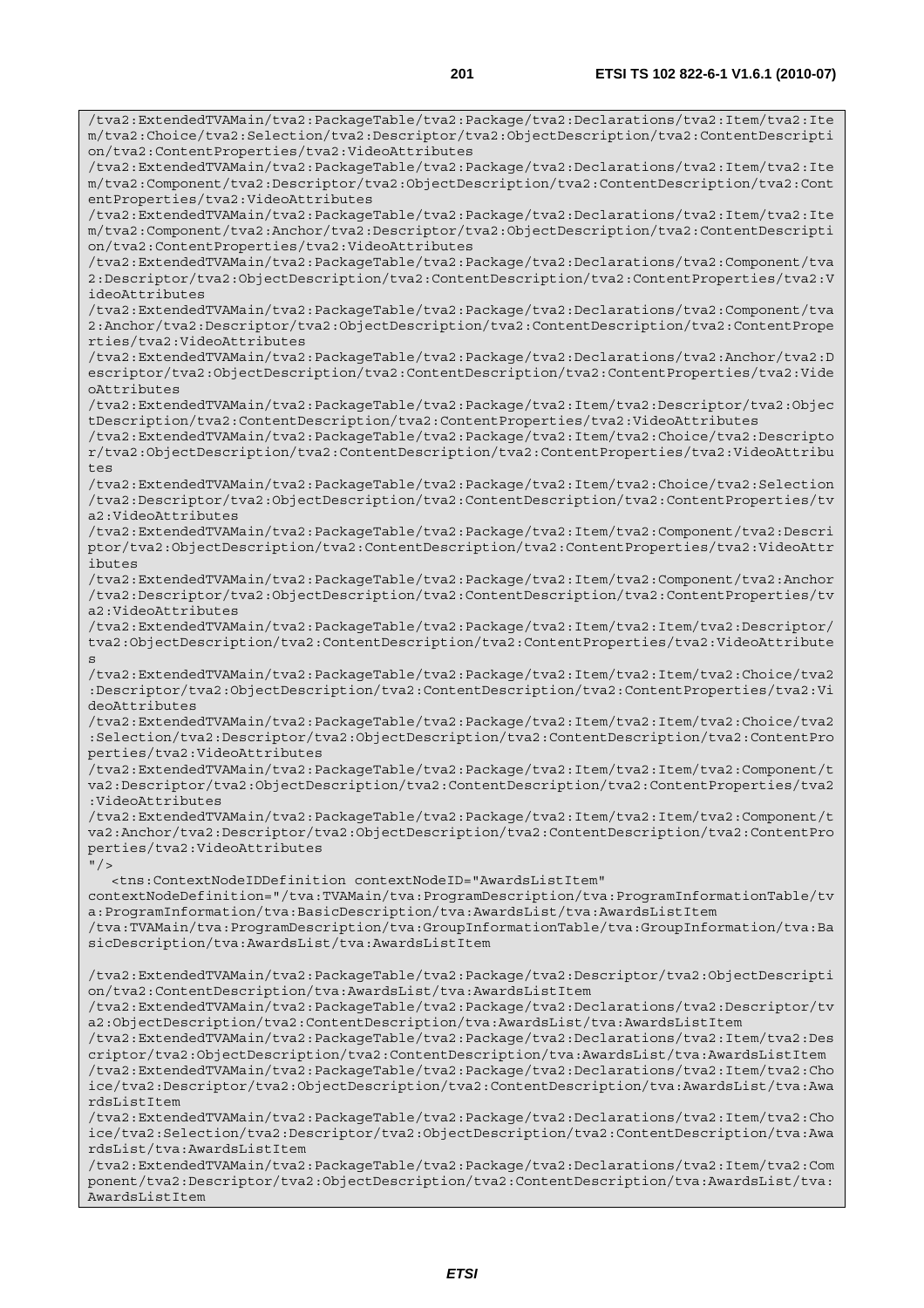/tva2:ExtendedTVAMain/tva2:PackageTable/tva2:Package/tva2:Declarations/tva2:Item/tva2:Com ponent/tva2:Anchor/tva2:Descriptor/tva2:ObjectDescription/tva2:ContentDescription/tva:Awa

/tva2:ExtendedTVAMain/tva2:PackageTable/tva2:Package/tva2:Declarations/tva2:Item/tva2:Ite m/tva2:Descriptor/tva2:ObjectDescription/tva2:ContentDescription/tva:AwardsList/tva:Award sListItem /tva2:ExtendedTVAMain/tva2:PackageTable/tva2:Package/tva2:Declarations/tva2:Item/tva2:Ite m/tva2:Choice/tva2:Descriptor/tva2:ObjectDescription/tva2:ContentDescription/tva:AwardsLi st/tva:AwardsListItem /tva2:ExtendedTVAMain/tva2:PackageTable/tva2:Package/tva2:Declarations/tva2:Item/tva2:Ite m/tva2:Choice/tva2:Selection/tva2:Descriptor/tva2:ObjectDescription/tva2:ContentDescripti on/tva:AwardsList/tva:AwardsListItem /tva2:ExtendedTVAMain/tva2:PackageTable/tva2:Package/tva2:Declarations/tva2:Item/tva2:Ite m/tva2:Component/tva2:Descriptor/tva2:ObjectDescription/tva2:ContentDescription/tva:Award sList/tva:AwardsListItem /tva2:ExtendedTVAMain/tva2:PackageTable/tva2:Package/tva2:Declarations/tva2:Item/tva2:Ite m/tva2:Component/tva2:Anchor/tva2:Descriptor/tva2:ObjectDescription/tva2:ContentDescripti on/tva:AwardsList/tva:AwardsListItem /tva2:ExtendedTVAMain/tva2:PackageTable/tva2:Package/tva2:Declarations/tva2:Component/tva 2:Descriptor/tva2:ObjectDescription/tva2:ContentDescription/tva:AwardsList/tva:AwardsList Item /tva2:ExtendedTVAMain/tva2:PackageTable/tva2:Package/tva2:Declarations/tva2:Component/tva 2:Anchor/tva2:Descriptor/tva2:ObjectDescription/tva2:ContentDescription/tva:AwardsList/tv a:AwardsListItem /tva2:ExtendedTVAMain/tva2:PackageTable/tva2:Package/tva2:Declarations/tva2:Anchor/tva2:D escriptor/tva2:ObjectDescription/tva2:ContentDescription/tva:AwardsList/tva:AwardsListIte m /tva2:ExtendedTVAMain/tva2:PackageTable/tva2:Package/tva2:Item/tva2:Descriptor/tva2:Objec tDescription/tva2:ContentDescription/tva:AwardsList/tva:AwardsListItem /tva2:ExtendedTVAMain/tva2:PackageTable/tva2:Package/tva2:Item/tva2:Choice/tva2:Descripto r/tva2:ObjectDescription/tva2:ContentDescription/tva:AwardsList/tva:AwardsListItem /tva2:ExtendedTVAMain/tva2:PackageTable/tva2:Package/tva2:Item/tva2:Choice/tva2:Selection /tva2:Descriptor/tva2:ObjectDescription/tva2:ContentDescription/tva:AwardsList/tva:Awards ListItem /tva2:ExtendedTVAMain/tva2:PackageTable/tva2:Package/tva2:Item/tva2:Component/tva2:Descri ptor/tva2:ObjectDescription/tva2:ContentDescription/tva:AwardsList/tva:AwardsListItem /tva2:ExtendedTVAMain/tva2:PackageTable/tva2:Package/tva2:Item/tva2:Component/tva2:Anchor /tva2:Descriptor/tva2:ObjectDescription/tva2:ContentDescription/tva:AwardsList/tva:Awards ListItem /tva2:ExtendedTVAMain/tva2:PackageTable/tva2:Package/tva2:Item/tva2:Item/tva2:Descriptor/ tva2:ObjectDescription/tva2:ContentDescription/tva:AwardsList/tva:AwardsListItem /tva2:ExtendedTVAMain/tva2:PackageTable/tva2:Package/tva2:Item/tva2:Item/tva2:Choice/tva2 :Descriptor/tva2:ObjectDescription/tva2:ContentDescription/tva:AwardsList/tva:AwardsListI tem /tva2:ExtendedTVAMain/tva2:PackageTable/tva2:Package/tva2:Item/tva2:Item/tva2:Choice/tva2 :Selection/tva2:Descriptor/tva2:ObjectDescription/tva2:ContentDescription/tva:AwardsList/ tva:AwardsListItem

/tva2:ExtendedTVAMain/tva2:PackageTable/tva2:Package/tva2:Item/tva2:Item/tva2:Component/t va2:Descriptor/tva2:ObjectDescription/tva2:ContentDescription/tva:AwardsList/tva:AwardsLi stItem

/tva2:ExtendedTVAMain/tva2:PackageTable/tva2:Package/tva2:Item/tva2:Item/tva2:Component/t va2:Anchor/tva2:Descriptor/tva2:ObjectDescription/tva2:ContentDescription/tva:AwardsList/ tva:AwardsListItem

 $"$  />

rdsList/tva:AwardsListItem

<tns:ContextNodeIDDefinition contextNodeID="Price"

contextNodeDefinition="/tva:TVAMain/tva:ProgramDescription/tva:ProgramInformationTable/tv a:ProgramInformation/tva:BasicDescription/tva:PurchaseList/tva:PurchaseItem/tva:Price /tva:TVAMain/tva:ProgramDescription/tva:GroupInformationTable/tva:GroupInformation/tva:Ba sicDescription/tva:PurchaseList/tva:PurchaseItem/tva:Price

/tva:TVAMain/tva:ProgramDescription/tva:ProgramLocationTable/tva:BroadcastEvent/tva:Insta nceDescription/tva:PurchaseList/tva:PurchaseItem/tva:Price

/tva:TVAMain/tva:ProgramDescription/tva:ProgramLocationTable/tva:Schedule/tva:ScheduleEve nt/tva:PurchaseList/tva:PurchaseItem/tva:Price

/tva:TVAMain/tva:ProgramDescription/tva:ProgramLocationTable/tva:OnDemandProgram/tva:Inst anceDescription/tva:PurchaseList/tva:PurchaseItem/tva:Price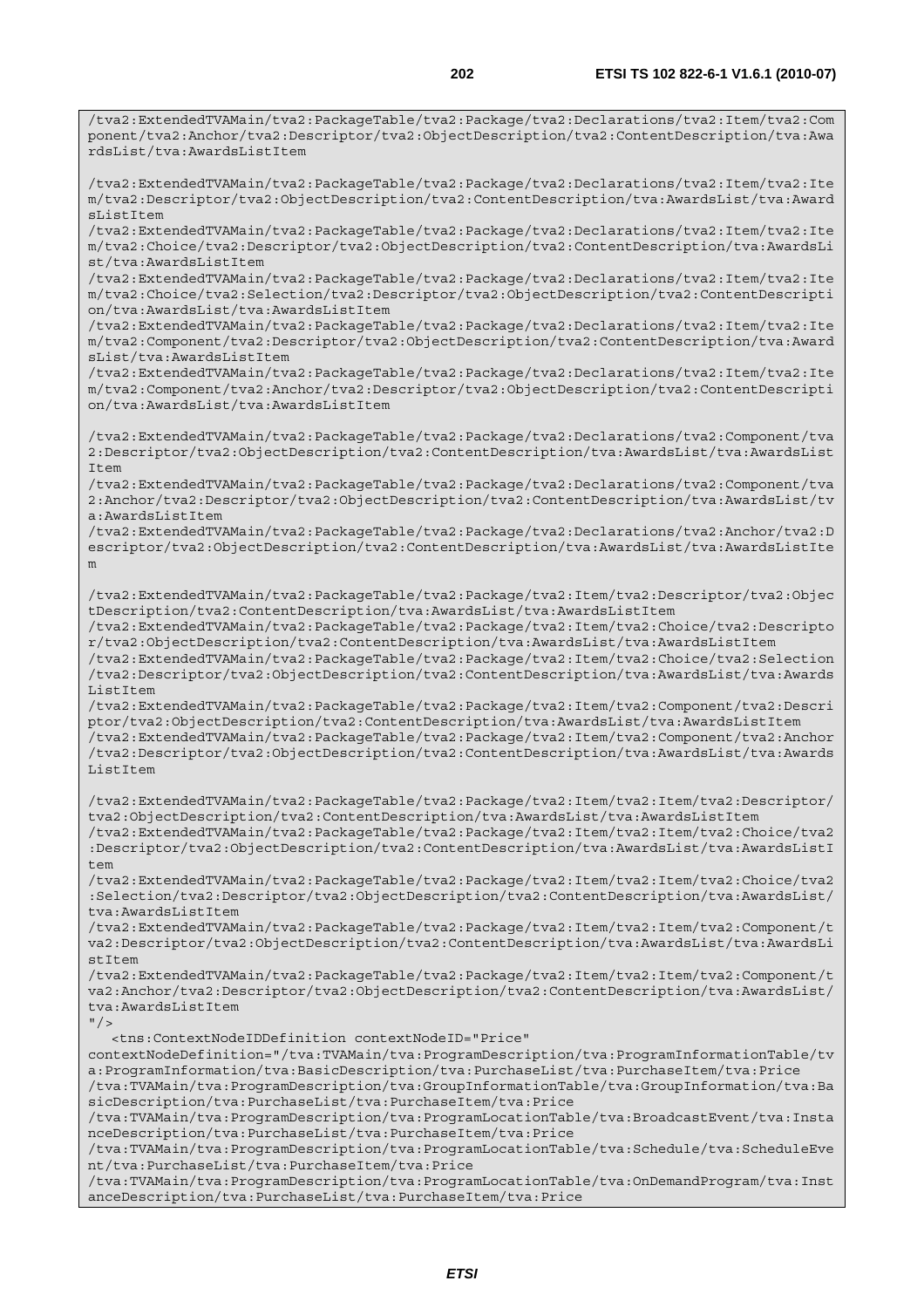/tva:TVAMain/tva:ProgramDescription/tva:ProgramLocationTable/tva:OnDemandService/tva:OnDe mandProgram/tva:InstanceDescription/tva:PurchaseList/tva:PurchaseItem/tva:Price /tva:TVAMain/tva:ProgramDescription/tva:PurchaseInformationTable/tva:PurchaseInformation/ tva:Price

/tva2:ExtendedTVAMain/tva2:PackageTable/tva2:Package/tva2:Descriptor/tva2:ObjectDescripti on/tva2:ContentDescription/tva:PurchaseList/tva:PurchaseItem/tva:Price /tva2:ExtendedTVAMain/tva2:PackageTable/tva2:Package/tva2:Declarations/tva2:Descriptor/tv

a2:ObjectDescription/tva2:ContentDescription/tva:PurchaseList/tva:PurchaseItem/tva:Price

/tva2:ExtendedTVAMain/tva2:PackageTable/tva2:Package/tva2:Declarations/tva2:Item/tva2:Des criptor/tva2:ObjectDescription/tva2:ContentDescription/tva:PurchaseList/tva:PurchaseItem/ tva:Price

/tva2:ExtendedTVAMain/tva2:PackageTable/tva2:Package/tva2:Declarations/tva2:Item/tva2:Cho ice/tva2:Descriptor/tva2:ObjectDescription/tva2:ContentDescription/tva:PurchaseList/tva:P urchaseItem/tva:Price

/tva2:ExtendedTVAMain/tva2:PackageTable/tva2:Package/tva2:Declarations/tva2:Item/tva2:Cho ice/tva2:Selection/tva2:Descriptor/tva2:ObjectDescription/tva2:ContentDescription/tva:Pur chaseList/tva:PurchaseItem/tva:Price

/tva2:ExtendedTVAMain/tva2:PackageTable/tva2:Package/tva2:Declarations/tva2:Item/tva2:Com ponent/tva2:Descriptor/tva2:ObjectDescription/tva2:ContentDescription/tva:PurchaseList/tv a:PurchaseItem/tva:Price

/tva2:ExtendedTVAMain/tva2:PackageTable/tva2:Package/tva2:Declarations/tva2:Item/tva2:Com ponent/tva2:Anchor/tva2:Descriptor/tva2:ObjectDescription/tva2:ContentDescription/tva:Pur chaseList/tva:PurchaseItem/tva:Price

/tva2:ExtendedTVAMain/tva2:PackageTable/tva2:Package/tva2:Declarations/tva2:Item/tva2:Ite m/tva2:Descriptor/tva2:ObjectDescription/tva2:ContentDescription/tva:PurchaseList/tva:Pur chaseItem/tva:Price

/tva2:ExtendedTVAMain/tva2:PackageTable/tva2:Package/tva2:Declarations/tva2:Item/tva2:Ite m/tva2:Choice/tva2:Descriptor/tva2:ObjectDescription/tva2:ContentDescription/tva:Purchase List/tva:PurchaseItem/tva:Price

/tva2:ExtendedTVAMain/tva2:PackageTable/tva2:Package/tva2:Declarations/tva2:Item/tva2:Ite m/tva2:Choice/tva2:Selection/tva2:Descriptor/tva2:ObjectDescription/tva2:ContentDescripti on/tva:PurchaseList/tva:PurchaseItem/tva:Price

/tva2:ExtendedTVAMain/tva2:PackageTable/tva2:Package/tva2:Declarations/tva2:Item/tva2:Ite m/tva2:Component/tva2:Descriptor/tva2:ObjectDescription/tva2:ContentDescription/tva:Purch aseList/tva:PurchaseItem/tva:Price

/tva2:ExtendedTVAMain/tva2:PackageTable/tva2:Package/tva2:Declarations/tva2:Item/tva2:Ite m/tva2:Component/tva2:Anchor/tva2:Descriptor/tva2:ObjectDescription/tva2:ContentDescripti on/tva:PurchaseList/tva:PurchaseItem/tva:Price

/tva2:ExtendedTVAMain/tva2:PackageTable/tva2:Package/tva2:Declarations/tva2:Component/tva 2:Descriptor/tva2:ObjectDescription/tva2:ContentDescription/tva:PurchaseList/tva:Purchase Item/tva:Price

/tva2:ExtendedTVAMain/tva2:PackageTable/tva2:Package/tva2:Declarations/tva2:Component/tva 2:Anchor/tva2:Descriptor/tva2:ObjectDescription/tva2:ContentDescription/tva:PurchaseList/ tva:PurchaseItem/tva:Price

/tva2:ExtendedTVAMain/tva2:PackageTable/tva2:Package/tva2:Declarations/tva2:Anchor/tva2:D escriptor/tva2:ObjectDescription/tva2:ContentDescription/tva:PurchaseList/tva:PurchaseIte m/tva:Price

/tva2:ExtendedTVAMain/tva2:PackageTable/tva2:Package/tva2:Item/tva2:Descriptor/tva2:Objec tDescription/tva2:ContentDescription/tva:PurchaseList/tva:PurchaseItem/tva:Price

/tva2:ExtendedTVAMain/tva2:PackageTable/tva2:Package/tva2:Item/tva2:Choice/tva2:Descripto r/tva2:ObjectDescription/tva2:ContentDescription/tva:PurchaseList/tva:PurchaseItem/tva:Pr ice

/tva2:ExtendedTVAMain/tva2:PackageTable/tva2:Package/tva2:Item/tva2:Choice/tva2:Selection /tva2:Descriptor/tva2:ObjectDescription/tva2:ContentDescription/tva:PurchaseList/tva:Purc haseItem/tva:Price

/tva2:ExtendedTVAMain/tva2:PackageTable/tva2:Package/tva2:Item/tva2:Component/tva2:Descri ptor/tva2:ObjectDescription/tva2:ContentDescription/tva:PurchaseList/tva:PurchaseItem/tva :Price

/tva2:ExtendedTVAMain/tva2:PackageTable/tva2:Package/tva2:Item/tva2:Component/tva2:Anchor /tva2:Descriptor/tva2:ObjectDescription/tva2:ContentDescription/tva:PurchaseList/tva:Purc haseItem/tva:Price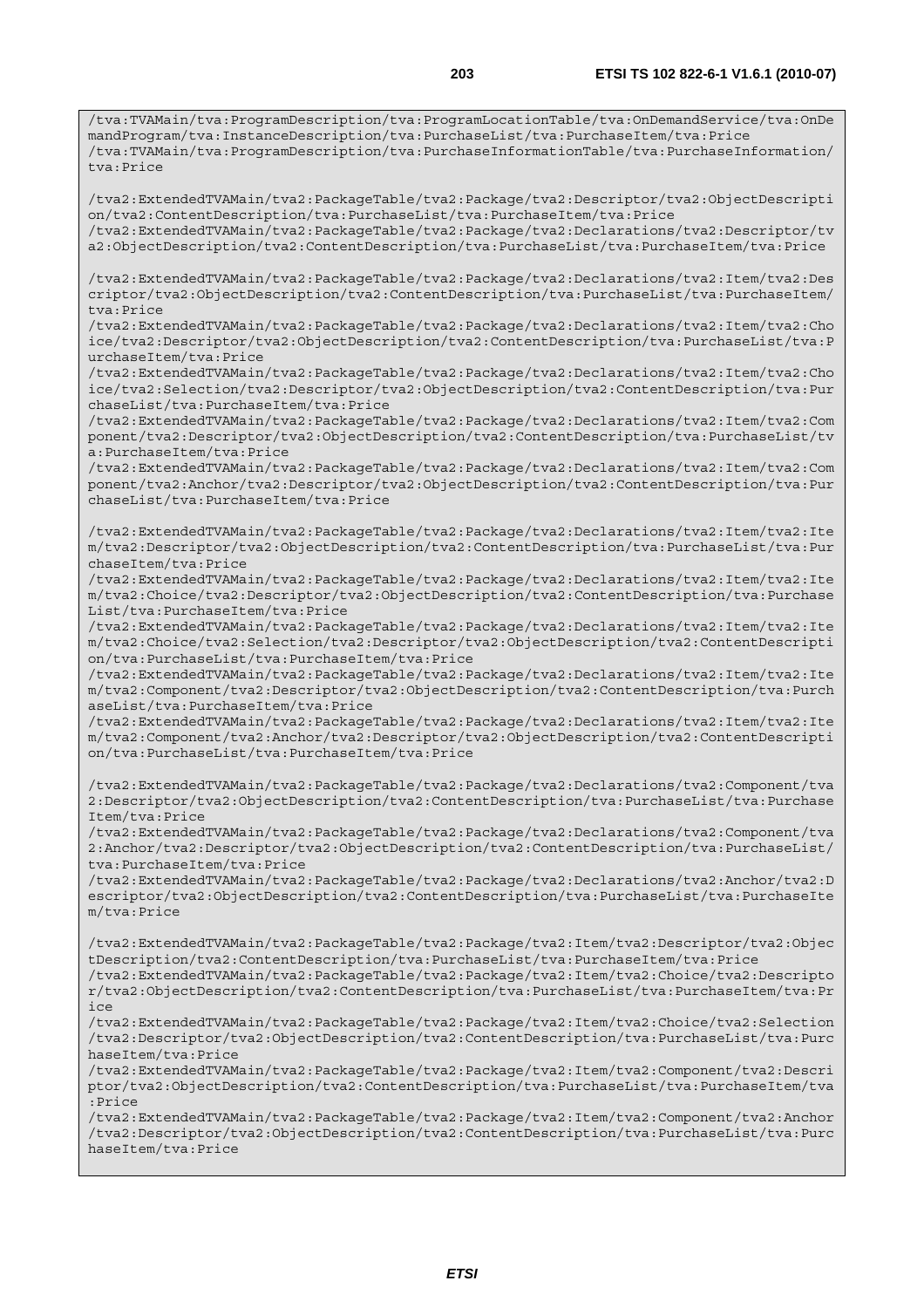/tva2:ExtendedTVAMain/tva2:PackageTable/tva2:Package/tva2:Item/tva2:Item/tva2:Descriptor/ tva2:ObjectDescription/tva2:ContentDescription/tva:PurchaseList/tva:PurchaseItem/tva:Pric e /tva2:ExtendedTVAMain/tva2:PackageTable/tva2:Package/tva2:Item/tva2:Item/tva2:Choice/tva2 :Descriptor/tva2:ObjectDescription/tva2:ContentDescription/tva:PurchaseList/tva:PurchaseI tem/tva:Price /tva2:ExtendedTVAMain/tva2:PackageTable/tva2:Package/tva2:Item/tva2:Item/tva2:Choice/tva2 :Selection/tva2:Descriptor/tva2:ObjectDescription/tva2:ContentDescription/tva:PurchaseLis t/tva:PurchaseItem/tva:Price /tva2:ExtendedTVAMain/tva2:PackageTable/tva2:Package/tva2:Item/tva2:Item/tva2:Component/t va2:Descriptor/tva2:ObjectDescription/tva2:ContentDescription/tva:PurchaseList/tva:Purcha seItem/tva:Price /tva2:ExtendedTVAMain/tva2:PackageTable/tva2:Package/tva2:Item/tva2:Item/tva2:Component/t va2:Anchor/tva2:Descriptor/tva2:ObjectDescription/tva2:ContentDescription/tva:PurchaseLis t/tva:PurchaseItem/tva:Price  $"$  / >  $\geq$   $\frac{1}{2}$ ######################################################################################## --> <!-- ContextNodeIDs with multiple xPath for RMPI -->  $<$ ! --######################################################################################## --> <tns:ContextNodeIDDefinition contextNodeID="ExtendRights" contextNodeDefinition="/tva:TVAMain/tva:ProgramDescription/tva:ProgramInformationTable/tv a:ProgramInformation/tva:BasicDescription/tva:PurchaseList/tva2:ExtendedPurchaseItem/tva2 :RMPIDescription/tva2:ExtendRights /tva:TVAMain/tva:ProgramDescription/tva:GroupInformationTable/tva:GroupInformation/tva:Ba sicDescription/tva:PurchaseList/tva2:ExtendedPurchaseItem/tva2:RMPIDescription/tva2:Exten dRights /tva:TVAMain/tva:ProgramDescription/tva:ProgramLocationTable/tva:BroadcastEvent/tva:Insta nceDescription/tva:PurchaseList/tva2:ExtendedPurchaseItem/tva2:RMPIDescription/tva2:Exten dRights /tva:TVAMain/tva:ProgramDescription/tva:ProgramLocationTable/tva:Schedule/tva:ScheduleEve nt/tva:PurchaseList/tva2:ExtendedPurchaseItem/tva2:RMPIDescription/tva2:ExtendRights /tva:TVAMain/tva:ProgramDescription/tva:ProgramLocationTable/tva:OnDemandProgram/tva:Inst anceDescription/tva2:ExtendedPurchaseItem/tva2:RMPIDescription/tva2:ExtendRights /tva:TVAMain/tva:ProgramDescription/tva:ProgramLocationTable/tva:OnDemandService/tva:OnDe mandProgram/tva:InstanceDescription/tva2:ExtendedPurchaseItem/tva2:RMPIDescription/tva2:E xtendRights /tva2:ExtendedTVAMain/tva2:RMPITable/tva2:RMPIDescription/tva2:ExtendRights"/> <tns:ContextNodeIDDefinition contextNodeID="AnyDomainRights" contextNodeDefinition="/tva:TVAMain/tva:ProgramDescription/tva:ProgramInformationTable/tv a:ProgramInformation/tva:BasicDescription/tva:PurchaseList/tva2:ExtendedPurchaseItem/tva2 :RMPIDescription/tva2:AnyDomainRights /tva:TVAMain/tva:ProgramDescription/tva:GroupInformationTable/tva:GroupInformation/tva:Ba sicDescription/tva:PurchaseList/tva2:ExtendedPurchaseItem/tva2:RMPIDescription/tva2:AnyDo mainRights /tva:TVAMain/tva:ProgramDescription/tva:ProgramLocationTable/tva:BroadcastEvent/tva:Insta nceDescription/tva:PurchaseList/tva2:ExtendedPurchaseItem/tva2:RMPIDescription/tva2:AnyDo mainRights /tva:TVAMain/tva:ProgramDescription/tva:ProgramLocationTable/tva:Schedule/tva:ScheduleEve nt/tva:PurchaseList/tva2:ExtendedPurchaseItem/tva2:RMPIDescription/tva2:AnyDomainRights /tva:TVAMain/tva:ProgramDescription/tva:ProgramLocationTable/tva:OnDemandProgram/tva:Inst anceDescription/tva2:ExtendedPurchaseItem/tva2:RMPIDescription/tva2:AnyDomainRights /tva:TVAMain/tva:ProgramDescription/tva:ProgramLocationTable/tva:OnDemandService/tva:OnDe mandProgram/tva:InstanceDescription/tva2:ExtendedPurchaseItem/tva2:RMPIDescription/tva2:A nyDomainRights /tva2:ExtendedTVAMain/tva2:RMPITable/tva2:RMPIDescription/tva2:AnyDomainRights"/> <tns:ContextNodeIDDefinition contextNodeID="ReceivingDomainRights" contextNodeDefinition="/tva:TVAMain/tva:ProgramDescription/tva:ProgramInformationTable/tv a:ProgramInformation/tva:BasicDescription/tva:PurchaseList/tva2:ExtendedPurchaseItem/tva2 :RMPIDescription/tva2:ReceivingDomainRights /tva:TVAMain/tva:ProgramDescription/tva:GroupInformationTable/tva:GroupInformation/tva:Ba sicDescription/tva:PurchaseList/tva2:ExtendedPurchaseItem/tva2:RMPIDescription/tva2:Recei vingDomainRights

/tva:TVAMain/tva:ProgramDescription/tva:ProgramLocationTable/tva:BroadcastEvent/tva:Insta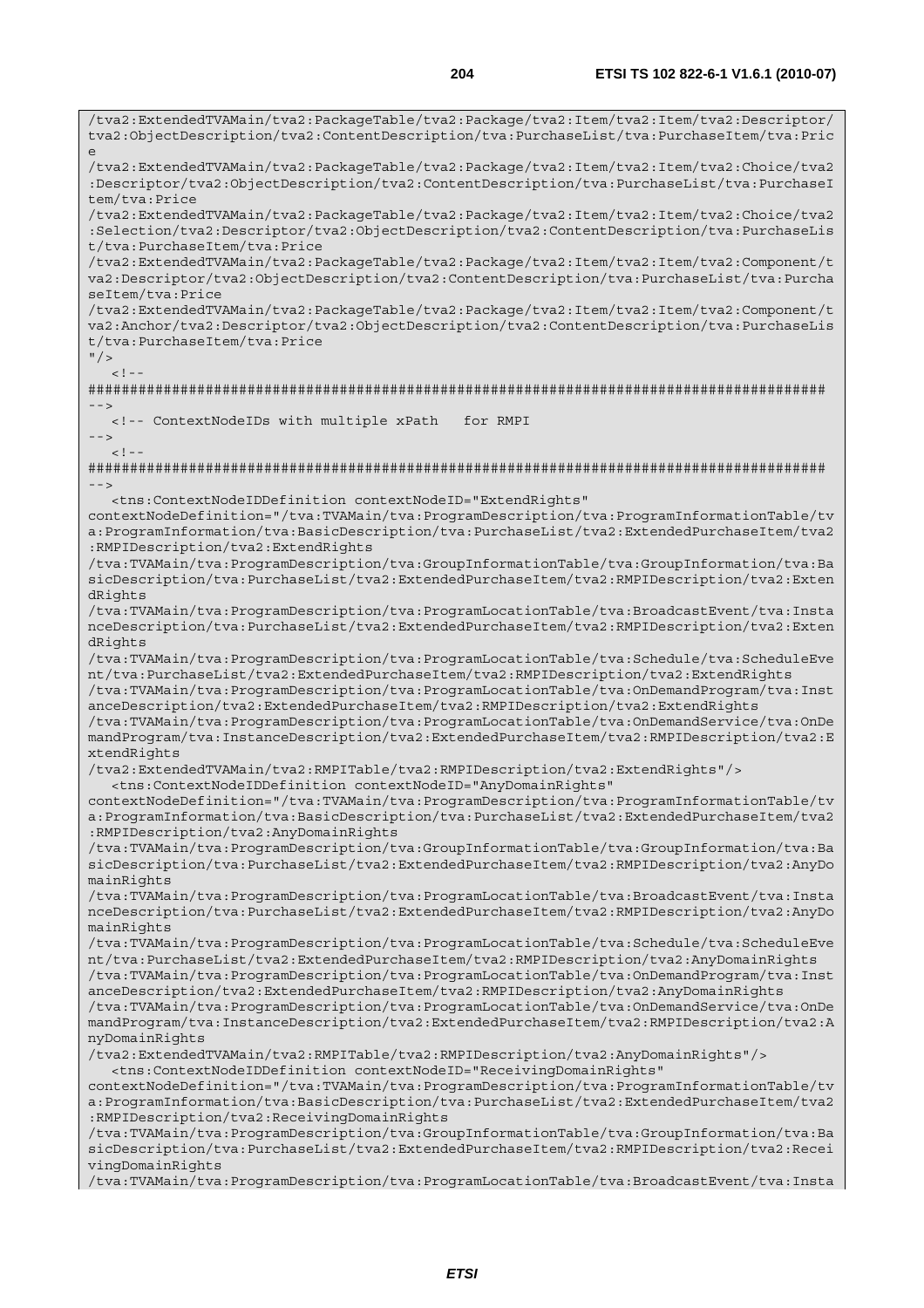nceDescription/tva:PurchaseList/tva2:ExtendedPurchaseItem/tva2:RMPIDescription/tva2:Recei vingDomainRights /tva:TVAMain/tva:ProgramDescription/tva:ProgramLocationTable/tva:Schedule/tva:ScheduleEve nt/tva:PurchaseList/tva2:ExtendedPurchaseItem/tva2:RMPIDescription/tva2:ReceivingDomainRi ghts /tva:TVAMain/tva:ProgramDescription/tva:ProgramLocationTable/tva:OnDemandProgram/tva:Inst anceDescription/tva2:ExtendedPurchaseItem/tva2:RMPIDescription/tva2:ReceivingDomainRights /tva:TVAMain/tva:ProgramDescription/tva:ProgramLocationTable/tva:OnDemandService/tva:OnDe mandProgram/tva:InstanceDescription/tva2:ExtendedPurchaseItem/tva2:RMPIDescription/tva2:R eceivingDomainRights /tva2:ExtendedTVAMain/tva2:RMPITable/tva2:RMPIDescription/tva2:ReceivingDomainRights"/>  $\lt$  ! -######################################################################################## --> <!-- ContextNodeIDs for Package  $-$  --- $-$  -->  $< ! - -$ ######################################################################################## --> <tns:ContextNodeIDDefinition contextNodeID="Package" contextNodeDefinition="/tva2:ExtendedTVAMain/tva2:PackageTable/tva2:Package"/> <tns:ContextNodeIDDefinition contextNodeID="ContentProperties" contextNodeDefinition=" /tva:TVAMain/tva:ProgramDescription/tva:ProgramInformationTable/tva:ProgramInformation/tv a2:ExtendedContentDescription/tva2:ContentProperties /tva:TVAMain/tva:ProgramDescription/tva:GroupInformationTable/tva:GroupInformation/tva2:E xtendedContentDescription/tva2:ContentProperties /tva2:ExtendedTVAMain/tva2:PackageTable/tva2:Package/tva2:Descriptor/tva2:ObjectDescripti on/tva2:ContentDescription/tva2:ContentProperties /tva2:ExtendedTVAMain/tva2:PackageTable/tva2:Package/tva2:Declarations/tva2:Descriptor/tv a2:ObjectDescription/tva2:ContentDescription/tva2:ContentProperties /tva2:ExtendedTVAMain/tva2:PackageTable/tva2:Package/tva2:Declarations/tva2:Item/tva2:Des criptor/tva2:ObjectDescription/tva2:ContentDescription/tva2:ContentProperties /tva2:ExtendedTVAMain/tva2:PackageTable/tva2:Package/tva2:Declarations/tva2:Item/tva2:Cho ice/tva2:Descriptor/tva2:ObjectDescription/tva2:ContentDescription/tva2:ContentProperties /tva2:ExtendedTVAMain/tva2:PackageTable/tva2:Package/tva2:Declarations/tva2:Item/tva2:Cho ice/tva2:Selection/tva2:Descriptor/tva2:ObjectDescription/tva2:ContentDescription/tva2:Co ntentProperties /tva2:ExtendedTVAMain/tva2:PackageTable/tva2:Package/tva2:Declarations/tva2:Item/tva2:Com ponent/tva2:Descriptor/tva2:ObjectDescription/tva2:ContentDescription/tva2:ContentPropert ies /tva2:ExtendedTVAMain/tva2:PackageTable/tva2:Package/tva2:Declarations/tva2:Item/tva2:Com ponent/tva2:Anchor/tva2:Descriptor/tva2:ObjectDescription/tva2:ContentDescription/tva2:Co ntentProperties /tva2:ExtendedTVAMain/tva2:PackageTable/tva2:Package/tva2:Declarations/tva2:Item/tva2:Ite m/tva2:Descriptor/tva2:ObjectDescription/tva2:ContentDescription/tva2:ContentProperties /tva2:ExtendedTVAMain/tva2:PackageTable/tva2:Package/tva2:Declarations/tva2:Item/tva2:Ite m/tva2:Choice/tva2:Descriptor/tva2:ObjectDescription/tva2:ContentDescription/tva2:Content Properties /tva2:ExtendedTVAMain/tva2:PackageTable/tva2:Package/tva2:Declarations/tva2:Item/tva2:Ite m/tva2:Choice/tva2:Selection/tva2:Descriptor/tva2:ObjectDescription/tva2:ContentDescripti on/tva2:ContentProperties /tva2:ExtendedTVAMain/tva2:PackageTable/tva2:Package/tva2:Declarations/tva2:Item/tva2:Ite m/tva2:Component/tva2:Descriptor/tva2:ObjectDescription/tva2:ContentDescription/tva2:Cont entProperties /tva2:ExtendedTVAMain/tva2:PackageTable/tva2:Package/tva2:Declarations/tva2:Item/tva2:Ite m/tva2:Component/tva2:Anchor/tva2:Descriptor/tva2:ObjectDescription/tva2:ContentDescripti on/tva2:ContentProperties /tva2:ExtendedTVAMain/tva2:PackageTable/tva2:Package/tva2:Declarations/tva2:Component/tva 2:Descriptor/tva2:ObjectDescription/tva2:ContentDescription/tva2:ContentProperties /tva2:ExtendedTVAMain/tva2:PackageTable/tva2:Package/tva2:Declarations/tva2:Component/tva 2:Anchor/tva2:Descriptor/tva2:ObjectDescription/tva2:ContentDescription/tva2:ContentPrope rties /tva2:ExtendedTVAMain/tva2:PackageTable/tva2:Package/tva2:Declarations/tva2:Anchor/tva2:D escriptor/tva2:ObjectDescription/tva2:ContentDescription/tva2:ContentProperties /tva2:ExtendedTVAMain/tva2:PackageTable/tva2:Package/tva2:Item/tva2:Descriptor/tva2:Objec tDescription/tva2:ContentDescription/tva2:ContentProperties /tva2:ExtendedTVAMain/tva2:PackageTable/tva2:Package/tva2:Item/tva2:Choice/tva2:Descripto r/tva2:ObjectDescription/tva2:ContentDescription/tva2:ContentProperties /tva2:ExtendedTVAMain/tva2:PackageTable/tva2:Package/tva2:Item/tva2:Choice/tva2:Selection /tva2:Descriptor/tva2:ObjectDescription/tva2:ContentDescription/tva2:ContentProperties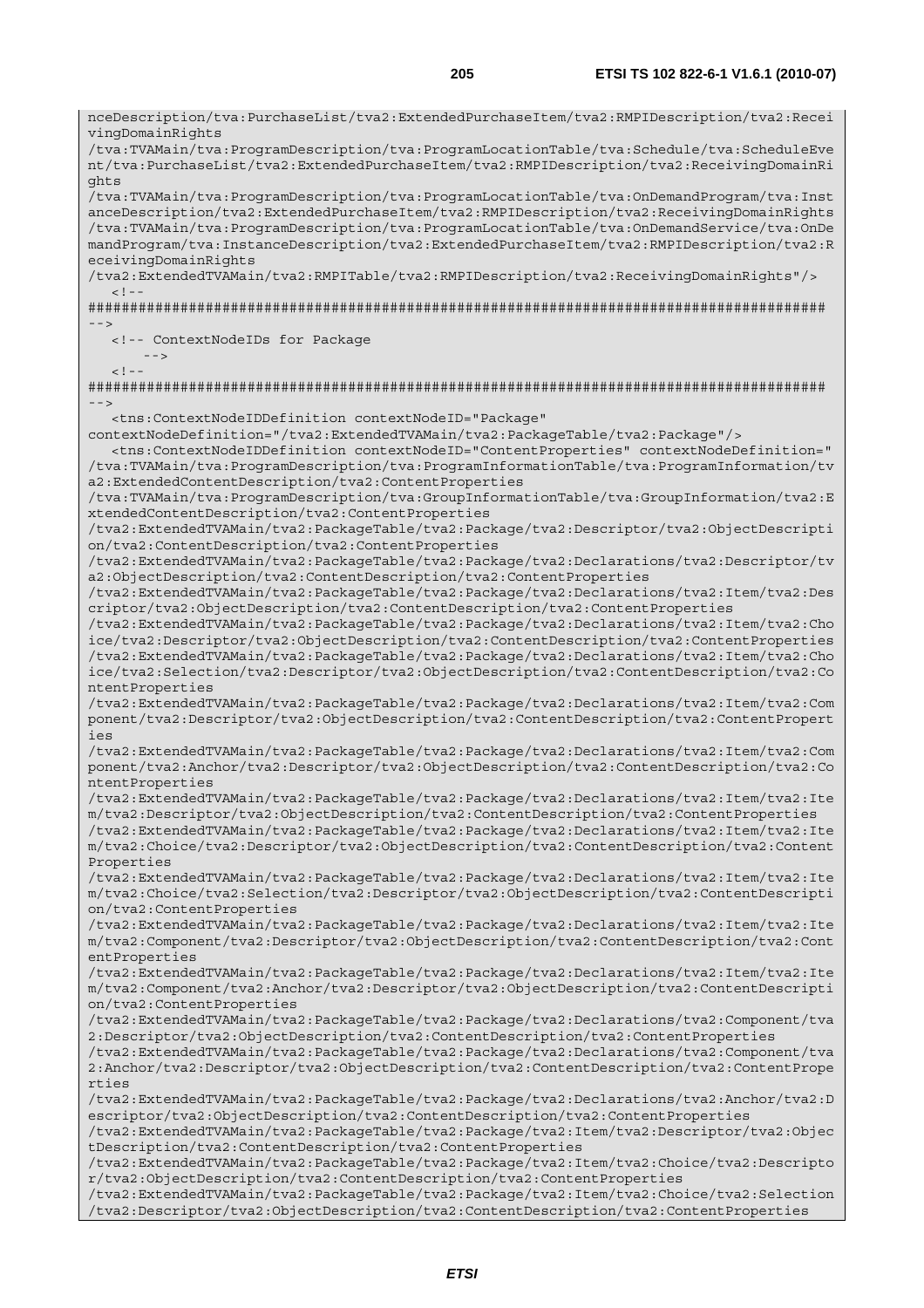/tva2:ExtendedTVAMain/tva2:PackageTable/tva2:Package/tva2:Item/tva2:Component/tva2:Descri ptor/tva2:ObjectDescription/tva2:ContentDescription/tva2:ContentProperties /tva2:ExtendedTVAMain/tva2:PackageTable/tva2:Package/tva2:Item/tva2:Component/tva2:Anchor /tva2:Descriptor/tva2:ObjectDescription/tva2:ContentDescription/tva2:ContentProperties /tva2:ExtendedTVAMain/tva2:PackageTable/tva2:Package/tva2:Item/tva2:Item/tva2:Descriptor/ tva2:ObjectDescription/tva2:ContentDescription/tva2:ContentProperties /tva2:ExtendedTVAMain/tva2:PackageTable/tva2:Package/tva2:Item/tva2:Item/tva2:Choice/tva2 :Descriptor/tva2:ObjectDescription/tva2:ContentDescription/tva2:ContentProperties /tva2:ExtendedTVAMain/tva2:PackageTable/tva2:Package/tva2:Item/tva2:Item/tva2:Choice/tva2 :Selection/tva2:Descriptor/tva2:ObjectDescription/tva2:ContentDescription/tva2:ContentPro perties /tva2:ExtendedTVAMain/tva2:PackageTable/tva2:Package/tva2:Item/tva2:Item/tva2:Component/t va2:Descriptor/tva2:ObjectDescription/tva2:ContentDescription/tva2:ContentProperties /tva2:ExtendedTVAMain/tva2:PackageTable/tva2:Package/tva2:Item/tva2:Item/tva2:Component/t va2:Anchor/tva2:Descriptor/tva2:ObjectDescription/tva2:ContentDescription/tva2:ContentPro perties  $"$  / >  $< 1 -$ ######################################################################################## --> <!-- ContextNodeIDs for Various types of Contents -->  $< 1 - -$ ######################################################################################## -->  $<$ ! --######################################################################################## --> <!-- ContextNodeID for AudioContent in Package -->  $<$ ! --######################################################################################## --> <tns:ContextNodeIDDefinition contextNodeID="AudioContent" contextNodeDefinition=" /tva:TVAMain/tva:ProgramDescription/tva:ProgramInformationTable/tva:ProgramInformation/tv a2:ExtendedContentDescription/tva2:ContentProperties/tva2:AudioAttributes /tva:TVAMain/tva:ProgramDescription/tva:GroupInformationTable/tva:GroupInformation/tva2:E xtendedContentDescription/tva2:ContentProperties/tva2:AudioAttributes /tva2:ExtendedTVAMain/tva2:PackageTable/tva2:Package/tva2:Descriptor/tva2:ObjectDescripti on/tva2:ContentDescription/tva2:ContentProperties/tva2:AudioAttributes /tva2:ExtendedTVAMain/tva2:PackageTable/tva2:Package/tva2:Declarations/tva2:Descriptor/tv a2:ObjectDescription/tva2:ContentDescription/tva2:ContentProperties/tva2:AudioAttributes /tva2:ExtendedTVAMain/tva2:PackageTable/tva2:Package/tva2:Declarations/tva2:Item/tva2:Des criptor/tva2:ObjectDescription/tva2:ContentDescription/tva2:ContentProperties/tva2:AudioA ttributes /tva2:ExtendedTVAMain/tva2:PackageTable/tva2:Package/tva2:Declarations/tva2:Item/tva2:Cho ice/tva2:Descriptor/tva2:ObjectDescription/tva2:ContentDescription/tva2:ContentProperties /tva2:AudioAttributes /tva2:ExtendedTVAMain/tva2:PackageTable/tva2:Package/tva2:Declarations/tva2:Item/tva2:Cho ice/tva2:Selection/tva2:Descriptor/tva2:ObjectDescription/tva2:ContentDescription/tva2:Co ntentProperties/tva2:AudioAttributes /tva2:ExtendedTVAMain/tva2:PackageTable/tva2:Package/tva2:Declarations/tva2:Item/tva2:Com ponent/tva2:Descriptor/tva2:ObjectDescription/tva2:ContentDescription/tva2:ContentPropert ies/tva2:AudioAttributes /tva2:ExtendedTVAMain/tva2:PackageTable/tva2:Package/tva2:Declarations/tva2:Item/tva2:Com ponent/tva2:Anchor/tva2:Descriptor/tva2:ObjectDescription/tva2:ContentDescription/tva2:Co ntentProperties/tva2:AudioAttributes /tva2:ExtendedTVAMain/tva2:PackageTable/tva2:Package/tva2:Declarations/tva2:Item/tva2:Ite m/tva2:Descriptor/tva2:ObjectDescription/tva2:ContentDescription/tva2:ContentProperties/t va2:AudioAttributes /tva2:ExtendedTVAMain/tva2:PackageTable/tva2:Package/tva2:Declarations/tva2:Item/tva2:Ite m/tva2:Choice/tva2:Descriptor/tva2:ObjectDescription/tva2:ContentDescription/tva2:Content Properties/tva2:AudioAttributes /tva2:ExtendedTVAMain/tva2:PackageTable/tva2:Package/tva2:Declarations/tva2:Item/tva2:Ite m/tva2:Choice/tva2:Selection/tva2:Descriptor/tva2:ObjectDescription/tva2:ContentDescripti on/tva2:ContentProperties/tva2:AudioAttributes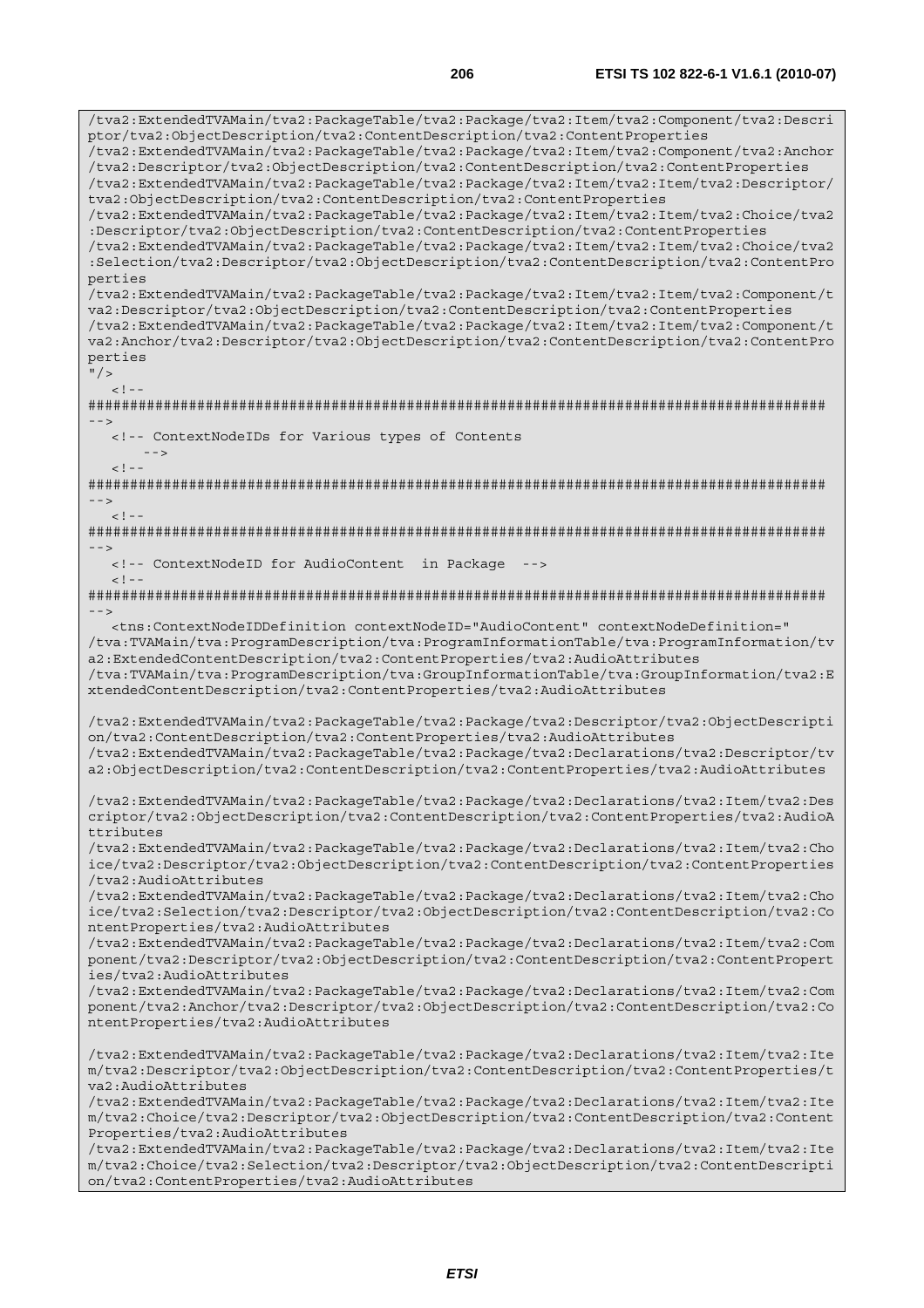/tva2:ExtendedTVAMain/tva2:PackageTable/tva2:Package/tva2:Declarations/tva2:Item/tva2:Ite m/tva2:Component/tva2:Descriptor/tva2:ObjectDescription/tva2:ContentDescription/tva2:Cont entProperties/tva2:AudioAttributes /tva2:ExtendedTVAMain/tva2:PackageTable/tva2:Package/tva2:Declarations/tva2:Item/tva2:Ite m/tva2:Component/tva2:Anchor/tva2:Descriptor/tva2:ObjectDescription/tva2:ContentDescripti on/tva2:ContentProperties/tva2:AudioAttributes /tva2:ExtendedTVAMain/tva2:PackageTable/tva2:Package/tva2:Declarations/tva2:Component/tva 2:Descriptor/tva2:ObjectDescription/tva2:ContentDescription/tva2:ContentProperties/tva2:A udioAttributes /tva2:ExtendedTVAMain/tva2:PackageTable/tva2:Package/tva2:Declarations/tva2:Component/tva 2:Anchor/tva2:Descriptor/tva2:ObjectDescription/tva2:ContentDescription/tva2:ContentPrope rties/tva2:AudioAttributes /tva2:ExtendedTVAMain/tva2:PackageTable/tva2:Package/tva2:Declarations/tva2:Anchor/tva2:D escriptor/tva2:ObjectDescription/tva2:ContentDescription/tva2:ContentProperties/tva2:Audi oAttributes /tva2:ExtendedTVAMain/tva2:PackageTable/tva2:Package/tva2:Item/tva2:Descriptor/tva2:Objec tDescription/tva2:ContentDescription/tva2:ContentProperties/tva2:AudioAttributes /tva2:ExtendedTVAMain/tva2:PackageTable/tva2:Package/tva2:Item/tva2:Choice/tva2:Descripto r/tva2:ObjectDescription/tva2:ContentDescription/tva2:ContentProperties/tva2:AudioAttribu tes /tva2:ExtendedTVAMain/tva2:PackageTable/tva2:Package/tva2:Item/tva2:Choice/tva2:Selection /tva2:Descriptor/tva2:ObjectDescription/tva2:ContentDescription/tva2:ContentProperties/tv a2:AudioAttributes /tva2:ExtendedTVAMain/tva2:PackageTable/tva2:Package/tva2:Item/tva2:Component/tva2:Descri ptor/tva2:ObjectDescription/tva2:ContentDescription/tva2:ContentProperties/tva2:AudioAttr ibutes /tva2:ExtendedTVAMain/tva2:PackageTable/tva2:Package/tva2:Item/tva2:Component/tva2:Anchor /tva2:Descriptor/tva2:ObjectDescription/tva2:ContentDescription/tva2:ContentProperties/tv a2:AudioAttributes /tva2:ExtendedTVAMain/tva2:PackageTable/tva2:Package/tva2:Item/tva2:Item/tva2:Descriptor/ tva2:ObjectDescription/tva2:ContentDescription/tva2:ContentProperties/tva2:AudioAttribute s /tva2:ExtendedTVAMain/tva2:PackageTable/tva2:Package/tva2:Item/tva2:Item/tva2:Choice/tva2 :Descriptor/tva2:ObjectDescription/tva2:ContentDescription/tva2:ContentProperties/tva2:Au dioAttributes /tva2:ExtendedTVAMain/tva2:PackageTable/tva2:Package/tva2:Item/tva2:Item/tva2:Choice/tva2 :Selection/tva2:Descriptor/tva2:ObjectDescription/tva2:ContentDescription/tva2:ContentPro perties/tva2:AudioAttributes /tva2:ExtendedTVAMain/tva2:PackageTable/tva2:Package/tva2:Item/tva2:Item/tva2:Component/t va2:Descriptor/tva2:ObjectDescription/tva2:ContentDescription/tva2:ContentProperties/tva2 :AudioAttributes /tva2:ExtendedTVAMain/tva2:PackageTable/tva2:Package/tva2:Item/tva2:Item/tva2:Component/t va2:Anchor/tva2:Descriptor/tva2:ObjectDescription/tva2:ContentDescription/tva2:ContentPro perties/tva2:AudioAttributes  $"$  / >  $\geq 1$  =  $-$ ######################################################################################## --> <!-- ContextNodeID for VideoContent in Package -->  $<$ ! --######################################################################################## --> <tns:ContextNodeIDDefinition contextNodeID="VideoContent" contextNodeDefinition=" /tva:TVAMain/tva:ProgramDescription/tva:ProgramInformationTable/tva:ProgramInformation/tv a2:ExtendedContentDescription/tva2:ContentProperties/tva2:VideoAttributes /tva:TVAMain/tva:ProgramDescription/tva:GroupInformationTable/tva:GroupInformation/tva2:E xtendedContentDescription/tva2:ContentProperties/tva2:VideoAttributes /tva2:ExtendedTVAMain/tva2:PackageTable/tva2:Package/tva2:Descriptor/tva2:ObjectDescripti on/tva2:ContentDescription/tva2:ContentProperties/tva2:VideoAttributes /tva2:ExtendedTVAMain/tva2:PackageTable/tva2:Package/tva2:Declarations/tva2:Descriptor/tv a2:ObjectDescription/tva2:ContentDescription/tva2:ContentProperties/tva2:VideoAttributes /tva2:ExtendedTVAMain/tva2:PackageTable/tva2:Package/tva2:Declarations/tva2:Item/tva2:Des criptor/tva2:ObjectDescription/tva2:ContentDescription/tva2:ContentProperties/tva2:VideoA

ttributes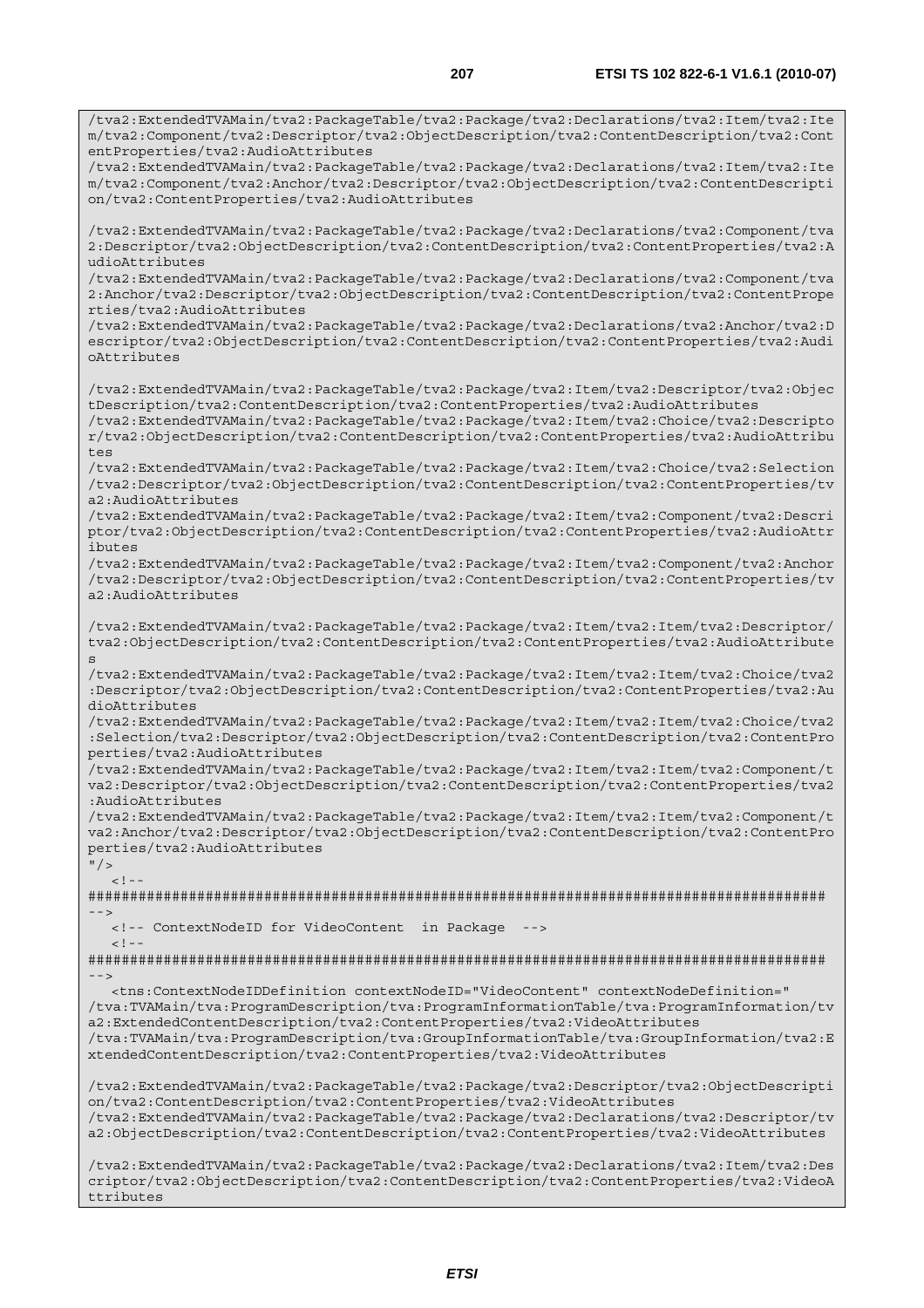/tva2:ExtendedTVAMain/tva2:PackageTable/tva2:Package/tva2:Declarations/tva2:Item/tva2:Cho ice/tva2:Descriptor/tva2:ObjectDescription/tva2:ContentDescription/tva2:ContentProperties /tva2:VideoAttributes

/tva2:ExtendedTVAMain/tva2:PackageTable/tva2:Package/tva2:Declarations/tva2:Item/tva2:Cho ice/tva2:Selection/tva2:Descriptor/tva2:ObjectDescription/tva2:ContentDescription/tva2:Co ntentProperties/tva2:VideoAttributes

/tva2:ExtendedTVAMain/tva2:PackageTable/tva2:Package/tva2:Declarations/tva2:Item/tva2:Com ponent/tva2:Descriptor/tva2:ObjectDescription/tva2:ContentDescription/tva2:ContentPropert ies/tva2:VideoAttributes

/tva2:ExtendedTVAMain/tva2:PackageTable/tva2:Package/tva2:Declarations/tva2:Item/tva2:Com ponent/tva2:Anchor/tva2:Descriptor/tva2:ObjectDescription/tva2:ContentDescription/tva2:Co ntentProperties/tva2:VideoAttributes

/tva2:ExtendedTVAMain/tva2:PackageTable/tva2:Package/tva2:Declarations/tva2:Item/tva2:Ite m/tva2:Descriptor/tva2:ObjectDescription/tva2:ContentDescription/tva2:ContentProperties/t va2:VideoAttributes

/tva2:ExtendedTVAMain/tva2:PackageTable/tva2:Package/tva2:Declarations/tva2:Item/tva2:Ite m/tva2:Choice/tva2:Descriptor/tva2:ObjectDescription/tva2:ContentDescription/tva2:Content Properties/tva2:VideoAttributes

/tva2:ExtendedTVAMain/tva2:PackageTable/tva2:Package/tva2:Declarations/tva2:Item/tva2:Ite m/tva2:Choice/tva2:Selection/tva2:Descriptor/tva2:ObjectDescription/tva2:ContentDescripti on/tva2:ContentProperties/tva2:VideoAttributes

/tva2:ExtendedTVAMain/tva2:PackageTable/tva2:Package/tva2:Declarations/tva2:Item/tva2:Ite m/tva2:Component/tva2:Descriptor/tva2:ObjectDescription/tva2:ContentDescription/tva2:Cont entProperties/tva2:VideoAttributes

/tva2:ExtendedTVAMain/tva2:PackageTable/tva2:Package/tva2:Declarations/tva2:Item/tva2:Ite m/tva2:Component/tva2:Anchor/tva2:Descriptor/tva2:ObjectDescription/tva2:ContentDescripti on/tva2:ContentProperties/tva2:VideoAttributes

/tva2:ExtendedTVAMain/tva2:PackageTable/tva2:Package/tva2:Declarations/tva2:Component/tva 2:Descriptor/tva2:ObjectDescription/tva2:ContentDescription/tva2:ContentProperties/tva2:V ideoAttributes

/tva2:ExtendedTVAMain/tva2:PackageTable/tva2:Package/tva2:Declarations/tva2:Component/tva 2:Anchor/tva2:Descriptor/tva2:ObjectDescription/tva2:ContentDescription/tva2:ContentPrope rties/tva2:VideoAttributes

/tva2:ExtendedTVAMain/tva2:PackageTable/tva2:Package/tva2:Declarations/tva2:Anchor/tva2:D escriptor/tva2:ObjectDescription/tva2:ContentDescription/tva2:ContentProperties/tva2:Vide oAttributes

/tva2:ExtendedTVAMain/tva2:PackageTable/tva2:Package/tva2:Item/tva2:Descriptor/tva2:Objec tDescription/tva2:ContentDescription/tva2:ContentProperties/tva2:VideoAttributes /tva2:ExtendedTVAMain/tva2:PackageTable/tva2:Package/tva2:Item/tva2:Choice/tva2:Descripto r/tva2:ObjectDescription/tva2:ContentDescription/tva2:ContentProperties/tva2:VideoAttribu

tes

/tva2:ExtendedTVAMain/tva2:PackageTable/tva2:Package/tva2:Item/tva2:Choice/tva2:Selection /tva2:Descriptor/tva2:ObjectDescription/tva2:ContentDescription/tva2:ContentProperties/tv a2:VideoAttributes

/tva2:ExtendedTVAMain/tva2:PackageTable/tva2:Package/tva2:Item/tva2:Component/tva2:Descri ptor/tva2:ObjectDescription/tva2:ContentDescription/tva2:ContentProperties/tva2:VideoAttr ibutes

/tva2:ExtendedTVAMain/tva2:PackageTable/tva2:Package/tva2:Item/tva2:Component/tva2:Anchor /tva2:Descriptor/tva2:ObjectDescription/tva2:ContentDescription/tva2:ContentProperties/tv a2:VideoAttributes

/tva2:ExtendedTVAMain/tva2:PackageTable/tva2:Package/tva2:Item/tva2:Item/tva2:Descriptor/ tva2:ObjectDescription/tva2:ContentDescription/tva2:ContentProperties/tva2:VideoAttribute s

/tva2:ExtendedTVAMain/tva2:PackageTable/tva2:Package/tva2:Item/tva2:Item/tva2:Choice/tva2 :Descriptor/tva2:ObjectDescription/tva2:ContentDescription/tva2:ContentProperties/tva2:Vi deoAttributes

/tva2:ExtendedTVAMain/tva2:PackageTable/tva2:Package/tva2:Item/tva2:Item/tva2:Choice/tva2 :Selection/tva2:Descriptor/tva2:ObjectDescription/tva2:ContentDescription/tva2:ContentPro perties/tva2:VideoAttributes

/tva2:ExtendedTVAMain/tva2:PackageTable/tva2:Package/tva2:Item/tva2:Item/tva2:Component/t va2:Descriptor/tva2:ObjectDescription/tva2:ContentDescription/tva2:ContentProperties/tva2 :VideoAttributes

/tva2:ExtendedTVAMain/tva2:PackageTable/tva2:Package/tva2:Item/tva2:Item/tva2:Component/t va2:Anchor/tva2:Descriptor/tva2:ObjectDescription/tva2:ContentDescription/tva2:ContentPro perties/tva2:VideoAttributes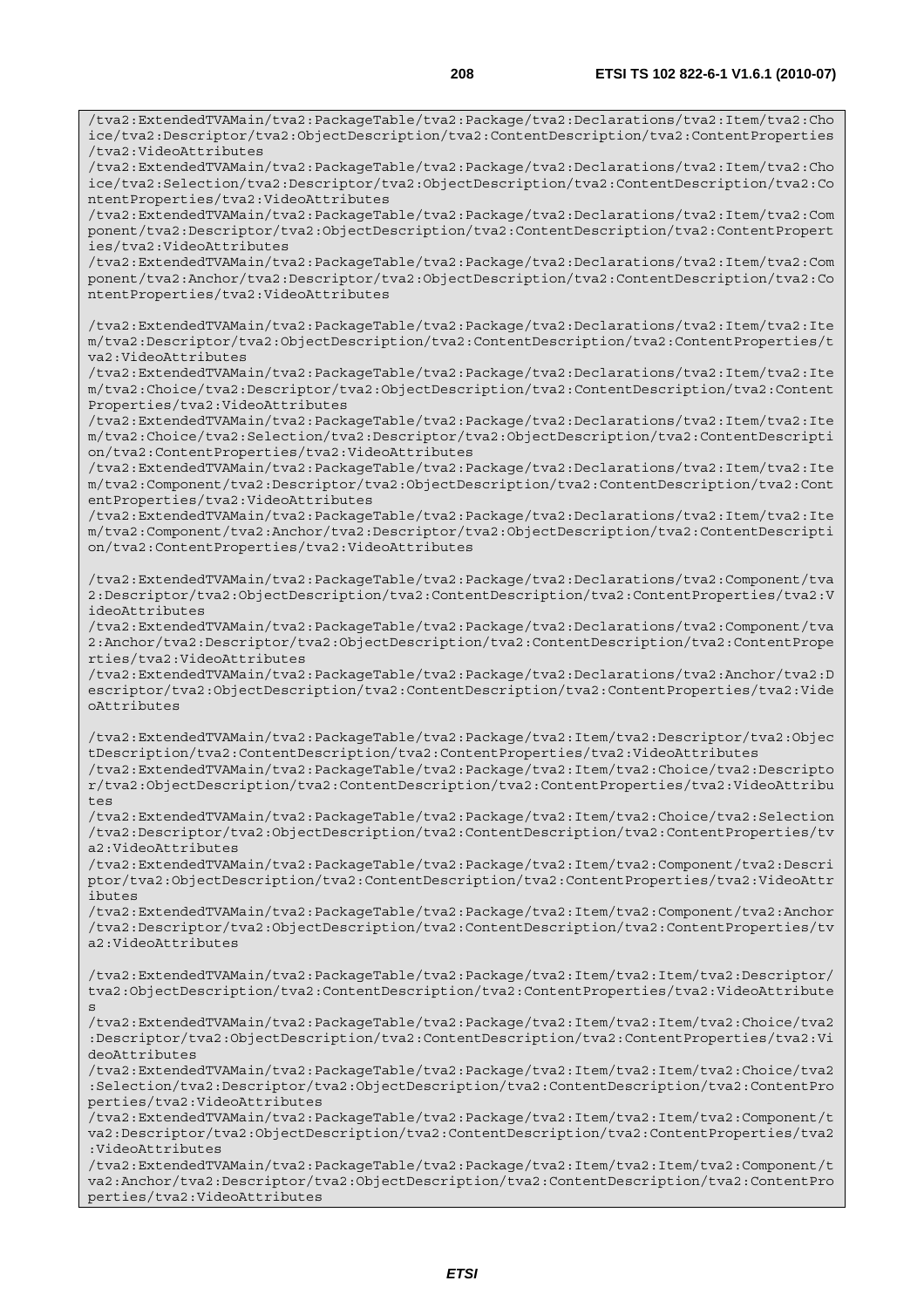$"$  />  $\leq$   $\perp$ ######################################################################################## --> <!-- ContextNodeID for StillImageContent in Package -->  $<$ ! --######################################################################################## --> <tns:ContextNodeIDDefinition contextNodeID="StillImageContent" contextNodeDefinition=" /tva:TVAMain/tva:ProgramDescription/tva:ProgramInformationTable/tva:ProgramInformation/tv a2:ExtendedContentDescription/tva2:ContentProperties/tva2:StillImageContentAttributes /tva:TVAMain/tva:ProgramDescription/tva:GroupInformationTable/tva:GroupInformation/tva2:E xtendedContentDescription/tva2:ContentProperties/tva2:StillImageContentAttributes /tva2:ExtendedTVAMain/tva2:PackageTable/tva2:Package/tva2:Descriptor/tva2:ObjectDescripti on/tva2:ContentDescription/tva2:ContentProperties/tva2:StillImageContentAttributes /tva2:ExtendedTVAMain/tva2:PackageTable/tva2:Package/tva2:Declarations/tva2:Descriptor/tv a2:ObjectDescription/tva2:ContentDescription/tva2:ContentProperties/tva2:StillImageConten tAttributes /tva2:ExtendedTVAMain/tva2:PackageTable/tva2:Package/tva2:Declarations/tva2:Item/tva2:Des criptor/tva2:ObjectDescription/tva2:ContentDescription/tva2:ContentProperties/tva2:StillI mageContentAttributes /tva2:ExtendedTVAMain/tva2:PackageTable/tva2:Package/tva2:Declarations/tva2:Item/tva2:Cho ice/tva2:Descriptor/tva2:ObjectDescription/tva2:ContentDescription/tva2:ContentProperties /tva2:StillImageContentAttributes /tva2:ExtendedTVAMain/tva2:PackageTable/tva2:Package/tva2:Declarations/tva2:Item/tva2:Cho ice/tva2:Selection/tva2:Descriptor/tva2:ObjectDescription/tva2:ContentDescription/tva2:Co ntentProperties/tva2:StillImageContentAttributes /tva2:ExtendedTVAMain/tva2:PackageTable/tva2:Package/tva2:Declarations/tva2:Item/tva2:Com ponent/tva2:Descriptor/tva2:ObjectDescription/tva2:ContentDescription/tva2:ContentPropert ies/tva2:StillImageContentAttributes /tva2:ExtendedTVAMain/tva2:PackageTable/tva2:Package/tva2:Declarations/tva2:Item/tva2:Com ponent/tva2:Anchor/tva2:Descriptor/tva2:ObjectDescription/tva2:ContentDescription/tva2:Co ntentProperties/tva2:StillImageContentAttributes /tva2:ExtendedTVAMain/tva2:PackageTable/tva2:Package/tva2:Declarations/tva2:Item/tva2:Ite m/tva2:Descriptor/tva2:ObjectDescription/tva2:ContentDescription/tva2:ContentProperties/t va2:StillImageContentAttributes /tva2:ExtendedTVAMain/tva2:PackageTable/tva2:Package/tva2:Declarations/tva2:Item/tva2:Ite m/tva2:Choice/tva2:Descriptor/tva2:ObjectDescription/tva2:ContentDescription/tva2:Content Properties/tva2:StillImageContentAttributes /tva2:ExtendedTVAMain/tva2:PackageTable/tva2:Package/tva2:Declarations/tva2:Item/tva2:Ite m/tva2:Choice/tva2:Selection/tva2:Descriptor/tva2:ObjectDescription/tva2:ContentDescripti on/tva2:ContentProperties/tva2:StillImageContentAttributes /tva2:ExtendedTVAMain/tva2:PackageTable/tva2:Package/tva2:Declarations/tva2:Item/tva2:Ite m/tva2:Component/tva2:Descriptor/tva2:ObjectDescription/tva2:ContentDescription/tva2:Cont entProperties/tva2:StillImageContentAttributes /tva2:ExtendedTVAMain/tva2:PackageTable/tva2:Package/tva2:Declarations/tva2:Item/tva2:Ite m/tva2:Component/tva2:Anchor/tva2:Descriptor/tva2:ObjectDescription/tva2:ContentDescripti on/tva2:ContentProperties/tva2:StillImageContentAttributes /tva2:ExtendedTVAMain/tva2:PackageTable/tva2:Package/tva2:Declarations/tva2:Component/tva 2:Descriptor/tva2:ObjectDescription/tva2:ContentDescription/tva2:ContentProperties/tva2:S tillImageContentAttributes /tva2:ExtendedTVAMain/tva2:PackageTable/tva2:Package/tva2:Declarations/tva2:Component/tva 2:Anchor/tva2:Descriptor/tva2:ObjectDescription/tva2:ContentDescription/tva2:ContentPrope rties/tva2:StillImageContentAttributes /tva2:ExtendedTVAMain/tva2:PackageTable/tva2:Package/tva2:Declarations/tva2:Anchor/tva2:D escriptor/tva2:ObjectDescription/tva2:ContentDescription/tva2:ContentProperties/tva2:Stil lImageContentAttributes /tva2:ExtendedTVAMain/tva2:PackageTable/tva2:Package/tva2:Item/tva2:Descriptor/tva2:Objec tDescription/tva2:ContentDescription/tva2:ContentProperties/tva2:StillImageContentAttribu tes /tva2:ExtendedTVAMain/tva2:PackageTable/tva2:Package/tva2:Item/tva2:Choice/tva2:Descripto

r/tva2:ObjectDescription/tva2:ContentDescription/tva2:ContentProperties/tva2:StillImageCo ntentAttributes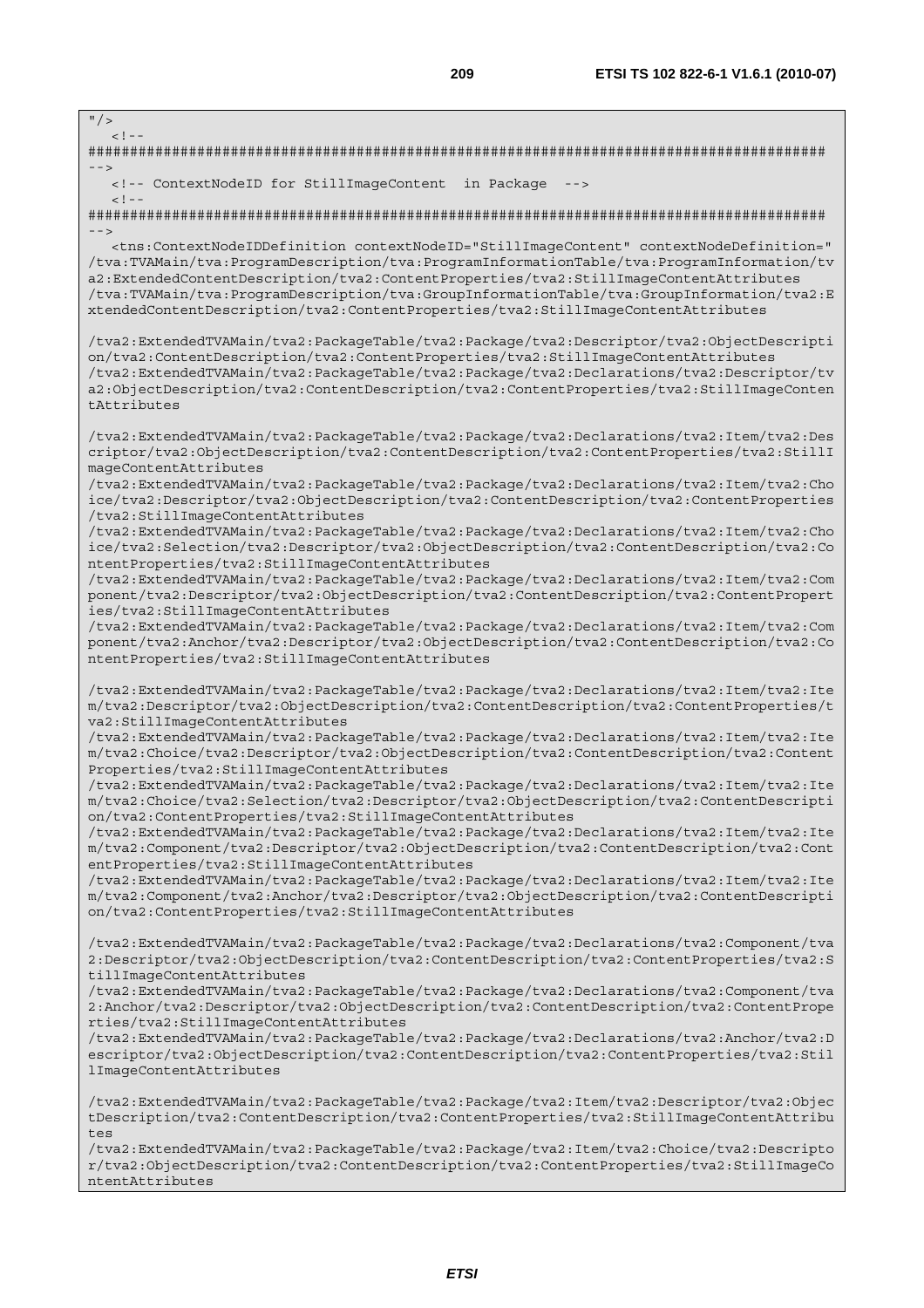/tva2:ExtendedTVAMain/tva2:PackageTable/tva2:Package/tva2:Item/tva2:Choice/tva2:Selection /tva2:Descriptor/tva2:ObjectDescription/tva2:ContentDescription/tva2:ContentProperties/tv a2:StillImageContentAttributes /tva2:ExtendedTVAMain/tva2:PackageTable/tva2:Package/tva2:Item/tva2:Component/tva2:Descri ptor/tva2:ObjectDescription/tva2:ContentDescription/tva2:ContentProperties/tva2:StillImag eContentAttributes /tva2:ExtendedTVAMain/tva2:PackageTable/tva2:Package/tva2:Item/tva2:Component/tva2:Anchor /tva2:Descriptor/tva2:ObjectDescription/tva2:ContentDescription/tva2:ContentProperties/tv a2:StillImageContentAttributes /tva2:ExtendedTVAMain/tva2:PackageTable/tva2:Package/tva2:Item/tva2:Item/tva2:Descriptor/ tva2:ObjectDescription/tva2:ContentDescription/tva2:ContentProperties/tva2:StillImageCont entAttributes /tva2:ExtendedTVAMain/tva2:PackageTable/tva2:Package/tva2:Item/tva2:Item/tva2:Choice/tva2 :Descriptor/tva2:ObjectDescription/tva2:ContentDescription/tva2:ContentProperties/tva2:St illImageContentAttributes /tva2:ExtendedTVAMain/tva2:PackageTable/tva2:Package/tva2:Item/tva2:Item/tva2:Choice/tva2 :Selection/tva2:Descriptor/tva2:ObjectDescription/tva2:ContentDescription/tva2:ContentPro perties/tva2:StillImageContentAttributes /tva2:ExtendedTVAMain/tva2:PackageTable/tva2:Package/tva2:Item/tva2:Item/tva2:Component/t va2:Descriptor/tva2:ObjectDescription/tva2:ContentDescription/tva2:ContentProperties/tva2 :StillImageContentAttributes /tva2:ExtendedTVAMain/tva2:PackageTable/tva2:Package/tva2:Item/tva2:Item/tva2:Component/t va2:Anchor/tva2:Descriptor/tva2:ObjectDescription/tva2:ContentDescription/tva2:ContentPro perties/tva2:StillImageContentAttributes  $^{\prime\prime}$  / >  $\lt$  ! -######################################################################################## --> <!-- ContextNodeID for TextContent in Package -->  $<$ ! --######################################################################################## --> <tns:ContextNodeIDDefinition contextNodeID="TextContent" contextNodeDefinition=" /tva:TVAMain/tva:ProgramDescription/tva:ProgramInformationTable/tva:ProgramInformation/tv a2:ExtendedContentDescription/tva2:ContentProperties/tva2:TextContentAttributes /tva:TVAMain/tva:ProgramDescription/tva:GroupInformationTable/tva:GroupInformation/tva2:E xtendedContentDescription/tva2:ContentProperties/tva2:TextContentAttributes /tva2:ExtendedTVAMain/tva2:PackageTable/tva2:Package/tva2:Descriptor/tva2:ObjectDescripti on/tva2:ContentDescription/tva2:ContentProperties/tva2:TextContentAttributes /tva2:ExtendedTVAMain/tva2:PackageTable/tva2:Package/tva2:Declarations/tva2:Descriptor/tv a2:ObjectDescription/tva2:ContentDescription/tva2:ContentProperties/tva2:TextContentAttri butes /tva2:ExtendedTVAMain/tva2:PackageTable/tva2:Package/tva2:Declarations/tva2:Item/tva2:Des criptor/tva2:ObjectDescription/tva2:ContentDescription/tva2:ContentProperties/tva2:TextCo ntentAttributes /tva2:ExtendedTVAMain/tva2:PackageTable/tva2:Package/tva2:Declarations/tva2:Item/tva2:Cho ice/tva2:Descriptor/tva2:ObjectDescription/tva2:ContentDescription/tva2:ContentProperties /tva2:TextContentAttributes /tva2:ExtendedTVAMain/tva2:PackageTable/tva2:Package/tva2:Declarations/tva2:Item/tva2:Cho ice/tva2:Selection/tva2:Descriptor/tva2:ObjectDescription/tva2:ContentDescription/tva2:Co ntentProperties/tva2:TextContentAttributes /tva2:ExtendedTVAMain/tva2:PackageTable/tva2:Package/tva2:Declarations/tva2:Item/tva2:Com ponent/tva2:Descriptor/tva2:ObjectDescription/tva2:ContentDescription/tva2:ContentPropert ies/tva2:TextContentAttributes /tva2:ExtendedTVAMain/tva2:PackageTable/tva2:Package/tva2:Declarations/tva2:Item/tva2:Com ponent/tva2:Anchor/tva2:Descriptor/tva2:ObjectDescription/tva2:ContentDescription/tva2:Co ntentProperties/tva2:TextContentAttributes /tva2:ExtendedTVAMain/tva2:PackageTable/tva2:Package/tva2:Declarations/tva2:Item/tva2:Ite m/tva2:Descriptor/tva2:ObjectDescription/tva2:ContentDescription/tva2:ContentProperties/t va2:TextContentAttributes

/tva2:ExtendedTVAMain/tva2:PackageTable/tva2:Package/tva2:Declarations/tva2:Item/tva2:Ite m/tva2:Choice/tva2:Descriptor/tva2:ObjectDescription/tva2:ContentDescription/tva2:Content Properties/tva2:TextContentAttributes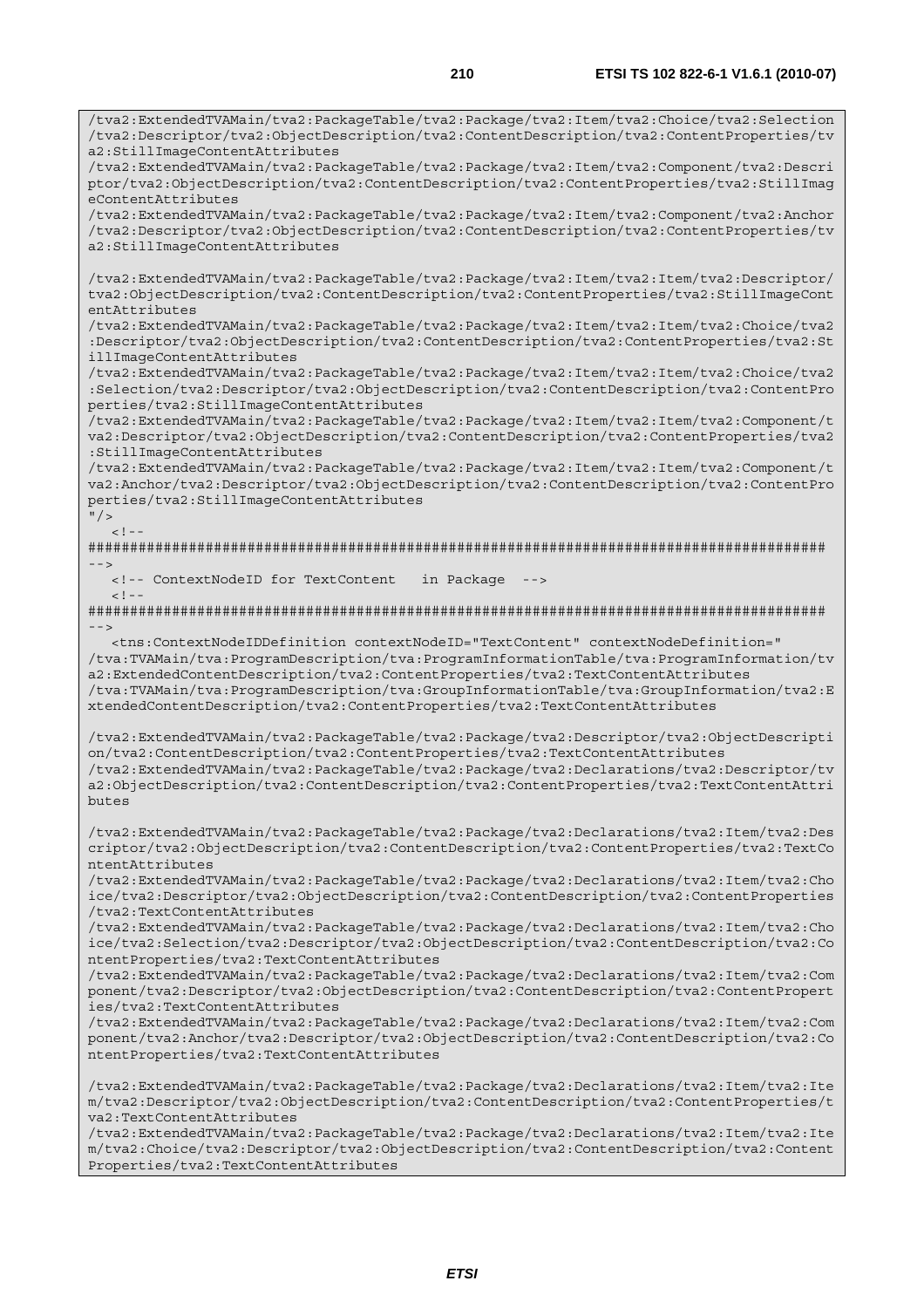/tva2:ExtendedTVAMain/tva2:PackageTable/tva2:Package/tva2:Declarations/tva2:Item/tva2:Ite

m/tva2:Choice/tva2:Selection/tva2:Descriptor/tva2:ObjectDescription/tva2:ContentDescripti on/tva2:ContentProperties/tva2:TextContentAttributes /tva2:ExtendedTVAMain/tva2:PackageTable/tva2:Package/tva2:Declarations/tva2:Item/tva2:Ite m/tva2:Component/tva2:Descriptor/tva2:ObjectDescription/tva2:ContentDescription/tva2:Cont entProperties/tva2:TextContentAttributes /tva2:ExtendedTVAMain/tva2:PackageTable/tva2:Package/tva2:Declarations/tva2:Item/tva2:Ite m/tva2:Component/tva2:Anchor/tva2:Descriptor/tva2:ObjectDescription/tva2:ContentDescripti on/tva2:ContentProperties/tva2:TextContentAttributes /tva2:ExtendedTVAMain/tva2:PackageTable/tva2:Package/tva2:Declarations/tva2:Component/tva 2:Descriptor/tva2:ObjectDescription/tva2:ContentDescription/tva2:ContentProperties/tva2:T extContentAttributes /tva2:ExtendedTVAMain/tva2:PackageTable/tva2:Package/tva2:Declarations/tva2:Component/tva 2:Anchor/tva2:Descriptor/tva2:ObjectDescription/tva2:ContentDescription/tva2:ContentPrope rties/tva2:TextContentAttributes /tva2:ExtendedTVAMain/tva2:PackageTable/tva2:Package/tva2:Declarations/tva2:Anchor/tva2:D escriptor/tva2:ObjectDescription/tva2:ContentDescription/tva2:ContentProperties/tva2:Text ContentAttributes /tva2:ExtendedTVAMain/tva2:PackageTable/tva2:Package/tva2:Item/tva2:Descriptor/tva2:Objec tDescription/tva2:ContentDescription/tva2:ContentProperties/tva2:TextContentAttributes /tva2:ExtendedTVAMain/tva2:PackageTable/tva2:Package/tva2:Item/tva2:Choice/tva2:Descripto r/tva2:ObjectDescription/tva2:ContentDescription/tva2:ContentProperties/tva2:TextContentA ttributes /tva2:ExtendedTVAMain/tva2:PackageTable/tva2:Package/tva2:Item/tva2:Choice/tva2:Selection /tva2:Descriptor/tva2:ObjectDescription/tva2:ContentDescription/tva2:ContentProperties/tv a2:TextContentAttributes /tva2:ExtendedTVAMain/tva2:PackageTable/tva2:Package/tva2:Item/tva2:Component/tva2:Descri ptor/tva2:ObjectDescription/tva2:ContentDescription/tva2:ContentProperties/tva2:TextConte ntAttributes /tva2:ExtendedTVAMain/tva2:PackageTable/tva2:Package/tva2:Item/tva2:Component/tva2:Anchor /tva2:Descriptor/tva2:ObjectDescription/tva2:ContentDescription/tva2:ContentProperties/tv a2:TextContentAttributes /tva2:ExtendedTVAMain/tva2:PackageTable/tva2:Package/tva2:Item/tva2:Item/tva2:Descriptor/ tva2:ObjectDescription/tva2:ContentDescription/tva2:ContentProperties/tva2:TextContentAtt ributes /tva2:ExtendedTVAMain/tva2:PackageTable/tva2:Package/tva2:Item/tva2:Item/tva2:Choice/tva2 :Descriptor/tva2:ObjectDescription/tva2:ContentDescription/tva2:ContentProperties/tva2:Te xtContentAttributes /tva2:ExtendedTVAMain/tva2:PackageTable/tva2:Package/tva2:Item/tva2:Item/tva2:Choice/tva2 :Selection/tva2:Descriptor/tva2:ObjectDescription/tva2:ContentDescription/tva2:ContentPro perties/tva2:TextContentAttributes /tva2:ExtendedTVAMain/tva2:PackageTable/tva2:Package/tva2:Item/tva2:Item/tva2:Component/t va2:Descriptor/tva2:ObjectDescription/tva2:ContentDescription/tva2:ContentProperties/tva2 :TextContentAttributes /tva2:ExtendedTVAMain/tva2:PackageTable/tva2:Package/tva2:Item/tva2:Item/tva2:Component/t va2:Anchor/tva2:Descriptor/tva2:ObjectDescription/tva2:ContentDescription/tva2:ContentPro perties/tva2:TextContentAttributes  $"$  />  $<$ ! --######################################################################################## --> <!-- ContextNodeID for DataBroadcastingContent in Package -->  $\lt$  !  $-$ ######################################################################################## --> <tns:ContextNodeIDDefinition contextNodeID="DataBroadcastingContent" contextNodeDefinition=" /tva:TVAMain/tva:ProgramDescription/tva:ProgramInformationTable/tva:ProgramInformation/tv a2:ExtendedContentDescription/tva2:ContentProperties/tva2:DataBroadcastingContextAttribut es /tva:TVAMain/tva:ProgramDescription/tva:GroupInformationTable/tva:GroupInformation/tva2:E xtendedContentDescription/tva2:ContentProperties/tva2:DataBroadcastingContextAttributes /tva2:ExtendedTVAMain/tva2:PackageTable/tva2:Package/tva2:Descriptor/tva2:ObjectDescripti on/tva2:ContentDescription/tva2:ContentProperties/tva2:DataBroadcastingContextAttributes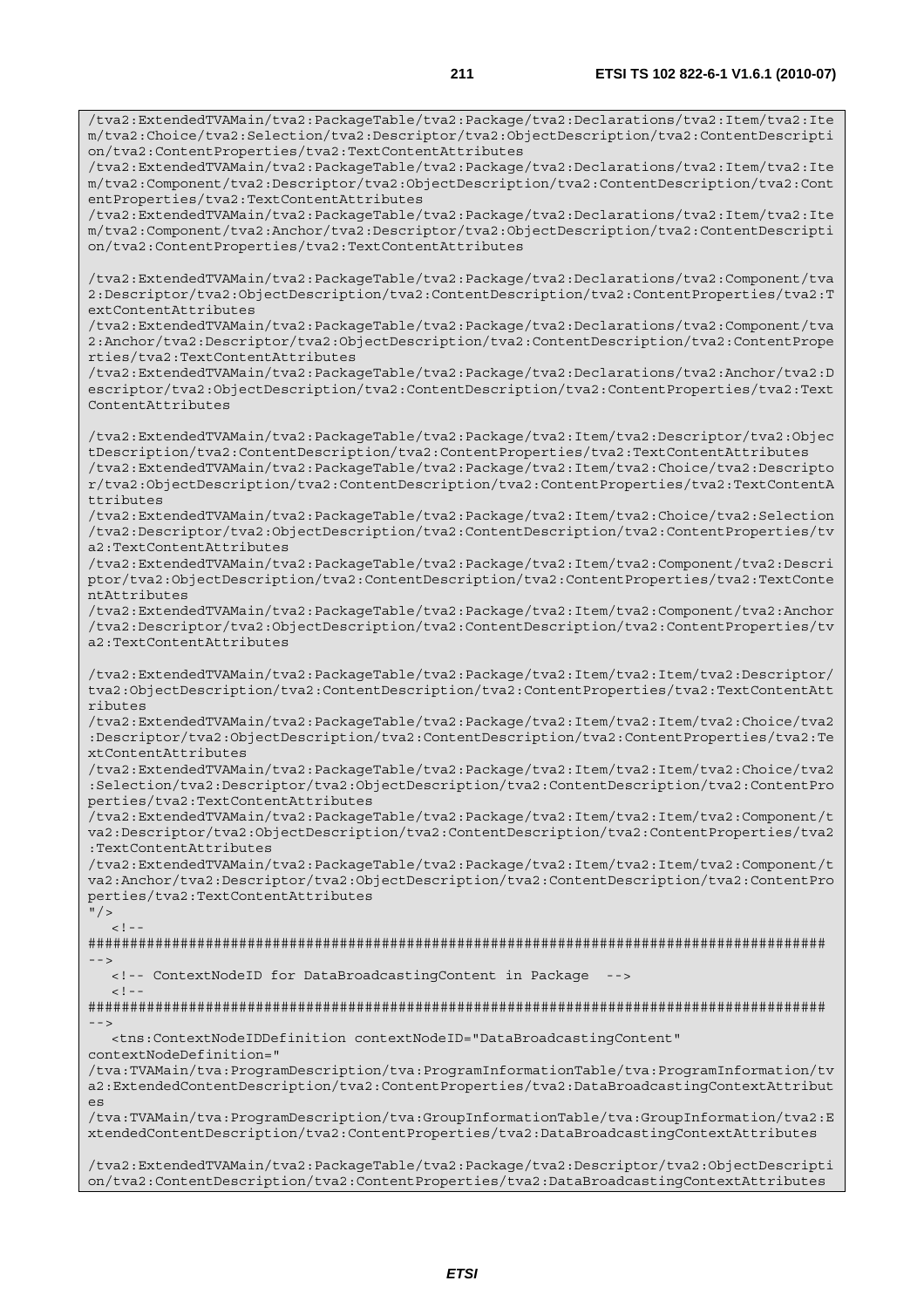/tva2:ExtendedTVAMain/tva2:PackageTable/tva2:Package/tva2:Declarations/tva2:Descriptor/tv a2:ObjectDescription/tva2:ContentDescription/tva2:ContentProperties/tva2:DataBroadcasting ContextAttributes

/tva2:ExtendedTVAMain/tva2:PackageTable/tva2:Package/tva2:Declarations/tva2:Item/tva2:Des criptor/tva2:ObjectDescription/tva2:ContentDescription/tva2:ContentProperties/tva2:DataBr oadcastingContextAttributes

/tva2:ExtendedTVAMain/tva2:PackageTable/tva2:Package/tva2:Declarations/tva2:Item/tva2:Cho ice/tva2:Descriptor/tva2:ObjectDescription/tva2:ContentDescription/tva2:ContentProperties /tva2:DataBroadcastingContextAttributes

/tva2:ExtendedTVAMain/tva2:PackageTable/tva2:Package/tva2:Declarations/tva2:Item/tva2:Cho ice/tva2:Selection/tva2:Descriptor/tva2:ObjectDescription/tva2:ContentDescription/tva2:Co ntentProperties/tva2:DataBroadcastingContextAttributes

/tva2:ExtendedTVAMain/tva2:PackageTable/tva2:Package/tva2:Declarations/tva2:Item/tva2:Com ponent/tva2:Descriptor/tva2:ObjectDescription/tva2:ContentDescription/tva2:ContentPropert ies/tva2:DataBroadcastingContextAttributes

/tva2:ExtendedTVAMain/tva2:PackageTable/tva2:Package/tva2:Declarations/tva2:Item/tva2:Com ponent/tva2:Anchor/tva2:Descriptor/tva2:ObjectDescription/tva2:ContentDescription/tva2:Co ntentProperties/tva2:DataBroadcastingContextAttributes

/tva2:ExtendedTVAMain/tva2:PackageTable/tva2:Package/tva2:Declarations/tva2:Item/tva2:Ite m/tva2:Descriptor/tva2:ObjectDescription/tva2:ContentDescription/tva2:ContentProperties/t va2:DataBroadcastingContextAttributes

/tva2:ExtendedTVAMain/tva2:PackageTable/tva2:Package/tva2:Declarations/tva2:Item/tva2:Ite m/tva2:Choice/tva2:Descriptor/tva2:ObjectDescription/tva2:ContentDescription/tva2:Content Properties/tva2:DataBroadcastingContextAttributes

/tva2:ExtendedTVAMain/tva2:PackageTable/tva2:Package/tva2:Declarations/tva2:Item/tva2:Ite m/tva2:Choice/tva2:Selection/tva2:Descriptor/tva2:ObjectDescription/tva2:ContentDescripti on/tva2:ContentProperties/tva2:DataBroadcastingContextAttributes

/tva2:ExtendedTVAMain/tva2:PackageTable/tva2:Package/tva2:Declarations/tva2:Item/tva2:Ite m/tva2:Component/tva2:Descriptor/tva2:ObjectDescription/tva2:ContentDescription/tva2:Cont entProperties/tva2:DataBroadcastingContextAttributes

/tva2:ExtendedTVAMain/tva2:PackageTable/tva2:Package/tva2:Declarations/tva2:Item/tva2:Ite m/tva2:Component/tva2:Anchor/tva2:Descriptor/tva2:ObjectDescription/tva2:ContentDescripti on/tva2:ContentProperties/tva2:DataBroadcastingContextAttributes

/tva2:ExtendedTVAMain/tva2:PackageTable/tva2:Package/tva2:Declarations/tva2:Component/tva 2:Descriptor/tva2:ObjectDescription/tva2:ContentDescription/tva2:ContentProperties/tva2:D ataBroadcastingContextAttributes

/tva2:ExtendedTVAMain/tva2:PackageTable/tva2:Package/tva2:Declarations/tva2:Component/tva 2:Anchor/tva2:Descriptor/tva2:ObjectDescription/tva2:ContentDescription/tva2:ContentPrope rties/tva2:DataBroadcastingContextAttributes

/tva2:ExtendedTVAMain/tva2:PackageTable/tva2:Package/tva2:Declarations/tva2:Anchor/tva2:D escriptor/tva2:ObjectDescription/tva2:ContentDescription/tva2:ContentProperties/tva2:Data BroadcastingContextAttributes

/tva2:ExtendedTVAMain/tva2:PackageTable/tva2:Package/tva2:Item/tva2:Descriptor/tva2:Objec tDescription/tva2:ContentDescription/tva2:ContentProperties/tva2:DataBroadcastingContextA ttributes

/tva2:ExtendedTVAMain/tva2:PackageTable/tva2:Package/tva2:Item/tva2:Choice/tva2:Descripto r/tva2:ObjectDescription/tva2:ContentDescription/tva2:ContentProperties/tva2:DataBroadcas tingContextAttributes

/tva2:ExtendedTVAMain/tva2:PackageTable/tva2:Package/tva2:Item/tva2:Choice/tva2:Selection /tva2:Descriptor/tva2:ObjectDescription/tva2:ContentDescription/tva2:ContentProperties/tv a2:DataBroadcastingContextAttributes

/tva2:ExtendedTVAMain/tva2:PackageTable/tva2:Package/tva2:Item/tva2:Component/tva2:Descri ptor/tva2:ObjectDescription/tva2:ContentDescription/tva2:ContentProperties/tva2:DataBroad castingContextAttributes

/tva2:ExtendedTVAMain/tva2:PackageTable/tva2:Package/tva2:Item/tva2:Component/tva2:Anchor /tva2:Descriptor/tva2:ObjectDescription/tva2:ContentDescription/tva2:ContentProperties/tv a2:DataBroadcastingContextAttributes

/tva2:ExtendedTVAMain/tva2:PackageTable/tva2:Package/tva2:Item/tva2:Item/tva2:Descriptor/ tva2:ObjectDescription/tva2:ContentDescription/tva2:ContentProperties/tva2:DataBroadcasti ngContextAttributes

/tva2:ExtendedTVAMain/tva2:PackageTable/tva2:Package/tva2:Item/tva2:Item/tva2:Choice/tva2 :Descriptor/tva2:ObjectDescription/tva2:ContentDescription/tva2:ContentProperties/tva2:Da taBroadcastingContextAttributes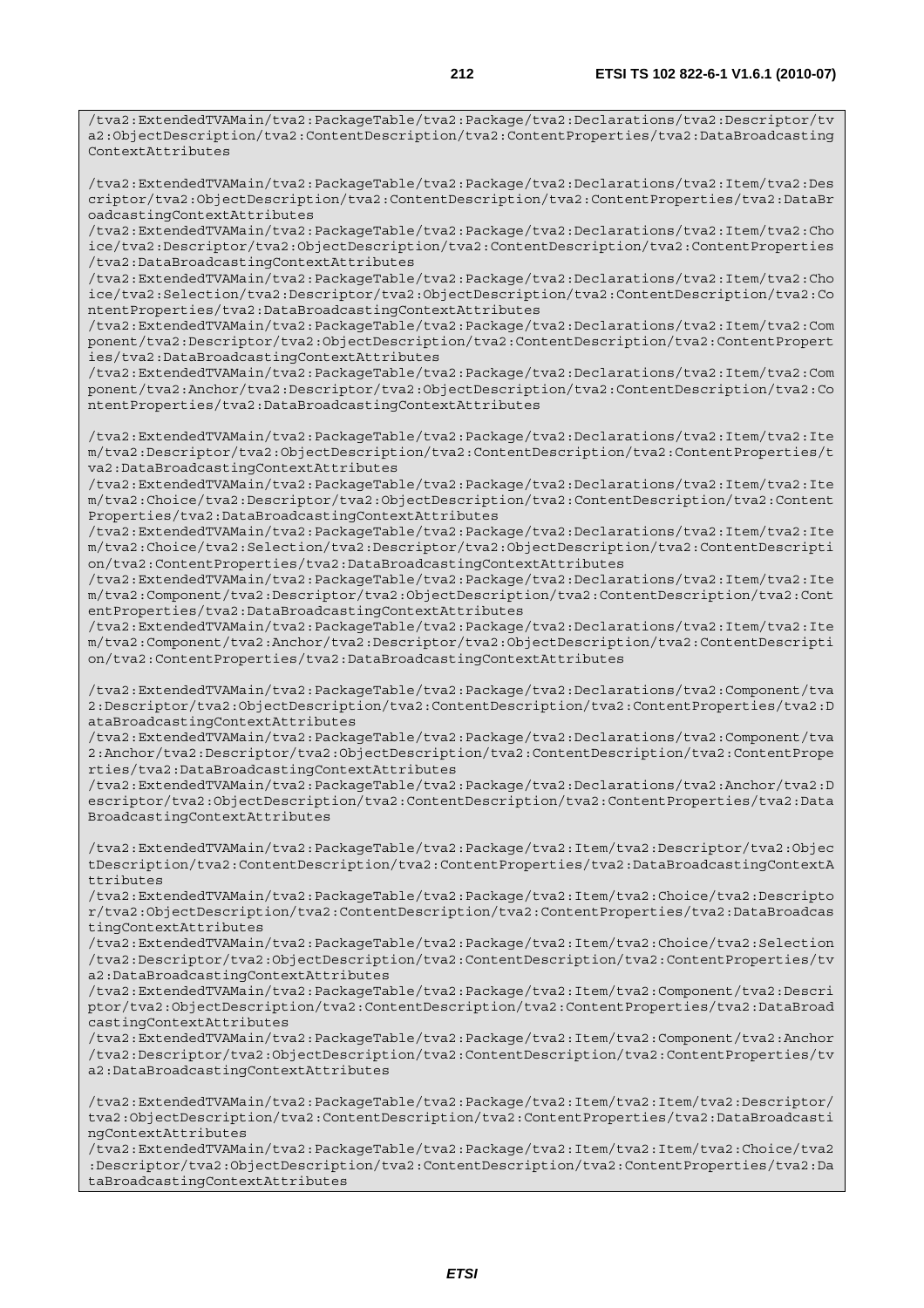/tva2:ExtendedTVAMain/tva2:PackageTable/tva2:Package/tva2:Item/tva2:Item/tva2:Choice/tva2 :Selection/tva2:Descriptor/tva2:ObjectDescription/tva2:ContentDescription/tva2:ContentPro perties/tva2:DataBroadcastingContextAttributes /tva2:ExtendedTVAMain/tva2:PackageTable/tva2:Package/tva2:Item/tva2:Item/tva2:Component/t va2:Descriptor/tva2:ObjectDescription/tva2:ContentDescription/tva2:ContentProperties/tva2 :DataBroadcastingContextAttributes /tva2:ExtendedTVAMain/tva2:PackageTable/tva2:Package/tva2:Item/tva2:Item/tva2:Component/t va2:Anchor/tva2:Descriptor/tva2:ObjectDescription/tva2:ContentDescription/tva2:ContentPro perties/tva2:DataBroadcastingContextAttributes  $''$  /  $>$  $\langle$  .  $|$  - -  $|$ ######################################################################################## --> <!-- ContextNodeID for InterstitialContent in Package -->  $< 1 - -$ ######################################################################################## --> <tns:ContextNodeIDDefinition contextNodeID="InterstitialContent" contextNodeDefinition=" /tva:TVAMain/tva:ProgramDescription/tva:ProgramInformationTable/tva:ProgramInformation/tv a2:ExtendedContentDescription/tva2:ContentProperties/tva2:InterstitialContextAttributes /tva:TVAMain/tva:ProgramDescription/tva:GroupInformationTable/tva:GroupInformation/tva2:E xtendedContentDescription/tva2:ContentProperties/tva2:InterstitialContextAttributes /tva2:ExtendedTVAMain/tva2:PackageTable/tva2:Package/tva2:Descriptor/tva2:ObjectDescripti on/tva2:ContentDescription/tva2:ContentProperties/tva2:InterstitialContextAttributes /tva2:ExtendedTVAMain/tva2:PackageTable/tva2:Package/tva2:Declarations/tva2:Descriptor/tv a2:ObjectDescription/tva2:ContentDescription/tva2:ContentProperties/tva2:InterstitialCont extAttributes /tva2:ExtendedTVAMain/tva2:PackageTable/tva2:Package/tva2:Declarations/tva2:Item/tva2:Des criptor/tva2:ObjectDescription/tva2:ContentDescription/tva2:ContentProperties/tva2:Inters titialContextAttributes /tva2:ExtendedTVAMain/tva2:PackageTable/tva2:Package/tva2:Declarations/tva2:Item/tva2:Cho ice/tva2:Descriptor/tva2:ObjectDescription/tva2:ContentDescription/tva2:ContentProperties /tva2:InterstitialContextAttributes /tva2:ExtendedTVAMain/tva2:PackageTable/tva2:Package/tva2:Declarations/tva2:Item/tva2:Cho ice/tva2:Selection/tva2:Descriptor/tva2:ObjectDescription/tva2:ContentDescription/tva2:Co ntentProperties/tva2:InterstitialContextAttributes /tva2:ExtendedTVAMain/tva2:PackageTable/tva2:Package/tva2:Declarations/tva2:Item/tva2:Com ponent/tva2:Descriptor/tva2:ObjectDescription/tva2:ContentDescription/tva2:ContentPropert ies/tva2:InterstitialContextAttributes /tva2:ExtendedTVAMain/tva2:PackageTable/tva2:Package/tva2:Declarations/tva2:Item/tva2:Com ponent/tva2:Anchor/tva2:Descriptor/tva2:ObjectDescription/tva2:ContentDescription/tva2:Co ntentProperties/tva2:InterstitialContextAttributes /tva2:ExtendedTVAMain/tva2:PackageTable/tva2:Package/tva2:Declarations/tva2:Item/tva2:Ite m/tva2:Descriptor/tva2:ObjectDescription/tva2:ContentDescription/tva2:ContentProperties/t va2:InterstitialContextAttributes /tva2:ExtendedTVAMain/tva2:PackageTable/tva2:Package/tva2:Declarations/tva2:Item/tva2:Ite m/tva2:Choice/tva2:Descriptor/tva2:ObjectDescription/tva2:ContentDescription/tva2:Content Properties/tva2:InterstitialContextAttributes /tva2:ExtendedTVAMain/tva2:PackageTable/tva2:Package/tva2:Declarations/tva2:Item/tva2:Ite m/tva2:Choice/tva2:Selection/tva2:Descriptor/tva2:ObjectDescription/tva2:ContentDescripti on/tva2:ContentProperties/tva2:InterstitialContextAttributes /tva2:ExtendedTVAMain/tva2:PackageTable/tva2:Package/tva2:Declarations/tva2:Item/tva2:Ite m/tva2:Component/tva2:Descriptor/tva2:ObjectDescription/tva2:ContentDescription/tva2:Cont entProperties/tva2:InterstitialContextAttributes /tva2:ExtendedTVAMain/tva2:PackageTable/tva2:Package/tva2:Declarations/tva2:Item/tva2:Ite m/tva2:Component/tva2:Anchor/tva2:Descriptor/tva2:ObjectDescription/tva2:ContentDescripti on/tva2:ContentProperties/tva2:InterstitialContextAttributes /tva2:ExtendedTVAMain/tva2:PackageTable/tva2:Package/tva2:Declarations/tva2:Component/tva 2:Descriptor/tva2:ObjectDescription/tva2:ContentDescription/tva2:ContentProperties/tva2:I nterstitialContextAttributes /tva2:ExtendedTVAMain/tva2:PackageTable/tva2:Package/tva2:Declarations/tva2:Component/tva 2:Anchor/tva2:Descriptor/tva2:ObjectDescription/tva2:ContentDescription/tva2:ContentPrope rties/tva2:InterstitialContextAttributes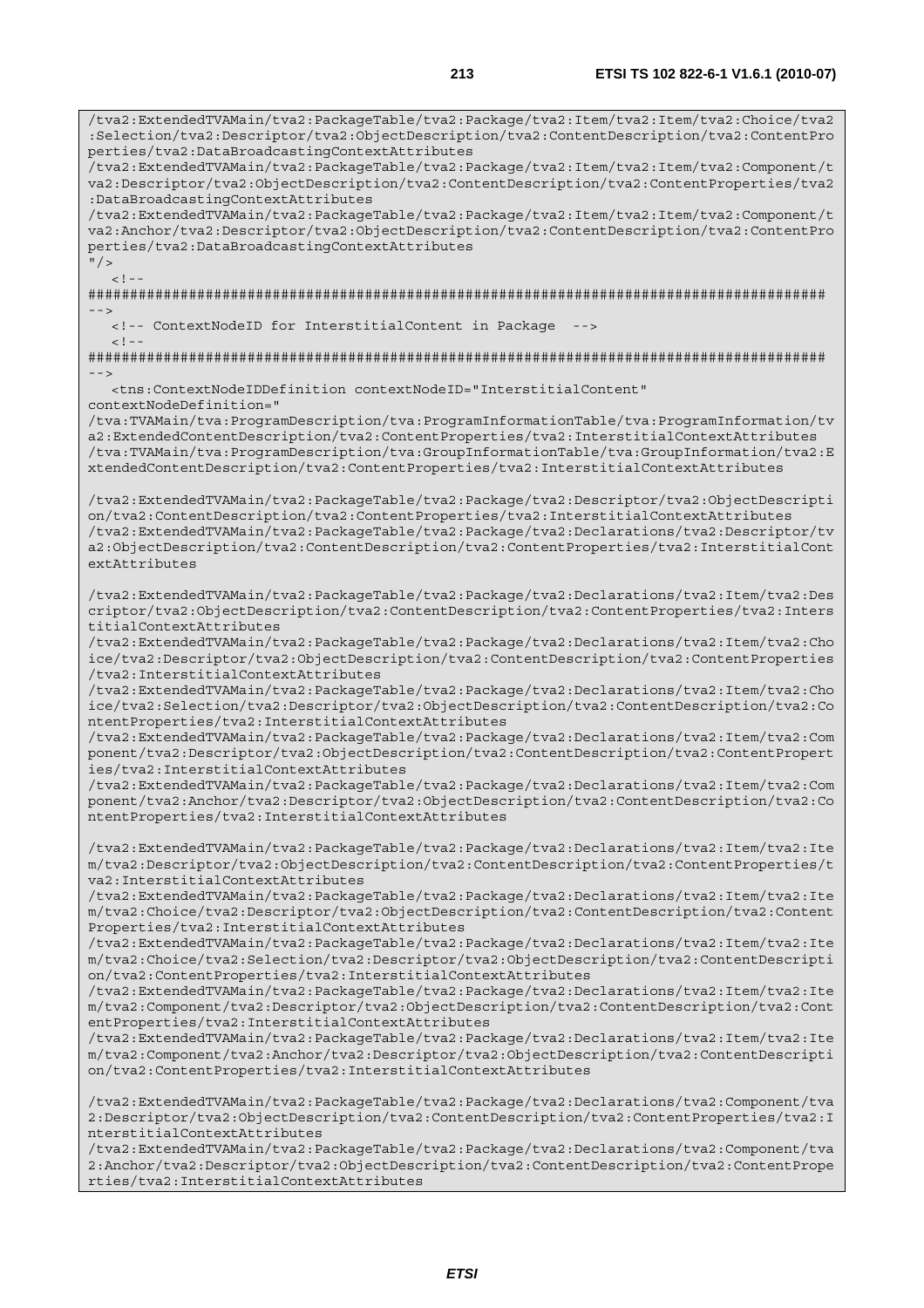/tva2:ExtendedTVAMain/tva2:PackageTable/tva2:Package/tva2:Declarations/tva2:Anchor/tva2:D escriptor/tva2:ObjectDescription/tva2:ContentDescription/tva2:ContentProperties/tva2:Inte rstitialContextAttributes /tva2:ExtendedTVAMain/tva2:PackageTable/tva2:Package/tva2:Item/tva2:Descriptor/tva2:Objec tDescription/tva2:ContentDescription/tva2:ContentProperties/tva2:InterstitialContextAttri butes /tva2:ExtendedTVAMain/tva2:PackageTable/tva2:Package/tva2:Item/tva2:Choice/tva2:Descripto r/tva2:ObjectDescription/tva2:ContentDescription/tva2:ContentProperties/tva2:Interstitial ContextAttributes /tva2:ExtendedTVAMain/tva2:PackageTable/tva2:Package/tva2:Item/tva2:Choice/tva2:Selection /tva2:Descriptor/tva2:ObjectDescription/tva2:ContentDescription/tva2:ContentProperties/tv a2:InterstitialContextAttributes /tva2:ExtendedTVAMain/tva2:PackageTable/tva2:Package/tva2:Item/tva2:Component/tva2:Descri ptor/tva2:ObjectDescription/tva2:ContentDescription/tva2:ContentProperties/tva2:Interstit ialContextAttributes /tva2:ExtendedTVAMain/tva2:PackageTable/tva2:Package/tva2:Item/tva2:Component/tva2:Anchor /tva2:Descriptor/tva2:ObjectDescription/tva2:ContentDescription/tva2:ContentProperties/tv a2:InterstitialContextAttributes /tva2:ExtendedTVAMain/tva2:PackageTable/tva2:Package/tva2:Item/tva2:Item/tva2:Descriptor/ tva2:ObjectDescription/tva2:ContentDescription/tva2:ContentProperties/tva2:InterstitialCo ntextAttributes /tva2:ExtendedTVAMain/tva2:PackageTable/tva2:Package/tva2:Item/tva2:Item/tva2:Choice/tva2 :Descriptor/tva2:ObjectDescription/tva2:ContentDescription/tva2:ContentProperties/tva2:In terstitialContextAttributes /tva2:ExtendedTVAMain/tva2:PackageTable/tva2:Package/tva2:Item/tva2:Item/tva2:Choice/tva2 :Selection/tva2:Descriptor/tva2:ObjectDescription/tva2:ContentDescription/tva2:ContentPro perties/tva2:InterstitialContextAttributes /tva2:ExtendedTVAMain/tva2:PackageTable/tva2:Package/tva2:Item/tva2:Item/tva2:Component/t va2:Descriptor/tva2:ObjectDescription/tva2:ContentDescription/tva2:ContentProperties/tva2 :InterstitialContextAttributes /tva2:ExtendedTVAMain/tva2:PackageTable/tva2:Package/tva2:Item/tva2:Item/tva2:Component/t va2:Anchor/tva2:Descriptor/tva2:ObjectDescription/tva2:ContentDescription/tva2:ContentPro perties/tva2:InterstitialContextAttributes  $"$  / >  $\lt$  ! -######################################################################################## --> <!-- ContextNodeID for EducationalContent in Package -->  $<$ ! - -######################################################################################## --> <tns:ContextNodeIDDefinition contextNodeID="EducationalContent" contextNodeDefinition=" /tva:TVAMain/tva:ProgramDescription/tva:ProgramInformationTable/tva:ProgramInformation/tv a2:ExtendedContentDescription/tva2:ContentProperties/tva2:EducationalContextAttributes /tva:TVAMain/tva:ProgramDescription/tva:GroupInformationTable/tva:GroupInformation/tva2:E xtendedContentDescription/tva2:ContentProperties/tva2:EducationalContextAttributes /tva2:ExtendedTVAMain/tva2:PackageTable/tva2:Package/tva2:Descriptor/tva2:ObjectDescripti on/tva2:ContentDescription/tva2:ContentProperties/tva2:EducationalContextAttributes /tva2:ExtendedTVAMain/tva2:PackageTable/tva2:Package/tva2:Declarations/tva2:Descriptor/tv a2:ObjectDescription/tva2:ContentDescription/tva2:ContentProperties/tva2:EducationalConte xtAttributes /tva2:ExtendedTVAMain/tva2:PackageTable/tva2:Package/tva2:Declarations/tva2:Item/tva2:Des criptor/tva2:ObjectDescription/tva2:ContentDescription/tva2:ContentProperties/tva2:Educat ionalContextAttributes /tva2:ExtendedTVAMain/tva2:PackageTable/tva2:Package/tva2:Declarations/tva2:Item/tva2:Cho ice/tva2:Descriptor/tva2:ObjectDescription/tva2:ContentDescription/tva2:ContentProperties /tva2:EducationalContextAttributes /tva2:ExtendedTVAMain/tva2:PackageTable/tva2:Package/tva2:Declarations/tva2:Item/tva2:Cho ice/tva2:Selection/tva2:Descriptor/tva2:ObjectDescription/tva2:ContentDescription/tva2:Co ntentProperties/tva2:EducationalContextAttributes

/tva2:ExtendedTVAMain/tva2:PackageTable/tva2:Package/tva2:Declarations/tva2:Item/tva2:Com ponent/tva2:Descriptor/tva2:ObjectDescription/tva2:ContentDescription/tva2:ContentPropert ies/tva2:EducationalContextAttributes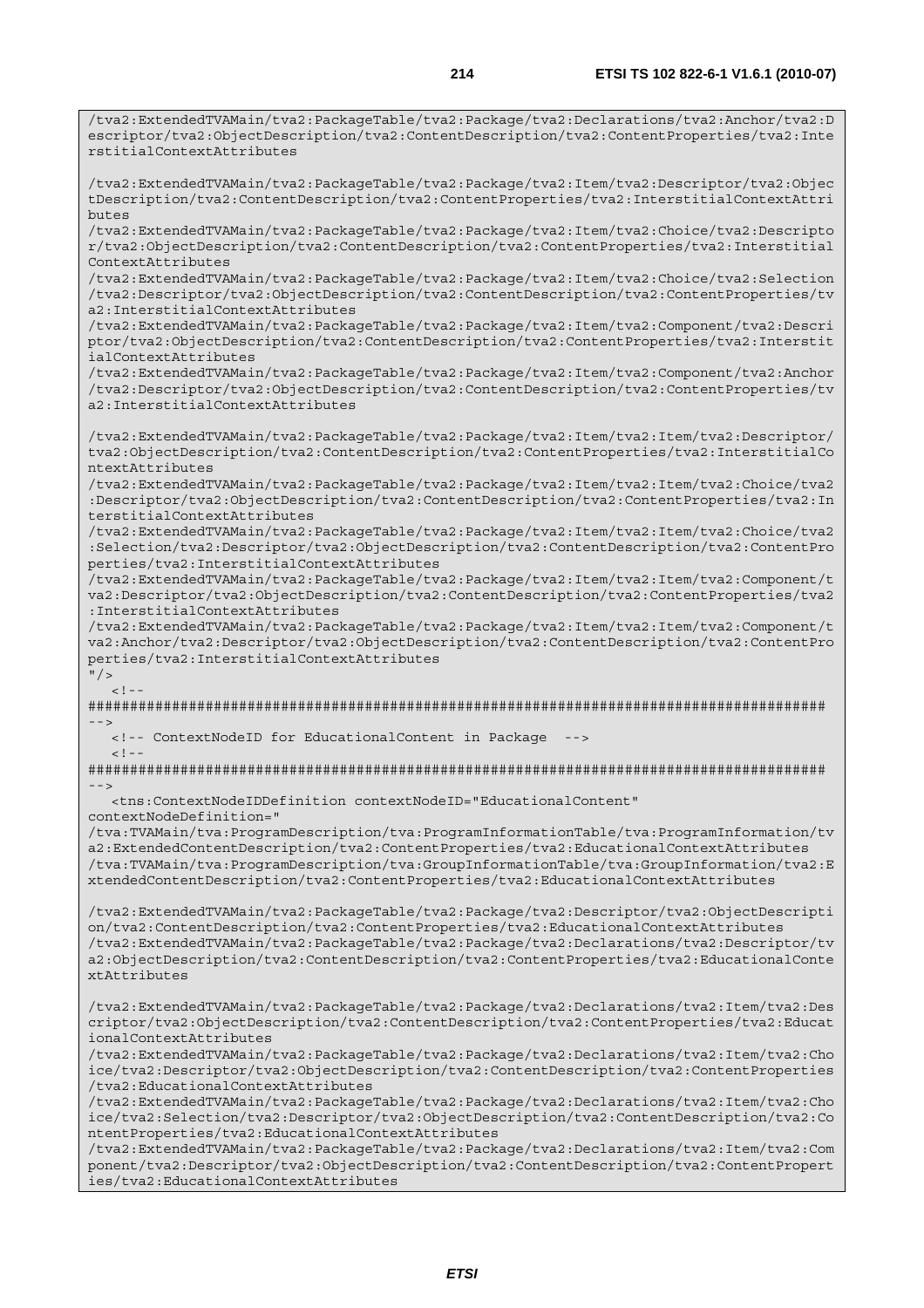/tva2:ExtendedTVAMain/tva2:PackageTable/tva2:Package/tva2:Declarations/tva2:Item/tva2:Com ponent/tva2:Anchor/tva2:Descriptor/tva2:ObjectDescription/tva2:ContentDescription/tva2:Co ntentProperties/tva2:EducationalContextAttributes

/tva2:ExtendedTVAMain/tva2:PackageTable/tva2:Package/tva2:Declarations/tva2:Item/tva2:Ite m/tva2:Descriptor/tva2:ObjectDescription/tva2:ContentDescription/tva2:ContentProperties/t va2:EducationalContextAttributes

/tva2:ExtendedTVAMain/tva2:PackageTable/tva2:Package/tva2:Declarations/tva2:Item/tva2:Ite m/tva2:Choice/tva2:Descriptor/tva2:ObjectDescription/tva2:ContentDescription/tva2:Content Properties/tva2:EducationalContextAttributes

/tva2:ExtendedTVAMain/tva2:PackageTable/tva2:Package/tva2:Declarations/tva2:Item/tva2:Ite m/tva2:Choice/tva2:Selection/tva2:Descriptor/tva2:ObjectDescription/tva2:ContentDescripti on/tva2:ContentProperties/tva2:EducationalContextAttributes

/tva2:ExtendedTVAMain/tva2:PackageTable/tva2:Package/tva2:Declarations/tva2:Item/tva2:Ite m/tva2:Component/tva2:Descriptor/tva2:ObjectDescription/tva2:ContentDescription/tva2:Cont entProperties/tva2:EducationalContextAttributes

/tva2:ExtendedTVAMain/tva2:PackageTable/tva2:Package/tva2:Declarations/tva2:Item/tva2:Ite m/tva2:Component/tva2:Anchor/tva2:Descriptor/tva2:ObjectDescription/tva2:ContentDescripti on/tva2:ContentProperties/tva2:EducationalContextAttributes

/tva2:ExtendedTVAMain/tva2:PackageTable/tva2:Package/tva2:Declarations/tva2:Component/tva 2:Descriptor/tva2:ObjectDescription/tva2:ContentDescription/tva2:ContentProperties/tva2:E ducationalContextAttributes

/tva2:ExtendedTVAMain/tva2:PackageTable/tva2:Package/tva2:Declarations/tva2:Component/tva 2:Anchor/tva2:Descriptor/tva2:ObjectDescription/tva2:ContentDescription/tva2:ContentPrope rties/tva2:EducationalContextAttributes

/tva2:ExtendedTVAMain/tva2:PackageTable/tva2:Package/tva2:Declarations/tva2:Anchor/tva2:D escriptor/tva2:ObjectDescription/tva2:ContentDescription/tva2:ContentProperties/tva2:Educ ationalContextAttributes

/tva2:ExtendedTVAMain/tva2:PackageTable/tva2:Package/tva2:Item/tva2:Descriptor/tva2:Objec tDescription/tva2:ContentDescription/tva2:ContentProperties/tva2:EducationalContextAttrib utes

/tva2:ExtendedTVAMain/tva2:PackageTable/tva2:Package/tva2:Item/tva2:Choice/tva2:Descripto r/tva2:ObjectDescription/tva2:ContentDescription/tva2:ContentProperties/tva2:EducationalC ontextAttributes

/tva2:ExtendedTVAMain/tva2:PackageTable/tva2:Package/tva2:Item/tva2:Choice/tva2:Selection /tva2:Descriptor/tva2:ObjectDescription/tva2:ContentDescription/tva2:ContentProperties/tv a2:EducationalContextAttributes

/tva2:ExtendedTVAMain/tva2:PackageTable/tva2:Package/tva2:Item/tva2:Component/tva2:Descri ptor/tva2:ObjectDescription/tva2:ContentDescription/tva2:ContentProperties/tva2:Education alContextAttributes

/tva2:ExtendedTVAMain/tva2:PackageTable/tva2:Package/tva2:Item/tva2:Component/tva2:Anchor /tva2:Descriptor/tva2:ObjectDescription/tva2:ContentDescription/tva2:ContentProperties/tv a2:EducationalContextAttributes

/tva2:ExtendedTVAMain/tva2:PackageTable/tva2:Package/tva2:Item/tva2:Item/tva2:Descriptor/ tva2:ObjectDescription/tva2:ContentDescription/tva2:ContentProperties/tva2:EducationalCon textAttributes

/tva2:ExtendedTVAMain/tva2:PackageTable/tva2:Package/tva2:Item/tva2:Item/tva2:Choice/tva2 :Descriptor/tva2:ObjectDescription/tva2:ContentDescription/tva2:ContentProperties/tva2:Ed ucationalContextAttributes

/tva2:ExtendedTVAMain/tva2:PackageTable/tva2:Package/tva2:Item/tva2:Item/tva2:Choice/tva2 :Selection/tva2:Descriptor/tva2:ObjectDescription/tva2:ContentDescription/tva2:ContentPro perties/tva2:EducationalContextAttributes

/tva2:ExtendedTVAMain/tva2:PackageTable/tva2:Package/tva2:Item/tva2:Item/tva2:Component/t va2:Descriptor/tva2:ObjectDescription/tva2:ContentDescription/tva2:ContentProperties/tva2 :EducationalContextAttributes

/tva2:ExtendedTVAMain/tva2:PackageTable/tva2:Package/tva2:Item/tva2:Item/tva2:Component/t va2:Anchor/tva2:Descriptor/tva2:ObjectDescription/tva2:ContentDescription/tva2:ContentPro perties/tva2:EducationalContextAttributes

 $''$  / >

 $<$ ! --

######################################################################################## -->

 <!-- ContextNodeID for ApplicationContent in Package -->  $\lt$  ! - -

######################################################################################## -->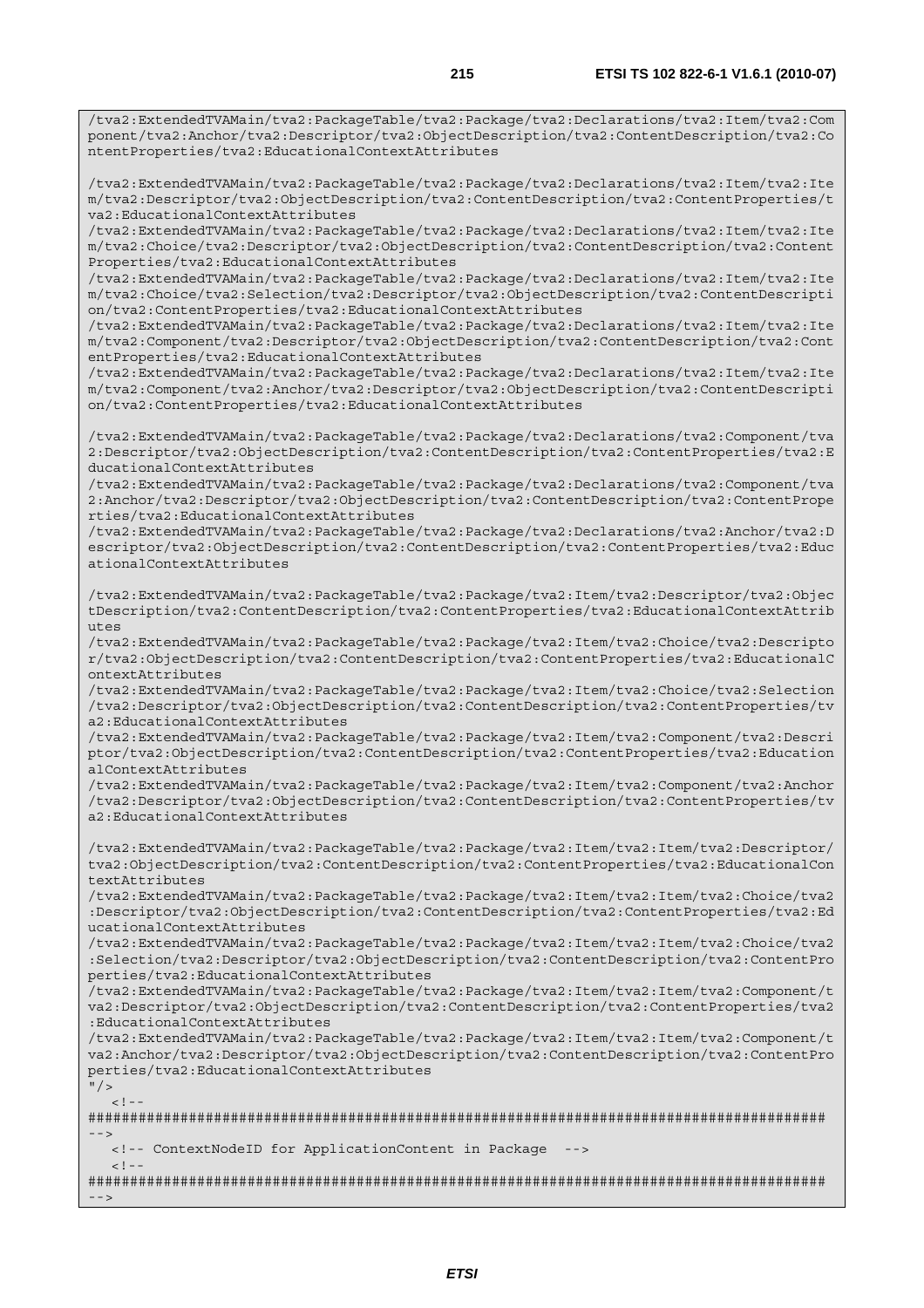<tns:ContextNodeIDDefinition contextNodeID="ApplicationContent" contextNodeDefinition=" /tva:TVAMain/tva:ProgramDescription/tva:ProgramInformationTable/tva:ProgramInformation/tv a2:ExtendedContentDescription/tva2:ContentProperties/tva2:ApplicationContextAttributes /tva:TVAMain/tva:ProgramDescription/tva:GroupInformationTable/tva:GroupInformation/tva2:E xtendedContentDescription/tva2:ContentProperties/tva2:ApplicationContextAttributes /tva2:ExtendedTVAMain/tva2:PackageTable/tva2:Package/tva2:Descriptor/tva2:ObjectDescripti on/tva2:ContentDescription/tva2:ContentProperties/tva2:ApplicationContextAttributes /tva2:ExtendedTVAMain/tva2:PackageTable/tva2:Package/tva2:Declarations/tva2:Descriptor/tv a2:ObjectDescription/tva2:ContentDescription/tva2:ContentProperties/tva2:ApplicationConte xtAttributes /tva2:ExtendedTVAMain/tva2:PackageTable/tva2:Package/tva2:Declarations/tva2:Item/tva2:Des criptor/tva2:ObjectDescription/tva2:ContentDescription/tva2:ContentProperties/tva2:Applic ationContextAttributes /tva2:ExtendedTVAMain/tva2:PackageTable/tva2:Package/tva2:Declarations/tva2:Item/tva2:Cho ice/tva2:Descriptor/tva2:ObjectDescription/tva2:ContentDescription/tva2:ContentProperties /tva2:ApplicationContextAttributes /tva2:ExtendedTVAMain/tva2:PackageTable/tva2:Package/tva2:Declarations/tva2:Item/tva2:Cho ice/tva2:Selection/tva2:Descriptor/tva2:ObjectDescription/tva2:ContentDescription/tva2:Co ntentProperties/tva2:ApplicationContextAttributes /tva2:ExtendedTVAMain/tva2:PackageTable/tva2:Package/tva2:Declarations/tva2:Item/tva2:Com ponent/tva2:Descriptor/tva2:ObjectDescription/tva2:ContentDescription/tva2:ContentPropert ies/tva2:ApplicationContextAttributes /tva2:ExtendedTVAMain/tva2:PackageTable/tva2:Package/tva2:Declarations/tva2:Item/tva2:Com ponent/tva2:Anchor/tva2:Descriptor/tva2:ObjectDescription/tva2:ContentDescription/tva2:Co ntentProperties/tva2:ApplicationContextAttributes /tva2:ExtendedTVAMain/tva2:PackageTable/tva2:Package/tva2:Declarations/tva2:Item/tva2:Ite m/tva2:Descriptor/tva2:ObjectDescription/tva2:ContentDescription/tva2:ContentProperties/t va2:ApplicationContextAttributes /tva2:ExtendedTVAMain/tva2:PackageTable/tva2:Package/tva2:Declarations/tva2:Item/tva2:Ite m/tva2:Choice/tva2:Descriptor/tva2:ObjectDescription/tva2:ContentDescription/tva2:Content Properties/tva2:ApplicationContextAttributes /tva2:ExtendedTVAMain/tva2:PackageTable/tva2:Package/tva2:Declarations/tva2:Item/tva2:Ite m/tva2:Choice/tva2:Selection/tva2:Descriptor/tva2:ObjectDescription/tva2:ContentDescripti on/tva2:ContentProperties/tva2:ApplicationContextAttributes /tva2:ExtendedTVAMain/tva2:PackageTable/tva2:Package/tva2:Declarations/tva2:Item/tva2:Ite m/tva2:Component/tva2:Descriptor/tva2:ObjectDescription/tva2:ContentDescription/tva2:Cont entProperties/tva2:ApplicationContextAttributes /tva2:ExtendedTVAMain/tva2:PackageTable/tva2:Package/tva2:Declarations/tva2:Item/tva2:Ite m/tva2:Component/tva2:Anchor/tva2:Descriptor/tva2:ObjectDescription/tva2:ContentDescripti on/tva2:ContentProperties/tva2:ApplicationContextAttributes /tva2:ExtendedTVAMain/tva2:PackageTable/tva2:Package/tva2:Declarations/tva2:Component/tva 2:Descriptor/tva2:ObjectDescription/tva2:ContentDescription/tva2:ContentProperties/tva2:A pplicationContextAttributes /tva2:ExtendedTVAMain/tva2:PackageTable/tva2:Package/tva2:Declarations/tva2:Component/tva 2:Anchor/tva2:Descriptor/tva2:ObjectDescription/tva2:ContentDescription/tva2:ContentPrope rties/tva2:ApplicationContextAttributes /tva2:ExtendedTVAMain/tva2:PackageTable/tva2:Package/tva2:Declarations/tva2:Anchor/tva2:D escriptor/tva2:ObjectDescription/tva2:ContentDescription/tva2:ContentProperties/tva2:Appl icationContextAttributes /tva2:ExtendedTVAMain/tva2:PackageTable/tva2:Package/tva2:Item/tva2:Descriptor/tva2:Objec tDescription/tva2:ContentDescription/tva2:ContentProperties/tva2:ApplicationContextAttrib utes /tva2:ExtendedTVAMain/tva2:PackageTable/tva2:Package/tva2:Item/tva2:Choice/tva2:Descripto r/tva2:ObjectDescription/tva2:ContentDescription/tva2:ContentProperties/tva2:ApplicationC ontextAttributes /tva2:ExtendedTVAMain/tva2:PackageTable/tva2:Package/tva2:Item/tva2:Choice/tva2:Selection /tva2:Descriptor/tva2:ObjectDescription/tva2:ContentDescription/tva2:ContentProperties/tv a2:ApplicationContextAttributes /tva2:ExtendedTVAMain/tva2:PackageTable/tva2:Package/tva2:Item/tva2:Component/tva2:Descri ptor/tva2:ObjectDescription/tva2:ContentDescription/tva2:ContentProperties/tva2:Applicati onContextAttributes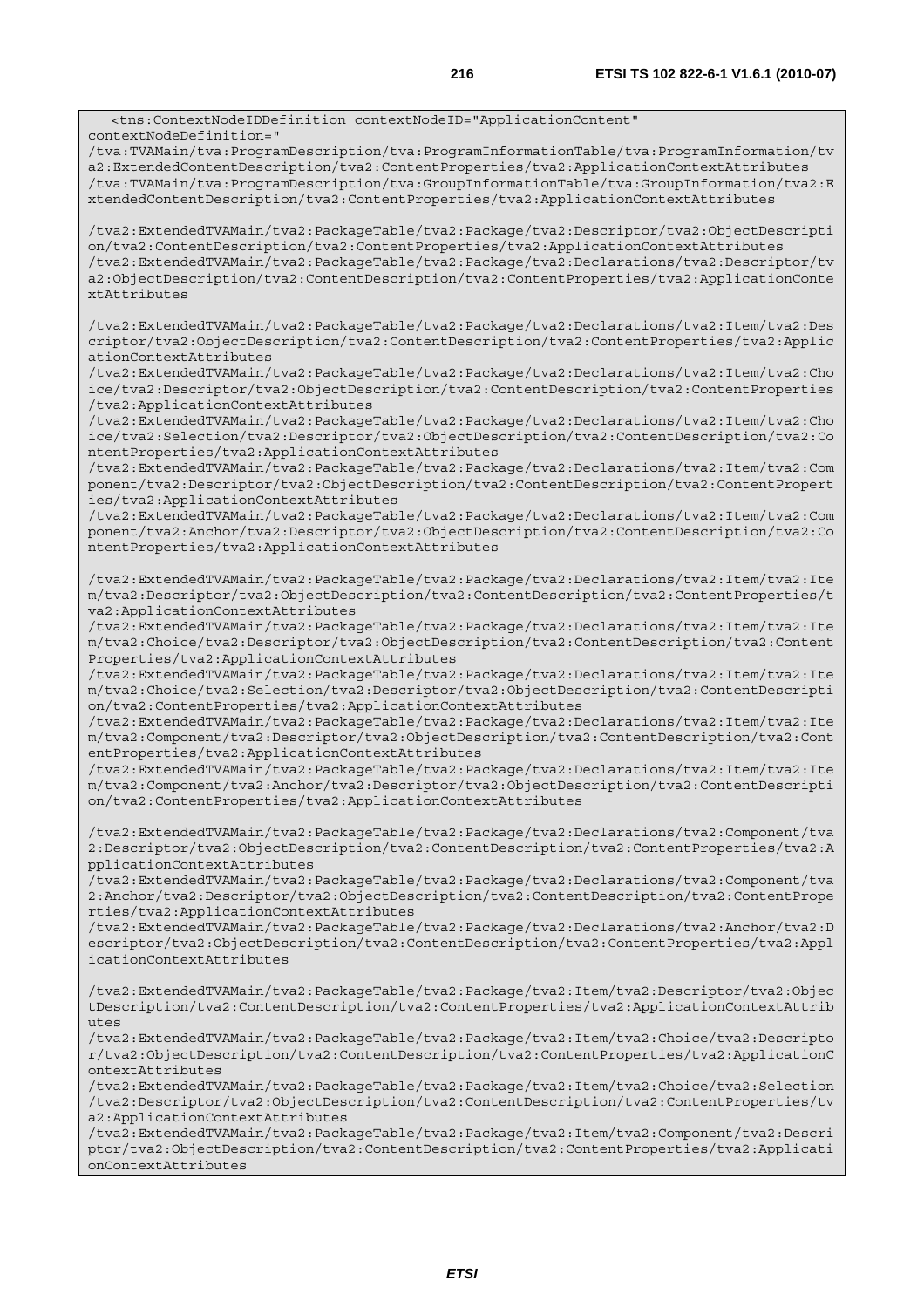/tva2:ExtendedTVAMain/tva2:PackageTable/tva2:Package/tva2:Item/tva2:Component/tva2:Anchor /tva2:Descriptor/tva2:ObjectDescription/tva2:ContentDescription/tva2:ContentProperties/tv a2:ApplicationContextAttributes

/tva2:ExtendedTVAMain/tva2:PackageTable/tva2:Package/tva2:Item/tva2:Item/tva2:Descriptor/ tva2:ObjectDescription/tva2:ContentDescription/tva2:ContentProperties/tva2:ApplicationCon textAttributes

/tva2:ExtendedTVAMain/tva2:PackageTable/tva2:Package/tva2:Item/tva2:Item/tva2:Choice/tva2 :Descriptor/tva2:ObjectDescription/tva2:ContentDescription/tva2:ContentProperties/tva2:Ap plicationContextAttributes

/tva2:ExtendedTVAMain/tva2:PackageTable/tva2:Package/tva2:Item/tva2:Item/tva2:Choice/tva2 :Selection/tva2:Descriptor/tva2:ObjectDescription/tva2:ContentDescription/tva2:ContentPro perties/tva2:ApplicationContextAttributes

/tva2:ExtendedTVAMain/tva2:PackageTable/tva2:Package/tva2:Item/tva2:Item/tva2:Component/t va2:Descriptor/tva2:ObjectDescription/tva2:ContentDescription/tva2:ContentProperties/tva2 :ApplicationContextAttributes

/tva2:ExtendedTVAMain/tva2:PackageTable/tva2:Package/tva2:Item/tva2:Item/tva2:Component/t va2:Anchor/tva2:Descriptor/tva2:ObjectDescription/tva2:ContentDescription/tva2:ContentPro perties/tva2:ApplicationContextAttributes

 $"$  />

 $\lt$  ! -

######################################################################################## -->

<!-- ContextNodeID for GameContent in Package -->

 $<$  ! <br>  $-\,$   $-$ ######################################################################################## -->

 <tns:ContextNodeIDDefinition contextNodeID="GameContent" contextNodeDefinition=" /tva:TVAMain/tva:ProgramDescription/tva:ProgramInformationTable/tva:ProgramInformation/tv a2:ExtendedContentDescription/tva2:ContentProperties/tva2:GameContextAttributes /tva:TVAMain/tva:ProgramDescription/tva:GroupInformationTable/tva:GroupInformation/tva2:E xtendedContentDescription/tva2:ContentProperties/tva2:GameContextAttributes

/tva2:ExtendedTVAMain/tva2:PackageTable/tva2:Package/tva2:Descriptor/tva2:ObjectDescripti on/tva2:ContentDescription/tva2:ContentProperties/tva2:GameContextAttributes /tva2:ExtendedTVAMain/tva2:PackageTable/tva2:Package/tva2:Declarations/tva2:Descriptor/tv a2:ObjectDescription/tva2:ContentDescription/tva2:ContentProperties/tva2:GameContextAttri butes

/tva2:ExtendedTVAMain/tva2:PackageTable/tva2:Package/tva2:Declarations/tva2:Item/tva2:Des criptor/tva2:ObjectDescription/tva2:ContentDescription/tva2:ContentProperties/tva2:GameCo ntextAttributes

/tva2:ExtendedTVAMain/tva2:PackageTable/tva2:Package/tva2:Declarations/tva2:Item/tva2:Cho ice/tva2:Descriptor/tva2:ObjectDescription/tva2:ContentDescription/tva2:ContentProperties /tva2:GameContextAttributes

/tva2:ExtendedTVAMain/tva2:PackageTable/tva2:Package/tva2:Declarations/tva2:Item/tva2:Cho ice/tva2:Selection/tva2:Descriptor/tva2:ObjectDescription/tva2:ContentDescription/tva2:Co ntentProperties/tva2:GameContextAttributes

/tva2:ExtendedTVAMain/tva2:PackageTable/tva2:Package/tva2:Declarations/tva2:Item/tva2:Com ponent/tva2:Descriptor/tva2:ObjectDescription/tva2:ContentDescription/tva2:ContentPropert ies/tva2:GameContextAttributes

/tva2:ExtendedTVAMain/tva2:PackageTable/tva2:Package/tva2:Declarations/tva2:Item/tva2:Com ponent/tva2:Anchor/tva2:Descriptor/tva2:ObjectDescription/tva2:ContentDescription/tva2:Co ntentProperties/tva2:GameContextAttributes

/tva2:ExtendedTVAMain/tva2:PackageTable/tva2:Package/tva2:Declarations/tva2:Item/tva2:Ite m/tva2:Descriptor/tva2:ObjectDescription/tva2:ContentDescription/tva2:ContentProperties/t va2:GameContextAttributes

/tva2:ExtendedTVAMain/tva2:PackageTable/tva2:Package/tva2:Declarations/tva2:Item/tva2:Ite m/tva2:Choice/tva2:Descriptor/tva2:ObjectDescription/tva2:ContentDescription/tva2:Content Properties/tva2:GameContextAttributes

/tva2:ExtendedTVAMain/tva2:PackageTable/tva2:Package/tva2:Declarations/tva2:Item/tva2:Ite m/tva2:Choice/tva2:Selection/tva2:Descriptor/tva2:ObjectDescription/tva2:ContentDescripti on/tva2:ContentProperties/tva2:GameContextAttributes

/tva2:ExtendedTVAMain/tva2:PackageTable/tva2:Package/tva2:Declarations/tva2:Item/tva2:Ite m/tva2:Component/tva2:Descriptor/tva2:ObjectDescription/tva2:ContentDescription/tva2:Cont entProperties/tva2:GameContextAttributes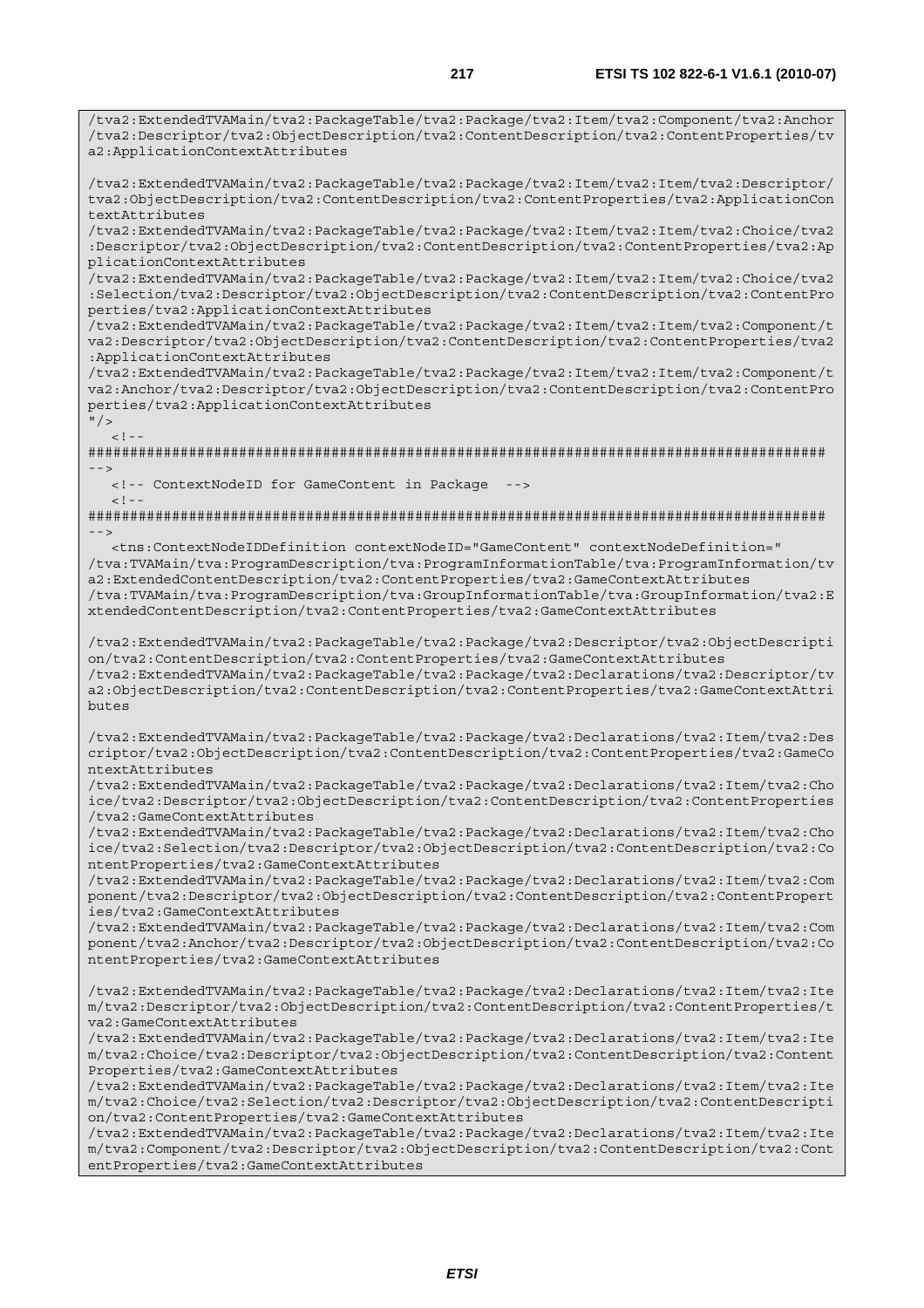/tva2:ExtendedTVAMain/tva2:PackageTable/tva2:Package/tva2:Declarations/tva2:Item/tva2:Ite m/tva2:Component/tva2:Anchor/tva2:Descriptor/tva2:ObjectDescription/tva2:ContentDescripti on/tva2:ContentProperties/tva2:GameContextAttributes

/tva2:ExtendedTVAMain/tva2:PackageTable/tva2:Package/tva2:Declarations/tva2:Component/tva 2:Descriptor/tva2:ObjectDescription/tva2:ContentDescription/tva2:ContentProperties/tva2:G ameContextAttributes

/tva2:ExtendedTVAMain/tva2:PackageTable/tva2:Package/tva2:Declarations/tva2:Component/tva 2:Anchor/tva2:Descriptor/tva2:ObjectDescription/tva2:ContentDescription/tva2:ContentPrope rties/tva2:GameContextAttributes

/tva2:ExtendedTVAMain/tva2:PackageTable/tva2:Package/tva2:Declarations/tva2:Anchor/tva2:D escriptor/tva2:ObjectDescription/tva2:ContentDescription/tva2:ContentProperties/tva2:Game ContextAttributes

/tva2:ExtendedTVAMain/tva2:PackageTable/tva2:Package/tva2:Item/tva2:Descriptor/tva2:Objec tDescription/tva2:ContentDescription/tva2:ContentProperties/tva2:GameContextAttributes /tva2:ExtendedTVAMain/tva2:PackageTable/tva2:Package/tva2:Item/tva2:Choice/tva2:Descripto r/tva2:ObjectDescription/tva2:ContentDescription/tva2:ContentProperties/tva2:GameContextA ttributes

/tva2:ExtendedTVAMain/tva2:PackageTable/tva2:Package/tva2:Item/tva2:Choice/tva2:Selection /tva2:Descriptor/tva2:ObjectDescription/tva2:ContentDescription/tva2:ContentProperties/tv a2:GameContextAttributes

/tva2:ExtendedTVAMain/tva2:PackageTable/tva2:Package/tva2:Item/tva2:Component/tva2:Descri ptor/tva2:ObjectDescription/tva2:ContentDescription/tva2:ContentProperties/tva2:GameConte xtAttributes

/tva2:ExtendedTVAMain/tva2:PackageTable/tva2:Package/tva2:Item/tva2:Component/tva2:Anchor /tva2:Descriptor/tva2:ObjectDescription/tva2:ContentDescription/tva2:ContentProperties/tv a2:GameContextAttributes

/tva2:ExtendedTVAMain/tva2:PackageTable/tva2:Package/tva2:Item/tva2:Item/tva2:Descriptor/ tva2:ObjectDescription/tva2:ContentDescription/tva2:ContentProperties/tva2:GameContextAtt ributes

/tva2:ExtendedTVAMain/tva2:PackageTable/tva2:Package/tva2:Item/tva2:Item/tva2:Choice/tva2 :Descriptor/tva2:ObjectDescription/tva2:ContentDescription/tva2:ContentProperties/tva2:Ga meContextAttributes

/tva2:ExtendedTVAMain/tva2:PackageTable/tva2:Package/tva2:Item/tva2:Item/tva2:Choice/tva2 :Selection/tva2:Descriptor/tva2:ObjectDescription/tva2:ContentDescription/tva2:ContentPro perties/tva2:GameContextAttributes

/tva2:ExtendedTVAMain/tva2:PackageTable/tva2:Package/tva2:Item/tva2:Item/tva2:Component/t va2:Descriptor/tva2:ObjectDescription/tva2:ContentDescription/tva2:ContentProperties/tva2 :GameContextAttributes

/tva2:ExtendedTVAMain/tva2:PackageTable/tva2:Package/tva2:Item/tva2:Item/tva2:Component/t va2:Anchor/tva2:Descriptor/tva2:ObjectDescription/tva2:ContentDescription/tva2:ContentPro perties/tva2:GameContextAttributes

#### $"$  / >  $\leq$ !

######################################################################################## -->

<!-- ContextNodeIDs for Targeting

```
 --> 
 <! --
```
######################################################################################## -->

 <tns:ContextNodeIDDefinition contextNodeID="UserInformation" contextNodeDefinition=" /tva:TVAMain/tva2:ExtendedUserDescription/tva2:UserInformationTable/tva2:UserInformation/ tva2:AccessibilityInformation/tva2:AuditoryImpairment

/tva:TVAMain/tva:ProgramDescription/tva:ProgramInformationTable/tva:ProgramInformation/tv a2:ExtendedContentDescription/tva2:TargetingInformation/tva2:UserInformation

/tva:TVAMain/tva:ProgramDescription/tva:GroupInformationTable/tva:GroupInformation/tva2:E xtendedContentDescription/tva2:TargetingInformation/tva2:UserInformation

/tva2:ExtendedTVAMain/tva2:TargetingInformationTable/tva2:TargetingInformation/tva2:UserI nformation

/tva2:ExtendedTVAMain/tva2:PackageTable/tva2:Package/tva2:Descriptor/tva2:ObjectDescripti on/tva2:ContentDescription/tva2:TargetingInformation/tva2:UserInformation

/tva2:ExtendedTVAMain/tva2:PackageTable/tva2:Package/tva2:Declarations/tva2:Descriptor/tv a2:ObjectDescription/tva2:ContentDescription/tva2:TargetingInformation/tva2:UserInformati on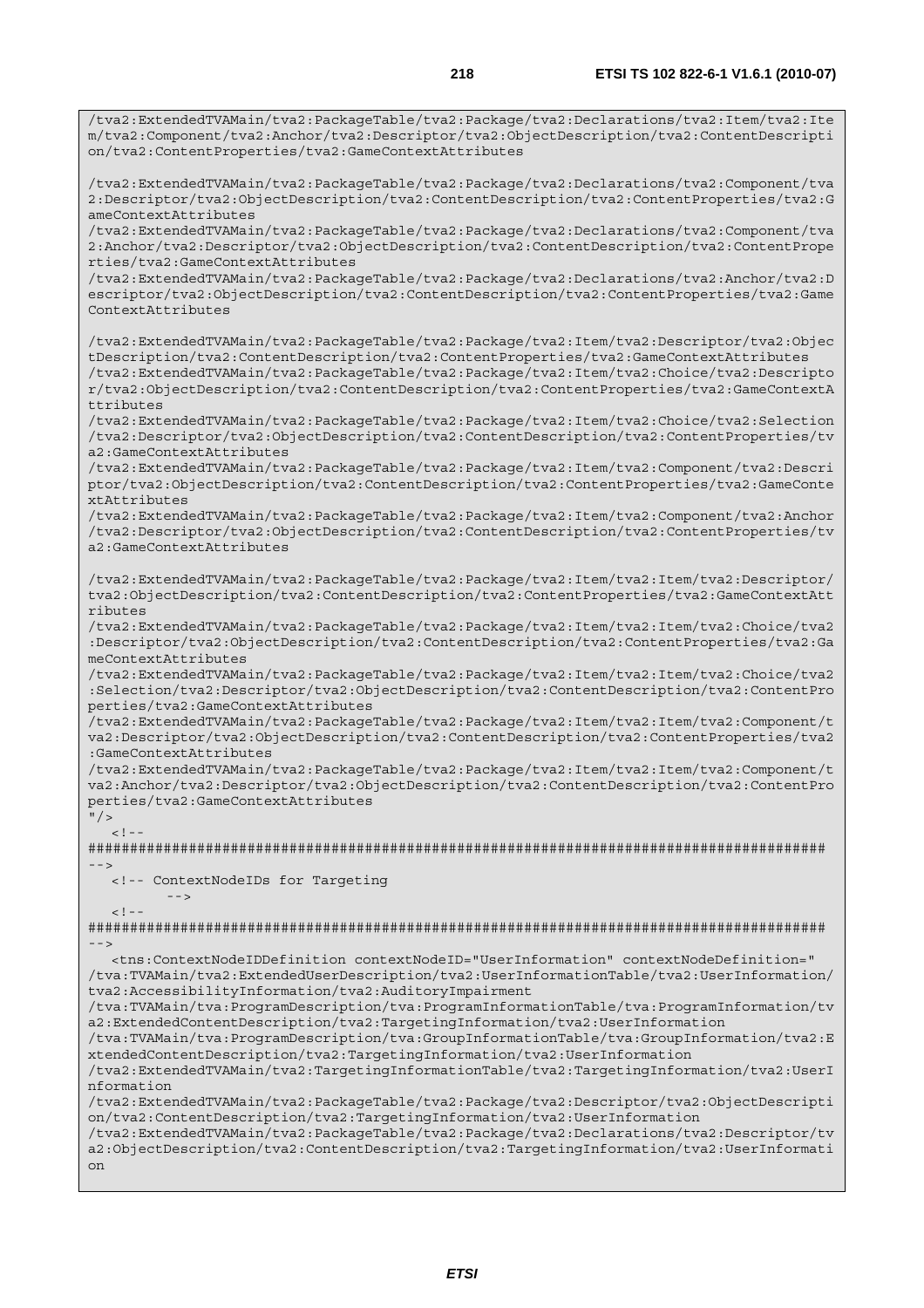/tva2:ExtendedTVAMain/tva2:PackageTable/tva2:Package/tva2:Declarations/tva2:Item/tva2:Des criptor/tva2:ObjectDescription/tva2:ContentDescription/tva2:TargetingInformation/tva2:Use rInformation

/tva2:ExtendedTVAMain/tva2:PackageTable/tva2:Package/tva2:Declarations/tva2:Item/tva2:Cho ice/tva2:Descriptor/tva2:ObjectDescription/tva2:ContentDescription/tva2:TargetingInformat ion/tva2:UserInformation

/tva2:ExtendedTVAMain/tva2:PackageTable/tva2:Package/tva2:Declarations/tva2:Item/tva2:Cho ice/tva2:Selection/tva2:Descriptor/tva2:ObjectDescription/tva2:ContentDescription/tva2:Ta rgetingInformation/tva2:UserInformation

/tva2:ExtendedTVAMain/tva2:PackageTable/tva2:Package/tva2:Declarations/tva2:Item/tva2:Com ponent/tva2:Descriptor/tva2:ObjectDescription/tva2:ContentDescription/tva2:TargetingInfor mation/tva2:UserInformation

/tva2:ExtendedTVAMain/tva2:PackageTable/tva2:Package/tva2:Declarations/tva2:Item/tva2:Com ponent/tva2:Anchor/tva2:Descriptor/tva2:ObjectDescription/tva2:ContentDescription/tva2:Ta rgetingInformation/tva2:UserInformation

/tva2:ExtendedTVAMain/tva2:PackageTable/tva2:Package/tva2:Declarations/tva2:Item/tva2:Ite m/tva2:Descriptor/tva2:ObjectDescription/tva2:ContentDescription/tva2:TargetingInformatio n/tva2:UserInformation

/tva2:ExtendedTVAMain/tva2:PackageTable/tva2:Package/tva2:Declarations/tva2:Item/tva2:Ite m/tva2:Choice/tva2:Descriptor/tva2:ObjectDescription/tva2:ContentDescription/tva2:Targeti ngInformation/tva2:UserInformation

/tva2:ExtendedTVAMain/tva2:PackageTable/tva2:Package/tva2:Declarations/tva2:Item/tva2:Ite m/tva2:Choice/tva2:Selection/tva2:Descriptor/tva2:ObjectDescription/tva2:ContentDescripti on/tva2:TargetingInformation/tva2:UserInformation

/tva2:ExtendedTVAMain/tva2:PackageTable/tva2:Package/tva2:Declarations/tva2:Item/tva2:Ite m/tva2:Component/tva2:Descriptor/tva2:ObjectDescription/tva2:ContentDescription/tva2:Targ etingInformation/tva2:UserInformation

/tva2:ExtendedTVAMain/tva2:PackageTable/tva2:Package/tva2:Declarations/tva2:Item/tva2:Ite m/tva2:Component/tva2:Anchor/tva2:Descriptor/tva2:ObjectDescription/tva2:ContentDescripti on/tva2:TargetingInformation/tva2:UserInformation

/tva2:ExtendedTVAMain/tva2:PackageTable/tva2:Package/tva2:Declarations/tva2:Component/tva 2:Descriptor/tva2:ObjectDescription/tva2:ContentDescription/tva2:TargetingInformation/tva 2:UserInformation

/tva2:ExtendedTVAMain/tva2:PackageTable/tva2:Package/tva2:Declarations/tva2:Component/tva 2:Anchor/tva2:Descriptor/tva2:ObjectDescription/tva2:ContentDescription/tva2:TargetingInf ormation/tva2:UserInformation

/tva2:ExtendedTVAMain/tva2:PackageTable/tva2:Package/tva2:Declarations/tva2:Anchor/tva2:D escriptor/tva2:ObjectDescription/tva2:ContentDescription/tva2:TargetingInformation/tva2:U serInformation

/tva2:ExtendedTVAMain/tva2:PackageTable/tva2:Package/tva2:Item/tva2:Descriptor/tva2:Objec tDescription/tva2:ContentDescription/tva2:TargetingInformation/tva2:UserInformation /tva2:ExtendedTVAMain/tva2:PackageTable/tva2:Package/tva2:Item/tva2:Choice/tva2:Descripto r/tva2:ObjectDescription/tva2:ContentDescription/tva2:TargetingInformation/tva2:UserInfor

mation /tva2:ExtendedTVAMain/tva2:PackageTable/tva2:Package/tva2:Item/tva2:Choice/tva2:Selection /tva2:Descriptor/tva2:ObjectDescription/tva2:ContentDescription/tva2:TargetingInformation /tva2:UserInformation

/tva2:ExtendedTVAMain/tva2:PackageTable/tva2:Package/tva2:Item/tva2:Component/tva2:Descri ptor/tva2:ObjectDescription/tva2:ContentDescription/tva2:TargetingInformation/tva2:UserIn formation

/tva2:ExtendedTVAMain/tva2:PackageTable/tva2:Package/tva2:Item/tva2:Component/tva2:Anchor /tva2:Descriptor/tva2:ObjectDescription/tva2:ContentDescription/tva2:TargetingInformation /tva2:UserInformation

/tva2:ExtendedTVAMain/tva2:PackageTable/tva2:Package/tva2:Item/tva2:Item/tva2:Descriptor/ tva2:ObjectDescription/tva2:ContentDescription/tva2:TargetingInformation/tva2:UserInforma tion

/tva2:ExtendedTVAMain/tva2:PackageTable/tva2:Package/tva2:Item/tva2:Item/tva2:Choice/tva2 :Descriptor/tva2:ObjectDescription/tva2:ContentDescription/tva2:TargetingInformation/tva2 :UserInformation

/tva2:ExtendedTVAMain/tva2:PackageTable/tva2:Package/tva2:Item/tva2:Item/tva2:Choice/tva2 :Selection/tva2:Descriptor/tva2:ObjectDescription/tva2:ContentDescription/tva2:TargetingI nformation/tva2:UserInformation

/tva2:ExtendedTVAMain/tva2:PackageTable/tva2:Package/tva2:Item/tva2:Item/tva2:Component/t va2:Descriptor/tva2:ObjectDescription/tva2:ContentDescription/tva2:TargetingInformation/t va2:UserInformation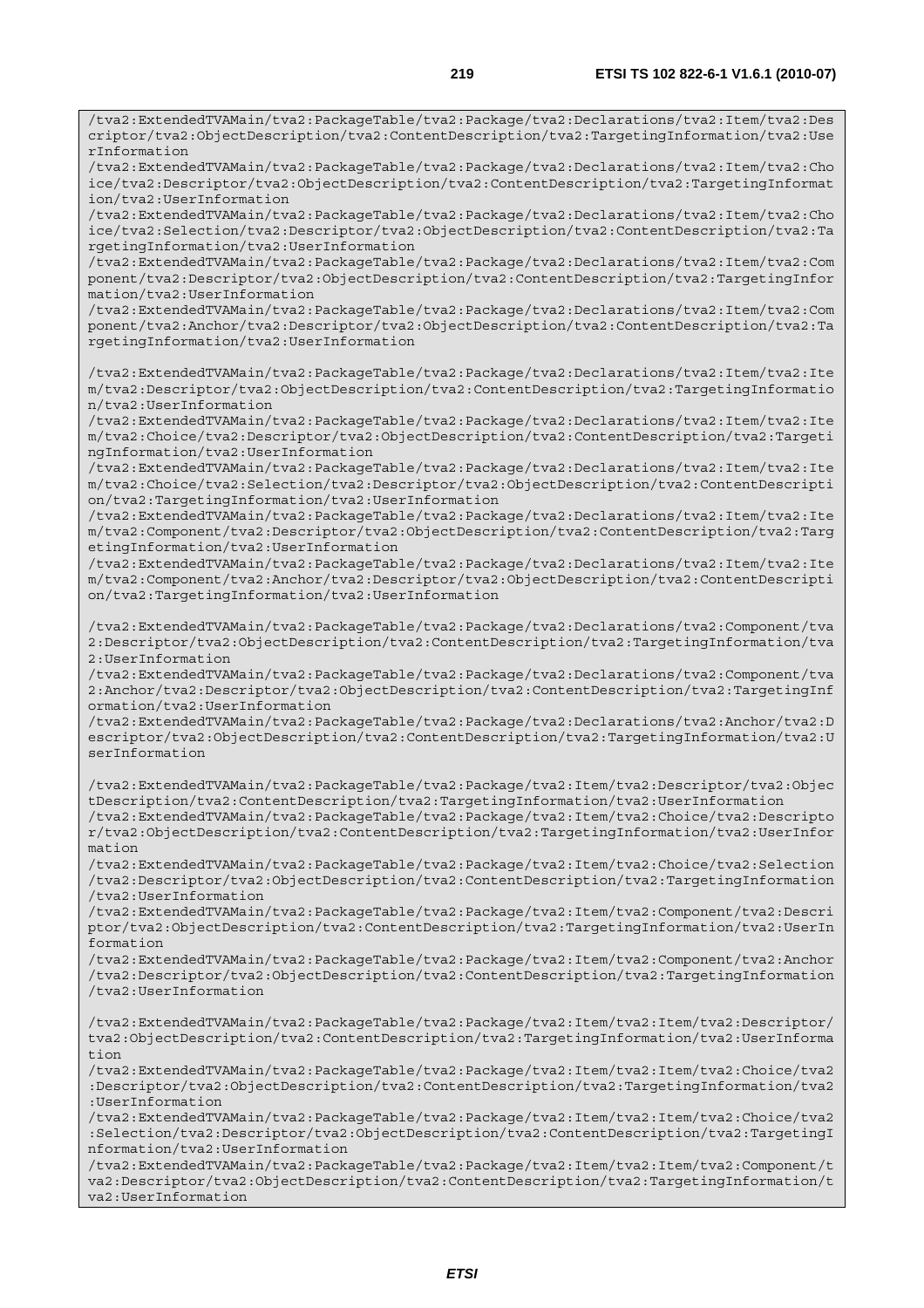/tva2:ExtendedTVAMain/tva2:PackageTable/tva2:Package/tva2:Item/tva2:Item/tva2:Component/t va2:Anchor/tva2:Descriptor/tva2:ObjectDescription/tva2:ContentDescription/tva2:TargetingI nformation/tva2:UserInformation  $''$  / > <tns:ContextNodeIDDefinition contextNodeID="TerminalInformation" contextNodeDefinition=" /tva:TVAMain/tva2:ExtendedUserDescription/tva2:UsageEnvironment/tva2:TerminalInformationT able/tva2:TerminalInformation /tva:TVAMain/tva:ProgramDescription/tva:ProgramInformationTable/tva:ProgramInformation/tv a2:ExtendedContentDescription/tva2:TargetingInformation/tva2:TerminalInformation /tva:TVAMain/tva:ProgramDescription/tva:GroupInformationTable/tva:GroupInformation/tva2:E xtendedContentDescription/tva2:TargetingInformation/tva2:TerminalInformation /tva2:ExtendedTVAMain/tva2:TargetingInformationTable/tva2:TargetingInformation/tva2:Termi nalInformation /tva2:ExtendedTVAMain/tva2:PackageTable/tva2:Package/tva2:Descriptor/tva2:ObjectDescripti on/tva2:ContentDescription/tva2:TargetingInformation/tva2:TerminalInformation /tva2:ExtendedTVAMain/tva2:PackageTable/tva2:Package/tva2:Declarations/tva2:Descriptor/tv a2:ObjectDescription/tva2:ContentDescription/tva2:TargetingInformation/tva2:TerminalInfor mation /tva2:ExtendedTVAMain/tva2:PackageTable/tva2:Package/tva2:Declarations/tva2:Item/tva2:Des criptor/tva2:ObjectDescription/tva2:ContentDescription/tva2:TargetingInformation/tva2:Ter minalInformation /tva2:ExtendedTVAMain/tva2:PackageTable/tva2:Package/tva2:Declarations/tva2:Item/tva2:Cho ice/tva2:Descriptor/tva2:ObjectDescription/tva2:ContentDescription/tva2:TargetingInformat ion/tva2:TerminalInformation /tva2:ExtendedTVAMain/tva2:PackageTable/tva2:Package/tva2:Declarations/tva2:Item/tva2:Cho ice/tva2:Selection/tva2:Descriptor/tva2:ObjectDescription/tva2:ContentDescription/tva2:Ta rgetingInformation/tva2:TerminalInformation /tva2:ExtendedTVAMain/tva2:PackageTable/tva2:Package/tva2:Declarations/tva2:Item/tva2:Com ponent/tva2:Descriptor/tva2:ObjectDescription/tva2:ContentDescription/tva2:TargetingInfor mation/tva2:TerminalInformation /tva2:ExtendedTVAMain/tva2:PackageTable/tva2:Package/tva2:Declarations/tva2:Item/tva2:Com ponent/tva2:Anchor/tva2:Descriptor/tva2:ObjectDescription/tva2:ContentDescription/tva2:Ta rgetingInformation/tva2:TerminalInformation /tva2:ExtendedTVAMain/tva2:PackageTable/tva2:Package/tva2:Declarations/tva2:Item/tva2:Ite m/tva2:Descriptor/tva2:ObjectDescription/tva2:ContentDescription/tva2:TargetingInformatio n/tva2:TerminalInformation /tva2:ExtendedTVAMain/tva2:PackageTable/tva2:Package/tva2:Declarations/tva2:Item/tva2:Ite m/tva2:Choice/tva2:Descriptor/tva2:ObjectDescription/tva2:ContentDescription/tva2:Targeti ngInformation/tva2:TerminalInformation /tva2:ExtendedTVAMain/tva2:PackageTable/tva2:Package/tva2:Declarations/tva2:Item/tva2:Ite m/tva2:Choice/tva2:Selection/tva2:Descriptor/tva2:ObjectDescription/tva2:ContentDescripti on/tva2:TargetingInformation/tva2:TerminalInformation /tva2:ExtendedTVAMain/tva2:PackageTable/tva2:Package/tva2:Declarations/tva2:Item/tva2:Ite m/tva2:Component/tva2:Descriptor/tva2:ObjectDescription/tva2:ContentDescription/tva2:Targ etingInformation/tva2:TerminalInformation /tva2:ExtendedTVAMain/tva2:PackageTable/tva2:Package/tva2:Declarations/tva2:Item/tva2:Ite m/tva2:Component/tva2:Anchor/tva2:Descriptor/tva2:ObjectDescription/tva2:ContentDescripti on/tva2:TargetingInformation/tva2:TerminalInformation /tva2:ExtendedTVAMain/tva2:PackageTable/tva2:Package/tva2:Declarations/tva2:Component/tva 2:Descriptor/tva2:ObjectDescription/tva2:ContentDescription/tva2:TargetingInformation/tva 2:TerminalInformation /tva2:ExtendedTVAMain/tva2:PackageTable/tva2:Package/tva2:Declarations/tva2:Component/tva 2:Anchor/tva2:Descriptor/tva2:ObjectDescription/tva2:ContentDescription/tva2:TargetingInf ormation/tva2:TerminalInformation /tva2:ExtendedTVAMain/tva2:PackageTable/tva2:Package/tva2:Declarations/tva2:Anchor/tva2:D escriptor/tva2:ObjectDescription/tva2:ContentDescription/tva2:TargetingInformation/tva2:T erminalInformation /tva2:ExtendedTVAMain/tva2:PackageTable/tva2:Package/tva2:Item/tva2:Descriptor/tva2:Objec tDescription/tva2:ContentDescription/tva2:TargetingInformation/tva2:TerminalInformation /tva2:ExtendedTVAMain/tva2:PackageTable/tva2:Package/tva2:Item/tva2:Choice/tva2:Descripto r/tva2:ObjectDescription/tva2:ContentDescription/tva2:TargetingInformation/tva2:TerminalI

nformation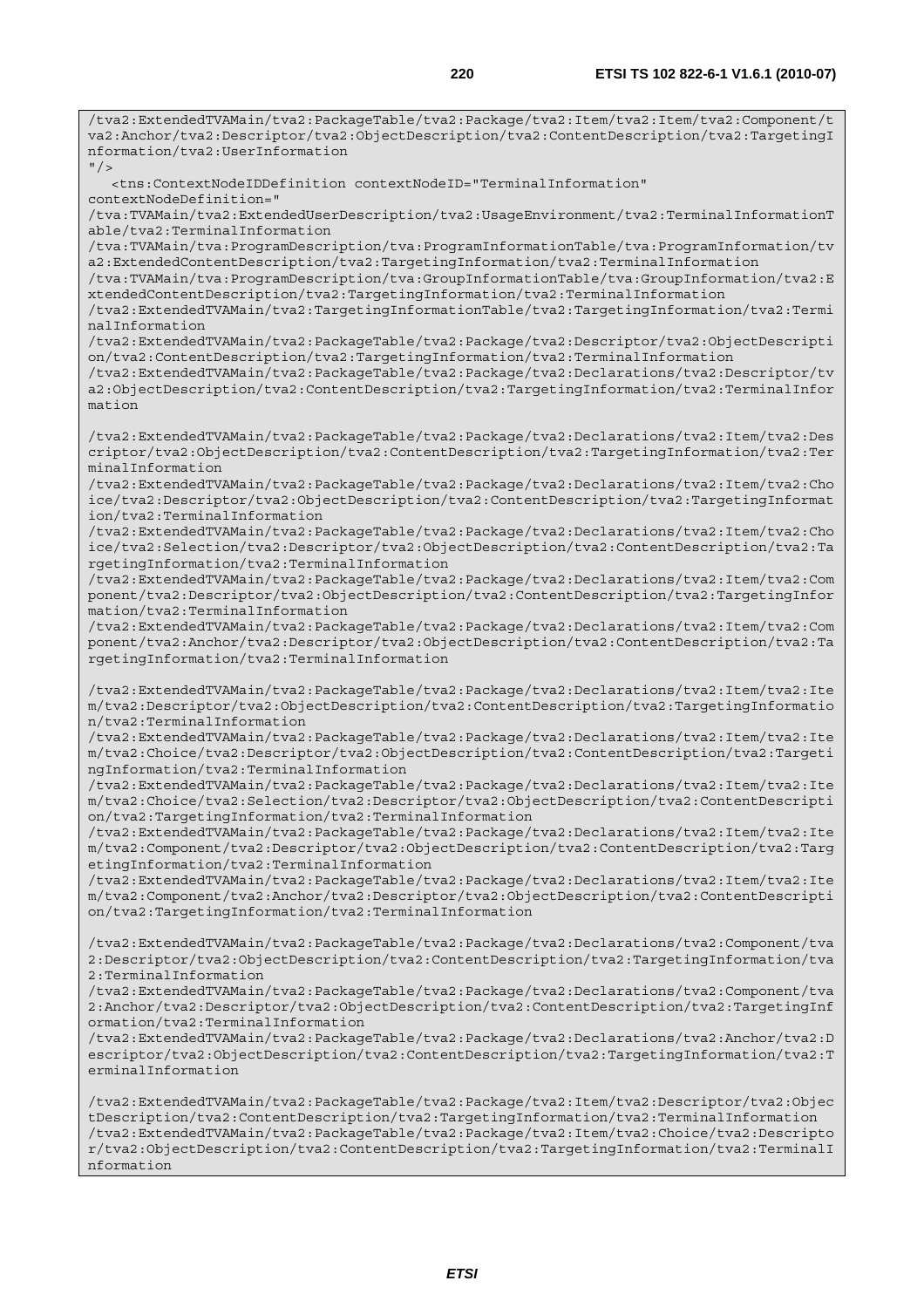/tva2:ExtendedTVAMain/tva2:PackageTable/tva2:Package/tva2:Item/tva2:Choice/tva2:Selection /tva2:Descriptor/tva2:ObjectDescription/tva2:ContentDescription/tva2:TargetingInformation /tva2:TerminalInformation /tva2:ExtendedTVAMain/tva2:PackageTable/tva2:Package/tva2:Item/tva2:Component/tva2:Descri ptor/tva2:ObjectDescription/tva2:ContentDescription/tva2:TargetingInformation/tva2:Termin alInformation /tva2:ExtendedTVAMain/tva2:PackageTable/tva2:Package/tva2:Item/tva2:Component/tva2:Anchor /tva2:Descriptor/tva2:ObjectDescription/tva2:ContentDescription/tva2:TargetingInformation /tva2:TerminalInformation /tva2:ExtendedTVAMain/tva2:PackageTable/tva2:Package/tva2:Item/tva2:Item/tva2:Descriptor/ tva2:ObjectDescription/tva2:ContentDescription/tva2:TargetingInformation/tva2:TerminalInf ormation /tva2:ExtendedTVAMain/tva2:PackageTable/tva2:Package/tva2:Item/tva2:Item/tva2:Choice/tva2 :Descriptor/tva2:ObjectDescription/tva2:ContentDescription/tva2:TargetingInformation/tva2 :TerminalInformation /tva2:ExtendedTVAMain/tva2:PackageTable/tva2:Package/tva2:Item/tva2:Item/tva2:Choice/tva2 :Selection/tva2:Descriptor/tva2:ObjectDescription/tva2:ContentDescription/tva2:TargetingI nformation/tva2:TerminalInformation /tva2:ExtendedTVAMain/tva2:PackageTable/tva2:Package/tva2:Item/tva2:Item/tva2:Component/t va2:Descriptor/tva2:ObjectDescription/tva2:ContentDescription/tva2:TargetingInformation/t va2:TerminalInformation /tva2:ExtendedTVAMain/tva2:PackageTable/tva2:Package/tva2:Item/tva2:Item/tva2:Component/t va2:Anchor/tva2:Descriptor/tva2:ObjectDescription/tva2:ContentDescription/tva2:TargetingI nformation/tva2:TerminalInformation  $''$  /> <tns:ContextNodeIDDefinition contextNodeID="NetworkInformation" contextNodeDefinition=" /tva:TVAMain/tva2:ExtendedUserDescription/tva2:UsageEnvironment/tva2:NetworkInformationTa ble/tva2:NetworkInformation /tva:TVAMain/tva:ProgramDescription/tva:ProgramInformationTable/tva:ProgramInformation/tv a2:ExtendedContentDescription/tva2:TargetingInformation/tva2:NetworkInformation /tva:TVAMain/tva:ProgramDescription/tva:GroupInformationTable/tva:GroupInformation/tva2:E xtendedContentDescription/tva2:TargetingInformation/tva2:NetworkInformation /tva2:ExtendedTVAMain/tva2:TargetingInformationTable/tva2:TargetingInformation/tva2:Netwo rkInformation /tva2:ExtendedTVAMain/tva2:PackageTable/tva2:Package/tva2:Descriptor/tva2:ObjectDescripti on/tva2:ContentDescription/tva2:TargetingInformation/tva2:NetworkInformation /tva2:ExtendedTVAMain/tva2:PackageTable/tva2:Package/tva2:Declarations/tva2:Descriptor/tv a2:ObjectDescription/tva2:ContentDescription/tva2:TargetingInformation/tva2:NetworkInform ation /tva2:ExtendedTVAMain/tva2:PackageTable/tva2:Package/tva2:Declarations/tva2:Item/tva2:Des criptor/tva2:ObjectDescription/tva2:ContentDescription/tva2:TargetingInformation/tva2:Net workInformation /tva2:ExtendedTVAMain/tva2:PackageTable/tva2:Package/tva2:Declarations/tva2:Item/tva2:Cho ice/tva2:Descriptor/tva2:ObjectDescription/tva2:ContentDescription/tva2:TargetingInformat ion/tva2:NetworkInformation /tva2:ExtendedTVAMain/tva2:PackageTable/tva2:Package/tva2:Declarations/tva2:Item/tva2:Cho ice/tva2:Selection/tva2:Descriptor/tva2:ObjectDescription/tva2:ContentDescription/tva2:Ta rgetingInformation/tva2:NetworkInformation /tva2:ExtendedTVAMain/tva2:PackageTable/tva2:Package/tva2:Declarations/tva2:Item/tva2:Com ponent/tva2:Descriptor/tva2:ObjectDescription/tva2:ContentDescription/tva2:TargetingInfor mation/tva2:NetworkInformation /tva2:ExtendedTVAMain/tva2:PackageTable/tva2:Package/tva2:Declarations/tva2:Item/tva2:Com ponent/tva2:Anchor/tva2:Descriptor/tva2:ObjectDescription/tva2:ContentDescription/tva2:Ta rgetingInformation/tva2:NetworkInformation /tva2:ExtendedTVAMain/tva2:PackageTable/tva2:Package/tva2:Declarations/tva2:Item/tva2:Ite m/tva2:Descriptor/tva2:ObjectDescription/tva2:ContentDescription/tva2:TargetingInformatio n/tva2:NetworkInformation /tva2:ExtendedTVAMain/tva2:PackageTable/tva2:Package/tva2:Declarations/tva2:Item/tva2:Ite m/tva2:Choice/tva2:Descriptor/tva2:ObjectDescription/tva2:ContentDescription/tva2:Targeti ngInformation/tva2:NetworkInformation /tva2:ExtendedTVAMain/tva2:PackageTable/tva2:Package/tva2:Declarations/tva2:Item/tva2:Ite

m/tva2:Choice/tva2:Selection/tva2:Descriptor/tva2:ObjectDescription/tva2:ContentDescripti on/tva2:TargetingInformation/tva2:NetworkInformation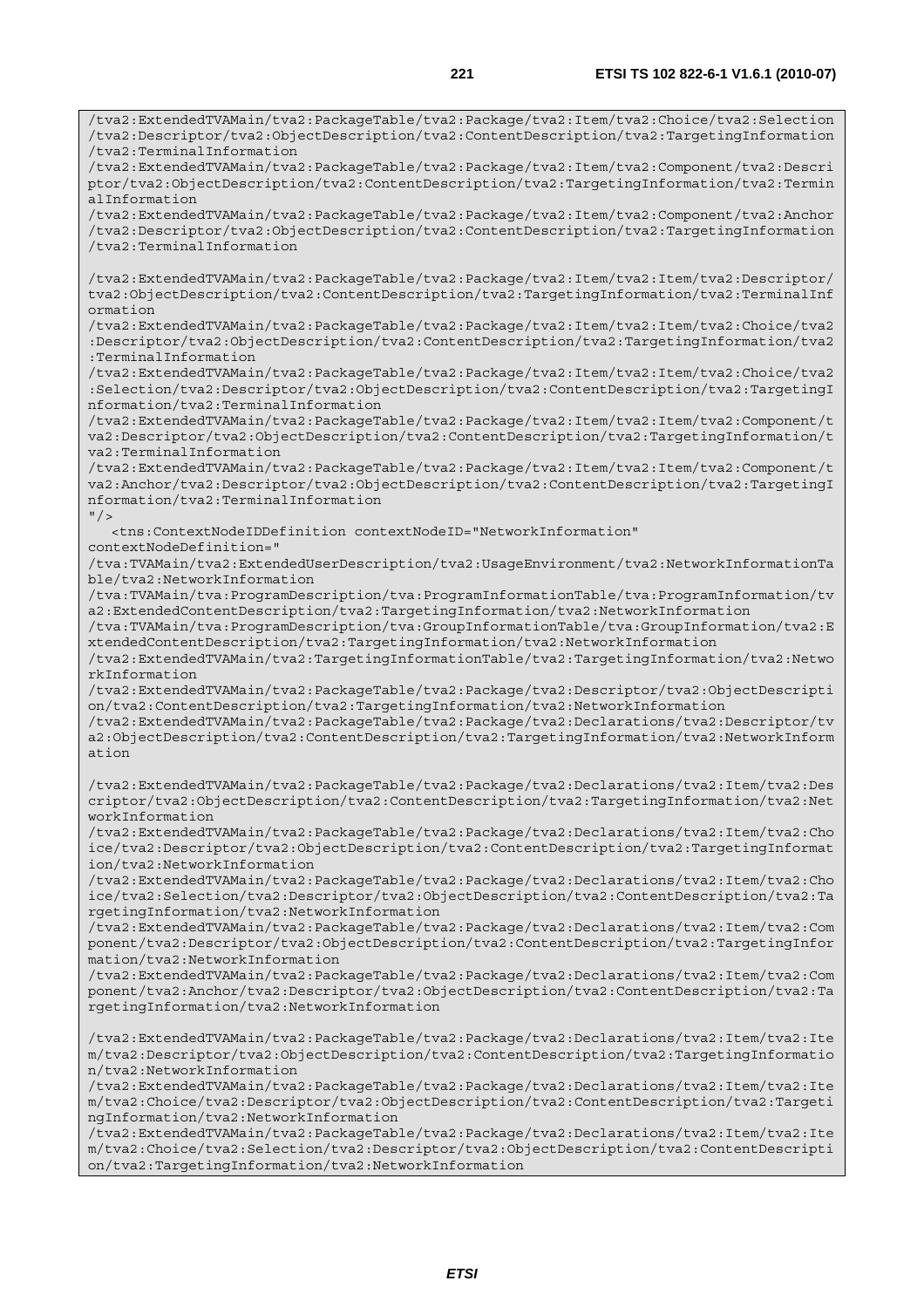/tva2:ExtendedTVAMain/tva2:PackageTable/tva2:Package/tva2:Declarations/tva2:Item/tva2:Ite m/tva2:Component/tva2:Descriptor/tva2:ObjectDescription/tva2:ContentDescription/tva2:Targ

/tva2:ExtendedTVAMain/tva2:PackageTable/tva2:Package/tva2:Declarations/tva2:Item/tva2:Ite m/tva2:Component/tva2:Anchor/tva2:Descriptor/tva2:ObjectDescription/tva2:ContentDescripti

/tva2:ExtendedTVAMain/tva2:PackageTable/tva2:Package/tva2:Declarations/tva2:Component/tva

etingInformation/tva2:NetworkInformation

on/tva2:TargetingInformation/tva2:NetworkInformation

2:Descriptor/tva2:ObjectDescription/tva2:ContentDescription/tva2:TargetingInformation/tva 2:NetworkInformation /tva2:ExtendedTVAMain/tva2:PackageTable/tva2:Package/tva2:Declarations/tva2:Component/tva 2:Anchor/tva2:Descriptor/tva2:ObjectDescription/tva2:ContentDescription/tva2:TargetingInf ormation/tva2:NetworkInformation /tva2:ExtendedTVAMain/tva2:PackageTable/tva2:Package/tva2:Declarations/tva2:Anchor/tva2:D escriptor/tva2:ObjectDescription/tva2:ContentDescription/tva2:TargetingInformation/tva2:N etworkInformation /tva2:ExtendedTVAMain/tva2:PackageTable/tva2:Package/tva2:Item/tva2:Descriptor/tva2:Objec tDescription/tva2:ContentDescription/tva2:TargetingInformation/tva2:NetworkInformation /tva2:ExtendedTVAMain/tva2:PackageTable/tva2:Package/tva2:Item/tva2:Choice/tva2:Descripto r/tva2:ObjectDescription/tva2:ContentDescription/tva2:TargetingInformation/tva2:NetworkIn formation /tva2:ExtendedTVAMain/tva2:PackageTable/tva2:Package/tva2:Item/tva2:Choice/tva2:Selection /tva2:Descriptor/tva2:ObjectDescription/tva2:ContentDescription/tva2:TargetingInformation /tva2:NetworkInformation /tva2:ExtendedTVAMain/tva2:PackageTable/tva2:Package/tva2:Item/tva2:Component/tva2:Descri ptor/tva2:ObjectDescription/tva2:ContentDescription/tva2:TargetingInformation/tva2:Networ kInformation /tva2:ExtendedTVAMain/tva2:PackageTable/tva2:Package/tva2:Item/tva2:Component/tva2:Anchor /tva2:Descriptor/tva2:ObjectDescription/tva2:ContentDescription/tva2:TargetingInformation /tva2:NetworkInformation /tva2:ExtendedTVAMain/tva2:PackageTable/tva2:Package/tva2:Item/tva2:Item/tva2:Descriptor/ tva2:ObjectDescription/tva2:ContentDescription/tva2:TargetingInformation/tva2:NetworkInfo rmation /tva2:ExtendedTVAMain/tva2:PackageTable/tva2:Package/tva2:Item/tva2:Item/tva2:Choice/tva2 :Descriptor/tva2:ObjectDescription/tva2:ContentDescription/tva2:TargetingInformation/tva2 :NetworkInformation /tva2:ExtendedTVAMain/tva2:PackageTable/tva2:Package/tva2:Item/tva2:Item/tva2:Choice/tva2 :Selection/tva2:Descriptor/tva2:ObjectDescription/tva2:ContentDescription/tva2:TargetingI nformation/tva2:NetworkInformation /tva2:ExtendedTVAMain/tva2:PackageTable/tva2:Package/tva2:Item/tva2:Item/tva2:Component/t va2:Descriptor/tva2:ObjectDescription/tva2:ContentDescription/tva2:TargetingInformation/t va2:NetworkInformation /tva2:ExtendedTVAMain/tva2:PackageTable/tva2:Package/tva2:Item/tva2:Item/tva2:Component/t va2:Anchor/tva2:Descriptor/tva2:ObjectDescription/tva2:ContentDescription/tva2:TargetingI nformation/tva2:NetworkInformation  $''$  / > <tns:ContextNodeIDDefinition contextNodeID="NaturalEnvironment" contextNodeDefinition=" /tva:TVAMain/tva2:ExtendedUserDescription/tva2:UsageEnvironment/tva2:NaturalEnvironmentIn formationTable/tva2:NaturalEnvironmentInformation /tva:TVAMain/tva:ProgramDescription/tva:ProgramInformationTable/tva:ProgramInformation/tv a2:ExtendedContentDescription/tva2:TargetingInformation/tva2:NaturalEnvironment /tva:TVAMain/tva:ProgramDescription/tva:GroupInformationTable/tva:GroupInformation/tva2:E xtendedContentDescription/tva2:TargetingInformation/tva2:NaturalEnvironment /tva2:ExtendedTVAMain/tva2:TargetingInformationTable/tva2:TargetingInformation/tva2:Natur alEnvironment /tva2:ExtendedTVAMain/tva2:PackageTable/tva2:Package/tva2:Descriptor/tva2:ObjectDescripti on/tva2:ContentDescription/tva2:TargetingInformation/tva2:NaturalEnvironment /tva2:ExtendedTVAMain/tva2:PackageTable/tva2:Package/tva2:Declarations/tva2:Descriptor/tv a2:ObjectDescription/tva2:ContentDescription/tva2:TargetingInformation/tva2:NaturalEnviro nment /tva2:ExtendedTVAMain/tva2:PackageTable/tva2:Package/tva2:Declarations/tva2:Item/tva2:Des criptor/tva2:ObjectDescription/tva2:ContentDescription/tva2:TargetingInformation/tva2:Nat uralEnvironment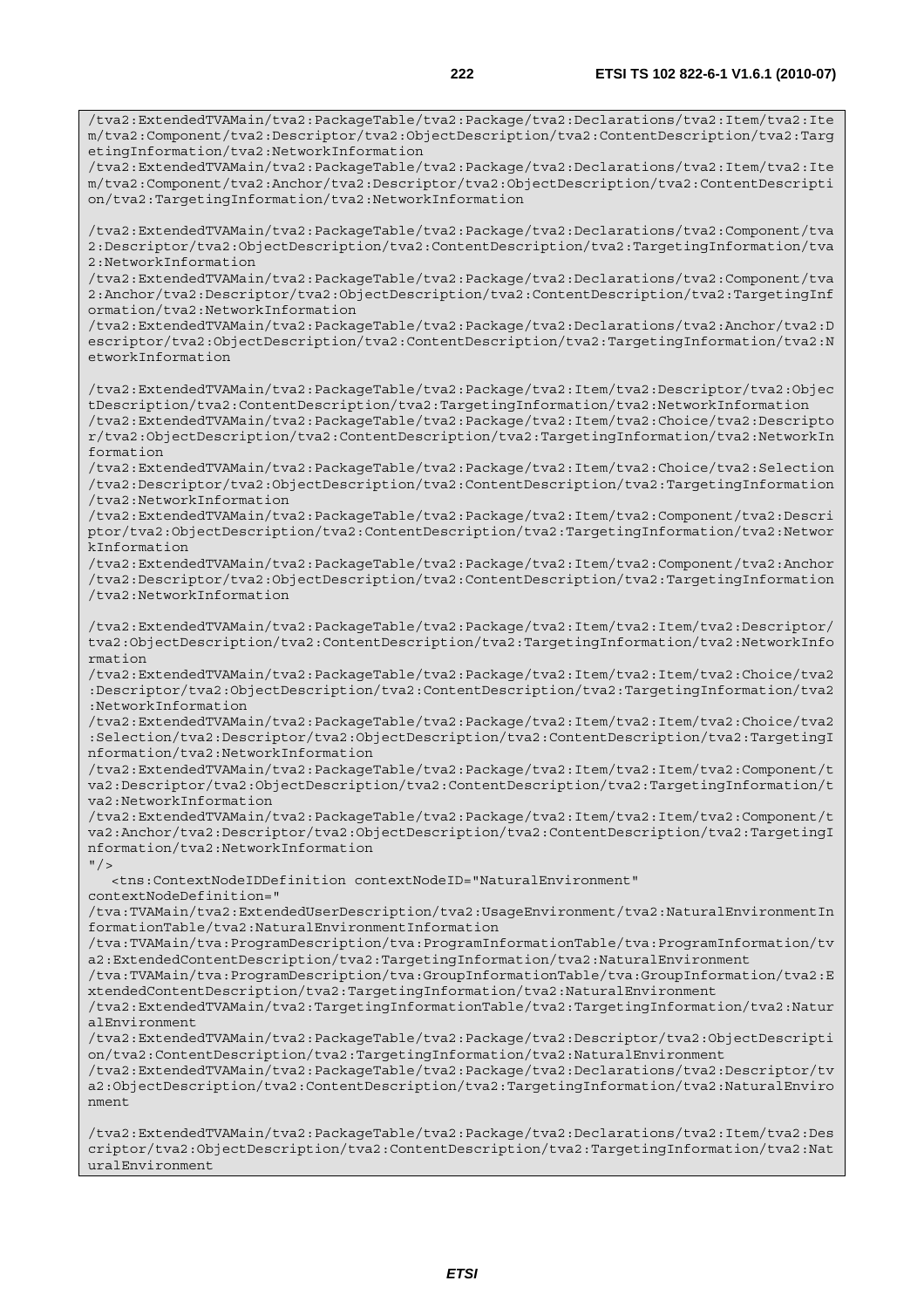/tva2:ExtendedTVAMain/tva2:PackageTable/tva2:Package/tva2:Declarations/tva2:Item/tva2:Cho ice/tva2:Descriptor/tva2:ObjectDescription/tva2:ContentDescription/tva2:TargetingInformat ion/tva2:NaturalEnvironment

/tva2:ExtendedTVAMain/tva2:PackageTable/tva2:Package/tva2:Declarations/tva2:Item/tva2:Cho ice/tva2:Selection/tva2:Descriptor/tva2:ObjectDescription/tva2:ContentDescription/tva2:Ta rgetingInformation/tva2:NaturalEnvironment

/tva2:ExtendedTVAMain/tva2:PackageTable/tva2:Package/tva2:Declarations/tva2:Item/tva2:Com ponent/tva2:Descriptor/tva2:ObjectDescription/tva2:ContentDescription/tva2:TargetingInfor mation/tva2:NaturalEnvironment

/tva2:ExtendedTVAMain/tva2:PackageTable/tva2:Package/tva2:Declarations/tva2:Item/tva2:Com ponent/tva2:Anchor/tva2:Descriptor/tva2:ObjectDescription/tva2:ContentDescription/tva2:Ta rgetingInformation/tva2:NaturalEnvironment

/tva2:ExtendedTVAMain/tva2:PackageTable/tva2:Package/tva2:Declarations/tva2:Item/tva2:Ite m/tva2:Descriptor/tva2:ObjectDescription/tva2:ContentDescription/tva2:TargetingInformatio n/tva2:NaturalEnvironment

/tva2:ExtendedTVAMain/tva2:PackageTable/tva2:Package/tva2:Declarations/tva2:Item/tva2:Ite m/tva2:Choice/tva2:Descriptor/tva2:ObjectDescription/tva2:ContentDescription/tva2:Targeti ngInformation/tva2:NaturalEnvironment

/tva2:ExtendedTVAMain/tva2:PackageTable/tva2:Package/tva2:Declarations/tva2:Item/tva2:Ite m/tva2:Choice/tva2:Selection/tva2:Descriptor/tva2:ObjectDescription/tva2:ContentDescripti on/tva2:TargetingInformation/tva2:NaturalEnvironment

/tva2:ExtendedTVAMain/tva2:PackageTable/tva2:Package/tva2:Declarations/tva2:Item/tva2:Ite m/tva2:Component/tva2:Descriptor/tva2:ObjectDescription/tva2:ContentDescription/tva2:Targ etingInformation/tva2:NaturalEnvironment

/tva2:ExtendedTVAMain/tva2:PackageTable/tva2:Package/tva2:Declarations/tva2:Item/tva2:Ite m/tva2:Component/tva2:Anchor/tva2:Descriptor/tva2:ObjectDescription/tva2:ContentDescripti on/tva2:TargetingInformation/tva2:NaturalEnvironment

/tva2:ExtendedTVAMain/tva2:PackageTable/tva2:Package/tva2:Declarations/tva2:Component/tva 2:Descriptor/tva2:ObjectDescription/tva2:ContentDescription/tva2:TargetingInformation/tva 2:NaturalEnvironment

/tva2:ExtendedTVAMain/tva2:PackageTable/tva2:Package/tva2:Declarations/tva2:Component/tva 2:Anchor/tva2:Descriptor/tva2:ObjectDescription/tva2:ContentDescription/tva2:TargetingInf ormation/tva2:NaturalEnvironment

/tva2:ExtendedTVAMain/tva2:PackageTable/tva2:Package/tva2:Declarations/tva2:Anchor/tva2:D escriptor/tva2:ObjectDescription/tva2:ContentDescription/tva2:TargetingInformation/tva2:N aturalEnvironment

/tva2:ExtendedTVAMain/tva2:PackageTable/tva2:Package/tva2:Item/tva2:Descriptor/tva2:Objec tDescription/tva2:ContentDescription/tva2:TargetingInformation/tva2:NaturalEnvironment /tva2:ExtendedTVAMain/tva2:PackageTable/tva2:Package/tva2:Item/tva2:Choice/tva2:Descripto r/tva2:ObjectDescription/tva2:ContentDescription/tva2:TargetingInformation/tva2:NaturalEn vironment

/tva2:ExtendedTVAMain/tva2:PackageTable/tva2:Package/tva2:Item/tva2:Choice/tva2:Selection /tva2:Descriptor/tva2:ObjectDescription/tva2:ContentDescription/tva2:TargetingInformation /tva2:NaturalEnvironment

/tva2:ExtendedTVAMain/tva2:PackageTable/tva2:Package/tva2:Item/tva2:Component/tva2:Descri ptor/tva2:ObjectDescription/tva2:ContentDescription/tva2:TargetingInformation/tva2:Natura lEnvironment

/tva2:ExtendedTVAMain/tva2:PackageTable/tva2:Package/tva2:Item/tva2:Component/tva2:Anchor /tva2:Descriptor/tva2:ObjectDescription/tva2:ContentDescription/tva2:TargetingInformation /tva2:NaturalEnvironment

/tva2:ExtendedTVAMain/tva2:PackageTable/tva2:Package/tva2:Item/tva2:Item/tva2:Descriptor/ tva2:ObjectDescription/tva2:ContentDescription/tva2:TargetingInformation/tva2:NaturalEnvi ronment

/tva2:ExtendedTVAMain/tva2:PackageTable/tva2:Package/tva2:Item/tva2:Item/tva2:Choice/tva2 :Descriptor/tva2:ObjectDescription/tva2:ContentDescription/tva2:TargetingInformation/tva2 :NaturalEnvironment

/tva2:ExtendedTVAMain/tva2:PackageTable/tva2:Package/tva2:Item/tva2:Item/tva2:Choice/tva2 :Selection/tva2:Descriptor/tva2:ObjectDescription/tva2:ContentDescription/tva2:TargetingI nformation/tva2:NaturalEnvironment

/tva2:ExtendedTVAMain/tva2:PackageTable/tva2:Package/tva2:Item/tva2:Item/tva2:Component/t va2:Descriptor/tva2:ObjectDescription/tva2:ContentDescription/tva2:TargetingInformation/t va2:NaturalEnvironment

/tva2:ExtendedTVAMain/tva2:PackageTable/tva2:Package/tva2:Item/tva2:Item/tva2:Component/t va2:Anchor/tva2:Descriptor/tva2:ObjectDescription/tva2:ContentDescription/tva2:TargetingI nformation/tva2:NaturalEnvironment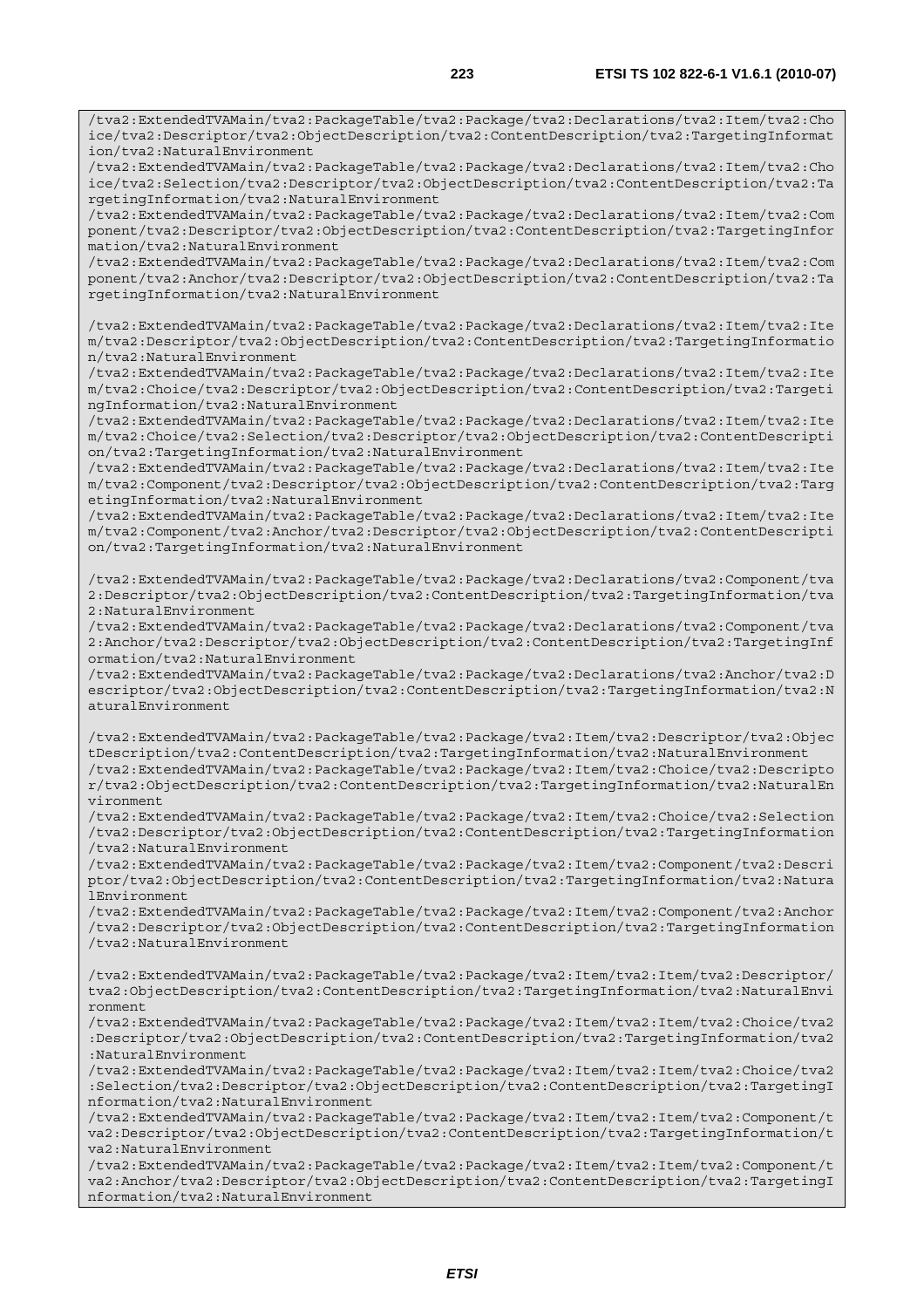| $\frac{11}{2}$                                                                                                                                                                                            |
|-----------------------------------------------------------------------------------------------------------------------------------------------------------------------------------------------------------|
| $< 1 - -$                                                                                                                                                                                                 |
|                                                                                                                                                                                                           |
| $--$                                                                                                                                                                                                      |
| <!-- ContextNodeIDs with single xPath</td>                                                                                                                                                                |
| $--$                                                                                                                                                                                                      |
| $<$ ! --                                                                                                                                                                                                  |
|                                                                                                                                                                                                           |
| $--$                                                                                                                                                                                                      |
| <tns:contextnodeiddefinition <="" contextnodeid="ProgramInformation" td=""></tns:contextnodeiddefinition>                                                                                                 |
| contextNodeDefinition="/tva:TVAMain/tva:ProgramDescription/tva:ProgramInformationTable/tv                                                                                                                 |
| a: ProgramInformation"/>                                                                                                                                                                                  |
| <tns:contextnodeiddefinition <="" contextnodeid="GroupInformation" td=""></tns:contextnodeiddefinition>                                                                                                   |
| contextNodeDefinition="/tva:TVAMain/tva:ProgramDescription/tva:GroupInformationTable/tva:                                                                                                                 |
| $GroupInformation$ "/>                                                                                                                                                                                    |
| <tns:contextnodeiddefinition <="" contextnodeid="BroadcastEvent" td=""></tns:contextnodeiddefinition>                                                                                                     |
| contextNodeDefinition="/tva:TVAMain/tva:ProgramDescription/tva:ProgramLocationTable/tva:B                                                                                                                 |
| roadcastEvent"/>                                                                                                                                                                                          |
| <tns:contextnodeiddefinition <="" contextnodeid="Schedule" td=""></tns:contextnodeiddefinition>                                                                                                           |
| contextNodeDefinition="/tva:TVAMain/tva:ProgramDescription/tva:ProgramLocationTable/tva:S                                                                                                                 |
| chedule''/>                                                                                                                                                                                               |
| <tns:contextnodeiddefinition <="" contextnodeid="OnDemandProgram" td=""></tns:contextnodeiddefinition>                                                                                                    |
| contextNodeDefinition="/tva:TVAMain/tva:ProgramDescription/tva:ProgramLocationTable/tva:O                                                                                                                 |
| nDemandProgram"/>                                                                                                                                                                                         |
| <tns:contextnodeiddefinition <="" contextnodeid="OnDemandService" td=""></tns:contextnodeiddefinition>                                                                                                    |
| contextNodeDefinition="/tva:TVAMain/tva:ProgramDescription/tva:ServiceInformationTable/tv                                                                                                                 |
| a:ServiceInformation"/>                                                                                                                                                                                   |
| <tns:contextnodeiddefinition <="" contextnodeid="PersonName" td=""></tns:contextnodeiddefinition>                                                                                                         |
| contextNodeDefinition="/tva:TVAMain/tva:ProgramDescription/tva:CreditsInformationTable/tv                                                                                                                 |
| a:PersonName''/                                                                                                                                                                                           |
| <tns:contextnodeiddefinition <="" contextnodeid="OrganizationName" td=""></tns:contextnodeiddefinition>                                                                                                   |
| contextNodeDefinition="/tva:TVAMain/tva:ProgramDescription/tva:CreditsInformationTable/tv                                                                                                                 |
| a:OrganizationName"/>                                                                                                                                                                                     |
| <tns:contextnodeiddefinition <="" contextnodeid="SegmentInformation" td=""></tns:contextnodeiddefinition>                                                                                                 |
| contextNodeDefinition="/tva:TVAMain/tva:ProgramDescription/tva:SegmentInformationTable/tv                                                                                                                 |
| a: Segment Information" />                                                                                                                                                                                |
| <tns:contextnodeiddefinition <="" contextnodeid="SegmentGroupInformation" td=""></tns:contextnodeiddefinition>                                                                                            |
| contextNodeDefinition="/tva:TVAMain/tva:ProgramDescription/tva:SegmentInformationTable/tv                                                                                                                 |
| a:SegmentGroupInformation"/>                                                                                                                                                                              |
| <tns:contextnodeiddefinition <="" contextnodeid="Review" td=""></tns:contextnodeiddefinition>                                                                                                             |
| contextNodeDefinition="/tva:TVAMain/tva:ProgramDescription/tva:ProgramReviewTable/tva:Rev                                                                                                                 |
| $iew"$ /><br><tns:contextnodeiddefinition <="" contextnodeid="CSAlias" td=""></tns:contextnodeiddefinition>                                                                                               |
| contextNodeDefinition="/tva:TVAMain/tva:ClassificationSchemeTable/tva:CSAlias"/>                                                                                                                          |
|                                                                                                                                                                                                           |
|                                                                                                                                                                                                           |
|                                                                                                                                                                                                           |
| <tns:contextnodeiddefinition <br="" contextnodeid="ClassificationScheme">contextNodeDefinition="/tva:TVAMain/tva:ClassificationSchemeTable/tva:ClassificationSchem<br/>e''/</tns:contextnodeiddefinition> |

</tns:ContextNodeIDDefinitionList>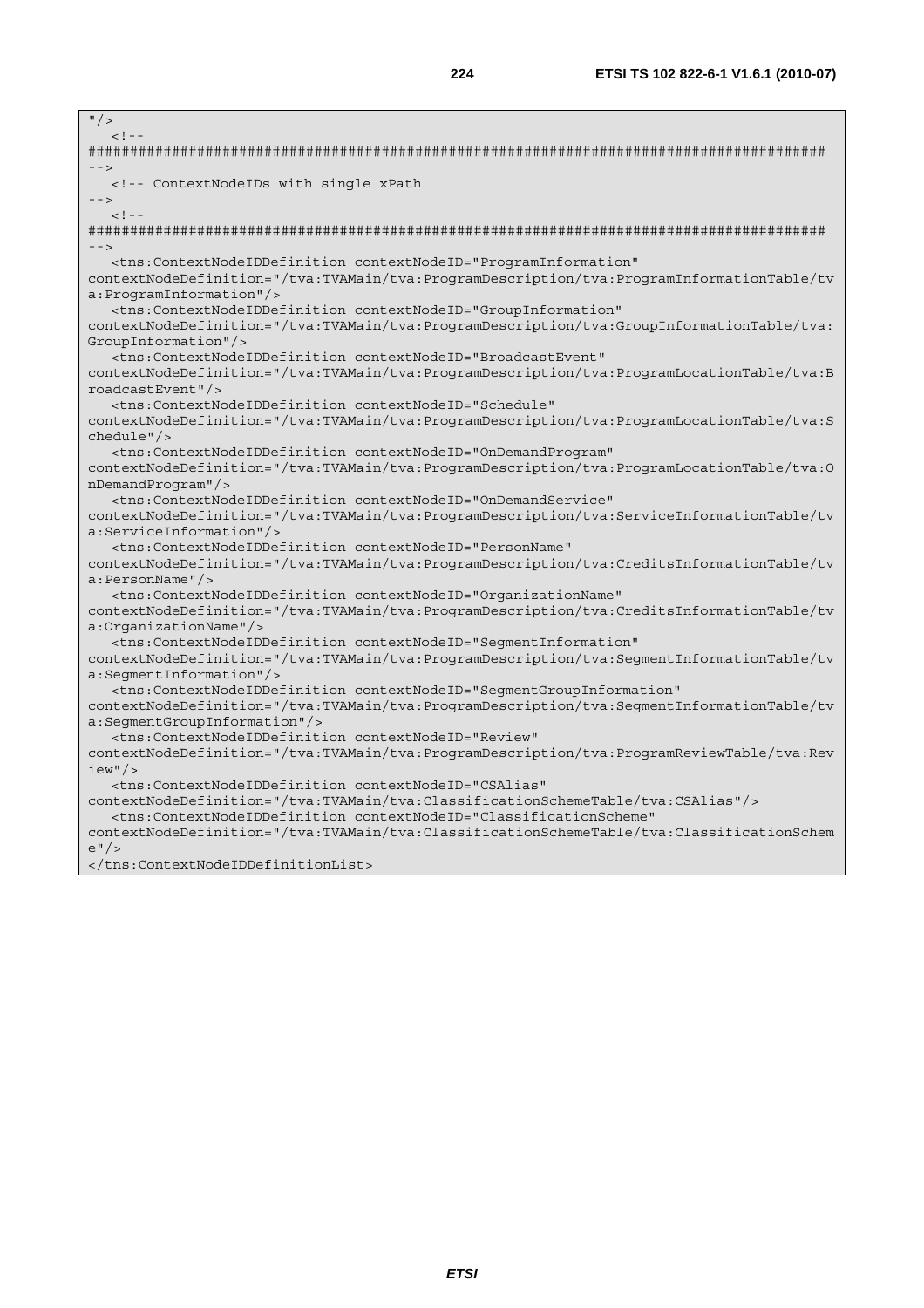#### Annex C (informative): Examples of get\_Data requests

This annex gives some simple examples of how a PredicateBag element can be used to represent different types of queries. By combining these PredicateBag elements more refined queries can be built up.

#### C.1 Requesting data on specific CRIDs

To retrieve metadata on a particular set of CRIDs, the following query type is used. The type of data returned will depend upon the RequestedTables parameter.

```
 <PredicateBag type="OR"> 
   <BinaryPredicate fieldID="tvaf:CRID" fieldValue="crid://example.com/foo"/> 
   <BinaryPredicate fieldID="tvaf:CRID" fieldValue="crid://example.com/bar"/> 
 </PredicateBag>
```
### C.2 Requesting specific fragments

To obtain a particular set of fragments, the query takes the following form.

```
 <PredicateBag type="OR"> 
   <BinaryPredicate fieldID="tvaf:fragmentID" fieldValue="34567"/> 
   <BinaryPredicate fieldID="tvaf:fragmentID" fieldValue="12344"/> 
 </PredicateBag>
```
The RequestedTable parameter can still be used to sort fragments retrieved in this fashion, but it has no effect on the fragments returned (i.e. it does not cause fragments from other tables to be returned also).

#### C.3 Searching for the film "Titanic"

The following search would return any programme with "Titanic" in the title.

<BinaryPredicate fieldID="tvaf:Title" fieldValue="Titanic" test="contains"/>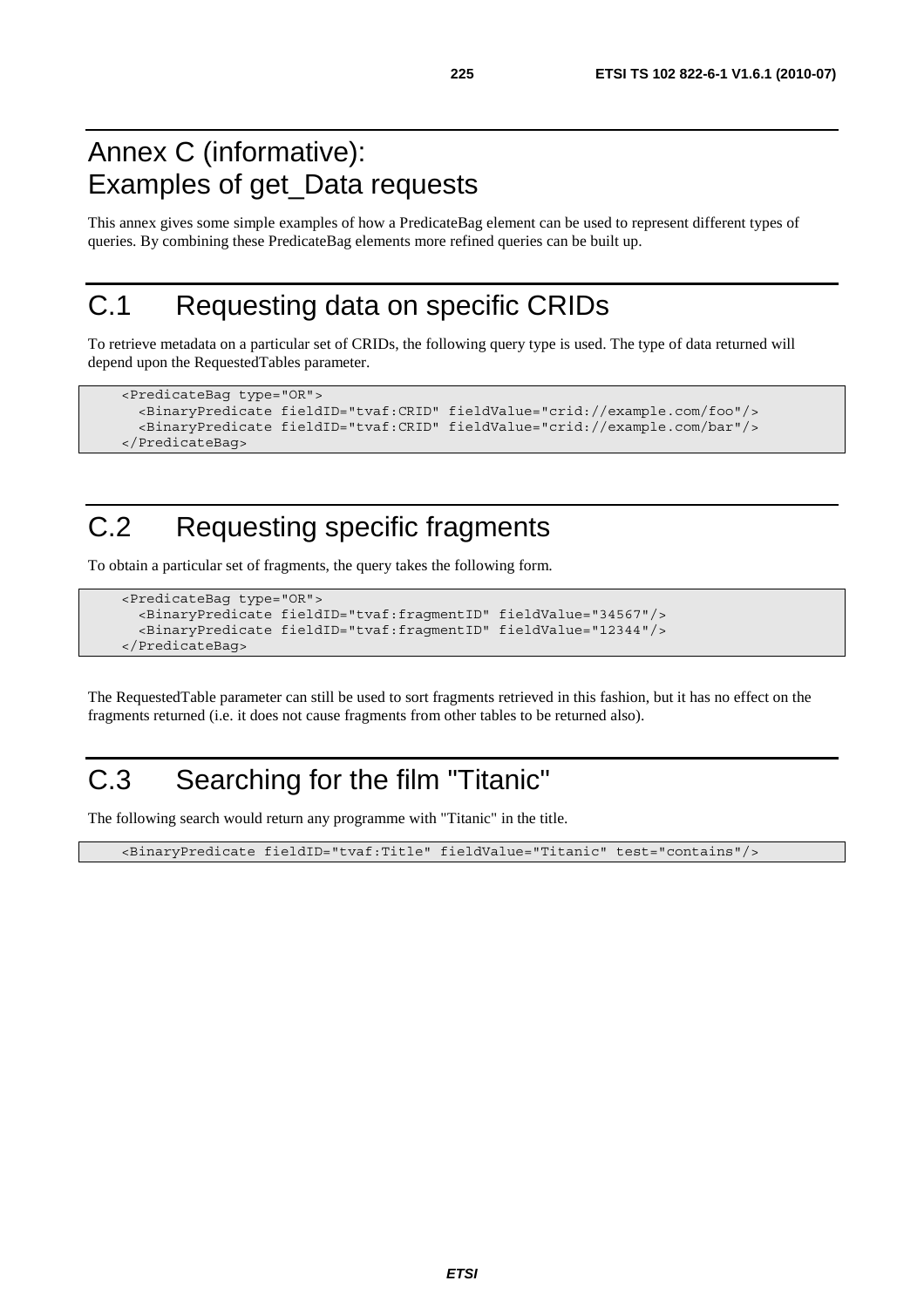To refine the query to find a specific "Titanic" programme the following query could be used. The following will only return matches that were directed by James Cameron.

```
 <QueryConstraints> 
   <PredicateBag type="AND"> 
     <BinaryPredicate fieldID="tvaf:Title" fieldValue="Titanic"/> 
     <PredicateBag type="AND" contextNode="tvac:CreditsItem"> 
       <BinaryPredicate fieldID="tvaf:Role" fieldValue=":role:V83"/> 
       <BinaryPredicate fieldID="tvaf:GivenName" fieldValue="James"/> 
       <BinaryPredicate fieldID="tvaf:FamilyName" fieldValue="Cameron"/> 
     </PredicateBag> 
   </PredicateBag> 
 </QueryConstraints> 
 <RequestedTables> 
   <Table type="ProgramInformationTable"> 
     <SortCriteria fieldID="tvaf:CRID" order="ascending"/> 
   </Table> 
   <Table type="GroupInformationTable"> 
     <SortCriteria fieldID="tvaf:CRID" order="ascending"/> 
   </Table> 
 </RequestedTables>
```
#### C.4 Searching for a comedy drama that does not star Jim **Carey**

The following search will find comedy dramas, but only those that do not involve Jim Carey as a key character.

```
 <PredicateBag type="AND"> 
   <BinaryPredicate fieldID="tvaf:Genre" fieldValue=":content:3.4.11"/> 
   <PredicateBag negate="true" type="AND" contextNode="tvac:CreditsItem"> 
     <BinaryPredicate fieldID="tvaf:Role" fieldValue=":role:V709"/> 
     <BinaryPredicate fieldID="tvaf:GivenName" fieldValue="Jim"/> 
     <BinaryPredicate fieldID="tvaf:FamilyName" fieldValue="Carey"/> 
   </PredicateBag> 
 </PredicateBag>
```
#### C.5 Searching for a programme with a rating of more than 8

The following predicate will find only programmes that have been assigned review ratings of more than 8 by the user's favourite reviewer, John Green.

```
 <PredicateBag type="AND" contextNode="tvac:Review"> 
   <BinaryPredicate fieldID="tva:ReviewerGivenName" fieldValue="John"/> 
   <BinaryPredicate fieldID="tvaf:ReviewerFamilyName" fieldValue="Green"/> 
   <BinaryPredicate fieldID="tvaf:RatingValue" test="greater_than_or_equals" 
              fieldValue="8"/> 
 </PredicateBag>
```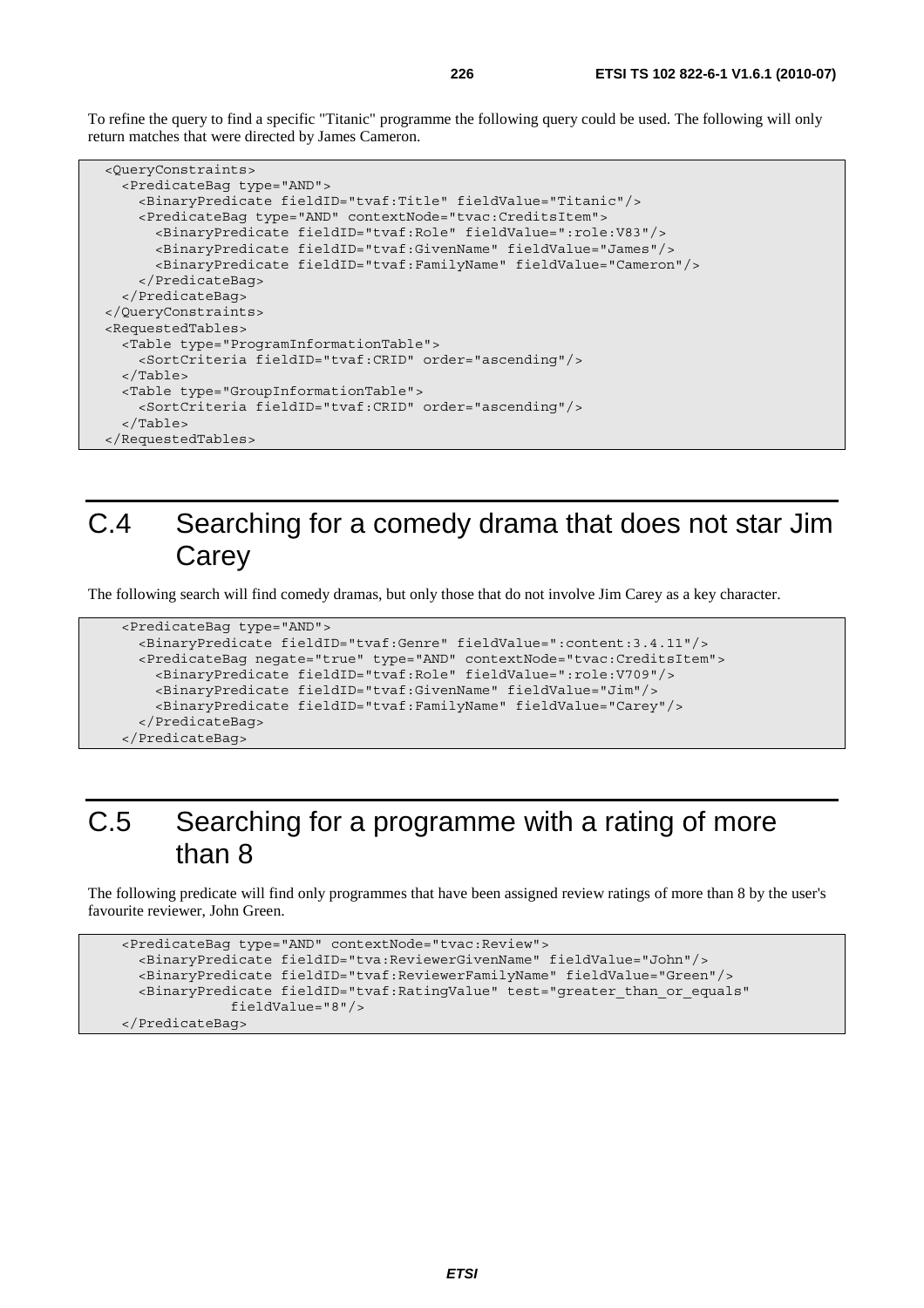#### C.6 Searching for a ClassificationScheme table

The following predicate will find the ClassificationScheme Uri equals "urn:tva:metadata:cs:TVARoleCS:2008" or the CSAlias equals "TVARoleCS".

```
<get Data xmlns=urn:tva:transport:2010 ...>
<QueryConstraints> 
     <PredicateBag type="OR"> 
       <BinaryPredicate fieldID="CSUri" 
               fieldValue="urn:tva:metadata:cs:TVARoleCS:2010" /> 
       <BinaryPredicate fieldID="CSAlias" fieldValue="TVARoleCS" /> 
     </PredicateBag> 
   </QueryConstraints> 
   <RequestedTables> 
     <Table type="ClassificationScheme"/> 
   </RequestedTables> 
</get_Data>
```
The response including the ClassificationSchemeTable would be as below:

```
<get_Data_Result ...> 
   <TVAMain version="20020928" publisher="TVA-Metadata-Service" ...> 
     <ClassificationSchemeTable> 
       <ClassificationScheme uri="urn:tva:metadata:cs:TVARoleCS:2010"> 
         <Import href="urn:mpeg:mpeg7:cs:RoleCS:2010"/> 
         <mpeg7:Term termID="V708"> 
           <mpeg7:Name xml:lang="en">Dubber</mpeg7:Name> 
         </mpeg7:Term> 
 ... 
       </ClassificationScheme> 
     </ClassificationSchemeTable> 
   </TVAMain> 
</get_Data_Result>
```
#### C.7 Creating an EPG

The following search retrieves all the broadcast programmes on three specific channels over a two-day period.

```
 <PredicateBag type="AND"> 
   <BinaryPredicate fieldID="tvaf:PublishedTime" 
        fieldValue="2002-09-26T00:00:00Z" test="greater_than_or_equals"/> 
   <BinaryPredicate fieldID="tvaf:PublishedTime" 
           fieldValue="2002-09-27T23:59:59Z" test="less_than_or_equals"/> 
   <PredicateBag type="OR"> 
     <BinaryPredicate fieldID="tvaf:ServiceURL" fieldValue="dvb://1.2.1"/> 
     <BinaryPredicate fieldID="tvaf:ServiceURL" fieldValue="dvb://1.2.2"/> 
     <BinaryPredicate fieldID="tvaf:ServiceURL" fieldValue="dvb://1.2.3"/> 
   </PredicateBag> 
 </PredicateBag>
```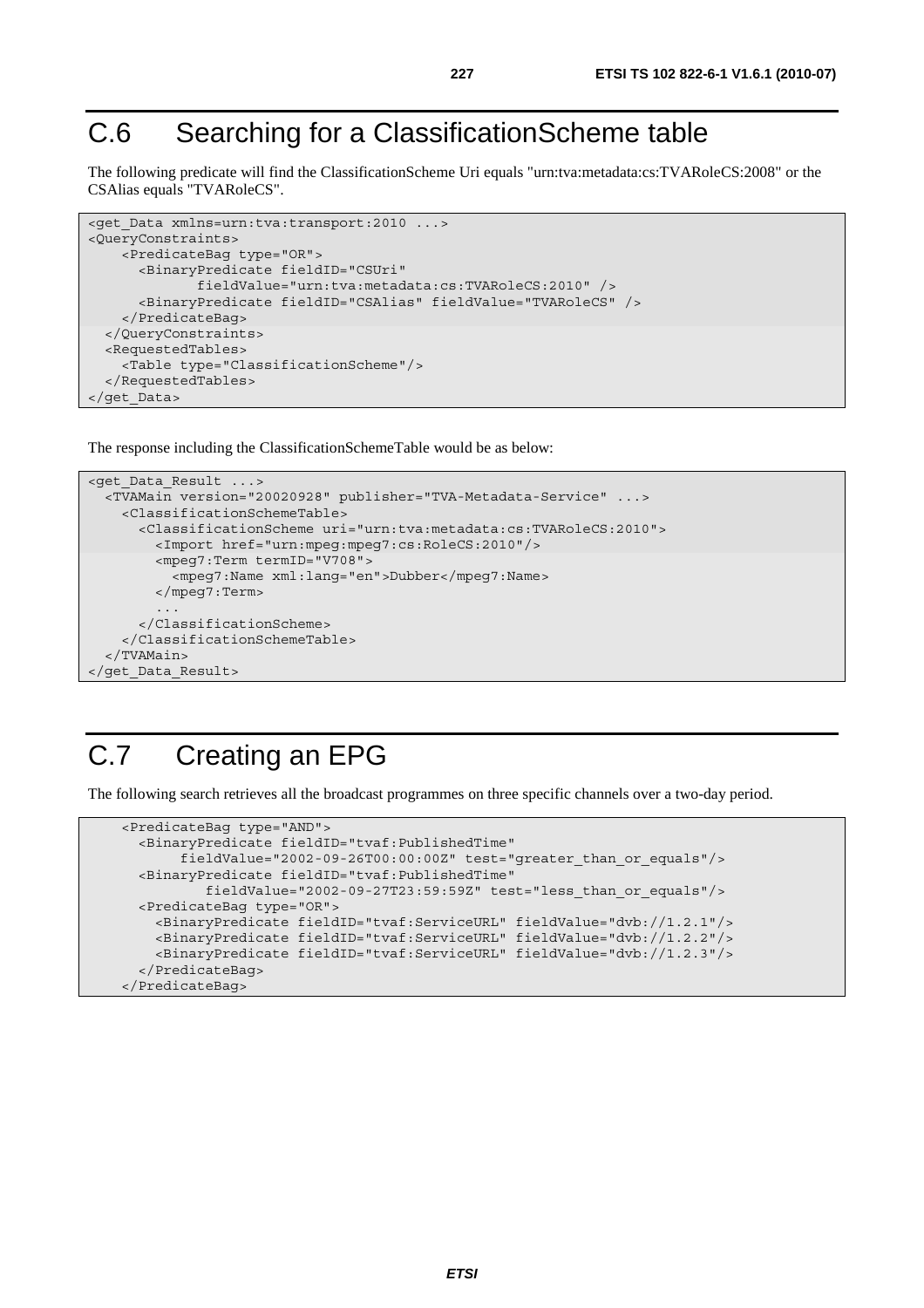#### C.8 Searching for programmes with a review

This query searches for programmes being shown tonight that have a review. This is an example of when an "exists" test might be useful.

```
 <PredicateBag type="AND"> 
   <BinaryPredicate fieldID="tvaf:PublishedTime" 
        fieldValue="2002-09-26T00:00:00Z" test="greater_than_or_equals"/> 
   <BinaryPredicate fieldID="tvaf:PublishedTime" 
        fieldValue="2002-09-27T23:59:59Z" test="less_than_or_equals"/> 
   <UnaryPredicate fieldID="tvaf:Review" test="exists"/> 
 </PredicateBag>
```
The query below requests programme reviews of programmes with "Titanic" in the title:

```
 <QueryConstraints> 
   <BinaryPredicate fieldID="tvaf:Title" fieldValue="Titanic" test="contains"/> 
 </QueryConstraints> 
 <RequestedTables> 
   <Table type="ProgramReviewTable"/> 
 </RequestedTables>
```
If we now request for programme reviews of programmes with either "Titanic" or "Star Wars" in the title, it is not clear in the result which review corresponds to which part of the request.

```
 <QueryConstraints> 
   <PredicateBag type="OR"> 
     <BinaryPredicate fieldID="tvaf:Title" fieldValue="Titanic" test="contains"/> 
     <BinaryPredicate fieldID="tvaf:Title" fieldValue="Star Wars" test="contains"/> 
   </PredicateBag> 
 </QueryConstraints> 
 <RequestedTables> 
   <Table type="ProgramReviewTable"/> 
 </RequestedTables>
```
A solution to remove the ambiguity is to not use the disjunctive condition in this case and to issue separate requests.

Another solution to remove the ambiguity is to add the following tables "ProgramInformationTable" and "GroupInformationTable" to the request or to issue a second request for "ProgramInformationTable" and "GroupInformationTable" using CRIDs returned within the first response.

#### C.9 Updating a fragment

The following query will check to see if a metadata service has a later version of a fragment than the version cached by the receiver.

```
 <PredicateBag type="AND"> 
   <Predicate fieldID="tvaf:fragmentID" fieldValue="34567"/> 
   <Predicate fieldID="tvaf:fragmentVersion" 
              test="greater_than" fieldValue="20020925"/> 
 </PredicateBag>
```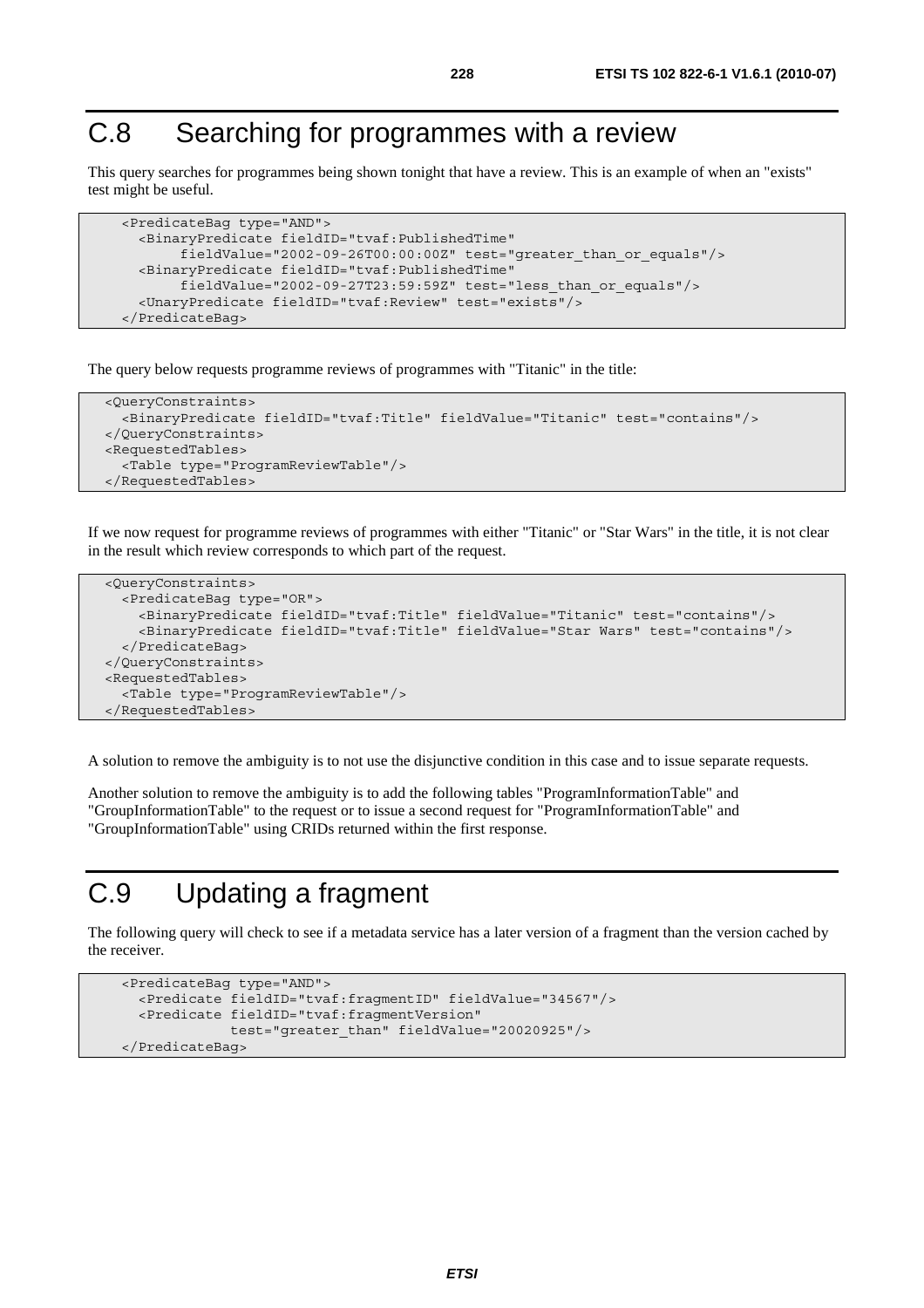#### C.10 Requesting update fragments

Following is an example of a query to retrieve fragments which are updated after the given date, i.e. 25 September 2002, using the service described in clause C.5.

```
<BinaryPredicate fieldID="tvaf:fragmentVersion" test="greater_than" 
                fieldValue="20020925"/>
```
As a response to the previous example query, a metadata of following format can be received. In this response, it notifies the client system that the fragment with fragmentID "11" published before 30 September 2002 and the fragment with fragmentID "15" published before 27 September 2002 are no longer valid in addition to the updated fragments of programme information table and programme location table.

```
<get_Data_Result ...> 
   <Invalid> 
     <Fragment fragmentID="11" fragmentVersion="20020930"/> 
     <Fragment fragmentID="15" fragmentVersion="20020927"/> 
   </Invalid> 
   <TVAMain version="20020928" publisher="TVA-Metadata-Service" ...> 
     <ProgramDescription> 
       <ProgramInformationTable> 
         <ProgramInformation fragmentID="040" fragmentVersion="20021001"> 
            <!--..: etc. --> 
         </ProgramInformation> 
       </ProgramInformationTable> 
       <ProgramLocationTable> 
         <Schedule fragmentID="023" fragmentVersion="20020928"> 
 ... 
         </Schedule> 
       </ProgramLocationTable> 
     </ProgramDescription> 
   </TVAMain> 
</get_Data_Result>
```
#### C.11 Requesting customized tables

The following query will retrieve program information and location tables for programs to be broadcast on two channels and returns customized tables, this means tables with the mandatory elements and attributes and the requested optional elements and attributes.

```
<tns:get_Data> 
 <tns:QueryConstraints> 
  <tns:PredicateBag type="OR"> 
   <tns:BinaryPredicate fieldID="tvaf:ServiceURL" fieldValue="tv://7"/> 
   <tns:BinaryPredicate fieldID="tvaf:ServiceURL" fieldValue="tv://9"/> 
   </tns:PredicateBag> 
 </tns:QueryConstraints> 
  <tns:RequestedTables> 
  <tns:Table type="GroupInformationTable"/> 
  <tns:Table type="ProgramInformationTable"> 
   <tns:RequestedFields> 
     <tns:IdentificationByFieldId fieldID="tvaf:Title"/> 
     <tns:IdentificationByFieldId fieldID="tvaf:Genre"/> 
     <tns:IdentificationByFieldId fieldID="tvaf:Synopsis"/> 
   </tns:RequestedFields> 
   </tns:Table> 
   <tns:Table type="ProgramLocationTable"> 
    <tns:RequestedFields> 
     <tns:IdentificationByFieldId fieldID="tvaf:Genre"/> 
     <tns:IdentificationByFieldId fieldID="tvaf:Title"/> 
     <tns:IdentificationByFieldId fieldID="tvaf:ProgramURL"/>
```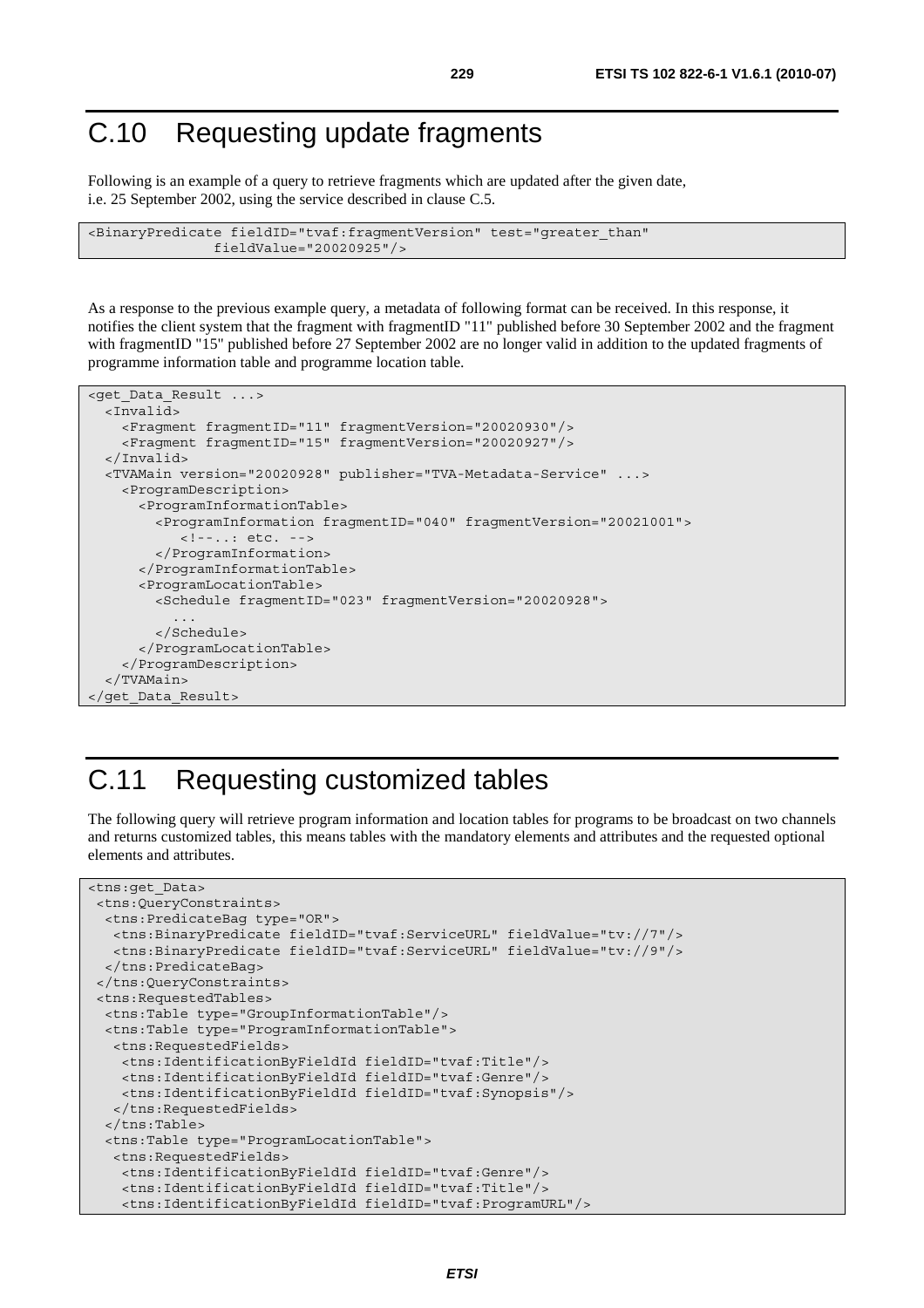```
 <tns:IdentificationByFieldId fieldID="tvaf:PublishedStart"/> 
    <tns:IdentificationByFieldId fieldID="tvaf:PublishedDuration"/> 
    </tns:RequestedFields> 
   <SortCriteria fieldID="tvaf:ServiceURL" order="descending"/> 
   <SortCriteria fieldID="tvaf:PublishedStart"/> 
   </tns:Table> 
   <tns:Table type="ProgramReviewTable"> 
   <tns:IdentificationByXPath 
XPath="/TVAMain/ProgramDescription/ProgramReviewTable/Review/FreeTextReview/text()"/> 
   </tns:Table> 
  </tns:RequestedTables> 
</tns:get_Data>
```
Here is a possible response to the above request:

```
<?xml version="1.0" encoding="UTF-8"?> 
<tns:get_Data_Result serviceVersion="1" truncated="false"> 
<tns:TableSortingInformation> 
<tns:Table type="ProgramLocationTable"> 
       <tns:SortCriteria fieldID="tvaf:ServiceURL"/> 
       <tns:SortCriteria fieldID="tvaf:PublishedStart"/> 
</tns:Table> 
</tns:TableSortingInformation> 
<tva:TVAMain> 
<tva:ProgramDescription> 
<tva:ProgramInformationTable> 
<tva:ProgramInformation programId="CRID://www.kbs.co.kr:cultural/specialreport_7"> 
<tva:BasicDescription> 
    <tva:Title> KBS Culture News </tva:Title> 
    <tva:Genre href="urn:tva:metadata:cs:ContentCS:2007" type="main"> 
      <tva:Name>News</tva:Name>
    </tva:Genre> 
    <tva:Genre href="urn:tva:metadata:cs:ContentCS:2007" type="secondary"> 
       <tva:Name> Cultural </tva:Name> 
    </tva:Genre> 
</tva:BasicDescription> 
</tva:ProgramInformation> 
<tva:ProgramInformation 
programId="CRID://www.keti.re.kr:drama/Toegye"> 
<tva:BasicDescription> 
    <tva:Title> Special Feature Documentary Toegye In Celebration of 500th 
Birthday of Toegye </tva:Title>
   <tva:Genre href="urn:tva:metadata:cs:ContentCS:2007" type="main"> 
   <tva:Name>FICTION</tva:Name>
    </tva:Genre> 
    <tva:Genre href="urn:tva:metadata:cs:ContentCS:2007" type="secondary"> 
   <tva:Name>HISTORICAL/EPIC</tva:Name>
</tva:Genre> 
</tva:BasicDescription> 
</tva:ProgramInformation> 
</tva:ProgramInformationTable> 
<tva:ProgramLocationTable> 
<tva:BroadcastEvent serviceIDRef="9"> 
    <tva:Program crid="CRID://www.kbs.co.kr:cultural/specialreport_7"/> 
<tva:ProgramURL>ftp://203.253.130.21/images/230x158/news9.tar</tva:ProgramURL> 
    <tva:PublishedStartTime>2004-09-07T11:00:00.00+09:00 
</tva:PublishedStartTime> 
    <tva:PublishedDuration>PT55M</tva:PublishedDuration> 
</tva:BroadcastEvent> 
<tva:BroadcastEvent serviceIDRef="9"> 
    <tva:Program crid="CRID://www.keti.re.kr:drama/ Toegye"/> 
<tva:ProgramURL>ftp://203.253.130.21/images/230x158/ Toegye.tar 
</tva:ProgramURL> 
    <tva:PublishedStartTime>2003-10-20T21:00:00.00+09:00 
</tva:PublishedStartTime> 
    <tva:PublishedDuration>PT9M23S</tva:PublishedDuration> 
</tva:BroadcastEvent> 
</tva:ProgramLocationTable>
```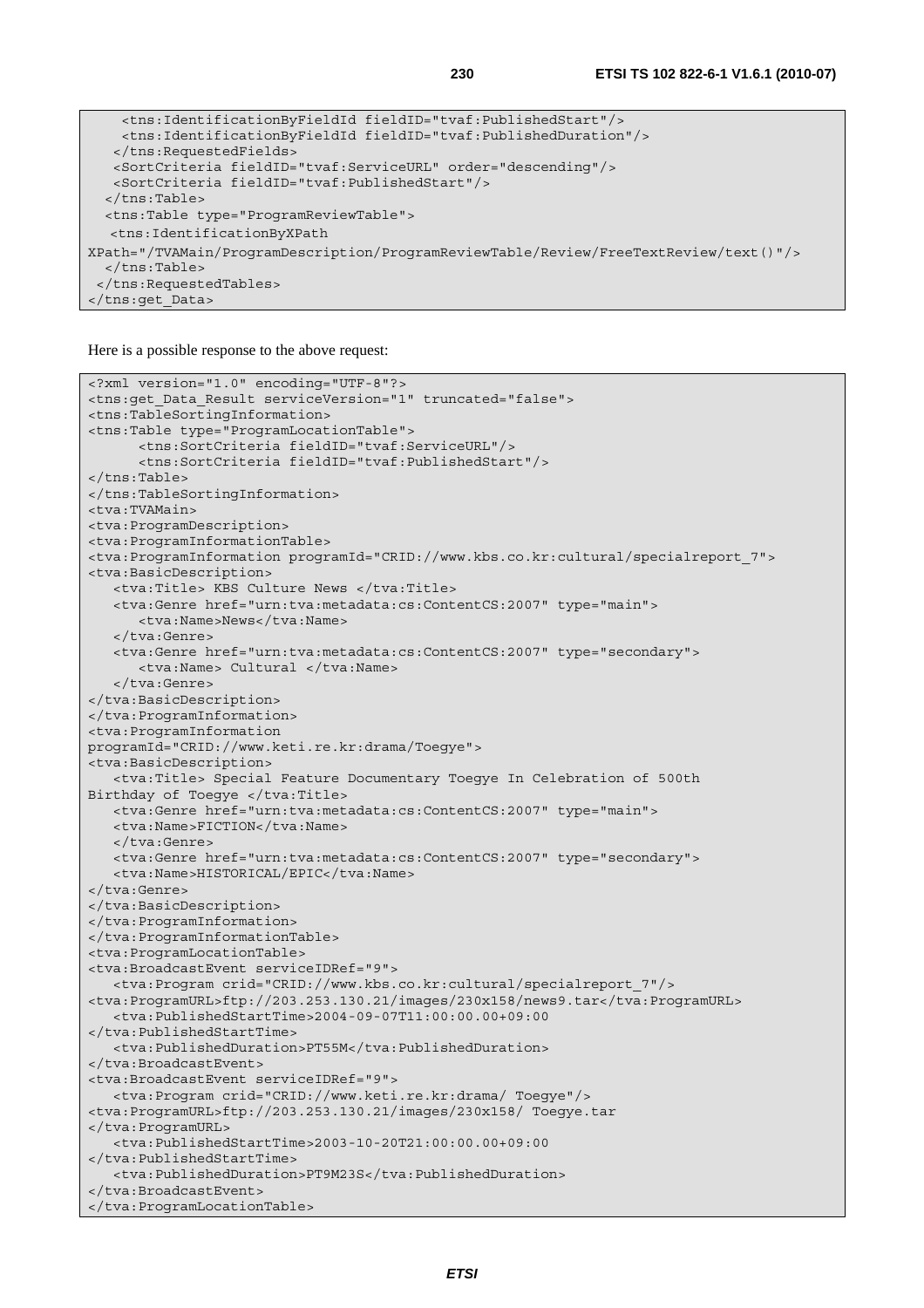<tva:ServiceInformationTable> <ServiceInformation serviceId="9"> <Name>KBS Channel 1</Name> <Owner>KBS</Owner> </ServiceInformation> </tva:ServiceInformationTable> <tva:ProgramReviewTable> <tva:Review programId="CRID://www.keti.re.kr:drama/Toegye"> <tva:FreeTextReview> n the mid 16th century, based on the I-gi-i-won-ron, he brought the theory of human mind and heart, which is at the heart of the Korea"s Seongrihak, one step further via the "Four-Seven Debate" with Gi Dae-seung. He also defined the ways to implement the mind cultivating theory called "Suyangron", playing a critical role in laying down the framework of Neo-Confucianism in the Joseon Dynasty </tva:FreeTextReview> </tva:Review> </tva:ProgramReviewTable> </tva:ProgramDescription> </tva:TVAMain> <tns:InvalidFragments/> </tns:get\_Data\_Result>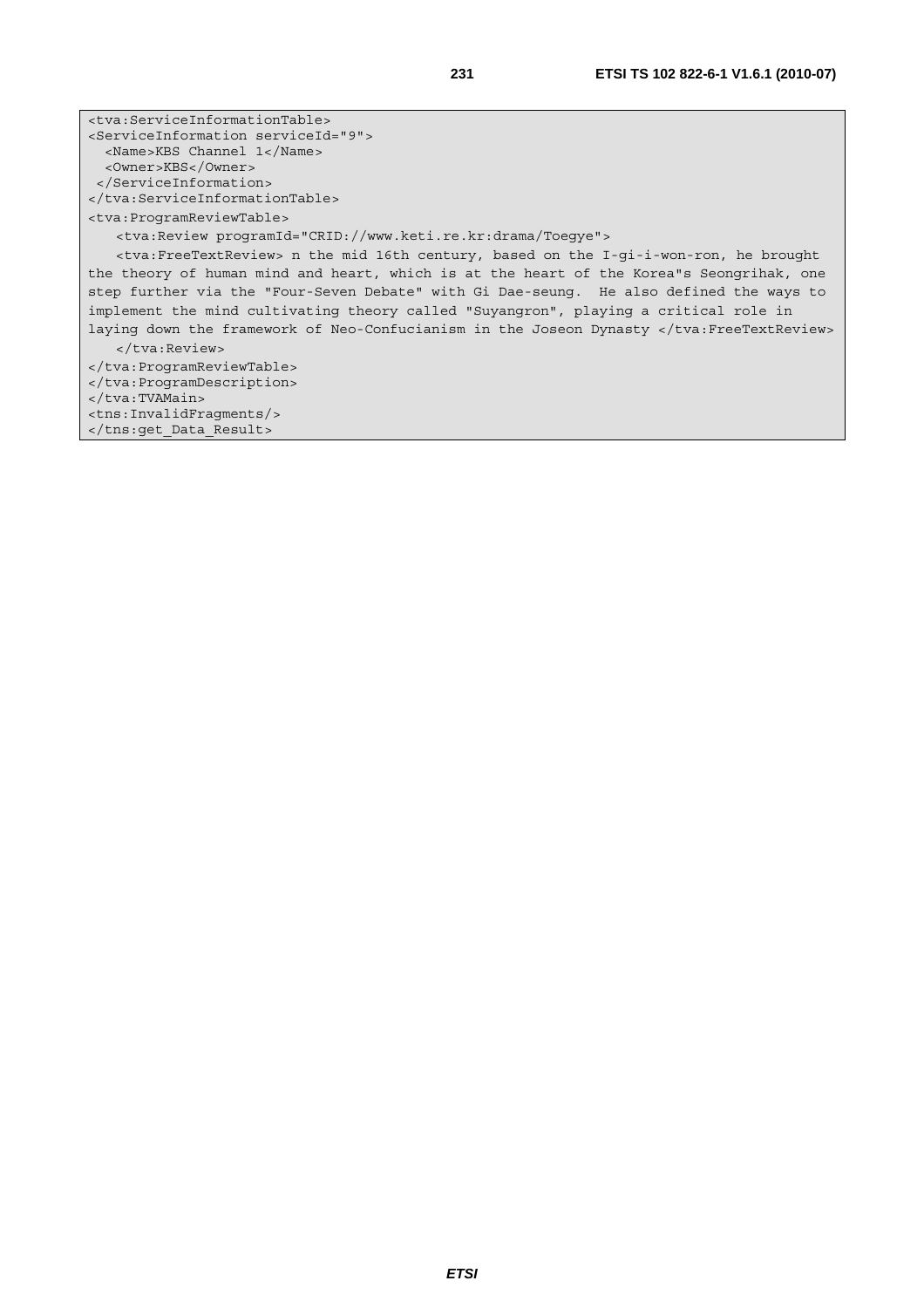#### Annex D (informative): Examples of get\_Data Operation's capability description

This annex gives some examples of the different types of functionality a get\_Data operation might offer in real-life *TV-Anytime* metadata service deployments.

#### D.1 Pure location resolution service

A broadcaster provides a location resolution service over IP as an alternative to its unidirectional location resolution service. No other data is provided by the web service, which only offers a get Data operation that is capable of returning a ContentReferencingTable and no other table types. Only CRIDs from the autnam.com authority can be resolved using this operation.

```
<describe_get_Data_Result serviceVersion="3" 
        xmlns="urn:tva:transport:2010"> 
   <AvailableTables> 
     <Table xsi:type="ContentReferencingTable"> 
       <ResolvingAuthorityRecordTable 
             xmlns="urn:tva:ResolvingAuthority:2008"> 
         <ResolvingAuthorityRecord> 
           <ResolutionProvider>autnam.com</ResolutionProvider> 
           <AuthorityName>autnam.com</AuthorityName> 
           <Class>primary</Class> 
           <VersionNumber>1000</VersionNumber> 
           <URL>http://www.autnam.com/lr/</URL> 
           <FirstValidDate>2000-09-06T09:30:00Z</FirstValidDate> 
           <LastValidDate>2000-09-28T18:00:00Z</LastValidDate> 
           <Weighting>1</Weighting> 
         </ResolvingAuthorityRecord> 
       </ResolvingAuthorityRecordTable> 
     </Table> 
   </AvailableTables> 
</describe_get_Data_Result>
```
### D.2 Pure metadata retrieval service for broadcast enhancement

A broadcaster chooses to deliver enhanced metadata (critical reviews and segmentation data) using the bi-directional channel. All other data (including scheduling and content referencing information) is delivered by means of the unidirectional channel. The broadcaster offers a get\_Data operation that is able to provide a ProgramInformationTable, GroupInformationTable, ProgramReviewTable and SegmentInformationTable in its responses. All of these tables can be queried using the fragmentId and fragmentVersion to allow integration with, and updating of, unidirectionally delivered metadata. This is indicated using the UpdateCapability element appropriately. In addition, the ProgramInformationTable and GroupInformationTable can be sorted according to Title and Genre fields. Queries based upon metadata constraints are not supported by this metadata service.

```
<describe_get_Data_Result serviceVersion="3" 
             xmlns="urn:tva:transport:2010"> 
  <AuthorityList> 
    <Authority>broadcaster.com</Authority> 
  </AuthorityList> 
  <AvailableTables 
      xmlns:tvaf="urn:tva:transport:fieldIDs:2010"> 
    <Table xsi:type="ProgramInformationTable" canQuery="tvaf:fragmentID 
            tvaf:fragmentVersion" canSort="tvaf:Title tvaf:Genre"/> 
    <Table xsi:type="GroupInformationTable" canQuery="tvaf:fragmentID 
            tvaf:fragmentVersion" canSort="tvaf:Title tvaf:Genre"/>
```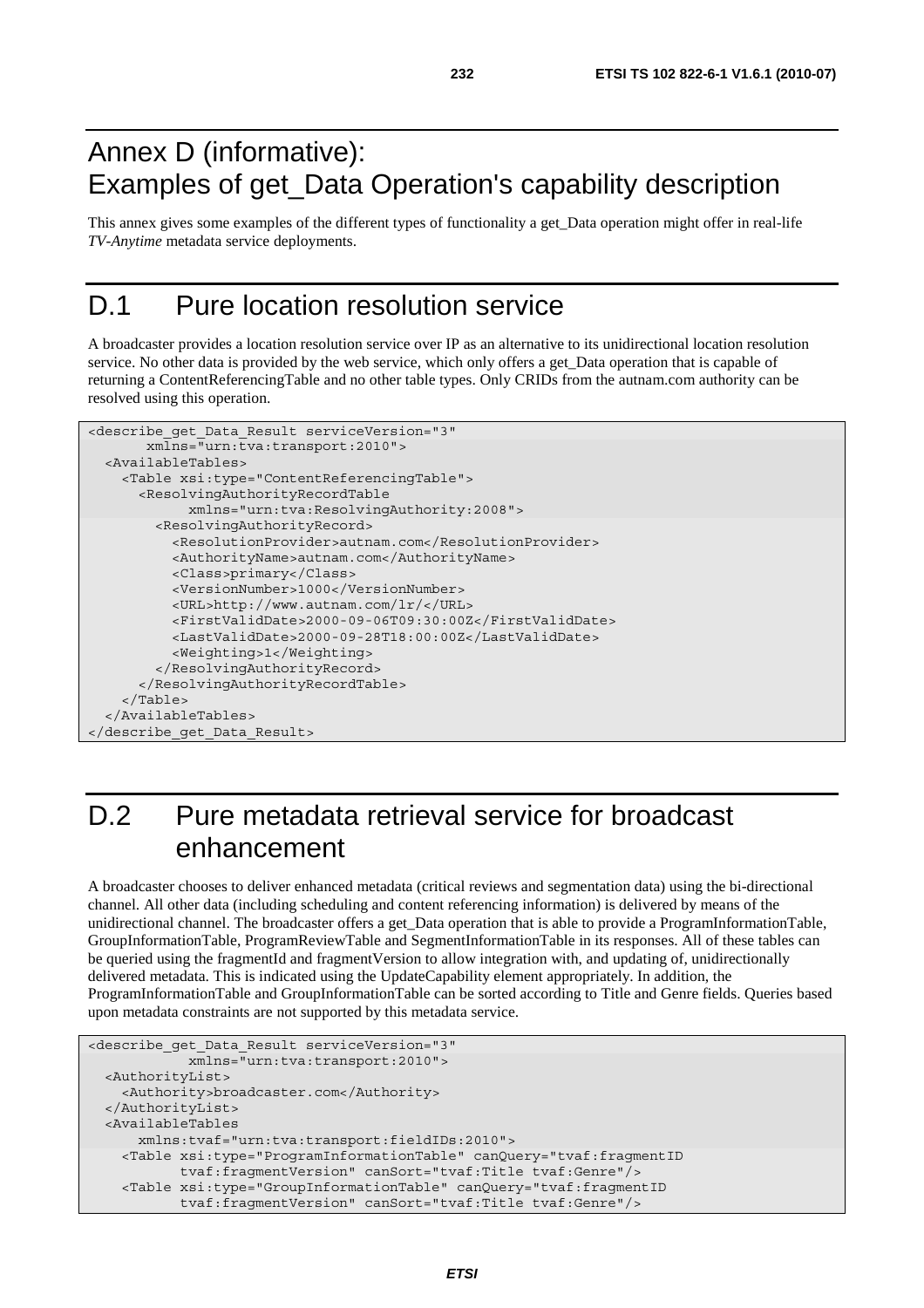```
 <Table xsi:type="ProgramReviewTable" canQuery="tvaf:fragmentID 
            tvaf:fragmentVersion"/> 
    <Table xsi:type="SegmentInformationTable" canQuery="tvaf:fragmentID 
            tvaf:fragmentVersion"/> 
  </AvailableTables> 
  <UpdateCapability versionRequest="true" invalidResponse="false"/> 
</describe_get_Data_Result>
```
### D.3 A rich metadata service that allows users to search for movies

The operation could be provided by a third party (e.g. IMDB.com) who creates its own CRIDs that can be resolved into creator CRIDs. This would require the web server to provide a get\_Data operation that supports searches for movies based on Title, Keywords, Genre and Actors/Directors. The operation also allows searches on an extended field: colour. The operation is able to return a ContentReferencingTable, ProgramInformationTable and ProgramReviewTable.

```
<describe_get_Data_Result serviceVersion="3" 
             xmlns="urn:tva:transport:2010"> 
   <Name>Barry Norman's Movie Recommendations</Name> 
   <Description>For dedicated movie fans. Find the latest reviews and 
ratings</Description> 
   <ExtendedFieldList 
          targetNamespace=http://www.barry-norman.com/tva-fields 
          xmlns:tva="urn:tva:metadata:2010"> 
     <FieldIDDefinition fieldID="Color" 
fieldDefinition="/tva:TVAMain/tva:ProgramDescription/tva:ProgramInformationTable/tva:Prog
ramInformation/tva:AVAttributes/tva:VideoAttributes/tva:Color/@type"/> 
   </ExtendedFieldList> 
   <AuthorityList> 
     <Authority>barry-norman.com</Authority> 
   </AuthorityList> 
   <AvailableTables> 
     <Table xsi:type="ContentReferencingTable"> 
       <ResolvingAuthorityRecordTable 
          xmlns="urn:tva:ResolvingAuthority:2008"> 
         <ResolvingAuthorityRecord> 
           <ResolutionProvider>barry-norman.com</ResolutionProvider> 
           <AuthorityName>barry-norman.com</AuthorityName> 
           <Class>primary</Class> 
           <VersionNumber>1000</VersionNumber> 
           <URL>http://www.barry-norman.com/tva</URL> 
           <FirstValidDate>2000-09-06T09:30:00Z</FirstValidDate> 
           <LastValidDate>2000-09-28T18:00:00Z</LastValidDate> 
           <Weighting>1</Weighting> 
         </ResolvingAuthorityRecord> 
       </ResolvingAuthorityRecordTable> 
     </Table> 
     <Table xsi:type="ProgramInformationTable" 
         xmlns:tvaf=urn:tva:transport:fieldIDs:2008 
         xmlns:ef=http://www.barry-norman.com/tva-fields 
         canQuery="tvaf:Title tvaf:Keyword tvaf:Genre tvaf:Role 
                    tvaf:GivenName tvaf:FamilyName ef:Color"/> 
     <Table xsi:type="ProgramReviewTable"/> 
   </AvailableTables> 
</describe_get_Data_Result>
```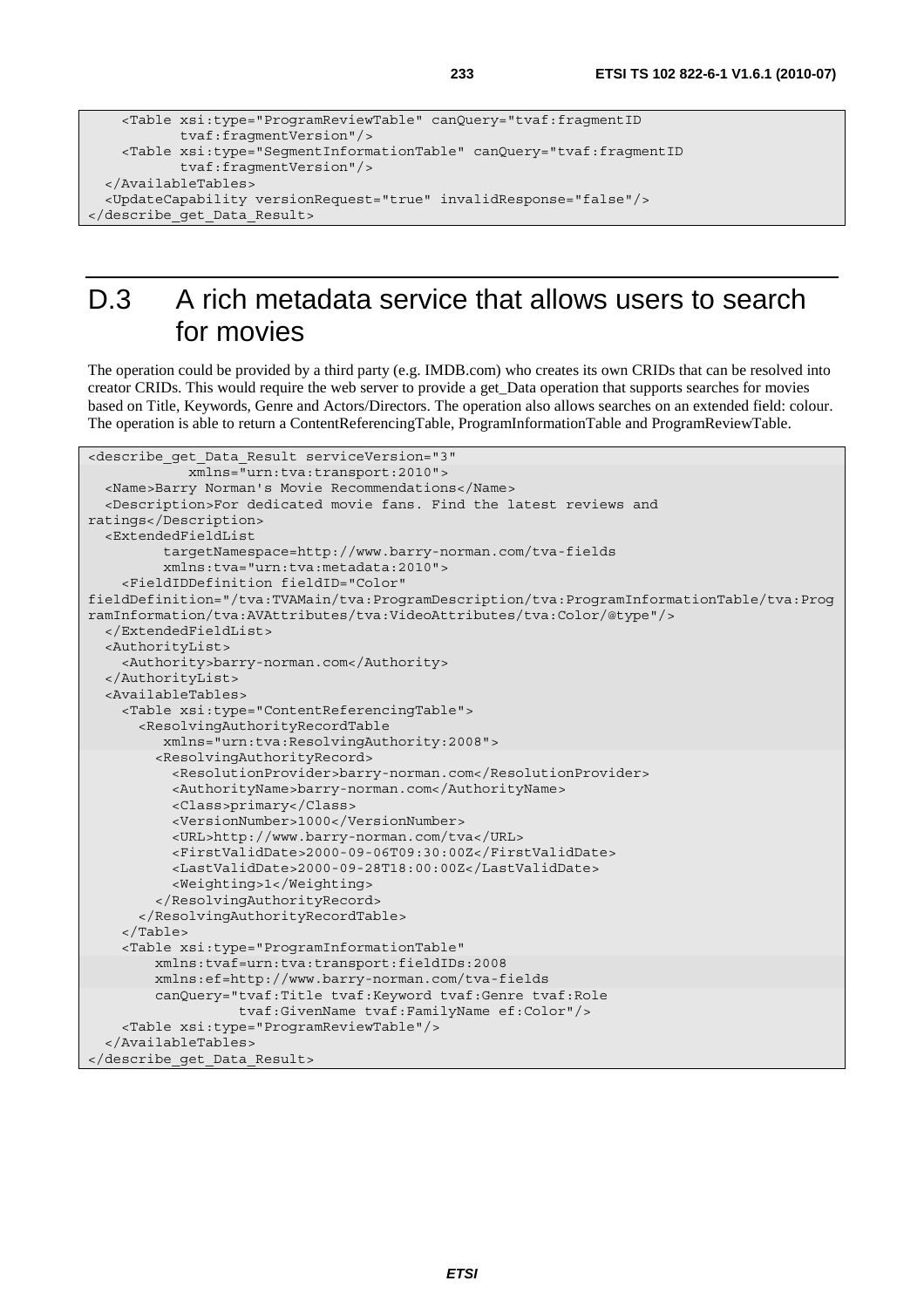#### D.4 Broadcaster provided metadata service used for constructing traditional EPGs

The metadata service allows querying for scheduling information, based upon the start time and content service of the programmes. The resulting ProgramLocationTable can be sorted according to the start time and channel of the programmes. Using the associated ProgramInformationTable a receiver can efficiently construct an EPG.

```
<describe_get_Data_Result serviceVersion="3" 
             xmlns="urn:tva:transport:2010"> 
   <AuthorityList> 
     <Authority>broadcaster.com</Authority> 
   </AuthorityList> 
   <AvailableTables 
        xmlns:tvaf="urn:tva:transport:fieldIDs:2010"> 
     <Table xsi:type="ProgramInformationTable"/> 
     <Table xsi:type="ProgramLocationTable" canQuery="tvaf:ServiceURL 
           tvaf:PublishedTime" canSort="tvaf:ServiceURL tvaf:PublishedTime"> 
       <AvailableLocations> 
         <Availability>P7D</Availability> 
         <ServiceURL>dvb://2.7d1.13</ServiceURL> 
         <ServiceURL>dvb://2.7d1.14</ServiceURL> 
       </AvailableLocations> 
     </Table> 
   </AvailableTables> 
</describe_get_Data_Result>
```
### D.5 Pure metadata retrieval service for bi-directional channel

A third party or a broadcaster could deliver metadata using the bi-directional channel. The third party or the broadcaster offers a get\_Data operation that is able to provide a ProgramInformationTable, GroupInformationTable, ProgramReviewTable ProgramLocationTable, and SegmentInformationTable in its responses. The metadata service allows querying for scheduling information, based upon the start time, end time. The resulting ProgramLocationTable can be sorted according to the start time and channel of the programmes. All of these tables can be queried using the fragmentId and fragmentVersion to allow updating of the previously delivered metadata. This is indicated using the UpdateCapability element appropriately.

```
<describe get Data Result serviceVersion="3" xmlns="urn:tva:transport:2010">
   <AuthorityList> 
     <Authority>broadcaster.com</Authority> 
   </AuthorityList> 
   <AvailableTables xmlns:tvaf="urn:tva:transport:fieldIDs:2010"> 
     <Table xsi:type="ProgramInformationTable" 
         canQuery="tvaf:fragmentID tvaf:fragmentVersion" 
         canSort="tvaf:Title tvaf:Genre"/> 
     <Table xsi:type="GroupInformationTable" 
         canQuery="tvaf:fragmentID tvaf:fragmentVersion" 
         canSort="tvaf:Title tvaf:Genre"/> 
     <Table xsi:type="ProgramReviewTable" 
         canQuery="tvaf:fragmentID tvaf:fragmentVersion"/> 
     <Table xsi:type="SegmentInformationTable" 
         canQuery="tvaf:fragmentID tvaf:fragmentVersion"/> 
     <Table xsi:type="ProgramLocationTable" 
         canQuery=" tvaf:fragmentID tvaf:fragmentVersion tvaf:PublishedTime" 
         canSort="tvaf:ServiceURL tvaf:PublishedTime"> 
       <AvailableLocations> 
         <Availability>P7D</Availability> 
         <ServiceURL>dvb://2.7d1.13</ServiceURL> 
         <ServiceURL>dvb://2.7d1.14</ServiceURL> 
       </AvailableLocations> 
     </Table>
```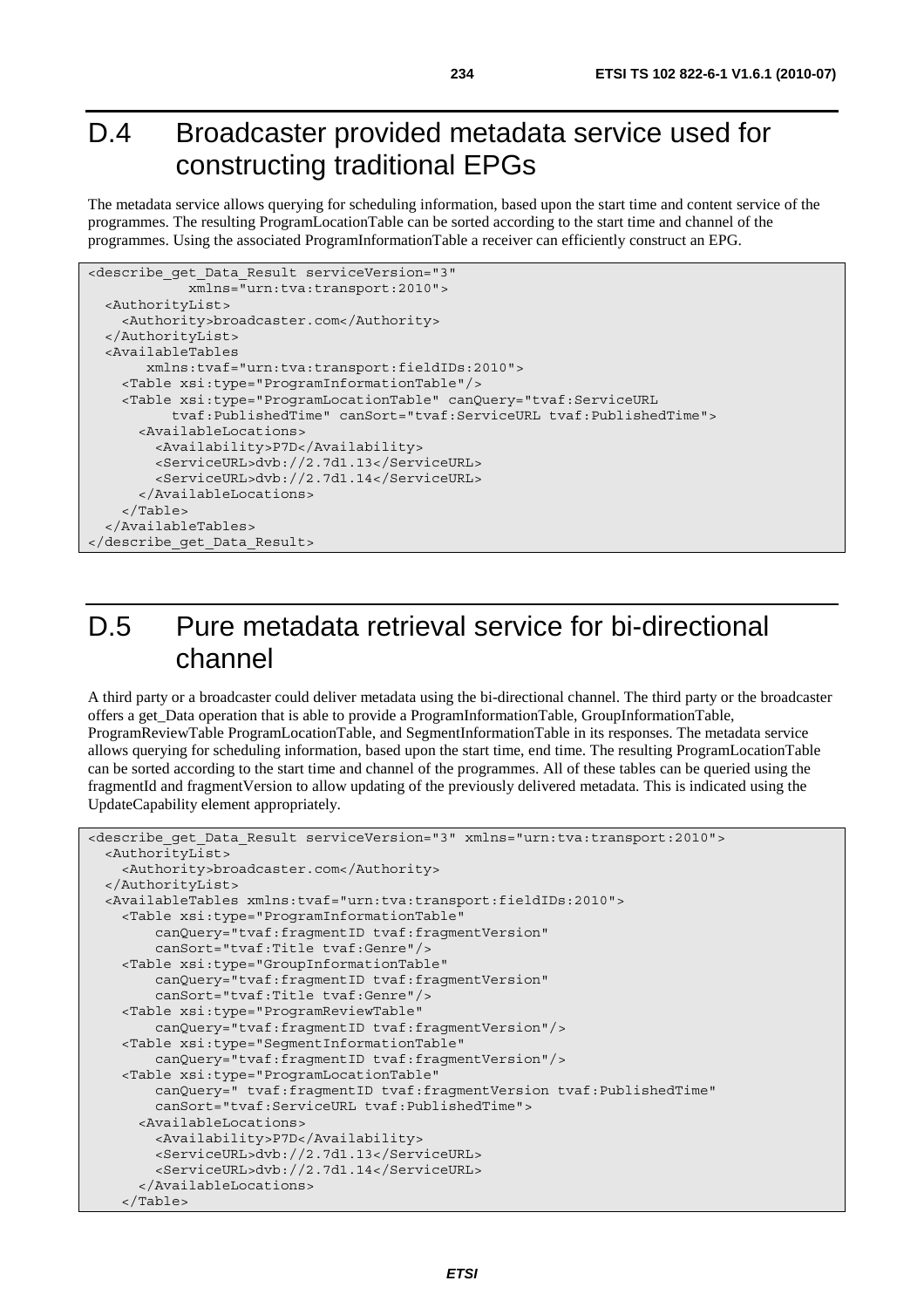</AvailableTables> <UpdateCapability versionRequest="true" invalidResponse="true"/> </describe\_get\_Data\_Result>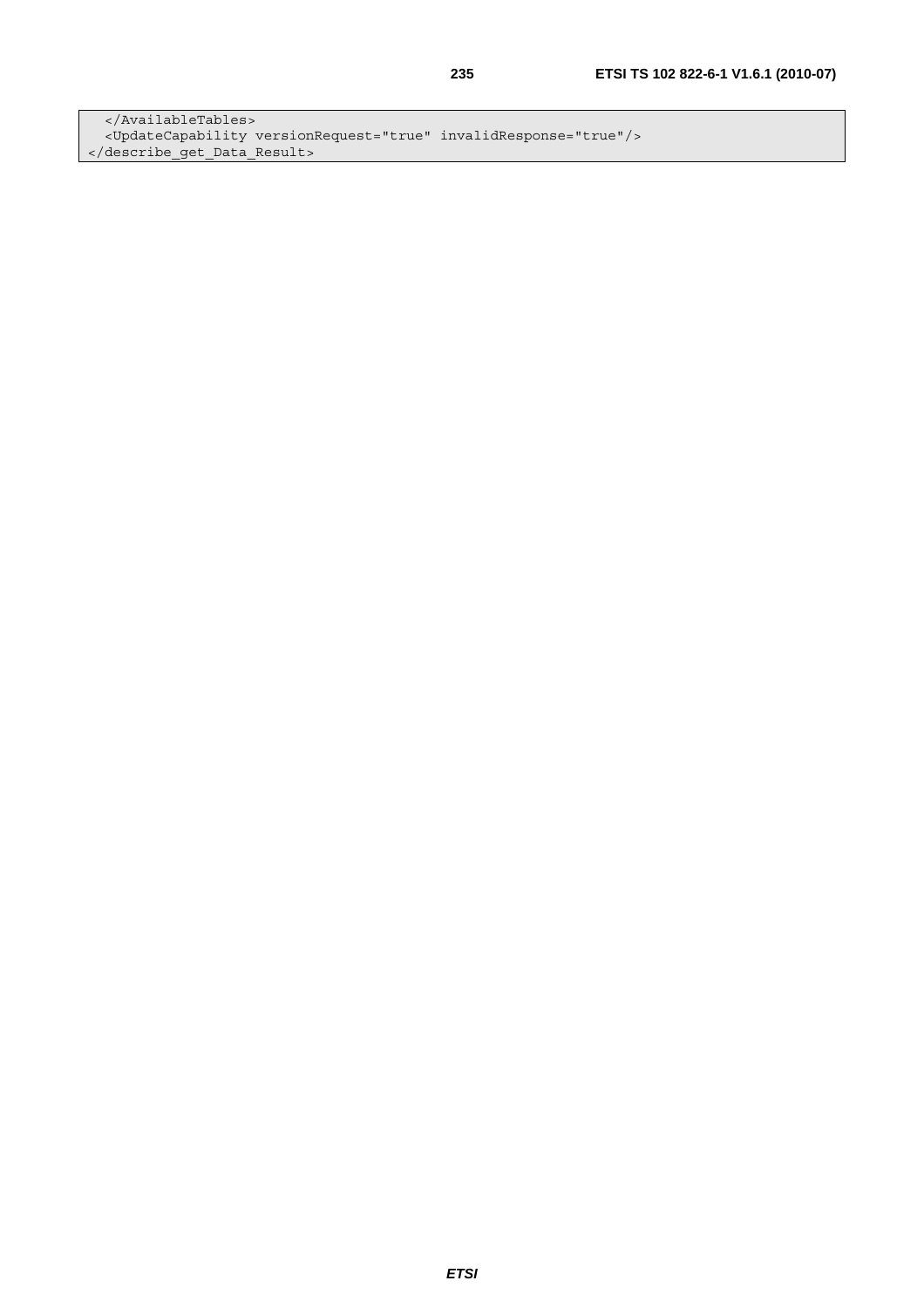#### Annex E (informative): Use of BiM encoded metadata in bi-directional transport

This annex provides a framework for the optional usage of BiM encoding of SOAP, within the context of *TV-Anytime* delivery of metadata over a bi-directional network. It ensures encodability of SOAP messages and interoperability between applications within that context.

# E.1 Applying BiM encoding

In order to apply BiM encoding to a SOAP message, one needs to have an XML Schema describing it. Given the constraints expressed in the present document and the schema it contains, a schema describing a complete SOAP message is produced to provide the SOAP specific parts that are missing. Once such a schema is obtained, BiM encoding functionality can be added in a non-intrusive manner as it is solely concerned with encoding and Content Negotiation (described in clause 6.3).

Similarly, additional SOAP headers may be defined using locally added schema definitions, but will be discarded otherwise, taking into account limitations imposed on SOAP listed in clause 6.1. Future versions of the present document may define SOAP headers either directly or by reference, in which case they will be added to the schema describing the complete SOAP messages.

# E.2 Negotiation of BiM Encoding

The HTTP 1.0 specification [3] defines a mechanism allowing a user agent to reach an agreement with the server with which it is communicating based on the Accept-Encoding and Content-Encoding headers. This process is known as Content Negotiation. Clause 6.3 of the present document requires that clients and servers support the Accept-Encoding header, and that Content Negotiation take place between them so as to determine the best encoding.

In addition to this, clients and servers that choose to transfer data in a BiM encoded form should flag BiM encoded content with a proper Content-Encoding header upon transmission, and should NOT change the Content-Type corresponding to their content.

The content coding token corresponding to the BiM encoding is x-bim.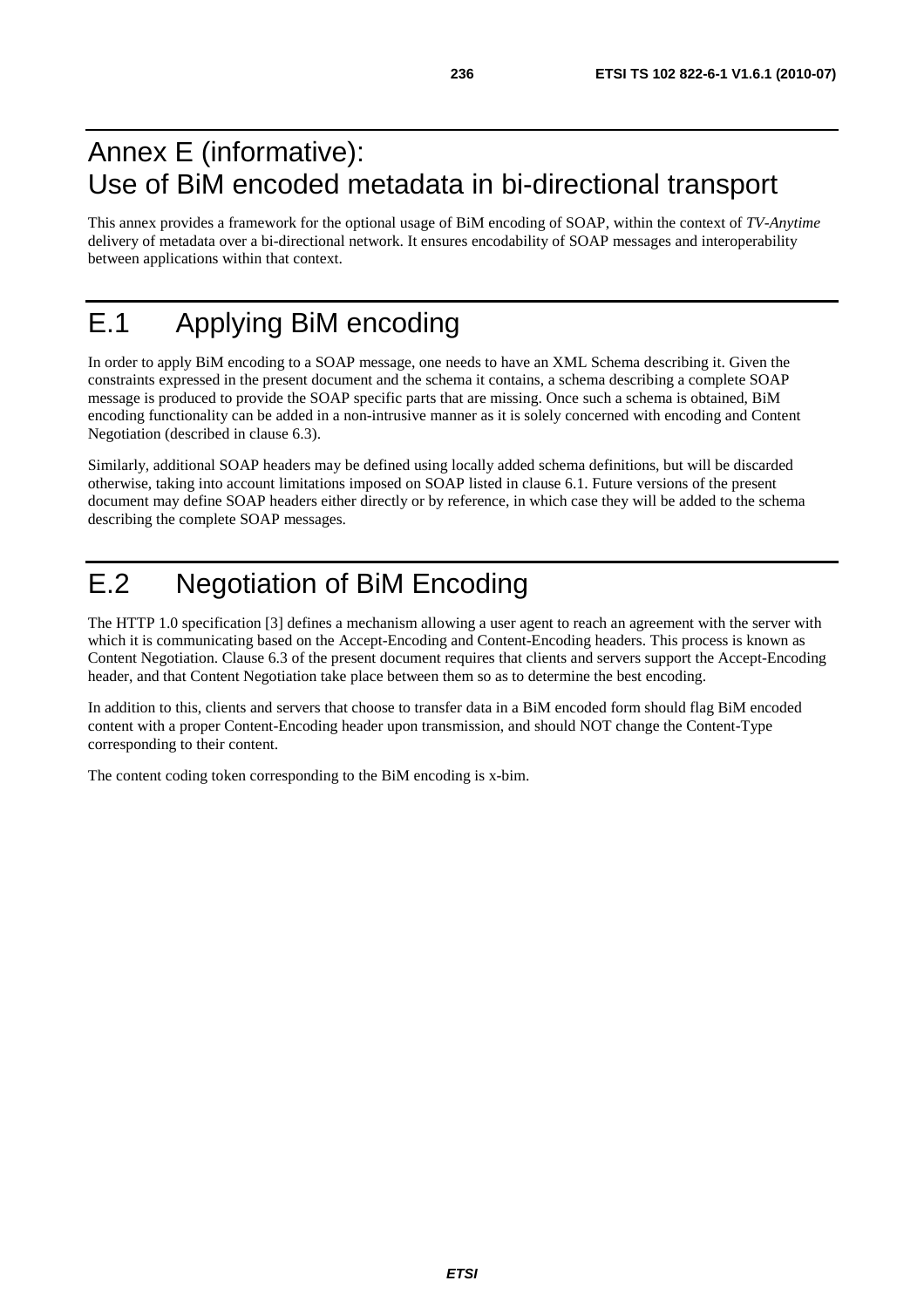#### Annex F (normative): TV-Anytime description schemes and classification schemes

The *TV-Anytime* DSs listed in the present document have been aggregated into several **xsd files identified by the Description Schemes' names**, forming the reference documentation, contained in archive ts\_1028220601v010601p0.zip which accompanies the present document.

The transport schema defined in clause B.1 of the present document is provided in the file named tva\_transport\_6-1\_v161.xsd.

To validate tva\_transport\_6-1\_v161.xsd imports several other schemas:

- tva\_metadata\_3-1\_v151.xsd and tva\_mpeg7.xsd and can be found in ts\_1028220301v010601p0.zip, which is a file attached to TS\_1028220301v010601.
- tva2\_metadata\_3-3\_v141.xsd can be found in ts\_1028220303v010401p0.zip, which is a file attached to TS\_1028220303v010401.
- tva\_content\_referencing\_4\_v151.xsd and tva\_resolving\_authority\_4\_v151.xsd can be found in ts\_10282204v010501p0.zip, which is a file attached to TS\_10282204v010501.
- p3pv1.xsd can be found in the zip archive attached to the present document.

The zip archive attached to the present document also contains:

- An xml file with the WSDL interface defined in annex A of the present document.
- An instance document with a list of Field IDs as defined in clause B.2 of the present document.
- An instance document with a list of Context Node IDs as defined in clause B.3 of the present document.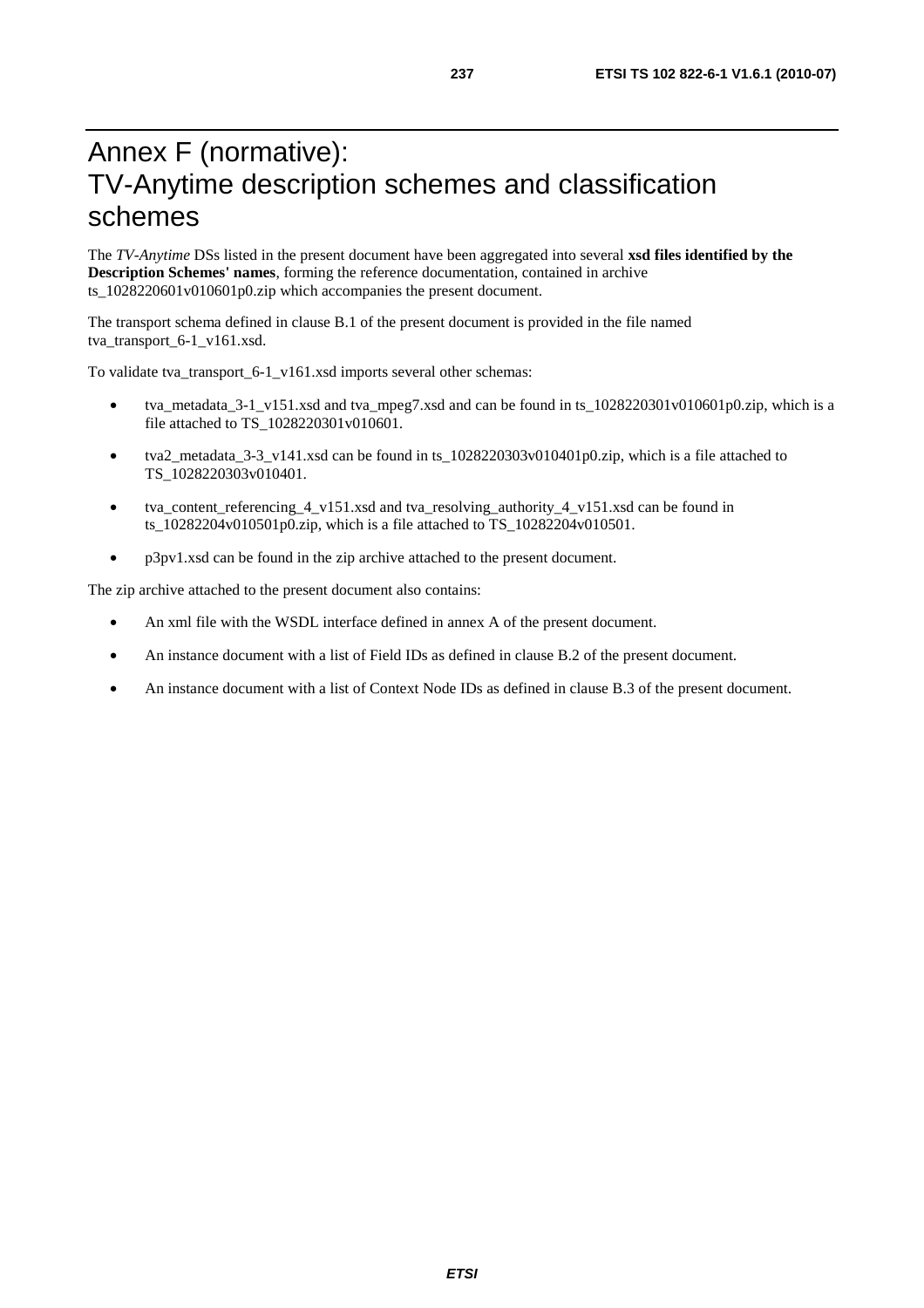## Annex G (informative): Bibliography

- Documents are available from the *TV-Anytime* web site [http://www.](http://www.tv-anytime.org/)*TV-Anytime*.org.
- IETF RFC 1591: "Domain Name System Structure and Delegation", J. Postel.
- IETF RFC 2396: "Uniform Resource Identifiers (URI): Generic Syntax", T. Berners-Lee, R. Fielding, L. Masinter.
- The WS-Inspection and UDDI Relationship, W. A. Nagy, K. Ballinger. Available at: <http://www-106.ibm.com/developerworks/webservices/library/ws-wsiluddi.html>.
- IETF RFC 2119: "Key words for use in RFCs to Indicate Requirement Levels".

NOTE: Available at: [http://www.ietf.org/rfc/rfc2119.txt.](http://www.ietf.org/rfc/rfc2119.txt)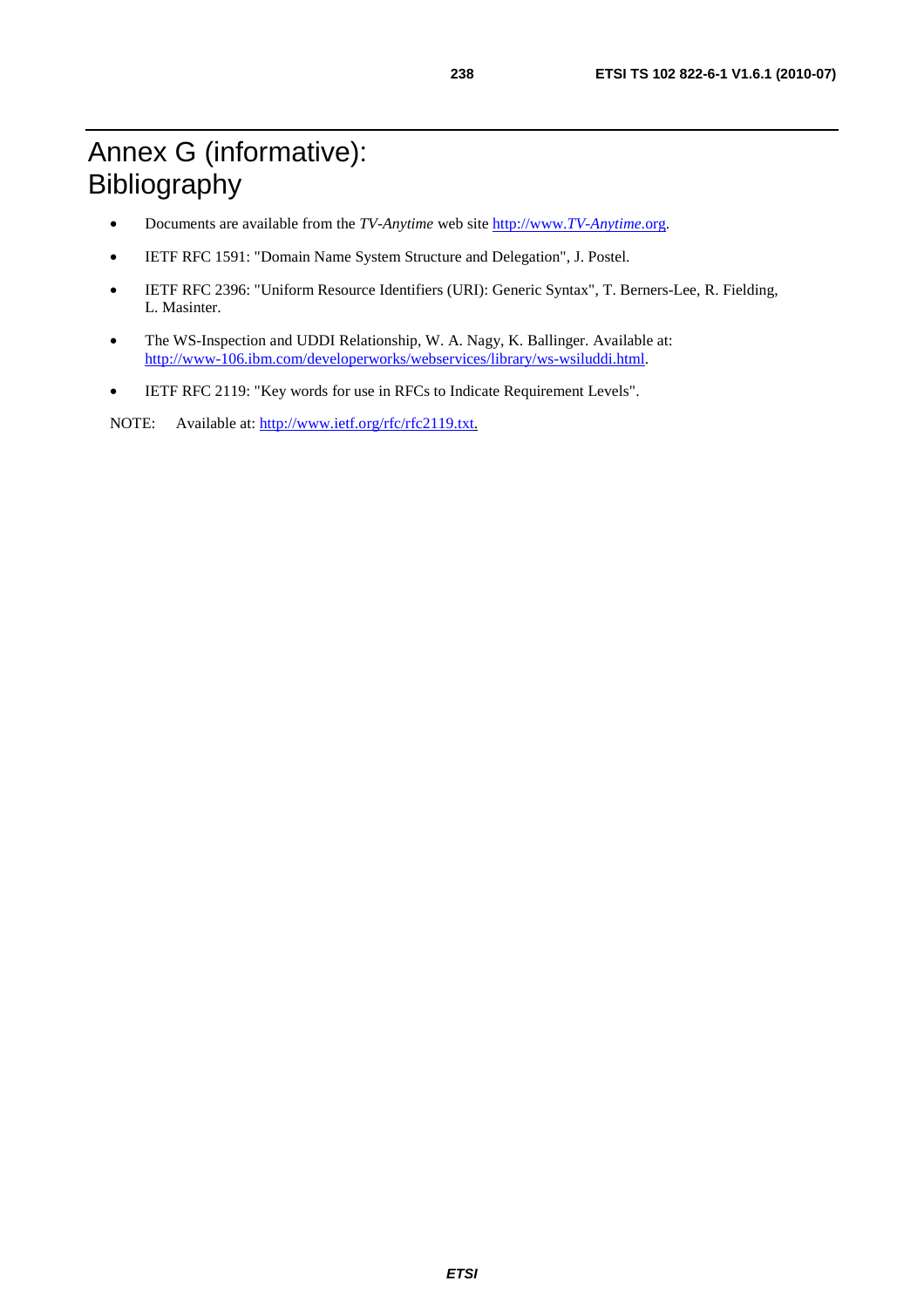# List of figures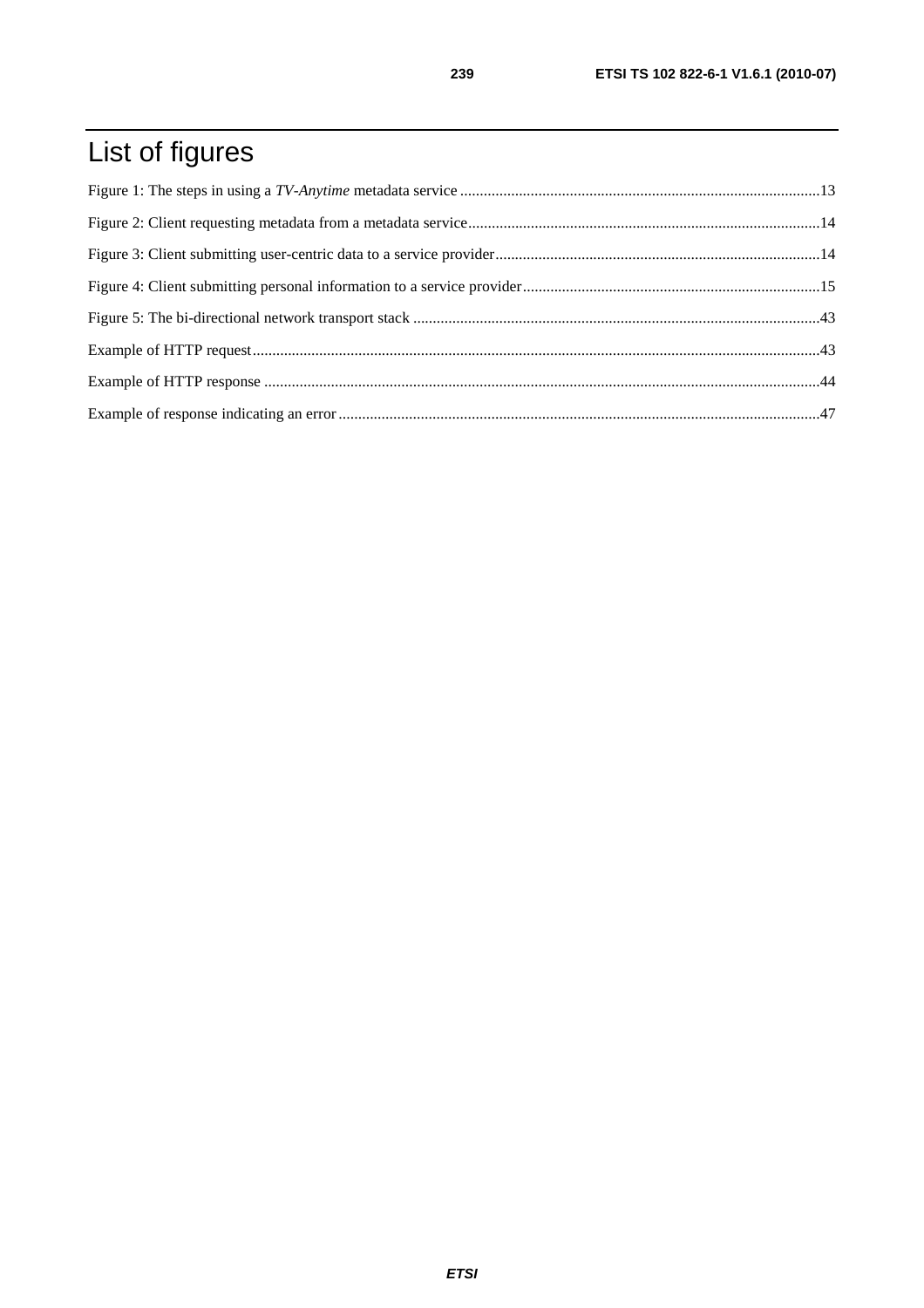## List of tables